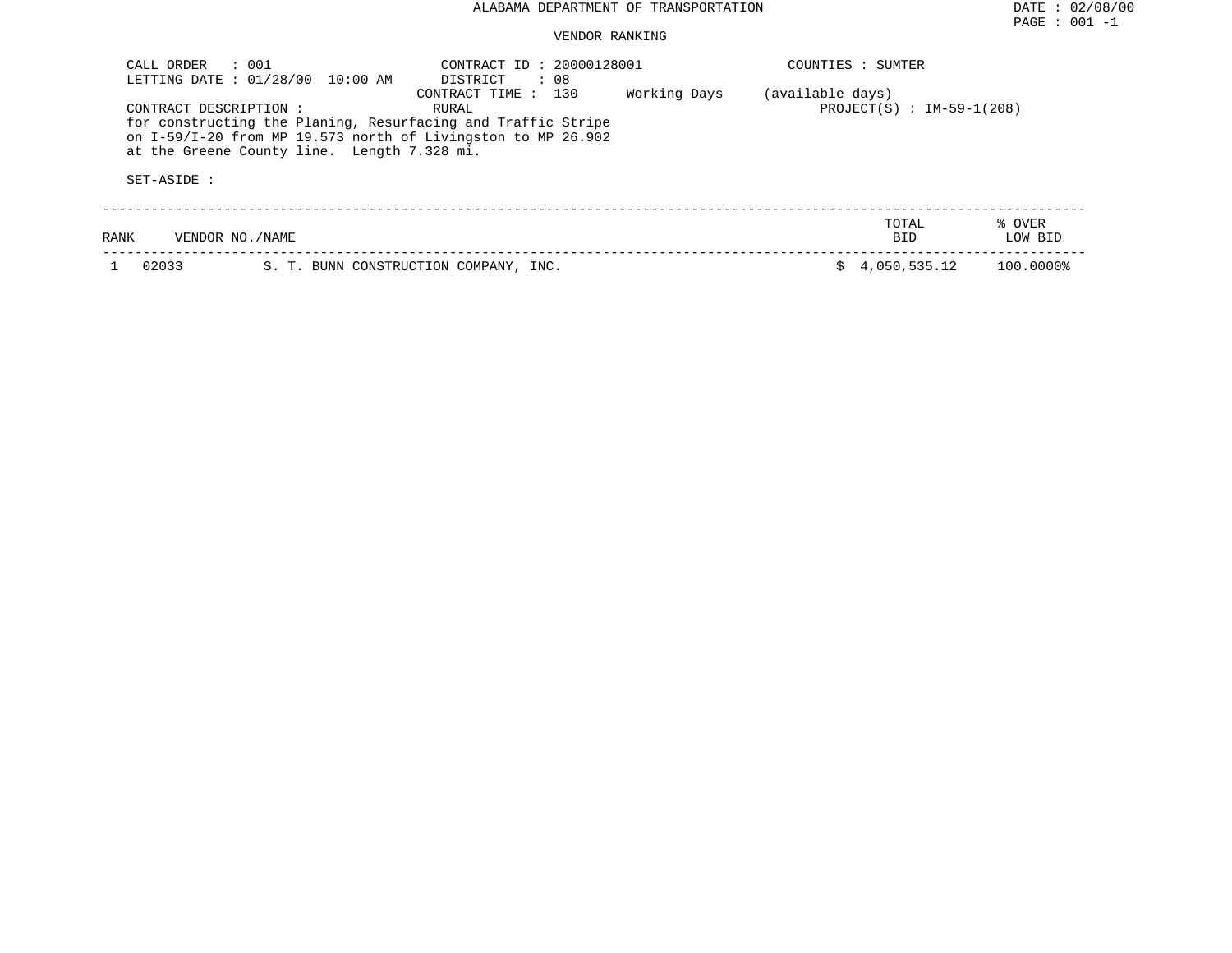### TABULATION OF BIDS

| 001<br>CALL<br>ORDER                                                                                                                                           | 128001<br>200001<br>CONTRACT | SUMTER<br>C |
|----------------------------------------------------------------------------------------------------------------------------------------------------------------|------------------------------|-------------|
| LETTING DATE<br>/28/00<br>10:00<br>01<br>AΜ<br>the contract of the contract of the contract of the contract of the contract of the contract of the contract of | 0 &<br>ገ ደጥ በጣ               |             |

|                                                                                                            |                |      | $(1)$ 02033<br>S. T. BUNN CONSTRUCTION CO. |           |                   |            |        |
|------------------------------------------------------------------------------------------------------------|----------------|------|--------------------------------------------|-----------|-------------------|------------|--------|
| LINE NO / ITEM CODE / ALT<br>ITEM DESCRIPTION                                                              | OUANTITY       |      | UNIT PRICE                                 | AMOUNT    | UNIT PRICE AMOUNT | UNIT PRICE | AMOUNT |
| SECTION 0001<br>Total                                                                                      |                |      |                                            |           |                   |            |        |
| 0010 201C000<br>Clearing                                                                                   |                | LUMP | 195000.00000                               | 195000.00 |                   |            |        |
| 0020 206D000<br>Removing Pipe                                                                              | $8.000$ LF     |      | 20.00000                                   | 160.00    |                   |            |        |
| 0030 206D007<br>Removing Concrete Flume                                                                    | 138.000 LF     |      | 17.50000                                   | 2415.00   |                   |            |        |
| 0040 206E000<br>Removing Headwalls                                                                         | $2.000$ EACH   |      | 750.00000                                  | 1500.00   |                   |            |        |
| 0050 210A000<br>Unclassified Excavation                                                                    | 7685.000 CYIP  |      | 2.50000                                    | 19212.50  |                   |            |        |
| 0060 214A000<br>Structure Excavation                                                                       | 42.000 CUYD    |      | 25,00000                                   | 1050.00   |                   |            |        |
| 0070 214B001<br>Foundation Backfill, Commercial                                                            | 11.000 CUYD    |      | 50.00000                                   | 550.00    |                   |            |        |
| 0080 301A012<br>Crushed Aggregate Base Course, Type B,                                                     | 7234.000 SYCP  |      | 7.40000                                    | 53531.60  |                   |            |        |
| Plant Mixed, 6" Compacted Thickness<br>0090 305A000<br>Borrow, Section 210, For Miscellaneous              | 21142.000 CYCP |      | 9.50000                                    | 200849.00 |                   |            |        |
| Use<br>0100 405A000                                                                                        | 22339.000 GAL  |      | 0.85000                                    | 18988.15  |                   |            |        |
| Tack Coat<br>0110 408A051                                                                                  | 32560.000 SOYD |      | 0.96000                                    | 31257.60  |                   |            |        |
| Planing Existing Pavement<br>(Approximately 0.00" Thru 1.0" Thick)                                         |                |      |                                            |           |                   |            |        |
| 0120 408A052<br>Planing Existing Pavement<br>(Approximately 1.10" Thru 2.0" Thick)                         | 193358.000 SY  |      | 0.96000                                    | 185623.68 |                   |            |        |
| 0130 408A053<br>Planing Existing Pavement                                                                  | 5378.000 SQYD  |      | 1,60000                                    | 8604.80   |                   |            |        |
| (Approximately 2.10" Thru 3.0" Thick)<br>0140 408A054<br>Planing Existing Pavement                         | 1867.000 SOYD  |      | 1,60000                                    | 2987.20   |                   |            |        |
| (Approximately 3.10" Thru 4.0" Thick)<br>0150 410C000                                                      | $1.000$ EACH   |      | 12000.00000                                | 12000.00  |                   |            |        |
| Contractor Retained Profilograph<br>0160 420A011<br>Polymer Modified Open Graded Friction<br>Course, Mix 2 | 7815.000 TON   |      | 60.85000                                   | 475542.75 |                   |            |        |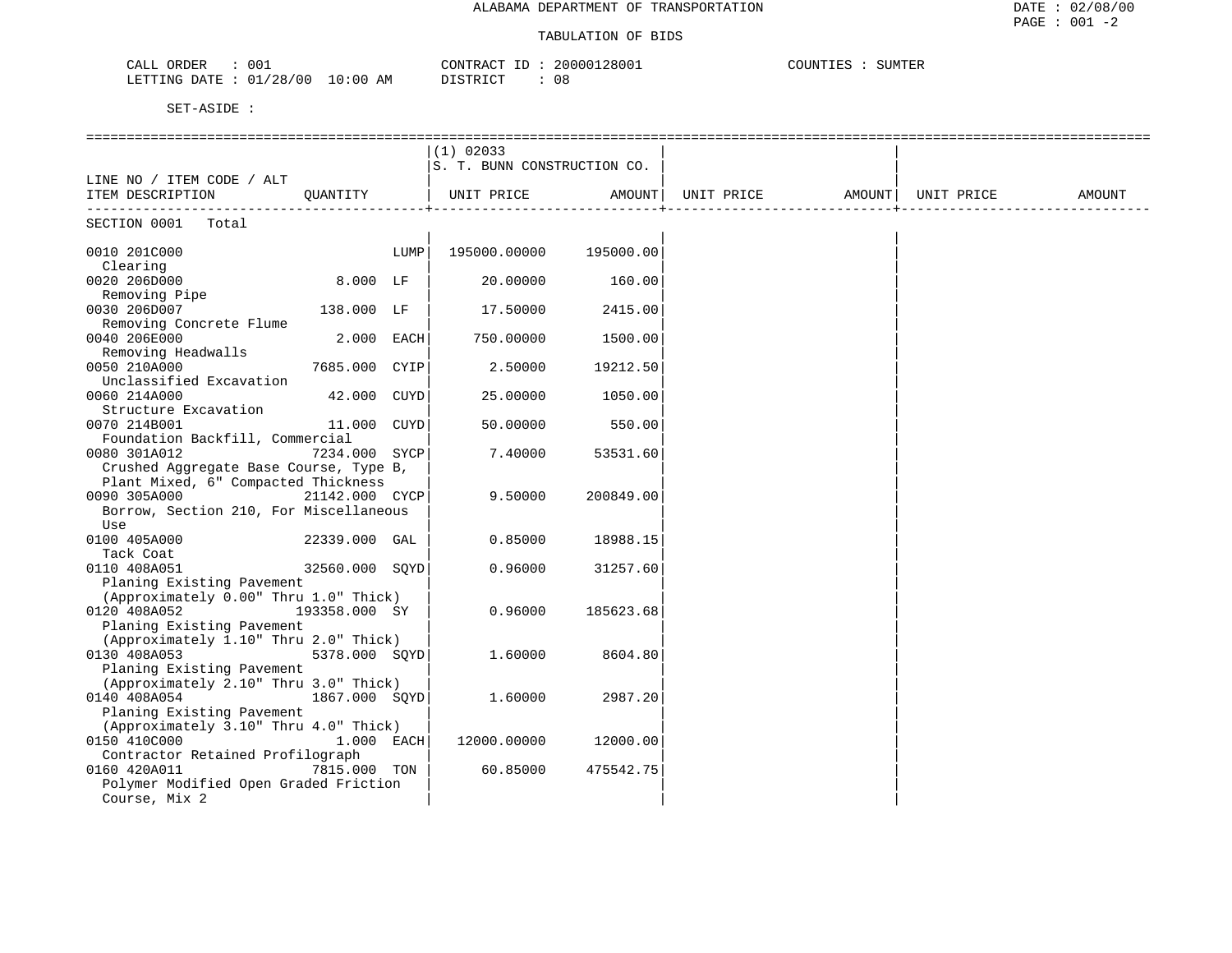| $00^{\circ}$<br>ORDER<br>CALL    | CONTRACT<br>TD. | 20000128001 | SUMTER<br>COUNTIES |
|----------------------------------|-----------------|-------------|--------------------|
| LETTING DATE : 01/28/00 10:00 AM | DISTRICT        | 0 S         |                    |

|                                         |               | $(1)$ 02033                 |               |            |                    |        |
|-----------------------------------------|---------------|-----------------------------|---------------|------------|--------------------|--------|
|                                         |               | S. T. BUNN CONSTRUCTION CO. |               |            |                    |        |
| LINE NO / ITEM CODE / ALT               |               |                             |               |            |                    |        |
| ITEM DESCRIPTION                        | OUANTITY      | UNIT PRICE AMOUNT           |               | UNIT PRICE | AMOUNT  UNIT PRICE | AMOUNT |
|                                         |               |                             | ------------4 |            |                    |        |
| 0170 424A240                            | 4980.000 TON  | 39.47000                    | 196560.60     |            |                    |        |
| Superpave Bituminous Concrete Wearing   |               |                             |               |            |                    |        |
| Surface Layer, 1/2" Maximum Aggregate   |               |                             |               |            |                    |        |
| Size Mix, ESAL Range C                  |               |                             |               |            |                    |        |
| 0180 424A300                            | 13203.000 TON | 42.14000                    | 556374.42     |            |                    |        |
| Superpave Bituminous Concrete Wearing   |               |                             |               |            |                    |        |
| Surface Layer, 1/2" Maximum Aggregate   |               |                             |               |            |                    |        |
| Size Mix, ESAL Range F                  |               |                             |               |            |                    |        |
| 0190 424B321                            | 33570.000 TON | 37.50000                    | 1258875.00    |            |                    |        |
| Superpave Bituminous Concrete Upper     |               |                             |               |            |                    |        |
| Binder Layer, 1" Maximum Aggregate Size |               |                             |               |            |                    |        |
| Mix, ESAL Range F                       |               |                             |               |            |                    |        |
| 0200 424B452                            | 1036.000 TON  | 37.90000                    | 39264.40      |            |                    |        |
| Superpave Bituminous Concrete Upper     |               |                             |               |            |                    |        |
| Binder Layer, Widening, 1" Max          |               |                             |               |            |                    |        |
| Aggregate Size Mix, ESAL Range C        |               |                             |               |            |                    |        |
|                                         |               |                             |               |            |                    |        |
| 0210 424B552                            | 1036.000 TON  | 37.90000                    | 39264.40      |            |                    |        |
| Superpave Bituminous Concrete Lower     |               |                             |               |            |                    |        |
| Binder Layer, Widening, 1" Maximum      |               |                             |               |            |                    |        |
| Aggregate Size Mix, ESAL Range C        |               |                             |               |            |                    |        |
| 0220 424B625                            | 800.000 TON   | 66.00000                    | 52800.00      |            |                    |        |
| Superpave Bituminous Concrete Lower     |               |                             |               |            |                    |        |
| Binder Layer, Patching, 1" Maximum      |               |                             |               |            |                    |        |
| Agregate Size Mix, ESAL Range F         |               |                             |               |            |                    |        |
| 0230 424B629                            | 5000.000 TON  | 37.50000                    | 187500.00     |            |                    |        |
| Superpave Bituminous Concrete Lower     |               |                             |               |            |                    |        |
| Binder Layer, Leveling, 1" Maximum      |               |                             |               |            |                    |        |
| Aggregate Size Mix, ESAL Range F        |               |                             |               |            |                    |        |
| 0240 428C000                            | 152954.000 LF | 0.13000                     | 19884.02      |            |                    |        |
| Scoring Bituminous Pavement Surface By  |               |                             |               |            |                    |        |
| Cutting                                 |               |                             |               |            |                    |        |
| 0250 430B000                            | 39.000 TNCP   | 45.00000                    | 1755.00       |            |                    |        |
| Aggregate Surfacing (AHD #467 Or #57)   |               |                             |               |            |                    |        |
| 0260 530A105                            | 23.000 LF     | 62.00000                    | 1426.00       |            |                    |        |
| 42" Roadway Pipe (Class 3 R.C.)         |               |                             |               |            |                    |        |
| (Extension)                             |               |                             |               |            |                    |        |
| 0270 530B011                            | $8.000$ LF    | 45.00000                    | 360.00        |            |                    |        |
| 18" Span, 11" Rise Roadway Pipe (Class  |               |                             |               |            |                    |        |
| 3 R.C.) (Extension)                     |               |                             |               |            |                    |        |
| 0280 534A000                            | 169.000 EACH  | 50.00000                    | 8450.00       |            |                    |        |
| Cleaning Pipe Underdrain Outlets        |               |                             |               |            |                    |        |
|                                         |               |                             |               |            |                    |        |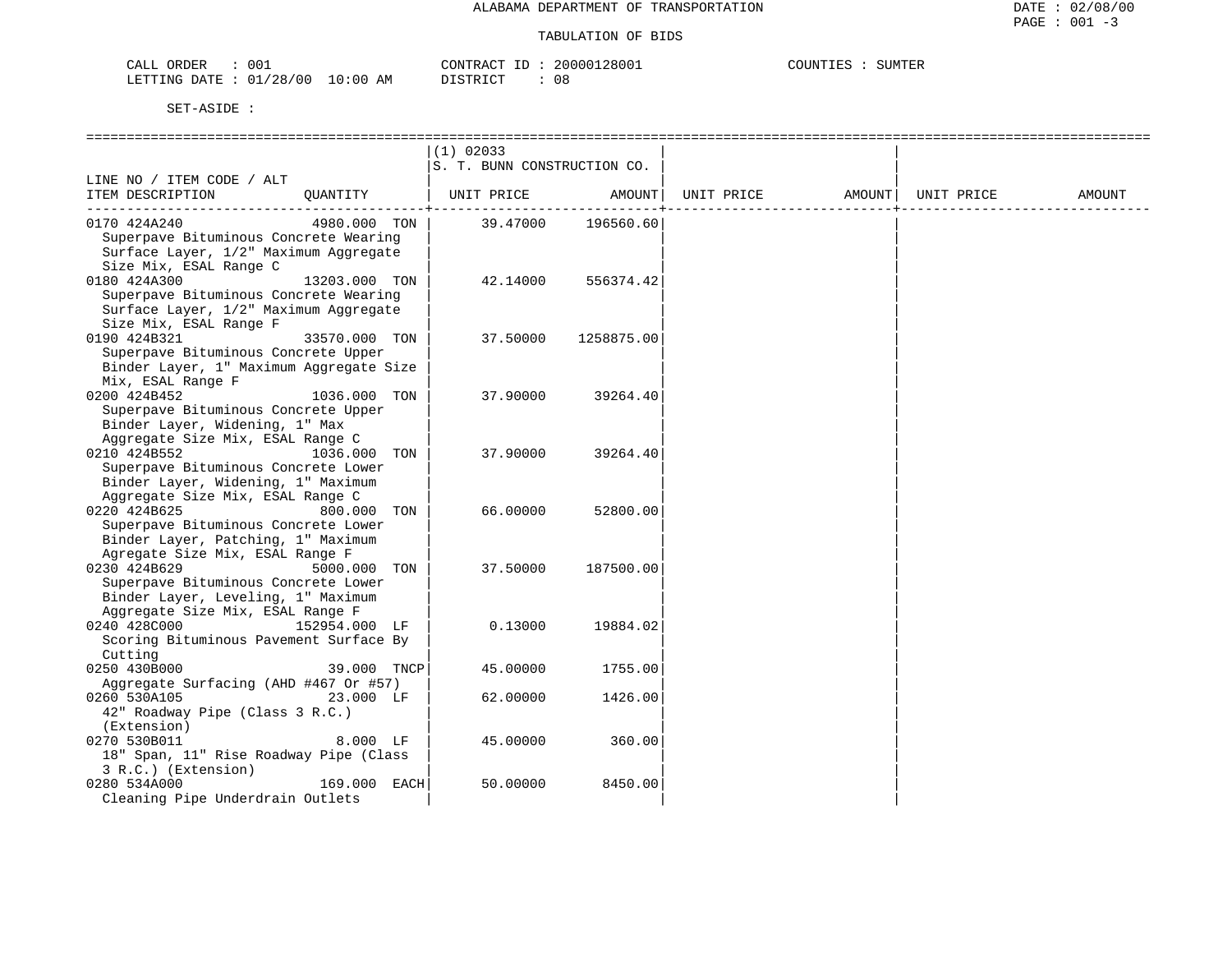| 001<br>CALL ORDER                | CONTRACT ID:    | 20000128001 | COUNTIES<br>SUMTER |
|----------------------------------|-----------------|-------------|--------------------|
| LETTING DATE : 01/28/00 10:00 AM | ידי איד אידי את |             |                    |

|                                                            |               | $(1)$ 02033                 |                       |                                |  |        |
|------------------------------------------------------------|---------------|-----------------------------|-----------------------|--------------------------------|--|--------|
|                                                            |               | S. T. BUNN CONSTRUCTION CO. |                       |                                |  |        |
| LINE NO / ITEM CODE / ALT                                  |               |                             |                       |                                |  |        |
| ITEM DESCRIPTION QUANTITY                                  |               | UNIT PRICE AMOUNT           |                       | UNIT PRICE AMOUNT   UNIT PRICE |  | AMOUNT |
|                                                            |               |                             | --------------------- |                                |  |        |
| 0290 600A000                                               | LUMP          | 96000.00000                 | 96000.00              |                                |  |        |
| Mobilization                                               |               |                             |                       |                                |  |        |
| 0300 605B000                                               | $2.000$ EACH  | 400.00000                   | 800.00                |                                |  |        |
| Special Underdrain Outlet, Type A                          |               |                             |                       |                                |  |        |
| 0310 605C001                                               | 20.000 LF     | 25.00000                    | 500.00                |                                |  |        |
| Special 4" Diameter Underdrain Pipe                        |               |                             |                       |                                |  |        |
| 0320 614A000                                               | 15.000 CUYD   | 450.00000                   | 6750.00               |                                |  |        |
| Slope Paving                                               |               |                             |                       |                                |  |        |
| 0330 619A056                                               | $1.000$ EACH  | 1900.00000                  | 1900.00               |                                |  |        |
| 42" Roadway Pipe End Treatment, Class 2                    |               |                             |                       |                                |  |        |
| 0340 619B015                                               | 1.000 EACH    | 600.00000                   | 600.00                |                                |  |        |
| 18" Span, 11" Rise Roadway Pipe End                        |               |                             |                       |                                |  |        |
| Treatment, Class 1                                         |               |                             |                       |                                |  |        |
| 0350 620A000                                               | 1.000 CUYD    | 500.00000                   | 500.00                |                                |  |        |
| Minor Structure Concrete                                   |               |                             |                       |                                |  |        |
| 0360 630A000                                               | 275.000 LF    | 9.85000                     | 2708.75               |                                |  |        |
| Steel Beam Guardrail, Class A, Type 1                      |               |                             |                       |                                |  |        |
| 2.000 EACH<br>0370 630C001<br>Guardrail End Anchor, Type 8 |               | 600.00000                   | 1200.00               |                                |  |        |
| 0380 630C070                                               | 2.000 EACH    | 1150.00000                  | 2300.00               |                                |  |        |
| Guardrail End Anchor, Type 10 Series                       |               |                             |                       |                                |  |        |
| 0390 651A000                                               |               | 225.00000                   | 4275.00               |                                |  |        |
| $19.000 \quad \text{ACRE}$<br>Ground Preparation           |               |                             |                       |                                |  |        |
| 0400 654A001                                               | 2499.000 SOYD | 5.00000                     | 12495.00              |                                |  |        |
| Solid Sodding (Bermuda)                                    |               |                             |                       |                                |  |        |
| 0410 658A002                                               | 21.000 ACRE   | 1400.00000                  | 29400.00              |                                |  |        |
| Hydro-Seeding & Mulching (Mix 2E)                          |               |                             |                       |                                |  |        |
| 0420 665F000                                               | 30.000 EACH   | 10.00000                    | 300.00                |                                |  |        |
| Hay Bales                                                  |               |                             |                       |                                |  |        |
| 0430 665J000                                               | 1660.000 LF   | 4.25000                     | 7055.00               |                                |  |        |
| Silt Fence, Type A                                         |               |                             |                       |                                |  |        |
| 0440 680A000                                               | LUMP          | 7000.00000                  | 7000.00               |                                |  |        |
| Engineering Controls                                       |               |                             |                       |                                |  |        |
| 0450 701C002                                               | 50.000 MILE   | 320.00000                   | 16000.00              |                                |  |        |
| Broken Temporary Traffic Stripe (Paint)                    |               |                             |                       |                                |  |        |
| 100.000 MILE<br>0460 701C003                               |               | 320.00000                   | 32000.00              |                                |  |        |
| Solid Temporary Traffic Stripe (Paint)                     |               |                             |                       |                                |  |        |
| 0470 701C006                                               | 1.000 MILE    | 6800.00000                  | 6800.00               |                                |  |        |
| Solid Temporary Traffic Stripe                             |               |                             |                       |                                |  |        |
| (Removable Tape)                                           |               |                             |                       |                                |  |        |
| 0480 701D008                                               | 1.000 MILE    | 1300.00000                  | 1300.00               |                                |  |        |
| Solid Traffic Stripe Removed (Plastic)                     |               |                             |                       |                                |  |        |
|                                                            |               |                             |                       |                                |  |        |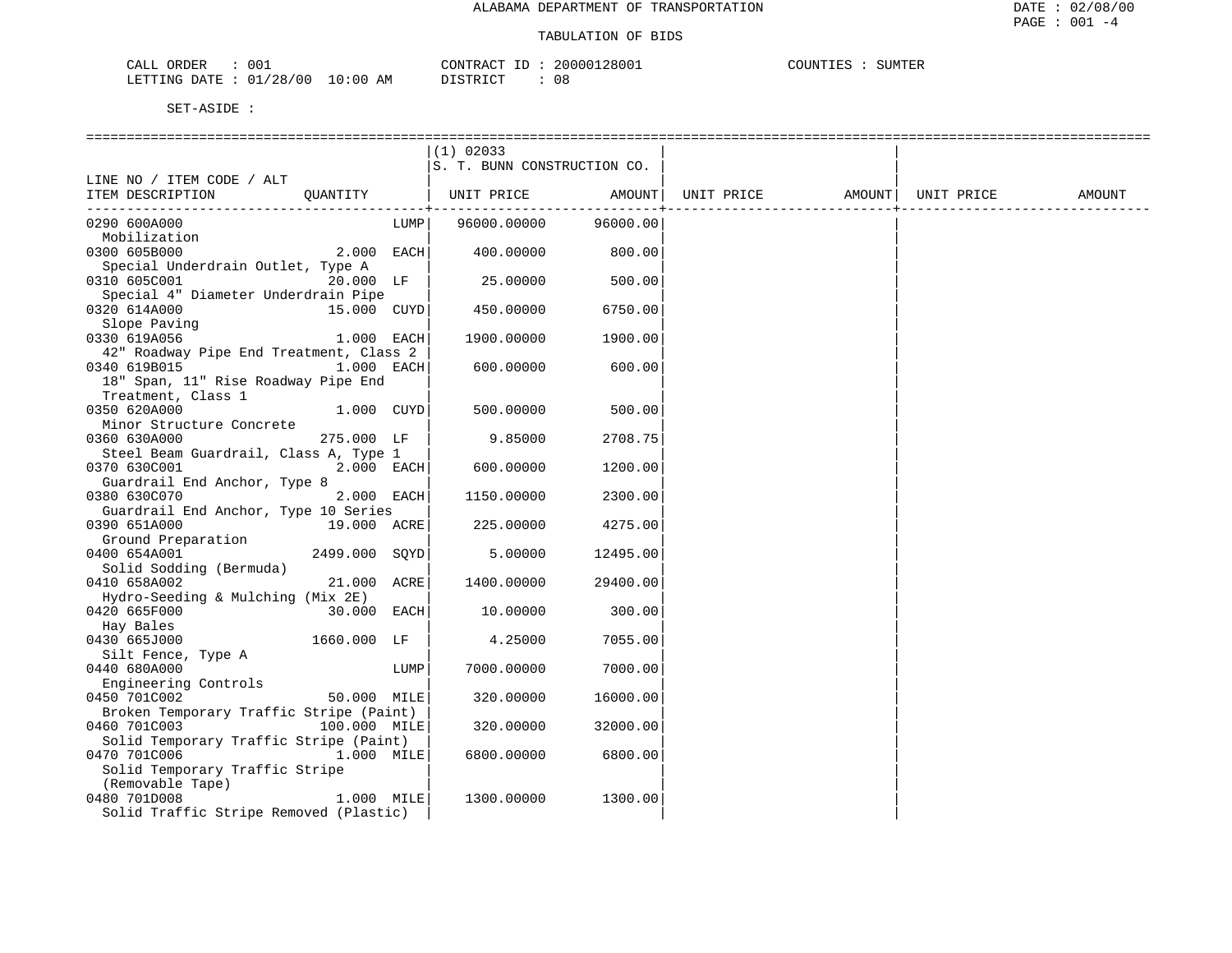| ORDER<br>CALL          | 001 |                 | TD:<br>CONTRACT | 20000128001 | COUNTIES | SUMTER |
|------------------------|-----|-----------------|-----------------|-------------|----------|--------|
| LETTING DATE: 01/28/00 |     | $10:00$ .<br>ΑM | DI STRICT<br>.  |             |          |        |

|                                           |                | $(1)$ 02033                 |          |                                |  |        |
|-------------------------------------------|----------------|-----------------------------|----------|--------------------------------|--|--------|
|                                           |                | S. T. BUNN CONSTRUCTION CO. |          |                                |  |        |
| LINE NO / ITEM CODE / ALT                 |                |                             |          |                                |  |        |
| ITEM DESCRIPTION                          |                | QUANTITY   UNIT PRICE       | AMOUNT   | UNIT PRICE AMOUNT   UNIT PRICE |  | AMOUNT |
|                                           |                |                             |          |                                |  |        |
| 0490 701D009                              | 1.000 MILE     | 800.00000                   | 800.00   |                                |  |        |
| Solid Traffic Stripe Removed (Tape)       |                |                             |          |                                |  |        |
| 0500 701D015                              | 1.000 MILE     | 1100.00000                  | 1100.00  |                                |  |        |
| Broken Traffic Stripe Removed (Plastic)   |                |                             |          |                                |  |        |
| 0510 702A008                              | 17.000 MILE    | 3700.00000                  | 62900.00 |                                |  |        |
| Solid White, Inverted Profile Traffic     |                |                             |          |                                |  |        |
| Stripe (6" Wide)                          |                |                             |          |                                |  |        |
| 0520 702A009                              | 17.000 MILE    | 3700.00000                  | 62900.00 |                                |  |        |
| Solid Yellow, Inverted Profile Traffic    |                |                             |          |                                |  |        |
| Stripe (6" Wide)                          |                |                             |          |                                |  |        |
| 0530 702A010                              | 16.000 MILE    | 1850.00000                  | 29600.00 |                                |  |        |
| Broken White, Inverted Profile Traffic    |                |                             |          |                                |  |        |
| Stripe (6" Wide)                          |                |                             |          |                                |  |        |
| 0540 702B001                              | 2600.000 LF    | 1.50000                     | 3900.00  |                                |  |        |
| Dotted Inverted Profile Traffic Stripe    |                |                             |          |                                |  |        |
| (6" Wide)                                 |                |                             |          |                                |  |        |
| 0550 703A002                              | 1820.000 SOFT  | 2.50000                     | 4550.00  |                                |  |        |
| Traffic Control Markings, Class 2, Type   |                |                             |          |                                |  |        |
| Α                                         |                |                             |          |                                |  |        |
| 0560 703C001                              | 1820.000 SOFT  | 2.50000                     | 4550.00  |                                |  |        |
| Removal Of Existing Traffic Control       |                |                             |          |                                |  |        |
| Markings Or Legends (Plastic)             |                |                             |          |                                |  |        |
| 0570 703C003                              | 100.000 SQFT   | 20.00000                    | 2000.00  |                                |  |        |
| Removal Of Existing Traffic Control       |                |                             |          |                                |  |        |
| Markings Or Legends (Tape)                |                |                             |          |                                |  |        |
| 0580 703D000                              | 100.000 SOFT   | 20.00000                    | 2000.00  |                                |  |        |
| Temporary Traffic Control Markings (Tape) |                |                             |          |                                |  |        |
| 0590 705A011                              | 2404.000 EACH  | 4.50000                     | 10818.00 |                                |  |        |
| Pavement Markers, Class C, Type 1-A       |                |                             |          |                                |  |        |
| 0600 705A022                              | $600.000$ EACH | 4.50000                     | 2700.00  |                                |  |        |
| Pavement Markers, Class C, Type 2-C       |                |                             |          |                                |  |        |
| 0610 705A030                              | 275.000 EACH   | 5.25000                     | 1443.75  |                                |  |        |
| Pavement Markers, Class A-H, Type 2-C     |                |                             |          |                                |  |        |
| 0620 705A031                              | 1202.000 EACH  | 5.00000                     | 6010.00  |                                |  |        |
| Pavement Markers, Class A-H, Type 1-A     |                |                             |          |                                |  |        |
| 0630 705A032                              | 110.000 EACH   | 5.00000                     | 550.00   |                                |  |        |
| Pavement Markers, Class A-H, Type 1-B     |                |                             |          |                                |  |        |
| 0640 705A037                              | 55.000 EACH    | 5.25000                     | 288.75   |                                |  |        |
| Pavement Markers, Class A-H, Type 2-D     |                |                             |          |                                |  |        |
| 0650 707A006                              | 27.000 EACH    | 26.50000                    | 715.50   |                                |  |        |
| Type 1, Clear Delineator Installation     |                |                             |          |                                |  |        |
|                                           |                |                             |          |                                |  |        |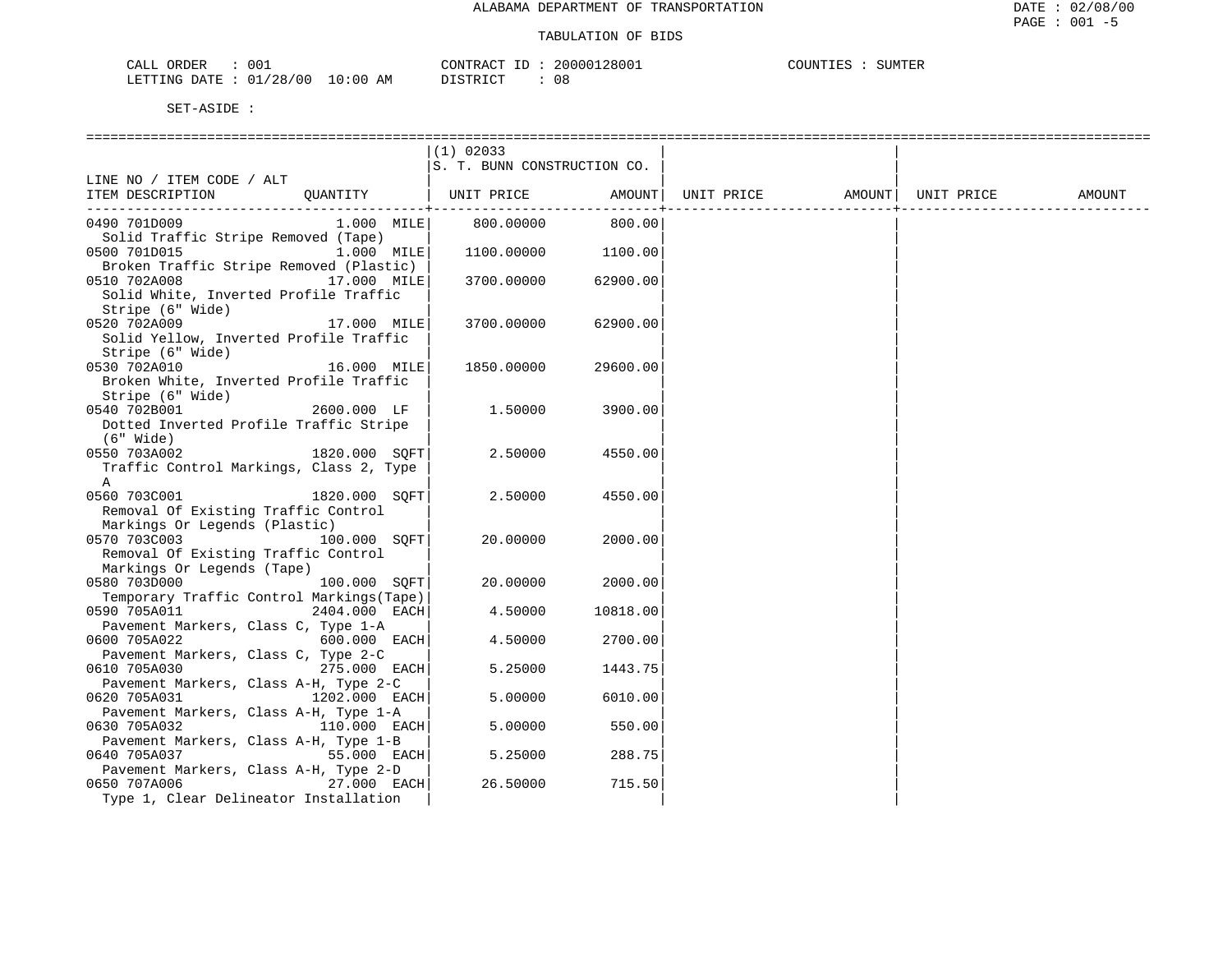| CALL ORDER<br>001               | CONTRACT ID: 20000128001 | COUNTIES : SUMTER |
|---------------------------------|--------------------------|-------------------|
| LETTING DATE: 01/28/00 10:00 AM | 08<br>DISTRICT           |                   |

|                                                                                       |               | $(1)$ 02033                  |                 |                                                                          |  |  |
|---------------------------------------------------------------------------------------|---------------|------------------------------|-----------------|--------------------------------------------------------------------------|--|--|
|                                                                                       |               | S. T. BUNN CONSTRUCTION CO.  |                 |                                                                          |  |  |
| LINE NO / ITEM CODE / ALT                                                             |               |                              |                 |                                                                          |  |  |
| ITEM DESCRIPTION                                                                      |               | QUANTITY   UNIT PRICE AMOUNT |                 | UNIT PRICE                  AMOUNT    UNIT PRICE                  AMOUNT |  |  |
| 0660 707A007                           48.000   EACH         28.35000         1360.80 |               |                              |                 |                                                                          |  |  |
| Type 2, Clear Delineator Installation                                                 |               |                              |                 |                                                                          |  |  |
| 0670 707A026                                                                          | 37.000 EACH   | 28.35000                     | 1048.95         |                                                                          |  |  |
| Type 1B, Clear And Red Delineator                                                     |               |                              |                 |                                                                          |  |  |
| Installation                                                                          |               |                              |                 |                                                                          |  |  |
| 0680 707A027                                                                          | $10.000$ EACH | 28.35000                     | 283.50          |                                                                          |  |  |
| Type 1B, Red And Yellow Delineator                                                    |               |                              |                 |                                                                          |  |  |
| Installation                                                                          |               |                              |                 |                                                                          |  |  |
| 0690 740B000<br>$936.000$ SQFT                                                        |               | 11.00000                     | 10296.00        |                                                                          |  |  |
| Construction Signs                                                                    |               |                              |                 |                                                                          |  |  |
| 0700 740C000                                                                          | 30.000 SQFT   | 15.00000                     | 450.00          |                                                                          |  |  |
| Special Construction Signs                                                            |               |                              |                 |                                                                          |  |  |
| 0710 740D000                                                                          | 300.000 EACH  | 40.00000                     | 12000.00        |                                                                          |  |  |
| Channelizing Drums                                                                    |               |                              |                 |                                                                          |  |  |
| 0720 740E000                                                                          | 1000.000 EACH | 10,00000                     | 10000.00        |                                                                          |  |  |
| Cones (36 Inches High)                                                                |               |                              |                 |                                                                          |  |  |
| 0730 740M000                                                                          | 1000.000 EACH | 4.00000                      | 4000.00         |                                                                          |  |  |
| Weight For Cone                                                                       |               |                              |                 |                                                                          |  |  |
| 0740 741C010                                                                          | $2.000$ EACH  | 3000.00000                   | 6000.00         |                                                                          |  |  |
| Portable Sequential Arrow And Chevron                                                 |               |                              |                 |                                                                          |  |  |
| Sign Unit                                                                             |               |                              |                 |                                                                          |  |  |
| 0750 742A001                                                                          | 1.000 EACH    | 6000.00000                   | 6000.00         |                                                                          |  |  |
| Portable Changeable Message Signs, Type                                               |               |                              |                 |                                                                          |  |  |
| $\mathcal{L}$                                                                         |               |                              |                 |                                                                          |  |  |
| 750.000 HOUR<br>0760 999 000                                                          |               | 0.80000                      | 600.00          |                                                                          |  |  |
| Trainee Hours At 80 Cents Per Hour                                                    |               |                              |                 |                                                                          |  |  |
| SECTION TOTALS                                                                        |               |                              | \$4,050,535.12  |                                                                          |  |  |
| CONTRACT TOTALS                                                                       |               |                              | \$4,050,535.12] |                                                                          |  |  |
|                                                                                       |               |                              |                 |                                                                          |  |  |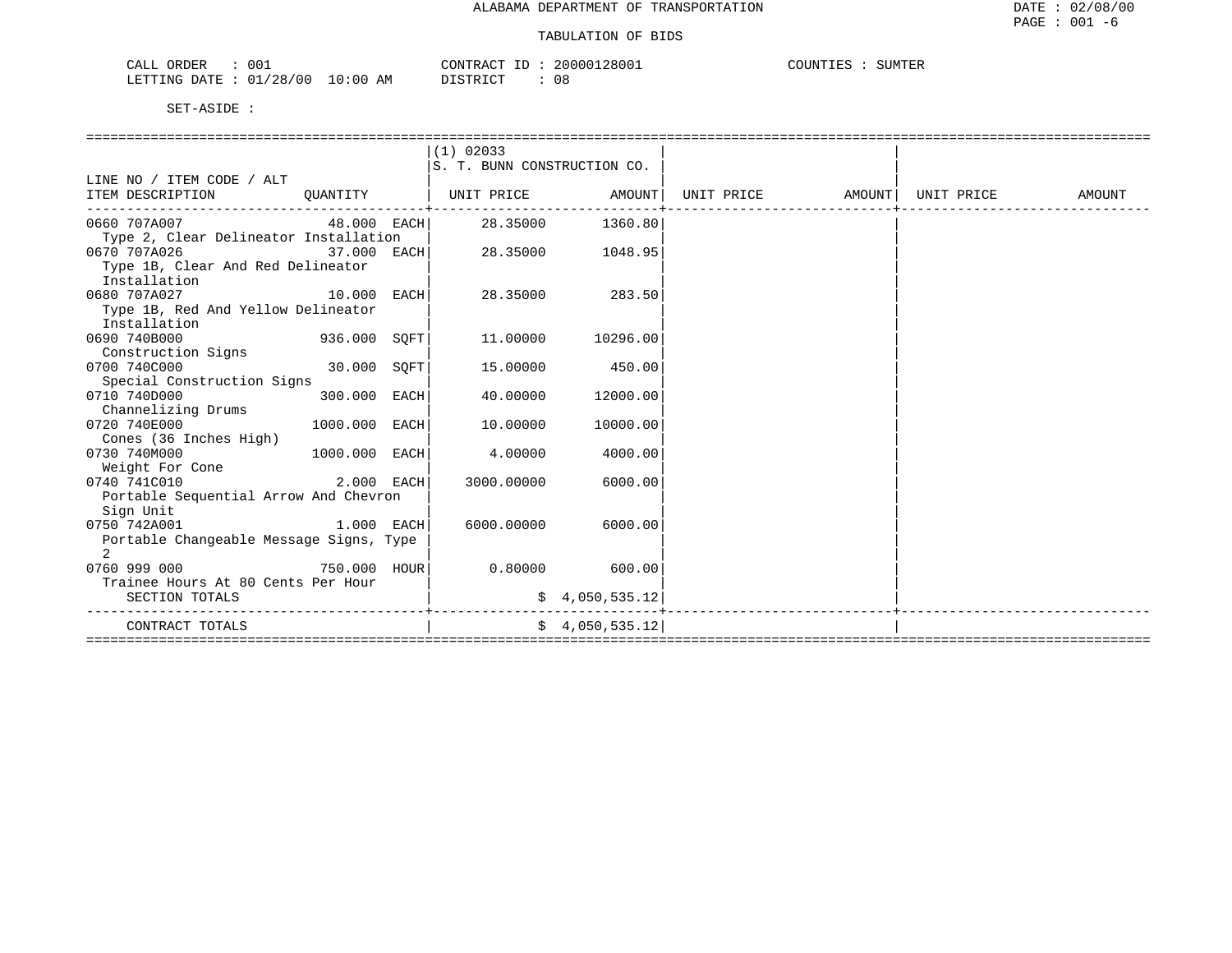DATE :

# VENDOR RANKING

|      | CALL ORDER<br>LETTING DATE: 01/28/00 | $\therefore$ 002<br>$10:00$ AM                | CONTRACT ID: 20000128002<br>DISTRICT<br>$\colon$ 03                                                                                                |              |                  | COUNTIES : JEFFERSON        |                   |
|------|--------------------------------------|-----------------------------------------------|----------------------------------------------------------------------------------------------------------------------------------------------------|--------------|------------------|-----------------------------|-------------------|
|      | CONTRACT DESCRIPTION:<br>SET-ASIDE : | $C.R.$ #65, in Birmingham. Length - 2.220 mi. | 30<br>CONTRACT TIME:<br>for constructing the Planing, Loop Detectors, Resurfacing,<br>and Traffic Stripe on S.R. #5 (U.S. #78) from Heflin Ave. to | Working Days | (available days) | $PROJECT(S) : NH-0059(020)$ |                   |
| RANK |                                      | VENDOR NO. / NAME                             |                                                                                                                                                    |              |                  | TOTAL<br><b>BID</b>         | % OVER<br>LOW BID |
|      | 07002                                | GOOD HOPE CONTRACTING CO., INC.               |                                                                                                                                                    |              |                  | 634,522.68                  | 100.0000%         |
|      | 04013                                | DUNN CONSTRUCTION CO., INC.                   |                                                                                                                                                    |              |                  | 651,347.67                  | 102.6515%         |
|      | 01018                                | APAC-ALABAMA, INC.                            |                                                                                                                                                    |              |                  | 653,240.72                  | 102.9499%         |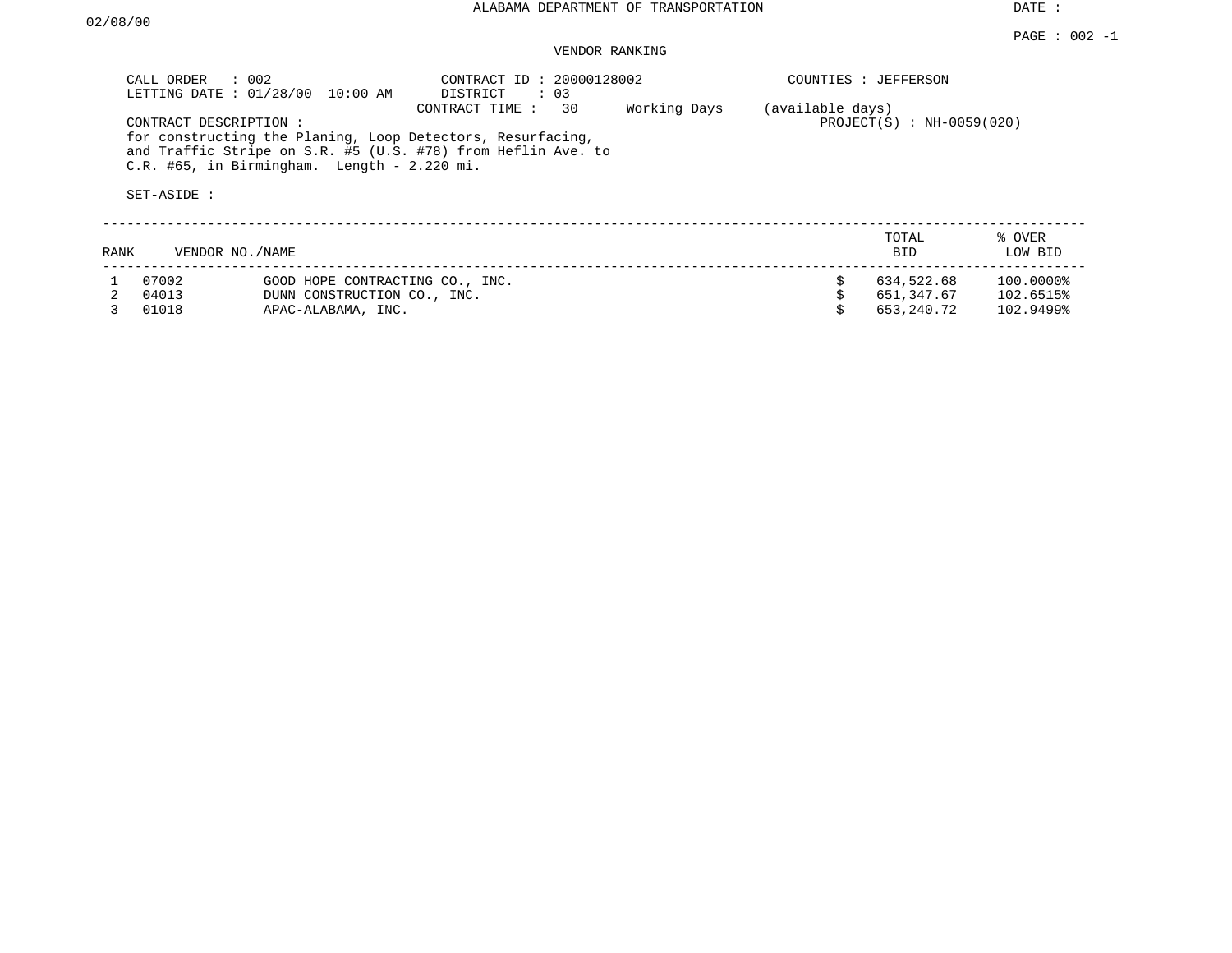| 002<br>$\sim$ $ -$<br>ORDER<br>-LAL |             | CONTRACT<br>$-1$ | 28002<br>nnn 1<br>200 | $\gamma$ ntint $\Gamma$ .<br>$T \mathbb{R} \mathbb{F} \mathbb{F} \mathbb{R}$ .<br>'ERSON |
|-------------------------------------|-------------|------------------|-----------------------|------------------------------------------------------------------------------------------|
| 01/28/00<br>DATE<br>LETTING         | 10:00<br>AM | DISTRICT         | $\sim$ -<br>υs        |                                                                                          |

|                                       |                 |      |                                                                                         |           |             |           |             | ============================ |
|---------------------------------------|-----------------|------|-----------------------------------------------------------------------------------------|-----------|-------------|-----------|-------------|------------------------------|
|                                       |                 |      | (1) 07002                                                                               |           | (2) 04013   |           | $(3)$ 01018 |                              |
|                                       |                 |      | $ $ GOOD HOPE CONTRACTING CO., I $ $ DUNN CONSTRUCTION CO., INC. $ $ APAC-ALABAMA, INC. |           |             |           |             |                              |
| LINE NO / ITEM CODE / ALT             |                 |      |                                                                                         |           |             |           |             |                              |
| ITEM DESCRIPTION                      | OUANTITY        |      | UNIT PRICE                                                                              | AMOUNT I  | UNIT PRICE  | AMOUNT    | UNIT PRICE  | AMOUNT                       |
|                                       |                 |      |                                                                                         |           |             |           |             |                              |
| SECTION 0001<br>TOTAL                 |                 |      |                                                                                         |           |             |           |             |                              |
|                                       |                 |      |                                                                                         |           |             |           |             |                              |
| 0010 209A000                          | 1.000 EACH      |      | 100.00000                                                                               | 100.00    | 357.00000   | 357.00    | 112.32000   | 112.32                       |
| Mailbox Reset, Single                 |                 |      |                                                                                         |           |             |           |             |                              |
| 0020 305A040                          | 244.000 CYCP    |      | 10.00000                                                                                | 2440.00   | 16.09000    | 3925.96   | 25.42000    | 6202.48                      |
| Soil Aggregate, Section 823, Chert or |                 |      |                                                                                         |           |             |           |             |                              |
| Red Dog, For Miscellaneous Use        |                 |      |                                                                                         |           |             |           |             |                              |
| 0030 401B108                          | 23574.000 SYCP  |      | 0.84220                                                                                 | 19854.02  | 0.89000     | 20980.86  | 0.88000     | 20745.12                     |
| Bituminous Treatment G (With Polymer  |                 |      |                                                                                         |           |             |           |             |                              |
| Additive)                             |                 |      |                                                                                         |           |             |           |             |                              |
| 0040 405A000                          | 4714.000 GAL    |      | 0.85000                                                                                 | 4006.90   | 0.91000     | 4289.74   | 0.91000     | 4289.74                      |
| Tack Coat                             |                 |      |                                                                                         |           |             |           |             |                              |
| 0050 408A051                          | 133419.000 SOYD |      | 0.57000                                                                                 | 76048.83  | 0.31000     | 41359.89  | 0.55000     | 73380.45                     |
| Planing Existing Pavement             |                 |      |                                                                                         |           |             |           |             |                              |
| (Approximately 0.00" Thru 1.0" Thick) |                 |      |                                                                                         |           |             |           |             |                              |
| 0060 424A281                          | 9288.000 TON    |      | 29.93000                                                                                | 277989.84 | 34.23000    | 317928.24 | 32.23000    | 299352.24                    |
| Superpave Bituminous Concrete Wearing |                 |      |                                                                                         |           |             |           |             |                              |
| Surface Layer, 3/4" Maximum Aggregate |                 |      |                                                                                         |           |             |           |             |                              |
| Size Mix, ESAL Range E                |                 |      |                                                                                         |           |             |           |             |                              |
| 0070 424A286                          | 913.000 TON     |      | 29.93000                                                                                | 27326.09  | 37.29000    | 34045.77  | 26.21000    | 23929.73                     |
| Superpave Bituminous Concrete Wearing |                 |      |                                                                                         |           |             |           |             |                              |
| Surface Layer, Leveling, 1/2" Maximum |                 |      |                                                                                         |           |             |           |             |                              |
| Aggregate Size Mix, ESAL Range E      |                 |      |                                                                                         |           |             |           |             |                              |
| 0080 424A288                          | 500.000 TON     |      | 25.00000                                                                                | 12500.00  | 33.49000    | 16745.00  | 27.81000    | 13905.00                     |
| Superpave Bituminous Concrete Wearing |                 |      |                                                                                         |           |             |           |             |                              |
| Surface Layer, Leveling, 1" Maximum   |                 |      |                                                                                         |           |             |           |             |                              |
| Aggregate Size Mix, ESAL Range E      |                 |      |                                                                                         |           |             |           |             |                              |
| 0090 424A290                          | 610.000 TON     |      | 32.93000                                                                                | 20087.30  | 34.21000    | 20868.10  | 38.70000    | 23607.00                     |
| Superpave Bituminous Concrete Wearing |                 |      |                                                                                         |           |             |           |             |                              |
| Surface Layer, Widening, 3/4" Maximum |                 |      |                                                                                         |           |             |           |             |                              |
| Aggregate Size Mix, ESAL Range E      |                 |      |                                                                                         |           |             |           |             |                              |
| 0100 424B285                          | 500.000 TON     |      | 40.00000                                                                                | 20000.00  | 35.42000    | 17710.00  | 66.08000    | 33040.00                     |
| Superpave Bituminous Concrete Upper   |                 |      |                                                                                         |           |             |           |             |                              |
| Binder Layer, Patching, 1" Maximum    |                 |      |                                                                                         |           |             |           |             |                              |
| Aggregate Size Mix, ESAL Range E      |                 |      |                                                                                         |           |             |           |             |                              |
| 0110 600A000                          |                 | LUMP | 42875.70000                                                                             | 42875.70  | 28500.00000 | 28500.00  | 19242.08000 | 19242.08                     |
| Mobilization                          |                 |      |                                                                                         |           |             |           |             |                              |
| 0120 665F000                          | 50.000          | EACH | 1,00000                                                                                 | 50.00     | 5.55000     | 277.50    | 5.00000     | 250.00                       |
| Hay Bales                             |                 |      |                                                                                         |           |             |           |             |                              |
| 0130 665J000                          | 150.000 LF      |      | 2.00000                                                                                 |           | 6.66000     |           | 6.45000     |                              |
|                                       |                 |      |                                                                                         | 300.00    |             | 999.00    |             | 967.50                       |
| Silt Fence, Type A                    |                 |      |                                                                                         |           |             |           |             |                              |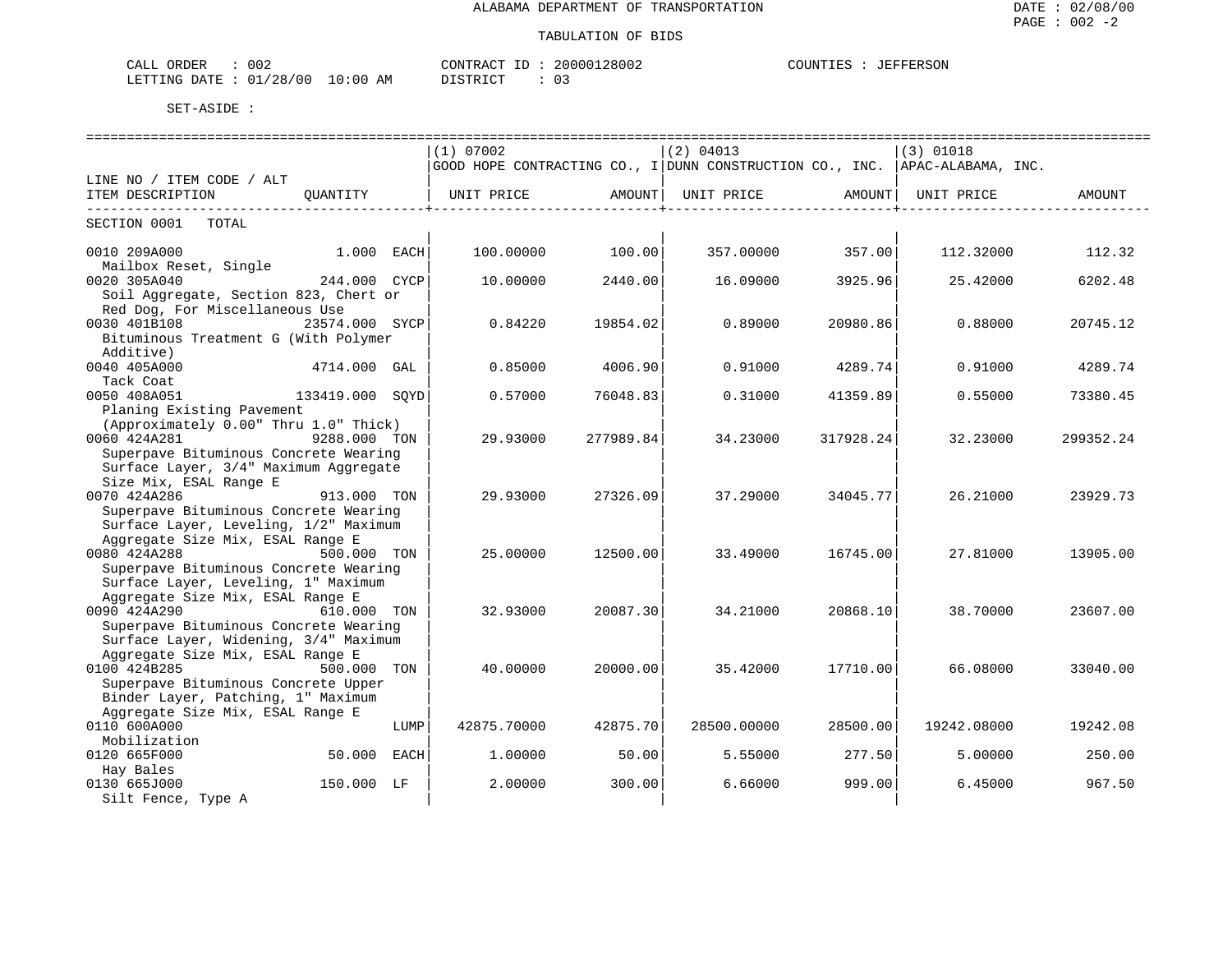| CALL ORDER                       | 002 |          | CONTRACT ID: 20000128002 | COUNTIES : JEFFERSON |  |
|----------------------------------|-----|----------|--------------------------|----------------------|--|
| LETTING DATE : 01/28/00 10:00 AM |     | DISTRICT |                          |                      |  |

|                                          |               | (1) 07002                                                                   |                           | (2) 04013  |                         | (3) 01018  |          |
|------------------------------------------|---------------|-----------------------------------------------------------------------------|---------------------------|------------|-------------------------|------------|----------|
|                                          |               | GOOD HOPE CONTRACTING CO., I DUNN CONSTRUCTION CO., INC. APAC-ALABAMA, INC. |                           |            |                         |            |          |
| LINE NO / ITEM CODE / ALT                |               |                                                                             |                           |            |                         |            |          |
| ITEM DESCRIPTION                         | OUANTITY      | UNIT PRICE                                                                  | AMOUNT                    | UNIT PRICE | AMOUNT                  | UNIT PRICE | AMOUNT   |
| 0140 701C000                             | 6.000 MILE    | 500.00000                                                                   | ------------+-<br>3000.00 | 527.08000  | . <u>. 4</u><br>3162.48 | 520.00000  | 3120.00  |
| Broken Temporary Traffic Stripe          |               |                                                                             |                           |            |                         |            |          |
| 0150 701C001                             | 2.000 MILE    | 500.00000                                                                   | 1000.00                   | 527.08000  | 1054.16                 | 520.00000  | 1040.00  |
| Solid Temporary Traffic Stripe           |               |                                                                             |                           |            |                         |            |          |
| 0160 702A007                             | 2.000 MILE    | 1850.00000                                                                  | 3700.00                   | 1947.41000 | 3894.82                 | 520.00000  | 1040.00  |
| Broken Yellow, Inverted Profile Traffic  |               |                                                                             |                           |            |                         |            |          |
| Stripe (6" Wide)                         |               |                                                                             |                           |            |                         |            |          |
| 0170 702A008                             | 5.000 MILE    | 3700.00000                                                                  | 18500.00                  | 3894.83000 | 19474.15                | 3848.00000 | 19240.00 |
| Solid White, Inverted Profile Traffic    |               |                                                                             |                           |            |                         |            |          |
| Stripe (6" Wide)                         |               |                                                                             |                           |            |                         |            |          |
| 0180 702A009                             | 5.000 MILE    | 3700.00000                                                                  | 18500.00                  | 3894.83000 | 19474.15                | 3848.00000 | 19240.00 |
| Solid Yellow, Inverted Profile Traffic   |               |                                                                             |                           |            |                         |            |          |
| Stripe (6" Wide)                         |               |                                                                             |                           |            |                         |            |          |
| 0190 702A010                             | 5.000 MILE    | 1850.00000                                                                  | 9250.00                   | 1947.42000 | 9737.10                 | 1924.00000 | 9620.00  |
| Broken White, Inverted Profile Traffic   |               |                                                                             |                           |            |                         |            |          |
| Stripe (6" Wide)                         |               |                                                                             |                           |            |                         |            |          |
| 0200 702B001                             | 5756.000 LF   | 1,50000                                                                     | 8634.00                   | 1.58000    | 9094.48                 | 1.56000    | 8979.36  |
| Dotted Inverted Profile Traffic Stripe   |               |                                                                             |                           |            |                         |            |          |
| (6" Wide)<br>0210 703A002                | 7881.000 SOFT | 2.50000                                                                     |                           | 2.63000    | 20727.03                | 2.60000    | 20490.60 |
| Traffic Control Markings, Class 2, Type  |               |                                                                             | 19702.50                  |            |                         |            |          |
| A                                        |               |                                                                             |                           |            |                         |            |          |
| 0220 703B002                             | 965.000 SOFT  | 3.00000                                                                     | 2895.00                   | 3.16000    | 3049.40                 | 3.12000    | 3010.80  |
| Traffic Control Legends, Class 2, Type A |               |                                                                             |                           |            |                         |            |          |
| 0230 703D001                             | 1380.000 SOFT | 1.30000                                                                     | 1794.00                   | 1.36000    | 1876.80                 | 1.35000    | 1863.00  |
| Temporary Traffic Control Markings       |               |                                                                             |                           |            |                         |            |          |
| 0240 705A030                             | 38.000 EACH   | 5.25000                                                                     | 199.50                    | 5.55000    | 210.90                  | 5.46000    | 207.48   |
| Pavement Markers, Class A-H, Type 2-C    |               |                                                                             |                           |            |                         |            |          |
| 0250 705A031<br>309.000 EACH             |               | 5,00000                                                                     | 1545.00                   | 5.27000    | 1628.43                 | 5.20000    | 1606.80  |
| Pavement Markers, Class A-H, Type 1-A    |               |                                                                             |                           |            |                         |            |          |
| 0260 705A032                             | 82.000 EACH   | 5.00000                                                                     | 410.00                    | 5.27000    | 432.14                  | 5.20000    | 426.40   |
| Pavement Markers, Class A-H, Type 1-B    |               |                                                                             |                           |            |                         |            |          |
| 0270 705A037                             | 174.000 EACH  | 5.25000                                                                     | 913.50                    | 5.55000    | 965.70                  | 5.46000    | 950.04   |
| Pavement Markers, Class A-H, Type 2-D    |               |                                                                             |                           |            |                         |            |          |
| 0280 730H000                             | 10971.000 LF  | 1,50000                                                                     | 16456.50                  | 2.10000    | 23039.10                | 2.08000    | 22819.68 |
| Loop Detector                            |               |                                                                             |                           |            |                         |            |          |
| 0290 7301000                             | 675.000 LF    | 1,00000                                                                     | 675.00                    | 1.05000    | 708.75                  | 1.04000    | 702.00   |
| Shielded Loop Detector Home-Run Cable    |               |                                                                             |                           |            |                         |            |          |
| 0300 740B000                             | 753.000 SOFT  | 9,00000                                                                     | 6777.00                   | 8.32000    | 6264.96                 | 9.38000    | 7063.14  |
| Construction Signs                       |               |                                                                             |                           |            |                         |            |          |
| 0310 740D000                             | 112.000 EACH  | 35.00000                                                                    | 3920.00                   | 44.39000   | 4971.68                 | 30.19000   | 3381.28  |
| Channelizing Drums                       |               |                                                                             |                           |            |                         |            |          |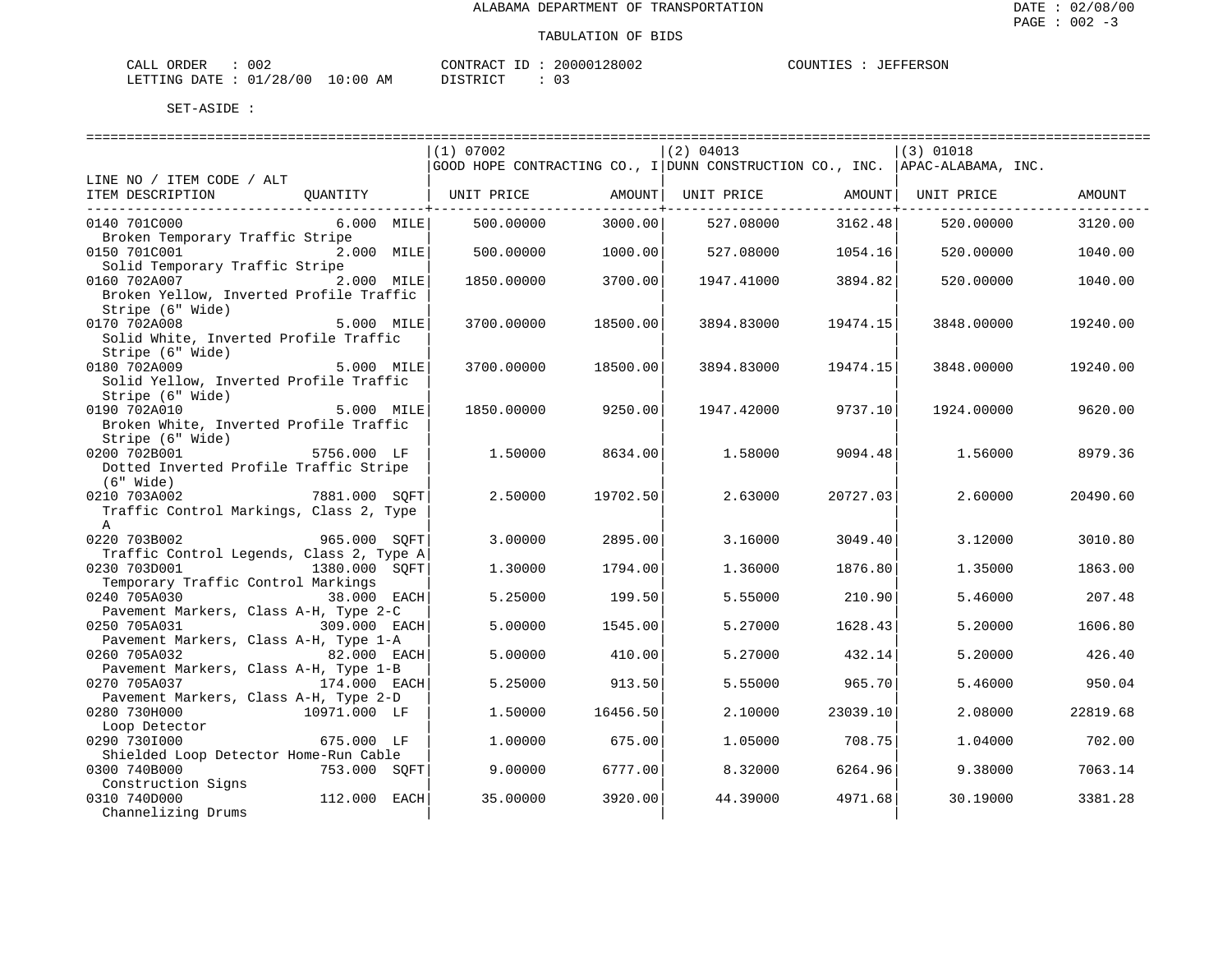| ORDER<br>CALL<br>002               |                          | ידים אידי ארי<br>$ -$ | 28002<br>וחחי | FEDOON<br>COUNTIES<br>----<br>F.EKSOM |
|------------------------------------|--------------------------|-----------------------|---------------|---------------------------------------|
| /28/00<br>'.ETTING<br>חים מ⊓<br>∪⊥ | ነ : በቤ<br>ΔM<br>лı.<br>. | חימת דפידי את<br>.    | ◡ ◡           |                                       |

|                                                    |          |      | (1) 07002  |            | (2) 04013<br>GOOD HOPE CONTRACTING CO., I DUNN CONSTRUCTION CO., INC. |             | $(3)$ 01018<br> APAC-ALABAMA, INC. |   |              |
|----------------------------------------------------|----------|------|------------|------------|-----------------------------------------------------------------------|-------------|------------------------------------|---|--------------|
| / ITEM CODE / ALT<br>LINE NO /<br>ITEM DESCRIPTION | OUANTITY |      | UNIT PRICE | AMOUNT     | UNIT PRICE                                                            | AMOUNT      | UNIT PRICE                         |   | AMOUNT       |
| 0320 740E000<br>Cones (36 Inches High)             | 504.000  | EACH | 12,00000   | 6048.00    | 12,21000                                                              | 6153.84     | 6.04000                            |   | 3044.16      |
| 0330 740M000<br>Weight For Cone                    | 504.000  | EACH | 6,00000    | 3024.00    | 6.66000                                                               | 3356.64     | 7.85000                            |   | 3956.40      |
| 0340 741C010                                       | 2,000    | EACH | 2000.00000 | 4000.00    | 2041.95000                                                            | 4083.90     | 1207.96000                         |   | 2415.92      |
| Portable Sequential Arrow And Chevron<br>Sign Unit |          |      |            |            |                                                                       |             |                                    |   |              |
| SECTION TOTALS                                     |          |      |            | 634,522.68 | Ŝ.                                                                    | 651,347.67  |                                    | Ś | 653, 240. 72 |
| CONTRACT TOTALS                                    |          |      | Ŝ.         | 634,522.68 | Ŝ.                                                                    | 651, 347.67 |                                    | Ŝ | 653, 240. 72 |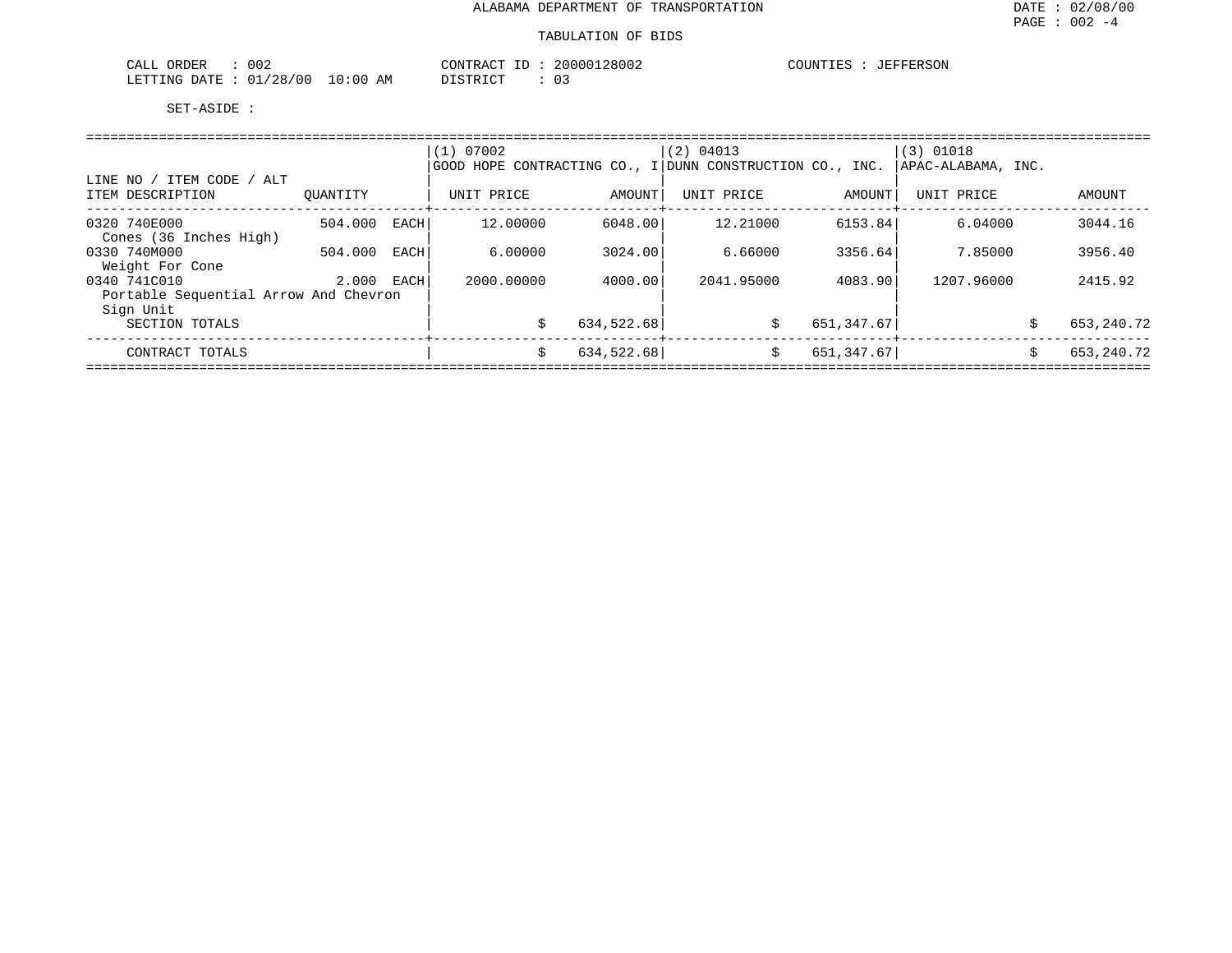DATE :

# VENDOR RANKING

| CALL ORDER<br>LETTING DATE : 01/28/00               | : 004<br>10:00 AM                                                                                                                                                              | CONTRACT ID: 20000128004<br>DISTRICT<br>: 06 |              | COUNTIES : MONTGOMERY | ELMORE                       |                        |
|-----------------------------------------------------|--------------------------------------------------------------------------------------------------------------------------------------------------------------------------------|----------------------------------------------|--------------|-----------------------|------------------------------|------------------------|
| CONTRACT DESCRIPTION:<br>$3.260$ mi.<br>SET-ASIDE : | for constructing the Grade, Drain, Pave, Traffic Stripe,<br>Bridge End Slabs, and Signing on I-65 from S.R. #143 to<br>north of Cobbs Ford Road, north of Montgomery. Length - | 240<br>CONTRACT TIME :<br>MONTGOMERY         | Working Days | (available days)      | $PROJECT(S) : NHF-65-1(248)$ |                        |
| RANK                                                | VENDOR NO./NAME                                                                                                                                                                |                                              |              |                       | TOTAL<br><b>BID</b>          | % OVER<br>LOW BID      |
| 14003<br>01018                                      | W. S. NEWELL, INC.<br>APAC-ALABAMA, INC.                                                                                                                                       |                                              |              | s                     | 9,095,958.20<br>9,237,510.88 | 100.0000%<br>101.5562% |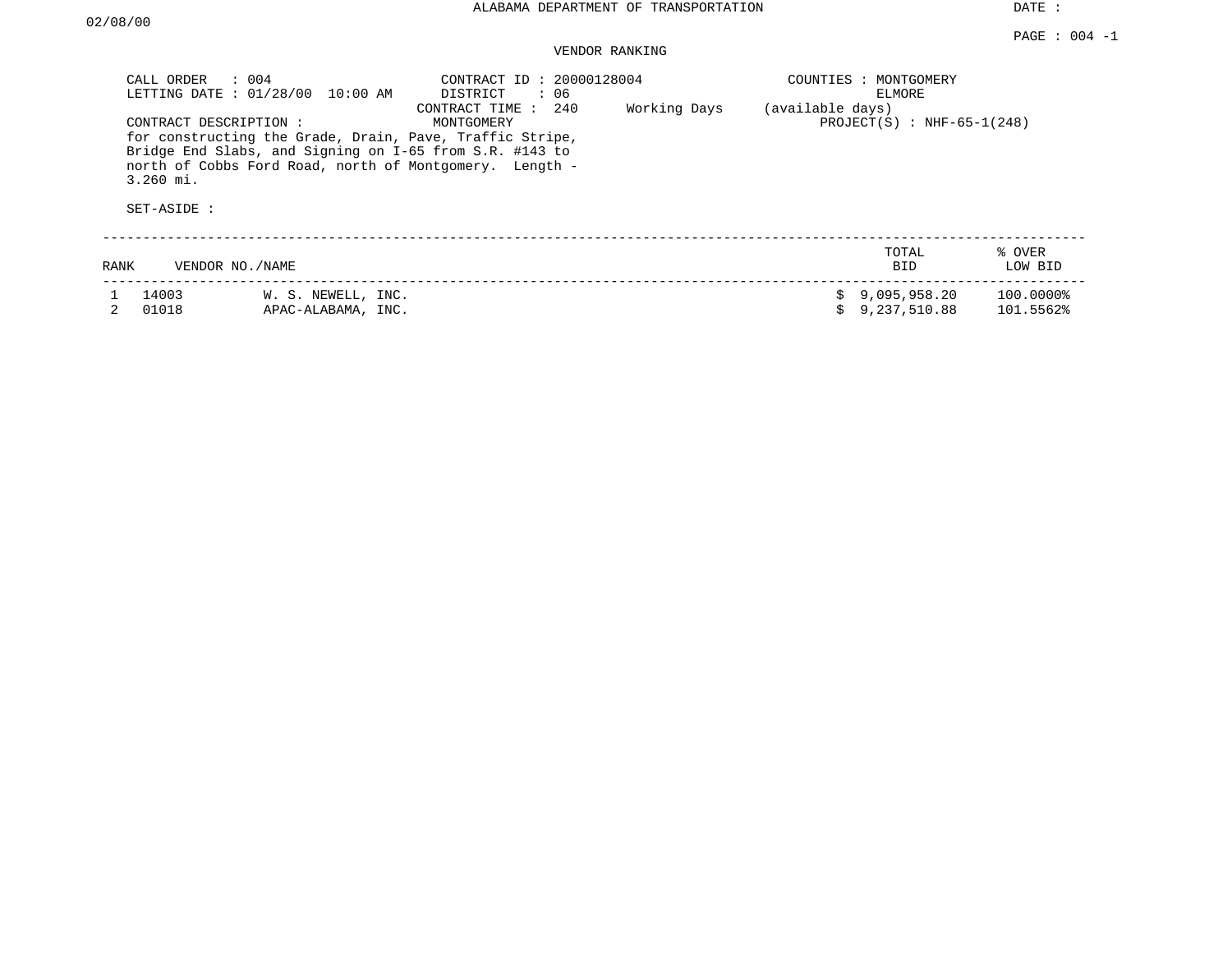## TABULATION OF BIDS

| 004<br>ORDER<br>ـد ـت                         |            | א שי | 2800<br>.0000<br>8004 | $\gamma$ OUNT <sub>+</sub> | TGOMERY<br>$\gamma$ $\cap$ $\Lambda$ <sup>T</sup> $\Gamma$ <sub>1</sub> |
|-----------------------------------------------|------------|------|-----------------------|----------------------------|-------------------------------------------------------------------------|
| 100<br>$\wedge$ N<br>mmm<br>7. TP TP<br>l INC | AΜ<br>0:00 | ו קי | U6                    |                            | ישו<br>'JMOKE                                                           |

|                                                                           |                | $(1)$ 14003                                                                              |           | $(2)$ 01018 |                    |        |
|---------------------------------------------------------------------------|----------------|------------------------------------------------------------------------------------------|-----------|-------------|--------------------|--------|
|                                                                           |                | $ w.$ S. NEWELL, INC. $ APAC-ALABAMA$ , INC.                                             |           |             |                    |        |
| LINE NO / ITEM CODE / ALT                                                 |                |                                                                                          |           |             |                    |        |
| ITEM DESCRIPTION<br>--------------------------------                      | QUANTITY       | UNIT PRICE                  AMOUNT    UNIT PRICE                    AMOUNT    UNIT PRICE |           |             | ----------------+- | AMOUNT |
| SECTION 0001 Total                                                        |                |                                                                                          |           |             |                    |        |
| 0010 206D000                                                              | 64.000 LF      | 4.00000                                                                                  | 256.00    | 53.00000    | 3392.00            |        |
| Removing Pipe<br>0020 206D001                                             | 2025.000 LF    |                                                                                          | 1822.50   |             | 1923.75            |        |
| Removing Guardrail                                                        |                | 0.90000                                                                                  |           | 0.95000     |                    |        |
| 0030 206D007                                                              | 13449.000 LF   | 0.55000                                                                                  | 7396.95   | 1.60000     | 21518.40           |        |
| Removing Concrete Flume                                                   |                |                                                                                          |           |             |                    |        |
| 0040 206E001                                                              | 23.000 EACH    | 200.00000                                                                                | 4600.00   | 215.00000   | 4945.00            |        |
| Removing Inlets                                                           |                |                                                                                          |           |             |                    |        |
| 0050 206E016                                                              | 5.000 EACH     | 85.00000                                                                                 | 425.00    | 90.00000    | 450.00             |        |
| Removing Guardrail End Anchor (Type 8)                                    |                |                                                                                          |           |             |                    |        |
| 0060 206E019                                                              | $14.000$ EACH  | 85.00000                                                                                 | 1190.00   | 90.00000    | 1260.00            |        |
| Removing Guardrail End Anchor (Type 10)                                   |                |                                                                                          |           |             |                    |        |
| 0070 210A000                                                              | 20279.000 CYIP | 2.67000                                                                                  | 54144.93  | 5.05000     | 102408.95          |        |
| Unclassified Excavation                                                   |                |                                                                                          |           |             |                    |        |
| 0080 210D021                                                              | 4100.000 CYIP  | 0.01000                                                                                  | 41.00     | 5.50000     | 22550.00           |        |
| Borrow Excavation (Loose Truckbed                                         |                |                                                                                          |           |             |                    |        |
| Measurement) (A4 or Better)                                               |                |                                                                                          |           |             |                    |        |
| 0090 214A000                                                              | 1797.000 CUYD  | 4.00000                                                                                  | 7188.00   | 4.75000     | 8535.75            |        |
| Structure Excavation                                                      |                |                                                                                          |           |             |                    |        |
| 0100 214B001                                                              | 323.000 CUYD   | 18.00000                                                                                 | 5814.00   | 24.50000    | 7913.50            |        |
| Foundation Backfill, Commercial                                           |                |                                                                                          |           |             |                    |        |
| 293.000 RBST<br>0110 230A000                                              |                | 275.00000                                                                                | 80575.00  | 300.00000   | 87900.00           |        |
| Roadbed Processing                                                        |                |                                                                                          |           |             |                    |        |
| 0120 301A012                                                              | 87522.000 SYCP | 5.25000                                                                                  | 459490.50 | 6.10000     | 533884.20          |        |
| Crushed Aggregate Base Course, Type B,                                    |                |                                                                                          |           |             |                    |        |
| Plant Mixed, 6" Compacted Thickness                                       |                |                                                                                          |           |             |                    |        |
| 0130 306E000                                                              | $1.000$ EACH   | 6000.00000                                                                               | 6000.00   | 10000.00000 | 10000.00           |        |
| State Retained Portable Nuclear                                           |                |                                                                                          |           |             |                    |        |
| Moisture-Density Testing Device<br>(Includes Disposal of Existing Device) |                |                                                                                          |           |             |                    |        |
| 0140 327E000                                                              | 17976.000 TON  | 29.45000                                                                                 | 529393.20 | 34.75000    | 624666.00          |        |
| Permeable Asphalt Treated Base                                            |                |                                                                                          |           |             |                    |        |
| 0150 401A000                                                              | 87522.000 SYCP | 0.38000                                                                                  | 33258.36  | 0.46000     | 40260.12           |        |
| Bituminous Treatment A                                                    |                |                                                                                          |           |             |                    |        |
| 0160 405A000                                                              | 28100.000 GAL  | 0.85000                                                                                  | 23885.00  | 0.95000     | 26695.00           |        |
| Tack Coat                                                                 |                |                                                                                          |           |             |                    |        |
| 0170 410C000                                                              | 1.000 EACH     | 8100.00000                                                                               | 8100.00   | 6700.00000  | 6700.00            |        |
| Contractor Retained Profilograph                                          |                |                                                                                          |           |             |                    |        |
| 0180 410D000                                                              | 1.000 EACH     | 7900.00000                                                                               | 7900.00   | 13150.00000 | 13150.00           |        |
| Portable Nuclear Asphalt Content Gauge                                    |                |                                                                                          |           |             |                    |        |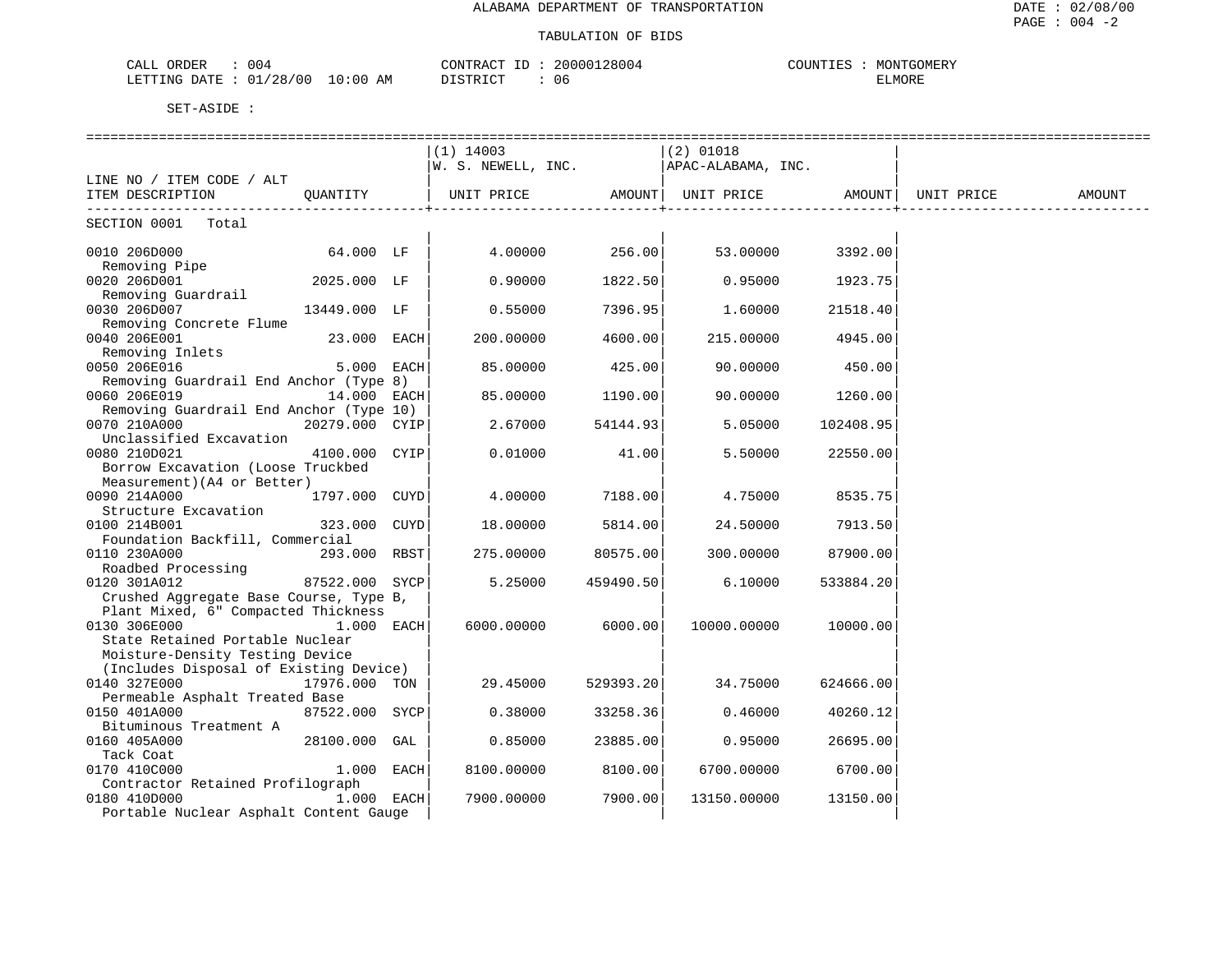| 004<br>ORDER<br>CALL     | CONTRACT                | 20000128004<br>$ -$ | COUNTIES<br>MONTGOMERY |
|--------------------------|-------------------------|---------------------|------------------------|
| 01/28/00<br>LETTING DATE | 10:00<br>AΜ<br>DISTRICT | 06                  | ELMORE                 |

|                                                       |               | $(1)$ 14003        |            | $(2)$ 01018        |            |            |        |
|-------------------------------------------------------|---------------|--------------------|------------|--------------------|------------|------------|--------|
|                                                       |               | W. S. NEWELL, INC. |            | APAC-ALABAMA, INC. |            |            |        |
| LINE NO / ITEM CODE / ALT                             |               |                    |            |                    |            |            |        |
| ITEM DESCRIPTION                                      | QUANTITY      | UNIT PRICE         | AMOUNT     | UNIT PRICE         | AMOUNT     | UNIT PRICE | AMOUNT |
| 0190 420A011                                          | 4400.000 TON  | 49.50000           | 217800.00  | 61.05000           | 268620.00  |            |        |
| Polymer Modified Open Graded Friction                 |               |                    |            |                    |            |            |        |
| Course, Mix 2                                         |               |                    |            |                    |            |            |        |
| 0200 424A241                                          | 3308.000 TON  | 34.50000           | 114126.00  | 37.75000           | 124877.00  |            |        |
| Superpave Bituminous Concrete Wearing                 |               |                    |            |                    |            |            |        |
| Surface Layer, 3/4" Maximum Aggregate                 |               |                    |            |                    |            |            |        |
| Size Mix, ESAL Range C                                |               |                    |            |                    |            |            |        |
| 0210 424A301                                          | 12713.000 TON | 37.05000           | 471016.65  | 41.40000           | 526318.20  |            |        |
| Superpave Bituminous Concrete Wearing                 |               |                    |            |                    |            |            |        |
| Surface Layer, 3/4" Maximum Aggregate                 |               |                    |            |                    |            |            |        |
| Size Mix, ESAL Range F                                |               |                    |            |                    |            |            |        |
| 0220 424B321                                          | 19346.000 TON | 35.10000           | 679044.60  | 37.00000           | 715802.00  |            |        |
| Superpave Bituminous Concrete Upper                   |               |                    |            |                    |            |            |        |
| Binder Layer, 1" Maximum Aggregate Size               |               |                    |            |                    |            |            |        |
| Mix, ESAL Range F                                     |               |                    |            |                    |            |            |        |
| 0230 424B325                                          | 100.000 TON   | 85.00000           | 8500.00    | 72.00000           | 7200.00    |            |        |
| Superpave Bituminous Concrete Upper                   |               |                    |            |                    |            |            |        |
| Binder Layer, Patching, 1" Maximum                    |               |                    |            |                    |            |            |        |
| Aggregate Size Mix, ESAL Range F                      |               |                    |            |                    |            |            |        |
| 0240 424B328                                          | 9700.000 TON  | 39.00000           | 378300.00  | 38.60000           | 374420.00  |            |        |
| Superpave Bituminous Concrete Upper                   |               |                    |            |                    |            |            |        |
| Binder Layer, Leveling, 3/4" Maximum                  |               |                    |            |                    |            |            |        |
| Aggregate Size Mix, ESAL Range F                      |               |                    |            |                    |            |            |        |
| 0250 424B621                                          | 41169.000 TON | 32.75000           | 1348284.75 | 27.10000           | 1115679.90 |            |        |
| Superpave Bituminous Concrete Lower                   |               |                    |            |                    |            |            |        |
| Binder Layer, 1" Maximum Aggregate Size,              |               |                    |            |                    |            |            |        |
| ESAL Range F                                          |               |                    |            |                    |            |            |        |
| 0260 428C000                                          | 59000.000 LF  | 0.25000            | 14750.00   | 0.26000            | 15340.00   |            |        |
| Scoring Bituminous Pavement Surface By                |               |                    |            |                    |            |            |        |
| Cutting                                               |               |                    |            |                    |            |            |        |
| 0270 450B000<br>Reinforced Cement Concrete Bridge End | 131.000 SOYD  | 83.00000           | 10873.00   | 85.26000           | 11169.06   |            |        |
| Slab                                                  |               |                    |            |                    |            |            |        |
| 0280 530A000                                          | 3033.000 LF   | 20.00000           | 60660.00   | 22.10000           | 67029.30   |            |        |
| 15" Roadway Pipe (Class 3 R.C.)                       |               |                    |            |                    |            |            |        |
| 0290 530A001                                          | 368.000 LF    | 24.00000           | 8832.00    | 24.25000           | 8924.00    |            |        |
| 18" Roadway Pipe (Class 3 R.C.)                       |               |                    |            |                    |            |            |        |
| 0300 530A800                                          | 82.000 LF     | 23.00000           | 1886.00    | 52.65000           | 4317.30    |            |        |
| 15" Roadway Pipe (14 Gauge C.C.S.)                    |               |                    |            |                    |            |            |        |
| (Stack Pipe) (No Bedding Required)                    |               |                    |            |                    |            |            |        |
| 0310 532A011                                          | 8153.000 LF   | 115.00000          | 937595.00  | 122.26000          | 996785.78  |            |        |
| 15" B.C.C.S. Slotted Drain Pipe (With                 |               |                    |            |                    |            |            |        |
| Variable Height Grate)                                |               |                    |            |                    |            |            |        |
|                                                       |               |                    |            |                    |            |            |        |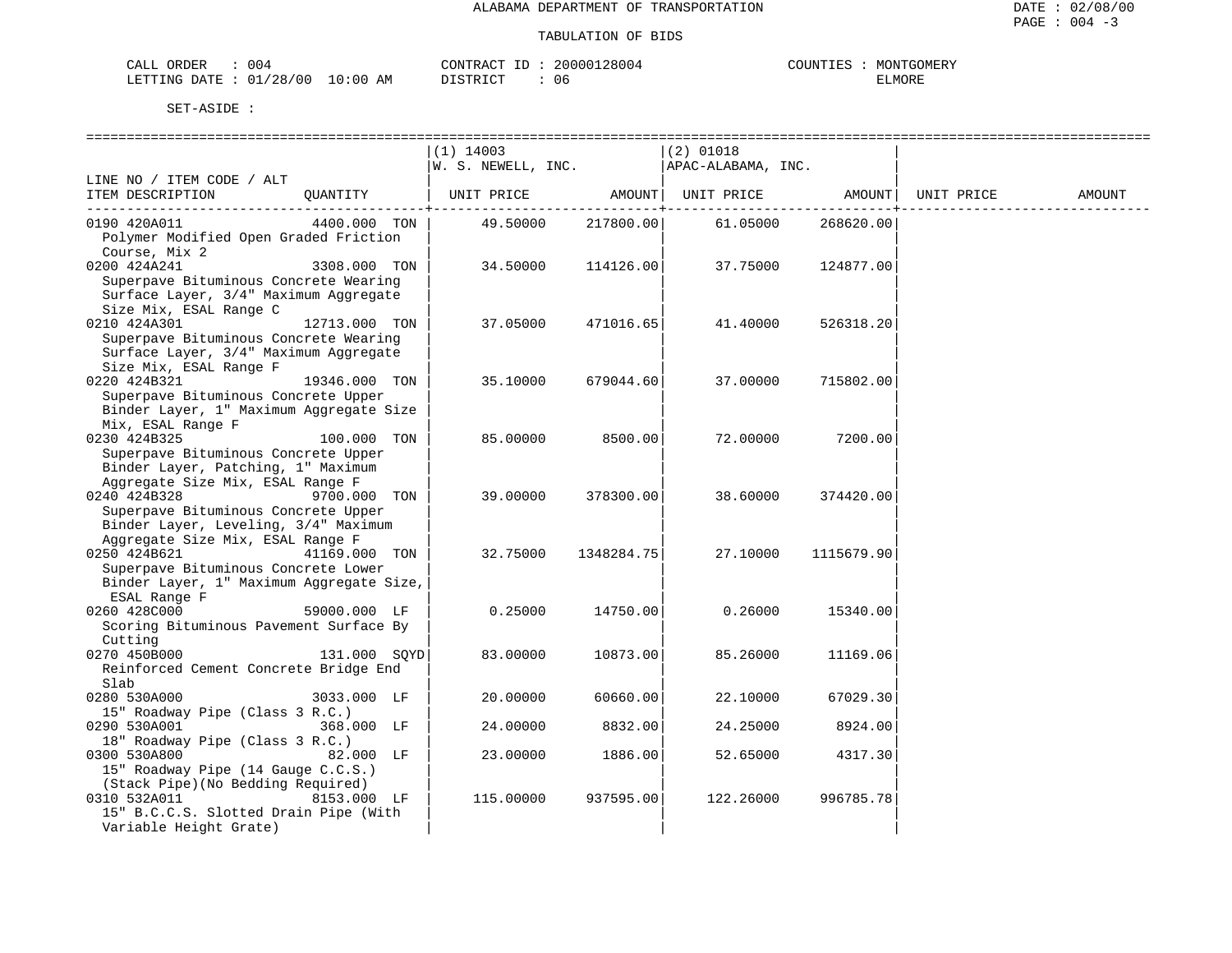## TABULATION OF BIDS

| )RDER<br>2AL1<br>004                                                                                                                                       |            | $\sim$<br>ΡΛ. | TTGOMERY<br>$\gamma$ תוזמי<br><b>MON</b><br>نىدىدىر |
|------------------------------------------------------------------------------------------------------------------------------------------------------------|------------|---------------|-----------------------------------------------------|
| /28<br>100<br>LETTING<br>איד בר $\pi$ .<br>the contract of the contract of the contract of the contract of the contract of the contract of the contract of | : 00<br>ΑM | ◠<br>U6       | MORE                                                |

|                                                 |               |      | ==============================                  |              |                                                       |           |            |        |
|-------------------------------------------------|---------------|------|-------------------------------------------------|--------------|-------------------------------------------------------|-----------|------------|--------|
|                                                 |               |      | $(1)$ 14003                                     |              | $(2)$ 01018                                           |           |            |        |
|                                                 |               |      | $ W.$ S. NEWELL, INC.                           |              | APAC-ALABAMA, INC.                                    |           |            |        |
| LINE NO / ITEM CODE / ALT                       |               |      |                                                 |              |                                                       |           |            |        |
| ITEM DESCRIPTION                                |               |      | QUANTITY   UNIT PRICE AMOUNT  UNIT PRICE AMOUNT |              |                                                       |           | UNIT PRICE | AMOUNT |
|                                                 |               |      |                                                 | ----------+- |                                                       |           |            |        |
| 0320 532E001                                    | $20.000$ EACH |      | $1635.00000$ $32700.00$ $1738.21000$ $34764.20$ |              |                                                       |           |            |        |
| Cleanout Box For Slotted Drain (15")            |               |      |                                                 |              |                                                       |           |            |        |
| 0330 600A000                                    |               | LUMP |                                                 |              | $890020.00000$ $890020.00$ $759331.00000$ $759331.00$ |           |            |        |
| Mobilization                                    |               |      |                                                 |              |                                                       |           |            |        |
| 0340 601A000                                    | $1.000$ EACH  |      | 0.01000                                         | 0.01         | 8500.00000 8500.00                                    |           |            |        |
| Furnishing Base, Soil And Structure             |               |      |                                                 |              |                                                       |           |            |        |
| Laboratories                                    |               |      |                                                 |              |                                                       |           |            |        |
| 0350 604A000                                    |               |      | 83972.000 SQYD 1.25000 104965.00                |              | 1.75000                                               | 146951.00 |            |        |
| Separative Geotextile                           |               |      |                                                 |              |                                                       |           |            |        |
| 0360 605A002                                    | 27386.000 LF  |      | 4.75000                                         | 130083.50    | 6.15000                                               | 168423.90 |            |        |
| Pavement Edge Drain (Aggregate Filled           |               |      |                                                 |              |                                                       |           |            |        |
| Underdrain)                                     |               |      |                                                 |              |                                                       |           |            |        |
| 0370 605B001                                    | $51.000$ EACH |      | 300.00000 15300.00                              |              | 126.32000                                             | 6442.32   |            |        |
| Special Underdrain Outlet, Type B               |               |      |                                                 |              |                                                       |           |            |        |
| 0380 620A000                                    | 4.000 CUYD    |      | 1004.00000                                      | 4016.00      | 1200.00000                                            | 4800.00   |            |        |
| Minor Structure Concrete                        |               |      |                                                 |              |                                                       |           |            |        |
| 0390 621A005                                    | $14.000$ EACH |      | 824.00000                                       | 11536.00     | 1750.00000                                            | 24500.00  |            |        |
| Junction Boxes, Type 1                          |               |      |                                                 |              |                                                       |           |            |        |
| 0400 621C020                                    | $1.000$ EACH  |      | 1905.00000                                      | 1905.00      | 1845.00000                                            | 1845.00   |            |        |
| Jive part.<br>Inlets, Type Y                    |               |      |                                                 |              |                                                       |           |            |        |
| 0410 621C136                                    | 24.000 EACH   |      | 6780.00000                                      | 162720.00    | 6000.00000                                            | 144000.00 |            |        |
|                                                 |               |      |                                                 |              |                                                       |           |            |        |
| Inlets, Type E6<br>0420 621D116<br>0420 621D116 | 48.000 EACH   |      | 412.00000                                       | 19776.00     | 650.00000                                             | 31200.00  |            |        |
| Inlet Units, Type E6                            |               |      |                                                 |              |                                                       |           |            |        |
| 0430 629A023                                    | 150.000 LF    |      | 75.00000                                        | 11250.00     | 79.74000                                              | 11961.00  |            |        |
| Concrete Median Or Safety Barrier, Type         |               |      |                                                 |              |                                                       |           |            |        |
| 5 (Special)                                     |               |      |                                                 |              |                                                       |           |            |        |
| 0440 629A048                                    | 5962.000 LF   |      | 32.00000                                        | 190784.00    | 34.02000                                              | 202827.24 |            |        |
| Concrete Median Or Safety Barrier, Type         |               |      |                                                 |              |                                                       |           |            |        |
| 1 (Reinforced)                                  |               |      |                                                 |              |                                                       |           |            |        |
| 0450 629C002                                    | $1.000$ EACH  |      | 2000.00000                                      | 2000.00      | 2126.32000 2126.32                                    |           |            |        |
| Concrete Median Or Safety Barrier End           |               |      |                                                 |              |                                                       |           |            |        |
| Section, (Type TES)                             |               |      |                                                 |              |                                                       |           |            |        |
| 0460 630A000                                    | 1475.000 LF   |      | 9.85000                                         | 14528.75     | 10.37000                                              | 15295.75  |            |        |
| Steel Beam Guardrail, Class A, Type 1           |               |      |                                                 |              |                                                       |           |            |        |
| 0470 630C001                                    | $3.000$ EACH  |      | 600.00000                                       | 1800.00      | 631.58000                                             | 1894.74   |            |        |
| Guardrail End Anchor, Type 8                    |               |      |                                                 |              |                                                       |           |            |        |
| 0480 630C070                                    | $8.000$ EACH  |      | 1200.00000                                      | 9600.00      | 1263.16000                                            | 10105.28  |            |        |
| Guardrail End Anchor, Type 10 Series            |               |      |                                                 |              |                                                       |           |            |        |
| 650.000 CYIP<br>0490 650A000                    |               |      | 5.00000                                         | 3250.00      | 17.00000                                              | 11050.00  |            |        |
| Topsoil                                         |               |      |                                                 |              |                                                       |           |            |        |
|                                                 |               |      |                                                 |              |                                                       |           |            |        |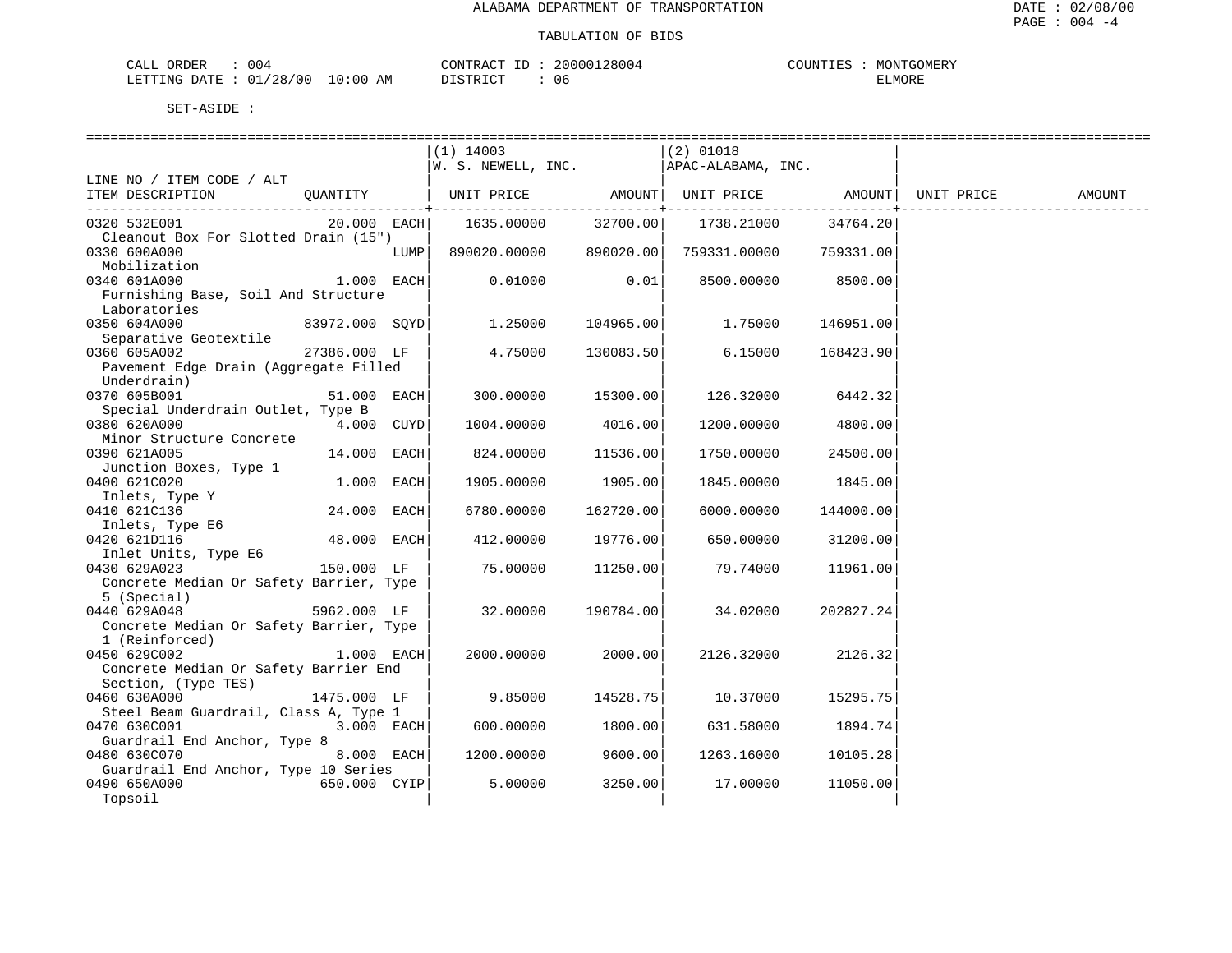## TABULATION OF BIDS

| 004<br>ORDER<br>CALL                        |                          | 28004<br>CONTRACT<br>200001<br>$- -$ | COUNTILES<br>TGOMERY<br>550377<br>TUDIN J |
|---------------------------------------------|--------------------------|--------------------------------------|-------------------------------------------|
| /28/00<br>. מאודייים<br><b>DATE</b><br>N(4) | 10:00 <sub>h</sub><br>ΆM | RTP.<br>06                           | ELMORE                                    |

|                                                                                                             |              |      | $(1)$ 14003<br>$\begin{vmatrix} 1 & 1 & 1 & 1 & 1 \\ 1 & 1 & 1 & 1 & 1 \\ 1 & 1 & 1 & 1 & 1 \\ 1 & 1 & 1 & 1 & 1 \end{vmatrix}$ (2) J1010<br>$\begin{vmatrix} 1 & 1 & 1 & 1 \\ 1 & 1 & 1 & 1 \\ 1 & 1 & 1 & 1 \\ 1 & 1 & 1 & 1 \end{vmatrix}$ apac-alabama, INC. |           | $(2)$ 01018       |          |        |
|-------------------------------------------------------------------------------------------------------------|--------------|------|------------------------------------------------------------------------------------------------------------------------------------------------------------------------------------------------------------------------------------------------------------------|-----------|-------------------|----------|--------|
| LINE NO / ITEM CODE / ALT<br>ITEM DESCRIPTION QUANTITY   UNIT PRICE AMOUNT   UNIT PRICE AMOUNT   UNIT PRICE |              |      |                                                                                                                                                                                                                                                                  |           |                   |          | AMOUNT |
| 0500 650B000<br>Topsoil From Stockpiles                                                                     |              |      | 700.000 CYIP 0.01000                                                                                                                                                                                                                                             |           | $7.00$ 16.65000   | 11655.00 |        |
| 0510 652A054<br>Seeding (Mix 2A)                                                                            | $4.000$ ACRE |      | 500.00000 2000.00                                                                                                                                                                                                                                                |           | 526.32000 2105.28 |          |        |
| 0520 656A000<br>Mulching, Class A, Type 1                                                                   | 4.000 ACRE   |      | 500.00000                                                                                                                                                                                                                                                        | 2000.00   | 526.32000         | 2105.28  |        |
| 0530 665F000<br>Hay Bales                                                                                   | 700.000 EACH |      | 0.01000                                                                                                                                                                                                                                                          | 7.00      | 6.35000           | 4445.00  |        |
| 0540 665J000<br>Silt Fence, Type A                                                                          | 5000.000 LF  |      | 3.00000                                                                                                                                                                                                                                                          | 15000.00  | 1.60000           | 8000.00  |        |
| 0550 680A000                                                                                                |              | LUMP | 307200.00000                                                                                                                                                                                                                                                     | 307200.00 | 74000.00000       | 74000.00 |        |
| 0560 701C000<br>Broken Temporary Traffic Stripe                                                             |              |      | 320.00000                                                                                                                                                                                                                                                        | 17600.00  | 336.84000         | 18526.20 |        |
| 0570 701C001<br>Solid Temporary Traffic Stripe                                                              | 70.000 MILE  |      | 360.00000                                                                                                                                                                                                                                                        | 25200.00  | 378.95000         | 26526.50 |        |
| 0580 701C004<br>7.000 MILE<br>Broken Temporary Traffic Stripe (Tape)                                        |              |      | 2500.00000                                                                                                                                                                                                                                                       | 17500.00  | 2631.58000        | 18421.06 |        |
| 0590 701C005 13.000 MILE<br>Solid Temporary Traffic Stripe (Tape)                                           |              |      | 6800.00000                                                                                                                                                                                                                                                       | 88400.00  | 7157.90000        | 93052.70 |        |
| 0600 701D005<br>Solid Traffic Stripe Removed                                                                | 25.000 MILE  |      | 1300.00000                                                                                                                                                                                                                                                       | 32500.00  | 1368.42000        | 34210.50 |        |
| 0610 701D006<br>Broken Traffic Stripe Removed                                                               | 13.000 MILE  |      | 1100.00000                                                                                                                                                                                                                                                       | 14300.00  | 1157.90000        | 15052.70 |        |
| 0620 701D009                                                                                                | 15.000 MILE  |      | 600.00000                                                                                                                                                                                                                                                        | 9000.00   | 631.58000         | 9473.70  |        |
| Solid Traffic Stripe Removed (Tape)<br>0630 701D016<br>8.000 MILE                                           |              |      | 800,00000                                                                                                                                                                                                                                                        | 6400.00   | 842.11000         | 6736.88  |        |
| Broken Traffic Stripe Removed (Tape)<br>0640 701F003                                                        | 760.000 LF   |      | 2.00000                                                                                                                                                                                                                                                          | 1520.00   | 2.11000           | 1603.60  |        |
| Dotted Temporary Traffic Stripe (Tape)<br>0650 702A008<br>Solid White, Inverted Profile Traffic             | 8.000 MILE   |      | 3700.00000                                                                                                                                                                                                                                                       | 29600.00  | 3894.74000        | 31157.92 |        |
| Stripe (6" Wide)<br>0660 702A009<br>Solid Yellow, Inverted Profile Traffic                                  | 7.000 MILE   |      | 3700.00000                                                                                                                                                                                                                                                       | 25900.00  | 3894.74000        | 27263.18 |        |
| Stripe (6" Wide)<br>0670 702A010<br>Broken White, Inverted Profile Traffic                                  | 15.000 MILE  |      | 1850.00000                                                                                                                                                                                                                                                       | 27750.00  | 1947.37000        | 29210.55 |        |
| Stripe (6" Wide)<br>0680 702B001<br>Dotted Inverted Profile Traffic Stripe<br>$(6"$ Wide)                   | 2500.000 LF  |      | 1.50000                                                                                                                                                                                                                                                          | 3750.00   | 1.58000           | 3950.00  |        |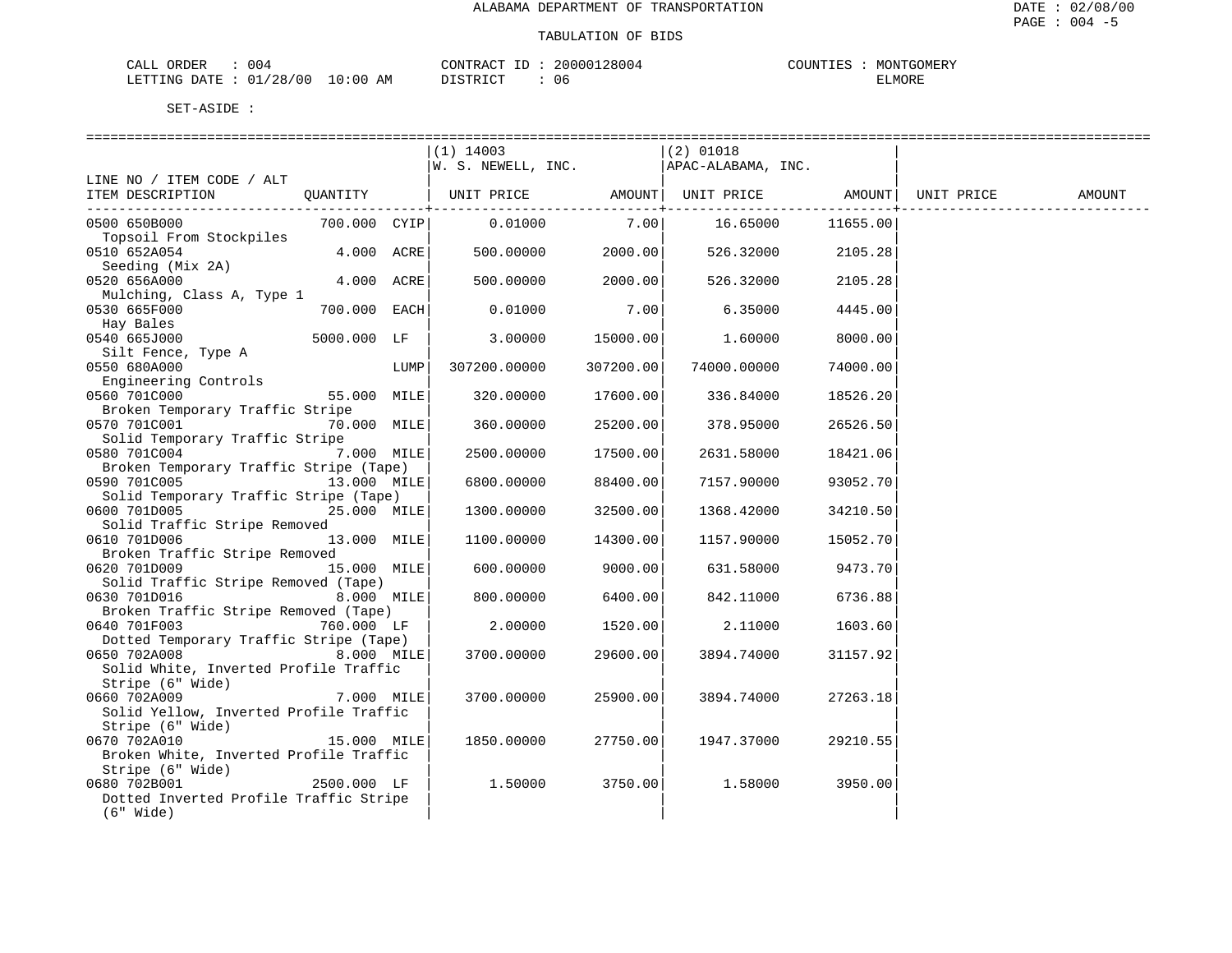| 004<br>־יית האו<br>. הי<br>DEF<br>للمحمد                      |               | <b>11700</b><br>7 A J | uu4 | MERY<br>11 I N<br>$\mathbf{u}$ |
|---------------------------------------------------------------|---------------|-----------------------|-----|--------------------------------|
| ' O C<br>ຳດ<br>מת דיחים<br>י∓יד∆ו<br>$\overline{\phantom{a}}$ | AM<br>$\cdot$ | יחד                   | U6  | ∺יאו<br>. IVI (<br>----        |

|                                              | $(1)$ 14003           |           | $(2)$ 01018                  |           |            |        |
|----------------------------------------------|-----------------------|-----------|------------------------------|-----------|------------|--------|
|                                              | $ W.$ S. NEWELL, INC. |           | APAC-ALABAMA, INC.           |           |            |        |
| LINE NO / ITEM CODE / ALT                    |                       |           |                              |           |            |        |
| ITEM DESCRIPTION<br>OUANTITY                 | UNIT PRICE            |           | AMOUNT   UNIT PRICE   AMOUNT |           | UNIT PRICE | AMOUNT |
|                                              |                       |           |                              |           |            |        |
| 3235.000 SOFT<br>0690 703A002                | 2.50000               | 8087.50   | 2.63000                      | 8508.05   |            |        |
| Traffic Control Markings, Class 2, Type      |                       |           |                              |           |            |        |
| A                                            |                       |           |                              |           |            |        |
| 0700 703D000<br>165.000 SOFT                 | 18.00000              | 2970.00   | 18.95000                     | 3126.75   |            |        |
| Temporary Traffic Control Markings (Tape)    |                       |           |                              |           |            |        |
| 0710 703E000<br>410.000 SOFT                 | 18.00000              | 7380.00   | 18.95000                     | 7769.50   |            |        |
| Temporary Traffic Control Legends (Tape)     |                       |           |                              |           |            |        |
| 0720 705A011<br>5150.000 EACH                | 4.00000               | 20600.00  | 4.21000                      | 21681.50  |            |        |
| Pavement Markers, Class C, Type 1-A          |                       |           |                              |           |            |        |
| 0730 705A012<br>2350.000 EACH                | 4.00000               | 9400.00   | 4.21000                      | 9893.50   |            |        |
| Pavement Markers, Class C, Type 1-B          |                       |           |                              |           |            |        |
| 0740 705A022<br>550.000 EACH                 | 4.00000               | 2200.00   | 4.21000                      | 2315.50   |            |        |
|                                              |                       |           |                              |           |            |        |
| Pavement Markers, Class C, Type 2-C          |                       |           |                              |           |            |        |
| 0750 705A030<br>110.000 EACH                 | 5.25000               | 577.50    | 5.53000                      | 608.30    |            |        |
| Pavement Markers, Class A-H, Type 2-C        |                       |           |                              |           |            |        |
| 0760 705A031<br>1300.000 EACH                | 5.00000               | 6500.00   | 5.26000                      | 6838.00   |            |        |
| Pavement Markers, Class A-H, Type 1-A        |                       |           |                              |           |            |        |
| 0770 707G000<br>775.000 EACH                 | 10.00000              | 7750.00   | 10.53000                     | 8160.75   |            |        |
| Barrier Rail Mounted Delineator              |                       |           |                              |           |            |        |
| (Mono-Directional)                           |                       |           |                              |           |            |        |
| 0780 710A115<br>159.000 SOFT                 | 22,00000              | 3498.00   | 22.11000                     | 3515.49   |            |        |
| Class 4, Aluminum Flat Sign Panels           |                       |           |                              |           |            |        |
| 0.08" Thick Or Steel Flat Sign Panels        |                       |           |                              |           |            |        |
| 14 Gauge (Type III Or Type IV                |                       |           |                              |           |            |        |
| Background)                                  |                       |           |                              |           |            |        |
| 0790 710A119<br>77.000 SOFT                  | 23.00000              | 1771.00   | 23.68000                     | 1823.36   |            |        |
| Class 2A, Aluminum Flat Sign Panels          |                       |           |                              |           |            |        |
| 0.125" Thick Or Steel Flat Sign Panels       |                       |           |                              |           |            |        |
| 12 Gauge (Type III Or Type Iv                |                       |           |                              |           |            |        |
| Background)                                  |                       |           |                              |           |            |        |
| 0800 710B001<br>196.000 LF                   | 7.00000               | 1372.00   | 6.84000                      | 1340.64   |            |        |
| Roadway Sign Post (#3 "U" Channel            |                       |           |                              |           |            |        |
| Galvanized Steel)                            |                       |           |                              |           |            |        |
| 0810 721A000<br>1.000 EACH                   | 1000.00000            | 1000.00   | 4801.09000                   | 4801.09   |            |        |
| Vehicular Impact Attenuator Relocation       |                       |           |                              |           |            |        |
| 0820 726A000<br>19990.000 LF                 | 33.50000              | 669665.00 | 35.26000                     | 704847.40 |            |        |
| Portable Concrete Safety Barriers, Type      |                       |           |                              |           |            |        |
| 6                                            |                       |           |                              |           |            |        |
| 0830 726B000<br>1540.000 LF                  | 43.25000              | 66605.00  | 45.53000                     | 70116.20  |            |        |
|                                              |                       |           |                              |           |            |        |
| Portable Concrete Safety Barriers, Type<br>6 |                       |           |                              |           |            |        |
|                                              |                       |           |                              |           |            |        |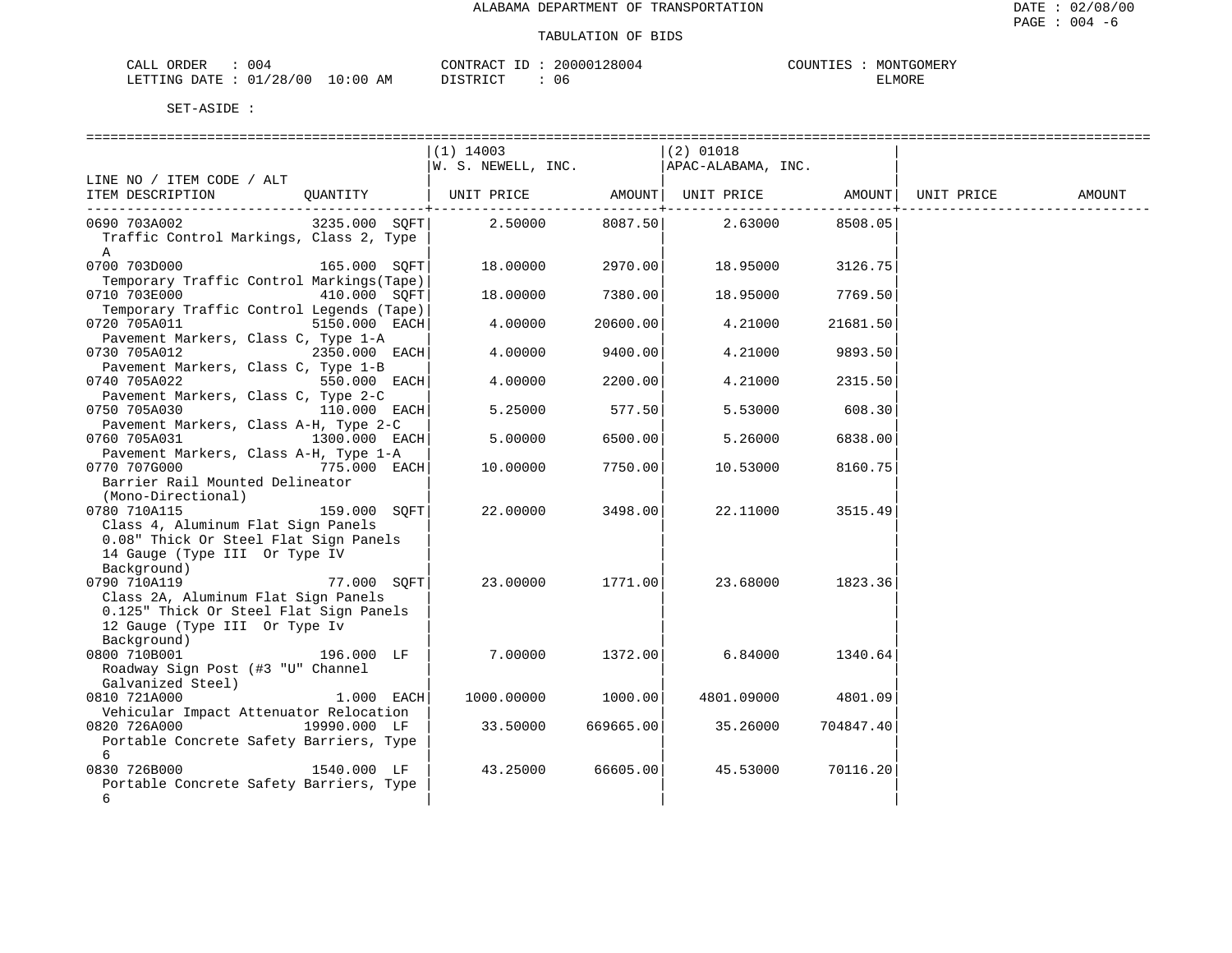## TABULATION OF BIDS

| ORDER<br>004<br>$C\Delta T$ | TONTRACT                                             | $-1$<br>, n n n c | $\bigcap$<br>『GOMERY<br>MONT<br>. I B.N |
|-----------------------------|------------------------------------------------------|-------------------|-----------------------------------------|
| /28/00<br>LETTING<br>πבר    | $\pm 0:00$<br>AM<br>$T \cap T$<br>ּתּרִי אֲד<br>$-1$ | U6                | ELMORE                                  |

|                                                                              |               |              | $(1)$ 14003                                   |                  | $(2)$ 01018       |                 |        |
|------------------------------------------------------------------------------|---------------|--------------|-----------------------------------------------|------------------|-------------------|-----------------|--------|
|                                                                              |               |              | $ W. S. NEWELL, INC.   APAC-ALABAMA, INC.$    |                  |                   |                 |        |
| LINE NO / ITEM CODE / ALT                                                    |               |              |                                               |                  |                   |                 |        |
| ITEM DESCRIPTION                                                             |               |              |                                               |                  |                   |                 | AMOUNT |
| -------------------------------------                                        |               |              |                                               |                  |                   |                 |        |
| 0840 726B004                                                                 | 4470.000 LF   |              | $43.25000$ $193327.50$ $45.53000$ $203519.10$ |                  |                   |                 |        |
| Portable Concrete Safety Barriers, Type                                      |               |              |                                               |                  |                   |                 |        |
| 6 (Modified)                                                                 |               |              |                                               |                  |                   |                 |        |
| 0850 726C001                                                                 | $7370.000$ LF |              |                                               |                  | 14.74000          | 108633.80       |        |
| State Furnished Portable Concrete                                            |               |              |                                               |                  |                   |                 |        |
| Safety Barriers (Type 6)                                                     |               |              |                                               |                  |                   |                 |        |
| 0860 726D000                                                                 |               | $6.000$ EACH | 19000.00000 114000.00                         |                  | 28900.00000       | 173400.00       |        |
|                                                                              |               |              |                                               |                  |                   |                 |        |
| Portable Impact Attenuator (QuadGuard                                        |               |              |                                               |                  |                   |                 |        |
| 0Z2407Y, Uni-Directional)                                                    |               |              |                                               |                  |                   |                 |        |
| 0870 731A001                                                                 |               | $2.000$ EACH | 7500.00000                                    | 15000.00         | 8000.00000        | 16000.00        |        |
| Traffic Counting Units, Type B                                               |               |              |                                               |                  |                   |                 |        |
| $976.000$ SQFT<br>0880 740B000                                               |               |              | $7.50000$ $7320.00$                           |                  |                   | 7.90000 7710.40 |        |
| Construction Signs                                                           |               |              |                                               |                  |                   |                 |        |
| 0890 740C000                                                                 | 32.000 SOFT   |              |                                               | $9.00000$ 288.00 |                   | 9.47000 303.04  |        |
| Special Construction Signs                                                   |               |              |                                               |                  |                   |                 |        |
| 0900 740D000                                                                 | 350.000 EACH  |              | 40.00000                                      | 14000.00         | 42.00000          | 14700.00        |        |
| Channelizing Drums                                                           |               |              |                                               |                  |                   |                 |        |
| 0910 740E000                                                                 | 300.000 EACH  |              | 11.00000                                      | 3300.00          | 11.58000          | 3474.00         |        |
| Cones (36 Inches High)                                                       |               |              |                                               |                  |                   |                 |        |
| 0920 740L004                                                                 | 350.000 EACH  |              | 45.00000                                      | 15750.00         | 47.37000 16579.50 |                 |        |
| Vertical Panel Type II, Single-Sided                                         |               |              |                                               |                  |                   |                 |        |
| 0930 740M000                                                                 | 300.000 EACH  |              | 6.00000                                       | 1800.00          | 6.32000           | 1896.00         |        |
| Weight For Cone                                                              |               |              |                                               |                  |                   |                 |        |
| $6.000$ EACH<br>0940 741C010                                                 |               |              | 5000.00000                                    | 30000.00         | 8700.00000        | 52200.00        |        |
| Portable Sequential Arrow And Chevron                                        |               |              |                                               |                  |                   |                 |        |
| Sign Unit                                                                    |               |              |                                               |                  |                   |                 |        |
| 0950 742A001                                                                 |               | 2.000 EACH   | 20000.00000                                   | 40000.00         | 5000.00000        | 10000.00        |        |
| Portable Changeable Message Signs, Type                                      |               |              |                                               |                  |                   |                 |        |
| 2                                                                            |               |              |                                               |                  |                   |                 |        |
| 0960 742C000                                                                 |               | $6.000$ EACH | 5000.00000                                    | 30000.00         | 2000.00000        | 12000.00        |        |
| State Furnished Portable Changeable                                          |               |              |                                               |                  |                   |                 |        |
| Message Signs, Type 2                                                        |               |              |                                               |                  |                   |                 |        |
| 0970 999 000 $\bullet$ 4500.000 HOUR 0.80000 3600.00 0.80000 0.80000 3600.00 |               |              |                                               |                  |                   |                 |        |
| Trainee Hours At 80 Cents Per Hour                                           |               |              |                                               |                  |                   |                 |        |
| SECTION TOTALS                                                               |               |              |                                               | \$9,095,958.20   |                   | \$9,237,510.88] |        |
|                                                                              |               |              |                                               |                  |                   |                 |        |
| CONTRACT TOTALS                                                              |               |              |                                               | \$9,095,958.20   |                   | \$9,237,510.88  |        |
|                                                                              |               |              |                                               |                  |                   |                 |        |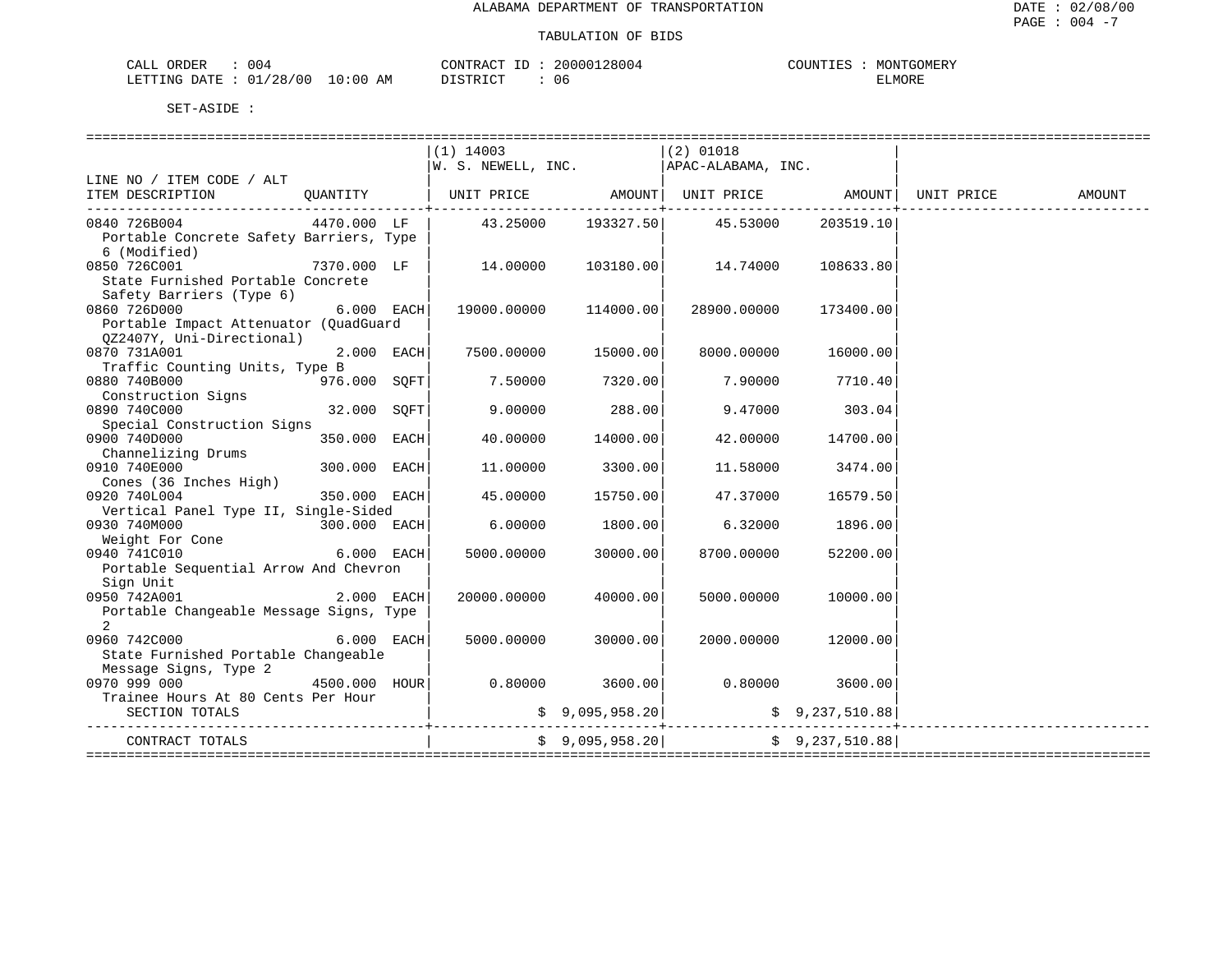DATE :

# VENDOR RANKING

| CALL ORDER : 008                      | LETTING DATE : 01/28/00 10:00 AM                                                                                                                    | CONTRACT ID: 20000128008<br>DISTRICT<br>: 09                                     |              | COUNTIES : ESCAMBIA                           |                   |
|---------------------------------------|-----------------------------------------------------------------------------------------------------------------------------------------------------|----------------------------------------------------------------------------------|--------------|-----------------------------------------------|-------------------|
| CONTRACT DESCRIPTION :<br>SET-ASIDE : | for constructing the Grade, Drain, Pave, Bridge, Traffic<br>from U.S. #29 Intersection to S.R. #113 Intersection in<br>Flomaton. Length - 1.896 km. | CONTRACT TIME : 400<br>Stripe, Signing, and Traffic Signal on S.R. #3 (U.S. #31) | Working Days | (available days)<br>$PROJECT(S) : MGF-96(30)$ |                   |
| RANK                                  | VENDOR NO./NAME                                                                                                                                     |                                                                                  |              | TOTAL<br><b>BID</b>                           | % OVER<br>LOW BID |
| 03001                                 | CLARK CONSTRUCTION COMPANY . INC.                                                                                                                   |                                                                                  |              | $\text{S}$ 9.056.810.45                       | 100.0000%         |

| 03001   | CLARK CONSTRUCTION COMPANY, INC.                 | \$9,056,810.45 | 100.0000% |
|---------|--------------------------------------------------|----------------|-----------|
| 2 30003 | MCINNIS CORPORATION & S. A. GRAHAM COMPANY, INC. | \$9.478.553.43 | 104.6566% |
| 3 01053 | ANDERSON COLUMBIA CO., INC.                      | \$9,752,761.65 | 107.6842% |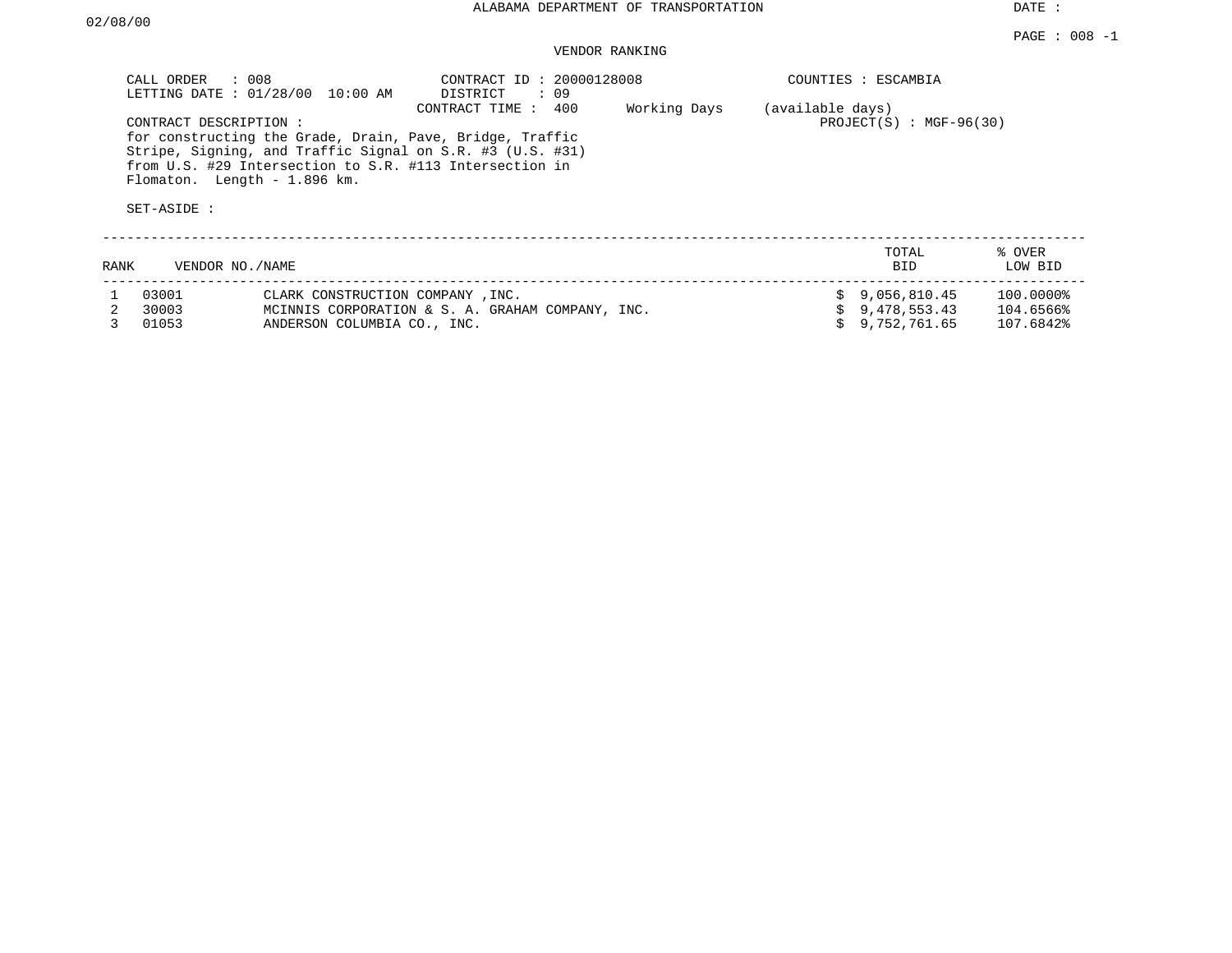| 00٤<br>ORDER<br>ـىلىمى        |                 | רים אידווחי | 28008<br>⊇OOOO1 | $\bigcap$<br>AMR<br>. |
|-------------------------------|-----------------|-------------|-----------------|-----------------------|
| '28/00<br>n –<br>LETTING DATF | . 0 : 0 0<br>ΆM | דת דפידי את |                 |                       |

|                                            | (1) 03001                                                                             |           | $(2)$ 30003  |           | $(3)$ 01053  |           |
|--------------------------------------------|---------------------------------------------------------------------------------------|-----------|--------------|-----------|--------------|-----------|
|                                            | CLARK CONSTRUCTION CO., INC. MCINNIS CORP. & S. A. GRAHAM ANDERSON COLUMBIA CO., INC. |           |              |           |              |           |
| LINE NO / ITEM CODE / ALT                  |                                                                                       |           |              |           |              |           |
| ITEM DESCRIPTION<br>OUANTITY               | UNIT PRICE                                                                            | AMOUNT    | UNIT PRICE   | AMOUNT    | UNIT PRICE   | AMOUNT    |
|                                            |                                                                                       |           |              |           |              |           |
| SECTION 0001<br>TOTAL                      |                                                                                       |           |              |           |              |           |
|                                            |                                                                                       |           |              |           |              |           |
| 0010 201A000<br>LUMP                       | 325000.00000                                                                          | 325000.00 | 300000.00000 | 300000.00 | 186000.00000 | 186000.00 |
| Clearing & Grubbing (Approximately 11      |                                                                                       |           |              |           |              |           |
| Hectares)                                  |                                                                                       |           |              |           |              |           |
| 0020 206A000<br>LUMP                       | 125000.00000                                                                          | 125000.00 | 125000.00000 | 125000.00 | 300000.00000 | 300000.00 |
| Removal Of Old Bridge, Station 23+89.126   |                                                                                       |           |              |           |              |           |
| 0030 206C002<br>342.000 M2                 | 7.35000                                                                               | 2513.70   | 5.00000      | 1710.00   | 7.61000      | 2602.62   |
| Removing Concrete Slope Paving             |                                                                                       |           |              |           |              |           |
| 0040 206C003<br>107.000 M2                 | 6.85000                                                                               | 732.95    | 5.00000      | 535.00    | 7.09000      | 758.63    |
| Removing Concrete Flumes                   |                                                                                       |           |              |           |              |           |
| 0050 206C010<br>267.000 M2                 | 8.00000                                                                               | 2136.00   | 8.00000      | 2136.00   | 8.40000      | 2242.80   |
| Removing Concrete Driveway                 |                                                                                       |           |              |           |              |           |
| 0060 206C016<br>668.000 M2                 | 7.35000                                                                               | 4909.80   | 15.00000     | 10020.00  | 7.72000      | 5156.96   |
| Removing Concrete Slope Paving (Under      |                                                                                       |           |              |           |              |           |
| Bridges)                                   |                                                                                       |           |              |           |              |           |
| 0070 206D000<br>205.000 M                  | 16.00000                                                                              | 3280.00   | 10.00000     | 2050.00   | 16.28000     | 3337.40   |
| Removing Pipe                              |                                                                                       |           |              |           |              |           |
| 0080 206D001<br>126.000 M                  | 4.10000                                                                               | 516.60    | 10.00000     | 1260.00   | 6.89000      | 868.14    |
| Removing Guardrail                         |                                                                                       |           |              |           |              |           |
|                                            |                                                                                       |           |              |           |              | 2173.50   |
| 0090 206D002<br>207.000 M                  | 6.00000                                                                               | 1242.00   | 10.00000     | 2070.00   | 10.50000     |           |
| Removing Curb                              |                                                                                       |           |              |           |              |           |
| 0100 206D003<br>123.000 M                  | 6.50000                                                                               | 799.50    | 10.00000     | 1230.00   | 10.50000     | 1291.50   |
| Removing Curb And Gutter                   |                                                                                       |           |              |           |              |           |
| 0110 206D005<br>14.000 M                   | 6.00000                                                                               | 84.00     | 25.00000     | 350.00    | 7.25000      | 101.50    |
| Removing Gutter                            |                                                                                       |           |              |           |              |           |
| 0120 206E000<br>18.000<br>EACH             | 275.00000                                                                             | 4950.00   | 200.00000    | 3600.00   | 278.25000    | 5008.50   |
| Removing Headwalls                         |                                                                                       |           |              |           |              |           |
| 0130 206E001<br>6.000<br>EACH              | 275.00000                                                                             | 1650.00   | 250.00000    | 1500.00   | 262.50000    | 1575.00   |
| Removing Inlets                            |                                                                                       |           |              |           |              |           |
| 0140 206E008<br>8.000 EACH                 | 125.00000                                                                             | 1000.00   | 300.00000    | 2400.00   | 157.50000    | 1260.00   |
| Removing Guardrail End Anchor (All Type)   |                                                                                       |           |              |           |              |           |
| 0150 210A000<br>16127.000<br>M3            | 3.70000                                                                               | 59669.90  | 6.50000      | 104825.50 | 6.83000      | 110147.41 |
| Unclassified Excavation                    |                                                                                       |           |              |           |              |           |
| 0160 210D012<br>9205.000 M3                | 7.25000                                                                               | 66736.25  | 8,00000      | 73640.00  | 8,40000      | 77322.00  |
| Borrow Excavation $(A2-4(0)$ OR $A-4(0)$ ) |                                                                                       |           |              |           |              |           |
| 0170 214A000<br>1999.000 M3                | 6.10000                                                                               | 12193.90  | 10.00000     | 19990.00  | 7.35000      | 14692.65  |
| Structure Excavation                       |                                                                                       |           |              |           |              |           |
| 0180 214B001<br>731.000 M3                 | 34.00000                                                                              | 24854.00  | 58.00000     | 42398.00  | 60.90000     | 44517.90  |
| Foundation Backfill, Commercial            |                                                                                       |           |              |           |              |           |
| 0190 230A000<br>12.000<br>MRBS             | 625.00000                                                                             | 7500.00   | 695.00000    | 8340.00   | 729.75000    | 8757.00   |
| Roadbed Processing                         |                                                                                       |           |              |           |              |           |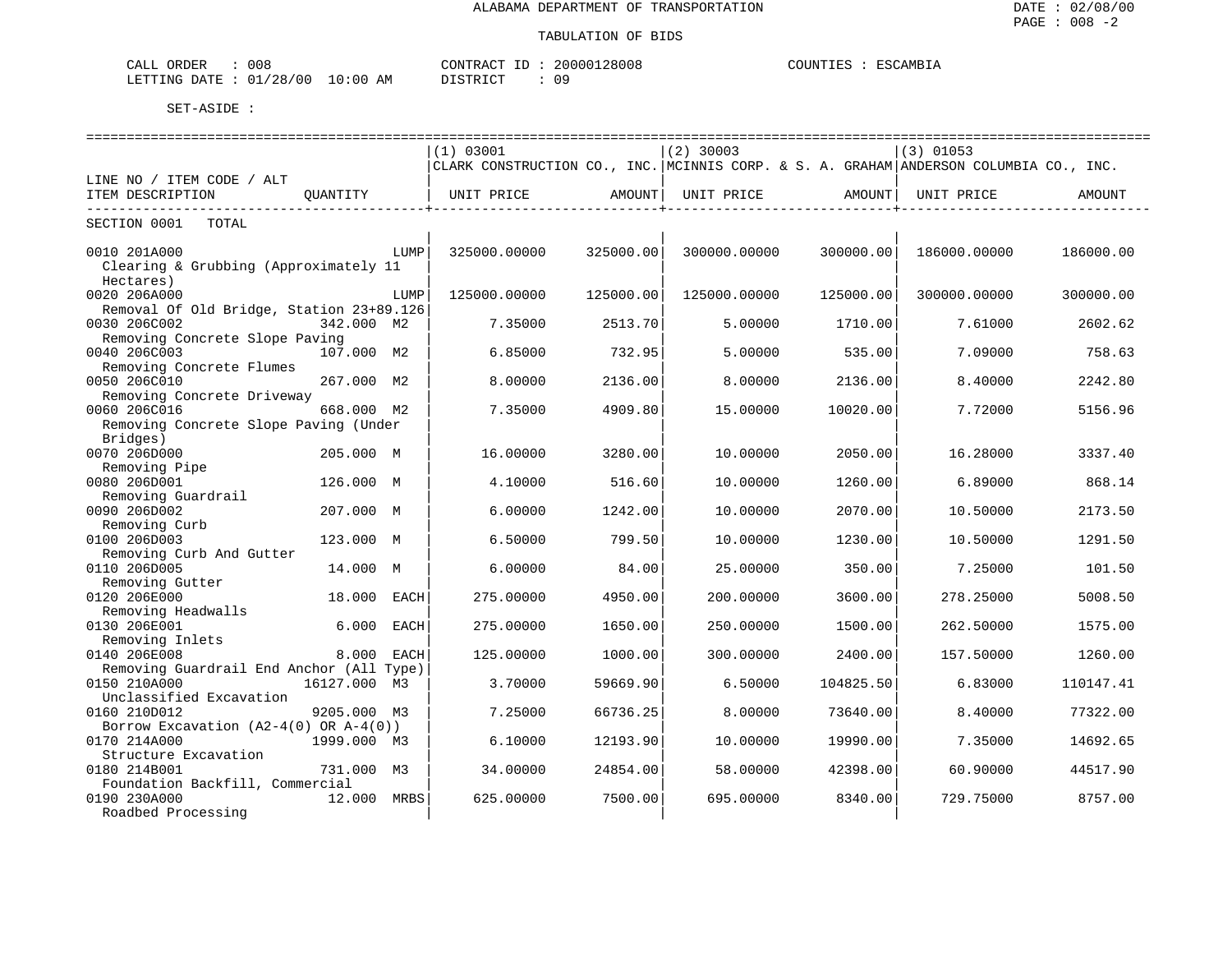| CALL ORDER                      | 008 |          |  | CONTRACT ID: 20000128008 | COUNTIES : ESCAMBIA |  |
|---------------------------------|-----|----------|--|--------------------------|---------------------|--|
| LETTING DATE: 01/28/00 10:00 AM |     | DISTRICT |  | 09                       |                     |  |

|                                                      |                |      | (1) 03001                                                                             |           | $(2)$ 30003 |           | $(3)$ 01053 |           |
|------------------------------------------------------|----------------|------|---------------------------------------------------------------------------------------|-----------|-------------|-----------|-------------|-----------|
|                                                      |                |      | CLARK CONSTRUCTION CO., INC. MCINNIS CORP. & S. A. GRAHAM ANDERSON COLUMBIA CO., INC. |           |             |           |             |           |
| LINE NO / ITEM CODE / ALT                            |                |      |                                                                                       |           |             |           |             |           |
| ITEM DESCRIPTION                                     | OUANTITY       |      | UNIT PRICE                                                                            | AMOUNT    | UNIT PRICE  | AMOUNT    | UNIT PRICE  | AMOUNT    |
| 0200 231B001                                         | 2230.000 MTON  |      | 29,00000                                                                              | 64670.00  | 32,00000    | 71360.00  | 33.60000    | 74928.00  |
| Roadbed Stabilizing Material, ALDOT                  |                |      |                                                                                       |           |             |           |             |           |
| #467 ALDOT #410<br>0210 301A252                      | 44021.000 M2   |      | 4.65000                                                                               | 204697.65 | 5.50000     | 242115.50 | 5.76000     | 253560.96 |
| Soil Aggregate Base Course, Type C,                  |                |      |                                                                                       |           |             |           |             |           |
| Yard Mixed, 150 mm Compacted Thickness               |                |      |                                                                                       |           |             |           |             |           |
| 0220 401A000                                         | 20131.000 M2   |      | 0.50000                                                                               | 10065.50  | 0.45000     | 9058.95   | 0.45000     | 9058.95   |
| Bituminous Treatment A                               |                |      |                                                                                       |           |             |           |             |           |
| 0230 405A000                                         | 22100.000 L    |      | 0.25000                                                                               | 5525.00   | 0.45000     | 9945.00   | 0.45000     | 9945.00   |
| Tack Coat                                            |                |      |                                                                                       |           |             |           |             |           |
| 0240 410B000                                         | 1.000 EACH     |      | 1500.00000                                                                            | 1500.00   | 2000.00000  | 2000.00   | 2000.00000  | 2000.00   |
| State Furnished Profilograph                         |                |      |                                                                                       |           |             |           |             |           |
| 0250 428C000                                         | 2095.000 M     |      | 3.00000                                                                               | 6285.00   | 2.00000     | 4190.00   | 2.00000     | 4190.00   |
| Scoring Bituminous Surface By Cutting                |                |      |                                                                                       |           |             |           |             |           |
| 0260 429A260<br>Improved Bituminous Concrete Wearing | 2500.000 MTON  |      | 39.85000                                                                              | 99625.00  | 38.50000    | 96250.00  | 40.00000    | 100000.00 |
| Surface Layer, 12.5 mm Maximum                       |                |      |                                                                                       |           |             |           |             |           |
| Aggregate Size Mix, ESAL Range D                     |                |      |                                                                                       |           |             |           |             |           |
| 0270 429B261                                         | 6682.000 MTON  |      | 36.60000                                                                              | 244561.20 | 39.00000    | 260598.00 | 48.00000    | 320736.00 |
| Improved Bituminous Concrete Binder                  |                |      |                                                                                       |           |             |           |             |           |
| Layer, 25.0 mm Maximum Aggregate Size                |                |      |                                                                                       |           |             |           |             |           |
| Mix, ESAL Range D                                    |                |      |                                                                                       |           |             |           |             |           |
| 0280 429B262                                         | 13409.000 MTON |      | 35.75000                                                                              | 479371.75 | 37.00000    | 496133.00 | 43.45000    | 582621.05 |
| Improved Bituminous Concrete Binder                  |                |      |                                                                                       |           |             |           |             |           |
| Layer, 37.5 mm Maximum Aggregate Size                |                |      |                                                                                       |           |             |           |             |           |
| Mix, ESAL Range D                                    |                |      |                                                                                       |           |             |           |             |           |
| 0290 429B265                                         | 47.000 MTON    |      | 100.00000                                                                             | 4700.00   | 100.00000   | 4700.00   | 100,00000   | 4700.00   |
| Improved Bituminous Concrete Binder                  |                |      |                                                                                       |           |             |           |             |           |
| Layer, Patching, 25.0 mm Maximum                     |                |      |                                                                                       |           |             |           |             |           |
| Aggregate Size Mix, ESAL Range D                     |                |      |                                                                                       |           |             |           |             |           |
| 0300 429B270                                         | 8553.000 MTON  |      | 36.55000                                                                              | 312612.15 | 40.00000    | 342120.00 | 48.50000    | 414820.50 |
| Improved Bituminous Concrete Binder                  |                |      |                                                                                       |           |             |           |             |           |
| Layer, Leveling, 37.5 mm Maximum                     |                |      |                                                                                       |           |             |           |             |           |
| Aggregate Size Mix, ESAL Range D<br>0310 430B003     | 30.000         |      |                                                                                       |           | 35.00000    |           | 50.00000    |           |
| Aggregate Surfacing (ALDOT #57)                      |                | MTON | 100.00000                                                                             | 3000.00   |             | 1050.00   |             | 1500.00   |
| 0320 450B000                                         | 298.000 M2     |      | 85.00000                                                                              | 25330.00  | 120.00000   | 35760.00  | 100,00000   | 29800.00  |
| Reinforced Cement Concrete Bridge End                |                |      |                                                                                       |           |             |           |             |           |
| Slab                                                 |                |      |                                                                                       |           |             |           |             |           |
| 0330 502A000                                         | 272420.000 KG  |      | 1,10000                                                                               | 299662.00 | 1.45000     | 395009.00 | 1,10000     | 299662.00 |
| Steel Reinforcement                                  |                |      |                                                                                       |           |             |           |             |           |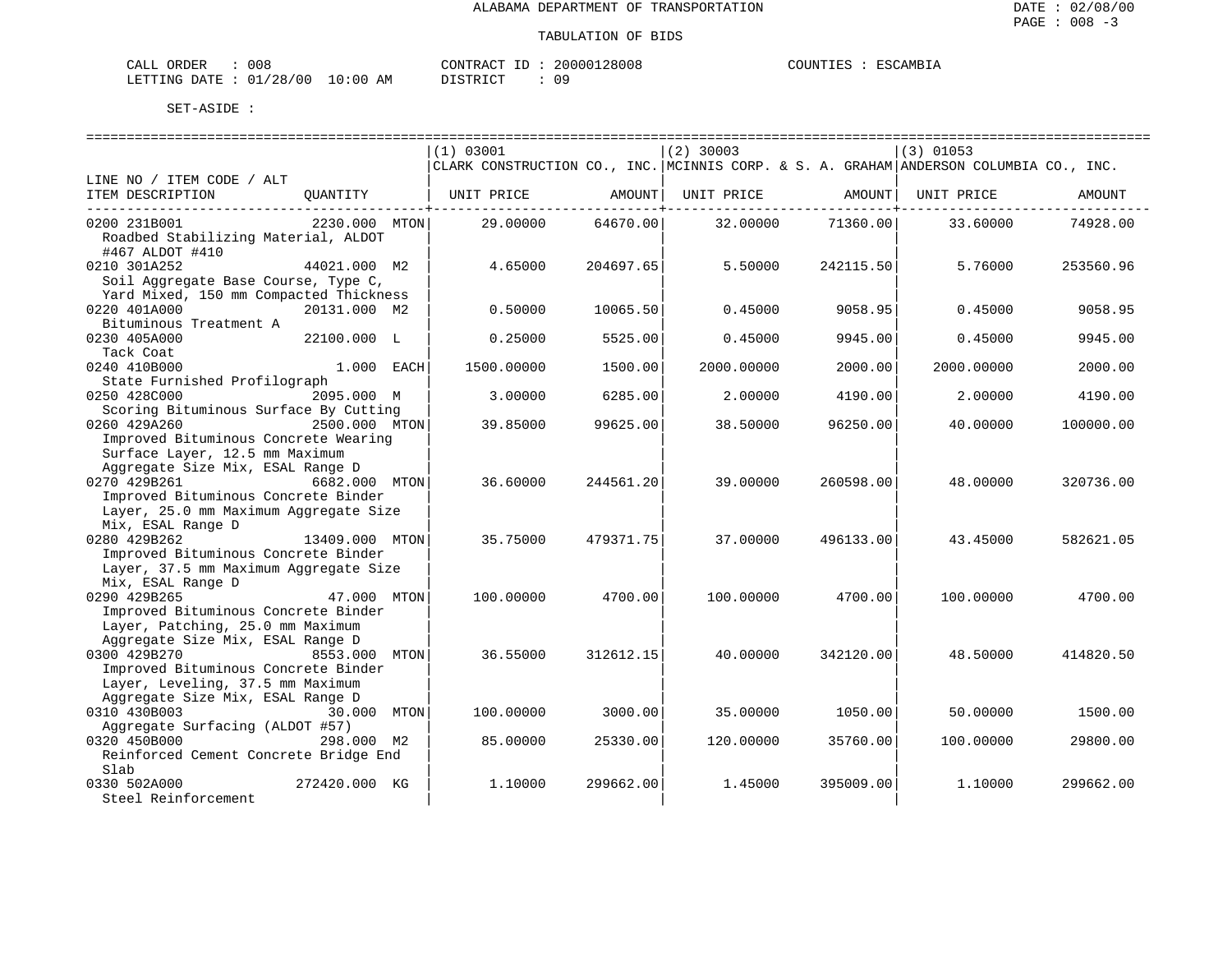| CALL ORDER                      | 008 |          |  | CONTRACT ID: 20000128008 | COUNTIES : ESCAMBIA |  |
|---------------------------------|-----|----------|--|--------------------------|---------------------|--|
| LETTING DATE: 01/28/00 10:00 AM |     | DISTRICT |  | 09                       |                     |  |

|                                          |              |      | (1) 03001                                                                             |           | $(2)$ 30003  |                   | $(3)$ 01053  |           |
|------------------------------------------|--------------|------|---------------------------------------------------------------------------------------|-----------|--------------|-------------------|--------------|-----------|
|                                          |              |      | CLARK CONSTRUCTION CO., INC. MCINNIS CORP. & S. A. GRAHAM ANDERSON COLUMBIA CO., INC. |           |              |                   |              |           |
| LINE NO / ITEM CODE / ALT                |              |      |                                                                                       |           |              |                   |              |           |
| ITEM DESCRIPTION                         | OUANTITY     |      | UNIT PRICE AMOUNT                                                                     |           |              | UNIT PRICE AMOUNT | UNIT PRICE   | AMOUNT    |
|                                          |              |      |                                                                                       |           |              |                   |              |           |
| 0340 502B000                             |              | LUMP | 210000.00000                                                                          | 210000.00 | 275000.00000 | 275000.00         | 215000.00000 | 215000.00 |
| Steel Reinforcement For Bridge           |              |      |                                                                                       |           |              |                   |              |           |
| Superstructure Sta. 24+00, Approx. 194,  |              |      |                                                                                       |           |              |                   |              |           |
| 650 kg.                                  |              |      |                                                                                       |           |              |                   |              |           |
| 0350 505A002                             | 2.000 EACH   |      | 3500.00000                                                                            | 7000.00   | 1500.00000   | 3000.00           | 9800.00000   | 19600.00  |
| Steel Test Piles (HP 310x79)             |              |      |                                                                                       |           |              |                   |              |           |
| 0360 505B057                             | 2.000 EACH   |      | 2000.00000                                                                            | 4000.00   | 1000.00000   | 2000.00           | 18000.00000  | 36000.00  |
| Static Loading Tests (HP 310x79)         |              |      |                                                                                       |           |              |                   |              |           |
| 0370 505C002                             | 790.000 M    |      | 72.00000                                                                              | 56880.00  | 105.00000    | 82950.00          | 125.00000    | 98750.00  |
| Steel Piling (HP 310x79)                 |              |      |                                                                                       |           |              |                   |              |           |
| 0380 505I000                             | 1200.000 M2  |      | 190.00000                                                                             | 228000.00 | 50.00000     | 60000.00          | 96.00000     | 115200.00 |
| Temporary Steel Sheet Piling             |              |      |                                                                                       |           |              |                   |              |           |
| 0390 506A000                             | 1080.000 M   |      | 400.00000                                                                             | 432000.00 | 495.00000    | 534600.00         | 410.00000    | 442800.00 |
| Drilled Shaft Excavation, 1370 mm        |              |      |                                                                                       |           |              |                   |              |           |
| Diameter                                 |              |      |                                                                                       |           |              |                   |              |           |
| 0400 506C043                             | 1070.000 M   |      | 500.00000                                                                             | 535000.00 | 315.00000    | 337050.00         | 600.00000    | 642000.00 |
| Drilled Shaft Construction, 1370 mm      |              |      |                                                                                       |           |              |                   |              |           |
| Diameter, Class DS1 Concrete             |              |      |                                                                                       |           |              |                   |              |           |
| 0410 506F001                             | 1070.000 M   |      | 470.00000                                                                             | 502900.00 | 410.00000    | 438700.00         | 293.00000    | 313510.00 |
| Permanent Drilled Shaft Casing, 1370 mm  |              |      |                                                                                       |           |              |                   |              |           |
| Diameter                                 |              |      |                                                                                       |           |              |                   |              |           |
| 0420 506G003                             | 30.000 EACH  |      | 1000.00000                                                                            | 30000.00  | 1285.00000   | 38550.00          | 2800.00000   | 84000.00  |
| Crosshole Sonic Logging 1370 mm Diameter |              |      |                                                                                       |           |              |                   |              |           |
| 0430 508A000                             | 11500.000 KG |      | 6.00000                                                                               | 69000.00  | 5.00000      | 57500.00          | 3.00000      | 34500.00  |
| Structural Steel                         |              |      |                                                                                       |           |              |                   |              |           |
| 0440 510A000                             | 581.000 M3   |      | 425.00000                                                                             | 246925.00 | 425.00000    | 246925.00         | 525.00000    | 305025.00 |
| Bridge Substructure Concrete, Class A    |              |      |                                                                                       |           |              |                   |              |           |
| 0450 510C051                             |              | LUMP | 670000.00000                                                                          | 670000.00 | 720000.00000 | 720000.00         | 650000.00000 | 650000.00 |
| Bridge Concrete Superstructure, Sta.     |              |      |                                                                                       |           |              |                   |              |           |
| 24+00, Approx. 1370 Cubic Meters         |              |      |                                                                                       |           |              |                   |              |           |
| 0460 510E000                             | 4995.000 M2  |      | 1,80000                                                                               | 8991.00   | 3.00000      | 14985.00          | 2.00000      | 9990.00   |
| Grooving Concrete Bridge Decks           |              |      |                                                                                       |           |              |                   |              |           |
| 0470 511A001                             | 154.000 EACH |      | 85.00000                                                                              | 13090.00  | 200.00000    | 30800.00          | 85.00000     | 13090.00  |
| Elastomeric Bearings, Type 2             |              |      |                                                                                       |           |              |                   |              |           |
| 0480 513B019                             | 2317.000 M   |      | 350.00000                                                                             | 810950.00 | 454.00000    | 1051918.00        | 325.00000    | 753025.00 |
| Pretensioned-Prestressed Concrete        |              |      |                                                                                       |           |              |                   |              |           |
| Girders, Type BT-1600 (Specialty Item)   |              |      |                                                                                       |           |              |                   |              |           |
| 0490 524B011                             | 141.000 M3   |      | 1010.00000                                                                            | 142410.00 | 1010.00000   | 142410.00         | 650.00000    | 91650.00  |
| Culvert Concrete Extension (Cast In      |              |      |                                                                                       |           |              |                   |              |           |
| Place)                                   |              |      |                                                                                       |           |              |                   |              |           |
| 0500 530A002                             | 9.000 M      |      | 100.00000                                                                             | 900.00    | 120.00000    | 1080.00           | 126.00000    | 1134.00   |
| 600 mm Roadway Pipe (Class 3 R.C.)       |              |      |                                                                                       |           |              |                   |              |           |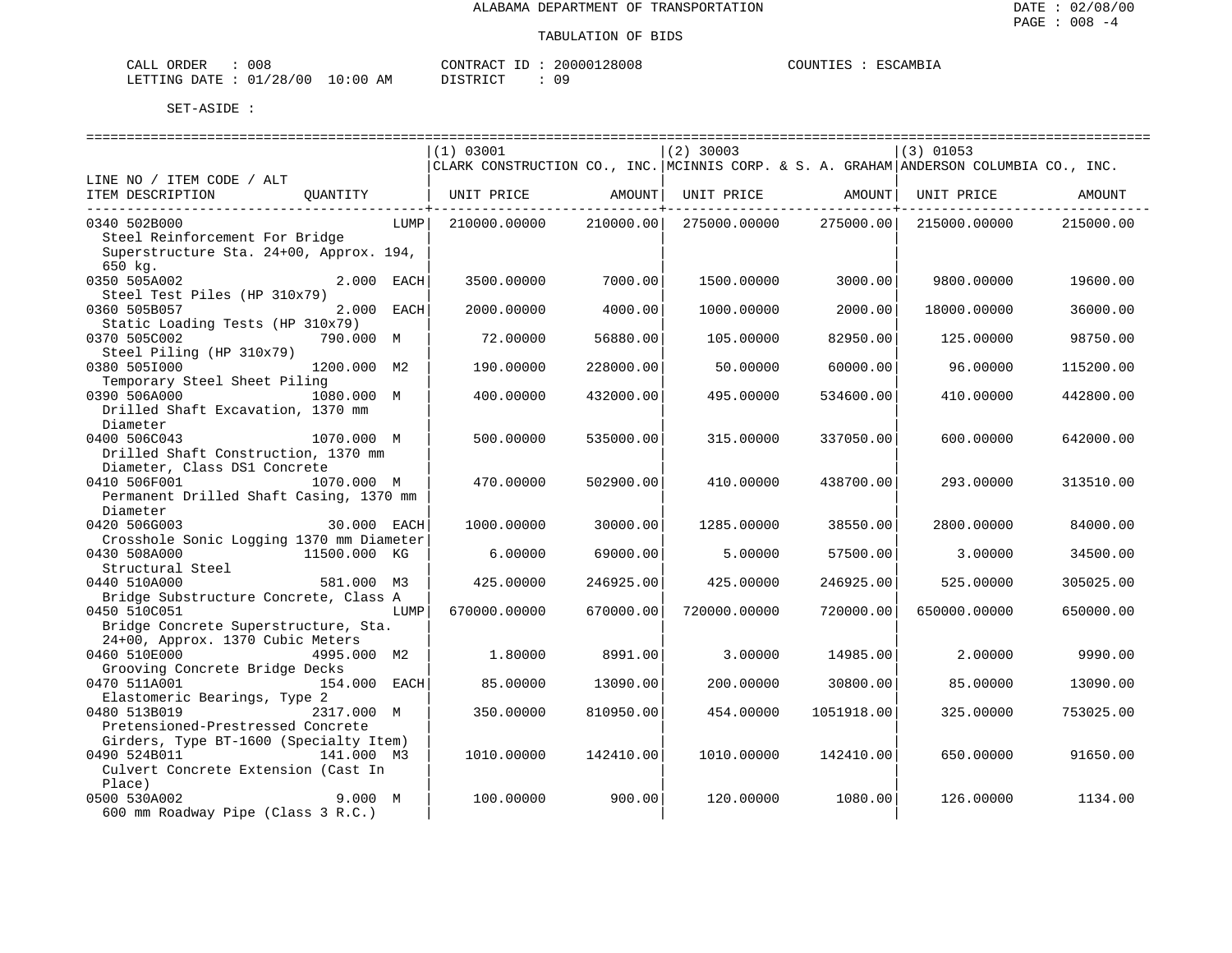| CALL ORDER                      | 008 |          |  | CONTRACT ID: 20000128008 | COUNTIES : ESCAMBIA |  |
|---------------------------------|-----|----------|--|--------------------------|---------------------|--|
| LETTING DATE: 01/28/00 10:00 AM |     | DISTRICT |  | 09                       |                     |  |

|                                         |             |      | (1) 03001                                                                                 |            | $(2)$ 30003  |                    | $(3)$ 01053  |           |
|-----------------------------------------|-------------|------|-------------------------------------------------------------------------------------------|------------|--------------|--------------------|--------------|-----------|
|                                         |             |      | CLARK CONSTRUCTION CO., INC.   MCINNIS CORP. & S. A. GRAHAM   ANDERSON COLUMBIA CO., INC. |            |              |                    |              |           |
| LINE NO / ITEM CODE / ALT               |             |      |                                                                                           |            |              |                    |              |           |
| ITEM DESCRIPTION                        | OUANTITY    |      | UNIT PRICE                                                                                | AMOUNT     | UNIT PRICE   | AMOUNT  UNIT PRICE |              | AMOUNT    |
|                                         |             |      |                                                                                           | . <b>.</b> |              | . <u>.</u>         |              |           |
| 0510 530B002                            | 46.000 M    |      | 125.00000                                                                                 | 5750.00    | 150.00000    | 6900.00            | 158.00000    | 7268.00   |
| 725 mm Span X 460 mm Rise Roadway Pipe  |             |      |                                                                                           |            |              |                    |              |           |
| (Class 3 R.C.)                          |             |      |                                                                                           |            |              |                    |              |           |
| 0520 530B006                            | 28.000 M    |      | 276.00000                                                                                 | 7728.00    | 450.00000    | 12600.00           | 472.50000    | 13230.00  |
| 1485 mm Span X 915 mm Rise Roadway Pipe |             |      |                                                                                           |            |              |                    |              |           |
| (Class 3 R.C.)                          |             |      |                                                                                           |            |              |                    |              |           |
| 0530 533A098                            | 400.000 M   |      | 75.00000                                                                                  | 30000.00   | 85,00000     | 34000.00           | 89.25000     | 35700.00  |
| 450 mm Storm Sewer Pipe (Class 3 R.C.)  |             |      |                                                                                           |            |              |                    |              |           |
| 0540 533A099                            | 90.000 M    |      |                                                                                           | 9900.00    | 90.00000     |                    | 94.50000     |           |
|                                         |             |      | 110.00000                                                                                 |            |              | 8100.00            |              | 8505.00   |
| 600 mm Storm Sewer Pipe (Class 3 R.C.)  |             |      |                                                                                           |            |              |                    |              |           |
| 0550 533B098                            | 239.000 M   |      | 105.00000                                                                                 | 25095.00   | 110.00000    | 26290.00           | 115.50000    | 27604.50  |
| 560 mm Span, 345 mm Rise Storm Sewer    |             |      |                                                                                           |            |              |                    |              |           |
| Pipe (Class 3 R.C.)                     |             |      |                                                                                           |            |              |                    |              |           |
| 0560 533B103                            | 92.000 M    |      | 278,00000                                                                                 | 25576.00   | 400.00000    | 36800.00           | 420.00000    | 38640.00  |
| 1485 mm Span, 915 mm Rise Storm Sewer   |             |      |                                                                                           |            |              |                    |              |           |
| Pipe (Class 3 R.C.)                     |             |      |                                                                                           |            |              |                    |              |           |
| 0570 600A000                            |             | LUMP | 850000.00000                                                                              | 850000.00  | 948969.40000 | 948969.40          | 785000.00000 | 785000.00 |
| Mobilization                            |             |      |                                                                                           |            |              |                    |              |           |
| 0580 602A000                            | 42.000      | EACH | 75.00000                                                                                  | 3150.00    | 100.00000    | 4200.00            | 105.00000    | 4410.00   |
| Right Of Way Markers                    |             |      |                                                                                           |            |              |                    |              |           |
| 0590 602C000                            | 9.000 EACH  |      | 85.00000                                                                                  | 765.00     | 100.00000    | 900.00             | 105.00000    | 945.00    |
| Permanent Easement Marker               |             |      |                                                                                           |            |              |                    |              |           |
| 0600 606A000                            | 100.000 M   |      | 21.00000                                                                                  | 2100.00    | 26.25000     | 2625.00            | 27.56000     | 2756.00   |
| 150 mm Underdrain Pipe                  |             |      |                                                                                           |            |              |                    |              |           |
| 0610 610C001                            | 4049.000    | MTON | 31.00000                                                                                  | 125519.00  | 28.66000     | 116044.34          | 31.50000     | 127543.50 |
| Loose Riprap, Class 2                   |             |      |                                                                                           |            |              |                    |              |           |
| 0620 610D003                            | 4719.000 M2 |      | 2.30000                                                                                   | 10853.70   | 3.00000      | 14157.00           | 3.15000      | 14864.85  |
| Filter Blanket, Geotextile              |             |      |                                                                                           |            |              |                    |              |           |
| 0630 614A000                            | 269.000 M3  |      | 248.65000                                                                                 | 66886.85   | 248.65000    | 66886.85           | 30.00000     | 8070.00   |
| Slope Paving                            |             |      |                                                                                           |            |              |                    |              |           |
| 0640 619B016                            | 2.000 EACH  |      | 900.00000                                                                                 | 1800.00    | 2000.00000   | 4000.00            | 800,00000    | 1600.00   |
| 560 mm Span, 345 mm Rise Roadway Pipe   |             |      |                                                                                           |            |              |                    |              |           |
| End Treatment, Class 1                  |             |      |                                                                                           |            |              |                    |              |           |
| 0650 619B017                            | 1.000 EACH  |      | 1000.00000                                                                                | 1000.00    | 2000.00000   | 2000.00            | 950.00000    | 950.00    |
| 725 mm Span, 460 mm Rise Roadway Pipe   |             |      |                                                                                           |            |              |                    |              |           |
| End Treatment, Class 1                  |             |      |                                                                                           |            |              |                    |              |           |
| 0660 619B021                            | 3.000 EACH  |      | 1550.00000                                                                                | 4650.00    | 1550.00000   | 4650.00            | 2500.00000   | 7500.00   |
| 1485 mm Span, 915 mm Rise Roadway Pipe  |             |      |                                                                                           |            |              |                    |              |           |
| End Treatment, Class 1                  |             |      |                                                                                           |            |              |                    |              |           |
| 0670 619B067                            | 2.000 EACH  |      | 1950.00000                                                                                | 3900.00    | 1950.00000   | 3900.00            | 1100.00000   | 2200.00   |
| 725 mm Span, 460 mm Rise Roadway Pipe   |             |      |                                                                                           |            |              |                    |              |           |
| End Treatment, Class 2                  |             |      |                                                                                           |            |              |                    |              |           |
|                                         |             |      |                                                                                           |            |              |                    |              |           |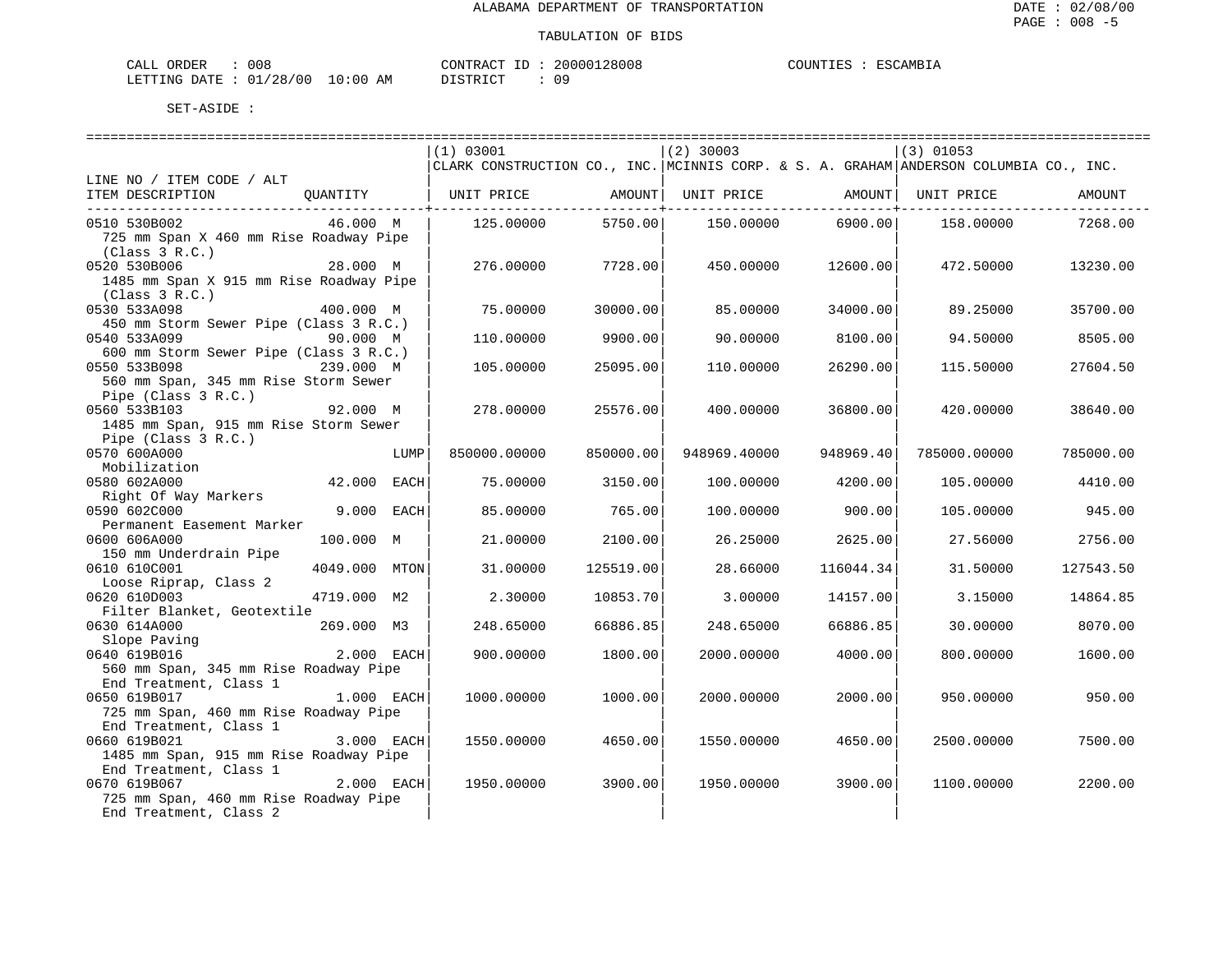| L ORDER<br>CALL                 | 008 |  | CONTRACT ID |  | 20000128008 | COUNTIES | ESCAMBIA |
|---------------------------------|-----|--|-------------|--|-------------|----------|----------|
| LETTING DATE: 01/28/00 10:00 AM |     |  | DISTRICT    |  | 09          |          |          |

|                                        | (1) 03001                                                                             |          | $(2)$ 30003 |                   | $(3)$ 01053 |          |
|----------------------------------------|---------------------------------------------------------------------------------------|----------|-------------|-------------------|-------------|----------|
|                                        | CLARK CONSTRUCTION CO., INC. MCINNIS CORP. & S. A. GRAHAM ANDERSON COLUMBIA CO., INC. |          |             |                   |             |          |
| LINE NO / ITEM CODE / ALT              |                                                                                       |          |             |                   |             |          |
| ITEM DESCRIPTION<br>OUANTITY           | UNIT PRICE                                                                            | AMOUNT   |             | UNIT PRICE AMOUNT | UNIT PRICE  | AMOUNT   |
|                                        |                                                                                       |          |             |                   |             |          |
| 0680 619B071<br>$1.000$ EACH           | 3800,00000                                                                            | 3800.00  | 3800,00000  | 3800.00           | 3300.00000  | 3300.00  |
| 1485 mm Span, 915 mm Rise Roadway Pipe |                                                                                       |          |             |                   |             |          |
| End Treatment, Class 2                 |                                                                                       |          |             |                   |             |          |
| 0690 620A000<br>1.000 M3               | 1200.00000                                                                            | 1200.00  | 1200.00000  | 1200.00           | 1100.00000  | 1100.00  |
| Minor Structure Concrete               |                                                                                       |          |             |                   |             |          |
| 0700 621A000<br>$1.000$ EACH           | 2150.00000                                                                            | 2150.00  | 2150.00000  | 2150.00           | 2100.00000  | 2100.00  |
| Junction Boxes, Type 1, 1P Or 5        |                                                                                       |          |             |                   |             |          |
| 0710 621A001<br>1.000<br>EACH          | 2250.00000                                                                            | 2250.00  | 2250.00000  | 2250.00           | 2150.00000  | 2150.00  |
| Junction Boxes, Type 1, 2P Or 5        |                                                                                       |          |             |                   |             |          |
| 0720 621A005<br>3.000<br>EACH          | 1950.00000                                                                            | 5850.00  | 1950.00000  | 5850.00           | 2125.00000  | 6375.00  |
| Junction Boxes, Type 1                 |                                                                                       |          |             |                   |             |          |
| 0730 621A013<br>2.000<br>EACH          | 7650.00000                                                                            | 15300.00 | 7650.00000  | 15300.00          | 2000.00000  | 4000.00  |
| Junction Boxes, Type Special           |                                                                                       |          |             |                   |             |          |
| 0740 621C015<br>5.000<br>EACH          | 1950.00000                                                                            | 9750.00  | 1950.00000  | 9750.00           | 2200.00000  | 11000.00 |
| Inlets, Type S1 Or S3 (1 Wing)         |                                                                                       |          |             |                   |             |          |
| 2.000<br>0750 621C017<br>EACH          | 2150.00000                                                                            | 4300.00  | 2150.00000  | 4300.00           | 2500.00000  | 5000.00  |
| Inlets, Type S1 Or S3 (2 Wing)         |                                                                                       |          |             |                   |             |          |
| 12.000 EACH<br>0760 621C109            | 3600.00000                                                                            | 43200.00 | 3600.00000  | 43200.00          | 3500.00000  | 42000.00 |
| Inlets, Type PD                        |                                                                                       |          |             |                   |             |          |
| 0770 621C111<br>1.000<br>EACH          | 4400.00000                                                                            | 4400.00  | 4400.00000  | 4400.00           | 3800.00000  | 3800.00  |
| Inlets, Type PB                        |                                                                                       |          |             |                   |             |          |
| 0780 621D015<br>1,000<br>EACH          | 525.00000                                                                             | 525.00   | 525.00000   | 525.00            | 350.00000   | 350.00   |
| Inlet Units, Type S1 Or S3             |                                                                                       |          |             |                   |             |          |
| 0790 6211001<br>1.000<br>EACH          | 5500.00000                                                                            | 5500.00  | 5500.00000  | 5500.00           | 2000.00000  | 2000.00  |
| Stilling Basins, Type 1                |                                                                                       |          |             |                   |             |          |
| 0800 622A002<br>4.000 EACH             | 400.00000                                                                             | 1600.00  | 318.00000   | 1272.00           | 600.00000   | 2400.00  |
| Manhole Covers Reset (Sanitary)        |                                                                                       |          |             |                   |             |          |
| 0810 623A000<br>165.000 M              | 49.20000                                                                              | 8118.00  |             | 8118.00           |             | 7425.00  |
|                                        |                                                                                       |          | 49.20000    |                   | 45.00000    |          |
| Concrete Gutter                        |                                                                                       |          |             |                   |             |          |
| 0820 623B000<br>477.000 M              | 36.45000                                                                              | 17386.65 | 36.45000    | 17386.65          | 65,00000    | 31005.00 |
| Concrete Curb, Type N                  |                                                                                       |          |             |                   |             |          |
| 0830 623C000<br>492.000 M              | 43.65000                                                                              | 21475.80 | 43.65000    | 21475.80          | 110.00000   | 54120.00 |
| Combination Curb & Gutter, Type C      |                                                                                       |          |             |                   |             |          |
| 0840 630A000<br>358.000 M              | 42.65000                                                                              | 15268.70 | 46.00000    | 16468.00          | 48.23000    | 17266.34 |
| Steel Beam Guardrail, Class A, Type 1  |                                                                                       |          |             |                   |             |          |
| 4.000 EACH<br>0850 630C003             | 1100.00000                                                                            | 4400.00  | 1000.00000  | 4000.00           | 1050.00000  | 4200.00  |
| Guardrail End Anchor, Type 13          |                                                                                       |          |             |                   |             |          |
| 0860 630C050<br>2.000 EACH             | 2400.00000                                                                            | 4800.00  | 1950.00000  | 3900.00           | 1995.00000  | 3990.00  |
| Guardrail End Anchor, Type 20 Series   |                                                                                       |          |             |                   |             |          |
| 0870 630C070<br>$4.000$ EACH           | 1600.00000                                                                            | 6400.00  | 1475.00000  | 5900.00           | 1575.00000  | 6300.00  |
| Guardrail End Anchor, Type 10 Series   |                                                                                       |          |             |                   |             |          |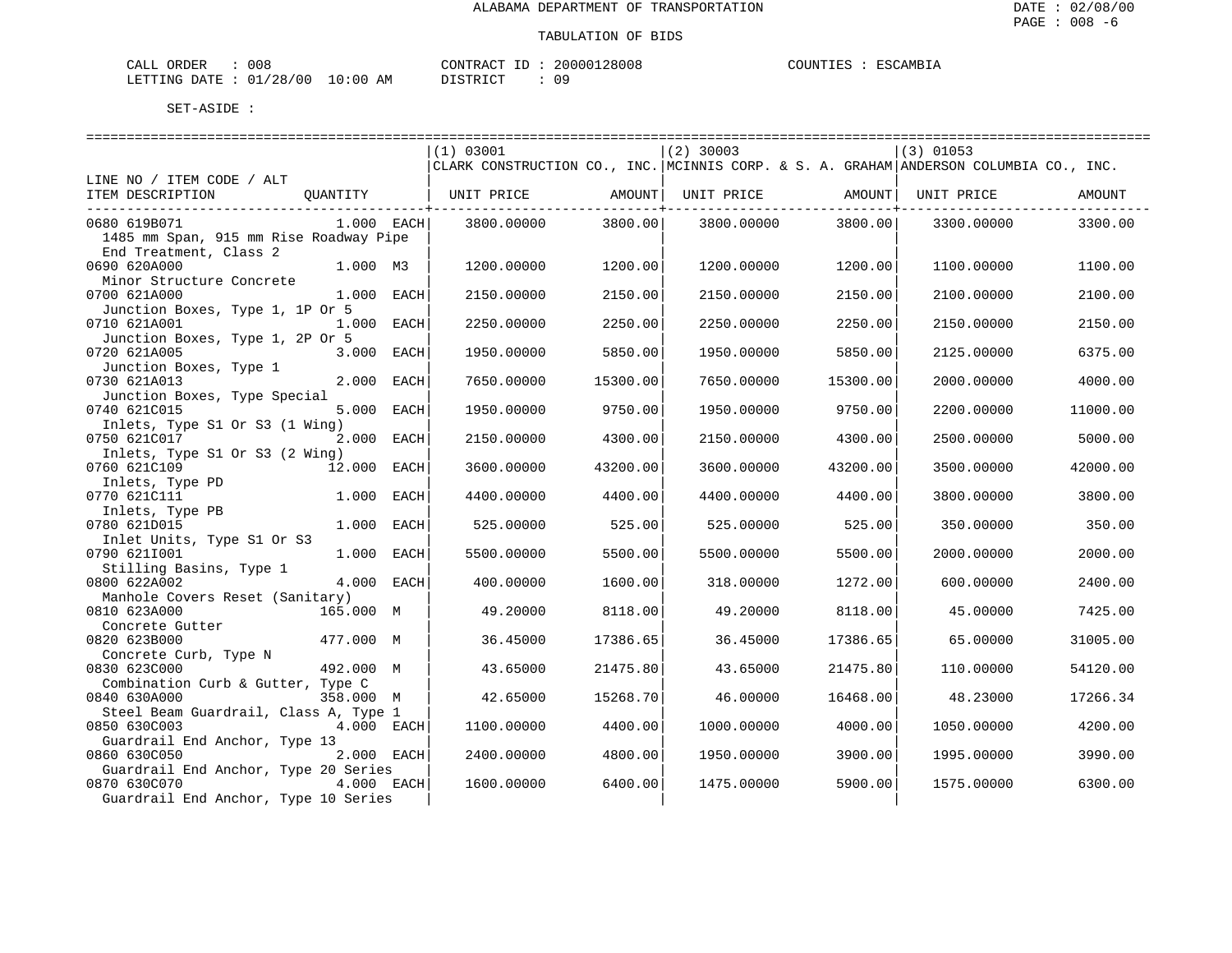| CALL ORDER                      | 008 | CONTRACT ID: | 20000128008 |  | COUNTIES : ESCAMBIA |
|---------------------------------|-----|--------------|-------------|--|---------------------|
| LETTING DATE: 01/28/00 10:00 AM |     | DISTRICT     | 09          |  |                     |

|                                          |               |                                                                                       |           |                   |          | ================================= |           |
|------------------------------------------|---------------|---------------------------------------------------------------------------------------|-----------|-------------------|----------|-----------------------------------|-----------|
|                                          |               | (1) 03001                                                                             |           | $(2)$ 30003       |          | $(3)$ 01053                       |           |
|                                          |               | CLARK CONSTRUCTION CO., INC. MCINNIS CORP. & S. A. GRAHAM ANDERSON COLUMBIA CO., INC. |           |                   |          |                                   |           |
| LINE NO / ITEM CODE / ALT                |               |                                                                                       |           |                   |          |                                   |           |
| ITEM DESCRIPTION                         | OUANTITY      | UNIT PRICE AMOUNT                                                                     |           | UNIT PRICE AMOUNT |          | UNIT PRICE                        | AMOUNT    |
|                                          |               |                                                                                       |           |                   |          |                                   |           |
| 0880 641A036                             | 55.000 M      | 147.20000                                                                             | 8096.00   | 118,00000         | 6490.00  | 220,00000                         | 12100.00  |
| 203.2 Millimeter D.I. Water Main Laid    |               |                                                                                       |           |                   |          |                                   |           |
| 0890 641A049                             | 10.000 M      | 132.00000                                                                             | 1320.00   | 79,00000          | 790.00   | 300,00000                         | 3000.00   |
| 152.4 Millimeter P.V.C. Water Main Laid  |               |                                                                                       |           |                   |          |                                   |           |
| 0900 641A052                             | 897.000 M     | 82.00000                                                                              | 73554.00  | 58.00000          | 52026.00 | 220,00000                         | 197340.00 |
| 203.2 Millimeter P.V.C. Water Main Laid  |               |                                                                                       |           |                   |          |                                   |           |
| 0910 641A058                             | 75.000 M      | 39.40000                                                                              | 2955.00   | 29.00000          | 2175.00  | 85,00000                          | 6375.00   |
| 50.8 Millimeter P.V.C. Water Pipe Laid   |               |                                                                                       |           |                   |          |                                   |           |
| 0920 641A059                             | 35.000 M      | 13.25000                                                                              | 463.75    | 29.50000          | 1032.50  | 85.00000                          | 2975.00   |
| 25.4 Millimeter P.V.C. Water Pipe Laid   |               |                                                                                       |           |                   |          |                                   |           |
| 0930 641A060                             | 200.000 M     | 9.80000                                                                               | 1960.00   | 29.50000          | 5900.00  | 65.00000                          | 13000.00  |
| 19.05 Millimeter P.V.C. Water Pipe Laid  |               |                                                                                       |           |                   |          |                                   |           |
| 0940 641A062                             | 20.000 M      | 32.50000                                                                              | 650.00    | 37.50000          | 750.00   | 200.00000                         | 4000.00   |
| 76.2 Millimeter P.V.C. Water Main Laid   |               |                                                                                       |           |                   |          |                                   |           |
| 0950 641A080                             | 30.000 M      | 163.30000                                                                             | 4899.00   | 144.00000         | 4320.00  | 185.00000                         | 5550.00   |
| 152.4 Millimeter D.I. Water Main Laid    |               |                                                                                       |           |                   |          |                                   |           |
| (Restrained Joint)                       |               |                                                                                       |           |                   |          |                                   |           |
| 0960 641C000                             | 5.000 EACH    | 600.00000                                                                             | 3000.00   | 553.00000         | 2765.00  | 500.00000                         | 2500.00   |
| 152.4 Millimeter Gate Valves With Box    |               |                                                                                       |           |                   |          |                                   |           |
| 0970 641C001                             | 8.000 EACH    | 900.00000                                                                             | 7200.00   | 780.00000         | 6240.00  | 725.00000                         | 5800.00   |
| 203.2 Millimeter Gate Valves With Box    |               |                                                                                       |           |                   |          |                                   |           |
| 0980 641D101                             | 1491.000 KG   | 7.70000                                                                               | 11480.70  | 6.00000           | 8946.00  | 2.00000                           | 2982.00   |
| Compact Ductile Iron Water Main Fittings |               |                                                                                       |           |                   |          |                                   |           |
| 0990 641F005                             | 6.000 EACH    | 2500.00000                                                                            | 15000.00  | 1238.00000        | 7428.00  | 3400.00000                        | 20400.00  |
| 152.4 Millimeter X 152.4 Millimeter      |               |                                                                                       |           |                   |          |                                   |           |
| Tapping Valve & Sleeve                   |               |                                                                                       |           |                   |          |                                   |           |
| 1000 641F011                             | 1.000 EACH    | 3000.00000                                                                            | 3000.00   | 1667.00000        | 1667.00  | 3200.00000                        | 3200.00   |
| 203.2 Millimeter X 203.2 Millimeter      |               |                                                                                       |           |                   |          |                                   |           |
| Tapping Valve & Sleeve                   |               |                                                                                       |           |                   |          |                                   |           |
| 1010 641F026                             | 2.000 EACH    | 4500.00000                                                                            | 9000.00   | 475.00000         | 950.00   | 1750.00000                        | 3500.00   |
| 50.8 Millimeter Tapping Valve & Sleeve   |               |                                                                                       |           |                   |          |                                   |           |
| 1020 641F060                             | 12.000 EACH   | 600.00000                                                                             | 7200.00   | 530.00000         | 6360.00  | 2000.00000                        | 24000.00  |
| Wet Connections                          |               |                                                                                       |           |                   |          |                                   |           |
| 1030 641J000                             | 6.000<br>EACH | 2500.00000                                                                            | 15000.00  | 1818,00000        | 10908.00 | 1200.00000                        | 7200.00   |
| Fire Hydrant                             |               |                                                                                       |           |                   |          |                                   |           |
| 1040 643A000                             | 14.000 EACH   | 150.00000                                                                             | 2100.00   | 208.00000         | 2912.00  | 300.00000                         | 4200.00   |
| Water Meters Reset                       |               |                                                                                       |           |                   |          |                                   |           |
| 1050 646A052                             | 177.000 M     | 85.10000                                                                              | 15062.70  | 38.00000          | 6726.00  | 300.00000                         | 53100.00  |
| 50.8 Millimeter Welded Steel Gas Line    |               |                                                                                       |           |                   |          |                                   |           |
| Laid                                     |               |                                                                                       |           |                   |          |                                   |           |
| 1060 646A054                             | 1447.000 M    | 114.80000                                                                             | 166115.60 | 60.00000          | 86820.00 | 200.00000                         | 289400.00 |
| 152.4 Millimeter Welded Steel Gas Line   |               |                                                                                       |           |                   |          |                                   |           |
| Laid                                     |               |                                                                                       |           |                   |          |                                   |           |
|                                          |               |                                                                                       |           |                   |          |                                   |           |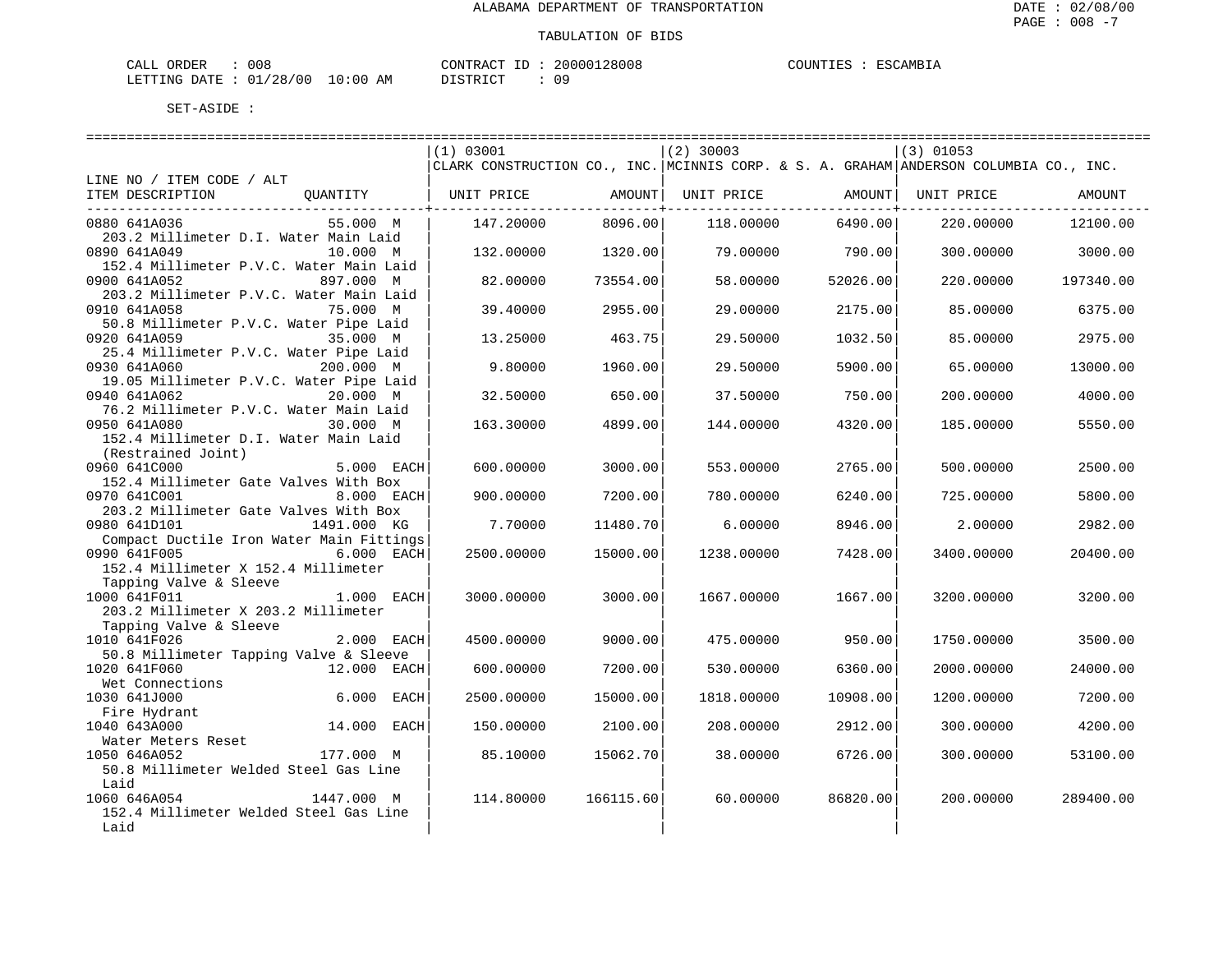| , ORDER<br>CALL                 | 008 |  | CONTRACT ID |  | 20000128008 | COUNTIES | ESCAMBIA |
|---------------------------------|-----|--|-------------|--|-------------|----------|----------|
| LETTING DATE: 01/28/00 10:00 AM |     |  | DISTRICT    |  | 09          |          |          |

|                                                       |            | (1) 03001                                                                               |           | $(2)$ 30003       |                   | $(3)$ 01053 |           |
|-------------------------------------------------------|------------|-----------------------------------------------------------------------------------------|-----------|-------------------|-------------------|-------------|-----------|
|                                                       |            | CLARK CONSTRUCTION CO., INC.  MCINNIS CORP. & S. A. GRAHAM  ANDERSON COLUMBIA CO., INC. |           |                   |                   |             |           |
| LINE NO / ITEM CODE / ALT                             |            |                                                                                         |           |                   |                   |             |           |
| ITEM DESCRIPTION<br>QUANTITY                          |            | UNIT PRICE AMOUNT                                                                       |           | UNIT PRICE AMOUNT |                   | UNIT PRICE  | AMOUNT    |
| 360.000 M<br>1070 646A062                             |            | 40.00000                                                                                | 14400.00  | 34.00000          | 12240.00          | 38.00000    | 13680.00  |
| 50.8 mm P.E. Gas Line Laid                            |            |                                                                                         |           |                   |                   |             |           |
| 1080 646A063<br>355.000 M                             |            | 45.90000                                                                                | 16294.50  |                   | 41.50000 14732.50 | 125.00000   | 44375.00  |
| 101.6 mm P.E. Gas Line Laid                           |            |                                                                                         |           |                   |                   |             |           |
| 1090 646A075<br>365.000 M                             |            | 13.10000                                                                                | 4781.50   | 21.50000          | 7847.50           | 55.00000    | 20075.00  |
| 12.7 mm P.E. Gas Service Line Laid                    |            |                                                                                         |           |                   |                   |             |           |
| 1100 646A076<br>35.000 M                              |            | 16.30000                                                                                | 570.50    | 21.50000          | 752.50            | 65.00000    | 2275.00   |
| 19.05 mm P.E. Gas Service Line Laid                   |            |                                                                                         |           |                   |                   |             |           |
| 1110 646A092<br>340.000 M                             |            | 328.00000                                                                               | 111520.00 | 191.00000         | 64940.00          | 300,00000   | 102000.00 |
| 152.4 mm Welded Steel Gas Line<br>Directionally Bored |            |                                                                                         |           |                   |                   |             |           |
| 1120 646B030<br>$3.000$ EACH                          |            | 4000.00000                                                                              | 12000.00  | 6360.00000        | 19080.00          | 1500.00000  | 4500.00   |
| 50.8 mm Hot Tap And Stop Off                          |            |                                                                                         |           |                   |                   |             |           |
| 1130 646B031                                          | 3.000 EACH | 4500.00000                                                                              | 13500.00  | 9540.00000        | 28620.00          | 1700.00000  | 5100.00   |
| 101.6 mm Hot Tap And Stop Off                         |            |                                                                                         |           |                   |                   |             |           |
| 1140 646B032                                          | 2.000 EACH | 8000.00000                                                                              | 16000.00  | 11130.00000       | 22260.00          | 2000.00000  | 4000.00   |
| 152.4 mm Hot Tap And Stop Off                         |            |                                                                                         |           |                   |                   |             |           |
| 1150 646C011                                          | 4.000 EACH | 10000.00000                                                                             | 40000.00  | 975.00000         | 3900.00           | 250.00000   | 1000.00   |
| 50.8 Millimeter Gas Valve                             |            |                                                                                         |           |                   |                   |             |           |
| 1160 646C013                                          | 5.000 EACH | 1500.00000                                                                              | 7500.001  | 4031.00000        | 20155.00          | 300.00000   | 1500.00   |
| 152.4 Millimeter Gas Valve                            |            |                                                                                         |           |                   |                   |             |           |
| 1170 646C032                                          | 3.000 EACH | 380.00000                                                                               | 1140.00   | 366.00000         | 1098.00           | 250.00000   | 750.00    |
| 50.8 Millimeter Polyvalve<br>1180 646C033             | 2.000 EACH | 200.00000                                                                               | 400.001   | 721,00000         | 1442.00           | 250.00000   | 500.00    |
| 101.6 Millimeter Polyvalve                            |            |                                                                                         |           |                   |                   |             |           |
| 1190 646C040                                          | 7.000 EACH | 100,00000                                                                               | 700.00    | 389,00000         | 2723.00           | 550.00000   | 3850.00   |
| 12.7 Millimeter Gas Service Connection                |            |                                                                                         |           |                   |                   |             |           |
| 1200 646C041                                          | 1.000 EACH | 100.00000                                                                               | 100.00    | 443.00000         | 443.00            | 650.00000   | 650.00    |
| 19.05 Millimeter Gas Service Connection               |            |                                                                                         |           |                   |                   |             |           |
| 1210 646D010<br>$1.000$ EACH                          |            | 1000.00000                                                                              | 1000.00   | 238.00000         | 238.00            | 10000.00000 | 10000.00  |
| Cathodic Protection Station Relocation                |            |                                                                                         |           |                   |                   |             |           |
| 1220 649A011<br>30.000 M                              |            | 196.00000                                                                               | 5880.00   | 112,00000         | 3360.00           | 300,00000   | 9000.00   |
| 101.6 Millimeter Encasement Pipe, Type                |            |                                                                                         |           |                   |                   |             |           |
| 1A Installation<br>1230 649A014<br>17.000 M           |            | 325.00000                                                                               | 5525.00   | 156.00000         | 2652.00           | 325.00000   | 5525.00   |
| 254 Millimeter Encasement Pipe, Type 1A               |            |                                                                                         |           |                   |                   |             |           |
| Installation                                          |            |                                                                                         |           |                   |                   |             |           |
| 1240 649A015<br>51.000 M                              |            | 410.00000                                                                               | 20910.00  | 186.00000         | 9486.00           | 425.00000   | 21675.00  |
| 304.8 Millimeter Encasement Pipe, Type                |            |                                                                                         |           |                   |                   |             |           |
| 1A Installation                                       |            |                                                                                         |           |                   |                   |             |           |
| 1250 649A019<br>66.000 M                              |            | 180.00000                                                                               | 11880.00  | 126.00000         | 8316.00           | 325.00000   | 21450.00  |
| 101.6 Millimeter Encasement Pipe, Type                |            |                                                                                         |           |                   |                   |             |           |
| 2 Installation                                        |            |                                                                                         |           |                   |                   |             |           |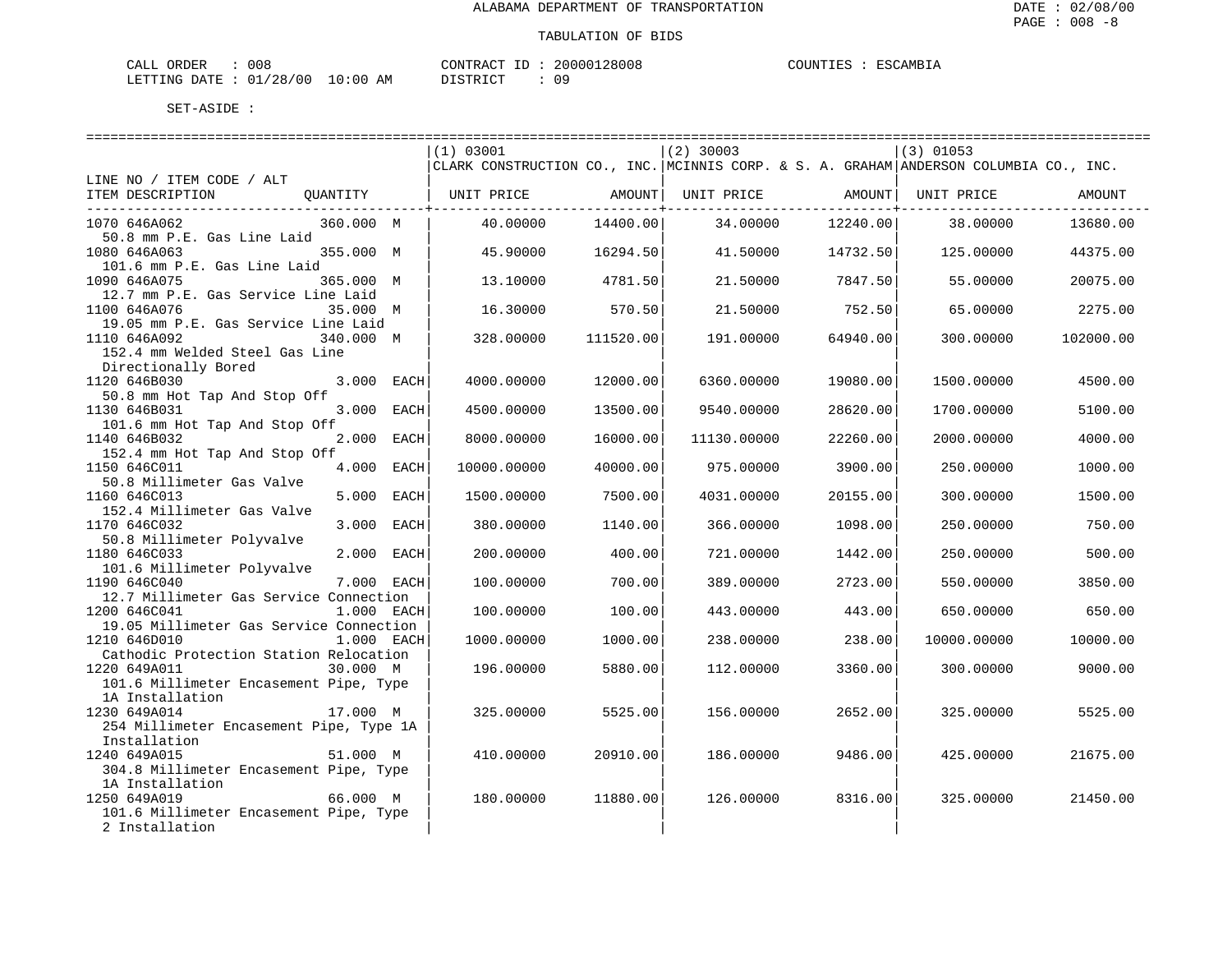| CALL ORDER                       | 008 |  |          |  | CONTRACT ID: 20000128008 | COUNTIES : ESCAMBIA |  |
|----------------------------------|-----|--|----------|--|--------------------------|---------------------|--|
| LETTING DATE : 01/28/00 10:00 AM |     |  | DISTRICT |  | 09                       |                     |  |

|                                        |             |                | (1) 03001                                                                             |          | $(2)$ 30003 |              | $(3)$ 01053 |          |
|----------------------------------------|-------------|----------------|---------------------------------------------------------------------------------------|----------|-------------|--------------|-------------|----------|
|                                        |             |                | CLARK CONSTRUCTION CO., INC. MCINNIS CORP. & S. A. GRAHAM ANDERSON COLUMBIA CO., INC. |          |             |              |             |          |
| LINE NO / ITEM CODE / ALT              |             |                |                                                                                       |          |             |              |             |          |
| ITEM DESCRIPTION                       | OUANTITY    |                | UNIT PRICE                                                                            | AMOUNT   | UNIT PRICE  | AMOUNT       | UNIT PRICE  | AMOUNT   |
|                                        |             |                |                                                                                       |          |             | ------------ |             |          |
| 1260 649A020                           | 30.000 M    |                | 228,00000                                                                             | 6840.00  | 151,00000   | 4530.00      | 375,00000   | 11250.00 |
| 152.4 Millimeter Encasement Pipe, Type |             |                |                                                                                       |          |             |              |             |          |
| 2 Installation                         |             |                |                                                                                       |          |             |              |             |          |
| 1270 649A022                           | 47.000 M    |                | 294.00000                                                                             | 13818.00 | 251.00000   | 11797.00     | 400,00000   | 18800.00 |
| 254 Millimeter Encasement Pipe, Type 2 |             |                |                                                                                       |          |             |              |             |          |
| Installation                           |             |                |                                                                                       |          |             |              |             |          |
| 1280 649A023                           | 60.000 M    |                | 326.00000                                                                             | 19560.00 | 288.00000   | 17280.00     | 475.00000   | 28500.00 |
| 304.8 Millimeter Encasement Pipe, Type |             |                |                                                                                       |          |             |              |             |          |
| 2 Installation                         |             |                |                                                                                       |          |             |              |             |          |
| 1290 650A000                           | 6000.000 M3 |                | 9.25000                                                                               | 55500.00 | 8.50000     | 51000.00     | 9.56000     | 57360.00 |
| Topsoil                                |             |                |                                                                                       |          |             |              |             |          |
| 1300 652A057                           | 4.000       | HA             | 1000.00000                                                                            | 4000.00  | 1260.00000  | 5040.00      | 1323.00000  | 5292.00  |
| Seeding (Mix 3A)                       |             |                |                                                                                       |          |             |              |             |          |
| 1310 652B055                           | 1.000       | НA             | 825.00000                                                                             | 825.00   | 840.00000   | 840.00       | 882,00000   | 882.00   |
| Temporary Seeding (Mix 3AT)            |             |                |                                                                                       |          |             |              |             |          |
| 1320 652C000                           | 5.000       | НA             | 125.00000                                                                             | 625.00   | 157.50000   | 787.50       | 165.38000   | 826.90   |
| Mowing                                 |             |                |                                                                                       |          |             |              |             |          |
| 1330 652D057                           | 1.000 HA    |                | 810.00000                                                                             | 810.00   | 1070.00000  | 1070.00      | 1123.00000  | 1123.00  |
| Seeding In Stubble (Mix 3A)            |             |                |                                                                                       |          |             |              |             |          |
| 1340 654A001                           | 2337.000    | М2             | 3.75000                                                                               | 8763.75  | 4.75000     | 11100.75     | 5.00000     | 11685.00 |
| Solid Sodding (Bermuda)                |             |                |                                                                                       |          |             |              |             |          |
| 1350 656A000                           | 3,000       | НA             | 1000.00000                                                                            | 3000.00  | 1260.00000  | 3780.00      | 1323.00000  | 3969.00  |
| Mulching, Class A, Type 1              |             |                |                                                                                       |          |             |              |             |          |
| 1360 656A001                           | 2.000 HA    |                | 1000.00000                                                                            | 2000.00  | 1260.00000  | 2520.00      | 1323.00000  | 2646.00  |
| Mulching, Class A, Type 2              |             |                |                                                                                       |          |             |              |             |          |
| 1370 659A002                           | 1246.000 M2 |                | 2.25000                                                                               | 2803.50  | 6.45000     | 8036.70      | 6.77000     | 8435.42  |
| Erosion Control Netting, Class C1      |             |                |                                                                                       |          |             |              |             |          |
| 1380 665A000                           | 1.000 HA    |                | 750.00000                                                                             | 750.00   | 1070.00000  | 1070.00      | 1123.00000  | 1123.00  |
| Temporary Seeding<br>1390 665B000      | 1.000       |                | 750.00000                                                                             | 750.00   |             | 1070.00      |             | 1123.00  |
| Temporary Mulching                     |             | НA             |                                                                                       |          | 1070.00000  |              | 1123.00000  |          |
| 1400 665C001                           | 14.000 M    |                | 66.00000                                                                              | 924.00   | 50.00000    | 700.00       | 52.50000    | 735.00   |
| 450 mm Temporary Pipe                  |             |                |                                                                                       |          |             |              |             |          |
| 1410 665E000                           | 600.000     | M <sub>2</sub> | 0.75000                                                                               | 450.00   | 4.00000     | 2400.00      | 4.20000     | 2520.00  |
| Polyethylene                           |             |                |                                                                                       |          |             |              |             |          |
| 1420 665F000                           | 591.000     | EACH           | 5.00000                                                                               | 2955.00  | 6.00000     | 3546.00      | 6.30000     | 3723.30  |
| Hay Bales                              |             |                |                                                                                       |          |             |              |             |          |
| 1430 665G000                           | 500.000     | EACH           | 2.00000                                                                               | 1000.00  | 6.00000     | 3000.00      | 6.30000     | 3150.00  |
| Sand Bags                              |             |                |                                                                                       |          |             |              |             |          |
| 1440 6651000                           | 435.000     | MTON           | 31.00000                                                                              | 13485.00 | 27.50000    | 11962.50     | 28,90000    | 12571.50 |
| Temporary Riprap, Class 2              |             |                |                                                                                       |          |             |              |             |          |
|                                        |             |                |                                                                                       |          |             |              |             |          |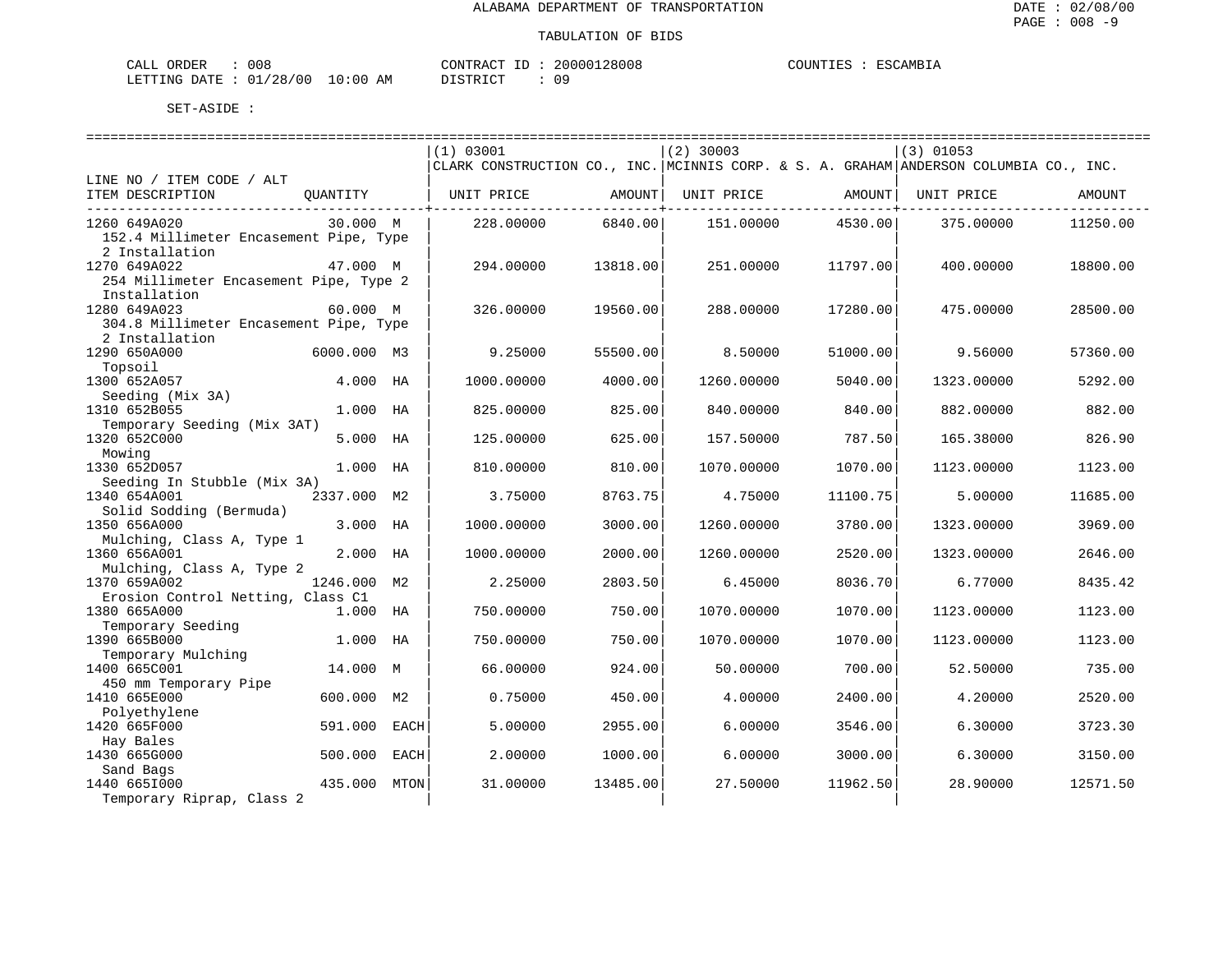| CALL ORDER             | 008 |            | CONTRACT ID | 20000128008 | COUNTIES : | ESCAMBIA |
|------------------------|-----|------------|-------------|-------------|------------|----------|
| LETTING DATE: 01/28/00 |     | $10:00$ AM | DISTRICT    |             |            |          |

|                                                  |            |      | (1) 03001                                                                             |                             | $(2)$ 30003  |                                             | $(3)$ 01053 |          |
|--------------------------------------------------|------------|------|---------------------------------------------------------------------------------------|-----------------------------|--------------|---------------------------------------------|-------------|----------|
|                                                  |            |      | CLARK CONSTRUCTION CO., INC. MCINNIS CORP. & S. A. GRAHAM ANDERSON COLUMBIA CO., INC. |                             |              |                                             |             |          |
| LINE NO / ITEM CODE / ALT                        |            |      |                                                                                       |                             |              |                                             |             |          |
| ITEM DESCRIPTION                                 | OUANTITY   |      | UNIT PRICE                                                                            | AMOUNT<br>----------+------ | UNIT PRICE   | AMOUNT<br>. _ _ _ _ _ _ _ _ _ _ + _ _ _ _ _ | UNIT PRICE  | AMOUNT   |
| 1450 665J000                                     | 1473.000 M |      | 14.00000                                                                              | 20622.00                    | 16.50000     | 24304.50                                    | 17.35000    | 25556.55 |
| Silt Fence, Type A                               |            |      |                                                                                       |                             |              |                                             |             |          |
| 1460 665K000                                     | 40.000 M3  |      | 15.00000                                                                              | 600.00                      | 25.00000     | 1000.00                                     | 26.25000    | 1050.00  |
| Drainage Sump Excavation<br>1470 666A001         | 5.000 HA   |      | 35.00000                                                                              | 175.00                      | 94.50000     | 472.50                                      | 100.00000   | 500.00   |
| Pest Control Treatment                           |            |      |                                                                                       |                             |              |                                             |             |          |
| 1480 680A000                                     |            | LUMP | 8500.00000                                                                            | 8500.00                     | 139090.00000 | 139090.00                                   | 37500.00000 | 37500.00 |
| Engineering Controls                             |            |      |                                                                                       |                             |              |                                             |             |          |
| 1490 701A000                                     | 1.000 KM   |      | 300,00000                                                                             | 300.00                      | 260.40000    | 260.40                                      | 115.50000   | 115.50   |
| Broken White, Class 1, Type A Traffic            |            |      |                                                                                       |                             |              |                                             |             |          |
| Stripe                                           |            |      |                                                                                       |                             |              |                                             |             |          |
| 1500 701A004                                     | 2.000 KM   |      | 400.00000                                                                             | 800.00                      | 326.55000    | 653.10                                      | 178.50000   | 357.00   |
| Solid White, Class 1, Type A Traffic             |            |      |                                                                                       |                             |              |                                             |             |          |
| Stripe                                           |            |      |                                                                                       |                             |              |                                             |             |          |
| 1510 701A012                                     | 2.000 KM   |      | 400.00000                                                                             | 800.00                      | 326.55000    | 653.10                                      | 178.50000   | 357.00   |
| Solid Yellow, Class 1, Type A Traffic            |            |      |                                                                                       |                             |              |                                             |             |          |
| Stripe                                           |            |      |                                                                                       |                             |              |                                             |             |          |
| 1520 701A028 3.000 KM                            |            |      | 1200.00000                                                                            | 3600.00                     | 893.55000    | 2680.65                                     | 734.00000   | 2202.00  |
| Solid White, Class 2, Type A Traffic             |            |      |                                                                                       |                             |              |                                             |             |          |
| Stripe (1.5 mm Thick) (150 mm Wide)              |            |      |                                                                                       |                             |              |                                             |             |          |
| 1530 701A037                                     | 4.000 KM   |      | 1100.00000                                                                            | 4400.00                     | 1011.15000   | 4044.60                                     | 1234.00000  | 4936.00  |
| Solid Yellow, Class 2, Type A Traffic            |            |      |                                                                                       |                             |              |                                             |             |          |
| Stripe (2.3 mm Thick) (150 mm Wide)              |            |      |                                                                                       |                             |              |                                             |             |          |
| 1540 701A038                                     | 2.000 KM   |      | 750.00000                                                                             | 1500.00                     | 596.40000    | 1192.80                                     | 472.50000   | 945.00   |
| Broken Yellow, Class 2, Type A Traffic           |            |      |                                                                                       |                             |              |                                             |             |          |
| Stripe (2.3 mm Thick) (150 mm Wide)              |            |      |                                                                                       |                             |              |                                             |             |          |
| 1550 701A041                                     | 3.000 KM   |      | 750.00000                                                                             | 2250.00                     | 596.40000    | 1789.20                                     | 472.50000   | 1417.50  |
| Broken White, Class 2, Type A Traffic            |            |      |                                                                                       |                             |              |                                             |             |          |
| Stripe (2.3 mm Thick) (150 mm Wide)              |            |      |                                                                                       |                             |              |                                             |             |          |
| 1560 701B009                                     | 120.000 M  |      | 1.50000                                                                               | 180.00                      | 2.50000      | 300.00                                      | 2.21000     | 265.20   |
| Dotted Class 2, Type A Traffic Stripe            |            |      |                                                                                       |                             |              |                                             |             |          |
| $(2.3 \text{ mm}$ Thick) $(150 \text{ mm}$ Wide) |            |      |                                                                                       |                             |              |                                             |             |          |
| 1570 701C002                                     | 16.000 KM  |      | 215,00000                                                                             | 3440.00                     | 195.30000    | 3124.80                                     | 137.00000   | 2192.00  |
| Broken Temporary Traffic Stripe (Paint)          |            |      |                                                                                       |                             |              |                                             |             |          |
| 1580 701C003                                     | 40.000 KM  |      | 260.00000                                                                             | 10400.00                    | 207.90000    | 8316.00                                     | 202.25000   | 8090.00  |
| Solid Temporary Traffic Stripe (Paint)           |            |      |                                                                                       |                             |              |                                             |             |          |
| 1590 701C005                                     | 4.000 KM   |      | 4500.00000                                                                            | 18000.00                    | 4437.50000   | 17750.00                                    | 6029.00000  | 24116.00 |
| Solid Temporary Traffic Stripe (Tape)            |            |      |                                                                                       |                             |              |                                             |             |          |
| 1600 701D007                                     | 40.000 KM  |      | 800.00000                                                                             | 32000.00                    | 782.25000    | 31290.00                                    | 861.00000   | 34440.00 |
| Solid Traffic Stripe Removed (Paint)             |            |      |                                                                                       |                             |              |                                             |             |          |
| 1610 701D009                                     | 4.000 KM   |      | 1500.00000                                                                            | 6000.00                     | 326.55000    | 1306.20                                     | 861.25000   | 3445.00  |
| Solid Traffic Stripe Removed (Tape)              |            |      |                                                                                       |                             |              |                                             |             |          |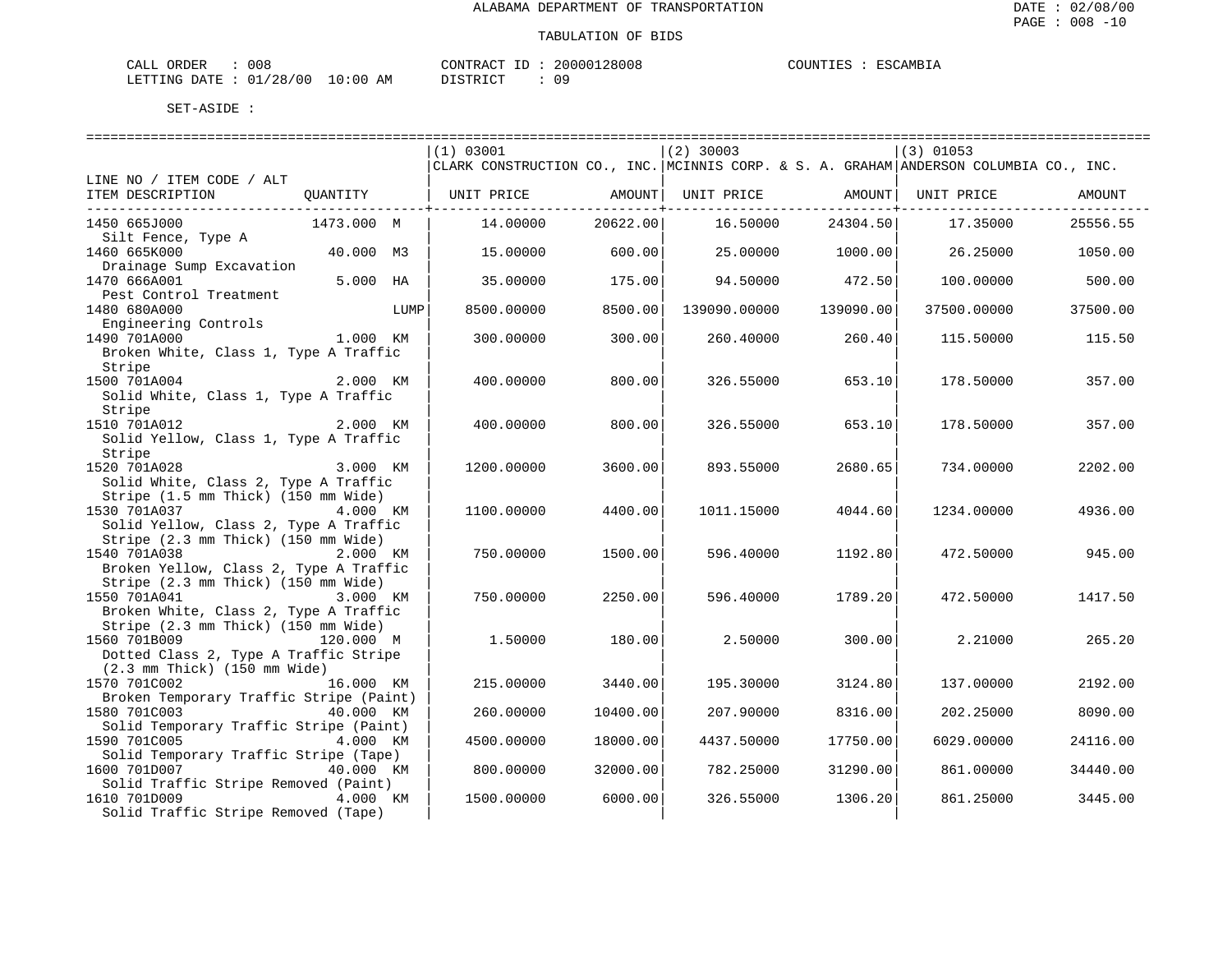| ORDER<br>CALI | 008          |       |    | CONTRACT         |  | 20000128008 | COUNTIES | <b>TSCAMRIA</b> |
|---------------|--------------|-------|----|------------------|--|-------------|----------|-----------------|
| LETTING DATE  | /28/00<br>01 | 10:00 | AM | DISTRICT<br>ັ∸ – |  | 09          |          |                 |

|                                          | (1) 03001                                                                             |           | $(2)$ 30003 |                              | $(3)$ 01053 |           |
|------------------------------------------|---------------------------------------------------------------------------------------|-----------|-------------|------------------------------|-------------|-----------|
|                                          | CLARK CONSTRUCTION CO., INC. MCINNIS CORP. & S. A. GRAHAM ANDERSON COLUMBIA CO., INC. |           |             |                              |             |           |
| LINE NO / ITEM CODE / ALT                |                                                                                       |           |             |                              |             |           |
| ITEM DESCRIPTION<br>OUANTITY             | UNIT PRICE                                                                            | AMOUNT    |             | UNIT PRICE AMOUNT UNIT PRICE |             | AMOUNT    |
|                                          |                                                                                       |           |             |                              |             |           |
| 16.000 KM<br>1620 701D014                | 500.00000                                                                             | 8000.00   | 652.05000   | 10432.80                     | 619.50000   | 9912.00   |
| Broken Traffic Stripe Removed (Paint)    |                                                                                       |           |             |                              |             |           |
| $606.000$ M2<br>1630 703A000             | 4.00000                                                                               | 2424.00   | 14.98000    | 9077.88                      | 12.45000    | 7544.70   |
| Traffic Control Markings, Class 1, Type  |                                                                                       |           |             |                              |             |           |
| A                                        |                                                                                       |           |             |                              |             |           |
| 1640 703A002<br>917.000 M2               | 18.30000                                                                              | 16781.10  | 21,00000    | 19257.00                     | 15.85000    | 14534.45  |
| Traffic Control Markings, Class 2, Type  |                                                                                       |           |             |                              |             |           |
|                                          |                                                                                       |           |             |                              |             |           |
| $\mathbb{A}$                             |                                                                                       |           |             |                              |             |           |
| 1650 703B002<br>337.000 M2               | 19.00000                                                                              | 6403.00   | 29.40000    | 9907.80                      | 21.50000    | 7245.50   |
| Traffic Control Legends, Class 2, Type A |                                                                                       |           |             |                              |             |           |
| 1660 703D001<br>3668.000 M2              | 2.00000                                                                               | 7336.00   | 10.50000    | 38514.00                     | 10.20000    | 37413.60  |
| Temporary Traffic Control Markings       |                                                                                       |           |             |                              |             |           |
| 1670 705A011<br>500.000 EACH             | 3.90000                                                                               | 1950.00   | 4.20000     | 2100.00                      | 4.31000     | 2155.00   |
| Pavement Markers, Class C, Type 1-A      |                                                                                       |           |             |                              |             |           |
| 500.000 EACH<br>1680 705A023             | 3.90000                                                                               | 1950.00   | 4.20000     | 2100.00                      | 4.31000     | 2155.00   |
| Pavement Markers, Class C, Type 2-D      |                                                                                       |           |             |                              |             |           |
| 1690 705A030<br>113.000 EACH             | 4.90000                                                                               | 553.70    | 5.15000     | 581.95                       | 4.31000     | 487.03    |
| Pavement Markers, Class A-H, Type 2-C    |                                                                                       |           |             |                              |             |           |
| 1700 705A031<br>257.000 EACH             | 4.90000                                                                               | 1259.30   | 4.94000     | 1269.58                      | 4.31000     | 1107.67   |
| Pavement Markers, Class A-H, Type 1-A    |                                                                                       |           |             |                              |             |           |
| 1710 705A037<br>260.000 EACH             | 4.90000                                                                               | 1274.00   | 5.15000     | 1339.00                      | 4.31000     | 1120.60   |
| Pavement Markers, Class A-H, Type 2-D    |                                                                                       |           |             |                              |             |           |
| 297.000 EACH<br>1720 705A038             | 4.90000                                                                               | 1455.30   | 5.15000     | 1529.55                      | 4.31000     | 1280.07   |
| Pavement Markers, Class A-H, Type 2-E    |                                                                                       |           |             |                              |             |           |
| 1730 710A115<br>9.000 M2                 | 178.00000                                                                             | 1602.00   | 228.45000   | 2056.05                      | 240.00000   | 2160.00   |
| Class 4, Alum Flat Sign Panels 2.032 mm  |                                                                                       |           |             |                              |             |           |
| Thick or Steel Flat Sign Panels 1.897    |                                                                                       |           |             |                              |             |           |
| MM Thick(Ty III or Ty IV Background)     |                                                                                       |           |             |                              |             |           |
| 1740 710B001<br>69.000 M                 | 19.00000                                                                              | 1311.00   | 23.45000    | 1618.05                      | 25.00000    | 1725.00   |
| Roadway Sign Post (#3 "U" Channel        |                                                                                       |           |             |                              |             |           |
| Galvanized Steel)                        |                                                                                       |           |             |                              |             |           |
| 1500.000 M<br>1750 726A000               | 150.00000                                                                             | 225000.00 | 120.00000   | 180000.00                    | 115.00000   | 172500.00 |
| Portable Concrete Safety Barriers, Type  |                                                                                       |           |             |                              |             |           |
| 6                                        |                                                                                       |           |             |                              |             |           |
| 1760 726A001<br>6.000 M                  | 200.00000                                                                             | 1200.00   | 200.00000   | 1200.00                      | 200.00000   | 1200.00   |
| Portable Concrete Safety Barriers, Type  |                                                                                       |           |             |                              |             |           |
| $6 - A$                                  |                                                                                       |           |             |                              |             |           |
| 1770 726D000<br>2.000 EACH               | 17579.00000                                                                           | 35158.00  | 15000.00000 | 30000.00                     | 38745.00000 | 77490.00  |
|                                          |                                                                                       |           |             |                              |             |           |
| Portable Impact Attenuator (QUADGUARD    |                                                                                       |           |             |                              |             |           |
| QZ2406Y)                                 |                                                                                       |           |             |                              |             |           |
| 1780 730A000<br>LUMP                     | 1500.00000                                                                            | 1500.00   | 3500.00000  | 3500.00                      | 3885.00000  | 3885.00   |
| Removal Of Existing Traffic Control      |                                                                                       |           |             |                              |             |           |
| Unit (US 31 @ US 29)                     |                                                                                       |           |             |                              |             |           |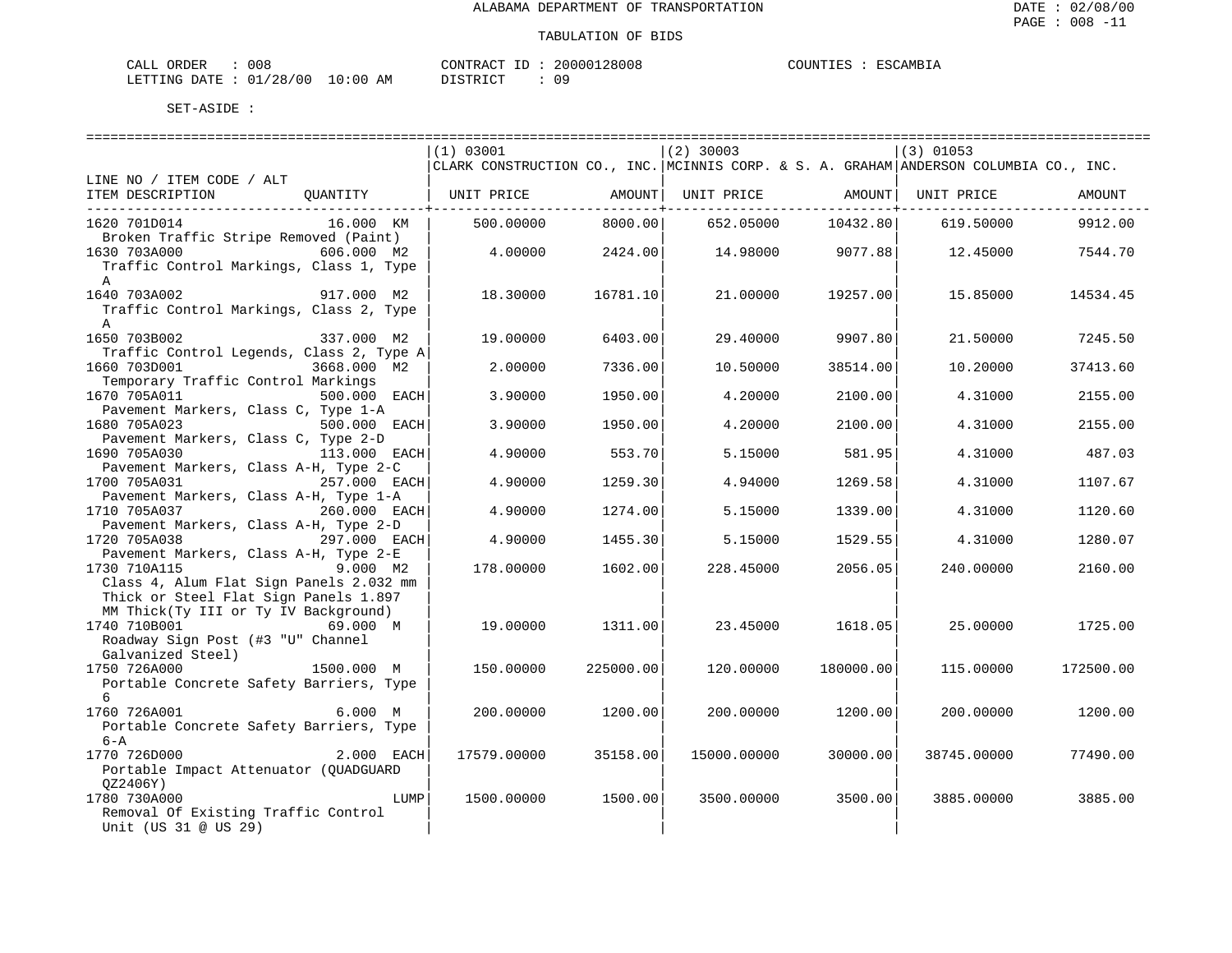| CALL ORDER                      | 008 | CONTRACT ID |  | 20000128008 | COUNTIES | : ESCAMBIA |
|---------------------------------|-----|-------------|--|-------------|----------|------------|
| LETTING DATE: 01/28/00 10:00 AM |     | DISTRICT    |  | 09          |          |            |

|                                         |              |      | (1) 03001                                                                             |          | $(2)$ 30003 |          | $(3)$ 01053 |          |  |
|-----------------------------------------|--------------|------|---------------------------------------------------------------------------------------|----------|-------------|----------|-------------|----------|--|
|                                         |              |      | CLARK CONSTRUCTION CO., INC. MCINNIS CORP. & S. A. GRAHAM ANDERSON COLUMBIA CO., INC. |          |             |          |             |          |  |
| LINE NO / ITEM CODE / ALT               |              |      |                                                                                       |          |             |          |             |          |  |
| ITEM DESCRIPTION                        | OUANTITY     |      | UNIT PRICE                                                                            | AMOUNT   | UNIT PRICE  | AMOUNT   | UNIT PRICE  | AMOUNT   |  |
|                                         |              |      |                                                                                       |          |             |          |             |          |  |
| 1790 730C000                            |              | LUMP | 3500.00000                                                                            | 3500.00  | 9100.00000  | 9100.00  | 11100.00000 | 11100.00 |  |
| Furnishing And Installing Traffic       |              |      |                                                                                       |          |             |          |             |          |  |
| Control Unit (US 31 @ US 29)            |              |      |                                                                                       |          |             |          |             |          |  |
| 1800 730G000                            | 4.000 EACH   |      | 6800,00000                                                                            | 27200.00 | 7200.00000  | 28800.00 | 7326.00000  | 29304.00 |  |
| Traffic Signal Strain Pole              |              |      |                                                                                       |          |             |          |             |          |  |
| 1810 730H000                            | 596.000 M    |      | 11.00000                                                                              | 6556.00  | 12.00000    | 7152.00  | 7.28000     | 4338.88  |  |
| Loop Detector                           |              |      |                                                                                       |          |             |          |             |          |  |
| 1820 7301000                            | 808.000 M    |      | 4.25000                                                                               | 3434.00  | 3.31000     | 2674.48  | 4.44000     | 3587.52  |  |
| Shielded Loop Detector Home-Run Cable   |              |      |                                                                                       |          |             |          |             |          |  |
| 1830 730J000                            | 5.000 EACH   |      | 95.00000                                                                              | 475.00   | 195.00000   | 975.00   | 166.50000   | 832.50   |  |
| Loop Detector Amplifier                 |              |      |                                                                                       |          |             |          |             |          |  |
| 1840 730K000                            | 3.000 EACH   |      | 225.00000                                                                             | 675.00   | 450.00000   | 1350.00  | 383.25000   | 1149.75  |  |
| Traffic Signal Junction Box             |              |      |                                                                                       |          |             |          |             |          |  |
| 1850 730L012                            | 8.000 M      |      | 4.50000                                                                               | 36.00    | 14,00000    | 112.00   | 22.20000    | 177.60   |  |
| Non-Metallic Conduit, 27 mm             |              |      |                                                                                       |          |             |          |             |          |  |
| 1860 730L015                            | 42.000 M     |      | 10.00000                                                                              | 420.00   | 16.00000    | 672.00   | 42.00000    | 1764.00  |  |
| Non-Metallic Conduit, 53 mm             |              |      |                                                                                       |          |             |          |             |          |  |
| 1870 730L032                            | 60.000 M     |      | 8.50000                                                                               | 510.00   | 18.00000    | 1080.00  | 42.00000    | 2520.00  |  |
| Metallic Conduit, 27 mm                 |              |      |                                                                                       |          |             |          |             |          |  |
| 1880 730N001                            | 4.000 EACH   |      | 650.00000                                                                             | 2600.00  | 875.00000   | 3500.00  | 832.50000   | 3330.00  |  |
| Luminaire Extension Assembly, 3.7 M     |              |      |                                                                                       |          |             |          |             |          |  |
| 1890 730P001                            | 7.000 EACH   |      | 425.00000                                                                             | 2975.00  | 475.00000   | 3325.00  | 527.25000   | 3690.75  |  |
| Vehicular Signal Head, 300 mm 3 Section |              |      |                                                                                       |          |             |          |             |          |  |
| 1900 730R003                            | 1.000 EACH   |      | 8300.00000                                                                            | 8300.00  | 8000.00000  | 8000.00  | 9990.00000  | 9990.00  |  |
| Traffic Controller, Type III, 8 Phase   |              |      |                                                                                       |          |             |          |             |          |  |
| 1910 730T000                            | 1.000 EACH   |      | 450.00000                                                                             | 450.00   | 650.00000   | 650.00   | 516.00000   | 516.00   |  |
| Wood Pole                               |              |      |                                                                                       |          |             |          |             |          |  |
| 1920 740B000                            | 47.000 M2    |      | 160.00000                                                                             | 7520.00  | 150.00000   | 7050.00  | 130.00000   | 6110.00  |  |
| Construction Signs                      |              |      |                                                                                       |          |             |          |             |          |  |
| 1930 740D000                            | 100.000      | EACH | 60.00000                                                                              | 6000.00  | 60.00000    | 6000.00  | 45.00000    | 4500.00  |  |
| Channelizing Drums                      |              |      |                                                                                       |          |             |          |             |          |  |
| 1940 740E000                            | 250.000      | EACH | 25.00000                                                                              | 6250.00  | 15.00000    | 3750.00  | 13.00000    | 3250.00  |  |
| Cones (900 mm High)                     |              |      |                                                                                       |          |             |          |             |          |  |
| 1950 740F002                            | 4.000        | EACH | 400.00000                                                                             | 1600.00  | 500.00000   | 2000.00  | 220.00000   | 880.00   |  |
| Barricades, Type III                    |              |      |                                                                                       |          |             |          |             |          |  |
| 1960 740L006                            | 100.000 EACH |      | 75.00000                                                                              | 7500.00  | 80.00000    | 8000.00  | 75.00000    | 7500.00  |  |
| Vertical Panel, Type II (Double-Sided)  |              |      |                                                                                       |          |             |          |             |          |  |
| 1970 740M000                            | 250.000 EACH |      | 20.00000                                                                              | 5000.00  | 11.00000    | 2750.00  | 8.00000     | 2000.00  |  |
| Ballast For Cone                        |              |      |                                                                                       |          |             |          |             |          |  |
| 1980 741C010                            | 1.000 EACH   |      | 4500.00000                                                                            | 4500.00  | 6500.00000  | 6500.00  | 6500.00000  | 6500.00  |  |
| Portable Sequential Arrow And Chevron   |              |      |                                                                                       |          |             |          |             |          |  |
| Sign Unit                               |              |      |                                                                                       |          |             |          |             |          |  |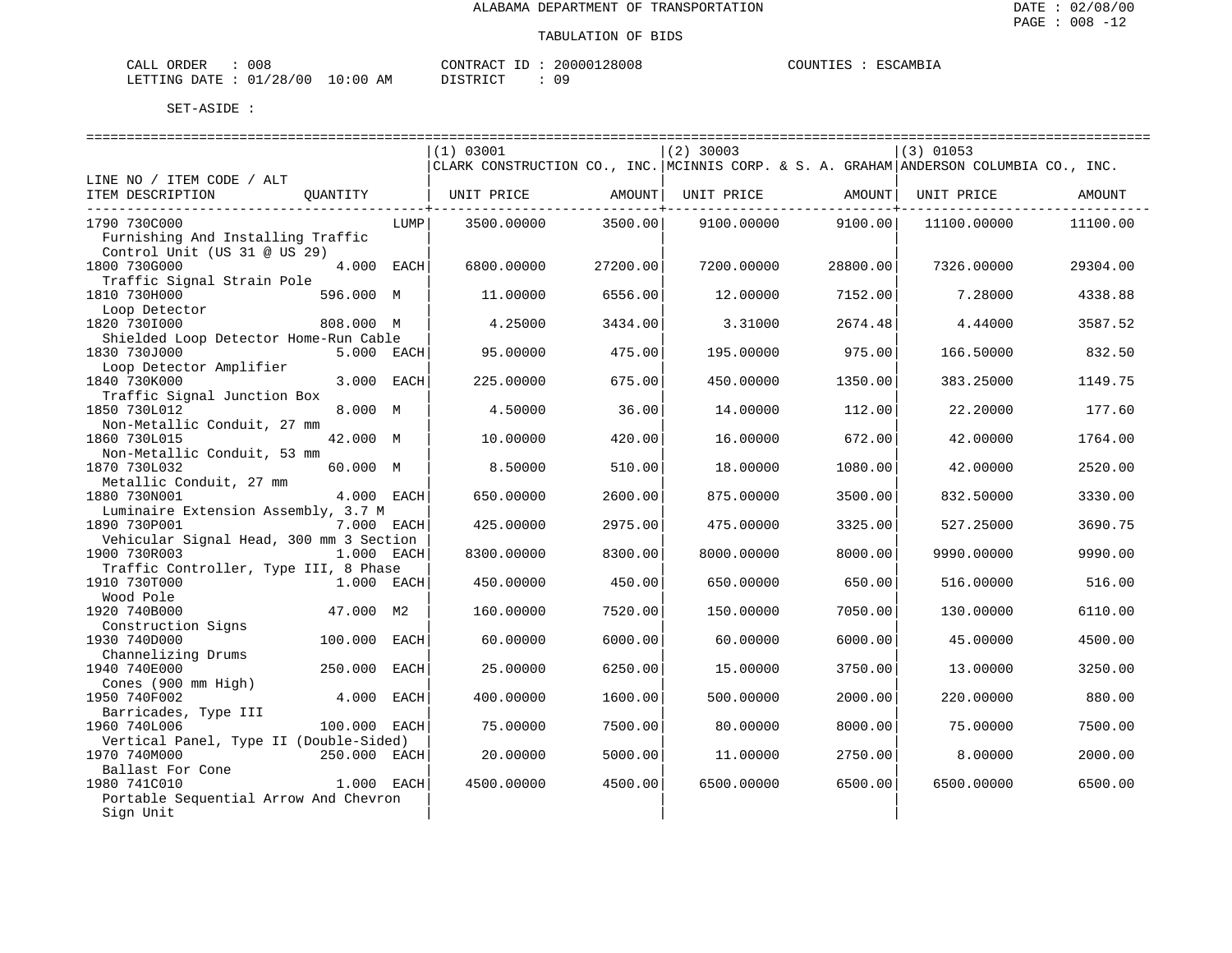| ORDER<br>CALL<br>008             |             | CONTRACT<br>$ -$ | 20000128008 | COUNTIES<br>ESCAMBIA |
|----------------------------------|-------------|------------------|-------------|----------------------|
| /28/00<br>01<br>LETTING<br>DATE. | 10:00<br>AΜ | DISTRICT         | nα          |                      |

| ITEM CODE / ALT<br>LINE NO                              |                  | 03001<br>(1) |              | $(2)$ 30003 |                | $(3)$ 01053<br>CLARK CONSTRUCTION CO., INC. MCINNIS CORP. & S. A. GRAHAM ANDERSON COLUMBIA CO., INC. |                    |
|---------------------------------------------------------|------------------|--------------|--------------|-------------|----------------|------------------------------------------------------------------------------------------------------|--------------------|
| ITEM DESCRIPTION                                        | OUANTITY         | UNIT PRICE   | AMOUNT       | UNIT PRICE  | AMOUNT         | UNIT PRICE                                                                                           | AMOUNT             |
| 1990 742A001<br>Portable Changeable Message Signs, Type | 2.000<br>EACH    | 15000.00000  | 30000.00     | 28000.00000 | 56000.00       | 24000.00000                                                                                          | 48000.00           |
| 2000 999 000<br>Trainee Hours At 80 Cents Per Hour      | 6000.000<br>HOUR | 0.80000      | 4800.00      | 0.80000     | 4800.00        | 0.80000                                                                                              | 4800.00            |
| SECTION TOTALS                                          |                  |              | 9,056,810.45 |             | \$9,478,553.43 |                                                                                                      | \$9,752,761.65     |
| CONTRACT TOTALS                                         |                  |              | 9,056,810.45 |             | \$9,478,553.43 |                                                                                                      | 9,752,761.65<br>S. |
|                                                         |                  |              |              |             |                |                                                                                                      |                    |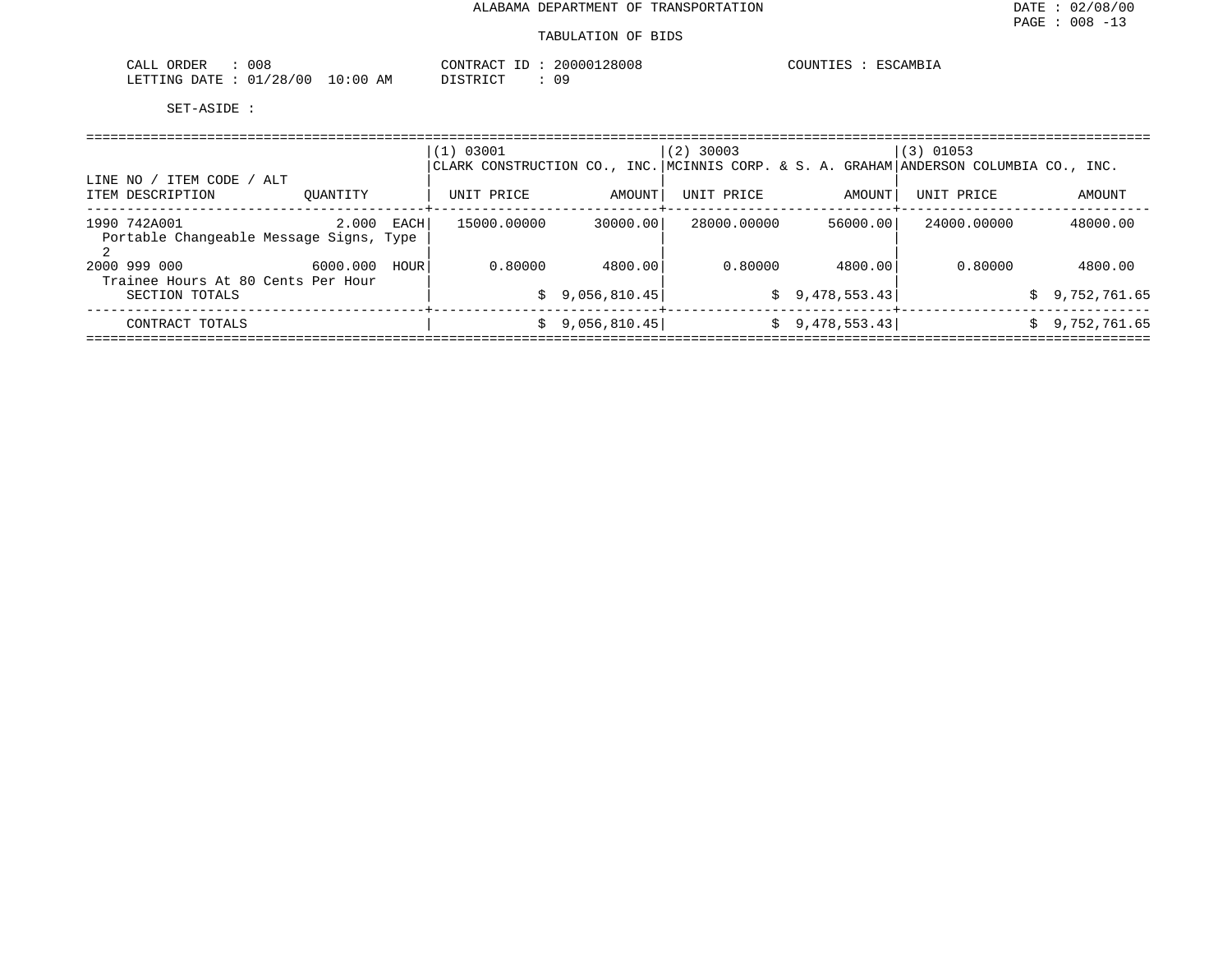DATE :

# VENDOR RANKING

|      | CALL ORDER : 009                                      | LETTING DATE : 01/28/00 10:00 AM                                                                        | CONTRACT ID: 20000128009<br>DISTRICT<br>$\therefore$ 03                                                                                         |              |                  | COUNTIES : JEFFERSON                           |                                     |
|------|-------------------------------------------------------|---------------------------------------------------------------------------------------------------------|-------------------------------------------------------------------------------------------------------------------------------------------------|--------------|------------------|------------------------------------------------|-------------------------------------|
|      | CONTRACT DESCRIPTION:<br>on the plans.<br>SET-ASIDE : |                                                                                                         | CONTRACT TIME : 45<br>for constructing to Repair, Overlay and Traffic Stripe on<br>various Bridges on I-65 and I-459 in Birmingham as indicated | Working Days | (available days) | $PROJECT(S) : IM-CN99(4)$                      |                                     |
| RANK | VENDOR NO./NAME                                       |                                                                                                         |                                                                                                                                                 |              |                  | TOTAL<br><b>BID</b>                            | % OVER<br>LOW BID                   |
|      | 14028<br>03001<br>01007                               | NATIONAL RESTORATION SYSTEMS, INC.<br>CLARK CONSTRUCTION COMPANY, INC.<br>ALABAMA BRIDGE BUILDERS, INC. |                                                                                                                                                 |              |                  | \$1,599,807.00<br>1,993,738.00<br>2,029,865.40 | 100.0000%<br>124.6236%<br>126.8818% |

4 07003 R. E. GRILLS CONSTRUCTION CO., INC. \$ 2,063,245.00 128.9683%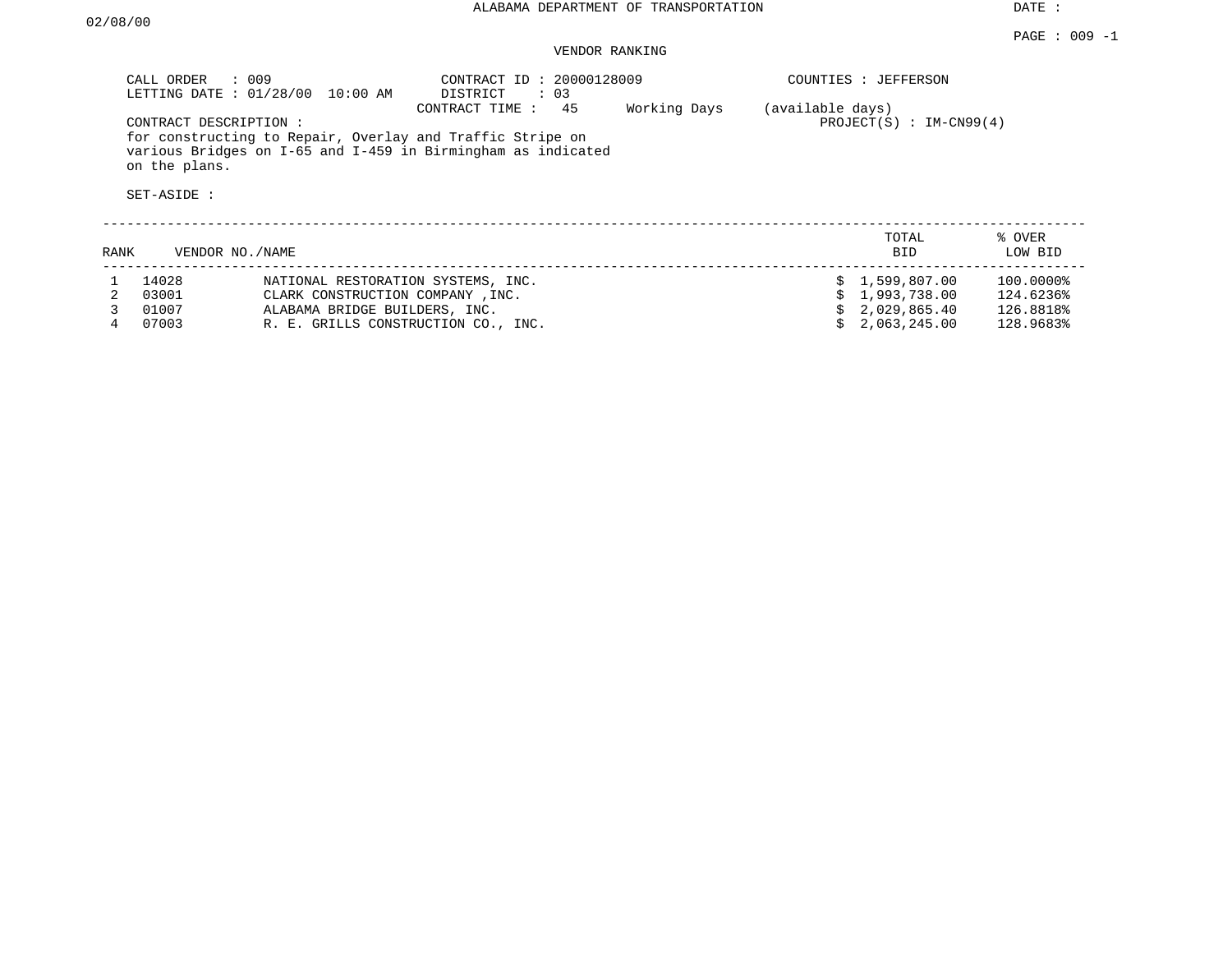| : 009<br>CALL ORDER              | CONTRACT ID: 20000128009 |  | COUNTIES : JEFFERSON |
|----------------------------------|--------------------------|--|----------------------|
| LETTING DATE : 01/28/00 10:00 AM | DISTRICT                 |  |                      |

|                                         |                | $(1)$ 14028                                                                            |            | (2) 03001    |                       | (3) 01007    |            |  |  |  |
|-----------------------------------------|----------------|----------------------------------------------------------------------------------------|------------|--------------|-----------------------|--------------|------------|--|--|--|
|                                         |                | NATIONAL RESTORATION SYSTEMS CLARK CONSTRUCTION CO., INC. ALABAMA BRIDGE BUILDERS, INC |            |              |                       |              |            |  |  |  |
| LINE NO / ITEM CODE / ALT               |                |                                                                                        |            |              |                       |              |            |  |  |  |
| ITEM DESCRIPTION                        | OUANTITY       | UNIT PRICE                                                                             | AMOUNT     | UNIT PRICE   | AMOUNT                | UNIT PRICE   | AMOUNT     |  |  |  |
| ------------------------                |                |                                                                                        |            |              | _____________________ |              |            |  |  |  |
| SECTION 0001<br>TOTAL                   |                |                                                                                        |            |              |                       |              |            |  |  |  |
|                                         |                |                                                                                        |            |              |                       |              |            |  |  |  |
| 0010 206C012                            | 8.000<br>SOYD  | 300.00000                                                                              | 2400.00    | 2000.00000   | 16000.00              | 50.00000     | 400.00     |  |  |  |
| Removing Bridge Deck (Partial Only)     |                |                                                                                        |            |              |                       |              |            |  |  |  |
| 0020 490A000<br>18462.000               | SOYD           | 6.00000                                                                                | 110772.00  | 10.00000     | 184620.00             | 7.00000      | 129234.00  |  |  |  |
| Blast Cleaning                          |                |                                                                                        |            |              |                       |              |            |  |  |  |
| 0030 490B002<br>18462.000               | SQYD           | 69.00000                                                                               | 1273878.00 | 77.00000     | 1421574.00            | 92.70000     | 1711427.40 |  |  |  |
| Concrete Overlay, Epoxy Urethane        |                |                                                                                        |            |              |                       |              |            |  |  |  |
| Copolymer                               |                |                                                                                        |            |              |                       |              |            |  |  |  |
| 0040 510D000                            | 2.000 CUYD     | 1500.00000                                                                             | 3000.00    | 10000.00000  | 20000.00              | 2000.00000   | 4000.00    |  |  |  |
| Bridge Concrete                         |                |                                                                                        |            |              |                       |              |            |  |  |  |
| 0050 600A000                            | LUMP           | 124000.00000                                                                           | 124000.00  | 190000.00000 | 190000.00             | 108000.00000 | 108000.00  |  |  |  |
| Mobilization                            |                |                                                                                        |            |              |                       |              |            |  |  |  |
| 0060 701A028<br>1.000 MILE              |                | 3500.00000                                                                             | 3500.00    | 2500.00000   | 2500.00               | 2500.00000   | 2500.00    |  |  |  |
| Solid White, Class 2, Type A Traffic    |                |                                                                                        |            |              |                       |              |            |  |  |  |
| Stripe (0.06" Thick) (6"Wide)           |                |                                                                                        |            |              |                       |              |            |  |  |  |
| 0070 701A032                            | 1.000 MILE     | 3500.00000                                                                             | 3500.00    | 2500.00000   | 2500.00               | 2500.00000   | 2500.00    |  |  |  |
| Solid Yellow, Class 2, Type A Traffic   |                |                                                                                        |            |              |                       |              |            |  |  |  |
| Stripe (0.06" Thick) (6" Wide)          |                |                                                                                        |            |              |                       |              |            |  |  |  |
| 0080 701A041                            | 2.000 MILE     | 2000.00000                                                                             | 4000.00    | 1000.00000   | 2000.00               | 1000.00000   | 2000.00    |  |  |  |
| Broken White, Class 2, Type A Traffic   |                |                                                                                        |            |              |                       |              |            |  |  |  |
| Stripe (0.09" Thick) (6" Wide)          |                |                                                                                        |            |              |                       |              |            |  |  |  |
| 0090 701B009                            | 243.000 LF     | 5.00000                                                                                | 1215.00    | 2,00000      | 486.00                | 2.00000      | 486.00     |  |  |  |
| Dotted Class 2, Type A Traffic Stripe   |                |                                                                                        |            |              |                       |              |            |  |  |  |
| $(0.09"$ Thick $)(6"$ Wide)             |                |                                                                                        |            |              |                       |              |            |  |  |  |
| 0100 701C002                            | 2.000 MILE     | 1500.00000                                                                             | 3000.00    | 700.00000    | 1400.00               | 700.00000    | 1400.00    |  |  |  |
| Broken Temporary Traffic Stripe (Paint) |                |                                                                                        |            |              |                       |              |            |  |  |  |
| 0110 701C003                            | 2.000 MILE     | 1500.00000                                                                             | 3000.00    | 700.00000    | 1400.00               | 700.00000    | 1400.00    |  |  |  |
| Solid Temporary Traffic Stripe (Paint)  |                |                                                                                        |            |              |                       |              |            |  |  |  |
| 0120 703A002                            | 627.000 SOFT   | 6.00000                                                                                | 3762.00    | 4.00000      | 2508.00               | 4.00000      | 2508.00    |  |  |  |
| Traffic Control Markings, Class 2, Type |                |                                                                                        |            |              |                       |              |            |  |  |  |
| $\mathsf{A}$                            |                |                                                                                        |            |              |                       |              |            |  |  |  |
| 0130 705A030                            | 117.000 EACH   | 20.00000                                                                               | 2340.00    | 10.00000     | 1170.00               | 10.00000     | 1170.00    |  |  |  |
| Pavement Markers, Class A-H, Type 2-C   |                |                                                                                        |            |              |                       |              |            |  |  |  |
| 0140 705A031                            | 10.000 EACH    | 20,00000                                                                               | 200.00     | 10,00000     | 100.00                | 10.00000     | 100.00     |  |  |  |
| Pavement Markers, Class A-H, Type 1-A   |                |                                                                                        |            |              |                       |              |            |  |  |  |
| 0150 740B000                            | 952.000 SOFT   | 15.00000                                                                               | 14280.00   | 15.00000     | 14280.00              | 15.00000     | 14280.00   |  |  |  |
| Construction Signs                      |                |                                                                                        |            |              |                       |              |            |  |  |  |
| 0160 740C000                            | 64.000<br>SOFT | 15.00000                                                                               | 960.00     | 50.00000     | 3200.00               | 15.00000     | 960.00     |  |  |  |
| Special Construction Signs              |                |                                                                                        |            |              |                       |              |            |  |  |  |
| 0170 740D000                            | 300.000 EACH   | 60.00000                                                                               | 18000.00   | 100.00000    | 30000.00              | 85.00000     | 25500.00   |  |  |  |
| Channelizing Drums                      |                |                                                                                        |            |              |                       |              |            |  |  |  |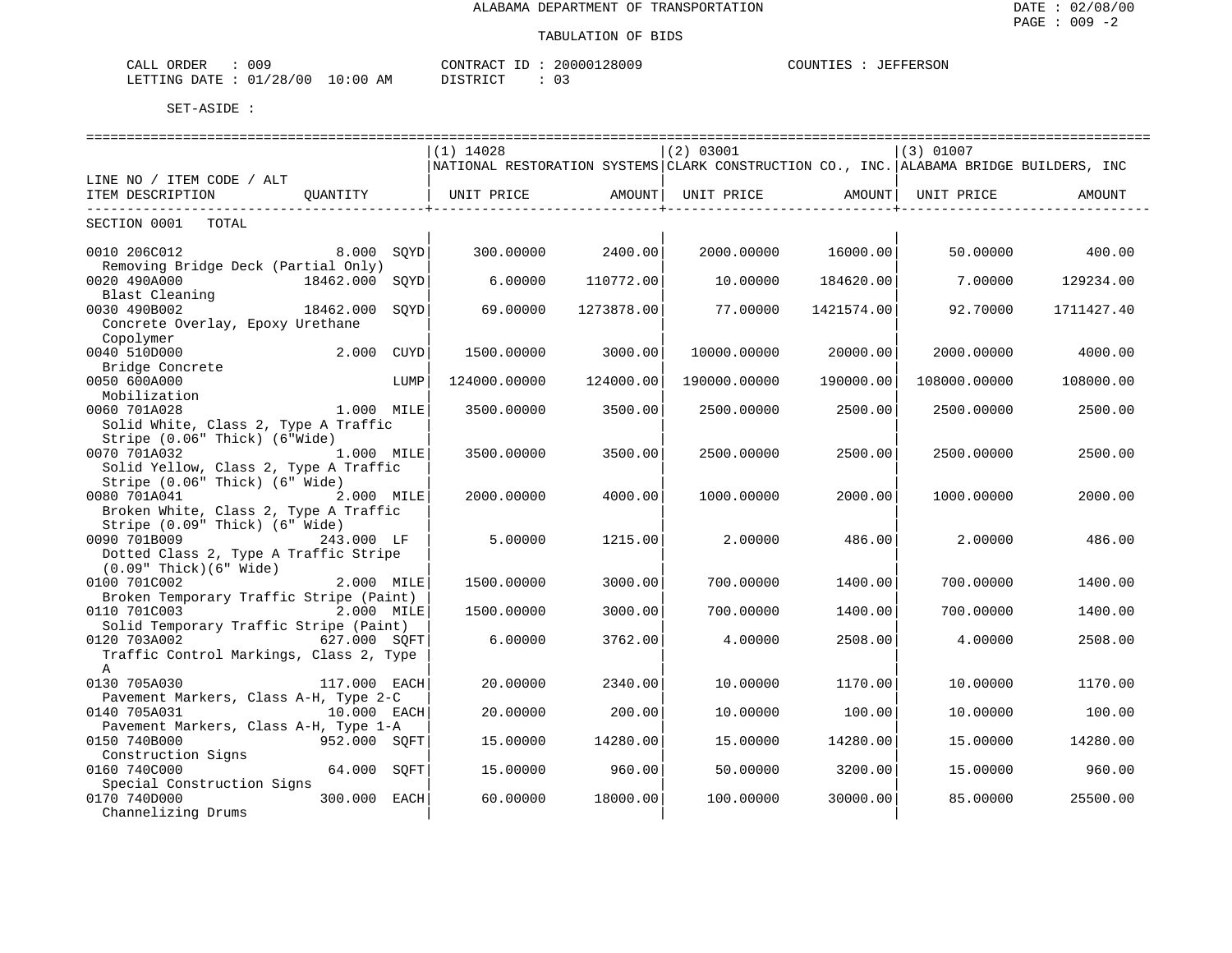| 009<br>CALL ORDER                | CONTRACT ID | 20000128009 | COUNTIES | : JEFFERSON |
|----------------------------------|-------------|-------------|----------|-------------|
| LETTING DATE : 01/28/00 10:00 AM | DISTRICT    |             |          |             |

|                                         |              | $(1)$ 14028                                                                            |                 | (2) 03001   |                | $(3)$ 01007 |                |
|-----------------------------------------|--------------|----------------------------------------------------------------------------------------|-----------------|-------------|----------------|-------------|----------------|
|                                         |              | NATIONAL RESTORATION SYSTEMS CLARK CONSTRUCTION CO., INC. ALABAMA BRIDGE BUILDERS, INC |                 |             |                |             |                |
| LINE NO / ITEM CODE / ALT               |              |                                                                                        |                 |             |                |             |                |
| ITEM DESCRIPTION                        | OUANTITY     | UNIT PRICE                                                                             | AMOUNT          | UNIT PRICE  | AMOUNT         | UNIT PRICE  | AMOUNT         |
| 0180 741C010                            | $2.000$ EACH | 6000.00000                                                                             | 12000.00        | 10000.00000 | 20000.00       | 4000.00000  | 8000.00        |
| Portable Sequential Arrow And Chevron   |              |                                                                                        |                 |             |                |             |                |
| Sign Unit                               |              |                                                                                        |                 |             |                |             |                |
| 0190 742A001<br>2.000 EACH              |              | 7000.00000                                                                             | 14000.00        | 35000.00000 | 70000.001      | 5000.00000  | 10000.00       |
| Portable Changeable Message Signs, Type |              |                                                                                        |                 |             |                |             |                |
| 0200 742C000                            | 2.000 EACH   | 1000.00000                                                                             | 2000.001        | 5000.00000  | 10000.00       | 2000.00000  | 4000.00        |
| State Furnished Portable Changeable     |              |                                                                                        |                 |             |                |             |                |
| Message Signs, Type 2                   |              |                                                                                        |                 |             |                |             |                |
| SECTION TOTALS                          |              |                                                                                        | \$1,599,807.00  |             | \$1,993,738.00 |             | \$2,029,865.40 |
| CONTRACT TOTALS                         |              |                                                                                        | \$1,599,807.00] |             | \$1,993,738.00 |             | \$2,029,865.40 |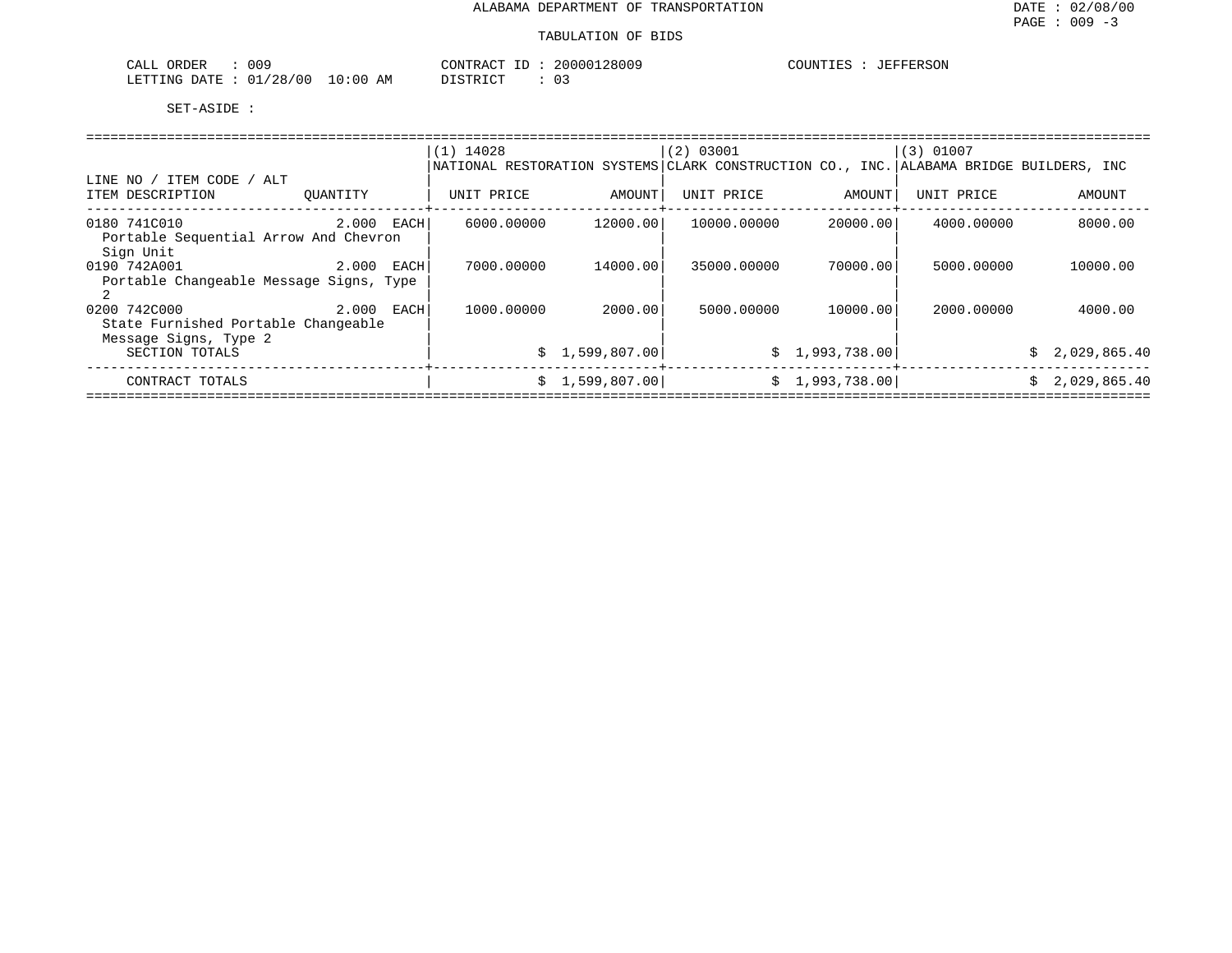# TABULATION OF BIDS

| ORDER<br>CALL   | 009                     | 20000128009<br>CONTRACT<br>ID | COUNTIES<br>JEFFERSON |
|-----------------|-------------------------|-------------------------------|-----------------------|
| LETTING<br>DATE | 01/28/00<br>10:00<br>ΆM | DISTORIAT<br>◡ ◡              |                       |

|                                         |                |      | $(4)$ 07003                  |            |                   |            |        |
|-----------------------------------------|----------------|------|------------------------------|------------|-------------------|------------|--------|
|                                         |                |      | R.E. GRILLS CONSTRUCTION CO. |            |                   |            |        |
| LINE NO / ITEM CODE / ALT               |                |      |                              |            |                   |            |        |
| ITEM DESCRIPTION                        |                |      | QUANTITY   UNIT PRICE        | AMOUNT     | UNIT PRICE AMOUNT | UNIT PRICE | AMOUNT |
|                                         |                |      |                              |            |                   |            |        |
| SECTION 0001 TOTAL                      |                |      |                              |            |                   |            |        |
|                                         |                |      |                              |            |                   |            |        |
| 0010 206C012                            | $8.000$ SQYD   |      | 450.00000 3600.00            |            |                   |            |        |
| Removing Bridge Deck (Partial Only)     |                |      |                              |            |                   |            |        |
| 0020 490A000<br>18462.000 SQYD          |                |      | 8.00000                      | 147696.00  |                   |            |        |
| Blast Cleaning                          |                |      |                              |            |                   |            |        |
| 0030 490B002                            | 18462.000 SOYD |      | 90.50000                     | 1670811.00 |                   |            |        |
| Concrete Overlay, Epoxy Urethane        |                |      |                              |            |                   |            |        |
| Copolymer                               |                |      |                              |            |                   |            |        |
| 0040 510D000                            | 2.000 CUYD     |      | 1800.00000                   | 3600.00    |                   |            |        |
| Bridge Concrete                         |                |      |                              |            |                   |            |        |
| 0050 600A000                            |                | LUMP | 165000.00000                 | 165000.00  |                   |            |        |
| Mobilization                            |                |      |                              |            |                   |            |        |
| 1.000 MILE<br>0060 701A028              |                |      | 650.00000                    | 650.00     |                   |            |        |
| Solid White, Class 2, Type A Traffic    |                |      |                              |            |                   |            |        |
| Stripe (0.06" Thick) (6"Wide)           |                |      |                              |            |                   |            |        |
| 0070 701A032                            | 1.000 MILE     |      | 650.00000                    | 650.00     |                   |            |        |
| Solid Yellow, Class 2, Type A Traffic   |                |      |                              |            |                   |            |        |
| Stripe (0.06" Thick) (6" Wide)          |                |      |                              |            |                   |            |        |
| 0080 701A041                            | $2.000$ MILE   |      | 650.00000                    | 1300.00    |                   |            |        |
| Broken White, Class 2, Type A Traffic   |                |      |                              |            |                   |            |        |
| Stripe (0.09" Thick) (6" Wide)          |                |      |                              |            |                   |            |        |
| 0090 701B009                            | 243.000 LF     |      | 2.00000                      | 486.00     |                   |            |        |
| Dotted Class 2, Type A Traffic Stripe   |                |      |                              |            |                   |            |        |
| $(0.09"$ Thick $)(6"$ Wide $)$          |                |      |                              |            |                   |            |        |
| 0100 701C002                            | 2.000 MILE     |      | 400.00000                    | 800.00     |                   |            |        |
| Broken Temporary Traffic Stripe (Paint) |                |      |                              |            |                   |            |        |
| 0110 701C003 2.000 MILE                 |                |      | 400.00000                    | 800.00     |                   |            |        |
| Solid Temporary Traffic Stripe (Paint)  |                |      |                              |            |                   |            |        |
| 0120 703A002                            | 627.000 SOFT   |      | 2.00000                      | 1254.00    |                   |            |        |
| Traffic Control Markings, Class 2, Type |                |      |                              |            |                   |            |        |
| Α                                       |                |      |                              |            |                   |            |        |
| 0130 705A030                            | 117.000 EACH   |      | 6.00000                      | 702.00     |                   |            |        |
| Pavement Markers, Class A-H, Type 2-C   |                |      |                              |            |                   |            |        |
| 0140 705A031                            | 10.000 EACH    |      | 6.00000                      | 60.00      |                   |            |        |
| Pavement Markers, Class A-H, Type 1-A   |                |      |                              |            |                   |            |        |
| 952.000 SOFT<br>0150 740B000            |                |      | 13.00000                     | 12376.00   |                   |            |        |
| Construction Signs                      |                |      |                              |            |                   |            |        |
| 0160 740C000                            | 64.000 SOFT    |      | 15.00000                     | 960.00     |                   |            |        |
| Special Construction Signs              |                |      |                              |            |                   |            |        |
| 0170 740D000                            | 300.000 EACH   |      | 57.00000                     | 17100.00   |                   |            |        |
| Channelizing Drums                      |                |      |                              |            |                   |            |        |
|                                         |                |      |                              |            |                   |            |        |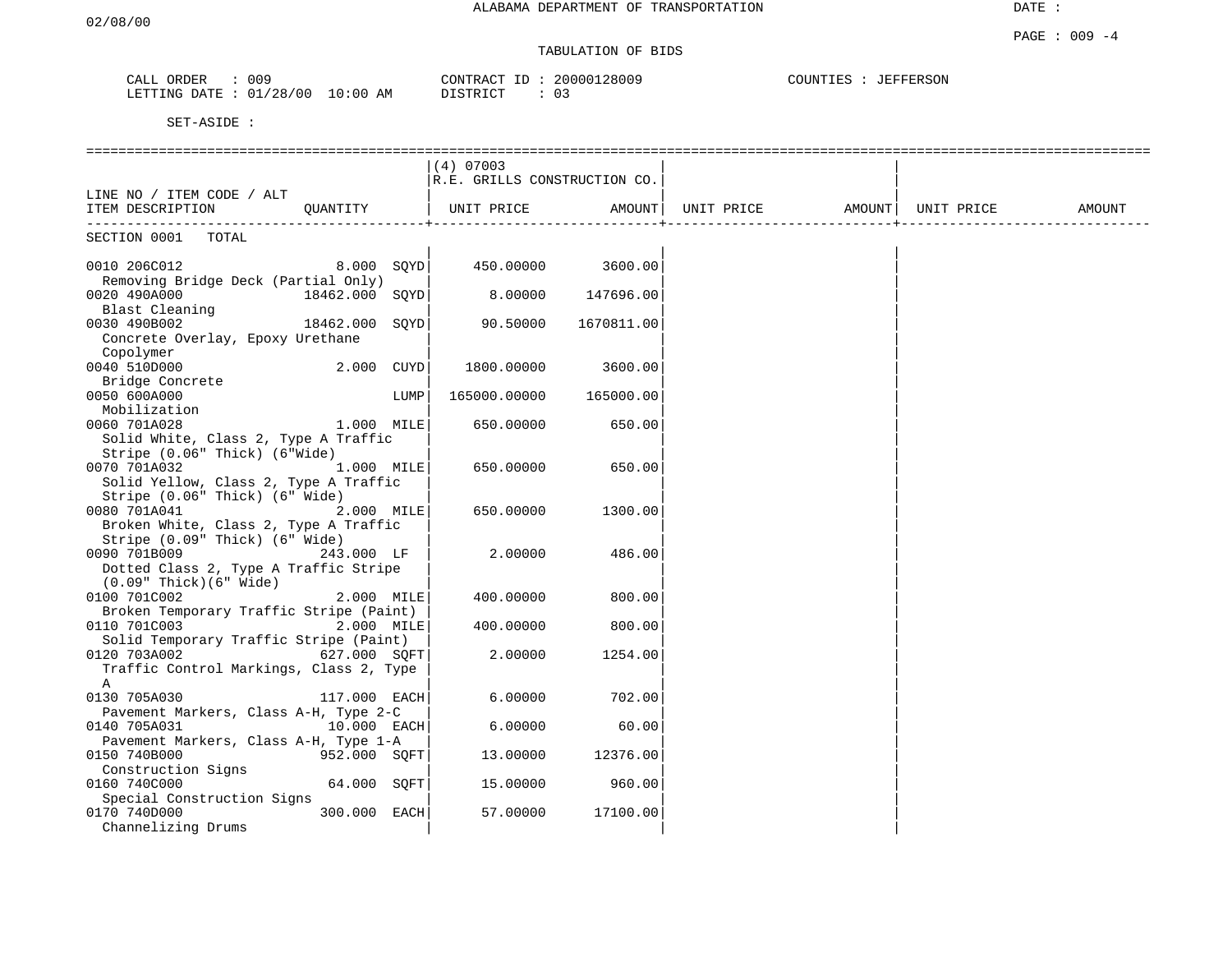| 009<br>ORDER<br>CALL         |             | CONTRACT.<br>T <sub>D</sub><br>⊥ப | 20000128009 | COUNTIES<br><b>JEFFERSON</b> |
|------------------------------|-------------|-----------------------------------|-------------|------------------------------|
| : 01/28/00<br>LETTING DATE : | 10:00<br>AΜ | DISTRICT                          | 03          |                              |

|                                                                              | (4) 07003<br>R.E. GRILLS CONSTRUCTION CO. |             |                |            |        |            |        |
|------------------------------------------------------------------------------|-------------------------------------------|-------------|----------------|------------|--------|------------|--------|
| LINE NO / ITEM CODE / ALT<br>ITEM DESCRIPTION                                | OUANTITY                                  | UNIT PRICE  | AMOUNT         | UNIT PRICE | AMOUNT | UNIT PRICE | AMOUNT |
| 0180 741C010<br>Portable Sequential Arrow And Chevron<br>Sign Unit           | 2.000 EACH                                | 4500.00000  | 9000.00        |            |        |            |        |
| 0190 742A001<br>Portable Changeable Message Signs, Type                      | 2.000 EACH                                | 12000.00000 | 24000.00       |            |        |            |        |
| 0200 742C000<br>State Furnished Portable Changeable<br>Message Signs, Type 2 | 2.000 EACH                                | 1200.00000  | 2400.00        |            |        |            |        |
| SECTION TOTALS                                                               |                                           |             | \$2,063,245.00 |            |        |            |        |
| CONTRACT TOTALS                                                              |                                           | S.          | 2,063,245.00   |            |        |            |        |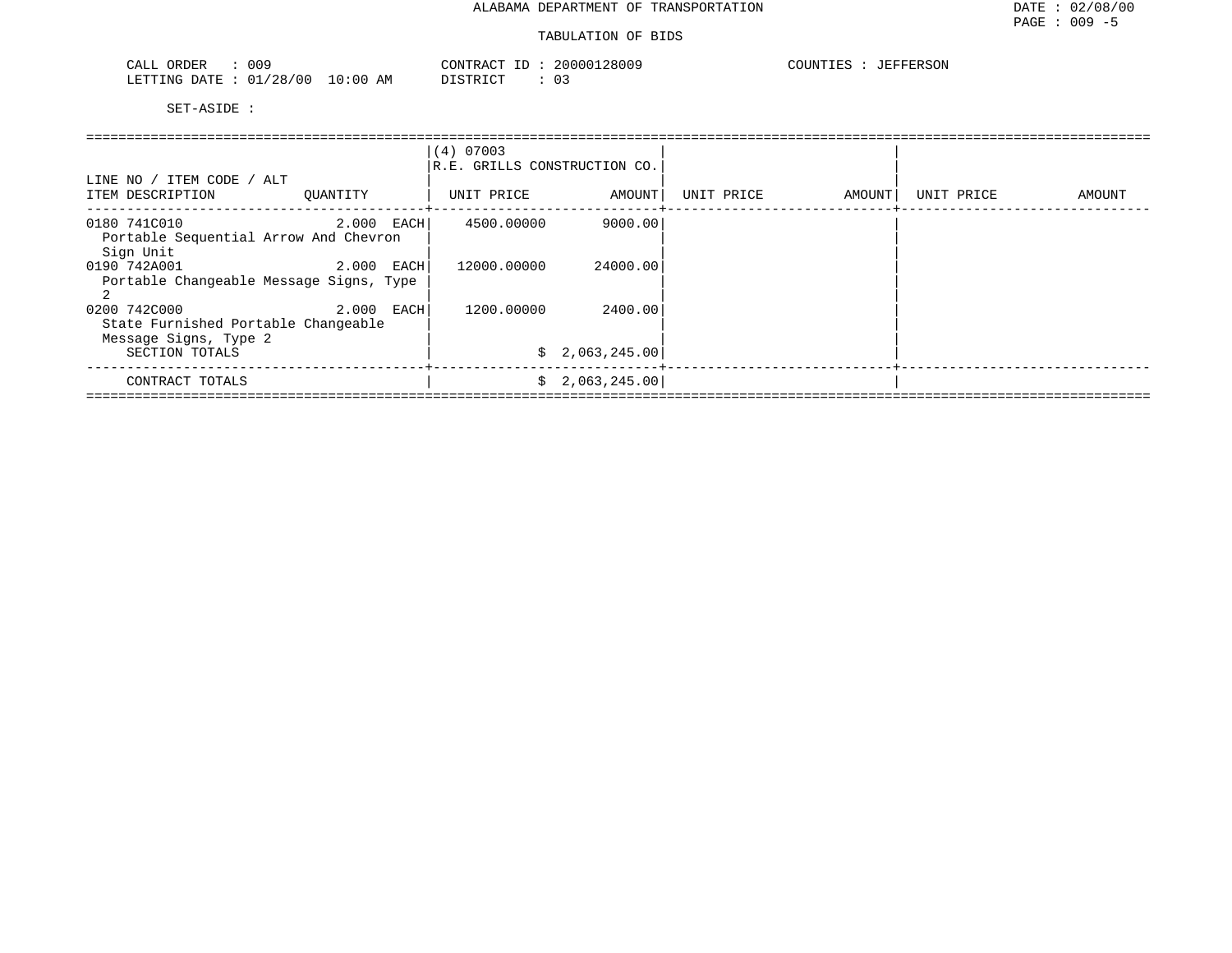DATE :

VENDOR RANKING

| CALL ORDER : 010<br>LETTING DATE : 01/28/00 10:00 AM |                                         | CONTRACT ID: 20000128010<br>DISTRICT                      | $\therefore$ 02 |              | COUNTIES : COLBERT                               |
|------------------------------------------------------|-----------------------------------------|-----------------------------------------------------------|-----------------|--------------|--------------------------------------------------|
| CONTRACT DESCRIPTION:                                |                                         | CONTRACT TIME : 350                                       |                 | Working Days | (available days)<br>$PROJECT(S) : MGF-0124(008)$ |
|                                                      |                                         | for constructing the Grade, Drain, Base, Pave, Traffic    |                 |              |                                                  |
|                                                      |                                         | Stripe, Bridges, Signing, Signals, and Lighting from S.R. |                 |              |                                                  |
|                                                      |                                         | #133 to the Tennessee River Bridge in Muscle Shoals       |                 |              |                                                  |
|                                                      | (southern approach). Length - 1.393 mi. |                                                           |                 |              |                                                  |

| TOTAL           | % OVER    |
|-----------------|-----------|
| <b>BID</b>      | LOW BID   |
| \$11,225,975.42 | 100.0000% |
| \$11,375,971.07 | 101.3361% |
| \$11,400,363.01 | 101.5534% |
| \$11.614.173.05 | 103.4580% |
| \$11,992,694.50 | 106.8298% |
| \$12,191,016.38 | 108.5964% |
| \$13.164.610.25 | 117.2691% |
|                 |           |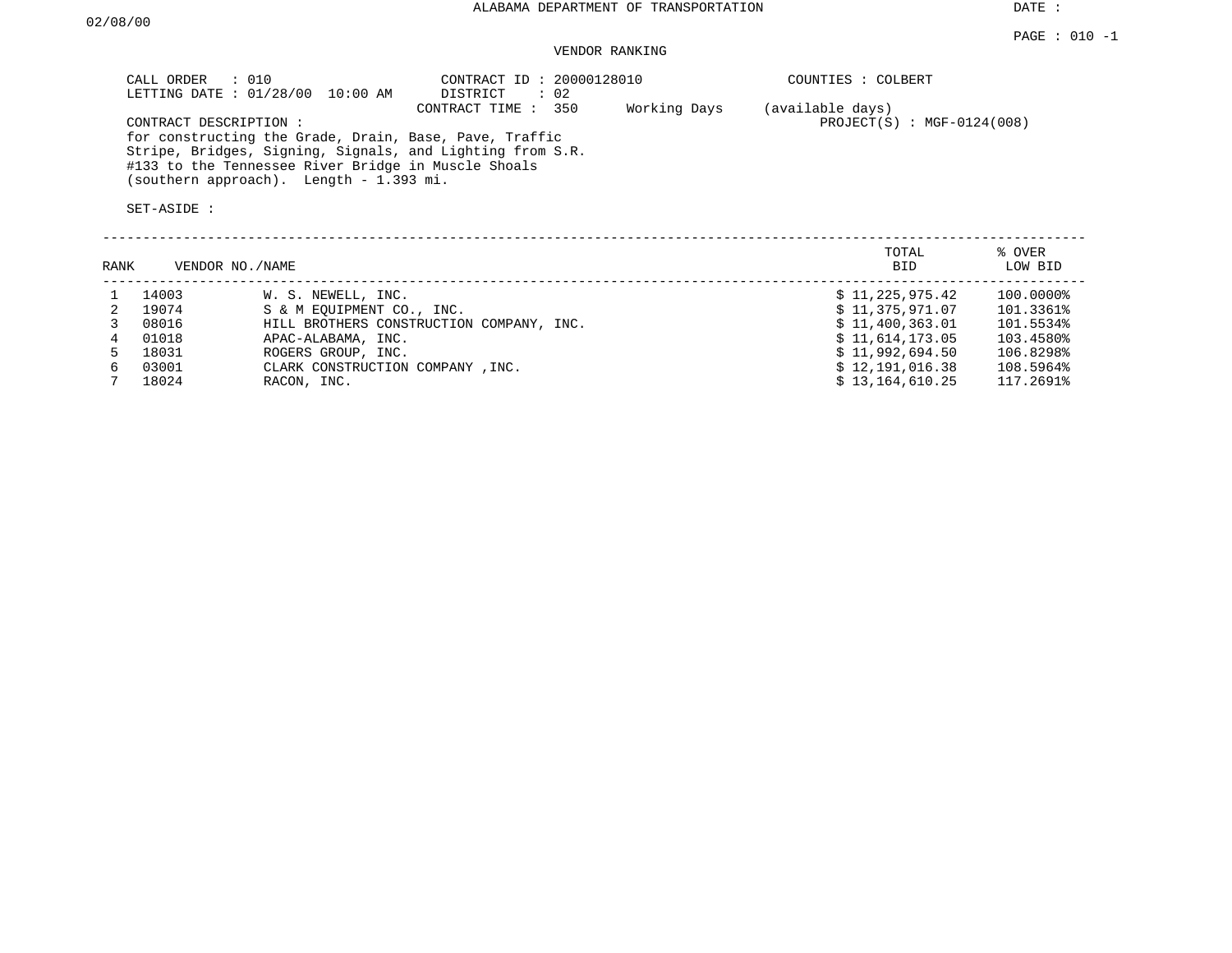| 010<br>CALL ORDER               |          | CONTRACT ID: 20000128010 | COUNTIES | COLBERT |
|---------------------------------|----------|--------------------------|----------|---------|
| LETTING DATE: 01/28/00 10:00 AM | DISTRICT | ◡∠                       |          |         |

| =====================                    |                                                                           |           |              |            |                              |            |
|------------------------------------------|---------------------------------------------------------------------------|-----------|--------------|------------|------------------------------|------------|
|                                          | $(1)$ 14003                                                               |           | $(2)$ 19074  |            | (3) 08016                    |            |
|                                          | $W. S. NEWELL, INC.$ S & M EOUIPMENT CO., INC.                            |           |              |            | HILL BROTHERS CONSTRUCTION C |            |
| LINE NO / ITEM CODE / ALT                |                                                                           |           |              |            |                              |            |
| ITEM DESCRIPTION<br>OUANTITY             | UNIT PRICE                  AMOUNT    UNIT PRICE                   AMOUNT |           |              |            | UNIT PRICE                   | AMOUNT     |
| -----------------------                  |                                                                           |           |              |            |                              |            |
| SECTION 0001 Roadway                     |                                                                           |           |              |            |                              |            |
|                                          |                                                                           |           |              |            |                              |            |
| 0010 201A000<br>LUMP                     | 859251.00000                                                              | 859251.00 | 245000.00000 | 245000.00  | 950000.00000                 | 950000.00  |
| Clearing & Grubbing (Approximately 84    |                                                                           |           |              |            |                              |            |
| Acres)                                   |                                                                           |           |              |            |                              |            |
| 0020 205A001<br>$1.000$ EACH             | 0.01000                                                                   | 0.01      | 10.00000     | 10.00      | 1125.00000                   | 1125.00    |
| Removal Of Structures, Structure No. 1   |                                                                           |           |              |            |                              |            |
| 0030 205A002<br>1.000 EACH               | 0.01000                                                                   | 0.01      | 10.00000     | 10.00      | 1125.00000                   | 1125.00    |
| Removal Of Structures, Structure No. 2   |                                                                           |           |              |            |                              |            |
| 0040 205A003<br>1.000 EACH               | 0.01000                                                                   | 0.01      | 10.00000     | 10.00      | 1125.00000                   | 1125.00    |
| Removal Of Structures, Structure No. 3   |                                                                           |           |              |            |                              |            |
| 0050 205A004<br>1.000 EACH               | 0.01000                                                                   | 0.01      | 10.00000     | 10.00      | 1125.00000                   | 1125.00    |
| Removal Of Structures, Structure No. 4   |                                                                           |           |              |            |                              |            |
| 0060 205A005<br>1.000 EACH               | 0.01000                                                                   | 0.01      | 10.00000     | 10.00      | 1125.00000                   | 1125.00    |
| Removal Of Structures, Structure No. 5   |                                                                           |           |              |            |                              |            |
| 0070 205A006<br>$1.000$ EACH             | 0.01000                                                                   | 0.01      | 10.00000     | 10.00      | 1125,00000                   | 1125.00    |
| Removal Of Structures, Structure No. 6   |                                                                           |           |              |            |                              |            |
| 0080 205A007<br>1.000 EACH               | 0.01000                                                                   | 0.01      | 10.00000     | 10.00      | 1125.00000                   | 1125.00    |
| Removal Of Structures, Structure No. 7   |                                                                           |           |              |            |                              |            |
| 0090 206B000<br>LUMP                     | 2500.00000                                                                | 2500.00   | 4500.00000   | 4500.00    | 2500.00000                   | 2500.00    |
| Removal Of Old Box Culvert Sta. 93+50.00 |                                                                           |           |              |            |                              |            |
| 0100 206C002<br>622.000 SOYD             | 5.00000                                                                   | 3110.00   | 3.25000      | 2021.50    | 2.30000                      | 1430.60    |
| Removing Concrete Slope Paving           |                                                                           |           |              |            |                              |            |
| 0110 206C003<br>210.000 SOYD             | 10,00000                                                                  | 2100.00   | 3.25000      | 682.50     | 3.65000                      | 766.50     |
| Removing Concrete Flumes                 |                                                                           |           |              |            |                              |            |
| 0120 206D000<br>736.000 LF               | 4.00000                                                                   | 2944.00   | 6.00000      | 4416.00    | 12,00000                     | 8832.00    |
| Removing Pipe                            |                                                                           |           |              |            |                              |            |
| 0130 206D002<br>174.000 LF               | 5.00000                                                                   | 870.00    | 2.75000      | 478.50     | 4.00000                      | 696.00     |
| Removing Curb                            |                                                                           |           |              |            |                              |            |
| 0140 206D003<br>3122.000 LF              | 2.00000                                                                   | 6244.00   | 2.85000      | 8897.70    | 3.25000                      | 10146.50   |
| Removing Curb And Gutter                 |                                                                           |           |              |            |                              |            |
| 0150 206D011<br>2300.000 LF              | 0.50000                                                                   | 1150.00   | 3.00000      | 6900.00    | 2.50000                      | 5750.00    |
| Removing Fence                           |                                                                           |           |              |            |                              |            |
| 0160 206E001<br>6.000 EACH               | 300.00000                                                                 | 1800.00   | 450.00000    | 2700.00    | 750.00000                    | 4500.00    |
| Removing Inlets                          |                                                                           |           |              |            |                              |            |
| 0170 210A000<br>338541.000<br>CYIP       | 1,21000                                                                   | 409634.61 | 1.38000      | 467186.58  | 1,50000                      | 507811.50  |
| Unclassified Excavation                  |                                                                           |           |              |            |                              |            |
| 0180 210D000<br>681926.000 CYIP          | 1.46000                                                                   | 995611.96 | 2.67000      | 1820742.42 | 2.75000                      | 1875296.50 |
| Borrow Excavation                        |                                                                           |           |              |            |                              |            |
| 0190 214A000<br>3966.000 CUYD            | 7.00000                                                                   | 27762.00  | 6.50000      | 25779.00   | 8.00000                      | 31728.00   |
| Structure Excavation                     |                                                                           |           |              |            |                              |            |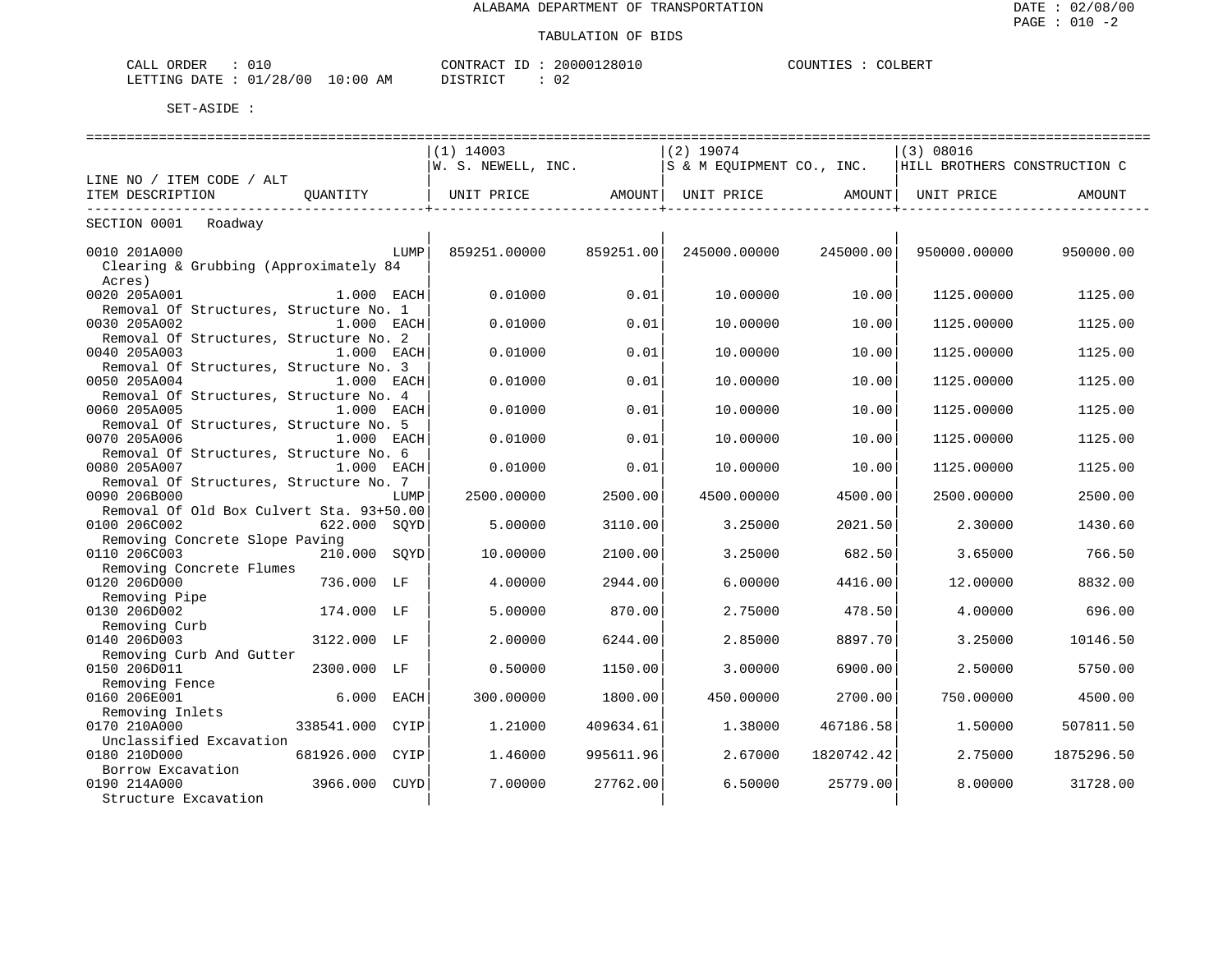| ORDER<br>CALI          | --       |                | CONTRACT<br>ΤĽ        | `12801เ<br>. UUUU. | COUNTIES | COLBERT |
|------------------------|----------|----------------|-----------------------|--------------------|----------|---------|
| <b>DATE</b><br>LETTING | 01/28/00 | LO : 0 C<br>ΑM | י פידים דרים<br>----- | ∩ ∩<br>υz          |          |         |

|                                          |                 |      | $(1)$ 14003                   |           | $(2)$ 19074               |           | (3) 08016                    |               |
|------------------------------------------|-----------------|------|-------------------------------|-----------|---------------------------|-----------|------------------------------|---------------|
|                                          |                 |      | $\mathsf{W.~S.~NEWELL,~INC.}$ |           | S & M EOUIPMENT CO., INC. |           | HILL BROTHERS CONSTRUCTION C |               |
| LINE NO / ITEM CODE / ALT                |                 |      |                               |           |                           |           |                              |               |
| ITEM DESCRIPTION                         | OUANTITY        |      | UNIT PRICE                    | AMOUNT    | UNIT PRICE AMOUNT         |           | UNIT PRICE                   | <b>AMOUNT</b> |
|                                          |                 |      |                               |           |                           |           |                              |               |
| 0200 214B001                             | 940.000 CUYD    |      | 21,40000                      | 20116.00  | 18.00000                  | 16920.00  | 32.00000                     | 30080.00      |
| Foundation Backfill, Commercial          |                 |      |                               |           |                           |           |                              |               |
| 0210 215A000                             | 1380.000        | CUYD | 10.00000                      | 13800.00  | 13,28000                  | 18326.40  | 20,00000                     | 27600.00      |
| Unclassified Bridge Excavation           |                 |      |                               |           |                           |           |                              |               |
| 0220 215B002                             |                 | LUMP | 6000.00000                    | 6000.00   | 25480.00000               | 25480.00  | 12500.00000                  | 12500.00      |
| Cofferdams Or Sheeting And Shoring Sta.  |                 |      |                               |           |                           |           |                              |               |
| 118+25.90, NBL                           |                 |      |                               |           |                           |           |                              |               |
| 0230 215B003                             |                 | LUMP | 6000.00000                    | 6000.00   | 25000.00000               | 25000.00  | 12500.00000                  | 12500.00      |
| Cofferdams Or Sheeting And Shoring Sta.  |                 |      |                               |           |                           |           |                              |               |
| $118+25.90$ , SBL                        |                 |      |                               |           |                           |           |                              |               |
| 0240 215B004                             |                 | LUMP | 6000.00000                    | 6000.00   | 25000.00000               | 25000.00  | 15000.00000                  | 15000.00      |
| Cofferdams Or Sheeting And Shoring Sta.  |                 |      |                               |           |                           |           |                              |               |
| 122+74.01, NBL                           |                 |      |                               |           |                           |           |                              |               |
| 0250 215B005                             |                 | LUMP | 6000.00000                    | 6000.00   | 25000.00000               | 25000.00  | 15000.00000                  | 15000.00      |
| Cofferdams Or Sheeting And Shoring Sta.  |                 |      |                               |           |                           |           |                              |               |
| 122+74.01, SBL                           |                 |      |                               |           |                           |           |                              |               |
| 0260 224A000                             | 10.000 CUYD     |      | 100.00000                     | 1000.00   | 125.00000                 | 1250.00   | 25.00000                     | 250.00        |
| Lime Sink Excavation                     |                 |      |                               |           |                           |           |                              |               |
| 0270 224C000                             | 20.000          | TON  | 100.00000                     | 2000.00   | 50.00000                  | 1000.00   | 35.00000                     | 700.00        |
| Special Backfill For Lime Sink, AHD #467 |                 |      |                               |           |                           |           |                              |               |
| 0280 224D000                             | 100.000 CUYD    |      | 100.00000                     | 10000.00  | 100.00000                 | 10000.00  | 110.00000                    | 11000.00      |
| Concrete Seal For Lime Sink              |                 |      |                               |           |                           |           |                              |               |
| 0290 230A000                             | 201.000 RBST    |      | 240.00000                     | 48240.00  | 225.00000                 | 45225.00  | 100.00000                    | 20100.00      |
| Roadbed Processing                       |                 |      |                               |           |                           |           |                              |               |
| 0300 301A004                             | 7970.000 SYCP   |      | 2.54000                       | 20243.80  | 2.50000                   | 19925.00  | 2.25000                      | 17932.50      |
| Crushed Aggregate Base Course, Type B,   |                 |      |                               |           |                           |           |                              |               |
| Plant Mixed, 4" Compacted Thickness      |                 |      |                               |           |                           |           |                              |               |
| 0310 301A012                             | 221478.000 SYCP |      | 3.07000                       | 679937.46 | 3.40000                   | 753025.20 | 3.00000                      | 664434.00     |
| Crushed Aggregate Base Course, Type B,   |                 |      |                               |           |                           |           |                              |               |
| Plant Mixed, 6" Compacted Thickness      |                 |      |                               |           |                           |           |                              |               |
| 0320 327E000                             | 11510.000 TON   |      | 18.16000                      | 209021.60 | 16.70000                  | 192217.00 | 21.95000                     | 252644.50     |
| Permeable Asphalt Treated Base           |                 |      |                               |           |                           |           |                              |               |
| 0330 401A000                             | 24908.000 SYCP  |      | 0.36000                       | 8966.88   | 0.65000                   | 16190.20  | 0.26000                      | 6476.08       |
| Bituminous Treatment A                   |                 |      |                               |           |                           |           |                              |               |
| 0340 405A000                             | 6405.000 GAL    |      | 1.37000                       | 8774.85   | 0.85000                   | 5444.25   | 1,00000                      | 6405.00       |
| Tack Coat                                |                 |      |                               |           |                           |           |                              |               |
| 0350 424A261                             | 2393.000 TON    |      | 34.89000                      | 83491.77  | 27.95000                  | 66884.35  | 29.90000                     | 71550.70      |
| Superpave Bituminous Concrete Wearing    |                 |      |                               |           |                           |           |                              |               |
| Surface Layer, 3/4" Maximum Aggregate    |                 |      |                               |           |                           |           |                              |               |
| Size Mix, ESAL Range D                   |                 |      |                               |           |                           |           |                              |               |
| 0360 424A281                             | 6318.000 TON    |      | 38.02000                      | 240210.36 | 32.55000                  | 205650.90 | 32.90000                     | 207862.20     |
| Superpave Bituminous Concrete Wearing    |                 |      |                               |           |                           |           |                              |               |
| Surface Layer, 3/4" Maximum Aggregate    |                 |      |                               |           |                           |           |                              |               |
| Size Mix, ESAL Range E                   |                 |      |                               |           |                           |           |                              |               |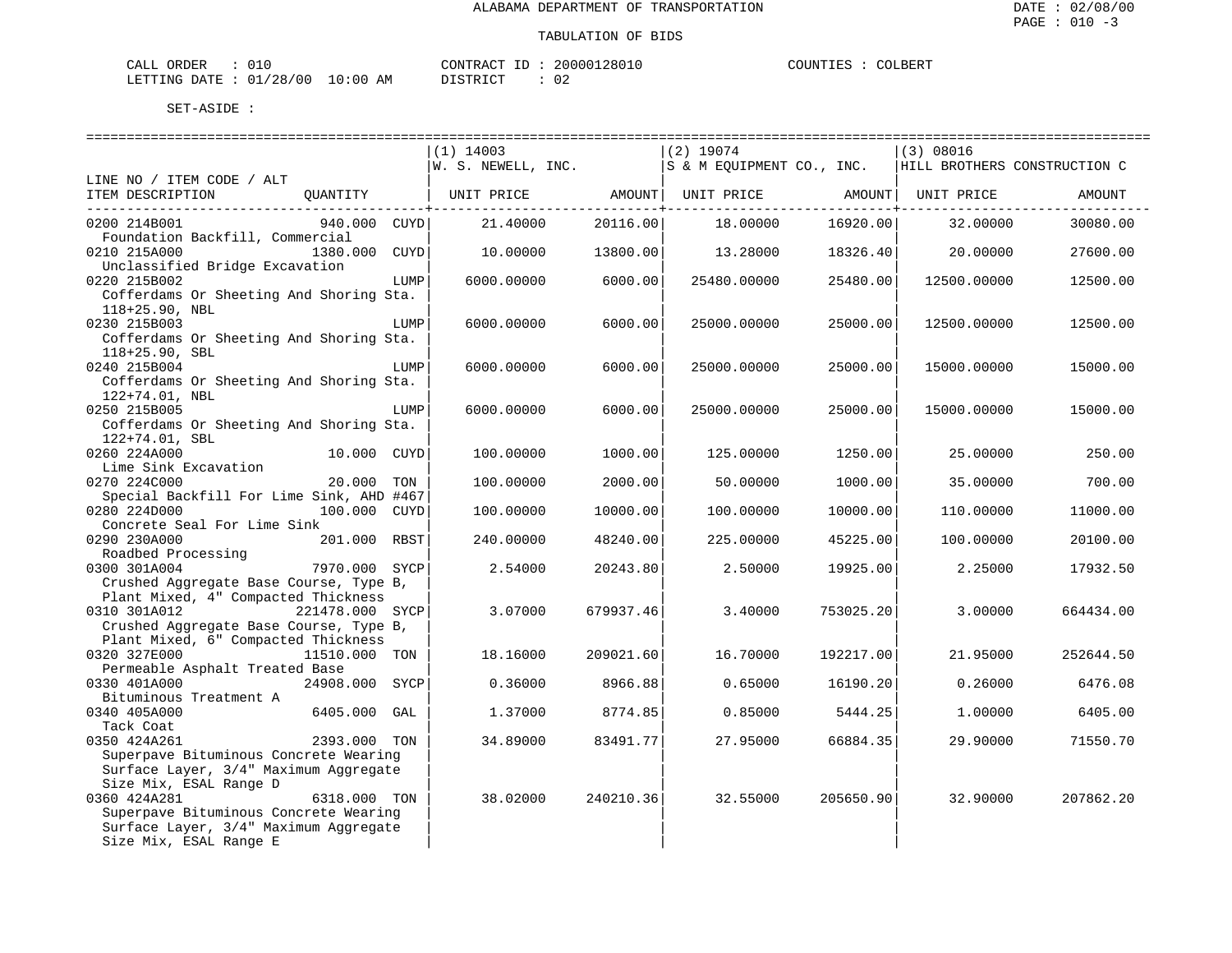| CALL ORDER                      |  | CONTRACT ID: 20000128010 |  | COUNTIES : | COLBERT |
|---------------------------------|--|--------------------------|--|------------|---------|
| LETTING DATE: 01/28/00 10:00 AM |  | DISTRICT                 |  |            |         |

|                                             |               |      | $(1)$ 14003        |           | $(2)$ 19074               |           | (3) 08016                    |           |
|---------------------------------------------|---------------|------|--------------------|-----------|---------------------------|-----------|------------------------------|-----------|
|                                             |               |      | W. S. NEWELL, INC. |           | S & M EOUIPMENT CO., INC. |           | HILL BROTHERS CONSTRUCTION C |           |
| LINE NO / ITEM CODE / ALT                   |               |      |                    |           |                           |           |                              |           |
| ITEM DESCRIPTION                            | OUANTITY      |      | UNIT PRICE         | AMOUNT    | UNIT PRICE                | AMOUNT    | UNIT PRICE                   | AMOUNT    |
| 0370 424B282                                | 11257.000 TON |      | 23.80000           | 267916.60 | 26.21000                  | 295045.97 | 29.90000                     | 336584.30 |
| Superpave Bituminous Concrete Upper         |               |      |                    |           |                           |           |                              |           |
| Binder Layer, 1 1/2" Maximum Aggregate      |               |      |                    |           |                           |           |                              |           |
| Size Mix, ESAL Range E                      |               |      |                    |           |                           |           |                              |           |
| 0380 424B462                                | 5225.000 TON  |      | 20.91000           | 109254.75 | 28.00000                  | 146300.00 | 25.90000                     | 135327.50 |
| Superpave Bituminous Concrete Upper         |               |      |                    |           |                           |           |                              |           |
| Binder Layer, 1 1/2" Maximum Aggregate      |               |      |                    |           |                           |           |                              |           |
| Size Mix, ESAL Range D                      |               |      |                    |           |                           |           |                              |           |
| 0390 424C261                                | 4067.000 TON  |      | 22.52000           | 91588.84  | 22.03000                  | 89596.01  | 24.90000                     | 101268.30 |
| Superpave Bituminous Concrete Base          |               |      |                    |           |                           |           |                              |           |
| Layer, 1 1/2" Maximum Aggregate Size        |               |      |                    |           |                           |           |                              |           |
| Mix, ESAL Range D                           |               |      |                    |           |                           |           |                              |           |
| 0400 424C281                                | 31827.000 TON |      | 20.82000           | 662638.14 | 26.56000                  | 845325.12 | 23.90000                     | 760665.30 |
| Superpave Bituminous Concrete Base          |               |      |                    |           |                           |           |                              |           |
| Layer, 1 1/2" Maximum Aggregate Size        |               |      |                    |           |                           |           |                              |           |
| Mix, ESAL Range E                           |               |      |                    |           |                           |           |                              |           |
| 0410 428B000                                | 54654.000 LF  |      | 0.03000            | 1639.62   | 0.25000                   | 13663.50  | 0.25000                      | 13663.50  |
| Scoring Bituminous Pavement Surface By      |               |      |                    |           |                           |           |                              |           |
| Rolling<br>0420 430B000                     |               |      |                    |           |                           |           |                              |           |
| Aggregate Surfacing (AHD #467 Or #57)       | 500.000 TNCP  |      | 15.00000           | 7500.00   | 12.00000                  | 6000.00   | 12.00000                     | 6000.00   |
| 0430 450B000                                | 800.000 SOYD  |      | 65.00000           | 52000.00  | 57.60000                  | 46080.00  | 70.00000                     | 56000.00  |
| Reinforced Cement Concrete Bridge End       |               |      |                    |           |                           |           |                              |           |
| Slab                                        |               |      |                    |           |                           |           |                              |           |
| 0440 502A000                                | 40478.000 LB  |      | 0.55000            | 22262.90  | 0.50000                   | 20239.00  | 0.50000                      | 20239.00  |
| Steel Reinforcement                         |               |      |                    |           |                           |           |                              |           |
| 0450 502A001                                | 225280.000    | LB   | 0.48000            | 108134.40 | 0.46000                   | 103628.80 | 0.48000                      | 108134.40 |
| Steel Reinforcement (Grade 60)              |               |      |                    |           |                           |           |                              |           |
| 0460 502B000                                |               | LUMP | 40000.00000        | 40000.00  | 35000.00000               | 35000.00  | 42750.00000                  | 42750.00  |
| Steel Reinforcement For Bridge              |               |      |                    |           |                           |           |                              |           |
| Superstructure Sta. 118+25.9 NBL,           |               |      |                    |           |                           |           |                              |           |
| Approximately 85,500 Pounds                 |               |      |                    |           |                           |           |                              |           |
| 0470 502B001                                |               | LUMP | 40000.00000        | 40000.00  | 35000.00000               | 35000.00  | 42300.00000                  | 42300.00  |
| Steel Reinforcement For Bridge              |               |      |                    |           |                           |           |                              |           |
| Superstructure Sta. 118+25.9 SBL,           |               |      |                    |           |                           |           |                              |           |
| Approximately 84,600 Pounds                 |               |      |                    |           |                           |           |                              |           |
| 0480 502B002                                |               | LUMP | 37000.00000        | 37000.00  | 34000.00000               | 34000.00  | 39500.00000                  | 39500.00  |
| Steel Reinforcement For Bridge              |               |      |                    |           |                           |           |                              |           |
| Superstructure Sta. 122+74.01 NBL,          |               |      |                    |           |                           |           |                              |           |
| Approximately 79,000 Pounds<br>0490 502B003 |               | LUMP | 37000.00000        | 37000.00  | 34000.00000               | 34000.00  | 38750.00000                  | 38750.00  |
| Steel Reinforcement For Bridge              |               |      |                    |           |                           |           |                              |           |
| Superstructure Sta. 122+74.01 SBL,          |               |      |                    |           |                           |           |                              |           |
| Aproximately 77,500 Pounds                  |               |      |                    |           |                           |           |                              |           |
|                                             |               |      |                    |           |                           |           |                              |           |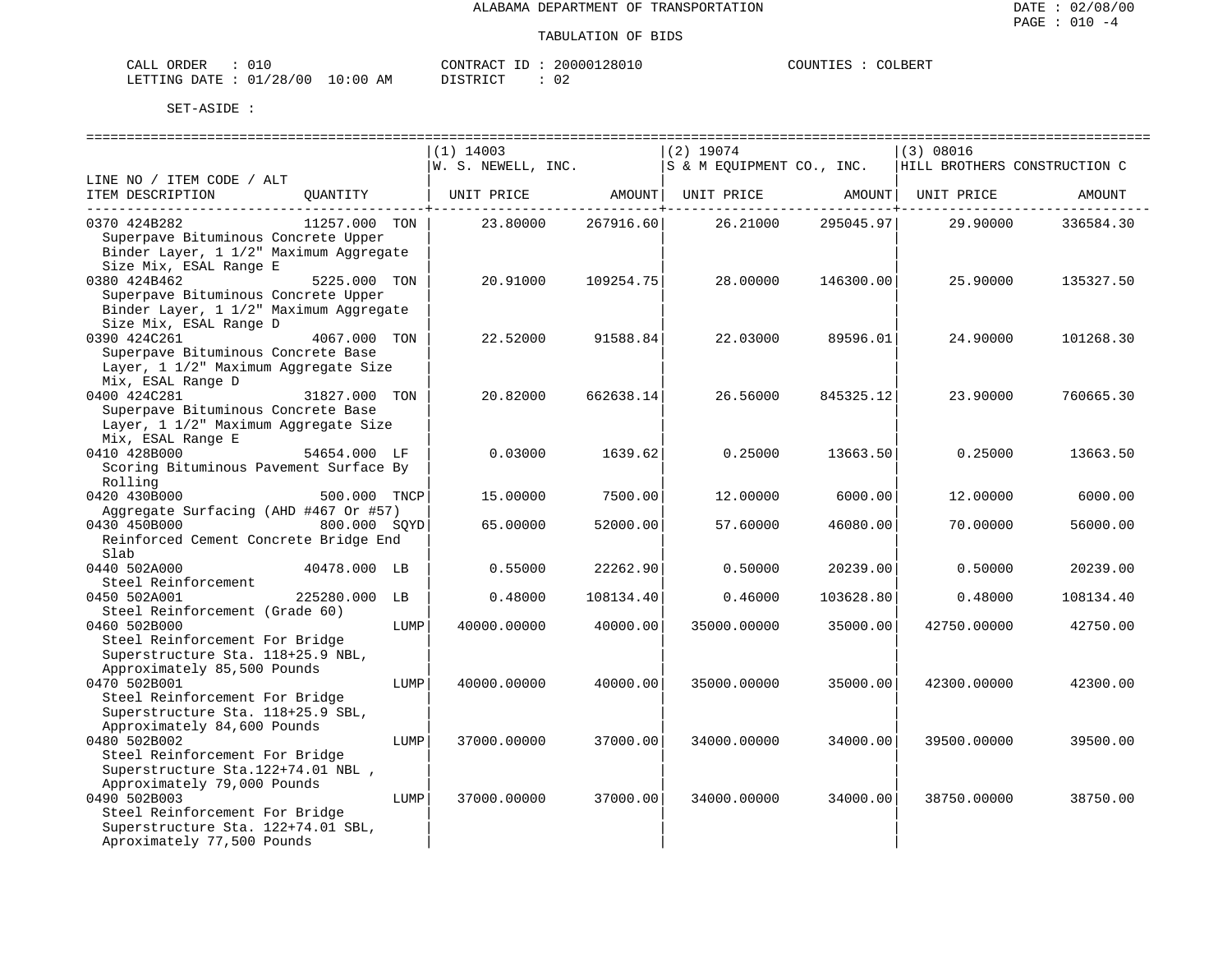| CALL ORDER                      | 01 በ |          | CONTRACT ID: 20000128010 | COUNTIES : | COLBERT |
|---------------------------------|------|----------|--------------------------|------------|---------|
| LETTING DATE: 01/28/00 10:00 AM |      | DISTRICT |                          |            |         |

|                                               |               |      | $(1)$ 14003        |           | $(2)$ 19074               |                                  | (3) 08016                    |           |
|-----------------------------------------------|---------------|------|--------------------|-----------|---------------------------|----------------------------------|------------------------------|-----------|
|                                               |               |      | W. S. NEWELL, INC. |           | S & M EOUIPMENT CO., INC. |                                  | HILL BROTHERS CONSTRUCTION C |           |
| LINE NO / ITEM CODE / ALT<br>ITEM DESCRIPTION | OUANTITY      |      | UNIT PRICE         | AMOUNT    | UNIT PRICE                | AMOUNT                           | UNIT PRICE                   | AMOUNT    |
| 0500 502B004                                  |               | LUMP |                    | 28500.00  |                           | ____________________<br>27000.00 |                              | 30000.00  |
| Steel Reinforcement For Bridge                |               |      | 28500.00000        |           | 27000.00000               |                                  | 30000.00000                  |           |
| Superstructure Sta. 158+20.00 NBL,            |               |      |                    |           |                           |                                  |                              |           |
| Approximately 60,000 Pounds                   |               |      |                    |           |                           |                                  |                              |           |
| 0510 502B005                                  |               | LUMP | 26000.00000        | 26000.00  | 27000.00000               | 27000.00                         | 26650.00000                  | 26650.00  |
| Steel Reinforcement For Bridge                |               |      |                    |           |                           |                                  |                              |           |
| Superstructure Sta. 158+20.00 SBL,            |               |      |                    |           |                           |                                  |                              |           |
| Approximately 53,300 Pounds                   |               |      |                    |           |                           |                                  |                              |           |
| 0520 505C000                                  | 13140.000 LF  |      | 21.00000           | 275940.00 | 23.50000                  | 308790.00                        | 18.00000                     | 236520.00 |
| Steel Piling (HP 10x42)                       |               |      |                    |           |                           |                                  |                              |           |
| 0530 505C002                                  | 13210.000 LF  |      | 25.00000           | 330250.00 | 26.20000                  | 346102.00                        | 21.00000                     | 277410.00 |
| Steel Piling (HP 12x53)                       |               |      |                    |           |                           |                                  |                              |           |
| 0540 505G002                                  | 120.000 EACH  |      | 60.00000           | 7200.00   | 52.50000                  | 6300.00                          | 60.00000                     | 7200.00   |
| Pile Points (Type A, 10")                     |               |      |                    |           |                           |                                  |                              |           |
| 0550 505G003                                  | 182.000 EACH  |      | 75.00000           | 13650.00  | 73.00000                  | 13286.00                         | 65.00000                     | 11830.00  |
| Pile Points (Type A, 12")                     |               |      |                    |           |                           |                                  |                              |           |
| 0560 508A000                                  | 33012.000 LB  |      | 2.15000            | 70975.80  | 2.17000                   | 71636.04                         | 1.85000                      | 61072.20  |
| Structural Steel                              |               |      |                    |           |                           |                                  |                              |           |
| 0570 510A000                                  | 1350.000 CUYD |      | 260.00000          | 351000.00 | 335.00000                 | 452250.00                        | 205.00000                    | 276750.00 |
| Bridge Substructure Concrete, Class A         |               |      |                    |           |                           |                                  |                              |           |
| 0580 510C051                                  |               | LUMP | 121000.00000       | 121000.00 | 140000.00000              | 140000.00                        | 120750.00000                 | 120750.00 |
| Bridge Concrete Superstructure, Sta.          |               |      |                    |           |                           |                                  |                              |           |
| 118+25.9 NBL, Approximately 337 Cubic         |               |      |                    |           |                           |                                  |                              |           |
| Yards                                         |               |      |                    |           |                           |                                  |                              |           |
| 0590 510C052                                  |               | LUMP | 121000.00000       | 121000.00 | 140000.00000              | 140000.00                        | 118800.00000                 | 118800.00 |
| Bridge Concrete Superstructure, Sta.          |               |      |                    |           |                           |                                  |                              |           |
| 118+25.9 SBL, Approximately 332 Cubic         |               |      |                    |           |                           |                                  |                              |           |
| Yards                                         |               |      |                    |           |                           |                                  |                              |           |
| 0600 510C053                                  |               | LUMP | 115000.00000       | 115000.00 | 102396.00000              | 102396.00                        | 117550.00000                 | 117550.00 |
| Bridge Concrete Superstructure, Sta.          |               |      |                    |           |                           |                                  |                              |           |
| 122+74.01 NBL, Approximately 310 Cubic        |               |      |                    |           |                           |                                  |                              |           |
| Yards                                         |               |      |                    |           |                           |                                  |                              |           |
| 0610 510C054                                  |               | LUMP | 115000.00000       | 115000.00 | 102000.00000              | 102000.00                        | 117550.00000                 | 117550.00 |
| Bridge Concrete Superstructure,               |               |      |                    |           |                           |                                  |                              |           |
| Sta.122+74.01 SBL, Approximately 307          |               |      |                    |           |                           |                                  |                              |           |
| Cubic Yards                                   |               |      |                    |           |                           |                                  |                              |           |
| 0620 510C055                                  |               | LUMP | 100000.00000       | 100000.00 | 114000.00000              | 114000.00                        | 91600.00000                  | 91600.00  |
| Bridge Concrete Superstructure, Sta.          |               |      |                    |           |                           |                                  |                              |           |
| 158+20.00 NBL, Approximately 304 Cubic        |               |      |                    |           |                           |                                  |                              |           |
| Yards                                         |               |      |                    |           |                           |                                  |                              |           |
| 0630 510C056                                  |               | LUMP | 95000.00000        | 95000.00  | 100000.00000              | 100000.00                        | 80925.00000                  | 80925.00  |
| Bridge Concrete Superstructure, Sta.          |               |      |                    |           |                           |                                  |                              |           |
| 158+20.00 SBL, Approximately 268 Cubic        |               |      |                    |           |                           |                                  |                              |           |
| Yards                                         |               |      |                    |           |                           |                                  |                              |           |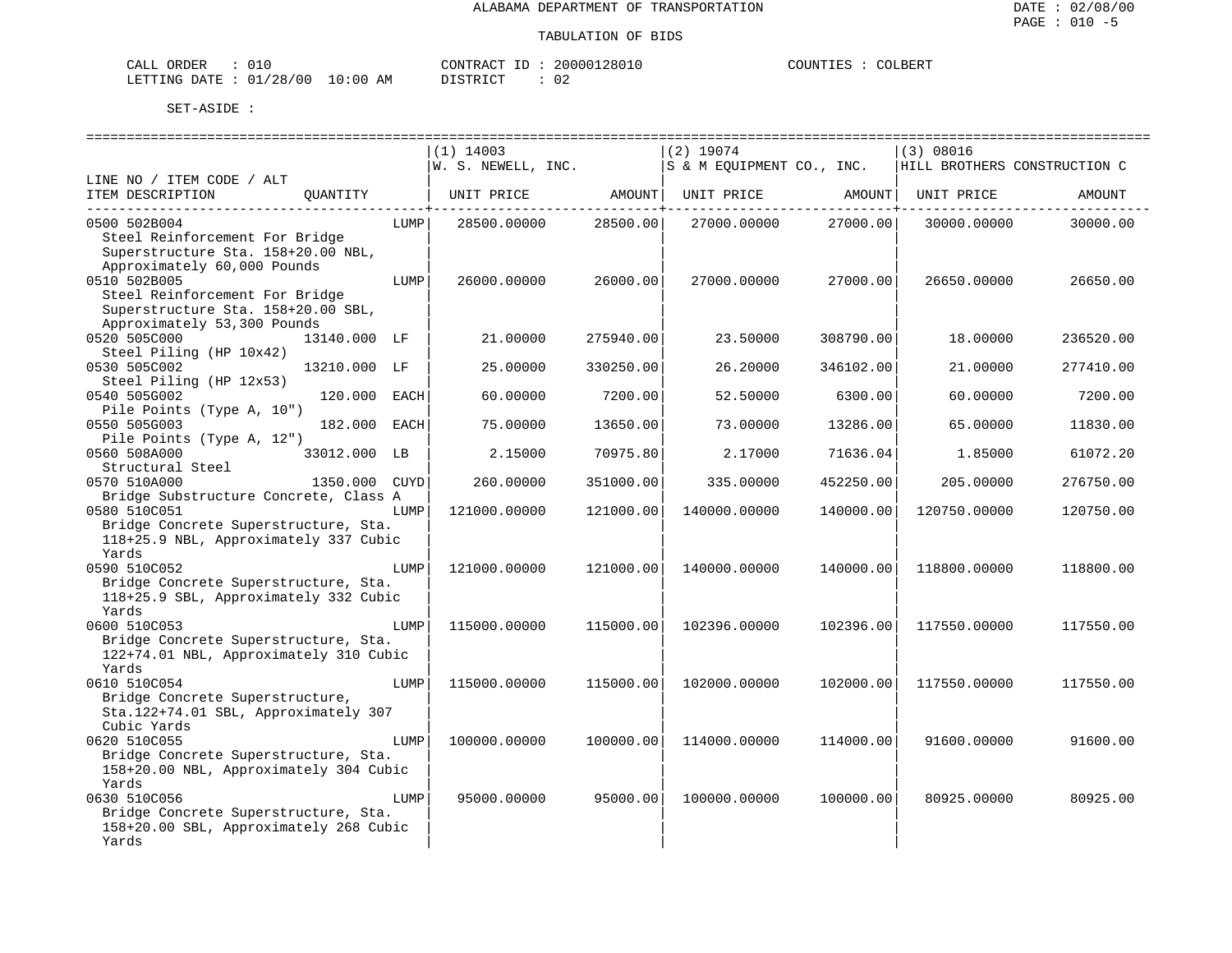| CALI<br>DRDER                 | --       |    | CONTRACT<br>TD.  | ՝ 2801ե<br>20000. | COUNTIF<br>. TRZ | COLBERT |
|-------------------------------|----------|----|------------------|-------------------|------------------|---------|
| <b>DATE</b><br><b>LETTING</b> | 01/28/00 | ΆM | ד פידים ד $\sim$ | n r<br>υz         |                  |         |

|                                                 |                | $(1)$ 14003        |           | $(2)$ 19074               |           | (3) 08016                    |           |
|-------------------------------------------------|----------------|--------------------|-----------|---------------------------|-----------|------------------------------|-----------|
|                                                 |                | W. S. NEWELL, INC. |           | S & M EQUIPMENT CO., INC. |           | HILL BROTHERS CONSTRUCTION C |           |
| LINE NO / ITEM CODE / ALT                       |                |                    |           |                           |           |                              |           |
| ITEM DESCRIPTION                                | QUANTITY       | UNIT PRICE         | AMOUNT    | UNIT PRICE AMOUNT         |           | UNIT PRICE                   | AMOUNT    |
| 0640 510E000                                    | 55614.000 SQYD | 1.13000            | 62843.82  | 1,40000                   | 77859.60  | 1,12000                      | 62287.68  |
| Grooving Concrete Bridge Decks                  |                |                    |           |                           |           |                              |           |
| 0650 511A001                                    | 118.000 EACH   | 95.00000           | 11210.00  | 149.00000                 | 17582.00  | 205,00000                    | 24190.00  |
| Elastomeric Bearings, Type 2                    |                |                    |           |                           |           |                              |           |
| 0660 511A004                                    | 84.000 EACH    | 370.00000          | 31080.00  | 345,00000                 | 28980.00  | 205.00000                    | 17220.00  |
| Elastomeric Bearings, Type 4                    |                |                    |           |                           |           |                              |           |
| 0670 513B005                                    | 5554.000 LF    | 83.00000           | 460982.00 | 96.00000                  | 533184.00 | 69.00000                     | 383226.00 |
| Pretensioned-Prestressed Concrete               |                |                    |           |                           |           |                              |           |
| Girders, Type III (Specialty Item)              |                |                    |           |                           |           |                              |           |
| 0680 513B017                                    | 2361.000 LF    | 135.00000          | 318735.00 | 200,00000                 | 472200.00 | 170.00000                    | 401370.00 |
| Pretensioned-Prestressed Concrete               |                |                    |           |                           |           |                              |           |
| Girders, Type BT-72 (Specialty Item)            |                |                    |           |                           |           |                              |           |
| 0690 524A010<br>277.000 CUYD                    |                | 550.00000          | 152350.00 | 320.00000                 | 88640.00  | 250.00000                    | 69250.00  |
| Culvert Concrete                                |                |                    |           |                           |           |                              |           |
| 918.000 LF<br>0700 530A001                      |                | 22.00000           | 20196.00  | 18.74000                  | 17203.32  | 19.00000                     | 17442.00  |
| 18" Roadway Pipe (Class 3 R.C.)                 |                |                    |           |                           |           |                              |           |
| 0710 530A002                                    | 142.000 LF     | 29.00000           | 4118.00   | 25.44000                  | 3612.48   | 28.00000                     | 3976.00   |
| 24" Roadway Pipe (Class 3 R.C.)<br>0720 530A003 | 46.000 LF      | 40.00000           | 1840.00   | 34.50000                  | 1587.00   | 39.00000                     | 1794.00   |
| 30" Roadway Pipe (Class 3 R.C.)                 |                |                    |           |                           |           |                              |           |
| 0730 530A004                                    | 256.000 LF     | 50.00000           | 12800.00  | 48.92000                  | 12523.52  | 51.00000                     | 13056.00  |
| 36" Roadway Pipe (Class 3 R.C.)                 |                |                    |           |                           |           |                              |           |
| 0740 530A015                                    | 260.000 LF     | 54.00000           | 14040.00  | 53.37000                  | 13876.20  | 54.00000                     | 14040.00  |
| 36" Roadway Pipe (Class 4 R.C.)                 |                |                    |           |                           |           |                              |           |
| 0750 530A023                                    | 592.000 LF     | 29,00000           | 17168.00  | 28.75000                  | 17020.00  | 26.00000                     | 15392.00  |
| 18" Roadway Pipe (Class 5 R.C.)                 |                |                    |           |                           |           |                              |           |
| 0760 530A024                                    | 346.000 LF     | 40.00000           | 13840.00  | 42.61000                  | 14743.06  | 38.00000                     | 13148.00  |
| 24" Roadway Pipe (Class 5 R.C.)                 |                |                    |           |                           |           |                              |           |
| 0770 530A025                                    | 403.000 LF     | 57.00000           | 22971.00  | 60.66000                  | 24445.98  | 53.00000                     | 21359.00  |
| 30" Roadway Pipe (Class 5 R.C.)                 |                |                    |           |                           |           |                              |           |
| 0780 530A026                                    | 202.000 LF     | 67.00000           | 13534.00  | 63.32000                  | 12790.64  | 65.00000                     | 13130.00  |
| 36" Roadway Pipe (Class 5 R.C.)                 |                |                    |           |                           |           |                              |           |
| 0790 530A027                                    | 90.000 LF      | 90.00000           | 8100.00   | 89.00000                  | 8010.00   | 88,00000                     | 7920.00   |
| 42" Roadway Pipe (Class 5 R.C.)                 |                |                    |           |                           |           |                              |           |
| 0800 530A152                                    | 66.000 LF      | 61.00000           | 4026.00   | 59.80000                  | 3946.80   | 36.00000                     | 2376.00   |
| 36" Roadway Pipe (14 Gauge C.C.S.)              |                |                    |           |                           |           |                              |           |
| 0810 530A801                                    | 43.000<br>LF   | 34.00000           | 1462.00   | 41.40000                  | 1780.20   | 19.00000                     | 817.00    |
| 18" Roadway Pipe (14 Gauge C.C.S.)              |                |                    |           |                           |           |                              |           |
| (Stack Pipe) (No Bedding Required)              |                |                    |           |                           |           |                              |           |
| 0820 530A914                                    | 44.000 LF      | 34.00000           | 1496.00   | 35.65000                  | 1568.60   | 19.00000                     | 836.00    |
| 18" Roadway Pipe (14 Gauge C.C.S.)              |                |                    |           |                           |           |                              |           |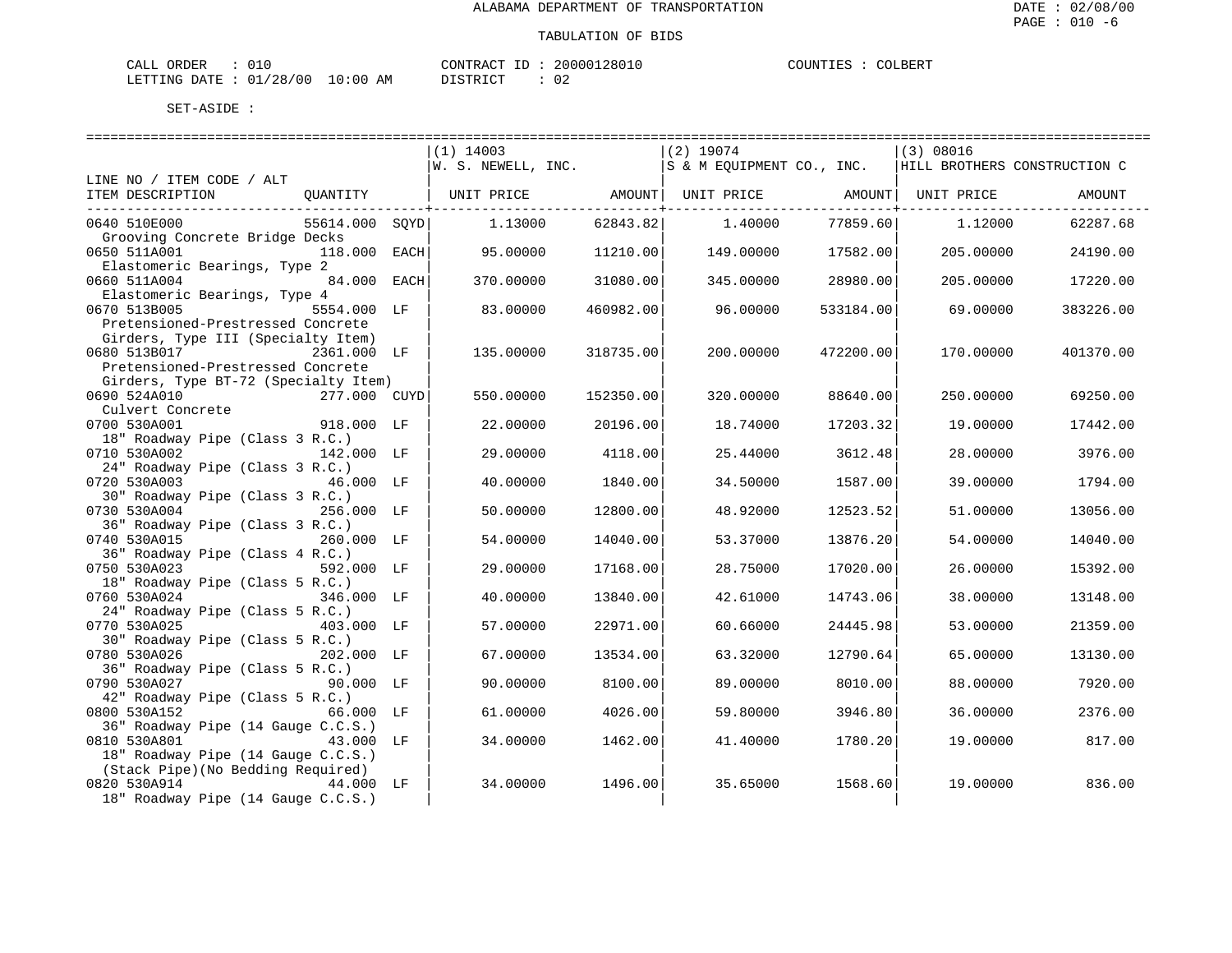| CALI<br>DRDER                 | --       |    | CONTRACT<br>TD.  | ՝ 2801ե<br>20000. | COUNTIF<br>. TRZ | COLBERT |
|-------------------------------|----------|----|------------------|-------------------|------------------|---------|
| <b>DATE</b><br><b>LETTING</b> | 01/28/00 | ΆM | ד פידים ד $\sim$ | n r<br>υz         |                  |         |

|                                              |                |             | ============================ |               |                                |           |                              |           |
|----------------------------------------------|----------------|-------------|------------------------------|---------------|--------------------------------|-----------|------------------------------|-----------|
|                                              |                |             | $(1)$ 14003                  |               | $(2)$ 19074                    |           | (3) 08016                    |           |
|                                              |                |             | W. S. NEWELL, INC.           |               | S & M EQUIPMENT CO., INC.      |           | HILL BROTHERS CONSTRUCTION C |           |
| LINE NO / ITEM CODE / ALT                    |                |             |                              |               |                                |           |                              |           |
| ITEM DESCRIPTION                             | OUANTITY       |             | UNIT PRICE AMOUNT            |               | UNIT PRICE AMOUNT   UNIT PRICE |           |                              | AMOUNT    |
|                                              |                |             |                              | ------------+ |                                |           |                              |           |
| 0830 530A915                                 | 31.000 LF      |             | 39.00000                     | 1209.00       | 40.25000                       | 1247.75   | 21.00000                     | 651.00    |
| 24" Roadway Pipe (14 Gauge C.C.S.)           |                |             |                              |               |                                |           |                              |           |
| 0840 532A002                                 | 40.000 LF      |             | 110.00000                    | 4400.00       | 117.30000                      | 4692.00   | 100.00000                    | 4000.00   |
| 18" B.C.C.S. Slotted Drain Pipe              |                |             |                              |               |                                |           |                              |           |
| 0850 532A012                                 | 40.000 LF      |             | 110.00000                    | 4400.00       | 124.20000                      | 4968.00   | 100.00000                    | 4000.00   |
| 18" B.C.C.S. Slotted Drain Pipe (With        |                |             |                              |               |                                |           |                              |           |
| Variable Height Grate)                       |                |             |                              |               |                                |           |                              |           |
| 0860 600A000                                 |                | LUMP        | 1006676.00000                | 1006676.00    | 325000.00000                   | 325000.00 | 350000.00000                 | 350000.00 |
| Mobilization                                 |                |             |                              |               |                                |           |                              |           |
| 0870 602A000                                 | 48.000 EACH    |             | 80,00000                     | 3840.00       | 69.00000                       | 3312.00   | 75.00000                     | 3600.00   |
| Right Of Way Markers                         |                |             |                              |               |                                |           |                              |           |
| 0880 604A000                                 | 71796.000 SOYD |             | 1,50000                      | 107694.00     | 0.99000                        | 71078.04  | 1.40000                      | 100514.40 |
| Separative Geotextile                        |                |             |                              |               |                                |           |                              |           |
| 0890 605A002                                 | 23592.000 LF   |             | 4.10000                      | 96727.20      | 4.67000                        | 110174.64 | 3.40000                      | 80212.80  |
| Pavement Edge Drain (Aggregate Filled        |                |             |                              |               |                                |           |                              |           |
| Underdrain)                                  |                |             |                              |               |                                |           |                              |           |
| 0900 605B000                                 | 20.000 EACH    |             | 300.00000                    | 6000.00       | 336.00000                      | 6720.00   | 300.00000                    | 6000.00   |
| Special Underdrain Outlet, Type A            |                |             |                              |               |                                |           |                              |           |
| 0910 606A000                                 | 1000.000 LF    |             | 10.00000                     | 10000.00      | 2.02000                        | 2020.00   | 11,00000                     | 11000.00  |
| 6" Underdrain Pipe                           |                |             |                              |               |                                |           |                              |           |
| 0920 610C001                                 | 7687.000       | TON         | 19.00000                     | 146053.00     | 16.00000                       | 122992.00 | 16.00000                     | 122992.00 |
| Loose Riprap, Class 2                        |                |             |                              |               |                                |           |                              |           |
| 0930 610C002                                 | 272.000        | TON         | 19.00000                     | 5168.00       | 18.00000                       | 4896.00   | 16.00000                     | 4352.00   |
| Loose Riprap, Class 3                        |                |             |                              |               |                                |           |                              |           |
| 0940 610D000                                 | 17208.000      | SOYD        | 2.30000                      | 39578.40      | 1.61000                        | 27704.88  | 1.90000                      | 32695.20  |
| Filter Blanket                               |                |             |                              |               |                                |           |                              |           |
| 0950 614A000                                 | 755.000        | <b>CUYD</b> | 210.00000                    | 158550.00     | 190.00000                      | 143450.00 | 175.00000                    | 132125.00 |
| Slope Paving                                 |                |             |                              |               |                                |           |                              |           |
| 0960 614A001<br>Slope Paving (Under Bridges) | 150.000        | CUYD        | 275,00000                    | 41250.00      | 330.00000                      | 49500.00  | 205,00000                    | 30750.00  |
| 0970 619A002                                 | 4.000 EACH     |             | 600.00000                    | 2400.00       | 670.00000                      | 2680.00   | 425.00000                    | 1700.00   |
| 18" Roadway Pipe End Treatment, Class 1      |                |             |                              |               |                                |           |                              |           |
| 0980 619A003                                 | 2.000 EACH     |             | 700.00000                    | 1400.00       | 730.00000                      | 1460.00   | 525.00000                    | 1050.00   |
| 24" Roadway Pipe End Treatment, Class 1      |                |             |                              |               |                                |           |                              |           |
| 0990 619A004                                 | 3.000 EACH     |             | 1100.00000                   | 3300.00       | 960.00000                      | 2880.00   | 725.00000                    | 2175.00   |
| 30" Roadway Pipe End Treatment, Class 1      |                |             |                              |               |                                |           |                              |           |
| 1000 619A005                                 | 3.000 EACH     |             | 1250.00000                   | 3750.00       | 1158.05000                     | 3474.15   | 925.00000                    | 2775.00   |
| 36" Roadway Pipe End Treatment, Class 1      |                |             |                              |               |                                |           |                              |           |
| 1010 619A006                                 | $1.000$ EACH   |             | 1400.00000                   | 1400.00       | 1417.95000                     | 1417.95   | 1150.00000                   | 1150.00   |
| 42" Roadway Pipe End Treatment, Class 1      |                |             |                              |               |                                |           |                              |           |
| 1020 619A201                                 | 2.000 EACH     |             | 1400.00000                   | 2800.00       | 1020.00000                     | 2040.00   | 425.00000                    | 850.00    |
| 18" Roadway Pipe End Treatment, Class 1      |                |             |                              |               |                                |           |                              |           |
| (Double Line)                                |                |             |                              |               |                                |           |                              |           |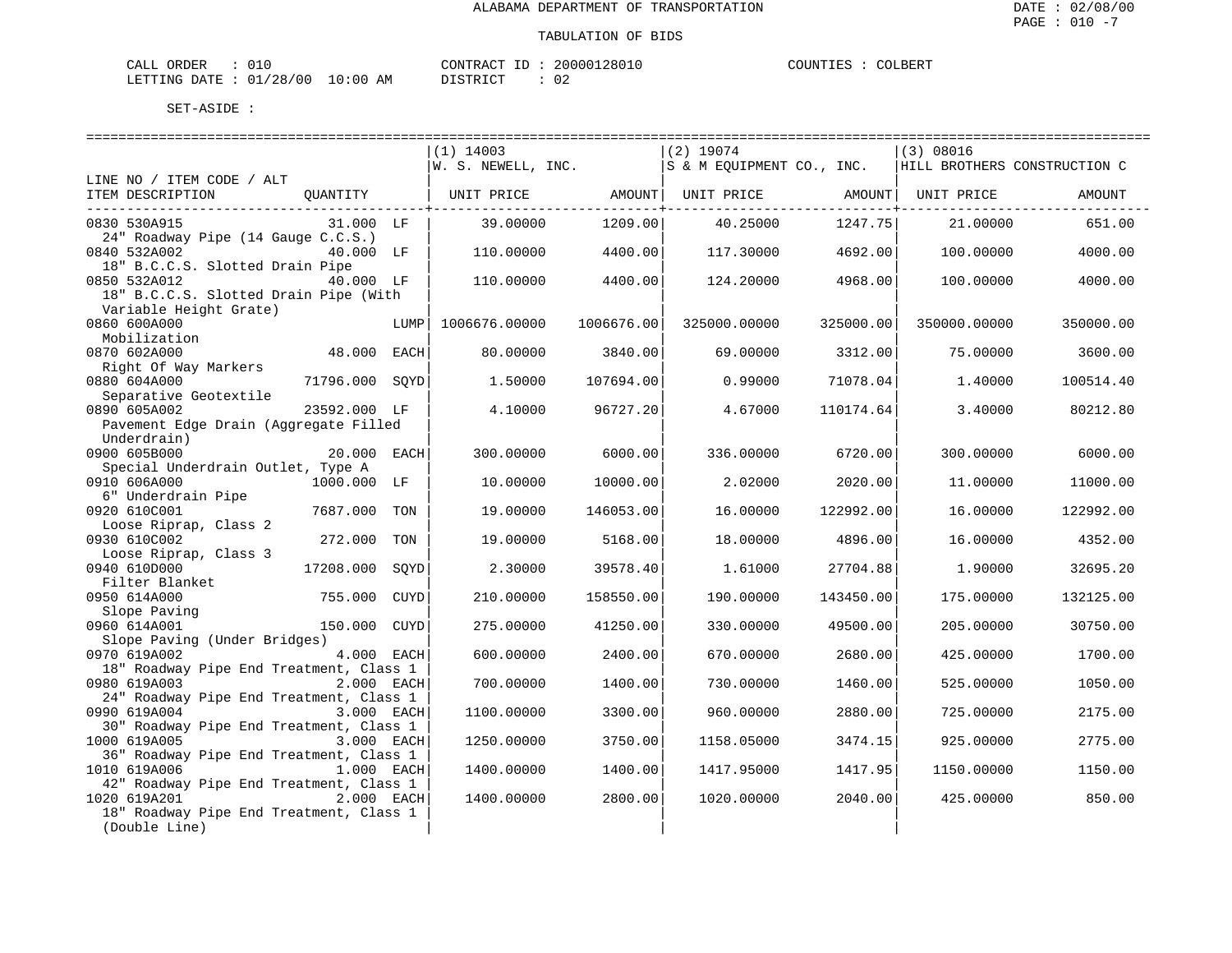| CALL ORDER                       |  | CONTRACT ID | 20000128010 | COUNTIES : | COLBERT |
|----------------------------------|--|-------------|-------------|------------|---------|
| LETTING DATE : 01/28/00 10:00 AM |  | DISTRICT    | 02          |            |         |

|                                                                       | $(1)$ 14003<br>$ W. S. NEWELL, INC.$ $ S \& M EUUPMENT CO. NUC.$ HILL BROTHERS CONSTRUCTION C |          | $(2)$ 19074 |          | $ (3)$ 08016 |          |
|-----------------------------------------------------------------------|-----------------------------------------------------------------------------------------------|----------|-------------|----------|--------------|----------|
| LINE NO / ITEM CODE / ALT                                             |                                                                                               |          |             |          |              |          |
| ITEM DESCRIPTION<br>OUANTITY<br>_____________________________         | UNIT PRICE AMOUNT  UNIT PRICE AMOUNT  UNIT PRICE                                              |          |             |          |              | AMOUNT   |
| 1030 621A000<br>$9.000$ EACH<br>Junction Boxes, Type 1, 1P Or 5       | 2250.00000                                                                                    | 20250.00 | 1495.00000  | 13455.00 | 2300.00000   | 20700.00 |
| 1040 621A001<br>2.000 EACH<br>Junction Boxes, Type 1, 2P Or 5         | 2250.00000                                                                                    | 4500.00  | 1725.00000  | 3450.00  | 2300.00000   | 4600.00  |
| 1050 621A004<br>3.000 EACH<br>Junction Boxes, Type 4                  | 4500.00000                                                                                    | 13500.00 | 1840.00000  | 5520.00  | 2850.00000   | 8550.00  |
| 1.000 EACH<br>1060 621A005<br>Junction Boxes, Type 1                  | 2250.00000                                                                                    | 2250.00  | 1955.00000  | 1955.00  | 2050.00000   | 2050.00  |
| 1070 621A017<br>3.000 EACH<br>Junction Boxes, Type 4, 2P Or 5         | 4000.00000                                                                                    | 12000.00 | 1725.00000  | 5175.00  | 3100.00000   | 9300.00  |
| 2.000 EACH<br>1080 621B001<br>Junction Box Units, Type 1, 2P Or 5     | 500.00000                                                                                     | 1000.00  | 471.50000   | 943.00   | 1250.00000   | 2500.00  |
| 1090 621B004<br>2.000 EACH<br>Junction Box Units, Type 4              | 1000.00000                                                                                    | 2000.00  | 517.50000   | 1035.00  | 1250.00000   | 2500.00  |
| 1.000 EACH<br>1100 621B005<br>Junction Box Units, Type 1              | 500.00000                                                                                     | 500.00   | 546.25000   | 546.25   | 1250.00000   | 1250.00  |
| 1.000 EACH<br>1110 621B019                                            | 1000.00000                                                                                    | 1000.00  | 460.00000   | 460.00   | 1250.00000   | 1250.00  |
| Junction Box Units, Type 4, 2P Or 5<br>1120 621C015<br>3.000 EACH     | 3000.00000                                                                                    | 9000.00  | 1495.00000  | 4485.00  | 2300.00000   | 6900.00  |
| Inlets, Type S1 Or S3 (1 Wing)<br>1130 621C020<br>5.000 EACH          | 2000.00000                                                                                    | 10000.00 | 1840.00000  | 9200.00  | 1800.00000   | 9000.00  |
| Inlets, Type Y<br>1140 621C027<br>1.000 EACH                          | 2000.00000                                                                                    | 2000.00  | 1380.00000  | 1380.00  | 2600.00000   | 2600.00  |
| 1140 621002,<br>Inlets, Type C<br>1150 621C109<br>1.000 EACH          | 7500.00000                                                                                    | 7500.00  | 2875.00000  | 2875.00  | 2850.00000   | 2850.00  |
| Inlets, Type PD<br>3.000 EACH<br>1160 621D015                         | 500.00000                                                                                     | 1500.00  | 368,00000   | 1104.00  | 1250.00000   | 3750.00  |
| Inlet Units, Type S1 Or S3<br>1170 621D019<br>5.000 EACH              | 500.00000                                                                                     | 2500.00  | 374.90000   | 1874.50  | 1250.00000   | 6250.00  |
| The Units, Type Y<br>1180 623C000 5127.000 LF<br>1180 623C000         | 12,00000                                                                                      | 61524.00 | 9.35000     | 47937.45 | 14.75000     | 75623.25 |
| Combination Curb & Gutter, Type C<br>40.000 LF<br>1190 623C003        | 12.00000                                                                                      | 480.00   | 9.35000     | 374.00   | 20.00000     | 800.00   |
| Combination Curb & Gutter, Type C<br>(Modified)                       |                                                                                               |          |             |          |              |          |
| 344.000 LF<br>1200 629A039<br>Concrete Median Or Safety Barrier, Type | 75.00000                                                                                      | 25800.00 | 175.00000   | 60200.00 | 32,00000     | 11008.00 |
| $\overline{4}$                                                        |                                                                                               |          |             |          |              |          |
| 1210 630A000<br>3263.000 LF                                           | 9.85000                                                                                       | 32140.55 | 16.00000    | 52208.00 | 10.00000     | 32630.00 |
| Steel Beam Guardrail, Class A, Type 1                                 |                                                                                               |          |             |          |              |          |
| 3.000 EACH<br>1220 630C001<br>Guardrail End Anchor, Type 8            | 600,00000                                                                                     | 1800.00  | 616.00000   | 1848.00  | 600,00000    | 1800.00  |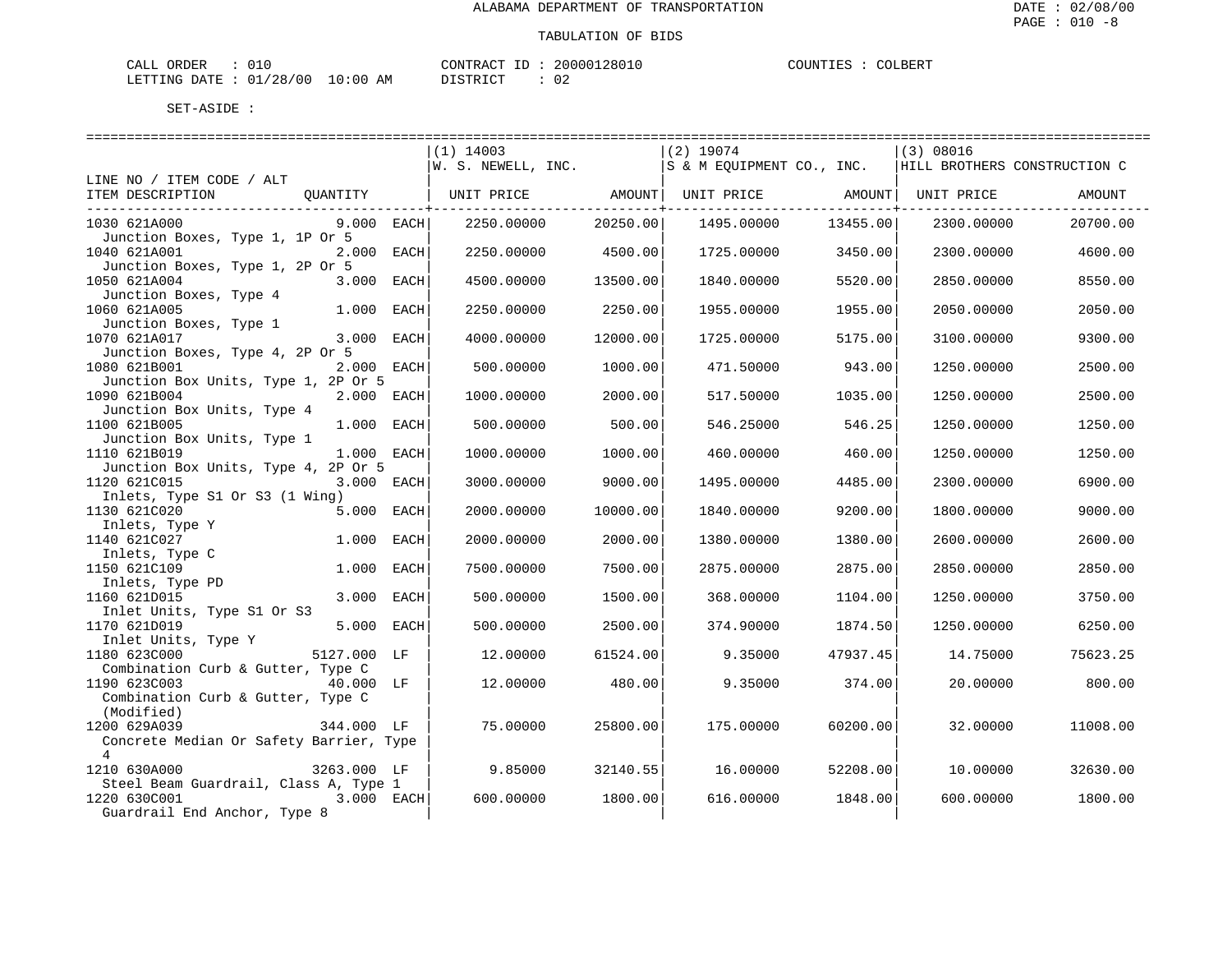| CALI<br>DRDER                 | --       |    | CONTRACT<br>TD.  | ՝ 2801ե<br>20000. | COUNTIF<br>. TRZ | COLBERT |
|-------------------------------|----------|----|------------------|-------------------|------------------|---------|
| <b>DATE</b><br><b>LETTING</b> | 01/28/00 | ΆM | ד פידים ד $\sim$ | n r<br>υz         |                  |         |

|                                             |                |      | $(1)$ 14003        |          | $(2)$ 19074               |          | (3) 08016                    |          |
|---------------------------------------------|----------------|------|--------------------|----------|---------------------------|----------|------------------------------|----------|
|                                             |                |      | W. S. NEWELL, INC. |          | S & M EQUIPMENT CO., INC. |          | HILL BROTHERS CONSTRUCTION C |          |
| LINE NO / ITEM CODE / ALT                   |                |      |                    | AMOUNT   |                           |          |                              |          |
| ITEM DESCRIPTION                            | QUANTITY       |      | UNIT PRICE         |          | UNIT PRICE AMOUNT         |          | UNIT PRICE                   | AMOUNT   |
| 1230 630C003                                | 16.000 EACH    |      | 950.00000          | 15200.00 | 1120.00000                | 17920.00 | 950.00000                    | 15200.00 |
| Guardrail End Anchor, Type 13               |                |      |                    |          |                           |          |                              |          |
| 1240 630C070                                | $11.000$ EACH  |      | 1100.00000         | 12100.00 | 1792.00000                | 19712.00 | 1125.00000                   | 12375.00 |
| Guardrail End Anchor, Type 10 Series        |                |      |                    |          |                           |          |                              |          |
| 1250 634E000<br>140.000 LF                  |                |      | 20.00000           | 2800.00  | 34.10000                  | 4774.00  | 29.00000                     | 4060.00  |
| Industrial Fence, 6 Feet High, Special      |                |      |                    |          |                           |          |                              |          |
| Mounting                                    |                |      |                    |          |                           |          |                              |          |
| 1260 634E005                                | 140.000 LF     |      | 17,00000           | 2380.00  | 30.80000                  | 4312.00  | 26,00000                     | 3640.00  |
| Industrial Fence, 4 Feet High, Special      |                |      |                    |          |                           |          |                              |          |
| Mounting                                    |                |      |                    |          |                           |          |                              |          |
| 1270 643A000                                | 2.000 EACH     |      | 300.00000          | 600.00   | 220.00000                 | 440.00   | 265.00000                    | 530.00   |
| Water Meters Reset                          |                |      |                    |          |                           |          |                              |          |
| 1280 643B000                                | 4.000 EACH     |      | 200,00000          | 800.00   | 110.00000                 | 440.00   | 265.00000                    | 1060.00  |
| Valve Boxes Reset                           |                |      |                    |          |                           |          |                              |          |
| 1290 650B000                                | 18826.000 CYIP |      | 2.25000            | 42358.50 | 3.75000                   | 70597.50 | 2.25000                      | 42358.50 |
| Topsoil From Stockpiles                     |                |      |                    |          |                           |          |                              |          |
| 1300 652A050                                | 17.000 ACRE    |      | 400.00000          | 6800.00  | 460.00000                 | 7820.00  | 525.00000                    | 8925.00  |
| Seeding (Mix 1A)                            |                |      |                    |          |                           |          |                              |          |
| 1310 652A053                                | 16.000 ACRE    |      | 400.00000          | 6400.00  | 460.00000                 | 7360.00  | 525.00000                    | 8400.00  |
| Seeding (Mix 1E)                            |                |      |                    |          |                           |          |                              |          |
| 1320 652B050                                | 17.000 ACRE    |      | 300.00000          | 5100.00  | 345.00000                 | 5865.00  | 200.00000                    | 3400.00  |
| Temporary Seeding (Mix 1AT)                 |                |      |                    |          |                           |          |                              |          |
| 1330 652C000                                | 33.000 ACRE    |      | 35.00000           | 1155.00  | 40.25000                  | 1328.25  | 30.00000                     | 990.00   |
| Mowing<br>1340 652D050                      | 17.000 ACRE    |      |                    | 8500.00  |                           | 9775.00  |                              |          |
|                                             |                |      | 500.00000          |          | 575.00000                 |          | 300,00000                    | 5100.00  |
| Seeding In Stubble (Mix 1A)<br>1350 654A001 | 13405.000 SOYD |      | 3.00000            | 40215.00 | 3.45000                   | 46247.25 | 3.60000                      | 48258.00 |
| Solid Sodding (Bermuda)                     |                |      |                    |          |                           |          |                              |          |
| 1360 656A000                                | 26.000 ACRE    |      | 400.00000          | 10400.00 | 460.00000                 | 11960.00 | 450.00000                    | 11700.00 |
| Mulching, Class A, Type 1                   |                |      |                    |          |                           |          |                              |          |
| 1370 656A001                                | 7.000 ACRE     |      | 600,00000          | 4200.00  | 690.00000                 | 4830.00  | 450.00000                    | 3150.00  |
| Mulching, Class A, Type 2                   |                |      |                    |          |                           |          |                              |          |
| 1380 659A000                                | 1500.000       | SOYD | 1.50000            | 2250.00  | 1,73000                   | 2595.00  | 2.75000                      | 4125.00  |
| Erosion Control Netting, Class A            |                |      |                    |          |                           |          |                              |          |
| 1390 659A001                                | 1500.000       | SOYD | 1.50000            | 2250.00  | 1.73000                   | 2595.00  | 2.50000                      | 3750.00  |
| Erosion Control Netting, Class B            |                |      |                    |          |                           |          |                              |          |
| 1400 659A002                                | 2483.000       | SOYD | 4.00000            | 9932.00  | 4.60000                   | 11421.80 | 8.20000                      | 20360.60 |
| Erosion Control Netting, Class C1           |                |      |                    |          |                           |          |                              |          |
| 1410 665A000                                | 33.000 ACRE    |      | 300.00000          | 9900.00  | 345.00000                 | 11385.00 | 200.00000                    | 6600.00  |
| Temporary Seeding                           |                |      |                    |          |                           |          |                              |          |
| 1420 665B000                                | 33.000 ACRE    |      | 300,00000          | 9900.00  | 345.00000                 | 11385.00 | 200.00000                    | 6600.00  |
| Temporary Mulching                          |                |      |                    |          |                           |          |                              |          |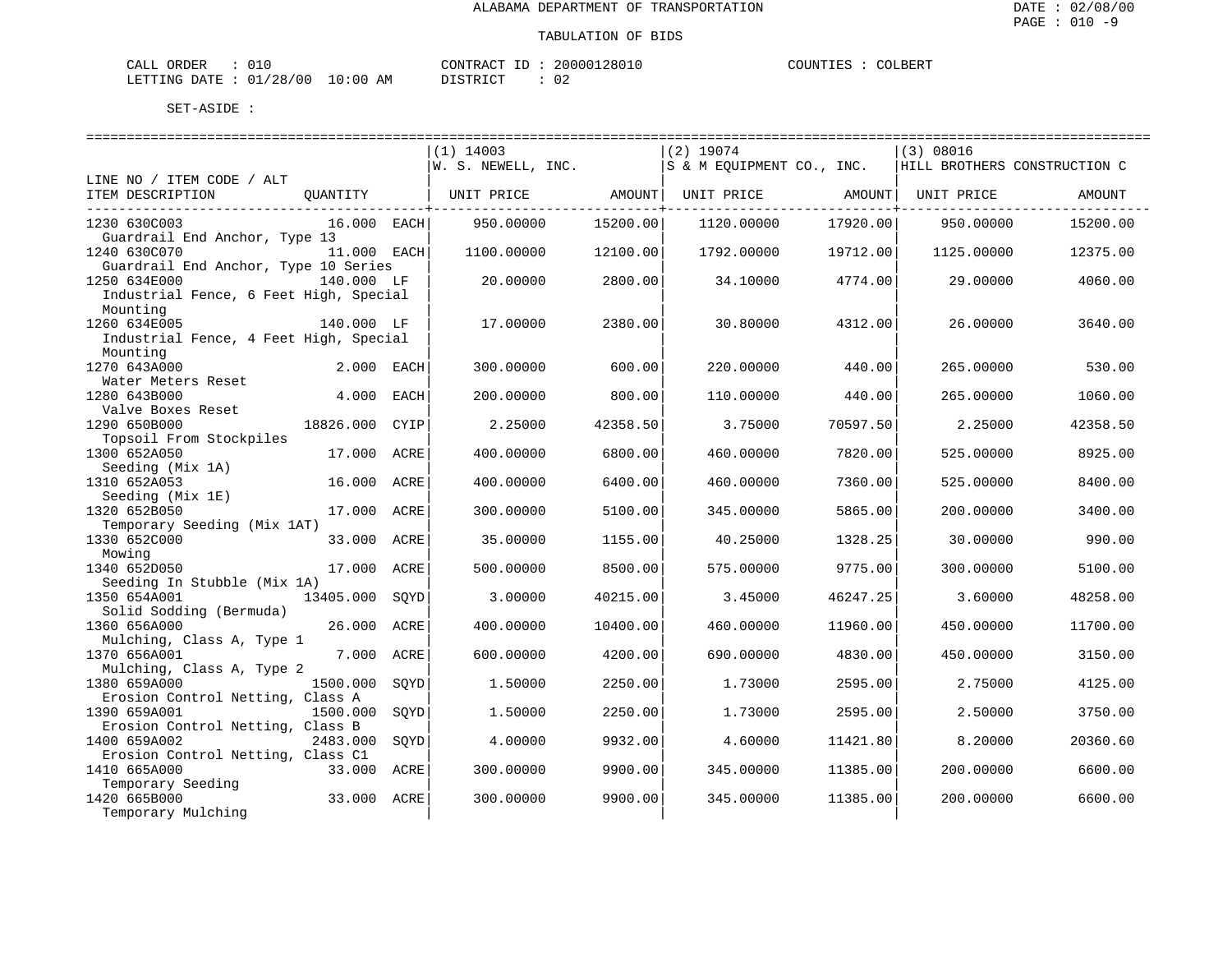| CALI<br>DRDER                 | --       |    | CONTRACT<br>TD.  | ՝ 2801ե<br>20000. | COUNTIF<br>. TRZ | COLBERT |
|-------------------------------|----------|----|------------------|-------------------|------------------|---------|
| <b>DATE</b><br><b>LETTING</b> | 01/28/00 | ΆM | ד פידים ד $\sim$ | n r<br>υz         |                  |         |

|                                                                           |                 | $(1)$ 14003                                                         |                       | $(2)$ 19074               |           | (3) 08016                    |           |
|---------------------------------------------------------------------------|-----------------|---------------------------------------------------------------------|-----------------------|---------------------------|-----------|------------------------------|-----------|
|                                                                           |                 |                                                                     | W. S. NEWELL, INC.    | S & M EQUIPMENT CO., INC. |           | HILL BROTHERS CONSTRUCTION C |           |
| LINE NO / ITEM CODE / ALT<br>ITEM DESCRIPTION                             |                 |                                                                     |                       |                           |           |                              | AMOUNT    |
|                                                                           |                 | QUANTITY   UNIT PRICE     AMOUNT  UNIT PRICE     AMOUNT  UNIT PRICE | --------------+------ |                           |           |                              |           |
| 1430 665C000                                                              | $100.000$ LF    | 21.00000                                                            | 2100.00               | 9.03000                   | 903.00    | 15.00000                     | 1500.00   |
| 15" Temporary Pipe<br>1440 665E000                                        | 800.000 SOYD    | 1.75000                                                             | 1400.00               | 1.15000                   | 920.00    | 0.50000                      | 400.00    |
| Polyethylene<br>1450 665F000                                              | 700.000<br>EACH | 6,00000                                                             | 4200.00               | 4.25000                   | 2975.00   | 5.00000                      | 3500.00   |
| Hay Bales                                                                 |                 |                                                                     |                       |                           |           |                              |           |
| 1460 665G000                                                              | 200.000<br>EACH | 1,00000                                                             | 200.00                | 5.00000                   | 1000.00   | 5.00000                      | 1000.00   |
| Sand Bags<br>1470 6651000                                                 | 340.000 TON     | 19,00000                                                            | 6460.00               | 16.10000                  | 5474.00   | 14,00000                     | 4760.00   |
| Temporary Riprap, Class 2                                                 |                 |                                                                     |                       |                           |           |                              |           |
| 1480 665J000<br>Silt Fence, Type A                                        | 24120.000 LF    | 1,00000                                                             | 24120.00              | 3.40000                   | 82008.00  | 2.25000                      | 54270.00  |
| 1490 665K000                                                              | 500.000 CUYD    | 10.00000                                                            | 5000.00               | 5.25000                   | 2625.00   | 8,00000                      | 4000.00   |
| Drainage Sump Excavation<br>1500 665L000                                  | 150.000 LF      | 30.00000                                                            | 4500.00               | 21.00000                  | 3150.00   | 13.00000                     | 1950.00   |
| Floating Basin Boom                                                       |                 |                                                                     |                       |                           |           |                              |           |
| 1510 666A001                                                              | 33.000 ACRE     | 15.00000                                                            | 495.00                | 16.50000                  | 544.50    | 30.00000                     | 990.00    |
| Pest Control Treatment<br>1520 680A000                                    | LUMP            | 345250.00000                                                        | 345250.00             | 135000.00000              | 135000.00 | 200000.00000                 | 200000.00 |
| Engineering Controls                                                      |                 |                                                                     |                       |                           |           |                              |           |
| 1530 701A028                                                              | 5.000 MILE      | 1375.00000                                                          | 6875.00               | 1700.00000                | 8500.00   | 1370.00000                   | 6850.00   |
| Solid White, Class 2, Type A Traffic<br>Stripe (0.06" Thick) (6"Wide)     |                 |                                                                     |                       |                           |           |                              |           |
| 1540 701A032                                                              | 5.000 MILE      | 1375.00000                                                          | 6875.00               | 1700.00000                | 8500.00   | 1370.00000                   | 6850.00   |
| Solid Yellow, Class 2, Type A Traffic                                     |                 |                                                                     |                       |                           |           |                              |           |
| Stripe (0.06" Thick) (6" Wide)                                            |                 |                                                                     |                       |                           |           |                              |           |
| 1550 701A041<br>Broken White, Class 2, Type A Traffic                     | 5.000 MILE      | 925.00000                                                           | 4625.00               | 1400.00000                | 7000.00   | 920.00000                    | 4600.00   |
| Stripe (0.09" Thick) (6" Wide)                                            |                 |                                                                     |                       |                           |           |                              |           |
| 1560 701A048                                                              | 1.000 MILE      | 1550.00000                                                          | 1550.00               | 1705.00000                | 1705.00   | 1545.00000                   | 1545.00   |
| Solid Yellow, Class 2, Type A Traffic                                     |                 |                                                                     |                       |                           |           |                              |           |
| Stripe (0.09" Thick) (6" Wide)<br>1562 701A061                            | 4.000 MILE      | 5508,20000                                                          | 22032.80              | 5400.00000                | 21600.00  | 5500.00000                   | 22000.00  |
| Broken White, Class 3W, Type A Traffic                                    |                 |                                                                     |                       |                           |           |                              |           |
| Type (6" Wide)                                                            |                 |                                                                     |                       |                           |           |                              |           |
| 1564 701A065                                                              | 2.000 MILE      | 16037.51000                                                         | 32075.02              | 15000.00000               | 30000.00  | 16000.00000                  | 32000.00  |
| Solid White, Class 3W, Type A Traffic<br>Solia wille,<br>Stripe (6" Wide) |                 |                                                                     |                       |                           |           |                              |           |
| 1566 701A073                                                              | 2.000 MILE      | 16037.51000                                                         | 32075.02              | 15000.00000               | 30000.00  | 16000.00000                  | 32000.00  |
| Solid Yellow, Class 3W, Type A Traffic                                    |                 |                                                                     |                       |                           |           |                              |           |
| Stripe (6" Wide)                                                          |                 |                                                                     |                       |                           |           |                              |           |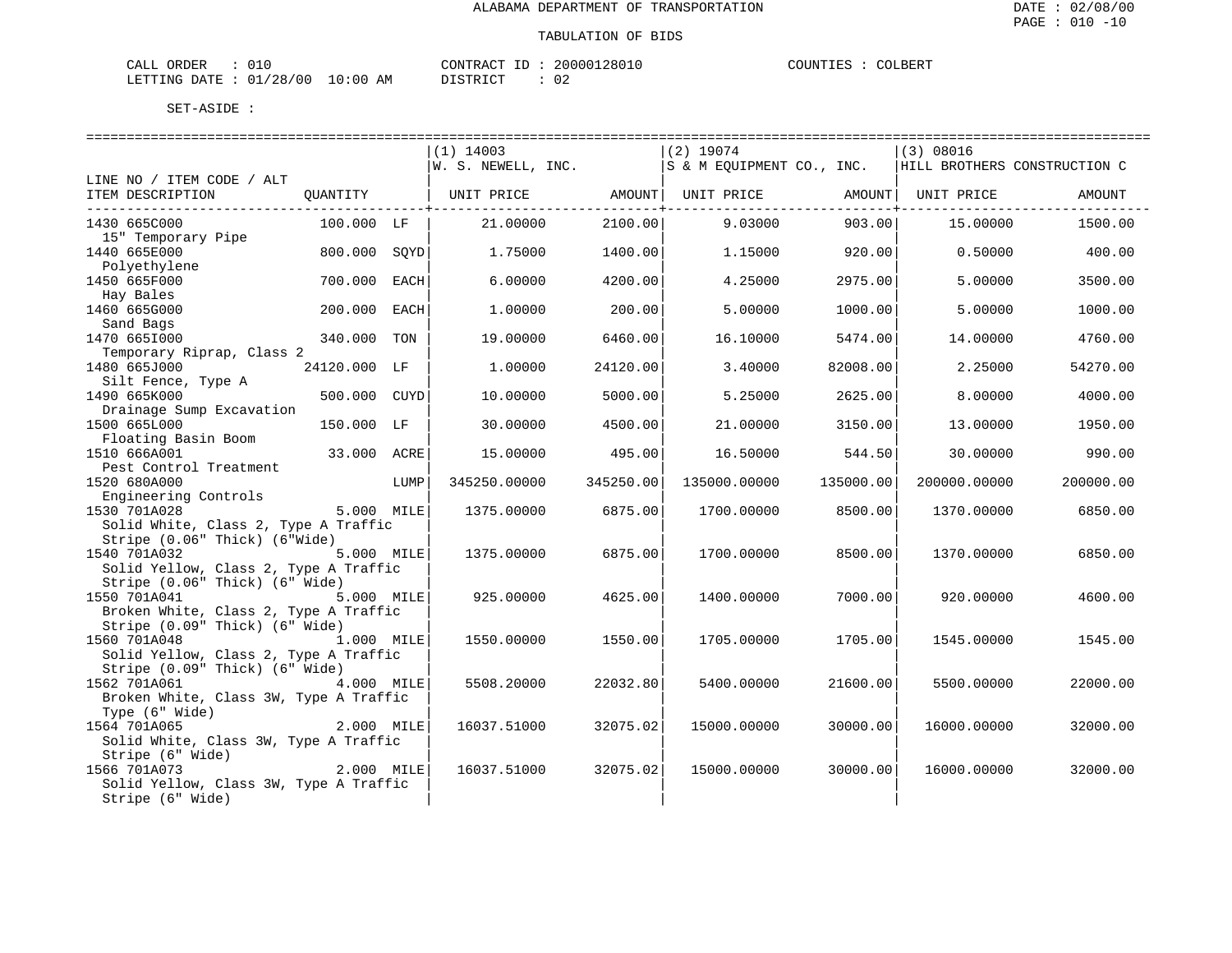| CALL ORDER |  |                                        | CONTRACT<br>. ID | 20000128010 | COUNTIES | COLBERT |
|------------|--|----------------------------------------|------------------|-------------|----------|---------|
|            |  | LETTING DATE : 01/28/00 10:00 AM<br>__ | DISTRICT         | 02          |          |         |

|                                                          |               |      | $(1)$ 14003                                                                      |          | $(2)$ 19074 |          | (3) 08016  |          |
|----------------------------------------------------------|---------------|------|----------------------------------------------------------------------------------|----------|-------------|----------|------------|----------|
|                                                          |               |      | $ w. s.$ NEWELL, INC. $ s \& M$ EQUIPMENT CO., INC. HILL BROTHERS CONSTRUCTION C |          |             |          |            |          |
| LINE NO / ITEM CODE / ALT                                |               |      |                                                                                  |          |             |          |            |          |
| ITEM DESCRIPTION                                         | QUANTITY      |      | UNIT PRICE AMOUNT   UNIT PRICE AMOUNT   UNIT PRICE                               |          |             |          |            | AMOUNT   |
| 1570 701B009                                             | 3254.000 LF   |      | 0.75000                                                                          | 2440.50  | 0.86000     | 2798.44  | 0.75000    | 2440.50  |
| Dotted Class 2, Type A Traffic Stripe                    |               |      |                                                                                  |          |             |          |            |          |
| $(0.09"$ Thick $)(6"$ Wide $)$                           |               |      |                                                                                  |          |             |          |            |          |
| 1580 701C003                                             | 3.000 MILE    |      | 500.00000                                                                        | 1500.00  | 575.00000   | 1725.00  | 500,00000  | 1500.00  |
| Solid Temporary Traffic Stripe (Paint)                   |               |      |                                                                                  |          |             |          |            |          |
| 1590 701D007                                             | 3.000 MILE    |      | 1200.00000                                                                       | 3600.00  | 1380.00000  | 4140.00  | 1200.00000 | 3600.00  |
| Solid Traffic Stripe Removed (Paint)                     |               |      |                                                                                  |          |             |          |            |          |
| 14668.000 SQFT<br>1600 703A002                           |               |      | 1.80000                                                                          | 26402.40 | 2.07000     | 30362.76 | 1,80000    | 26402.40 |
| Traffic Control Markings, Class 2, Type                  |               |      |                                                                                  |          |             |          |            |          |
| $\mathsf{A}$                                             |               |      |                                                                                  |          |             |          |            |          |
| 1610 703B002                                             | 1186.000 SOFT |      | 2.80000                                                                          | 3320.80  | 3.22000     | 3818.92  | 2.80000    | 3320.80  |
|                                                          |               |      |                                                                                  |          |             |          |            |          |
| Traffic Control Legends, Class 2, Type A<br>1640 705A030 | 104.000 EACH  |      | 5.20000                                                                          | 540.80   | 5.98000     | 621.92   | 5.20000    | 540.80   |
| Pavement Markers, Class A-H, Type 2-C                    |               |      |                                                                                  |          |             |          |            |          |
| 1650 705A031                                             | 2329.000 EACH |      | 5.00000                                                                          | 11645.00 | 5.75000     | 13391.75 | 5.00000    | 11645.00 |
| Pavement Markers, Class A-H, Type 1-A                    |               |      |                                                                                  |          |             |          |            |          |
| 1660 705A032                                             | 315.000 EACH  |      | 5.00000                                                                          | 1575.00  | 5.75000     | 1811.25  | 5.00000    | 1575.00  |
| Pavement Markers, Class A-H, Type 1-B                    |               |      |                                                                                  |          |             |          |            |          |
| 1670 705A037 279.000 EACH                                |               |      | 5.20000                                                                          | 1450.80  | 5.98000     | 1668.42  | 5.20000    | 1450.80  |
| Pavement Markers, Class A-H, Type 2-D                    |               |      |                                                                                  |          |             |          |            |          |
| 1680 705A038                                             | 169.000 EACH  |      | 5.20000                                                                          | 878.80   | 5.98000     | 1010.62  | 5.20000    | 878.80   |
| Pavement Markers, Class A-H, Type 2-E                    |               |      |                                                                                  |          |             |          |            |          |
| 479.000 SOFT<br>1690 710A115                             |               |      | 13.50000                                                                         | 6466.50  | 15.53000    | 7438.871 | 16.80000   | 8047.20  |
| Class 4, Aluminum Flat Sign Panels                       |               |      |                                                                                  |          |             |          |            |          |
| 0.08" Thick Or Steel Flat Sign Panels                    |               |      |                                                                                  |          |             |          |            |          |
| 14 Gauge (Type III Or Type IV                            |               |      |                                                                                  |          |             |          |            |          |
| Background)                                              |               |      |                                                                                  |          |             |          |            |          |
| 1705 710A118                                             | 350.000 SOFT  |      | 18.00000                                                                         | 6300.00  | 20.70000    | 7245.00  | 22.00000   | 7700.00  |
| Class 2, Aluminum Flat Sign Panels                       |               |      |                                                                                  |          |             |          |            |          |
| 0.125" Thick Or Steel Flat Sign Panels                   |               |      |                                                                                  |          |             |          |            |          |
| 12 Gauge (Type III Or Type IV                            |               |      |                                                                                  |          |             |          |            |          |
| Background)                                              |               |      |                                                                                  |          |             |          |            |          |
| 1710 710B001                                             | 970.000 LF    |      | 5.75000                                                                          | 5577.50  | 6.61000     | 6411.70  | 5.25000    | 5092.50  |
| Roadway Sign Post (#3 "U" Channel                        |               |      |                                                                                  |          |             |          |            |          |
| Galvanized Steel)                                        |               |      |                                                                                  |          |             |          |            |          |
| 1720 730A000                                             |               | LUMP | 550.00000                                                                        | 550.00   | 616.00000   | 616.00   | 550.00000  | 550.00   |
| Removal Of Existing Traffic Control                      |               |      |                                                                                  |          |             |          |            |          |
| Unit (SR-133 @ Reservation Rd.)                          |               |      |                                                                                  |          |             |          |            |          |
| 1730 730C000                                             |               | LUMP | 2600.00000                                                                       | 2600.00  | 2900.00000  | 2900.00  | 2600.00000 | 2600.00  |
| Furnishing And Installing Traffic                        |               |      |                                                                                  |          |             |          |            |          |
| Control Unit (Tennessee River Rd. @                      |               |      |                                                                                  |          |             |          |            |          |
| Tennessee River Rd. Connector)                           |               |      |                                                                                  |          |             |          |            |          |
|                                                          |               |      |                                                                                  |          |             |          |            |          |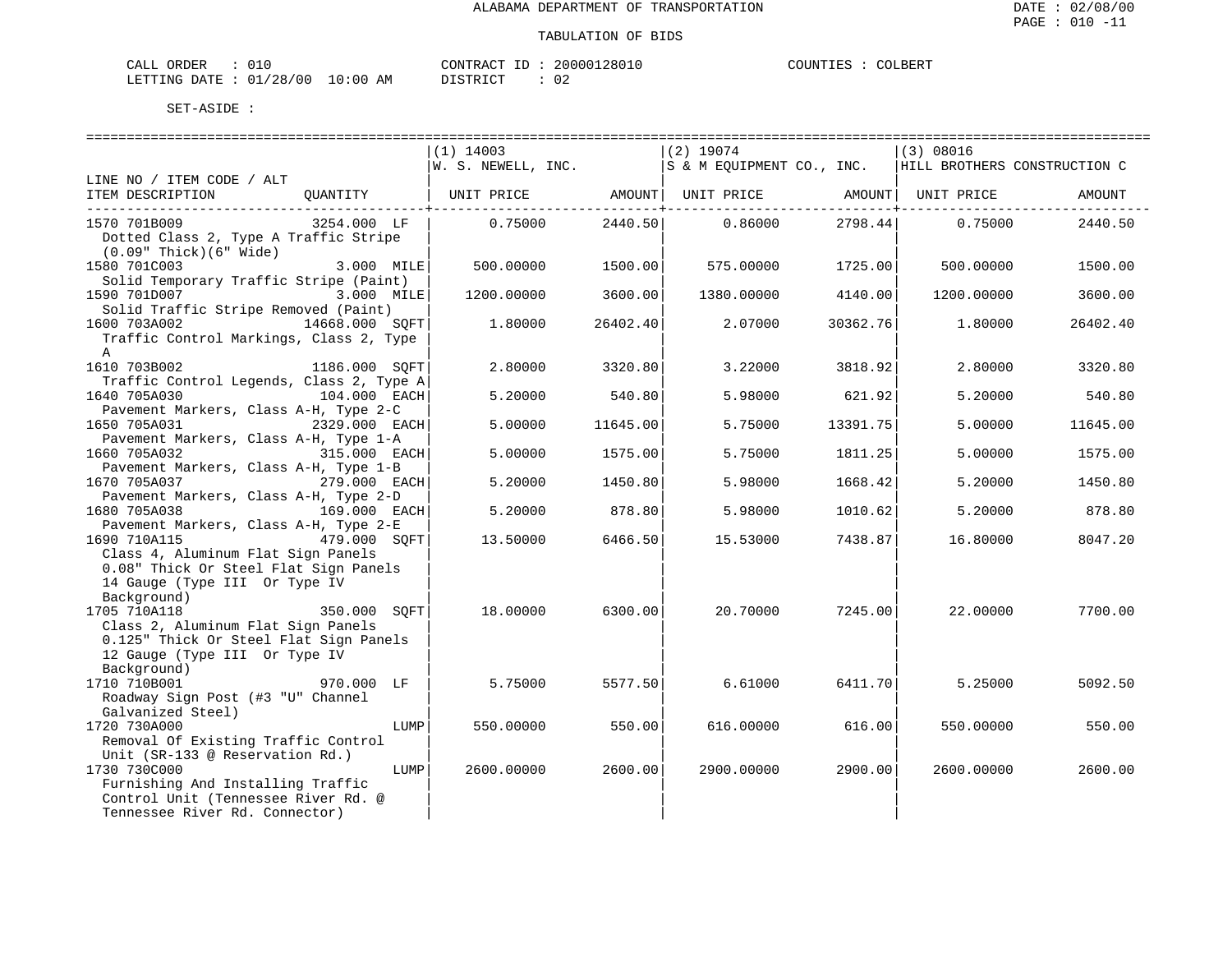| CALL ORDER |  |                                  |          | CONTRACT ID: 20000128010 | COUNTIES | COLBERT |
|------------|--|----------------------------------|----------|--------------------------|----------|---------|
|            |  | LETTING DATE : 01/28/00 10:00 AM | DISTRICT | 02                       |          |         |

| $(1)$ 14003<br>$(2)$ 19074<br>(3) 08016<br>W. S. NEWELL, INC.<br>S & M EOUIPMENT CO., INC.<br>HILL BROTHERS CONSTRUCTION C<br>LINE NO / ITEM CODE / ALT<br>ITEM DESCRIPTION<br>OUANTITY<br>UNIT PRICE<br>AMOUNT<br>UNIT PRICE<br>AMOUNT  <br>UNIT PRICE<br>AMOUNT<br>3000.00<br>3300.00<br>1740 730C001<br>LUMP  <br>3000.00000<br>3300.00000<br>3000.00000<br>3000.00<br>Furnishing And Installing Traffic<br>Control Unit (Reservation Rd. @<br>Tennessee River Rd. Connector)<br>1750 730C002<br>3650.00000<br>3650.00<br>4000.00000<br>4000.00<br>3640.00000<br>3640.00<br>LUMP<br>Furnishing And Installing Traffic<br>Control Unit (SR-133 @ Tennessee River<br>Rd. Connector)<br>1760 730G000<br>12.000 EACH<br>52800.00<br>58800.00<br>52680.00<br>4400.00000<br>4900.00000<br>4390.00000<br>Traffic Signal Strain Pole<br>1770 730H000<br>6147.000 LF<br>1,80000<br>11064.60<br>2.00000<br>12294.00<br>1,80000<br>11064.60<br>Loop Detector<br>1780 730I000<br>2699.000 LF<br>1.50000<br>4048.50<br>1,70000<br>4588.30<br>1.50000<br>4048.50<br>Shielded Loop Detector Home-Run Cable<br>1790 730J000<br>130.00000<br>2210.00<br>145.60000<br>2475.20<br>2210.00<br>17.000 EACH<br>130.00000<br>Loop Detector Amplifier<br>1800 730K000<br>9.000 EACH<br>3600.00<br>4032.00<br>3600.00<br>400.00000<br>448.00000<br>400.00000<br>Traffic Signal Junction Box<br>75.000 LF<br>375.00<br>1810 730L000<br>5.00000<br>375.00<br>5.60000<br>420.00<br>5.00000<br>3/4", Metallic, Conduit<br>1820 730L002<br>350.000 LF<br>6.00000<br>2100.00<br>6.72000<br>2352.00<br>6.00000<br>2100.00<br>1", Metallic, Conduit<br>1830 730L005<br>970.000 LF<br>4365.00<br>4888.80<br>4365.00<br>4.50000<br>5.04000<br>4.50000<br>2", Non-Metallic, Conduit<br>135.000 LF<br>877.50<br>877.50<br>1840 730L007<br>6.50000<br>7.28000<br>982.80<br>6.50000<br>3", Non-Metallic, Conduit<br>6.000 EACH<br>4200.00<br>1850 730N000<br>700.00000<br>7.84000<br>47.04<br>700,00000<br>4200.00<br>Luminaire Extension Assembly, 12 Feet<br>1860 730P001<br>18.000 EACH<br>400.00000<br>7200.00<br>448.00000<br>8064.00<br>400.00000<br>7200.00<br>Vehicular Signal Head, 12 Inch 3 Section<br>1870 730P002<br>1.000 EACH<br>700.00<br>700.00000<br>784.00000<br>784.00<br>700.00000<br>700.00<br>Vehicular Signal Head, 12 Inch 5 Section<br>1880 730R002<br>2.000 EACH<br>12800.00<br>14200.00<br>6400.00000<br>7100.00000<br>6385.00000<br>12770.00<br>Traffic Controller, Type III, 4 Phase<br>1.000 EACH<br>1890 730R003<br>7000.00000<br>7000.00<br>7800.00000<br>7800.00<br>6985.00000<br>6985.00<br>Traffic Controller, Type III, 8 Phase<br>1900 740B000<br>658.000 SQFT<br>5593.00<br>8.50000<br>12.56000<br>8264.48<br>8.95000<br>5889.10<br>Construction Signs<br>1910 740C000<br>63.000 SOFT<br>10.00000<br>630.00<br>941.85<br>661.50<br>14.95000<br>10.50000<br>Special Construction Signs<br>1920 740D000<br>154.000 EACH<br>48.00000<br>7392.00<br>47.15000<br>7261.10<br>50.00000<br>7700.00 |                    |  |  |  |  |
|-----------------------------------------------------------------------------------------------------------------------------------------------------------------------------------------------------------------------------------------------------------------------------------------------------------------------------------------------------------------------------------------------------------------------------------------------------------------------------------------------------------------------------------------------------------------------------------------------------------------------------------------------------------------------------------------------------------------------------------------------------------------------------------------------------------------------------------------------------------------------------------------------------------------------------------------------------------------------------------------------------------------------------------------------------------------------------------------------------------------------------------------------------------------------------------------------------------------------------------------------------------------------------------------------------------------------------------------------------------------------------------------------------------------------------------------------------------------------------------------------------------------------------------------------------------------------------------------------------------------------------------------------------------------------------------------------------------------------------------------------------------------------------------------------------------------------------------------------------------------------------------------------------------------------------------------------------------------------------------------------------------------------------------------------------------------------------------------------------------------------------------------------------------------------------------------------------------------------------------------------------------------------------------------------------------------------------------------------------------------------------------------------------------------------------------------------------------------------------------------------------------------------------------------------------------------------------------------------------------------------------------------------------------------------------------------------------------------------------------------------------------------------------------------------------------------------------------------------------------------------------------------------------------------------------------------------------------------------------------------------|--------------------|--|--|--|--|
|                                                                                                                                                                                                                                                                                                                                                                                                                                                                                                                                                                                                                                                                                                                                                                                                                                                                                                                                                                                                                                                                                                                                                                                                                                                                                                                                                                                                                                                                                                                                                                                                                                                                                                                                                                                                                                                                                                                                                                                                                                                                                                                                                                                                                                                                                                                                                                                                                                                                                                                                                                                                                                                                                                                                                                                                                                                                                                                                                                                               |                    |  |  |  |  |
|                                                                                                                                                                                                                                                                                                                                                                                                                                                                                                                                                                                                                                                                                                                                                                                                                                                                                                                                                                                                                                                                                                                                                                                                                                                                                                                                                                                                                                                                                                                                                                                                                                                                                                                                                                                                                                                                                                                                                                                                                                                                                                                                                                                                                                                                                                                                                                                                                                                                                                                                                                                                                                                                                                                                                                                                                                                                                                                                                                                               |                    |  |  |  |  |
|                                                                                                                                                                                                                                                                                                                                                                                                                                                                                                                                                                                                                                                                                                                                                                                                                                                                                                                                                                                                                                                                                                                                                                                                                                                                                                                                                                                                                                                                                                                                                                                                                                                                                                                                                                                                                                                                                                                                                                                                                                                                                                                                                                                                                                                                                                                                                                                                                                                                                                                                                                                                                                                                                                                                                                                                                                                                                                                                                                                               |                    |  |  |  |  |
|                                                                                                                                                                                                                                                                                                                                                                                                                                                                                                                                                                                                                                                                                                                                                                                                                                                                                                                                                                                                                                                                                                                                                                                                                                                                                                                                                                                                                                                                                                                                                                                                                                                                                                                                                                                                                                                                                                                                                                                                                                                                                                                                                                                                                                                                                                                                                                                                                                                                                                                                                                                                                                                                                                                                                                                                                                                                                                                                                                                               |                    |  |  |  |  |
|                                                                                                                                                                                                                                                                                                                                                                                                                                                                                                                                                                                                                                                                                                                                                                                                                                                                                                                                                                                                                                                                                                                                                                                                                                                                                                                                                                                                                                                                                                                                                                                                                                                                                                                                                                                                                                                                                                                                                                                                                                                                                                                                                                                                                                                                                                                                                                                                                                                                                                                                                                                                                                                                                                                                                                                                                                                                                                                                                                                               |                    |  |  |  |  |
|                                                                                                                                                                                                                                                                                                                                                                                                                                                                                                                                                                                                                                                                                                                                                                                                                                                                                                                                                                                                                                                                                                                                                                                                                                                                                                                                                                                                                                                                                                                                                                                                                                                                                                                                                                                                                                                                                                                                                                                                                                                                                                                                                                                                                                                                                                                                                                                                                                                                                                                                                                                                                                                                                                                                                                                                                                                                                                                                                                                               |                    |  |  |  |  |
|                                                                                                                                                                                                                                                                                                                                                                                                                                                                                                                                                                                                                                                                                                                                                                                                                                                                                                                                                                                                                                                                                                                                                                                                                                                                                                                                                                                                                                                                                                                                                                                                                                                                                                                                                                                                                                                                                                                                                                                                                                                                                                                                                                                                                                                                                                                                                                                                                                                                                                                                                                                                                                                                                                                                                                                                                                                                                                                                                                                               |                    |  |  |  |  |
|                                                                                                                                                                                                                                                                                                                                                                                                                                                                                                                                                                                                                                                                                                                                                                                                                                                                                                                                                                                                                                                                                                                                                                                                                                                                                                                                                                                                                                                                                                                                                                                                                                                                                                                                                                                                                                                                                                                                                                                                                                                                                                                                                                                                                                                                                                                                                                                                                                                                                                                                                                                                                                                                                                                                                                                                                                                                                                                                                                                               |                    |  |  |  |  |
|                                                                                                                                                                                                                                                                                                                                                                                                                                                                                                                                                                                                                                                                                                                                                                                                                                                                                                                                                                                                                                                                                                                                                                                                                                                                                                                                                                                                                                                                                                                                                                                                                                                                                                                                                                                                                                                                                                                                                                                                                                                                                                                                                                                                                                                                                                                                                                                                                                                                                                                                                                                                                                                                                                                                                                                                                                                                                                                                                                                               |                    |  |  |  |  |
|                                                                                                                                                                                                                                                                                                                                                                                                                                                                                                                                                                                                                                                                                                                                                                                                                                                                                                                                                                                                                                                                                                                                                                                                                                                                                                                                                                                                                                                                                                                                                                                                                                                                                                                                                                                                                                                                                                                                                                                                                                                                                                                                                                                                                                                                                                                                                                                                                                                                                                                                                                                                                                                                                                                                                                                                                                                                                                                                                                                               |                    |  |  |  |  |
|                                                                                                                                                                                                                                                                                                                                                                                                                                                                                                                                                                                                                                                                                                                                                                                                                                                                                                                                                                                                                                                                                                                                                                                                                                                                                                                                                                                                                                                                                                                                                                                                                                                                                                                                                                                                                                                                                                                                                                                                                                                                                                                                                                                                                                                                                                                                                                                                                                                                                                                                                                                                                                                                                                                                                                                                                                                                                                                                                                                               |                    |  |  |  |  |
|                                                                                                                                                                                                                                                                                                                                                                                                                                                                                                                                                                                                                                                                                                                                                                                                                                                                                                                                                                                                                                                                                                                                                                                                                                                                                                                                                                                                                                                                                                                                                                                                                                                                                                                                                                                                                                                                                                                                                                                                                                                                                                                                                                                                                                                                                                                                                                                                                                                                                                                                                                                                                                                                                                                                                                                                                                                                                                                                                                                               |                    |  |  |  |  |
|                                                                                                                                                                                                                                                                                                                                                                                                                                                                                                                                                                                                                                                                                                                                                                                                                                                                                                                                                                                                                                                                                                                                                                                                                                                                                                                                                                                                                                                                                                                                                                                                                                                                                                                                                                                                                                                                                                                                                                                                                                                                                                                                                                                                                                                                                                                                                                                                                                                                                                                                                                                                                                                                                                                                                                                                                                                                                                                                                                                               |                    |  |  |  |  |
|                                                                                                                                                                                                                                                                                                                                                                                                                                                                                                                                                                                                                                                                                                                                                                                                                                                                                                                                                                                                                                                                                                                                                                                                                                                                                                                                                                                                                                                                                                                                                                                                                                                                                                                                                                                                                                                                                                                                                                                                                                                                                                                                                                                                                                                                                                                                                                                                                                                                                                                                                                                                                                                                                                                                                                                                                                                                                                                                                                                               |                    |  |  |  |  |
|                                                                                                                                                                                                                                                                                                                                                                                                                                                                                                                                                                                                                                                                                                                                                                                                                                                                                                                                                                                                                                                                                                                                                                                                                                                                                                                                                                                                                                                                                                                                                                                                                                                                                                                                                                                                                                                                                                                                                                                                                                                                                                                                                                                                                                                                                                                                                                                                                                                                                                                                                                                                                                                                                                                                                                                                                                                                                                                                                                                               |                    |  |  |  |  |
|                                                                                                                                                                                                                                                                                                                                                                                                                                                                                                                                                                                                                                                                                                                                                                                                                                                                                                                                                                                                                                                                                                                                                                                                                                                                                                                                                                                                                                                                                                                                                                                                                                                                                                                                                                                                                                                                                                                                                                                                                                                                                                                                                                                                                                                                                                                                                                                                                                                                                                                                                                                                                                                                                                                                                                                                                                                                                                                                                                                               |                    |  |  |  |  |
|                                                                                                                                                                                                                                                                                                                                                                                                                                                                                                                                                                                                                                                                                                                                                                                                                                                                                                                                                                                                                                                                                                                                                                                                                                                                                                                                                                                                                                                                                                                                                                                                                                                                                                                                                                                                                                                                                                                                                                                                                                                                                                                                                                                                                                                                                                                                                                                                                                                                                                                                                                                                                                                                                                                                                                                                                                                                                                                                                                                               |                    |  |  |  |  |
|                                                                                                                                                                                                                                                                                                                                                                                                                                                                                                                                                                                                                                                                                                                                                                                                                                                                                                                                                                                                                                                                                                                                                                                                                                                                                                                                                                                                                                                                                                                                                                                                                                                                                                                                                                                                                                                                                                                                                                                                                                                                                                                                                                                                                                                                                                                                                                                                                                                                                                                                                                                                                                                                                                                                                                                                                                                                                                                                                                                               |                    |  |  |  |  |
|                                                                                                                                                                                                                                                                                                                                                                                                                                                                                                                                                                                                                                                                                                                                                                                                                                                                                                                                                                                                                                                                                                                                                                                                                                                                                                                                                                                                                                                                                                                                                                                                                                                                                                                                                                                                                                                                                                                                                                                                                                                                                                                                                                                                                                                                                                                                                                                                                                                                                                                                                                                                                                                                                                                                                                                                                                                                                                                                                                                               |                    |  |  |  |  |
|                                                                                                                                                                                                                                                                                                                                                                                                                                                                                                                                                                                                                                                                                                                                                                                                                                                                                                                                                                                                                                                                                                                                                                                                                                                                                                                                                                                                                                                                                                                                                                                                                                                                                                                                                                                                                                                                                                                                                                                                                                                                                                                                                                                                                                                                                                                                                                                                                                                                                                                                                                                                                                                                                                                                                                                                                                                                                                                                                                                               |                    |  |  |  |  |
|                                                                                                                                                                                                                                                                                                                                                                                                                                                                                                                                                                                                                                                                                                                                                                                                                                                                                                                                                                                                                                                                                                                                                                                                                                                                                                                                                                                                                                                                                                                                                                                                                                                                                                                                                                                                                                                                                                                                                                                                                                                                                                                                                                                                                                                                                                                                                                                                                                                                                                                                                                                                                                                                                                                                                                                                                                                                                                                                                                                               |                    |  |  |  |  |
|                                                                                                                                                                                                                                                                                                                                                                                                                                                                                                                                                                                                                                                                                                                                                                                                                                                                                                                                                                                                                                                                                                                                                                                                                                                                                                                                                                                                                                                                                                                                                                                                                                                                                                                                                                                                                                                                                                                                                                                                                                                                                                                                                                                                                                                                                                                                                                                                                                                                                                                                                                                                                                                                                                                                                                                                                                                                                                                                                                                               |                    |  |  |  |  |
|                                                                                                                                                                                                                                                                                                                                                                                                                                                                                                                                                                                                                                                                                                                                                                                                                                                                                                                                                                                                                                                                                                                                                                                                                                                                                                                                                                                                                                                                                                                                                                                                                                                                                                                                                                                                                                                                                                                                                                                                                                                                                                                                                                                                                                                                                                                                                                                                                                                                                                                                                                                                                                                                                                                                                                                                                                                                                                                                                                                               |                    |  |  |  |  |
|                                                                                                                                                                                                                                                                                                                                                                                                                                                                                                                                                                                                                                                                                                                                                                                                                                                                                                                                                                                                                                                                                                                                                                                                                                                                                                                                                                                                                                                                                                                                                                                                                                                                                                                                                                                                                                                                                                                                                                                                                                                                                                                                                                                                                                                                                                                                                                                                                                                                                                                                                                                                                                                                                                                                                                                                                                                                                                                                                                                               |                    |  |  |  |  |
|                                                                                                                                                                                                                                                                                                                                                                                                                                                                                                                                                                                                                                                                                                                                                                                                                                                                                                                                                                                                                                                                                                                                                                                                                                                                                                                                                                                                                                                                                                                                                                                                                                                                                                                                                                                                                                                                                                                                                                                                                                                                                                                                                                                                                                                                                                                                                                                                                                                                                                                                                                                                                                                                                                                                                                                                                                                                                                                                                                                               |                    |  |  |  |  |
|                                                                                                                                                                                                                                                                                                                                                                                                                                                                                                                                                                                                                                                                                                                                                                                                                                                                                                                                                                                                                                                                                                                                                                                                                                                                                                                                                                                                                                                                                                                                                                                                                                                                                                                                                                                                                                                                                                                                                                                                                                                                                                                                                                                                                                                                                                                                                                                                                                                                                                                                                                                                                                                                                                                                                                                                                                                                                                                                                                                               |                    |  |  |  |  |
|                                                                                                                                                                                                                                                                                                                                                                                                                                                                                                                                                                                                                                                                                                                                                                                                                                                                                                                                                                                                                                                                                                                                                                                                                                                                                                                                                                                                                                                                                                                                                                                                                                                                                                                                                                                                                                                                                                                                                                                                                                                                                                                                                                                                                                                                                                                                                                                                                                                                                                                                                                                                                                                                                                                                                                                                                                                                                                                                                                                               |                    |  |  |  |  |
|                                                                                                                                                                                                                                                                                                                                                                                                                                                                                                                                                                                                                                                                                                                                                                                                                                                                                                                                                                                                                                                                                                                                                                                                                                                                                                                                                                                                                                                                                                                                                                                                                                                                                                                                                                                                                                                                                                                                                                                                                                                                                                                                                                                                                                                                                                                                                                                                                                                                                                                                                                                                                                                                                                                                                                                                                                                                                                                                                                                               |                    |  |  |  |  |
|                                                                                                                                                                                                                                                                                                                                                                                                                                                                                                                                                                                                                                                                                                                                                                                                                                                                                                                                                                                                                                                                                                                                                                                                                                                                                                                                                                                                                                                                                                                                                                                                                                                                                                                                                                                                                                                                                                                                                                                                                                                                                                                                                                                                                                                                                                                                                                                                                                                                                                                                                                                                                                                                                                                                                                                                                                                                                                                                                                                               |                    |  |  |  |  |
|                                                                                                                                                                                                                                                                                                                                                                                                                                                                                                                                                                                                                                                                                                                                                                                                                                                                                                                                                                                                                                                                                                                                                                                                                                                                                                                                                                                                                                                                                                                                                                                                                                                                                                                                                                                                                                                                                                                                                                                                                                                                                                                                                                                                                                                                                                                                                                                                                                                                                                                                                                                                                                                                                                                                                                                                                                                                                                                                                                                               |                    |  |  |  |  |
|                                                                                                                                                                                                                                                                                                                                                                                                                                                                                                                                                                                                                                                                                                                                                                                                                                                                                                                                                                                                                                                                                                                                                                                                                                                                                                                                                                                                                                                                                                                                                                                                                                                                                                                                                                                                                                                                                                                                                                                                                                                                                                                                                                                                                                                                                                                                                                                                                                                                                                                                                                                                                                                                                                                                                                                                                                                                                                                                                                                               |                    |  |  |  |  |
|                                                                                                                                                                                                                                                                                                                                                                                                                                                                                                                                                                                                                                                                                                                                                                                                                                                                                                                                                                                                                                                                                                                                                                                                                                                                                                                                                                                                                                                                                                                                                                                                                                                                                                                                                                                                                                                                                                                                                                                                                                                                                                                                                                                                                                                                                                                                                                                                                                                                                                                                                                                                                                                                                                                                                                                                                                                                                                                                                                                               |                    |  |  |  |  |
|                                                                                                                                                                                                                                                                                                                                                                                                                                                                                                                                                                                                                                                                                                                                                                                                                                                                                                                                                                                                                                                                                                                                                                                                                                                                                                                                                                                                                                                                                                                                                                                                                                                                                                                                                                                                                                                                                                                                                                                                                                                                                                                                                                                                                                                                                                                                                                                                                                                                                                                                                                                                                                                                                                                                                                                                                                                                                                                                                                                               |                    |  |  |  |  |
|                                                                                                                                                                                                                                                                                                                                                                                                                                                                                                                                                                                                                                                                                                                                                                                                                                                                                                                                                                                                                                                                                                                                                                                                                                                                                                                                                                                                                                                                                                                                                                                                                                                                                                                                                                                                                                                                                                                                                                                                                                                                                                                                                                                                                                                                                                                                                                                                                                                                                                                                                                                                                                                                                                                                                                                                                                                                                                                                                                                               |                    |  |  |  |  |
|                                                                                                                                                                                                                                                                                                                                                                                                                                                                                                                                                                                                                                                                                                                                                                                                                                                                                                                                                                                                                                                                                                                                                                                                                                                                                                                                                                                                                                                                                                                                                                                                                                                                                                                                                                                                                                                                                                                                                                                                                                                                                                                                                                                                                                                                                                                                                                                                                                                                                                                                                                                                                                                                                                                                                                                                                                                                                                                                                                                               |                    |  |  |  |  |
|                                                                                                                                                                                                                                                                                                                                                                                                                                                                                                                                                                                                                                                                                                                                                                                                                                                                                                                                                                                                                                                                                                                                                                                                                                                                                                                                                                                                                                                                                                                                                                                                                                                                                                                                                                                                                                                                                                                                                                                                                                                                                                                                                                                                                                                                                                                                                                                                                                                                                                                                                                                                                                                                                                                                                                                                                                                                                                                                                                                               |                    |  |  |  |  |
|                                                                                                                                                                                                                                                                                                                                                                                                                                                                                                                                                                                                                                                                                                                                                                                                                                                                                                                                                                                                                                                                                                                                                                                                                                                                                                                                                                                                                                                                                                                                                                                                                                                                                                                                                                                                                                                                                                                                                                                                                                                                                                                                                                                                                                                                                                                                                                                                                                                                                                                                                                                                                                                                                                                                                                                                                                                                                                                                                                                               |                    |  |  |  |  |
|                                                                                                                                                                                                                                                                                                                                                                                                                                                                                                                                                                                                                                                                                                                                                                                                                                                                                                                                                                                                                                                                                                                                                                                                                                                                                                                                                                                                                                                                                                                                                                                                                                                                                                                                                                                                                                                                                                                                                                                                                                                                                                                                                                                                                                                                                                                                                                                                                                                                                                                                                                                                                                                                                                                                                                                                                                                                                                                                                                                               |                    |  |  |  |  |
|                                                                                                                                                                                                                                                                                                                                                                                                                                                                                                                                                                                                                                                                                                                                                                                                                                                                                                                                                                                                                                                                                                                                                                                                                                                                                                                                                                                                                                                                                                                                                                                                                                                                                                                                                                                                                                                                                                                                                                                                                                                                                                                                                                                                                                                                                                                                                                                                                                                                                                                                                                                                                                                                                                                                                                                                                                                                                                                                                                                               |                    |  |  |  |  |
|                                                                                                                                                                                                                                                                                                                                                                                                                                                                                                                                                                                                                                                                                                                                                                                                                                                                                                                                                                                                                                                                                                                                                                                                                                                                                                                                                                                                                                                                                                                                                                                                                                                                                                                                                                                                                                                                                                                                                                                                                                                                                                                                                                                                                                                                                                                                                                                                                                                                                                                                                                                                                                                                                                                                                                                                                                                                                                                                                                                               |                    |  |  |  |  |
|                                                                                                                                                                                                                                                                                                                                                                                                                                                                                                                                                                                                                                                                                                                                                                                                                                                                                                                                                                                                                                                                                                                                                                                                                                                                                                                                                                                                                                                                                                                                                                                                                                                                                                                                                                                                                                                                                                                                                                                                                                                                                                                                                                                                                                                                                                                                                                                                                                                                                                                                                                                                                                                                                                                                                                                                                                                                                                                                                                                               |                    |  |  |  |  |
|                                                                                                                                                                                                                                                                                                                                                                                                                                                                                                                                                                                                                                                                                                                                                                                                                                                                                                                                                                                                                                                                                                                                                                                                                                                                                                                                                                                                                                                                                                                                                                                                                                                                                                                                                                                                                                                                                                                                                                                                                                                                                                                                                                                                                                                                                                                                                                                                                                                                                                                                                                                                                                                                                                                                                                                                                                                                                                                                                                                               |                    |  |  |  |  |
|                                                                                                                                                                                                                                                                                                                                                                                                                                                                                                                                                                                                                                                                                                                                                                                                                                                                                                                                                                                                                                                                                                                                                                                                                                                                                                                                                                                                                                                                                                                                                                                                                                                                                                                                                                                                                                                                                                                                                                                                                                                                                                                                                                                                                                                                                                                                                                                                                                                                                                                                                                                                                                                                                                                                                                                                                                                                                                                                                                                               |                    |  |  |  |  |
|                                                                                                                                                                                                                                                                                                                                                                                                                                                                                                                                                                                                                                                                                                                                                                                                                                                                                                                                                                                                                                                                                                                                                                                                                                                                                                                                                                                                                                                                                                                                                                                                                                                                                                                                                                                                                                                                                                                                                                                                                                                                                                                                                                                                                                                                                                                                                                                                                                                                                                                                                                                                                                                                                                                                                                                                                                                                                                                                                                                               |                    |  |  |  |  |
|                                                                                                                                                                                                                                                                                                                                                                                                                                                                                                                                                                                                                                                                                                                                                                                                                                                                                                                                                                                                                                                                                                                                                                                                                                                                                                                                                                                                                                                                                                                                                                                                                                                                                                                                                                                                                                                                                                                                                                                                                                                                                                                                                                                                                                                                                                                                                                                                                                                                                                                                                                                                                                                                                                                                                                                                                                                                                                                                                                                               |                    |  |  |  |  |
|                                                                                                                                                                                                                                                                                                                                                                                                                                                                                                                                                                                                                                                                                                                                                                                                                                                                                                                                                                                                                                                                                                                                                                                                                                                                                                                                                                                                                                                                                                                                                                                                                                                                                                                                                                                                                                                                                                                                                                                                                                                                                                                                                                                                                                                                                                                                                                                                                                                                                                                                                                                                                                                                                                                                                                                                                                                                                                                                                                                               |                    |  |  |  |  |
|                                                                                                                                                                                                                                                                                                                                                                                                                                                                                                                                                                                                                                                                                                                                                                                                                                                                                                                                                                                                                                                                                                                                                                                                                                                                                                                                                                                                                                                                                                                                                                                                                                                                                                                                                                                                                                                                                                                                                                                                                                                                                                                                                                                                                                                                                                                                                                                                                                                                                                                                                                                                                                                                                                                                                                                                                                                                                                                                                                                               |                    |  |  |  |  |
|                                                                                                                                                                                                                                                                                                                                                                                                                                                                                                                                                                                                                                                                                                                                                                                                                                                                                                                                                                                                                                                                                                                                                                                                                                                                                                                                                                                                                                                                                                                                                                                                                                                                                                                                                                                                                                                                                                                                                                                                                                                                                                                                                                                                                                                                                                                                                                                                                                                                                                                                                                                                                                                                                                                                                                                                                                                                                                                                                                                               | Channelizing Drums |  |  |  |  |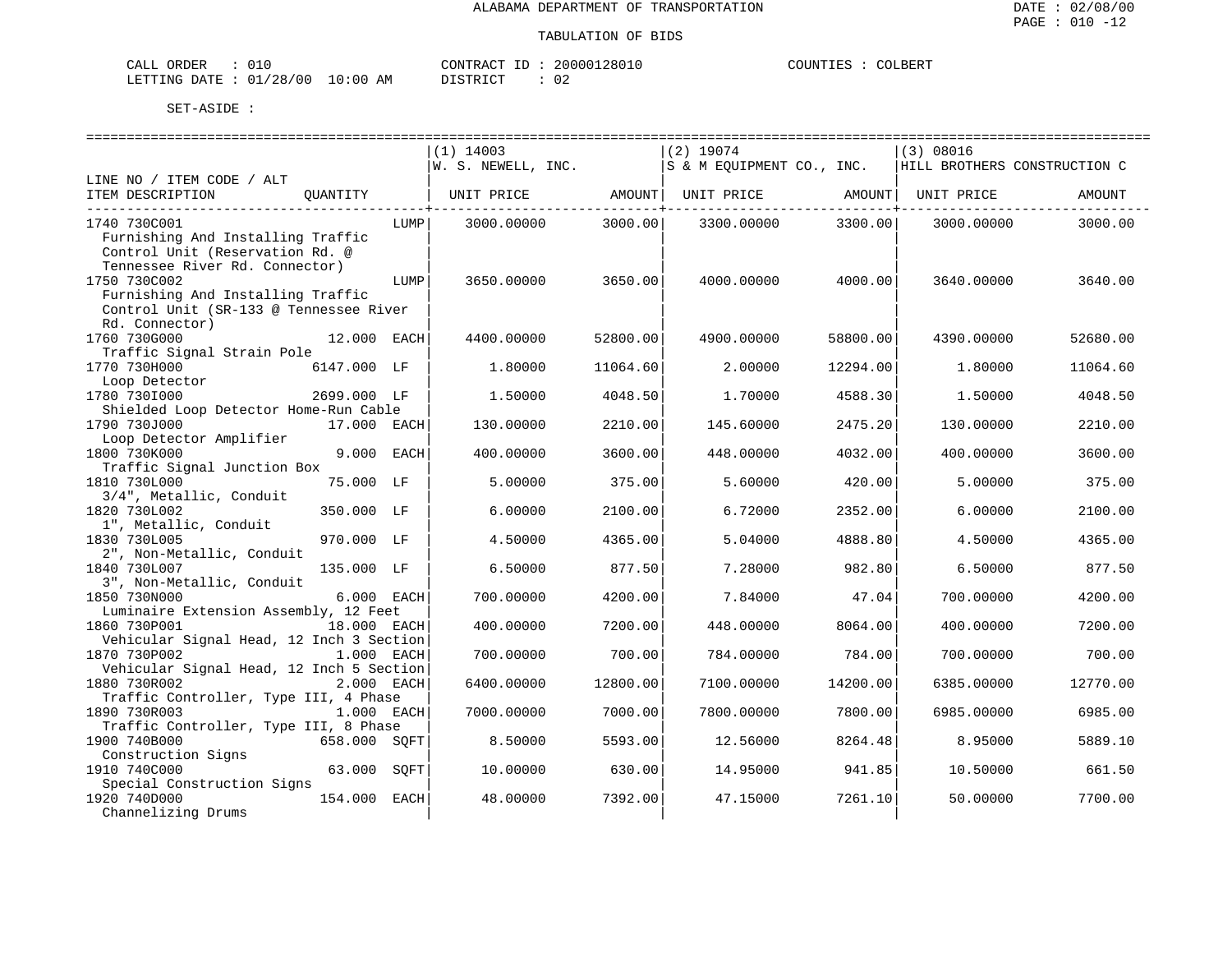| CALI<br>ORDER    | ---                   |                 | CONTRAC<br>ſΒ         | 12801u<br>0۵. | COUNTIT<br>. TES. | OLBER. |
|------------------|-----------------------|-----------------|-----------------------|---------------|-------------------|--------|
| DATE.<br>LETTING | /28/00<br>$\bigcap$ 1 | . O : O (<br>ΑM | ירי חיד פידי<br>----- | n r<br>◡∠     |                   |        |

| ========================                 |              | ============================                                                                                                                       |           |             |                   |             |           |
|------------------------------------------|--------------|----------------------------------------------------------------------------------------------------------------------------------------------------|-----------|-------------|-------------------|-------------|-----------|
|                                          |              | $(1)$ 14003                                                                                                                                        |           | $(2)$ 19074 |                   | (3) 08016   |           |
|                                          |              | $\begin{vmatrix} 1 & 1 & 1 & 1 & 1 \\ 0 & 1 & 1 & 1 & 1 \\ 0 & 0 & 0 & 1 & 1 \end{vmatrix}$ is a meguipment co., INC. HILL BROTHERS CONSTRUCTION C |           |             |                   |             |           |
| LINE NO / ITEM CODE / ALT                |              |                                                                                                                                                    |           |             |                   |             |           |
| ITEM DESCRIPTION<br>QUANTITY             |              | UNIT PRICE                 AMOUNT    UNIT PRICE                   AMOUNT    UNIT PRICE                                                             |           |             |                   |             | AMOUNT    |
| ---------------------------              |              |                                                                                                                                                    |           |             |                   |             |           |
| 1930 740E000                             | 50.000 EACH  | 12.00000                                                                                                                                           | 600.00    | 12.65000    | 632.50            | 13.00000    | 650.00    |
| Cones (36 Inches High)                   |              |                                                                                                                                                    |           |             |                   |             |           |
| 1940 740F002                             | 8.000 EACH   | 190.00000                                                                                                                                          | 1520.00   |             | 195.00000 1560.00 | 200.00000   | 1600.00   |
| Barricades, Type III                     |              |                                                                                                                                                    |           |             |                   |             |           |
| 1950 7401005                             | 8.000 EACH   | 850,00000                                                                                                                                          | 6800.00   | 89.70000    | 717.601           | 895.00000   | 7160.00   |
| Warning Lights, Type B (Detachable Head) |              |                                                                                                                                                    |           |             |                   |             |           |
| 1960 740M000                             | 50.000 EACH  | 7.00000                                                                                                                                            | 350.00    | 8.17000     | 408.50            | 7.50000     | 375.00    |
| Weight For Cone                          |              |                                                                                                                                                    |           |             |                   |             |           |
| 1970 750A000                             | 2.000 EACH   | 14000.00000                                                                                                                                        | 28000.00  | 15000.00000 | 30000.00          | 13965.00000 | 27930.00  |
| High Mast Lighting Assembly              |              |                                                                                                                                                    |           |             |                   |             |           |
| 1980 750B223                             | 8.000 EACH   | 2900.00000                                                                                                                                         | 23200.00  | 3200.00000  | 25600.00          | 2895.00000  | 23160.00  |
| Industrial Luminaire Assembly, One 150   |              |                                                                                                                                                    |           |             |                   |             |           |
| Watt                                     |              |                                                                                                                                                    |           |             |                   |             |           |
| 1990 750B233<br>64.000 EACH              |              | 2800.00000                                                                                                                                         | 179200.00 | 3100.00000  | 198400.00         | 2795.00000  | 178880.00 |
| Cobra Head Luminaire Assembly, One 400   |              |                                                                                                                                                    |           |             |                   |             |           |
| Watt                                     |              |                                                                                                                                                    |           |             |                   |             |           |
| 2000 750C000                             | 5.000 EACH   | 400.00000                                                                                                                                          | 2000.00   | 450.00000   | 2250.00           | 400.00000   | 2000.00   |
| Electrical Junction Box, Type 1          |              |                                                                                                                                                    |           |             |                   |             |           |
| 2010 750C001                             | 8.000 EACH   | 400.00000                                                                                                                                          | 3200.00   | 450.00000   | 3600.00           | 400.00000   | 3200.00   |
| Electrical Junction Box, Type 2          |              |                                                                                                                                                    |           |             |                   |             |           |
| 2020 750D008                             | 200.000 LF   | 4.50000                                                                                                                                            | 900.00    | 5.00000     | 1000.00           | 4.50000     | 900.00    |
| 2" Non-Metallic Conduit                  |              |                                                                                                                                                    |           |             |                   |             |           |
| 2030 750D053                             | 700.000 LF   | 6.00000                                                                                                                                            | 4200.00   | 6.70000     | 4690.00           | 6.00000     | 4200.00   |
| 1" Metallic Conduit                      |              |                                                                                                                                                    |           |             |                   |             |           |
| 2040 750D057                             | 300.000 LF   | 8.50000                                                                                                                                            | 2550.00   | 9.50000     | 2850.00           | 8.50000     | 2550.00   |
| 2" Metallic Conduit                      |              |                                                                                                                                                    |           |             |                   |             |           |
| 2050 750E004                             | 3300.000 LF  | 0.65000                                                                                                                                            | 2145.00   | 0.70000     | 2310.00           | 0.65000     | 2145.00   |
| #6 AWG Conductors                        |              |                                                                                                                                                    |           |             |                   |             |           |
| 2060 750E006                             | 30600.000 LF | 1,00000                                                                                                                                            | 30600.00  | 1,12000     | 34272.00          | 1,00000     | 30600.00  |
| #2 AWG Conductors                        |              |                                                                                                                                                    |           |             |                   |             |           |
| 2070 750F004                             | 1.000 EACH   | 5000.00000                                                                                                                                         | 5000.00   | 5600.00000  | 5600.00           | 5000.00000  | 5000.00   |
| Lighting Control Center, Type NT         |              |                                                                                                                                                    |           |             |                   |             |           |
| 2080 750N010                             | 2.000 EACH   | 3000.00000                                                                                                                                         | 6000.00   | 3360.00000  | 6720.00           | 3000.00000  | 6000.00   |
| High Mast Pole Foundation                |              |                                                                                                                                                    |           |             |                   |             |           |
| 2090 750N012                             | 40.000 EACH  | 650.00000                                                                                                                                          | 26000.00  | 700.00000   | 28000.00          | 650.00000   | 26000.00  |
| Roadway Pole Foundation, Auger Base      |              |                                                                                                                                                    |           |             |                   |             |           |
| 2100 750P000<br>13000.000 LF             |              | 2.50000                                                                                                                                            | 32500.00  | 2.80000     | 36400.00          | 2.50000     | 32500.00  |
| Combined Duct And Cable, 3 #6 AWG        |              |                                                                                                                                                    |           |             |                   |             |           |
| 2110 756A000                             | 90.000 LF    | 18.00000                                                                                                                                           | 1620.00   | 20.00000    | 1800.00           | 17.95000    | 1615.50   |
| _Electrical Conduit, _Lines, Type_       |              |                                                                                                                                                    |           |             |                   |             |           |
| Installation 2" Electrical Conduit, 1    |              |                                                                                                                                                    |           |             |                   |             |           |
| Line, Type 2 Installation                |              |                                                                                                                                                    |           |             |                   |             |           |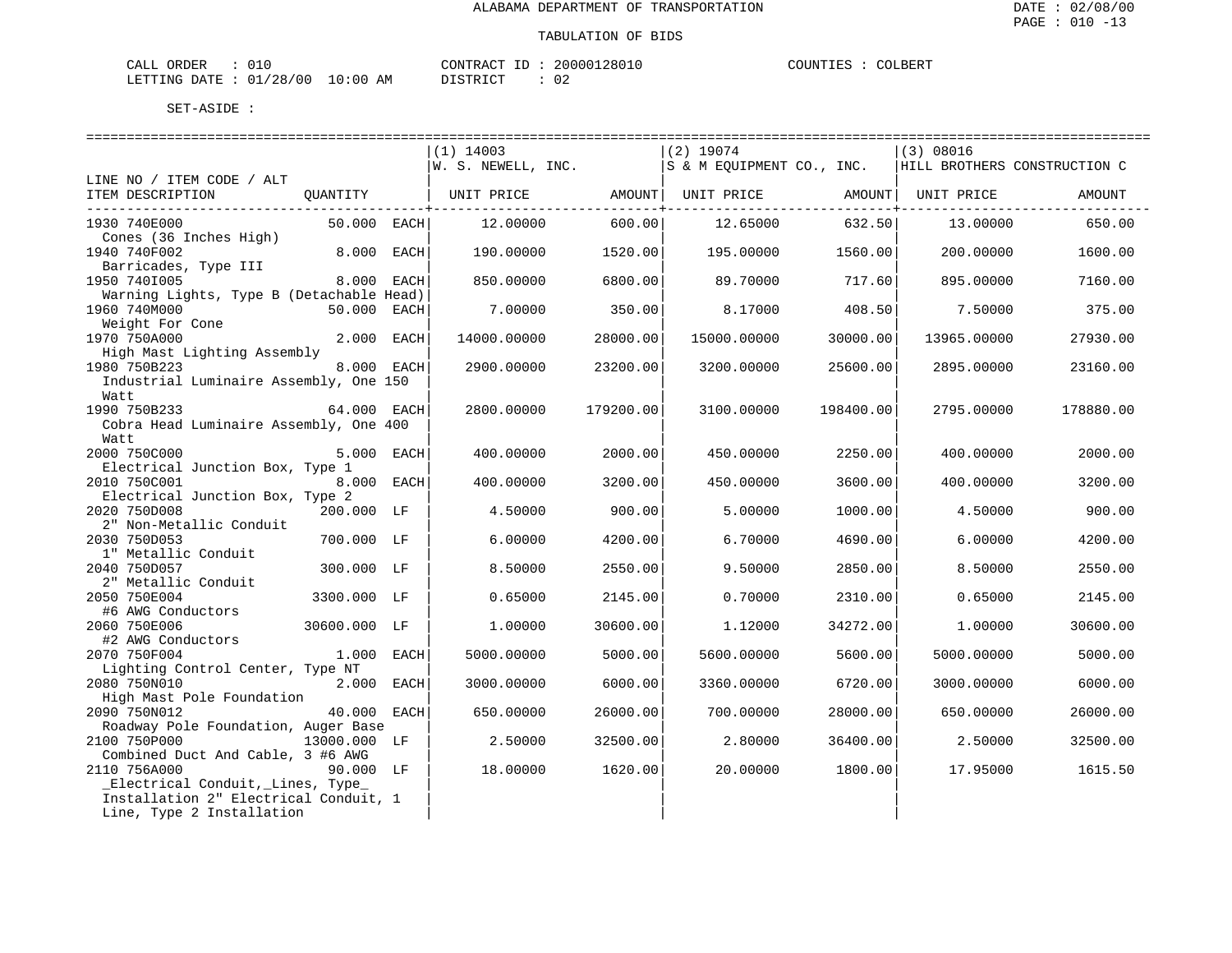| 01 <sup>c</sup><br>CALL ORDER        | 20000128010<br>CONTRACT<br>ID | COLBERT<br>COUNTIES |
|--------------------------------------|-------------------------------|---------------------|
| LETTING DATE: 01/28/00<br>$10:00$ AM | 02<br>DISTRICT                |                     |

| ITEM CODE<br>ALT<br>LINE NO /                      |          |      | 14003<br>$\perp$ )<br>W. S. NEWELL, INC. |                         | $(2)$ 19074<br>S & M EOUIPMENT CO., INC. |                 | (3) 08016  | HILL BROTHERS CONSTRUCTION C |
|----------------------------------------------------|----------|------|------------------------------------------|-------------------------|------------------------------------------|-----------------|------------|------------------------------|
| ITEM DESCRIPTION                                   | OUANTITY |      | UNIT PRICE                               | AMOUNT  <br>--------+-- | UNIT PRICE                               | AMOUNT          | UNIT PRICE | AMOUNT                       |
| 2120 999 000<br>Trainee Hours At 80 Cents Per Hour | 9000.000 | HOUR | 0.80000                                  | 7200.00                 | 0.80000                                  | 7200.00         | 0.80000    | 7200.00                      |
| SECTION TOTALS                                     |          |      |                                          | \$11,225,975.42]        |                                          | \$11,375,971.07 |            | \$11,400,363.01              |
| CONTRACT TOTALS                                    |          |      |                                          | \$11,225,975.42]        |                                          | \$11,375,971.07 |            | \$11,400,363.01              |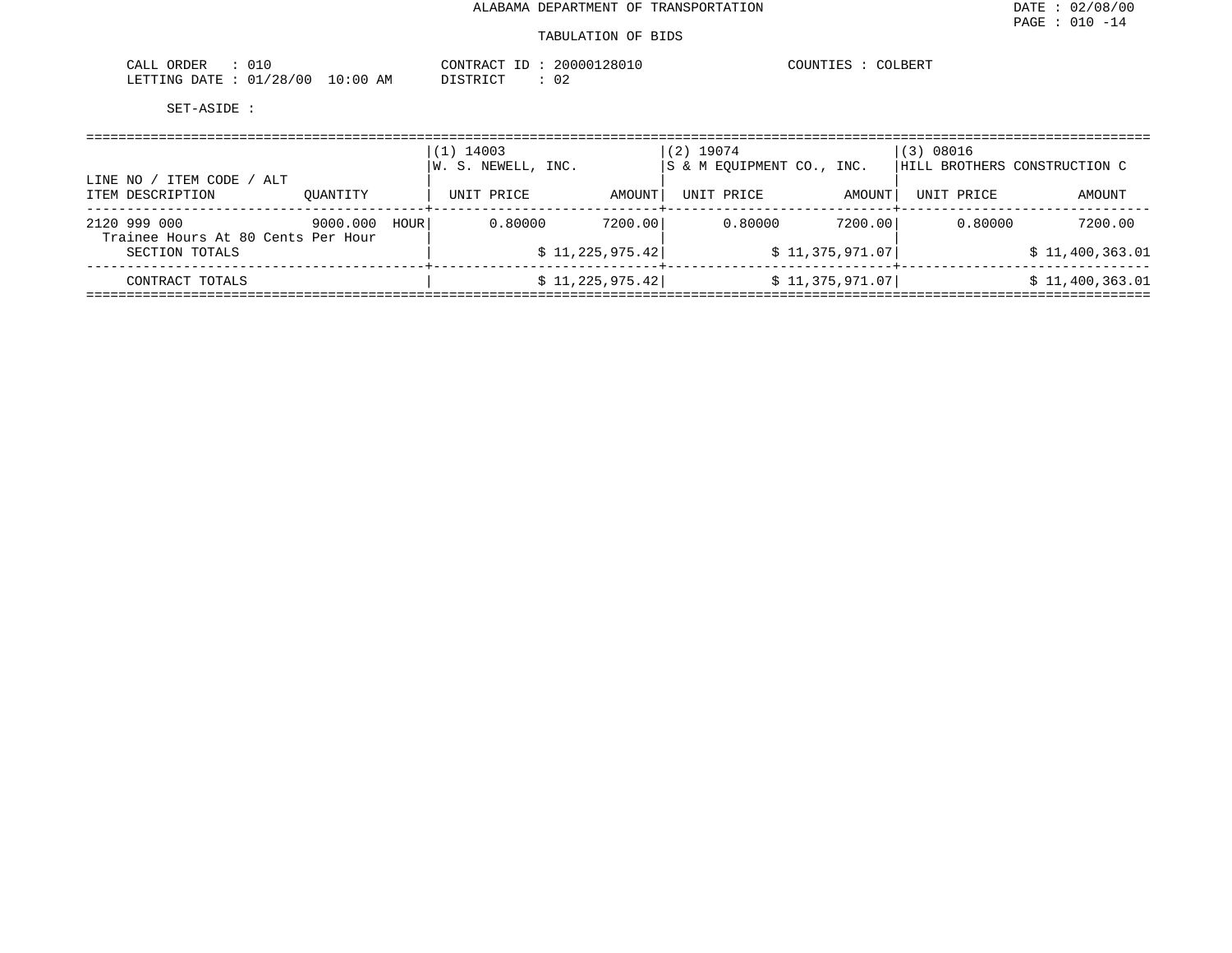# TABULATION OF BIDS

| ORDER<br>ىلىلى<br>∪⊥       |             | 20000128010<br>CONTRACT<br>___ | $\sim$ nnmm<br>COUNTIES<br>$\bigcap \bigcap$<br>⊷∸ |
|----------------------------|-------------|--------------------------------|----------------------------------------------------|
| /28/00<br>חת מח<br>LETTING | 10:00<br>ΆM | ISTRICT<br>$\sim$<br>∪∠        |                                                    |

| ====================                                            |              |      | =================== |            | =======================        |            | ================             |            |
|-----------------------------------------------------------------|--------------|------|---------------------|------------|--------------------------------|------------|------------------------------|------------|
|                                                                 |              |      | $(4)$ 01018         |            | $(5)$ 18031                    |            | (6) 03001                    |            |
|                                                                 |              |      | APAC-ALABAMA, INC.  |            | ROGERS GROUP, INC.             |            | CLARK CONSTRUCTION CO., INC. |            |
| LINE NO / ITEM CODE / ALT                                       |              |      |                     |            |                                |            |                              |            |
| ITEM DESCRIPTION                                                | OUANTITY     |      | UNIT PRICE          | AMOUNT     | UNIT PRICE AMOUNT   UNIT PRICE |            |                              | AMOUNT     |
| ------------<br>SECTION 0001<br>Roadway                         |              |      |                     |            |                                |            |                              |            |
|                                                                 |              |      |                     |            |                                |            |                              |            |
| 0010 201A000<br>Clearing & Grubbing (Approximately 84<br>Acres) |              | LUMP | 900000.00000        | 900000.00  | 205000.00000                   | 205000.00  | 525000.00000                 | 525000.00  |
| 0020 205A001                                                    | 1.000 EACH   |      | 340.38000           | 340.38     | 270.00000                      | 270.00     | 1000.00000                   | 1000.00    |
| Removal Of Structures, Structure No. 1                          |              |      |                     |            |                                |            |                              |            |
| 0030 205A002                                                    | 1.000 EACH   |      | 340.38000           | 340.38     | 270.00000                      | 270.00     | 1000.00000                   | 1000.00    |
| Removal Of Structures, Structure No. 2                          |              |      |                     |            |                                |            |                              |            |
| 0040 205A003                                                    | 1.000 EACH   |      | 340.38000           | 340.38     | 270.00000                      | 270.00     | 1000.00000                   | 1000.00    |
| Removal Of Structures, Structure No. 3                          |              |      |                     |            |                                |            |                              |            |
| 0050 205A004                                                    | 1.000 EACH   |      | 340.38000           | 340.38     | 270.00000                      | 270.00     | 1000.00000                   | 1000.00    |
| Removal Of Structures, Structure No. 4<br>0060 205A005          | 1.000 EACH   |      | 340.38000           | 340.38     | 270.00000                      | 270.00     | 1000.00000                   |            |
| Removal Of Structures, Structure No. 5                          |              |      |                     |            |                                |            |                              | 1000.00    |
| 0070 205A006                                                    | 1.000 EACH   |      | 340.38000           | 340.38     | 270.00000                      | 270.00     | 1000.00000                   | 1000.00    |
| Removal Of Structures, Structure No. 6                          |              |      |                     |            |                                |            |                              |            |
| 0080 205A007                                                    | 1.000 EACH   |      | 340.38000           | 340.38     | 270.00000                      | 270.00     | 1000.00000                   | 1000.00    |
| Removal Of Structures, Structure No. 7                          |              |      |                     |            |                                |            |                              |            |
| 0090 206B000                                                    |              | LUMP | 5718.81000          | 5718.81    | 1100.00000                     | 1100.00    | 8000.00000                   | 8000.00    |
| Removal Of Old Box Culvert Sta. 93+50.00                        |              |      |                     |            |                                |            |                              |            |
| 0100 206C002                                                    | 622.000 SOYD |      | 7.83000             | 4870.26    | 5.00000                        | 3110.00    | 1.00000                      | 622.00     |
| Removing Concrete Slope Paving                                  |              |      |                     |            |                                |            |                              |            |
| 0110 206C003                                                    | 210.000 SOYD |      | 9.63000             | 2022.30    | 10.00000                       | 2100.00    | 1,00000                      | 210.00     |
| Removing Concrete Flumes<br>0120 206D000                        | 736.000 LF   |      | 5.68000             | 4180.48    | 3.50000                        | 2576.00    | 5.00000                      | 3680.00    |
| Removing Pipe                                                   |              |      |                     |            |                                |            |                              |            |
| 0130 206D002                                                    | 174.000 LF   |      | 3.09000             | 537.66     | 3.50000                        | 609.00     | 2.00000                      | 348.00     |
| Removing Curb                                                   |              |      |                     |            |                                |            |                              |            |
| 0140 206D003                                                    | 3122.000 LF  |      | 1.46000             | 4558.12    | 2.00000                        | 6244.00    | 2.00000                      | 6244.00    |
| Removing Curb And Gutter                                        |              |      |                     |            |                                |            |                              |            |
| 0150 206D011                                                    | 2300.000     | LF   | 3.00000             | 6900.00    | 1.75000                        | 4025.00    | 4.00000                      | 9200.00    |
| Removing Fence                                                  |              |      |                     |            |                                |            |                              |            |
| 0160 206E001                                                    | 6.000 EACH   |      | 259.52000           | 1557.12    | 342.00000                      | 2052.00    | 300.00000                    | 1800.00    |
| Removing Inlets                                                 |              |      |                     |            |                                |            |                              |            |
| 0170 210A000                                                    | 338541.000   | CYIP | 1,70000             | 575519.70  | 3.00000                        | 1015623.00 | 1.65000                      | 558592.65  |
| Unclassified Excavation                                         |              |      |                     |            |                                |            |                              |            |
| 0180 210D000                                                    | 681926.000   | CYIP | 1,90000             | 1295659.40 | 2.61000                        | 1779826.86 | 3.80000                      | 2591318.80 |
| Borrow Excavation<br>0190 214A000                               | 3966.000     | CUYD | 3.92000             | 15546.72   | 7.00000                        | 27762.00   | 6.00000                      | 23796.00   |
| Structure Excavation                                            |              |      |                     |            |                                |            |                              |            |
|                                                                 |              |      |                     |            |                                |            |                              |            |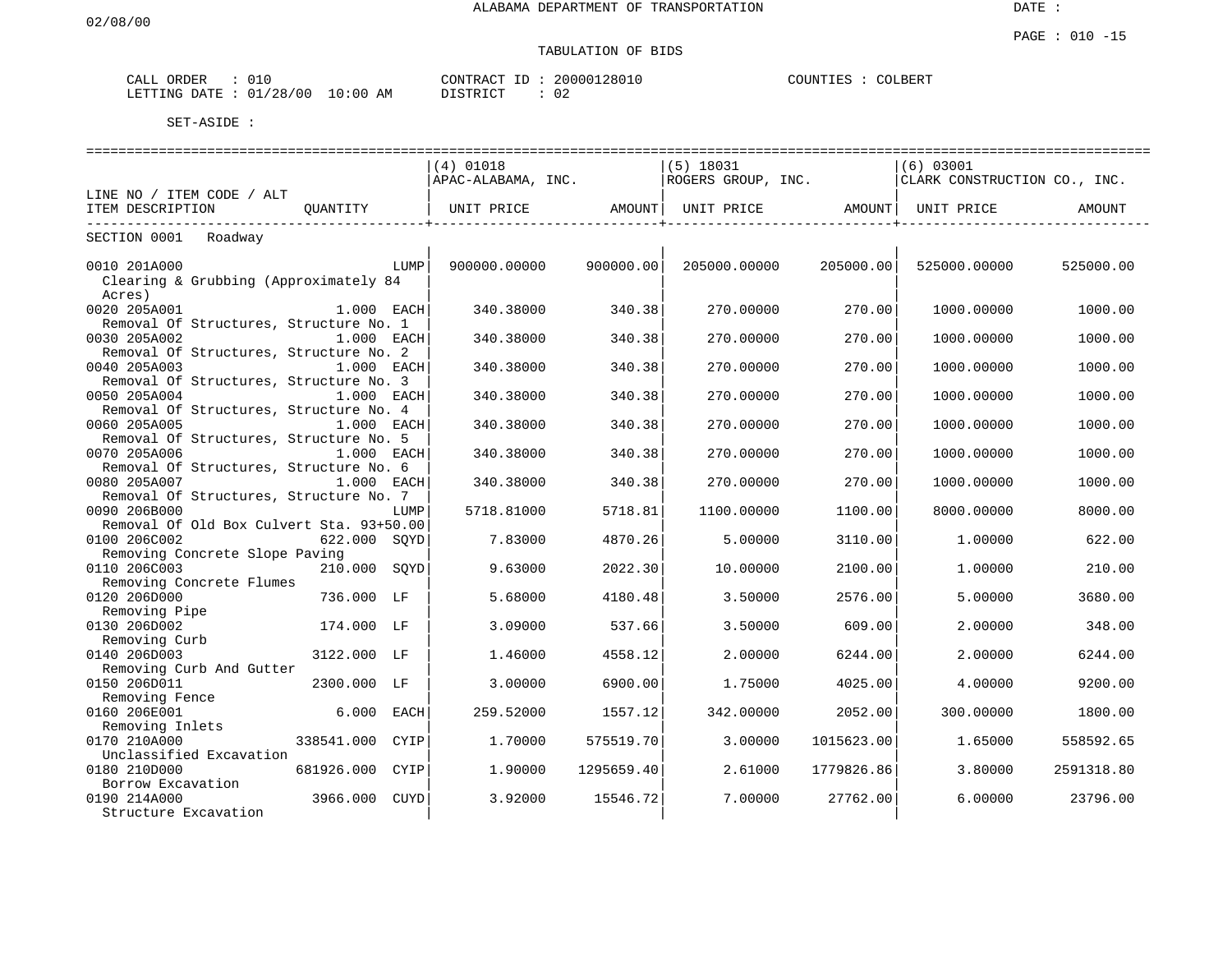| CALI<br>ORDER    | ---                   |                 | CONTRAC<br>ſΒ         | 12801u<br>0۵. | COUNTIT<br>. TES. | OLBER. |
|------------------|-----------------------|-----------------|-----------------------|---------------|-------------------|--------|
| DATE.<br>LETTING | /28/00<br>$\bigcap$ 1 | . O : O (<br>ΑM | ירי חיד פידי<br>----- | n r<br>◡∠     |                   |        |

|                                                                                                                                                            | ==========================<br>$(4)$ 01018<br>APAC-ALABAMA, INC. |           | ------------------------<br>$(5)$ 18031<br>ROGERS GROUP, INC. |           | (6) 03001<br>CLARK CONSTRUCTION CO., INC. |           |
|------------------------------------------------------------------------------------------------------------------------------------------------------------|-----------------------------------------------------------------|-----------|---------------------------------------------------------------|-----------|-------------------------------------------|-----------|
| LINE NO / ITEM CODE / ALT<br>ITEM DESCRIPTION                                                                                                              | QUANTITY   UNIT PRICE AMOUNT   UNIT PRICE AMOUNT   UNIT PRICE   |           |                                                               |           |                                           | AMOUNT    |
| 0200 214B001<br>940.000 CUYD<br>Foundation Backfill, Commercial                                                                                            | $7.63000$ $7172.20$                                             |           | 19.00000                                                      | 17860.00  | 12.00000                                  | 11280.00  |
| 0210 215A000<br>1380.000 CUYD<br>Unclassified Bridge Excavation                                                                                            | 11.75000                                                        | 16215.00  | 11.75000                                                      | 16215.00  | 10.00000                                  | 13800.00  |
| 0220 215B002<br>Cofferdams Or Sheeting And Shoring Sta.                                                                                                    | LUMP<br>22750.00000                                             | 22750.00  | 23000.00000                                                   | 23000.00  | 50000.00000                               | 50000.00  |
| 118+25.90, NBL<br>0230 215B003<br>Cofferdams Or Sheeting And Shoring Sta.<br>$118+25.90$ , SBL                                                             | LUMP<br>22750.00000                                             | 22750.00  | 23000.00000                                                   | 23000.00  | 50000.00000                               | 50000.00  |
| 0240 215B004<br>Cofferdams Or Sheeting And Shoring Sta.                                                                                                    | 22750.00000<br>LUMP                                             | 22750.00  | 23000.00000                                                   | 23000.00  | 10000.00000                               | 10000.00  |
| 122+74.01, NBL<br>0250 215B005<br>Cofferdams Or Sheeting And Shoring Sta.<br>$122+74.01$ , SBL                                                             | 22750.00000<br>LUMP                                             | 22750.00  | 23000.00000                                                   | 23000.00  | 10000.00000                               | 10000.00  |
| 0260 224A000<br>10.000 CUYD                                                                                                                                | 1,00000                                                         | 10.00     | 38.00000                                                      | 380.00    | 4.00000                                   | 40.00     |
| Lime Sink Excavation<br>0270 224C000<br>20.000 TON                                                                                                         | 1,00000                                                         | 20.00     | 25.00000                                                      | 500.00    | 8,00000                                   | 160.00    |
| Special Backfill For Lime Sink, AHD #467<br>0280 224D000<br>100.000 CUYD                                                                                   | 1,00000                                                         | 100.00    | 90.00000                                                      | 9000.00   | 70.00000                                  | 7000.00   |
| Concrete Seal For Lime Sink<br>0290 230A000<br>201.000 RBST                                                                                                | 205.88000                                                       | 41381.88  | 136.00000                                                     | 27336.00  | 300.00000                                 | 60300.00  |
| Roadbed Processing<br>0300 301A004<br>7970.000 SYCP                                                                                                        | 2.61000                                                         | 20801.70  | 2.25000                                                       | 17932.50  | 2.25000                                   | 17932.50  |
| Crushed Aggregate Base Course, Type B,<br>Plant Mixed, 4" Compacted Thickness<br>0310 301A012<br>221478.000 SYCP<br>Crushed Aggregate Base Course, Type B, | 3.16000                                                         | 699870.48 | 3,00000                                                       | 664434.00 | 3,00000                                   | 664434.00 |
| Plant Mixed, 6" Compacted Thickness<br>0320 327E000<br>11510.000 TON                                                                                       | 19.76000                                                        | 227437.60 | 22.00000                                                      | 253220.00 | 22.00000                                  | 253220.00 |
| Permeable Asphalt Treated Base<br>0330 401A000<br>24908.000 SYCP                                                                                           | 0.39000                                                         | 9714.12   | 0.26000                                                       | 6476.08   | 0.26000                                   | 6476.08   |
| Bituminous Treatment A                                                                                                                                     |                                                                 |           |                                                               |           |                                           |           |
| 0340 405A000<br>$6405.000$ GAL<br>Tack Coat                                                                                                                | 1.49000                                                         | 9543.45   | 1,00000                                                       | 6405.00   | 1,00000                                   | 6405.00   |
| 0350 424A261<br>2393.000 TON<br>Superpave Bituminous Concrete Wearing<br>Surface Layer, 3/4" Maximum Aggregate                                             | 37.97000                                                        | 90862.21  | 30.00000                                                      | 71790.00  | 30.00000                                  | 71790.00  |
| Size Mix, ESAL Range D<br>0360 424A281<br>6318.000 TON                                                                                                     | 40.12000                                                        | 253478.16 | 33.00000                                                      | 208494.00 | 33.00000                                  | 208494.00 |
| Superpave Bituminous Concrete Wearing<br>Surface Layer, 3/4" Maximum Aggregate<br>Size Mix, ESAL Range E                                                   |                                                                 |           |                                                               |           |                                           |           |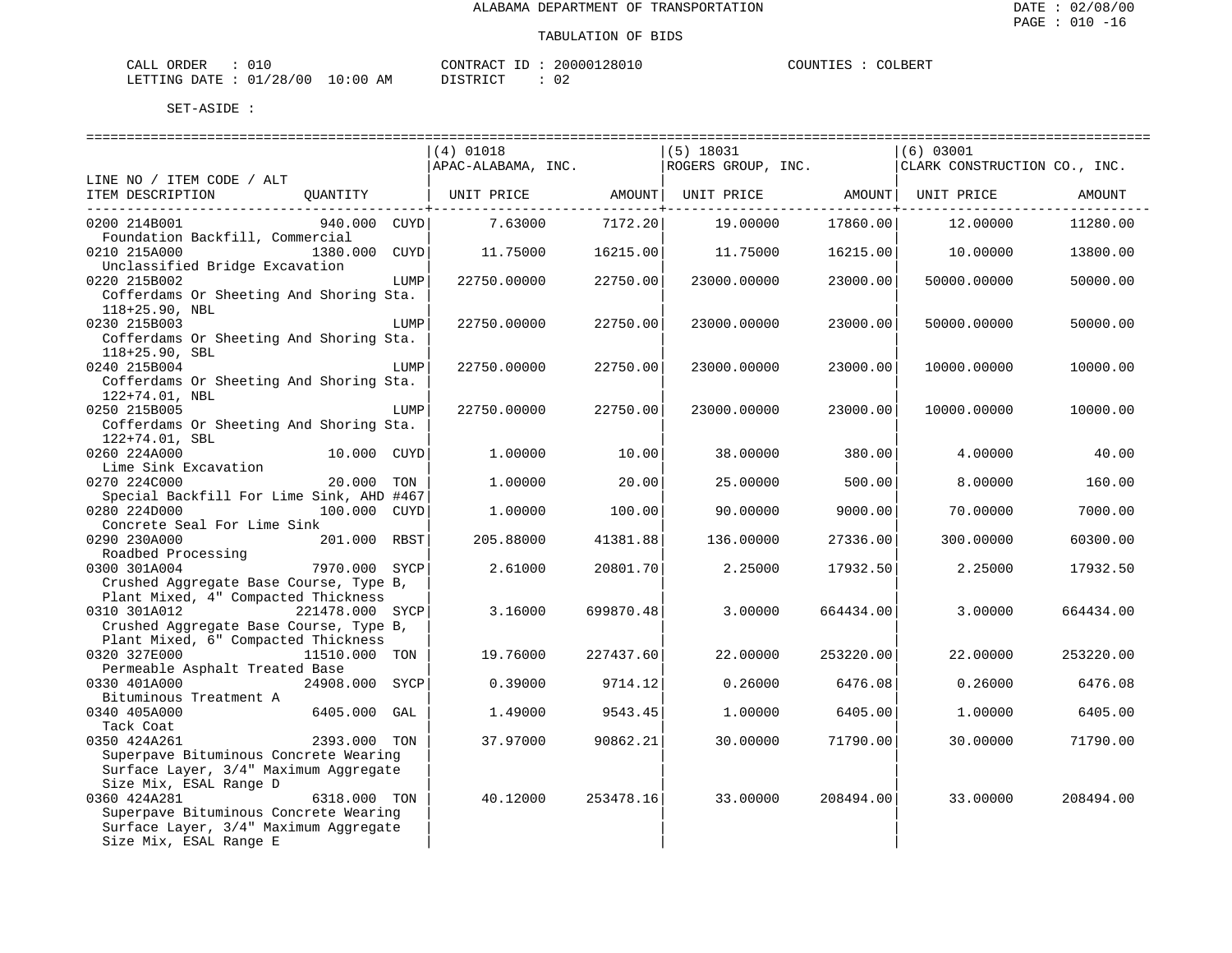| CALL ORDER                      |  | CONTRACT ID: 20000128010          |    | COUNTIES : | COLBERT |
|---------------------------------|--|-----------------------------------|----|------------|---------|
| LETTING DATE: 01/28/00 10:00 AM |  | דת TSTR דמ<br>້ີ່ ⊥ ∪ ⊥ ⊥ ∖ ⊥ ∪ ⊥ | 02 |            |         |

|                                                                            |               |      | $(4)$ 01018        |           | $(5)$ 18031        |           | (6) 03001                    |           |
|----------------------------------------------------------------------------|---------------|------|--------------------|-----------|--------------------|-----------|------------------------------|-----------|
|                                                                            |               |      | APAC-ALABAMA, INC. |           | ROGERS GROUP, INC. |           | CLARK CONSTRUCTION CO., INC. |           |
| LINE NO / ITEM CODE / ALT                                                  |               |      |                    |           |                    |           |                              |           |
| ITEM DESCRIPTION                                                           | OUANTITY      |      | UNIT PRICE         | AMOUNT    | UNIT PRICE         | AMOUNT    | UNIT PRICE                   | AMOUNT    |
| 0370 424B282                                                               | 11257.000 TON |      | 24.98000           | 281199.86 | 29.00000           | 326453.00 | 29.00000                     | 326453.00 |
| Superpave Bituminous Concrete Upper                                        |               |      |                    |           |                    |           |                              |           |
| Binder Layer, 1 1/2" Maximum Aggregate                                     |               |      |                    |           |                    |           |                              |           |
| Size Mix, ESAL Range E                                                     |               |      |                    |           |                    |           |                              |           |
| 0380 424B462                                                               | 5225.000 TON  |      | 22.75000           | 118868.75 | 26.00000           | 135850.00 | 26,00000                     | 135850.00 |
| Superpave Bituminous Concrete Upper                                        |               |      |                    |           |                    |           |                              |           |
| Binder Layer, 1 1/2" Maximum Aggregate                                     |               |      |                    |           |                    |           |                              |           |
| Size Mix, ESAL Range D                                                     |               |      |                    |           |                    |           |                              |           |
| 0390 424C261                                                               | 4067.000 TON  |      | 24.51000           | 99682.17  | 25,00000           | 101675.00 | 25,00000                     | 101675.00 |
| Superpave Bituminous Concrete Base<br>Layer, 1 1/2" Maximum Aggregate Size |               |      |                    |           |                    |           |                              |           |
| Mix, ESAL Range D                                                          |               |      |                    |           |                    |           |                              |           |
| 0400 424C281                                                               | 31827.000     | TON  | 22.66000           | 721199.82 | 24.00000           | 763848.00 | 24.00000                     | 763848.00 |
| Superpave Bituminous Concrete Base                                         |               |      |                    |           |                    |           |                              |           |
| Layer, 1 1/2" Maximum Aggregate Size                                       |               |      |                    |           |                    |           |                              |           |
| Mix, ESAL Range E                                                          |               |      |                    |           |                    |           |                              |           |
| 0410 428B000                                                               | 54654.000 LF  |      | 0.03000            | 1639.62   | 0.25000            | 13663.50  | 0.25000                      | 13663.50  |
| Scoring Bituminous Pavement Surface By                                     |               |      |                    |           |                    |           |                              |           |
| Rolling                                                                    |               |      |                    |           |                    |           |                              |           |
| 0420 430B000                                                               | 500.000 TNCP  |      | 21.55000           | 10775.00  | 13,00000           | 6500.00   | 14,00000                     | 7000.00   |
| Aggregate Surfacing (AHD #467 Or #57)                                      |               |      |                    |           |                    |           |                              |           |
| 0430 450B000                                                               | 800.000 SOYD  |      | 51.00000           | 40800.00  | 51.00000           | 40800.00  | 50.00000                     | 40000.00  |
| Reinforced Cement Concrete Bridge End<br>Slab                              |               |      |                    |           |                    |           |                              |           |
| 0440 502A000                                                               | 40478.000 LB  |      | 0.50000            | 20239.00  | 0.55000            | 22262.90  | 0.50000                      | 20239.00  |
| Steel Reinforcement                                                        |               |      |                    |           |                    |           |                              |           |
| 0450 502A001                                                               | 225280.000    | LB   | 0.41000            | 92364.80  | 0.41000            | 92364.80  | 0.42000                      | 94617.60  |
| Steel Reinforcement (Grade 60)                                             |               |      |                    |           |                    |           |                              |           |
| 0460 502B000                                                               |               | LUMP | 32000.00000        | 32000.00  | 32000.00000        | 32000.00  | 35000.00000                  | 35000.00  |
| Steel Reinforcement For Bridge                                             |               |      |                    |           |                    |           |                              |           |
| Superstructure Sta. 118+25.9 NBL,                                          |               |      |                    |           |                    |           |                              |           |
| Approximately 85,500 Pounds                                                |               |      |                    |           |                    |           |                              |           |
| 0470 502B001                                                               |               | LUMP | 32000.00000        | 32000.00  | 32000.00000        | 32000.00  | 35000.00000                  | 35000.00  |
| Steel Reinforcement For Bridge                                             |               |      |                    |           |                    |           |                              |           |
| Superstructure Sta. 118+25.9 SBL,                                          |               |      |                    |           |                    |           |                              |           |
| Approximately 84,600 Pounds<br>0480 502B002                                |               |      |                    | 30000.00  |                    | 30000.00  |                              |           |
| Steel Reinforcement For Bridge                                             |               | LUMP | 30000.00000        |           | 30000.00000        |           | 33000.00000                  | 33000.00  |
| Superstructure Sta. 122+74.01 NBL,                                         |               |      |                    |           |                    |           |                              |           |
| Approximately 79,000 Pounds                                                |               |      |                    |           |                    |           |                              |           |
| 0490 502B003                                                               |               | LUMP | 30000.00000        | 30000.00  | 30000.00000        | 30000.00  | 33000.00000                  | 33000.00  |
| Steel Reinforcement For Bridge                                             |               |      |                    |           |                    |           |                              |           |
| Superstructure Sta. 122+74.01 SBL,                                         |               |      |                    |           |                    |           |                              |           |
| Aproximately 77,500 Pounds                                                 |               |      |                    |           |                    |           |                              |           |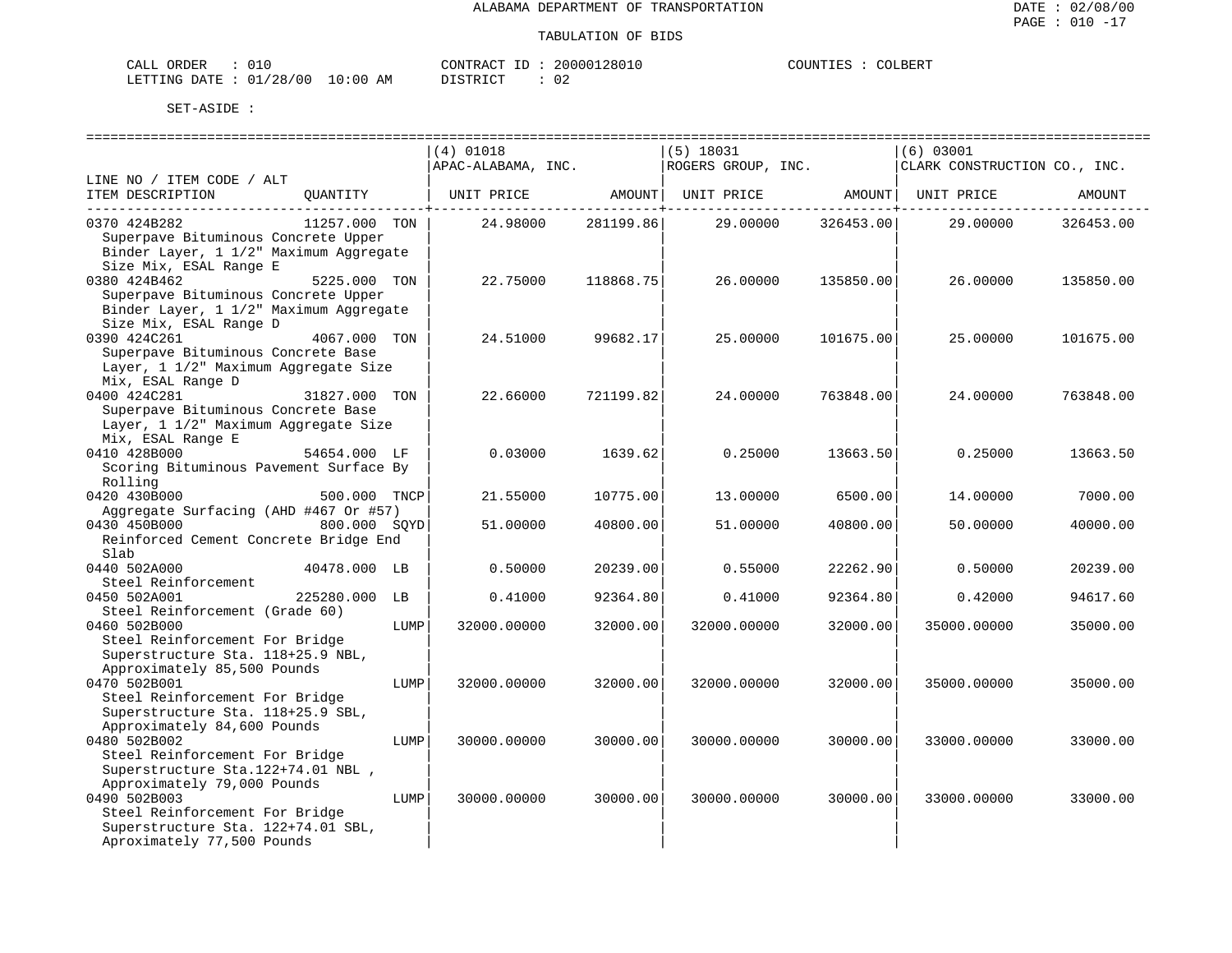| CALI<br>ORDER | ◡⊥◟        |             | CONTRACT<br>ΙD        | <sup>1</sup> 2801u<br>200001 | COUNTIES | COLBERT |
|---------------|------------|-------------|-----------------------|------------------------------|----------|---------|
| LETTING DATE  | : 01/28/00 | 10:00<br>AΜ | ד פידי ד<br>- - - - - | 02<br>$\sim$                 |          |         |

|                                                      |      | $(4)$ 01018        |           | $(5)$ 18031        |           | $(6)$ 03001                  |           |
|------------------------------------------------------|------|--------------------|-----------|--------------------|-----------|------------------------------|-----------|
|                                                      |      | APAC-ALABAMA, INC. |           | ROGERS GROUP, INC. |           | CLARK CONSTRUCTION CO., INC. |           |
| LINE NO / ITEM CODE / ALT                            |      |                    |           |                    |           |                              |           |
| ITEM DESCRIPTION<br>OUANTITY                         |      | UNIT PRICE         | AMOUNT    | UNIT PRICE         | AMOUNT    | UNIT PRICE                   | AMOUNT    |
| 0500 502B004                                         | LUMP | 24500.00000        | 24500.00  | 24500.00000        | 24500.00  | 30000.00000                  | 30000.00  |
| Steel Reinforcement For Bridge                       |      |                    |           |                    |           |                              |           |
| Superstructure Sta. 158+20.00 NBL,                   |      |                    |           |                    |           |                              |           |
| Approximately 60,000 Pounds                          |      |                    |           |                    |           |                              |           |
| 0510 502B005                                         | LUMP | 24500.00000        | 24500.00  | 24500.00000        | 24500.00  | 25000.00000                  | 25000.00  |
| Steel Reinforcement For Bridge                       |      |                    |           |                    |           |                              |           |
| Superstructure Sta. 158+20.00 SBL,                   |      |                    |           |                    |           |                              |           |
| Approximately 53,300 Pounds                          |      |                    |           |                    |           |                              |           |
| 0520 505C000<br>13140.000 LF                         |      | 21.00000           | 275940.00 | 21.00000           | 275940.00 | 18,00000                     | 236520.00 |
| Steel Piling (HP 10x42)                              |      |                    |           |                    |           |                              |           |
| 0530 505C002<br>13210.000 LF                         |      | 23.50000           | 310435.00 | 23.50000           | 310435.00 | 20.00000                     | 264200.00 |
| Steel Piling (HP 12x53)                              |      |                    |           |                    |           |                              |           |
| 0540 505G002<br>120.000                              | EACH | 47.00000           | 5640.00   | 47.00000           | 5640.00   | 75.00000                     | 9000.00   |
| Pile Points (Type A, 10")<br>0550 505G003<br>182.000 |      | 66.00000           | 12012.00  | 66.00000           |           | 75.00000                     |           |
| Pile Points (Type A, 12")                            | EACH |                    |           |                    | 12012.00  |                              | 13650.00  |
| 0560 508A000<br>33012.000 LB                         |      | 1.93000            | 63713.16  | 1.93000            | 63713.16  | 2.10000                      | 69325.20  |
| Structural Steel                                     |      |                    |           |                    |           |                              |           |
| 0570 510A000<br>1350.000                             | CUYD | 302.00000          | 407700.00 | 302.00000          | 407700.00 | 350.00000                    | 472500.00 |
| Bridge Substructure Concrete, Class A                |      |                    |           |                    |           |                              |           |
| 0580 510C051                                         | LUMP | 125000.00000       | 125000.00 | 125000.00000       | 125000.00 | 100000.00000                 | 100000.00 |
| Bridge Concrete Superstructure, Sta.                 |      |                    |           |                    |           |                              |           |
| 118+25.9 NBL, Approximately 337 Cubic                |      |                    |           |                    |           |                              |           |
| Yards                                                |      |                    |           |                    |           |                              |           |
| 0590 510C052                                         | LUMP | 125000.00000       | 125000.00 | 125000.00000       | 125000.00 | 100000.00000                 | 100000.00 |
| Bridge Concrete Superstructure, Sta.                 |      |                    |           |                    |           |                              |           |
| 118+25.9 SBL, Approximately 332 Cubic                |      |                    |           |                    |           |                              |           |
| Yards                                                |      |                    |           |                    |           |                              |           |
| 0600 510C053                                         | LUMP | 92000.00000        | 92000.00  | 92000.00000        | 92000.00  | 100000.00000                 | 100000.00 |
| Bridge Concrete Superstructure, Sta.                 |      |                    |           |                    |           |                              |           |
| 122+74.01 NBL, Approximately 310 Cubic<br>Yards      |      |                    |           |                    |           |                              |           |
| 0610 510C054                                         | LUMP | 92000.00000        | 92000.00  | 92000.00000        | 92000.00  | 100000.00000                 | 100000.00 |
| Bridge Concrete Superstructure,                      |      |                    |           |                    |           |                              |           |
| Sta.122+74.01 SBL, Approximately 307                 |      |                    |           |                    |           |                              |           |
| Cubic Yards                                          |      |                    |           |                    |           |                              |           |
| 0620 510C055                                         | LUMP | 100000.00000       | 100000.00 | 100000.00000       | 100000.00 | 100000.00000                 | 100000.00 |
| Bridge Concrete Superstructure, Sta.                 |      |                    |           |                    |           |                              |           |
| 158+20.00 NBL, Approximately 304 Cubic               |      |                    |           |                    |           |                              |           |
| Yards                                                |      |                    |           |                    |           |                              |           |
| 0630 510C056                                         | LUMP | 90000.00000        | 90000.00  | 90000.00000        | 90000.00  | 90000.00000                  | 90000.00  |
| Bridge Concrete Superstructure, Sta.                 |      |                    |           |                    |           |                              |           |
| 158+20.00 SBL, Approximately 268 Cubic               |      |                    |           |                    |           |                              |           |
| Yards                                                |      |                    |           |                    |           |                              |           |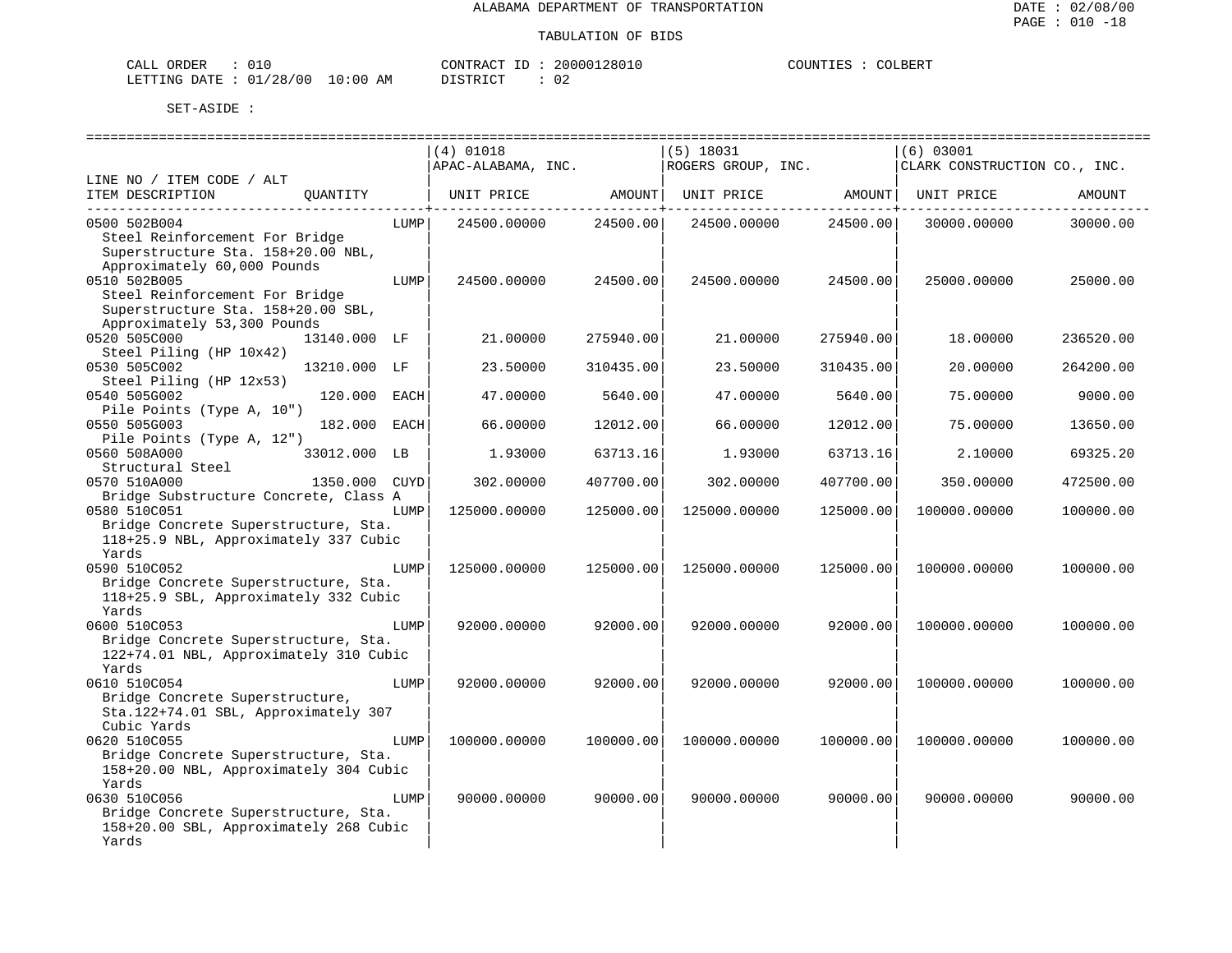| CALI<br>ORDER    | ---                   |                 | CONTRAC<br>ſΒ         | 12801u<br>0۵. | COUNTIT<br>. TES. | OLBER. |
|------------------|-----------------------|-----------------|-----------------------|---------------|-------------------|--------|
| DATE.<br>LETTING | /28/00<br>$\bigcap$ 1 | . O : O (<br>ΑM | ירי חיד פידי<br>----- | n r<br>◡∠     |                   |        |

|                                                              | ============================== |           |                    |           |                                |           |
|--------------------------------------------------------------|--------------------------------|-----------|--------------------|-----------|--------------------------------|-----------|
|                                                              | $(4)$ 01018                    |           | $(5)$ 18031        |           | $(6)$ 03001                    |           |
|                                                              | APAC-ALABAMA, INC.             |           | ROGERS GROUP, INC. |           | CLARK CONSTRUCTION CO., INC.   |           |
| LINE NO / ITEM CODE / ALT                                    |                                |           |                    |           |                                |           |
| ITEM DESCRIPTION<br>QUANTITY                                 | UNIT PRICE AMOUNT              |           |                    |           | UNIT PRICE AMOUNT   UNIT PRICE | AMOUNT    |
| 0640 510E000<br>55614.000 SOYD                               | 1.25000                        | 69517.50  | 1.25000            | 69517.50  | 1,14000                        | 63399.96  |
| Grooving Concrete Bridge Decks                               |                                |           |                    |           |                                |           |
| 0650 511A001<br>118.000 EACH                                 | 132.00000                      | 15576.00  | 132,00000          | 15576.00  | 100,00000                      | 11800.00  |
| Elastomeric Bearings, Type 2                                 |                                |           |                    |           |                                |           |
| 84.000 EACH<br>0660 511A004                                  | 310.00000                      | 26040.00  | 310.00000          | 26040.00  | 200.00000                      | 16800.00  |
| Elastomeric Bearings, Type 4                                 |                                |           |                    |           |                                |           |
| 0670 513B005<br>5554.000 LF                                  | 85.00000                       | 472090.00 | 85,00000           | 472090.00 | 80,00000                       | 444320.00 |
| Pretensioned-Prestressed Concrete                            |                                |           |                    |           |                                |           |
| Girders, Type III (Specialty Item)                           |                                |           |                    |           |                                |           |
| 0680 513B017<br>2361.000 LF                                  | 178.00000                      | 420258.00 | 178.00000          | 420258.00 | 100.00000                      | 236100.00 |
| Pretensioned-Prestressed Concrete                            |                                |           |                    |           |                                |           |
| Girders, Type BT-72 (Specialty Item)                         |                                |           |                    |           |                                |           |
| 0690 524A010<br>277.000 CUYD                                 | 310.00000                      | 85870.00  | 550.00000          | 152350.00 | 310.00000                      | 85870.00  |
| Culvert Concrete                                             |                                |           |                    |           |                                |           |
| 0700 530A001<br>918.000 LF                                   | 24.59000                       | 22573.62  | 27.00000           | 24786.00  | 18.60000                       | 17074.80  |
| 18" Roadway Pipe (Class 3 R.C.)                              |                                |           |                    |           |                                |           |
| 0710 530A002<br>142.000 LF                                   | 35.24000                       | 5004.08   | 36.00000           | 5112.00   | 25.25000                       | 3585.50   |
| 24" Roadway Pipe (Class 3 R.C.)<br>0720 530A003<br>46.000 LF | 59.03000                       | 2715.38   | 56.00000           | 2576.00   | 33.85000                       | 1557.10   |
| 30" Roadway Pipe (Class 3 R.C.)                              |                                |           |                    |           |                                |           |
| 0730 530A004<br>256.000 LF                                   | 66.13000                       | 16929.28  | 67.00000           | 17152.00  | 45.50000                       | 11648.00  |
| 36" Roadway Pipe (Class 3 R.C.)                              |                                |           |                    |           |                                |           |
| 0740 530A015<br>260.000 LF                                   | 68.76000                       | 17877.60  | 79.00000           | 20540.00  | 48.85000                       | 12701.00  |
| 36" Roadway Pipe (Class 4 R.C.)                              |                                |           |                    |           |                                |           |
| 0750 530A023<br>592.000 LF                                   | 34.43000                       | 20382.56  | 42.00000           | 24864.00  | 25.15000                       | 14888.80  |
| 18" Roadway Pipe (Class 5 R.C.)                              |                                |           |                    |           |                                |           |
| 0760 530A024<br>346.000 LF                                   | 47.09000                       | 16293.14  | 52.00000           | 17992.00  | 35.75000                       | 12369.50  |
| 24" Roadway Pipe (Class 5 R.C.)                              |                                |           |                    |           |                                |           |
| 0770 530A025<br>403.000 LF                                   | 64.69000                       | 26070.07  | 65.00000           | 26195.00  | 48.30000                       | 19464.90  |
| 30" Roadway Pipe (Class 5 R.C.)                              |                                |           |                    |           |                                |           |
| 0780 530A026<br>202.000 LF                                   | 83.71000                       | 16909.42  | 82.00000           | 16564.00  | 60.15000                       | 12150.30  |
| 36" Roadway Pipe (Class 5 R.C.)                              |                                |           |                    |           |                                |           |
| 0790 530A027<br>90.000 LF                                    | 130.25000                      | 11722.50  | 112,00000          | 10080.00  | 79.60000                       | 7164.00   |
| 42" Roadway Pipe (Class 5 R.C.)                              |                                |           |                    |           |                                |           |
| 0800 530A152<br>66.000 LF                                    | 52.98000                       | 3496.68   | 105.00000          | 6930.00   | 66.00000                       | 4356.00   |
| 36" Roadway Pipe (14 Gauge C.C.S.)                           |                                |           |                    |           |                                |           |
| 0810 530A801<br>43.000 LF                                    | 35.07000                       | 1508.01   | 48.00000           | 2064.00   | 43.00000                       | 1849.00   |
| 18" Roadway Pipe (14 Gauge C.C.S.)                           |                                |           |                    |           |                                |           |
| (Stack Pipe) (No Bedding Required)                           |                                |           |                    |           |                                |           |
| 0820 530A914 44.000 LF                                       | 29.86000                       | 1313.84   | 83.00000           | 3652.00   | 24.00000                       | 1056.00   |
| 18" Roadway Pipe (14 Gauge C.C.S.)                           |                                |           |                    |           |                                |           |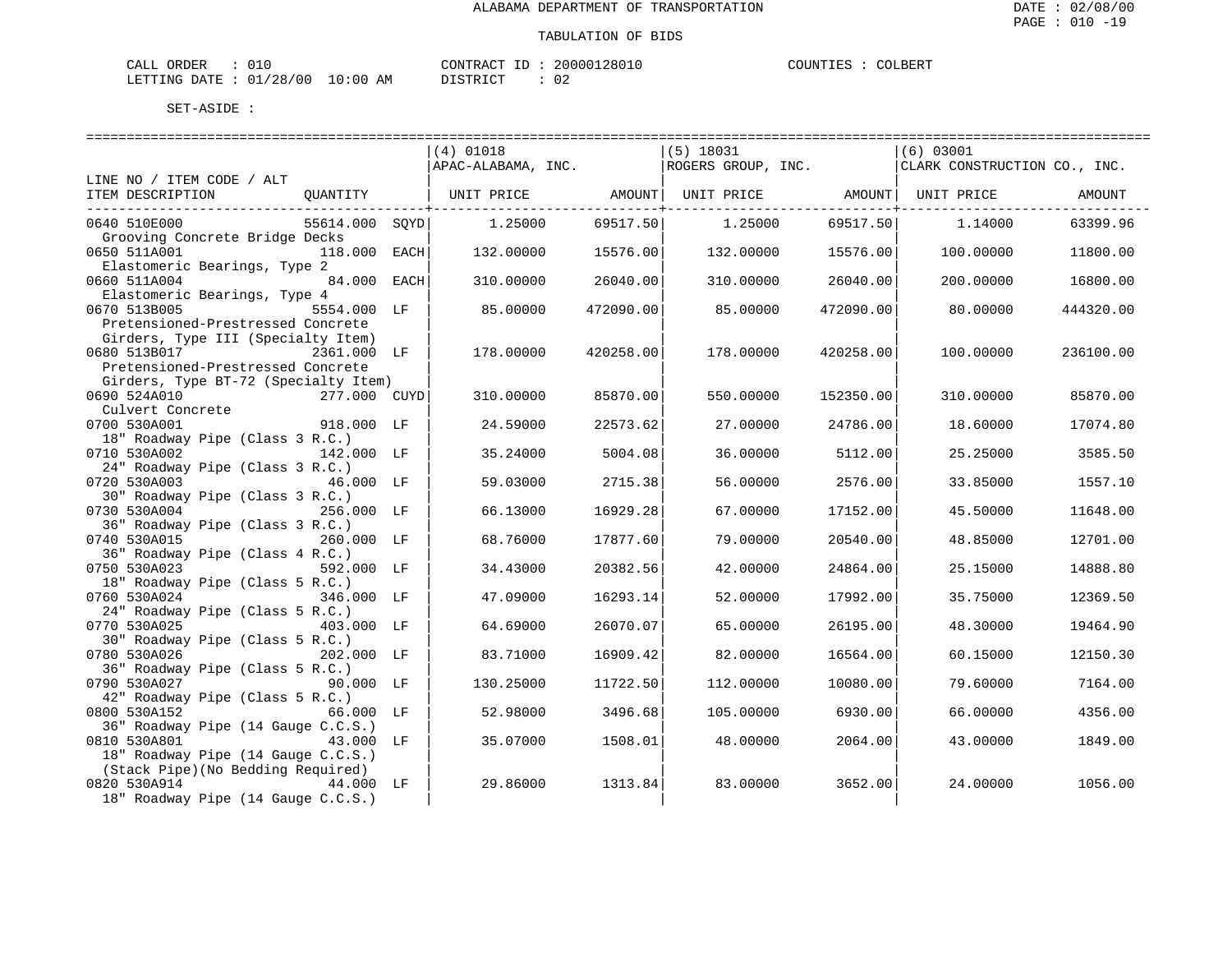| CALL ORDER                       |  | CONTRACT<br>ID | 20000128010 | COUNTIES | COLBERT |
|----------------------------------|--|----------------|-------------|----------|---------|
| LETTING DATE : 01/28/00 10:00 AM |  | DISTRICT       | 02          |          |         |

|                                         |                |      | ======================== |            |                              | ========================== |                              |           |
|-----------------------------------------|----------------|------|--------------------------|------------|------------------------------|----------------------------|------------------------------|-----------|
|                                         |                |      | (4) 01018                |            | $(5)$ 18031                  |                            | (6) 03001                    |           |
|                                         |                |      | APAC-ALABAMA, INC.       |            | ROGERS GROUP, INC.           |                            | CLARK CONSTRUCTION CO., INC. |           |
| LINE NO / ITEM CODE / ALT               |                |      |                          |            |                              |                            |                              |           |
| ITEM DESCRIPTION                        | OUANTITY       |      | UNIT PRICE AMOUNT        |            | UNIT PRICE AMOUNT UNIT PRICE |                            |                              | AMOUNT    |
|                                         |                |      |                          |            |                              |                            |                              |           |
| 0830 530A915                            | 31.000 LF      |      | 39.72000                 | 1231.32    | 77.00000                     | 2387.00                    | 31,00000                     | 961.00    |
| 24" Roadway Pipe (14 Gauge C.C.S.)      |                |      |                          |            |                              |                            |                              |           |
| 0840 532A002                            | 40.000 LF      |      | 105.44000                | 4217.60    | 175,00000                    | 7000.00                    | 70.00000                     | 2800.00   |
| 18" B.C.C.S. Slotted Drain Pipe         |                |      |                          |            |                              |                            |                              |           |
| 0850 532A012                            | 40.000 LF      |      | 105.44000                | 4217.60    | 190.00000                    | 7600.00                    | 70,00000                     | 2800.00   |
| 18" B.C.C.S. Slotted Drain Pipe (With   |                |      |                          |            |                              |                            |                              |           |
| Variable Height Grate)                  |                |      |                          |            |                              |                            |                              |           |
| 0860 600A000                            |                | LUMP | 1003029.00000            | 1003029.00 | 800000.00000                 | 800000.00                  | 856000.00000                 | 856000.00 |
| Mobilization                            |                |      |                          |            |                              |                            |                              |           |
| 0870 602A000                            | 48.000 EACH    |      | 90.00000                 | 4320.00    | 95.00000                     | 4560.00                    | 75.00000                     | 3600.00   |
| Right Of Way Markers                    |                |      |                          |            |                              |                            |                              |           |
| 0880 604A000                            | 71796.000 SOYD |      | 0.38000                  | 27282.48   | 1,00000                      | 71796.00                   | 0.70000                      | 50257.20  |
| Separative Geotextile                   |                |      |                          |            |                              |                            |                              |           |
| 0890 605A002                            | 23592.000 LF   |      | 3.28000                  | 77381.76   | 3.00000                      | 70776.00                   | 4.10000                      | 96727.20  |
| Pavement Edge Drain (Aggregate Filled   |                |      |                          |            |                              |                            |                              |           |
| Underdrain)                             |                |      |                          |            |                              |                            |                              |           |
| 0900 605B000                            | 20.000 EACH    |      | 230.00000                | 4600.00    | 310.00000                    | 6200.00                    | 300.00000                    | 6000.00   |
| Special Underdrain Outlet, Type A       |                |      |                          |            |                              |                            |                              |           |
| 0910 606A000                            | 1000.000 LF    |      | 7.07000                  | 7070.00    | 5.00000                      | 5000.00                    | 9.00000                      | 9000.00   |
| 6" Underdrain Pipe                      |                |      |                          |            |                              |                            |                              |           |
| 0920 610C001                            | 7687.000       | TON  | 24.20000                 | 186025.40  | 17.00000                     | 130679.00                  | 17.00000                     | 130679.00 |
| Loose Riprap, Class 2                   |                |      |                          |            |                              |                            |                              |           |
| 0930 610C002                            | 272.000 TON    |      | 17.92000                 | 4874.24    | 20.00000                     | 5440.00                    | 21.00000                     | 5712.00   |
| Loose Riprap, Class 3                   |                |      |                          |            |                              |                            |                              |           |
| 0940 610D000                            | 17208.000      | SOYD | 0.65000                  | 11185.20   | 3.00000                      | 51624.00                   | 2.70000                      | 46461.60  |
| Filter Blanket                          |                |      |                          |            |                              |                            |                              |           |
| 0950 614A000                            | 755.000 CUYD   |      | 195.00000                | 147225.00  | 215.00000                    | 162325.00                  | 195.00000                    | 147225.00 |
| Slope Paving                            |                |      |                          |            |                              |                            |                              |           |
| 0960 614A001                            | 150.000 CUYD   |      | 295.00000                | 44250.00   | 300.00000                    | 45000.00                   | 210.00000                    | 31500.00  |
| Slope Paving (Under Bridges)            |                |      |                          |            |                              |                            |                              |           |
| 0970 619A002                            | 4.000 EACH     |      | 450.00000                | 1800.00    | 700.00000                    | 2800.00                    | 450.00000                    | 1800.00   |
| 18" Roadway Pipe End Treatment, Class 1 |                |      |                          |            |                              |                            |                              |           |
| 0980 619A003                            | 2.000 EACH     |      | 500.00000                | 1000.00    | 800.00000                    | 1600.00                    | 500.00000                    | 1000.00   |
| 24" Roadway Pipe End Treatment, Class 1 |                |      |                          |            |                              |                            |                              |           |
| 0990 619A004                            | 3.000 EACH     |      | 675.00000                | 2025.00    | 1500.00000                   | 4500.00                    | 675.00000                    | 2025.00   |
| 30" Roadway Pipe End Treatment, Class 1 |                |      |                          |            |                              |                            |                              |           |
| 1000 619A005                            | 3.000 EACH     |      | 850.00000                | 2550.00    | 1400.00000                   | 4200.00                    | 850.00000                    | 2550.00   |
| 36" Roadway Pipe End Treatment, Class 1 |                |      |                          |            |                              |                            |                              |           |
| 1010 619A006                            | 1.000 EACH     |      | 1100.00000               | 1100.00    | 1600.00000                   | 1600.00                    | 1100.00000                   | 1100.00   |
| 42" Roadway Pipe End Treatment, Class 1 |                |      |                          |            |                              |                            |                              |           |
| 1020 619A201                            | 2.000 EACH     |      | 850.00000                | 1700.00    | 1500.00000                   | 3000.00                    | 850.00000                    | 1700.00   |
| 18" Roadway Pipe End Treatment, Class 1 |                |      |                          |            |                              |                            |                              |           |
| (Double Line)                           |                |      |                          |            |                              |                            |                              |           |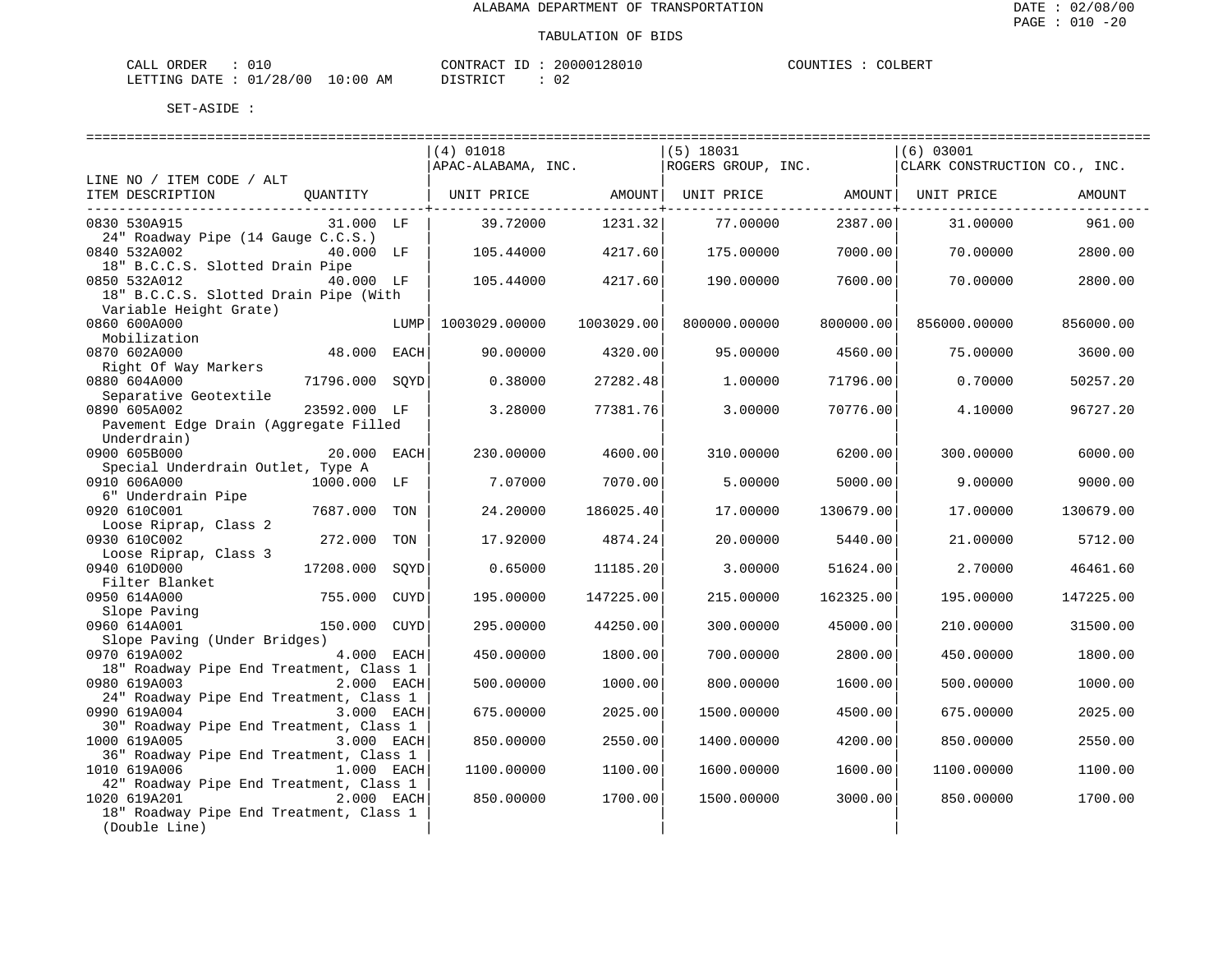| CALL ORDER                       |  | CONTRACT ID | 20000128010 | COUNTIES : | COLBERT |
|----------------------------------|--|-------------|-------------|------------|---------|
| LETTING DATE : 01/28/00 10:00 AM |  | DISTRICT    | 02          |            |         |

|                                                                                                     |              |      | $(4)$ 01018<br>APAC-ALABAMA, INC. |          | $(5)$ 18031<br>ROGERS GROUP, INC. |          | (6) 03001<br>CLARK CONSTRUCTION CO., INC. |          |
|-----------------------------------------------------------------------------------------------------|--------------|------|-----------------------------------|----------|-----------------------------------|----------|-------------------------------------------|----------|
| LINE NO / ITEM CODE / ALT<br>OUANTITY<br>ITEM DESCRIPTION<br>______________________________         |              |      | UNIT PRICE AMOUNT                 |          |                                   |          | UNIT PRICE AMOUNT   UNIT PRICE AMOUNT     |          |
| 1030 621A000<br>Junction Boxes, Type 1, 1P Or 5                                                     | $9.000$ EACH |      | 1500.00000                        | 13500.00 | 2300.00000                        | 20700.00 | 1500.00000                                | 13500.00 |
| 1040 621A001<br>2.000 EACH<br>Junction Boxes, Type 1, 2P Or 5                                       |              |      | 1900.00000                        | 3800.00  | 2300.00000                        | 4600.00  | 1900.00000                                | 3800.00  |
| 1050 621A004<br>Junction Boxes, Type 4                                                              | 3.000 EACH   |      | 2800.00000                        | 8400.00  | 4900.00000                        | 14700.00 | 2800.00000                                | 8400.00  |
| 1060 621A005<br>Junction Boxes, Type 1                                                              | 1.000 EACH   |      | 1760.00000                        | 1760.00  | 2500.00000                        | 2500.00  | 1760.00000                                | 1760.00  |
| 1070 621A017<br>3.000 EACH<br>Junction Boxes, Type 4, 2P Or 5                                       |              |      | 3600.00000                        | 10800.00 | 4500.00000                        | 13500.00 | 3600.00000                                | 10800.00 |
| 1080 621B001<br>Junction Box Units, Type 1, 2P Or 5                                                 | 2.000 EACH   |      | 500.00000                         | 1000.00  | 550.00000                         | 1100.00  | 500.00000                                 | 1000.00  |
| 1090 621B004<br>Junction Box Units, Type 4                                                          | 2.000 EACH   |      | 700.00000                         | 1400.00  | 1100.00000                        | 2200.00  | 700.00000                                 | 1400.00  |
| 1100 621B005<br>Junction Box Units, Type 1                                                          | 1.000 EACH   |      | 500.00000                         | 500.00   | 550.00000                         | 550.00   | 500.00000                                 | 500.00   |
| 1110 621B019<br>Junction Box Units, Type 4, 2P Or 5                                                 | 1.000 EACH   |      | 700.00000                         | 700.00   | 1100.00000                        | 1100.00  | 700.00000                                 | 700.00   |
| 1120 621C015<br>Inlets, Type S1 Or S3 (1 Wing)                                                      | 3.000 EACH   |      | 1700.00000                        | 5100.00  | 3500.00000                        | 10500.00 | 1700.00000                                | 5100.00  |
| 1130 621C020<br>Inlets, Type Y                                                                      | 5.000 EACH   |      | 1600.00000                        | 8000.00  | 2100.00000                        | 10500.00 | 1600.00000                                | 8000.00  |
| 1140 621C027<br>Inlets, Type C                                                                      | 1.000 EACH   |      | 1600.00000                        | 1600.00  | 2100.00000                        | 2100.00  | 1600.00000                                | 1600.00  |
| 1150 621C109<br>Inlets, Type PD                                                                     | 1.000 EACH   |      | 2600.00000                        | 2600.00  | 8000.00000                        | 8000.00  | 2600.00000                                | 2600.00  |
| 1160 621D015<br>Inlet Units, Type S1 Or S3                                                          | 3.000        | EACH | 500.00000                         | 1500.00  | 600,00000                         | 1800.00  | 500,00000                                 | 1500.00  |
| 1170 621D019                                                                                        | 5.000 EACH   |      | 500.00000                         | 2500.00  | 600.00000                         | 3000.00  | 500.00000                                 | 2500.00  |
| Thet Units, Type Y<br>1180 623C000 5127.000 LF<br>1180 623C000<br>Combination Curb & Gutter, Type C |              |      | 11.50000                          | 58960.50 | 12.50000                          | 64087.50 | 8.30000                                   | 42554.10 |
| $40.000$ LF<br>1190 623C003<br>Combination Curb & Gutter, Type C                                    |              |      | 11.50000                          | 460.00   | 12.50000                          | 500.00   | 10.00000                                  | 400.00   |
| (Modified)<br>344.000 LF<br>1200 629A039<br>Concrete Median Or Safety Barrier, Type                 |              |      | 41,00000                          | 14104.00 | 80.00000                          | 27520.00 | 75.00000                                  | 25800.00 |
| 4<br>1210 630A000                                                                                   | 3263.000 LF  |      | 10.64000                          | 34718.32 | 13.50000                          | 44050.50 | 9.85000                                   | 32140.55 |
| Steel Beam Guardrail, Class A, Type 1<br>1220 630C001<br>Guardrail End Anchor, Type 8               | 3.000 EACH   |      | 648.00000                         | 1944.00  | 600.00000                         | 1800.00  | 600.00000                                 | 1800.00  |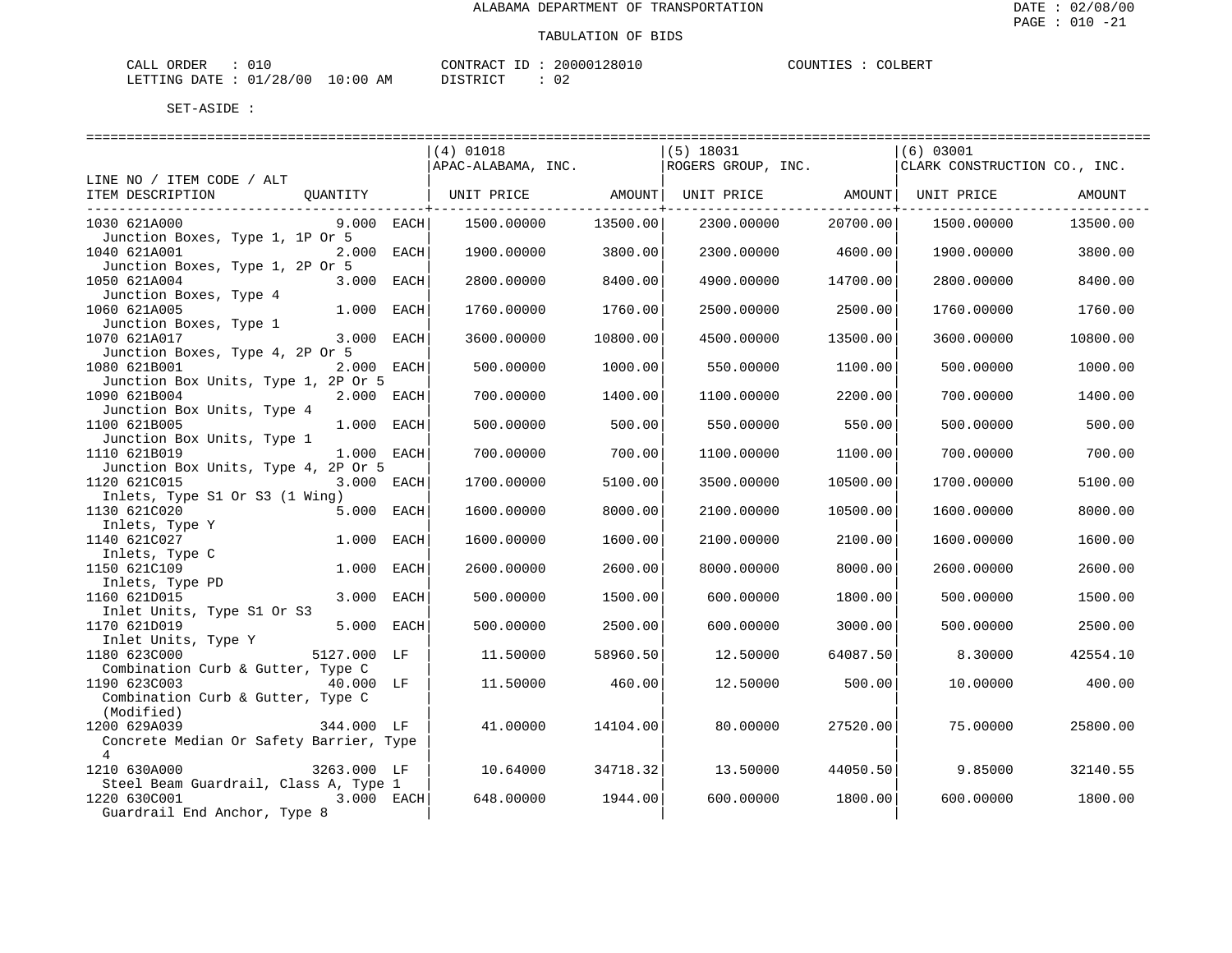| CALI<br>ORDER    | ---                   |                 | CONTRAC<br>ſΒ         | 12801u<br>0۵. | COUNTIT<br>. TES. | OLBER. |
|------------------|-----------------------|-----------------|-----------------------|---------------|-------------------|--------|
| DATE.<br>LETTING | /28/00<br>$\bigcap$ 1 | . O : O (<br>ΑM | ירי חיד פידי<br>----- | n r<br>◡∠     |                   |        |

|                                                                    |             |      | $(4)$ 01018        |          | $(5)$ 18031        |          | (6) 03001                    |          |
|--------------------------------------------------------------------|-------------|------|--------------------|----------|--------------------|----------|------------------------------|----------|
|                                                                    |             |      | APAC-ALABAMA, INC. |          | ROGERS GROUP, INC. |          | CLARK CONSTRUCTION CO., INC. |          |
| LINE NO / ITEM CODE / ALT<br>ITEM DESCRIPTION                      | OUANTITY    |      | UNIT PRICE         | AMOUNT   | UNIT PRICE         | AMOUNT   | UNIT PRICE                   | AMOUNT   |
| 1230 630C003<br>Guardrail End Anchor, Type 13                      | 16.000 EACH |      | 1025.00000         | 16400.00 | 1100.00000         | 17600.00 | 950.00000                    | 15200.00 |
| 1240 630C070<br>Guardrail End Anchor, Type 10 Series               | 11.000 EACH |      | 1188.00000         | 13068.00 | 1800,00000         | 19800.00 | 1100.00000                   | 12100.00 |
| 1250 634E000<br>Industrial Fence, 6 Feet High, Special<br>Mounting | 140.000 LF  |      | 32,00000           | 4480.00  | 33.00000           | 4620.00  | 29,00000                     | 4060.00  |
| 1260 634E005<br>Industrial Fence, 4 Feet High, Special<br>Mounting | 140.000 LF  |      | 30.00000           | 4200.00  | 31,00000           | 4340.00  | 26,00000                     | 3640.00  |
| 1270 643A000<br>Water Meters Reset                                 | 2.000 EACH  |      | 250.00000          | 500.00   | 225.00000          | 450.00   | 1000.00000                   | 2000.00  |
| 1280 643B000<br>Valve Boxes Reset                                  | 4.000 EACH  |      | 300.00000          | 1200.00  | 200.00000          | 800.00   | 1000.00000                   | 4000.00  |
| 1290 650B000<br>Topsoil From Stockpiles                            | 18826.000   | CYIP | 2.45000            | 46123.70 | 4.50000            | 84717.00 | 2.00000                      | 37652.00 |
| 1300 652A050<br>Seeding (Mix 1A)                                   | 17.000 ACRE |      | 525.00000          | 8925.00  | 430.00000          | 7310.00  | 400.00000                    | 6800.00  |
| 1310 652A053<br>Seeding (Mix 1E)                                   | 16.000      | ACRE | 525.00000          | 8400.00  | 430.00000          | 6880.00  | 400.00000                    | 6400.00  |
| 1320 652B050<br>Temporary Seeding (Mix 1AT)                        | 17.000 ACRE |      | 200.00000          | 3400.00  | 320.00000          | 5440.00  | 300.00000                    | 5100.00  |
| 1330 652C000<br>Mowing                                             | 33.000 ACRE |      | 30.00000           | 990.00   | 38.00000           | 1254.00  | 35.00000                     | 1155.00  |
| 1340 652D050<br>Seeding In Stubble (Mix 1A)                        | 17.000 ACRE |      | 300.00000          | 5100.00  | 535.00000          | 9095.00  | 500.00000                    | 8500.00  |
| 1350 654A001<br>Solid Sodding (Bermuda)                            | 13405.000   | SOYD | 3.60000            | 48258.00 | 3.50000            | 46917.50 | 3.00000                      | 40215.00 |
| 1360 656A000<br>Mulching, Class A, Type 1                          | 26.000      | ACRE | 450.00000          | 11700.00 | 430.00000          | 11180.00 | 400.00000                    | 10400.00 |
| 1370 656A001                                                       | 7.000 ACRE  |      | 450.00000          | 3150.00  | 640.00000          | 4480.00  | 600.00000                    | 4200.00  |
| Mulching, Class A, Type 2<br>1380 659A000                          | 1500.000    | SOYD | 2.25000            | 3375.00  | 2.00000            | 3000.00  | 1.50000                      | 2250.00  |
| Erosion Control Netting, Class A<br>1390 659A001                   | 1500.000    | SOYD | 2.00000            | 3000.00  | 2.00000            | 3000.00  | 1.50000                      | 2250.00  |
| Erosion Control Netting, Class B<br>1400 659A002                   | 2483.000    | SOYD | 4.50000            | 11173.50 | 4.50000            | 11173.50 | 4.00000                      | 9932.00  |
| Erosion Control Netting, Class C1<br>1410 665A000                  | 33.000 ACRE |      | 200.00000          | 6600.00  | 320.00000          | 10560.00 | 300.00000                    | 9900.00  |
| Temporary Seeding<br>1420 665B000<br>Temporary Mulching            | 33.000 ACRE |      | 200.00000          | 6600.00  | 320.00000          | 10560.00 | 300.00000                    | 9900.00  |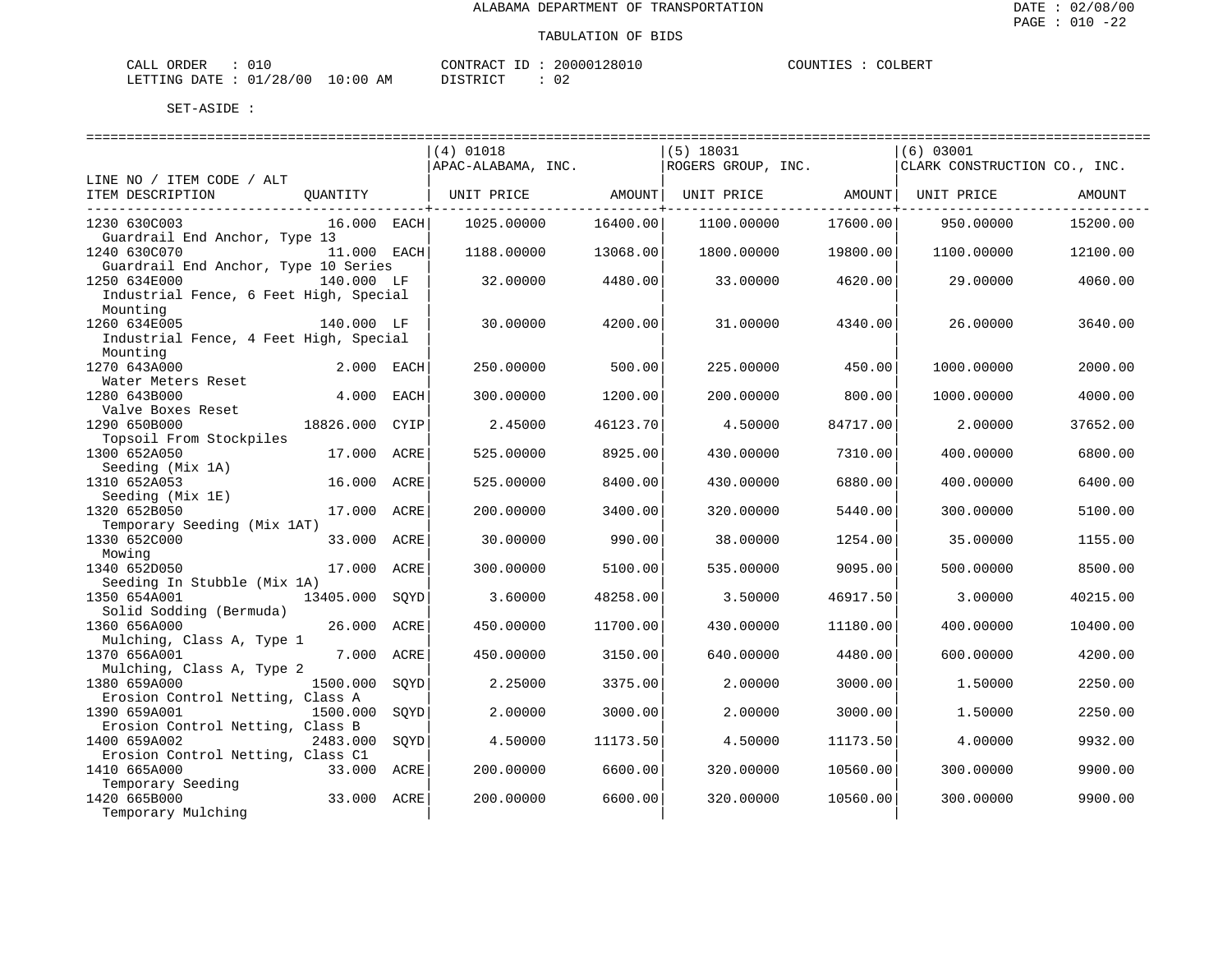## TABULATION OF BIDS

| ORDER<br>CALL          |  |             | CONTRACT | ID | 20000128010 | COUNTIES | COLBERT |
|------------------------|--|-------------|----------|----|-------------|----------|---------|
| LETTING DATE: 01/28/00 |  | 10:00<br>AM | TSTR TOT |    | 02          |          |         |

|                                                                                                                                                                                                                                                                                                                                                                                                                                        |              |      | $(4)$ 01018        |           | $(5)$ 18031        |                       | $(6)$ 03001                  |           |
|----------------------------------------------------------------------------------------------------------------------------------------------------------------------------------------------------------------------------------------------------------------------------------------------------------------------------------------------------------------------------------------------------------------------------------------|--------------|------|--------------------|-----------|--------------------|-----------------------|------------------------------|-----------|
|                                                                                                                                                                                                                                                                                                                                                                                                                                        |              |      | APAC-ALABAMA, INC. |           | ROGERS GROUP, INC. |                       | CLARK CONSTRUCTION CO., INC. |           |
| LINE NO / ITEM CODE / ALT<br>ITEM DESCRIPTION                                                                                                                                                                                                                                                                                                                                                                                          |              |      |                    |           |                    | ---------------+----- |                              | AMOUNT    |
| 1430 665C000<br>15" Temporary Pipe                                                                                                                                                                                                                                                                                                                                                                                                     | 100.000 LF   |      | 19.20000           | 1920.00   | 23.00000           | 2300.00               | 22.00000                     | 2200.00   |
| 1440 665E000                                                                                                                                                                                                                                                                                                                                                                                                                           | 800.000 SQYD |      | 0.50000            | 400.00    | 4.00000            | 3200.00               | 2,00000                      | 1600.00   |
| Polyethylene<br>1450 665F000                                                                                                                                                                                                                                                                                                                                                                                                           | 700.000      | EACH | 6.32000            | 4424.00   | 8,00000            | 5600.00               | 5,00000                      | 3500.00   |
| Hay Bales<br>1460 665G000                                                                                                                                                                                                                                                                                                                                                                                                              | 200.000      | EACH | 21.00000           | 4200.00   | 3.50000            | 700.00                | 5.00000                      | 1000.00   |
| Sand Bags<br>1470 6651000                                                                                                                                                                                                                                                                                                                                                                                                              | 340.000 TON  |      | 20.94000           | 7119.60   | 16,00000           | 5440.00               | 20,00000                     | 6800.00   |
| Temporary Riprap, Class 2<br>1480 665J000                                                                                                                                                                                                                                                                                                                                                                                              | 24120.000 LF |      | 2.99000            | 72118.80  | 3.00000            | 72360.00              | 4.70000                      | 113364.00 |
| Silt Fence, Type A<br>1490 665K000                                                                                                                                                                                                                                                                                                                                                                                                     | 500.000 CUYD |      | 1.91000            | 955.00    | 4.00000            | 2000.00               | 5,00000                      | 2500.00   |
| Drainage Sump Excavation<br>1500 665L000                                                                                                                                                                                                                                                                                                                                                                                               | 150.000 LF   |      | 20.00000           | 3000.00   | 20.00000           | 3000.00               | 30.00000                     | 4500.00   |
| Floating Basin Boom<br>1510 666A001                                                                                                                                                                                                                                                                                                                                                                                                    | 33.000 ACRE  |      | 1,00000            | 33.00     | 16.00000           | 528.00                | 15.00000                     | 495.00    |
| Pest Control Treatment<br>1520 680A000                                                                                                                                                                                                                                                                                                                                                                                                 |              | LUMP | 128850.00000       | 128850.00 | 150000.00000       | 150000.00             | 95000.00000                  | 95000.00  |
| Engineering Controls<br>5.000 MILE<br>1530 701A028                                                                                                                                                                                                                                                                                                                                                                                     |              |      | 1375.00000         | 6875.00   | 1400.00000         | 7000.00               | 1375.00000                   | 6875.00   |
| Solid White, Class 2, Type A Traffic<br>Stripe (0.06" Thick) (6"Wide)                                                                                                                                                                                                                                                                                                                                                                  |              |      |                    |           |                    |                       |                              |           |
| 1540 701A032<br>Solid Yellow, Class 2, Type A Traffic                                                                                                                                                                                                                                                                                                                                                                                  | 5.000 MILE   |      | 1375.00000         | 6875.00   | 1450.00000         | 7250.00               | 1375.00000                   | 6875.00   |
| Stripe (0.06" Thick) (6" Wide)<br>5.000 MILE<br>1550 701A041<br>Broken White, Class 2, Type A Traffic                                                                                                                                                                                                                                                                                                                                  |              |      | 925.00000          | 4625.00   | 950.00000          | 4750.00               | 925.00000                    | 4625.00   |
| Stripe (0.09" Thick) (6" Wide)<br>1560 701A048<br>Solid Yellow, Class 2, Type A Traffic                                                                                                                                                                                                                                                                                                                                                | 1.000 MILE   |      | 1550.00000         | 1550.00   | 1600.00000         | 1600.00               | 1550.00000                   | 1550.00   |
| Stripe (0.09" Thick) (6" Wide)<br>1562 701A061<br>Broken White, Class 3W, Type A Traffic                                                                                                                                                                                                                                                                                                                                               | 4.000 MILE   |      | 5508.20000         | 22032.80  | 5500.00000         | 22000.00              | 5508.20000                   | 22032.80  |
| Type (6" Wide)<br>1564 701A065                                                                                                                                                                                                                                                                                                                                                                                                         | 2.000 MILE   |      | 16037.51000        | 32075.02  | 16500.00000        | 33000.00              | 16037.51000                  | 32075.02  |
| Solid White, Class 3W, Type A Traffic<br>Solid winte,<br>Stripe (6" Wide)<br>2.000 MILE<br>$\begin{bmatrix} 2.000 & \text{MLE} \\ 2.000 & \text{white} \\ 2.000 & \text{white} \\ 2.000 & \text{white} \\ 2.000 & \text{white} \\ 2.000 & \text{white} \\ 2.000 & \text{white} \\ 2.000 & \text{white} \\ 2.000 & \text{white} \\ 2.000 & \text{white} \\ 2.000 & \text{white} \\ 2.000 & \text{white} \\ 2.000 & \text{white} \\ 2.0$ |              |      |                    |           |                    |                       |                              |           |
| 1566 701A073<br>Solid Yellow, Class 3W, Type A Traffic<br>Stripe (6" Wide)                                                                                                                                                                                                                                                                                                                                                             |              |      | 16037.51000        | 32075.02  | 16500.00000        | 33000.00              | 16037.51000                  | 32075.02  |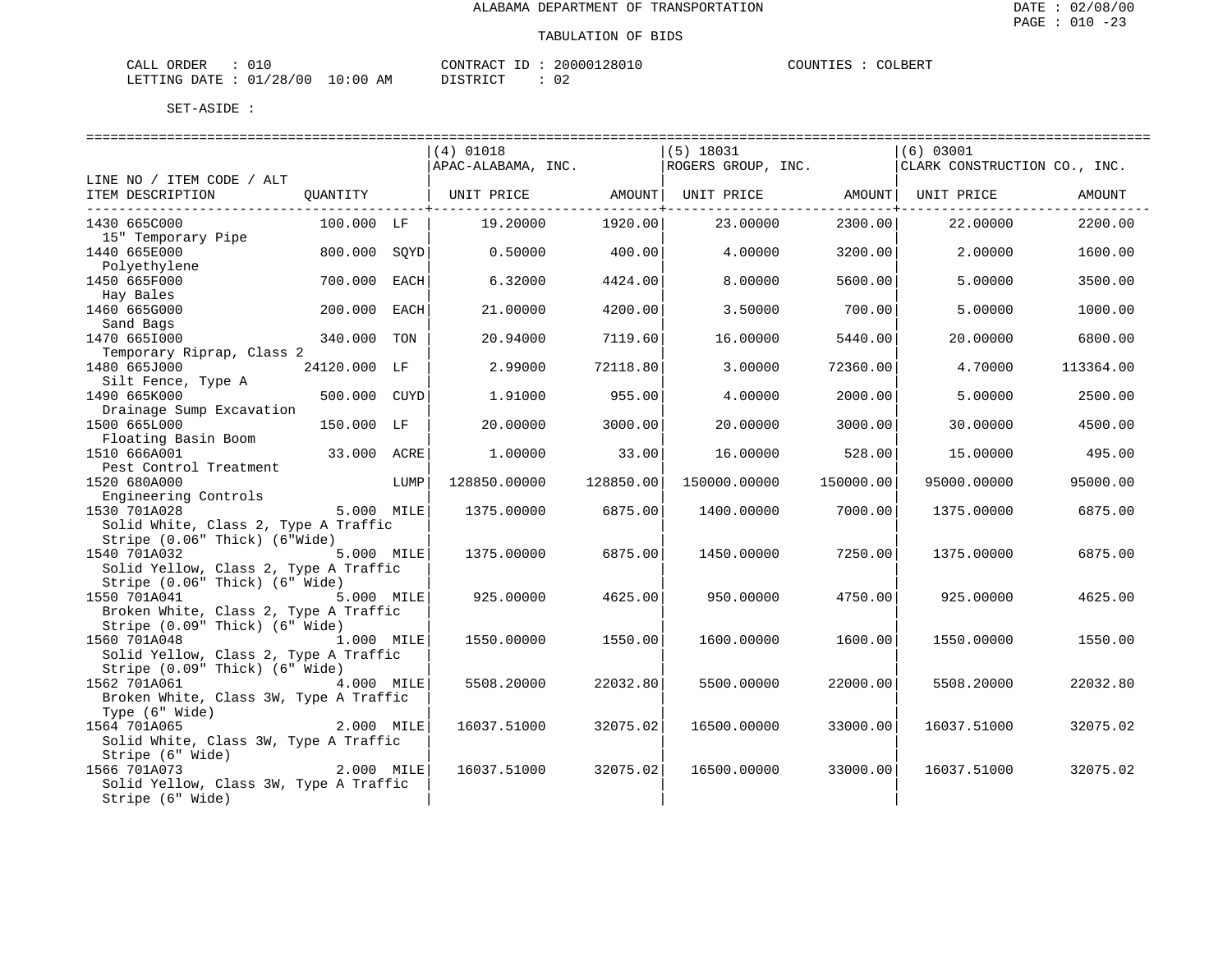| CALL ORDER                       |  | CONTRACT ID | 20000128010 | COUNTIES : | COLBERT |
|----------------------------------|--|-------------|-------------|------------|---------|
| LETTING DATE : 01/28/00 10:00 AM |  | DISTRICT    | 02          |            |         |

|                                              |                |      | $(4)$ 01018                                                              |          | (5) 18031  |          | (6) 03001  |          |
|----------------------------------------------|----------------|------|--------------------------------------------------------------------------|----------|------------|----------|------------|----------|
|                                              |                |      | APAC-ALABAMA, INC. ROGERS GROUP, INC. CLARK CONSTRUCTION CO., INC.       |          |            |          |            |          |
| LINE NO / ITEM CODE / ALT                    |                |      |                                                                          |          |            |          |            |          |
| ITEM DESCRIPTION                             |                |      | QUANTITY   UNIT PRICE      AMOUNT   UNIT PRICE       AMOUNT   UNIT PRICE |          |            |          |            | AMOUNT   |
|                                              |                |      |                                                                          |          |            |          |            |          |
| 1570 701B009                                 | 3254.000 LF    |      | 0.75000                                                                  | 2440.50  | 1.00000    | 3254.00  | 0.75000    | 2440.50  |
| Dotted Class 2, Type A Traffic Stripe        |                |      |                                                                          |          |            |          |            |          |
| $(0.09"$ Thick $)(6"$ Wide $)$               |                |      |                                                                          |          |            |          |            |          |
| 1580 701C003                                 | 3.000 MILE     |      | 500.00000                                                                | 1500.00  | 500.00000  | 1500.00  | 500.00000  | 1500.00  |
| Solid Temporary Traffic Stripe (Paint)       |                |      |                                                                          |          |            |          |            |          |
| 1590 701D007                                 | 3.000 MILE     |      | 1200.00000                                                               | 3600.00  | 1200.00000 | 3600.00  | 1200.00000 | 3600.00  |
| Solid Traffic Stripe Removed (Paint)         |                |      |                                                                          |          |            |          |            |          |
| 1600 703A002                                 | 14668.000 SOFT |      | 1,80000                                                                  | 26402.40 | 1.80000    | 26402.40 | 1,80000    | 26402.40 |
| Traffic Control Markings, Class 2, Type      |                |      |                                                                          |          |            |          |            |          |
| A                                            |                |      |                                                                          |          |            |          |            |          |
| 1610 703B002                                 | 1186.000 SOFT  |      | 2.80000                                                                  | 3320.80  | 2.80000    | 3320.80  | 2.80000    | 3320.80  |
| Traffic Control Legends, Class 2, Type A     |                |      |                                                                          |          |            |          |            |          |
| 1640 705A030                                 | 104.000 EACH   |      | 5.20000                                                                  | 540.80   | 5.20000    | 540.80   | 5.20000    | 540.80   |
| Pavement Markers, Class A-H, Type 2-C        |                |      |                                                                          |          |            |          |            |          |
| 1650 705A031<br>2329.000 EACH                |                |      | 5.00000                                                                  | 11645.00 | 5.00000    | 11645.00 | 5.00000    | 11645.00 |
| Pavement Markers, Class A-H, Type 1-A        |                |      |                                                                          |          |            |          |            |          |
| 1660 705A032                                 | 315.000 EACH   |      | 5.00000                                                                  | 1575.00  | 5.00000    | 1575.00  | 5.00000    | 1575.00  |
| Pavement Markers, Class A-H, Type 1-B        |                |      |                                                                          |          |            |          |            |          |
| 1670 705A037<br>279.000 EACH                 |                |      | 5.20000                                                                  | 1450.80  | 5.20000    | 1450.80  | 5.20000    | 1450.80  |
| Pavement Markers, Class A-H, Type 2-D        |                |      |                                                                          |          |            |          |            |          |
| 1680 705A038                                 | 169.000 EACH   |      | 5.20000                                                                  | 878.80   | 5.20000    | 878.80   | 5.20000    | 878.80   |
| Pavement Markers, Class A-H, Type 2-E        |                |      |                                                                          |          |            |          |            |          |
| 1690 710A115<br>479.000 SOFT                 |                |      | 13.50000                                                                 | 6466.50  | 20.00000   | 9580.00  | 21,00000   | 10059.00 |
| Class 4, Aluminum Flat Sign Panels           |                |      |                                                                          |          |            |          |            |          |
| 0.08" Thick Or Steel Flat Sign Panels        |                |      |                                                                          |          |            |          |            |          |
|                                              |                |      |                                                                          |          |            |          |            |          |
| 14 Gauge (Type III Or Type IV<br>Background) |                |      |                                                                          |          |            |          |            |          |
|                                              |                |      |                                                                          |          |            |          |            |          |
| 1705 710A118                                 | 350.000 SOFT   |      | 18.00000                                                                 | 6300.00  | 26.00000   | 9100.00  | 21.00000   | 7350.00  |
| Class 2, Aluminum Flat Sign Panels           |                |      |                                                                          |          |            |          |            |          |
| 0.125" Thick Or Steel Flat Sign Panels       |                |      |                                                                          |          |            |          |            |          |
| 12 Gauge (Type III Or Type IV                |                |      |                                                                          |          |            |          |            |          |
| Background)                                  |                |      |                                                                          |          |            |          |            |          |
| 1710 710B001                                 | 970.000 LF     |      | 5.75000                                                                  | 5577.50  | 13.00000   | 12610.00 | 7.50000    | 7275.00  |
| Roadway Sign Post (#3 "U" Channel            |                |      |                                                                          |          |            |          |            |          |
| Galvanized Steel)                            |                |      |                                                                          |          |            |          |            |          |
| 1720 730A000                                 |                | LUMP | 550.00000                                                                | 550.00   | 550.00000  | 550.00   | 550.00000  | 550.00   |
| Removal Of Existing Traffic Control          |                |      |                                                                          |          |            |          |            |          |
| Unit (SR-133 @ Reservation Rd.)              |                |      |                                                                          |          |            |          |            |          |
| 1730 730C000                                 |                | LUMP | 2600.00000                                                               | 2600.00  | 2600.00000 | 2600.00  | 2600.00000 | 2600.00  |
| Furnishing And Installing Traffic            |                |      |                                                                          |          |            |          |            |          |
| Control Unit (Tennessee River Rd. @          |                |      |                                                                          |          |            |          |            |          |
| Tennessee River Rd. Connector)               |                |      |                                                                          |          |            |          |            |          |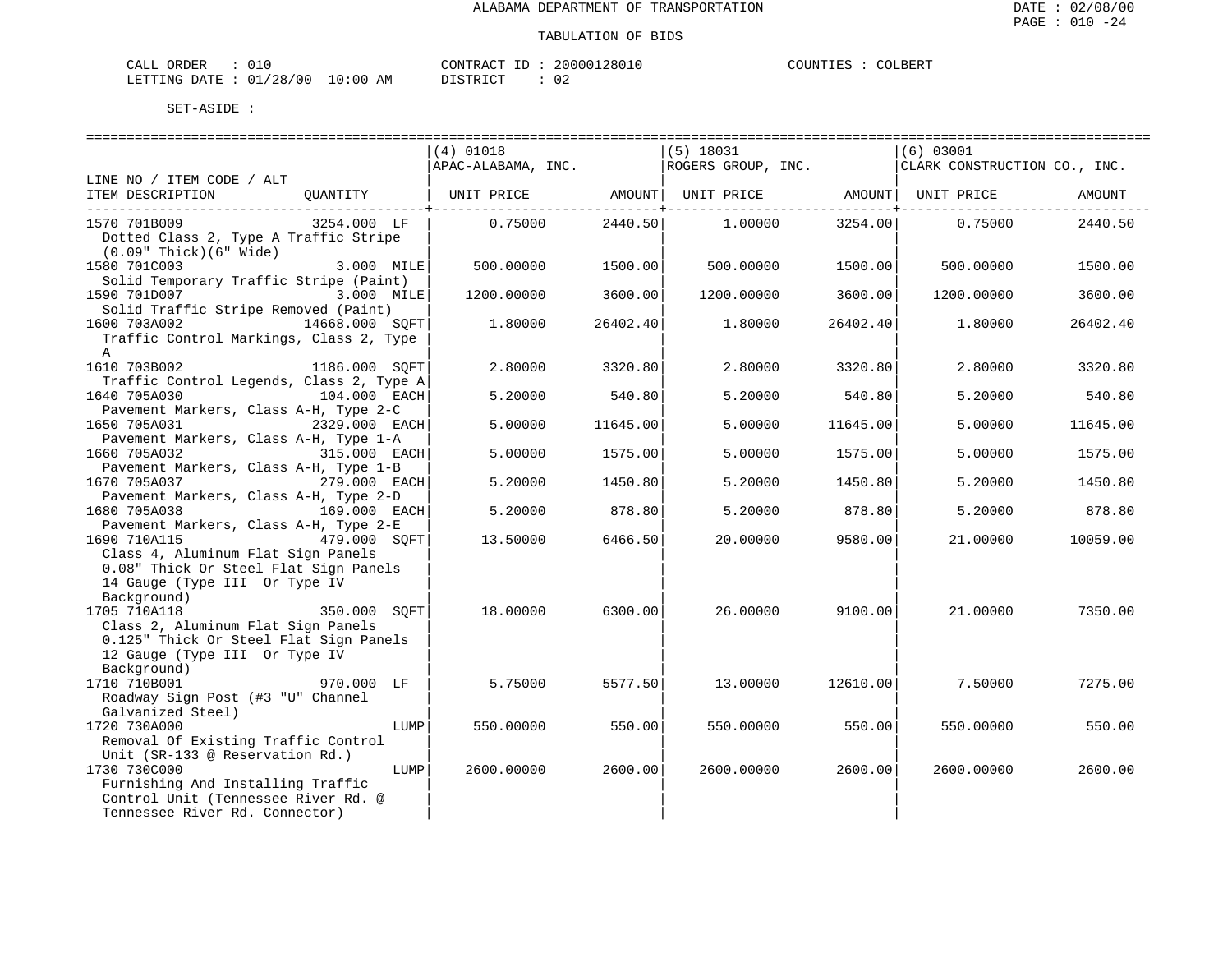| CALI<br>DRDER                 | --       |    | CONTRACT<br>TD.  | ՝ 2801ե<br>20000. | COUNTIF<br>. TRZ | COLBERT |
|-------------------------------|----------|----|------------------|-------------------|------------------|---------|
| <b>DATE</b><br><b>LETTING</b> | 01/28/00 | ΆM | ד פידים ד $\sim$ | n r<br>υz         |                  |         |

|                                                                                                                                                 |              |      | $(4)$ 01018<br>APAC-ALABAMA, INC. |          | $(5)$ 18031<br>ROGERS GROUP, INC. |          | (6) 03001<br>CLARK CONSTRUCTION CO., INC. |          |
|-------------------------------------------------------------------------------------------------------------------------------------------------|--------------|------|-----------------------------------|----------|-----------------------------------|----------|-------------------------------------------|----------|
| LINE NO / ITEM CODE / ALT<br>ITEM DESCRIPTION                                                                                                   | OUANTITY     |      |                                   | AMOUNT   | UNIT PRICE                        | AMOUNT   | UNIT PRICE                                | AMOUNT   |
|                                                                                                                                                 |              |      | UNIT PRICE                        |          |                                   |          |                                           |          |
| 1740 730C001<br>Furnishing And Installing Traffic<br>Control Unit (Reservation Rd. @                                                            |              | LUMP | 3000.00000                        | 3000.00  | 3000.00000                        | 3000.00  | 3000.00000                                | 3000.00  |
| Tennessee River Rd. Connector)<br>1750 730C002<br>Furnishing And Installing Traffic<br>Control Unit (SR-133 @ Tennessee River<br>Rd. Connector) |              | LUMP | 3650,00000                        | 3650.00  | 3650,00000                        | 3650.00  | 3650.00000                                | 3650.00  |
| 1760 730G000<br>Traffic Signal Strain Pole                                                                                                      | 12.000 EACH  |      | 4400.00000                        | 52800.00 | 4400.00000                        | 52800.00 | 4400.00000                                | 52800.00 |
| 1770 730H000                                                                                                                                    | 6147.000 LF  |      | 1,80000                           | 11064.60 | 1,80000                           | 11064.60 | 1,80000                                   | 11064.60 |
| Loop Detector<br>1780 7301000                                                                                                                   | 2699.000 LF  |      | 1.50000                           | 4048.50  | 1.50000                           | 4048.50  | 1,50000                                   | 4048.50  |
| Shielded Loop Detector Home-Run Cable<br>1790 730J000<br>Loop Detector Amplifier                                                                | 17.000 EACH  |      | 130.00000                         | 2210.00  | 130.00000                         | 2210.00  | 130.00000                                 | 2210.00  |
| 1800 730K000<br>Traffic Signal Junction Box                                                                                                     | 9.000        | EACH | 400.00000                         | 3600.00  | 400.00000                         | 3600.00  | 400.00000                                 | 3600.00  |
| 1810 730L000<br>3/4", Metallic, Conduit                                                                                                         | 75.000 LF    |      | 5.00000                           | 375.00   | 5.00000                           | 375.00   | 5.00000                                   | 375.00   |
| 1820 730L002                                                                                                                                    | 350.000 LF   |      | 6,00000                           | 2100.00  | 6.00000                           | 2100.00  | 6,00000                                   | 2100.00  |
| 1", Metallic, Conduit<br>1830 730L005<br>2", Non-Metallic, Conduit                                                                              | 970.000 LF   |      | 4.50000                           | 4365.00  | 4.50000                           | 4365.00  | 4.50000                                   | 4365.00  |
| 1840 730L007<br>3", Non-Metallic, Conduit                                                                                                       | 135.000 LF   |      | 6.50000                           | 877.50   | 6.50000                           | 877.50   | 6.50000                                   | 877.50   |
| 1850 730N000<br>Luminaire Extension Assembly, 12 Feet                                                                                           | 6.000 EACH   |      | 700.00000                         | 4200.00  | 700.00000                         | 4200.00  | 700.00000                                 | 4200.00  |
| 1860 730P001<br>Vehicular Signal Head, 12 Inch 3 Section                                                                                        | 18.000 EACH  |      | 400.00000                         | 7200.00  | 400.00000                         | 7200.00  | 400.00000                                 | 7200.00  |
| 1870 730P002<br>Vehicular Signal Head, 12 Inch 5 Section                                                                                        | 1.000 EACH   |      | 700.00000                         | 700.00   | 700.00000                         | 700.00   | 700.00000                                 | 700.00   |
| 1880 730R002                                                                                                                                    | 2.000 EACH   |      | 6400.00000                        | 12800.00 | 6400.00000                        | 12800.00 | 6400.00000                                | 12800.00 |
| Traffic Controller, Type III, 4 Phase<br>1890 730R003                                                                                           | 1.000 EACH   |      | 7000.00000                        | 7000.00  | 7000.00000                        | 7000.00  | 7000.00000                                | 7000.00  |
| Traffic Controller, Type III, 8 Phase<br>1900 740B000                                                                                           | 658.000 SOFT |      | 12.60000                          | 8290.80  | 22.00000                          | 14476.00 | 15.00000                                  | 9870.00  |
| Construction Signs<br>1910 740C000                                                                                                              | 63.000       | SOFT | 12.60000                          | 793.80   | 27.00000                          | 1701.00  | 20.00000                                  | 1260.00  |
| Special Construction Signs<br>1920 740D000<br>Channelizing Drums                                                                                | 154.000 EACH |      | 17.50000                          | 2695.00  | 42.00000                          | 6468.00  | 70.00000                                  | 10780.00 |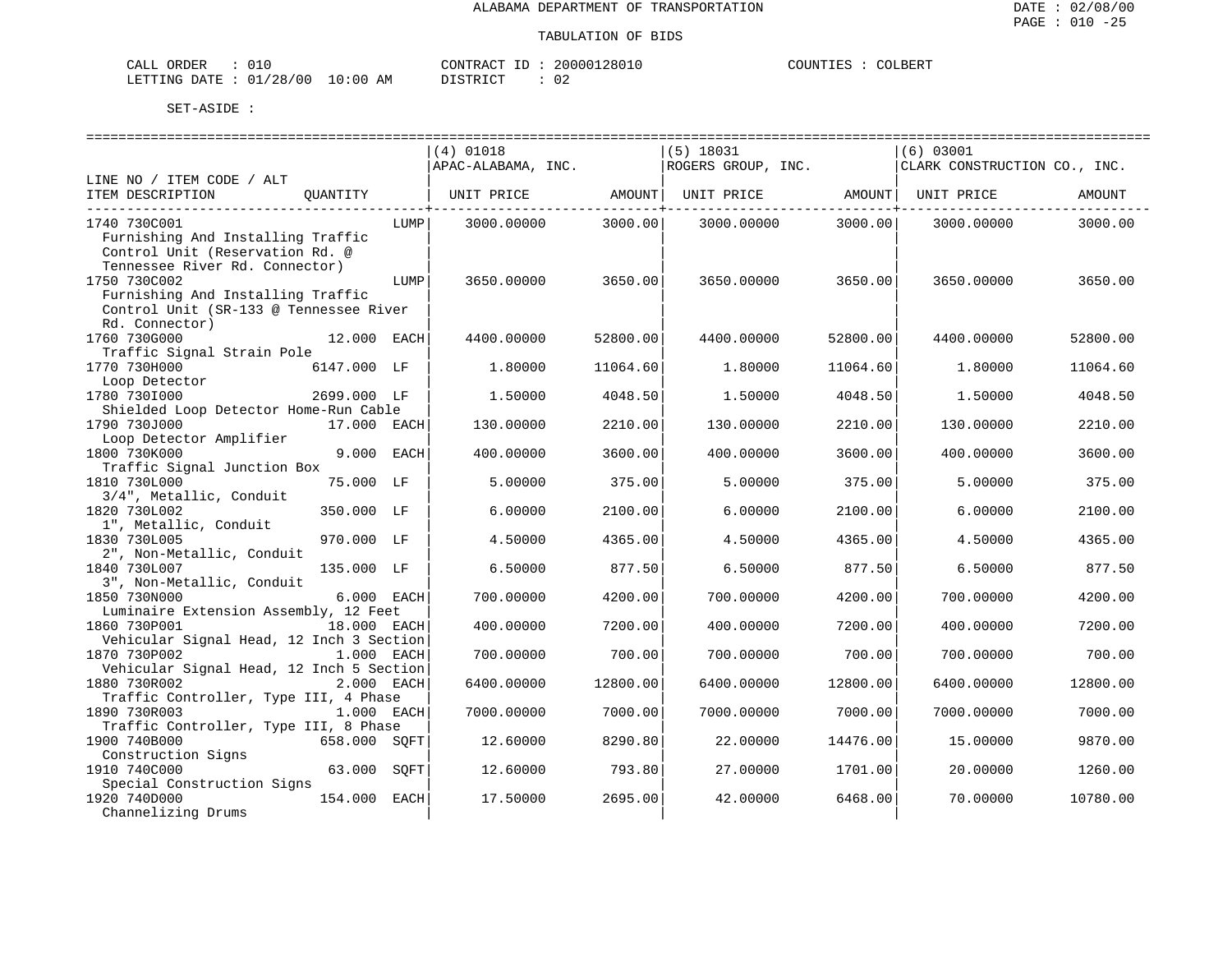| CALI | ORDER        | - - 1    |         |    | CONTRACT | ΙD | 20000128016 | COUNTIES | COLBERT |
|------|--------------|----------|---------|----|----------|----|-------------|----------|---------|
|      | LETTING DATE | 01/28/00 | LO : 00 | ΑM | .        |    | 02          |          |         |

|                                          |               |            | $(4)$ 01018                                                                                                          |           | $(5)$ 18031 |           | $(6)$ 03001 |           |
|------------------------------------------|---------------|------------|----------------------------------------------------------------------------------------------------------------------|-----------|-------------|-----------|-------------|-----------|
|                                          |               |            | APAC-ALABAMA, INC. ROGERS GROUP, INC. CLARK CONSTRUCTION CO., INC.                                                   |           |             |           |             |           |
| LINE NO / ITEM CODE / ALT                |               |            |                                                                                                                      |           |             |           |             |           |
| ITEM DESCRIPTION                         |               |            | QUANTITY   UNIT PRICE             AMOUNT   UNIT PRICE                   AMOUNT   UNIT PRICE                   AMOUNT |           |             |           |             |           |
|                                          |               |            |                                                                                                                      |           |             |           |             |           |
| 1930 740E000                             | $50.000$ EACH |            | 5.00000                                                                                                              | 250.00    | 13.00000    | 650.00    | 20.00000    | 1000.00   |
| Cones (36 Inches High)                   |               |            |                                                                                                                      |           |             |           |             |           |
| 1940 740F002                             | $8.000$ EACH  |            | 175.00000                                                                                                            | 1400.00   | 900.00000   | 7200.00   | 500,00000   | 4000.00   |
| Barricades, Type III                     |               |            |                                                                                                                      |           |             |           |             |           |
| 1950 7401005                             |               | 8.000 EACH | 840.00000                                                                                                            | 6720.001  | 610.00000   | 4880.00   | 600.00000   | 4800.00   |
| Warning Lights, Type B (Detachable Head) |               |            |                                                                                                                      |           |             |           |             |           |
| 1960 740M000                             | 50.000 EACH   |            | 5.00000                                                                                                              | 250.00    | 9,00000     | 450.00    | 10.00000    | 500.00    |
| Weight For Cone                          |               |            |                                                                                                                      |           |             |           |             |           |
| 1970 750A000                             | 2.000 EACH    |            | 14000.00000                                                                                                          | 28000.00  | 14000.00000 | 28000.00  | 14000.00000 | 28000.00  |
| High Mast Lighting Assembly              |               |            |                                                                                                                      |           |             |           |             |           |
| 1980 750B223                             |               | 8.000 EACH | 2900.00000                                                                                                           | 23200.00  | 2900.00000  | 23200.00  | 2900.00000  | 23200.00  |
| Industrial Luminaire Assembly, One 150   |               |            |                                                                                                                      |           |             |           |             |           |
| Watt                                     |               |            |                                                                                                                      |           |             |           |             |           |
| 1990 750B233<br>64.000 EACH              |               |            | 2800.00000                                                                                                           | 179200.00 | 2800.00000  | 179200.00 | 2800.00000  | 179200.00 |
| Cobra Head Luminaire Assembly, One 400   |               |            |                                                                                                                      |           |             |           |             |           |
| Watt                                     |               |            |                                                                                                                      |           |             |           |             |           |
| 2000 750C000                             | 5.000 EACH    |            | 400.00000                                                                                                            | 2000.00   | 400,00000   | 2000.00   | 400.00000   | 2000.00   |
| Electrical Junction Box, Type 1          |               |            |                                                                                                                      |           |             |           |             |           |
| 2010 750C001                             | 8.000 EACH    |            | 400.00000                                                                                                            | 3200.00   | 400.00000   | 3200.00   | 400.00000   | 3200.00   |
| Electrical Junction Box, Type 2          |               |            |                                                                                                                      |           |             |           |             |           |
| 2020 750D008                             | 200.000 LF    |            | 4.50000                                                                                                              | 900.00    | 4.50000     | 900.00    | 4.50000     | 900.00    |
| 2" Non-Metallic Conduit                  |               |            |                                                                                                                      |           |             |           |             |           |
| 2030 750D053                             | 700.000 LF    |            | 6,00000                                                                                                              | 4200.00   | 6,00000     | 4200.00   | 6.00000     | 4200.00   |
| 1" Metallic Conduit                      |               |            |                                                                                                                      |           |             |           |             |           |
| 2040 750D057                             | 300.000 LF    |            | 8.50000                                                                                                              | 2550.00   | 8.50000     | 2550.00   | 8.50000     | 2550.00   |
| 2" Metallic Conduit                      |               |            |                                                                                                                      |           |             |           |             |           |
| 2050 750E004                             | 3300.000 LF   |            | 0.65000                                                                                                              | 2145.00   | 0.65000     | 2145.00   | 0.65000     | 2145.00   |
| #6 AWG Conductors                        |               |            |                                                                                                                      |           |             |           |             |           |
| 2060 750E006                             | 30600.000 LF  |            | 1,00000                                                                                                              | 30600.00  | 1,00000     | 30600.00  | 1,00000     | 30600.00  |
| #2 AWG Conductors                        |               |            |                                                                                                                      |           |             |           |             |           |
| 2070 750F004                             | $1.000$ EACH  |            | 5000.00000                                                                                                           | 5000.00   | 5000.00000  | 5000.00   | 5000.00000  | 5000.00   |
| Lighting Control Center, Type NT         |               |            |                                                                                                                      |           |             |           |             |           |
| 2080 750N010                             | 2.000 EACH    |            | 3000.00000                                                                                                           | 6000.00   | 3000.00000  | 6000.00   | 3000.00000  | 6000.00   |
| High Mast Pole Foundation                |               |            |                                                                                                                      |           |             |           |             |           |
| 2090 750N012                             | 40.000 EACH   |            | 650.00000                                                                                                            | 26000.00  | 650.00000   | 26000.00  | 650.00000   | 26000.00  |
| Roadway Pole Foundation, Auger Base      |               |            |                                                                                                                      |           |             |           |             |           |
| 2100 750P000<br>13000.000 LF             |               |            | 2.50000                                                                                                              | 32500.00  | 2.50000     | 32500.00  | 2.50000     | 32500.00  |
| Combined Duct And Cable, 3 #6 AWG        |               |            |                                                                                                                      |           |             |           |             |           |
| 2110 756A000                             | 90.000 LF     |            | 18.00000                                                                                                             | 1620.00   | 18.00000    | 1620.00   | 18.00000    | 1620.00   |
| Electrical Conduit, Lines, Type          |               |            |                                                                                                                      |           |             |           |             |           |
| Installation 2" Electrical Conduit, 1    |               |            |                                                                                                                      |           |             |           |             |           |
| Line, Type 2 Installation                |               |            |                                                                                                                      |           |             |           |             |           |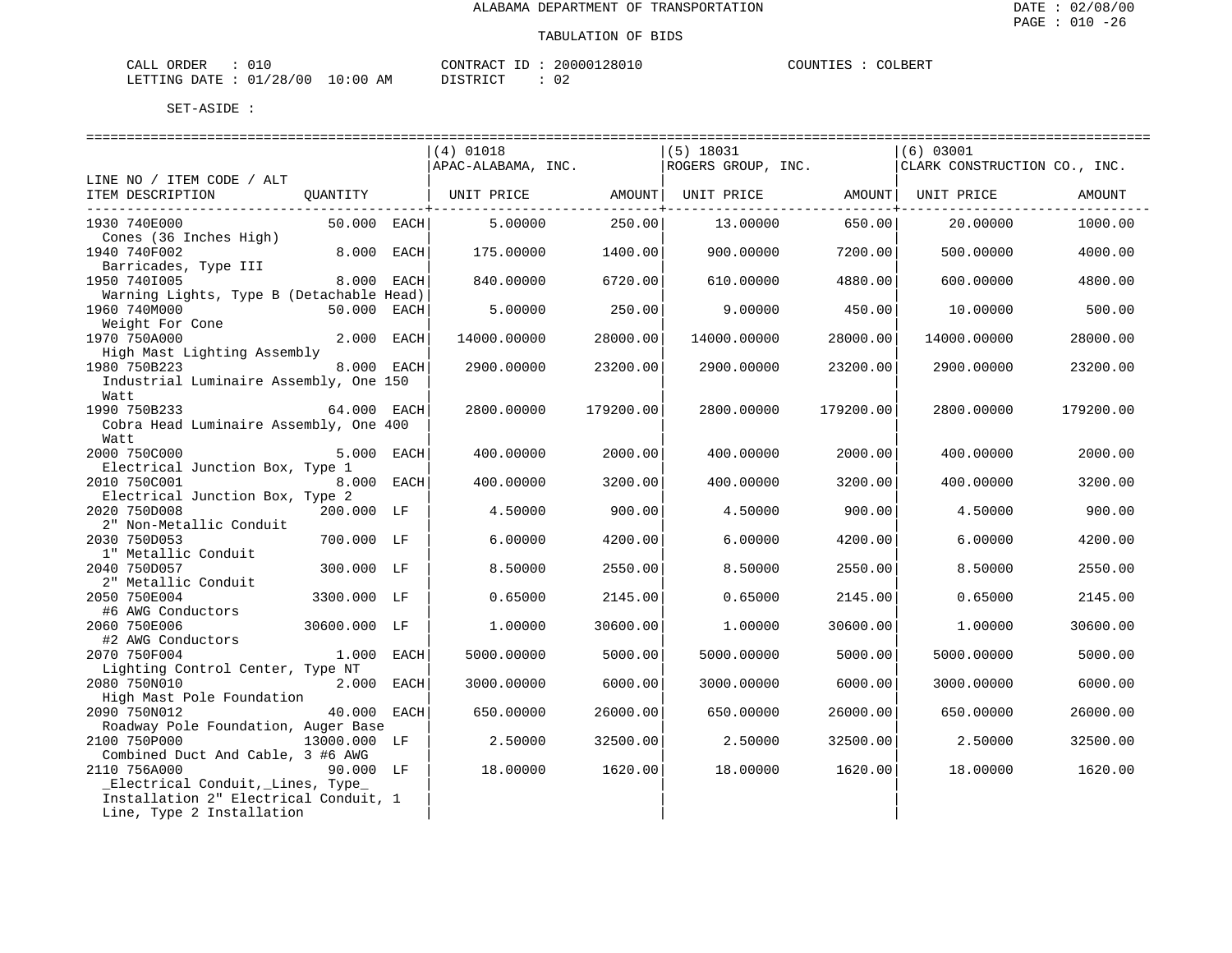## TABULATION OF BIDS

| <b>ORDER</b><br>ىلىلەت<br>∪⊥∪  |             | CONTRACT | 2801<br>nnnna | COUNTIES<br>$^{\prime\prime}$ OLBER. |
|--------------------------------|-------------|----------|---------------|--------------------------------------|
| ./28/00<br>LETTING DATE<br>01. | 10:00<br>ΆM | TAT      |               |                                      |

|                                                    |          |      | (4) 01018<br>APAC-ALABAMA, INC. |                 | $(5)$ 18031<br>ROGERS GROUP, INC. |                 | $(6)$ 03001<br>CLARK CONSTRUCTION CO., INC. |                 |
|----------------------------------------------------|----------|------|---------------------------------|-----------------|-----------------------------------|-----------------|---------------------------------------------|-----------------|
| ITEM CODE /<br>LINE NO<br>ALT<br>ITEM DESCRIPTION  | OUANTITY |      | UNIT PRICE                      | AMOUNT          | UNIT PRICE                        | AMOUNT          | UNIT PRICE                                  | AMOUNT          |
| 2120 999 000<br>Trainee Hours At 80 Cents Per Hour | 9000.000 | HOUR | 0.80000                         | 7200.00         | 0.80000                           | 7200.00         | 0.80000                                     | 7200.00         |
| SECTION TOTALS                                     |          |      |                                 | \$11,614,173.05 |                                   | \$11,992,694.50 |                                             | \$12,191,016.38 |
| CONTRACT TOTALS                                    |          |      |                                 | \$11,614,173.05 |                                   | \$11,992,694.50 |                                             | \$12,191,016.38 |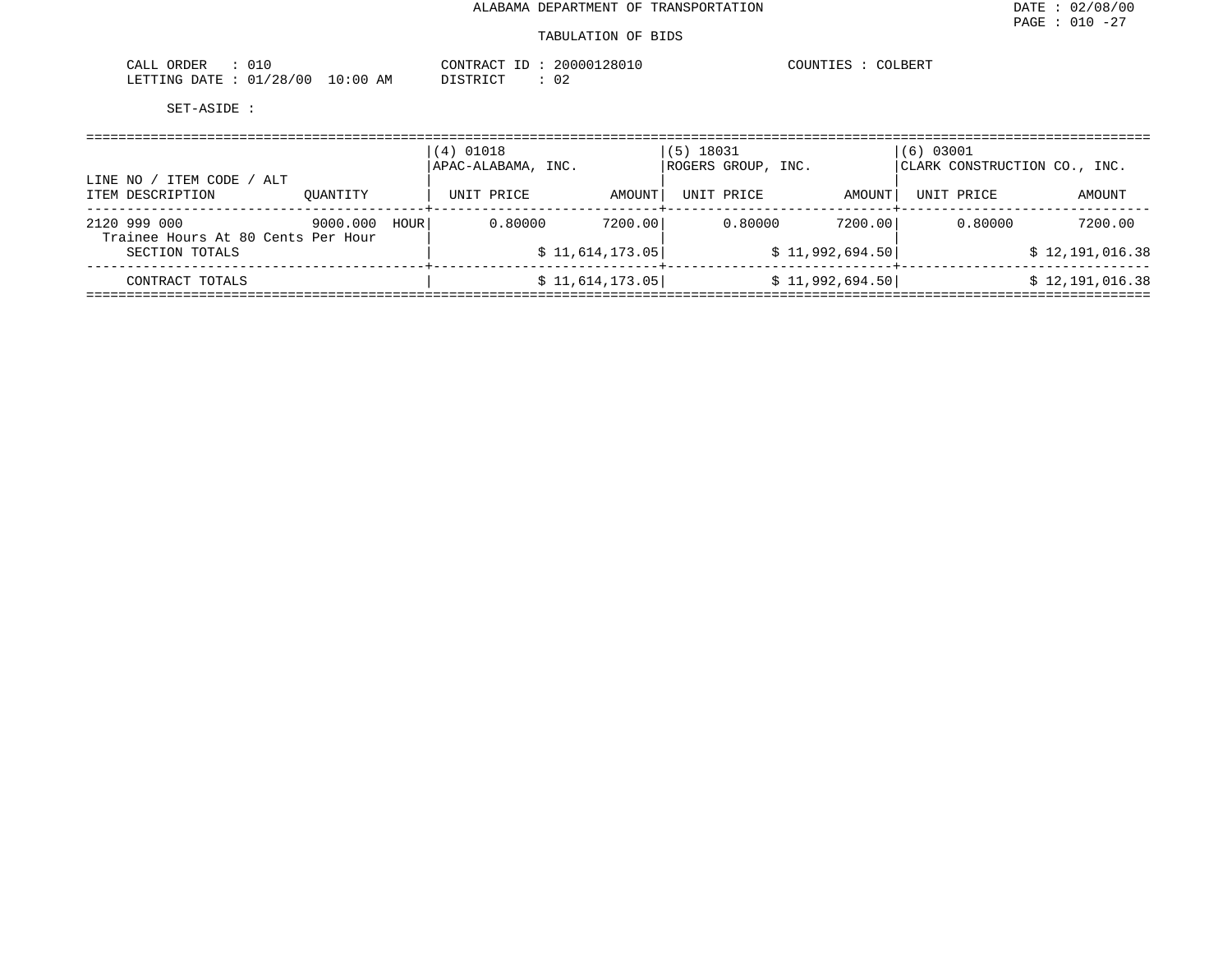# TABULATION OF BIDS

| ORDER<br>$+10$                                                     |    | CONTRACT     | 280<br>20 C<br>າບເ | COUNTIES<br><b>COLBERT</b> |
|--------------------------------------------------------------------|----|--------------|--------------------|----------------------------|
| /28<br>.700<br>DA TOD<br><b>ETTING</b><br>$\overline{\phantom{a}}$ | AΜ | דיי ד פידי פ | ◡∠                 |                            |

|                                                        |                 |      | $(7)$ 18024  |            |            |        |            |        |
|--------------------------------------------------------|-----------------|------|--------------|------------|------------|--------|------------|--------|
|                                                        |                 |      | RACON, INC.  |            |            |        |            |        |
| LINE NO / ITEM CODE / ALT                              |                 |      |              |            |            |        |            |        |
| ITEM DESCRIPTION                                       | OUANTITY        |      | UNIT PRICE   | AMOUNT     | UNIT PRICE | AMOUNT | UNIT PRICE | AMOUNT |
|                                                        |                 |      |              |            |            |        |            |        |
| SECTION 0001 Roadway                                   |                 |      |              |            |            |        |            |        |
| 0010 201A000                                           |                 | LUMP | 175000.00000 | 175000.00  |            |        |            |        |
| Clearing & Grubbing (Approximately 84                  |                 |      |              |            |            |        |            |        |
| Acres)                                                 |                 |      |              |            |            |        |            |        |
| 0020 205A001                                           | $1.000$ EACH    |      | 1,00000      | 1.00       |            |        |            |        |
| Removal Of Structures, Structure No. 1                 |                 |      |              |            |            |        |            |        |
| 0030 205A002                                           | $1.000$ EACH    |      | 1,00000      | 1.00       |            |        |            |        |
| Removal Of Structures, Structure No. 2                 |                 |      |              |            |            |        |            |        |
| 0040 205A003                                           | $1.000$ EACH    |      | 1,00000      | 1.00       |            |        |            |        |
| Removal Of Structures, Structure No. 3                 |                 |      |              |            |            |        |            |        |
| 0050 205A004                                           | $1.000$ EACH    |      | 1,00000      | 1.00       |            |        |            |        |
| Removal Of Structures, Structure No. 4                 |                 |      |              |            |            |        |            |        |
| 0060 205A005                                           | $1.000$ EACH    |      | 1,00000      | 1.00       |            |        |            |        |
| Removal Of Structures, Structure No. 5                 |                 |      |              |            |            |        |            |        |
| 0070 205A006                                           | $1.000$ EACH    |      | 1.00000      | 1.00       |            |        |            |        |
| Removal Of Structures, Structure No. 6                 |                 |      |              |            |            |        |            |        |
| 0080 205A007<br>Removal Of Structures, Structure No. 7 | $1.000$ EACH    |      | 1,00000      | 1.00       |            |        |            |        |
| 0090 206B000                                           |                 | LUMP | 5000.00000   | 5000.00    |            |        |            |        |
| Removal Of Old Box Culvert Sta. 93+50.00               |                 |      |              |            |            |        |            |        |
| 0100 206C002                                           | 622.000 SOYD    |      | 10.00000     | 6220.00    |            |        |            |        |
| Removing Concrete Slope Paving                         |                 |      |              |            |            |        |            |        |
| 0110 206C003                                           | 210.000 SOYD    |      | 5.00000      | 1050.00    |            |        |            |        |
| Removing Concrete Flumes                               |                 |      |              |            |            |        |            |        |
| 0120 206D000                                           | 736.000 LF      |      | 5.30000      | 3900.80    |            |        |            |        |
| Removing Pipe                                          |                 |      |              |            |            |        |            |        |
| 0130 206D002                                           | 174.000 LF      |      | 3.00000      | 522.00     |            |        |            |        |
| Removing Curb                                          |                 |      |              |            |            |        |            |        |
| 0140 206D003                                           | 3122.000 LF     |      | 3.00000      | 9366.00    |            |        |            |        |
| Removing Curb And Gutter                               |                 |      |              |            |            |        |            |        |
| 0150 206D011                                           | 2300.000 LF     |      | 1.50000      | 3450.00    |            |        |            |        |
| Removing Fence                                         |                 |      |              |            |            |        |            |        |
| 0160 206E001                                           | 6.000 EACH      |      | 450.00000    | 2700.00    |            |        |            |        |
| Removing Inlets                                        |                 |      |              |            |            |        |            |        |
| 0170 210A000<br>Unclassified Excavation                | 338541.000 CYIP |      | 1,25000      | 423176.25  |            |        |            |        |
| 0180 210D000                                           | 681926.000 CYIP |      | 5.00000      | 3409630.00 |            |        |            |        |
| Borrow Excavation                                      |                 |      |              |            |            |        |            |        |
| 0190 214A000                                           | 3966.000 CUYD   |      | 6.64000      | 26334.24   |            |        |            |        |
| Structure Excavation                                   |                 |      |              |            |            |        |            |        |
|                                                        |                 |      |              |            |            |        |            |        |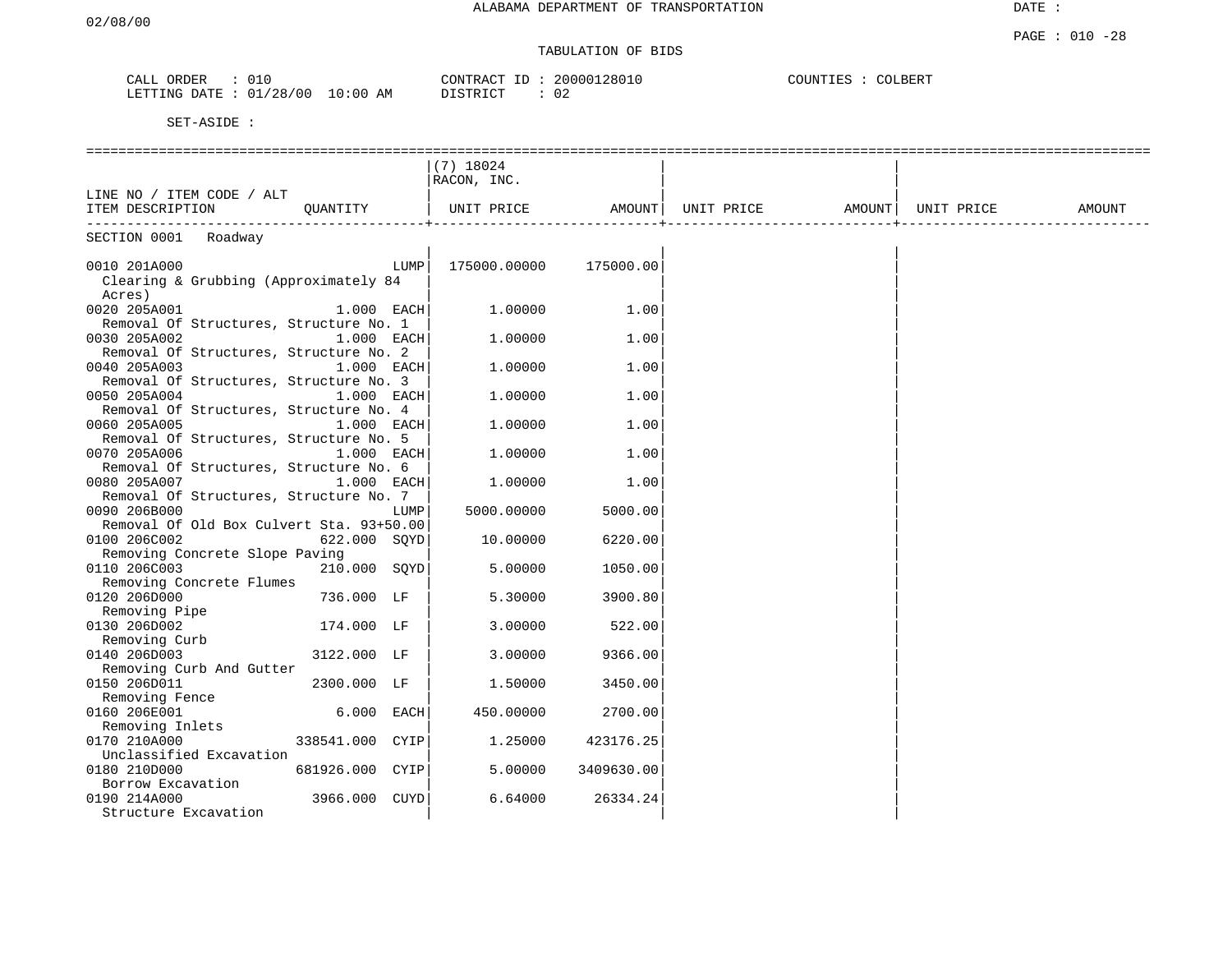| 010<br>CAT<br>ORDER<br>∪⊥∪<br>ىلىمى                                                                  | CONTR<br>Ή.        | 2801<br>20000 | COLINE<br>'')LBER.<br>, ⊥⊥⊥⊔ |
|------------------------------------------------------------------------------------------------------|--------------------|---------------|------------------------------|
| '28/<br>$' \cap \cap$<br><b>ETTING</b><br>01<br>D <sub>3</sub> mr<br>$\mathsf{I} \mathsf{A}$<br>ᆂᆇᆂᆂ | :00<br>AM<br>----- | ◡▵            |                              |

|                                          |                 |      | $(7)$ 18024 |           |                                      |            |        |
|------------------------------------------|-----------------|------|-------------|-----------|--------------------------------------|------------|--------|
|                                          |                 |      | RACON, INC. |           |                                      |            |        |
| LINE NO / ITEM CODE / ALT                |                 |      |             |           |                                      |            |        |
| ITEM DESCRIPTION                         | QUANTITY        |      |             |           | UNIT PRICE AMOUNT  UNIT PRICE AMOUNT | UNIT PRICE | AMOUNT |
|                                          |                 |      |             |           |                                      |            |        |
| 0200 214B001                             | 940.000 CUYD    |      | 26.00000    | 24440.00  |                                      |            |        |
| Foundation Backfill, Commercial          |                 |      |             |           |                                      |            |        |
| 0210 215A000                             | 1380.000 CUYD   |      | 10.50000    | 14490.00  |                                      |            |        |
| Unclassified Bridge Excavation           |                 |      |             |           |                                      |            |        |
| 0220 215B002                             |                 | LUMP | 14175.00000 | 14175.00  |                                      |            |        |
| Cofferdams Or Sheeting And Shoring Sta.  |                 |      |             |           |                                      |            |        |
| $118+25.90$ , NBL                        |                 |      |             |           |                                      |            |        |
| 0230 215B003                             |                 | LUMP | 14175.00000 | 14175.00  |                                      |            |        |
| Cofferdams Or Sheeting And Shoring Sta.  |                 |      |             |           |                                      |            |        |
| $118+25.90$ , SBL                        |                 |      |             |           |                                      |            |        |
| 0240 215B004                             |                 | LUMP | 14175.00000 | 14175.00  |                                      |            |        |
| Cofferdams Or Sheeting And Shoring Sta.  |                 |      |             |           |                                      |            |        |
| 122+74.01, NBL                           |                 |      |             |           |                                      |            |        |
| 0250 215B005                             |                 | LUMP | 14175.00000 | 14175.00  |                                      |            |        |
| Cofferdams Or Sheeting And Shoring Sta.  |                 |      |             |           |                                      |            |        |
| 122+74.01, SBL                           |                 |      |             |           |                                      |            |        |
| 0260 224A000                             | 10.000 CUYD     |      | 10.00000    | 100.00    |                                      |            |        |
| Lime Sink Excavation                     |                 |      |             |           |                                      |            |        |
| 0270 224C000                             | 20.000 TON      |      | 10.00000    | 200.00    |                                      |            |        |
| Special Backfill For Lime Sink, AHD #467 |                 |      |             |           |                                      |            |        |
| 0280 224D000                             | 100.000 CUYD    |      | 75.00000    | 7500.00   |                                      |            |        |
| Concrete Seal For Lime Sink              |                 |      |             |           |                                      |            |        |
| 0290 230A000                             | 201.000 RBST    |      | 375.00000   | 75375.00  |                                      |            |        |
| Roadbed Processing<br>0300 301A004       | 7970.000 SYCP   |      | 2.75000     | 21917.50  |                                      |            |        |
| Crushed Aggregate Base Course, Type B,   |                 |      |             |           |                                      |            |        |
| Plant Mixed, 4" Compacted Thickness      |                 |      |             |           |                                      |            |        |
| 0310 301A012                             | 221478.000 SYCP |      | 3.75000     | 830542.50 |                                      |            |        |
| Crushed Aggregate Base Course, Type B,   |                 |      |             |           |                                      |            |        |
| Plant Mixed, 6" Compacted Thickness      |                 |      |             |           |                                      |            |        |
| 0320 327E000                             | 11510.000 TON   |      | 19.19000    | 220876.90 |                                      |            |        |
| Permeable Asphalt Treated Base           |                 |      |             |           |                                      |            |        |
| 0330 401A000                             | 24908.000 SYCP  |      | 0.38000     | 9465.04   |                                      |            |        |
| Bituminous Treatment A                   |                 |      |             |           |                                      |            |        |
| 0340 405A000                             | 6405.000 GAL    |      | 1.45000     | 9287.25   |                                      |            |        |
| Tack Coat                                |                 |      |             |           |                                      |            |        |
| 0350 424A261                             | 2393.000 TON    |      | 36.87000    | 88229.91  |                                      |            |        |
| Superpave Bituminous Concrete Wearing    |                 |      |             |           |                                      |            |        |
| Surface Layer, 3/4" Maximum Aggregate    |                 |      |             |           |                                      |            |        |
| Size Mix, ESAL Range D                   |                 |      |             |           |                                      |            |        |
| 0360 424A281                             | 6318.000 TON    |      | 40.17000    | 253794.06 |                                      |            |        |
| Superpave Bituminous Concrete Wearing    |                 |      |             |           |                                      |            |        |
| Surface Layer, 3/4" Maximum Aggregate    |                 |      |             |           |                                      |            |        |
| Size Mix, ESAL Range E                   |                 |      |             |           |                                      |            |        |
|                                          |                 |      |             |           |                                      |            |        |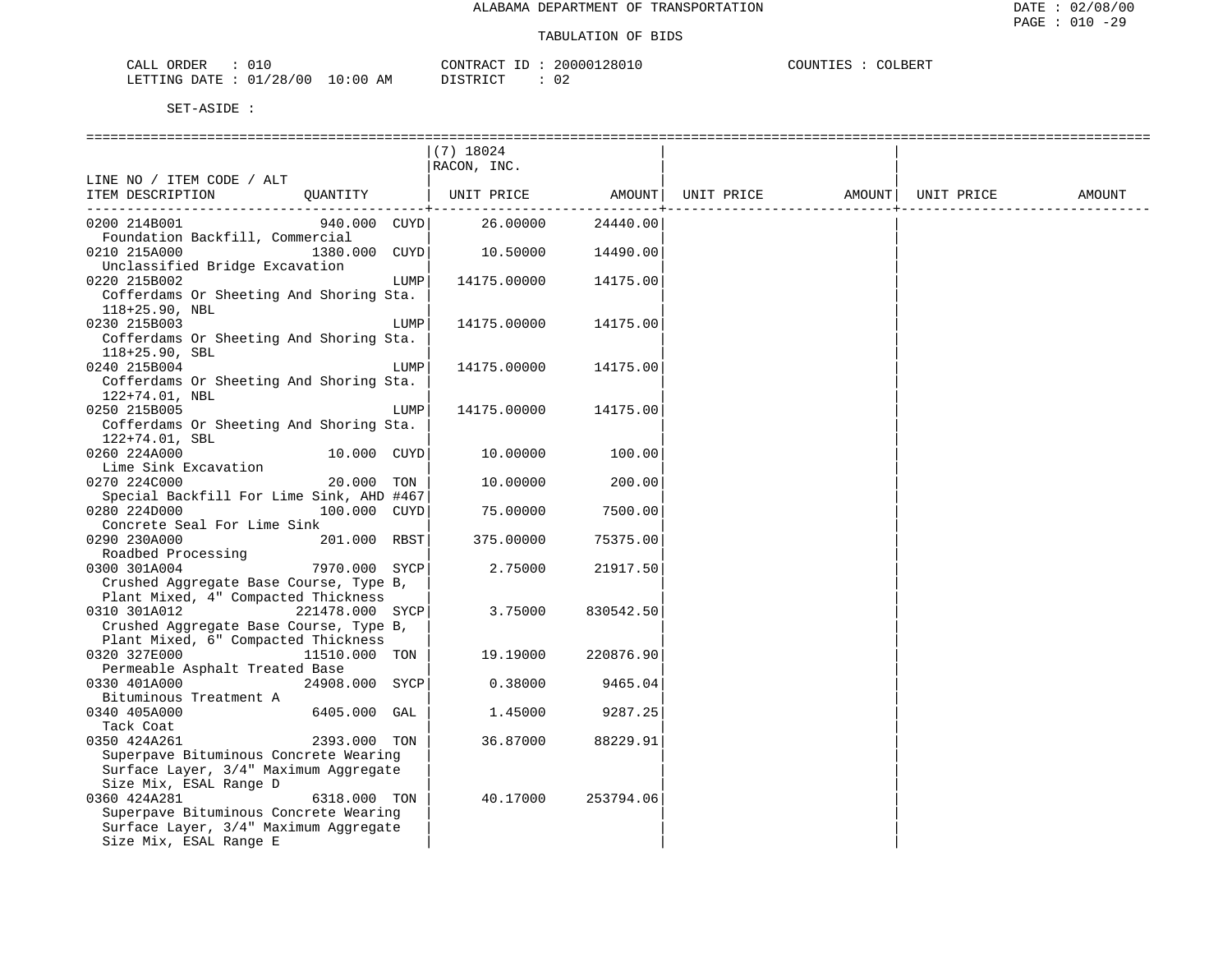| ORDER<br>$\cdot$ 1 (      |             | CONTRACT   | 20000<br>, , , ,<br>281 | COUNT<br>BER.<br>- 2007 |
|---------------------------|-------------|------------|-------------------------|-------------------------|
| 128/00<br>LETTING<br>DATE | AM<br>10:00 | T STR T CT | ◡∠                      |                         |

|                                        |               |      | --------------                 |           |        |            |        |
|----------------------------------------|---------------|------|--------------------------------|-----------|--------|------------|--------|
|                                        |               |      | $(7)$ 18024                    |           |        |            |        |
|                                        |               |      | RACON, INC.                    |           |        |            |        |
| LINE NO / ITEM CODE / ALT              |               |      |                                |           |        |            |        |
| ITEM DESCRIPTION                       | QUANTITY      |      | UNIT PRICE AMOUNT   UNIT PRICE |           | AMOUNT | UNIT PRICE | AMOUNT |
|                                        |               |      |                                |           |        |            |        |
| 0370 424B282                           | 11257.000 TON |      | 25.15000                       | 283113.55 |        |            |        |
| Superpave Bituminous Concrete Upper    |               |      |                                |           |        |            |        |
| Binder Layer, 1 1/2" Maximum Aggregate |               |      |                                |           |        |            |        |
| Size Mix, ESAL Range E                 |               |      |                                |           |        |            |        |
| 0380 424B462                           | 5225.000 TON  |      | 22.10000                       | 115472.50 |        |            |        |
| Superpave Bituminous Concrete Upper    |               |      |                                |           |        |            |        |
| Binder Layer, 1 1/2" Maximum Aggregate |               |      |                                |           |        |            |        |
| Size Mix, ESAL Range D                 |               |      |                                |           |        |            |        |
| 0390 424C261                           | 4067.000 TON  |      | 23.80000                       | 96794.60  |        |            |        |
| Superpave Bituminous Concrete Base     |               |      |                                |           |        |            |        |
| Layer, 1 1/2" Maximum Aggregate Size   |               |      |                                |           |        |            |        |
| Mix, ESAL Range D                      |               |      |                                |           |        |            |        |
| 0400 424C281                           | 31827.000 TON |      | 22.00000                       | 700194.00 |        |            |        |
|                                        |               |      |                                |           |        |            |        |
| Superpave Bituminous Concrete Base     |               |      |                                |           |        |            |        |
| Layer, 1 1/2" Maximum Aggregate Size   |               |      |                                |           |        |            |        |
| Mix, ESAL Range E                      |               |      |                                |           |        |            |        |
| 0410 428B000                           | 54654.000 LF  |      | 0.03000                        | 1639.62   |        |            |        |
| Scoring Bituminous Pavement Surface By |               |      |                                |           |        |            |        |
| Rolling                                |               |      |                                |           |        |            |        |
| 0420 430B000                           | 500.000 TNCP  |      | 18.80000                       | 9400.00   |        |            |        |
| Aggregate Surfacing (AHD #467 Or #57)  |               |      |                                |           |        |            |        |
| 0430 450B000                           | 800.000 SOYD  |      | 68.25000                       | 54600.00  |        |            |        |
| Reinforced Cement Concrete Bridge End  |               |      |                                |           |        |            |        |
| Slab                                   |               |      |                                |           |        |            |        |
| 0440 502A000                           | 40478.000 LB  |      | 0.60000                        | 24286.80  |        |            |        |
| Steel Reinforcement                    |               |      |                                |           |        |            |        |
| 0450 502A001                           | 225280.000 LB |      | 0.50000                        | 112640.00 |        |            |        |
| Steel Reinforcement (Grade 60)         |               |      |                                |           |        |            |        |
| 0460 502B000                           |               | LUMP | 42000.00000                    | 42000.00  |        |            |        |
| Steel Reinforcement For Bridge         |               |      |                                |           |        |            |        |
| Superstructure Sta. 118+25.9 NBL,      |               |      |                                |           |        |            |        |
| Approximately 85,500 Pounds            |               |      |                                |           |        |            |        |
| 0470 502B001                           |               | LUMP | 40950.00000                    | 40950.00  |        |            |        |
| Steel Reinforcement For Bridge         |               |      |                                |           |        |            |        |
| Superstructure Sta. 118+25.9 SBL,      |               |      |                                |           |        |            |        |
| Approximately 84,600 Pounds            |               |      |                                |           |        |            |        |
| 0480 502B002                           |               | LUMP | 37800.00000                    | 37800.00  |        |            |        |
|                                        |               |      |                                |           |        |            |        |
| Steel Reinforcement For Bridge         |               |      |                                |           |        |            |        |
| Superstructure Sta. 122+74.01 NBL,     |               |      |                                |           |        |            |        |
| Approximately 79,000 Pounds            |               |      |                                |           |        |            |        |
| 0490 502B003                           |               | LUMP | 37800.00000                    | 37800.00  |        |            |        |
| Steel Reinforcement For Bridge         |               |      |                                |           |        |            |        |
| Superstructure Sta. 122+74.01 SBL,     |               |      |                                |           |        |            |        |
| Aproximately 77,500 Pounds             |               |      |                                |           |        |            |        |
|                                        |               |      |                                |           |        |            |        |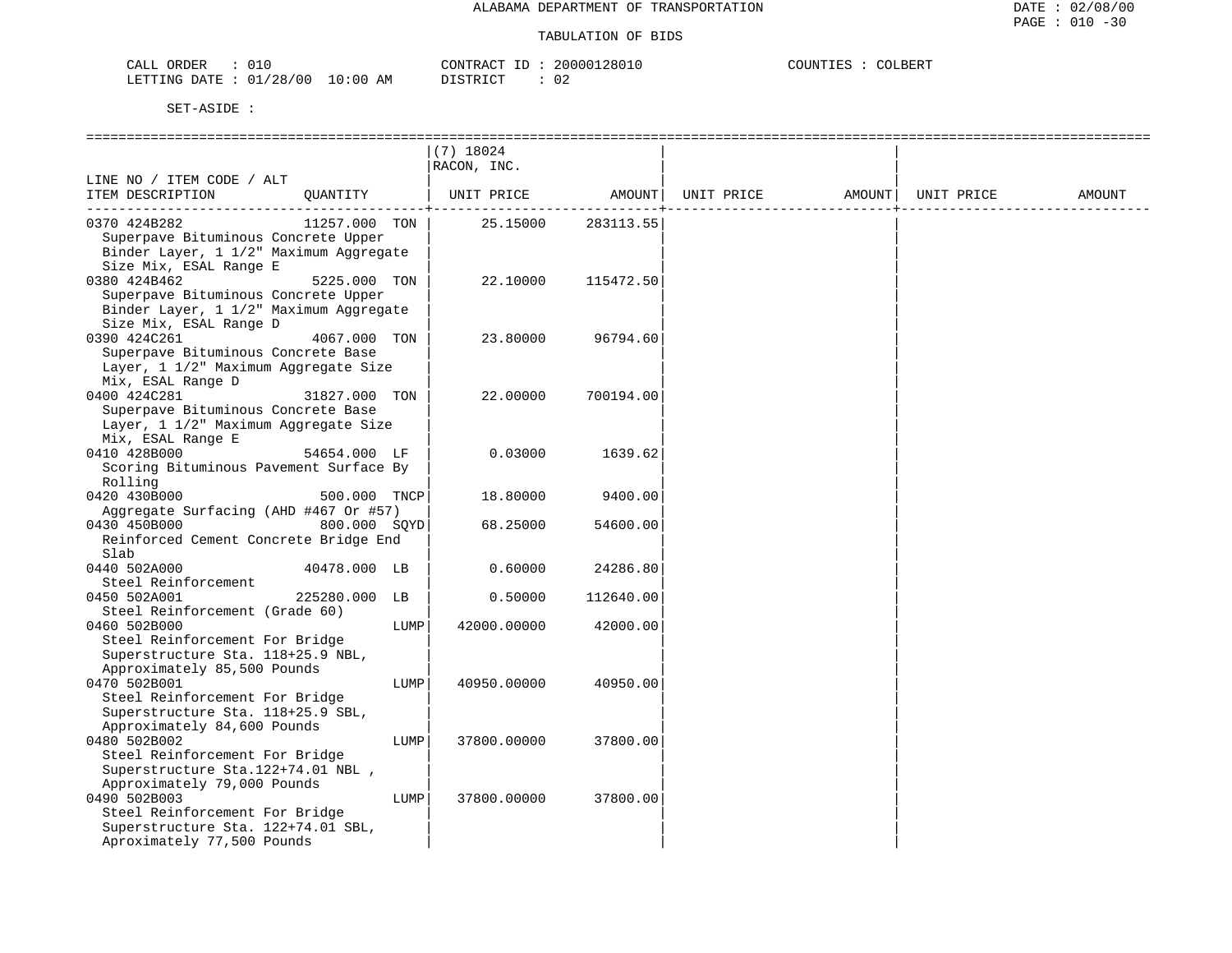| CALL ORDER                      | CONTRACT ID: 20000128010 | COUNTIES : COLBERT |
|---------------------------------|--------------------------|--------------------|
| LETTING DATE: 01/28/00 10:00 AM | 02<br>DISTRICT           |                    |

|                                        |               |      | $(7)$ 18024  |           |            |        |            |        |
|----------------------------------------|---------------|------|--------------|-----------|------------|--------|------------|--------|
|                                        |               |      | RACON, INC.  |           |            |        |            |        |
| LINE NO / ITEM CODE / ALT              |               |      |              |           |            |        |            |        |
| ITEM DESCRIPTION                       | OUANTITY      |      | UNIT PRICE   | AMOUNT    | UNIT PRICE | AMOUNT | UNIT PRICE | AMOUNT |
|                                        |               |      |              |           |            |        |            |        |
| 0500 502B004                           |               | LUMP | 29400.00000  | 29400.00  |            |        |            |        |
| Steel Reinforcement For Bridge         |               |      |              |           |            |        |            |        |
| Superstructure Sta. 158+20.00 NBL,     |               |      |              |           |            |        |            |        |
| Approximately 60,000 Pounds            |               |      |              |           |            |        |            |        |
| 0510 502B005                           |               | LUMP | 26250.00000  | 26250.00  |            |        |            |        |
| Steel Reinforcement For Bridge         |               |      |              |           |            |        |            |        |
| Superstructure Sta. 158+20.00 SBL,     |               |      |              |           |            |        |            |        |
| Approximately 53,300 Pounds            |               |      |              |           |            |        |            |        |
| 0520 505C000                           | 13140.000 LF  |      | 21,00000     | 275940.00 |            |        |            |        |
| Steel Piling (HP 10x42)                |               |      |              |           |            |        |            |        |
| 0530 505C002                           | 13210.000 LF  |      | 25.20000     | 332892.00 |            |        |            |        |
| Steel Piling (HP 12x53)                |               |      |              |           |            |        |            |        |
| 0540 505G002                           | 120.000 EACH  |      | 89.25000     | 10710.00  |            |        |            |        |
| Pile Points (Type A, 10")              |               |      |              |           |            |        |            |        |
| 0550 505G003                           | 182.000 EACH  |      | 91.35000     | 16625.70  |            |        |            |        |
| Pile Points (Type A, 12")              |               |      |              |           |            |        |            |        |
| 0560 508A000                           | 33012.000 LB  |      | 2.37000      | 78238.44  |            |        |            |        |
| Structural Steel                       |               |      |              |           |            |        |            |        |
| 0570 510A000                           | 1350.000 CUYD |      | 330.75000    | 446512.50 |            |        |            |        |
| Bridge Substructure Concrete, Class A  |               |      |              |           |            |        |            |        |
| 0580 510C051                           |               | LUMP | 123900.00000 | 123900.00 |            |        |            |        |
| Bridge Concrete Superstructure, Sta.   |               |      |              |           |            |        |            |        |
| 118+25.9 NBL, Approximately 337 Cubic  |               |      |              |           |            |        |            |        |
| Yards                                  |               |      |              |           |            |        |            |        |
| 0590 510C052                           |               | LUMP | 123900.00000 | 123900.00 |            |        |            |        |
| Bridge Concrete Superstructure, Sta.   |               |      |              |           |            |        |            |        |
| 118+25.9 SBL, Approximately 332 Cubic  |               |      |              |           |            |        |            |        |
| Yards                                  |               |      |              |           |            |        |            |        |
| 0600 510C053                           |               | LUMP | 114450.00000 | 114450.00 |            |        |            |        |
| Bridge Concrete Superstructure, Sta.   |               |      |              |           |            |        |            |        |
| 122+74.01 NBL, Approximately 310 Cubic |               |      |              |           |            |        |            |        |
| Yards                                  |               |      |              |           |            |        |            |        |
| 0610 510C054                           |               | LUMP | 114450.00000 | 114450.00 |            |        |            |        |
| Bridge Concrete Superstructure,        |               |      |              |           |            |        |            |        |
| Sta.122+74.01 SBL, Approximately 307   |               |      |              |           |            |        |            |        |
| Cubic Yards                            |               |      |              |           |            |        |            |        |
| 0620 510C055                           |               | LUMP | 117600.00000 | 117600.00 |            |        |            |        |
| Bridge Concrete Superstructure, Sta.   |               |      |              |           |            |        |            |        |
| 158+20.00 NBL, Approximately 304 Cubic |               |      |              |           |            |        |            |        |
| Yards                                  |               |      |              |           |            |        |            |        |
| 0630 510C056                           |               | LUMP | 103950.00000 | 103950.00 |            |        |            |        |
| Bridge Concrete Superstructure, Sta.   |               |      |              |           |            |        |            |        |
| 158+20.00 SBL, Approximately 268 Cubic |               |      |              |           |            |        |            |        |
| Yards                                  |               |      |              |           |            |        |            |        |
|                                        |               |      |              |           |            |        |            |        |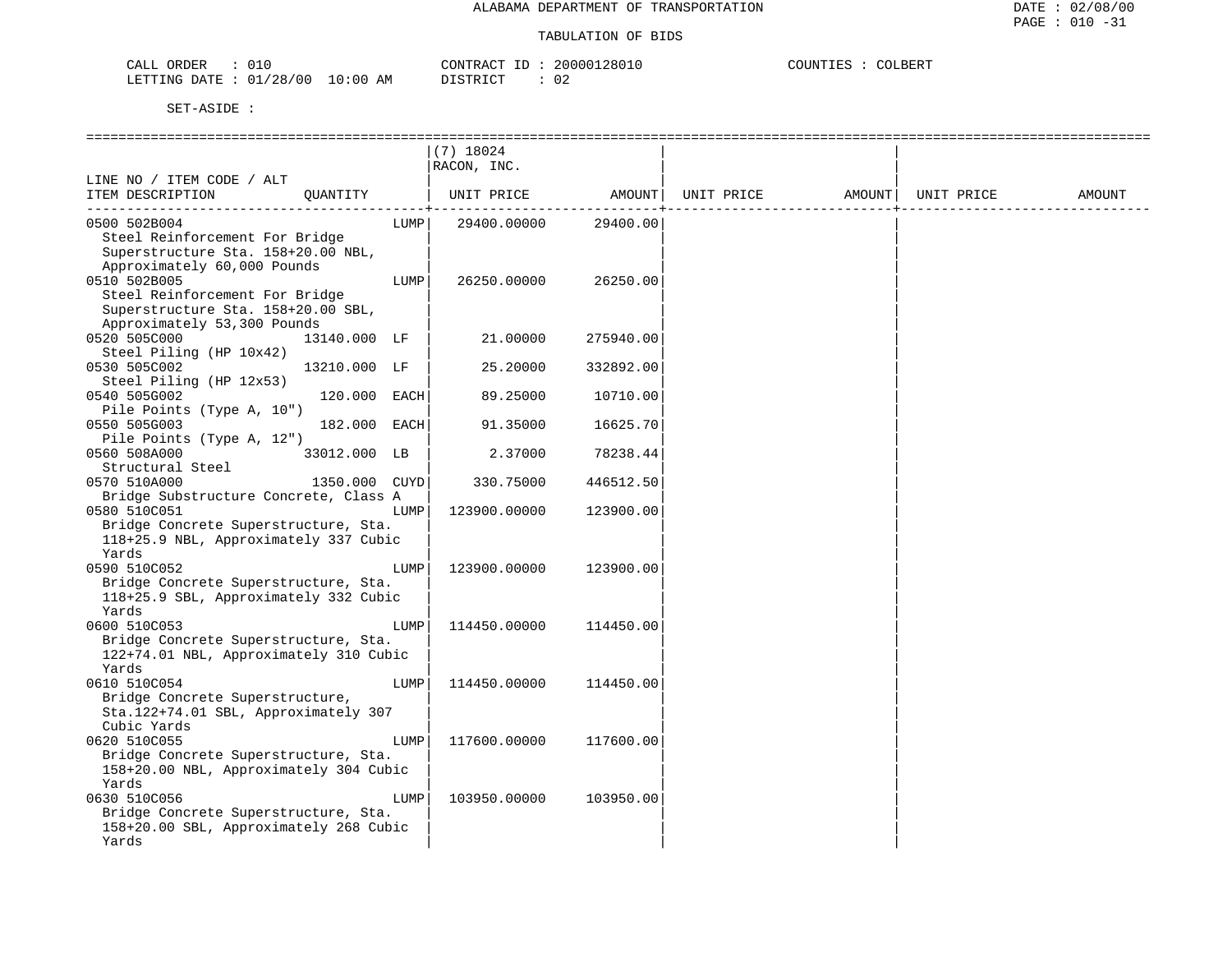| CALL ORDER                      |  | CONTRACT<br>. ID            | 20000128010 | COUNTIES | COLBERT |
|---------------------------------|--|-----------------------------|-------------|----------|---------|
| LETTING DATE: 01/28/00 10:00 AM |  | ገT STR T CT<br><i>┙</i> ∸┘∸ | 02          |          |         |

|                                      |      | $(7)$ 18024 |           |            |        |            |        |
|--------------------------------------|------|-------------|-----------|------------|--------|------------|--------|
|                                      |      | RACON, INC. |           |            |        |            |        |
| LINE NO / ITEM CODE / ALT            |      |             |           |            |        |            |        |
| OUANTITY<br>ITEM DESCRIPTION         |      | UNIT PRICE  | AMOUNT    | UNIT PRICE | AMOUNT | UNIT PRICE | AMOUNT |
|                                      |      |             |           |            |        |            |        |
| 0640 510E000<br>55614.000 SOYD       |      | 1.53000     | 85089.42  |            |        |            |        |
| Grooving Concrete Bridge Decks       |      |             |           |            |        |            |        |
| 0650 511A001<br>118.000              | EACH | 225.75000   | 26638.50  |            |        |            |        |
| Elastomeric Bearings, Type 2         |      |             |           |            |        |            |        |
| 84.000 EACH<br>0660 511A004          |      | 152.25000   | 12789.00  |            |        |            |        |
| Elastomeric Bearings, Type 4         |      |             |           |            |        |            |        |
| 0670 513B005<br>5554.000 LF          |      | 90.30000    | 501526.20 |            |        |            |        |
| Pretensioned-Prestressed Concrete    |      |             |           |            |        |            |        |
| Girders, Type III (Specialty Item)   |      |             |           |            |        |            |        |
| 0680 513B017<br>2361.000 LF          |      | 213.15000   | 503247.15 |            |        |            |        |
| Pretensioned-Prestressed Concrete    |      |             |           |            |        |            |        |
| Girders, Type BT-72 (Specialty Item) |      |             |           |            |        |            |        |
| 0690 524A010<br>277.000 CUYD         |      | 575.00000   | 159275.00 |            |        |            |        |
| Culvert Concrete                     |      |             |           |            |        |            |        |
| 0700 530A001<br>918.000 LF           |      | 21.95000    | 20150.10  |            |        |            |        |
| 18" Roadway Pipe (Class 3 R.C.)      |      |             |           |            |        |            |        |
| 0710 530A002<br>142.000 LF           |      | 28.60000    | 4061.20   |            |        |            |        |
| 24" Roadway Pipe (Class 3 R.C.)      |      |             |           |            |        |            |        |
| 0720 530A003<br>46.000 LF            |      | 37.60000    | 1729.60   |            |        |            |        |
| 30" Roadway Pipe (Class 3 R.C.)      |      |             |           |            |        |            |        |
| 0730 530A004<br>256.000 LF           |      | 47.60000    | 12185.60  |            |        |            |        |
| 36" Roadway Pipe (Class 3 R.C.)      |      |             |           |            |        |            |        |
| 0740 530A015<br>260.000 LF           |      | 62.35000    | 16211.00  |            |        |            |        |
| 36" Roadway Pipe (Class 4 R.C.)      |      |             |           |            |        |            |        |
| 0750 530A023<br>592.000 LF           |      | 27.80000    | 16457.60  |            |        |            |        |
| 18" Roadway Pipe (Class 5 R.C.)      |      |             |           |            |        |            |        |
| 0760 530A024<br>346.000 LF           |      | 39.00000    | 13494.00  |            |        |            |        |
| 24" Roadway Pipe (Class 5 R.C.)      |      |             |           |            |        |            |        |
| 0770 530A025<br>403.000 LF           |      | 53.70000    | 21641.10  |            |        |            |        |
| 30" Roadway Pipe (Class 5 R.C.)      |      |             |           |            |        |            |        |
| 0780 530A026<br>202.000 LF           |      | 62.20000    | 12564.40  |            |        |            |        |
| 36" Roadway Pipe (Class 5 R.C.)      |      |             |           |            |        |            |        |
| 0790 530A027<br>90.000 LF            |      | 88.80000    | 7992.00   |            |        |            |        |
| 42" Roadway Pipe (Class 5 R.C.)      |      |             |           |            |        |            |        |
| 0800 530A152<br>66.000 LF            |      | 60.05000    | 3963.30   |            |        |            |        |
| 36" Roadway Pipe (14 Gauge C.C.S.)   |      |             |           |            |        |            |        |
| 0810 530A801<br>43.000 LF            |      | 53.87000    | 2316.41   |            |        |            |        |
| 18" Roadway Pipe (14 Gauge C.C.S.)   |      |             |           |            |        |            |        |
| (Stack Pipe) (No Bedding Required)   |      |             |           |            |        |            |        |
| 0820 530A914<br>44.000 LF            |      | 33.70000    | 1482.80   |            |        |            |        |
| 18" Roadway Pipe (14 Gauge C.C.S.)   |      |             |           |            |        |            |        |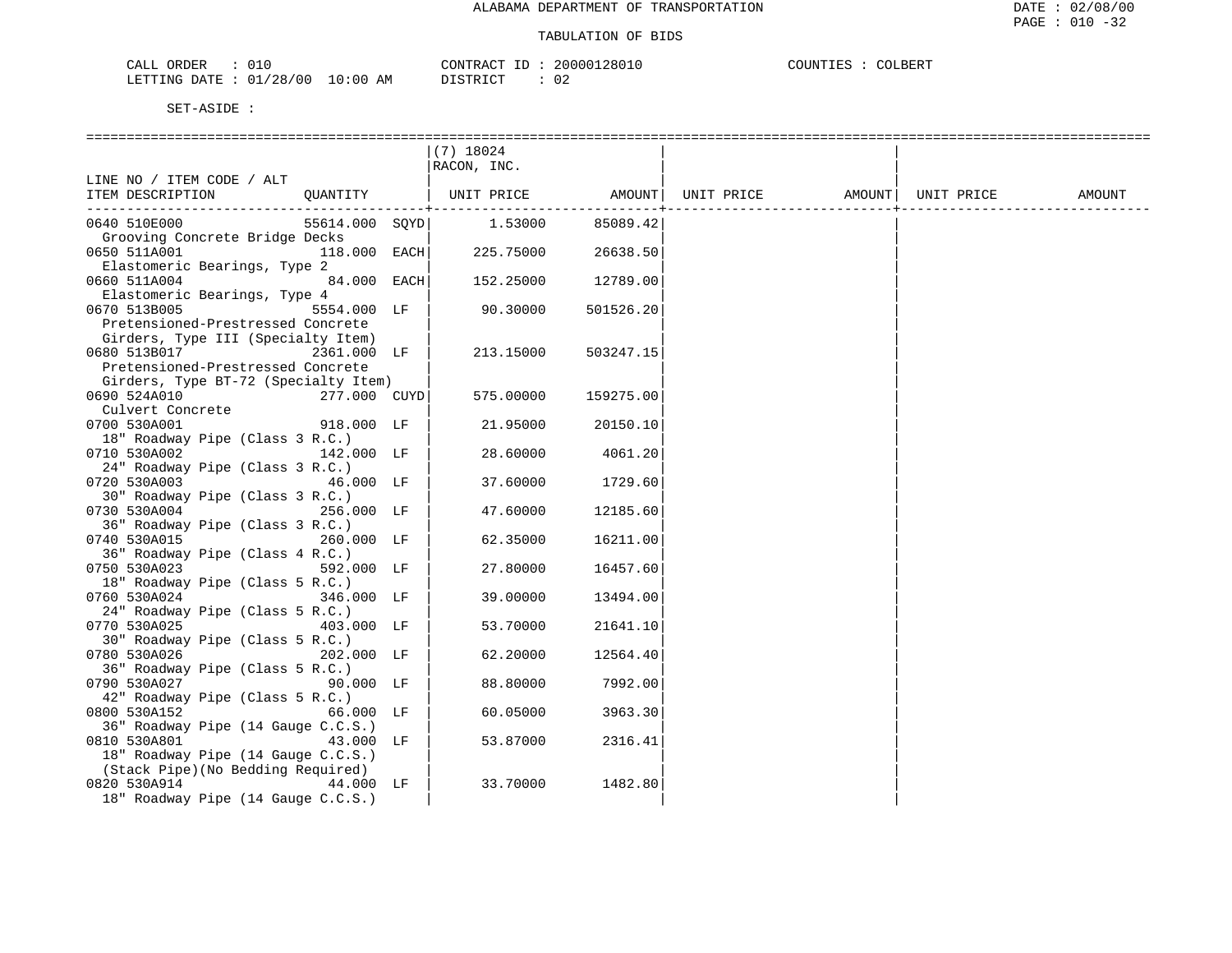| CALL ORDER                      | 01 በ |          | CONTRACT ID: 20000128010 | COUNTIES : | COLBERT |
|---------------------------------|------|----------|--------------------------|------------|---------|
| LETTING DATE: 01/28/00 10:00 AM |      | DISTRICT |                          |            |         |

|                                                         |                |            | $(7)$ 18024                  |           |            |        |            |        |
|---------------------------------------------------------|----------------|------------|------------------------------|-----------|------------|--------|------------|--------|
|                                                         |                |            | RACON, INC.                  |           |            |        |            |        |
| LINE NO / ITEM CODE / ALT                               |                |            |                              |           |            |        |            |        |
| ITEM DESCRIPTION                                        |                |            | QUANTITY   UNIT PRICE AMOUNT |           | UNIT PRICE | AMOUNT | UNIT PRICE | AMOUNT |
|                                                         |                |            |                              |           |            |        |            |        |
| 0830 530A915<br>24" Roadway Pipe (14 Gauge C.C.S.)      | 31.000 LF      |            | 42.16000                     | 1306.96   |            |        |            |        |
| 0840 532A002                                            | 40.000 LF      |            | 78.80000                     | 3152.00   |            |        |            |        |
| 18" B.C.C.S. Slotted Drain Pipe                         |                |            |                              |           |            |        |            |        |
| 0850 532A012                                            | 40.000 LF      |            | 89.50000                     | 3580.00   |            |        |            |        |
| 18" B.C.C.S. Slotted Drain Pipe (With                   |                |            |                              |           |            |        |            |        |
| Variable Height Grate)                                  |                |            |                              |           |            |        |            |        |
| 0860 600A000                                            |                | LUMP       | 576000.00000                 | 576000.00 |            |        |            |        |
| Mobilization                                            |                |            |                              |           |            |        |            |        |
| 0870 602A000                                            | 48.000 EACH    |            | 70.00000                     | 3360.00   |            |        |            |        |
| Right Of Way Markers                                    |                |            |                              |           |            |        |            |        |
| 0880 604A000                                            | 71796.000 SOYD |            | 1.25000                      | 89745.00  |            |        |            |        |
| Separative Geotextile                                   |                |            |                              |           |            |        |            |        |
| 0890 605A002                                            | 23592.000 LF   |            | 4.51000                      | 106399.92 |            |        |            |        |
| Pavement Edge Drain (Aggregate Filled                   |                |            |                              |           |            |        |            |        |
| Underdrain)                                             |                |            |                              |           |            |        |            |        |
| 0900 605B000                                            | $20.000$ EACH  |            | 330.00000                    | 6600.00   |            |        |            |        |
| Special Underdrain Outlet, Type A                       |                |            |                              |           |            |        |            |        |
| 0910 606A000                                            | 1000.000 LF    |            | 8.85000                      | 8850.00   |            |        |            |        |
| 6" Underdrain Pipe                                      |                |            |                              |           |            |        |            |        |
| 0920 610C001                                            | 7687.000 TON   |            | 21.30000                     | 163733.10 |            |        |            |        |
| Loose Riprap, Class 2                                   |                |            |                              |           |            |        |            |        |
| 0930 610C002                                            | 272.000 TON    |            | 21,30000                     | 5793.60   |            |        |            |        |
| Loose Riprap, Class 3                                   |                |            |                              |           |            |        |            |        |
| 0940 610D000                                            | 17208.000 SQYD |            | 1.25000                      | 21510.00  |            |        |            |        |
| Filter Blanket                                          |                |            |                              |           |            |        |            |        |
| 0950 614A000                                            | 755.000 CUYD   |            | 220.50000                    | 166477.50 |            |        |            |        |
| Slope Paving                                            |                |            |                              |           |            |        |            |        |
| 0960 614A001                                            | 150.000 CUYD   |            | 288.75000                    | 43312.50  |            |        |            |        |
| Slope Paving (Under Bridges)                            |                |            |                              |           |            |        |            |        |
| 0970 619A002<br>18" Roadway Pipe End Treatment, Class 1 |                | 4.000 EACH | 645.00000                    | 2580.00   |            |        |            |        |
| 0980 619A003                                            |                | 2.000 EACH | 735.00000                    | 1470.00   |            |        |            |        |
| 24" Roadway Pipe End Treatment, Class 1                 |                |            |                              |           |            |        |            |        |
| 0990 619A004                                            |                | 3.000 EACH | 742.00000                    | 2226.00   |            |        |            |        |
| 30" Roadway Pipe End Treatment, Class 1                 |                |            |                              |           |            |        |            |        |
| 1000 619A005                                            |                | 3.000 EACH | 800.00000                    | 2400.00   |            |        |            |        |
| 36" Roadway Pipe End Treatment, Class 1                 |                |            |                              |           |            |        |            |        |
| 1010 619A006                                            | 1.000 EACH     |            | 855.00000                    | 855.00    |            |        |            |        |
| 42" Roadway Pipe End Treatment, Class 1                 |                |            |                              |           |            |        |            |        |
| 1020 619A201                                            |                | 2.000 EACH | 1335.00000                   | 2670.00   |            |        |            |        |
| 18" Roadway Pipe End Treatment, Class 1                 |                |            |                              |           |            |        |            |        |
| (Double Line)                                           |                |            |                              |           |            |        |            |        |
|                                                         |                |            |                              |           |            |        |            |        |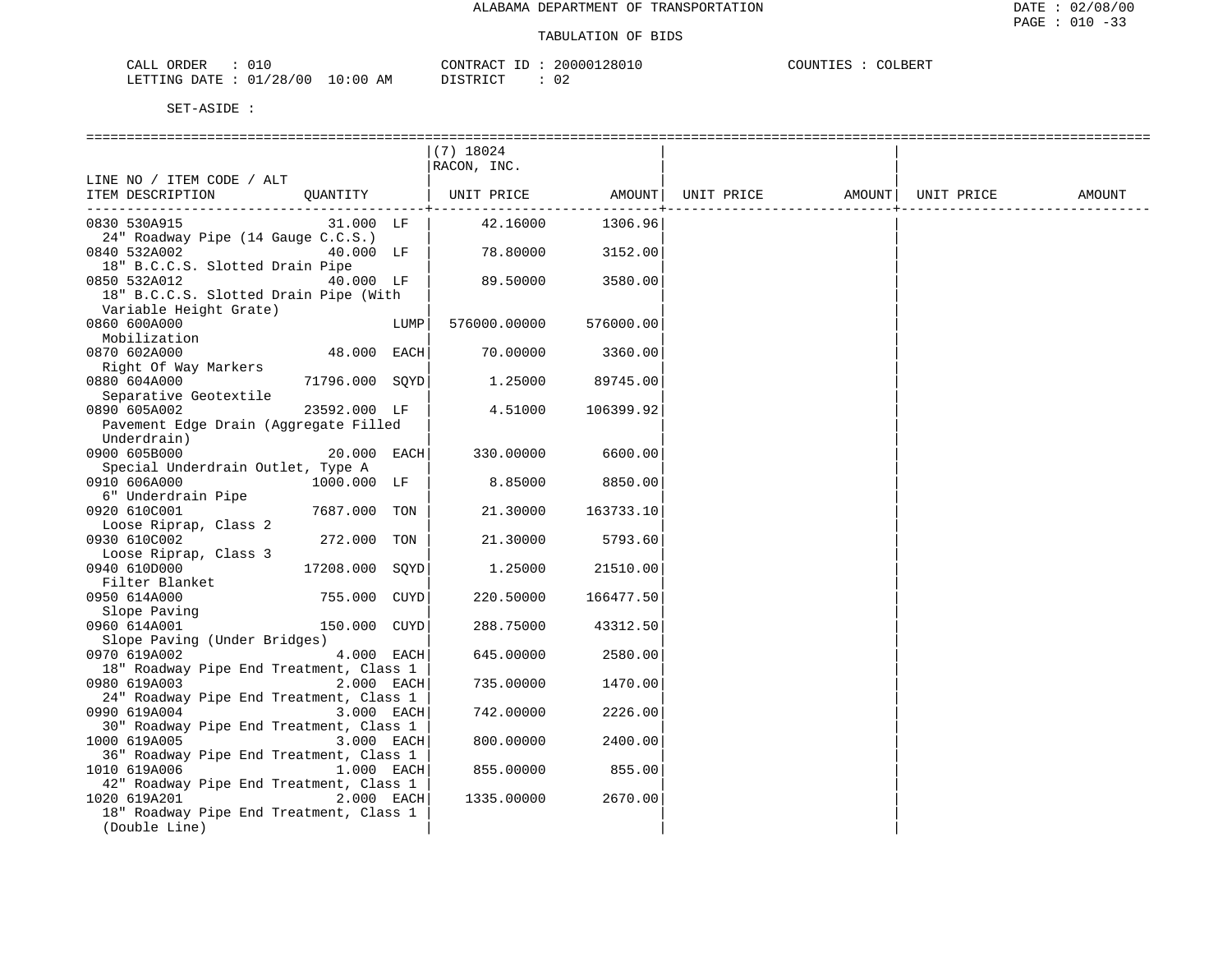| ORDER<br>CALI |            |                         | CONTRACT<br>TD.       | 20000128016         | COUNTIES | COLBERT |
|---------------|------------|-------------------------|-----------------------|---------------------|----------|---------|
| LETTING DATE  | : 01/28/00 | LO : 00<br>AМ<br>$\sim$ | ירי תידוף ד<br>-- - - | 02<br>$\sim$ $\sim$ |          |         |

|                                                 |              | (7) 18024   |          |                                                             |  |        |
|-------------------------------------------------|--------------|-------------|----------|-------------------------------------------------------------|--|--------|
|                                                 |              | RACON, INC. |          |                                                             |  |        |
| LINE NO / ITEM CODE / ALT                       |              |             |          |                                                             |  |        |
| ITEM DESCRIPTION                                |              |             |          | QUANTITY   UNIT PRICE AMOUNT  UNIT PRICE AMOUNT  UNIT PRICE |  | AMOUNT |
| 1030 621A000                                    | $9.000$ EACH | 2375.00000  | 21375.00 |                                                             |  |        |
| Junction Boxes, Type 1, 1P Or 5                 |              |             |          |                                                             |  |        |
| 1040 621A001                                    | 2.000 EACH   | 2380.00000  | 4760.00  |                                                             |  |        |
| Junction Boxes, Type 1, 2P Or 5                 |              |             |          |                                                             |  |        |
| 1050 621A004                                    | 3.000 EACH   | 4800.00000  | 14400.00 |                                                             |  |        |
| Junction Boxes, Type 4                          |              |             |          |                                                             |  |        |
| 1060 621A005                                    | 1.000 EACH   | 2365.00000  | 2365.00  |                                                             |  |        |
| Junction Boxes, Type 1                          |              |             |          |                                                             |  |        |
| 1070 621A017                                    | 3.000 EACH   | 4200.00000  | 12600.00 |                                                             |  |        |
| Junction Boxes, Type 4, 2P Or 5                 |              |             |          |                                                             |  |        |
| 1080 621B001                                    | 2.000 EACH   | 550.00000   | 1100.00  |                                                             |  |        |
| Junction Box Units, Type 1, 2P Or 5             |              |             |          |                                                             |  |        |
| 1090 621B004                                    | 2.000 EACH   | 1065.00000  | 2130.00  |                                                             |  |        |
| Junction Box Units, Type 4                      |              |             |          |                                                             |  |        |
| 1100 621B005<br>Junction Box Units, Type 1      | 1.000 EACH   | 550.00000   | 550.00   |                                                             |  |        |
| 1110 621B019                                    | 1.000 EACH   | 1100.00000  | 1100.00  |                                                             |  |        |
| Junction Box Units, Type 4, 2P Or 5             |              |             |          |                                                             |  |        |
| 1120 621C015                                    | 3.000 EACH   | 3250.00000  | 9750.00  |                                                             |  |        |
| Inlets, Type S1 Or S3 (1 Wing)                  |              |             |          |                                                             |  |        |
| 1130 621C020                                    | 5.000 EACH   | 2150.00000  | 10750.00 |                                                             |  |        |
| Inlets, Type Y                                  |              |             |          |                                                             |  |        |
| 1140 621C027                                    | 1.000 EACH   | 2150.00000  | 2150.00  |                                                             |  |        |
| Inlets, Type C                                  |              |             |          |                                                             |  |        |
| 1150 621C109                                    | 1.000 EACH   | 7900.00000  | 7900.00  |                                                             |  |        |
| Inlets, Type PD                                 |              |             |          |                                                             |  |        |
| 1160 621D015                                    | 3.000 EACH   | 550.00000   | 1650.00  |                                                             |  |        |
| Inlet Units, Type S1 Or S3                      |              |             |          |                                                             |  |        |
| 1170 621D019                                    | 5.000 EACH   | 550.00000   | 2750.00  |                                                             |  |        |
| Inlet Units, Type Y                             |              |             |          |                                                             |  |        |
| 5127.000 LF<br>1180 623C000                     |              | 12.60000    | 64600.20 |                                                             |  |        |
| Combination Curb & Gutter, Type C               |              |             |          |                                                             |  |        |
| 1190 623C003<br>40.000 LF                       |              | 12.60000    | 504.00   |                                                             |  |        |
| Combination Curb & Gutter, Type C<br>(Modified) |              |             |          |                                                             |  |        |
| 1200 629A039<br>344.000 LF                      |              | 78.75000    | 27090.00 |                                                             |  |        |
| Concrete Median Or Safety Barrier, Type         |              |             |          |                                                             |  |        |
| $\overline{4}$                                  |              |             |          |                                                             |  |        |
| 1210 630A000<br>3263.000 LF                     |              | 10.84000    | 35370.92 |                                                             |  |        |
| Steel Beam Guardrail, Class A, Type 1           |              |             |          |                                                             |  |        |
| 1220 630C001                                    | 3.000 EACH   | 660.00000   | 1980.00  |                                                             |  |        |
| Guardrail End Anchor, Type 8                    |              |             |          |                                                             |  |        |
|                                                 |              |             |          |                                                             |  |        |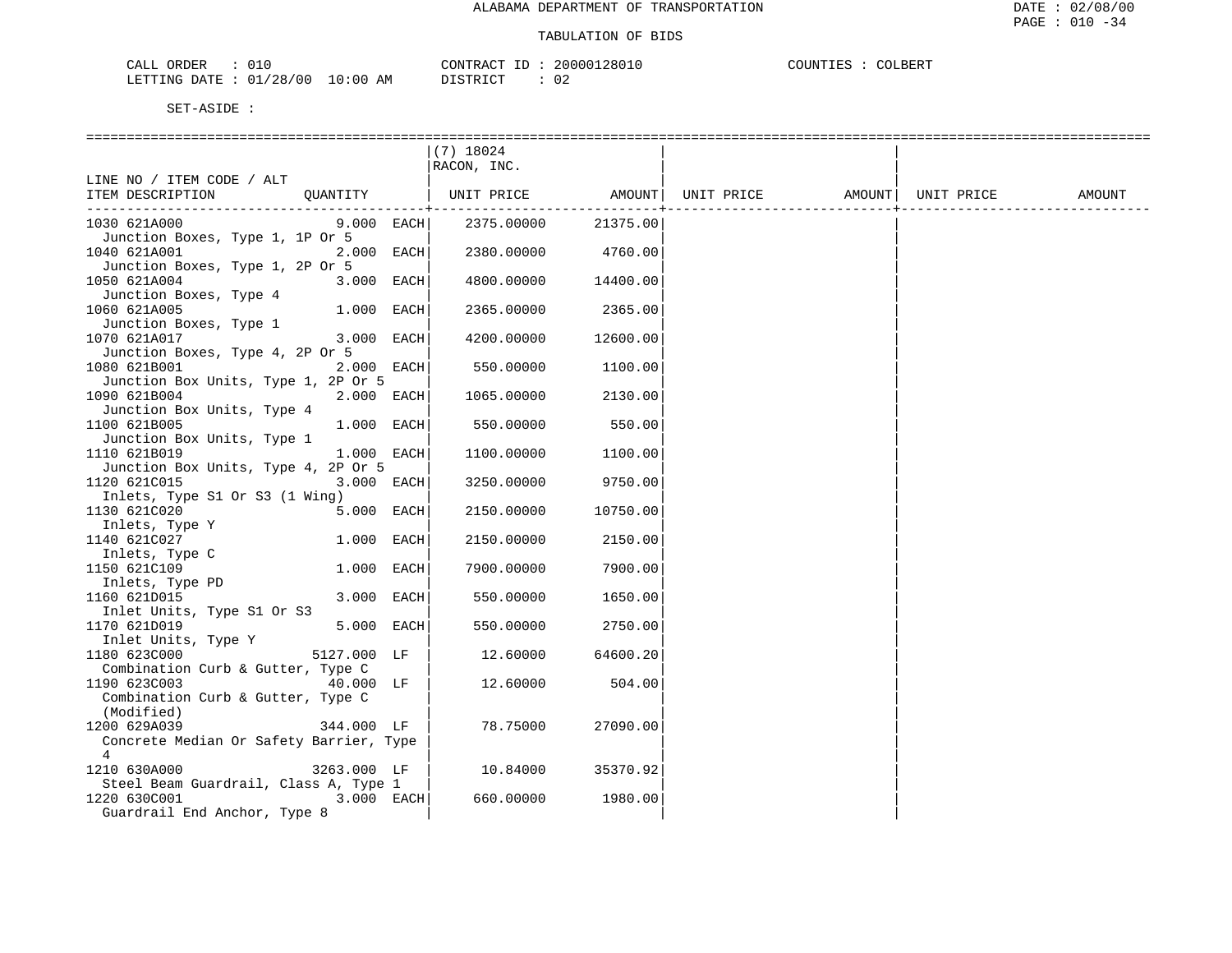| ORDER<br>$\cdot$<br>، ىلىل <i>لى</i><br>◡⊥◟                                                                                                                   |             | חים ג פידיזורם<br>'' ' ' A ( | 1128010<br>20000 | COLBERT<br><b>COLINE</b> |
|---------------------------------------------------------------------------------------------------------------------------------------------------------------|-------------|------------------------------|------------------|--------------------------|
| /28<br>70C<br>$\cap$ 1<br>LETTING<br>DATE.<br>the contract of the contract of the contract of the contract of the contract of the contract of the contract of | 10:00<br>AΜ | חים מחים דר                  | $\sim$<br>∪∠     |                          |

|                                        |                |      | $(7)$ 18024<br>RACON, INC. |          |            |        |            |        |
|----------------------------------------|----------------|------|----------------------------|----------|------------|--------|------------|--------|
| LINE NO / ITEM CODE / ALT              |                |      |                            |          |            |        |            |        |
| ITEM DESCRIPTION                       | OUANTITY       |      | UNIT PRICE                 | AMOUNT   | UNIT PRICE | AMOUNT | UNIT PRICE | AMOUNT |
|                                        |                |      |                            | -------  |            |        |            |        |
| 1230 630C003                           | 16.000 EACH    |      | 1045.00000                 | 16720.00 |            |        |            |        |
| Guardrail End Anchor, Type 13          |                |      |                            |          |            |        |            |        |
| 1240 630C070                           | 11.000 EACH    |      | 1210.00000                 | 13310.00 |            |        |            |        |
| Guardrail End Anchor, Type 10 Series   |                |      |                            |          |            |        |            |        |
| 1250 634E000                           | 140.000 LF     |      | 19.84000                   | 2777.60  |            |        |            |        |
| Industrial Fence, 6 Feet High, Special |                |      |                            |          |            |        |            |        |
| Mounting                               |                |      |                            |          |            |        |            |        |
| 1260 634E005                           | 140.000 LF     |      | 23.43000                   | 3280.20  |            |        |            |        |
| Industrial Fence, 4 Feet High, Special |                |      |                            |          |            |        |            |        |
| Mounting                               |                |      |                            |          |            |        |            |        |
| 1270 643A000                           | 2.000 EACH     |      | 500.00000                  | 1000.00  |            |        |            |        |
| Water Meters Reset                     |                |      |                            |          |            |        |            |        |
| 1280 643B000                           | 4.000 EACH     |      | 550.00000                  | 2200.00  |            |        |            |        |
| Valve Boxes Reset                      |                |      |                            |          |            |        |            |        |
| 1290 650B000                           | 18826.000 CYIP |      | 1.75000                    | 32945.50 |            |        |            |        |
| Topsoil From Stockpiles                |                |      |                            |          |            |        |            |        |
| 1300 652A050                           | 17.000 ACRE    |      | 550.00000                  | 9350.00  |            |        |            |        |
| Seeding (Mix 1A)                       |                |      |                            |          |            |        |            |        |
| 1310 652A053                           | 16.000 ACRE    |      | 550.00000                  | 8800.00  |            |        |            |        |
| Seeding (Mix 1E)                       |                |      |                            |          |            |        |            |        |
| 1320 652B050                           | 17.000 ACRE    |      | 225.00000                  | 3825.00  |            |        |            |        |
| Temporary Seeding (Mix 1AT)            |                |      |                            |          |            |        |            |        |
| 1330 652C000                           | 33.000 ACRE    |      | 30.00000                   | 990.00   |            |        |            |        |
| Mowing                                 |                |      |                            |          |            |        |            |        |
| 1340 652D050                           | 17.000 ACRE    |      | 365.00000                  | 6205.00  |            |        |            |        |
| Seeding In Stubble (Mix 1A)            |                |      |                            |          |            |        |            |        |
| 1350 654A001                           | 13405.000 SQYD |      | 3.80000                    | 50939.00 |            |        |            |        |
| Solid Sodding (Bermuda)                |                |      |                            |          |            |        |            |        |
| 1360 656A000                           | 26.000 ACRE    |      | 475.00000                  | 12350.00 |            |        |            |        |
| Mulching, Class A, Type 1              |                |      |                            |          |            |        |            |        |
| 1370 656A001                           | 7.000 ACRE     |      | 475.00000                  | 3325.00  |            |        |            |        |
| Mulching, Class A, Type 2              |                |      |                            |          |            |        |            |        |
| 1380 659A000                           | 1500.000       | SOYD | 2.25000                    | 3375.00  |            |        |            |        |
| Erosion Control Netting, Class A       |                |      |                            |          |            |        |            |        |
| 1390 659A001                           | 1500.000       | SOYD | 2.25000                    | 3375.00  |            |        |            |        |
| Erosion Control Netting, Class B       |                |      |                            |          |            |        |            |        |
| 1400 659A002                           | 2483.000       | SQYD | 5.00000                    | 12415.00 |            |        |            |        |
| Erosion Control Netting, Class C1      |                |      |                            |          |            |        |            |        |
| 1410 665A000                           | 33.000 ACRE    |      | 225.00000                  | 7425.00  |            |        |            |        |
| Temporary Seeding                      |                |      |                            |          |            |        |            |        |
| 1420 665B000                           | 33.000 ACRE    |      | 225,00000                  | 7425.00  |            |        |            |        |
| Temporary Mulching                     |                |      |                            |          |            |        |            |        |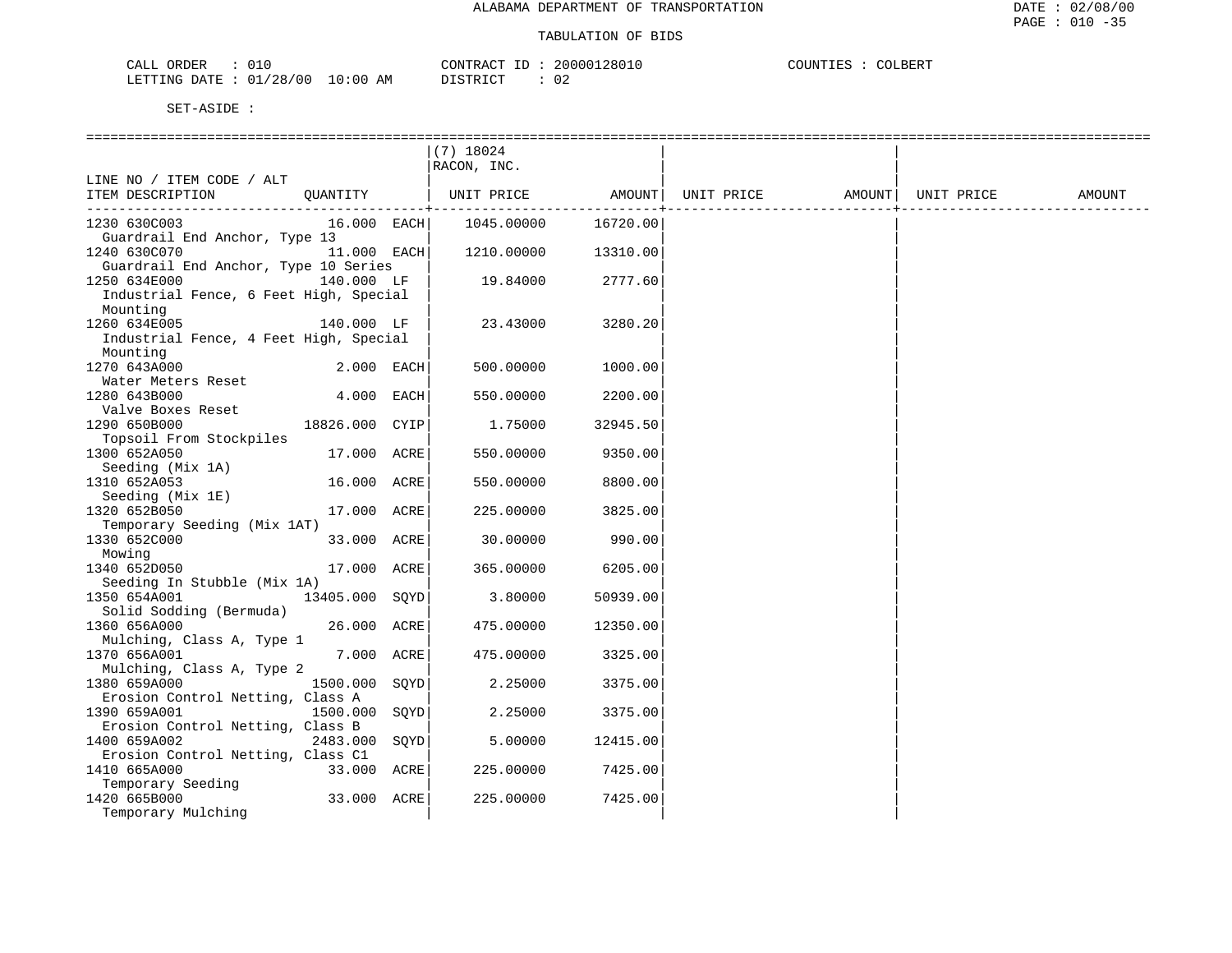| ORDER<br>0 T O<br>ו ∆י<br>للتلذيب                      | "ON"<br>ז הם                    | 20000128010 | COUNT.<br>_BERT<br>1 L L L J |
|--------------------------------------------------------|---------------------------------|-------------|------------------------------|
| /28/00<br>:00<br>LETTING<br>. 0 :<br>DATE<br>-49<br>◡⊥ | חר איריפידת<br>AΜ<br>. 1 \ .1 \ | ◡▵          |                              |

|                                        |              |      | $(7)$ 18024                  |           |  |                                       |  |
|----------------------------------------|--------------|------|------------------------------|-----------|--|---------------------------------------|--|
|                                        |              |      | RACON, INC.                  |           |  |                                       |  |
| LINE NO / ITEM CODE / ALT              |              |      |                              |           |  |                                       |  |
| ITEM DESCRIPTION                       |              |      | QUANTITY   UNIT PRICE AMOUNT |           |  | UNIT PRICE AMOUNT   UNIT PRICE AMOUNT |  |
|                                        |              |      |                              |           |  |                                       |  |
| 1430 665C000                           | 100.000 LF   |      | 21.85000                     | 2185.00   |  |                                       |  |
| 15" Temporary Pipe                     |              |      |                              |           |  |                                       |  |
| 1440 665E000                           | 800.000 SOYD |      | 1.50000                      | 1200.00   |  |                                       |  |
| Polyethylene                           |              |      |                              |           |  |                                       |  |
| 1450 665F000                           | 700.000 EACH |      | 5.00000                      | 3500.00   |  |                                       |  |
| Hay Bales                              |              |      |                              |           |  |                                       |  |
| 1460 665G000                           | 200.000 EACH |      | 1,50000                      | 300.00    |  |                                       |  |
| Sand Bags                              |              |      |                              |           |  |                                       |  |
| 1470 665I000                           | 340.000 TON  |      | 19.00000                     | 6460.00   |  |                                       |  |
| Temporary Riprap, Class 2              |              |      |                              |           |  |                                       |  |
| 1480 665J000                           | 24120.000 LF |      | 2.10000                      | 50652.00  |  |                                       |  |
| Silt Fence, Type A                     |              |      |                              |           |  |                                       |  |
| 1490 665K000                           | 500.000 CUYD |      | 7.72000                      | 3860.00   |  |                                       |  |
| Drainage Sump Excavation               |              |      |                              |           |  |                                       |  |
| 1500 665L000                           | 150.000 LF   |      | 20,00000                     | 3000.00   |  |                                       |  |
| Floating Basin Boom                    |              |      |                              |           |  |                                       |  |
| 1510 666A001                           | 33.000 ACRE  |      | 10.00000                     | 330.00    |  |                                       |  |
| Pest Control Treatment                 |              |      |                              |           |  |                                       |  |
| 1520 680A000                           |              | LUMP | 165000.00000                 | 165000.00 |  |                                       |  |
| Engineering Controls                   |              |      |                              |           |  |                                       |  |
| 1530 701A028                           | 5.000 MILE   |      | 1512.50000                   | 7562.50   |  |                                       |  |
| Solid White, Class 2, Type A Traffic   |              |      |                              |           |  |                                       |  |
| Stripe (0.06" Thick) (6"Wide)          |              |      |                              |           |  |                                       |  |
| 1540 701A032                           | 5.000 MILE   |      | 1512.50000                   | 7562.50   |  |                                       |  |
| Solid Yellow, Class 2, Type A Traffic  |              |      |                              |           |  |                                       |  |
| Stripe (0.06" Thick) (6" Wide)         |              |      |                              |           |  |                                       |  |
| 1550 701A041                           | 5.000 MILE   |      | 104.50000                    | 522.50    |  |                                       |  |
| Broken White, Class 2, Type A Traffic  |              |      |                              |           |  |                                       |  |
| Stripe (0.09" Thick) (6" Wide)         |              |      |                              |           |  |                                       |  |
| 1560 701A048                           | 1.000 MILE   |      | 1705.00000                   | 1705.00   |  |                                       |  |
| Solid Yellow, Class 2, Type A Traffic  |              |      |                              |           |  |                                       |  |
| Stripe (0.09" Thick) (6" Wide)         |              |      |                              |           |  |                                       |  |
| 1562 701A061                           | 4.000 MILE   |      | 6059.02000                   | 24236.08  |  |                                       |  |
| Broken White, Class 3W, Type A Traffic |              |      |                              |           |  |                                       |  |
| Type (6" Wide)                         |              |      |                              |           |  |                                       |  |
| 1564 701A065                           | 2.000 MILE   |      | 17641.27000                  | 35282.54  |  |                                       |  |
| Solid White, Class 3W, Type A Traffic  |              |      |                              |           |  |                                       |  |
| Stripe (6" Wide)                       |              |      |                              |           |  |                                       |  |
| 1566 701A073                           | $2.000$ MILE |      | 17641.27000                  | 35282.54  |  |                                       |  |
| Solid Yellow, Class 3W, Type A Traffic |              |      |                              |           |  |                                       |  |
| Stripe (6" Wide)                       |              |      |                              |           |  |                                       |  |
|                                        |              |      |                              |           |  |                                       |  |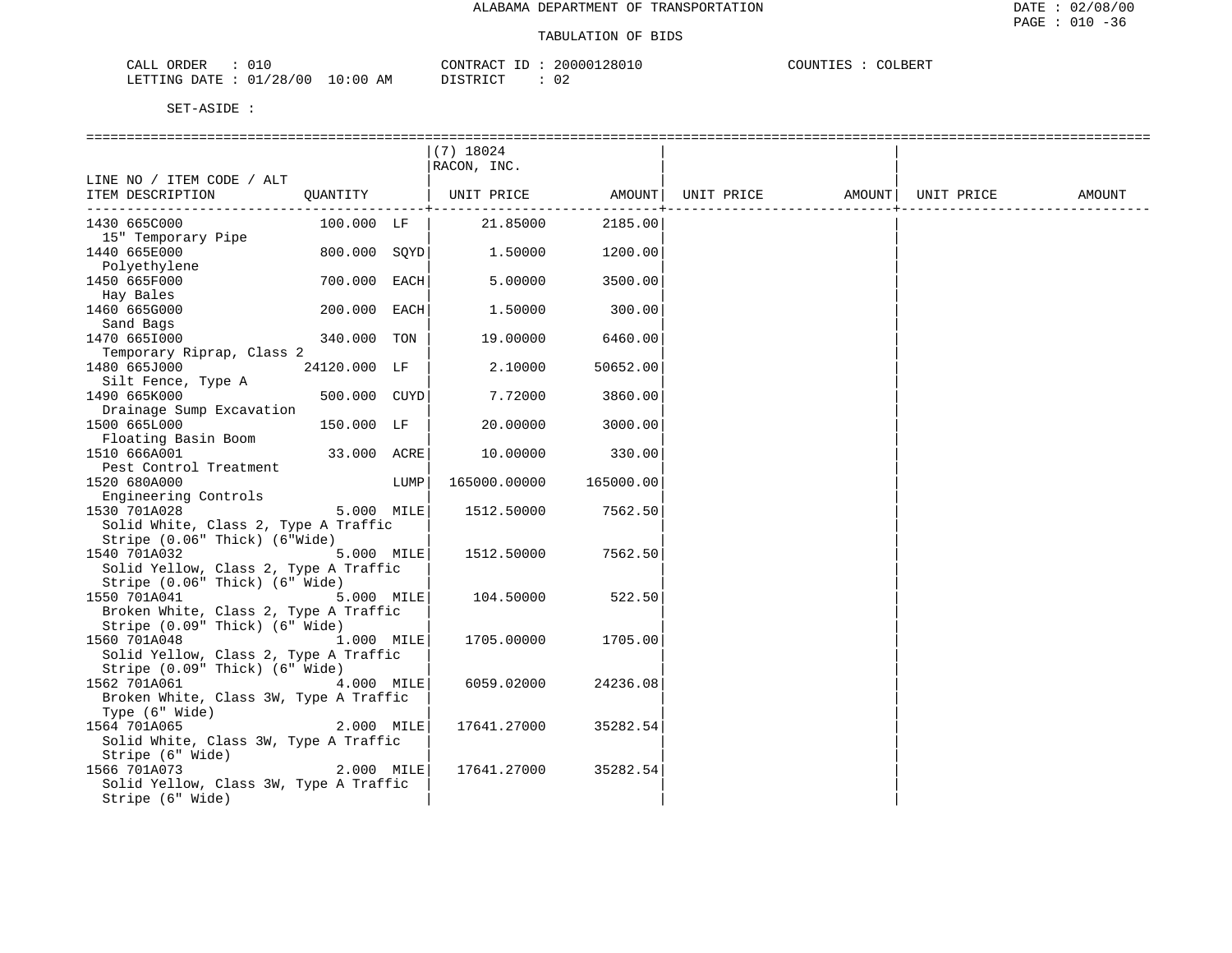| ORDER<br>CALI | ۰ ک      |               | <sup>~</sup> ONTRACT<br>TD. | 20000128016 | COUNTIES | COLBERT |
|---------------|----------|---------------|-----------------------------|-------------|----------|---------|
| LETTING DATE  | 01/28/00 | LO : 00<br>ΆM | ירום דרים -                 | 02          |          |         |

|                                          |                 | $(7)$ 18024 |          |            |        |            |        |
|------------------------------------------|-----------------|-------------|----------|------------|--------|------------|--------|
|                                          |                 | RACON, INC. |          |            |        |            |        |
| LINE NO / ITEM CODE / ALT                |                 |             |          |            |        |            |        |
| ITEM DESCRIPTION                         | OUANTITY        | UNIT PRICE  | AMOUNT   | UNIT PRICE | AMOUNT | UNIT PRICE | AMOUNT |
|                                          |                 |             |          |            |        |            |        |
| 1570 701B009                             | 3254.000 LF     | 0.83000     | 2700.82  |            |        |            |        |
| Dotted Class 2, Type A Traffic Stripe    |                 |             |          |            |        |            |        |
| $(0.09"$ Thick $)(6"$ Wide $)$           |                 |             |          |            |        |            |        |
| 1580 701C003                             | 3.000 MILE      | 550.00000   | 1650.00  |            |        |            |        |
| Solid Temporary Traffic Stripe (Paint)   |                 |             |          |            |        |            |        |
| 1590 701D007                             | 3.000 MILE      | 1320.00000  | 3960.00  |            |        |            |        |
| Solid Traffic Stripe Removed (Paint)     |                 |             |          |            |        |            |        |
| 1600 703A002                             | 14668.000 SQFT  | 1,98000     | 29042.64 |            |        |            |        |
| Traffic Control Markings, Class 2, Type  |                 |             |          |            |        |            |        |
| Α                                        |                 |             |          |            |        |            |        |
| 1610 703B002                             | 1186.000 SOFT   | 3.08000     | 3652.88  |            |        |            |        |
| Traffic Control Legends, Class 2, Type A |                 |             |          |            |        |            |        |
| 1640 705A030                             | 104.000 EACH    | 5.72000     | 594.88   |            |        |            |        |
| Pavement Markers, Class A-H, Type 2-C    |                 |             |          |            |        |            |        |
| 1650 705A031                             | 2329.000 EACH   | 5.50000     | 12809.50 |            |        |            |        |
| Pavement Markers, Class A-H, Type 1-A    |                 |             |          |            |        |            |        |
| 1660 705A032                             | 315.000 EACH    | 5.50000     | 1732.50  |            |        |            |        |
| Pavement Markers, Class A-H, Type 1-B    |                 |             |          |            |        |            |        |
| 1670 705A037                             | 279.000 EACH    | 5.72000     | 1595.88  |            |        |            |        |
| Pavement Markers, Class A-H, Type 2-D    |                 |             |          |            |        |            |        |
| 1680 705A038                             | 169.000 EACH    | 5.72000     | 966.68   |            |        |            |        |
| Pavement Markers, Class A-H, Type 2-E    |                 |             |          |            |        |            |        |
| 1690 710A115                             | 479.000 SOFT    | 15.82000    | 7577.78  |            |        |            |        |
| Class 4, Aluminum Flat Sign Panels       |                 |             |          |            |        |            |        |
| 0.08" Thick Or Steel Flat Sign Panels    |                 |             |          |            |        |            |        |
| 14 Gauge (Type III Or Type IV            |                 |             |          |            |        |            |        |
| Background)                              |                 |             |          |            |        |            |        |
| 1705 710A118                             | 350.000<br>SOFT | 21.09000    | 7381.50  |            |        |            |        |
| Class 2, Aluminum Flat Sign Panels       |                 |             |          |            |        |            |        |
| 0.125" Thick Or Steel Flat Sign Panels   |                 |             |          |            |        |            |        |
| 12 Gauge (Type III Or Type IV            |                 |             |          |            |        |            |        |
| Background)                              |                 |             |          |            |        |            |        |
| 1710 710B001                             | 970.000 LF      | 6.75000     | 6547.50  |            |        |            |        |
| Roadway Sign Post (#3 "U" Channel        |                 |             |          |            |        |            |        |
| Galvanized Steel)                        |                 |             |          |            |        |            |        |
| 1720 730A000                             | LUMP            | 577.50000   | 577.50   |            |        |            |        |
| Removal Of Existing Traffic Control      |                 |             |          |            |        |            |        |
| Unit (SR-133 @ Reservation Rd.)          |                 |             |          |            |        |            |        |
| 1730 730C000                             | LUMP            | 2730.00000  | 2730.00  |            |        |            |        |
| Furnishing And Installing Traffic        |                 |             |          |            |        |            |        |
| Control Unit (Tennessee River Rd. @      |                 |             |          |            |        |            |        |
| Tennessee River Rd. Connector)           |                 |             |          |            |        |            |        |
|                                          |                 |             |          |            |        |            |        |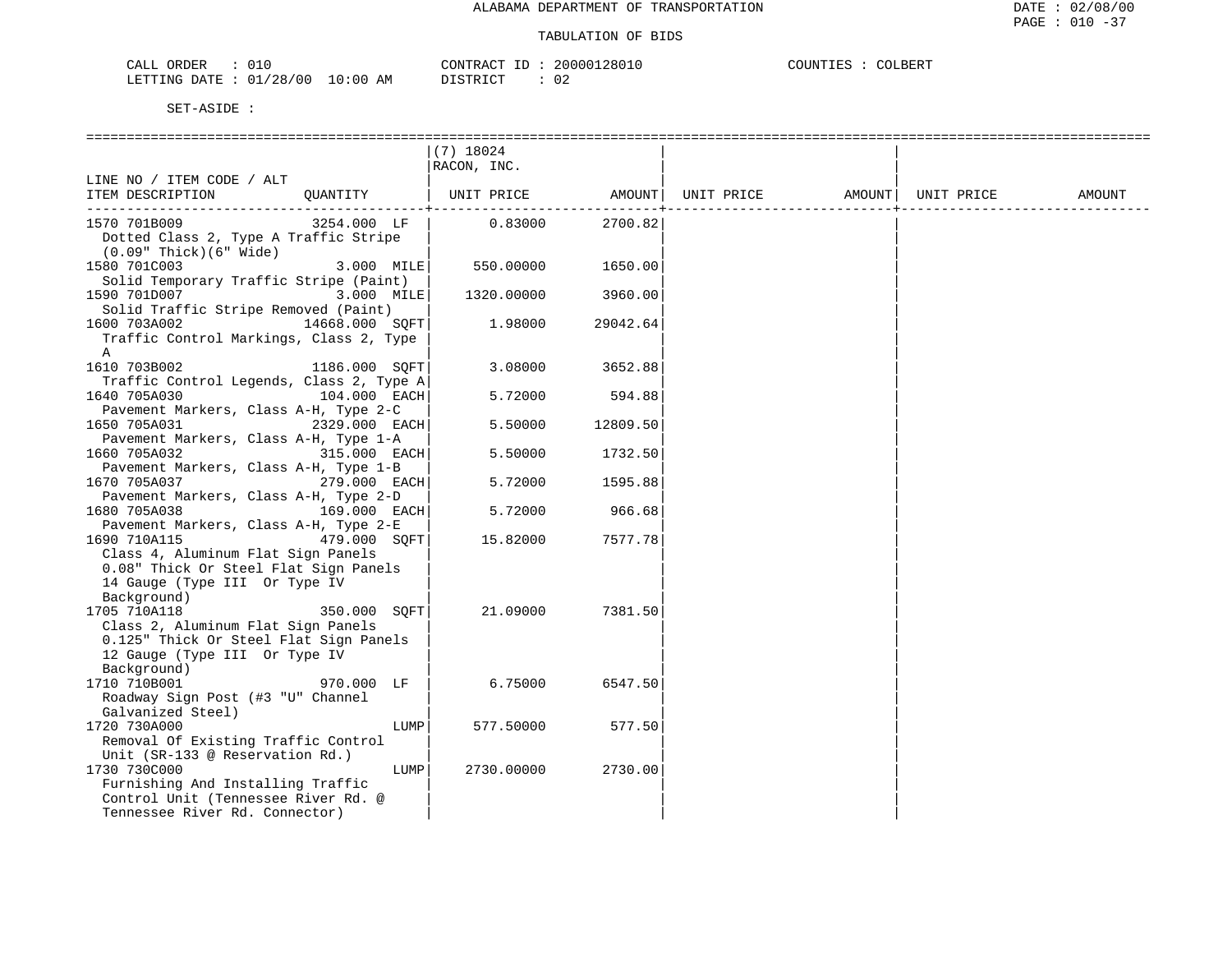| 010<br>CALL ORDER                | CONTRACT ID : | 20000128010 | COUNTIES | <sup>~</sup> OLBERT |
|----------------------------------|---------------|-------------|----------|---------------------|
| LETTING DATE : 01/28/00 10:00 AM | DISTRICT      |             |          |                     |

| ======================================      |              |      | ==================== |          |            |        |            |        |
|---------------------------------------------|--------------|------|----------------------|----------|------------|--------|------------|--------|
|                                             |              |      | $(7)$ 18024          |          |            |        |            |        |
|                                             |              |      | RACON, INC.          |          |            |        |            |        |
| LINE NO / ITEM CODE / ALT                   |              |      |                      |          |            |        |            |        |
| ITEM DESCRIPTION                            | OUANTITY     |      | UNIT PRICE           | AMOUNT   | UNIT PRICE | AMOUNT | UNIT PRICE | AMOUNT |
|                                             |              |      |                      |          |            |        |            |        |
| 1740 730C001                                |              | LUMP | 3150.00000           | 3150.00  |            |        |            |        |
| Furnishing And Installing Traffic           |              |      |                      |          |            |        |            |        |
| Control Unit (Reservation Rd. @             |              |      |                      |          |            |        |            |        |
| Tennessee River Rd. Connector)              |              |      |                      |          |            |        |            |        |
| 1750 730C002                                |              | LUMP | 3832.50000           | 3832.50  |            |        |            |        |
| Furnishing And Installing Traffic           |              |      |                      |          |            |        |            |        |
| Control Unit (SR-133 @ Tennessee River      |              |      |                      |          |            |        |            |        |
| Rd. Connector)                              |              |      |                      |          |            |        |            |        |
| 1760 730G000                                | 12.000 EACH  |      | 4620.00000           | 55440.00 |            |        |            |        |
| Traffic Signal Strain Pole                  |              |      |                      |          |            |        |            |        |
| 1770 730H000                                | 6147.000 LF  |      | 1.89000              | 11617.83 |            |        |            |        |
| Loop Detector                               |              |      |                      |          |            |        |            |        |
| 1780 730I000                                | 2699.000 LF  |      | 1.58000              | 4264.42  |            |        |            |        |
| Shielded Loop Detector Home-Run Cable       |              |      |                      |          |            |        |            |        |
| 1790 730J000                                | 17.000 EACH  |      | 136.50000            | 2320.50  |            |        |            |        |
| Loop Detector Amplifier                     |              |      |                      |          |            |        |            |        |
| 1800 730K000                                | 9.000 EACH   |      | 420.00000            | 3780.00  |            |        |            |        |
| Traffic Signal Junction Box<br>1810 730L000 | 75.000 LF    |      | 5.25000              | 393.75   |            |        |            |        |
| 3/4", Metallic, Conduit                     |              |      |                      |          |            |        |            |        |
| 1820 730L002                                | 350.000 LF   |      | 6.30000              | 2205.00  |            |        |            |        |
| 1", Metallic, Conduit                       |              |      |                      |          |            |        |            |        |
| 1830 730L005                                | 970.000 LF   |      | 4.73000              | 4588.10  |            |        |            |        |
| 2", Non-Metallic, Conduit                   |              |      |                      |          |            |        |            |        |
| 1840 730L007                                | 135.000 LF   |      | 6.83000              | 922.05   |            |        |            |        |
| 3", Non-Metallic, Conduit                   |              |      |                      |          |            |        |            |        |
| 1850 730N000                                | 6.000 EACH   |      | 735.00000            | 4410.00  |            |        |            |        |
| Luminaire Extension Assembly, 12 Feet       |              |      |                      |          |            |        |            |        |
| 1860 730P001                                | 18.000 EACH  |      | 420.00000            | 7560.00  |            |        |            |        |
| Vehicular Signal Head, 12 Inch 3 Section    |              |      |                      |          |            |        |            |        |
| 1870 730P002                                | 1.000 EACH   |      | 735.00000            | 735.00   |            |        |            |        |
| Vehicular Signal Head, 12 Inch 5 Section    |              |      |                      |          |            |        |            |        |
| 1880 730R002                                | 2.000 EACH   |      | 6720.00000           | 13440.00 |            |        |            |        |
| Traffic Controller, Type III, 4 Phase       |              |      |                      |          |            |        |            |        |
| 1890 730R003                                | 1.000 EACH   |      | 7350.00000           | 7350.00  |            |        |            |        |
| Traffic Controller, Type III, 8 Phase       |              |      |                      |          |            |        |            |        |
| 1900 740B000                                | 658.000 SOFT |      | 9.88000              | 6501.04  |            |        |            |        |
| Construction Signs                          |              |      |                      |          |            |        |            |        |
| 1910 740C000                                | 63.000 SQFT  |      | 17.20000             | 1083.60  |            |        |            |        |
| Special Construction Signs                  |              |      |                      |          |            |        |            |        |
| 1920 740D000                                | 154.000 EACH |      | 37.80000             | 5821.20  |            |        |            |        |
| Channelizing Drums                          |              |      |                      |          |            |        |            |        |
|                                             |              |      |                      |          |            |        |            |        |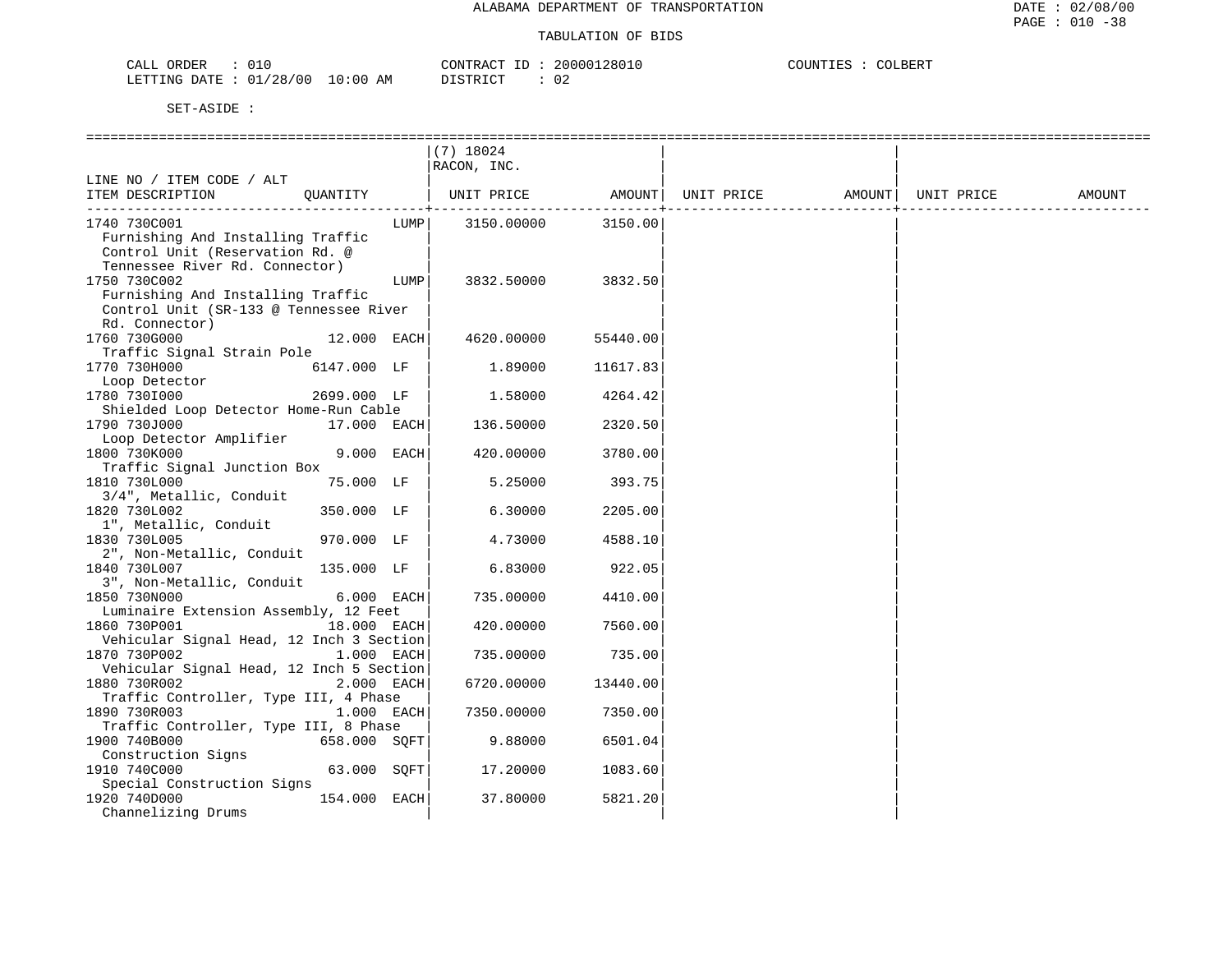| CALL ORDER                      |  |          | CONTRACT ID: 20000128010 | COUNTIES | COLBERT |  |
|---------------------------------|--|----------|--------------------------|----------|---------|--|
| LETTING DATE: 01/28/00 10:00 AM |  | DISTRICT | 02                       |          |         |  |

|                                                           |              | $(7)$ 18024 |                 |                   |            |        |
|-----------------------------------------------------------|--------------|-------------|-----------------|-------------------|------------|--------|
|                                                           |              | RACON, INC. |                 |                   |            |        |
| LINE NO / ITEM CODE / ALT<br>OUANTITY<br>ITEM DESCRIPTION |              | UNIT PRICE  | AMOUNT          | UNIT PRICE AMOUNT | UNIT PRICE | AMOUNT |
|                                                           |              |             | --------------+ |                   |            |        |
| 1930 740E000                                              | 50.000 EACH  | 5.28000     | 264.00          |                   |            |        |
| Cones (36 Inches High)                                    |              |             |                 |                   |            |        |
| 1940 740F002                                              | $8.000$ EACH | 212.00000   | 1696.00         |                   |            |        |
| Barricades, Type III                                      |              |             |                 |                   |            |        |
| 1950 7401005                                              | 8.000 EACH   | 815.00000   | 6520.00         |                   |            |        |
| Warning Lights, Type B (Detachable Head)<br>1960 740M000  | 50.000 EACH  | 5.28000     | 264.00          |                   |            |        |
| Weight For Cone                                           |              |             |                 |                   |            |        |
| 1970 750A000                                              | 2.000 EACH   | 14700.00000 | 29400.00        |                   |            |        |
| High Mast Lighting Assembly                               |              |             |                 |                   |            |        |
| 1980 750B223                                              | 8.000 EACH   | 3045.00000  | 24360.00        |                   |            |        |
| Industrial Luminaire Assembly, One 150                    |              |             |                 |                   |            |        |
| Watt                                                      |              |             |                 |                   |            |        |
| 1990 750B233                                              | 64.000 EACH  | 2940.00000  | 188160.00       |                   |            |        |
| Cobra Head Luminaire Assembly, One 400                    |              |             |                 |                   |            |        |
| Watt<br>2000 750C000                                      | 5.000 EACH   | 420.00000   | 2100.00         |                   |            |        |
| Electrical Junction Box, Type 1                           |              |             |                 |                   |            |        |
| 2010 750C001                                              | 8.000 EACH   | 420.00000   | 3360.00         |                   |            |        |
| Electrical Junction Box, Type 2                           |              |             |                 |                   |            |        |
| 200.000 LF<br>2020 750D008                                |              | 4.73000     | 946.00          |                   |            |        |
| 2" Non-Metallic Conduit                                   |              |             |                 |                   |            |        |
| 2030 750D053<br>700.000 LF                                |              | 6.30000     | 4410.00         |                   |            |        |
| 1" Metallic Conduit                                       |              |             |                 |                   |            |        |
| 2040 750D057<br>300.000 LF                                |              | 8.93000     | 2679.00         |                   |            |        |
| 2" Metallic Conduit<br>2050 750E004<br>3300.000 LF        |              | 0.69000     | 2277.00         |                   |            |        |
| #6 AWG Conductors                                         |              |             |                 |                   |            |        |
| 2060 750E006<br>30600.000 LF                              |              | 1.05000     | 32130.00        |                   |            |        |
| #2 AWG Conductors                                         |              |             |                 |                   |            |        |
| 2070 750F004                                              | 1.000 EACH   | 5250.00000  | 5250.00         |                   |            |        |
| Lighting Control Center, Type NT                          |              |             |                 |                   |            |        |
| 2080 750N010                                              | 2.000 EACH   | 3150.00000  | 6300.00         |                   |            |        |
| High Mast Pole Foundation                                 |              |             |                 |                   |            |        |
| 2090 750N012<br>Roadway Pole Foundation, Auger Base       | 40.000 EACH  | 682.50000   | 27300.00        |                   |            |        |
| 2100 750P000<br>13000.000 LF                              |              | 2.63000     | 34190.00        |                   |            |        |
| Combined Duct And Cable, 3 #6 AWG                         |              |             |                 |                   |            |        |
| 2110 756A000                                              | 90.000 LF    | 18.90000    | 1701.00         |                   |            |        |
| Electrical Conduit, Lines, Type                           |              |             |                 |                   |            |        |
| Installation 2" Electrical Conduit, 1                     |              |             |                 |                   |            |        |
| Line, Type 2 Installation                                 |              |             |                 |                   |            |        |
|                                                           |              |             |                 |                   |            |        |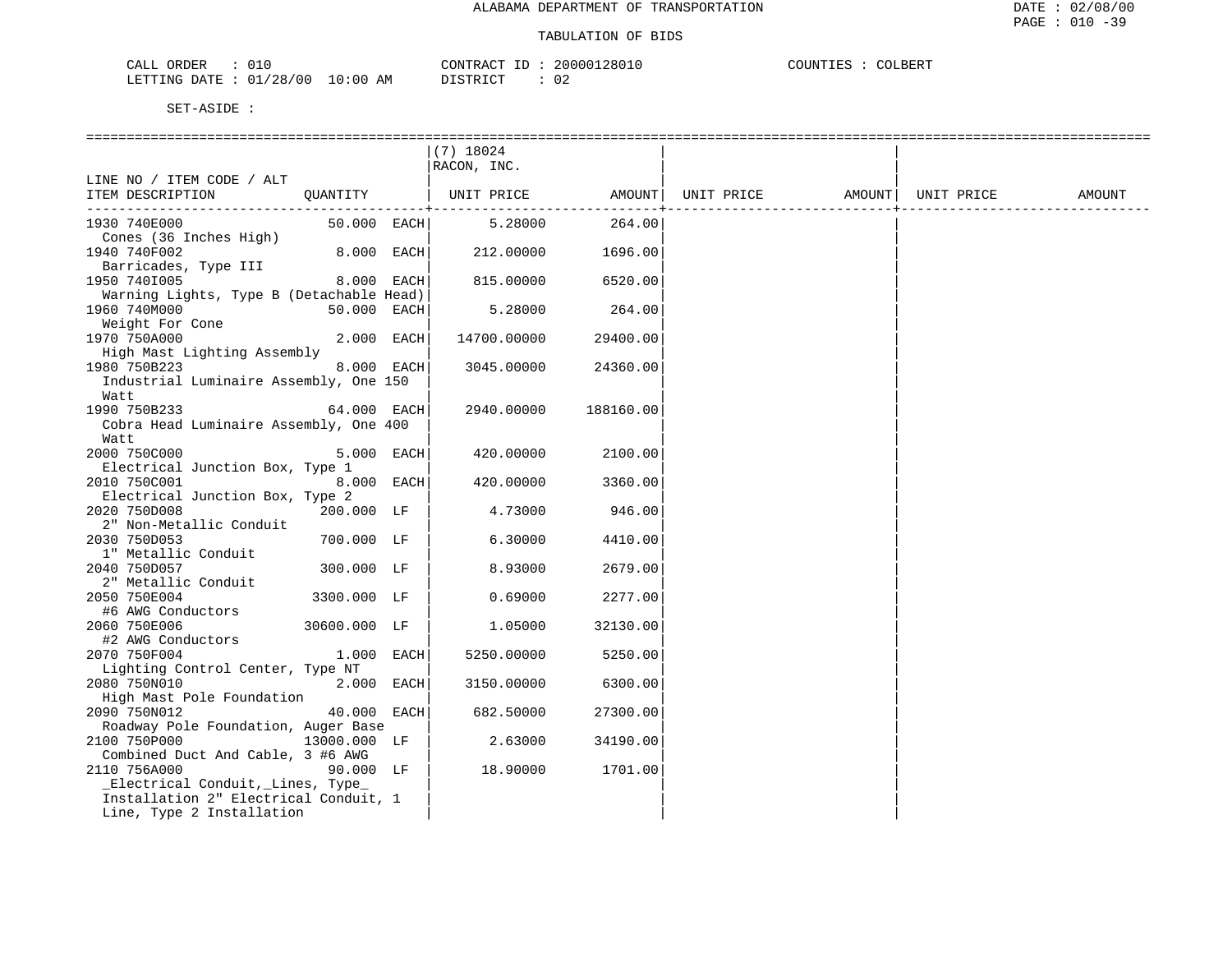| ORDER<br>CALL          |            | CONTRACT ID<br>LD. | 20000128010 | COUNTIES<br>COLBERT |
|------------------------|------------|--------------------|-------------|---------------------|
| LETTING DATE: 01/28/00 | $10:00$ AM | DISTRICT           |             |                     |

| ITEM CODE /<br>ALT<br>LINE NO                                        |          |      | (7) 18024<br>RACON, INC. |                            |            |        |            |        |  |  |
|----------------------------------------------------------------------|----------|------|--------------------------|----------------------------|------------|--------|------------|--------|--|--|
| ITEM DESCRIPTION                                                     | OUANTITY |      | UNIT PRICE               | AMOUNT                     | UNIT PRICE | AMOUNT | UNIT PRICE | AMOUNT |  |  |
| 2120 999 000<br>Trainee Hours At 80 Cents Per Hour<br>SECTION TOTALS | 9000.000 | HOUR | 0.80000                  | 7200.00<br>\$13,164,610.25 |            |        |            |        |  |  |
| CONTRACT TOTALS                                                      |          |      |                          | \$13,164,610.25            |            |        |            |        |  |  |
|                                                                      |          |      |                          |                            |            |        |            |        |  |  |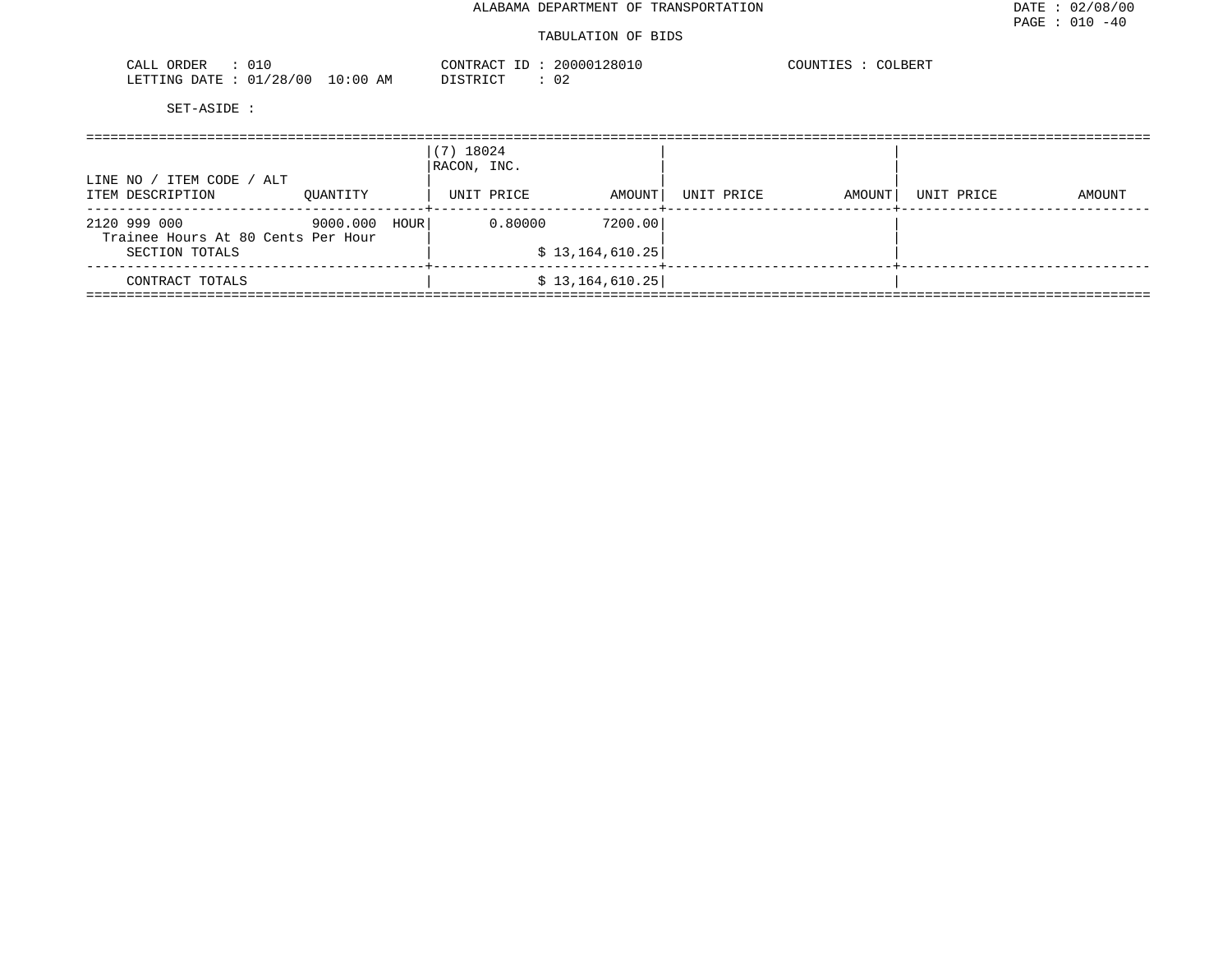DATE :

## VENDOR RANKING

|      | $\therefore$ 012<br>CALL ORDER<br>LETTING DATE: 01/28/00 | $10:00$ AM                                                                           | CONTRACT ID: 20000128012<br>DISTRICT<br>$\colon$ 03<br>30<br>CONTRACT TIME:                                                | Working Days | (available days) | COUNTIES : SHELBY                          |                                     |
|------|----------------------------------------------------------|--------------------------------------------------------------------------------------|----------------------------------------------------------------------------------------------------------------------------|--------------|------------------|--------------------------------------------|-------------------------------------|
|      | CONTRACT DESCRIPTION:<br>SET-ASIDE :                     | Daniel Drive east of Birmingham. Length 3.000mi.                                     | for constructing the Planing, Resurfacing and Traffic Stripe<br>on S.R.#38 (U.S.#280) from the Cahaba River Bridge to Hugh |              |                  | $PROJECT(S) : NH-0214(040)$                |                                     |
| RANK | VENDOR NO. / NAME                                        |                                                                                      |                                                                                                                            |              |                  | TOTAL<br>BID.                              | % OVER<br>LOW BID                   |
|      | 04013<br>01018<br>07002                                  | DUNN CONSTRUCTION CO., INC.<br>APAC-ALABAMA, INC.<br>GOOD HOPE CONTRACTING CO., INC. |                                                                                                                            |              |                  | 987,826.77<br>1,011,956.07<br>1,052,532.29 | 100.0000%<br>102.4426%<br>106.5502% |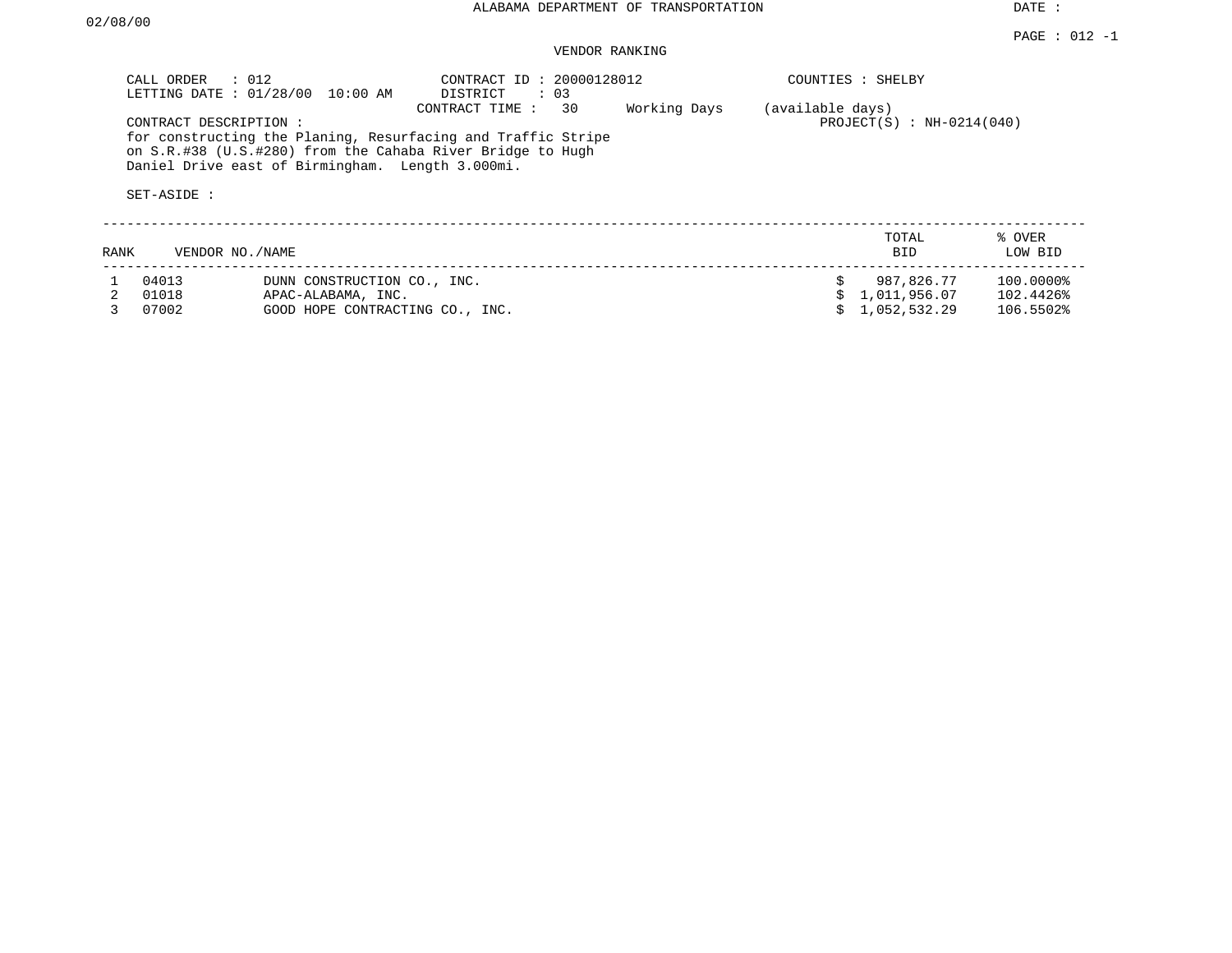| ORDER<br>CALI |            |             | CONTRACT             | 28012<br>200001 | COUNTIES | <b>SHN</b> |
|---------------|------------|-------------|----------------------|-----------------|----------|------------|
| LETTING DATE  | : 01/28/00 | 10:00<br>AM | ገ ገ ደ ግ ገ ገ ግ ፐ<br>. | 03              |          |            |

|                                                                    |                 |      | (1) 04013<br>DUNN CONSTRUCTION CO., INC.  APAC-ALABAMA, INC. |           | $(2)$ 01018                           |           | (3) 07002<br>GOOD HOPE CONTRACTING CO., I |           |
|--------------------------------------------------------------------|-----------------|------|--------------------------------------------------------------|-----------|---------------------------------------|-----------|-------------------------------------------|-----------|
| LINE NO / ITEM CODE / ALT                                          |                 |      |                                                              |           |                                       |           |                                           |           |
| ITEM DESCRIPTION                                                   | QUANTITY        |      | UNIT PRICE                                                   |           | AMOUNT  UNIT PRICE AMOUNT  UNIT PRICE |           |                                           | AMOUNT    |
| SECTION 0001<br>Total                                              |                 |      |                                                              |           |                                       |           |                                           |           |
| 0010 401B108                                                       | 8085.000 SYCP   |      | 1.78000                                                      | 14391.30  | 1.76000                               | 14229.60  | 1,70000                                   | 13744.50  |
| Bituminous Treatment G (With Polymer<br>Additive)                  |                 |      |                                                              |           |                                       |           |                                           |           |
| 0020 405A000                                                       | 5705.000 GAL    |      | 0.78000                                                      | 4449.90   | 1,09000                               | 6218.45   | 1.85000                                   | 10554.25  |
| Tack Coat                                                          |                 |      |                                                              |           |                                       |           |                                           |           |
| 0030 408A051                                                       | 181978.000 SQYD |      | 0.40000                                                      | 72791.20  | 0.64000                               | 116465.92 | 0.71000                                   | 129204.38 |
| Planing Existing Pavement<br>(Approximately 0.00" Thru 1.0" Thick) |                 |      |                                                              |           |                                       |           |                                           |           |
| 0040 429A281                                                       | 11715.000 TON   |      | 33.41000                                                     | 391398.15 | 33.89000                              | 397021.35 | 32.75000                                  | 383666.25 |
| Improved Bituminous Concrete Wearing                               |                 |      |                                                              |           |                                       |           |                                           |           |
| Surface Layer, 3/4" Maximum Aggregate                              |                 |      |                                                              |           |                                       |           |                                           |           |
| Size Mix, ESAL Range E                                             |                 |      |                                                              |           |                                       |           |                                           |           |
| 0050 429A286                                                       | 362.000 TON     |      | 37.96000                                                     | 13741.52  | 35.40000                              | 12814.80  | 30.44000                                  | 11019.28  |
| Improved Bituminous Concrete Wearing                               |                 |      |                                                              |           |                                       |           |                                           |           |
| Surface Layer, Leveling, 1/2" Maximum                              |                 |      |                                                              |           |                                       |           |                                           |           |
| Aggregate Size Mix, ESAL Range E<br>0060 429A290                   | 1935.000 TON    |      |                                                              | 68499.00  | 36.75000                              | 71111.25  |                                           |           |
| Improved Bituminous Concrete Wearing                               |                 |      | 35.40000                                                     |           |                                       |           | 35.00000                                  | 67725.00  |
| Surface Layer, Widening, 3/4" Maximum                              |                 |      |                                                              |           |                                       |           |                                           |           |
| Aggregate Size Mix, ESAL Range E                                   |                 |      |                                                              |           |                                       |           |                                           |           |
| 0070 429B285                                                       | 600.000 TON     |      | 35.49000                                                     | 21294.00  | 55.15000                              | 33090.00  | 40.00000                                  | 24000.00  |
| Improved Bituminous Concrete Upper                                 |                 |      |                                                              |           |                                       |           |                                           |           |
| Binder Layer, Patching, 1" Maximum                                 |                 |      |                                                              |           |                                       |           |                                           |           |
| Aggregate Size Mix, ESAL Range E                                   |                 |      |                                                              |           |                                       |           |                                           |           |
| 0080 600A000                                                       |                 | LUMP | 82511.24000                                                  | 82511.24  | 54608.00000                           | 54608.00  | 142508.93000                              | 142508.93 |
| Mobilization                                                       |                 |      |                                                              |           |                                       |           |                                           |           |
| 0090 665F000                                                       | 50.000 EACH     |      | 5.97000                                                      | 298.50    | 5,00000                               | 250.00    | 1,00000                                   | 50.00     |
| Hay Bales                                                          |                 |      |                                                              |           |                                       |           |                                           |           |
| 0100 665J000                                                       | 150.000 LF      |      | 5.97000                                                      | 895.50    | 6.50000                               | 975.00    | 2.00000                                   | 300.00    |
| Silt Fence, Type A                                                 |                 |      |                                                              |           |                                       |           |                                           |           |
| 0110 701C000                                                       | 13.000 MILE     |      | 357.56000                                                    | 4648.28   | 353.60000                             | 4596.80   | 340.00000                                 | 4420.00   |
| Broken Temporary Traffic Stripe                                    |                 |      |                                                              |           |                                       |           |                                           |           |
| 0120 701C001                                                       | 4.000 MILE      |      | 399.62000                                                    | 1598.48   | 395.20000                             | 1580.80   | 380.00000                                 | 1520.00   |
| Solid Temporary Traffic Stripe                                     |                 |      |                                                              |           |                                       |           |                                           |           |
| 0130 702A008                                                       | 3.000 MILE      |      | 4206.56000                                                   | 12619.68  | 4160.00000                            | 12480.00  | 4000.00000                                | 12000.00  |
| Solid White, Inverted Profile Traffic<br>Stripe (6" Wide)          |                 |      |                                                              |           |                                       |           |                                           |           |
| 0140 702A009                                                       | 1.000 MILE      |      | 4206.56000                                                   | 4206.56   | 4160.00000                            | 4160.00   | 4000.00000                                | 4000.00   |
| Solid Yellow, Inverted Profile Traffic                             |                 |      |                                                              |           |                                       |           |                                           |           |
| Stripe (6" Wide)                                                   |                 |      |                                                              |           |                                       |           |                                           |           |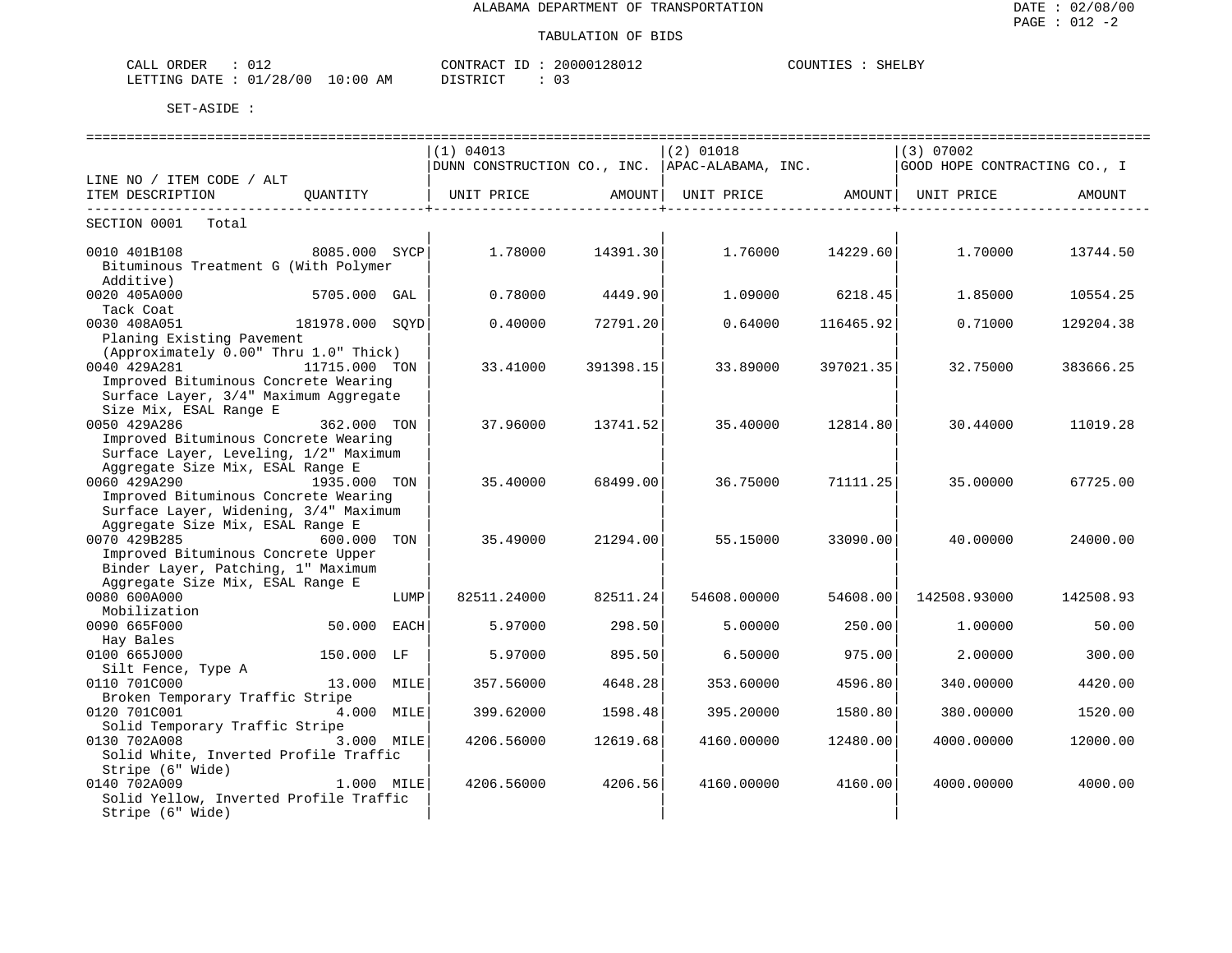| CALL ORDER                      |  |          | CONTRACT ID: 20000128012 | COUNTIES : . | SHELBY |
|---------------------------------|--|----------|--------------------------|--------------|--------|
| LETTING DATE: 01/28/00 10:00 AM |  | DISTRICT |                          |              |        |

|                                                                                                               |                                   |             | -----------------------------                    |               |                                |                 |                              |                |  |
|---------------------------------------------------------------------------------------------------------------|-----------------------------------|-------------|--------------------------------------------------|---------------|--------------------------------|-----------------|------------------------------|----------------|--|
|                                                                                                               |                                   |             | (1) 04013                                        |               | $(2)$ 01018                    |                 | (3) 07002                    |                |  |
|                                                                                                               |                                   |             | DUNN CONSTRUCTION CO., INC.   APAC-ALABAMA, INC. |               |                                |                 | GOOD HOPE CONTRACTING CO., I |                |  |
| LINE NO / ITEM CODE / ALT<br>ITEM DESCRIPTION                                                                 | OUANTITY                          |             | UNIT PRICE AMOUNT                                |               | UNIT PRICE AMOUNT   UNIT PRICE |                 |                              | AMOUNT         |  |
| -------------------------------<br>0150 702A010<br>Broken White, Inverted Profile Traffic<br>Stripe (6" Wide) | 13.000 MILE                       |             | 2103.28000                                       | 27342.64      | 2080.00000                     | 27040.00        | 2000.00000                   | 26000.00       |  |
| 0160 702B001<br>Dotted Inverted Profile Traffic Stripe<br>$(6"$ Wide)                                         | 15941.000 LF                      |             | 1.58000                                          | 25186.78      | 1.56000                        | 24867.96        | 1,50000                      | 23911.50       |  |
| 0170 703A002<br>Traffic Control Markings, Class 2, Type<br>$\mathbb{A}$                                       | 28369.000 SOFT                    |             | 2.63000                                          | 74610.47      | 2.60000                        | 73759.40        | 2.50000                      | 70922.50       |  |
| 2868.000 SQFT<br>0180 703B002<br>Traffic Control Legends, Class 2, Type A                                     |                                   |             | 2.94000                                          | 8431.92       | 2.90000                        | 8317.20         | 2.80000                      | 8030.40        |  |
| 0190 703D001<br>Temporary Traffic Control Markings                                                            | 2736.000 SOFT                     |             | 1.37000                                          | 3748.32       | 1.35000                        | 3693.60         | 1.30000                      | 3556.80        |  |
| 0200 705A030                                                                                                  | 866.000 EACH                      |             | 5.52000                                          | 4780.32       | 5.46000                        | 4728.36         | 5.25000                      | 4546.50        |  |
| Pavement Markers, Class A-H, Type 2-C<br>0210 705A032                                                         | 331.000 EACH                      |             | 5.26000                                          | 1741.06       | 5.20000                        | 1721.20         | 5,00000                      | 1655.00        |  |
| Pavement Markers, Class A-H, Type 1-B<br>0220 705A037                                                         | 200.000 EACH                      |             | 5.52000                                          | 1104.00       | 5.46000                        | 1092.00         | 5.25000                      | 1050.00        |  |
| Pavement Markers, Class A-H, Type 2-D<br>0230 730H000<br>Loop Detector                                        | 55792.000 LF                      |             | 2.23000                                          | 124416.16     | 2.08000                        | 116047.36       | 1,50000                      | 83688.00       |  |
| 0240 7301000<br>Shielded Loop Detector Home-Run Cable                                                         | 675.000 LF                        |             | 1,11000                                          | 749.25        | 1.04000                        | 702.00          | 1,00000                      | 675.00         |  |
| 0250 740B000<br>Construction Signs                                                                            | 1094.000 SOFT                     |             | 8.35000                                          | 9134.90       | 9.38000                        | 10261.72        | 9,00000                      | 9846.00        |  |
| 0260 740D000<br>Channelizing Drums                                                                            | 106.000                           | EACH        | 44.51000                                         | 4718.06       | 24.20000                       | 2565.20         | 35.00000                     | 3710.00        |  |
| 0270 740E000<br>Cones (36 Inches High)                                                                        | 346.000                           | <b>EACH</b> | 10.96000                                         | 3792.16       | 6.00000                        | 2076.00         | 12.00000                     | 4152.00        |  |
| 0280 740M000<br>Weight For Cone                                                                               | 346.000                           | EACH        | 6.68000                                          | 2311.28       | 8.85000                        | 3062.10         | 6,00000                      | 2076.00        |  |
| 0290 741C010<br>Portable Sequential Arrow And Chevron                                                         | 2.000 EACH                        |             | 1208.07000                                       | 2416.14       | 1210.00000                     | 2420.00         | 2000.00000                   | 4000.00        |  |
| Sign Unit<br>SECTION TOTALS                                                                                   |                                   |             |                                                  | \$987,826.77] |                                | \$1,011,956.07  |                              | \$1,052,532.29 |  |
| CONTRACT TOTALS                                                                                               | --------------------------------- |             | $\ddot{s}$                                       | 987,826.77    |                                | \$1,011,956.07] |                              | \$1,052,532.29 |  |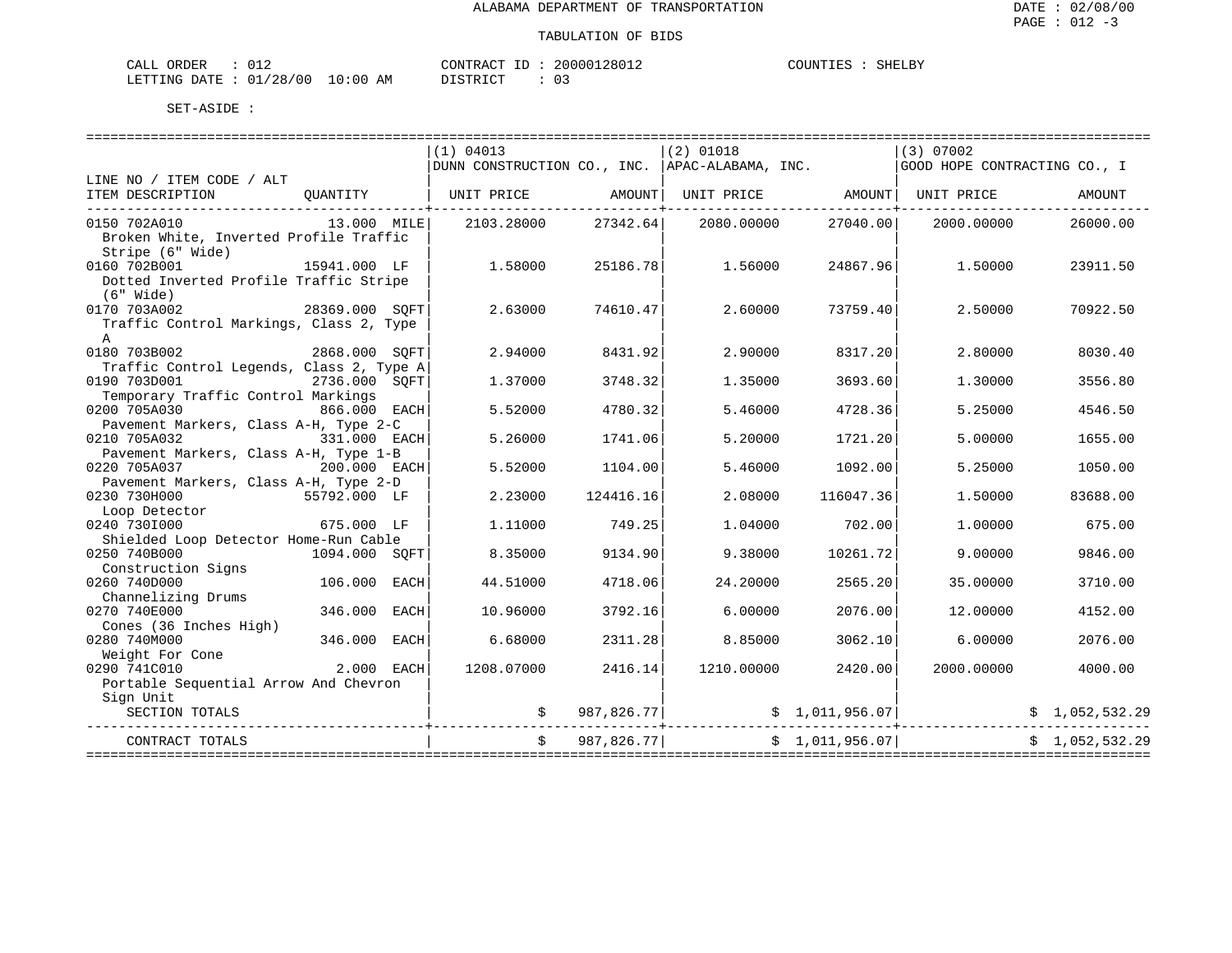DATE :

## VENDOR RANKING

|      | CALL ORDER<br>LETTING DATE : 01/28/00<br>CONTRACT DESCRIPTION :<br>SET-ASIDE : | $\therefore$ 013<br>10:00 AM<br>on S.R.#13 (U.S.#43) from Fulton to just south of<br>to M.P. 87.444 SBR). Length 5.167mi. | CONTRACT ID: 20000128013<br>DISTRICT<br>: 08<br>90<br>CONTRACT TIME:<br>RURAL<br>for constructing the Planing, Resurfacing and Traffic Stripe<br>Thomasville (M.P. 82.528 to M.P. 86.106 NBR and M.P. 82.277 | Working Days | (available days) | COUNTIES : CLARKE<br>$PROJECT(S)$ : NHF-231(12) |                           |
|------|--------------------------------------------------------------------------------|---------------------------------------------------------------------------------------------------------------------------|--------------------------------------------------------------------------------------------------------------------------------------------------------------------------------------------------------------|--------------|------------------|-------------------------------------------------|---------------------------|
| RANK | VENDOR NO./NAME                                                                |                                                                                                                           |                                                                                                                                                                                                              |              |                  | TOTAL<br><b>BID</b>                             | % OVER<br>LOW BID         |
|      | 13008<br>23011                                                                 | MOBILE ASPHALT COMPANY, LLC<br>HOSEA O. WEAVER & SONS, INC.                                                               |                                                                                                                                                                                                              |              |                  | \$1,512,319.74<br>1,520,964.70                  | $100.0000\%$<br>100.5716% |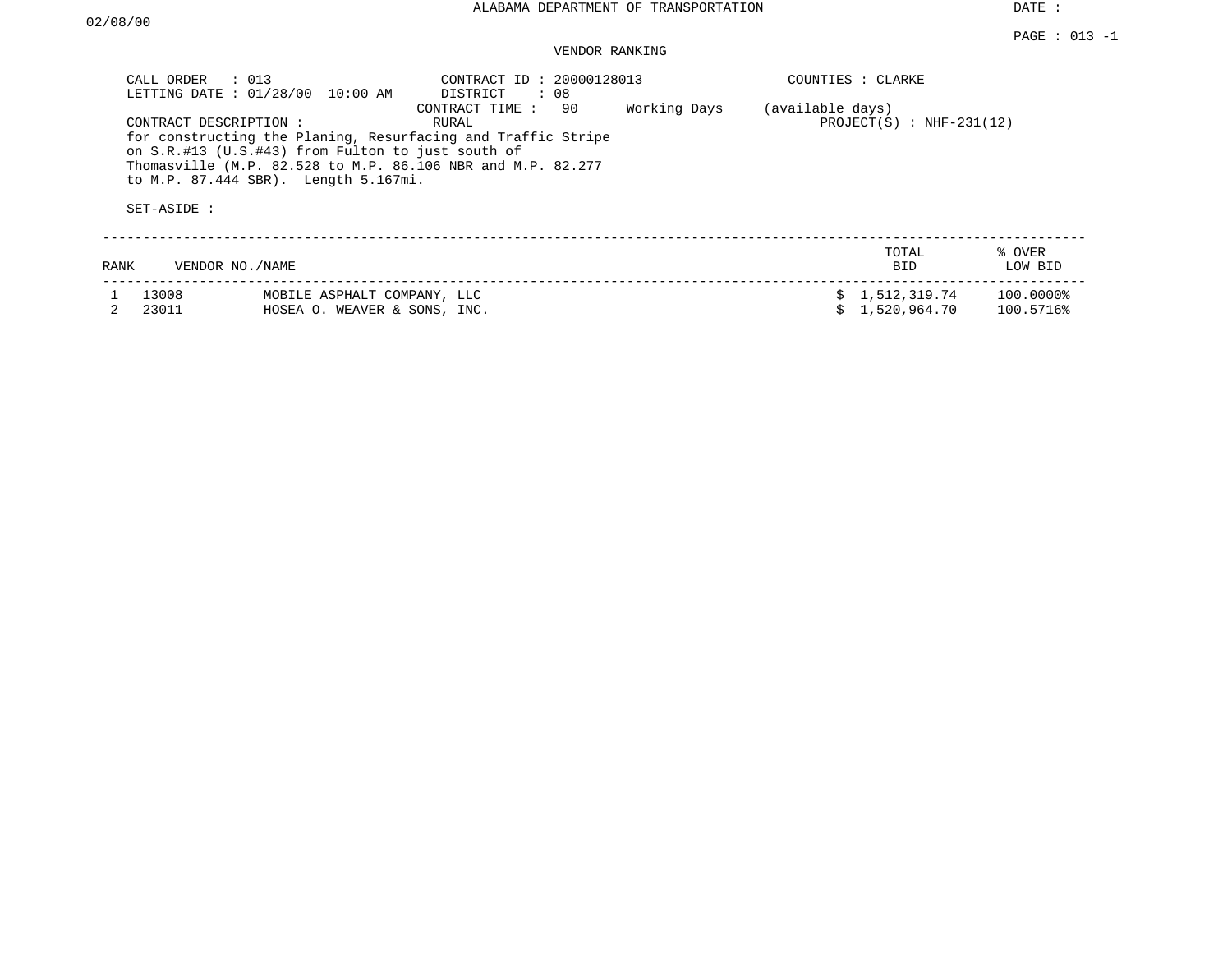#### TABULATION OF BIDS

| ORDER<br>$\sqrt{2}$<br>ىلىل<br>◡∸ ◡ | CONTRACT                                     | 20000128013 | COUNTIES<br>$\cdot$ . $\Delta$ $\vdash$<br>⊐ARN P |
|-------------------------------------|----------------------------------------------|-------------|---------------------------------------------------|
| LETTING DATE<br>./28/00<br>∩ 1<br>ັ | ΆM<br>10:00 -<br>די איד אידף דרו<br>-------- | ΩC<br>U C   |                                                   |

|                                                                                                                                                                   |               | $(1)$ 13008                                               |           | (2) 23011 |           |            |        |
|-------------------------------------------------------------------------------------------------------------------------------------------------------------------|---------------|-----------------------------------------------------------|-----------|-----------|-----------|------------|--------|
|                                                                                                                                                                   |               | MOBILE ASPHALT COMPANY, LLC  HOSEA O. WEAVER & SONS, INC. |           |           |           |            |        |
| LINE NO / ITEM CODE / ALT<br>ITEM DESCRIPTION QUANTITY                                                                                                            |               | UNIT PRICE AMOUNT  UNIT PRICE AMOUNT                      |           |           |           | UNIT PRICE | AMOUNT |
| SECTION 0001 Total                                                                                                                                                |               |                                                           |           |           |           |            |        |
| 0010 206C017 123.000 SQYD 10.60000 1303.80 9.69000 1191.87                                                                                                        |               |                                                           |           |           |           |            |        |
| Removing Concrete Pad<br>0020 209A000<br>Mailbox Reset, Single                                                                                                    | $2.000$ EACH  | 110.00000                                                 | 220.00    | 114.73000 | 229.46    |            |        |
| 0030 209A001                                                                                                                                                      | $1.000$ EACH  | 169.70000                                                 | 169.70    | 154.71000 | 154.71    |            |        |
| Mailbox Reset, Double<br>0040 210D021<br>Borrow Excavation (Loose Truckbed                                                                                        | 50.000 CYIP   | 13.20000                                                  | 660.00    | 11.63000  | 581.50    |            |        |
| Measurement) (A4 or Better)<br>0050 305A000<br>Borrow, Section 210, For Miscellaneous                                                                             | 3035.000 CYCP | 6.80000                                                   | 20638.00  | 11.63000  | 35297.05  |            |        |
| Use<br>0060 405A000                                                                                                                                               | 12386.000 GAL | 0.85000                                                   | 10528.10  | 0.66000   | 8174.76   |            |        |
| Tack Coat<br>0070 408A052                                                                                                                                         | 67497.000 SY  | 0.52000                                                   | 35098.44  | 0.73000   | 49272.81  |            |        |
| Planing Existing Pavement<br>(Approximately 1.10" Thru 2.0" Thick)<br>0080 424A241<br>Superpave Bituminous Concrete Wearing                                       | 1575.000 TON  | 30.00000                                                  | 47250.00  | 30.83000  | 48557.25  |            |        |
| Surface Layer, 3/4" Maximum Aggregate<br>Size Mix, ESAL Range C<br>0090 424A281<br>Superpave Bituminous Concrete Wearing<br>Surface Layer, 3/4" Maximum Aggregate | 12824.000 TON | 34.50000                                                  | 442428.00 | 31.42000  | 402930.08 |            |        |
| Size Mix, ESAL Range E<br>0100 424A287<br>Superpave Bituminous Concrete Wearing<br>Surface Layer, Leveling, 3/4" Maximum                                          | 2183.000 TON  | 34.40000                                                  | 75095.20  | 34.40000  | 75095.20  |            |        |
| Aggregate Size Mix, ESAL Range E<br>0110 424B281<br>Superpave Bituminous Concrete Upper                                                                           | 20227.000 TON | 32.50000                                                  | 657377.50 | 30.95000  | 626025.65 |            |        |
| Binder Layer, 1" Maximum Aggregate Size<br>Mix, ESAL Range E<br>0120 424B581<br>Superpave Bituminous Concrete Lower                                               | 1000.000 TON  | 33.30000                                                  | 33300.00  | 53.84000  | 53840.00  |            |        |
| Binder Layer, 1" Maximum Aggregate Size<br>Mix, ESAL Range E<br>0130 424B585<br>Superpave Bituminous Concrete Lower                                               | 600.000 TON   | 56.80000                                                  | 34080.00  | 36.72000  | 22032.00  |            |        |
| Binder Layer, Patching, 1" Maximum<br>Aggregate Size Mix, ESAL Range E                                                                                            |               |                                                           |           |           |           |            |        |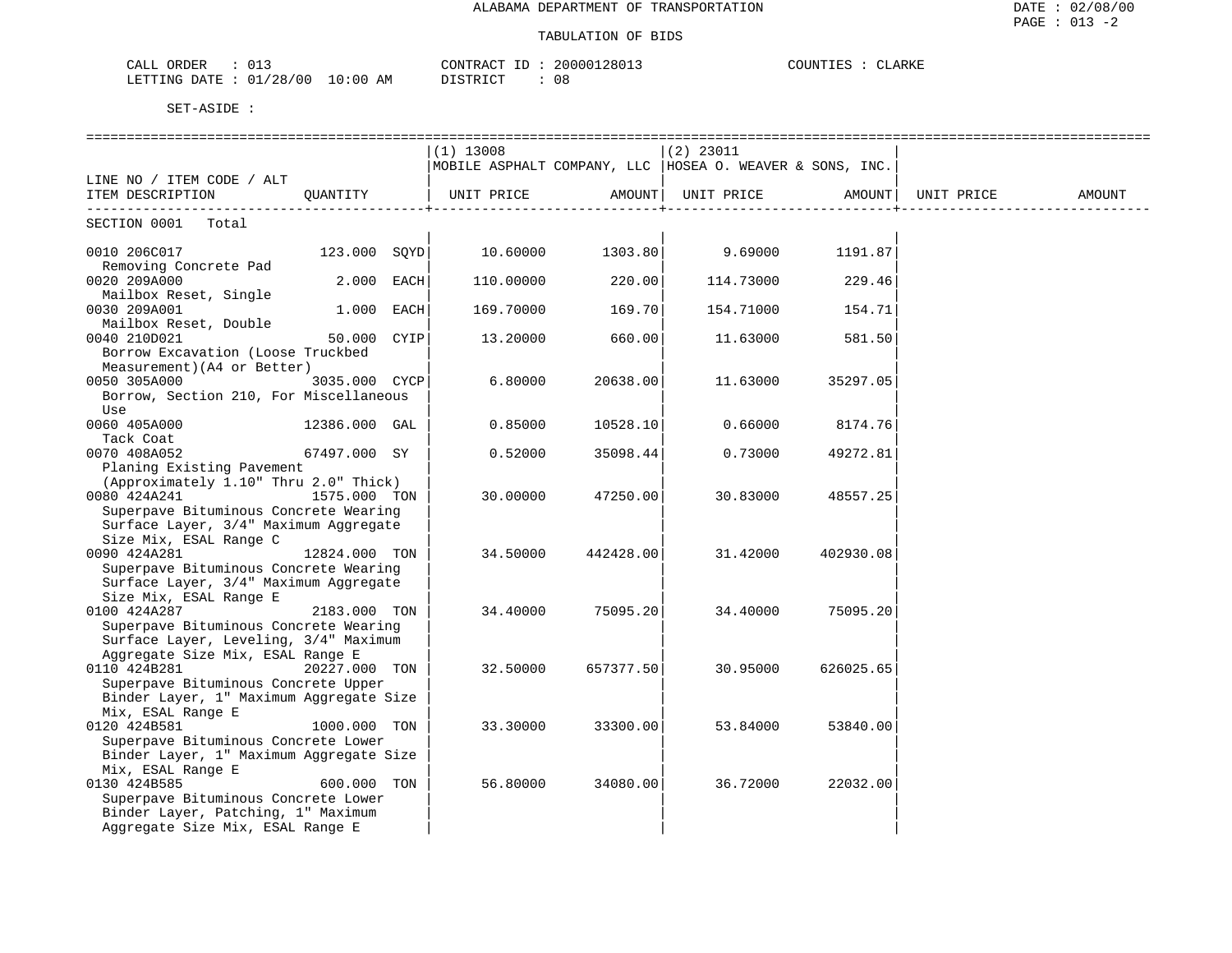| CALL ORDER             |  |             | CONTRACT<br>ID | $\sim$ | 20000128013 | COUNTIES | <b>CLARKE</b> |
|------------------------|--|-------------|----------------|--------|-------------|----------|---------------|
| LETTING DATE: 01/28/00 |  | 10:00<br>AM | DISTRICT       |        | 08          |          |               |

|                                          |                |      | $(1)$ 13008                                                |          | $(2)$ 23011          |          |            |        |
|------------------------------------------|----------------|------|------------------------------------------------------------|----------|----------------------|----------|------------|--------|
|                                          |                |      | MOBILE ASPHALT COMPANY, LLC   HOSEA O. WEAVER & SONS, INC. |          |                      |          |            |        |
| LINE NO / ITEM CODE / ALT                |                |      |                                                            |          |                      |          |            |        |
| ITEM DESCRIPTION                         | OUANTITY       |      | UNIT PRICE AMOUNT  UNIT PRICE AMOUNT                       |          |                      |          | UNIT PRICE | AMOUNT |
|                                          |                |      |                                                            |          | --------+----------- | .        |            |        |
| 0140 428B000                             | 64212.000 LF   |      | 0.05000                                                    | 3210.60  | 0.07000              | 4494.84  |            |        |
| Scoring Bituminous Pavement Surface By   |                |      |                                                            |          |                      |          |            |        |
| Rolling                                  |                |      |                                                            |          |                      |          |            |        |
| 0150 430B000                             | $100.000$ TNCP |      | 22.90000                                                   | 2290.00  | 21.82000             | 2182.00  |            |        |
| Aggregate Surfacing (AHD #467 Or #57)    |                |      |                                                            |          |                      |          |            |        |
| 0160 502A000                             | 630.000 LB     |      | 0.98000                                                    | 617.40   | 1,11000              | 699.30   |            |        |
| Steel Reinforcement                      |                |      |                                                            |          |                      |          |            |        |
| 0170 600A000                             |                | LUMP | 12000.00000                                                | 12000.00 | 31534.00000          | 31534.00 |            |        |
| Mobilization                             |                |      |                                                            |          |                      |          |            |        |
| 0180 620A000                             | 8.000 CUYD     |      |                                                            | 3004.80  |                      | 8888.80  |            |        |
|                                          |                |      | 375.60000                                                  |          | 1111.10000           |          |            |        |
| Minor Structure Concrete                 |                |      |                                                            |          |                      |          |            |        |
| 0190 652A057                             | 10.000 ACRE    |      | 499.90000                                                  | 4999.00  | 527.77000            | 5277.70  |            |        |
| Seeding (Mix 3A)                         |                |      |                                                            |          |                      |          |            |        |
| 0200 656A000                             | 10.000 ACRE    |      | 463.90000                                                  | 4639.00  | 500.00000            | 5000.00  |            |        |
| Mulching, Class A, Type 1                |                |      |                                                            |          |                      |          |            |        |
| 0210 665F000                             | 50.000 EACH    |      | 6.80000                                                    | 340.00   | 6.16000              | 308.00   |            |        |
| Hay Bales                                |                |      |                                                            |          |                      |          |            |        |
| 0220 665J000                             | 500.000 LF     |      | 4.30000                                                    | 2150.00  | 4.15000              | 2075.00  |            |        |
| Silt Fence, Type A                       |                |      |                                                            |          |                      |          |            |        |
| 0230 680A000                             |                | LUMP | 1090.80000                                                 | 1090.80  | 7169.69000           | 7169.69  |            |        |
| Engineering Controls                     |                |      |                                                            |          |                      |          |            |        |
| 0240 701C002                             | 22.000 MILE    |      | 329.90000                                                  | 7257.80  | 355.55000            | 7822.10  |            |        |
| Broken Temporary Traffic Stripe (Paint)  |                |      |                                                            |          |                      |          |            |        |
| 0250 701C003                             | 1.000 MILE     |      | 371.10000                                                  | 371.10   | 400.00000            | 400.00   |            |        |
| Solid Temporary Traffic Stripe (Paint)   |                |      |                                                            |          |                      |          |            |        |
| 0260 702A008                             | 9.000 MILE     |      | 1907.00000                                                 | 17163.00 | 2055.54000           | 18499.86 |            |        |
| Solid White, Inverted Profile Traffic    |                |      |                                                            |          |                      |          |            |        |
| Stripe (6" Wide)                         |                |      |                                                            |          |                      |          |            |        |
| 0270 702A009                             | 9.000 MILE     |      | 3814.00000                                                 | 34326.00 | 4111.07000           | 36999.63 |            |        |
| Solid Yellow, Inverted Profile Traffic   |                |      |                                                            |          |                      |          |            |        |
| Stripe (6" Wide)                         |                |      |                                                            |          |                      |          |            |        |
| 0280 702A010                             | 9.000 MILE     |      | 1907.00000                                                 | 17163.00 | 2055.54000           | 18499.86 |            |        |
| Broken White, Inverted Profile Traffic   |                |      |                                                            |          |                      |          |            |        |
| Stripe (6" Wide)                         |                |      |                                                            |          |                      |          |            |        |
| 0290 702B001                             | 5000.000 LF    |      | 1.60000                                                    | 8000.00  | 1.67000              | 8350.00  |            |        |
| Dotted Inverted Profile Traffic Stripe   |                |      |                                                            |          |                      |          |            |        |
| $(6"$ Wide)                              |                |      |                                                            |          |                      |          |            |        |
| 0300 703A002                             | 5282.000 SQFT  |      | 2.60000                                                    | 13733.20 | 2.78000              | 14683.96 |            |        |
| Traffic Control Markings, Class 2, Type  |                |      |                                                            |          |                      |          |            |        |
| Α                                        |                |      |                                                            |          |                      |          |            |        |
| 0310 703B002                             | 506.000 SOFT   |      | 3.10000                                                    | 1568.60  | 3.33000              | 1684.98  |            |        |
| Traffic Control Legends, Class 2, Type A |                |      |                                                            |          |                      |          |            |        |
|                                          |                |      |                                                            |          |                      |          |            |        |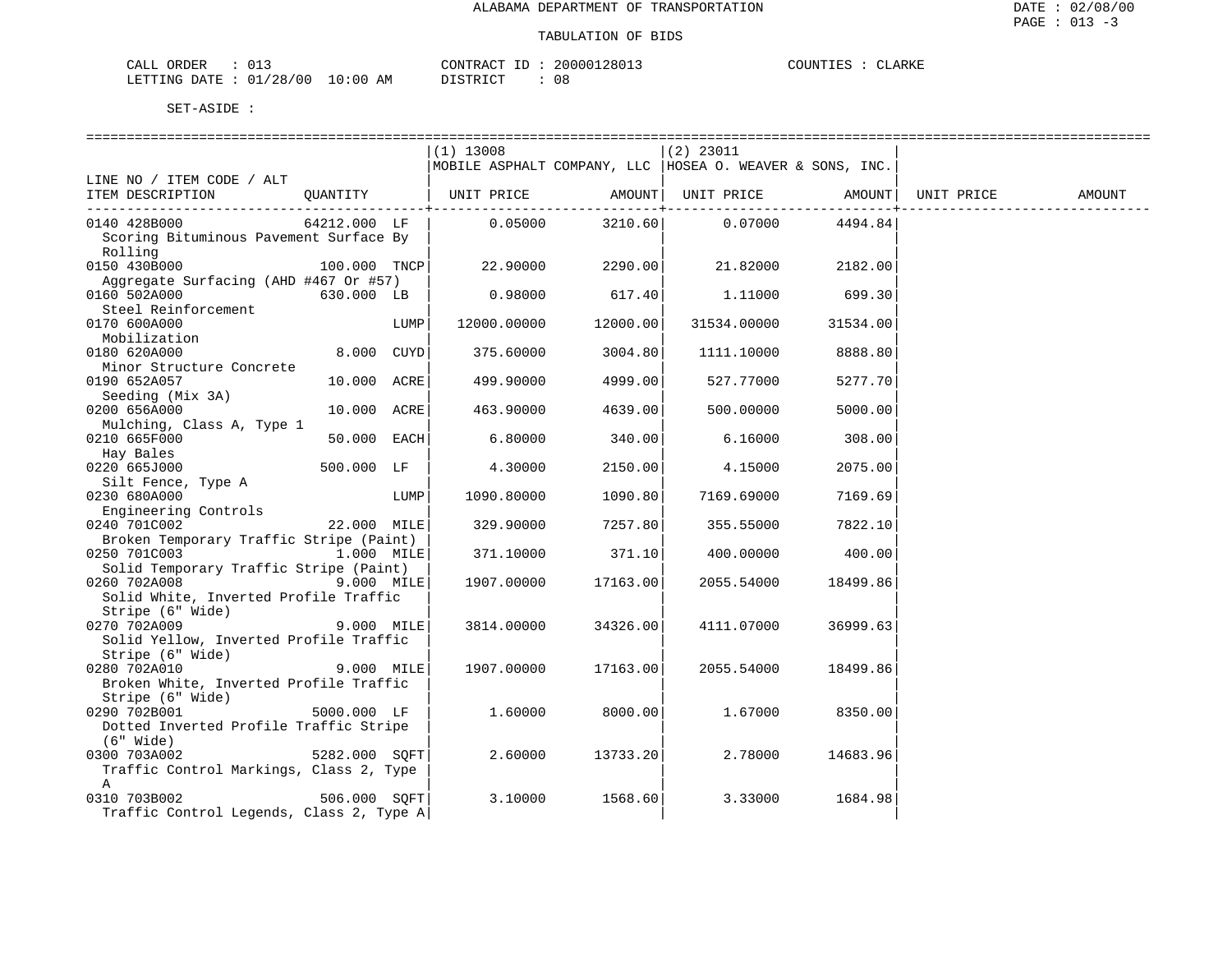| ORDER<br>CALL                      |            | CONTRACT ID | 20000128013 | COUNTIES<br>CLARKE |
|------------------------------------|------------|-------------|-------------|--------------------|
| LETTING DATE : $01/28/00$<br>_____ | $10:00$ AM | DISTRICT    | 08          |                    |

|                                                                                       |               | $(1)$ 13008       |                    | $(2)$ 23011                                                |                     |            |        |
|---------------------------------------------------------------------------------------|---------------|-------------------|--------------------|------------------------------------------------------------|---------------------|------------|--------|
|                                                                                       |               |                   |                    | MOBILE ASPHALT COMPANY, LLC   HOSEA O. WEAVER & SONS, INC. |                     |            |        |
| LINE NO / ITEM CODE / ALT                                                             |               |                   |                    |                                                            |                     |            |        |
| ITEM DESCRIPTION                                                                      | QUANTITY      | UNIT PRICE AMOUNT |                    | UNIT PRICE AMOUNT                                          |                     | UNIT PRICE | AMOUNT |
| $0320\hspace{.5mm} 703D002$ $1536.000$ $SOFF$ $1.30000$ $1996.80$ $1.44000$ $2211.84$ |               |                   |                    |                                                            | ------------------- |            |        |
| Temporary Traffic Control Markings                                                    |               |                   |                    |                                                            |                     |            |        |
| (Paint)                                                                               |               |                   |                    |                                                            |                     |            |        |
| 128.000 SOFT<br>0330 703E002                                                          |               | 1.30000           | 166.40             |                                                            | 1.44000 184.32      |            |        |
| Temporary Traffic Control Legends                                                     |               |                   |                    |                                                            |                     |            |        |
| (Paint)                                                                               |               |                   |                    |                                                            |                     |            |        |
| 0340 705A030 48.000 EACH                                                              |               | 5.40000           | 259.20             |                                                            | 5.83000 279.84      |            |        |
| Pavement Markers, Class A-H, Type 2-C                                                 |               |                   |                    |                                                            |                     |            |        |
| 0350 705A031<br>765.000 EACH                                                          |               | 5.20000           | 3978.00            | 5.56000                                                    | 4253.40             |            |        |
| Pavement Markers, Class A-H, Type 1-A                                                 |               |                   |                    |                                                            |                     |            |        |
| 0360 705A037<br>$10.000$ EACH                                                         |               | 5.40000           | 54.00              | 5.83000                                                    | 58.30               |            |        |
| Pavement Markers, Class A-H, Type 2-D                                                 |               |                   |                    |                                                            |                     |            |        |
| 0370 740B000<br>708.000 SOFT                                                          |               | 9.70000           | 6867.60            | 12.03000                                                   | 8517.24             |            |        |
| Construction Signs                                                                    |               |                   |                    |                                                            |                     |            |        |
| 0380 740D000                                                                          | $20.000$ EACH | 56.70000          | 1134.00            | 57.08000                                                   | 1141.60             |            |        |
| Channelizing Drums                                                                    |               |                   |                    |                                                            |                     |            |        |
| 0390 740E000<br>200.000 EACH                                                          |               | 15,20000          | 3040.00            | 11.74000                                                   | 2348.00             |            |        |
| Cones (36 Inches High)                                                                |               |                   |                    |                                                            |                     |            |        |
| $200.000$ EACH<br>0400 740M000                                                        |               | 4.80000           | 960.00             | 7.05000                                                    | 1410.00             |            |        |
| Weight For Cone                                                                       |               |                   |                    |                                                            |                     |            |        |
| $1.000$ EACH<br>0410 741C010                                                          |               |                   | 1790.70000 1790.70 | 2608.10000                                                 | 2608.10             |            |        |
| Portable Sequential Arrow And Chevron                                                 |               |                   |                    |                                                            |                     |            |        |
| Sign Unit<br>SECTION TOTALS                                                           |               |                   |                    |                                                            |                     |            |        |
|                                                                                       |               |                   | \$1,512,319.74     |                                                            | \$1,520,964.70      |            |        |
| CONTRACT TOTALS                                                                       |               |                   | \$1,512,319.74]    |                                                            | \$1,520,964.70]     |            |        |
|                                                                                       |               |                   |                    |                                                            |                     |            |        |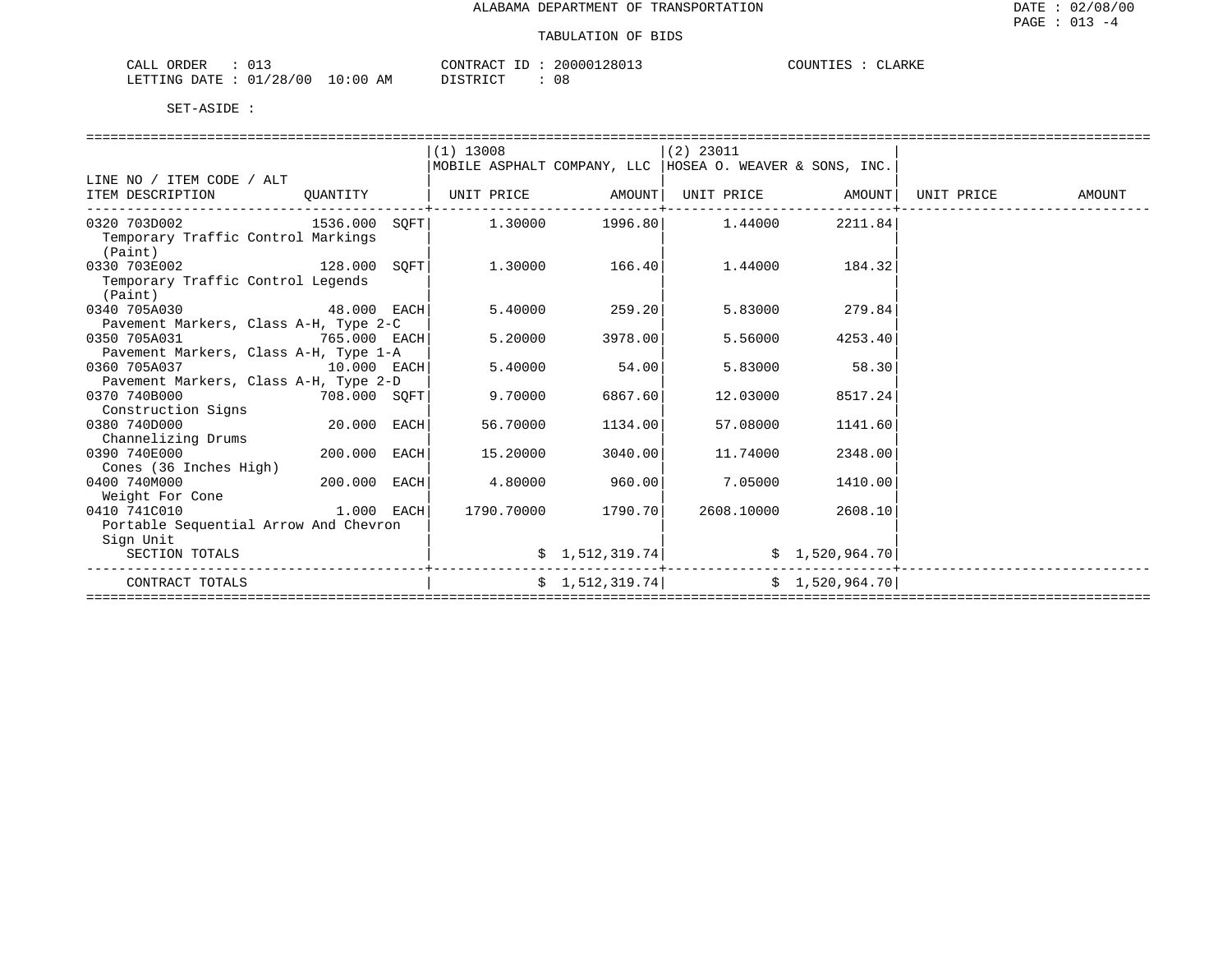DATE :

### VENDOR RANKING

| CALL ORDER     | $\therefore$ 016<br>LETTING DATE : 01/28/00<br>10:00 AM                                                                                                                                              | CONTRACT ID: 20000128016<br>DISTRICT : 08 |              | COUNTIES : CLARKE |                              |                        |
|----------------|------------------------------------------------------------------------------------------------------------------------------------------------------------------------------------------------------|-------------------------------------------|--------------|-------------------|------------------------------|------------------------|
| SET-ASIDE :    | CONTRACT DESCRIPTION:<br>for constructing the Resurfacing and Traffic Stripe on<br>$S.R.$ #13 (U.S.#43) from kmp 149.809 in Thomasville to kmp<br>155.841 at the Marengo county line. Length 6.032km | 45<br>CONTRACT TIME:<br>RURAL             | Working Days | (available days)  | PROJECT $(S)$ : NH-301 $(3)$ |                        |
| RANK           | VENDOR NO./NAME                                                                                                                                                                                      |                                           |              |                   | TOTAL<br>BID                 | % OVER<br>LOW BID      |
| 13008<br>23011 | MOBILE ASPHALT COMPANY, LLC<br>HOSEA O. WEAVER & SONS, INC.                                                                                                                                          |                                           |              |                   | 516,971.75<br>567,655.61     | 100.0000%<br>109.8039% |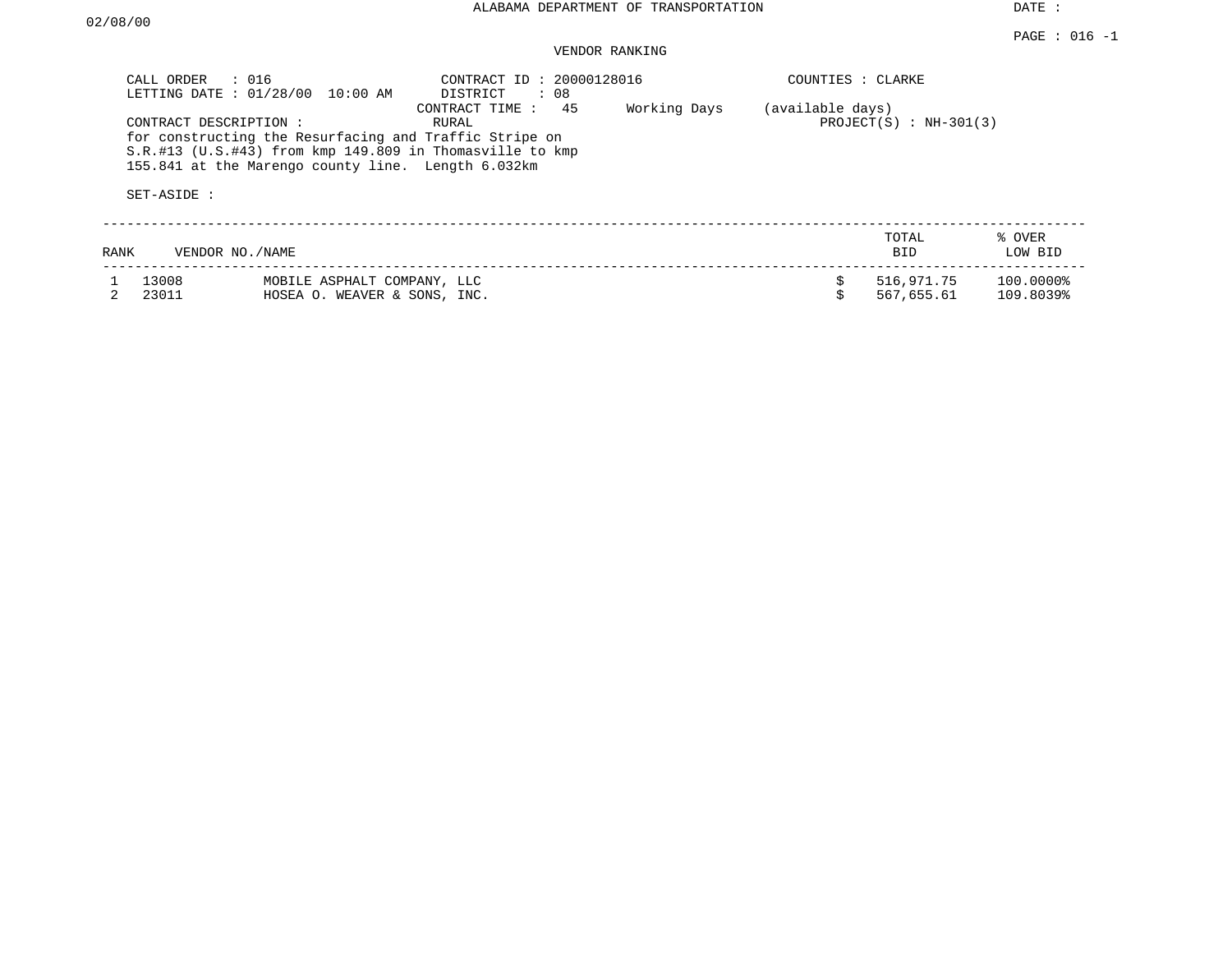#### TABULATION OF BIDS

| CALL ORDER<br>$\bigcap \pi$ $\tau$       | CONTRACT      | 20000128016 | CLARKE<br>COUNTIES |
|------------------------------------------|---------------|-------------|--------------------|
| : 01/28/00<br>$10:00$ AM<br>LETTING DATE | חים קידים דרו | 08          |                    |

|                                                                             |               |      | $(1)$ 13008                                                |           | $(2)$ 23011 |                  |            |        |
|-----------------------------------------------------------------------------|---------------|------|------------------------------------------------------------|-----------|-------------|------------------|------------|--------|
|                                                                             |               |      | MOBILE ASPHALT COMPANY, LLC   HOSEA O. WEAVER & SONS, INC. |           |             |                  |            |        |
| LINE NO / ITEM CODE / ALT                                                   |               |      |                                                            |           |             |                  |            |        |
| ITEM DESCRIPTION                                                            | OUANTITY      |      | UNIT PRICE                                                 | AMOUNT    | UNIT PRICE  | AMOUNT           | UNIT PRICE | AMOUNT |
| SECTION 0001 Total                                                          |               |      |                                                            |           |             |                  |            |        |
| 0010 209A000                                                                | $1.000$ EACH  |      | 115.60000                                                  |           |             | 114.47000 114.47 |            |        |
| Mailbox Reset, Single                                                       |               |      |                                                            | 115.60    |             |                  |            |        |
| 0020 305A000                                                                | 4500.000 M3   |      | 8.90000                                                    | 40050.00  | 13.91000    | 62595.00         |            |        |
| Borrow, Section 210, For Miscellaneous                                      |               |      |                                                            |           |             |                  |            |        |
| Use                                                                         |               |      |                                                            |           |             |                  |            |        |
| 0030 405A000                                                                | 12015.000 L   |      | 0.25000                                                    | 3003.75   | 0.17000     | 2042.55          |            |        |
| Tack Coat                                                                   |               |      |                                                            |           |             |                  |            |        |
| 0040 424A240                                                                | 3000.000 MTON |      | 32.90000                                                   | 98700.00  | 35.57000    | 106710.00        |            |        |
| Superpave Bituminous Concrete Wearing                                       |               |      |                                                            |           |             |                  |            |        |
| Surface Layer, 12.5 mm Maximum                                              |               |      |                                                            |           |             |                  |            |        |
| Aggregate Size Mix, ESAL Range C                                            |               |      |                                                            |           |             |                  |            |        |
| 0050 424A246                                                                | 1325.000 MTON |      | 35.70000                                                   | 47302.50  | 41.10000    | 54457.50         |            |        |
| Superpave Bituminous Concrete Wearing                                       |               |      |                                                            |           |             |                  |            |        |
| Surface Layer, Leveling, 12.5 mm                                            |               |      |                                                            |           |             |                  |            |        |
| Maximum Aggregate Size Mix, ESAL Range C                                    |               |      |                                                            |           |             |                  |            |        |
| 0060 424B441                                                                | 6000.000 MTON |      | 30.70000                                                   | 184200.00 | 33.38000    | 200280.00        |            |        |
| Superpave Bituminous Concrete Upper                                         |               |      |                                                            |           |             |                  |            |        |
| Binder Layer, 25.0 mm Maximum Aggregate                                     |               |      |                                                            |           |             |                  |            |        |
| Size Mix, ESAL Range C                                                      |               |      |                                                            |           |             |                  |            |        |
| 0070 424B445                                                                | 100.000 MTON  |      | 57.80000                                                   | 5780.00   | 42.41000    | 4241.00          |            |        |
| Superpave Bituminous Concrete Upper                                         |               |      |                                                            |           |             |                  |            |        |
| Binder Layer, Patching, 25.0 mm Maximum<br>Aggregate Size Mix, ESAL Range C |               |      |                                                            |           |             |                  |            |        |
| 0080 424B449                                                                | 300.000 MTON  |      |                                                            |           |             |                  |            |        |
| Superpave Bituminous Concrete Upper                                         |               |      | 34.70000                                                   | 10410.00  | 40.70000    | 12210.00         |            |        |
| Binder Layer, Leveling, 25.0 mm Maximum                                     |               |      |                                                            |           |             |                  |            |        |
| Aggregate Size Mix, ESAL Range C                                            |               |      |                                                            |           |             |                  |            |        |
| 0090 430B000                                                                | 100.000 MTON  |      | 33.90000                                                   | 3390.00   | 23.94000    | 2394.00          |            |        |
| Aggregate Surfacing (ALDOT #467 Or #57)                                     |               |      |                                                            |           |             |                  |            |        |
| 0100 600A000                                                                |               | LUMP | 36600.00000                                                | 36600.00  | 25598.12000 | 25598.12         |            |        |
| Mobilization                                                                |               |      |                                                            |           |             |                  |            |        |
| 0110 652A057                                                                | 2.000 HA      |      | 1370.00000                                                 | 2740.00   | 1303.60000  | 2607.20          |            |        |
| Seeding (Mix 3A)                                                            |               |      |                                                            |           |             |                  |            |        |
| 0120 656A000                                                                | 2.000 HA      |      | 1210.00000                                                 | 2420.00   | 1234.99000  | 2469.98          |            |        |
| Mulching, Class A, Type 1                                                   |               |      |                                                            |           |             |                  |            |        |
| 0130 665F000                                                                | 100.000 EACH  |      | 6.80000                                                    | 680.00    | 6.16000     | 616.00           |            |        |
| Hay Bales                                                                   |               |      |                                                            |           |             |                  |            |        |
| 0140 665J000                                                                | 150.000 M     |      | 14.20000                                                   | 2130.00   | 13.52000    | 2028.00          |            |        |
| Silt Fence, Type A                                                          |               |      |                                                            |           |             |                  |            |        |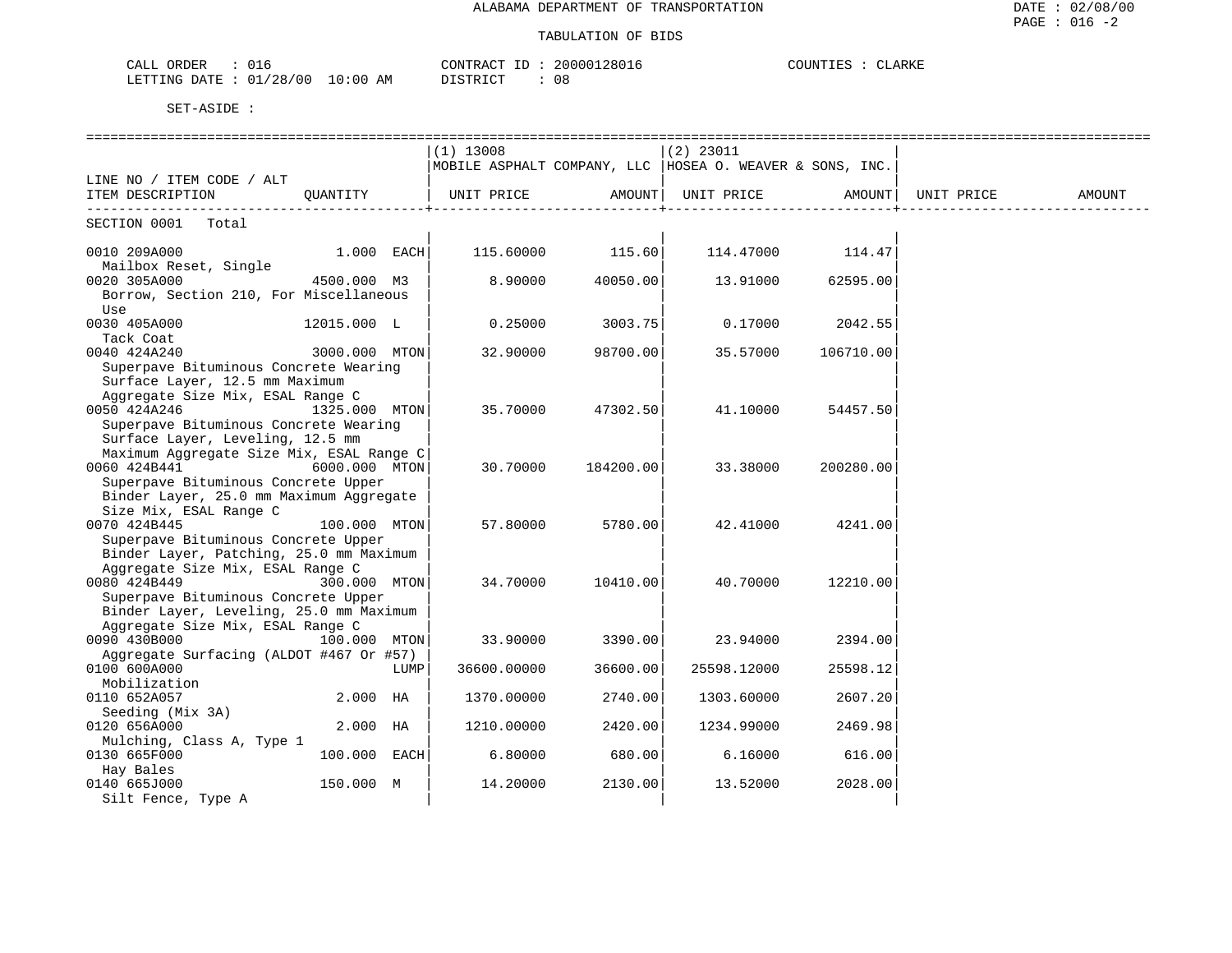| ORDER<br>CALL          |  |             | TD.<br>CONTRACT | 20000128016 | COUNTIES | CLARKE |
|------------------------|--|-------------|-----------------|-------------|----------|--------|
| LETTING DATE: 01/28/00 |  | 10:00<br>ΆM | חים דמים דת     | U C         |          |        |

|                                                         |                | $(1)$ 13008                                                |                   | $(2)$ 23011                |             |            |        |
|---------------------------------------------------------|----------------|------------------------------------------------------------|-------------------|----------------------------|-------------|------------|--------|
|                                                         |                | MOBILE ASPHALT COMPANY, LLC   HOSEA O. WEAVER & SONS, INC. |                   |                            |             |            |        |
| LINE NO / ITEM CODE / ALT                               |                |                                                            |                   |                            |             |            |        |
| ITEM DESCRIPTION                                        | OUANTITY       | UNIT PRICE                                                 |                   | AMOUNT   UNIT PRICE AMOUNT |             | UNIT PRICE | AMOUNT |
|                                                         |                |                                                            | -------+-         |                            |             |            |        |
| 0150 701C002<br>Broken Temporary Traffic Stripe (Paint) | 6.000 KM       | 209.40000                                                  | 1256.40           | 221.11000                  | 1326.66     |            |        |
| 0160 701C003                                            | 22.000 KM      |                                                            | 235.70000 5185.40 | 248.89000                  | 5475.58     |            |        |
| Solid Temporary Traffic Stripe (Paint)                  |                |                                                            |                   |                            |             |            |        |
| 0170 702A007                                            | 2.000 KM       | 1209.80000                                                 | 2419.60           | 1277.77000                 | 2555.54     |            |        |
| Broken Yellow, Inverted Profile Traffic                 |                |                                                            |                   |                            |             |            |        |
| Stripe (150mm Wide)                                     |                |                                                            |                   |                            |             |            |        |
| 0180 702A008                                            | 12.000 KM      | 2419.60000                                                 | 29035.20          | 2555.53000                 | 30666.36    |            |        |
| Solid White, Inverted Profile Traffic                   |                |                                                            |                   |                            |             |            |        |
| Stripe (150 mm Wide)                                    |                |                                                            |                   |                            |             |            |        |
| 0190 702A009                                            | 10.000 KM      | 2419.60000                                                 | 24196.00          | 2555.53000                 | 25555.30    |            |        |
| Solid Yellow, Inverted Profile Traffic                  |                |                                                            |                   |                            |             |            |        |
| Stripe (150 mm Wide)                                    |                |                                                            |                   |                            |             |            |        |
| 0200 703A002                                            | 65.000 M2      | 28.40000                                                   | 1846.00           | 30.00000                   | 1950.00     |            |        |
| Traffic Control Markings, Class 2, Type                 |                |                                                            |                   |                            |             |            |        |
| A                                                       |                |                                                            |                   |                            |             |            |        |
| 0210 703B002                                            | 5.000 M2       | 56.80000                                                   | 284.00            | 60.00000                   | 300.00      |            |        |
| Traffic Control Legends, Class 2, Type A                |                |                                                            |                   |                            |             |            |        |
| 0220 703D002                                            | 130.000 M2     | 14.70000                                                   | 1911.00           | 15.56000                   | 2022.80     |            |        |
| Temporary Traffic Control Markings                      |                |                                                            |                   |                            |             |            |        |
| (Paint)                                                 |                |                                                            |                   |                            |             |            |        |
| 0230 703E002                                            | 10.000 M2      | 14.70000                                                   | 147.00            | 15.56000                   | 155.60      |            |        |
| Temporary Traffic Control Legends                       |                |                                                            |                   |                            |             |            |        |
| (Paint)                                                 |                |                                                            |                   |                            |             |            |        |
| 0240 705A030                                            | 17.000 EACH    | 5.50000                                                    | 93.50             | 5.83000                    | 99.11       |            |        |
| Pavement Markers, Class A-H, Type 2-C                   |                |                                                            |                   |                            |             |            |        |
| 0250 705A032                                            | 32.000 EACH    | 5.30000                                                    | 169.60            | 5.56000                    | 177.92      |            |        |
| Pavement Markers, Class A-H, Type 1-B                   |                |                                                            |                   |                            |             |            |        |
| 0260 705A037                                            | $436.000$ EACH | 5.50000                                                    | 2398.00           | 5.83000                    | 2541.88     |            |        |
| Pavement Markers, Class A-H, Type 2-D                   |                |                                                            |                   |                            |             |            |        |
| 0270 740B000                                            | 52.000 M2      | 105.10000                                                  | 5465.20           | 124.52000                  | 6475.04     |            |        |
| Construction Signs                                      |                |                                                            |                   |                            |             |            |        |
| 0280 740E000                                            | $200.000$ EACH | 1.00000                                                    | 200.00            | 11.74000                   | 2348.00     |            |        |
| Cones (900 mm High)<br>0290 740M000                     | $200.000$ EACH | 1.00000                                                    | 200.00            | 7.55000                    | 1510.00     |            |        |
| Ballast For Cone                                        |                |                                                            |                   |                            |             |            |        |
| 0300 7400000                                            | $1.000$ EACH   | 4643.00000                                                 | 4643.00           | 6132.00000                 | 6132.00     |            |        |
| Pilot Car                                               |                |                                                            |                   |                            |             |            |        |
| SECTION TOTALS                                          |                |                                                            | \$516, 971.75]    | $\ddot{\mathsf{S}}$        | 567,655.61  |            |        |
|                                                         |                |                                                            |                   |                            |             |            |        |
| CONTRACT TOTALS                                         |                |                                                            | 516, 971.75       | Ŝ.                         | 567, 655.61 |            |        |
|                                                         |                |                                                            |                   |                            |             |            |        |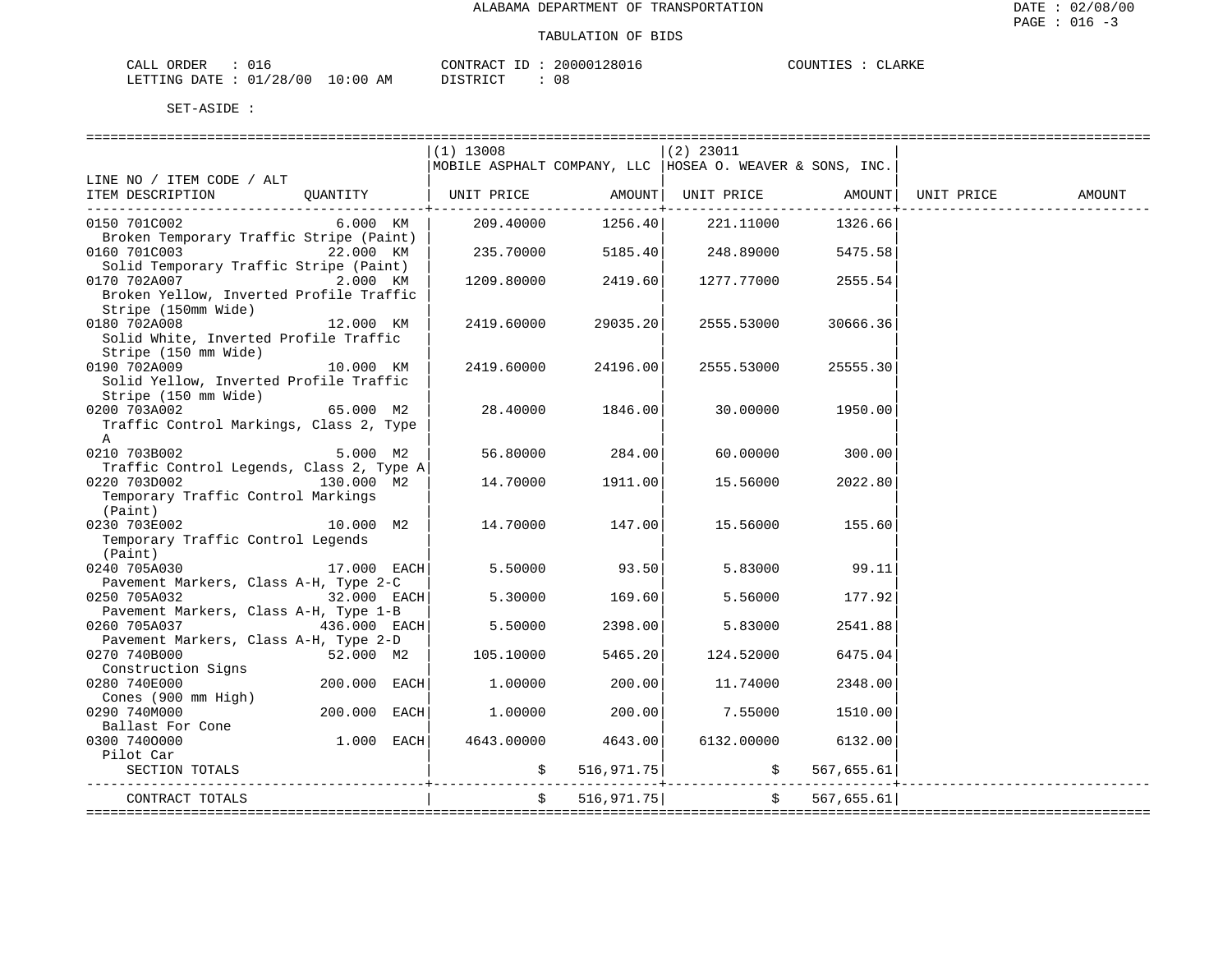## VENDOR RANKING

| CALL ORDER                                                | $\therefore$ 018<br>LETTING DATE : 01/28/00<br>$10:00$ AM                                                               | CONTRACT ID: 20000128018<br>$\therefore$ 03<br>DISTRICT |              |                  | COUNTIES : JEFFERSON          |                        |
|-----------------------------------------------------------|-------------------------------------------------------------------------------------------------------------------------|---------------------------------------------------------|--------------|------------------|-------------------------------|------------------------|
| CONTRACT DESCRIPTION :<br>Length 0.132 mi.<br>SET-ASIDE : | for constructing the Retaining Wall on the northbound side<br>of S.R.#75 from MP 5.682 to MP 5.815 north of Birmingham. | 75<br>CONTRACT TIME:<br>BIRMINGHAM                      | Working Days | (available days) | PROJECT $(S)$ : NH-406 $(12)$ |                        |
| RANK                                                      | VENDOR NO./NAME                                                                                                         |                                                         |              |                  | TOTAL<br><b>BID</b>           | % OVER<br>LOW BID      |
| 08077<br>04009                                            | HASTINGS GENERAL CONTRACTING, INC.<br>W. W. DYAR & SONS, INC.                                                           |                                                         |              | Ŝ.               | 504,792.40<br>614, 113, 45    | 100.0000%<br>121.6566% |

| 04009 | W. W. DYAR & SONS, INC.        | 614,113.45<br>121.6566%     |
|-------|--------------------------------|-----------------------------|
| 14008 | NEWELL & BUSH, INC.            | 147.5721%<br>744,932.81     |
| 16039 | PINKERTON CONSTRUCTION, INC.   | 150.4187%<br>759,302.50     |
| 01007 | ALABAMA BRIDGE BUILDERS, INC.  | 162.4669%<br>820,121.05     |
| 01001 | ABRAMSON, LLC                  | 192.1194%<br>969,804.35     |
| 08003 | HENDERSON EXCAVATING CO., INC. | 268.6576%<br>\$1,356,163.60 |
|       |                                |                             |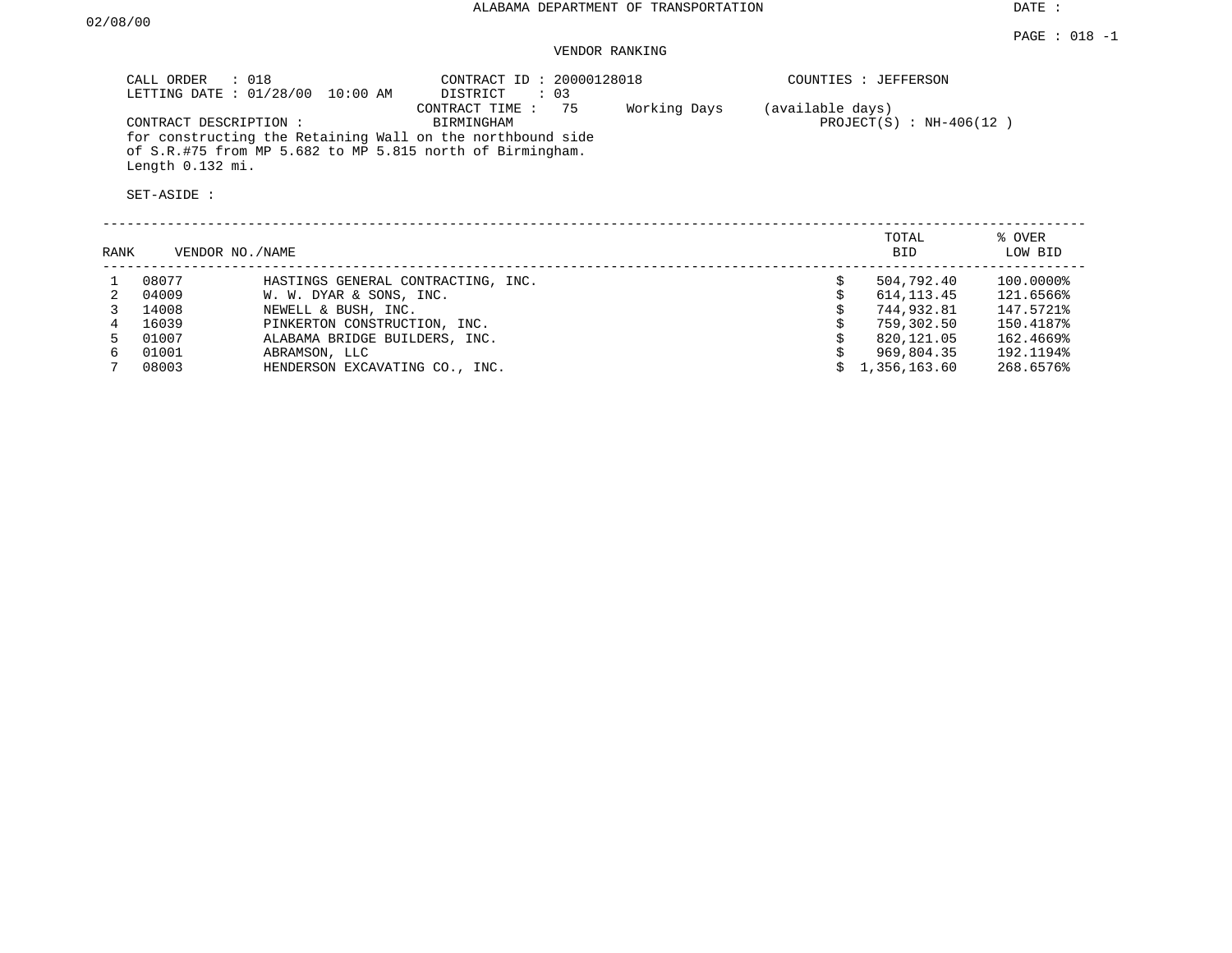| ORDER<br>CALL                                                                                                                                           |             | CONTRACT<br>ັບປະເມນະພົມ | 20000128018 | COUNTIES<br>JEFFERSON |
|---------------------------------------------------------------------------------------------------------------------------------------------------------|-------------|-------------------------|-------------|-----------------------|
| /28/00<br>. n 1<br>LETTING<br>DATE :<br>the contract of the contract of the contract of the contract of the contract of the contract of the contract of | 10:00<br>AΜ | דת לידי את ה            |             |                       |

|                                                                   |                |      |             |           | ----------------------------                           |           | =============================== |           |
|-------------------------------------------------------------------|----------------|------|-------------|-----------|--------------------------------------------------------|-----------|---------------------------------|-----------|
|                                                                   |                |      | (1) 08077   |           | $(2)$ 04009                                            |           | $(3)$ 14008                     |           |
|                                                                   |                |      |             |           | HASTINGS GENERAL CONTRACTING   W. W. DYAR & SONS, INC. |           | NEWELL & BUSH, INC.             |           |
| LINE NO / ITEM CODE / ALT                                         |                |      |             |           |                                                        |           |                                 |           |
| ITEM DESCRIPTION                                                  | OUANTITY       |      | UNIT PRICE  | AMOUNT    | UNIT PRICE                                             | AMOUNTI   | UNIT PRICE                      | AMOUNT    |
| SECTION 0001<br>Total                                             |                |      |             |           |                                                        |           |                                 |           |
| 0010 210D001<br>Borrow Excavation (Loose Truckbed<br>Measurement) | 13768.000 CYIP |      | 7.00000     | 96376.00  | 6,00000                                                | 82608.00  | 9.00000                         | 123912.00 |
| 0020 214A000<br>Structure Excavation                              | 1034.000       | CUYD | 4.00000     | 4136.00   | 8.00000                                                | 8272.00   | 9.00000                         | 9306.00   |
| 0030 214B001<br>Foundation Backfill, Commercial                   | 503.000        | CUYD | 14,00000    | 7042.00   | 28,00000                                               | 14084.00  | 16.00000                        | 8048.00   |
| 0040 502A000<br>Steel Reinforcement                               | 121921.000 LB  |      | 0.40000     | 48768.40  | 0.45000                                                | 54864.45  | 0.61000                         | 74371.81  |
| 0050 525A000                                                      | 1303.000       | CUYD | 220.00000   | 286660.00 | 275.00000                                              | 358325.00 | 310.00000                       | 403930.00 |
| Retaining Wall Concrete<br>0060 600A000                           |                | LUMP | 30000.00000 | 30000.00  | 40000.00000                                            | 40000.00  | 75000.00000                     | 75000.00  |
| Mobilization<br>0070 614A000                                      | 56.000         | CUYD | 180.00000   | 10080.00  | 300.00000                                              | 16800.00  | 195.00000                       | 10920.00  |
| Slope Paving<br>0080 650A000                                      | 490.000 CYIP   |      | 4.00000     | 1960.00   | 10.00000                                               | 4900.00   | 15.00000                        | 7350.00   |
| Topsoil<br>0090 652A050                                           | 1.000          | ACRE | 500.00000   | 500.00    | 1000.00000                                             | 1000.00   | 500.00000                       | 500.00    |
| Seeding (Mix 1A)<br>0100 652A053                                  | 1.000 ACRE     |      | 500.00000   | 500.00    | 1000.00000                                             | 1000.00   | 500.00000                       | 500.00    |
| Seeding (Mix 1E)<br>0110 652B050                                  | 1.000 ACRE     |      | 200.00000   | 200.00    | 600.00000                                              | 600.00    | 400.00000                       | 400.00    |
| Temporary Seeding (Mix 1AT)<br>0120 652D050                       | 1.000 ACRE     |      | 200.00000   | 200.00    | 1500.00000                                             | 1500.00   | 500.00000                       | 500.00    |
| Seeding In Stubble (Mix 1A)<br>0130 654A001                       | 1634.000       | SOYD | 2.50000     | 4085.00   | 5.00000                                                | 8170.00   | 4.00000                         | 6536.00   |
| Solid Sodding (Bermuda)<br>0140 656A000                           | 1,000          | ACRE | 500.00000   | 500.00    | 700.00000                                              | 700.00    | 500.00000                       | 500.00    |
| Mulching, Class A, Type 1<br>0150 656A001                         | 1.000 ACRE     |      | 500.00000   | 500.00    | 900.00000                                              | 900.00    | 500.00000                       | 500.00    |
| Mulching, Class A, Type 2<br>0160 658A001                         | 1.000 ACRE     |      | 600.00000   | 600.00    | 2500.00000                                             | 2500.00   | 1250.00000                      | 1250.00   |
| Hydro-Seeding & Mulching (Mix 1E)<br>0170 659A000                 | 1167.000       | SOYD | 1,00000     | 1167.00   | 5.00000                                                | 5835.00   | 2,00000                         | 2334.00   |
| Erosion Control Netting, Class A<br>0180 665F000                  | 25.000 EACH    |      | 5.00000     | 125.00    | 5.00000                                                | 125.00    | 3,00000                         | 75.00     |
| Hay Bales<br>0190 665J000<br>Silt Fence, Type A                   | 200.000 LF     |      | 2.50000     | 500.00    | 5.00000                                                | 1000.00   | 3.00000                         | 600.00    |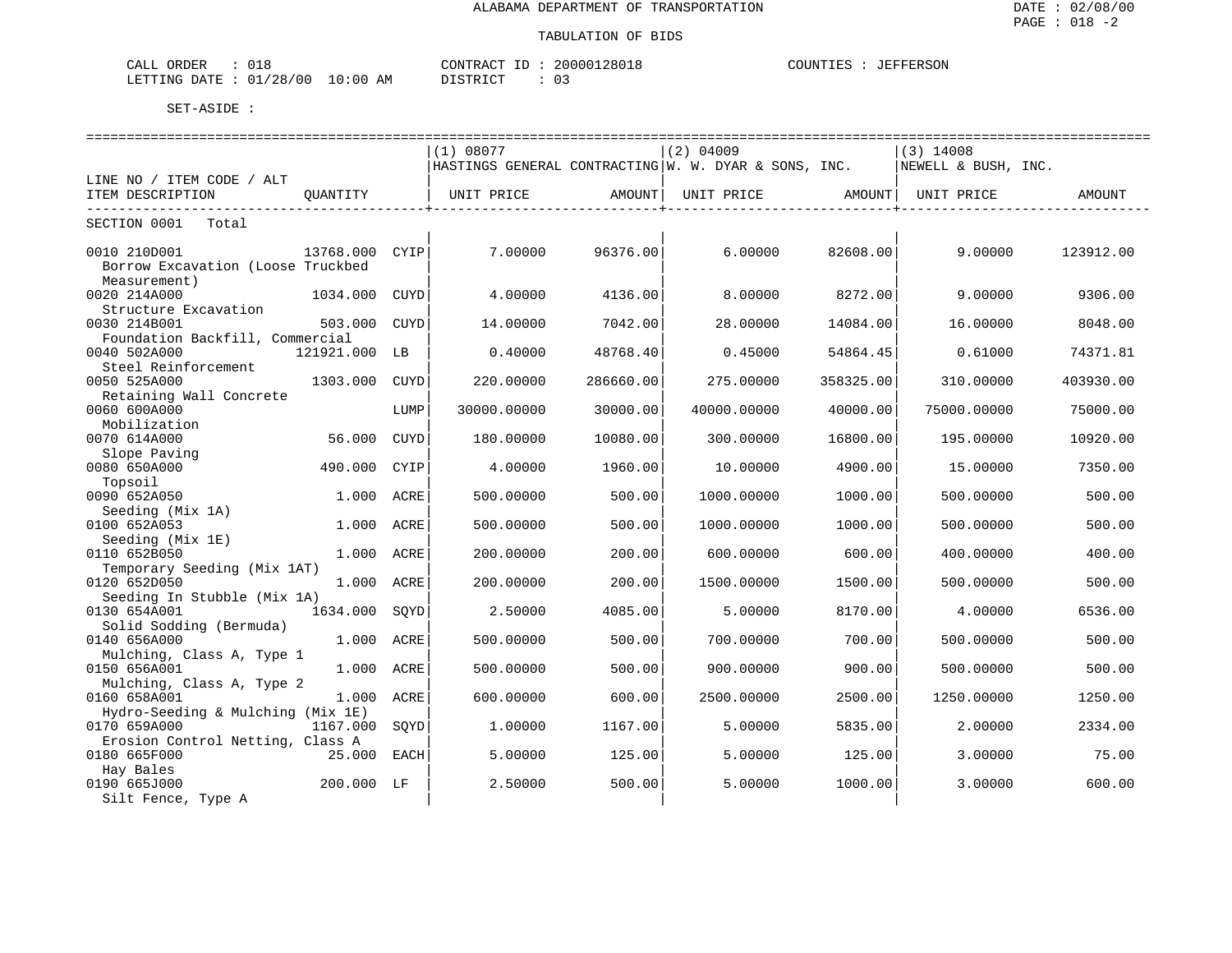| ORDER<br>CALL<br>UIX         | CONTRACT<br>TD.                            | 20000128018 | COUNTIES<br>JEFFERSON |
|------------------------------|--------------------------------------------|-------------|-----------------------|
| 01/28/00<br>LETTING<br>DATE. | 10:00<br>DISTRICT<br>AΜ<br><b>DIDINICI</b> |             |                       |

|                                       |          |      | (1) 08077                                            |             | (2) 04009  |             | $(3)$ 14008         |                  |
|---------------------------------------|----------|------|------------------------------------------------------|-------------|------------|-------------|---------------------|------------------|
|                                       |          |      | HASTINGS GENERAL CONTRACTING W. W. DYAR & SONS, INC. |             |            |             | NEWELL & BUSH, INC. |                  |
| LINE NO / ITEM CODE / ALT             |          |      |                                                      |             |            |             |                     |                  |
| ITEM DESCRIPTION                      | OUANTITY |      | UNIT PRICE                                           | AMOUNT      | UNIT PRICE | AMOUNT      | UNIT PRICE          | AMOUNT           |
| 0200 680A000                          |          | LUMP | 3000.00000                                           | 3000.00     | 3000.00000 | 3000.00     | 6500.00000          | 6500.00          |
| Engineering Controls                  |          |      |                                                      |             |            |             |                     |                  |
| 0210 740B000                          | 160.000  | SOFT | 9.00000                                              | 1440.00     | 14,00000   | 2240.00     | 18,00000            | 2880.00          |
| Construction Signs                    |          |      |                                                      |             |            |             |                     |                  |
| 0220 740D000                          | 21,000   | EACH | 25.00000                                             | 525.00      | 40.00000   | 840.00      | 40.00000            | 840.00           |
| Channelizing Drums                    |          |      |                                                      |             |            |             |                     |                  |
| 0230 740E000                          | 34.000   | EACH | 40.00000                                             | 1360.00     | 15.00000   | 510.00      | 12,00000            | 408.00           |
| Cones (36 Inches High)                |          |      |                                                      |             |            |             |                     |                  |
| 0240 740M000                          | 34.000   | EACH | 2.00000                                              | 68.00       | 10,00000   | 340.00      | 8,00000             | 272.00           |
| Weight For Cone                       |          |      |                                                      |             |            |             |                     |                  |
| 0250 741C010                          | 1.000    | EACH | 4500.00000                                           | 4500.00     | 4000.00000 | 4000.00     | 7500.00000          | 7500.00          |
| Portable Sequential Arrow And Chevron |          |      |                                                      |             |            |             |                     |                  |
| Sign Unit                             |          |      |                                                      |             |            |             |                     |                  |
| SECTION TOTALS                        |          |      | \$                                                   | 504, 792.40 | \$         | 614, 113.45 |                     | \$<br>744,932.81 |
| CONTRACT TOTALS                       |          |      | \$                                                   | 504, 792.40 | \$         | 614, 113.45 |                     | \$<br>744,932.81 |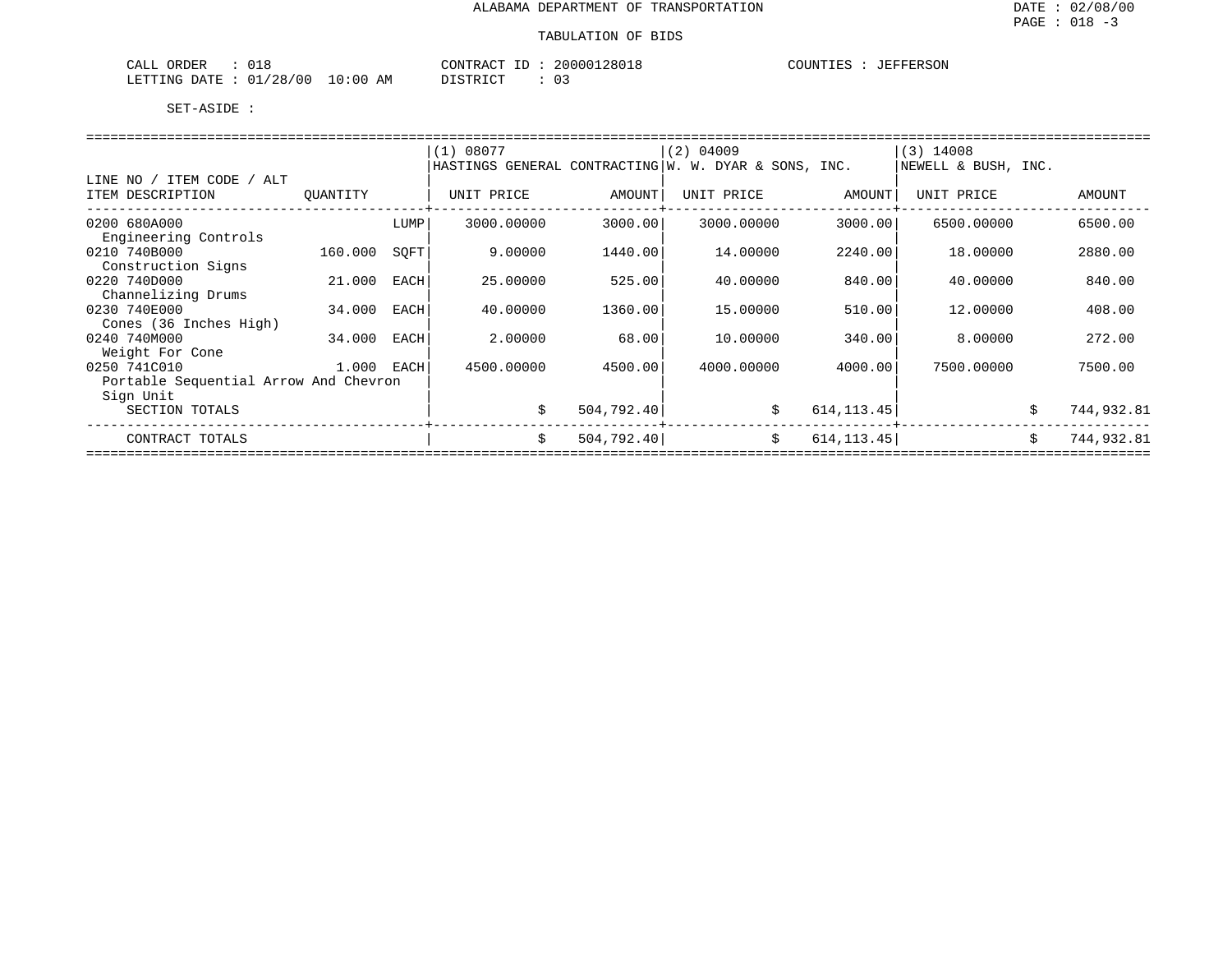# TABULATION OF BIDS

| ORDER<br>-----<br>CALL | ◡⊥◡                              | CONTRACT<br>$-1$<br>⊥ | 20000128018 | COUNTIES<br><b>JEFFERSON</b> |
|------------------------|----------------------------------|-----------------------|-------------|------------------------------|
| LETTING DATE           | 10:00<br>'28/<br>'00<br>01<br>AΜ | TAT<br>DI CIMP        | $\sim$      |                              |

|                                                                                     |             | ===============================                                         |           | =============================== |           |              | ---------------------------------- |
|-------------------------------------------------------------------------------------|-------------|-------------------------------------------------------------------------|-----------|---------------------------------|-----------|--------------|------------------------------------|
|                                                                                     |             | $(4)$ 16039                                                             |           | $(5)$ 01007                     |           | (6) 01001    |                                    |
|                                                                                     |             | PINKERTON CONSTRUCTION, INC. ALABAMA BRIDGE BUILDERS, INC ABRAMSON, LLC |           |                                 |           |              |                                    |
| LINE NO / ITEM CODE / ALT                                                           |             |                                                                         |           |                                 |           |              |                                    |
| ITEM DESCRIPTION<br>OUANTITY                                                        |             | UNIT PRICE                                                              | AMOUNT    | UNIT PRICE                      | AMOUNT    | UNIT PRICE   | AMOUNT                             |
| SECTION 0001<br>Total                                                               |             |                                                                         |           |                                 |           |              |                                    |
| 0010 210D001<br>13768.000 CYIP<br>Borrow Excavation (Loose Truckbed<br>Measurement) |             | 7.00000                                                                 | 96376.00  | 9.80000                         | 134926.40 | 10.50000     | 144564.00                          |
| 0020 214A000<br>1034.000<br>Structure Excavation                                    | CUYD        | 8.00000                                                                 | 8272.00   | 8,00000                         | 8272.00   | 10.50000     | 10857.00                           |
| 0030 214B001<br>503.000<br>Foundation Backfill, Commercial                          | <b>CUYD</b> | 21.00000                                                                | 10563.00  | 15.00000                        | 7545.00   | 20.00000     | 10060.00                           |
| 0040 502A000<br>121921.000 LB<br>Steel Reinforcement                                |             | 0.50000                                                                 | 60960.50  | 0.55000                         | 67056.55  | 0.85000      | 103632.85                          |
| 0050 525A000<br>1303.000<br>Retaining Wall Concrete                                 | CUYD        | 366.00000                                                               | 476898.00 | 350.00000                       | 456050.00 | 300,00000    | 390900.00                          |
| 0060 600A000<br>Mobilization                                                        | LUMP        | 35000.00000                                                             | 35000.00  | 80000.00000                     | 80000.00  | 260000.00000 | 260000.00                          |
| 0070 614A000<br>56.000<br>Slope Paving                                              | CUYD        | 225.00000                                                               | 12600.00  | 170.00000                       | 9520.00   | 250.00000    | 14000.00                           |
| 0080 650A000<br>490.000<br>Topsoil                                                  | CYIP        | 12,00000                                                                | 5880.00   | 12.00000                        | 5880.00   | 12.00000     | 5880.00                            |
| 0090 652A050<br>Seeding (Mix 1A)                                                    | 1.000 ACRE  | 1500.00000                                                              | 1500.00   | 800.00000                       | 800.00    | 525.00000    | 525.00                             |
| 0100 652A053<br>Seeding (Mix 1E)                                                    | 1.000 ACRE  | 1500.00000                                                              | 1500.00   | 800.00000                       | 800.00    | 525.00000    | 525.00                             |
| 0110 652B050<br>Temporary Seeding (Mix 1AT)                                         | 1.000 ACRE  | 1000.00000                                                              | 1000.00   | 700.00000                       | 700.00    | 420.00000    | 420.00                             |
| 0120 652D050<br>Seeding In Stubble (Mix 1A)                                         | 1.000 ACRE  | 1500.00000                                                              | 1500.00   | 700.00000                       | 700.00    | 525.00000    | 525.00                             |
| 0130 654A001<br>1634.000<br>Solid Sodding (Bermuda)                                 | SQYD        | 4.50000                                                                 | 7353.00   | 4.00000                         | 6536.00   | 4.20000      | 6862.80                            |
| 0140 656A000<br>Mulching, Class A, Type 1                                           | 1.000 ACRE  | 1500.00000                                                              | 1500.00   | 700.00000                       | 700.00    | 525.00000    | 525.00                             |
| 0150 656A001<br>1.000<br>Mulching, Class A, Type 2                                  | ACRE        | 1500.00000                                                              | 1500.00   | 800.00000                       | 800.00    | 525.00000    | 525.00                             |
| 0160 658A001<br>Hydro-Seeding & Mulching (Mix 1E)                                   | 1.000 ACRE  | 1500.00000                                                              | 1500.00   | 1600.00000                      | 1600.00   | 1312.00000   | 1312.00                            |
| 0170 659A000<br>1167.000<br>Erosion Control Netting, Class A                        | SOYD        | 3.00000                                                                 | 3501.00   | 1.80000                         | 2100.60   | 2.10000      | 2450.70                            |
| 0180 665F000<br>Hay Bales                                                           | 25.000 EACH | 5.00000                                                                 | 125.00    | 2.50000                         | 62.50     | 4.00000      | 100.00                             |
| 0190 665J000<br>200.000 LF<br>Silt Fence, Type A                                    |             | 4.00000                                                                 | 800.00    | 2.50000                         | 500.00    | 3.00000      | 600.00                             |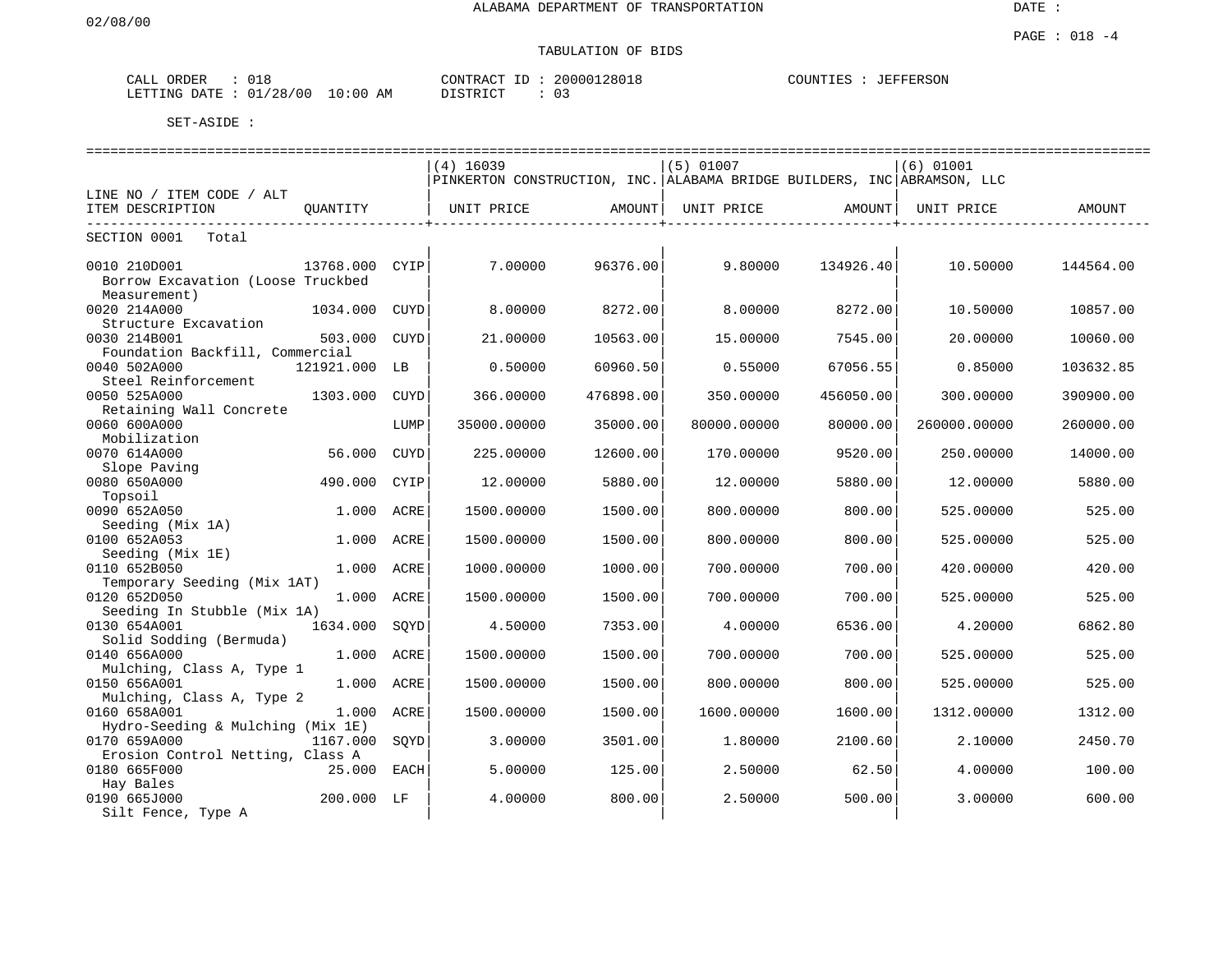| 018<br>CALL<br>ORDER                         |             | 20000128018<br>CONTRACT<br>H. | JEFFERSON<br>COUNTIES |
|----------------------------------------------|-------------|-------------------------------|-----------------------|
| /28/00<br>01 <sub>1</sub><br>LETTING<br>DATE | 10:00<br>AM | DISTRICT                      |                       |

|                                       |          |             | $(4)$ 16039                                                             |            | $(5)$ 01007 |             | $(6)$ 01001 |            |
|---------------------------------------|----------|-------------|-------------------------------------------------------------------------|------------|-------------|-------------|-------------|------------|
|                                       |          |             | PINKERTON CONSTRUCTION, INC. ALABAMA BRIDGE BUILDERS, INC ABRAMSON, LLC |            |             |             |             |            |
| LINE NO / ITEM CODE / ALT             |          |             |                                                                         |            |             |             |             |            |
| ITEM DESCRIPTION                      | OUANTITY |             | UNIT PRICE                                                              | AMOUNT     | UNIT PRICE  | AMOUNT      | UNIT PRICE  | AMOUNT     |
| 0200 680A000                          |          | LUMP        | 15000.00000                                                             | 15000.00   | 30000.00000 | 30000.00    | 10000.00000 | 10000.00   |
| Engineering Controls                  |          |             |                                                                         |            |             |             |             |            |
| 0210 740B000                          | 160.000  | SOFT        | 20.00000                                                                | 3200.00    | 12.00000    | 1920.00     | 10,00000    | 1600.00    |
| Construction Signs                    |          |             |                                                                         |            |             |             |             |            |
| 0220 740D000                          | 21.000   | <b>EACH</b> | 90.00000                                                                | 1890.00    | 65,00000    | 1365.00     | 60,00000    | 1260.00    |
| Channelizing Drums                    |          |             |                                                                         |            |             |             |             |            |
| 0230 740E000                          | 34.000   | EACH        | 16.00000                                                                | 544.00     | 18,00000    | 612.00      | 12,00000    | 408.00     |
| Cones (36 Inches High)                |          |             |                                                                         |            |             |             |             |            |
| 0240 740M000                          | 34.000   | EACH        | 10.00000                                                                | 340.00     | 12.50000    | 425.00      | 8,00000     | 272.00     |
| Weight For Cone                       |          |             |                                                                         |            |             |             |             |            |
| 0250 741C010                          | 1.000    | EACH        | 10000.00000                                                             | 10000.00   | 1250.00000  | 1250.00     | 2000.00000  | 2000.00    |
| Portable Sequential Arrow And Chevron |          |             |                                                                         |            |             |             |             |            |
| Sign Unit                             |          |             |                                                                         |            |             |             |             |            |
| SECTION TOTALS                        |          |             | \$                                                                      | 759,302.50 | \$          | 820, 121.05 |             | 969,804.35 |
| CONTRACT TOTALS                       |          |             |                                                                         | 759,302.50 | \$          | 820,121.05  |             | 969,804.35 |
|                                       |          |             |                                                                         |            |             |             |             |            |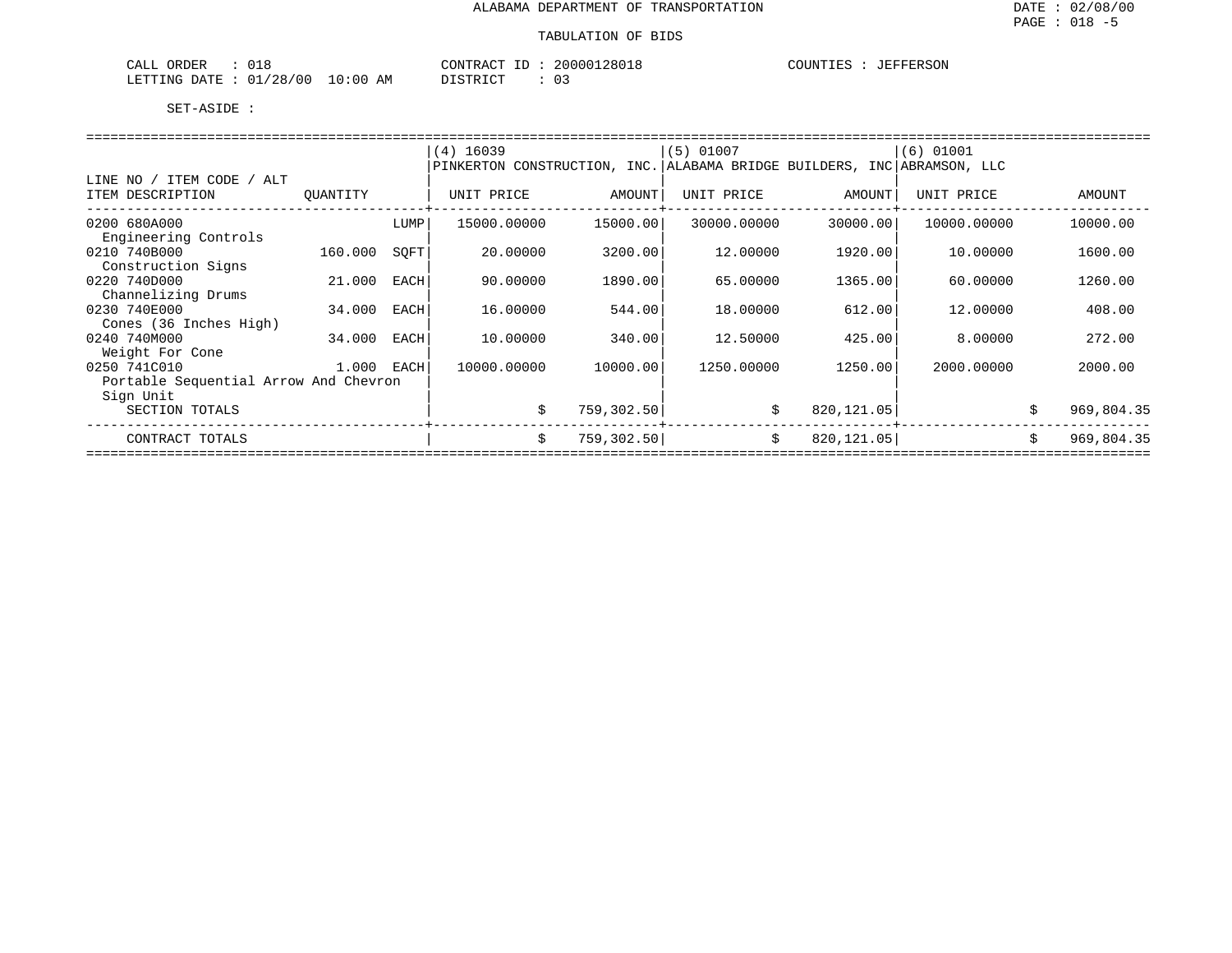DATE :

# TABULATION OF BIDS

| $\sim$ $\sim$ $\sim$<br>JRDER<br>ப | 01C<br>∪⊥c                             | ouuu<br>$ -$<br>C <sub>OM</sub><br>$\pi \cap m$<br>' 286<br>R AI | $1.777$ $0.037$<br><b>JEFFERSON</b><br>$\sim$ $\sim$ $\sim$ $\sim$ $\sim$ $\sim$<br>TNP<br>11 P.C<br>. |
|------------------------------------|----------------------------------------|------------------------------------------------------------------|--------------------------------------------------------------------------------------------------------|
| LETTING<br>ገ∆ ጥኩ                   | '00<br>، 28<br>∩ 1<br>AΜ<br>: or<br>◡⊥ | יחים דמיחים<br>$ -$<br>. U<br>---                                |                                                                                                        |

|                                                      |                |      | (7) 08003                    |           |            |        |            |        |
|------------------------------------------------------|----------------|------|------------------------------|-----------|------------|--------|------------|--------|
|                                                      |                |      | HENDERSON EXCAVATING CO., IN |           |            |        |            |        |
| LINE NO / ITEM CODE / ALT                            |                |      |                              |           |            |        |            |        |
| ITEM DESCRIPTION                                     | OUANTITY       |      | UNIT PRICE                   | AMOUNT    | UNIT PRICE | AMOUNT | UNIT PRICE | AMOUNT |
| SECTION 0001 Total                                   |                |      |                              |           |            |        |            |        |
|                                                      |                |      |                              |           |            |        |            |        |
| 0010 210D001<br>Borrow Excavation (Loose Truckbed    | 13768.000 CYIP |      | 10.00000                     | 137680.00 |            |        |            |        |
| Measurement)<br>0020 214A000<br>Structure Excavation | 1034.000 CUYD  |      | 10.00000                     | 10340.00  |            |        |            |        |
| 0030 214B001<br>Foundation Backfill, Commercial      | 503.000 CUYD   |      | 20.00000                     | 10060.00  |            |        |            |        |
| 0040 502A000<br>Steel Reinforcement                  | 121921.000 LB  |      | 1,00000                      | 121921.00 |            |        |            |        |
| 0050 525A000<br>Retaining Wall Concrete              | 1303.000 CUYD  |      | 580.00000                    | 755740.00 |            |        |            |        |
| 0060 600A000<br>Mobilization                         |                | LUMP | 250000.00000                 | 250000.00 |            |        |            |        |
| 0070 614A000<br>Slope Paving                         | 56.000 CUYD    |      | 288.00000                    | 16128.00  |            |        |            |        |
| 0080 650A000<br>Topsoil                              | 490.000 CYIP   |      | 10.00000                     | 4900.00   |            |        |            |        |
| 0090 652A050<br>Seeding (Mix 1A)                     | 1.000 ACRE     |      | 880.00000                    | 880.00    |            |        |            |        |
| 0100 652A053<br>Seeding (Mix 1E)                     | 1.000 ACRE     |      | 880.00000                    | 880.00    |            |        |            |        |
| 0110 652B050<br>Temporary Seeding (Mix 1AT)          | 1.000 ACRE     |      | 770.00000                    | 770.00    |            |        |            |        |
| 0120 652D050<br>Seeding In Stubble (Mix 1A)          | 1.000 ACRE     |      | 770.00000                    | 770.00    |            |        |            |        |
| 0130 654A001<br>Solid Sodding (Bermuda)              | 1634.000 SOYD  |      | 4.40000                      | 7189.60   |            |        |            |        |
| 0140 656A000<br>Mulching, Class A, Type 1            | 1.000 ACRE     |      | 770.00000                    | 770.00    |            |        |            |        |
| 0150 656A001<br>Mulching, Class A, Type 2            | 1.000 ACRE     |      | 880.00000                    | 880.00    |            |        |            |        |
| 0160 658A001<br>Hydro-Seeding & Mulching (Mix 1E)    | 1.000 ACRE     |      | 1760.00000                   | 1760.00   |            |        |            |        |
| 0170 659A000<br>Erosion Control Netting, Class A     | 1167.000       | SOYD | 2,00000                      | 2334.00   |            |        |            |        |
| 0180 665F000<br>Hay Bales                            | $25.000$ EACH  |      | 5.00000                      | 125.00    |            |        |            |        |
| 0190 665J000<br>Silt Fence, Type A                   | 200.000 LF     |      | 5.00000                      | 1000.00   |            |        |            |        |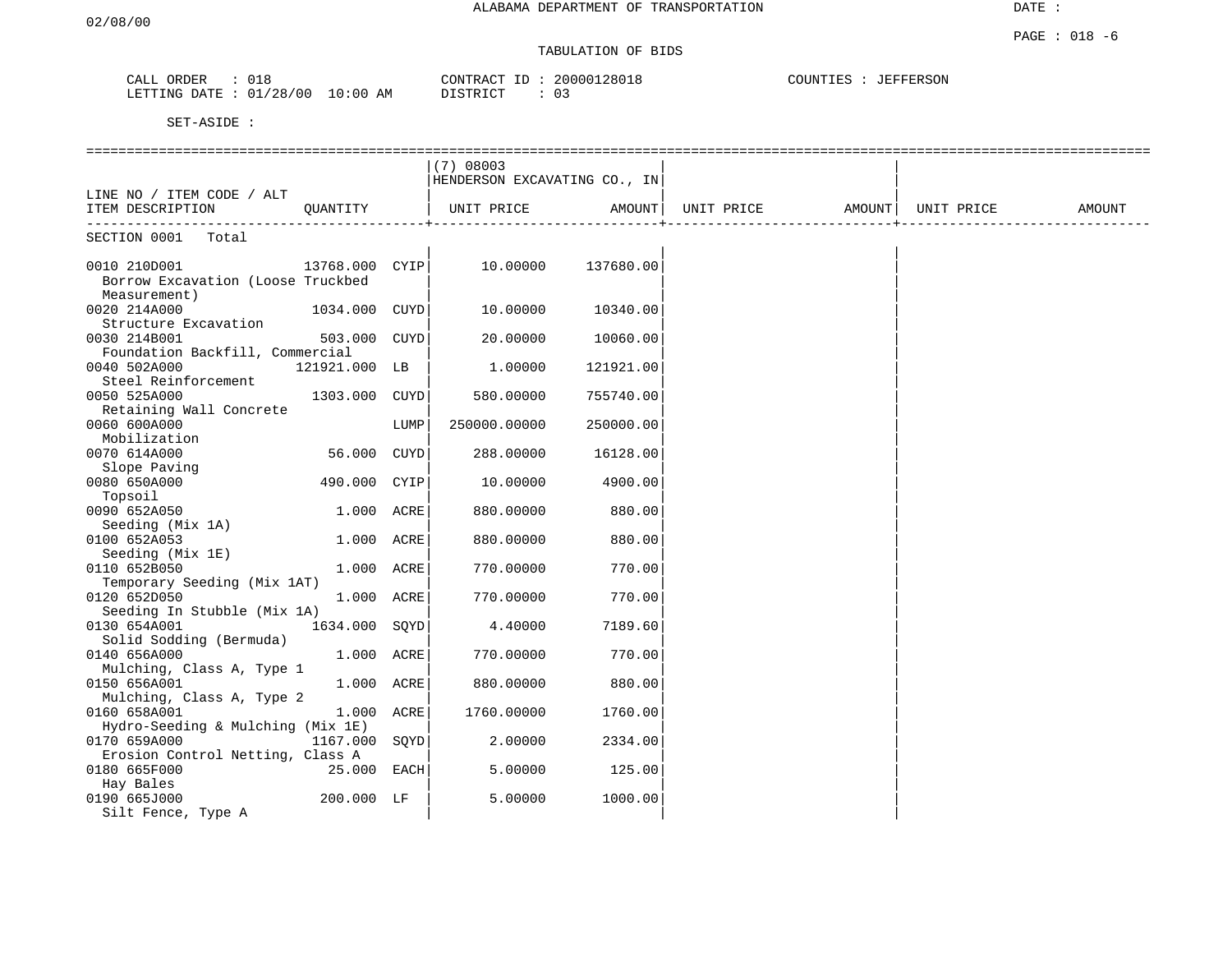| 018<br>ORDER<br>CALL                            |          | CONTRACT ID | 20000128018 | COUNTIES<br><b>JEFFERSON</b> |
|-------------------------------------------------|----------|-------------|-------------|------------------------------|
| $: 01/28/00 10:00$ AM<br>LETTING DATE :<br>____ | DISTRICT |             |             |                              |

|                                       |            |      | (7) 08003                    |                |            |        |            |        |
|---------------------------------------|------------|------|------------------------------|----------------|------------|--------|------------|--------|
|                                       |            |      | HENDERSON EXCAVATING CO., IN |                |            |        |            |        |
| LINE NO / ITEM CODE / ALT             |            |      |                              |                |            |        |            |        |
| ITEM DESCRIPTION                      | QUANTITY   |      | UNIT PRICE                   | AMOUNT         | UNIT PRICE | AMOUNT | UNIT PRICE | AMOUNT |
| 0200 680A000                          |            | LUMP | 25000.00000                  | 25000.00       |            |        |            |        |
| Engineering Controls                  |            |      |                              |                |            |        |            |        |
| 0210 740B000                          | 160.000    | SQFT | 9.35000                      | 1496.00        |            |        |            |        |
| Construction Signs                    |            |      |                              |                |            |        |            |        |
| 0220 740D000                          | 21.000     | EACH | 80.00000                     | 1680.00        |            |        |            |        |
| Channelizing Drums                    |            |      |                              |                |            |        |            |        |
| 0230 740E000                          | 34.000     | EACH | 30.00000                     | 1020.00        |            |        |            |        |
| Cones (36 Inches High)                |            |      |                              |                |            |        |            |        |
| 0240 740M000                          | 34.000     | EACH | 10.00000                     | 340.00         |            |        |            |        |
| Weight For Cone                       |            |      |                              |                |            |        |            |        |
| 0250 741C010                          | 1.000 EACH |      | 2500.00000                   | 2500.00        |            |        |            |        |
| Portable Sequential Arrow And Chevron |            |      |                              |                |            |        |            |        |
| Sign Unit                             |            |      |                              |                |            |        |            |        |
| SECTION TOTALS                        |            |      |                              | \$1,356,163.60 |            |        |            |        |
| CONTRACT TOTALS                       |            |      |                              | \$1,356,163.60 |            |        |            |        |
|                                       |            |      |                              |                |            |        |            |        |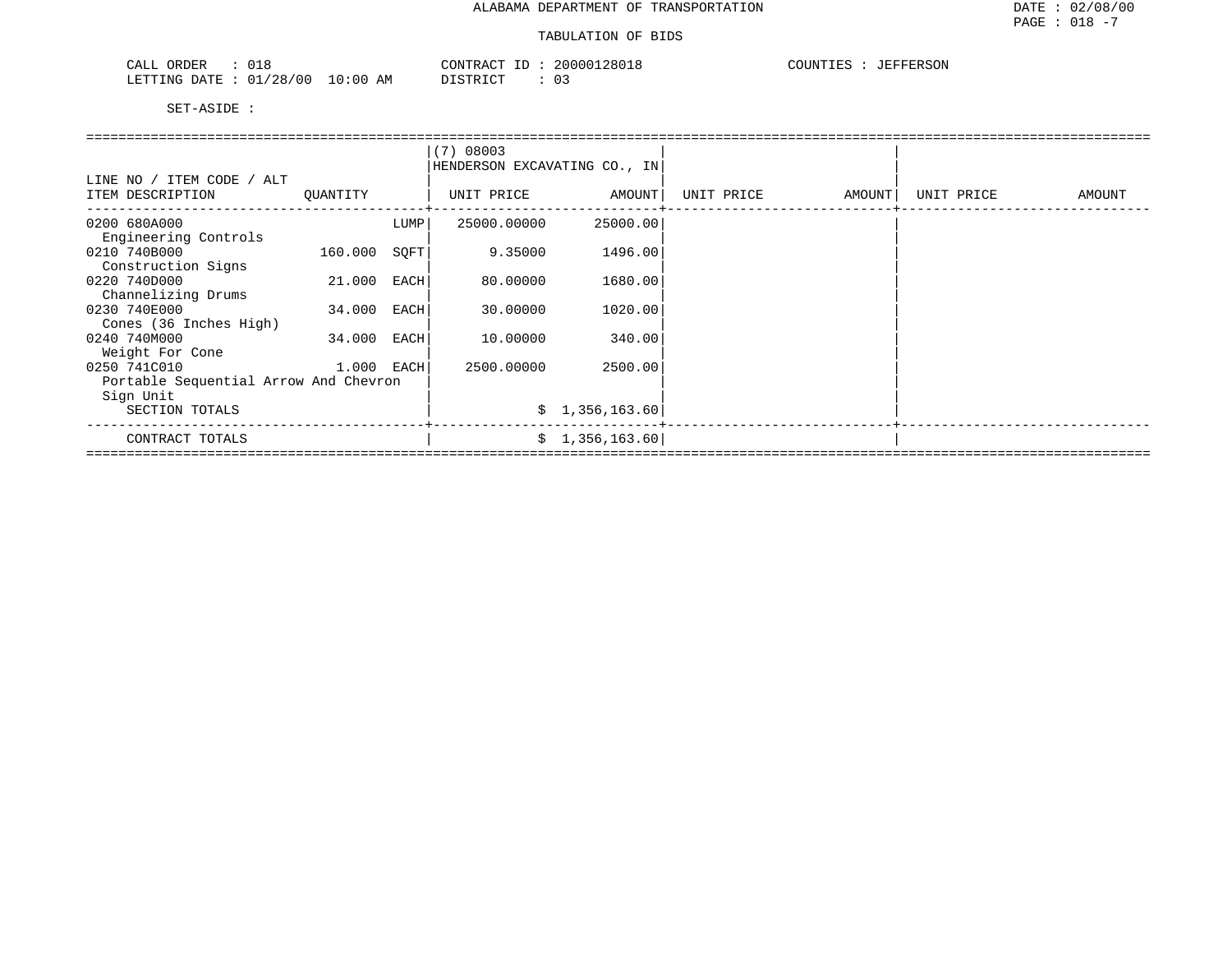# VENDOR RANKING

| CALL ORDER : 019<br>LETTING DATE : 01/28/00 10:00 AM                                                                              | CONTRACT ID: 20000128019<br>DISTRICT<br>፡ 06    | COUNTIES : MONTGOMERY                          |
|-----------------------------------------------------------------------------------------------------------------------------------|-------------------------------------------------|------------------------------------------------|
| CONTRACT DESCRIPTION:                                                                                                             | Working Days<br>CONTRACT TIME: 75<br>MONTGOMERY | (available days)<br>$PROJECT(S) : MG-5100(14)$ |
| for constructing the Grade, Drain and Pavement on the<br>Service Road Extension at Calmar Drive in Montgomery.<br>Length 0.244mi. |                                                 |                                                |

| RANK |       | VENDOR NO./NAME                           | TOTAL<br>BID. | % OVER<br>LOW BID |
|------|-------|-------------------------------------------|---------------|-------------------|
|      | 14003 | W. S. NEWELL, INC.                        | 256,191.19    | 100.0000%         |
| 2    | 16048 | WALKER PATTON COMPANY, INC.               | 268,154.04    | 104.6695%         |
|      | 19047 | SOUTHEAST CHEROKEE CONSTRUCTION, INC.     | 283,977.77    | 110.8460%         |
|      | 10015 | JINRIGHT CONSTRUCTION & LANDSCAPING, INC. | 299,724.80    | 116.9926%         |
| 5.   | 13091 | MCD CONSTRUCTION COMPANY                  | 300,000.28    | 117.1001%         |
| б.   | 03083 | CURRY BROTHERS CONSTRUCTION, INC.         | 300,952.54    | 117.4718%         |
|      | 01018 | APAC-ALABAMA, INC.                        | 303,169.31    | 118.3371%         |
| 8    | 07001 | S. A. GRAHAM COMPANY, INC.                | 310,009.19    | 121.0069%         |
| 9    | 04014 | DUBOSE CONSTRUCTION, LLC                  | 313,306.93    | 122.2941%         |
| 10   | 04009 | W. W. DYAR & SONS, INC.                   | 388,490.00    | 151.6406%         |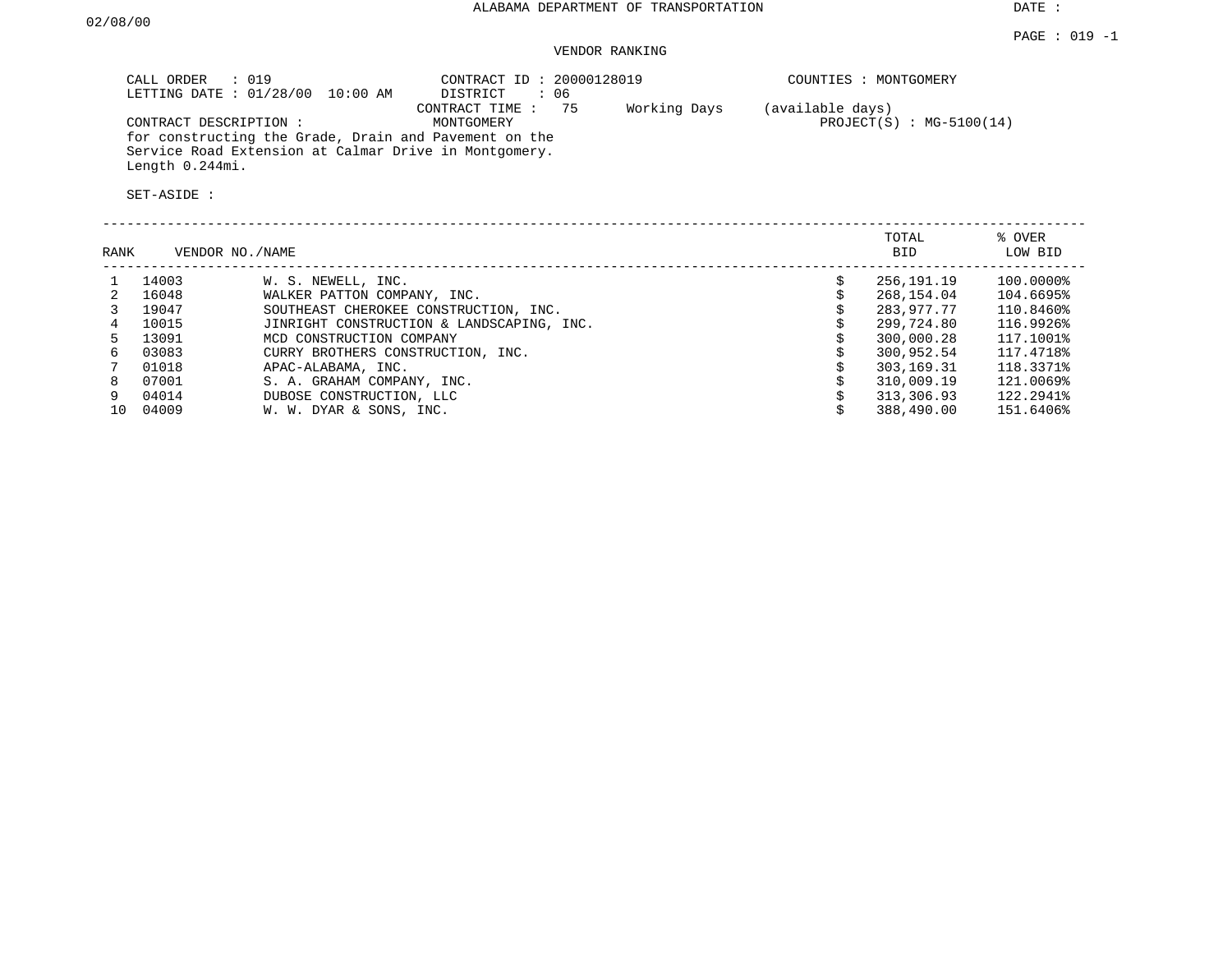| ORDER<br>77T<br>للسلطات |               |                   | CONTRACT<br>$- -$ | 200001<br>280. | $\cdot$ , $\text{I}\text{I}\text{M}^{\text{I}\text{I}\text{I}}$ | GOMERY<br>MON' |
|-------------------------|---------------|-------------------|-------------------|----------------|-----------------------------------------------------------------|----------------|
| DATE.<br>LETTING<br>.   | /28/00<br>ັບ⊥ | LO:00<br>AΜ<br>__ | די הדי אידי את    | 1 I F<br>.     |                                                                 |                |

| $(1)$ 14003<br>$(2)$ 16048<br>$(3)$ 19047<br>$ W. S. NEWELL, INC.$ WALKER PATTON COMPANY, INC. SOUTHEAST CHEROKEE CONSTRUCT<br>LINE NO / ITEM CODE / ALT<br>ITEM DESCRIPTION QUANTITY<br>UNIT PRICE AMOUNT   UNIT PRICE AMOUNT  <br>UNIT PRICE<br>AMOUNT<br>-----------------+<br>---------------+-<br>SECTION 0001 Total<br>10513.00000<br>10513.00<br>5000.00<br>0010 201A000<br><b>EXECUTE:</b> THE EXECUTIVE STATE SECTION PROPERTY AND RESPONDENTLY PROPERTY.<br>5000.00000<br>16000.00000<br>16000.00<br>Clearing & Grubbing (Approximately 2<br>Acres)<br>0020 206E000<br>3.000 EACH<br>300.00000<br>900.00<br>150.00000<br>450.00<br>250.00000<br>750.00<br>Removing Headwalls<br>0030 206E019<br>$1.000$ EACH<br>200.00000<br>200.00<br>250.00000<br>250.00<br>200.00000<br>200.00<br>Removing Guardrail End Anchor (Type 10) |
|----------------------------------------------------------------------------------------------------------------------------------------------------------------------------------------------------------------------------------------------------------------------------------------------------------------------------------------------------------------------------------------------------------------------------------------------------------------------------------------------------------------------------------------------------------------------------------------------------------------------------------------------------------------------------------------------------------------------------------------------------------------------------------------------------------------------------------------|
|                                                                                                                                                                                                                                                                                                                                                                                                                                                                                                                                                                                                                                                                                                                                                                                                                                        |
|                                                                                                                                                                                                                                                                                                                                                                                                                                                                                                                                                                                                                                                                                                                                                                                                                                        |
|                                                                                                                                                                                                                                                                                                                                                                                                                                                                                                                                                                                                                                                                                                                                                                                                                                        |
|                                                                                                                                                                                                                                                                                                                                                                                                                                                                                                                                                                                                                                                                                                                                                                                                                                        |
|                                                                                                                                                                                                                                                                                                                                                                                                                                                                                                                                                                                                                                                                                                                                                                                                                                        |
|                                                                                                                                                                                                                                                                                                                                                                                                                                                                                                                                                                                                                                                                                                                                                                                                                                        |
|                                                                                                                                                                                                                                                                                                                                                                                                                                                                                                                                                                                                                                                                                                                                                                                                                                        |
|                                                                                                                                                                                                                                                                                                                                                                                                                                                                                                                                                                                                                                                                                                                                                                                                                                        |
|                                                                                                                                                                                                                                                                                                                                                                                                                                                                                                                                                                                                                                                                                                                                                                                                                                        |
|                                                                                                                                                                                                                                                                                                                                                                                                                                                                                                                                                                                                                                                                                                                                                                                                                                        |
|                                                                                                                                                                                                                                                                                                                                                                                                                                                                                                                                                                                                                                                                                                                                                                                                                                        |
| 0040 210A000<br>2116.000 CYIP<br>2.25000<br>4761.00<br>2.75000<br>5819.00<br>5.93000<br>12547.88                                                                                                                                                                                                                                                                                                                                                                                                                                                                                                                                                                                                                                                                                                                                       |
| Unclassified Excavation                                                                                                                                                                                                                                                                                                                                                                                                                                                                                                                                                                                                                                                                                                                                                                                                                |
| 0050 210D000<br>3586.000 CYIP<br>5.25000<br>18826.50<br>4.38000<br>15706.68<br>8.15000<br>29225.90                                                                                                                                                                                                                                                                                                                                                                                                                                                                                                                                                                                                                                                                                                                                     |
| Borrow Excavation                                                                                                                                                                                                                                                                                                                                                                                                                                                                                                                                                                                                                                                                                                                                                                                                                      |
| 0060 214A000<br>462.000 CUYD<br>6.00000<br>2772.00<br>6.95000<br>3210.90<br>5544.00<br>12,00000                                                                                                                                                                                                                                                                                                                                                                                                                                                                                                                                                                                                                                                                                                                                        |
| Structure Excavation<br>235.000 CUYD<br>0070 214B001<br>25.00000<br>23.75000<br>5581.25<br>21,00000<br>4935.00<br>5875.00                                                                                                                                                                                                                                                                                                                                                                                                                                                                                                                                                                                                                                                                                                              |
| Foundation Backfill, Commercial                                                                                                                                                                                                                                                                                                                                                                                                                                                                                                                                                                                                                                                                                                                                                                                                        |
| 4.000 MSOY<br>0080 232A015<br>1800.00000<br>7200.00<br>3750.00000<br>15000.00<br>2100.00000<br>8400.00                                                                                                                                                                                                                                                                                                                                                                                                                                                                                                                                                                                                                                                                                                                                 |
| Lime Stabilization, Class 2, 9 Inches                                                                                                                                                                                                                                                                                                                                                                                                                                                                                                                                                                                                                                                                                                                                                                                                  |
| Thick                                                                                                                                                                                                                                                                                                                                                                                                                                                                                                                                                                                                                                                                                                                                                                                                                                  |
| 0090 232B000<br>42.000 TON<br>77.00000<br>3234.00<br>78.00000<br>3276.00<br>100.00000<br>4200.00                                                                                                                                                                                                                                                                                                                                                                                                                                                                                                                                                                                                                                                                                                                                       |
| Lime                                                                                                                                                                                                                                                                                                                                                                                                                                                                                                                                                                                                                                                                                                                                                                                                                                   |
| 0100 301A012<br>3536.000 SYCP<br>5.85000<br>20685.60<br>4.04000<br>14285.44<br>5.40000<br>19094.40                                                                                                                                                                                                                                                                                                                                                                                                                                                                                                                                                                                                                                                                                                                                     |
| Crushed Aggregate Base Course, Type B,                                                                                                                                                                                                                                                                                                                                                                                                                                                                                                                                                                                                                                                                                                                                                                                                 |
| Plant Mixed, 6" Compacted Thickness                                                                                                                                                                                                                                                                                                                                                                                                                                                                                                                                                                                                                                                                                                                                                                                                    |
| 3536.000 SYCP<br>0110 401A000<br>0.54000<br>1909.44<br>0.56000<br>1980.16<br>0.54000<br>1909.44                                                                                                                                                                                                                                                                                                                                                                                                                                                                                                                                                                                                                                                                                                                                        |
| Bituminous Treatment A                                                                                                                                                                                                                                                                                                                                                                                                                                                                                                                                                                                                                                                                                                                                                                                                                 |
| 0120 405A000<br>150.000 GAL<br>1.05000<br>157.50<br>1.15000<br>172.50<br>1.05000<br>157.50                                                                                                                                                                                                                                                                                                                                                                                                                                                                                                                                                                                                                                                                                                                                             |
| Tack Coat                                                                                                                                                                                                                                                                                                                                                                                                                                                                                                                                                                                                                                                                                                                                                                                                                              |
| $1.000$ EACH<br>700,00000<br>700.00<br>700.00000<br>700.00<br>700.00<br>0130 410C000<br>700.00000                                                                                                                                                                                                                                                                                                                                                                                                                                                                                                                                                                                                                                                                                                                                      |
| Contractor Retained Profilograph                                                                                                                                                                                                                                                                                                                                                                                                                                                                                                                                                                                                                                                                                                                                                                                                       |
| 0140 429A221<br>201.000 TON<br>48.00000<br>45.30000<br>9105.30<br>9648.00<br>45.30000<br>9105.30                                                                                                                                                                                                                                                                                                                                                                                                                                                                                                                                                                                                                                                                                                                                       |
| Improved Bituminous Concrete Wearing                                                                                                                                                                                                                                                                                                                                                                                                                                                                                                                                                                                                                                                                                                                                                                                                   |
| Surface Layer, 3/4" Maximum Aggregate<br>Size Mix, ESAL Range B                                                                                                                                                                                                                                                                                                                                                                                                                                                                                                                                                                                                                                                                                                                                                                        |
| 0150 429B221<br>42.05000<br>13708.30<br>41.00000<br>13366.00<br>13708.30<br>326.000 TON<br>42.05000                                                                                                                                                                                                                                                                                                                                                                                                                                                                                                                                                                                                                                                                                                                                    |
| Improved Bituminous Concrete Binder                                                                                                                                                                                                                                                                                                                                                                                                                                                                                                                                                                                                                                                                                                                                                                                                    |
| Layer, 1" Maximum Aggregate Size Mix,                                                                                                                                                                                                                                                                                                                                                                                                                                                                                                                                                                                                                                                                                                                                                                                                  |
| ESAL Range B                                                                                                                                                                                                                                                                                                                                                                                                                                                                                                                                                                                                                                                                                                                                                                                                                           |
| 0160 429B225<br>87.00000<br>2175.00<br>85.00000<br>87.00000<br>2175.00<br>25.000 TON<br>2125.00                                                                                                                                                                                                                                                                                                                                                                                                                                                                                                                                                                                                                                                                                                                                        |
| Improved Bituminous Concrete Binder                                                                                                                                                                                                                                                                                                                                                                                                                                                                                                                                                                                                                                                                                                                                                                                                    |
| Layer, Patching, 1" Maximum Aggregate                                                                                                                                                                                                                                                                                                                                                                                                                                                                                                                                                                                                                                                                                                                                                                                                  |
| Size Mix, ESAL Range B                                                                                                                                                                                                                                                                                                                                                                                                                                                                                                                                                                                                                                                                                                                                                                                                                 |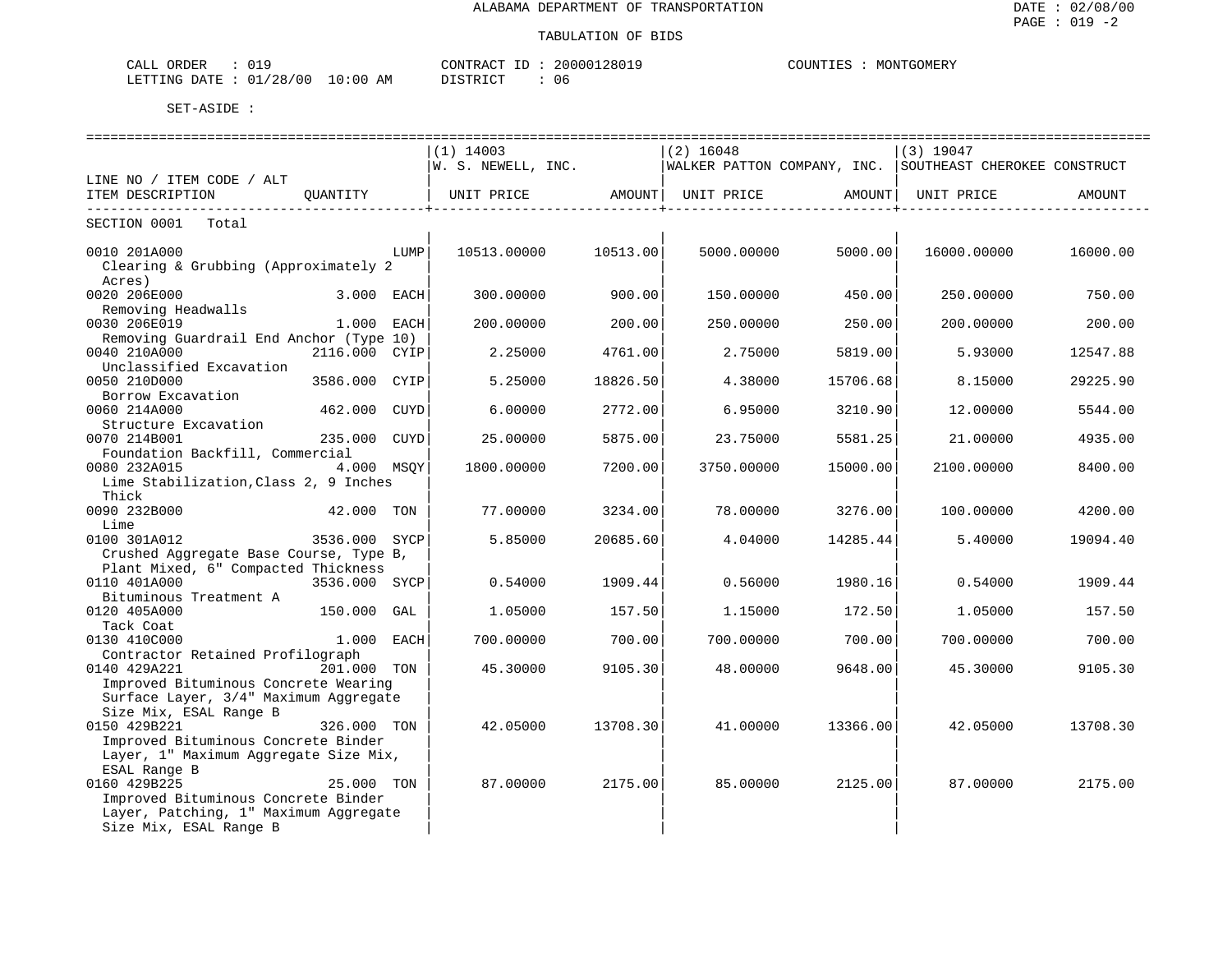| ORDER<br>77T<br>للسلطات |               |                   | CONTRACT<br>$- -$ | 200001<br>280. | $\cdot$ , $\text{I}\text{I}\text{M}^{\text{I}\text{I}\text{I}}$ | GOMERY<br>MON' |
|-------------------------|---------------|-------------------|-------------------|----------------|-----------------------------------------------------------------|----------------|
| DATE.<br>LETTING<br>.   | /28/00<br>ັບ⊥ | LO:00<br>AΜ<br>__ | די הדי אידי את    | 1 I F<br>.     |                                                                 |                |

|                                          |             |      | $(1)$ 14003        |          | $(2)$ 16048 |                  | $(3)$ 19047                                                |          |
|------------------------------------------|-------------|------|--------------------|----------|-------------|------------------|------------------------------------------------------------|----------|
|                                          |             |      | W. S. NEWELL, INC. |          |             |                  | WALKER PATTON COMPANY, INC.   SOUTHEAST CHEROKEE CONSTRUCT |          |
| LINE NO / ITEM CODE / ALT                |             |      |                    |          |             |                  |                                                            |          |
|                                          |             |      |                    |          |             |                  |                                                            | AMOUNT   |
|                                          |             |      |                    |          |             |                  |                                                            |          |
| 0170 429B229                             | 25.000 TON  |      | 42.85000 1071.25   |          |             | 44.00000 1100.00 | 42.85000                                                   | 1071.25  |
| Improved Bituminous Concrete Binder      |             |      |                    |          |             |                  |                                                            |          |
| Layer, Leveling, 1" Maximum Aggregate    |             |      |                    |          |             |                  |                                                            |          |
| Size Mix, ESAL Range B                   |             |      |                    |          |             |                  |                                                            |          |
| 0180 429C221                             | 438.000 TON |      | 36.85000           | 16140.30 | 37.25000    | 16315.50         | 36.85000                                                   | 16140.30 |
| Improved Bituminous Concrete Base Layer, |             |      |                    |          |             |                  |                                                            |          |
| 1 1/2" Maximum Aggregate Size Mix,       |             |      |                    |          |             |                  |                                                            |          |
| ESAL Range B                             |             |      |                    |          |             |                  |                                                            |          |
| 0190 530A002                             | 771.000 LF  |      | 27.50000           | 21202.50 | 37.61000    | 28997.31         | 32,00000                                                   | 24672.00 |
| 24" Roadway Pipe (Class 3 R.C.)          |             |      |                    |          |             |                  |                                                            |          |
| 0200 530A100                             |             |      | 19.00000           | 760.00   | 25.53000    | 1021.20          | 40.00000                                                   | 1600.00  |
| 15" Roadway Pipe (Class 3 R.C.)          |             |      |                    |          |             |                  |                                                            |          |
| (Extension)                              |             |      |                    |          |             |                  |                                                            |          |
|                                          | 35.000 LF   |      |                    |          |             |                  |                                                            |          |
| 0210 530B001                             |             |      | 28.50000           | 997.50   | 38.96000    | 1363.60          | 36.00000                                                   | 1260.00  |
| 22" Span, 14" Rise Roadway Pipe (Class   |             |      |                    |          |             |                  |                                                            |          |
| 3 R.C.                                   |             |      |                    |          |             |                  |                                                            |          |
| 0220 600A000                             |             | LUMP | 13501.00000        | 13501.00 | 20835.00000 | 20835.00         | 10000.00000                                                | 10000.00 |
| Mobilization                             |             |      |                    |          |             |                  |                                                            |          |
| 0230 606A000                             | 1000.000 LF |      | 8.00000            | 8000.00  | 7.40000     | 7400.00          | 6.00000                                                    | 6000.00  |
| 6" Underdrain Pipe                       |             |      |                    |          |             |                  |                                                            |          |
| 0240 614A000                             | 5.000 CUYD  |      | 250.00000          | 1250.00  | 450.00000   | 2250.00          | 400.00000                                                  | 2000.00  |
| Slope Paving                             |             |      |                    |          |             |                  |                                                            |          |
| 0250 619A003                             | 1.000 EACH  |      | 500.00000          | 500.00   | 575.00000   | 575.00           | 475.00000                                                  | 475.00   |
| 24" Roadway Pipe End Treatment, Class 1  |             |      |                    |          |             |                  |                                                            |          |
| 0260 620A000                             | 1.000 CUYD  |      | 1000.00000         | 1000.00  | 775.00000   | 775.00           | 931.00000                                                  | 931.00   |
| Minor Structure Concrete                 |             |      |                    |          |             |                  |                                                            |          |
| 0270 621B000                             | 1.000 EACH  |      | 1750.00000         | 1750.00  | 1600.00000  | 1600.00          | 434.00000                                                  | 434.00   |
| Junction Box Units, Type 1, 1P Or 5      |             |      |                    |          |             |                  |                                                            |          |
| 0280 621C015                             | 5.000 EACH  |      | 2100.00000         | 10500.00 | 1600.00000  | 8000.00          | 2811.00000                                                 | 14055.00 |
| Inlets, Type S1 Or S3 (1 Wing)           |             |      |                    |          |             |                  |                                                            |          |
| 0290 621C017                             | 1.000 EACH  |      | 2250.00000         | 2250.00  | 1900.00000  | 1900.00          | 3060.00000                                                 | 3060.00  |
| Inlets, Type S1 Or S3 (2 Wing)           |             |      |                    |          |             |                  |                                                            |          |
| 0300 621C027                             | 1.000 EACH  |      | 1750.00000         | 1750.00  | 2100.00000  | 2100.00          | 1984.00000                                                 | 1984.00  |
| Inlets, Type C                           |             |      |                    |          |             |                  |                                                            |          |
| 0310 621D002                             | 2.000 EACH  |      | 500.00000          | 1000.00  | 400.00000   | 800.00           | 300.00000                                                  | 600.00   |
| Inlet Units, Type C                      |             |      |                    |          |             |                  |                                                            |          |
| 0320 621D015                             | 3.000 EACH  |      | 500.00000          | 1500.00  | 400.00000   | 1200.00          | 350.00000                                                  | 1050.00  |
| Inlet Units, Type S1 Or S3               |             |      |                    |          |             |                  |                                                            |          |
| 0330 623B000                             | 74.000 LF   |      | 10.00000           | 740.00   | 13,00000    | 962.00           | 10.50000                                                   | 777.00   |
|                                          |             |      |                    |          |             |                  |                                                            |          |
| Concrete Curb, Type N<br>0340 623B001    | 24.000 LF   |      | 30.00000           | 720.00   | 161.00000   |                  |                                                            | 720.00   |
|                                          |             |      |                    |          |             | 3864.00          | 30.00000                                                   |          |
| Concrete Curb, Type N Special            |             |      |                    |          |             |                  |                                                            |          |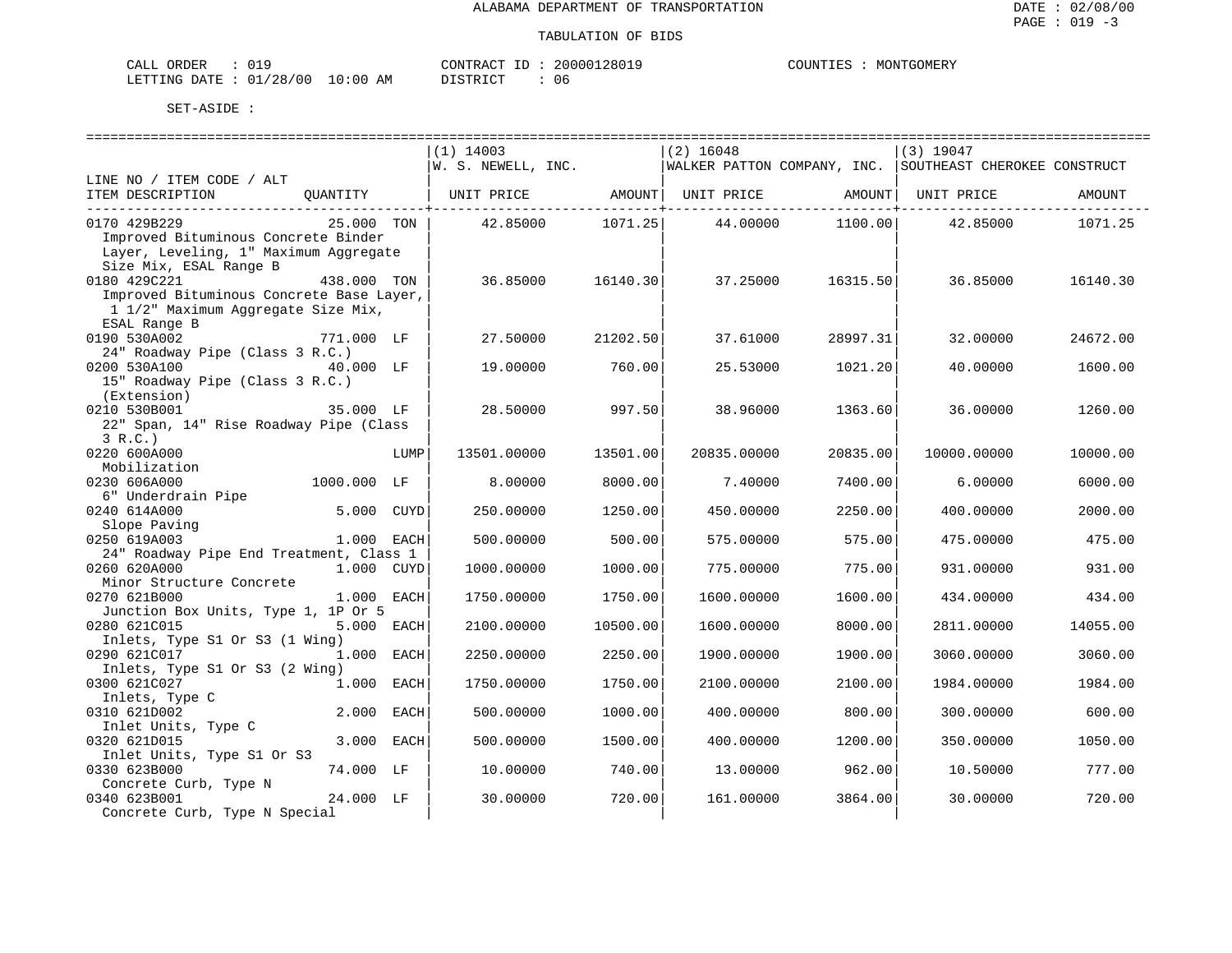| $\sim$ $\sim$<br>ORDER<br>$\sim$ $ -$<br>$\cdot$ $\wedge$ .<br><b>117</b><br>ັ∨ ⊥. |                                                            | $- -$<br>. ≀N'I"<br>. TRAC" | 200001             | $\gamma$ דוחדורי $\Gamma$ . | GOMER!<br>MON |
|------------------------------------------------------------------------------------|------------------------------------------------------------|-----------------------------|--------------------|-----------------------------|---------------|
| ם ר'<br>/ O C<br>LETTING<br>$+$ DATT<br>ັບ<br>$\sim$                               | $\sim$<br>$\cdot$ $\cap$ $\cap$<br>' : () (,<br>ΑM<br>- 17 | DIOTO IOT<br>⋯              | 1 I F<br><b>UU</b> |                             |               |

|                                                                                                                             |               |      | $(1)$ 14003<br>$W.$ S. NEWELL, INC. |          | $(2)$ 16048 |                   | $(3)$ 19047<br> WALKER PATTON COMPANY, INC.  SOUTHEAST CHEROKEE CONSTRUCT |          |
|-----------------------------------------------------------------------------------------------------------------------------|---------------|------|-------------------------------------|----------|-------------|-------------------|---------------------------------------------------------------------------|----------|
| LINE NO / ITEM CODE / ALT                                                                                                   |               |      |                                     |          |             |                   |                                                                           |          |
| ITEM DESCRIPTION                                                                                                            | QUANTITY      |      | UNIT PRICE                          | AMOUNT   |             | UNIT PRICE AMOUNT | UNIT PRICE                                                                | AMOUNT   |
| 0350 623C000<br>Combination Curb & Gutter, Type C                                                                           | 2296.000 LF   |      | 8.25000                             | 18942.00 | 10.00000    | 22960.00          | 8.50000                                                                   | 19516.00 |
| 0360 630C070                                                                                                                | 1.000 EACH    |      | 1500.00000                          | 1500.00  | 1250.00000  | 1250.00           | 1500.00000                                                                | 1500.00  |
| Guardrail End Anchor, Type 10 Series<br>0370 650A000                                                                        | 722.000 CYIP  |      | 6.00000                             | 4332.00  | 6,00000     | 4332.00           | 8,00000                                                                   | 5776.00  |
| Topsoil<br>0380 652A054                                                                                                     | 2.000 ACRE    |      | 600.00000                           | 1200.00  | 600.00000   | 1200.00           | 400.00000                                                                 | 800.00   |
| Seeding (Mix 2A)<br>0390 652B053                                                                                            | 2.000         | ACRE | 500.00000                           | 1000.00  | 400.00000   | 800.00            | 400.00000                                                                 | 800.00   |
| Temporary Seeding (Mix 2AT)<br>0400 652D054                                                                                 | 2.000 ACRE    |      | 500.00000                           | 1000.00  | 500.00000   | 1000.00           | 600,00000                                                                 | 1200.00  |
| Seeding In Stubble (Mix 2A)<br>0410 654A000                                                                                 | 1581.000 SOYD |      | 4.00000                             | 6324.00  | 5.00000     | 7905.00           | 2.00000                                                                   | 3162.00  |
| Solid Sodding<br>0420 656A001                                                                                               | 2.000 ACRE    |      | 600.00000                           | 1200.00  | 500.00000   | 1000.00           | 425.00000                                                                 | 850.00   |
| Mulching, Class A, Type 2<br>0430 665F000                                                                                   | 300.000 EACH  |      | 5.00000                             | 1500.00  | 3.00000     | 900.00            | 4.00000                                                                   | 1200.00  |
| Hay Bales                                                                                                                   |               |      |                                     |          |             |                   |                                                                           |          |
| 0440 665J000<br>Silt Fence, Type A                                                                                          | 900.000 LF    |      | 4.10000                             | 3690.00  | 2.25000     | 2025.00           | 3.80000                                                                   | 3420.00  |
| 0450 680A000<br>Engineering Controls                                                                                        |               | LUMP | 5000.00000                          | 5000.00  | 3500.00000  | 3500.00           | 4000.00000                                                                | 4000.00  |
| 0460 703A002<br>Traffic Control Markings, Class 2, Type<br>A                                                                | 1790.000 SOFT |      | 2.00000                             | 3580.00  | 2.00000     | 3580.00           | 2.00000                                                                   | 3580.00  |
| 0470 705A031                                                                                                                | 1335.000 EACH |      | 5.00000                             | 6675.00  | 4.00000     | 5340.00           | 5.00000                                                                   | 6675.00  |
| Pavement Markers, Class A-H, Type 1-A<br>0480 710A115                                                                       | 55.000 SOFT   |      | 30.00000                            | 1650.00  | 30.00000    | 1650.00           | 30.00000                                                                  | 1650.00  |
| Class 4, Aluminum Flat Sign Panels<br>0.08" Thick Or Steel Flat Sign Panels<br>14 Gauge (Type III Or Type IV<br>Background) |               |      |                                     |          |             |                   |                                                                           |          |
| 0490 710B001<br>Roadway Sign Post (#3 "U" Channel<br>Galvanized Steel)                                                      | 96.000 LF     |      | 10.00000                            | 960.00   | 18.00000    | 1728.00           | 10.00000                                                                  | 960.00   |
| 0500 740B000<br>Construction Signs                                                                                          | 292.000       | SOFT | 11.50000                            | 3358.00  | 8.50000     | 2482.00           | 12.00000                                                                  | 3504.00  |
| 0510 740D000                                                                                                                | 50.000        | EACH | 55.00000                            | 2750.00  | 40.00000    | 2000.00           | 50.00000                                                                  | 2500.00  |
| Channelizing Drums<br>0520 740E000<br>Cones (36 Inches High)                                                                | 25.000        | EACH | 25.00000                            | 625.00   | 10.00000    | 250.00            | 10.50000                                                                  | 262.50   |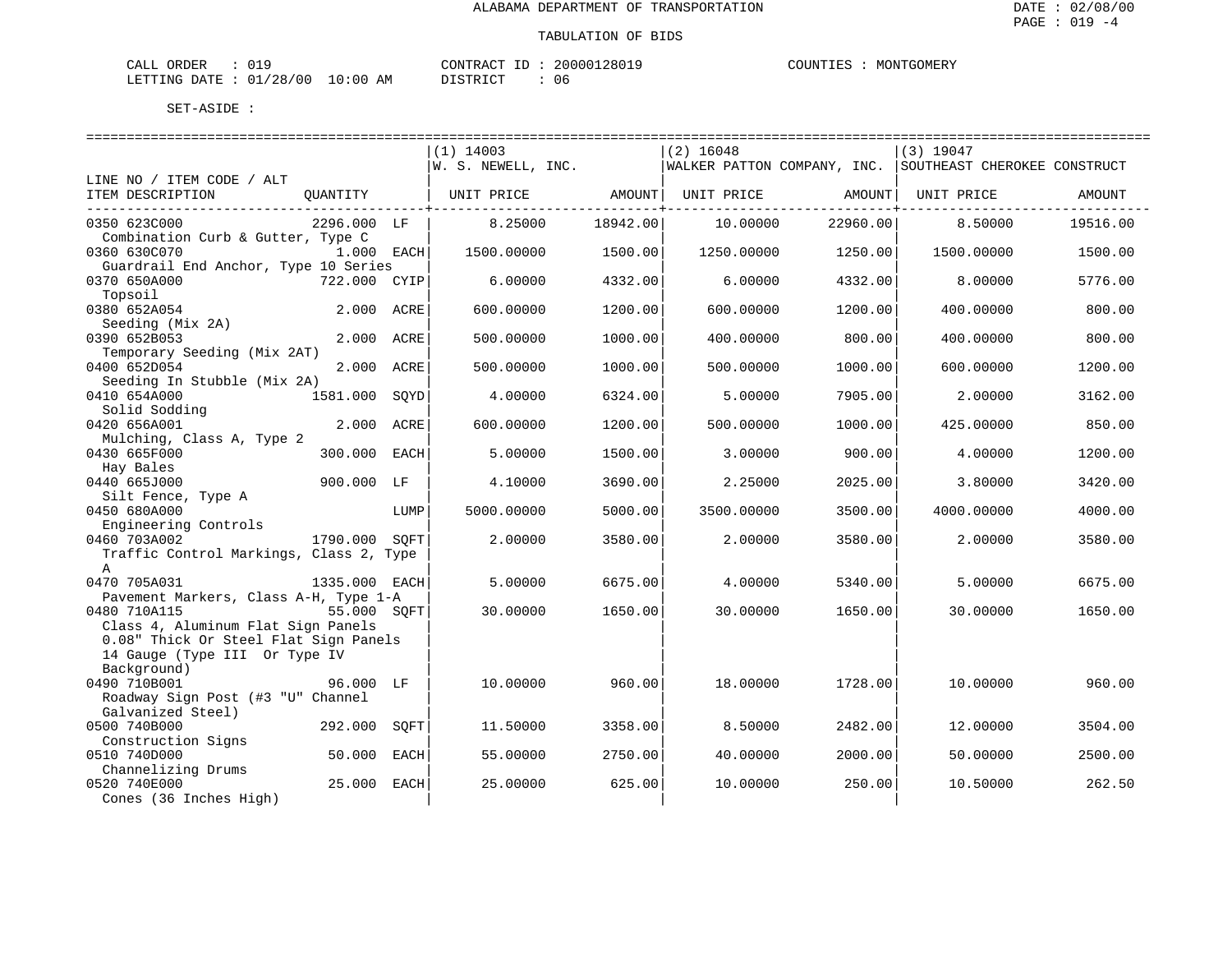| CALL<br>ORDER<br>UI.                                                                                                                        |               | CONTRACT | 20000128019 | 'GOMERY<br><b>COUNTIES</b><br>MONTO |
|---------------------------------------------------------------------------------------------------------------------------------------------|---------------|----------|-------------|-------------------------------------|
| 01/28/00<br>LETTING DATE<br>the contract of the contract of the contract of the contract of the contract of the contract of the contract of | LO : 00<br>ΆM | DISTRICT | . O 6       |                                     |

|                                          |          |      | $(1)$ 14003        |            | $(2)$ 16048                 |             | (3) 19047                    |            |
|------------------------------------------|----------|------|--------------------|------------|-----------------------------|-------------|------------------------------|------------|
|                                          |          |      | W. S. NEWELL, INC. |            | WALKER PATTON COMPANY, INC. |             | SOUTHEAST CHEROKEE CONSTRUCT |            |
| LINE NO / ITEM CODE / ALT                |          |      |                    |            |                             |             |                              |            |
| ITEM DESCRIPTION                         | OUANTITY |      | UNIT PRICE         | AMOUNT     | UNIT PRICE                  | AMOUNT      | UNIT PRICE                   | AMOUNT     |
| 0530 740F002                             | 4.000    | EACH | 500,00000          | 2000.00    | 210,00000                   | 840.00      | 300,00000                    | 1200.00    |
| Barricades, Type III                     |          |      |                    |            |                             |             |                              |            |
| 0540 7401005                             | 4.000    | EACH | 300.00000          | 1200.00    | 80.00000                    | 320.00      | 185,00000                    | 740.00     |
| Warning Lights, Type B (Detachable Head) |          |      |                    |            |                             |             |                              |            |
| 0550 740M000                             | 25.000   | EACH | 10.00000           | 250.00     | 6.50000                     | 162.50      | 8,00000                      | 200.00     |
| Weight For Cone                          |          |      |                    |            |                             |             |                              |            |
| 0560 741C010                             | 1.000    | EACH | 100,00000          | 100.00     | 5300.00000                  | 5300.00     | 5000,00000                   | 5000.00    |
| Portable Sequential Arrow And Chevron    |          |      |                    |            |                             |             |                              |            |
| Sign Unit                                |          |      |                    |            |                             |             |                              |            |
| SECTION TOTALS                           |          |      | S.                 | 256,191.19 | \$                          | 268, 154.04 | Ŝ.                           | 283,977.77 |
| CONTRACT TOTALS                          |          |      | Ŝ.                 | 256,191.19 | \$                          | 268, 154.04 | Ŝ.                           | 283,977.77 |
|                                          |          |      |                    |            |                             |             |                              |            |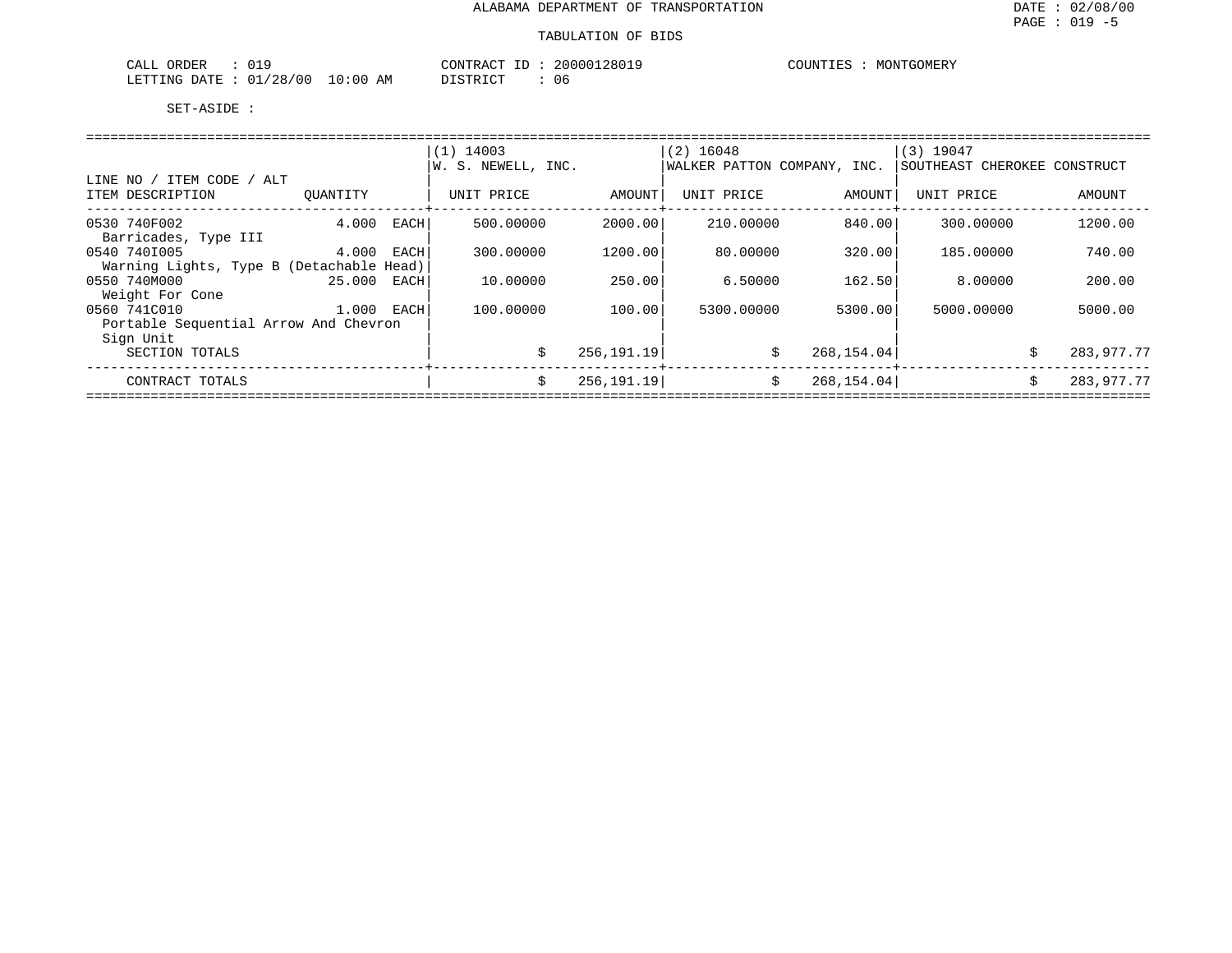# TABULATION OF BIDS

| CALL ORDER | 019                             | CONTRACT ID: 20000128019 |      | COUNTIES : MONTGOMERY |
|------------|---------------------------------|--------------------------|------|-----------------------|
|            | LETTING DATE: 01/28/00 10:00 AM | DISTRICT                 | - 06 |                       |

|                                                                               |               |      |                                                       |                      | ----------------------------- |          |                                | ================================== |
|-------------------------------------------------------------------------------|---------------|------|-------------------------------------------------------|----------------------|-------------------------------|----------|--------------------------------|------------------------------------|
|                                                                               |               |      | $(4)$ 10015                                           |                      | $(5)$ 13091                   |          | $(6)$ 03083                    |                                    |
|                                                                               |               |      | JINRIGHT CONSTRUCTION & LAND MCD CONSTRUCTION COMPANY |                      |                               |          | CURRY BROTHERS CONSTRUCTION,   |                                    |
| LINE NO / ITEM CODE / ALT                                                     |               |      |                                                       |                      |                               |          |                                |                                    |
| ITEM DESCRIPTION                                                              |               |      | OUANTITY   UNIT PRICE   AMOUNT                        |                      |                               |          | UNIT PRICE AMOUNT   UNIT PRICE | AMOUNT                             |
| SECTION 0001 Total                                                            |               |      | ----------+--------                                   | -----------------+-- |                               |          |                                |                                    |
| 0010 201A000                                                                  |               | LUMP | 3000.00000                                            | 3000.00              | 12000.00000                   | 12000.00 | 2500.00000                     | 2500.00                            |
| Clearing & Grubbing (Approximately 2<br>Acres)                                |               |      |                                                       |                      |                               |          |                                |                                    |
| 0020 206E000                                                                  | $3.000$ EACH  |      | 300.00000                                             | 900.00               | 200.00000                     | 600.00   | 750.00000                      | 2250.00                            |
| Removing Headwalls                                                            |               |      |                                                       |                      |                               |          |                                |                                    |
| 0030 206E019                                                                  | 1.000 EACH    |      | 400.00000                                             | 400.00               | 2000.00000                    | 2000.00  | 200.00000                      | 200.00                             |
| Removing Guardrail End Anchor (Type 10)<br>0040 210A000                       | 2116.000 CYIP |      | 2.50000                                               | 5290.00              | 6.00000                       | 12696.00 | 5.00000                        | 10580.00                           |
| Unclassified Excavation                                                       |               |      |                                                       |                      |                               |          |                                |                                    |
| 0050 210D000                                                                  | 3586.000 CYIP |      | 5.75000                                               | 20619.50             | 8.00000                       | 28688.00 | 6.21000                        | 22269.06                           |
| Borrow Excavation                                                             |               |      |                                                       |                      |                               |          |                                |                                    |
| 0060 214A000<br>Structure Excavation                                          | 462.000       | CUYD | 6.00000                                               | 2772.00              | 6.00000                       | 2772.00  | 6.02000                        | 2781.24                            |
| 0070 214B001                                                                  | 235.000       | CUYD | 15,00000                                              | 3525.00              | 12,00000                      | 2820.00  | 20.41000                       | 4796.35                            |
| Foundation Backfill, Commercial                                               |               |      |                                                       |                      |                               |          |                                |                                    |
| 0080 232A015                                                                  | 4.000 MSOY    |      | 2000.00000                                            | 8000.00              | 4500.00000                    | 18000.00 | 2665.00000                     | 10660.00                           |
| Lime Stabilization, Class 2, 9 Inches                                         |               |      |                                                       |                      |                               |          |                                |                                    |
| Thick<br>0090 232B000<br>42.000 TON                                           |               |      | 150.00000                                             | 6300.00              | 65.00000                      | 2730.00  | 127.00000                      | 5334.00                            |
| Lime                                                                          |               |      |                                                       |                      |                               |          |                                |                                    |
| 0100 301A012                                                                  | 3536.000 SYCP |      | 5.20000                                               | 18387.20             | 5.50000                       | 19448.00 | 6.31000                        | 22312.16                           |
| Crushed Aggregate Base Course, Type B,                                        |               |      |                                                       |                      |                               |          |                                |                                    |
| Plant Mixed, 6" Compacted Thickness                                           |               |      |                                                       |                      |                               |          |                                |                                    |
| 0110 401A000<br>Bituminous Treatment A                                        | 3536.000 SYCP |      | 0.60000                                               | 2121.60              | 0.48000                       | 1697.28  | 1,25000                        | 4420.00                            |
| 0120 405A000                                                                  | 150.000 GAL   |      | 1.75000                                               | 262.50               | 1.50000                       | 225.00   | 2.50000                        | 375.00                             |
| Tack Coat                                                                     |               |      |                                                       |                      |                               |          |                                |                                    |
| 0130 410C000                                                                  | 1.000 EACH    |      | 15500.00000                                           | 15500.00             | 14600.00000                   | 14600.00 | 6500.00000                     | 6500.00                            |
| Contractor Retained Profilograph                                              |               |      |                                                       |                      |                               |          |                                |                                    |
| 0140 429A221                                                                  | 201.000 TON   |      | 43.00000                                              | 8643.00              | 39.90000                      | 8019.90  | 34.00000                       | 6834.00                            |
| Improved Bituminous Concrete Wearing<br>Surface Layer, 3/4" Maximum Aggregate |               |      |                                                       |                      |                               |          |                                |                                    |
| Size Mix, ESAL Range B                                                        |               |      |                                                       |                      |                               |          |                                |                                    |
| 0150 429B221                                                                  | 326.000 TON   |      | 36.00000                                              | 11736.00             | 32.00000                      | 10432.00 | 37.00000                       | 12062.00                           |
| Improved Bituminous Concrete Binder                                           |               |      |                                                       |                      |                               |          |                                |                                    |
| Layer, 1" Maximum Aggregate Size Mix,                                         |               |      |                                                       |                      |                               |          |                                |                                    |
| ESAL Range B                                                                  |               |      |                                                       |                      |                               |          |                                |                                    |
| 0160 429B225                                                                  | 25.000 TON    |      | 100.00000                                             | 2500.00              | 92.00000                      | 2300.00  | 75,00000                       | 1875.00                            |
| Improved Bituminous Concrete Binder                                           |               |      |                                                       |                      |                               |          |                                |                                    |
| Layer, Patching, 1" Maximum Aggregate<br>Size Mix, ESAL Range B               |               |      |                                                       |                      |                               |          |                                |                                    |
|                                                                               |               |      |                                                       |                      |                               |          |                                |                                    |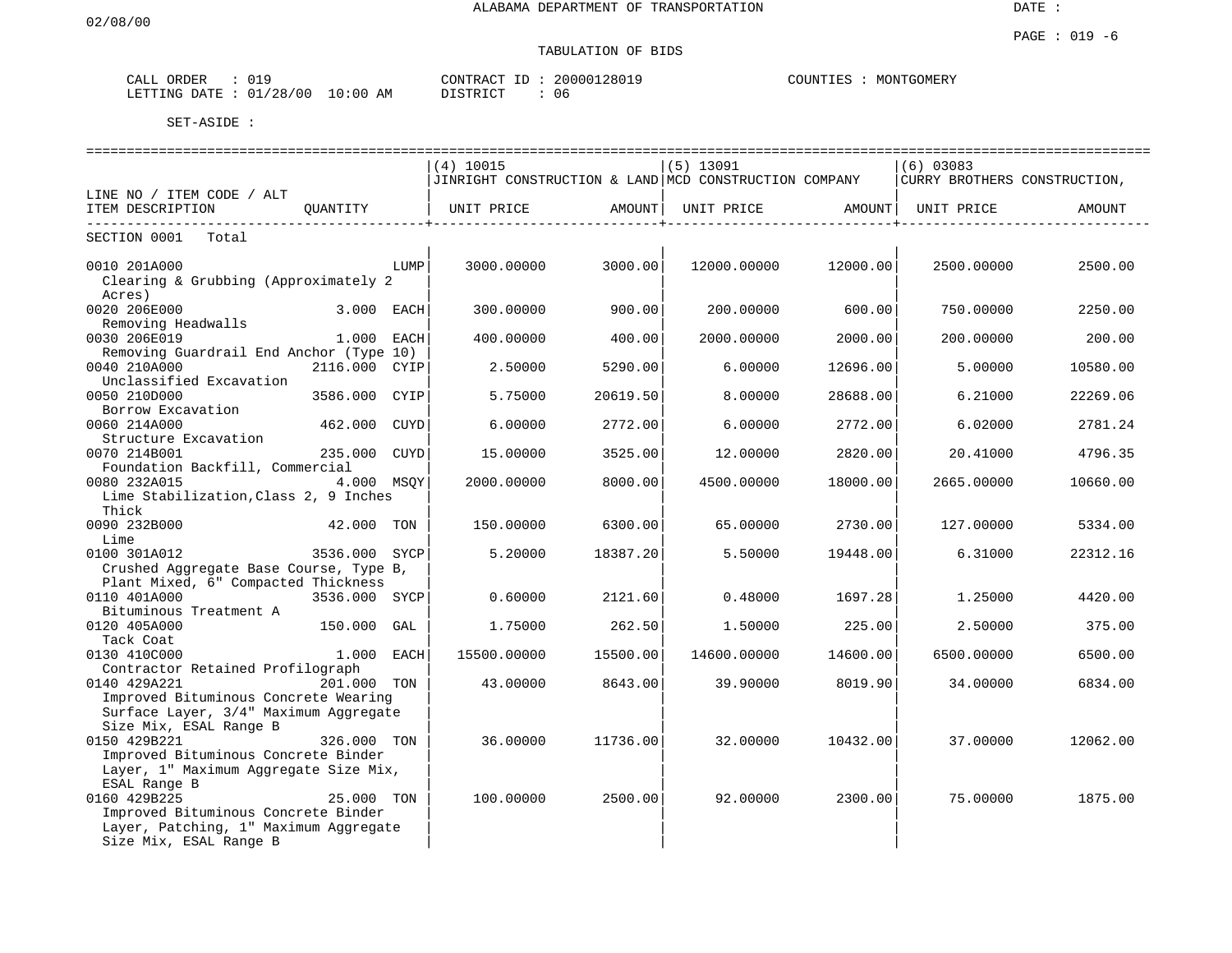#### TABULATION OF BIDS

| CALL ORDER                       | : 019 |  |
|----------------------------------|-------|--|
| LETTING DATE : 01/28/00 10:00 AM |       |  |

CONTRACT ID : 20000128019 DISTRICT : 06

COUNTIES : MONTGOMERY

| =====================                    |             |      |                                                       |          |             |          |                              |          |
|------------------------------------------|-------------|------|-------------------------------------------------------|----------|-------------|----------|------------------------------|----------|
|                                          |             |      | (4) 10015                                             |          | $(5)$ 13091 |          | $(6)$ 03083                  |          |
|                                          |             |      | JINRIGHT CONSTRUCTION & LAND MCD CONSTRUCTION COMPANY |          |             |          | CURRY BROTHERS CONSTRUCTION, |          |
| LINE NO / ITEM CODE / ALT                |             |      |                                                       |          |             |          |                              |          |
| ITEM DESCRIPTION                         | QUANTITY    |      | UNIT PRICE AMOUNT   UNIT PRICE AMOUNT   UNIT PRICE    |          |             |          |                              | AMOUNT   |
| 0170 429B229                             | 25.000 TON  |      | 75.00000 1875.00                                      |          | 18.50000    | 462.50   | 75.00000                     | 1875.00  |
| Improved Bituminous Concrete Binder      |             |      |                                                       |          |             |          |                              |          |
| Layer, Leveling, 1" Maximum Aggregate    |             |      |                                                       |          |             |          |                              |          |
| Size Mix, ESAL Range B                   |             |      |                                                       |          |             |          |                              |          |
| 0180 429C221                             | 438.000 TON |      | 35.00000                                              | 15330.00 | 32.50000    | 14235.00 | 40.00000                     | 17520.00 |
| Improved Bituminous Concrete Base Layer, |             |      |                                                       |          |             |          |                              |          |
| 1 1/2" Maximum Aggregate Size Mix,       |             |      |                                                       |          |             |          |                              |          |
| ESAL Range B                             |             |      |                                                       |          |             |          |                              |          |
| 0190 530A002                             | 771.000 LF  |      | 35.00000                                              | 26985.00 | 28.00000    | 21588.00 | 33.63000                     | 25928.73 |
| 24" Roadway Pipe (Class 3 R.C.)          |             |      |                                                       |          |             |          |                              |          |
| 0200 530A100                             | 40.000 LF   |      | 20.00000                                              | 800.00   | 40.00000    | 1600.00  | 23.25000                     | 930.00   |
| 15" Roadway Pipe (Class 3 R.C.)          |             |      |                                                       |          |             |          |                              |          |
| (Extension)                              |             |      |                                                       |          |             |          |                              |          |
| 0210 530B001                             | 35.000 LF   |      | 90.00000                                              | 3150.00  | 40.00000    | 1400.00  | 25.00000                     | 875.00   |
| 22" Span, 14" Rise Roadway Pipe (Class   |             |      |                                                       |          |             |          |                              |          |
| 3 R.C.                                   |             |      |                                                       |          |             |          |                              |          |
| 0220 600A000                             |             | LUMP | 25000.00000                                           | 25000.00 | 20000.00000 | 20000.00 | 20874.00000                  | 20874.00 |
| Mobilization                             |             |      |                                                       |          |             |          |                              |          |
| 0230 606A000                             | 1000.000 LF |      | 9.00000                                               | 9000.00  | 7.00000     | 7000.00  | 10.00000                     | 10000.00 |
| 6" Underdrain Pipe                       |             |      |                                                       |          |             |          |                              |          |
| 0240 614A000                             | 5.000 CUYD  |      | 300.00000                                             | 1500.00  | 300.00000   | 1500.00  | 340.00000                    | 1700.00  |
| Slope Paving                             |             |      |                                                       |          |             |          |                              |          |
| 0250 619A003                             | 1.000 EACH  |      | 1200.00000                                            | 1200.00  | 600.00000   | 600.00   | 570.00000                    | 570.00   |
| 24" Roadway Pipe End Treatment, Class 1  |             |      |                                                       |          |             |          |                              |          |
| 0260 620A000                             | 1.000 CUYD  |      | 300.00000                                             | 300.00   | 500.00000   | 500.00   | 620.00000                    | 620.00   |
| Minor Structure Concrete                 |             |      |                                                       |          |             |          |                              |          |
| 0270 621B000                             | 1.000 EACH  |      | 1300.00000                                            | 1300.00  | 1850.00000  | 1850.00  | 2000.00000                   | 2000.00  |
| Junction Box Units, Type 1, 1P Or 5      |             |      |                                                       |          |             |          |                              |          |
| 0280 621C015                             | 5.000 EACH  |      | 1400.00000                                            | 7000.00  | 1850.00000  | 9250.00  | 2500.00000                   | 12500.00 |
| Inlets, Type S1 Or S3 (1 Wing)           |             |      |                                                       |          |             |          |                              |          |
| 0290 621C017                             | 1.000 EACH  |      | 1650.00000                                            | 1650.00  | 1950.00000  | 1950.00  | 3000.00000                   | 3000.00  |
| Inlets, Type S1 Or S3 (2 Wing)           |             |      |                                                       |          |             |          |                              |          |
| 0300 621C027                             | 1.000 EACH  |      | 1300.00000                                            | 1300.00  | 1650.00000  | 1650.00  | 3000.00000                   | 3000.00  |
| Inlets, Type C                           |             |      |                                                       |          |             |          |                              |          |
| 0310 621D002                             | 2.000 EACH  |      | 300.00000                                             | 600.00   | 500.00000   | 1000.00  | 3000.00000                   | 6000.00  |
| Inlet Units, Type C                      |             |      |                                                       |          |             |          |                              |          |
| 0320 621D015                             | 3.000 EACH  |      | 300.00000                                             | 900.00   | 500.00000   | 1500.00  | 2000.00000                   | 6000.00  |
| Inlet Units, Type S1 Or S3               |             |      |                                                       |          |             |          |                              |          |
| 0330 623B000                             | 74.000 LF   |      | 10.00000                                              | 740.00   | 8.50000     | 629.00   | 9.00000                      | 666.00   |
| Concrete Curb, Type N                    |             |      |                                                       |          |             |          |                              |          |
| 0340 623B001                             | 24.000 LF   |      | 30.00000                                              | 720.00   | 28.00000    | 672.00   | 12.50000                     | 300.00   |
| Concrete Curb, Type N Special            |             |      |                                                       |          |             |          |                              |          |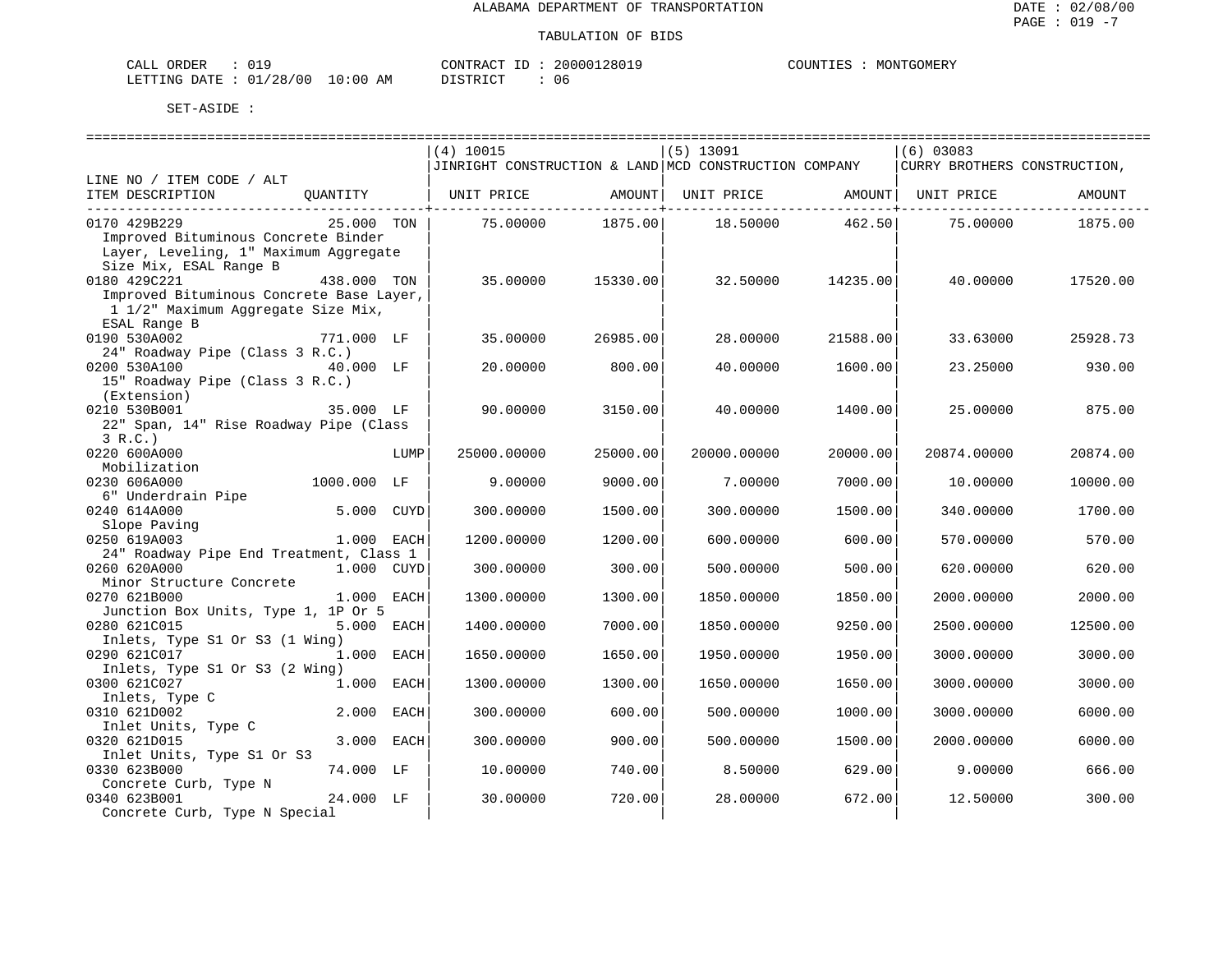| CALL ORDER |                                 |          | CONTRACT ID: 20000128019 | COUNTIES : MONTGOMERY |
|------------|---------------------------------|----------|--------------------------|-----------------------|
|            | LETTING DATE: 01/28/00 10:00 AM | DISTRICT |                          |                       |

|                                                    |               |      |             |          | -----------------------------                         |          | ===========================  |          |
|----------------------------------------------------|---------------|------|-------------|----------|-------------------------------------------------------|----------|------------------------------|----------|
|                                                    |               |      | $(4)$ 10015 |          | $(5)$ 13091                                           |          | $(6)$ 03083                  |          |
|                                                    |               |      |             |          | JINRIGHT CONSTRUCTION & LAND MCD CONSTRUCTION COMPANY |          | CURRY BROTHERS CONSTRUCTION, |          |
| LINE NO / ITEM CODE / ALT                          |               |      |             |          |                                                       |          |                              |          |
| ITEM DESCRIPTION                                   | OUANTITY      |      | UNIT PRICE  | AMOUNT   | UNIT PRICE                                            | AMOUNT   | UNIT PRICE                   | AMOUNT   |
| 0350 623C000                                       | 2296.000 LF   |      | 9.00000     | 20664.00 | 8.75000                                               | 20090.00 | 9.00000                      | 20664.00 |
| Combination Curb & Gutter, Type C                  |               |      |             |          |                                                       |          |                              |          |
| 0360 630C070                                       | 1.000 EACH    |      | 2000.00000  | 2000.00  | 2000.00000                                            | 2000.00  | 1500.00000                   | 1500.00  |
| Guardrail End Anchor, Type 10 Series               |               |      |             |          |                                                       |          |                              |          |
| 0370 650A000                                       | 722.000 CYIP  |      | 7.00000     | 5054.00  | 15.00000                                              | 10830.00 | 8,00000                      | 5776.00  |
| Topsoil                                            |               |      |             |          |                                                       |          |                              |          |
| 0380 652A054                                       | 2.000 ACRE    |      | 1000.00000  | 2000.00  | 750.00000                                             | 1500.00  | 600.00000                    | 1200.00  |
| Seeding (Mix 2A)<br>0390 652B053                   | 2.000 ACRE    |      | 700.00000   | 1400.00  | 750.00000                                             | 1500.00  | 500.00000                    | 1000.00  |
| Temporary Seeding (Mix 2AT)                        |               |      |             |          |                                                       |          |                              |          |
| 0400 652D054                                       | 2.000 ACRE    |      | 1000.00000  | 2000.00  | 750.00000                                             | 1500.00  | 500.00000                    | 1000.00  |
| Seeding In Stubble (Mix 2A)                        |               |      |             |          |                                                       |          |                              |          |
| 0410 654A000                                       | 1581.000      | SOYD | 5.00000     | 7905.00  | 3.60000                                               | 5691.60  | 3.50000                      | 5533.50  |
| Solid Sodding                                      |               |      |             |          |                                                       |          |                              |          |
| 0420 656A001                                       | 2.000         | ACRE | 1000.00000  | 2000.00  | 500.00000                                             | 1000.00  | 500.00000                    | 1000.00  |
| Mulching, Class A, Type 2                          |               |      |             |          |                                                       |          |                              |          |
| 0430 665F000                                       | 300.000       | EACH | 6.00000     | 1800.00  | 4.50000                                               | 1350.00  | 6.00000                      | 1800.00  |
| Hay Bales<br>0440 665J000                          | 900.000 LF    |      | 4.50000     | 4050.00  | 4.25000                                               | 3825.00  | 3.00000                      | 2700.00  |
| Silt Fence, Type A                                 |               |      |             |          |                                                       |          |                              |          |
| 0450 680A000                                       |               | LUMP | 10000.00000 | 10000.00 | 3000.00000                                            | 3000.00  | 6000.00000                   | 6000.00  |
| Engineering Controls                               |               |      |             |          |                                                       |          |                              |          |
| 0460 703A002                                       | 1790.000 SOFT |      | 3.00000     | 5370.00  | 2.00000                                               | 3580.00  | 1.85000                      | 3311.50  |
| Traffic Control Markings, Class 2, Type            |               |      |             |          |                                                       |          |                              |          |
| $\mathbb{A}$                                       |               |      |             |          |                                                       |          |                              |          |
| 0470 705A031                                       | 1335.000 EACH |      | 5.00000     | 6675.00  | 5.00000                                               | 6675.00  | 5.00000                      | 6675.00  |
| Pavement Markers, Class A-H, Type 1-A              |               |      |             |          |                                                       |          |                              |          |
| 0480 710A115<br>Class 4, Aluminum Flat Sign Panels | 55.000 SOFT   |      | 30.00000    | 1650.00  | 16.00000                                              | 880.00   | 10.00000                     | 550.00   |
| 0.08" Thick Or Steel Flat Sign Panels              |               |      |             |          |                                                       |          |                              |          |
| 14 Gauge (Type III Or Type IV                      |               |      |             |          |                                                       |          |                              |          |
| Background)                                        |               |      |             |          |                                                       |          |                              |          |
| 0490 710B001                                       | 96.000 LF     |      | 10.00000    | 960.00   | 7.00000                                               | 672.00   | 5.00000                      | 480.00   |
| Roadway Sign Post (#3 "U" Channel                  |               |      |             |          |                                                       |          |                              |          |
| Galvanized Steel)                                  |               |      |             |          |                                                       |          |                              |          |
| 0500 740B000                                       | 292.000       | SOFT | 20,00000    | 5840.00  | 8.50000                                               | 2482.00  | 10.00000                     | 2920.00  |
| Construction Signs                                 |               |      |             |          |                                                       |          |                              |          |
| 0510 740D000                                       | 50.000        | EACH | 60.00000    | 3000.00  | 45.00000                                              | 2250.00  | 50.00000                     | 2500.00  |
| Channelizing Drums<br>0520 740E000                 | 25.000 EACH   |      | 40.00000    | 1000.00  | 13.40000                                              | 335.00   | 35.00000                     | 875.00   |
| Cones (36 Inches High)                             |               |      |             |          |                                                       |          |                              |          |
|                                                    |               |      |             |          |                                                       |          |                              |          |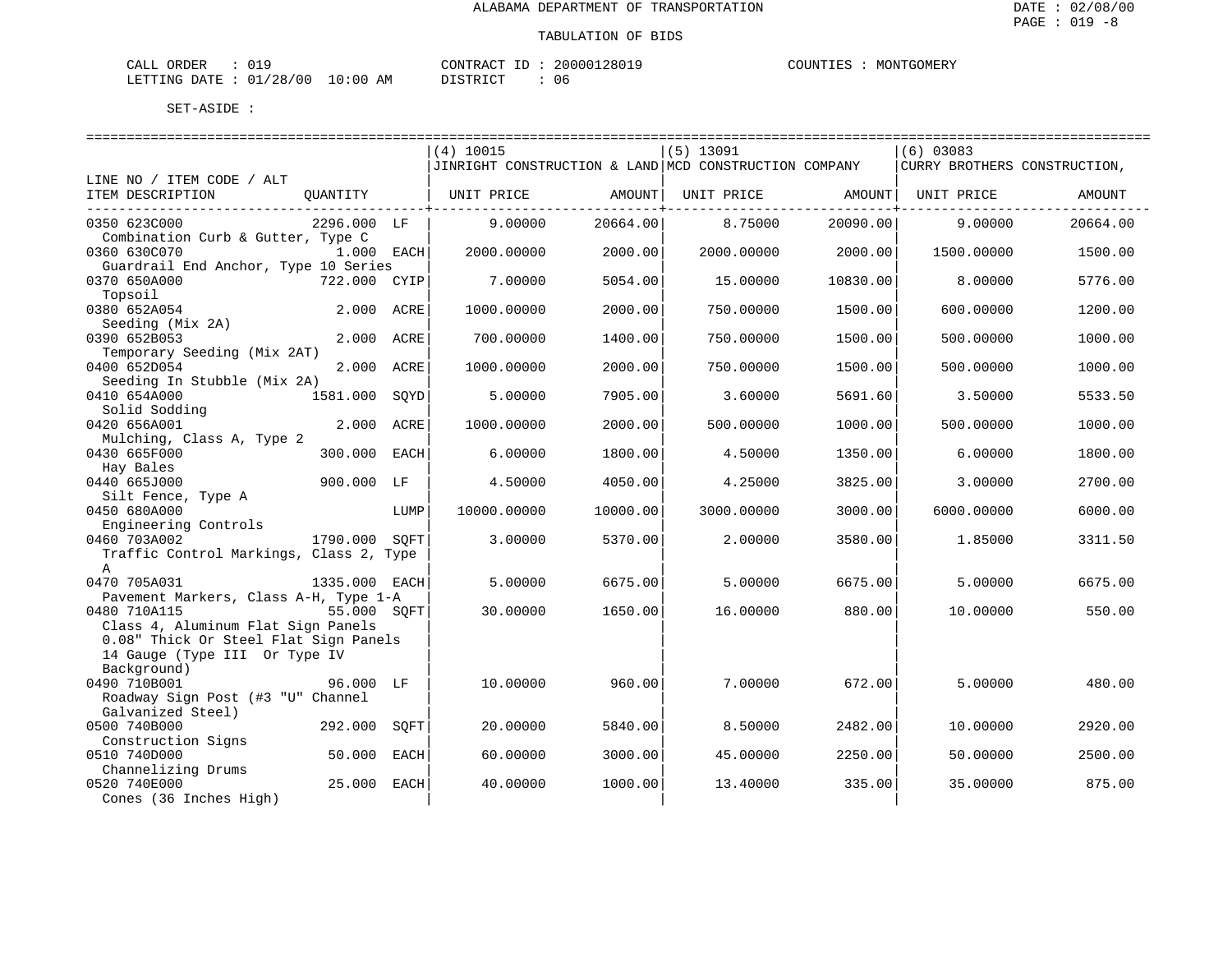| 019<br>$\sim$ $\sim$ $\sim$<br>JRDER<br>. .<br>للطلات |              | $\bigcap_{\Lambda}$<br>$\sim$<br>$\sim$ A i | 28019<br>20000 | COUNTIES<br>MONTGOMERY |
|-------------------------------------------------------|--------------|---------------------------------------------|----------------|------------------------|
| ، 28'<br>'00<br>01<br>LETTING<br>- ππ ∆ר              | ΆM<br>- : 00 | $\sim$                                      | U C            |                        |

|                                                          |          |      | $(4)$ 10015<br>JINRIGHT CONSTRUCTION & LAND MCD CONSTRUCTION COMPANY |            | $(5)$ 13091 |            | $(6)$ 03083<br>CURRY BROTHERS CONSTRUCTION, |    |            |
|----------------------------------------------------------|----------|------|----------------------------------------------------------------------|------------|-------------|------------|---------------------------------------------|----|------------|
| ITEM CODE / ALT<br>LINE NO<br>ITEM DESCRIPTION           | OUANTITY |      | UNIT PRICE                                                           | AMOUNT     | UNIT PRICE  | AMOUNT     | UNIT PRICE                                  |    | AMOUNT     |
| 0530 740F002<br>Barricades, Type III                     | 4.000    | EACH | 450.00000                                                            | 1800.00    | 215,00000   | 860.00     | 500,00000                                   |    | 2000.00    |
| 0540 7401005<br>Warning Lights, Type B (Detachable Head) | 4.000    | EACH | 375.00000                                                            | 1500.00    | 210.00000   | 840.001    | 40.00000                                    |    | 160.00     |
| 0550 740M000<br>Weight For Cone                          | 25.000   | EACH | 10.00000                                                             | 250.00     | 9,00000     | 225.00     | 8,00000                                     |    | 200.00     |
| 0560 741C010<br>Portable Sequential Arrow And Chevron    | 1.000    | EACH | 3500.00000                                                           | 3500.00    | 2500.00000  | 2500.00    | 3000.00000                                  |    | 3000.00    |
| Sign Unit<br>SECTION TOTALS                              |          |      | Ŝ.                                                                   | 299,724.80 | \$          | 300,000.28 |                                             | Ŝ. | 300,952.54 |
| CONTRACT TOTALS                                          |          |      | Ŝ.                                                                   | 299,724.80 | \$          | 300,000.28 |                                             | Ŝ. | 300,952.54 |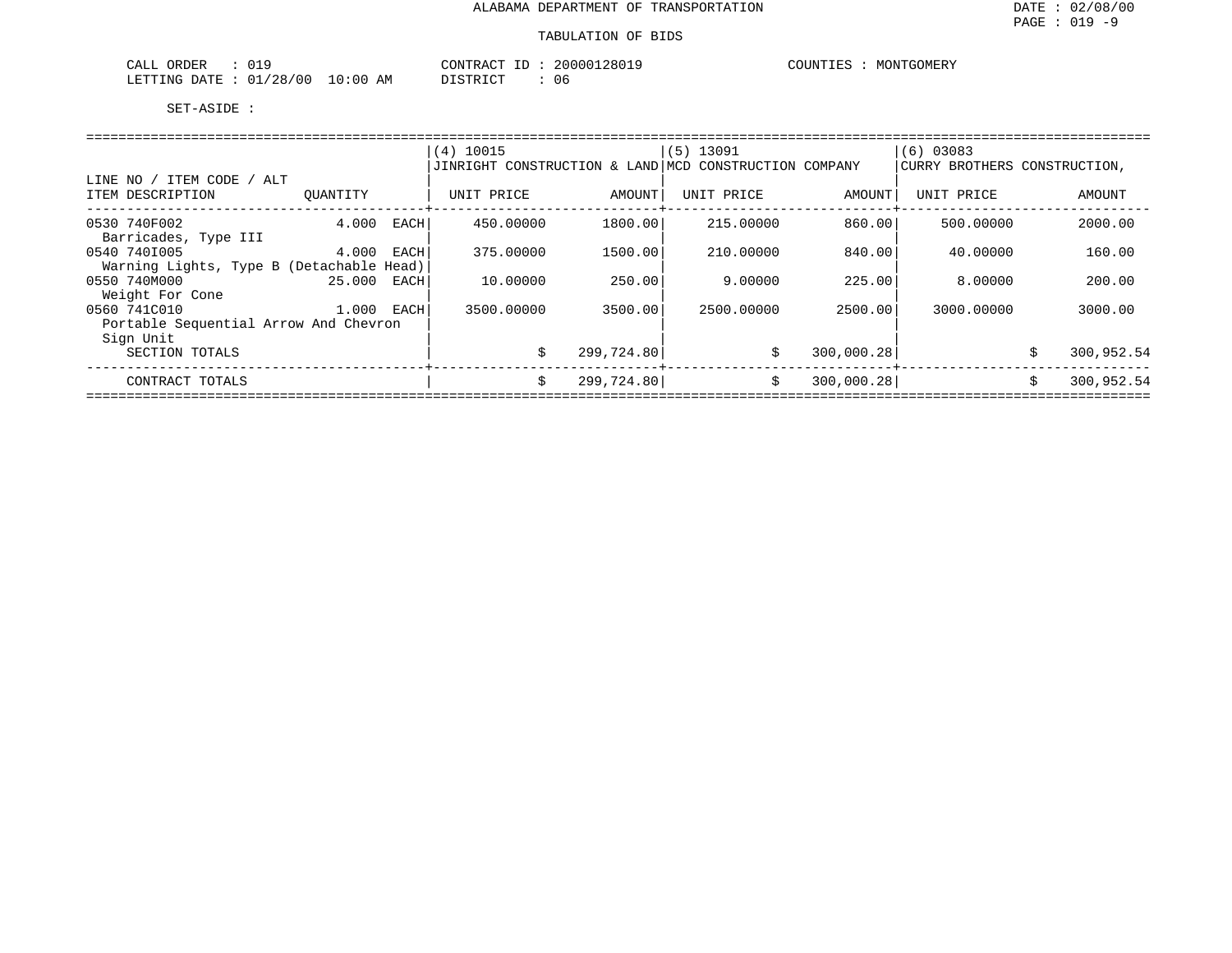# TABULATION OF BIDS

| ORDER<br>CALL | 9⊥ ل                        | CONTRACT<br>$ -$ | 128019<br>200001 | COUNTIES<br>MONTGOMERY |
|---------------|-----------------------------|------------------|------------------|------------------------|
| LETTING DATE  | /28/00<br>01<br>10:00<br>AΜ | TSTRICT          | 06               |                        |

|                                                                     |                                       |      | ---------------------------- |          | ========================= |          | ================================                      |          |
|---------------------------------------------------------------------|---------------------------------------|------|------------------------------|----------|---------------------------|----------|-------------------------------------------------------|----------|
|                                                                     |                                       |      | $(7)$ 01018                  |          | (8) 07001                 |          | (9) 04014                                             |          |
|                                                                     |                                       |      | APAC-ALABAMA, INC.           |          |                           |          | S. A. GRAHAM COMPANY, INC.   DUBOSE CONSTRUCTION, LLC |          |
| LINE NO / ITEM CODE / ALT                                           |                                       |      |                              |          |                           |          |                                                       |          |
| ITEM DESCRIPTION<br>. <u>.</u> .                                    | QUANTITY                              |      | UNIT PRICE                   | AMOUNT   | UNIT PRICE AMOUNT         |          | UNIT PRICE                                            | AMOUNT   |
| SECTION 0001 Total                                                  |                                       |      |                              |          |                           |          |                                                       |          |
| 0010 201A000                                                        |                                       | LUMP | 2000.00000                   | 2000.00  | 18000.00000               | 18000.00 | 22500.00000                                           | 22500.00 |
| Clearing & Grubbing (Approximately 2<br>Acres)                      |                                       |      |                              |          |                           |          |                                                       |          |
| 0020 206E000                                                        | 3.000 EACH                            |      | 265,00000                    | 795.00   | 400.00000                 | 1200.00  | 500.00000                                             | 1500.00  |
| Removing Headwalls                                                  |                                       |      |                              |          |                           |          |                                                       |          |
| 0030 206E019                                                        | $1.000$ EACH                          |      | 210.00000                    | 210.00   | 300.00000                 | 300.00   | 1500.00000                                            | 1500.00  |
| Removing Guardrail End Anchor (Type 10)                             |                                       |      |                              |          |                           |          |                                                       |          |
| 0040 210A000                                                        | 2116.000 CYIP                         |      | 5.85000                      | 12378.60 | 4.00000                   | 8464.00  | 8,00000                                               | 16928.00 |
| Unclassified Excavation                                             |                                       |      |                              |          |                           |          |                                                       |          |
| 0050 210D000                                                        | 3586.000 CYIP                         |      | 9.50000                      | 34067.00 | 6.50000                   | 23309.00 | 8.50000                                               | 30481.00 |
| Borrow Excavation                                                   |                                       |      |                              |          |                           |          |                                                       |          |
| 0060 214A000                                                        | 462.000 CUYD                          |      | 5.80000                      | 2679.60  | 6.50000                   | 3003.00  | 6.50000                                               | 3003.00  |
| Structure Excavation                                                |                                       |      |                              |          |                           |          |                                                       |          |
| 0070 214B001                                                        | 235.000 CUYD                          |      | 12.45000                     | 2925.75  | 28,00000                  | 6580.00  | 25,00000                                              | 5875.00  |
| Foundation Backfill, Commercial                                     |                                       |      |                              |          |                           |          |                                                       |          |
| 0080 232A015<br>4.000 MSOY<br>Lime Stabilization, Class 2, 9 Inches |                                       |      | 3100.00000                   | 12400.00 | 1300.00000                | 5200.00  | 1500.00000                                            | 6000.00  |
| Thick                                                               |                                       |      |                              |          |                           |          |                                                       |          |
| 0090 232B000<br>42.000 TON                                          |                                       |      | 110.00000                    | 4620.00  | 100.00000                 | 4200.00  | 200.00000                                             | 8400.00  |
| Lime                                                                |                                       |      |                              |          |                           |          |                                                       |          |
| 0100 301A012                                                        | 3536.000 SYCP                         |      | 7.32000                      | 25883.52 | 6.84000                   | 24186.24 | 6.75000                                               | 23868.00 |
| Crushed Aggregate Base Course, Type B,                              |                                       |      |                              |          |                           |          |                                                       |          |
| Plant Mixed, 6" Compacted Thickness                                 |                                       |      |                              |          |                           |          |                                                       |          |
| 0110 401A000<br>$3536.000$ SYCP                                     |                                       |      | 0.54000                      | 1909.44  | 0.50000                   | 1768.00  | 0.48000                                               | 1697.28  |
| Bituminous Treatment A                                              |                                       |      |                              |          |                           |          |                                                       |          |
| 0120 405A000                                                        | 150.000 GAL                           |      | 1.05000                      | 157.50   | 1.55000                   | 232.50   | 1.50000                                               | 225.00   |
| Tack Coat                                                           |                                       |      |                              |          |                           |          |                                                       |          |
| 0130 410C000                                                        | $1.000$ EACH                          |      | 700.00000                    | 700.00   | 14965.00000               | 14965.00 | 1000.00000                                            | 1000.00  |
| Contractor Retained Profilograph                                    |                                       |      |                              |          |                           |          |                                                       |          |
| 0140 429A221                                                        | 201.000 TON                           |      | 45.30000                     | 9105.30  | 40.90000                  | 8220.90  | 39.90000                                              | 8019.90  |
| Improved Bituminous Concrete Wearing                                |                                       |      |                              |          |                           |          |                                                       |          |
| Surface Layer, 3/4" Maximum Aggregate                               |                                       |      |                              |          |                           |          |                                                       |          |
| Size Mix, ESAL Range B                                              |                                       |      |                              |          |                           |          |                                                       |          |
| 0150 429B221                                                        | 326.000 TON                           |      | 42.05000                     | 13708.30 | 32.80000                  | 10692.80 | 32.00000                                              | 10432.00 |
| Improved Bituminous Concrete Binder                                 |                                       |      |                              |          |                           |          |                                                       |          |
|                                                                     | Layer, 1" Maximum Aggregate Size Mix, |      |                              |          |                           |          |                                                       |          |
| ESAL Range B                                                        |                                       |      |                              |          |                           |          |                                                       |          |
| 0160 429B225                                                        | 25.000 TON                            |      | 87.00000                     | 2175.00  | 94.30000                  | 2357.50  | 92.00000                                              | 2300.00  |
| Improved Bituminous Concrete Binder                                 |                                       |      |                              |          |                           |          |                                                       |          |
| Layer, Patching, 1" Maximum Aggregate                               |                                       |      |                              |          |                           |          |                                                       |          |
| Size Mix, ESAL Range B                                              |                                       |      |                              |          |                           |          |                                                       |          |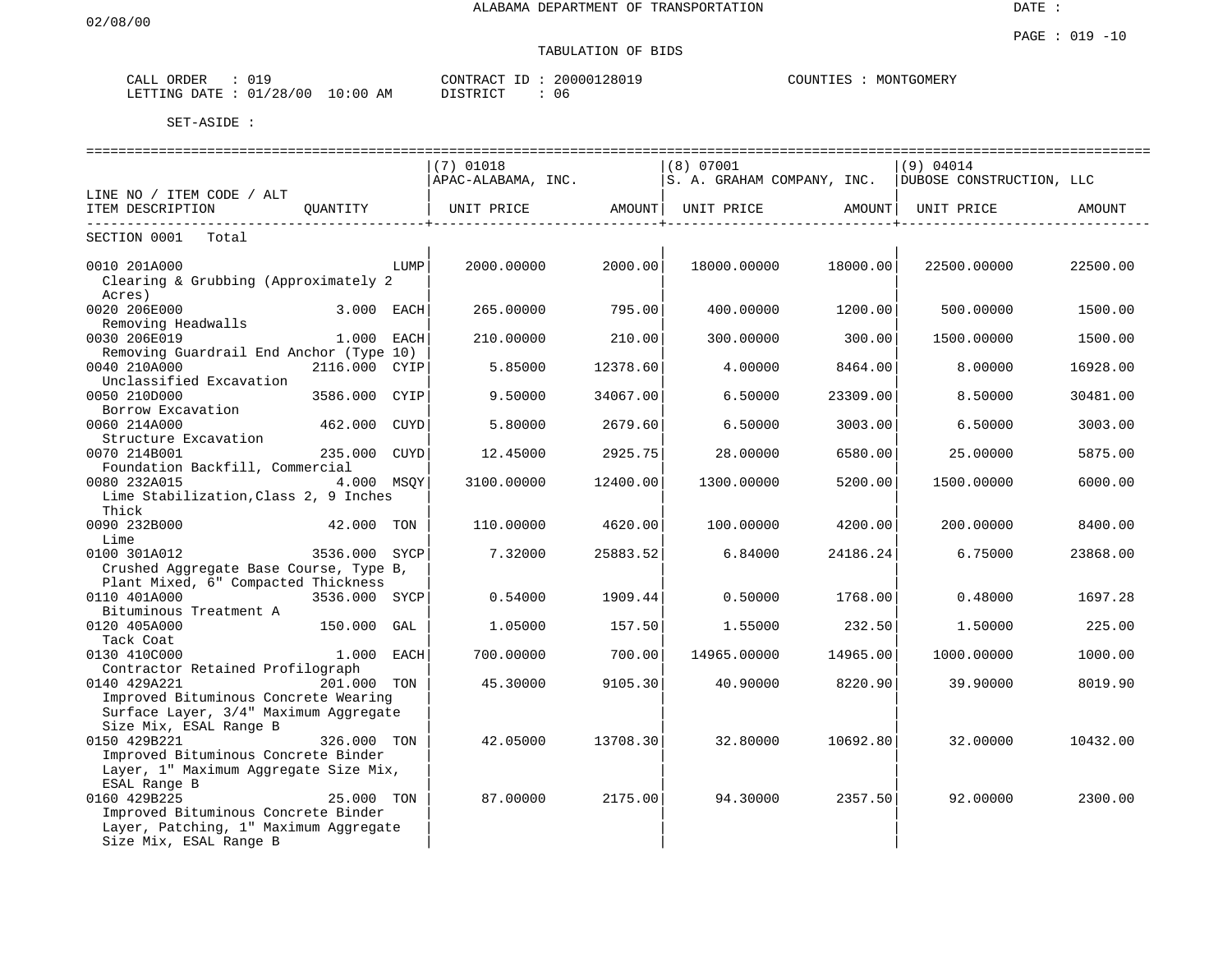| CALL ORDER                      |  | CONTRACT<br>ID | 20000128019 | COUNTIES | MONTGOMERY |
|---------------------------------|--|----------------|-------------|----------|------------|
| LETTING DATE: 01/28/00 10:00 AM |  | DISTRICT       | 06          |          |            |

|                                                                                                 | $(7)$ 01018        |          | (8) 07001                  |                        | (9) 04014                |          |
|-------------------------------------------------------------------------------------------------|--------------------|----------|----------------------------|------------------------|--------------------------|----------|
|                                                                                                 | APAC-ALABAMA, INC. |          | S. A. GRAHAM COMPANY, INC. |                        | DUBOSE CONSTRUCTION, LLC |          |
| LINE NO / ITEM CODE / ALT                                                                       |                    |          |                            |                        |                          |          |
| QUANTITY   UNIT PRICE         AMOUNT  UNIT PRICE         AMOUNT  UNIT PRICE<br>ITEM DESCRIPTION |                    |          |                            |                        |                          | AMOUNT   |
|                                                                                                 |                    |          |                            | ---------------+------ |                          |          |
| 0170 429B229<br>25.000 TON                                                                      | 42.85000 1071.25   |          | 49.80000 1245.00           |                        | 48.50000                 | 1212.50  |
| Improved Bituminous Concrete Binder                                                             |                    |          |                            |                        |                          |          |
| Layer, Leveling, 1" Maximum Aggregate                                                           |                    |          |                            |                        |                          |          |
| Size Mix, ESAL Range B                                                                          |                    |          |                            |                        |                          |          |
| 0180 429C221<br>438.000 TON                                                                     | 36.85000           | 16140.30 | 33.35000                   | 14607.30               | 32.50000                 | 14235.00 |
| Improved Bituminous Concrete Base Layer,                                                        |                    |          |                            |                        |                          |          |
| 1 1/2" Maximum Aggregate Size Mix,                                                              |                    |          |                            |                        |                          |          |
| ESAL Range B                                                                                    |                    |          |                            |                        |                          |          |
| 771.000 LF<br>0190 530A002                                                                      | 40.80000           | 31456.80 | 38,00000                   | 29298.00               | 34,00000                 | 26214.00 |
| 24" Roadway Pipe (Class 3 R.C.)                                                                 |                    |          |                            |                        |                          |          |
| 0200 530A100                                                                                    | 27.70000           | 1108.00  | 20.00000                   | 800.00                 | 25.00000                 | 1000.00  |
| 15" Roadway Pipe (Class 3 R.C.)                                                                 |                    |          |                            |                        |                          |          |
| (Extension)                                                                                     |                    |          |                            |                        |                          |          |
| 35.000 LF<br>0210 530B001                                                                       | 40.00000           | 1400.00  | 36,00000                   | 1260.00                | 35.00000                 | 1225.00  |
| 22" Span, 14" Rise Roadway Pipe (Class                                                          |                    |          |                            |                        |                          |          |
| 3 R.C.                                                                                          |                    |          |                            |                        |                          |          |
| 0220 600A000<br>LUMP                                                                            | 15000.00000        | 15000.00 | 21150.00000                | 21150.00               | 10000.00000              | 10000.00 |
| Mobilization                                                                                    |                    |          |                            |                        |                          |          |
| 1000.000 LF<br>0230 606A000                                                                     | 6.75000            | 6750.00  | 7.00000                    | 7000.00                | 9.50000                  | 9500.00  |
| 6" Underdrain Pipe                                                                              |                    |          |                            |                        |                          |          |
| 5.000 CUYD<br>0240 614A000                                                                      | 226.30000          | 1131.50  | 240.00000                  | 1200.00                | 220.00000                | 1100.00  |
|                                                                                                 |                    |          |                            |                        |                          |          |
| Slope Paving                                                                                    |                    |          |                            |                        |                          |          |
| 0250 619A003<br>1.000 EACH                                                                      | 525.00000          | 525.00   | 650.00000                  | 650.00                 | 550.00000                | 550.00   |
| 24" Roadway Pipe End Treatment, Class 1                                                         |                    |          |                            |                        |                          |          |
| 1.000 CUYD<br>0260 620A000                                                                      | 525.00000          | 525.00   | 1000.00000                 | 1000.00                | 650.00000                | 650.00   |
| Minor Structure Concrete                                                                        |                    |          |                            |                        |                          |          |
| 0270 621B000<br>1.000 EACH                                                                      | 630.00000          | 630.00   | 450.00000                  | 450.00                 | 1800.00000               | 1800.00  |
| Junction Box Units, Type 1, 1P Or 5                                                             |                    |          |                            |                        |                          |          |
| 0280 621C015<br>5.000 EACH                                                                      | 1900.00000         | 9500.00  | 2000.00000                 | 10000.00               | 1800.00000               | 9000.00  |
| Inlets, Type S1 Or S3 (1 Wing)                                                                  |                    |          |                            |                        |                          |          |
| 0290 621C017<br>1.000 EACH                                                                      | 2100.00000         | 2100.00  | 2100.00000                 | 2100.00                | 1900.00000               | 1900.00  |
| Inlets, Type S1 Or S3 (2 Wing)                                                                  |                    |          |                            |                        |                          |          |
| 0300 621C027<br>1.000<br>EACH                                                                   | 1600.00000         | 1600.00  | 1750.00000                 | 1750.00                | 1500.00000               | 1500.00  |
| Inlets, Type C                                                                                  |                    |          |                            |                        |                          |          |
| 2.000 EACH<br>0310 621D002                                                                      | 420.00000          | 840.00   | 450.00000                  | 900.00                 | 500.00000                | 1000.00  |
| Inlet Units, Type C                                                                             |                    |          |                            |                        |                          |          |
| 3.000 EACH<br>0320 621D015                                                                      | 420.00000          | 1260.00  | 450.00000                  | 1350.00                | 500.00000                | 1500.00  |
| Inlet Units, Type S1 Or S3                                                                      |                    |          |                            |                        |                          |          |
| 74.000 LF<br>0330 623B000                                                                       | 9.50000            | 703.00   | 10.00000                   | 740.00                 | 12.00000                 | 888.00   |
| Concrete Curb, Type N                                                                           |                    |          |                            |                        |                          |          |
| 0340 623B001<br>24.000 LF                                                                       | 36.85000           | 884.40   | 60.00000                   | 1440.00                | 35.00000                 | 840.00   |
| Concrete Curb, Type N Special                                                                   |                    |          |                            |                        |                          |          |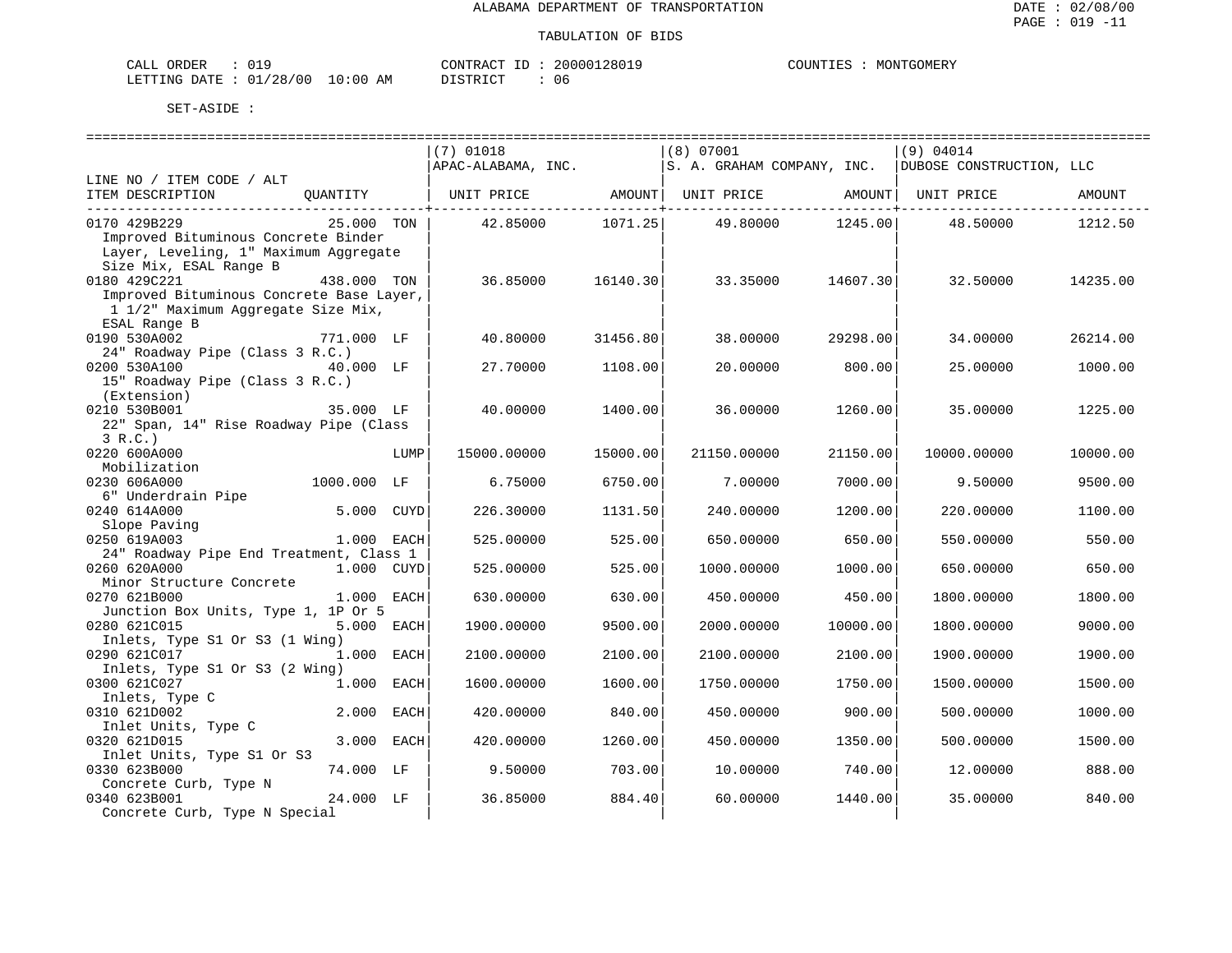| $\sim$ $\sim$<br>ORDER<br>$\sim$ $ -$<br>$\cdot$ $\wedge$ .<br><b>117</b><br>ັ∨ ⊥. |                                                            | $- -$<br>. ≀N'I"<br>. TRAC" | 200001             | $\gamma$ דוחדורי $\Gamma$ . | GOMER!<br>MON |
|------------------------------------------------------------------------------------|------------------------------------------------------------|-----------------------------|--------------------|-----------------------------|---------------|
| ם ר'<br>/ O C<br>LETTING<br>$+$ DATT<br>ັບ<br>$\sim$                               | $\sim$<br>$\cdot$ $\cap$ $\cap$<br>' : () (,<br>ΑM<br>- 17 | DIOTO IOT<br>⋯              | 1 I F<br><b>UU</b> |                             |               |

|                                                                                       |               |      | $(7)$ 01018        |          | $(8)$ 07001                    |          | (9) 04014                |          |
|---------------------------------------------------------------------------------------|---------------|------|--------------------|----------|--------------------------------|----------|--------------------------|----------|
|                                                                                       |               |      | APAC-ALABAMA, INC. |          | S. A. GRAHAM COMPANY, INC.     |          | DUBOSE CONSTRUCTION, LLC |          |
| LINE NO / ITEM CODE / ALT<br>ITEM DESCRIPTION                                         | OUANTITY      |      | UNIT PRICE AMOUNT  |          | UNIT PRICE AMOUNT   UNIT PRICE |          |                          | AMOUNT   |
| 0350 623C000<br>Combination Curb & Gutter, Type C                                     | 2296.000 LF   |      | 11,40000           | 26174.40 | 11.00000                       | 25256.00 | 9.00000                  | 20664.00 |
| 0360 630C070<br>Guardrail End Anchor, Type 10 Series                                  | 1.000 EACH    |      | 1600.00000         | 1600.00  | 1600.00000                     | 1600.00  | 1600.00000               | 1600.00  |
| 0370 650A000<br>Topsoil                                                               | 722.000 CYIP  |      | 10.50000           | 7581.00  | 6,00000                        | 4332.00  | 9.00000                  | 6498.00  |
| 0380 652A054<br>Seeding (Mix 2A)                                                      | 2.000 ACRE    |      | 630.00000          | 1260.00  | 650.00000                      | 1300.00  | 550.00000                | 1100.00  |
| 0390 652B053<br>Temporary Seeding (Mix 2AT)                                           | 2.000 ACRE    |      | 525.00000          | 1050.00  | 525.00000                      | 1050.00  | 550.00000                | 1100.00  |
| 0400 652D054<br>Seeding In Stubble (Mix 2A)                                           | 2.000 ACRE    |      | 525.00000          | 1050.00  | 525.00000                      | 1050.00  | 550.00000                | 1100.00  |
| 0410 654A000<br>Solid Sodding                                                         | 1581.000 SOYD |      | 4.20000            | 6640.20  | 4.20000                        | 6640.20  | 5.00000                  | 7905.00  |
| 0420 656A001<br>Mulching, Class A, Type 2                                             | 2.000 ACRE    |      | 630.00000          | 1260.00  | 625.00000                      | 1250.00  | 550.00000                | 1100.00  |
| 0430 665F000<br>Hay Bales                                                             | 300.000 EACH  |      | 12.40000           | 3720.00  | 6.00000                        | 1800.00  | 7.00000                  | 2100.00  |
| 0440 665J000                                                                          | 900.000 LF    |      | 5.50000            | 4950.00  | 5.25000                        | 4725.00  | 5.00000                  | 4500.00  |
| Silt Fence, Type A<br>0450 680A000<br>Engineering Controls                            |               | LUMP | 4350.00000         | 4350.00  | 5500.00000                     | 5500.00  | 5000.00000               | 5000.00  |
| 0460 703A002<br>Traffic Control Markings, Class 2, Type<br>$\mathbb{A}$               | 1790.000 SOFT |      | 2.10000            | 3759.00  | 2.10000                        | 3759.00  | 2.20000                  | 3938.00  |
| 0470 705A031<br>Pavement Markers, Class A-H, Type 1-A                                 | 1335.000 EACH |      | 5.25000            | 7008.75  | 5.25000                        | 7008.75  | 5.75000                  | 7676.25  |
| 0480 710A115<br>Class 4, Aluminum Flat Sign Panels                                    | 55.000 SOFT   |      | 31.60000           | 1738.00  | 30,00000                       | 1650.00  | 45.00000                 | 2475.00  |
| 0.08" Thick Or Steel Flat Sign Panels<br>14 Gauge (Type III Or Type IV<br>Background) |               |      |                    |          |                                |          |                          |          |
| 0490 710B001<br>Roadway Sign Post (#3 "U" Channel<br>Galvanized Steel)                | 96.000 LF     |      | 10.50000           | 1008.00  | 15,00000                       | 1440.00  | 18,00000                 | 1728.00  |
| 0500 740B000<br>Construction Signs                                                    | 292.000       | SOFT | 17.60000           | 5139.20  | 12,00000                       | 3504.00  | 12,00000                 | 3504.00  |
| 0510 740D000<br>Channelizing Drums                                                    | 50.000        | EACH | 50.00000           | 2500.00  | 50.00000                       | 2500.00  | 50.00000                 | 2500.00  |
| 0520 740E000<br>Cones (36 Inches High)                                                | 25.000        | EACH | 14.30000           | 357.50   | 20.00000                       | 500.00   | 25.00000                 | 625.00   |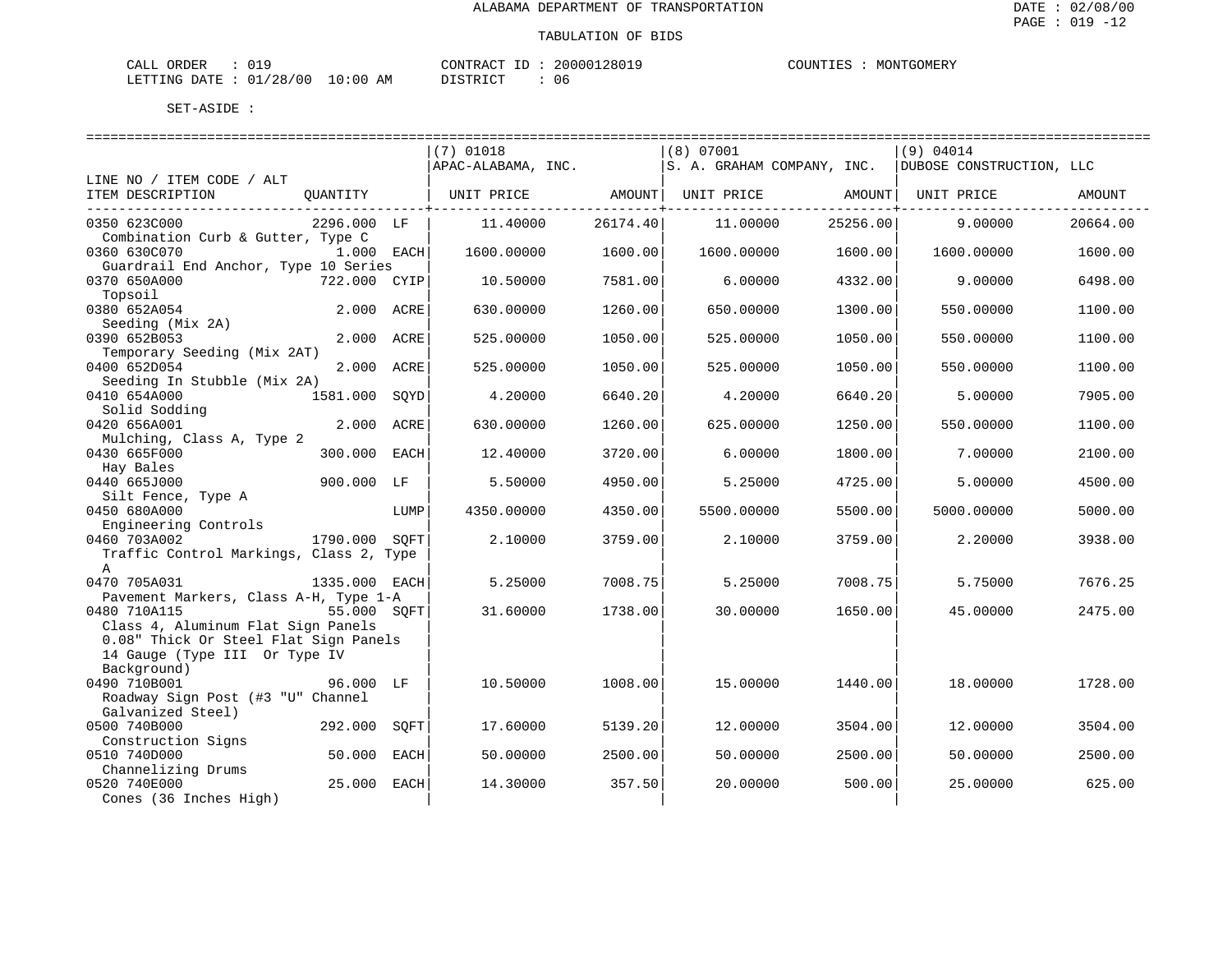| ORDER<br>CALL<br>UI.              | 20000128019<br>CONTRACT<br>T <sub>0</sub><br>⊥ப | COUNTIES<br>MONTGOMERY |
|-----------------------------------|-------------------------------------------------|------------------------|
| 01/28/00<br>10:00<br>LETTING DATE | DISTRICT<br>ΆM<br>U6                            |                        |

|                                                          |          |      | $(7)$ 01018        |             | (8) 07001                  |                  | (9) 04014                |            |  |
|----------------------------------------------------------|----------|------|--------------------|-------------|----------------------------|------------------|--------------------------|------------|--|
|                                                          |          |      | APAC-ALABAMA, INC. |             | S. A. GRAHAM COMPANY, INC. |                  | DUBOSE CONSTRUCTION, LLC |            |  |
| ' ITEM CODE / ALT<br>LINE NO /<br>ITEM DESCRIPTION       | OUANTITY |      | UNIT PRICE         | AMOUNT      | UNIT PRICE                 | AMOUNT           | UNIT PRICE               | AMOUNT     |  |
| 0530 740F002<br>Barricades, Type III                     | 4.000    | EACH | 430.00000          | 1720.00     | 350.00000                  | 1400.00          | 500.00000                | 2000.00    |  |
| 0540 7401005<br>Warning Lights, Type B (Detachable Head) | 4.000    | EACH | 262,00000          | 1048.00     | 250.00000                  | 1000.00          | 400.00000                | 1600.00    |  |
| 0550 740M000<br>Weight For Cone                          | 25.000   | EACH | 8.60000            | 215.00      | 5.00000                    | 125.00           | 10,00000                 | 250.00     |  |
| 0560 741C010<br>Portable Sequential Arrow And Chevron    | 1.000    | EACH | 700.00000          | 700.00      | 3000.00000                 | 3000.00          | 6500.00000               | 6500.00    |  |
| Sign Unit<br>SECTION TOTALS                              |          |      | \$                 | 303,169.31  |                            | \$<br>310,009.19 | \$                       | 313,306.93 |  |
| CONTRACT TOTALS                                          |          |      | Ŝ.                 | 303, 169.31 |                            | 310,009.19<br>Ŝ. | Ŝ.                       | 313,306.93 |  |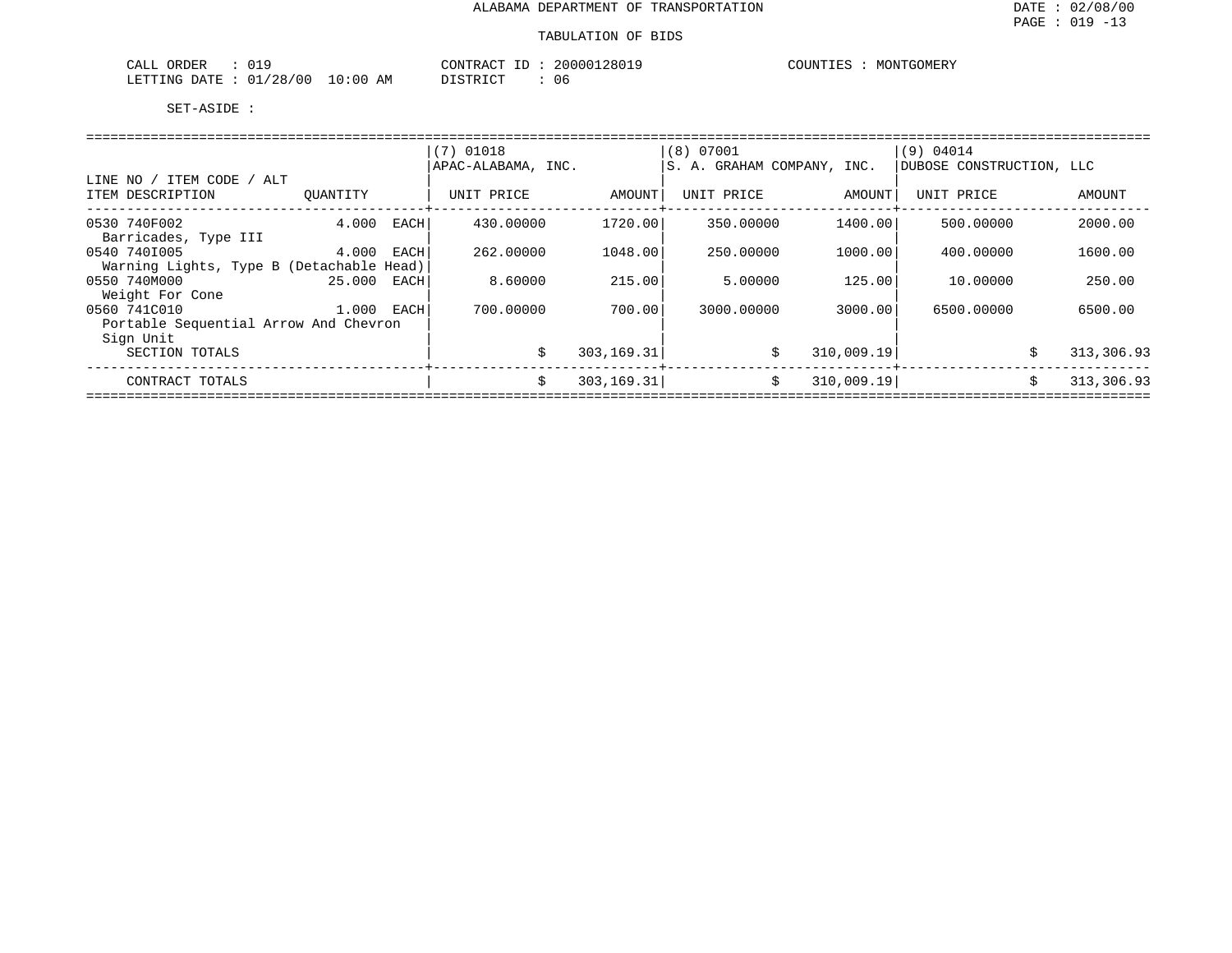# TABULATION OF BIDS

| ORDER<br>CALL             | 019 |          | CONTRACT ID     | 20000128019 | COUNTIES<br>MONTGOMERY |
|---------------------------|-----|----------|-----------------|-------------|------------------------|
| LETTING DATE : $01/28/00$ |     | 10:00 AM | <b>DISTRICT</b> | 06          |                        |

|                                                     |               |      | (10) 04009              |          |                                         |  |        |
|-----------------------------------------------------|---------------|------|-------------------------|----------|-----------------------------------------|--|--------|
|                                                     |               |      | W. W. DYAR & SONS, INC. |          |                                         |  |        |
| LINE NO / ITEM CODE / ALT                           |               |      |                         |          |                                         |  |        |
| ITEM DESCRIPTION                                    | QUANTITY      |      | UNIT PRICE              |          | AMOUNT   UNIT PRICE AMOUNT   UNIT PRICE |  | AMOUNT |
| --------------------------<br>SECTION 0001<br>Total |               |      |                         |          |                                         |  |        |
|                                                     |               |      |                         |          |                                         |  |        |
| 0010 201A000                                        |               | LUMP | 10000.00000             | 10000.00 |                                         |  |        |
| Clearing & Grubbing (Approximately 2                |               |      |                         |          |                                         |  |        |
| Acres)                                              |               |      |                         |          |                                         |  |        |
| 0020 206E000                                        | 3.000 EACH    |      | 300.00000               | 900.00   |                                         |  |        |
| Removing Headwalls                                  |               |      |                         |          |                                         |  |        |
| 0030 206E019                                        | 1.000 EACH    |      | 300.00000               | 300.00   |                                         |  |        |
| Removing Guardrail End Anchor (Type 10)             |               |      |                         |          |                                         |  |        |
| 0040 210A000                                        | 2116.000 CYIP |      | 7.00000                 | 14812.00 |                                         |  |        |
| Unclassified Excavation                             |               |      |                         |          |                                         |  |        |
| 0050 210D000                                        | 3586.000 CYIP |      | 12,00000                | 43032.00 |                                         |  |        |
| Borrow Excavation                                   |               |      |                         |          |                                         |  |        |
| 0060 214A000                                        | 462.000 CUYD  |      | 12.00000                | 5544.00  |                                         |  |        |
| Structure Excavation                                |               |      |                         |          |                                         |  |        |
| 0070 214B001                                        | 235.000 CUYD  |      | 32.00000                | 7520.00  |                                         |  |        |
| Foundation Backfill, Commercial                     |               |      |                         |          |                                         |  |        |
| 0080 232A015                                        | 4.000 MSOY    |      | 6000.00000              | 24000.00 |                                         |  |        |
| Lime Stabilization, Class 2, 9 Inches               |               |      |                         |          |                                         |  |        |
| Thick                                               |               |      |                         |          |                                         |  |        |
| 0090 232B000                                        | 42.000 TON    |      | 150.00000               | 6300.00  |                                         |  |        |
| Lime                                                |               |      |                         |          |                                         |  |        |
| 0100 301A012                                        | 3536.000 SYCP |      | 6.00000                 | 21216.00 |                                         |  |        |
| Crushed Aggregate Base Course, Type B,              |               |      |                         |          |                                         |  |        |
| Plant Mixed, 6" Compacted Thickness                 |               |      |                         |          |                                         |  |        |
| 0110 401A000                                        | 3536.000 SYCP |      | 1,00000                 | 3536.00  |                                         |  |        |
| Bituminous Treatment A                              |               |      |                         |          |                                         |  |        |
| 0120 405A000                                        | 150.000 GAL   |      | 3.00000                 | 450.00   |                                         |  |        |
| Tack Coat                                           |               |      |                         |          |                                         |  |        |
| 0130 410C000                                        | 1.000 EACH    |      | 15000.00000             | 15000.00 |                                         |  |        |
| Contractor Retained Profilograph                    |               |      |                         |          |                                         |  |        |
| 0140 429A221                                        | 201.000 TON   |      | 45.00000                | 9045.00  |                                         |  |        |
| Improved Bituminous Concrete Wearing                |               |      |                         |          |                                         |  |        |
| Surface Layer, 3/4" Maximum Aggregate               |               |      |                         |          |                                         |  |        |
| Size Mix, ESAL Range B                              |               |      |                         |          |                                         |  |        |
| 0150 429B221                                        | 326.000 TON   |      | 40.00000                | 13040.00 |                                         |  |        |
| Improved Bituminous Concrete Binder                 |               |      |                         |          |                                         |  |        |
| Layer, 1" Maximum Aggregate Size Mix,               |               |      |                         |          |                                         |  |        |
| ESAL Range B                                        |               |      |                         |          |                                         |  |        |
| 0160 429B225                                        | 25.000 TON    |      | 100.00000               | 2500.00  |                                         |  |        |
| Improved Bituminous Concrete Binder                 |               |      |                         |          |                                         |  |        |
| Layer, Patching, 1" Maximum Aggregate               |               |      |                         |          |                                         |  |        |
| Size Mix, ESAL Range B                              |               |      |                         |          |                                         |  |        |
|                                                     |               |      |                         |          |                                         |  |        |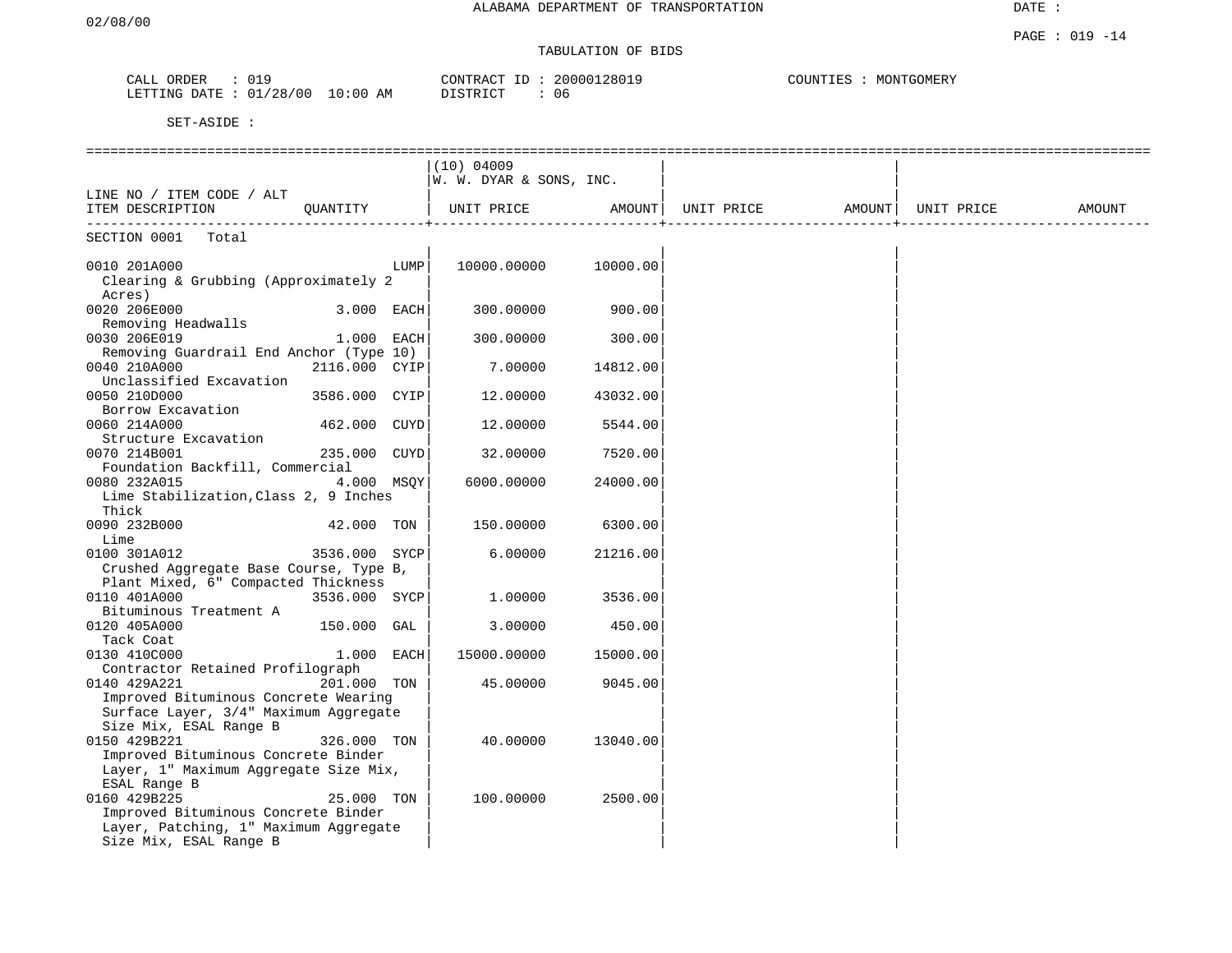| ORDER<br>CALL  |            |             | CONTRACT | 20000128019 | COUNT<br>MONTGOMERY<br>TES |
|----------------|------------|-------------|----------|-------------|----------------------------|
| LETTING DATE : | : 01/28/00 | 10:00<br>AΜ | DISTRICT | 06          |                            |

|                                          |             |      | (10) 04009              |          |            |        |            |        |
|------------------------------------------|-------------|------|-------------------------|----------|------------|--------|------------|--------|
|                                          |             |      | W. W. DYAR & SONS, INC. |          |            |        |            |        |
| LINE NO / ITEM CODE / ALT                |             |      |                         |          |            |        |            |        |
| ITEM DESCRIPTION                         | OUANTITY    |      | UNIT PRICE AMOUNT       |          | UNIT PRICE | AMOUNT | UNIT PRICE | AMOUNT |
|                                          |             |      |                         |          |            |        |            |        |
| 0170 429B229                             | 25.000 TON  |      | 100.00000               | 2500.00  |            |        |            |        |
| Improved Bituminous Concrete Binder      |             |      |                         |          |            |        |            |        |
| Layer, Leveling, 1" Maximum Aggregate    |             |      |                         |          |            |        |            |        |
| Size Mix, ESAL Range B                   |             |      |                         |          |            |        |            |        |
| 0180 429C221                             | 438.000 TON |      | 40.00000                | 17520.00 |            |        |            |        |
| Improved Bituminous Concrete Base Layer, |             |      |                         |          |            |        |            |        |
| 1 1/2" Maximum Aggregate Size Mix,       |             |      |                         |          |            |        |            |        |
| ESAL Range B                             |             |      |                         |          |            |        |            |        |
| 0190 530A002                             | 771.000 LF  |      | 38.00000                | 29298.00 |            |        |            |        |
| 24" Roadway Pipe (Class 3 R.C.)          |             |      |                         |          |            |        |            |        |
| 0200 530A100                             | 40.000 LF   |      | 32.00000                | 1280.00  |            |        |            |        |
| 15" Roadway Pipe (Class 3 R.C.)          |             |      |                         |          |            |        |            |        |
| (Extension)                              |             |      |                         |          |            |        |            |        |
| 0210 530B001                             | 35.000 LF   |      | 37.00000                | 1295.00  |            |        |            |        |
| 22" Span, 14" Rise Roadway Pipe (Class   |             |      |                         |          |            |        |            |        |
| 3 R.C.)                                  |             |      |                         |          |            |        |            |        |
| 0220 600A000                             |             | LUMP | 25000.00000             | 25000.00 |            |        |            |        |
| Mobilization                             |             |      |                         |          |            |        |            |        |
| 0230 606A000                             | 1000.000 LF |      | 15.00000                | 15000.00 |            |        |            |        |
| 6" Underdrain Pipe                       |             |      |                         |          |            |        |            |        |
| 0240 614A000                             | 5.000 CUYD  |      | 350.00000               | 1750.00  |            |        |            |        |
| Slope Paving                             |             |      |                         |          |            |        |            |        |
| 0250 619A003                             | 1.000 EACH  |      | 600.00000               | 600.00   |            |        |            |        |
| 24" Roadway Pipe End Treatment, Class 1  |             |      |                         |          |            |        |            |        |
| 0260 620A000                             | 1.000 CUYD  |      | 1000.00000              | 1000.00  |            |        |            |        |
| Minor Structure Concrete                 |             |      |                         |          |            |        |            |        |
| 0270 621B000                             | 1.000 EACH  |      | 400.00000               | 400.00   |            |        |            |        |
| Junction Box Units, Type 1, 1P Or 5      |             |      |                         |          |            |        |            |        |
| 0280 621C015                             | 5.000 EACH  |      | 2000.00000              | 10000.00 |            |        |            |        |
| Inlets, Type S1 Or S3 (1 Wing)           |             |      |                         |          |            |        |            |        |
| 0290 621C017                             | 1.000 EACH  |      | 2400.00000              | 2400.00  |            |        |            |        |
| Inlets, Type S1 Or S3 (2 Wing)           |             |      |                         |          |            |        |            |        |
| 0300 621C027                             | 1.000 EACH  |      | 1800.00000              | 1800.00  |            |        |            |        |
| Inlets, Type C                           |             |      |                         |          |            |        |            |        |
| 0310 621D002                             | 2.000 EACH  |      | 400.00000               | 800.00   |            |        |            |        |
| Inlet Units, Type C                      |             |      |                         |          |            |        |            |        |
| 0320 621D015                             | 3.000 EACH  |      | 400.00000               | 1200.00  |            |        |            |        |
| Inlet Units, Type S1 Or S3               |             |      |                         |          |            |        |            |        |
| 0330 623B000                             | 74.000 LF   |      | 15.00000                | 1110.00  |            |        |            |        |
| Concrete Curb, Type N                    |             |      |                         |          |            |        |            |        |
| 0340 623B001                             | 24.000 LF   |      | 75.00000                | 1800.00  |            |        |            |        |
| Concrete Curb, Type N Special            |             |      |                         |          |            |        |            |        |
|                                          |             |      |                         |          |            |        |            |        |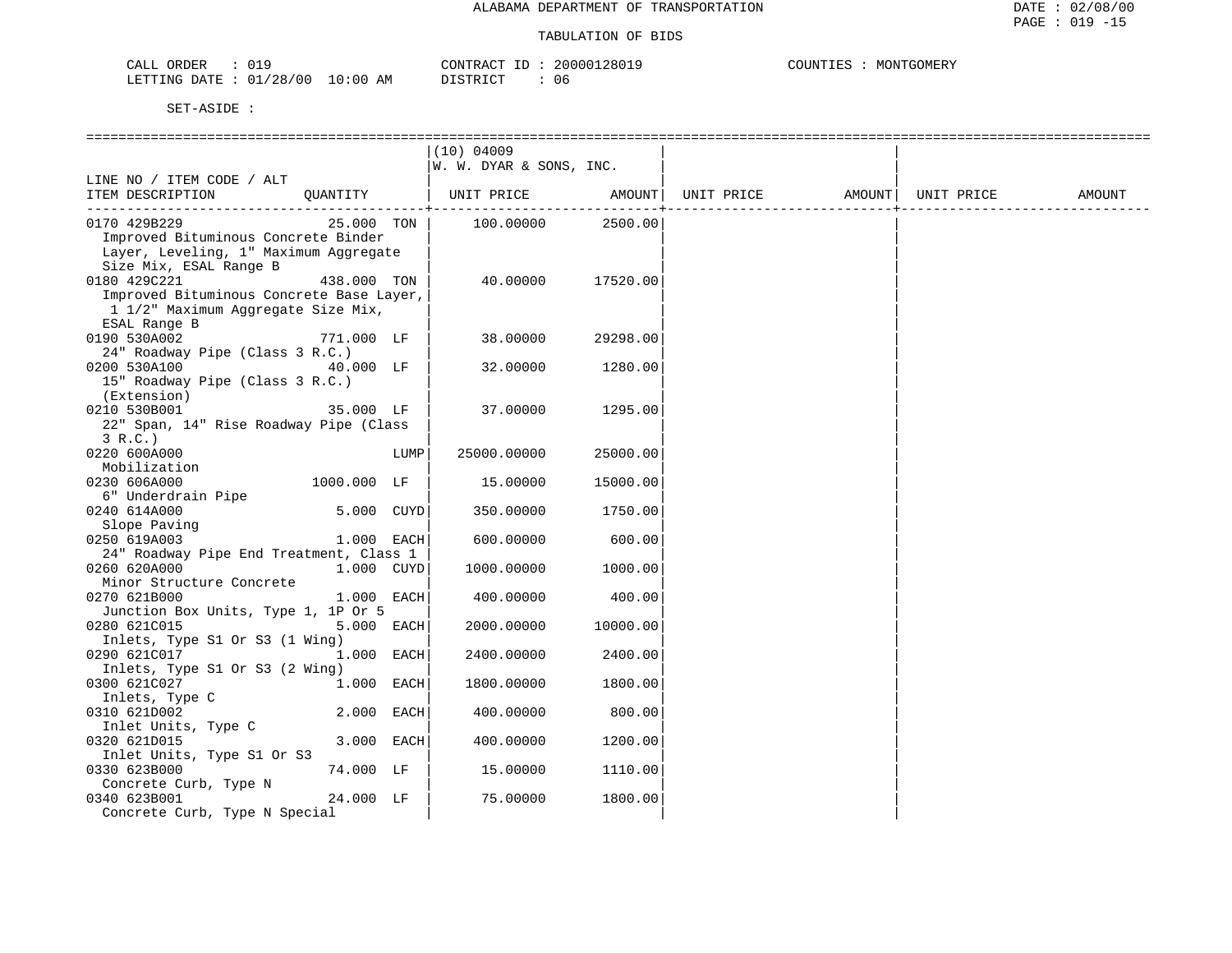| つやいだん<br>$\sim - -$<br>البلطات<br>KDER                                                 |    | <b>ANTE</b><br>$\sim$<br>א שי |      | ำMERY<br>: TNT"<br>IVIL JIV<br>ن نا نا |
|----------------------------------------------------------------------------------------|----|-------------------------------|------|----------------------------------------|
| ח ה'<br><b>FTTING</b><br>$^{\prime}$ כ<br>DATE.<br>the contract of the contract of the | AM | $T$ $\cap$ $T$<br>תחים:       | - 06 |                                        |

|                                                                             |               |      | (10) 04009<br>W. W. DYAR & SONS, INC. |          |                   |            |        |
|-----------------------------------------------------------------------------|---------------|------|---------------------------------------|----------|-------------------|------------|--------|
| LINE NO / ITEM CODE / ALT<br>ITEM DESCRIPTION                               | QUANTITY      |      | UNIT PRICE                            | AMOUNT   | UNIT PRICE AMOUNT | UNIT PRICE | AMOUNT |
| 0350 623C000                                                                | 2296.000 LF   |      | 11,00000                              | 25256.00 |                   |            |        |
| Combination Curb & Gutter, Type C<br>0360 630C070                           | $1.000$ EACH  |      | 2000.00000                            | 2000.00  |                   |            |        |
| Guardrail End Anchor, Type 10 Series<br>0370 650A000                        | 722.000 CYIP  |      | 12.00000                              | 8664.00  |                   |            |        |
| Topsoil<br>0380 652A054                                                     | 2.000 ACRE    |      | 1600.00000                            | 3200.00  |                   |            |        |
| Seeding (Mix 2A)                                                            |               |      |                                       |          |                   |            |        |
| 0390 652B053<br>Temporary Seeding (Mix 2AT)                                 | 2.000 ACRE    |      | 1100.00000                            | 2200.00  |                   |            |        |
| 0400 652D054<br>Seeding In Stubble (Mix 2A)                                 | 2.000 ACRE    |      | 2500.00000                            | 5000.00  |                   |            |        |
| 0410 654A000<br>Solid Sodding                                               | 1581.000 SQYD |      | 5.00000                               | 7905.00  |                   |            |        |
| 0420 656A001<br>Mulching, Class A, Type 2                                   | 2.000 ACRE    |      | 1200.00000                            | 2400.00  |                   |            |        |
| 0430 665F000                                                                | 300.000 EACH  |      | 5.00000                               | 1500.00  |                   |            |        |
| Hay Bales<br>0440 665J000                                                   | 900.000 LF    |      | 5.00000                               | 4500.00  |                   |            |        |
| Silt Fence, Type A<br>0450 680A000                                          |               | LUMP | 3000.00000                            | 3000.00  |                   |            |        |
| Engineering Controls<br>0460 703A002                                        | 1790.000 SOFT |      | 4.00000                               | 7160.00  |                   |            |        |
| Traffic Control Markings, Class 2, Type<br>A                                |               |      |                                       |          |                   |            |        |
| 0470 705A031<br>Pavement Markers, Class A-H, Type 1-A                       | 1335.000 EACH |      | 5.00000                               | 6675.00  |                   |            |        |
| 0480 710A115                                                                | 55.000 SOFT   |      | 75.00000                              | 4125.00  |                   |            |        |
| Class 4, Aluminum Flat Sign Panels<br>0.08" Thick Or Steel Flat Sign Panels |               |      |                                       |          |                   |            |        |
| 14 Gauge (Type III Or Type IV<br>Background)                                |               |      |                                       |          |                   |            |        |
| 0490 710B001<br>Roadway Sign Post (#3 "U" Channel                           | 96.000 LF     |      | 4.00000                               | 384.00   |                   |            |        |
| Galvanized Steel)<br>0500 740B000                                           | 292.000 SOFT  |      | 14.00000                              | 4088.00  |                   |            |        |
| Construction Signs<br>0510 740D000                                          | 50.000 EACH   |      | 40.00000                              | 2000.00  |                   |            |        |
| Channelizing Drums<br>0520 740E000                                          | 25.000 EACH   |      | 15.00000                              | 375.00   |                   |            |        |
| Cones (36 Inches High)                                                      |               |      |                                       |          |                   |            |        |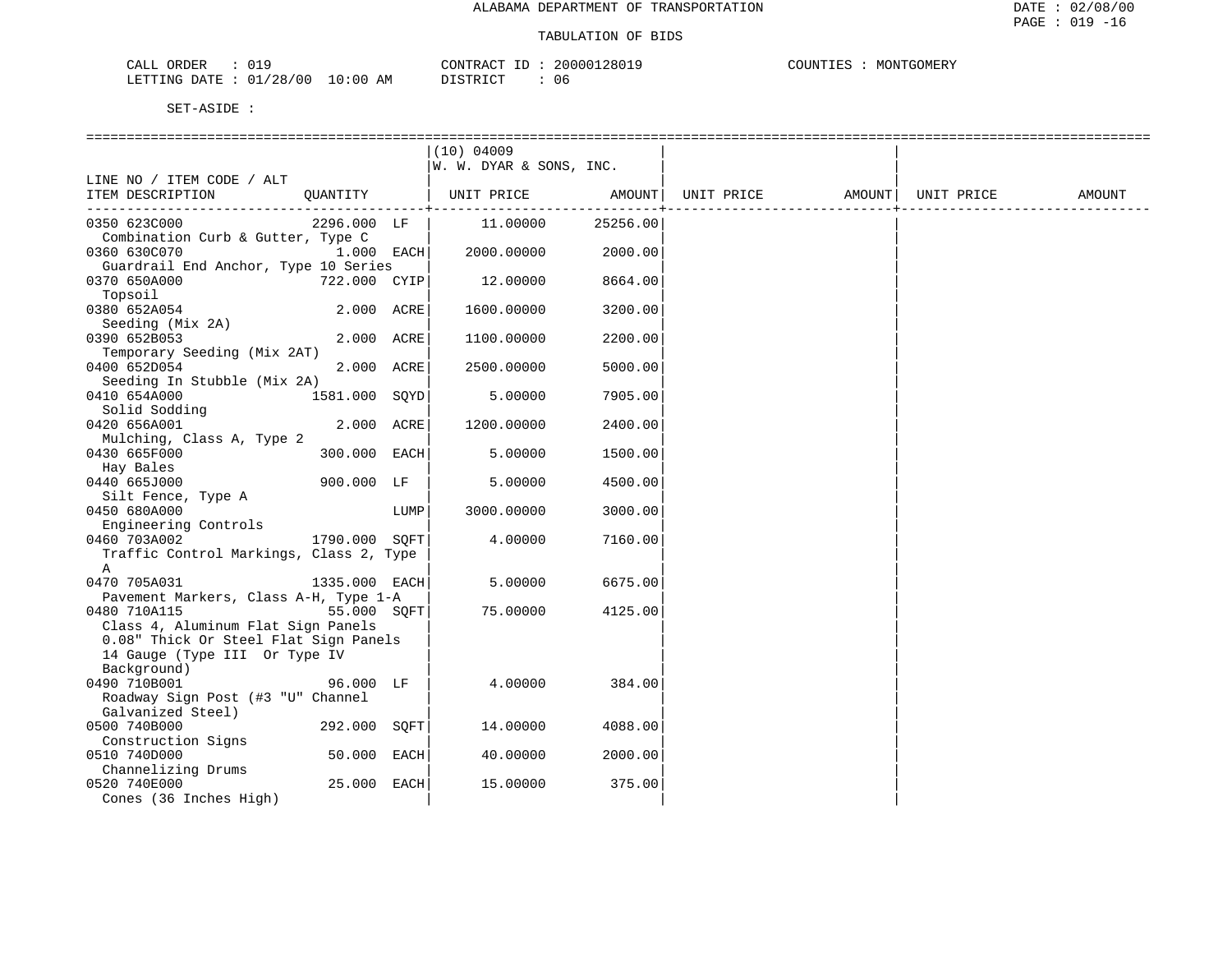#### TABULATION OF BIDS

| ORDER<br>CALL<br>. U 1. -       | CONTRACT<br>TD.                    | 2000012801 | COUNTIES<br>MONTGOMERY |
|---------------------------------|------------------------------------|------------|------------------------|
| /28/00<br>LETTING<br>DATE<br>01 | 10:00<br>DISTRICT<br>AΜ<br>◡∸◡+៶+◡ | -06        |                        |

|                                          |             |      | (10) 04009              |            |            |        |            |        |  |  |  |
|------------------------------------------|-------------|------|-------------------------|------------|------------|--------|------------|--------|--|--|--|
|                                          |             |      | W. W. DYAR & SONS, INC. |            |            |        |            |        |  |  |  |
| LINE NO / ITEM CODE / ALT                |             |      |                         |            |            |        |            |        |  |  |  |
| ITEM DESCRIPTION                         | QUANTITY    |      | UNIT PRICE              | AMOUNT     | UNIT PRICE | AMOUNT | UNIT PRICE | AMOUNT |  |  |  |
| 0530 740F002                             | 4.000       | EACH | 265.00000               | 1060.00    |            |        |            |        |  |  |  |
| Barricades, Type III                     |             |      |                         |            |            |        |            |        |  |  |  |
| 0540 7401005                             | 4.000 EACH  |      | 200.00000               | 800.00     |            |        |            |        |  |  |  |
| Warning Lights, Type B (Detachable Head) |             |      |                         |            |            |        |            |        |  |  |  |
| 0550 740M000                             | 25.000 EACH |      | 10.00000                | 250.00     |            |        |            |        |  |  |  |
| Weight For Cone                          |             |      |                         |            |            |        |            |        |  |  |  |
| 0560 741C010                             | 1.000 EACH  |      | 4000.00000              | 4000.00    |            |        |            |        |  |  |  |
| Portable Sequential Arrow And Chevron    |             |      |                         |            |            |        |            |        |  |  |  |
| Sign Unit                                |             |      |                         |            |            |        |            |        |  |  |  |
| SECTION TOTALS                           |             |      | \$                      | 388,490.00 |            |        |            |        |  |  |  |
| CONTRACT TOTALS                          |             |      | Ŝ.                      | 388,490.00 |            |        |            |        |  |  |  |
|                                          |             |      |                         |            |            |        |            |        |  |  |  |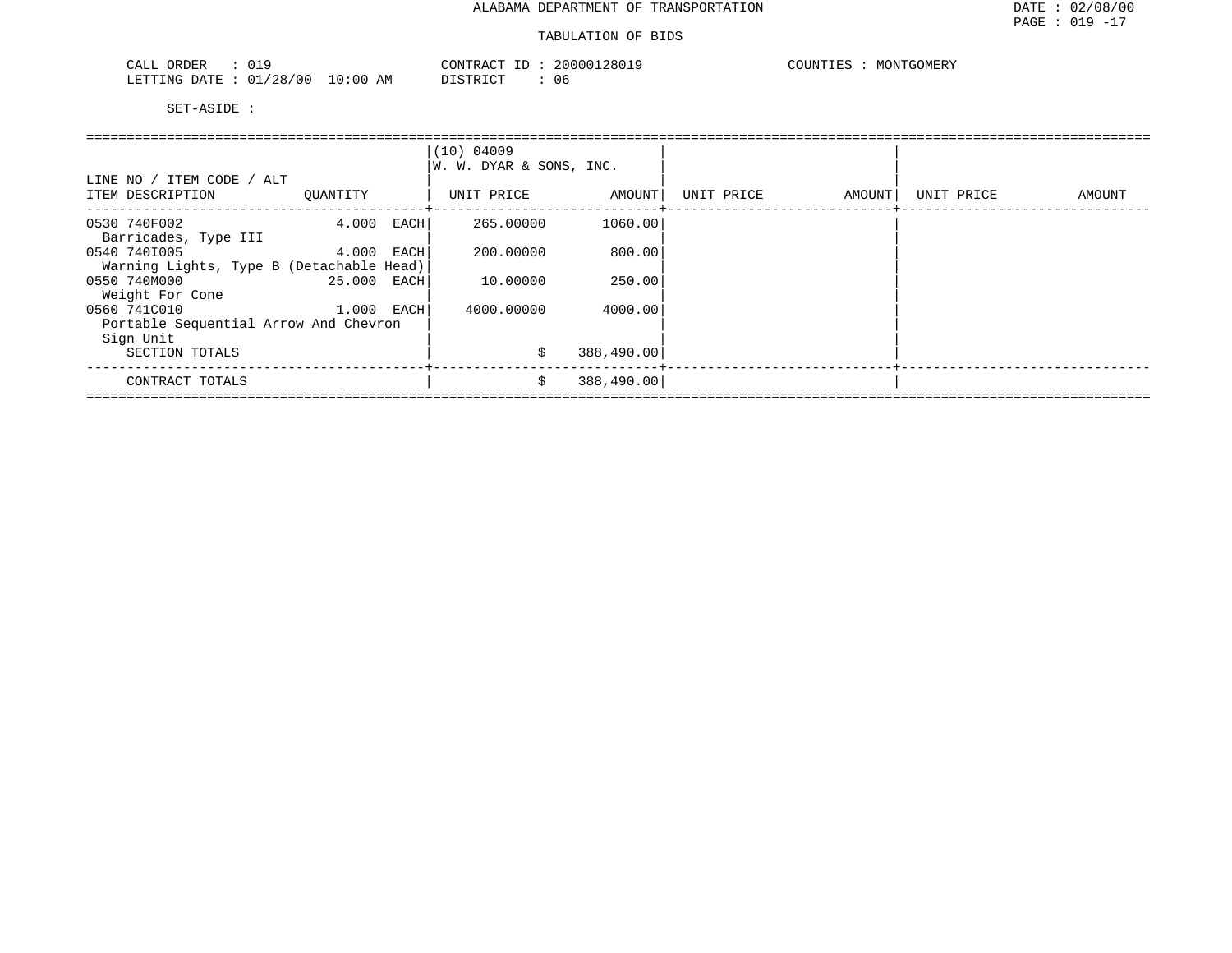DATE :

# VENDOR RANKING

|      | CALL ORDER<br>$\therefore$ 030<br>LETTING DATE: 01/28/00 | $10:00$ AM                                                                         | CONTRACT ID: 20000128030<br>DISTRICT<br>: 09                                                  |              | COUNTIES : MOBILE |                            |                   |
|------|----------------------------------------------------------|------------------------------------------------------------------------------------|-----------------------------------------------------------------------------------------------|--------------|-------------------|----------------------------|-------------------|
|      | CONTRACT DESCRIPTION:<br>SET-ASIDE :                     | for constructing the Bridge Replacement (Dual) and<br>of Mobile. Length - 0.870 km | 200<br>CONTRACT TIME:<br>MOBILE<br>Approaches on S.R. #13 (U.S. #43) over Sisters Creek north | Working Days | (available days)  | $PROJECT(S)$ : BR-0018(22) |                   |
| RANK | VENDOR NO./NAME                                          |                                                                                    |                                                                                               |              |                   | TOTAL<br><b>BID</b>        | % OVER<br>LOW BID |
|      | 14008                                                    | NEWELL & BUSH, INC.                                                                |                                                                                               |              | S.                | 1,402,151.88               | 100.0000%         |
|      | 16035                                                    | PACO, INC.                                                                         |                                                                                               |              |                   | 1,428,746.30               | 101.8966%         |
|      | 13053                                                    | MCINNIS CORPORATION                                                                |                                                                                               |              |                   | 1,523,576.55               | 108.6598%         |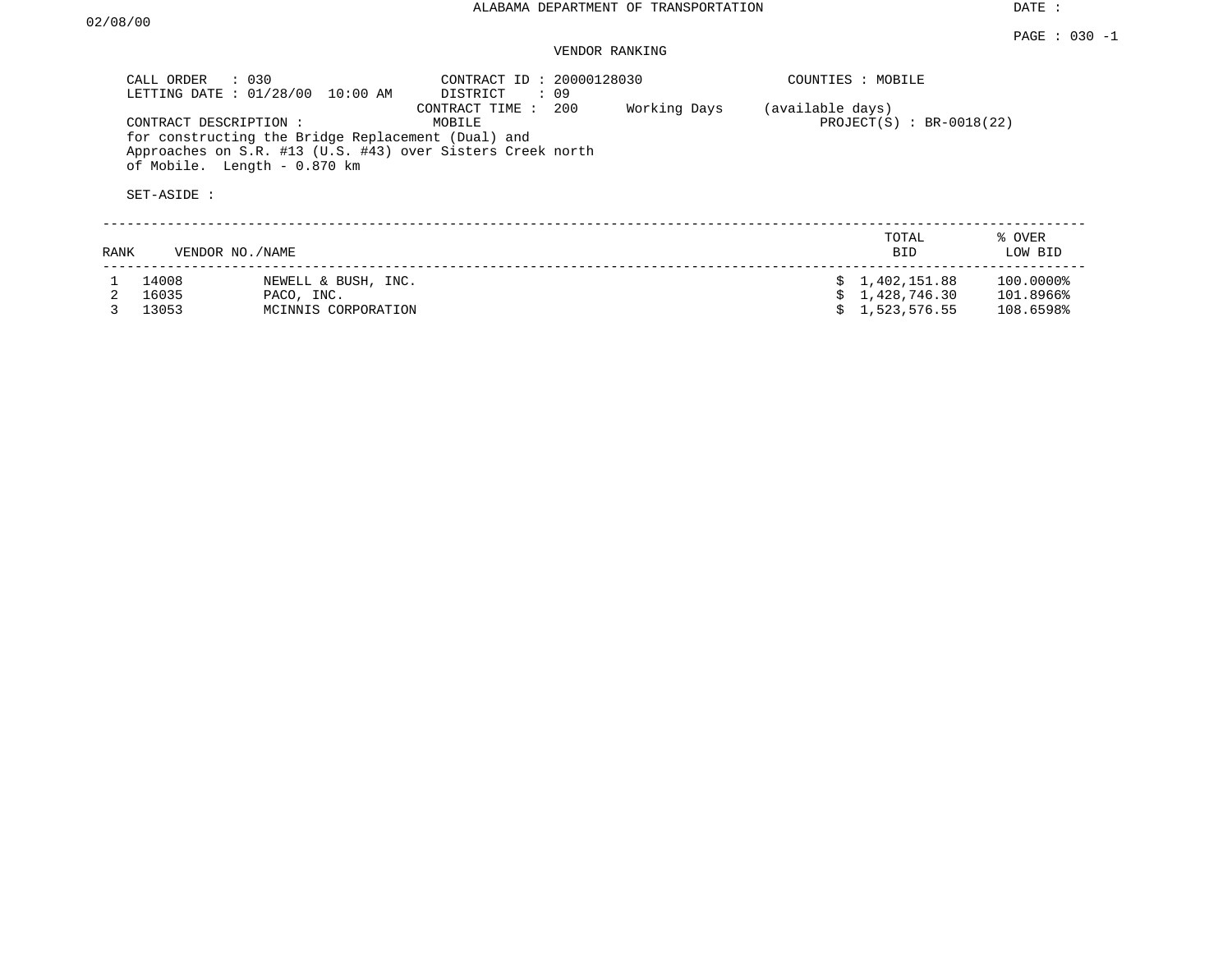| CALL ORDER                      | 030 | CONTRACT ID: | 20000128030 | COUNTIES | MOBILE |
|---------------------------------|-----|--------------|-------------|----------|--------|
| LETTING DATE: 01/28/00 10:00 AM |     | DISTRICT     | 09          |          |        |

|                                                                      | ===============================       |           | =============================== |                    | ---------------------------------- |           |
|----------------------------------------------------------------------|---------------------------------------|-----------|---------------------------------|--------------------|------------------------------------|-----------|
|                                                                      | $(1)$ 14008                           |           | $(2)$ 16035                     |                    | $(3)$ 13053                        |           |
|                                                                      | NEWELL & BUSH, INC.                   |           | PACO, INC.                      |                    | MCINNIS CORPORATION                |           |
| LINE NO / ITEM CODE / ALT                                            |                                       |           |                                 |                    |                                    |           |
| ITEM DESCRIPTION<br>OUANTITY                                         | UNIT PRICE AMOUNT   UNIT PRICE AMOUNT |           |                                 | -----------------+ | UNIT PRICE                         | AMOUNT    |
| SECTION 0001<br>TOTAL                                                |                                       |           |                                 |                    |                                    |           |
| 0010 201A000<br>LUMP                                                 | 50000.00000                           | 50000.00  | 25000.00000                     | 25000.00           | 100000.00000                       | 100000.00 |
| Clearing & Grubbing (Approximately 8                                 |                                       |           |                                 |                    |                                    |           |
| Hectares)                                                            |                                       |           |                                 |                    |                                    |           |
| 0020 206A000<br>LUMP                                                 | 15000.00000                           | 15000.00  | 25000.00000                     | 25000.00           | 35000.00000                        | 35000.00  |
| Removal Of Old Bridge, Station 29+94.8                               |                                       |           |                                 |                    |                                    |           |
| 0030 206B000<br>LUMP                                                 | 20000.00000                           | 20000.00  | 75000.00000                     | 75000.00           | 20000.00000                        | 20000.00  |
| Removal Of Old Box Culvert, Station<br>$301 + 38.8$                  |                                       |           |                                 |                    |                                    |           |
| 0040 210A000<br>5359.000 M3                                          | 6.50000                               | 34833.50  | 6.50000                         | 34833.50           | 9.75000                            | 52250.25  |
| Unclassified Excavation                                              |                                       |           |                                 |                    |                                    |           |
| 0050 210D022<br>4493.000 M3                                          | 12.00000                              | 53916.00  | 9.00000                         | 40437.00           | 14.50000                           | 65148.50  |
| Borrow Excavation (Loose Truckbed                                    |                                       |           |                                 |                    |                                    |           |
| Measurement) $(A-2-4(0)$ or $A-4(0)$                                 |                                       |           |                                 |                    |                                    |           |
| 0060 301A012<br>1800.000 M2                                          | 9.00000                               | 16200.00  | 14.00000                        | 25200.00           | 6.50000                            | 11700.00  |
| Crushed Aggregate Base Course, Type B,                               |                                       |           |                                 |                    |                                    |           |
| Plant Mixed, 150 mm Compacted Thickness                              |                                       |           |                                 |                    |                                    |           |
| 0070 401A000<br>179.000 M2                                           | 0.90000                               | 161.10    | 3.50000                         | 626.50             | 2,00000                            | 358.00    |
| Bituminous Treatment A<br>0080 405A000<br>6473.000 L                 | 0.21000                               | 1359.33   | 0.60000                         | 3883.80            | 2.00000                            | 12946.00  |
| Tack Coat                                                            |                                       |           |                                 |                    |                                    |           |
| 0090 420A011<br>619.000 MTON                                         | 66.75000                              | 41318.25  | 98.00000                        | 60662.00           | 65.00000                           | 40235.00  |
| Polymer Modified Open Graded Friction                                |                                       |           |                                 |                    |                                    |           |
| Course, Mix 2                                                        |                                       |           |                                 |                    |                                    |           |
| 0100 429A260<br>1193.000 MTON                                        | 50.40000                              | 60127.20  | 63.25000                        | 75457.25           | 58.40000                           | 69671.20  |
| Improved Bituminous Concrete Wearing                                 |                                       |           |                                 |                    |                                    |           |
| Surface Layer, 12.5 mm Maximum                                       |                                       |           |                                 |                    |                                    |           |
| Aggregate Size Mix, ESAL Range D                                     |                                       |           |                                 |                    |                                    |           |
| 0110 429A263<br>50.000 MTON                                          | 140.00000                             | 7000.00   | 98.00000                        | 4900.00            | 75.00000                           | 3750.00   |
| Improved Bituminous Concrete Wearing                                 |                                       |           |                                 |                    |                                    |           |
| Surface Layer, Patching, 12.5 mm                                     |                                       |           |                                 |                    |                                    |           |
| Maximum Aggregate Size Mix, ESAL Range D                             |                                       |           |                                 |                    |                                    |           |
| 0120 429A266<br>250.000 MTON                                         | 78.50000                              | 19625.00  | 63.25000                        | 15812.50           | 55.00000                           | 13750.00  |
| Improved Bituminous Concrete Wearing                                 |                                       |           |                                 |                    |                                    |           |
| Surface Layer, Leveling, 12.5 mm                                     |                                       |           |                                 |                    |                                    |           |
| Maximum Aggregate Size Mix, ESAL Range D                             |                                       |           |                                 |                    |                                    |           |
| 0130 429B261<br>2737.000 MTON<br>Improved Bituminous Concrete Binder | 43.60000                              | 119333.20 | 55.25000                        | 151219.25          | 52.00000                           | 142324.00 |
| Layer, 25.0 mm Maximum Aggregate Size                                |                                       |           |                                 |                    |                                    |           |
|                                                                      |                                       |           |                                 |                    |                                    |           |
| Mix, ESAL Range D                                                    |                                       |           |                                 |                    |                                    |           |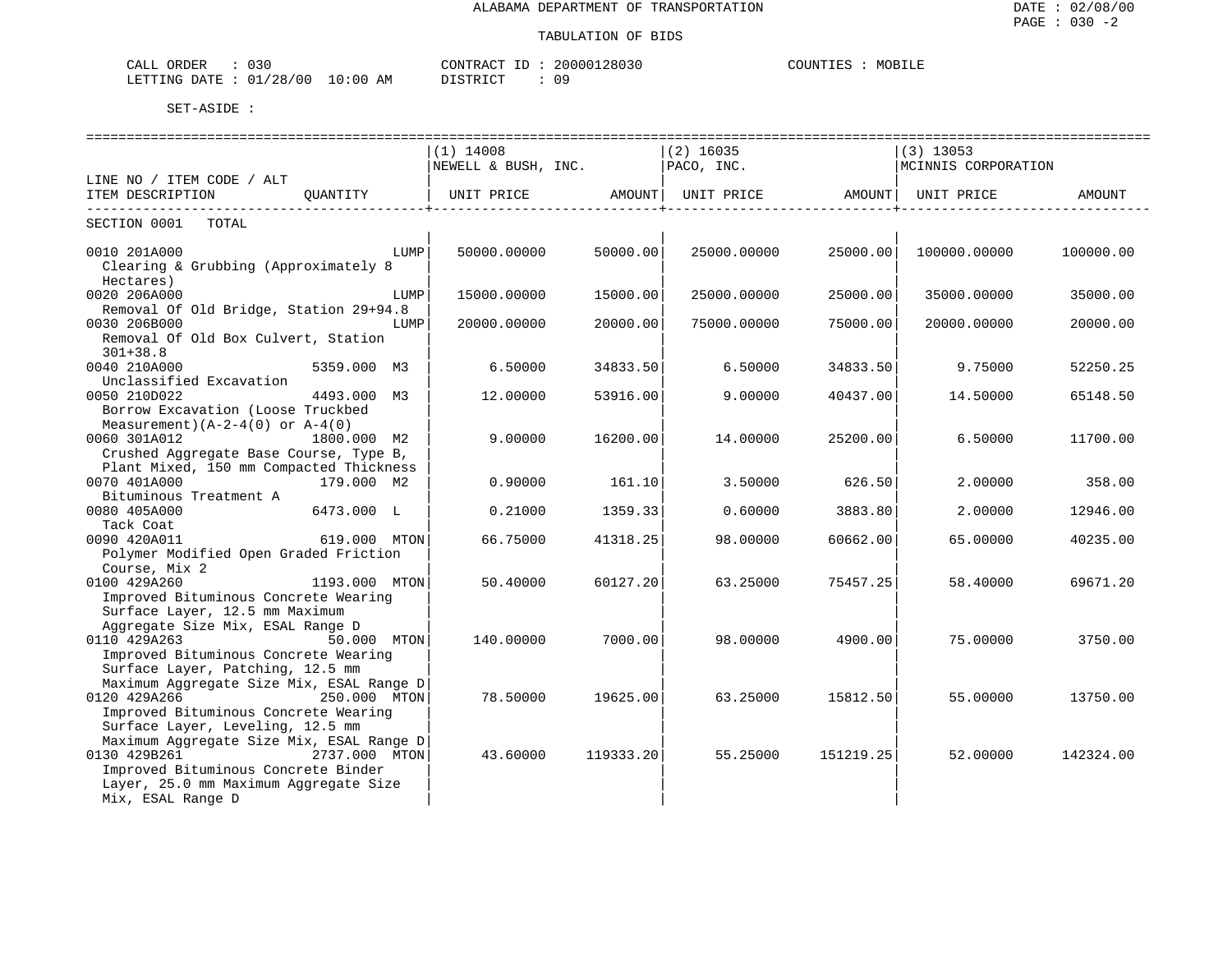| ORDER<br>CALL (               | 030 |    | CONTRACT ID: | 20000128030 | COUNTIES | MOBILE |
|-------------------------------|-----|----|--------------|-------------|----------|--------|
| LETTING DATE : 01/28/00 10:00 |     | AΜ | PISTRICT     |             |          |        |

|                                         |      | =============================        |          | =========================== |          | ============================                   |           |
|-----------------------------------------|------|--------------------------------------|----------|-----------------------------|----------|------------------------------------------------|-----------|
|                                         |      | $(1)$ 14008                          |          | $(2)$ 16035                 |          | $(3)$ 13053                                    |           |
|                                         |      | $NEWELL & BUSH, INC.$ $  PACO, INC.$ |          |                             |          | MCINNIS CORPORATION                            |           |
| LINE NO / ITEM CODE / ALT               |      |                                      |          |                             |          |                                                |           |
| ITEM DESCRIPTION<br>QUANTITY            |      |                                      |          |                             |          | UNIT PRICE AMOUNT UNIT PRICE AMOUNT UNIT PRICE | AMOUNT    |
| ---------------------------             |      |                                      |          |                             |          |                                                |           |
| 0140 429B269<br>250.000 MTON            |      | 74.90000 18725.00                    |          | 55.25000                    | 13812.50 | 60.00000                                       | 15000.00  |
| Improved Bituminous Concrete Binder     |      |                                      |          |                             |          |                                                |           |
| Layer, Leveling, 25.0 mm Maximum        |      |                                      |          |                             |          |                                                |           |
| Aggregate Size Mix, ESAL Range D        |      |                                      |          |                             |          |                                                |           |
| 0150 450B000<br>173.000 M2              |      | 75,00000                             | 12975.00 | 75.00000                    | 12975.00 | 125,00000                                      | 21625.00  |
| Reinforced Cement Concrete Bridge End   |      |                                      |          |                             |          |                                                |           |
| Slab                                    |      |                                      |          |                             |          |                                                |           |
| 0160 502A000<br>11720.000 KG            |      | 1.04000                              | 12188.80 | 1,30000                     | 15236.00 | 1,70000                                        | 19924.00  |
| Steel Reinforcement                     |      |                                      |          |                             |          |                                                |           |
| 0170 502B000                            | LUMP | 18000.00000                          | 18000.00 | 20000.00000                 | 20000.00 | 30000.00000                                    | 30000.00  |
| Steel Reinforcement For Bridge          |      |                                      |          |                             |          |                                                |           |
| Superstructure Station 301+34, SBR,     |      |                                      |          |                             |          |                                                |           |
| Approximately 17615 Kilograms           |      |                                      |          |                             |          |                                                |           |
| 0180 502B001                            | LUMP | 18000.00000                          | 18000.00 | 20000.00000                 | 20000.00 | 30000.00000                                    | 30000.00  |
| Steel Reinforcement For Bridge          |      |                                      |          |                             |          |                                                |           |
| Superstructure Station 301+34, NBR,     |      |                                      |          |                             |          |                                                |           |
| Approximately 17615 Kilograms           |      |                                      |          |                             |          |                                                |           |
| 0190 505A015<br>1.000 EACH              |      | 4500.00000                           | 4500.00  | 7000.00000                  | 7000.00  | 6500.00000                                     | 6500.00   |
| Concrete Test Piles (350 mm Square)     |      |                                      |          |                             |          |                                                |           |
| 0200 505A019<br>1.000 EACH              |      | 5600.00000                           | 5600.00  | 15000.00000                 | 15000.00 | 10000.00000                                    | 10000.00  |
| Concrete Test Piles (600 mm Square)     |      |                                      |          |                             |          |                                                |           |
| 0210 505B075<br>1.000 EACH              |      | 3750.00000                           | 3750.00  | 5000.00000                  | 5000.00  | 3500.00000                                     | 3500.00   |
| Dynamic Loading Tests (350 mm Square)   |      |                                      |          |                             |          |                                                |           |
| 0220 505B079<br>1.000 EACH              |      | 5000.00000                           | 5000.00  | 7500.00000                  | 7500.00  | 5000.00000                                     | 5000.00   |
| Dynamic Loading Tests (600 mm Square)   |      |                                      |          |                             |          |                                                |           |
| 0230 505C015<br>346.000 M               |      | 120.00000                            | 41520.00 | 95.00000                    | 32870.00 | 75.50000                                       | 26123.00  |
| Concrete Piling (350 mm Square)         |      |                                      |          |                             |          |                                                |           |
| 0240 505C019<br>343.000 M               |      | 245.00000                            | 84035.00 | 200.00000                   | 68600.00 | 115.00000                                      | 39445.00  |
| Concrete Piling (600 mm Square)         |      |                                      |          |                             |          |                                                |           |
| 0250 508A000<br>4888.000 KG             |      | 4.50000                              | 21996.00 | 6.00000                     | 29328.00 | 6.00000                                        | 29328.00  |
| Structural Steel                        |      |                                      |          |                             |          |                                                |           |
| 0260 510A000<br>134.000 M3              |      | 490.00000                            | 65660.00 | 500.00000                   | 67000.00 | 750.00000                                      | 100500.00 |
| Bridge Substructure Concrete, Class A   |      |                                      |          |                             |          |                                                |           |
| 0270 510C051                            | LUMP | 72000.00000                          | 72000.00 | 45000.00000                 | 45000.00 | 70000.00000                                    | 70000.00  |
| Bridge Concrete Superstructure, Station |      |                                      |          |                             |          |                                                |           |
| 301+34, SBR, Approximately 107 Cubic    |      |                                      |          |                             |          |                                                |           |
| Meters                                  |      |                                      |          |                             |          |                                                |           |
| 0280 510C052                            | LUMP | 72000.00000                          | 72000.00 | 45000.00000                 | 45000.00 | 70000.00000                                    | 70000.00  |
| Bridge Concrete Superstructure, Station |      |                                      |          |                             |          |                                                |           |
| 301+34, NBR, Approximately 107 Cubic    |      |                                      |          |                             |          |                                                |           |
| Meters                                  |      |                                      |          |                             |          |                                                |           |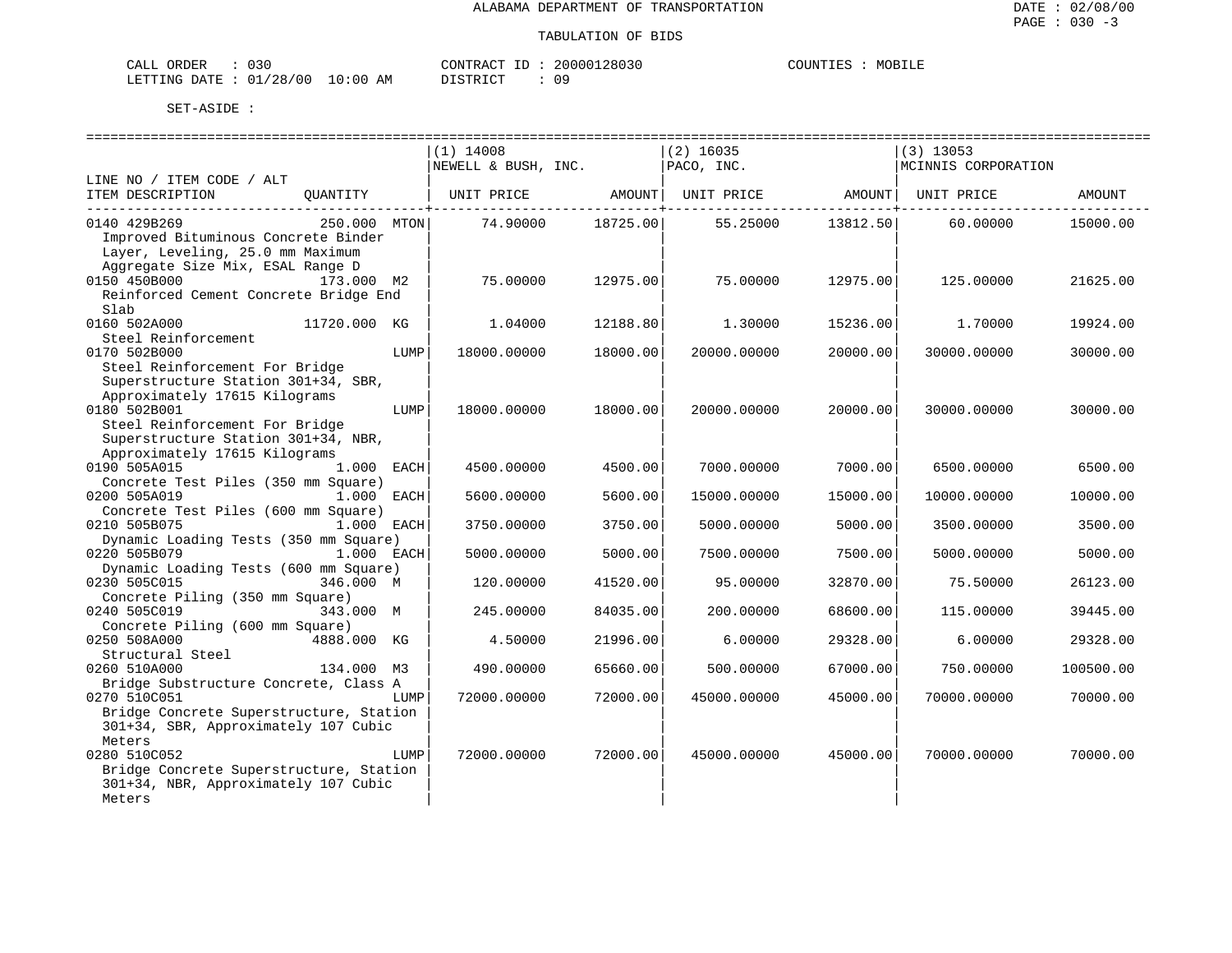| CALL ORDER | 030                              |          |  | CONTRACT ID: 20000128030 | COUNTIES | MOBILE |
|------------|----------------------------------|----------|--|--------------------------|----------|--------|
|            | LETTING DATE : 01/28/00 10:00 AM | DISTRICT |  |                          |          |        |

|                                                                                   |             |      | =============================<br>$(1)$ 14008 |           | ================================<br>$(2)$ 16035 |          | =============================<br>$(3)$ 13053 |               |
|-----------------------------------------------------------------------------------|-------------|------|----------------------------------------------|-----------|-------------------------------------------------|----------|----------------------------------------------|---------------|
| LINE NO / ITEM CODE / ALT                                                         |             |      | NEWELL & BUSH, INC.                          |           | PACO, INC.                                      |          | MCINNIS CORPORATION                          |               |
| ITEM DESCRIPTION                                                                  | OUANTITY    |      | UNIT PRICE                                   | AMOUNT    | UNIT PRICE                                      | AMOUNT   | UNIT PRICE                                   | <b>AMOUNT</b> |
| 0290 510E000<br>Grooving Concrete Bridge Decks                                    | 780.000 M2  |      | 3.40000                                      | 2652.00   | 5,00000                                         | 3900.00  | 4.50000                                      | 3510.00       |
| 0300 511A001                                                                      | 72.000 EACH |      | 60.00000                                     | 4320.00   | 50.00000                                        | 3600.00  | 100.00000                                    | 7200.00       |
| Elastomeric Bearings, Type 2<br>0310 513B003<br>Pretensioned-Prestressed Concrete | 420.000 M   |      | 250.00000                                    | 105000.00 | 200.00000                                       | 84000.00 | 196.85000                                    | 82677.00      |
| Girders, Type IM (Specialty Item)<br>0320 600A000<br>Mobilization                 |             | LUMP | 135000.00000                                 | 135000.00 | 65000.00000                                     | 65000.00 | 55000.00000                                  | 55000.00      |
| 0330 610C001<br>Loose Riprap, Class 2                                             | 1600.000    | MTON | 38.00000                                     | 60800.00  | 40.00000                                        | 64000.00 | 36.00000                                     | 57600.00      |
| 0340 610D002                                                                      | 800.000 M2  |      | 3.15000                                      | 2520.00   | 4.00000                                         | 3200.00  | 3.20000                                      | 2560.00       |
| Filter Blanket, Geotextile (Non-Woven)<br>0350 630A000                            | 48.000 M    |      | 62.00000                                     | 2976.00   | 35.00000                                        | 1680.00  | 50.00000                                     | 2400.00       |
| Steel Beam Guardrail, Class A, Type 1<br>0360 630C003                             | 6.000 EACH  |      | 1300.00000                                   | 7800.00   | 1500.00000                                      | 9000.00  | 1200.00000                                   | 7200.00       |
| Guardrail End Anchor, Type 13<br>0370 630C050                                     | 6.000 EACH  |      | 2250.00000                                   | 13500.00  | 2760.00000                                      | 16560.00 | 2200.00000                                   | 13200.00      |
| Guardrail End Anchor, Type 20 Series<br>0380 650A000                              | 1697.000 M3 |      | 12.50000                                     | 21212.50  | 15,00000                                        | 25455.00 | 15,00000                                     | 25455.00      |
| Topsoil<br>0390 652A061                                                           | 3.000 HA    |      | 1650.00000                                   | 4950.00   | 500,00000                                       | 1500.00  | 2100.00000                                   | 6300.00       |
| Seeding (Mix 3E)<br>0400 654A000                                                  | 72.000 M2   |      | 7.00000                                      | 504.00    | 7.00000                                         | 504.00   | 7.00000                                      | 504.00        |
| Solid Sodding<br>0410 656A001                                                     | 3.000 HA    |      | 1600.00000                                   | 4800.00   | 1000.00000                                      | 3000.00  | 1650.00000                                   | 4950.00       |
| Mulching, Class A, Type 2<br>0420 665F000                                         | 700.000     | EACH | 5.00000                                      | 3500.00   | 5,00000                                         | 3500.00  | 5.00000                                      | 3500.00       |
| Hay Bales<br>0430 665G000                                                         | 500.000     | EACH | 2.50000                                      | 1250.00   | 4.00000                                         | 2000.00  | 3.00000                                      | 1500.00       |
| Sand Bags<br>0440 665J000                                                         | 640.000 M   |      | 18.00000                                     | 11520.00  | 15.00000                                        | 9600.00  | 15.00000                                     | 9600.00       |
| Silt Fence, Type A<br>0450 666A001                                                | 3.000 HA    |      | 40.00000                                     | 120.00    | 250.00000                                       | 750.00   | 150.00000                                    | 450.00        |
| Pest Control Treatment                                                            |             |      |                                              |           |                                                 |          |                                              |               |
| 0460 680A000<br>Engineering Controls                                              |             | LUMP | 11000.00000                                  | 11000.00  | 25000.00000                                     | 25000.00 | 4512.60000                                   | 4512.60       |
| 0470 701A028                                                                      | 2.000 KM    |      | 1470.00000                                   | 2940.00   | 1000.00000                                      | 2000.00  | 2600.00000                                   | 5200.00       |
| Solid White, Class 2, Type A Traffic<br>Stripe (1.5 mm Thick) (150 mm Wide)       |             |      |                                              |           |                                                 |          |                                              |               |
| 0480 701A032<br>Solid Yellow, Class 2, Type A Traffic                             | 2.000 KM    |      | 1850.00000                                   | 3700.00   | 1000.00000                                      | 2000.00  | 2600.00000                                   | 5200.00       |
| Stripe (1.5 mm Thick) (150 mm Wide)                                               |             |      |                                              |           |                                                 |          |                                              |               |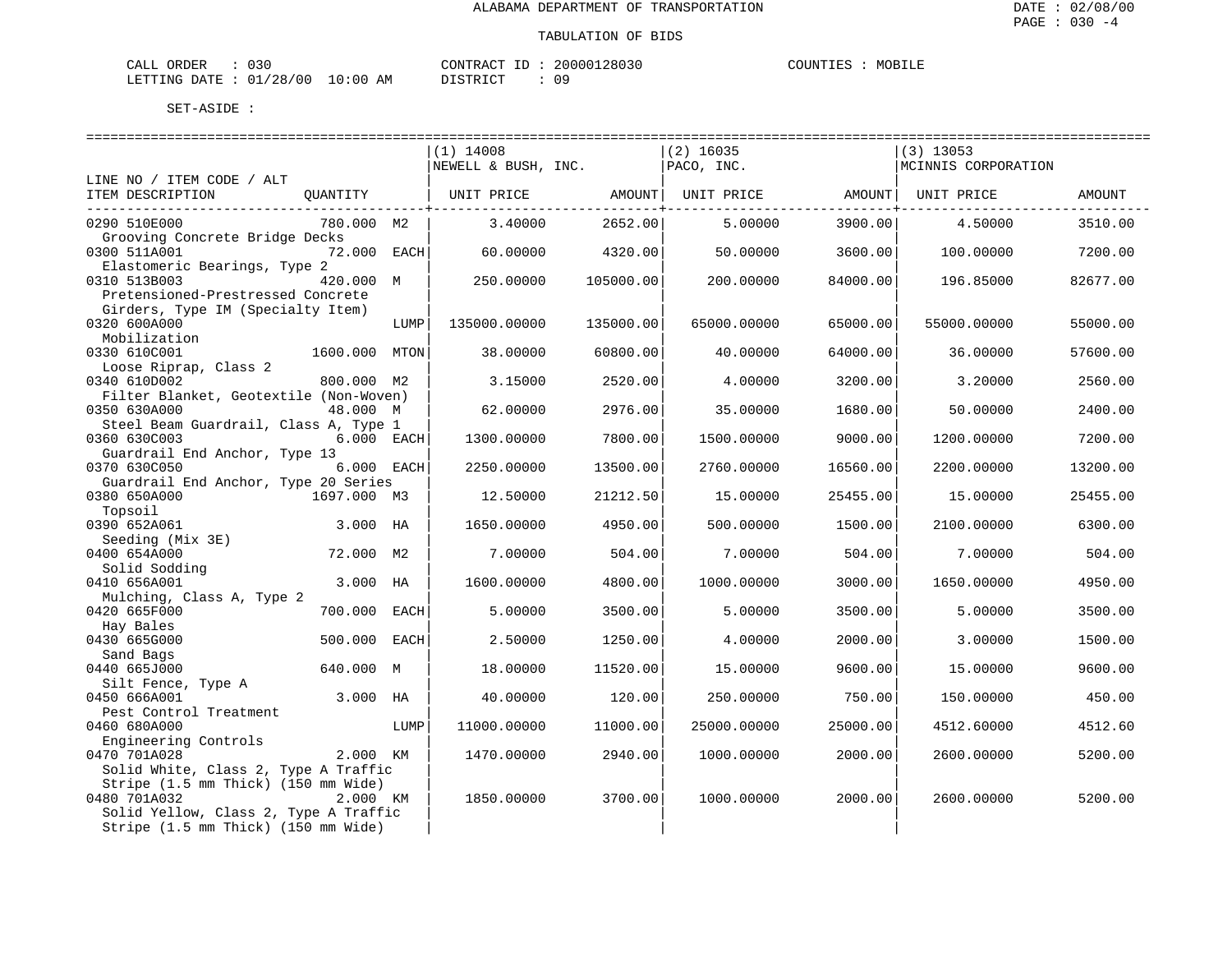| CALL ORDER                      | 030 | CONTRACT ID: 20000128030 |     | COUNTIES | MOBILE |
|---------------------------------|-----|--------------------------|-----|----------|--------|
| LETTING DATE: 01/28/00 10:00 AM |     | DISTRICT                 | 0 S |          |        |

|                                                                                                           |                 | $(1)$ 14008<br>NEWELL & BUSH, INC. |                 | $(2)$ 16035<br>PACO, INC.                   | ======================= | $(3)$ 13053<br>MCINNIS CORPORATION                                                                                    |                |
|-----------------------------------------------------------------------------------------------------------|-----------------|------------------------------------|-----------------|---------------------------------------------|-------------------------|-----------------------------------------------------------------------------------------------------------------------|----------------|
| LINE NO / ITEM CODE / ALT                                                                                 |                 |                                    |                 |                                             |                         |                                                                                                                       |                |
| ITEM DESCRIPTION                                                                                          | OUANTITY        |                                    |                 |                                             |                         | UNIT PRICE $\qquad \qquad \text{AMOUNT} \qquad \text{UNIT} \qquad \text{RMOUNT} \qquad \text{UNIT} \qquad \text{ENT}$ | AMOUNT         |
| 0490 701A041<br>Broken White, Class 2, Type A Traffic<br>Stripe (2.3 mm Thick) (150 mm Wide)              | 2.000 KM        | 880.00000                          | 1760.00         | 700.00000                                   | 1400.00                 | 1650.00000                                                                                                            | 3300.00        |
| 0500 701B009<br>Dotted Class 2, Type A Traffic Stripe<br>$(2.3 \text{ mm}$ Thick) $(150 \text{ mm}$ Wide) | 38.000 M        | 4.00000                            | 152.00          | 5.00000                                     | 190.001                 | 15.00000                                                                                                              | 570.00         |
| 0510 701C001<br>Solid Temporary Traffic Stripe                                                            | 15.000 KM       | 260.00000                          | 3900.00         | 250.00000                                   | 3750.00                 | 250.00000                                                                                                             | 3750.00        |
| 0520 701D008<br>Solid Traffic Stripe Removed (Plastic)                                                    | 1.000 KM        | 1100.00000                         | 1100.00         | 1000.00000                                  | 1000.00                 | 600.00000                                                                                                             | 600.00         |
| 0530 705A012<br>Pavement Markers, Class C, Type 1-B                                                       | 76.000 EACH     | 5.00000                            | 380.00          | 4.00000                                     | 304.00                  | 5.00000                                                                                                               | 380.00         |
| 0540 705A030<br>Pavement Markers, Class A-H, Type 2-C                                                     | 4.000 EACH      | 10.00000                           | 40.00           | 5,00000                                     | 20.00                   | 15.00000                                                                                                              | 60.00          |
| 0550 705A031<br>Pavement Markers, Class A-H, Type 1-A                                                     | $147.000$ EACH  | 6.00000                            | 882.00          | 5.00000                                     | 735.00                  | 15.00000                                                                                                              | 2205.00        |
| 0560 726A000<br>Portable Concrete Safety Barriers, Type<br>6                                              | 800.000 M       | 70,00000                           | 56000.00        | 150.00000                                   | 120000.00               | 150.00000                                                                                                             | 120000.00      |
| 0570 740B000<br>Construction Signs                                                                        | 43.000 M2       | 250.00000                          | 10750.00        | 115,00000                                   | 4945.00                 | 155.00000                                                                                                             | 6665.00        |
| 0580 740D000<br>Channelizing Drums                                                                        | 50.000 EACH     | 50.00000                           | 2500.00         | 70.00000                                    | 3500.00                 | 65.00000                                                                                                              | 3250.00        |
| 0590 740E000<br>Cones (900 mm High)                                                                       | 100.000<br>EACH | 15.00000                           | 1500.00         | 20.00000                                    | 2000.00                 | 60.00000                                                                                                              | 6000.00        |
| 0600 740F002<br>Barricades, Type III                                                                      | 8.000 EACH      | 300.00000                          | 2400.00         | 375.00000                                   | 3000.00                 | 550.00000                                                                                                             | 4400.00        |
| 0610 7401005<br>Warning Lights, Type B (Detachable Head)                                                  | 4.000 EACH      | 300.00000                          | 1200.00         | 650.00000                                   | 2600.00                 | 400.00000                                                                                                             | 1600.00        |
| 0620 740L004<br>Vertical Panel, Type II (Single-Sided)                                                    | 100.000 EACH    | 55.00000                           | 5500.00         | 25.00000                                    | 2500.00                 | 60.00000                                                                                                              | 6000.00        |
| 0630 740M000<br>Ballast For Cone                                                                          | 100.000 EACH    | 10.00000                           | 1000.00         | 10.00000                                    | 1000.00                 | 10.00000                                                                                                              | 1000.00        |
| 0640 741C010<br>Portable Sequential Arrow And Chevron<br>Sign Unit                                        | $2.000$ EACH    | 8500.00000                         | 17000.00        | 6000.00000                                  | 12000.00                | 10000.00000                                                                                                           | 20000.00       |
| 0650 999 000<br>Trainee Hours At 80 Cents Per Hour                                                        | 1500.000 HOUR   | 0.80000                            | 1200.00         |                                             |                         | $0.80000$ $1200.00$ $0.80000$                                                                                         | 1200.00        |
| SECTION TOTALS                                                                                            |                 |                                    |                 | $\sharp$ 1,402,151.88 $\sharp$ 1,428,746.30 |                         |                                                                                                                       | \$1,523,576.55 |
| CONTRACT TOTALS<br>==============                                                                         |                 |                                    | \$1,402,151.88] |                                             | \$1,428,746.30          |                                                                                                                       | \$1.523.576.55 |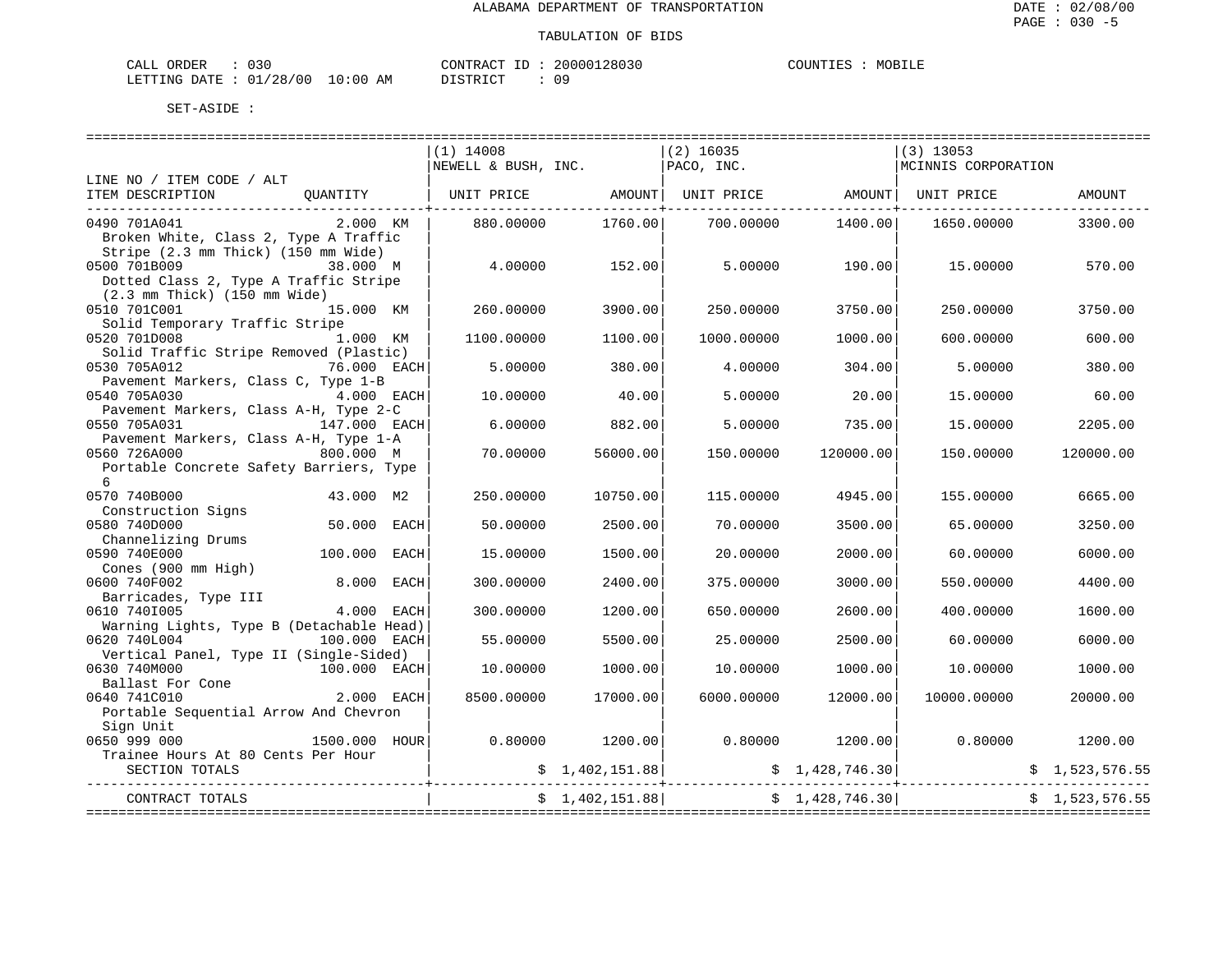DATE :

## VENDOR RANKING

|      | $\therefore$ 031<br>CALL ORDER<br>LETTING DATE: 01/28/00                                                                      | 10:00 AM                                       | CONTRACT ID: 20000128031<br>DISTRICT<br>: 07                                                |              |                  | COUNTIES : COVINGTON       |                        |
|------|-------------------------------------------------------------------------------------------------------------------------------|------------------------------------------------|---------------------------------------------------------------------------------------------|--------------|------------------|----------------------------|------------------------|
|      | CONTRACT DESCRIPTION :<br>for constructing the Resurfacing and Traffic Stripe on<br>Andalusia. Length 1.874mi.<br>SET-ASIDE : |                                                | 35<br>CONTRACT TIME:<br>RURAL<br>S.R.#15 from U.S.#29 (MP 42.576) to S.R.#55 (MP 44.450) in | Working Days | (available days) | $PROJECT(S)$ : STPAA-2(19) |                        |
| RANK | VENDOR NO./NAME                                                                                                               |                                                |                                                                                             |              |                  | TOTAL<br><b>BID</b>        | % OVER<br>LOW BID      |
|      | 01018<br>02032                                                                                                                | APAC-ALABAMA, INC.<br>BULLARD EXCAVATING, INC. |                                                                                             |              | Ŝ.               | 304,220.10<br>380,011.75   | 100.0000%<br>124.9134% |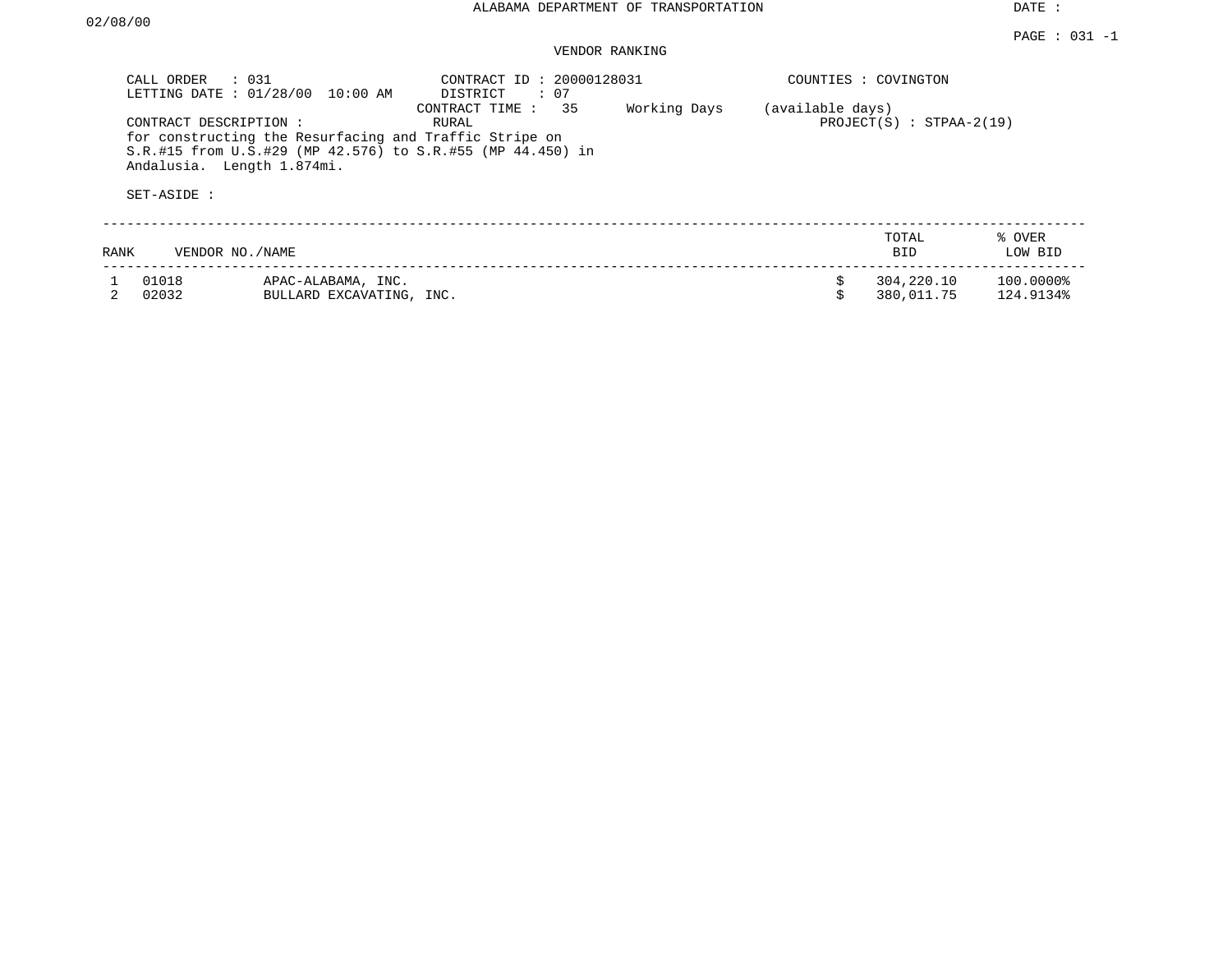| 031<br>CALL ORDER                |          | 20000128031<br>CONTRACT ID | COUNTIES :<br>COVINGTON |
|----------------------------------|----------|----------------------------|-------------------------|
| LETTING DATE : 01/28/00 10:00 AM | DISTRICT | - 07                       |                         |

|                                                                                |                |      | . =============================<br>$(1)$ 01018 |                  | ===================<br>$(2)$ 02032<br>$APAC-ALABAMA, INC.$ BULLARD EXCAVATING, INC. |                                   |        |
|--------------------------------------------------------------------------------|----------------|------|------------------------------------------------|------------------|-------------------------------------------------------------------------------------|-----------------------------------|--------|
| LINE NO / ITEM CODE / ALT                                                      |                |      |                                                |                  |                                                                                     |                                   |        |
| ITEM DESCRIPTION QUANTITY                                                      |                |      | UNIT PRICE AMOUNT                              | --------------+- | UNIT PRICE AMOUNT   UNIT PRICE                                                      | . _ _ _ _ _ _ _ _ _ _ _ _ _ _ _ _ | AMOUNT |
| SECTION 0001 Total                                                             |                |      |                                                |                  |                                                                                     |                                   |        |
| 0010 206C010<br>Removing Concrete Driveway                                     | 70.000 SQYD    |      | 20.00000 1400.00                               |                  | 8.00000                                                                             | 560.00                            |        |
| 0020 209A000<br>Mailbox Reset, Single                                          | $1.000$ EACH   |      | 40.00000                                       | 40.00            | 150.00000                                                                           | 150.00                            |        |
| 0030 210D010                                                                   | 4000.000 CYIP  |      | 5.50000                                        | 22000.00         | 4.50000                                                                             | 18000.00                          |        |
| Borrow Excavation (A2 or Better)<br>0040 401B100                               | 30000.000 SYCP |      | 0.58000                                        | 17400.00         | 0.64000                                                                             | 19200.00                          |        |
| Bituminous Treatment E (With Polymer<br>Additive)                              |                |      |                                                |                  |                                                                                     |                                   |        |
| 0050 405A000<br>Tack Coat                                                      | 1875.000 GAL   |      | 1.40000                                        | 2625.00          | 0.75000                                                                             | 1406.25                           |        |
| 0060 424A260<br>Superpave Bituminous Concrete Wearing                          | 1705.000 TON   |      | 35.00000                                       | 59675.00         | 37.28000                                                                            | 63562.40                          |        |
| Surface Layer, 1/2" Maximum Aggregate                                          |                |      |                                                |                  |                                                                                     |                                   |        |
| Size Mix, ESAL Range D<br>0070 424A266                                         | 500.000 TON    |      | 34.00000                                       | 17000.00         | 55.00000                                                                            | 27500.00                          |        |
| Superpave Bituminous Concrete Wearing<br>Surface Layer, Leveling, 1/2" Maximum |                |      |                                                |                  |                                                                                     |                                   |        |
| Aggregate Size Mix, ESAL Range D<br>0080 424B461                               | 3405.000 TON   |      | 30.50000                                       | 103852.50        | 35.64000                                                                            | 121354.20                         |        |
| Superpave Bituminous Concrete Upper<br>Binder Layer, 1" Maximum Aggregate Size |                |      |                                                |                  |                                                                                     |                                   |        |
| Mix, ESAL Range D                                                              |                |      |                                                |                  |                                                                                     |                                   |        |
| 0090 424B573<br>Superpave Bituminous Concrete Lower                            | 320.000 TON    |      | 36.50000                                       | 11680.00         | 60.00000                                                                            | 19200.00                          |        |
| Binder Layer, Widening, 1 1/2" Maximum<br>Aggregate Size Mix, ESAL Range D     |                |      |                                                |                  |                                                                                     |                                   |        |
| 0100 600A000                                                                   |                | LUMP | 5000.00000                                     | 5000.00          | 30000.00000                                                                         | 30000.00                          |        |
| Mobilization<br>0110 618B002                                                   | 70.000 SOYD    |      | 26.00000                                       | 1820.00          | 50.00000                                                                            | 3500.00                           |        |
| Concrete Driveway, 6" Thick<br>0120 652A061                                    | 3.000 ACRE     |      | 450.00000                                      | 1350.00          | 500.00000                                                                           | 1500.00                           |        |
| Seeding (Mix 3E)<br>0130 656A000                                               | 3.000 ACRE     |      | 450.00000                                      | 1350.00          | 500.00000                                                                           | 1500.00                           |        |
| Mulching, Class A, Type 1                                                      |                |      |                                                |                  |                                                                                     |                                   |        |
| 0140 665F000<br>Hay Bales                                                      | 100.000 EACH   |      | 4.00000                                        | 400.00           | 5.00000                                                                             | 500.00                            |        |
| 0150 665J000<br>Silt Fence, Type A                                             | 1500.000 LF    |      | 2.50000                                        | 3750.00          | 5.50000                                                                             | 8250.00                           |        |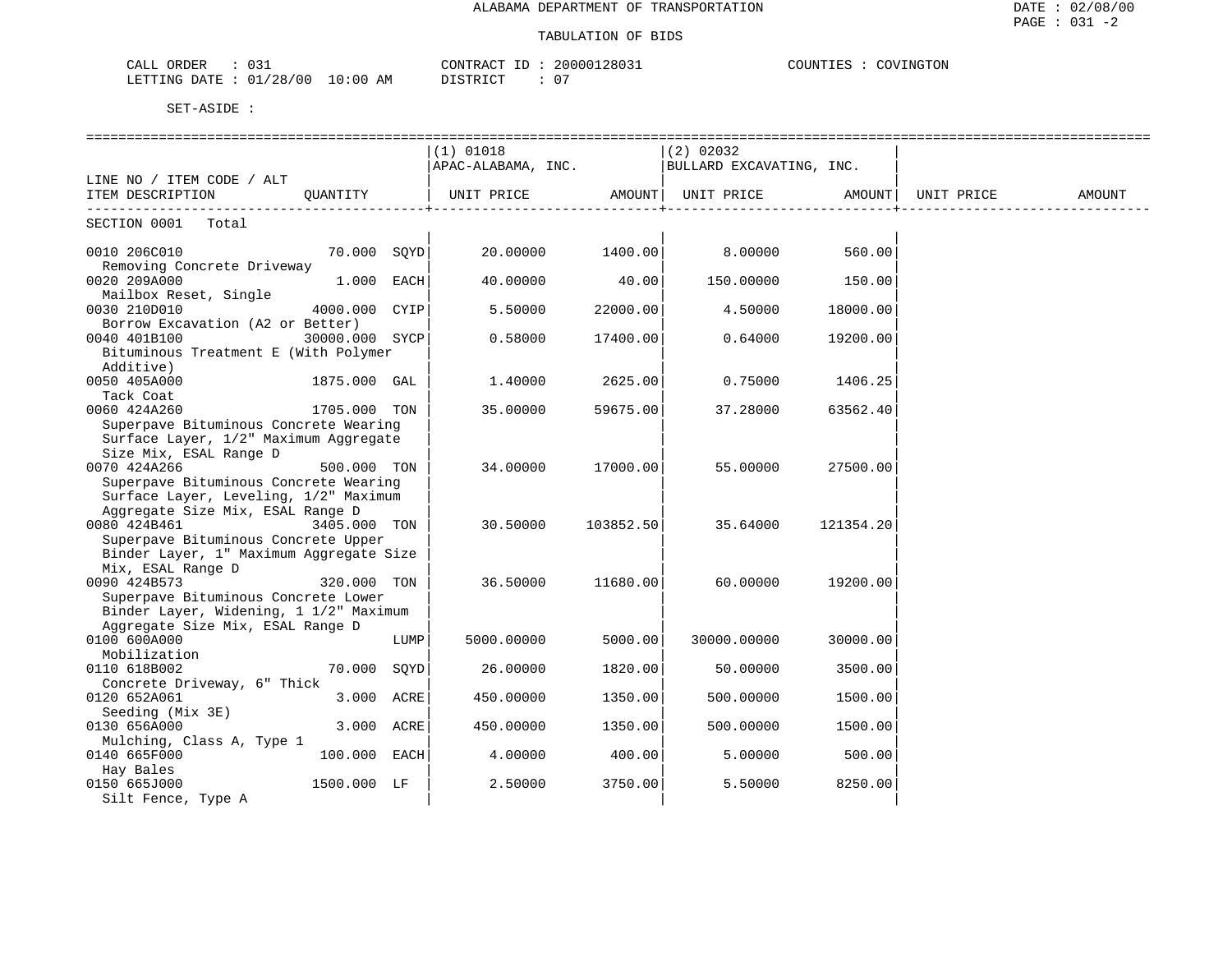| 031                              | 20000128031             | COVINGTON |
|----------------------------------|-------------------------|-----------|
| CALL ORDER                       | CONTRACT ID:            | COUNTIES  |
| LETTING DATE : 01/28/00 10:00 AM | $\cap$<br>DISTRICT<br>U |           |

| SET-ASIDE |  |
|-----------|--|
|           |  |

|                                          | (1) 01018                                                   |                        | (2) 02032           |                 |        |
|------------------------------------------|-------------------------------------------------------------|------------------------|---------------------|-----------------|--------|
|                                          | $\vert$ APAC-ALABAMA, INC. $\vert$ BULLARD EXCAVATING, INC. |                        |                     |                 |        |
| LINE NO / ITEM CODE / ALT                |                                                             |                        |                     |                 |        |
| ITEM DESCRIPTION QUANTITY                |                                                             |                        |                     |                 | AMOUNT |
|                                          |                                                             | --------------+------- |                     | --------------+ |        |
| 0160 680A000<br>LUMP                     | 870.00000                                                   |                        | 870.00   1500.00000 | 1500.00         |        |
| Engineering Controls                     |                                                             |                        |                     |                 |        |
| 0170 701C000<br>2.000 MILE               | $300.00000$ 600.00                                          |                        | 315.00000 630.00    |                 |        |
| Broken Temporary Traffic Stripe          |                                                             |                        |                     |                 |        |
| 0180 701C001<br>18.000 MILE              | 320.00000                                                   | 5760.00                | 336.00000           | 6048.00         |        |
| Solid Temporary Traffic Stripe           |                                                             |                        |                     |                 |        |
| 1.000 MILE<br>0190 701D007               | 1200.00000                                                  | 1200.00                | 1260.00000          | 1260.00         |        |
| Solid Traffic Stripe Removed (Paint)     |                                                             |                        |                     |                 |        |
| 0200 701D008<br>1.000 MILE               | 1300.00000                                                  | 1300.00                | 1365.00000          | 1365.00         |        |
| Solid Traffic Stripe Removed (Plastic)   |                                                             |                        |                     |                 |        |
| 0210 701D014<br>$1.000$ MILE             | 1000.00000                                                  | 1000.00                | 1050.00000          | 1050.00         |        |
| Broken Traffic Stripe Removed (Paint)    |                                                             |                        |                     |                 |        |
| 0220 701D015<br>1.000 MILE               | 1200.00000                                                  | 1200.00                | 1260.00000          | 1260.00         |        |
| Broken Traffic Stripe Removed (Plastic)  |                                                             |                        |                     |                 |        |
| 0230 702A007<br>1.000 MILE               | 1850.00000                                                  | 1850.00                | 1942.50000          | 1942.50         |        |
| Broken Yellow, Inverted Profile Traffic  |                                                             |                        |                     |                 |        |
| Stripe (6" Wide)                         |                                                             |                        |                     |                 |        |
| 4.000 MILE<br>0240 702A008               | 3700.00000 14800.00                                         |                        | 3885.00000          | 15540.00        |        |
| Solid White, Inverted Profile Traffic    |                                                             |                        |                     |                 |        |
| Stripe (6" Wide)                         |                                                             |                        |                     |                 |        |
| 0250 702A009<br>3.000 MILE               | 3700.00000                                                  | 11100.00               | 3885.00000          | 11655.00        |        |
| Solid Yellow, Inverted Profile Traffic   |                                                             |                        |                     |                 |        |
| Stripe (6" Wide)                         |                                                             |                        |                     |                 |        |
| - ,<br>360.000 LF<br>0260 702B001        | $1.50000$ $540.00$                                          |                        | 1.58000             | 568.80          |        |
| Dotted Inverted Profile Traffic Stripe   |                                                             |                        |                     |                 |        |
| (6" Wide)                                |                                                             |                        |                     |                 |        |
| 1256.000 SQFT <br>0270 703A002           | 2.50000                                                     | 3140.00                | 2.63000             | 3303.28         |        |
| Traffic Control Markings, Class 2, Type  |                                                             |                        |                     |                 |        |
| A                                        |                                                             |                        |                     |                 |        |
| 225.000 SOFT<br>0280 703B002             | 3.00000                                                     | 675.00                 | 3.15000             | 708.75          |        |
| Traffic Control Legends, Class 2, Type A |                                                             |                        |                     |                 |        |
| 0290 703D001<br>1256.000 SOFT            | 1,30000                                                     | 1632.80                | 1.37000             | 1720.72         |        |
| Temporary Traffic Control Markings       |                                                             |                        |                     |                 |        |
| 0300 703E001<br>225.000 SOFT             | 1.30000                                                     | 292.50                 | 1.37000             | 308.25          |        |
| Temporary Traffic Control Legends        |                                                             |                        |                     |                 |        |
| $12.000$ EACH<br>0310 705A030            | 4.90000                                                     | 58.80                  | 5.15000             | 61.80           |        |
| Pavement Markers, Class A-H, Type 2-C    |                                                             |                        |                     |                 |        |
| 0320 705A031<br>160.000 EACH             | 4.70000                                                     | 752.00                 | 4.94000             | 790.40          |        |
| Pavement Markers, Class A-H, Type 1-A    |                                                             |                        |                     |                 |        |
| 235.000 EACH<br>0330 705A032             | 4.70000                                                     | 1104.50                | 4.94000             | 1160.90         |        |
| Pavement Markers, Class A-H, Type 1-B    |                                                             |                        |                     |                 |        |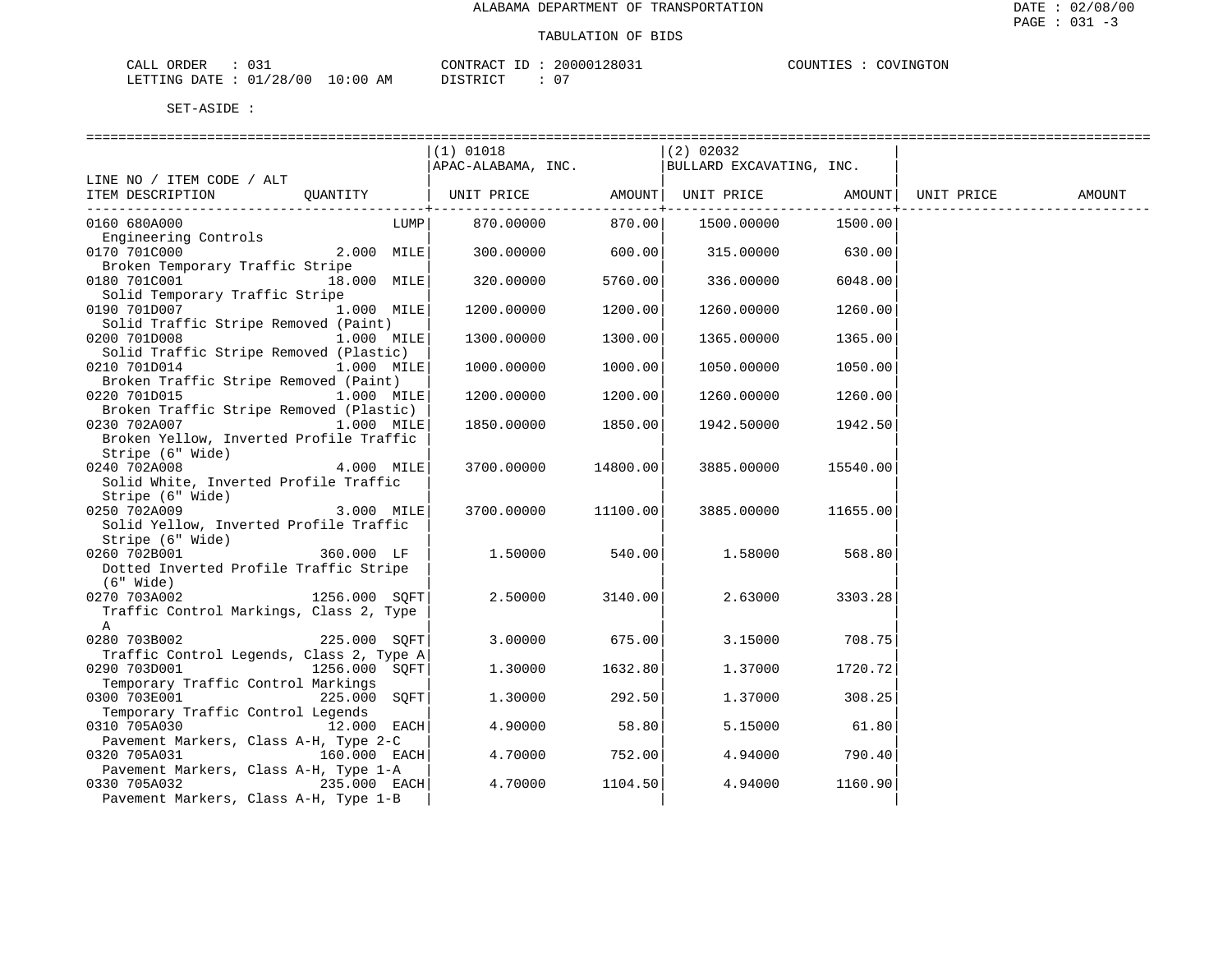| ORDER<br>$\sim$ $ -$<br>CALI<br>$\sim$<br><u> v v …</u> |             | CONTRACT     | 28031<br>200001    | NGTON:<br>COUNTIF<br>70V <sub>1</sub> |
|---------------------------------------------------------|-------------|--------------|--------------------|---------------------------------------|
| 128<br>100<br>LETTING<br>DATE                           | 10:00<br>AΜ | די היה די דר | $\sim$ $\sim$<br>ັ |                                       |

|                                       |              |      | $(1)$ 01018        |             | $(2)$ 02032              |            |            |        |
|---------------------------------------|--------------|------|--------------------|-------------|--------------------------|------------|------------|--------|
|                                       |              |      | APAC-ALABAMA, INC. |             | BULLARD EXCAVATING, INC. |            |            |        |
| LINE NO / ITEM CODE / ALT             |              |      |                    |             |                          |            |            |        |
| ITEM DESCRIPTION                      | QUANTITY     |      | UNIT PRICE         | AMOUNT      | UNIT PRICE               | AMOUNT     | UNIT PRICE | AMOUNT |
|                                       |              |      |                    |             |                          |            |            |        |
| 0340 705A037<br>$220.000$ EACH        |              |      | 4.90000            | 1078.00     | 5.15000                  | 1133.00    |            |        |
| Pavement Markers, Class A-H, Type 2-D |              |      |                    |             |                          |            |            |        |
| 0350 705A038<br>30.000 EACH           |              |      | 4.90000            | 147.00      | 5.15000                  | 154.50     |            |        |
| Pavement Markers, Class A-H, Type 2-E |              |      |                    |             |                          |            |            |        |
| 0360 740B000                          | 514.000 SOFT |      | 9.25000            | 4754.50     | 12,00000                 | 6168.00    |            |        |
| Construction Signs                    |              |      |                    |             |                          |            |            |        |
| 0370 740E000                          | 50.000       | EACH | 5.75000            | 287.50      | 5.00000                  | 250.00     |            |        |
| Cones (36 Inches High)                |              |      |                    |             |                          |            |            |        |
| 0380 740M000                          | 50.000       | EACH | 4.70000            | 235.00      | 5.00000                  | 250.00     |            |        |
| Weight For Cone                       |              |      |                    |             |                          |            |            |        |
| 0390 7400000                          | 1.000        | EACH | 500.00000          | 500.00      | 5000.00000               | 5000.00    |            |        |
| Pilot Car                             |              |      |                    |             |                          |            |            |        |
| SECTION TOTALS                        |              |      | \$                 | 304, 220.10 | \$                       | 380,011.75 |            |        |
|                                       |              |      | \$                 |             | Ŝ.                       |            |            |        |
| CONTRACT TOTALS                       |              |      |                    | 304, 220.10 |                          | 380,011.75 |            |        |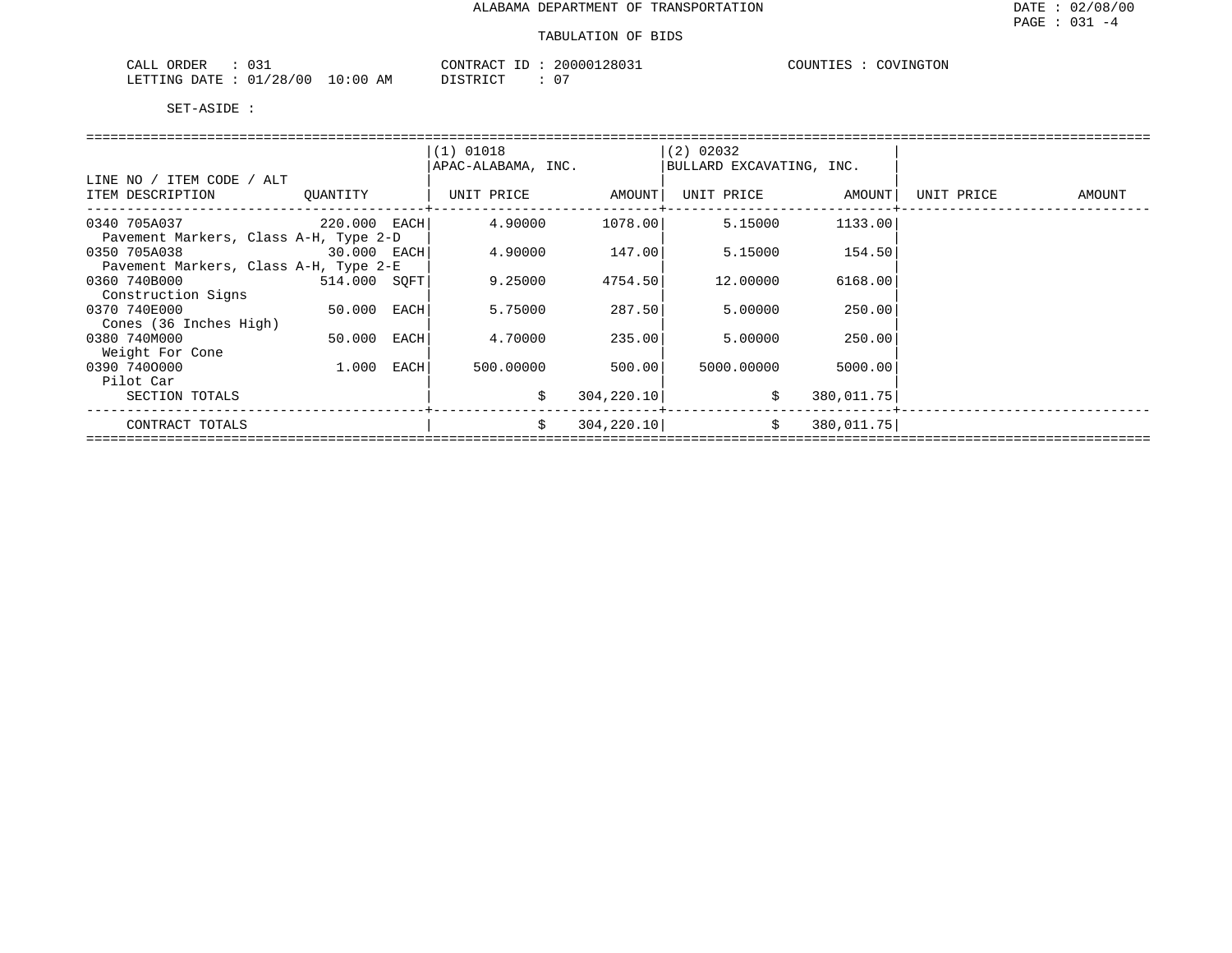DATE :

## VENDOR RANKING

|      | CALL ORDER<br>LETTING DATE: 01/28/00 | $\therefore$ 032<br>10:00 AM                   | CONTRACT ID: 20000128032<br>DISTRICT<br>: 08                                                                                                                |              |                  | COUNTIES : WASHINGTON     |                   |
|------|--------------------------------------|------------------------------------------------|-------------------------------------------------------------------------------------------------------------------------------------------------------------|--------------|------------------|---------------------------|-------------------|
|      | CONTRACT DESCRIPTION:<br>SET-ASIDE : | only), south of Wagarville. Length - 0.894 mi. | 200<br>CONTRACT TIME :<br>RURAL<br>for constructing the Bridge Replacement and Approaches on<br>S.R. #13 (U.S. #43) over Armstrong Creek (southbound bridge | Working Days | (available days) | PROJECT $(S)$ : BR-98(30) |                   |
| RANK |                                      | VENDOR NO. / NAME                              |                                                                                                                                                             |              |                  | TOTAL<br><b>BID</b>       | % OVER<br>LOW BID |
|      | 14008                                | NEWELL & BUSH, INC.                            |                                                                                                                                                             |              |                  | 1,093,064.66              | 100.0000%         |
|      | 13053                                | MCINNIS CORPORATION                            |                                                                                                                                                             |              |                  | 1,341,804.23              | 122.7561%         |
|      | 03001                                | CLARK CONSTRUCTION COMPANY, INC.               |                                                                                                                                                             |              |                  | 1,346,463.70              | 123.1824%         |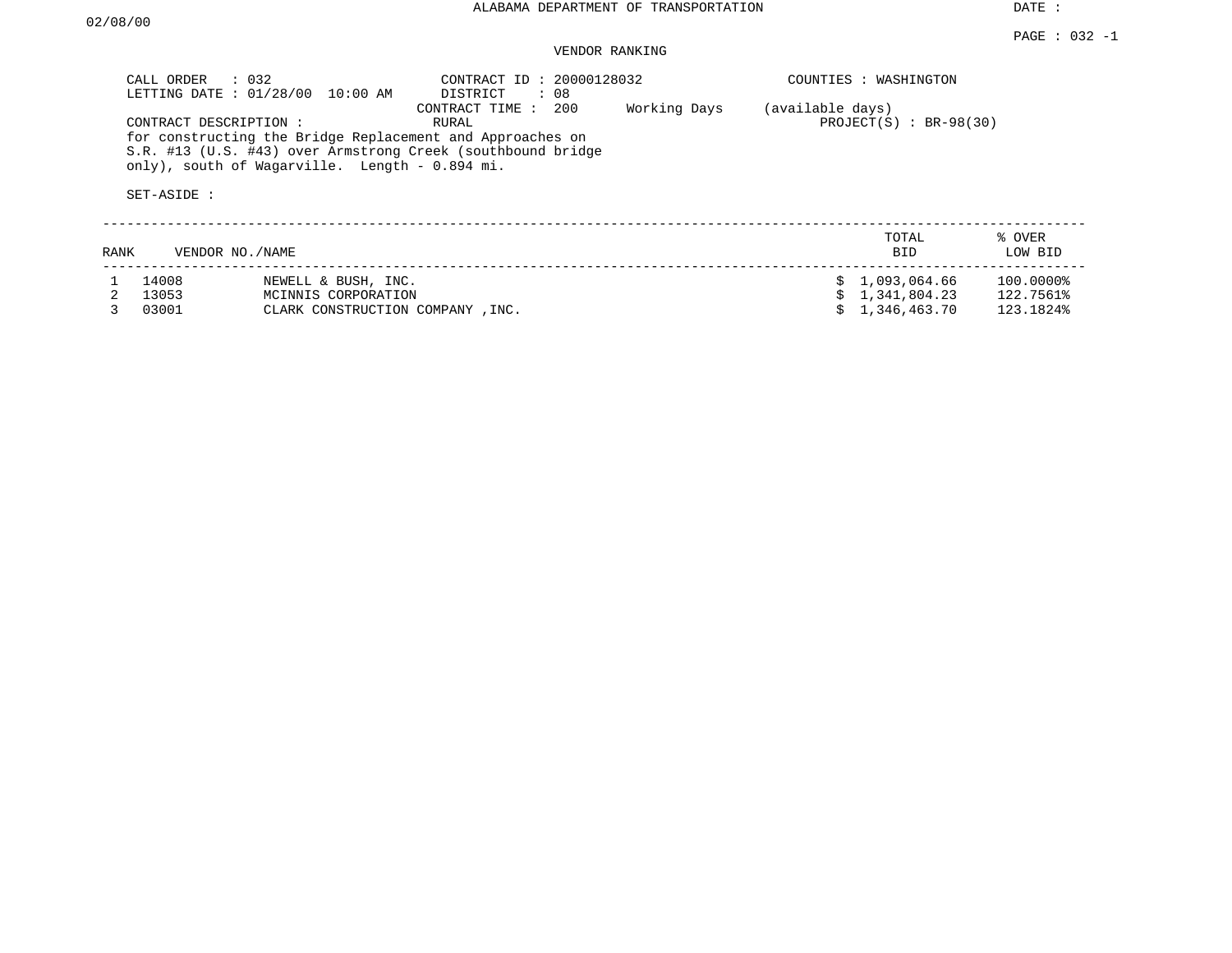| $\sim$<br>ORDER<br>$^{\circ}$ $\Delta$ $\Gamma$ .<br>للطلاب<br>0 J Z                                                                                                                            |                 | TIO'     |     | iTON<br>דרדר<br>$\cdots$ |
|-------------------------------------------------------------------------------------------------------------------------------------------------------------------------------------------------|-----------------|----------|-----|--------------------------|
| $^{\circ}$ $\cap$<br>00 /<br>$\Delta$ mm $\Gamma$<br>استست<br>- NTC 2<br>۱Д'<br>the contract of the contract of the contract of the contract of the contract of the contract of the contract of | AM<br>1:00<br>. | TAT<br>. | UC. |                          |

|                                                            | $(1)$ 14008         |          | $(2)$ 13053         |          | (3) 03001                    |           |
|------------------------------------------------------------|---------------------|----------|---------------------|----------|------------------------------|-----------|
|                                                            | NEWELL & BUSH, INC. |          | MCINNIS CORPORATION |          | CLARK CONSTRUCTION CO., INC. |           |
| LINE NO / ITEM CODE / ALT                                  |                     |          |                     |          |                              |           |
| ITEM DESCRIPTION<br>OUANTITY                               | UNIT PRICE AMOUNT   |          | UNIT PRICE          | AMOUNT   | UNIT PRICE                   | AMOUNT    |
| _________________________________<br>SECTION 0001<br>TOTAL |                     |          |                     |          |                              |           |
|                                                            |                     |          |                     |          |                              |           |
| 0010 206A000<br>LUMP                                       | 25000.00000         | 25000.00 | 80000.00000         | 80000.00 | 132000.00000                 | 132000.00 |
| Removal Of Old Bridge Station 1024+22                      |                     |          |                     |          |                              |           |
| <b>SBR</b>                                                 |                     |          |                     |          |                              |           |
| 0020 210A000<br>811.000 CYIP                               | 11.00000            | 8921.00  | 11.00000            | 8921.00  | 11.00000                     | 8921.00   |
| Unclassified Excavation                                    |                     |          |                     |          |                              |           |
| 0030 210D011<br>1630.000<br>CYIP                           | 13.25000            | 21597.50 | 13.25000            | 21597.50 | 13.25000                     | 21597.50  |
| Borrow Excavation (A4 or Better)                           |                     |          |                     |          |                              |           |
| 0040 214A000<br>CUYD<br>29.000                             | 8,00000             | 232.00   | 8.00000             | 232.00   | 8.00000                      | 232.00    |
| Structure Excavation                                       |                     |          |                     |          |                              |           |
| 0050 214B000<br>19.000<br>CUYD                             | 32.00000            | 608.00   | 32.00000            | 608.00   | 32,00000                     | 608.00    |
| Foundation Backfill, Local                                 |                     |          |                     |          |                              |           |
| 0060 405A000<br>635.000<br>GAL                             | 0.69000             | 438.15   | 1,06000             | 673.10   | 1,00000                      | 635.00    |
| Tack Coat                                                  |                     |          |                     |          |                              |           |
| 0070 424A260<br>866.000 TON                                | 48.43000            | 41940.38 | 79.50000            | 68847.00 | 75.00000                     | 64950.00  |
| Superpave Bituminous Concrete Wearing                      |                     |          |                     |          |                              |           |
| Surface Layer, 1/2" Maximum Aggregate                      |                     |          |                     |          |                              |           |
| Size Mix, ESAL Range D                                     |                     |          |                     |          |                              |           |
| 0080 424A266<br>110.000 TON                                | 71.77000            | 7894.701 | 79.50000            | 8745.00  | 75.00000                     | 8250.00   |
| Superpave Bituminous Concrete Wearing                      |                     |          |                     |          |                              |           |
| Surface Layer, Leveling, 1/2" Maximum                      |                     |          |                     |          |                              |           |
| Aggregate Size Mix, ESAL Range D                           |                     |          |                     |          |                              |           |
| 0090 424B461<br>233.000 TON                                | 55.60000            | 12954.80 | 72.08000            | 16794.64 | 68,00000                     | 15844.00  |
| Superpave Bituminous Concrete Upper                        |                     |          |                     |          |                              |           |
| Binder Layer, 1" Maximum Aggregate Size                    |                     |          |                     |          |                              |           |
| Mix, ESAL Range D                                          |                     |          |                     |          |                              |           |
| 0100 424B561<br>6.000 TON                                  | 204.04000           | 1224.24  | 31.17000            | 187.02   | 29.50000                     | 177.00    |
| Superpave Bituminous Concrete Lower                        |                     |          |                     |          |                              |           |
| Binder Layer, 1" Maximum Aggregate Size                    |                     |          |                     |          |                              |           |
| Mix, ESAL Range D                                          |                     |          |                     |          |                              |           |
| 0110 424C261<br>710.000<br>TON                             | 49.46000            | 35116.60 | 68,90000            | 48919.00 | 65.00000                     | 46150.00  |
| Superpave Bituminous Concrete Base                         |                     |          |                     |          |                              |           |
| Layer, 1 1/2" Maximum Aggregate Size                       |                     |          |                     |          |                              |           |
| Mix, ESAL Range D                                          |                     |          |                     |          |                              |           |
| 0120 424C269<br>563.000 TON                                | 46.67000            | 26275.21 | 68,90000            | 38790.70 | 65.00000                     | 36595.00  |
| Superpave Bituminous Concrete Base                         |                     |          |                     |          |                              |           |
| Layer, Leveling, 1 1/2" Maximum                            |                     |          |                     |          |                              |           |
| Aggregate Size Mix, ESAL Range D                           |                     |          |                     |          |                              |           |
| 0130 428A000<br>9951.000 LF                                | 0.08000             | 796.08   | 1.27000             | 12637.77 | 1,20000                      | 11941.20  |
| Scoring Bituminous Pavement Surface                        |                     |          |                     |          |                              |           |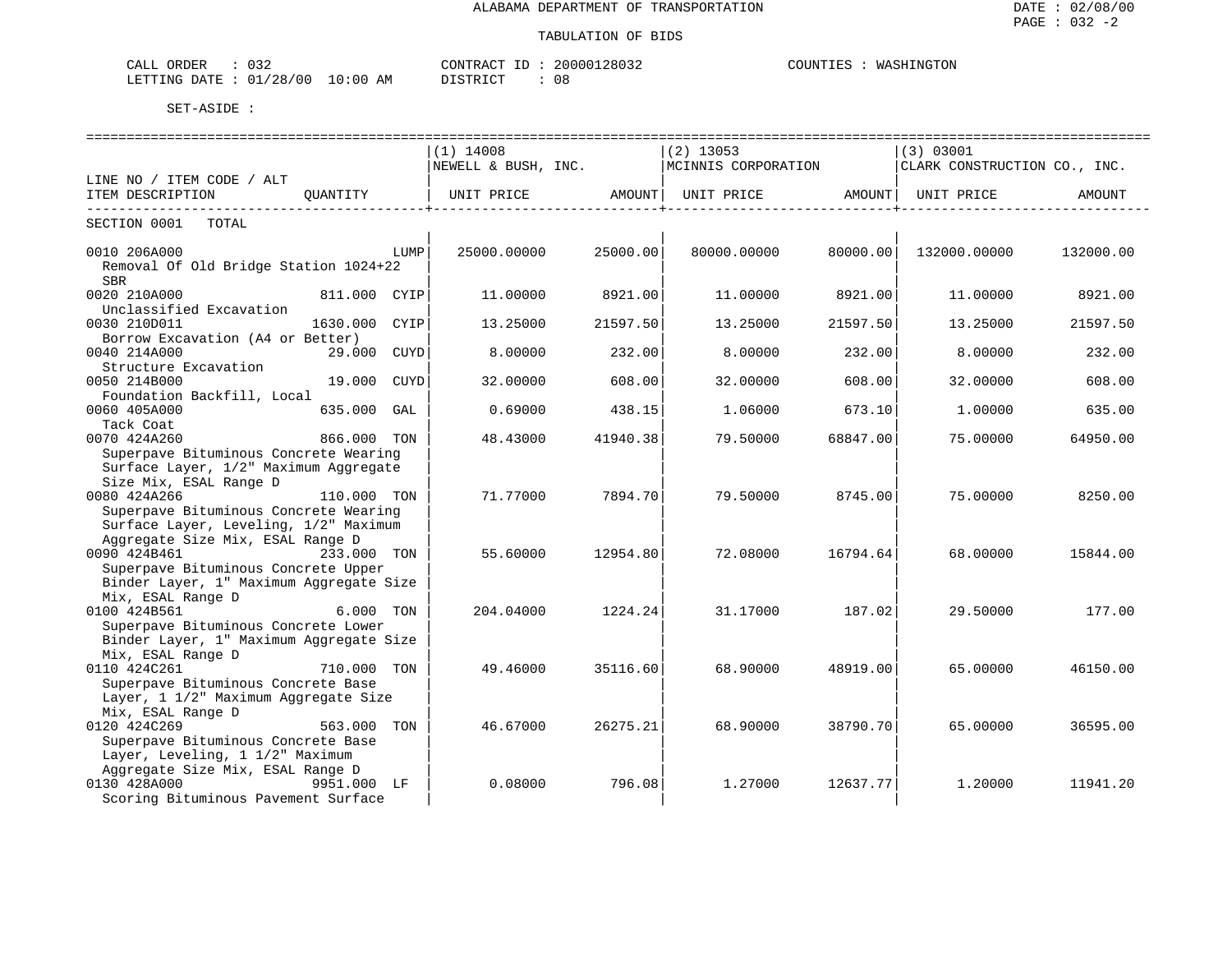| CALL ORDER                      |  |          | CONTRACT ID: 20000128032 | COUNTIES : WASHINGTON |
|---------------------------------|--|----------|--------------------------|-----------------------|
| LETTING DATE: 01/28/00 10:00 AM |  | DISTRICT |                          |                       |

|                                                                                                                  |               |      | $(1)$ 14008<br>NEWELL & BUSH, INC. |           | $(2)$ 13053<br>MCINNIS CORPORATION |           | (3) 03001<br>CLARK CONSTRUCTION CO., INC. |           |
|------------------------------------------------------------------------------------------------------------------|---------------|------|------------------------------------|-----------|------------------------------------|-----------|-------------------------------------------|-----------|
| LINE NO / ITEM CODE / ALT                                                                                        |               |      |                                    |           |                                    |           |                                           |           |
| ITEM DESCRIPTION                                                                                                 | OUANTITY      |      | UNIT PRICE                         | AMOUNT    | UNIT PRICE                         | AMOUNT    | UNIT PRICE                                | AMOUNT    |
| 0140 430B000<br>Aggregate Surfacing (AHD #467 Or #57)                                                            | 100.000 TNCP  |      | 35.00000                           | 3500.00   | 28.00000                           | 2800.00   | 30.00000                                  | 3000.00   |
| 0150 450B000<br>Reinforced Cement Concrete Bridge End<br>Slab                                                    | 107.000 SOYD  |      | 75.00000                           | 8025.00   | 70.00000                           | 7490.00   | 80,00000                                  | 8560.00   |
| 0160 502A000<br>Steel Reinforcement                                                                              | 10000.000 LB  |      | 0.54000                            | 5400.00   | 0.62000                            | 6200.00   | 0.50000                                   | 5000.00   |
| 0170 502B001<br>Steel Reinforcement For Bridge<br>Superstructure Sta. 1024+22.0,<br>Approximately 107,700 Pounds |               | LUMP | 55000.00000                        | 55000.00  | 67000.00000                        | 67000.00  | 50000.00000                               | 50000.00  |
| 0180 505A000<br>Steel Test Piles (HP 10x42)                                                                      | 1.000 EACH    |      | 3500.00000                         | 3500.00   | 2800.00000                         | 2800.00   | 3500.00000                                | 3500.00   |
| 0190 505A004<br>Steel Test Piles (HP 14x73)                                                                      | 1,000         | EACH | 3500.00000                         | 3500.00   | 3800.00000                         | 3800.00   | 3500.00000                                | 3500.00   |
| 0200 505B055<br>Static Loading Tests (HP 10x42)                                                                  | 1.000 EACH    |      | 1000.00000                         | 1000.00   | 1500.00000                         | 1500.00   | 1500.00000                                | 1500.00   |
| 0210 505B059<br>Static Loading Tests (HP 14x73)                                                                  | 1.000 EACH    |      | 1000.00000                         | 1000.00   | 1800.00000                         | 1800.00   | 2000.00000                                | 2000.00   |
| 0220 505C000<br>Steel Piling (HP 10x42)                                                                          | 630.000 LF    |      | 19.00000                           | 11970.00  | 24,00000                           | 15120.00  | 21,00000                                  | 13230.00  |
| 0230 505C004<br>Steel Piling (HP 14x73)                                                                          | 2255.000 LF   |      | 37.00000                           | 83435.00  | 38,00000                           | 85690.00  | 27.00000                                  | 60885.00  |
| 0240 508A000<br>Structural Steel                                                                                 | 2790.000 LB   |      | 2.50000                            | 6975.00   | 2.80000                            | 7812.00   | 2.10000                                   | 5859.00   |
| 0250 510A000<br>Bridge Substructure Concrete, Class A                                                            | 141.000 CUYD  |      | 455.00000                          | 64155.00  | 310.00000                          | 43710.00  | 385.00000                                 | 54285.00  |
| 0260 510C051<br>Bridge Concrete Superstructure, Sta.                                                             |               | LUMP | 170000.00000                       | 170000.00 | 155856.00000                       | 155856.00 | 135000.00000                              | 135000.00 |
| 1024+22.0, Approximately 408 Cubic Yards<br>0270 510E000                                                         | 1300.000 SOYD |      | 2.05000                            | 2665.00   | 2.04000                            | 2652.00   | 2.04000                                   | 2652.00   |
| Grooving Concrete Bridge Decks<br>0280 511A001                                                                   | 96.000 EACH   |      | 45.00000                           | 4320.00   | 100.00000                          | 9600.00   | 100.00000                                 | 9600.00   |
| Elastomeric Bearings, Type 2<br>0290 513B003<br>Pretensioned-Prestressed Concrete                                | 1913.000 LF   |      | 55.00000                           | 105215.00 | 70.00000                           | 133910.00 | 55.00000                                  | 105215.00 |
| Girders, Type I (Specialty Item)<br>0300 530A494<br>18" Roadway Pipe (14 Gauge C.M.)                             | 60.000 LF     |      | 45.00000                           | 2700.00   | 45.00000                           | 2700.00   | 45.00000                                  | 2700.00   |
| (Temporary)<br>0310 600A000<br>Mobilization                                                                      |               | LUMP | 65000.00000                        | 65000.00  | 136800.00000                       | 136800.00 | 135000.00000                              | 135000.00 |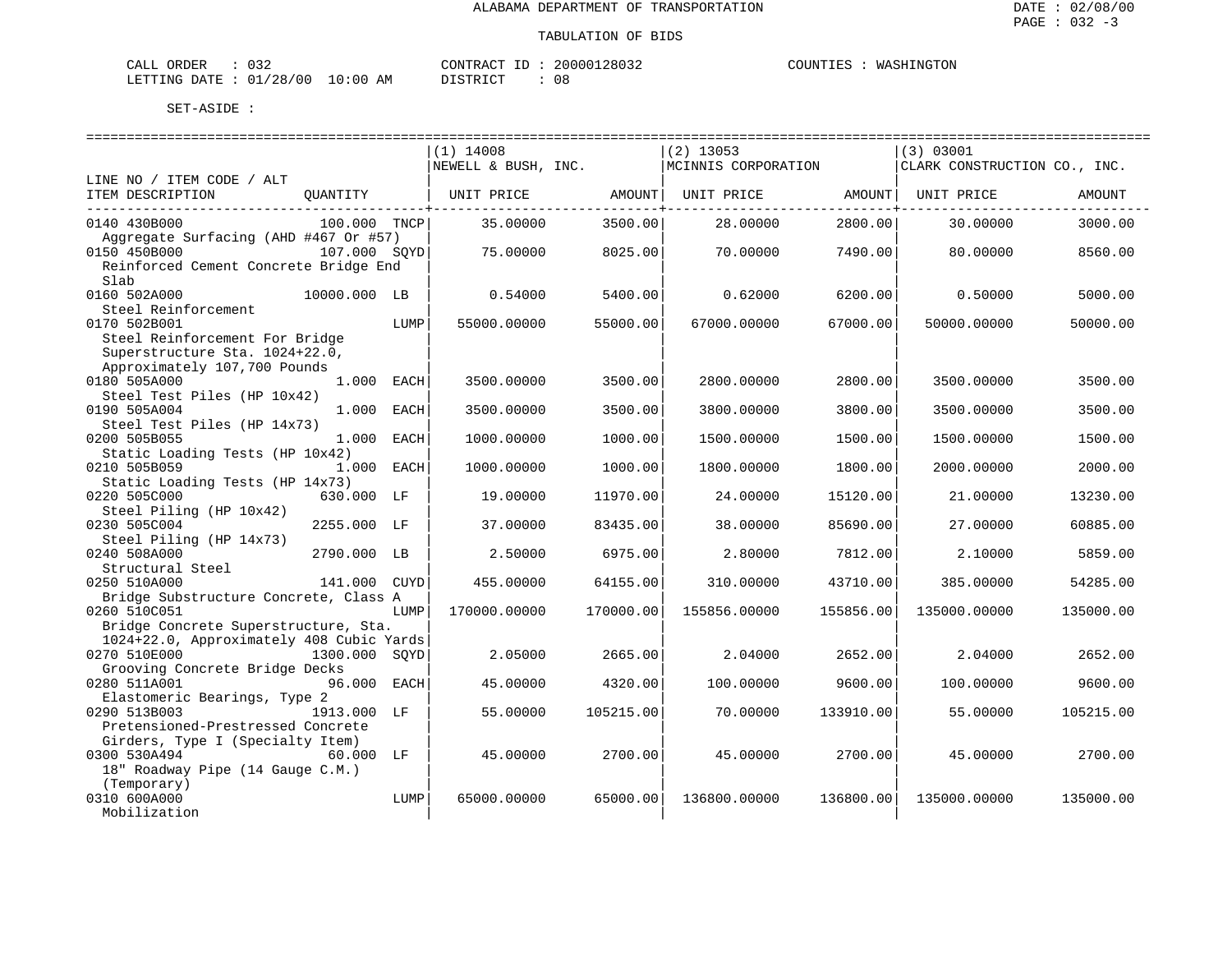| CALL ORDER                      |  |          | CONTRACT ID: 20000128032 | COUNTIES : WASHINGTON |
|---------------------------------|--|----------|--------------------------|-----------------------|
| LETTING DATE: 01/28/00 10:00 AM |  | DISTRICT |                          |                       |

|                                                      |              |      | $(1)$ 14008<br>NEWELL & BUSH, INC. |          | $(2)$ 13053<br>MCINNIS CORPORATION |          | (3) 03001<br>CLARK CONSTRUCTION CO., INC. |          |
|------------------------------------------------------|--------------|------|------------------------------------|----------|------------------------------------|----------|-------------------------------------------|----------|
| LINE NO / ITEM CODE / ALT<br>ITEM DESCRIPTION        | QUANTITY     |      |                                    |          |                                    |          |                                           | AMOUNT   |
| ----------------------------<br>0320 610C001         | 500.000 TON  |      | 30.00000                           | 15000.00 | 30.00000                           | 15000.00 | 30.00000                                  | 15000.00 |
| Loose Riprap, Class 2                                |              |      |                                    |          |                                    |          |                                           |          |
| 0330 610D003                                         | 240.000      | SOYD | 4.00000                            | 960.00   | 4.00000                            | 960.00   | 4.00000                                   | 960.00   |
| Filter Blanket, Geotextile<br>0340 614A000           | 1.000        | CUYD | 500.00000                          | 500.00   | 300,00000                          | 300.00   | 750.00000                                 | 750.00   |
| Slope Paving                                         |              |      |                                    |          |                                    |          |                                           |          |
| 0350 621A057                                         | 1.000 EACH   |      | 2000.00000                         | 2000.00  | 2000.00000                         | 2000.00  | 2000.00000                                | 2000.00  |
| Junction Boxes, Type Partial                         |              |      |                                    |          |                                    |          |                                           |          |
| 0360 621C027                                         | 1.000 EACH   |      | 2000.00000                         | 2000.00  | 2000.00000                         | 2000.00  | 2000.00000                                | 2000.00  |
| Inlets, Type C<br>0370 621C068                       | $1.000$ EACH |      | 2000.00000                         | 2000.00  | 2000.00000                         | 2000.00  | 2000.00000                                | 2000.00  |
| Inlets, Type Y (Partial)                             |              |      |                                    |          |                                    |          |                                           |          |
| 0380 630A000                                         | 50.000 LF    |      | 16.00000                           | 800.00   | 13.00000                           | 650.00   | 16.00000                                  | 800.00   |
| Steel Beam Guardrail, Class A, Type 1                |              |      |                                    |          |                                    |          |                                           |          |
| 0390 630C003<br>Guardrail End Anchor, Type 13        | 2.000 EACH   |      | 1250.00000                         | 2500.00  | 1100.00000                         | 2200.00  | 1250.00000                                | 2500.00  |
| 0400 630C070                                         | 2.000 EACH   |      | 1600.00000                         | 3200.00  | 1700.00000                         | 3400.00  | 1600.00000                                | 3200.00  |
| Guardrail End Anchor, Type 10 Series<br>0410 641A049 | 950.000 LF   |      | 6.50000                            | 6175.00  | 12.72000                           | 12084.00 | 15.00000                                  | 14250.00 |
| 6 Inch P.V.C. Water Main Laid                        |              |      |                                    |          |                                    |          |                                           |          |
| 0420 641F005                                         | 2.000 EACH   |      | 1100.00000                         | 2200.00  | 1283.00000                         | 2566.00  | 500.00000                                 | 1000.00  |
| 6 Inch X 6 Inch Tapping Valve & Sleeve               |              |      |                                    |          |                                    |          |                                           |          |
| 0430 649A015                                         | 500.000 LF   |      | 65.00000                           | 32500.00 | 43.56000                           | 21780.00 | 25,00000                                  | 12500.00 |
| 12 Inch Encasement Pipe, Type 1A                     |              |      |                                    |          |                                    |          |                                           |          |
| Installation                                         |              |      |                                    |          |                                    |          |                                           |          |
| 0440 650A000                                         | 312.000 CYIP |      | 7.00000                            | 2184.00  | 7.00000                            | 2184.00  | 7.00000                                   | 2184.00  |
| Topsoil<br>0450 650B000                              | 414.000 CYIP |      | 12.00000                           | 4968.00  | 12.00000                           | 4968.00  | 12.00000                                  | 4968.00  |
| Topsoil From Stockpiles                              |              |      |                                    |          |                                    |          |                                           |          |
| 0460 652A057                                         | 1.000        | ACRE | 600.00000                          | 600.00   | 600.00000                          | 600.00   | 600.00000                                 | 600.00   |
| Seeding (Mix 3A)                                     |              |      |                                    |          |                                    |          |                                           |          |
| 0470 652B055                                         | 1.000 ACRE   |      | 400.00000                          | 400.00   | 400.00000                          | 400.00   | 400.00000                                 | 400.00   |
| Temporary Seeding (Mix 3AT)                          |              |      |                                    |          |                                    |          |                                           |          |
| 0480 652D057                                         | 1.000 ACRE   |      | 500.00000                          | 500.00   | 500.00000                          | 500.00   | 500.00000                                 | 500.00   |
| Seeding In Stubble (Mix 3A)<br>0490 656A000          | 1.000 ACRE   |      | 500.00000                          | 500.00   | 500.00000                          | 500.00   | 500.00000                                 | 500.00   |
| Mulching, Class A, Type 1                            |              |      |                                    |          |                                    |          |                                           |          |
| 0500 665A000                                         | 1.000 ACRE   |      | 400.00000                          | 400.00   | 400.00000                          | 400.00   | 400.00000                                 | 400.00   |
| Temporary Seeding<br>0510 665B000                    | 1.000 ACRE   |      | 400.00000                          | 400.00   | 400.00000                          | 400.00   | 400.00000                                 | 400.00   |
| Temporary Mulching                                   |              |      |                                    |          |                                    |          |                                           |          |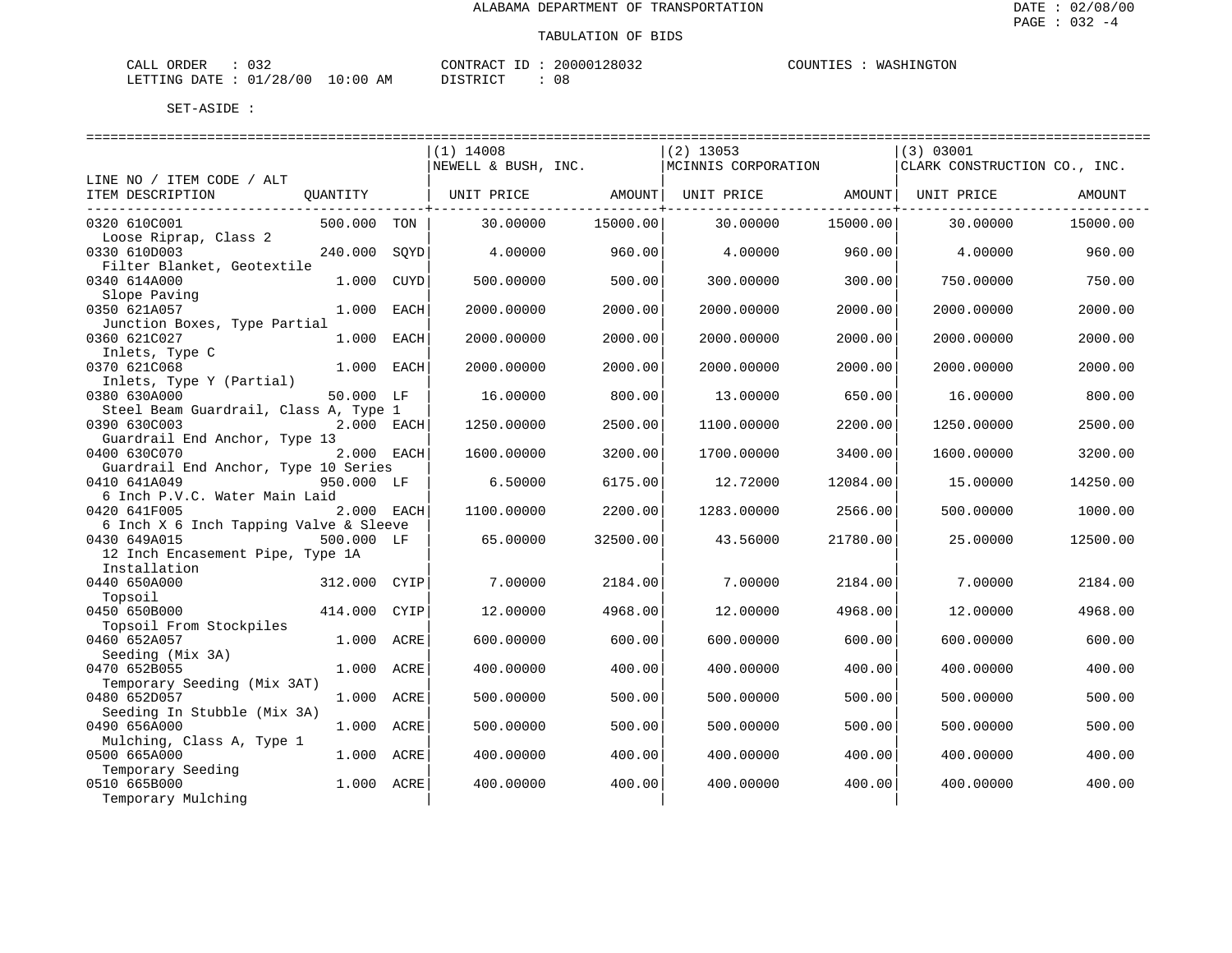| CALL ORDER                      |  |          | CONTRACT ID: 20000128032 | COUNTIES : WASHINGTON |  |
|---------------------------------|--|----------|--------------------------|-----------------------|--|
| LETTING DATE: 01/28/00 10:00 AM |  | DISTRICT |                          |                       |  |

|                                                        |              |      | ===============================                             |                         |             |                         |                              |           |
|--------------------------------------------------------|--------------|------|-------------------------------------------------------------|-------------------------|-------------|-------------------------|------------------------------|-----------|
|                                                        |              |      | $(1)$ 14008                                                 |                         | $(2)$ 13053 |                         | (3) 03001                    |           |
|                                                        |              |      | NEWELL & BUSH, INC. MCINNIS CORPORATION                     |                         |             |                         | CLARK CONSTRUCTION CO., INC. |           |
| LINE NO / ITEM CODE / ALT                              |              |      |                                                             |                         |             |                         |                              |           |
| ITEM DESCRIPTION                                       |              |      | QUANTITY   UNIT PRICE AMOUNT  UNIT PRICE AMOUNT  UNIT PRICE |                         |             |                         |                              | AMOUNT    |
| -------------------------------                        |              |      |                                                             | ---------------+------- |             | -----------------+----- |                              |           |
| 0520 665F000                                           | 100.000 EACH |      | 10,00000                                                    | 1000.00                 | 10,00000    | 1000.00                 | 10.00000                     | 1000.00   |
| Hay Bales                                              |              |      |                                                             |                         |             |                         |                              |           |
| 0530 6651000                                           | 1555.000 TON |      | 26.00000                                                    | 40430.00                | 26.00000    | 40430.00                | 26.00000                     | 40430.00  |
| Temporary Riprap, Class 2                              |              |      |                                                             |                         |             |                         |                              |           |
| 0540 665J000                                           | 3500.000 LF  |      | 3,00000                                                     | 10500.00                | 3.00000     | 10500.00                | 3.00000                      | 10500.00  |
| Silt Fence, Type A                                     |              |      |                                                             |                         |             |                         |                              |           |
| 0550 665L000                                           | 154.000 LF   |      | 18,00000                                                    | 2772.00                 | 23.25000    | 3580.50                 | 10.00000                     | 1540.00   |
| Floating Basin Boom                                    |              |      |                                                             |                         |             |                         |                              |           |
| 0560 680A000                                           |              | LUMP | 10000.00000                                                 | 10000.00                | 13000.00000 | 13000.00                | 2000.00000                   | 2000.00   |
| Engineering Controls                                   |              |      |                                                             |                         |             |                         |                              |           |
| 0570 701A028                                           | 1.000 MILE   |      | 2000.00000                                                  | 2000.00                 | 2000.00000  | 2000.00                 | 2000.00000                   | 2000.00   |
| Solid White, Class 2, Type A Traffic                   |              |      |                                                             |                         |             |                         |                              |           |
| Stripe (0.06" Thick) (6"Wide)                          |              |      |                                                             |                         |             |                         |                              |           |
| 0580 701A032                                           | 1.000 MILE   |      | 2000.00000                                                  | 2000.00                 | 2000.00000  | 2000.00                 | 2000.00000                   | 2000.00   |
| Solid Yellow, Class 2, Type A Traffic                  |              |      |                                                             |                         |             |                         |                              |           |
| Stripe (0.06" Thick) (6" Wide)                         |              |      |                                                             |                         |             |                         |                              |           |
| 0590 701A041                                           | 1.000 MILE   |      | 1200.00000                                                  | 1200.00                 | 1200.00000  | 1200.00                 | 1200.00000                   | 1200.00   |
| Broken White, Class 2, Type A Traffic                  |              |      |                                                             |                         |             |                         |                              |           |
| Stripe (0.09" Thick) (6" Wide)                         |              |      |                                                             |                         |             |                         |                              |           |
| 0600 701B009                                           | 860.000 LF   |      | 1,00000                                                     | 860.00                  | 1,00000     | 860.00                  | 1,00000                      | 860.00    |
| Dotted Class 2, Type A Traffic Stripe                  |              |      |                                                             |                         |             |                         |                              |           |
| $(0.09"$ Thick $)(6"$ Wide $)$                         |              |      |                                                             |                         |             |                         |                              |           |
| 0610 701C002                                           | 1.000 MILE   |      | 500.00000                                                   | 500.00                  | 500.00000   | 500.00                  | 500.00000                    | 500.00    |
| Broken Temporary Traffic Stripe (Paint)                |              |      |                                                             |                         |             |                         |                              |           |
| 0620 701C003                                           | 1.000 MILE   |      | 500.00000                                                   | 500.00                  | 500.00000   | 500.00                  | 500.00000                    | 500.00    |
|                                                        |              |      |                                                             |                         |             |                         |                              |           |
| Solid Temporary Traffic Stripe (Paint)<br>0630 701C006 | 4.000 MILE   |      |                                                             | 27200.00                |             |                         |                              |           |
|                                                        |              |      | 6800.00000                                                  |                         | 6800.00000  | 27200.00                | 6800.00000                   | 27200.00  |
| Solid Temporary Traffic Stripe                         |              |      |                                                             |                         |             |                         |                              |           |
| (Removable Tape)                                       |              |      |                                                             |                         |             |                         |                              |           |
| 0640 701D009                                           | 4.000 MILE   |      | 800.00000                                                   | 3200.00                 | 800.00000   | 3200.00                 | 800.00000                    | 3200.00   |
| Solid Traffic Stripe Removed (Tape)                    |              |      | 4.00000                                                     |                         |             |                         |                              |           |
| 0650 705A011                                           | 560.000 EACH |      |                                                             | 2240.00                 | 4.00000     | 2240.00                 | 4.00000                      | 2240.00   |
| Pavement Markers, Class C, Type 1-A<br>0660 705A030    | 120.000 EACH |      | 6.00000                                                     | 720.00                  |             |                         |                              | 720.00    |
|                                                        |              |      |                                                             |                         | 6,00000     | 720.00                  | 6,00000                      |           |
| Pavement Markers, Class A-H, Type 2-C                  |              |      |                                                             |                         |             |                         |                              |           |
| 0670 705A031                                           | 60.000 EACH  |      | 6.00000                                                     | 360.00                  | 6.00000     | 360.00                  | 6.00000                      | 360.00    |
| Pavement Markers, Class A-H, Type 1-A                  |              |      |                                                             |                         |             |                         |                              |           |
| 3275.000 LF<br>0680 726A000                            |              |      | 25.00000                                                    | 81875.00                | 39.50000    | 129362.50               | 55.00000                     | 180125.00 |
| Portable Concrete Safety Barriers, Type                |              |      |                                                             |                         |             |                         |                              |           |
| 6                                                      |              |      |                                                             |                         |             |                         |                              |           |
| 0690 740B000                                           | 490.000 SQFT |      | 17,00000                                                    | 8330.00                 | 8.25000     | 4042.50                 | 15,00000                     | 7350.00   |
| Construction Signs                                     |              |      |                                                             |                         |             |                         |                              |           |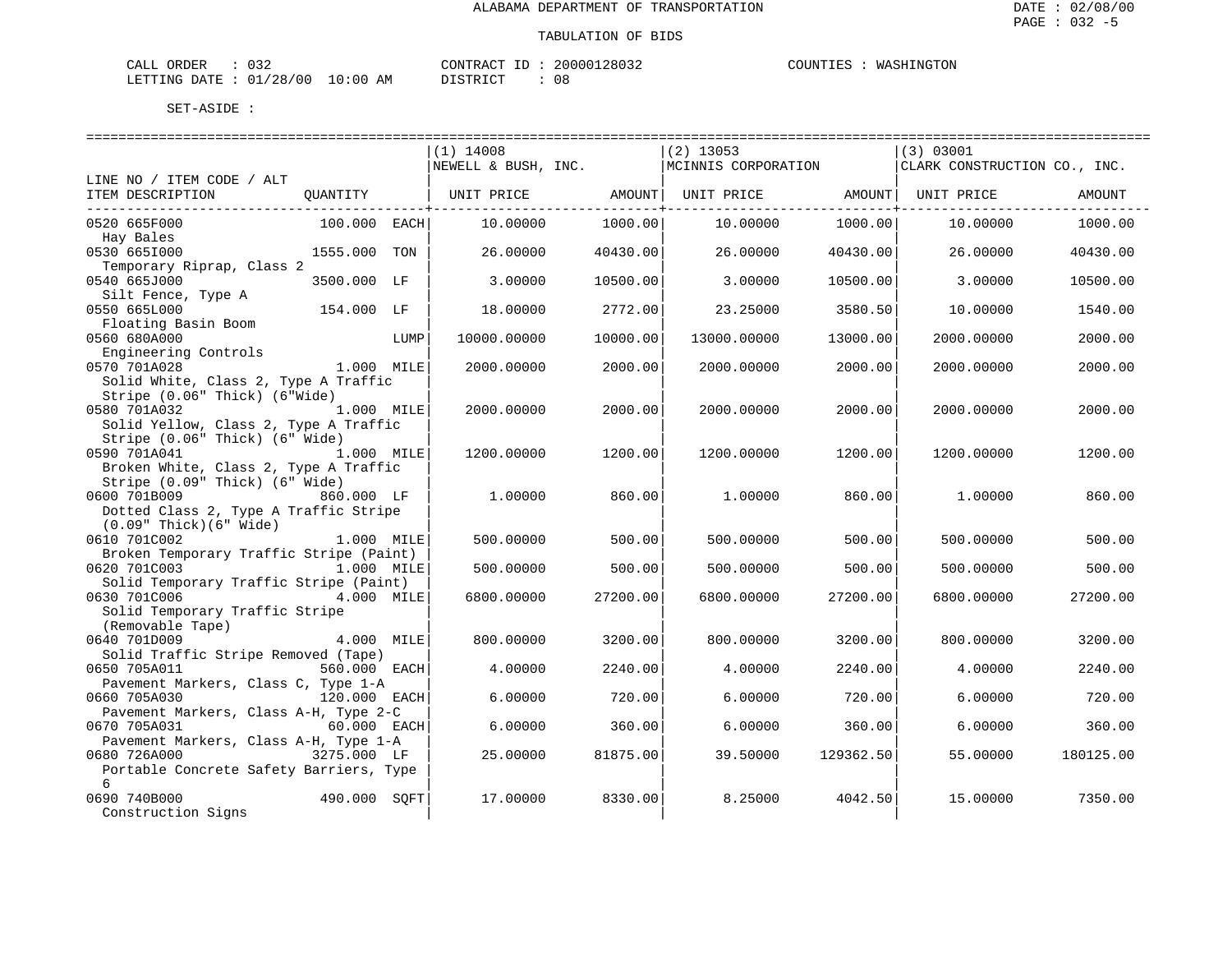| 032<br>ORDER<br>CALL            | CONTRACT                              | 20000128032 | COUNTIES | `HINGTON<br>WASH<br>.'UN |
|---------------------------------|---------------------------------------|-------------|----------|--------------------------|
| 100<br>/28.<br>LETTING<br>RATE: | LO : 00<br><b>חומת היחים</b> דר<br>AΜ | າ ດ<br>υŏ   |          |                          |

|                                          |            |      | $(1)$ 14008         |                 | $(2)$ 13053         |                 | (3) 03001                    |                |  |  |  |  |  |
|------------------------------------------|------------|------|---------------------|-----------------|---------------------|-----------------|------------------------------|----------------|--|--|--|--|--|
|                                          |            |      | NEWELL & BUSH, INC. |                 | MCINNIS CORPORATION |                 | CLARK CONSTRUCTION CO., INC. |                |  |  |  |  |  |
| LINE NO / ITEM CODE / ALT                |            |      |                     |                 |                     |                 |                              |                |  |  |  |  |  |
| ITEM DESCRIPTION                         | OUANTITY   |      | UNIT PRICE          | AMOUNT          | UNIT PRICE          | AMOUNT          | UNIT PRICE                   | AMOUNT         |  |  |  |  |  |
| 0700 740D000<br>Channelizing Drums       | 372.000    | EACH | 46.00000            | 17112.00        | 43.00000            | 15996.00        | 70.00000                     | 26040.00       |  |  |  |  |  |
| 0710 740F002<br>Barricades, Type III     | 10.000     | EACH | 340.00000           | 3400.00         | 266.00000           | 2660.00         | 500.00000                    | 5000.00        |  |  |  |  |  |
| 0720 7401005                             | 4.000      | EACH | 430.00000           | 1720.00         | 342.00000           | 1368.00         | 600,00000                    | 2400.00        |  |  |  |  |  |
| Warning Lights, Type B (Detachable Head) |            |      |                     |                 |                     |                 |                              |                |  |  |  |  |  |
| 0730 741C010                             | 2.000 EACH |      | 7500.00000          | 15000.00        | 5000.00000          | 10000.00        | 6500.00000                   | 13000.00       |  |  |  |  |  |
| Portable Sequential Arrow And Chevron    |            |      |                     |                 |                     |                 |                              |                |  |  |  |  |  |
| Sign Unit                                |            |      |                     |                 |                     |                 |                              |                |  |  |  |  |  |
| SECTION TOTALS                           |            |      |                     | \$1,093,064.66] |                     | \$1,341,804.23  |                              | \$1,346,463.70 |  |  |  |  |  |
| CONTRACT TOTALS                          |            |      | S                   | 1,093,064.66    |                     | \$1,341,804.23] |                              | \$1,346,463.70 |  |  |  |  |  |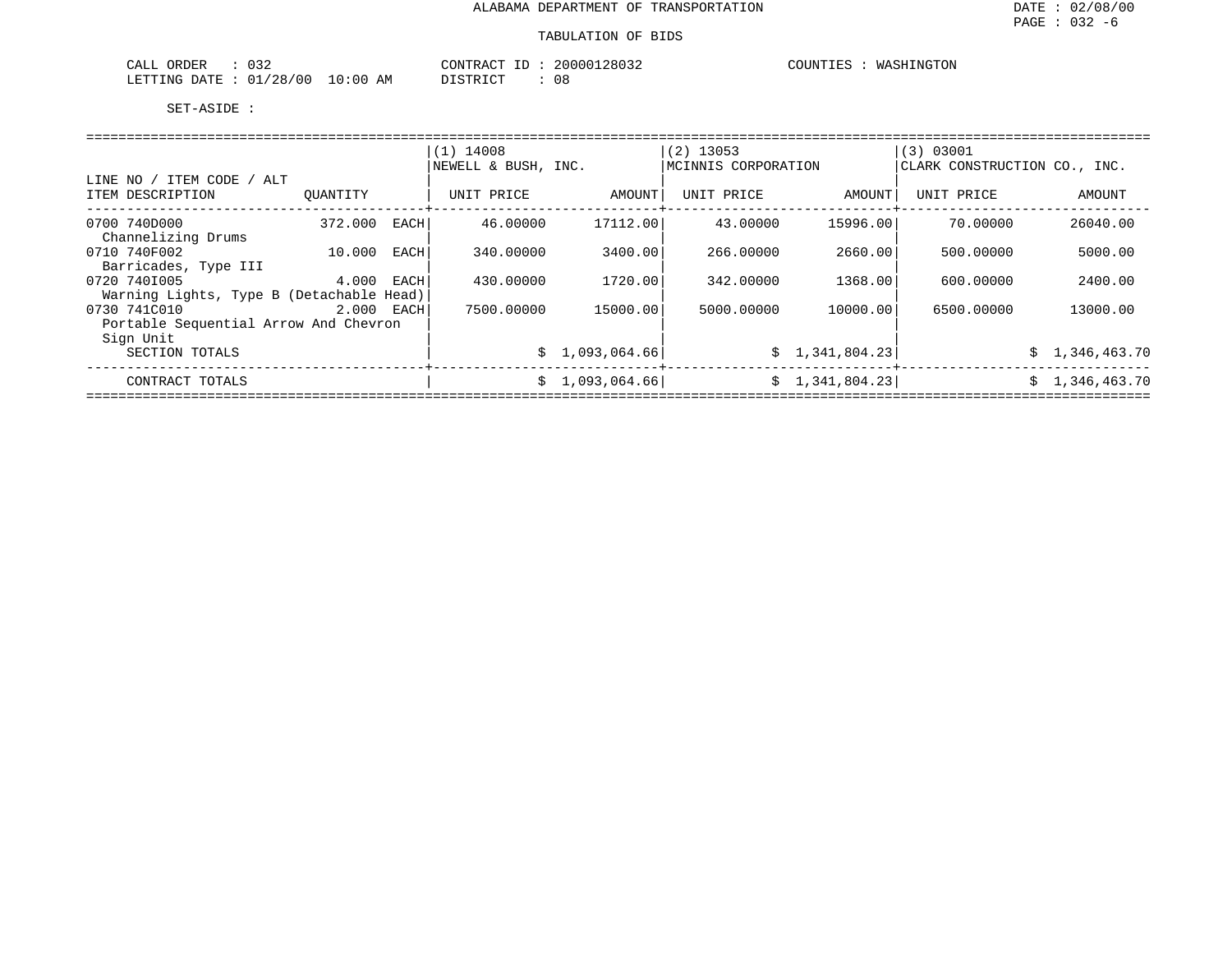DATE :

# VENDOR RANKING

| CALL ORDER     | $\therefore$ 033<br>LETTING DATE : 01/28/00<br>10:00 AM                                                                                                                             | CONTRACT ID: 20000128033<br>DISTRICT<br>: 06 |              | COUNTIES : ELMORE |                                |                        |
|----------------|-------------------------------------------------------------------------------------------------------------------------------------------------------------------------------------|----------------------------------------------|--------------|-------------------|--------------------------------|------------------------|
| SET-ASIDE :    | CONTRACT DESCRIPTION:<br>for constructing the Resurfacing and Traffic Stripe on S.R.<br>#9 from M.P. 123.483 at U.S. #231 to M.P. 131.183, north of<br>Wetumpka. Length - 7.699 mi. | 30<br>CONTRACT TIME:                         | Working Days | (available days)  | $PROJECT(S)$ : STPAA-0161(006) |                        |
|                |                                                                                                                                                                                     |                                              |              |                   |                                |                        |
| RANK           | VENDOR NO./NAME                                                                                                                                                                     |                                              |              |                   | TOTAL<br><b>BID</b>            | % OVER<br>LOW BID      |
| 01023<br>01018 | ASPHALT CONTRACTORS, INC.<br>APAC-ALABAMA, INC.                                                                                                                                     |                                              |              | \$                | 645,290.00<br>737,916.50       | 100.0000%<br>114.3542% |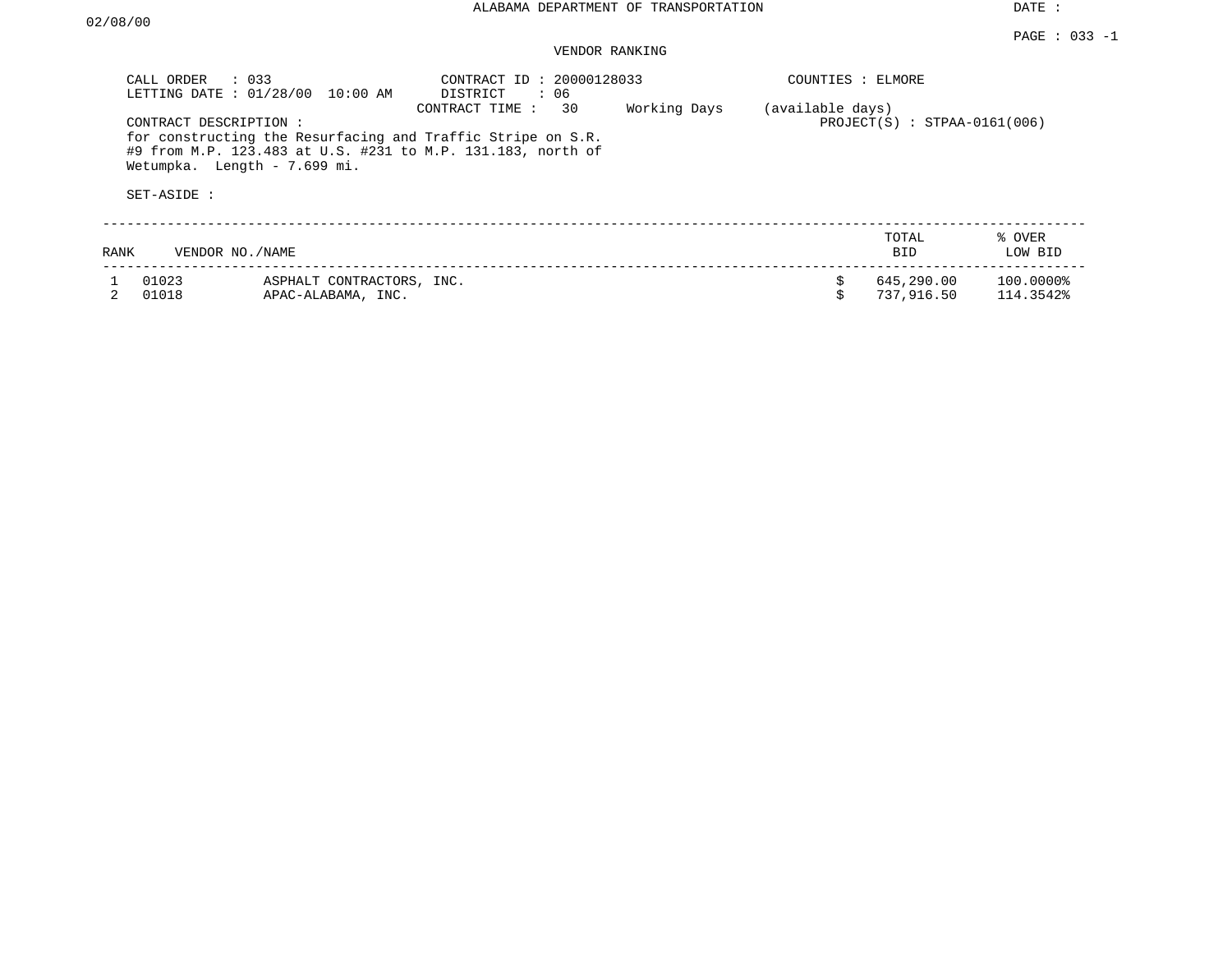### TABULATION OF BIDS

| 033<br>CALL<br>ORDER       |               | CONTRACT TT | 20000128033 | COUNTIES<br>ELMORE |
|----------------------------|---------------|-------------|-------------|--------------------|
| 01/28/00<br>LETTING DATE : | LO : 00<br>ΆM | DI STR TOT  | 06          |                    |

|                                                |                 |      | ===============================          |           |                                     |           |            |        |
|------------------------------------------------|-----------------|------|------------------------------------------|-----------|-------------------------------------|-----------|------------|--------|
|                                                |                 |      | $(1)$ 01023<br>ASPHALT CONTRACTORS, INC. |           | $(2)$ 01018<br>  APAC-ALABAMA, INC. |           |            |        |
| LINE NO / ITEM CODE / ALT                      |                 |      |                                          |           |                                     |           |            |        |
| ITEM DESCRIPTION<br>-------------------------- | QUANTITY        |      | UNIT PRICE AMOUNT                        |           | UNIT PRICE AMOUNT                   |           | UNIT PRICE | AMOUNT |
| SECTION 0001 TOTAL                             |                 |      |                                          |           |                                     |           |            |        |
| 0010 210D001                                   | 3500.000 CYIP   |      | 6.50000                                  | 22750.00  | 10.95000                            | 38325.00  |            |        |
| Borrow Excavation (Loose Truckbed              |                 |      |                                          |           |                                     |           |            |        |
| Measurement)                                   |                 |      |                                          |           |                                     |           |            |        |
| 0020 401B100                                   | 114150.000 SYCP |      | 0.52000                                  | 59358.00  | 0.49000                             | 55933.50  |            |        |
| Bituminous Treatment E (With Polymer           |                 |      |                                          |           |                                     |           |            |        |
| Additive)                                      |                 |      |                                          |           |                                     |           |            |        |
| 0030 405A000                                   | 3500.000 GAL    |      | 0.65000                                  | 2275.00   | 1,00000                             | 3500.00   |            |        |
| Tack Coat                                      |                 |      |                                          |           |                                     |           |            |        |
| 0040 424A261                                   | 9900.000 TON    |      | 27.40000                                 | 271260.00 | 35.72000                            | 353628.00 |            |        |
| Superpave Bituminous Concrete Wearing          |                 |      |                                          |           |                                     |           |            |        |
| Surface Layer, 3/4" Maximum Aggregate          |                 |      |                                          |           |                                     |           |            |        |
| Size Mix, ESAL Range D                         |                 |      |                                          |           |                                     |           |            |        |
| 0050 424A267                                   | 700.000 TON     |      | 33.10000                                 | 23170.00  | 37.10000                            | 25970.00  |            |        |
| Superpave Bituminous Concrete Wearing          |                 |      |                                          |           |                                     |           |            |        |
| Surface Layer, Leveling, 3/4" Maximum          |                 |      |                                          |           |                                     |           |            |        |
| Aggregate Size Mix, ESAL Range D               |                 |      |                                          |           |                                     |           |            |        |
| 0060 424B465                                   | 100.000 TON     |      | 70.00000                                 | 7000.00   | 92.50000                            | 9250.00   |            |        |
| Superpave Bituminous Concrete Upper            |                 |      |                                          |           |                                     |           |            |        |
| Binder Layer, Patching, 1" Maximum             |                 |      |                                          |           |                                     |           |            |        |
| Aggregate Size Mix, ESAL Range D               |                 |      |                                          |           |                                     |           |            |        |
| 0070 600A000                                   |                 | LUMP | 24500.00000                              | 24500.00  | 15000.00000                         | 15000.00  |            |        |
| Mobilization                                   |                 |      |                                          |           |                                     |           |            |        |
| 0080 652A056                                   | 15.000 ACRE     |      | 370.00000                                | 5550.00   | 425.00000                           | 6375.00   |            |        |
| Seeding (Mix 2E)                               |                 |      |                                          |           |                                     |           |            |        |
| 0090 656A000                                   | 15.000 ACRE     |      | 370.00000                                | 5550.00   | 425.00000                           | 6375.00   |            |        |
| Mulching, Class A, Type 1                      |                 |      |                                          |           |                                     |           |            |        |
| 0100 665F000<br>Hay Bales                      | 50.000 EACH     |      | 10.00000                                 | 500.00    | 7.80000                             | 390.00    |            |        |
| 0110 665J000                                   |                 |      |                                          |           |                                     |           |            |        |
|                                                | 250.000 LF      |      | 4.30000                                  | 1075.00   | 4.45000                             | 1112.50   |            |        |
| Silt Fence, Type A<br>0120 701C000             | 12.000 MILE     |      | 300.00000                                | 3600.00   | 300.00000                           | 3600.00   |            |        |
| Broken Temporary Traffic Stripe                |                 |      |                                          |           |                                     |           |            |        |
| 0130 701C001                                   | 68.000 MILE     |      | 340.00000                                | 23120.00  | 340.00000                           | 23120.00  |            |        |
| Solid Temporary Traffic Stripe                 |                 |      |                                          |           |                                     |           |            |        |
| 0140 702A007                                   | 5.000 MILE      |      | 1850.00000                               | 9250.00   | 1850.00000                          | 9250.00   |            |        |
| Broken Yellow, Inverted Profile Traffic        |                 |      |                                          |           |                                     |           |            |        |
| Stripe (6" Wide)                               |                 |      |                                          |           |                                     |           |            |        |
| 0150 702A008                                   | 16.000 MILE     |      | 3700.00000                               | 59200.00  | 3700.00000                          | 59200.00  |            |        |
| Solid White, Inverted Profile Traffic          |                 |      |                                          |           |                                     |           |            |        |
| Stripe (6" Wide)                               |                 |      |                                          |           |                                     |           |            |        |
|                                                |                 |      |                                          |           |                                     |           |            |        |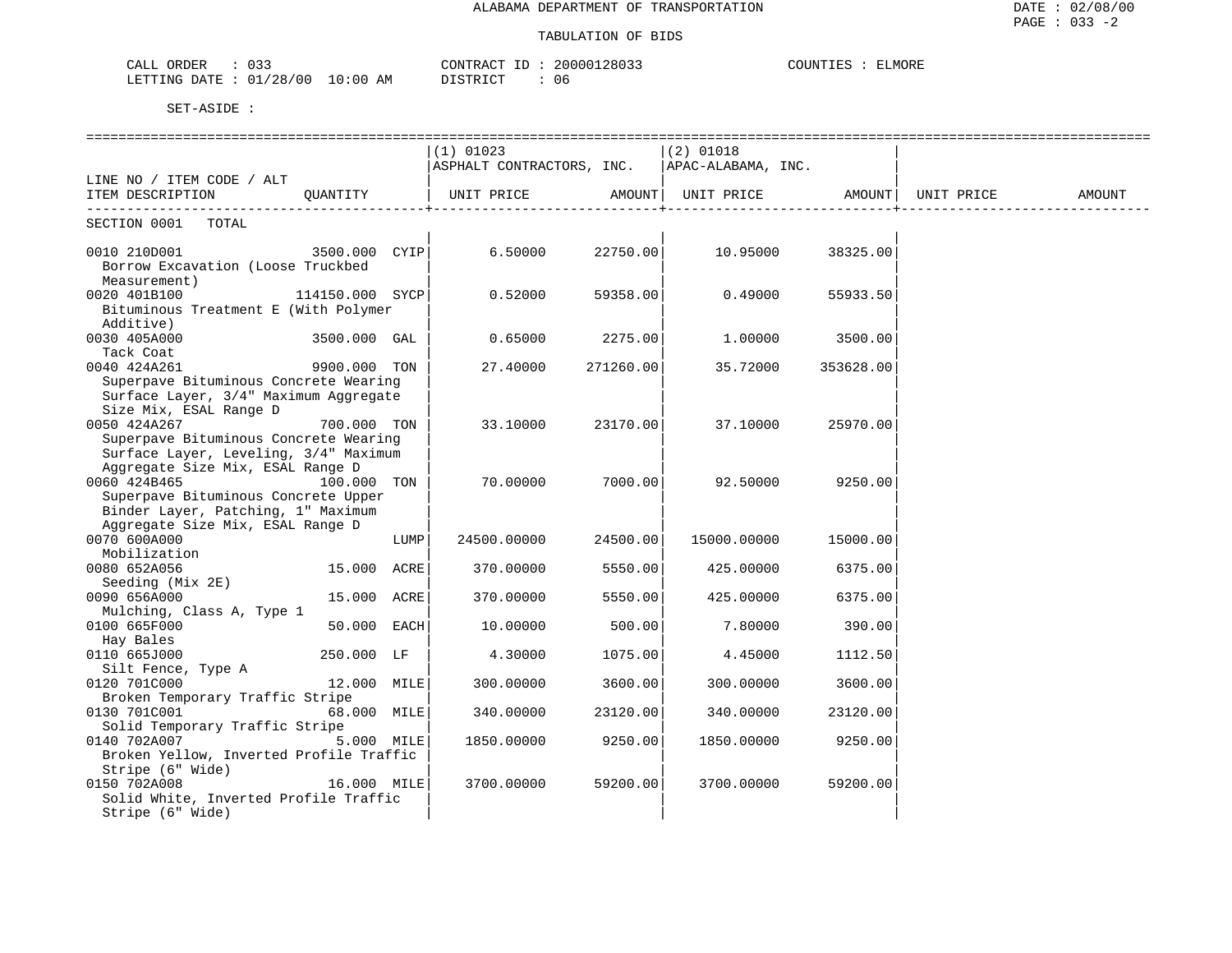| ∩RDER<br>N I A<br>ᆠᄯᅺᄔ | $\sim$ $\sim$ $\sim$<br>◡ ◡ ◡ |                                                                                                                                | CONTRACT | TD. | 12803.<br>200001 | $\gamma$ דורורי<br>上耳后 | ۱۱۷ . |
|------------------------|-------------------------------|--------------------------------------------------------------------------------------------------------------------------------|----------|-----|------------------|------------------------|-------|
| LETTING DATE           | 01/28/00                      | 10:00<br>AΜ<br>the contract of the contract of the contract of the contract of the contract of the contract of the contract of |          |     | u c              |                        |       |

|                                                                                   |              | $(1)$ 01023                                    |                | (2) 01018          |                                          |  |
|-----------------------------------------------------------------------------------|--------------|------------------------------------------------|----------------|--------------------|------------------------------------------|--|
|                                                                                   |              | ASPHALT CONTRACTORS, INC.   APAC-ALABAMA, INC. |                |                    |                                          |  |
| LINE NO / ITEM CODE / ALT                                                         |              |                                                |                |                    |                                          |  |
| ITEM DESCRIPTION QUANTITY   UNIT PRICE AMOUNT UNIT PRICE AMOUNT UNIT PRICE AMOUNT |              |                                                |                |                    |                                          |  |
| 0160 702A009                                                                      |              |                                                |                |                    | 66600.00                                 |  |
| Solid Yellow, Inverted Profile Traffic                                            |              |                                                |                |                    |                                          |  |
| Stripe (6" Wide)                                                                  |              |                                                |                |                    |                                          |  |
| 1.000 MILE<br>0170 702A010                                                        |              | 1850.00000 1850.00                             |                | 1850.00000 1850.00 |                                          |  |
| Broken White, Inverted Profile Traffic                                            |              |                                                |                |                    |                                          |  |
| Stripe (6" Wide)                                                                  |              |                                                |                |                    |                                          |  |
| 0180 702B001                                                                      | 1800.000 LF  | $1.50000$ $2700.00$ $1.50000$ $2700.00$        |                |                    |                                          |  |
| Dotted Inverted Profile Traffic Stripe                                            |              |                                                |                |                    |                                          |  |
| (6" Wide)                                                                         |              |                                                |                |                    |                                          |  |
| 0190 703A002 6325.000 SQFT                                                        |              | $2.50000$ 15812.50                             |                | 2.50000            | 15812.50                                 |  |
| Traffic Control Markings, Class 2, Type                                           |              |                                                |                |                    |                                          |  |
| $\mathbb A$                                                                       |              |                                                |                |                    |                                          |  |
| 0200 703B002 250.000 SQFT                                                         |              | $3.00000$ 750.00                               |                |                    | 3.00000 750.00                           |  |
| Traffic Control Legends, Class 2, Type A                                          |              |                                                |                |                    |                                          |  |
| 0210 703D001<br>12650.000 SOFT                                                    |              | $1.30000$ $16445.00$                           |                |                    | 1.30000 16445.00                         |  |
| Temporary Traffic Control Markings                                                |              |                                                |                |                    |                                          |  |
| $500.000$ SOFT<br>0220 703E001                                                    |              | 1,30000                                        | 650.00         | 1.30000            | 650.00                                   |  |
| Temporary Traffic Control Legends                                                 |              |                                                |                |                    |                                          |  |
| 0230 705A030 185.000 EACH                                                         |              | 5.00000                                        | 925.00         | 5.00000            | 925.00                                   |  |
| Pavement Markers, Class A-H, Type 2-C                                             |              |                                                |                |                    |                                          |  |
| 0240 705A031                                                                      | 185.000 EACH | 4.80000                                        | 888.00         |                    | 4.80000 888.00                           |  |
| Pavement Markers, Class A-H, Type 1-A                                             |              |                                                |                |                    |                                          |  |
| 275.000 EACH<br>0250 705A032                                                      |              | 4.80000                                        | 1320.00        | 4.80000            | 1320.00                                  |  |
| Pavement Markers, Class A-H, Type 1-B                                             |              |                                                |                |                    |                                          |  |
| $1200.000$ EACH<br>0260 705A037                                                   |              | 5.00000                                        | 6000.00        | 5.00000            | 6000.00                                  |  |
| Pavement Markers, Class A-H, Type 2-D                                             |              | 5.00000                                        |                |                    |                                          |  |
| $430.000$ EACH<br>0270 705A038                                                    |              |                                                | 2150.00        | 5,00000            | 2150.00                                  |  |
| Pavement Markers, Class A-H, Type 2-E<br>0280 740B000                             | 621.000 SOFT |                                                | 7141.50        |                    |                                          |  |
| Construction Signs                                                                |              | 11.50000                                       |                | 12.00000           | 7452.00                                  |  |
| 0290 740E000                                                                      | 150.000 EACH | 18.00000                                       | 2700.00        | 13.50000           | 2025.00                                  |  |
| Cones (36 Inches High)                                                            |              |                                                |                |                    |                                          |  |
| 0300 740M000                                                                      | 150.000 EACH | 8.00000                                        | 1200.00        |                    | $8.80000$ 1320.00                        |  |
| Weight For Cone                                                                   |              |                                                |                |                    |                                          |  |
| SECTION TOTALS                                                                    |              |                                                | \$645,290.00]  |                    |                                          |  |
|                                                                                   |              |                                                |                |                    | 737,916.50<br>-------------------------- |  |
| CONTRACT TOTALS                                                                   |              |                                                | \$645, 290.00] |                    | \$737,916.50]                            |  |
| ==================                                                                |              |                                                |                |                    |                                          |  |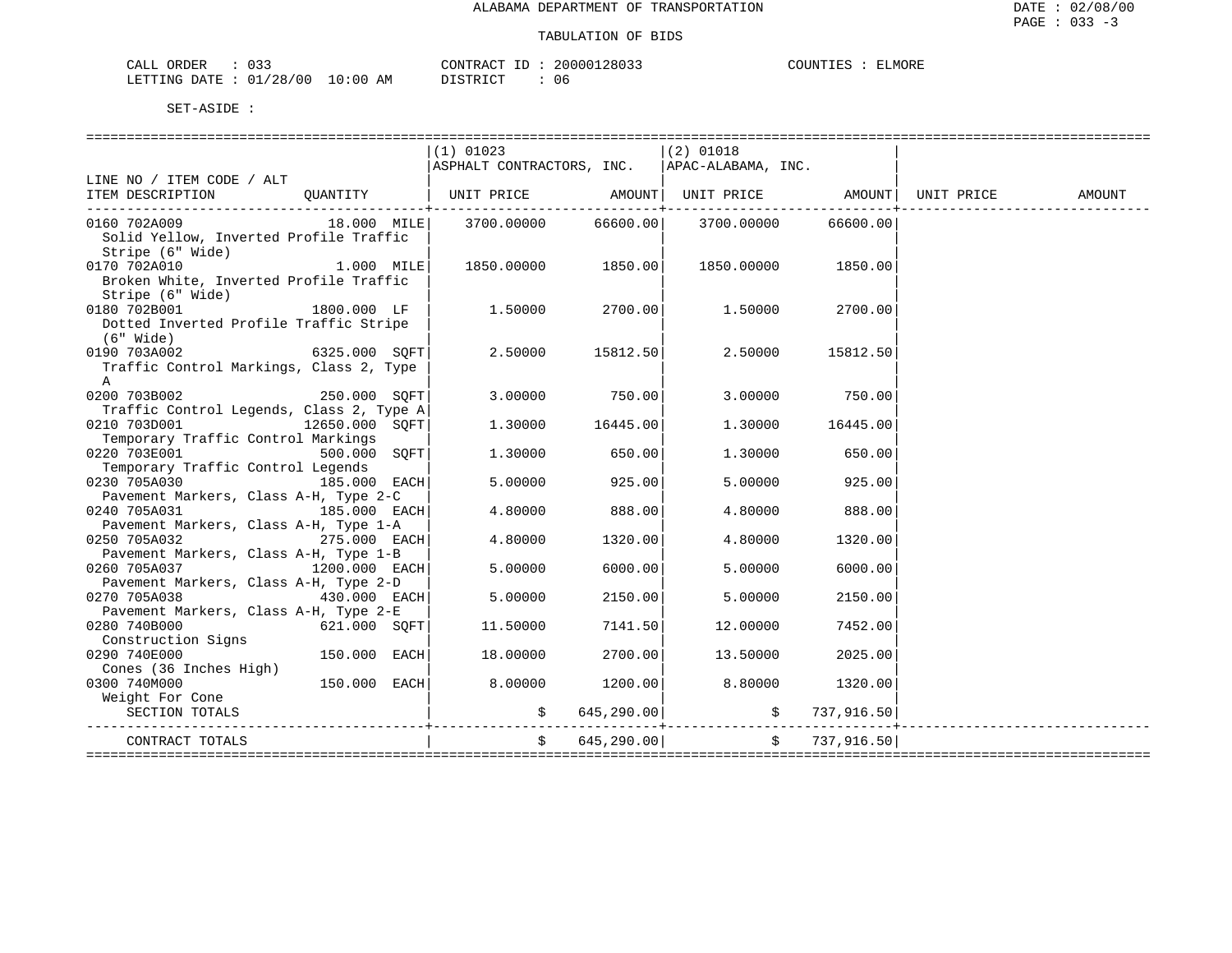DATE :

## VENDOR RANKING

| CALL ORDER<br>LETTING DATE: 01/28/00                    | $\therefore$ 0.38<br>10:00 AM                              | CONTRACT ID: 20000128038<br>: 08<br>DISTRICT                                                  |              | COUNTIES : SUMTER |                              |                   |
|---------------------------------------------------------|------------------------------------------------------------|-----------------------------------------------------------------------------------------------|--------------|-------------------|------------------------------|-------------------|
| CONTRACT DESCRIPTION:<br>Length 11.412mi.<br>SET-ASIDE: | on S.R.#17 from MP 150.565 at S.R.#28 north to MP 161.977. | 60<br>CONTRACT TIME:<br>RURAL<br>for constructing the Planing, Resurfacing and Traffic Stripe | Working Days | (available days)  | $PROJECT(S) : STPAA-441(14)$ |                   |
| VENDOR NO. / NAME<br>RANK                               |                                                            |                                                                                               |              |                   | TOTAL<br>BID                 | % OVER<br>LOW BID |
| 02033                                                   | S. T. BUNN CONSTRUCTION COMPANY, INC.                      |                                                                                               |              |                   | 848,067.04                   | 100.0000%         |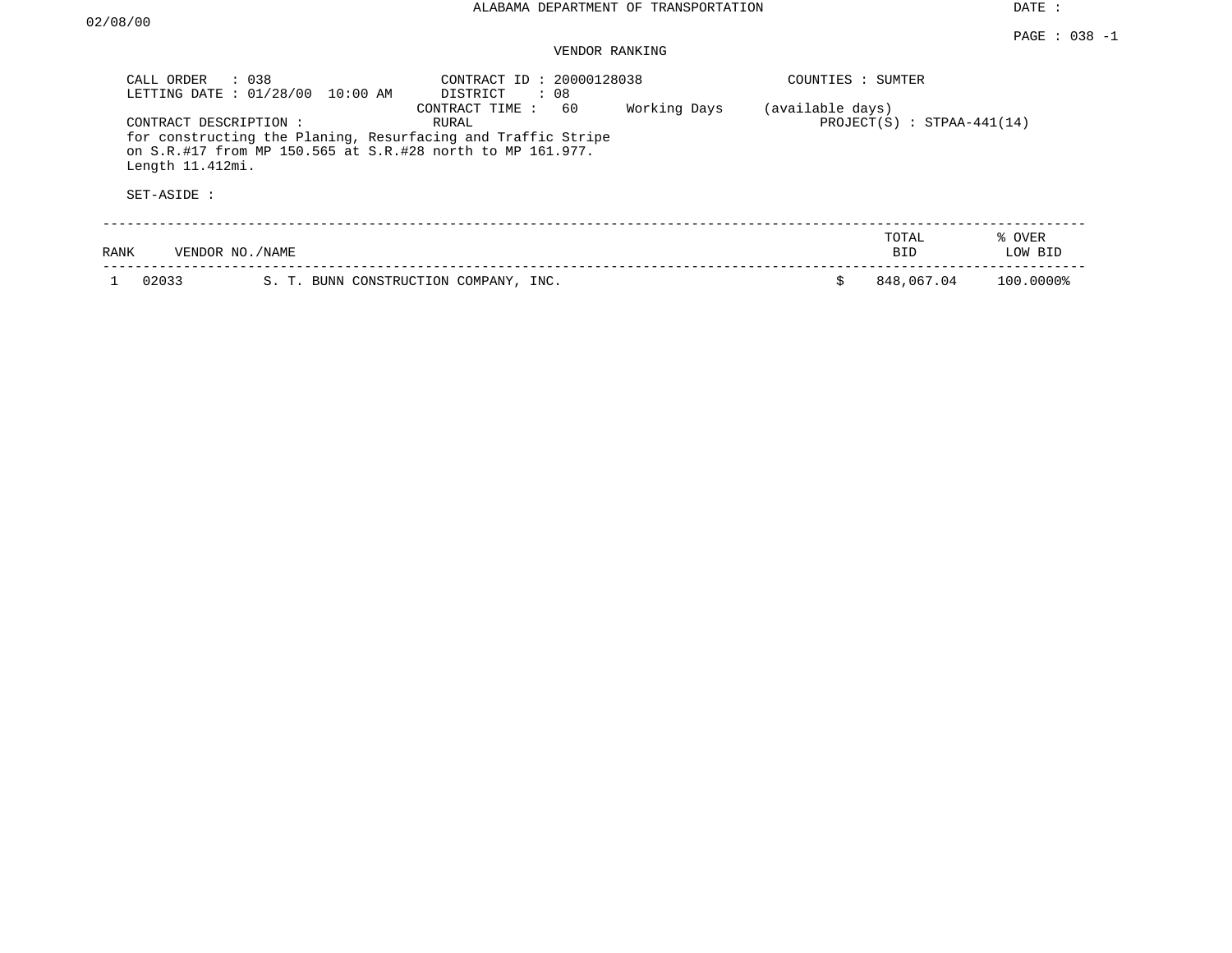### TABULATION OF BIDS

| CALI<br>ORDER<br><b>UJU</b>                                                                                                                                                 | .28038<br>20000<br>סידיזו∩י<br>`R A (             | $\sqrt{2}$<br>SUMTER<br>INI |
|-----------------------------------------------------------------------------------------------------------------------------------------------------------------------------|---------------------------------------------------|-----------------------------|
| <b>ETTING</b><br>DATE<br>:28<br>$\Omega$<br>00 /<br>()()<br>the contract of the contract of the contract of the contract of the contract of the contract of the contract of | $\alpha$ mp $\tau$ $\alpha$ m<br>ΑM<br>. .<br>U C |                             |

|                                                      |                 |      | $(1)$ 02033                 |           |                   |                      |            |        |
|------------------------------------------------------|-----------------|------|-----------------------------|-----------|-------------------|----------------------|------------|--------|
|                                                      |                 |      | S. T. BUNN CONSTRUCTION CO. |           |                   |                      |            |        |
| LINE NO / ITEM CODE / ALT                            |                 |      |                             |           |                   |                      |            |        |
| ITEM DESCRIPTION                                     | QUANTITY        |      | UNIT PRICE AMOUNT           |           | UNIT PRICE AMOUNT |                      | UNIT PRICE | AMOUNT |
| --------------------------                           |                 |      |                             |           |                   | -------------------+ |            |        |
| SECTION 0001 Total                                   |                 |      |                             |           |                   |                      |            |        |
| 0010 209A000                                         | 18.000 EACH     |      | 125.00000                   | 2250.00   |                   |                      |            |        |
| Mailbox Reset, Single                                |                 |      |                             |           |                   |                      |            |        |
| 0020 209A001                                         | $1.000$ EACH    |      | 225.00000                   | 225.00    |                   |                      |            |        |
| Mailbox Reset, Double                                |                 |      |                             |           |                   |                      |            |        |
| 0030 405A000                                         | 9500.000 GAL    |      | 1,00000                     | 9500.00   |                   |                      |            |        |
| Tack Coat                                            |                 |      |                             |           |                   |                      |            |        |
| 0040 408A051                                         | 159513.000 SQYD |      | 0.58000                     | 92517.54  |                   |                      |            |        |
| Planing Existing Pavement                            |                 |      |                             |           |                   |                      |            |        |
| (Approximately 0.00" Thru 1.0" Thick)                |                 |      |                             |           |                   |                      |            |        |
| 0050 424A261                                         | 14615.000 TON   |      | 36.70000                    | 536370.50 |                   |                      |            |        |
| Superpave Bituminous Concrete Wearing                |                 |      |                             |           |                   |                      |            |        |
| Surface Layer, 3/4" Maximum Aggregate                |                 |      |                             |           |                   |                      |            |        |
| Size Mix, ESAL Range D                               |                 |      |                             |           |                   |                      |            |        |
| 0060 424A267                                         | 2000.000 TON    |      | 40.65000                    | 81300.00  |                   |                      |            |        |
| Superpave Bituminous Concrete Wearing                |                 |      |                             |           |                   |                      |            |        |
| Surface Layer, Leveling, 3/4" Maximum                |                 |      |                             |           |                   |                      |            |        |
| Aggregate Size Mix, ESAL Range D                     |                 |      |                             |           |                   |                      |            |        |
| 0070 424B465                                         | 550.000 TON     |      | 72.00000                    | 39600.00  |                   |                      |            |        |
| Superpave Bituminous Concrete Upper                  |                 |      |                             |           |                   |                      |            |        |
| Binder Layer, Patching, 1" Maximum                   |                 |      |                             |           |                   |                      |            |        |
| Aggregate Size Mix, ESAL Range D                     |                 |      |                             |           |                   |                      |            |        |
| 0080 430B000                                         | 250.000 TNCP    |      | 30.00000                    | 7500.00   |                   |                      |            |        |
| Aggregate Surfacing (AHD #467 Or #57)                |                 |      |                             |           |                   |                      |            |        |
| 0090 600A000                                         |                 | LUMP | 32000.00000                 | 32000.00  |                   |                      |            |        |
| Mobilization                                         |                 |      |                             |           |                   |                      |            |        |
| 0100 665F000                                         | 50.000 EACH     |      | 8.00000                     | 400.00    |                   |                      |            |        |
| Hay Bales                                            |                 |      |                             |           |                   |                      |            |        |
| 0110 665J000                                         | 500.000 LF      |      | 4.50000                     | 2250.00   |                   |                      |            |        |
| Silt Fence, Type A                                   |                 |      |                             |           |                   |                      |            |        |
| 0120 701A006<br>Solid White, Class 1, Type A Traffic | 24.000 MILE     |      | 480.00000                   | 11520.00  |                   |                      |            |        |
|                                                      |                 |      |                             |           |                   |                      |            |        |
| Stripe (6" Wide)<br>0130 701A010                     | 8.000 MILE      |      | 270.00000                   | 2160.00   |                   |                      |            |        |
| Broken Yellow, Class 1, Type A Traffic               |                 |      |                             |           |                   |                      |            |        |
| Stripe (6" Wide)                                     |                 |      |                             |           |                   |                      |            |        |
| 0140 701A014                                         | 11.000 MILE     |      | 480.00000                   | 5280.00   |                   |                      |            |        |
| Solid Yellow, Class 1, Type A Traffic                |                 |      |                             |           |                   |                      |            |        |
| Stripe (6" Wide)                                     |                 |      |                             |           |                   |                      |            |        |
| 0150 701C002                                         | 16.000 MILE     |      | 320.00000                   | 5120.00   |                   |                      |            |        |
| Broken Temporary Traffic Stripe (Paint)              |                 |      |                             |           |                   |                      |            |        |
|                                                      |                 |      |                             |           |                   |                      |            |        |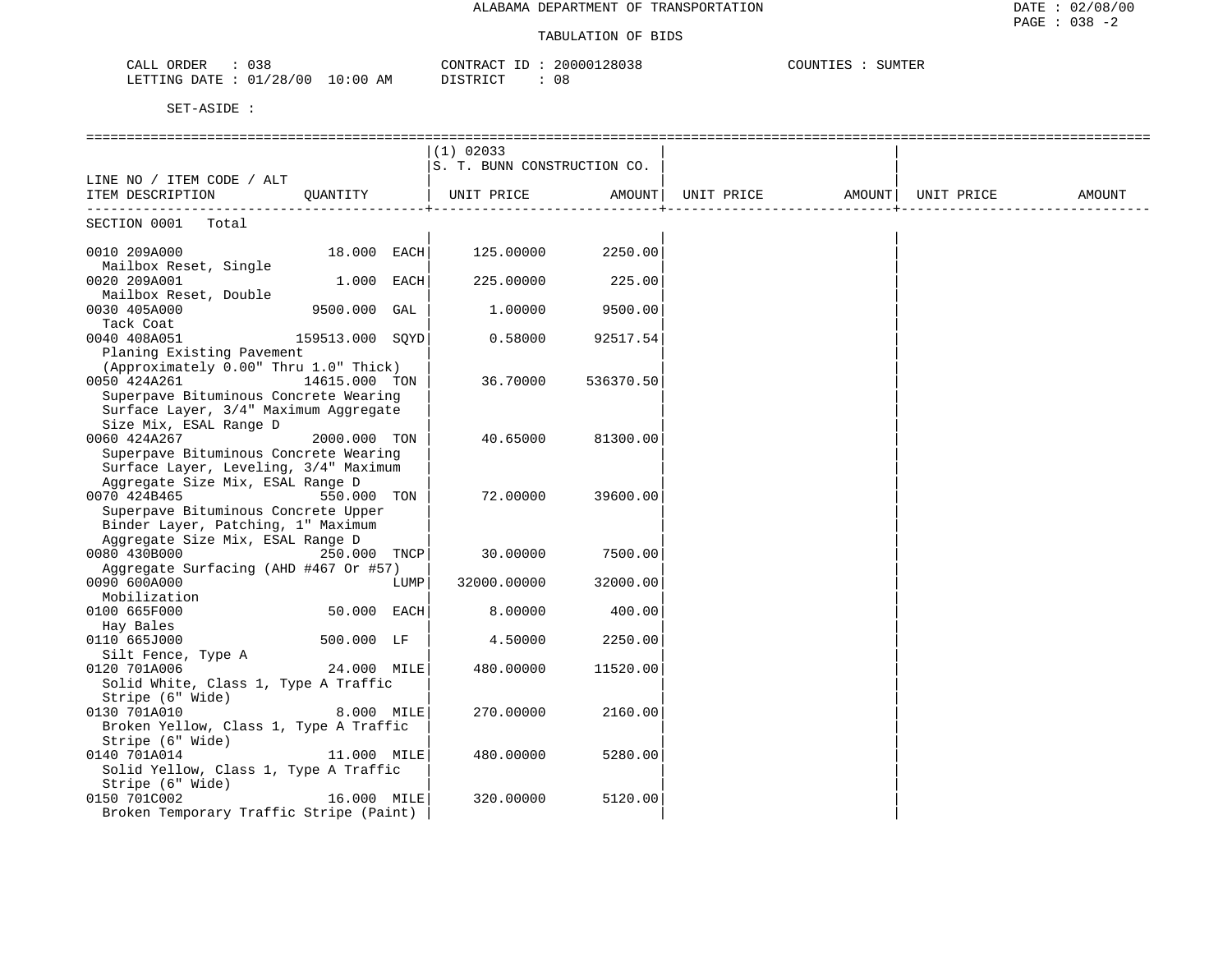| 038<br>CALL ORDER               | CONTRACT ID: 20000128038 | COUNTIES : SUMTER |
|---------------------------------|--------------------------|-------------------|
| LETTING DATE: 01/28/00 10:00 AM | 08<br>DISTRICT           |                   |

|                                         |              | (1) 02033                   |            |                   |            |        |
|-----------------------------------------|--------------|-----------------------------|------------|-------------------|------------|--------|
|                                         |              | S. T. BUNN CONSTRUCTION CO. |            |                   |            |        |
| LINE NO / ITEM CODE / ALT               |              |                             |            |                   |            |        |
| ITEM DESCRIPTION OUANTITY               |              | UNIT PRICE AMOUNT           |            | UNIT PRICE AMOUNT | UNIT PRICE | AMOUNT |
| 0160 701C003                            |              | 22.000 MILE 340.00000       | 7480.00    |                   |            |        |
| Solid Temporary Traffic Stripe (Paint)  |              |                             |            |                   |            |        |
| 0170 703A000<br>175.000 SOFT            |              | 1.30000                     | 227.50     |                   |            |        |
| Traffic Control Markings, Class 1, Type |              |                             |            |                   |            |        |
| A                                       |              |                             |            |                   |            |        |
| 0180 703D002<br>175.000 SOFT            |              | 1.30000                     | 227.50     |                   |            |        |
| Temporary Traffic Control Markings      |              |                             |            |                   |            |        |
| (Paint)                                 |              |                             |            |                   |            |        |
| 255.000 EACH<br>0190 705A032            |              | 4.80000                     | 1224.00    |                   |            |        |
| Pavement Markers, Class A-H, Type 1-B   |              |                             |            |                   |            |        |
| 0200 705A037<br>980.000 EACH            |              | 5.00000                     | 4900.00    |                   |            |        |
| Pavement Markers, Class A-H, Type 2-D   |              |                             |            |                   |            |        |
| 0210 740B000<br>315.000 SOFT            |              | 11,00000                    | 3465.00    |                   |            |        |
| Construction Signs                      |              |                             |            |                   |            |        |
| 0220 740D000                            | 25.000 EACH  | 10.00000                    | 250.00     |                   |            |        |
| Channelizing Drums                      |              |                             |            |                   |            |        |
| 0230 740E000                            | 200.000 EACH | 5.00000                     | 1000.00    |                   |            |        |
| Cones (36 Inches High)                  |              |                             |            |                   |            |        |
| 0240 740M000                            | 200.000 EACH | 1,00000                     | 200.00     |                   |            |        |
| Weight For Cone                         |              |                             |            |                   |            |        |
| 0250 7400000                            | $1.000$ EACH | 1100.00000                  | 1100.00    |                   |            |        |
| Pilot Car                               |              |                             |            |                   |            |        |
| SECTION TOTALS                          |              | \$                          | 848,067.04 |                   |            |        |
| CONTRACT TOTALS                         |              | Ŝ.                          | 848,067.04 |                   |            |        |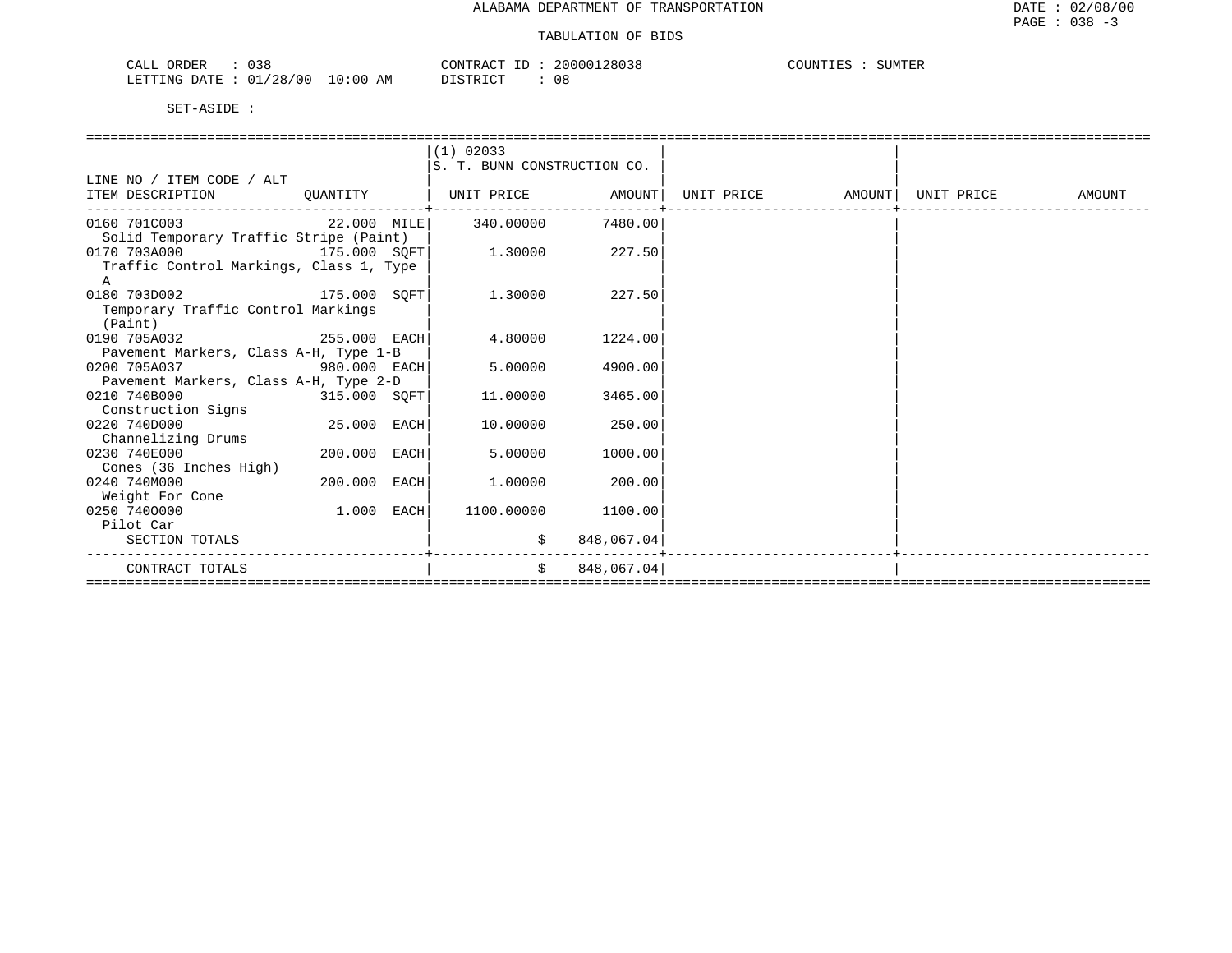DATE :

# VENDOR RANKING

|      | CALL ORDER : 039                     | LETTING DATE : 01/28/00 10:00 AM                                                                                                                                                    | CONTRACT ID: 20000128039<br>DISTRICT<br>$\therefore$ 03 |              | COUNTIES : BLOUNT                                  |                   |
|------|--------------------------------------|-------------------------------------------------------------------------------------------------------------------------------------------------------------------------------------|---------------------------------------------------------|--------------|----------------------------------------------------|-------------------|
|      | CONTRACT DESCRIPTION:<br>SET-ASIDE : | for constructing the Shoulder Widening, Resurfacing, and<br>Traffic Stripe on C.R. #27 from the St. Clair County Line to<br>Jones Chapel Road, south of Oneonta. Length - 7.725 km. | CONTRACT TIME: 150                                      | Working Days | (available days)<br>$PROJECT(S)$ : STPNU-0501(105) |                   |
| RANK | VENDOR NO./NAME                      |                                                                                                                                                                                     |                                                         |              | TOTAL<br>BID                                       | % OVER<br>LOW BID |
|      | 08077                                | HASTINGS GENERAL CONTRACTING, INC.                                                                                                                                                  |                                                         |              | 755,466.00                                         | 100.0000%         |

4 07002 GOOD HOPE CONTRACTING CO., INC. \$ 958,871.42 126.9244%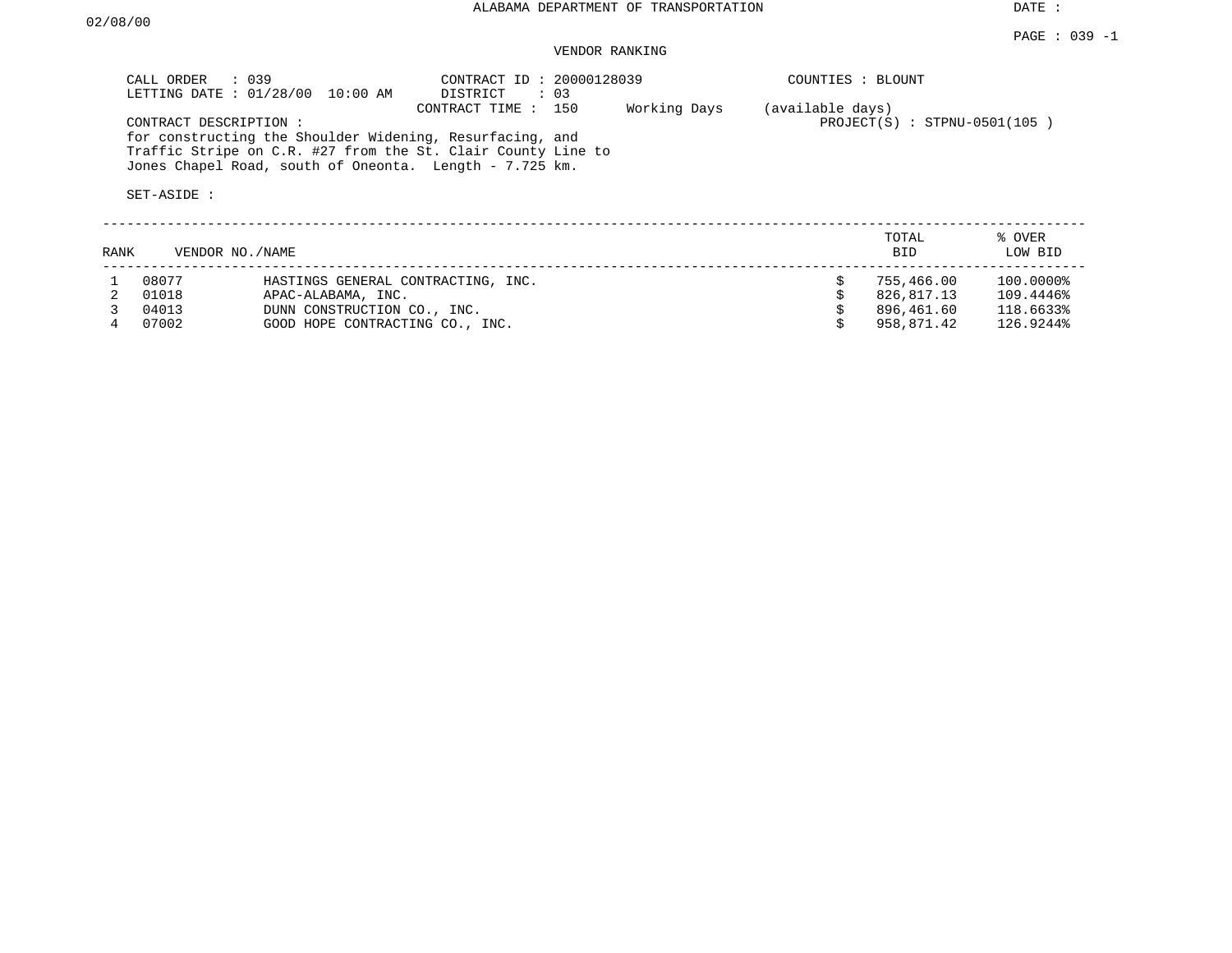| 039<br>ORDER<br>CALL<br>. U J - |             | CONTRACT<br>$ -$ | 20000128039 | COUNTIES<br><b>BLOUNT</b> |
|---------------------------------|-------------|------------------|-------------|---------------------------|
| 01/28/00<br>LETTING<br>DATE     | 10:00<br>ΆM | DI STR TOT       |             |                           |

|                                                 |               |      |                                                 |                   | =============================== |                    |                             |           |
|-------------------------------------------------|---------------|------|-------------------------------------------------|-------------------|---------------------------------|--------------------|-----------------------------|-----------|
|                                                 |               |      | (1) 08077                                       |                   | $(2)$ 01018                     |                    | (3) 04013                   |           |
|                                                 |               |      | HASTINGS GENERAL CONTRACTING APAC-ALABAMA, INC. |                   |                                 |                    | DUNN CONSTRUCTION CO., INC. |           |
| LINE NO / ITEM CODE / ALT                       |               |      |                                                 |                   |                                 |                    |                             |           |
| ITEM DESCRIPTION<br>--------------------------- | OUANTITY      |      | UNIT PRICE AMOUNT                               | ----------------+ | UNIT PRICE AMOUNT               | ----------------+- | UNIT PRICE                  | AMOUNT    |
| SECTION 0001 TOTAL                              |               |      |                                                 |                   |                                 |                    |                             |           |
| 0010 201A000                                    |               | LUMP | 16000.00000                                     | 16000.00          | 30765.00000                     | 30765.00           | 44500.00000                 | 44500.00  |
| Clearing & Grubbing (Approximately 8            |               |      |                                                 |                   |                                 |                    |                             |           |
| Hectares)                                       |               |      |                                                 |                   |                                 |                    |                             |           |
| 0020 206D000                                    | 316.000 M     |      | 4.00000                                         | 1264.00           | 20.94000                        | 6617.04            | 26.25000                    | 8295.00   |
| Removing Pipe                                   |               |      |                                                 |                   |                                 |                    |                             |           |
| 0030 206D001                                    | 100.000 M     |      | 2,00000                                         | 200.00            | 9.45000                         | 945.00             | 2.85000                     | 285.00    |
| Removing Guardrail                              |               |      |                                                 |                   |                                 |                    |                             |           |
| 0040 206E019                                    | $6.000$ EACH  |      | 2.00000                                         | 12.00             | 105.00000                       | 630.00             | 85.60000                    | 513.60    |
| Removing Guardrail End Anchor (Type 10)         |               |      |                                                 |                   |                                 |                    |                             |           |
| 0050 209A000                                    | 47.000 EACH   |      | 100.00000                                       | 4700.00           | 26.25000                        | 1233.75            | 57.00000                    | 2679.00   |
| Mailbox Reset, Single                           |               |      |                                                 |                   |                                 |                    |                             |           |
| 0060 210A000                                    | 14866.000 M3  |      | 4.00000                                         | 59464.00          | 3.26000                         | 48463.16           | 6.55000                     | 97372.30  |
| Unclassified Excavation                         |               |      |                                                 |                   |                                 |                    |                             |           |
| 0070 210D000                                    | 9181.000 M3   |      | 8.00000                                         | 73448.00          | 5.84000                         | 53617.04           | 8.10000                     | 74366.10  |
| Borrow Excavation                               |               |      |                                                 |                   |                                 |                    |                             |           |
| 0080 214A000                                    | 788.000 M3    |      | 12.00000                                        | 9456.00           | 9.38000                         | 7391.44            | 11,10000                    | 8746.80   |
| Structure Excavation                            |               |      |                                                 |                   |                                 |                    |                             |           |
| 0090 214B001                                    | 107.000 M3    |      | 18,00000                                        | 1926.00           | 29,40000                        | 3145.80            | 35.60000                    | 3809.20   |
| Foundation Backfill, Commercial                 |               |      |                                                 |                   |                                 |                    |                             |           |
| 0100 401B108                                    | 53200.000 M2  |      | 0.75000                                         | 39900.00          | 0.79000                         | 42028.00           | 0.85000                     | 45220.00  |
| Bituminous Treatment G (With Polymer            |               |      |                                                 |                   |                                 |                    |                             |           |
| Additive)                                       |               |      |                                                 |                   |                                 |                    |                             |           |
| 0110 405A000                                    | 7200.000 L    |      | 0.24000                                         | 1728.00           | 0.31000                         | 2232.00            | 0.20000                     | 1440.00   |
| Tack Coat                                       |               |      |                                                 |                   |                                 |                    |                             |           |
| 0120 429A221                                    | 4350.000 MTON |      | 38.70000                                        | 168345.00         | 37.60000                        | 163560.00          | 38.70000                    | 168345.00 |
| Improved Bituminous Concrete Wearing            |               |      |                                                 |                   |                                 |                    |                             |           |
| Surface Layer, 19.0 mm Maximum                  |               |      |                                                 |                   |                                 |                    |                             |           |
| Aggregate Size Mix, ESAL Range B                |               |      |                                                 |                   |                                 |                    |                             |           |
| 0130 429A227                                    | 1300.000 MTON |      | 40.85000                                        | 53105.00          | 40.09000                        | 52117.00           | 40.85000                    | 53105.00  |
| Improved Bituminous Concrete Wearing            |               |      |                                                 |                   |                                 |                    |                             |           |
| Surface Layer, Leveling, 19.0 mm                |               |      |                                                 |                   |                                 |                    |                             |           |
| Maximum Aggregate Size Mix, ESAL Range B        |               |      |                                                 |                   |                                 |                    |                             |           |
| 0140 429C224                                    | 100.000 MTON  |      | 65.00000                                        | 6500.00           | 65.05000                        | 6505.00            | 65.00000                    | 6500.00   |
| Improved Bituminous Concrete Base Layer,        |               |      |                                                 |                   |                                 |                    |                             |           |
| Patching, 25.0 mm Maximum Aggregate             |               |      |                                                 |                   |                                 |                    |                             |           |
| Size Mix, ESAL Range B                          |               |      |                                                 |                   |                                 |                    |                             |           |
| 0150 530A001                                    | 22.000 M      |      | 82.00000                                        | 1804.00           | 63.05000                        | 1387.10            | 69.00000                    | 1518.00   |
| 450 mm Roadway Pipe (Class 3 R.C.)              |               |      |                                                 |                   |                                 |                    |                             |           |
| 0160 530A004<br>102.000 M                       |               |      | 240.00000                                       | 24480.00          | 168.58000                       | 17195.16           | 223,00000                   | 22746.00  |
| 900 mm Roadway Pipe (Class 3 R.C.)              |               |      |                                                 |                   |                                 |                    |                             |           |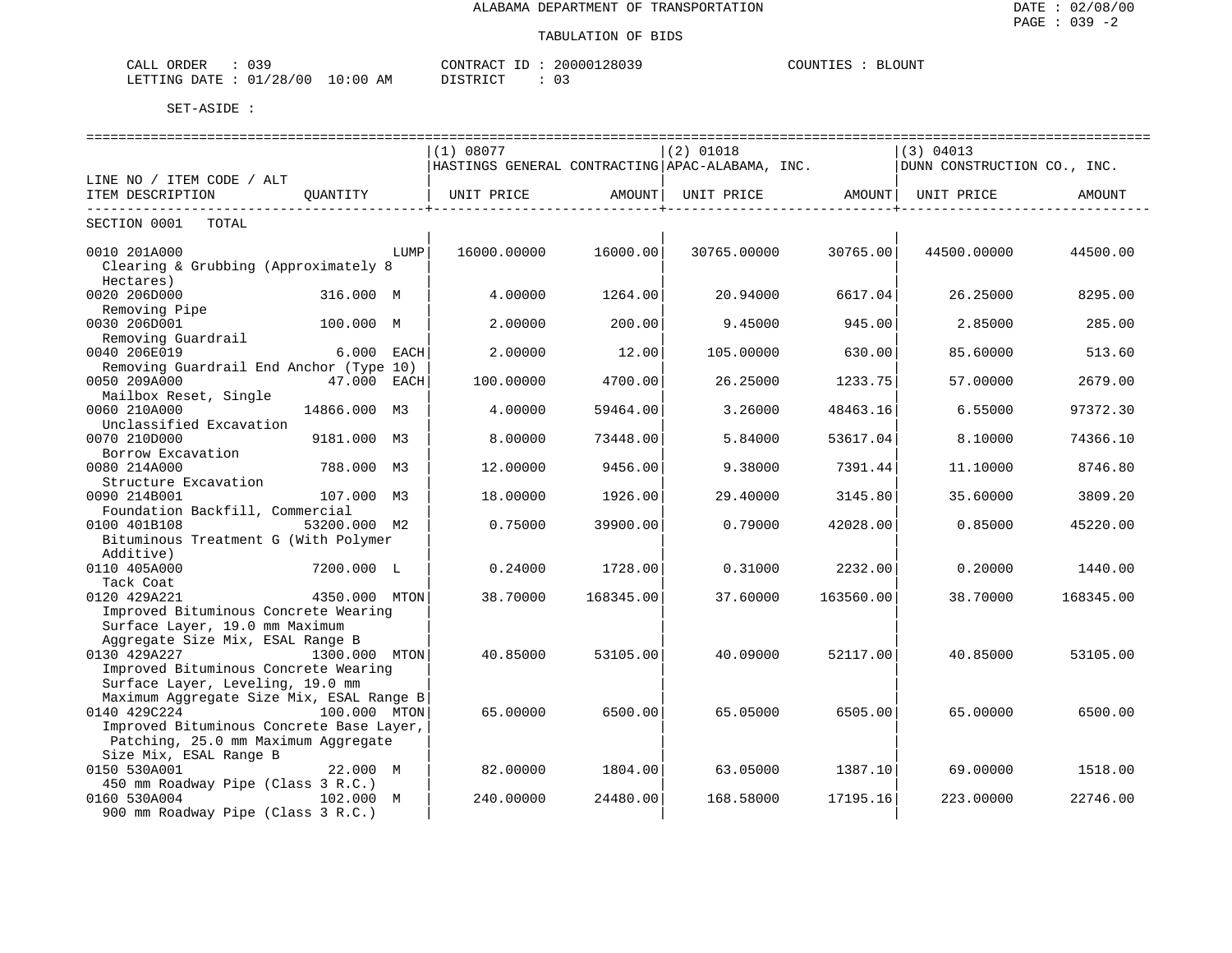| ORDER<br>CALL (        | $\sim$ $\sim$ $\sim$ |             | CONTRACT ID: | 20000128039 | COUNTIES | <b>BLOUNT</b> |
|------------------------|----------------------|-------------|--------------|-------------|----------|---------------|
| LETTING DATE: 01/28/00 |                      | 10:00<br>ΑM | DI STR TAT   | ∩ −         |          |               |

|                                         |              |      | (1) 08077                                         |          | $(2)$ 01018 |          | (3) 04013                   |          |
|-----------------------------------------|--------------|------|---------------------------------------------------|----------|-------------|----------|-----------------------------|----------|
|                                         |              |      | HASTINGS GENERAL CONTRACTING   APAC-ALABAMA, INC. |          |             |          | DUNN CONSTRUCTION CO., INC. |          |
| LINE NO / ITEM CODE / ALT               |              |      |                                                   |          |             |          |                             |          |
| ITEM DESCRIPTION                        | QUANTITY     |      | UNIT PRICE                                        | AMOUNT   | UNIT PRICE  |          | AMOUNT  UNIT PRICE          | AMOUNT   |
|                                         |              |      |                                                   |          |             |          |                             |          |
| 0170 530A005                            | 74.000 M     |      | 325.00000                                         | 24050.00 | 197.66000   | 14626.84 | 292.00000                   | 21608.00 |
| 1050 mm Roadway Pipe (Class 3 R.C.)     |              |      |                                                   |          |             |          |                             |          |
| 0180 530A202                            | 16.000 M     |      | 125.00000                                         | 2000.00  | 103.58000   | 1657.28  | 62.00000                    | 992.00   |
| 600 mm Roadway Pipe (2.0 mm Wall        |              |      |                                                   |          |             |          |                             |          |
| Thickness C.C.S.P.I.)                   |              |      |                                                   |          |             |          |                             |          |
| 0190 530B003                            | 83.000 M     |      | 325.00000                                         | 26975.00 | 160.17000   | 13294.11 | 224.00000                   | 18592.00 |
| 920 mm Span X 570 mm Rise Roadway Pipe  |              |      |                                                   |          |             |          |                             |          |
| (Class 3 R.C.)                          |              |      |                                                   |          |             |          |                             |          |
| 0200 530B004                            | 71.000 M     |      | 350.00000                                         | 24850.00 | 224.54000   | 15942.34 | 316.00000                   | 22436.00 |
| 1110 mm Span X 675 mm Rise Roadway Pipe |              |      |                                                   |          |             |          |                             |          |
| (Class 3 R.C.)                          |              |      |                                                   |          |             |          |                             |          |
| 0210 600A000                            |              | LUMP | 35000.00000                                       | 35000.00 | 40857.60000 | 40857.60 | 32600.00000                 | 32600.00 |
| Mobilization                            |              |      |                                                   |          |             |          |                             |          |
| 0220 610C001                            | 100.000 MTON |      | 19.00000                                          | 1900.00  | 28.72000    | 2872.00  | 40.00000                    | 4000.00  |
| Loose Riprap, Class 2                   |              |      |                                                   |          |             |          |                             |          |
| 0230 610D000                            | 372.000 M2   |      | 4.50000                                           | 1674.00  | 5.25000     | 1953.00  | 4.10000                     | 1525.20  |
| Filter Blanket                          |              |      |                                                   |          |             |          |                             |          |
| 0240 619A002                            | 2.000        | EACH | 700.00000                                         | 1400.00  | 632.10000   | 1264.20  | 400,00000                   | 800.00   |
| 450 mm Roadway Pipe End Treatment,      |              |      |                                                   |          |             |          |                             |          |
| Class 1                                 |              |      |                                                   |          |             |          |                             |          |
| 0250 619A003                            | 2.000        | EACH | 750.00000                                         | 1500.00  | 704.55000   | 1409.10  | 430.00000                   | 860.00   |
| 600 mm Roadway Pipe End Treatment,      |              |      |                                                   |          |             |          |                             |          |
| Class 1                                 |              |      |                                                   |          |             |          |                             |          |
| 11.000 EACH<br>0260 619A055             |              |      | 600.00000                                         | 6600.00  | 1535.10000  | 16886.10 | 2280.00000                  | 25080.00 |
| 900 mm Roadway Pipe End Treatment,      |              |      |                                                   |          |             |          |                             |          |
| Class <sub>2</sub>                      |              |      |                                                   |          |             |          |                             |          |
| 0270 619A056                            | 6.000 EACH   |      | 2500.00000                                        | 15000.00 | 1963.50000  | 11781.00 | 3140.00000                  | 18840.00 |
| 1050 mm Roadway Pipe End Treatment,     |              |      |                                                   |          |             |          |                             |          |
| Class <sub>2</sub>                      |              |      |                                                   |          |             |          |                             |          |
| 0280 619B018                            | 10.000 EACH  |      | 1100.00000                                        | 11000.00 | 1058.40000  | 10584.00 | 855.00000                   | 8550.00  |
| 920 mm Span, 570 mm Rise Roadway Pipe   |              |      |                                                   |          |             |          |                             |          |
| End Treatment, Class 1                  |              |      |                                                   |          |             |          |                             |          |
| 0290 619B019                            | 2.000 EACH   |      | 2000.00000                                        | 4000.00  | 1209.60000  | 2419.20  | 1140.00000                  | 2280.00  |
| 1110 mm Span, 675 mm Rise Roadway Pipe  |              |      |                                                   |          |             |          |                             |          |
| End Treatment, Class 1                  |              |      |                                                   |          |             |          |                             |          |
| 0300 619B069                            | 6.000 EACH   |      | 1500.00000                                        | 9000.00  | 1832.25000  | 10993.50 | 2280.00000                  | 13680.00 |
| 1110 mm Span, 675 mm Rise Roadway Pipe  |              |      |                                                   |          |             |          |                             |          |
| End Treatment, Class 2                  |              |      |                                                   |          |             |          |                             |          |
| 0310 620A000                            | 1.000 M3     |      | 700.00000                                         | 700.00   | 787.50000   | 787.50   | 570.00000                   | 570.00   |
| Minor Structure Concrete                |              |      |                                                   |          |             |          |                             |          |
| 0320 630A000                            | 100.000 M    |      | 90.00000                                          | 9000.00  | 37.80000    | 3780.00  | 46.80000                    | 4680.00  |
| Steel Beam Guardrail, Class A, Type 1   |              |      |                                                   |          |             |          |                             |          |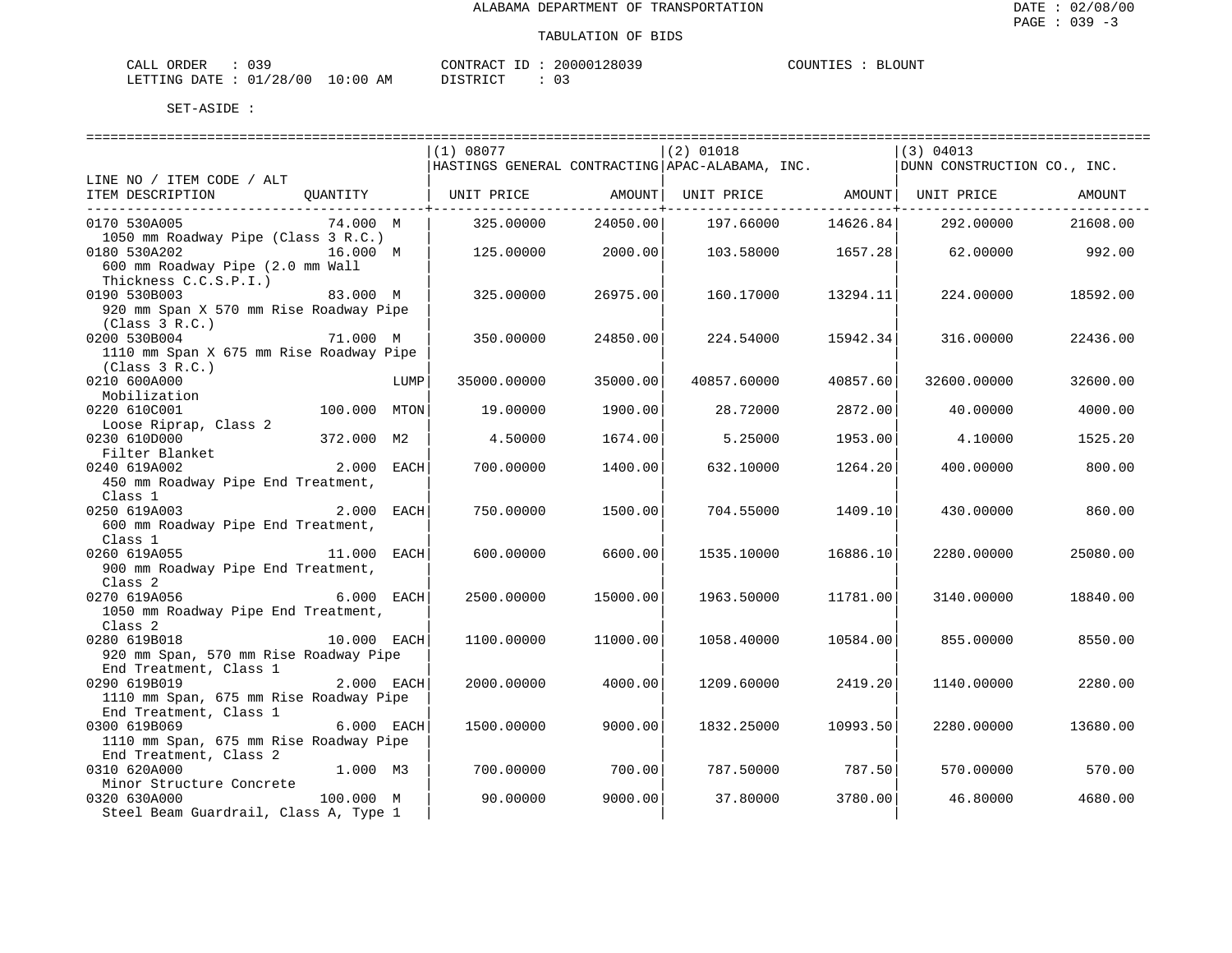| CALL ORDER                       | 039 | CONTRACT ID : |  | 20000128039 | COUNTIES | BLOUNT |
|----------------------------------|-----|---------------|--|-------------|----------|--------|
| LETTING DATE : 01/28/00 10:00 AM |     | DISTRICT      |  |             |          |        |

|                                                                                              |               |      | (1) 08077<br>HASTINGS GENERAL CONTRACTING APAC-ALABAMA, INC. |                                    | $(2)$ 01018 |                                                         | (3) 04013<br>DUNN CONSTRUCTION CO., INC. |          |
|----------------------------------------------------------------------------------------------|---------------|------|--------------------------------------------------------------|------------------------------------|-------------|---------------------------------------------------------|------------------------------------------|----------|
| LINE NO / ITEM CODE / ALT                                                                    |               |      |                                                              |                                    |             |                                                         |                                          |          |
| ITEM DESCRIPTION                                                                             | OUANTITY      |      | UNIT PRICE                                                   | AMOUNT  <br>--------------+------- |             | UNIT PRICE AMOUNT   UNIT PRICE<br>--------------------- |                                          | AMOUNT   |
| 0330 630C070<br>Guardrail End Anchor, Type 10 Series                                         | 6.000 EACH    |      | 1500.00000                                                   | 9000.00                            | 1270.50000  | 7623.00                                                 | 1740.00000                               | 10440.00 |
| 0340 650B000<br>Topsoil From Stockpiles                                                      | 6900.000 M3   |      | 4.50000                                                      | 31050.00                           | 8.52000     | 58788.00                                                | 5.65000                                  | 38985.00 |
| 0350 652A053<br>Seeding (Mix 1E)                                                             | $6.000$ HA    |      | 1000.00000                                                   | 6000.00                            | 1557.15000  | 9342.90                                                 | 1395.00000                               | 8370.00  |
| 0360 656A001<br>Mulching, Class A, Type 2                                                    | $6.000$ HA    |      | 600.00000                                                    | 3600.00                            | 1037.40000  | 6224.40                                                 | 1080.00000                               | 6480.00  |
| 0370 658A001<br>Hydro-Seeding & Mulching (Mix 1E)                                            | 2.000 HA      |      | 1500.00000                                                   | 3000.00                            | 2594.55000  | 5189.10                                                 | 3595.00000                               | 7190.00  |
| 0380 665A000<br>Temporary Seeding                                                            | 8.000 HA      |      | 400.00000                                                    | 3200.00                            | 778.05000   | 6224.40                                                 | 1050.00000                               | 8400.00  |
| 0390 665B000<br>Temporary Mulching                                                           | 8.000         | HA   | 800.00000                                                    | 6400.00                            | 778.05000   | 6224.40                                                 | 900.00000                                | 7200.00  |
| 0400 665F000<br>Hay Bales                                                                    | 209.000       | EACH | 5.00000                                                      | 1045.00                            | 5.44000     | 1136.96                                                 | 5.70000                                  | 1191.30  |
| 0410 665J000<br>Silt Fence, Type A                                                           | 1970.000 M    |      | 3.50000                                                      | 6895.00                            | 17.62000    | 34711.40                                                | 15,00000                                 | 29550.00 |
| 0420 680A000<br>Engineering Controls                                                         |               | LUMP | 5000.00000                                                   | 5000.00                            | 46200.00000 | 46200.00                                                | 4800.00000                               | 4800.00  |
| 0430 701A030<br>Solid White, Class 2T, Type A, Traffic                                       | 16.000 KM     |      | 400.00000                                                    | 6400.00                            | 346.50000   | 5544.00                                                 | 375.00000                                | 6000.00  |
| Stripe<br>0440 701A034<br>Solid Yellow, Class 2T, Type A, Traffic                            | 13.000 KM     |      | 400.00000                                                    | 5200.00                            | 346.50000   | 4504.50                                                 | 375,00000                                | 4875.00  |
| Stripe<br>0450 701A044<br>Broken Yellow, Class 2T, Type A,<br>Traffic Stripe                 | 2.000 KM      |      | 80.00000                                                     | 160.00                             | 210.00000   | 420.00                                                  | 230.00000                                | 460.00   |
| 0460 701C000<br>Broken Temporary Traffic Stripe                                              | 4.000 KM      |      | 80.00000                                                     | 320.00                             | 178.50000   | 714.00                                                  | 195.00000                                | 780.00   |
| 0470 701C001<br>Solid Temporary Traffic Stripe                                               | 26.000 KM     |      | 400.00000                                                    | 10400.00                           | 199.50000   | 5187.00                                                 | 215.00000                                | 5590.00  |
| 0480 703A002<br>Traffic Control Markings, Class 2, Type<br>$\mathsf{A}$                      | 10.000 M2     |      | 21.50000                                                     | 215.00                             | 17.85000    | 178.50                                                  | 19.40000                                 | 194.00   |
| 0490 703B002<br>Traffic Control Legends, Class 2, Type A                                     | 14.000 M2     |      | 21.50000                                                     | 301.00                             | 17.85000    | 249.90                                                  | 19,40000                                 | 271.60   |
| 0500 705A032<br>Pavement Markers, Class A-H, Type 1-B                                        | 2000.000 EACH |      | 1,00000                                                      | 2000.00                            | 4.31000     | 8620.00                                                 | 4.65000                                  | 9300.00  |
| 0510 710A030<br>Class 4, Aluminum Flat Sign Panels<br>2.032 mm Thickness (Type I Background) | 2.000 M2      |      | 200.00000                                                    | 400.00                             | 189.00000   | 378.00                                                  | 175.00000                                | 350.00   |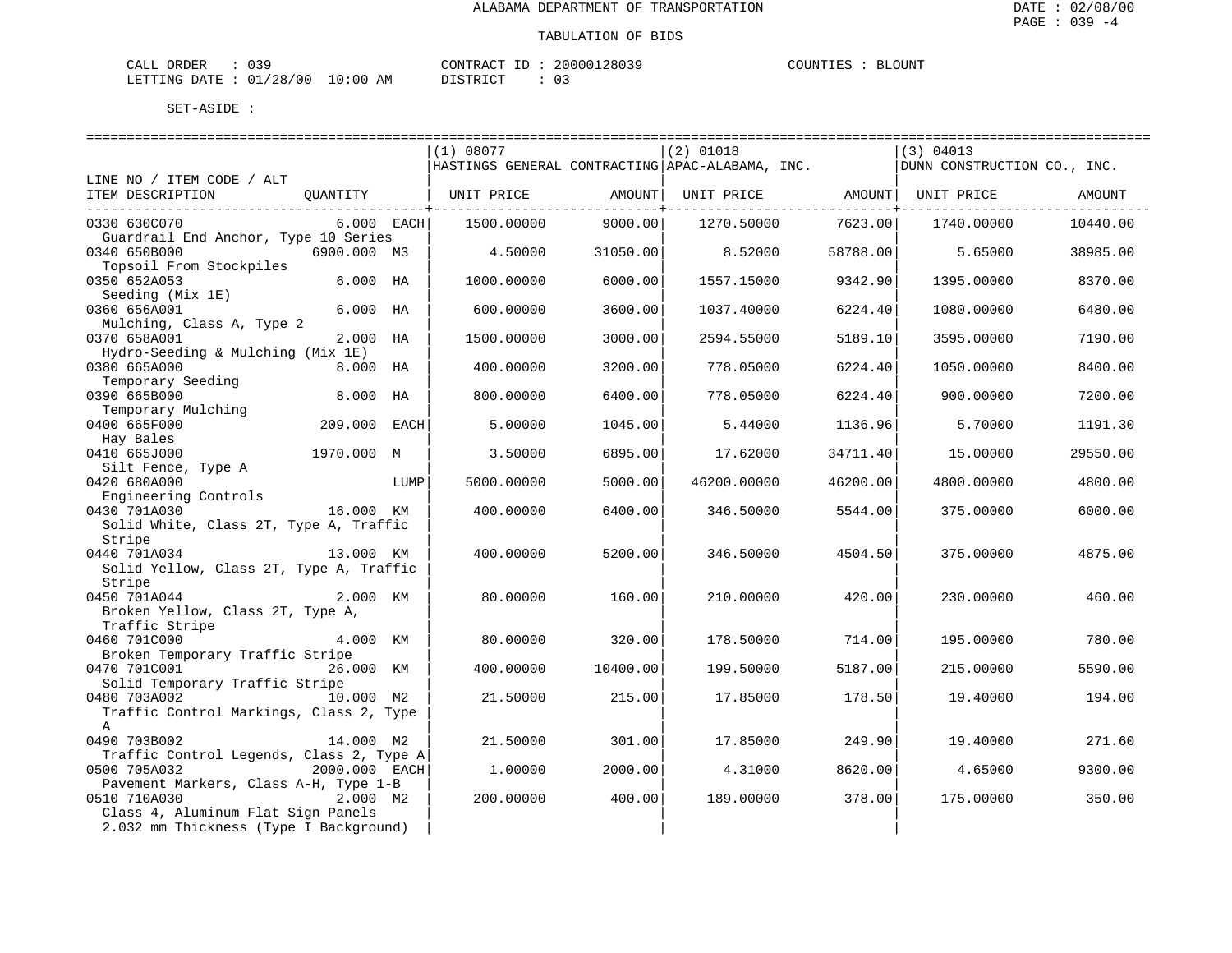| $\mathcal{D}$ C<br>אתרו אר<br>ו ∆י<br>لللطاب<br>ັບ ມ |            | --<br>ATTR'T<br>$\sim$ | 28039<br>$\sim$ $\sim$<br>200<br>2 Q | LOUNT<br>. н. |
|------------------------------------------------------|------------|------------------------|--------------------------------------|---------------|
| גר י<br>חים מר<br>. חחידים<br>__                     | ΆM<br>፡ 00 | $\sim$                 |                                      |               |

|                                          |           |      | (1) 08077                                         |             | $(2)$ 01018 |             | (3) 04013                   |    |            |
|------------------------------------------|-----------|------|---------------------------------------------------|-------------|-------------|-------------|-----------------------------|----|------------|
|                                          |           |      | HASTINGS GENERAL CONTRACTING   APAC-ALABAMA, INC. |             |             |             | DUNN CONSTRUCTION CO., INC. |    |            |
| LINE NO / ITEM CODE / ALT                |           |      |                                                   |             |             |             |                             |    |            |
| ITEM DESCRIPTION                         | OUANTITY  |      | UNIT PRICE                                        | AMOUNT      | UNIT PRICE  | AMOUNT      | UNIT PRICE                  |    | AMOUNT     |
|                                          |           |      |                                                   |             |             |             |                             |    |            |
| 0520 710A091                             | 24.000    | M2   | 100.00000                                         | 2400.00     | 210.00000   | 5040.00     | 190.00000                   |    | 4560.00    |
| Class 4, Aluminum Flat Sign Panels       |           |      |                                                   |             |             |             |                             |    |            |
| 2.032 mm Thickness (Type III or IV       |           |      |                                                   |             |             |             |                             |    |            |
| Background)                              |           |      |                                                   |             |             |             |                             |    |            |
| 0530 710B001                             | 123.000 M |      | 19.00000                                          | 2337.00     | 18.90000    | 2324.70     | 22.50000                    |    | 2767.50    |
| Roadway Sign Post (#3 "U" Channel        |           |      |                                                   |             |             |             |                             |    |            |
| Galvanized Steel)                        |           |      |                                                   |             |             |             |                             |    |            |
| 0540 740B000                             | 91.000    | M2   | 32.00000                                          | 2912.00     | 100.28000   | 9125.48     | 108.00000                   |    | 9828.00    |
| Construction Signs                       |           |      |                                                   |             |             |             |                             |    |            |
| 0550 740D000                             | 50.000    | EACH | 40.00000                                          | 2000.00     | 67.74000    | 3387.00     | 45.30000                    |    | 2265.00    |
| Channelizing Drums                       |           |      |                                                   |             |             |             |                             |    |            |
| 0560 740E000                             | 75.000    | EACH | 30.00000                                          | 2250.00     | 14.83000    | 1112.25     | 13.60000                    |    | 1020.00    |
| Cones (900 mm High)                      |           |      |                                                   |             |             |             |                             |    |            |
| 0570 740F002                             | 8.000     | EACH | 300,00000                                         | 2400.00     | 326.68000   | 2613.44     | 210,00000                   |    | 1680.00    |
| Barricades, Type III                     |           |      |                                                   |             |             |             |                             |    |            |
| 0580 7401005                             | 18.000    | EACH | 200.00000                                         | 3600.00     | 378.53000   | 6813.54     | 410.00000                   |    | 7380.00    |
| Warning Lights, Type B (Detachable Head) |           |      |                                                   |             |             |             |                             |    |            |
| SECTION TOTALS                           |           |      | \$                                                | 755, 466.00 | \$          | 826,817.13  |                             | Ŝ. | 896,461.60 |
|                                          |           |      | \$                                                |             | \$          |             |                             |    | 896,461.60 |
| CONTRACT TOTALS                          |           |      |                                                   | 755, 466.00 |             | 826, 817.13 |                             | \$ |            |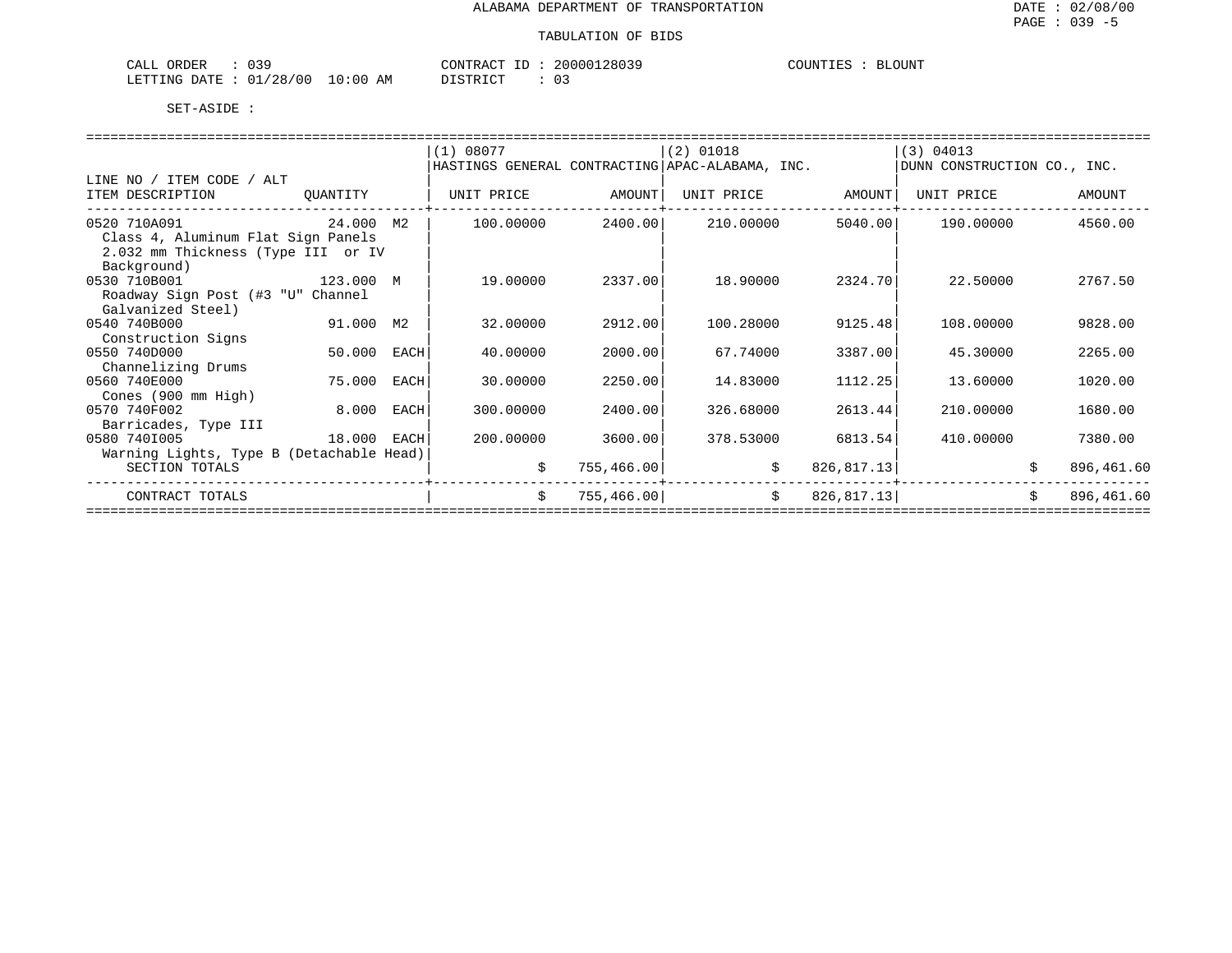TABULATION OF BIDS

| CALL ORDER                      | $\therefore$ 039 |          | CONTRACT ID: 20000128039 | COUNTIES : BLOUNT |
|---------------------------------|------------------|----------|--------------------------|-------------------|
| LETTING DATE: 01/28/00 10:00 AM |                  | DISTRICT | - 03                     |                   |

|                                          |               |      | $(4)$ 07002                  |           |            |        |            |        |
|------------------------------------------|---------------|------|------------------------------|-----------|------------|--------|------------|--------|
|                                          |               |      | GOOD HOPE CONTRACTING CO., I |           |            |        |            |        |
| LINE NO / ITEM CODE / ALT                |               |      |                              |           |            |        |            |        |
| ITEM DESCRIPTION                         | OUANTITY      |      | UNIT PRICE                   | AMOUNT    | UNIT PRICE | AMOUNT | UNIT PRICE | AMOUNT |
| SECTION 0001<br>TOTAL                    |               |      |                              |           |            |        |            |        |
| 0010 201A000                             |               | LUMP | 40000.00000                  | 40000.00  |            |        |            |        |
| Clearing & Grubbing (Approximately 8     |               |      |                              |           |            |        |            |        |
| Hectares)                                |               |      |                              |           |            |        |            |        |
| 0020 206D000                             | 316.000 M     |      | 10.00000                     | 3160.00   |            |        |            |        |
| Removing Pipe                            |               |      |                              |           |            |        |            |        |
| 0030 206D001                             | 100.000 M     |      | 9.00000                      | 900.00    |            |        |            |        |
| Removing Guardrail                       |               |      |                              |           |            |        |            |        |
| 0040 206E019                             | 6.000 EACH    |      | 100.00000                    | 600.00    |            |        |            |        |
| Removing Guardrail End Anchor (Type 10)  |               |      |                              |           |            |        |            |        |
| 0050 209A000                             | 47.000 EACH   |      | 20.00000                     | 940.00    |            |        |            |        |
| Mailbox Reset, Single                    |               |      |                              |           |            |        |            |        |
| 0060 210A000                             | 14866.000 M3  |      | 10.15000                     | 150889.90 |            |        |            |        |
| Unclassified Excavation                  |               |      |                              |           |            |        |            |        |
| 0070 210D000                             | 9181.000 M3   |      | 7.53000                      | 69132.93  |            |        |            |        |
| Borrow Excavation                        |               |      |                              |           |            |        |            |        |
| 0080 214A000                             | 788.000 M3    |      | 15.72000                     | 12387.36  |            |        |            |        |
| Structure Excavation                     |               |      |                              |           |            |        |            |        |
| 0090 214B001                             | 107.000 M3    |      | 30.00000                     | 3210.00   |            |        |            |        |
| Foundation Backfill, Commercial          |               |      |                              |           |            |        |            |        |
| 0100 401B108                             | 53200.000 M2  |      | 0.75230                      | 40022.36  |            |        |            |        |
| Bituminous Treatment G (With Polymer     |               |      |                              |           |            |        |            |        |
| Additive)                                |               |      |                              |           |            |        |            |        |
| 0110 405A000                             | 7200.000 L    |      | 0.22000                      | 1584.00   |            |        |            |        |
| Tack Coat                                |               |      |                              |           |            |        |            |        |
| 0120 429A221                             | 4350.000 MTON |      | 34.81000                     | 151423.50 |            |        |            |        |
| Improved Bituminous Concrete Wearing     |               |      |                              |           |            |        |            |        |
| Surface Layer, 19.0 mm Maximum           |               |      |                              |           |            |        |            |        |
| Aggregate Size Mix, ESAL Range B         |               |      |                              |           |            |        |            |        |
| 0130 429A227                             | 1300.000 MTON |      | 35.00000                     | 45500.00  |            |        |            |        |
| Improved Bituminous Concrete Wearing     |               |      |                              |           |            |        |            |        |
| Surface Layer, Leveling, 19.0 mm         |               |      |                              |           |            |        |            |        |
| Maximum Aggregate Size Mix, ESAL Range B |               |      |                              |           |            |        |            |        |
| 0140 429C224                             | 100.000 MTON  |      | 50.00000                     | 5000.00   |            |        |            |        |
| Improved Bituminous Concrete Base Layer, |               |      |                              |           |            |        |            |        |
| Patching, 25.0 mm Maximum Aggregate      |               |      |                              |           |            |        |            |        |
| Size Mix, ESAL Range B                   |               |      |                              |           |            |        |            |        |
| 0150 530A001                             | 22.000 M      |      | 132.00000                    | 2904.00   |            |        |            |        |
| 450 mm Roadway Pipe (Class 3 R.C.)       |               |      |                              |           |            |        |            |        |
| 0160 530A004                             | 102.000 M     |      | 210.00000                    | 21420.00  |            |        |            |        |
| 900 mm Roadway Pipe (Class 3 R.C.)       |               |      |                              |           |            |        |            |        |
|                                          |               |      |                              |           |            |        |            |        |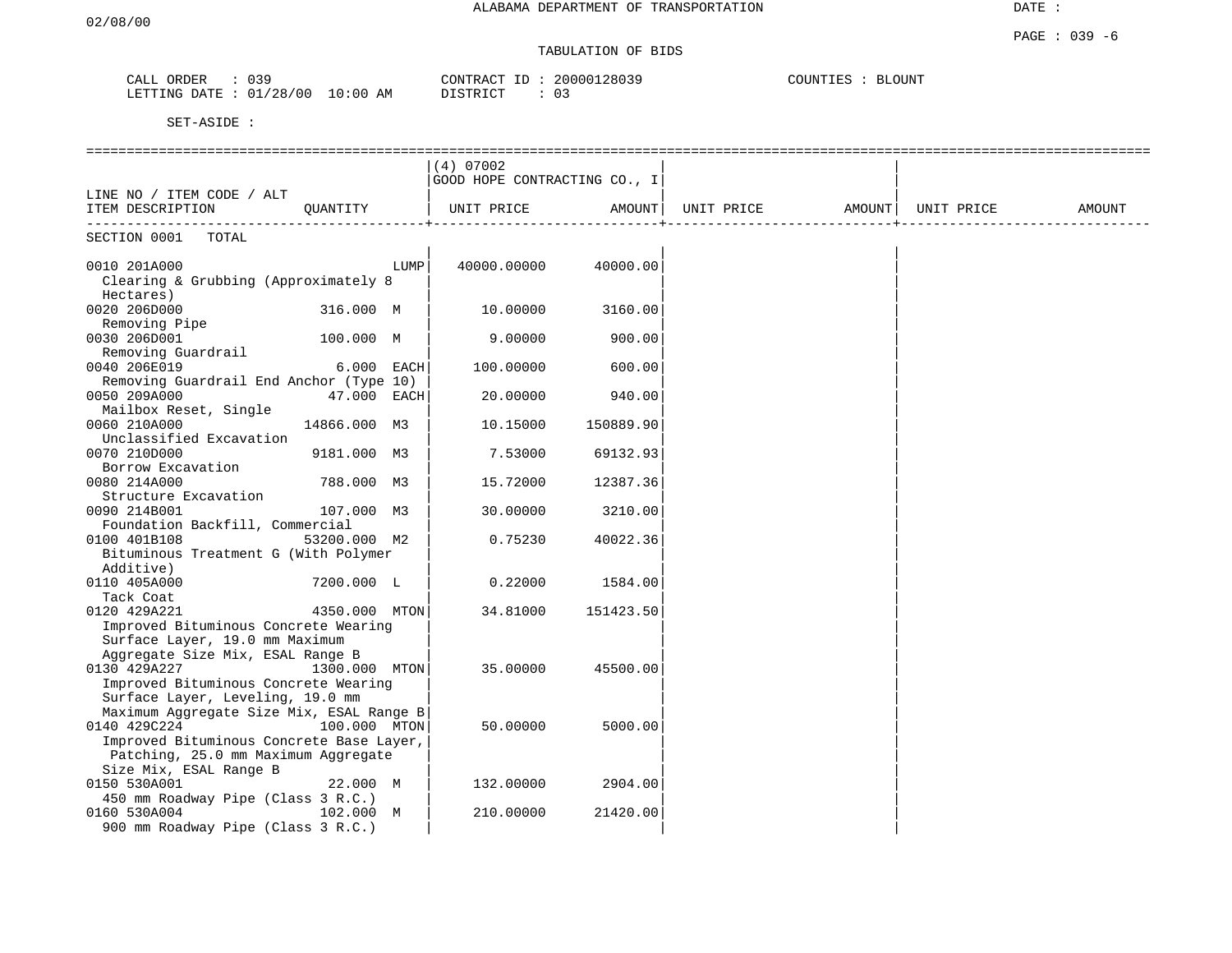| CALL ORDER                       | CONTRACT ID: | 20000128039   | COUNTIES<br><b>BLOUNT</b> |
|----------------------------------|--------------|---------------|---------------------------|
| LETTING DATE : 01/28/00 10:00 AM | DISTRICT     | $\sim$ $\sim$ |                           |

|                                         |              | $(4)$ 07002                  |           |            |        |            |        |
|-----------------------------------------|--------------|------------------------------|-----------|------------|--------|------------|--------|
|                                         |              | GOOD HOPE CONTRACTING CO., I |           |            |        |            |        |
| LINE NO / ITEM CODE / ALT               |              |                              |           |            |        |            |        |
| ITEM DESCRIPTION                        | QUANTITY     | UNIT PRICE                   | AMOUNT    | UNIT PRICE | AMOUNT | UNIT PRICE | AMOUNT |
|                                         |              |                              |           |            |        |            |        |
| 0170 530A005                            | 74.000 M     | 230.00000                    | 17020.00  |            |        |            |        |
| 1050 mm Roadway Pipe (Class 3 R.C.)     |              |                              |           |            |        |            |        |
| 16.000 M<br>0180 530A202                |              | 150.00000                    | 2400.00   |            |        |            |        |
| 600 mm Roadway Pipe (2.0 mm Wall        |              |                              |           |            |        |            |        |
| Thickness C.C.S.P.I.)                   |              |                              |           |            |        |            |        |
| 0190 530B003                            | 83.000 M     | 260.00000                    | 21580.00  |            |        |            |        |
| 920 mm Span X 570 mm Rise Roadway Pipe  |              |                              |           |            |        |            |        |
| (Class 3 R.C.)                          |              |                              |           |            |        |            |        |
| 0200 530B004                            | 71.000 M     | 300.00000                    | 21300.00  |            |        |            |        |
| 1110 mm Span X 675 mm Rise Roadway Pipe |              |                              |           |            |        |            |        |
| (Class 3 R.C.)                          |              |                              |           |            |        |            |        |
| 0210 600A000                            | LUMP         | 111107.12000                 | 111107.12 |            |        |            |        |
| Mobilization                            |              |                              |           |            |        |            |        |
| 0220 610C001                            | 100.000 MTON | 50.00000                     | 5000.00   |            |        |            |        |
| Loose Riprap, Class 2                   |              |                              |           |            |        |            |        |
| 0230 610D000                            | 372.000 M2   | 5.00000                      | 1860.00   |            |        |            |        |
| Filter Blanket                          |              |                              |           |            |        |            |        |
| 0240 619A002                            | 2.000 EACH   | 500.00000                    | 1000.00   |            |        |            |        |
| 450 mm Roadway Pipe End Treatment,      |              |                              |           |            |        |            |        |
| Class 1                                 |              |                              |           |            |        |            |        |
| 0250 619A003                            | 2.000 EACH   | 750.00000                    | 1500.00   |            |        |            |        |
| 600 mm Roadway Pipe End Treatment,      |              |                              |           |            |        |            |        |
| Class 1                                 |              |                              |           |            |        |            |        |
| 0260 619A055                            | 11.000 EACH  | 1050.00000                   | 11550.00  |            |        |            |        |
| 900 mm Roadway Pipe End Treatment,      |              |                              |           |            |        |            |        |
| Class 2                                 |              |                              |           |            |        |            |        |
| 0270 619A056                            | 6.000 EACH   | 1200.00000                   | 7200.00   |            |        |            |        |
| 1050 mm Roadway Pipe End Treatment,     |              |                              |           |            |        |            |        |
| Class 2                                 |              |                              |           |            |        |            |        |
| 0280 619B018                            | 10.000 EACH  | 750.00000                    | 7500.00   |            |        |            |        |
| 920 mm Span, 570 mm Rise Roadway Pipe   |              |                              |           |            |        |            |        |
| End Treatment, Class 1                  |              |                              |           |            |        |            |        |
| 0290 619B019                            | 2.000 EACH   | 1000.00000                   | 2000.00   |            |        |            |        |
| 1110 mm Span, 675 mm Rise Roadway Pipe  |              |                              |           |            |        |            |        |
| End Treatment, Class 1                  |              |                              |           |            |        |            |        |
| 0300 619B069                            | 6.000 EACH   | 1200.00000                   | 7200.00   |            |        |            |        |
| 1110 mm Span, 675 mm Rise Roadway Pipe  |              |                              |           |            |        |            |        |
| End Treatment, Class 2                  |              |                              |           |            |        |            |        |
| 0310 620A000                            | 1.000 M3     | 850.00000                    | 850.00    |            |        |            |        |
| Minor Structure Concrete                |              |                              |           |            |        |            |        |
| 0320 630A000                            | 100.000 M    | 36.00000                     | 3600.00   |            |        |            |        |
| Steel Beam Guardrail, Class A, Type 1   |              |                              |           |            |        |            |        |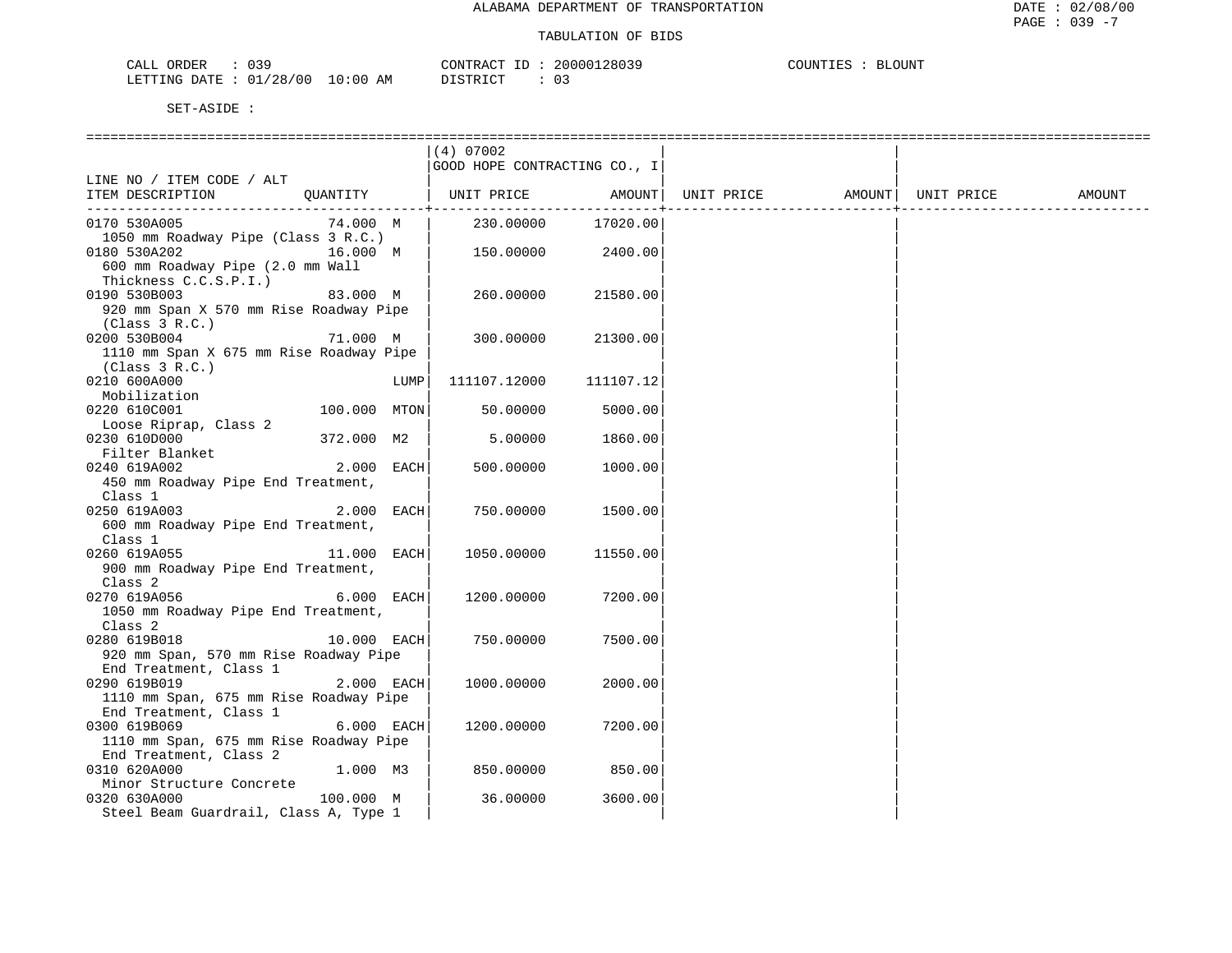| CALL ORDER                       | CONTRACT ID | : 20000128039 | COUNTIES : BLOUNT |  |
|----------------------------------|-------------|---------------|-------------------|--|
| LETTING DATE : 01/28/00 10:00 AM | DISTRICT    |               |                   |  |

|                                                                                             |               |      | $(4)$ 07002<br>GOOD HOPE CONTRACTING CO., I |          |            |                    |        |
|---------------------------------------------------------------------------------------------|---------------|------|---------------------------------------------|----------|------------|--------------------|--------|
| LINE NO / ITEM CODE / ALT<br>ITEM DESCRIPTION                                               | QUANTITY      |      | UNIT PRICE AMOUNT                           |          | UNIT PRICE | AMOUNT  UNIT PRICE | AMOUNT |
| 0330 630C070                                                                                | $6.000$ EACH  |      | 1210.00000                                  | 7260.00  |            |                    |        |
| Guardrail End Anchor, Type 10 Series<br>0340 650B000<br>Topsoil From Stockpiles             | 6900.000 M3   |      | 6.55000                                     | 45195.00 |            |                    |        |
| 0350 652A053                                                                                | $6.000$ HA    |      | 1162.50000                                  | 6975.00  |            |                    |        |
| Seeding (Mix 1E)<br>0360 656A001                                                            | $6.000$ HA    |      | 900.00000                                   | 5400.00  |            |                    |        |
| Mulching, Class A, Type 2<br>0370 658A001<br>Hydro-Seeding & Mulching (Mix 1E)              | 2.000 HA      |      | 3000.00000                                  | 6000.00  |            |                    |        |
| 0380 665A000<br>Temporary Seeding                                                           | 8.000 HA      |      | 500.00000                                   | 4000.00  |            |                    |        |
| 0390 665B000                                                                                | 8.000 HA      |      | 500.00000                                   | 4000.00  |            |                    |        |
| Temporary Mulching<br>0400 665F000                                                          | 209.000 EACH  |      | 5.00000                                     | 1045.00  |            |                    |        |
| Hay Bales<br>0410 665J000                                                                   | 1970.000 M    |      | 13.00000                                    | 25610.00 |            |                    |        |
| Silt Fence, Type A<br>0420 680A000                                                          |               | LUMP | 25000.00000                                 | 25000.00 |            |                    |        |
| Engineering Controls<br>0430 701A030                                                        | 16.000 KM     |      | 373.00000                                   | 5968.00  |            |                    |        |
| Solid White, Class 2T, Type A, Traffic<br>Stripe                                            |               |      |                                             |          |            |                    |        |
| 0440 701A034<br>Solid Yellow, Class 2T, Type A, Traffic                                     | 13.000 KM     |      | 373.00000                                   | 4849.00  |            |                    |        |
| Stripe                                                                                      |               |      |                                             |          |            |                    |        |
| 0450 701A044<br>Broken Yellow, Class 2T, Type A,                                            | 2.000 KM      |      | 186.00000                                   | 372.00   |            |                    |        |
| Traffic Stripe<br>0460 701C000                                                              | 4.000 KM      |      | 199.00000                                   | 796.00   |            |                    |        |
| Broken Temporary Traffic Stripe<br>0470 701C001                                             | 26.000 KM     |      | 224.00000                                   | 5824.00  |            |                    |        |
| Solid Temporary Traffic Stripe<br>0480 703A002<br>Traffic Control Markings, Class 2, Type   | 10.000 M2     |      | 54.00000                                    | 540.00   |            |                    |        |
| A<br>0490 703B002                                                                           | 14.000 M2     |      | 54.00000                                    | 756.00   |            |                    |        |
| Traffic Control Legends, Class 2, Type A<br>0500 705A032                                    | 2000.000 EACH |      | 5.00000                                     | 10000.00 |            |                    |        |
| Pavement Markers, Class A-H, Type 1-B<br>0510 710A030<br>Class 4, Aluminum Flat Sign Panels | 2.000 M2      |      | 166.00000                                   | 332.00   |            |                    |        |
| 2.032 mm Thickness (Type I Background)                                                      |               |      |                                             |          |            |                    |        |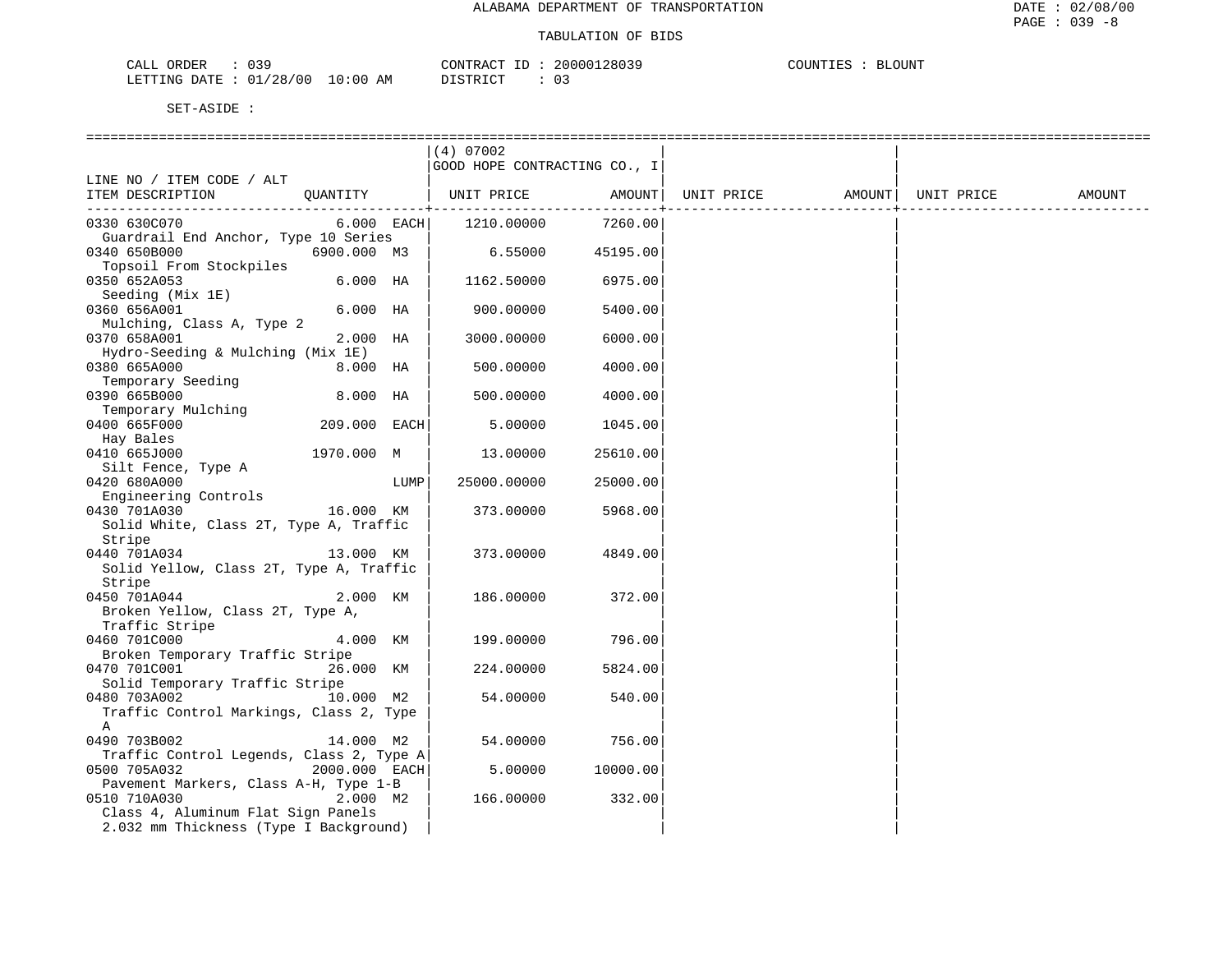| 039<br>ORDER<br>CALL (  |            | CONTRACT<br>ID | 20000128039<br>$\sim$ | COUNTIES<br>BLOUNT |
|-------------------------|------------|----------------|-----------------------|--------------------|
| LETTING DATE : 01/28/00 | $10:00$ AM | DISTRICT       | 03                    |                    |

|                                          |             |      | (4) 07002                    |            |            |        |            |        |
|------------------------------------------|-------------|------|------------------------------|------------|------------|--------|------------|--------|
|                                          |             |      | GOOD HOPE CONTRACTING CO., I |            |            |        |            |        |
| LINE NO / ITEM CODE / ALT                |             |      |                              |            |            |        |            |        |
| ITEM DESCRIPTION                         | QUANTITY    |      | UNIT PRICE AMOUNT            |            | UNIT PRICE | AMOUNT | UNIT PRICE | AMOUNT |
| 0520 710A091<br>24.000 M2                |             |      | 184.00000                    | 4416.00    |            |        |            |        |
| Class 4, Aluminum Flat Sign Panels       |             |      |                              |            |            |        |            |        |
| 2.032 mm Thickness (Type III or IV       |             |      |                              |            |            |        |            |        |
| Background)                              |             |      |                              |            |            |        |            |        |
| 0530 710B001                             | 123.000 M   |      | 21.75000                     | 2675.25    |            |        |            |        |
| Roadway Sign Post (#3 "U" Channel        |             |      |                              |            |            |        |            |        |
| Galvanized Steel)                        |             |      |                              |            |            |        |            |        |
| 0540 740B000                             | 91.000 M2   |      | 87.00000                     | 7917.00    |            |        |            |        |
| Construction Signs                       |             |      |                              |            |            |        |            |        |
| 0550 740D000                             | 50.000 EACH |      | 50.00000                     | 2500.00    |            |        |            |        |
| Channelizing Drums                       |             |      |                              |            |            |        |            |        |
| 0560 740E000                             | 75.000      | EACH | 12.00000                     | 900.00     |            |        |            |        |
| Cones (900 mm High)                      |             |      |                              |            |            |        |            |        |
| 0570 740F002                             | 8.000       | EACH | 200,00000                    | 1600.00    |            |        |            |        |
| Barricades, Type III                     |             |      |                              |            |            |        |            |        |
| 0580 7401005<br>18.000 EACH              |             |      | 400.00000                    | 7200.00    |            |        |            |        |
| Warning Lights, Type B (Detachable Head) |             |      |                              |            |            |        |            |        |
| SECTION TOTALS                           |             |      | \$                           | 958,871.42 |            |        |            |        |
| CONTRACT TOTALS                          |             |      | \$                           | 958,871.42 |            |        |            |        |
|                                          |             |      |                              |            |            |        |            |        |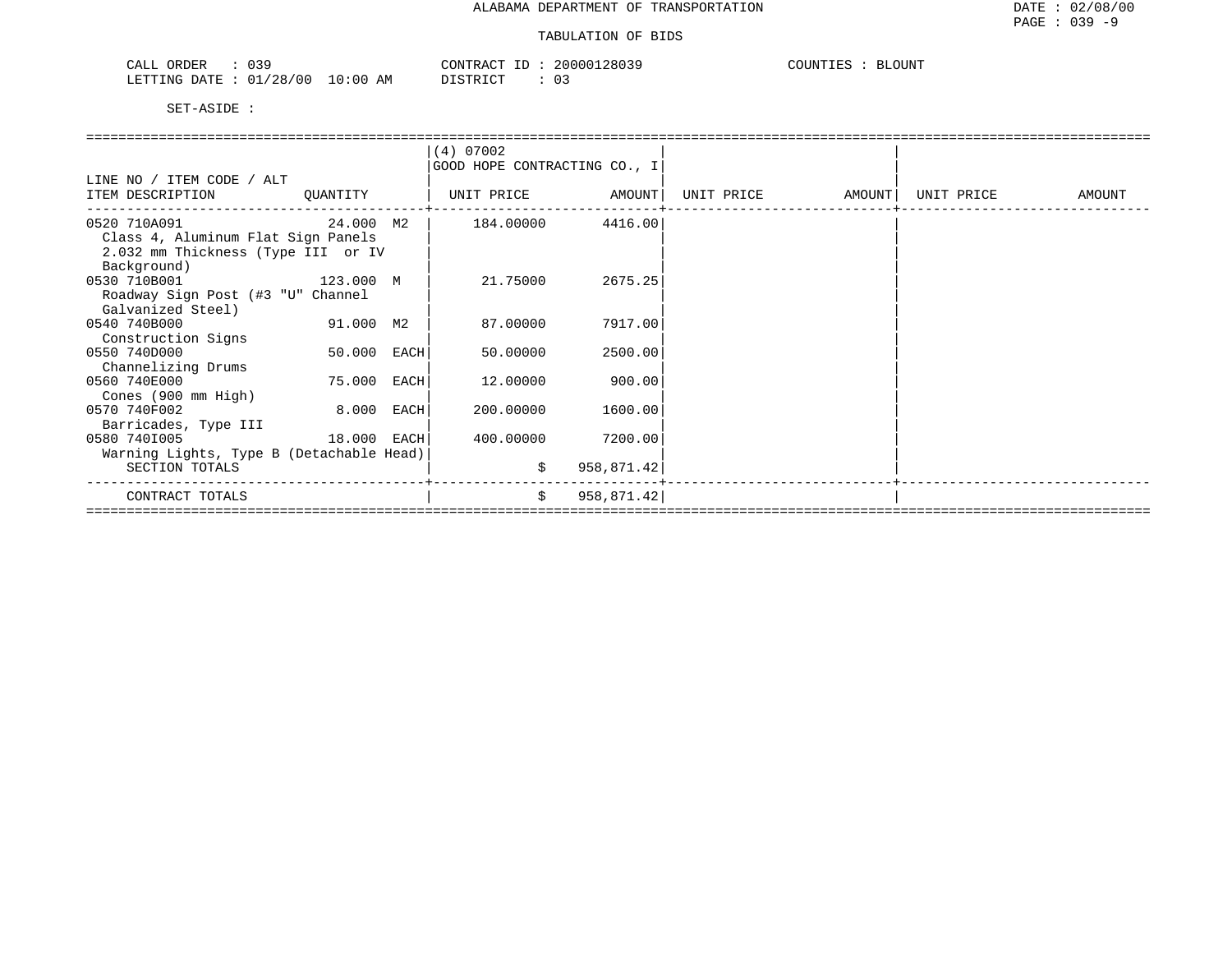DATE :

# VENDOR RANKING

|      | $\therefore$ 040<br>CALL ORDER<br>LETTING DATE: 01/28/00 | 10:00 AM                            | CONTRACT ID: 20000128040<br>DISTRICT<br>$\therefore$ 03                                                                                       |              |                  | COUNTIES : CHEROKEE         |                   |  |  |
|------|----------------------------------------------------------|-------------------------------------|-----------------------------------------------------------------------------------------------------------------------------------------------|--------------|------------------|-----------------------------|-------------------|--|--|
|      | CONTRACT DESCRIPTION:<br>SET-ASIDE :                     | north of Centre. Length - 0.360 km. | CONTRACT TIME:<br>90<br>for constructing the Grade, Drain, Pave, Traffic Stripe,<br>Guardrail, and Bridge Culvert on S.R. #273 at Wolf Creek, | Working Days | (available days) | $PROJECT(S) : BR-1012(102)$ |                   |  |  |
| RANK | VENDOR NO./NAME                                          |                                     |                                                                                                                                               |              |                  | TOTAL<br><b>BID</b>         | % OVER<br>LOW BID |  |  |
|      | 20011                                                    | TRI COUNTY CONCRETE CONSTRUCTION    |                                                                                                                                               |              |                  | 826,617.80                  | 100.0000%         |  |  |
|      | 13022                                                    | MCCARTNEY CONSTRUCTION CO., INC.    |                                                                                                                                               |              |                  | 841,808.83                  | 101.8377%         |  |  |
|      | 01007                                                    | ALABAMA BRIDGE BUILDERS, INC.       |                                                                                                                                               |              |                  | 927,559.12                  | 112.2113%         |  |  |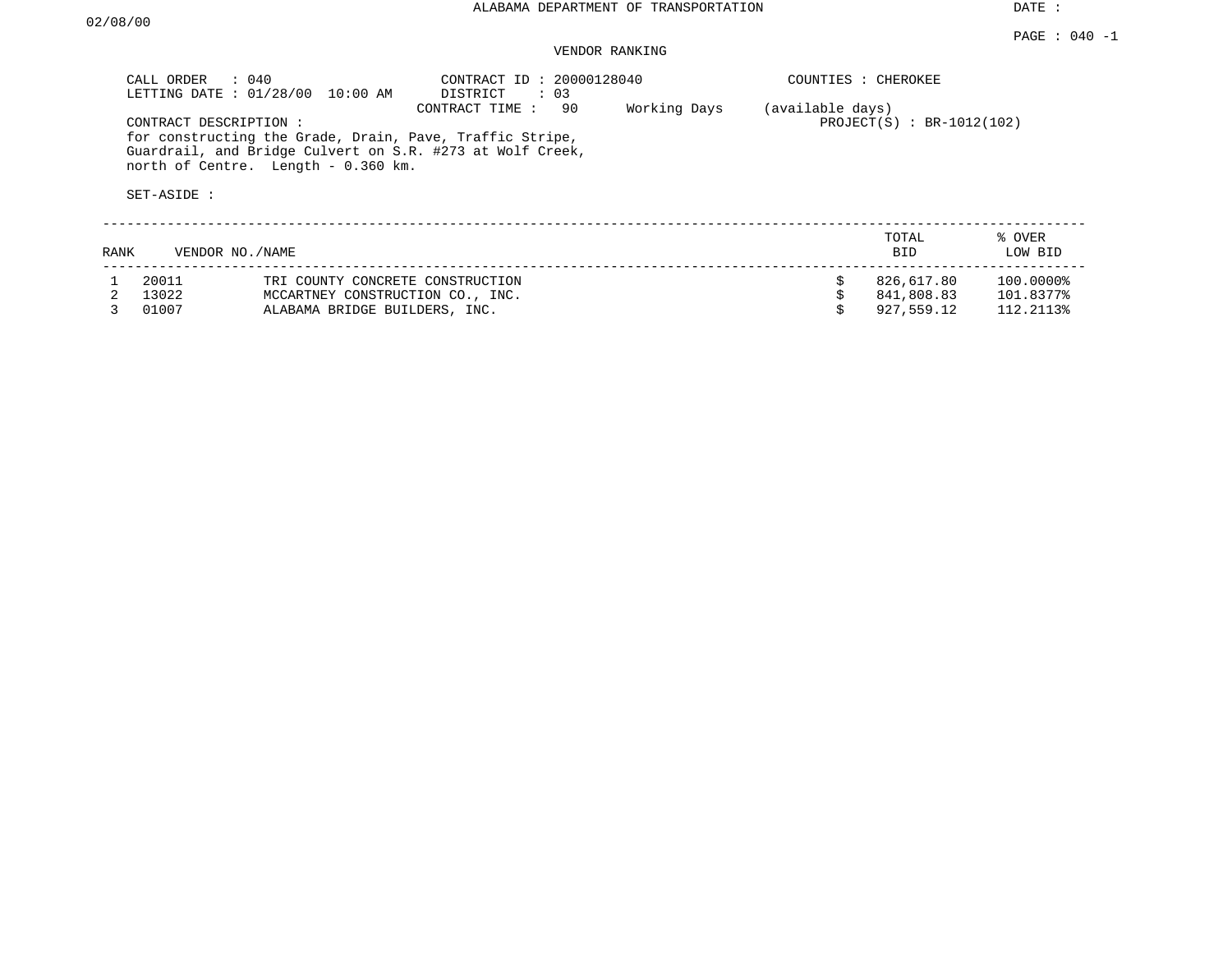| ORDER<br>140<br>. ا ∆ '<br>للطلاب<br>ັັ   |                  | <b>ATTIOL</b> | 14 I | $TD$ $Tz$ $Tz$<br>777<br>דרדר<br>$\overline{\phantom{a}}$<br>⊐ىدىر |
|-------------------------------------------|------------------|---------------|------|--------------------------------------------------------------------|
| $\sim$<br>00 /<br>) בר ב<br>. سست<br>NIG. | AΜ<br>1.111<br>. | TAT<br>.      |      |                                                                    |

|                                          |              |      | $(1)$ 20011                                                                                                  |          | $(2)$ 13022 |          | $(3)$ 01007 |               |
|------------------------------------------|--------------|------|--------------------------------------------------------------------------------------------------------------|----------|-------------|----------|-------------|---------------|
|                                          |              |      | TRI COUNTY CONCRETE CONSTRUC MCCARTNEY CONSTRUCTION CO., ALABAMA BRIDGE BUILDERS, INC                        |          |             |          |             |               |
| LINE NO / ITEM CODE / ALT                |              |      |                                                                                                              |          |             |          |             |               |
| ITEM DESCRIPTION                         | OUANTITY     |      | UNIT PRICE                AMOUNT    UNIT PRICE                AMOUNT    UNIT PRICE                    AMOUNT |          |             |          |             |               |
|                                          |              |      |                                                                                                              |          |             |          |             | _____________ |
| SECTION 0001 TOTAL                       |              |      |                                                                                                              |          |             |          |             |               |
| 0010 201A000                             |              | LUMP | 40000.00000                                                                                                  | 40000.00 | 20000.00000 | 20000.00 | 15000.00000 | 15000.00      |
| Clearing & Grubbing (Approximately 2     |              |      |                                                                                                              |          |             |          |             |               |
| Hectares)                                |              |      |                                                                                                              |          |             |          |             |               |
| 0020 206A000                             |              | LUMP | 7500.00000                                                                                                   | 7500.00  | 10000.00000 | 10000.00 | 11000.00000 | 11000.00      |
| Removal Of Old Bridge, Station           |              |      |                                                                                                              |          |             |          |             |               |
| STA.11+43.672 TO STA.11+55.936           |              |      |                                                                                                              |          |             |          |             |               |
| 0030 206D001                             | 69.000 M     |      | 16.40000                                                                                                     | 1131.60  | 9,00000     | 621.00   | 9.00000     | 621.00        |
| Removing Guardrail                       |              |      |                                                                                                              |          |             |          |             |               |
| 0040 206E019                             | 4.000 EACH   |      | 250.00000                                                                                                    | 1000.00  | 85.00000    | 340.00   | 85.00000    | 340.00        |
| Removing Guardrail End Anchor (Type 10)  |              |      |                                                                                                              |          |             |          |             |               |
| 0050 210A000                             | 4177.000 M3  |      | 7.50000                                                                                                      | 31327.50 | 9.15000     | 38219.55 | 5.50000     | 22973.50      |
|                                          |              |      |                                                                                                              |          |             |          |             |               |
| Unclassified Excavation                  |              |      |                                                                                                              |          |             |          |             |               |
| 0060 210D000                             | 3580.000 M3  |      | 7.50000                                                                                                      | 26850.00 | 7.85000     | 28103.00 | 12.50000    | 44750.00      |
| Borrow Excavation                        |              |      |                                                                                                              |          |             |          |             |               |
| 0070 214A000                             | 711.000 M3   |      | 20.00000                                                                                                     | 14220.00 | 10.50000    | 7465.50  | 14.50000    | 10309.50      |
| Structure Excavation                     |              |      |                                                                                                              |          |             |          |             |               |
| 0080 214B001                             | 263.000 M3   |      | 25.00000                                                                                                     | 6575.00  | 39,00000    | 10257.00 | 42.00000    | 11046.00      |
| Foundation Backfill, Commercial          |              |      |                                                                                                              |          |             |          |             |               |
| 0090 405A000                             | 427.000 L    |      | 1,10000                                                                                                      | 469.70   | 0.26000     | 111.02   | 0.35000     | 149.45        |
| Tack Coat                                |              |      |                                                                                                              |          |             |          |             |               |
| 0100 429A200                             | 278.000 MTON |      | 60.00000                                                                                                     | 16680.00 | 55.00000    | 15290.00 | 50.00000    | 13900.00      |
| Improved Bituminous Concrete Wearing     |              |      |                                                                                                              |          |             |          |             |               |
| Surface Layer, 12.5 mm Maximum           |              |      |                                                                                                              |          |             |          |             |               |
| Aggregate Size Mix, ESAL Range A         |              |      |                                                                                                              |          |             |          |             |               |
| 0110 429A206                             | 34.000 MTON  |      | 60.00000                                                                                                     | 2040.00  | 60.00000    | 2040.00  | 70.00000    | 2380.00       |
| Improved Bituminous Concrete Wearing     |              |      |                                                                                                              |          |             |          |             |               |
| Surface Layer, Leveling, 12.5 mm         |              |      |                                                                                                              |          |             |          |             |               |
| Maximum Aggregate Size Mix, ESAL Range A |              |      |                                                                                                              |          |             |          |             |               |
| 0120 429B201                             | 179.000 MTON |      | 55.00000                                                                                                     | 9845.00  | 44.00000    | 7876.00  | 50.00000    | 8950.00       |
| Improved Bituminous Concrete Binder      |              |      |                                                                                                              |          |             |          |             |               |
| Layer, 25.0 mm Maximum Aggregate Size    |              |      |                                                                                                              |          |             |          |             |               |
| Mix, ESAL Range A                        |              |      |                                                                                                              |          |             |          |             |               |
| 0130 429B205                             | 50.000 MTON  |      | 55.00000                                                                                                     | 2750.00  | 88.00000    | 4400.00  | 100.00000   | 5000.00       |
| Improved Bituminous Concrete Binder      |              |      |                                                                                                              |          |             |          |             |               |
| Layer, Patching, 25.0 mm Maximum         |              |      |                                                                                                              |          |             |          |             |               |
| Aggregate Size Mix, ESAL Range A         |              |      |                                                                                                              |          |             |          |             |               |
| 0140 429B209                             | 34.000 MTON  |      |                                                                                                              |          |             |          |             | 2210.00       |
|                                          |              |      | 55.00000                                                                                                     | 1870.00  | 60.00000    | 2040.00  | 65.00000    |               |
| Improved Bituminous Concrete Binder      |              |      |                                                                                                              |          |             |          |             |               |
| Layer, Leveling, 25.0 mm Maximum         |              |      |                                                                                                              |          |             |          |             |               |
| Aggregate Size Mix, ESAL Range A         |              |      |                                                                                                              |          |             |          |             |               |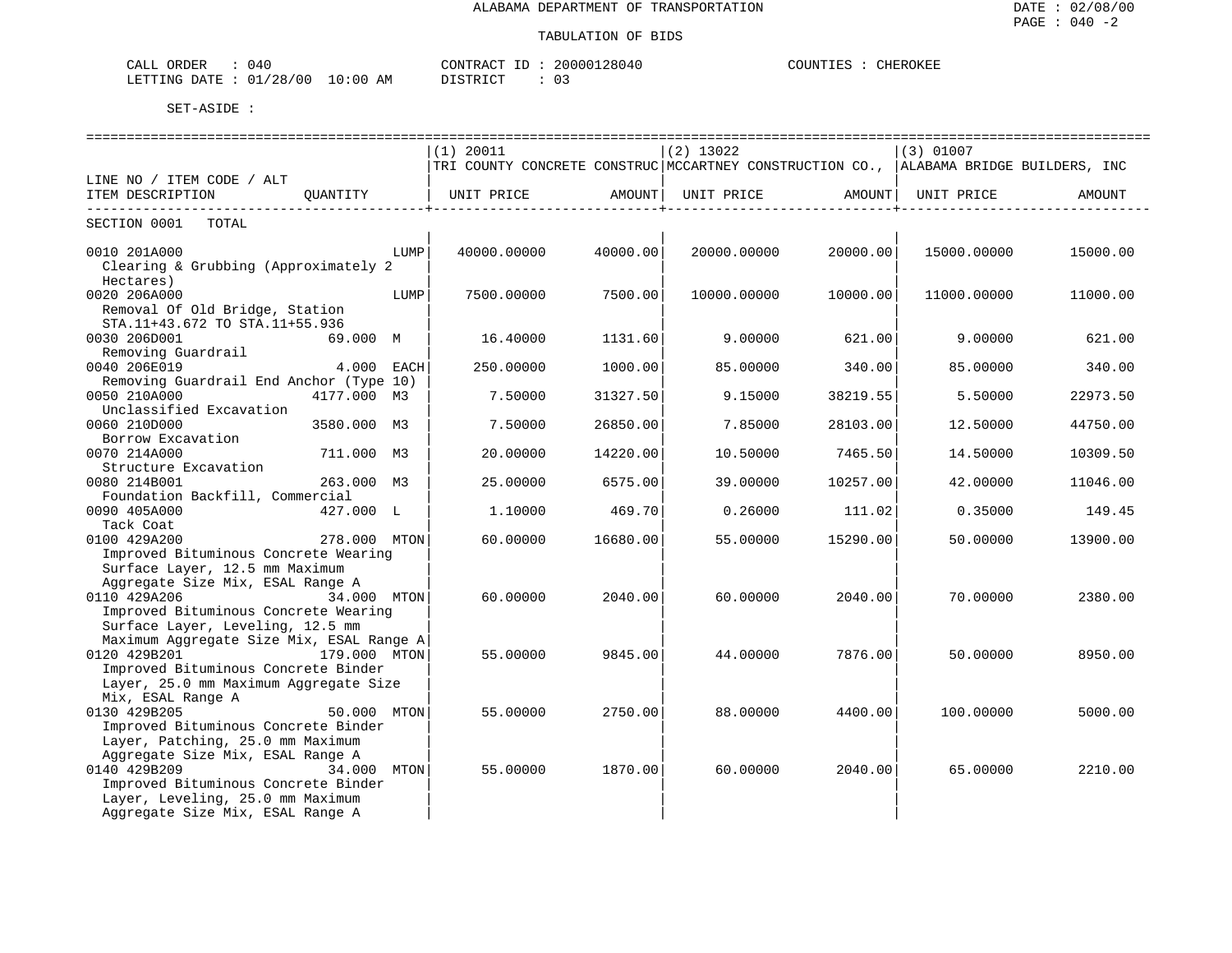| CALL ORDER                      | 040 |          | CONTRACT ID: 20000128040 | COUNTIES : | CHEROKEE |
|---------------------------------|-----|----------|--------------------------|------------|----------|
| LETTING DATE: 01/28/00 10:00 AM |     | DISTRICT | 03                       |            |          |

|                                          |              |      | (1) 20011                                                                             |           | $(2)$ 13022 |           | (3) 01007          |           |
|------------------------------------------|--------------|------|---------------------------------------------------------------------------------------|-----------|-------------|-----------|--------------------|-----------|
|                                          |              |      | TRI COUNTY CONCRETE CONSTRUC MCCARTNEY CONSTRUCTION CO., ALABAMA BRIDGE BUILDERS, INC |           |             |           |                    |           |
| LINE NO / ITEM CODE / ALT                |              |      |                                                                                       |           |             |           |                    |           |
| ITEM DESCRIPTION                         | OUANTITY     |      | UNIT PRICE                                                                            | AMOUNT    | UNIT PRICE  |           | AMOUNT  UNIT PRICE | AMOUNT    |
| --------------------------------         |              |      |                                                                                       |           |             |           |                    |           |
| 0150 429C200                             | 510.000 MTON |      | 55.00000                                                                              | 28050.00  | 40.00000    | 20400.00  | 45.00000           | 22950.00  |
| Improved Bituminous Concrete Base Layer, |              |      |                                                                                       |           |             |           |                    |           |
| 25.0 mm Maximum Aggregate Size Mix,      |              |      |                                                                                       |           |             |           |                    |           |
| ESAL Range A                             |              |      |                                                                                       |           |             |           |                    |           |
| 0160 429C210                             | 91.000 MTON  |      | 55.00000                                                                              | 5005.00   | 47.00000    | 4277.00   | 65.00000           | 5915.00   |
| Improved Bituminous Concrete Base Layer, |              |      |                                                                                       |           |             |           |                    |           |
| Widening, 25.0 mm Maximum Aggregate      |              |      |                                                                                       |           |             |           |                    |           |
| Size Mix, ESAL Range A                   |              |      |                                                                                       |           |             |           |                    |           |
| 0170 430B007                             | 19.000 MTON  |      | 25.00000                                                                              | 475.00    | 55.00000    | 1045.00   | 22.00000           | 418.00    |
| Aggregate Surfacing (ALDOT #467 Or #810) |              |      |                                                                                       |           |             |           |                    |           |
|                                          |              |      |                                                                                       |           |             |           |                    |           |
| 0180 502A000                             | 53538.000 KG |      | 1.00000                                                                               | 53538.00  | 1,32000     | 70670.16  | 1,00000            | 53538.00  |
| Steel Reinforcement                      |              |      |                                                                                       |           |             |           |                    |           |
| 0190 524A012                             | 557.000 M3   |      | 710.00000                                                                             | 395470.00 | 620.00000   | 345340.00 | 820,00000          | 456740.00 |
| Culvert Concrete (Precast)               |              |      |                                                                                       |           |             |           |                    |           |
| 0200 535A085                             | 20.000 M     |      | 106.00000                                                                             | 2120.00   | 115.00000   | 2300.00   | 111,00000          | 2220.00   |
| 600 mm Side Drain Pipe (Class 3 R.C.)    |              |      |                                                                                       |           |             |           |                    |           |
| 0210 535A652                             | 10.000 M     |      | 100.00000                                                                             | 1000.00   | 125.00000   | 1250.00   | 109.00000          | 1090.00   |
| 600 mm Side Drain Pipe (Temporary)       |              |      |                                                                                       |           |             |           |                    |           |
| 0220 600A000                             |              | LUMP | 6000.00000                                                                            | 6000.00   | 55000.00000 | 55000.00  | 56525.00000        | 56525.00  |
| Mobilization                             |              |      |                                                                                       |           |             |           |                    |           |
| 0230 601A000                             | 1.000 EACH   |      | 20000.00000                                                                           | 20000.001 | 5000.00000  | 5000.00   | 5000.00000         | 5000.00   |
| Furnishing Base, Soil And Structure      |              |      |                                                                                       |           |             |           |                    |           |
| Laboratories                             |              |      |                                                                                       |           |             |           |                    |           |
| 0240 602A000                             | 15.000 EACH  |      | 100.00000                                                                             | 1500.00   | 180.00000   | 2700.00   | 127.00000          | 1905.00   |
| Right Of Way Markers                     |              |      |                                                                                       |           |             |           |                    |           |
| 0250 606A000                             | 100.000 M    |      | 32.00000                                                                              | 3200.00   | 20.00000    | 2000.00   | 10.00000           | 1000.00   |
| 150 mm Underdrain Pipe                   |              |      |                                                                                       |           |             |           |                    |           |
| 0260 610C001                             | 944.000      | MTON | 25.00000                                                                              | 23600.00  | 25.00000    | 23600.00  | 28.00000           | 26432.00  |
| Loose Riprap, Class 2                    |              |      |                                                                                       |           |             |           |                    |           |
| 0270 610D000                             | 856.000 M2   |      | 5.00000                                                                               | 4280.00   | 8.35000     | 7147.60   | 2.40000            | 2054.40   |
| Filter Blanket                           |              |      |                                                                                       |           |             |           |                    |           |
| 0280 614A000                             | 49.000 M3    |      | 300.00000                                                                             | 14700.00  | 300,00000   | 14700.00  | 325.23000          | 15936.27  |
| Slope Paving                             |              |      |                                                                                       |           |             |           |                    |           |
| 0290 619A102                             | 4.000 EACH   |      | 600.00000                                                                             | 2400.00   | 500.00000   | 2000.00   | 500.00000          | 2000.00   |
| 600 mm Side Drain Pipe End Treatment,    |              |      |                                                                                       |           |             |           |                    |           |
| Class 1                                  |              |      |                                                                                       |           |             |           |                    |           |
| 0300 630A000                             | 54.000 M     |      | 85.00000                                                                              | 4590.00   | 68,00000    | 3672.00   | 68.00000           | 3672.00   |
| Steel Beam Guardrail, Class A, Type 1    |              |      |                                                                                       |           |             |           |                    |           |
| 0310 630C070                             | 2.000 EACH   |      | 2500.00000                                                                            | 5000.00   | 1250.00000  | 2500.00   | 1250.00000         | 2500.00   |
| Guardrail End Anchor, Type 10 Series     |              |      |                                                                                       |           |             |           |                    |           |
| 0320 650B000                             | 806.000 M3   |      | 7.50000                                                                               | 6045.00   | 13.75000    | 11082.50  | 9.00000            | 7254.00   |
| Topsoil From Stockpiles                  |              |      |                                                                                       |           |             |           |                    |           |
|                                          |              |      |                                                                                       |           |             |           |                    |           |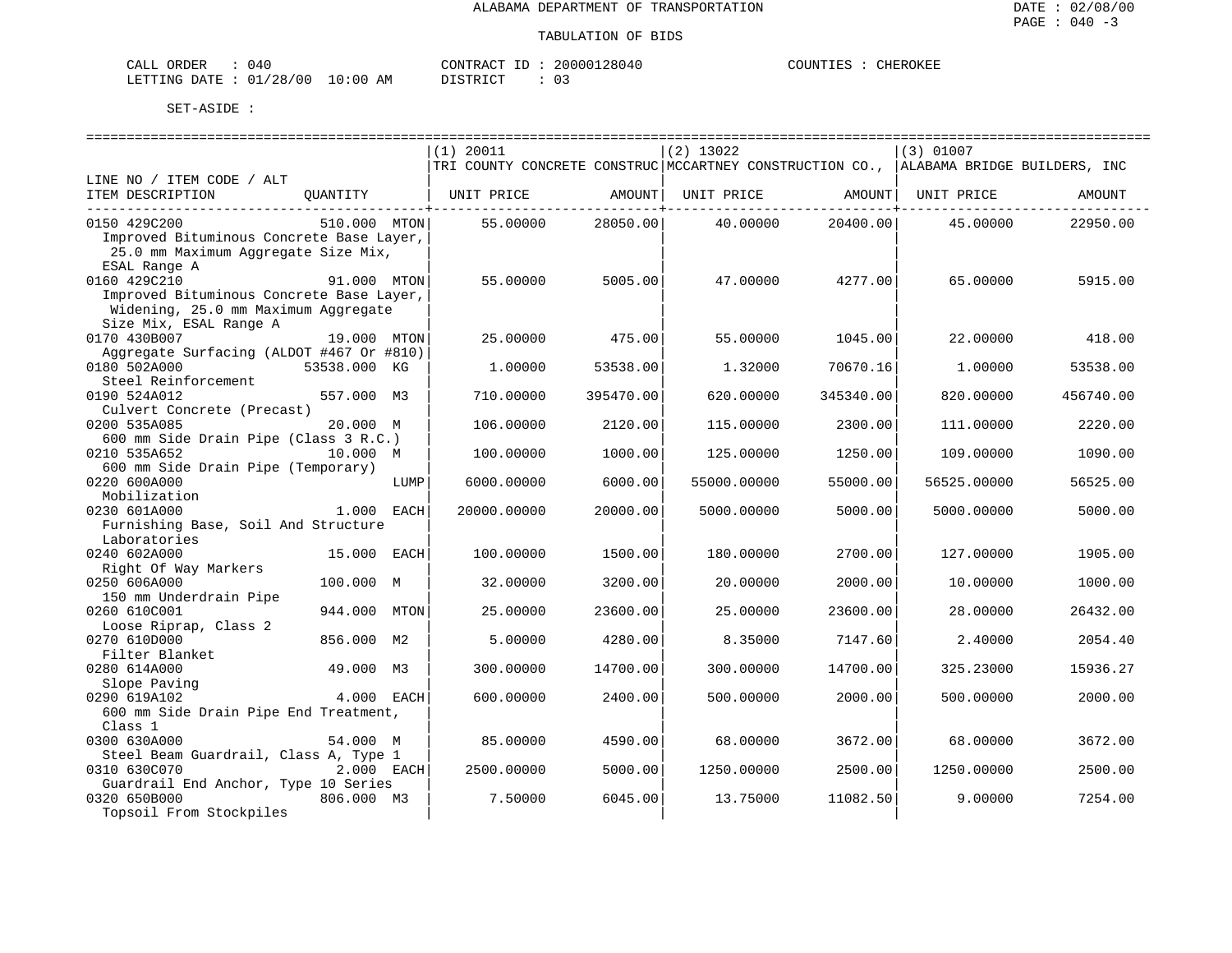| ORDER<br>CALL | (141)        |       |    | $\mathbf{u} \cdot \mathbf{B}$ $\mathbf{\Delta} \mathbf{C}$<br>סידיזו∩י |  | 20000128040 | COUNTIES | CHEROKEF |
|---------------|--------------|-------|----|------------------------------------------------------------------------|--|-------------|----------|----------|
| LETTING DATE  | /28/00<br>01 | 10:00 | AM | $T \cap T$<br><b>DIOTE</b><br>ب:                                       |  | U J         |          |          |

|                                                 |                 |      | $(1)$ 20011                                                                           |               | $(2)$ 13022 |                        | (3) 01007   |          |
|-------------------------------------------------|-----------------|------|---------------------------------------------------------------------------------------|---------------|-------------|------------------------|-------------|----------|
|                                                 |                 |      | TRI COUNTY CONCRETE CONSTRUC MCCARTNEY CONSTRUCTION CO., ALABAMA BRIDGE BUILDERS, INC |               |             |                        |             |          |
| LINE NO / ITEM CODE / ALT                       |                 |      |                                                                                       |               |             |                        |             |          |
| ITEM DESCRIPTION                                | QUANTITY        |      | UNIT PRICE                                                                            | AMOUNT        | UNIT PRICE  | AMOUNT                 | UNIT PRICE  | AMOUNT   |
|                                                 | --------------- |      |                                                                                       | ------------+ |             | ---------------+------ |             |          |
| 0330 652A050                                    | 2.000 HA        |      | 1500.00000                                                                            | 3000.00       | 1483.00000  | 2966.00                | 1483.00000  | 2966.00  |
| Seeding (Mix 1A)                                |                 |      |                                                                                       |               |             |                        |             |          |
| 0340 654A001                                    | 405.000 M2      |      | 5.00000                                                                               | 2025.00       | 6.00000     | 2430.00                | 6.00000     | 2430.00  |
| Solid Sodding (Bermuda)<br>0350 656A000         | 2.000 HA        |      | 1500.00000                                                                            | 3000.00       | 988.00000   | 1976.00                | 988,00000   | 1976.00  |
| Mulching, Class A, Type 1                       |                 |      |                                                                                       |               |             |                        |             |          |
| 0360 659A000                                    | 270.000 M2      |      | 4.00000                                                                               | 1080.00       | 2.40000     | 648.00                 | 2.40000     | 648.00   |
| Erosion Control Netting, Class A                |                 |      |                                                                                       |               |             |                        |             |          |
| 0370 665A000                                    | 2.000 HA        |      | 1000.00000                                                                            | 2000.00       | 988.00000   | 1976.00                | 988,00000   | 1976.00  |
| Temporary Seeding                               |                 |      |                                                                                       |               |             |                        |             |          |
| 0380 665B000                                    | 2.000           | HA   | 1500.00000                                                                            | 3000.00       | 988.00000   | 1976.00                | 988,00000   | 1976.00  |
| Temporary Mulching                              |                 |      |                                                                                       |               |             |                        |             |          |
| 0390 665F000                                    | 470.000         | EACH | 4.50000                                                                               | 2115.00       | 11.25000    | 5287.50                | 2.00000     | 940.00   |
| Hay Bales                                       |                 |      |                                                                                       |               |             |                        |             |          |
| 0400 665G000                                    | 400.000         | EACH | 5.00000                                                                               | 2000.00       | 2.60000     | 1040.00                | 2.00000     | 800.00   |
| Sand Bags                                       |                 |      |                                                                                       |               |             |                        |             |          |
| 0410 6651000                                    | 90.000 MTON     |      | 27.00000                                                                              | 2430.00       | 32.00000    | 2880.00                | 28.00000    | 2520.00  |
| Temporary Riprap, Class 2                       |                 |      |                                                                                       |               |             |                        |             |          |
| 0420 665J000                                    | 1482.000 M      |      | 14.00000                                                                              | 20748.00      | 9.50000     | 14079.00               | 6.00000     | 8892.00  |
| Silt Fence, Type A<br>0430 665K000              | 48.000 M3       |      | 12.00000                                                                              | 576.00        | 21.00000    | 1008.00                | 10.00000    | 480.00   |
| Drainage Sump Excavation                        |                 |      |                                                                                       |               |             |                        |             |          |
| 0440 665L000                                    | 36.000 M        |      | 100.00000                                                                             | 3600.00       | 65.00000    | 2340.00                | 130.00000   | 4680.00  |
| Floating Basin Boom                             |                 |      |                                                                                       |               |             |                        |             |          |
| 0450 666A001                                    | 2.000 HA        |      | 100.00000                                                                             | 200.00        | 99.00000    | 198.00                 | 99.00000    | 198.00   |
| Pest Control Treatment                          |                 |      |                                                                                       |               |             |                        |             |          |
| 0460 680A000                                    |                 | LUMP | 10000.00000                                                                           | 10000.00      | 10000.00000 | 10000.00               | 13500.00000 | 13500.00 |
| Engineering Controls                            |                 |      |                                                                                       |               |             |                        |             |          |
| 0470 701A006                                    | 1.000 KM        |      | 550.00000                                                                             | 550.00        | 466.00000   | 466.00                 | 466.00000   | 466.00   |
| Solid White, Class 1, Type A Traffic            |                 |      |                                                                                       |               |             |                        |             |          |
| Stripe (150 mm Wide)                            |                 |      |                                                                                       |               |             |                        |             |          |
| 0480 701A010                                    | 1.000 KM        |      | 500.00000                                                                             | 500.00        | 311.00000   | 311.00                 | 311.00000   | 311.00   |
| Broken Yellow, Class 1, Type A Traffic          |                 |      |                                                                                       |               |             |                        |             |          |
| Stripe (150 mm Wide)                            |                 |      |                                                                                       |               |             |                        |             |          |
| 0490 701C000<br>Broken Temporary Traffic Stripe | 1.000 KM        |      | 500.00000                                                                             | 500.00        | 311.00000   | 311.00                 | 311,00000   | 311.00   |
| 0500 701C001                                    | 1.000 KM        |      | 500.00000                                                                             | 500.00        | 311.00000   | 311.00                 | 311.00000   | 311.00   |
| Solid Temporary Traffic Stripe                  |                 |      |                                                                                       |               |             |                        |             |          |
| 0510 705A023                                    | 32.000 EACH     |      | 14.00000                                                                              | 448.00        | 10.00000    | 320.00                 | 10.00000    | 320.00   |
| Pavement Markers, Class C, Type 2-D             |                 |      |                                                                                       |               |             |                        |             |          |
| 0520 705A037                                    | 16.000 EACH     |      | 14.00000                                                                              | 224.00        | 10.00000    | 160.00                 | 10.00000    | 160.00   |
| Pavement Markers, Class A-H, Type 2-D           |                 |      |                                                                                       |               |             |                        |             |          |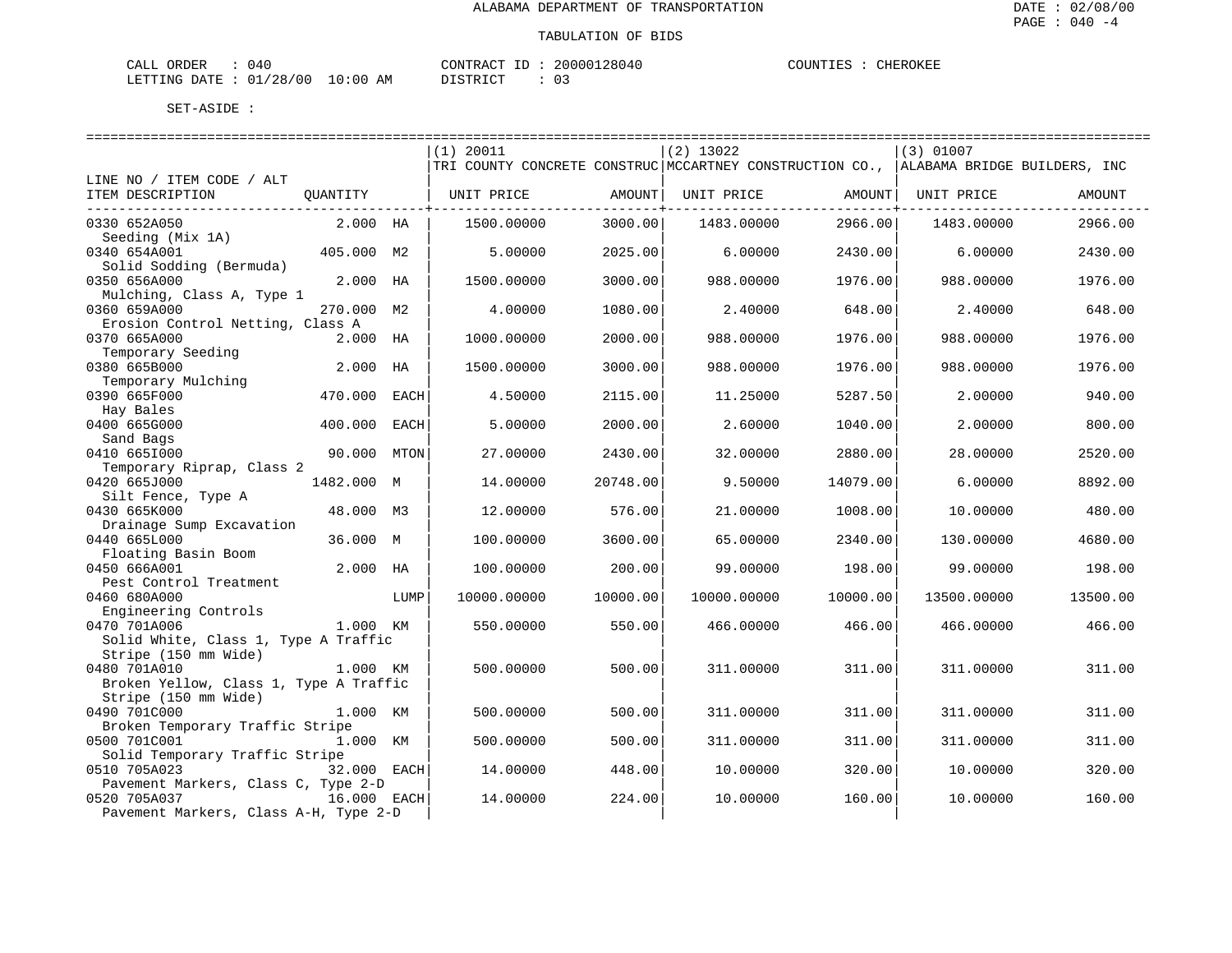| ORDER<br>CALL<br>040          |             | CONTRACT<br>$ -$ | 20000128040 | COUNTIES<br><b>CHEROKEL</b> |
|-------------------------------|-------------|------------------|-------------|-----------------------------|
| /28/00<br>በ 1<br>LETTING DATE | 10:00<br>AΜ | TOMD TOM         |             |                             |

|                                                      |             |      | $(1)$ 20011                                                                           |            | (2) 13022  |            | (3) 01007  |    |            |  |  |
|------------------------------------------------------|-------------|------|---------------------------------------------------------------------------------------|------------|------------|------------|------------|----|------------|--|--|
|                                                      |             |      | TRI COUNTY CONCRETE CONSTRUC MCCARTNEY CONSTRUCTION CO., ALABAMA BRIDGE BUILDERS, INC |            |            |            |            |    |            |  |  |
| LINE NO / ITEM CODE / ALT                            |             |      |                                                                                       |            |            |            |            |    |            |  |  |
| ITEM DESCRIPTION<br>------------------               | OUANTITY    |      | UNIT PRICE                                                                            | AMOUNT     | UNIT PRICE | AMOUNT     | UNIT PRICE |    | AMOUNT     |  |  |
| 0530 726F000<br>Portable Safety Barriers (Triton     | 144.000 M   |      | 60.00000                                                                              | 8640.00    | 360.00000  | 51840.00   | 308.50000  |    | 44424.00   |  |  |
| Barrier)<br>0540 740B000                             | 45.000 M2   |      | 150.00000                                                                             | 6750.00    | 110.00000  | 4950.00    | 125,00000  |    | 5625.00    |  |  |
| Construction Signs<br>0550 740D000                   | 70.000      | EACH | 60.00000                                                                              | 4200.00    | 35.00000   | 2450.00    | 65.00000   |    | 4550.00    |  |  |
| Channelizing Drums<br>0560 740E000                   | 40.000      | EACH | 30.00000                                                                              | 1200.00    | 3.00000    | 120.00     | 15,00000   |    | 600.00     |  |  |
| Cones (900 mm High)<br>0570 740F002                  | 4.000       | EACH | 300.00000                                                                             | 1200.00    | 150.00000  | 600.00     | 285.00000  |    | 1140.00    |  |  |
| Barricades, Type III<br>0580 7401005                 | 2.000 EACH  |      | 300.00000                                                                             | 600.00     | 394.00000  | 788.00     | 350.00000  |    | 700.00     |  |  |
| Warning Lights, Type B (Detachable Head)             |             |      |                                                                                       |            |            |            |            |    |            |  |  |
| 0590 740L006                                         | 90.000 EACH |      | 50.00000                                                                              | 4500.00    | 85,00000   | 7650.00    | 80,00000   |    | 7200.00    |  |  |
| Vertical Panel, Type II (Double-Sided)               |             |      |                                                                                       |            |            |            |            |    |            |  |  |
| 0600 740M000<br>$40.000$ EACH                        |             |      | 15.00000                                                                              | 600.00     | 2.00000    | 80.00      | 12,00000   |    | 480.00     |  |  |
| Ballast For Cone                                     |             |      |                                                                                       |            |            |            |            |    |            |  |  |
| 0610 999 000                                         | 1500.000    | HOUR | 0.80000                                                                               | 1200.00    | 0.80000    | 1200.00    | 0.80000    |    | 1200.00    |  |  |
| Trainee Hours At 80 Cents Per Hour<br>SECTION TOTALS |             |      | \$                                                                                    | 826,617.80 | \$         | 841,808.83 |            |    | 927,559.12 |  |  |
| CONTRACT TOTALS                                      |             |      | \$                                                                                    | 826,617.80 | \$         | 841,808.83 |            | \$ | 927,559.12 |  |  |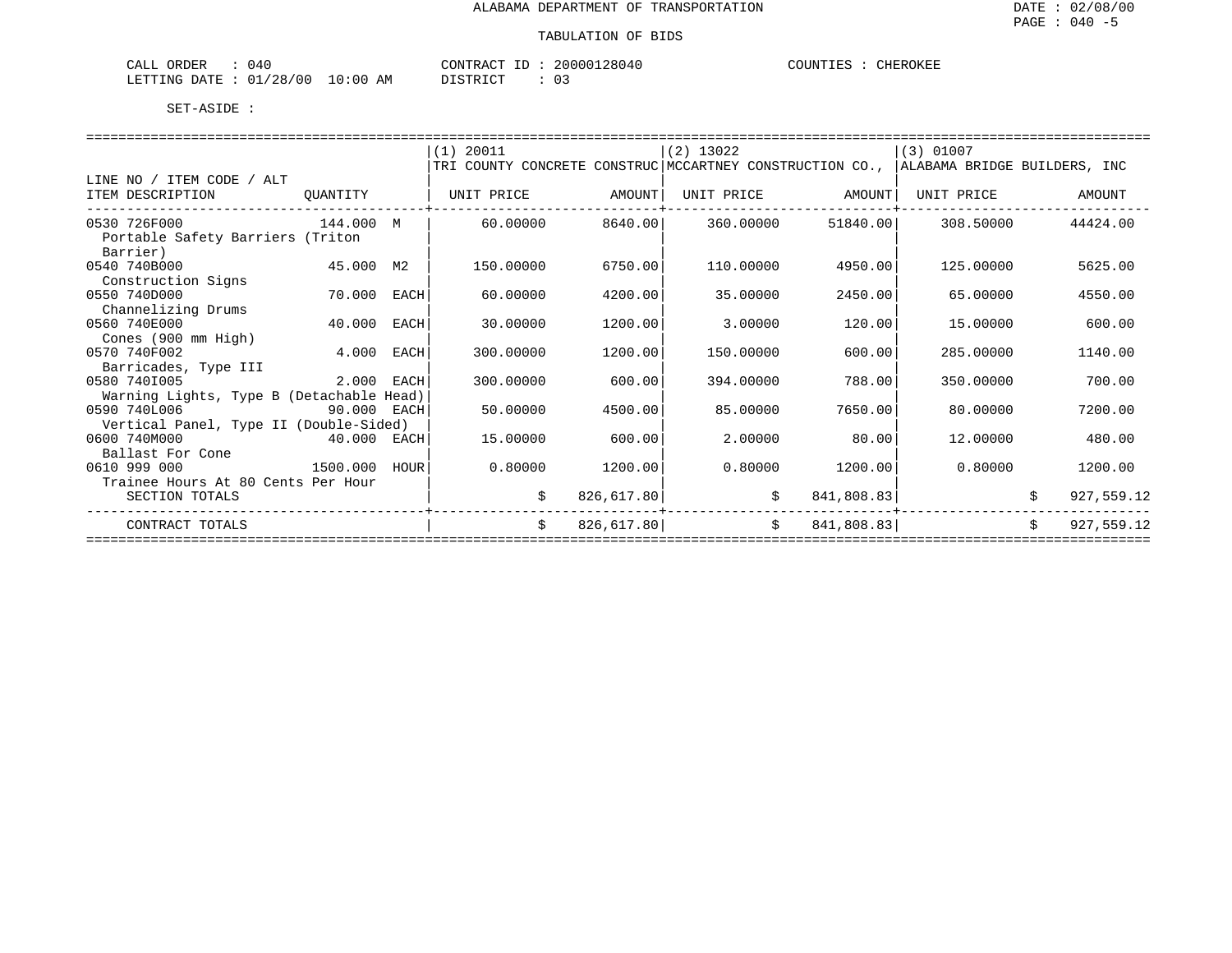#### VENDOR RANKING

|      | CALL ORDER : 048                     | LETTING DATE : 01/28/00 10:00 AM                           | CONTRACT ID: 20000128048<br>DISTRICT : 07                                                                                                               |              | COUNTIES : GENEVA |                                |                        |
|------|--------------------------------------|------------------------------------------------------------|---------------------------------------------------------------------------------------------------------------------------------------------------------|--------------|-------------------|--------------------------------|------------------------|
|      | CONTRACT DESCRIPTION:<br>SET-ASIDE : | S.R. #103. Length - 12.694 mi.                             | CONTRACT TIME: 40<br>RURAL<br>for constructing the Partial Widening, Resurfacing, Traffic<br>Stripe, and Guardrail on C.R. #4 from C.R. #61 in Black to | Working Days | (available days)  | $PROJECT(S)$ : STPNU-3108(105) |                        |
| RANK |                                      | VENDOR NO./NAME                                            |                                                                                                                                                         |              |                   | TOTAL<br>BID                   | % OVER<br>LOW BID      |
|      | 01018<br>23024                       | APAC-ALABAMA, INC.<br>WIREGRASS CONSTRUCTION COMPANY, INC. |                                                                                                                                                         |              |                   | 719,848.72<br>787.726.70       | 100.0000%<br>109.4294% |

3 01053 ANDERSON COLUMBIA CO., INC. \$ 831,709.65 115.5395%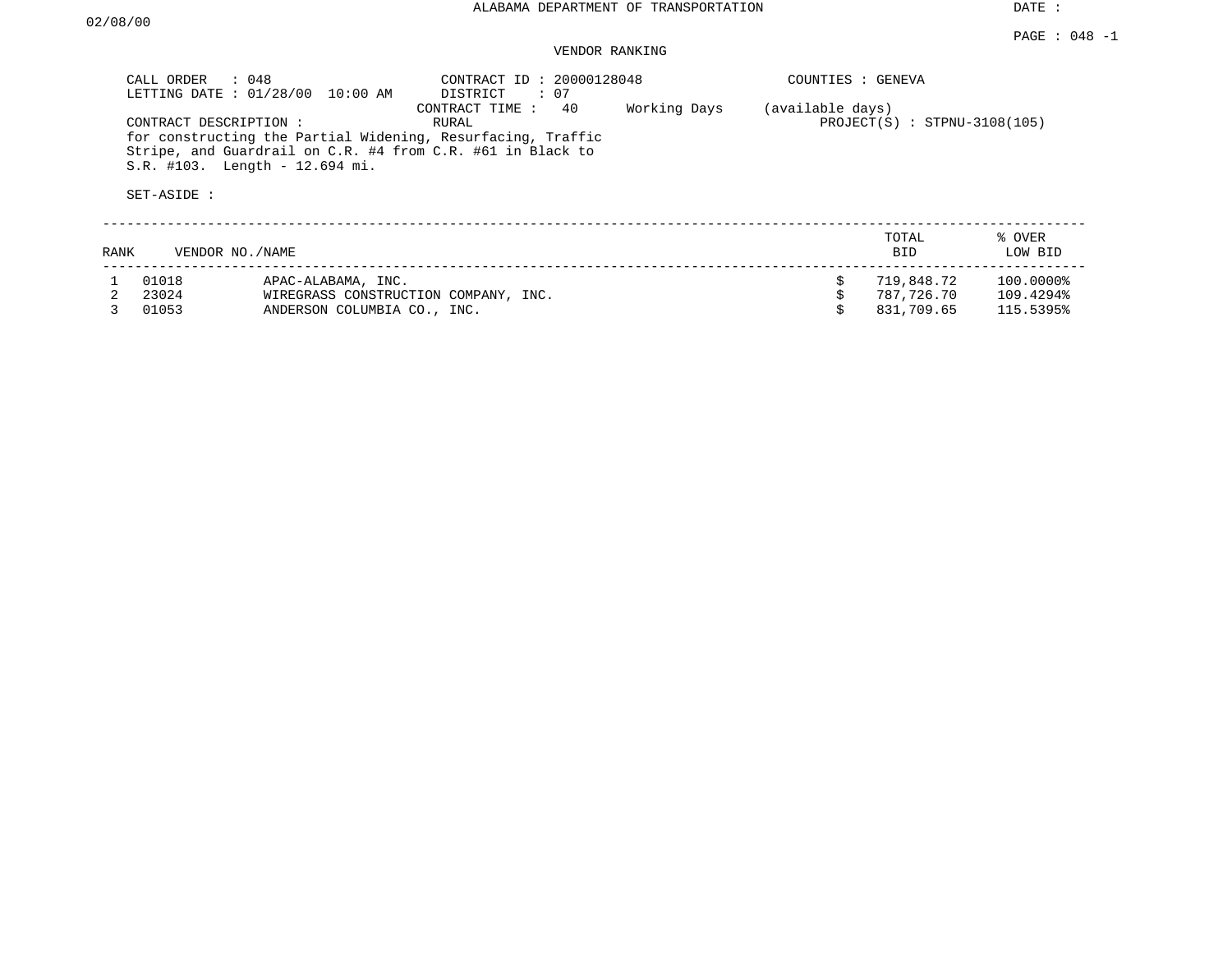| ORDER<br>CALL ( | 148                       |             | CONTRACT ID :       | 20000128048 | COUNTIES | <b>GENEVA</b> |
|-----------------|---------------------------|-------------|---------------------|-------------|----------|---------------|
|                 | LETTING DATE : $01/28/00$ | 10:00<br>ΑM | ידי איד פידי פ<br>. | ∩ ⊤         |          |               |

|                                                                                                                            |               |      | ===============================                             |           |             |           |                                                          |           |
|----------------------------------------------------------------------------------------------------------------------------|---------------|------|-------------------------------------------------------------|-----------|-------------|-----------|----------------------------------------------------------|-----------|
|                                                                                                                            |               |      | (1) 01018                                                   |           | $(2)$ 23024 |           | $(3)$ 01053                                              |           |
|                                                                                                                            |               |      | APAC-ALABAMA, INC.                                          |           |             |           | WIREGRASS CONSTRUCTION COMPA ANDERSON COLUMBIA CO., INC. |           |
| LINE NO / ITEM CODE / ALT                                                                                                  |               |      |                                                             |           |             |           |                                                          |           |
| ITEM DESCRIPTION                                                                                                           |               |      | QUANTITY   UNIT PRICE AMOUNT  UNIT PRICE AMOUNT  UNIT PRICE |           |             |           |                                                          | AMOUNT    |
| SECTION 0001 TOTAL                                                                                                         |               |      |                                                             |           |             |           |                                                          |           |
| 0010 206C010<br>Removing Concrete Driveway                                                                                 | 60.000 SOYD   |      | 8.42000                                                     | 505.20    | 20.00000    | 1200.00   | 50.00000                                                 | 3000.00   |
| 0020 212A000<br>Machine Grading Shoulders                                                                                  | 1336.000 STA  |      | 14.41000                                                    | 19251.76  | 25.00000    | 33400.00  | 55.00000                                                 | 73480.00  |
| 0030 305A000<br>Borrow, Section 210, A-2 OR BETTER, FOR<br>MISCELLANEOUS USE                                               | 1000.000 CYCP |      | 7.93000                                                     | 7930.00   | 7.15000     | 7150.00   | 6.50000                                                  | 6500.00   |
| 0040 405A000<br>Tack Coat                                                                                                  | 4695.000 GAL  |      | 2.21000                                                     | 10375.95  | 1.75000     | 8216.25   | 0.85000                                                  | 3990.75   |
| 0050 429A201<br>Improved Bituminous Concrete Wearing<br>Surface Layer, 3/4" Maximum Aggregate                              | 11725.000 TON |      | 35.80000                                                    | 419755.00 | 38.95000    | 456688.75 | 34.66000                                                 | 406388.50 |
| Size Mix, ESAL Range A<br>0060 429A206<br>Improved Bituminous Concrete Wearing<br>Surface Layer, Leveling, 1/2" Maximum    | 2165.000 TON  |      | 38.25000                                                    | 82811.25  | 39.25000    | 84976.25  | 40.70000                                                 | 88115.50  |
| Aggregate Size Mix, ESAL Range A<br>0070 429B213<br>Improved Bituminous Concrete Binder<br>Layer, Widening, 1 1/2" Maximum | 3011.000 TON  |      | 33.50000                                                    | 100868.50 | 38.95000    | 117278.45 | 37.00000                                                 | 111407.00 |
| Aggregate Size Mix, ESAL Range A<br>0080 600A000<br>Mobilization                                                           |               | LUMP | 15100.00000                                                 | 15100.00  | 11500.00000 | 11500.00  | 62699.95000                                              | 62699.95  |
| 0090 630A000                                                                                                               | 50.000 LF     |      | 15.00000                                                    | 750.00    | 50.00000    | 2500.00   | 68.25000                                                 | 3412.50   |
| Steel Beam Guardrail, Class A, Type 1<br>0100 630C070                                                                      | 2.000 EACH    |      | 1500.00000                                                  | 3000.00   | 1500.00000  | 3000.00   | 2310.00000                                               | 4620.00   |
| Guardrail End Anchor, Type 10 Series<br>0110 652A061                                                                       | 6.000 ACRE    |      | 398.00000                                                   | 2388.00   | 398.00000   | 2388.00   | 450.00000                                                | 2700.00   |
| Seeding (Mix 3E)<br>0120 656A000<br>Mulching, Class A, Type 1                                                              | 6.000 ACRE    |      | 395.00000                                                   | 2370.00   | 395.00000   | 2370.00   | 500.00000                                                | 3000.00   |
| 0130 680A000<br>Engineering Controls                                                                                       |               | LUMP | 1500.00000                                                  | 1500.00   | 1000.00000  | 1000.00   | 2000.00000                                               | 2000.00   |
| 0140 701A030<br>26.000 MILE<br>Solid White, Class 2T, Type A, Traffic                                                      |               |      | 600.00000                                                   | 15600.00  | 600.00000   | 15600.00  | 630.00000                                                | 16380.00  |
| Stripe<br>0150 701A034<br>Solid Yellow, Class 2T, Type A, Traffic<br>Stripe                                                | 11.000 MILE   |      | 600,00000                                                   | 6600.00   | 600,00000   | 6600.00   | 630,00000                                                | 6930.00   |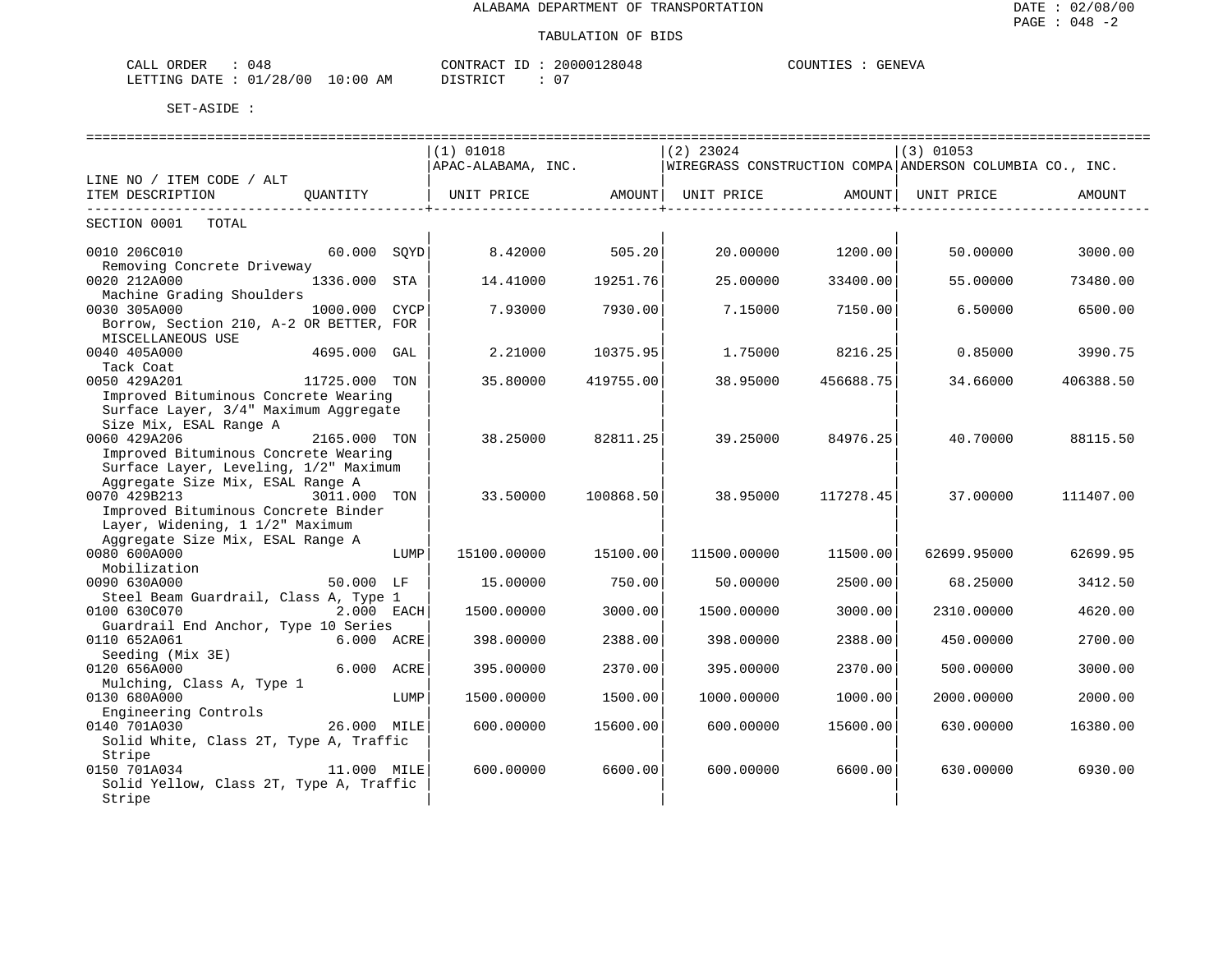| ORDER<br>CALL           | 14۶ |             | $\tau$<br>CONTRACT | 20000128048 | COUNTIES | GENEVA |
|-------------------------|-----|-------------|--------------------|-------------|----------|--------|
| LETTING DATE : 01/28/00 |     | 10:00<br>ΆM | ידי איד פידי פ     | _ດ –        |          |        |

|                                                    |              |      | (1) 01018          |            | $(2)$ 23024 |                   | $(3)$ 01053                                              |            |
|----------------------------------------------------|--------------|------|--------------------|------------|-------------|-------------------|----------------------------------------------------------|------------|
|                                                    |              |      | APAC-ALABAMA, INC. |            |             |                   | WIREGRASS CONSTRUCTION COMPA ANDERSON COLUMBIA CO., INC. |            |
| LINE NO / ITEM CODE / ALT                          |              |      |                    |            |             |                   |                                                          |            |
| ITEM DESCRIPTION                                   | OUANTITY     |      | UNIT PRICE         | AMOUNT     |             | UNIT PRICE AMOUNT | UNIT PRICE                                               | AMOUNT     |
| 0160 701A044                                       | 13.000 MILE  |      | 280.00000          | 3640.00    | 280.00000   | 3640.00           | 294.00000                                                | 3822.00    |
| Broken Yellow, Class 2T, Type A,<br>Traffic Stripe |              |      |                    |            |             |                   |                                                          |            |
| 0170 701C000                                       | 13,000       | MILE | 300,00000          | 3900.00    | 300,00000   | 3900.00           | 315,00000                                                | 4095.00    |
| Broken Temporary Traffic Stripe                    |              |      |                    |            |             |                   |                                                          |            |
| 0180 701C001                                       | 21.000 MILE  |      | 320.00000          | 6720.00    | 320.00000   | 6720.00           | 336.00000                                                | 7056.00    |
| Solid Temporary Traffic Stripe                     |              |      |                    |            |             |                   |                                                          |            |
| 0190 703A002                                       | 165.000 SOFT |      | 3.00000            | 495.00     | 3.00000     | 495.00            | 3.15000                                                  | 519.75     |
| Traffic Control Markings, Class 2, Type<br>A       |              |      |                    |            |             |                   |                                                          |            |
| 0200 703A004<br>66.000 SOFT                        |              |      | 3.00000            | 198.00     | 3.00000     | 198.00            | 3.15000                                                  | 207.90     |
| Traffic Control Markings, Class 2T,                |              |      |                    |            |             |                   |                                                          |            |
| Type A                                             |              |      |                    |            |             |                   |                                                          |            |
| 0210 705A032                                       | 840.000 EACH |      | 4.60000            | 3864.00    | 4.60000     | 3864.00           | 4.83000                                                  | 4057.20    |
| Pavement Markers, Class A-H, Type 1-B              |              |      |                    |            |             |                   |                                                          |            |
| 0220 705A037                                       | 840.000 EACH |      | 4.80000            | 4032.00    | 4.80000     | 4032.00           | 5.04000                                                  | 4233.60    |
| Pavement Markers, Class A-H, Type 2-D              |              |      |                    |            |             |                   |                                                          |            |
| 0230 740B000                                       | 612.000 SOFT |      | 10.83000           | 6627.96    | 15,00000    | 9180.00           | 12,00000                                                 | 7344.00    |
| Construction Signs                                 |              |      |                    |            |             |                   |                                                          |            |
| 0240 740D000                                       | 10.000       | EACH | 40.43000           | 404.30     | 50.00000    | 500.00            | 45.00000                                                 | 450.00     |
| Channelizing Drums                                 |              |      |                    |            |             |                   |                                                          |            |
| 0250 740E000                                       | 20,000       | EACH | 5.78000            | 115.60     | 10.00000    | 200.00            | 10.00000                                                 | 200.00     |
| Cones (36 Inches High)                             |              |      |                    |            |             |                   |                                                          |            |
| 0260 740M000                                       | 20,000       | EACH | 2.31000            | 46.20      | 6.50000     | 130.00            | 5.00000                                                  | 100.00     |
| Weight For Cone                                    |              |      |                    |            |             |                   |                                                          |            |
| 0270 7400000                                       | 1,000        | EACH | 1000.00000         | 1000.00    | 1000.00000  | 1000.00           | 5000.00000                                               | 5000.00    |
| Pilot Car                                          |              |      |                    |            |             |                   |                                                          |            |
| SECTION TOTALS                                     |              |      |                    | 719,848.72 | \$          | 787,726.70        |                                                          | 831,709.65 |
| CONTRACT TOTALS                                    |              |      | Ŝ.                 | 719,848.72 | Ŝ.          | 787,726.70        |                                                          | 831,709.65 |
|                                                    |              |      |                    |            |             |                   |                                                          |            |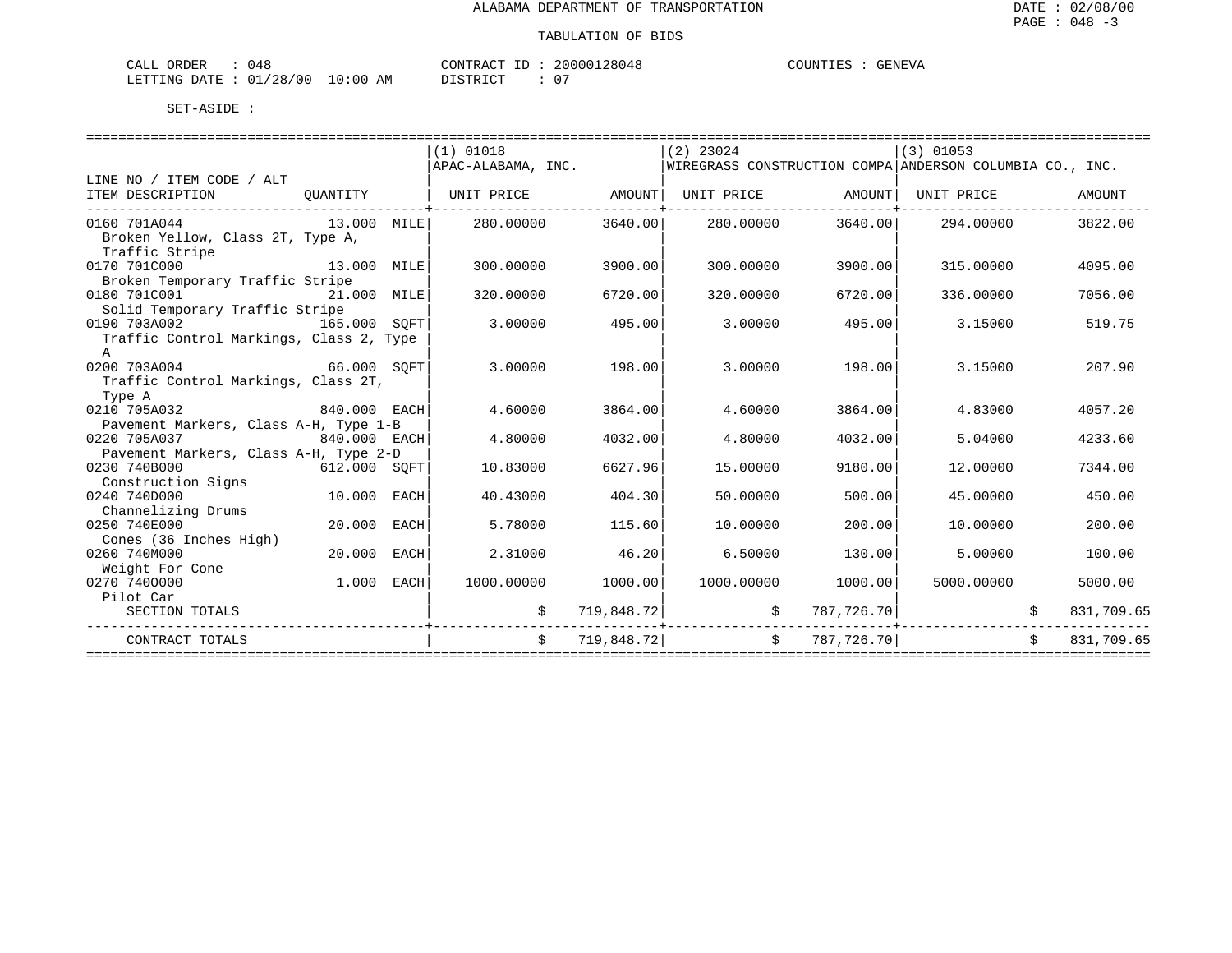PAGE : 050 -1

DATE :

#### VENDOR RANKING

| CALL ORDER<br>CONTRACT DESCRIPTION:<br>SET-ASIDE: | : 050<br>LETTING DATE: 01/28/00<br>10:00 AM<br>for constructing the Guardrail on C.R.#47 at Happy Hollow<br>Hill northeast of Florence. Length 0.640km | CONTRACT ID: 20000128050<br>DISTRICT<br>$\therefore$ 02<br>30<br>CONTRACT TIME:<br>RURAL | Working Days | (available days) | COUNTIES : LAUDERDALE<br>$PROJECT(S)$ : STPSA-3908(102) |                        |
|---------------------------------------------------|--------------------------------------------------------------------------------------------------------------------------------------------------------|------------------------------------------------------------------------------------------|--------------|------------------|---------------------------------------------------------|------------------------|
| RANK                                              | VENDOR NO. / NAME                                                                                                                                      |                                                                                          |              |                  | TOTAL<br><b>BID</b>                                     | % OVER<br>LOW BID      |
| 20026<br>08073                                    | H & L GUARDRAIL, INC.                                                                                                                                  | TRI-STATE GUARDRAIL & SIGN CO., INC.                                                     |              |                  | 28,906.90<br>29,892.30                                  | 100.0000%<br>103.4088% |

 3 01029 ATWOOD FENCE COMPANY, INC. \$ 32,967.00 114.0454% 4 01010 ALABAMA GUARDRAIL, INC. \$ 34,323.00 118.7363%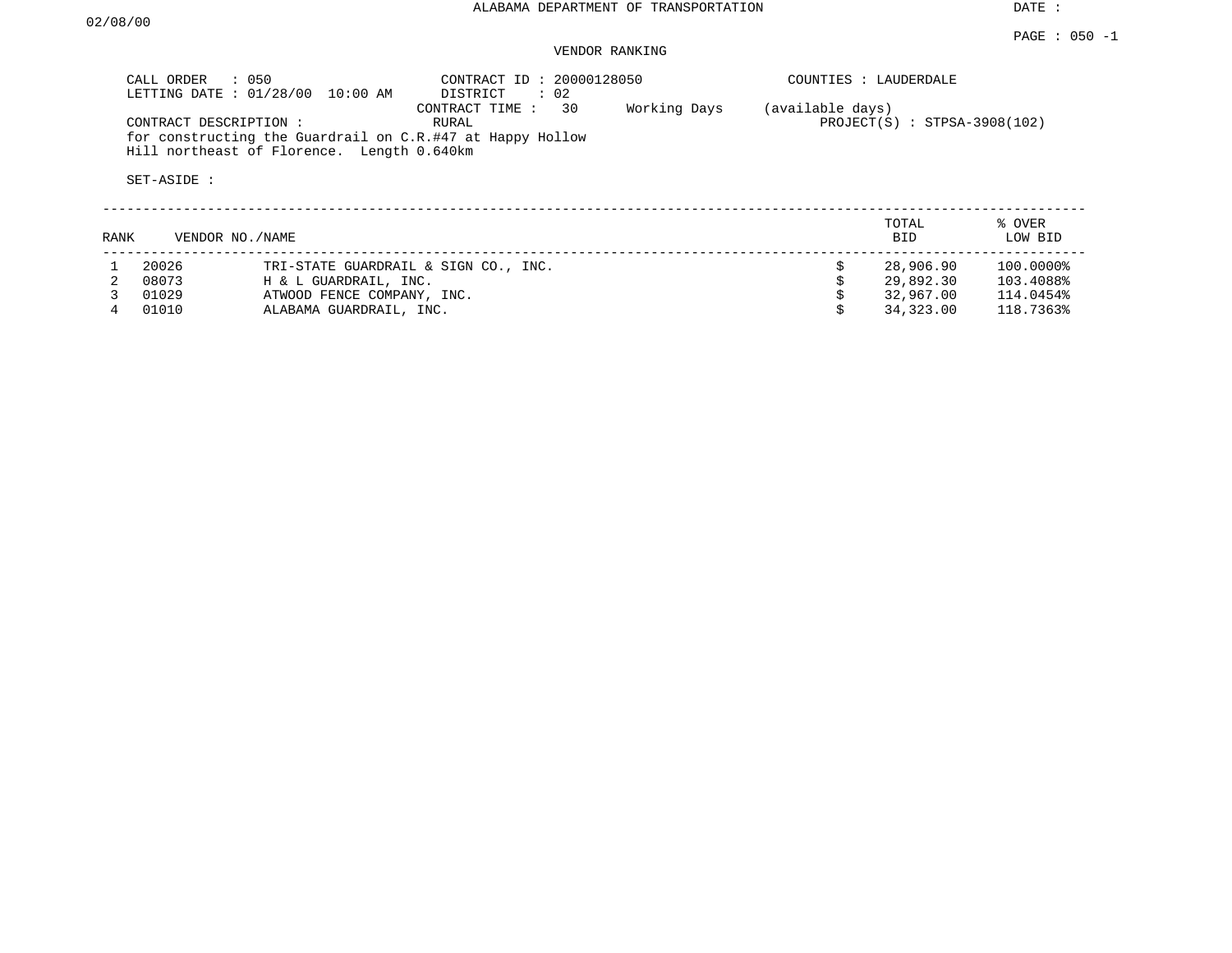| 050<br>$\sim$ $\sim$ $\sim$<br>ORDER<br>ىلىل                                                                                                         |            | $\bigcap_{\Lambda}$<br>$ -$<br>$\pi \cap$<br>'KAL | .28050<br>200001    | COUNTIES<br><b>JDERDALF</b><br>$\cdot$ $\sim$ |
|------------------------------------------------------------------------------------------------------------------------------------------------------|------------|---------------------------------------------------|---------------------|-----------------------------------------------|
| '28/00<br>01<br>LETTING<br>חים מ∩<br>the contract of the contract of the contract of the contract of the contract of the contract of the contract of | ΑM<br>: OC | T T C T T T T T T                                 | $\sim$ $\sim$<br>◡∠ |                                               |

|                                       |            |      | $(1)$ 20026                                        |           | (2) 08073  |           | (3) 01029                  |    |           |
|---------------------------------------|------------|------|----------------------------------------------------|-----------|------------|-----------|----------------------------|----|-----------|
|                                       |            |      | TRI-STATE GUARDRAIL & SIGN C H & L GUARDRAIL, INC. |           |            |           | ATWOOD FENCE COMPANY, INC. |    |           |
| LINE NO / ITEM CODE / ALT             |            |      |                                                    |           |            |           |                            |    |           |
| ITEM DESCRIPTION                      | OUANTITY   |      | UNIT PRICE                                         | AMOUNT    | UNIT PRICE | AMOUNT    | UNIT PRICE                 |    | AMOUNT    |
| SECTION 0001<br>Total                 |            |      |                                                    |           |            |           |                            |    |           |
| 0010 600A000                          |            | LUMP | 1000.00000                                         | 1000.00   | 2500.00000 | 2500.00   | 1500.00000                 |    | 1500.00   |
| Mobilization                          |            |      |                                                    |           |            |           |                            |    |           |
| 0020 630A000                          | 578.000 M  |      | 40.40000                                           | 23351.20  | 39.35000   | 22744.30  | 46.00000                   |    | 26588.00  |
| Steel Beam Guardrail, Class A, Type 1 |            |      |                                                    |           |            |           |                            |    |           |
| 0030 630C070                          | 2.000 EACH |      | 1515.00000                                         | 3030.00   | 1400.00000 | 2800.00   | 1800.00000                 |    | 3600.00   |
| Guardrail End Anchor, Type 10 Series  |            |      |                                                    |           |            |           |                            |    |           |
| 0040 740B000                          | 11.000     | M2   | 98.20000                                           | 1080.20   | 108,00000  | 1188.00   | 89,00000                   |    | 979.00    |
| Construction Signs                    |            |      |                                                    |           |            |           |                            |    |           |
| 0050 740E000                          | 30.000     | EACH | 14.85000                                           | 445.50    | 22,00000   | 660.00    | 10.00000                   |    | 300.00    |
| Cones (900 mm High)                   |            |      |                                                    |           |            |           |                            |    |           |
| SECTION TOTALS                        |            |      | \$                                                 | 28,906.90 | \$         | 29,892.30 |                            | \$ | 32,967.00 |
| CONTRACT TOTALS                       |            |      | \$                                                 | 28,906.90 | \$         | 29,892.30 |                            | Ŝ. | 32,967.00 |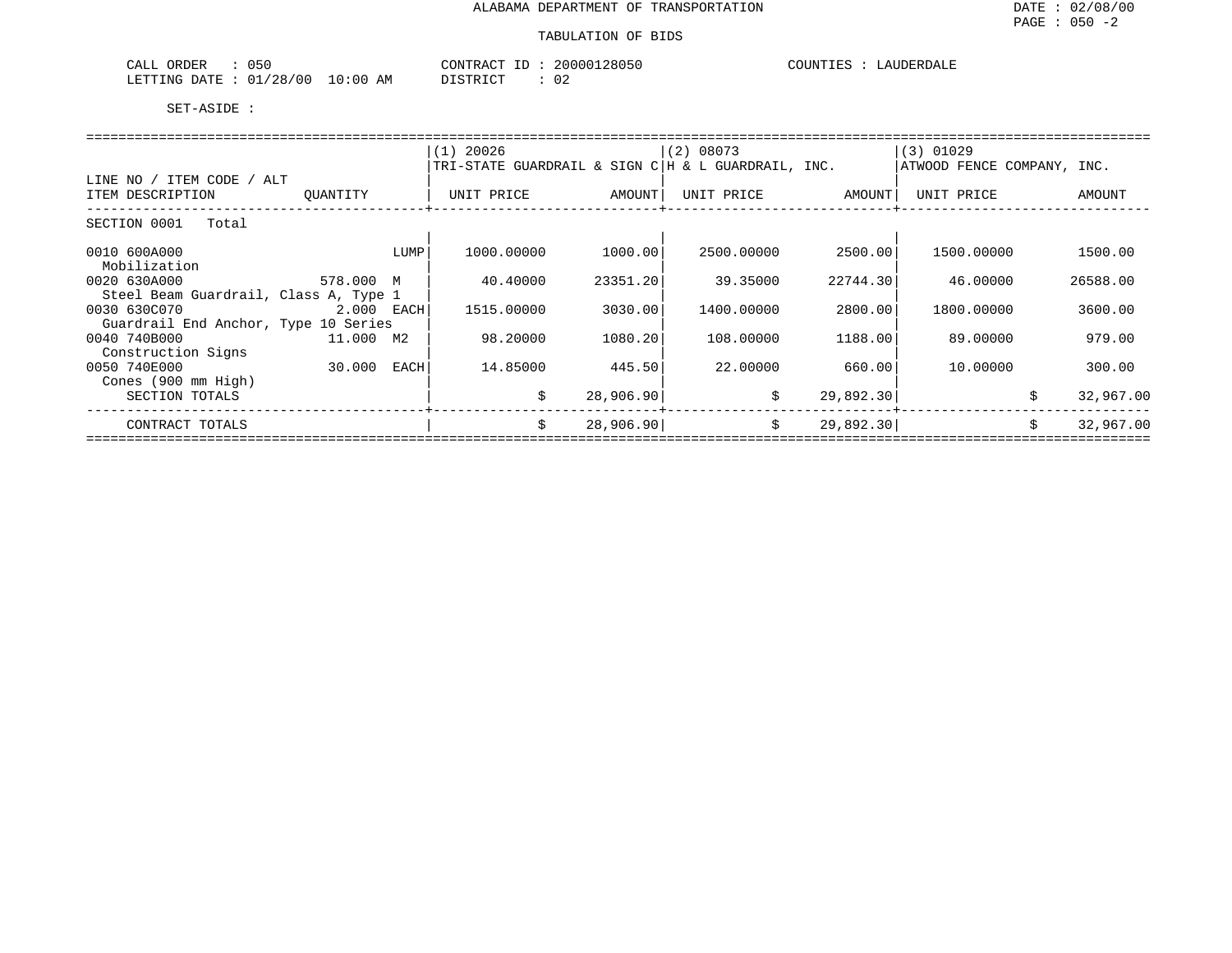| 050<br>CALL ORDER       |            | CONTRACT ID: | 20000128050 | COUNTIES : | LAUDERDALE |
|-------------------------|------------|--------------|-------------|------------|------------|
| LETTING DATE : 01/28/00 | $10:00$ AM | DISTRICT     |             |            |            |

|                                                       |              |      | (4) 01010<br>ALABAMA GUARDRAIL, INC. |            |            |        |            |        |
|-------------------------------------------------------|--------------|------|--------------------------------------|------------|------------|--------|------------|--------|
| LINE NO / ITEM CODE / ALT<br>ITEM DESCRIPTION         | QUANTITY     |      | UNIT PRICE                           | AMOUNT     | UNIT PRICE | AMOUNT | UNIT PRICE | AMOUNT |
| SECTION 0001 Total                                    |              |      |                                      |            |            |        |            |        |
| 0010 600A000<br>Mobilization                          |              | LUMP | 2000.00000                           | 2000.00    |            |        |            |        |
| 0020 630A000<br>Steel Beam Guardrail, Class A, Type 1 | 578.000 M    |      | 46.00000                             | 26588.00   |            |        |            |        |
| 0030 630C070<br>Guardrail End Anchor, Type 10 Series  | $2.000$ EACH |      | 1250.00000                           | 2500.00    |            |        |            |        |
| 0040 740B000<br>Construction Signs                    | 11.000 M2    |      | 185.00000                            | 2035.00    |            |        |            |        |
| 0050 740E000<br>Cones (900 mm High)                   | 30.000       | EACH | 40.00000                             | 1200.00    |            |        |            |        |
| SECTION TOTALS                                        |              |      | \$                                   | 34,323.00  |            |        |            |        |
| CONTRACT TOTALS                                       |              |      | \$                                   | 34, 323.00 |            |        |            |        |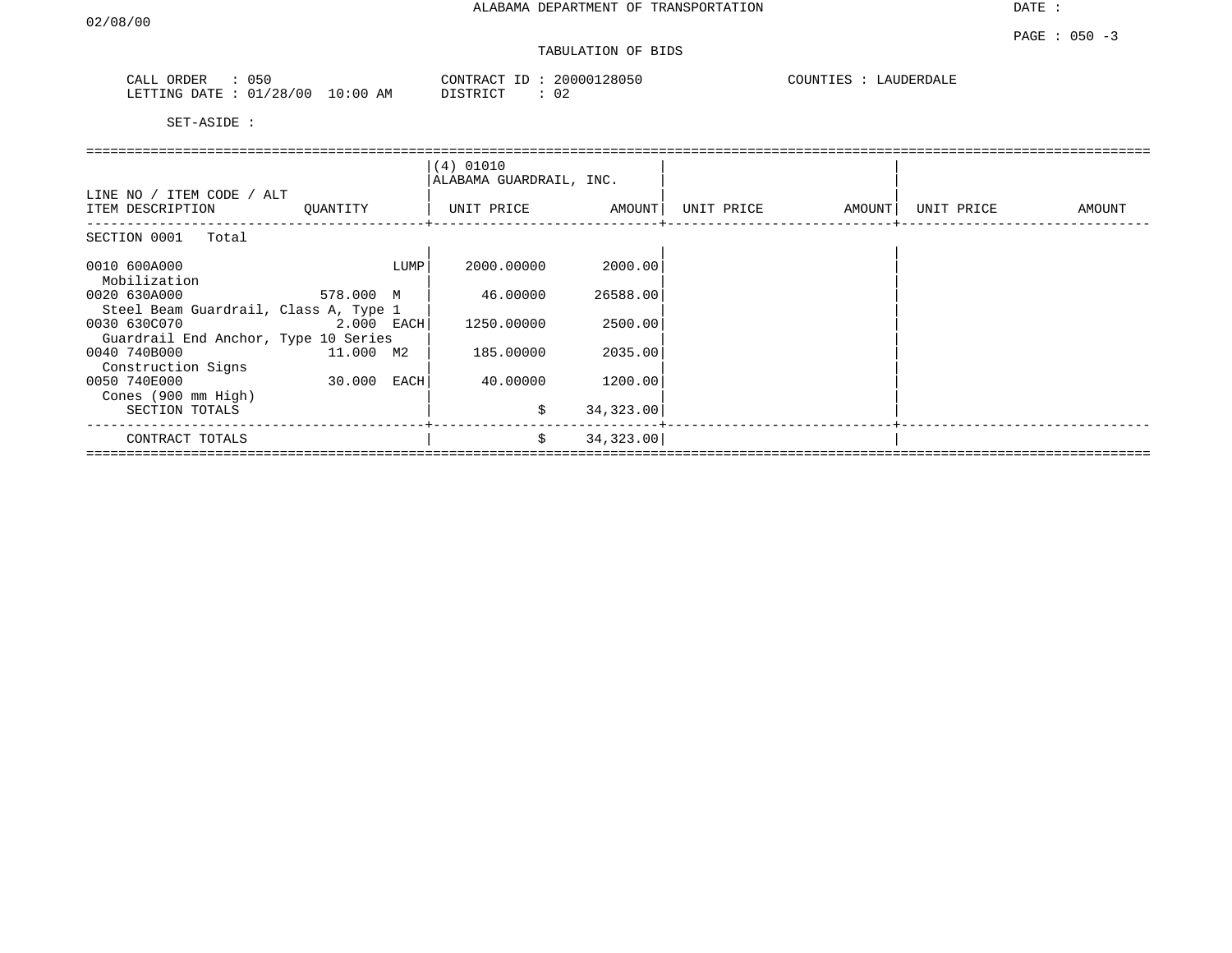#### VENDOR RANKING

| CONTRACT ID: 20000128054<br>CALL ORDER<br>$\therefore$ 054<br>COUNTIES : MARENGO<br>LETTING DATE: 01/28/00<br>DISTRICT<br>: 08<br>10:00 AM<br>80<br>Working Days<br>(available days)<br>CONTRACT TIME :<br>$PROJECT(S) : BRZ-4600(021)$<br>CONTRACT DESCRIPTION:<br>for constructing the Bridge Replacement on C.R. #17 approx.<br>9.7 km north of S.R. #10, and on C.R. #17 approx. 0.02 km<br>south of S.R. #69, north of Sweet Water. Length - 0.018 km.<br>SET-ASIDE:<br>TOTAL<br>% OVER<br>LOW BID<br>VENDOR NO./NAME<br>RANK<br>BID. |
|--------------------------------------------------------------------------------------------------------------------------------------------------------------------------------------------------------------------------------------------------------------------------------------------------------------------------------------------------------------------------------------------------------------------------------------------------------------------------------------------------------------------------------------------|
|                                                                                                                                                                                                                                                                                                                                                                                                                                                                                                                                            |
|                                                                                                                                                                                                                                                                                                                                                                                                                                                                                                                                            |
|                                                                                                                                                                                                                                                                                                                                                                                                                                                                                                                                            |
|                                                                                                                                                                                                                                                                                                                                                                                                                                                                                                                                            |
|                                                                                                                                                                                                                                                                                                                                                                                                                                                                                                                                            |

| 20011 | TRI COUNTY CONCRETE CONSTRUCTION        | 225,824.00 | 100.0000% |
|-------|-----------------------------------------|------------|-----------|
| 04009 | W. W. DYAR & SONS, INC.                 | 238,122.95 | 105.4462% |
| 14005 | G. W. NORRELL CONTRACTING COMPANY, INC. | 239,703.00 | 106.1459% |
| 12019 | LEVERETT CONSTRUCTION COMPANY           | 247,184.00 | 109.4586% |
| 08017 | H & L CONSTRUCTION, INC.                | 247,775.53 | 109.7206% |
| 14001 | NEWELL ROADBUILDERS, INC.               | 266,788.48 | 118.1400% |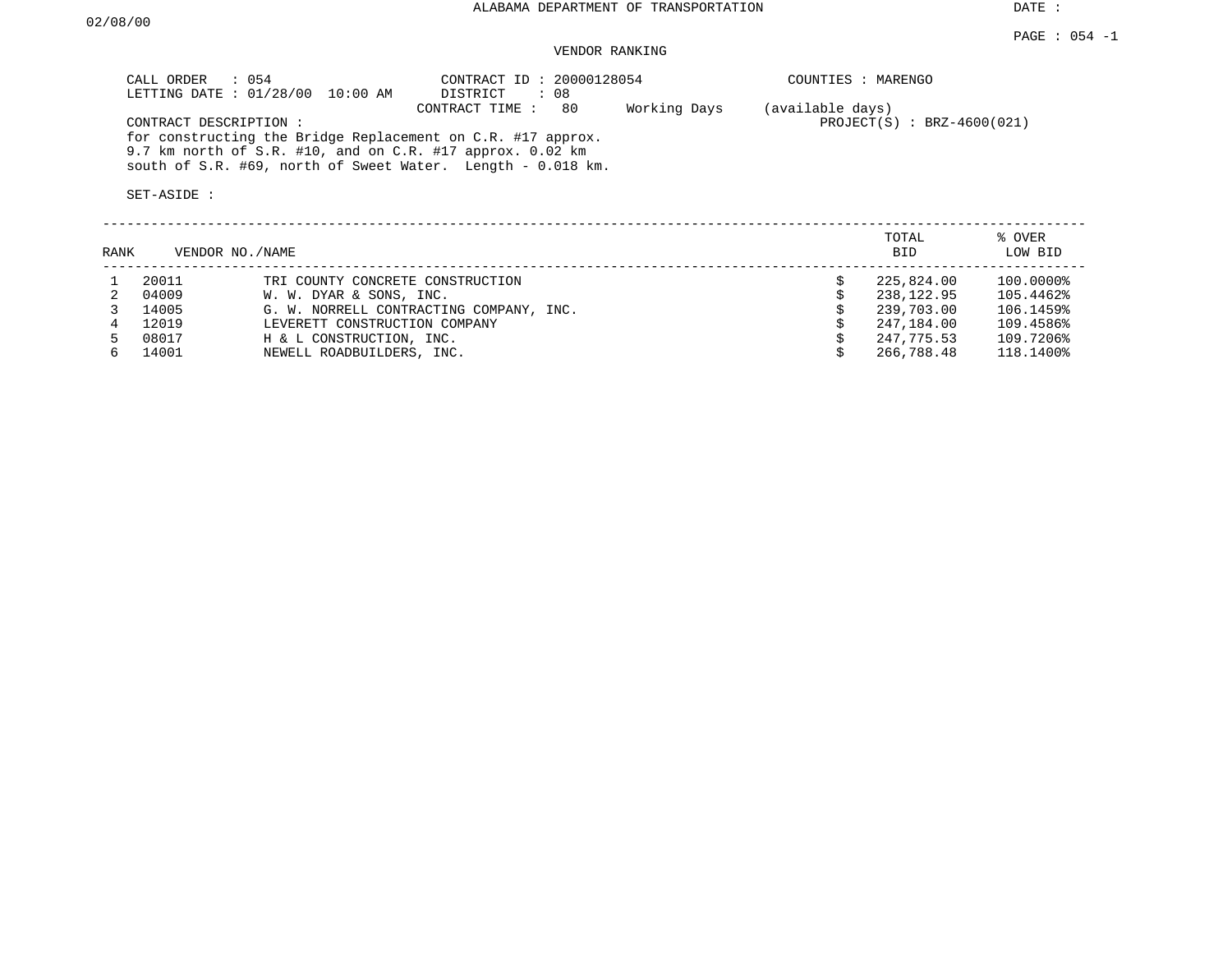| 054<br>ORDER<br>CALL      |            | CONTRACT ID: | 20000128054 | MARENGO<br>COUNTIES |
|---------------------------|------------|--------------|-------------|---------------------|
| 01/28/00<br>LETTING DATE: | $10:00$ AM | DISTRICT     | 08          |                     |

|                                          |              |      | $(1)$ 20011 |                | $(2)$ 04009                                                                                                    |                      | $(3)$ 14005 |            |
|------------------------------------------|--------------|------|-------------|----------------|----------------------------------------------------------------------------------------------------------------|----------------------|-------------|------------|
|                                          |              |      |             |                | TRI COUNTY CONCRETE CONSTRUC W. W. DYAR & SONS, INC. $ \mathbb{G} $ . W. NORRELL CONTRACTING CO                |                      |             |            |
| LINE NO / ITEM CODE / ALT                |              |      |             |                |                                                                                                                |                      |             |            |
| ITEM DESCRIPTION                         | OUANTITY     |      |             |                | UNIT PRICE                 AMOUNT    UNIT PRICE                  AMOUNT    UNIT PRICE                   AMOUNT |                      |             |            |
| _____________________________            |              |      |             |                |                                                                                                                | ____________________ |             |            |
| SECTION 0001<br>TOTAL                    |              |      |             |                |                                                                                                                |                      |             |            |
|                                          |              |      |             |                |                                                                                                                |                      |             |            |
| 0010 206A000                             |              | LUMP | 5000.00000  | 5000.00        | 9000.00000                                                                                                     | 9000.00              | 10000.00000 | 10000.00   |
| Removal Of Old Bridge, Station 10+00     |              |      |             |                |                                                                                                                |                      |             |            |
| 0020 206A001                             |              | LUMP | 5000.00000  | 5000.00        | 12000.00000                                                                                                    | 12000.00             | 27000.00000 | 27000.00   |
| Removal Of Old Bridge, Station 40+00     |              |      |             |                |                                                                                                                |                      |             |            |
| 0030 206D001                             | 56.000 M     |      | 30.00000    | 1680.00        | 10.00000                                                                                                       | 560.00               | 10.00000    | 560.00     |
| Removing Guardrail                       |              |      |             |                |                                                                                                                |                      |             |            |
| 0040 210A000                             | 806.000 M3   |      | 10.00000    | 8060.00        | 4.00000                                                                                                        | 3224.00              | 5,00000     | 4030.00    |
| Unclassified Excavation                  |              |      |             |                |                                                                                                                |                      |             |            |
| 0050 214A000                             | 740.000 M3   |      | 10.00000    | 7400.00        | 7.12000                                                                                                        | 5268.80              | 3.00000     | 2220.00    |
| Structure Excavation                     |              |      |             |                |                                                                                                                |                      |             |            |
| 0060 214B001                             | 178.000 M3   |      | 30.00000    | 5340.00        | 26.40000                                                                                                       | 4699.20              | 27.00000    | 4806.00    |
| Foundation Backfill, Commercial          |              |      |             |                |                                                                                                                |                      |             |            |
| 0070 502A000                             | 28213.000 KG |      | 1,00000     | 28213.00       | 0.99000                                                                                                        | 27930.87             | 1,00000     | 28213.00   |
| Steel Reinforcement                      |              |      |             |                |                                                                                                                |                      |             |            |
| 0080 524A011                             | 303,000 M3   |      | 350.00000   | 106050.00      | 367.00000                                                                                                      | 111201.00            | 385,00000   | 116655.00  |
| Culvert Concrete (Cast In Place)         |              |      |             |                |                                                                                                                |                      |             |            |
| 0090 600A000                             |              | LUMP | 10000.00000 | 10000.00       | 15000.00000                                                                                                    | 15000.00             | 5000.00000  | 5000.00    |
| Mobilization                             |              |      |             |                |                                                                                                                |                      |             |            |
| 0100 610C001                             | 607.000 MTON |      | 30.00000    | 18210.00       | 33.00000                                                                                                       | 20031.00             | 27.00000    | 16389.00   |
| Loose Riprap, Class 2                    |              |      |             |                |                                                                                                                |                      |             |            |
| 0110 610D000                             | 486.000 M2   |      | 6.00000     |                | 5.68000                                                                                                        | 2760.48              | 5.00000     | 2430.00    |
| Filter Blanket                           |              |      |             | 2916.00        |                                                                                                                |                      |             |            |
|                                          |              |      |             |                |                                                                                                                |                      |             |            |
| 0120 630A000                             | 38.000 M     |      | 82.50000    | 3135.00        | 65.00000                                                                                                       | 2470.00              | 65.00000    | 2470.00    |
| Steel Beam Guardrail, Class A, Type 1    |              |      |             |                |                                                                                                                |                      |             |            |
| 0130 630C070                             | 4.000 EACH   |      | 2530.00000  | 10120.00       | 2500.00000                                                                                                     | 10000.00             | 1400.00000  | 5600.00    |
| Guardrail End Anchor, Type 10 Series     |              |      |             |                |                                                                                                                |                      |             |            |
| 0140 665F000                             | 100.000 EACH |      | 5.00000     | 500.00         | 6,00000                                                                                                        | 600.00               | 6.00000     | 600.00     |
| Hay Bales                                |              |      |             |                |                                                                                                                |                      |             |            |
| 0150 665J000                             | 280.000 M    |      | 16,00000    | 4480.00        | 19.67000                                                                                                       | 5507.60              | 11,00000    | 3080.00    |
| Silt Fence, Type A                       |              |      |             |                |                                                                                                                |                      |             |            |
| 0160 740B000                             | 51.000 M2    |      | 120.00000   | 6120.00        | 90.00000                                                                                                       | 4590.00              | 150.00000   | 7650.00    |
| Construction Signs                       |              |      |             |                |                                                                                                                |                      |             |            |
| 0170 740F002                             | 8.000 EACH   |      | 300.00000   | 2400.00        | 300.00000                                                                                                      | 2400.00              | 250.00000   | 2000.00    |
| Barricades, Type III                     |              |      |             |                |                                                                                                                |                      |             |            |
| 0180 7401005                             | 4.000 EACH   |      | 300.00000   | 1200.00        | 220,00000                                                                                                      | 880.00               | 250.00000   | 1000.00    |
| Warning Lights, Type B (Detachable Head) |              |      |             |                |                                                                                                                |                      |             |            |
| SECTION TOTALS                           |              |      |             | \$ 225,824.00] |                                                                                                                | 238,122.95           |             | 239,703.00 |
|                                          |              |      |             |                |                                                                                                                |                      |             |            |
| CONTRACT TOTALS                          |              |      |             | 225,824.00     |                                                                                                                | 238,122.95           |             | 239,703.00 |
|                                          |              |      |             |                |                                                                                                                |                      |             |            |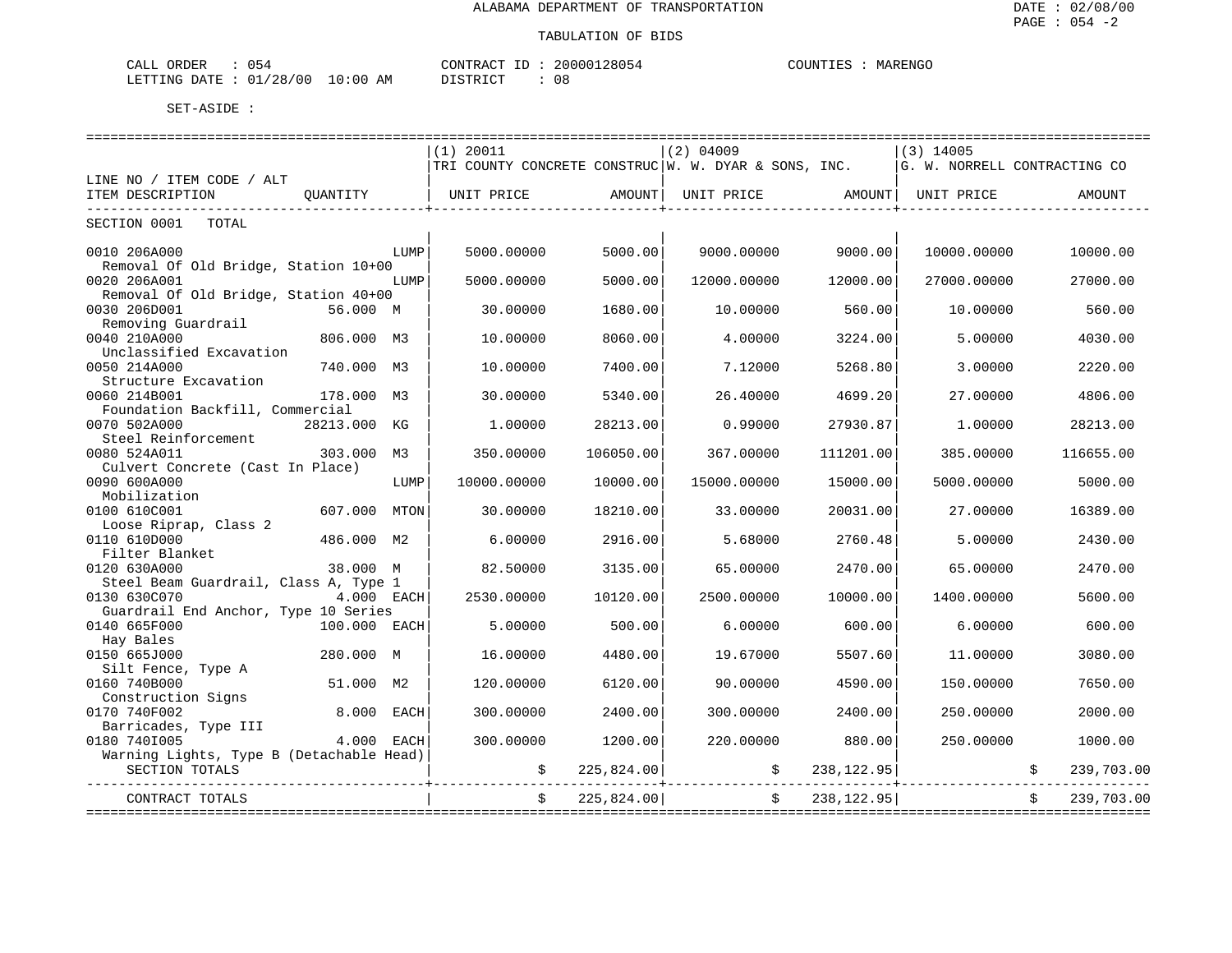| ORDER<br>لىلطات<br>U 54 |                                                      | חידוג∩י<br>، A l | 152      | P.ENGC<br>דתורכ<br>vı L |
|-------------------------|------------------------------------------------------|------------------|----------|-------------------------|
| ייד∆רו<br>ING-          | $\cap$<br>$\sim$ $\sim$<br><b>A</b> IV<br>— U<br>r v | - - - -          | റ<br>U O |                         |

|                                          |              |      | ================================ |            | ================================                              |              | ============================= |                  |
|------------------------------------------|--------------|------|----------------------------------|------------|---------------------------------------------------------------|--------------|-------------------------------|------------------|
|                                          |              |      | $(4)$ 12019                      |            | (5) 08017                                                     |              | $(6)$ 14001                   |                  |
|                                          |              |      |                                  |            | $ $ LEVERETT CONSTRUCTION COMPAN $ $ H & L CONSTRUCTION, INC. |              | NEWELL ROADBUILDERS, INC.     |                  |
| LINE NO / ITEM CODE / ALT                |              |      |                                  |            |                                                               |              |                               |                  |
| ITEM DESCRIPTION                         | OUANTITY     |      | UNIT PRICE                       |            | AMOUNT   UNIT PRICE   AMOUNT   UNIT PRICE                     |              |                               | AMOUNT           |
| --------------------------               |              |      |                                  |            |                                                               |              |                               |                  |
| SECTION 0001<br>TOTAL                    |              |      |                                  |            |                                                               |              |                               |                  |
|                                          |              |      |                                  |            |                                                               |              |                               |                  |
| 0010 206A000                             |              | LUMP | 1000.00000                       | 1000.00    | 2500.00000                                                    | 2500.00      | 5000.00000                    | 5000.00          |
| Removal Of Old Bridge, Station 10+00     |              |      |                                  |            |                                                               |              |                               |                  |
| 0020 206A001                             |              | LUMP | 3000.00000                       | 3000.00    | 7500.00000                                                    | 7500.00      | 9000.00000                    | 9000.00          |
| Removal Of Old Bridge, Station 40+00     |              |      |                                  |            |                                                               |              |                               |                  |
| 0030 206D001                             | 56.000 M     |      | 5.00000                          | 280.00     | 6.50000                                                       | 364.00       | 16.40000                      | 918.40           |
| Removing Guardrail                       |              |      |                                  |            |                                                               |              |                               |                  |
| 0040 210A000                             |              |      |                                  |            |                                                               |              |                               | 5279.30          |
|                                          | 806.000      | М3   | 7.00000                          | 5642.00    | 8.00000                                                       | 6448.00      | 6.55000                       |                  |
| Unclassified Excavation                  |              |      |                                  |            |                                                               |              |                               |                  |
| 0050 214A000                             | 740.000      | M3   | 7.80000                          | 5772.00    | 8,00000                                                       | 5920.00      | 6.55000                       | 4847.00          |
| Structure Excavation                     |              |      |                                  |            |                                                               |              |                               |                  |
| 0060 214B001                             | 178.000 M3   |      | 40.00000                         | 7120.00    | 40.00000                                                      | 7120.00      | 40.50000                      | 7209.00          |
| Foundation Backfill, Commercial          |              |      |                                  |            |                                                               |              |                               |                  |
| 0070 502A000                             | 28213.000    | КG   | 1.00000                          | 28213.00   | 1.04000                                                       | 29341.52     | 1.06000                       | 29905.78         |
| Steel Reinforcement                      |              |      |                                  |            |                                                               |              |                               |                  |
| 0080 524A011                             | 303.000      | M3   | 518.60000                        | 157135.80  | 436.67000                                                     | 132311.01    | 490.00000                     | 148470.00        |
| Culvert Concrete (Cast In Place)         |              |      |                                  |            |                                                               |              |                               |                  |
| 0090 600A000                             |              | LUMP | 2000.00000                       | 2000.00    | 10000.00000                                                   | 10000.00     | 11500.00000                   | 11500.00         |
| Mobilization                             |              |      |                                  |            |                                                               |              |                               |                  |
| 0100 610C001                             | 607.000      | MTON | 27.60000                         | 16753.20   | 38,00000                                                      | 23066.00     | 28.00000                      | 16996.00         |
| Loose Riprap, Class 2                    |              |      |                                  |            |                                                               |              |                               |                  |
| 0110 610D000                             | 486.000 M2   |      | 3.00000                          | 1458.00    | 4.50000                                                       | 2187.00      | 5.50000                       | 2673.00          |
| Filter Blanket                           |              |      |                                  |            |                                                               |              |                               |                  |
| 0120 630A000                             | 38.000 M     |      | 65.00000                         | 2470.00    | 105.00000                                                     | 3990.00      | 80.00000                      | 3040.00          |
| Steel Beam Guardrail, Class A, Type 1    |              |      |                                  |            |                                                               |              |                               |                  |
| 0130 630C070                             | 4.000 EACH   |      | 1400.00000                       | 5600.00    | 1500.00000                                                    | 6000.00      | 1400.00000                    | 5600.00          |
| Guardrail End Anchor, Type 10 Series     |              |      |                                  |            |                                                               |              |                               |                  |
| 0140 665F000                             | 100.000 EACH |      | 1,00000                          | 100.00     | 2.00000                                                       | 200.00       | 5.00000                       | 500.00           |
| Hay Bales                                |              |      |                                  |            |                                                               |              |                               |                  |
| 0150 665J000                             | 280.000 M    |      | 11.50000                         | 3220.00    | 9.00000                                                       | 2520.00      | 12.50000                      | 3500.00          |
| Silt Fence, Type A                       |              |      |                                  |            |                                                               |              |                               |                  |
| 0160 740B000                             | 51.000 M2    |      | 100.00000                        | 5100.00    | 108.00000                                                     | 5508.00      | 150.00000                     | 7650.00          |
| Construction Signs                       |              |      |                                  |            |                                                               |              |                               |                  |
| 0170 740F002                             | 8.000        | EACH | 200.00000                        | 1600.00    | 250.00000                                                     | 2000.00      | 350.00000                     | 2800.00          |
| Barricades, Type III                     |              |      |                                  |            |                                                               |              |                               |                  |
| 0180 7401005                             | 4.000 EACH   |      | 180.00000                        | 720.00     | 200.00000                                                     | 800.00       | 475.00000                     | 1900.00          |
| Warning Lights, Type B (Detachable Head) |              |      |                                  |            |                                                               |              |                               |                  |
| SECTION TOTALS                           |              |      |                                  | 247,184.00 |                                                               | 247, 775. 53 |                               | 266,788.48       |
|                                          |              |      | \$                               |            |                                                               |              |                               |                  |
| CONTRACT TOTALS                          |              |      | \$                               | 247,184.00 | $\ddot{s}$                                                    | 247,775.53   |                               | 266,788.48<br>\$ |
|                                          |              |      |                                  |            |                                                               |              |                               |                  |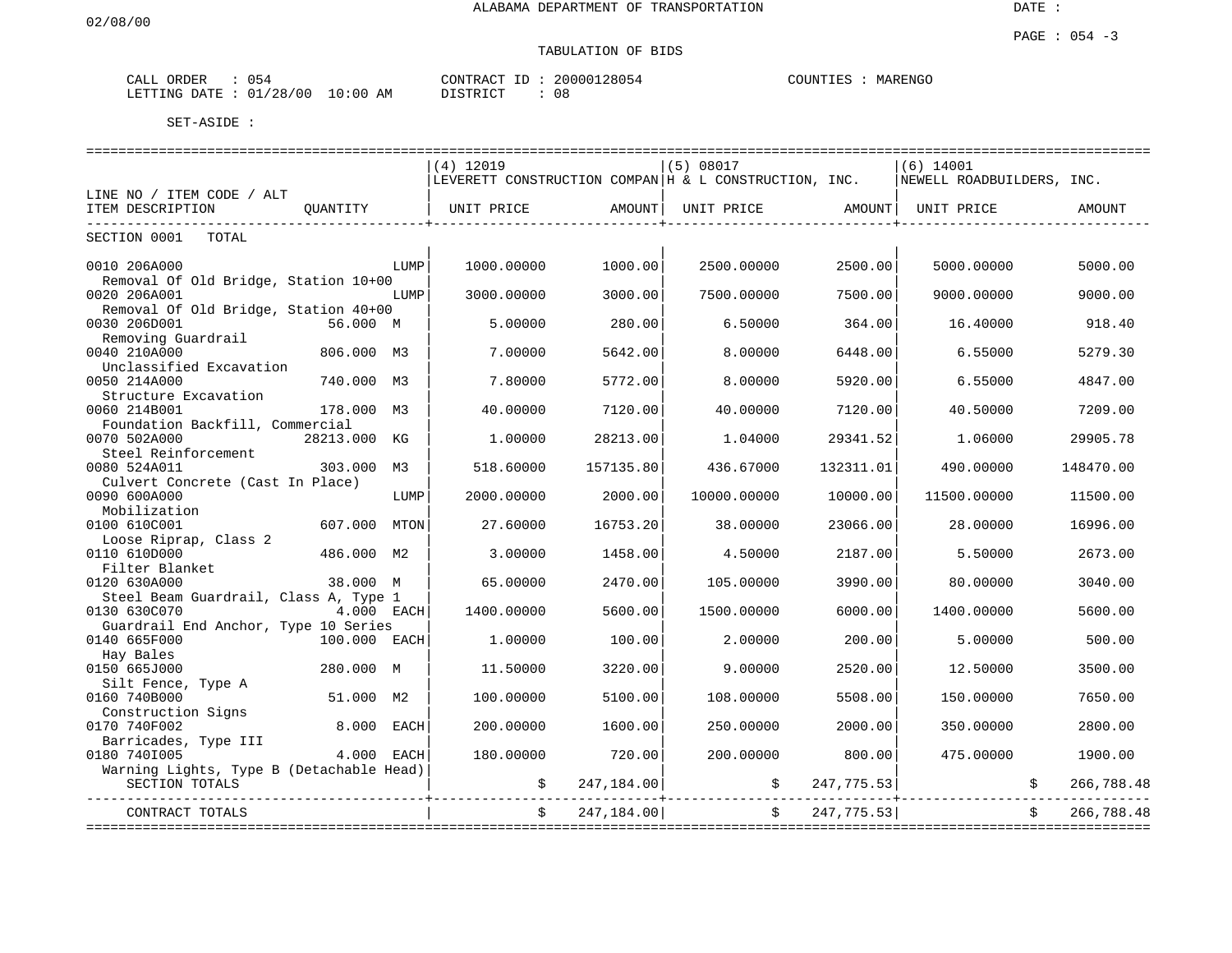#### VENDOR RANKING

|      | CALL ORDER<br>$\therefore$ 059<br>LETTING DATE: 01/28/00          | 10:00 AM                                                                                                             | CONTRACT ID: 20000128059<br>$\therefore$ 04<br>DISTRICT |                    | COUNTIES : RUSSELL |                                |                        |
|------|-------------------------------------------------------------------|----------------------------------------------------------------------------------------------------------------------|---------------------------------------------------------|--------------------|--------------------|--------------------------------|------------------------|
|      | CONTRACT DESCRIPTION:<br>S.R.#165. Length 7.149mi.<br>SET-ASIDE : | for constructing the Resurfacing and Traffic Stripe on<br>$C.R.$ #12 from $S.R.$ #1 (U.S.#431) north of Glenville to | CONTRACT TIME:                                          | 60<br>Working Days | (available days)   | $PROJECT(S)$ : STPNU-5703(104) |                        |
| RANK | VENDOR NO./NAME                                                   |                                                                                                                      |                                                         |                    |                    | TOTAL<br>BID                   | % OVER<br>LOW BID      |
|      | 05002<br>01019                                                    | EAST ALABAMA PAVING CO., INC.<br>APAC-GEORGIA, INC.                                                                  |                                                         |                    |                    | 684,907.30<br>736,370.60       | 100.0000%<br>107.5139% |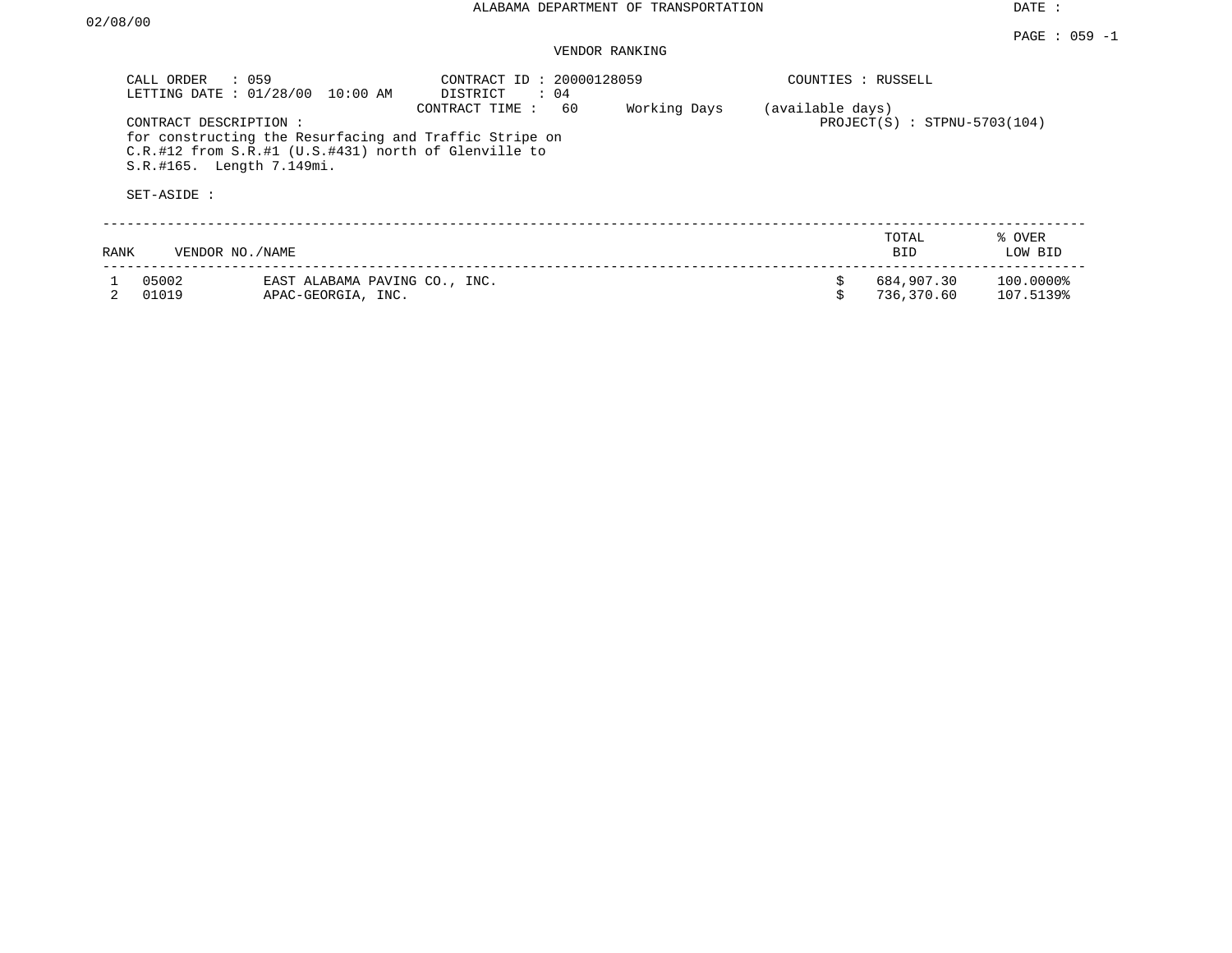|                                         |                | COUNTIES |
|-----------------------------------------|----------------|----------|
| 059                                     | 20000128059    | RUSSELL  |
| CALL ORDER                              | CONTRACT ID :  |          |
|                                         |                |          |
| LETTING DATE : $01/28/00$<br>$10:00$ AM | DISTRICT<br>04 |          |

|                                        |               |      | $(1)$ 05002                                     |           | $(2)$ 01019 |           |            |        |
|----------------------------------------|---------------|------|-------------------------------------------------|-----------|-------------|-----------|------------|--------|
|                                        |               |      | EAST ALABAMA PAVING CO., INC APAC-GEORGIA, INC. |           |             |           |            |        |
| LINE NO / ITEM CODE / ALT              |               |      |                                                 |           |             |           |            |        |
| ITEM DESCRIPTION                       | OUANTITY      |      | UNIT PRICE                                      | AMOUNT    | UNIT PRICE  | AMOUNT    | UNIT PRICE | AMOUNT |
| SECTION 0001 Total                     |               |      |                                                 |           |             |           |            |        |
|                                        |               |      |                                                 |           |             |           |            |        |
| 0010 210D001                           | 5250.000 CYIP |      | 7.00000                                         | 36750.00  | 6.00000     | 31500.00  |            |        |
| Borrow Excavation (Loose Truckbed      |               |      |                                                 |           |             |           |            |        |
| Measurement)                           |               |      |                                                 |           |             |           |            |        |
| 0020 405A000                           | 2517.000 GAL  |      | 1.20000                                         | 3020.40   | 2.50000     | 6292.50   |            |        |
| Tack Coat                              |               |      |                                                 |           |             |           |            |        |
| 0030 429A200                           | 4630.000 TON  |      | 39.22000                                        | 181588.60 | 41.94000    | 194182.20 |            |        |
| Improved Bituminous Concrete Wearing   |               |      |                                                 |           |             |           |            |        |
| Surface Layer, 1/2" Maximum Aggregate  |               |      |                                                 |           |             |           |            |        |
| Size Mix, ESAL Range A                 |               |      |                                                 |           |             |           |            |        |
| 0040 429A204                           | 200.000 TON   |      | 40.00000                                        | 8000.00   | 100.00000   | 20000.00  |            |        |
| Improved Bituminous Concrete Wearing   |               |      |                                                 |           |             |           |            |        |
| Surface Layer, Patching, 3/4" Maximum  |               |      |                                                 |           |             |           |            |        |
| Aggregate Size Mix, ESAL Range A       |               |      |                                                 |           |             |           |            |        |
| 0050 429A206                           | 1500.000 TON  |      | 39.22000                                        | 58830.00  | 41.22000    | 61830.00  |            |        |
| Improved Bituminous Concrete Wearing   |               |      |                                                 |           |             |           |            |        |
| Surface Layer, Leveling, 1/2" Maximum  |               |      |                                                 |           |             |           |            |        |
| Aggregate Size Mix, ESAL Range A       |               |      |                                                 |           |             |           |            |        |
| 0060 429B201                           | 9240.000 TON  |      | 35.98000                                        | 332455.20 | 36.97000    | 341602.80 |            |        |
| Improved Bituminous Concrete Binder    |               |      |                                                 |           |             |           |            |        |
| Layer, 1" Maximum Aggregate Size Mix,  |               |      |                                                 |           |             |           |            |        |
| ESAL Range A                           |               |      |                                                 |           |             |           |            |        |
| 0070 600A000                           |               | LUMP | 13000.00000                                     | 13000.00  | 25400.00000 | 25400.00  |            |        |
| Mobilization                           |               |      |                                                 |           |             |           |            |        |
| 0080 652A056                           | 5.000 ACRE    |      | 500.00000                                       | 2500.00   | 550.00000   | 2750.00   |            |        |
| Seeding (Mix 2E)                       |               |      |                                                 |           |             |           |            |        |
| 0090 656A001                           | 5.000 ACRE    |      | 500.00000                                       | 2500.00   | 550.00000   | 2750.00   |            |        |
| Mulching, Class A, Type 2              |               |      |                                                 |           |             |           |            |        |
| 0100 665F000                           | 150.000 EACH  |      | 5.00000                                         | 750.00    | 5.00000     | 750.00    |            |        |
| Hay Bales                              |               |      |                                                 |           |             |           |            |        |
| 0110 665J000                           | 1000.000 LF   |      | 1,00000                                         | 1000.00   | 4.00000     | 4000.00   |            |        |
| Silt Fence, Type A                     |               |      |                                                 |           |             |           |            |        |
| 0120 701A031                           | 14.000 MILE   |      | 920.00000                                       | 12880.00  | 920.00000   | 12880.00  |            |        |
| Solid White, Class 2, Type A Traffic   |               |      |                                                 |           |             |           |            |        |
| Stripe (0.06" Thick)                   |               |      |                                                 |           |             |           |            |        |
| 0130 701A035                           | 11.000 MILE   |      | 1200.00000                                      | 13200.00  | 1200.00000  | 13200.00  |            |        |
| Solid Yellow, Class 2, Type A Traffic  |               |      |                                                 |           |             |           |            |        |
| Stripe (0.09" Thick)                   |               |      |                                                 |           |             |           |            |        |
| 0140 701A045                           | $3.000$ MILE  |      | 750.00000                                       | 2250.00   | 750.00000   | 2250.00   |            |        |
| Broken Yellow, Class 2, Type A Traffic |               |      |                                                 |           |             |           |            |        |
| Stripe (0.09" Thick)                   |               |      |                                                 |           |             |           |            |        |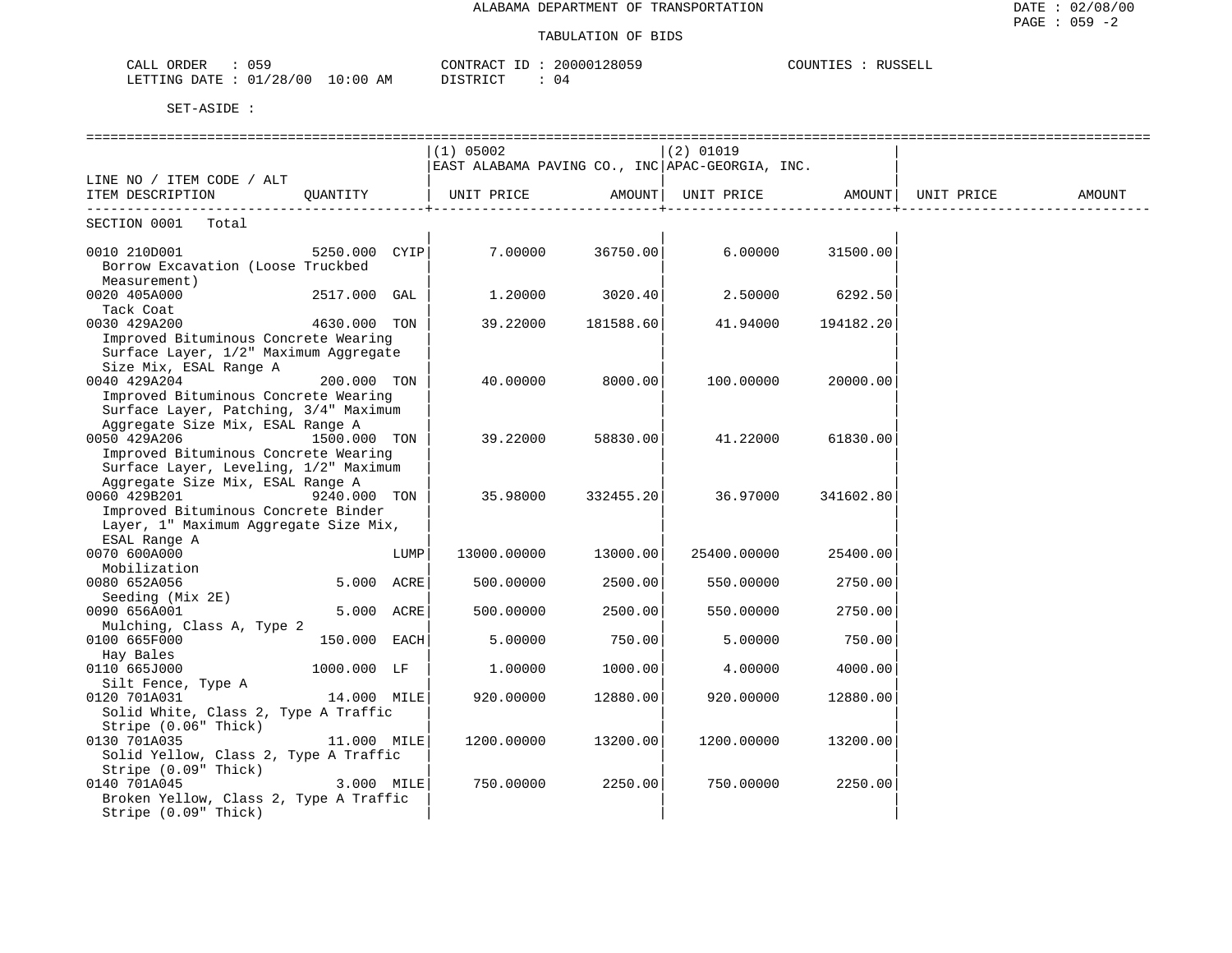| ORDER<br>$\sim$ $ -$<br>CALI<br>ـ ب <b>∪</b> |                                                | $\gamma$<br>IRAU. | 20000<br>2811 | COUNTIES<br>RUSSELL |
|----------------------------------------------|------------------------------------------------|-------------------|---------------|---------------------|
| 00 /<br>$^{\prime}28$ ,<br>.RTTTNG<br>ገ∆ጥ∏   | $\sim$<br>ΑM<br>`: () (,<br>$\sim \mathcal{L}$ | T CTR T CT        | 14            |                     |

|                                         |      | $(1)$ 05002                                     |                   | $(2)$ 01019       |                    |                   |
|-----------------------------------------|------|-------------------------------------------------|-------------------|-------------------|--------------------|-------------------|
|                                         |      | EAST ALABAMA PAVING CO., INC APAC-GEORGIA, INC. |                   |                   |                    |                   |
| LINE NO / ITEM CODE / ALT               |      |                                                 |                   |                   |                    |                   |
| ITEM DESCRIPTION QUANTITY               |      | UNIT PRICE AMOUNT                               |                   | UNIT PRICE AMOUNT |                    | UNIT PRICE AMOUNT |
|                                         |      |                                                 |                   |                   |                    |                   |
| 6.000<br>0150 701C000                   | MILE |                                                 | 300.00000 1800.00 | 300.00000         | 1800.00            |                   |
| Broken Temporary Traffic Stripe         |      |                                                 |                   |                   |                    |                   |
| 0160 701C001 22.000 MILE                |      |                                                 | 360.00000 7920.00 |                   | 360.00000 7920.00  |                   |
| Solid Temporary Traffic Stripe          |      |                                                 |                   |                   |                    |                   |
| 0170 703A002 75.000 SQFT                |      | 2.30000                                         | 172.50            | 2.30000           | 172.50             |                   |
| Traffic Control Markings, Class 2, Type |      |                                                 |                   |                   |                    |                   |
|                                         |      |                                                 |                   |                   |                    |                   |
| 0180 703D001 150.000 SQFT               |      | 1.90000                                         | 285.00            | 1.90000           | 285.00             |                   |
| Temporary Traffic Control Markings      |      |                                                 |                   |                   |                    |                   |
| 0190 705A032 152.000 EACH               |      | 3.80000                                         | 577.60            | 3.80000           | 577.60             |                   |
| Pavement Markers, Class A-H, Type 1-B   |      |                                                 |                   |                   |                    |                   |
| $732.000$ EACH<br>0200 705A037          |      | 4.00000                                         | 2928.00           | 4.00000           | 2928.00            |                   |
| Pavement Markers, Class A-H, Type 2-D   |      |                                                 |                   |                   |                    |                   |
| $150.000$ SQFT<br>0210 740B000          |      | 10.00000                                        | 1500.00           | 12.00000          | 1800.00            |                   |
| Construction Signs                      |      |                                                 |                   |                   |                    |                   |
| 1.000 EACH<br>0220 7400000              |      | 1000.00000                                      | 1000.00           |                   | 1500.00000 1500.00 |                   |
| Pilot Car                               |      |                                                 |                   |                   |                    |                   |
| SECTION TOTALS                          |      | \$                                              | 684,907.30        | \$                | 736,370.60         |                   |
|                                         |      |                                                 |                   |                   |                    |                   |
| CONTRACT TOTALS                         |      | \$                                              | 684,907.30        | $\ddot{s}$        | 736,370.60         |                   |
|                                         |      |                                                 |                   |                   |                    |                   |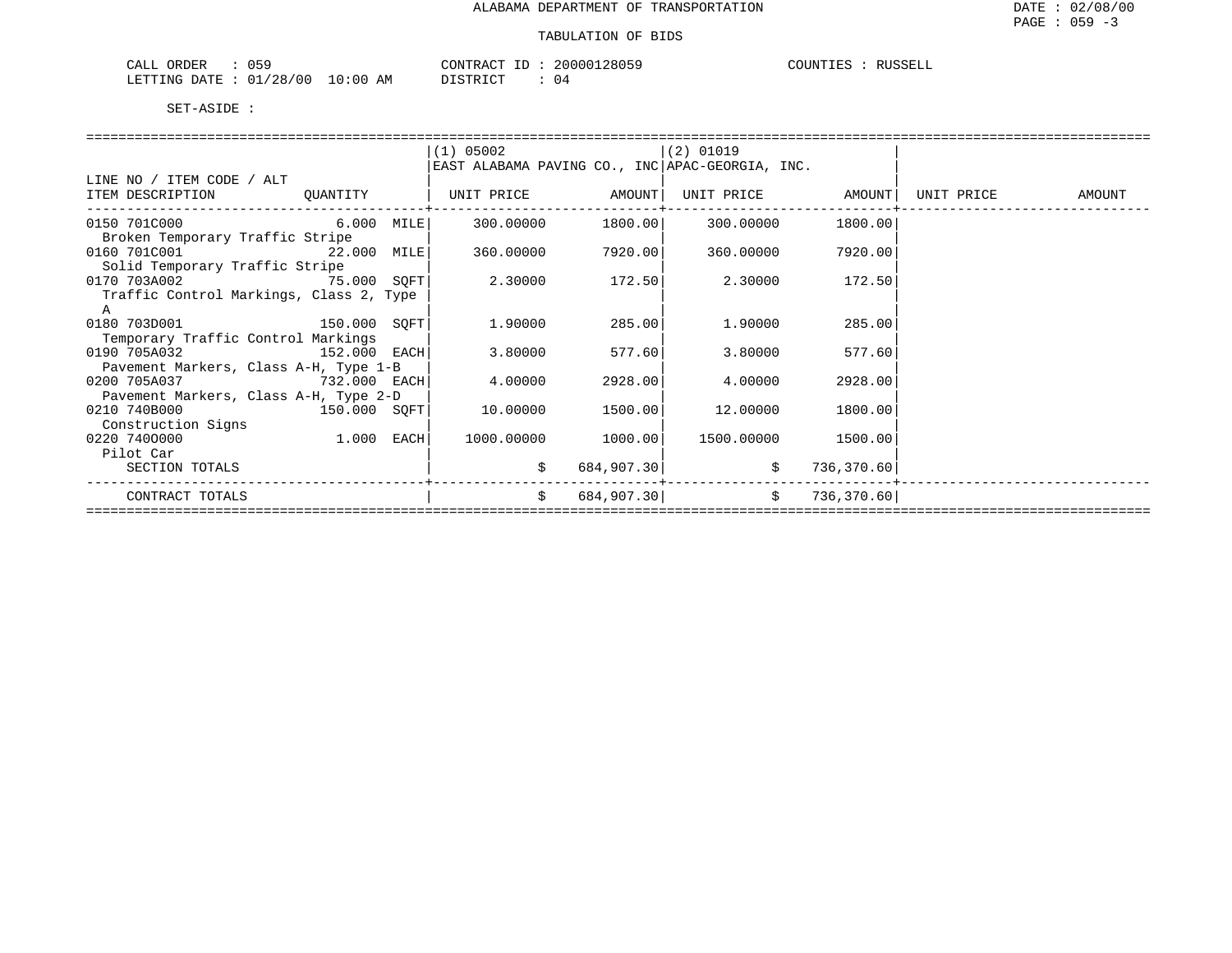#### PAGE : 060 -1 VENDOR RANKING

| LETTING DATE : 01/28/00 10:00 AM<br>$\therefore$ 04<br>Working Days<br>- 60<br>(available days)<br>CONTRACT TIME : |                             |
|--------------------------------------------------------------------------------------------------------------------|-----------------------------|
| CONTRACT DESCRIPTION :                                                                                             | $PROJECT(S)$ : BRZ-6100(17) |
| for constructing the Bridge Culvert on C.R.#034 at Kahatchee<br>Creek southwest of Childersburg. Length 0.019km    |                             |

| RANK |       | VENDOR NO./NAME                    | TOTAL<br><b>BID</b> | % OVER<br>LOW BID |
|------|-------|------------------------------------|---------------------|-------------------|
|      | 12019 | LEVERETT CONSTRUCTION COMPANY      | 177,443.00          | 100.0000%         |
|      | 08017 | H & L CONSTRUCTION, INC.           | 187,758.77          | 105.8135%         |
|      | 07002 | GOOD HOPE CONTRACTING CO., INC.    | 189,896.46          | 107.0182%         |
|      | 08077 | HASTINGS GENERAL CONTRACTING, INC. | 190,618.76          | 107.4253%         |
|      | 01018 | APAC-ALABAMA, INC.                 | 202,261.48          | 113.9867%         |
| б.   | 23044 | WARE CONSTRUCTION CO., INC.        | 204, 112, 29        | 115.0297%         |
|      | 04009 | W. W. DYAR & SONS, INC.            | 211,777.26          | 119.3494%         |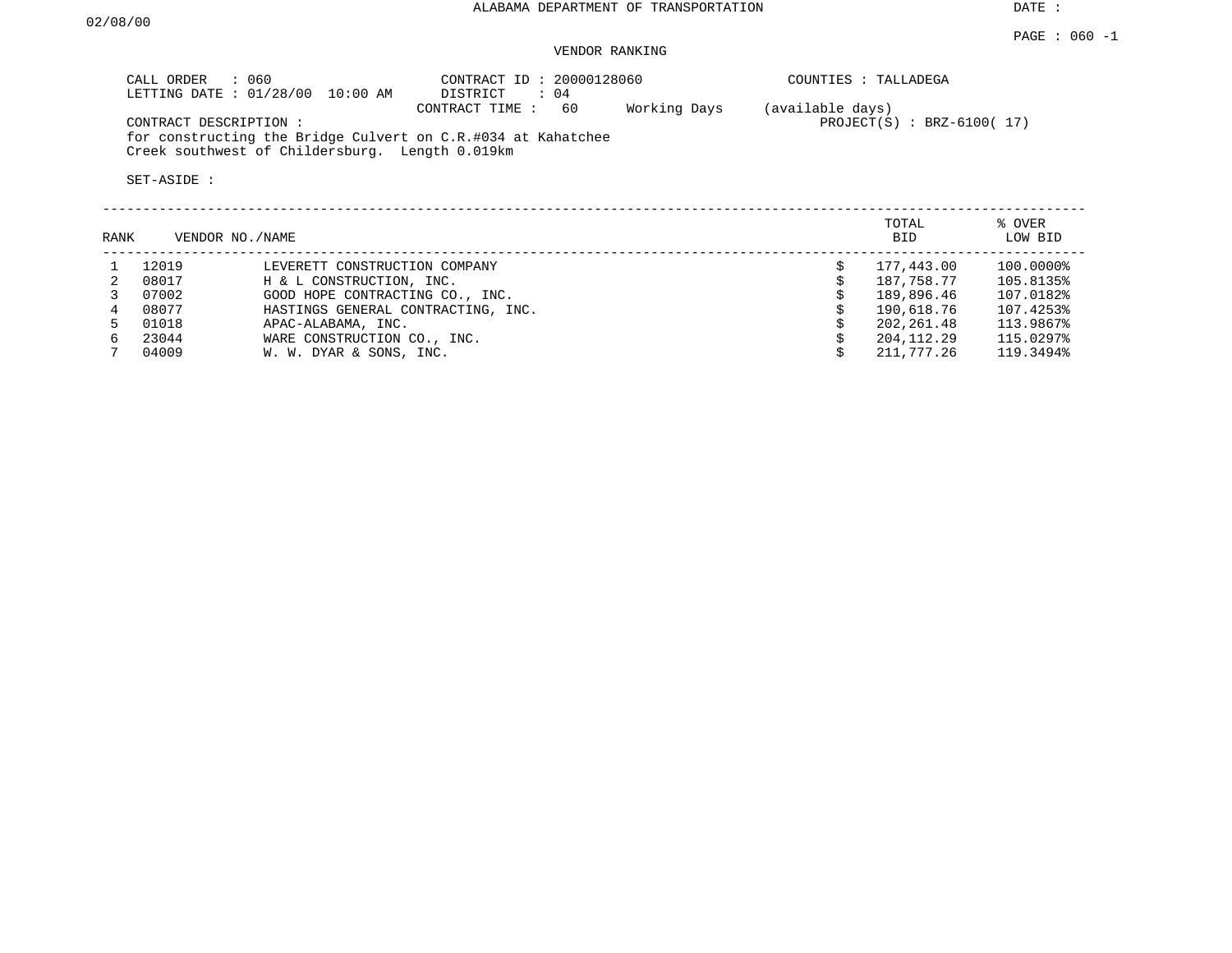| ORDER<br>060<br>لىلط                    |          | וחזורו<br>$\sim$<br>$\sim$<br>7806U<br>$\Lambda$ | וחונ<br>۵Δ.<br>. د<br>.<br>---- |
|-----------------------------------------|----------|--------------------------------------------------|---------------------------------|
| 0 <sup>0</sup><br>־ידי גר<br>- NG<br>__ | .<br>Ar" | $ \cap$ $\pi$<br>. מחיר<br>. .<br>. .            |                                 |

|                                          |            |      | $(1)$ 12019 |            | (2) 08017<br>$(3)$ 07002                              |            |                              |  |            |  |
|------------------------------------------|------------|------|-------------|------------|-------------------------------------------------------|------------|------------------------------|--|------------|--|
|                                          |            |      |             |            | LEVERETT CONSTRUCTION COMPAN H & L CONSTRUCTION, INC. |            | GOOD HOPE CONTRACTING CO., I |  |            |  |
| LINE NO / ITEM CODE / ALT                |            |      |             |            |                                                       |            |                              |  |            |  |
| ITEM DESCRIPTION                         | OUANTITY   |      | UNIT PRICE  | AMOUNT     | UNIT PRICE AMOUNT                                     |            | UNIT PRICE                   |  | AMOUNT     |  |
| SECTION 0001<br>Total                    |            |      |             |            |                                                       |            |                              |  |            |  |
|                                          |            |      |             |            |                                                       |            |                              |  |            |  |
| 0010 214A000                             | 400.000 M3 |      | 5.00000     | 2000.00    | 10.50000                                              | 4200.00    | 13,00000                     |  | 5200.00    |  |
| Structure Excavation                     |            |      |             |            |                                                       |            |                              |  |            |  |
| 0020 214B001                             | 209.000    | M3   | 20.00000    | 4180.00    | 39.25000                                              | 8203.25    | 35,00000                     |  | 7315.00    |  |
| Foundation Backfill, Commercial          |            |      |             |            |                                                       |            |                              |  |            |  |
| 0030 502A000                             | 35558.000  | КG   | 1,00000     | 35558.00   | 1.09000                                               | 38758.22   | 1,12000                      |  | 39824.96   |  |
| Steel Reinforcement                      |            |      |             |            |                                                       |            |                              |  |            |  |
| 0040 524A011                             | 310.000    | M3   | 375.00000   | 116250.00  | 355.83000                                             | 110307.30  | 329.00000                    |  | 101990.00  |  |
| Culvert Concrete (Cast In Place)         |            |      |             |            |                                                       |            |                              |  |            |  |
| 0050 600A000                             |            | LUMP | 8000.00000  | 8000.00    | 10000.00000                                           | 10000.00   | 15260.00000                  |  | 15260.00   |  |
| Mobilization                             |            |      |             |            |                                                       |            |                              |  |            |  |
| 0060 610C001                             | 178.000    | MTON | 24.00000    | 4272.00    | 44.00000                                              | 7832.00    | 24.50000                     |  | 4361.00    |  |
| Loose Riprap, Class 2                    |            |      |             |            |                                                       |            |                              |  |            |  |
| 0070 610D000                             | 156.000    | M2   | 3.00000     | 468.00     | 7.00000                                               | 1092.00    | 6,00000                      |  | 936.00     |  |
| Filter Blanket                           |            |      |             |            |                                                       |            |                              |  |            |  |
| 0080 665F000                             | 50.000     | EACH | 6.00000     | 300.00     | 5.00000                                               | 250.00     | 5,00000                      |  | 250.00     |  |
| Hay Bales                                |            |      |             |            |                                                       |            |                              |  |            |  |
| 0090 665J000                             | 60.000 M   |      | 12,00000    | 720.00     | 10.00000                                              | 600.00     | 15.00000                     |  | 900.00     |  |
| Silt Fence, Type A                       |            |      |             |            |                                                       |            |                              |  |            |  |
| 0100 680A000                             |            | LUMP | 1000.00000  | 1000.00    | 1000.00000                                            | 1000.00    | 10000.00000                  |  | 10000.00   |  |
| Engineering Controls                     |            |      |             |            |                                                       |            |                              |  |            |  |
| 0110 740B000                             | 27.000     | M2   | 125.00000   | 3375.00    | 108,00000                                             | 2916.00    | 94.50000                     |  | 2551.50    |  |
| Construction Signs                       |            |      |             |            |                                                       |            |                              |  |            |  |
| 0120 740F002                             | 4.000      | EACH | 180.00000   | 720.00     | 350.00000                                             | 1400.00    | 187.00000                    |  | 748.00     |  |
| Barricades, Type III                     |            |      |             |            |                                                       |            |                              |  |            |  |
| 0130 7401005                             | 4.000 EACH |      | 150.00000   | 600.00     | 300.00000                                             | 1200.00    | 140.00000                    |  | 560.00     |  |
| Warning Lights, Type B (Detachable Head) |            |      |             |            |                                                       |            |                              |  |            |  |
| SECTION TOTALS                           |            |      |             | 177,443.00 | \$                                                    | 187,758.77 |                              |  | 189,896.46 |  |
| CONTRACT TOTALS                          |            |      | \$          | 177,443.00 | $\mathsf{S}$                                          | 187,758.77 |                              |  | 189,896.46 |  |
|                                          |            |      |             |            |                                                       |            |                              |  |            |  |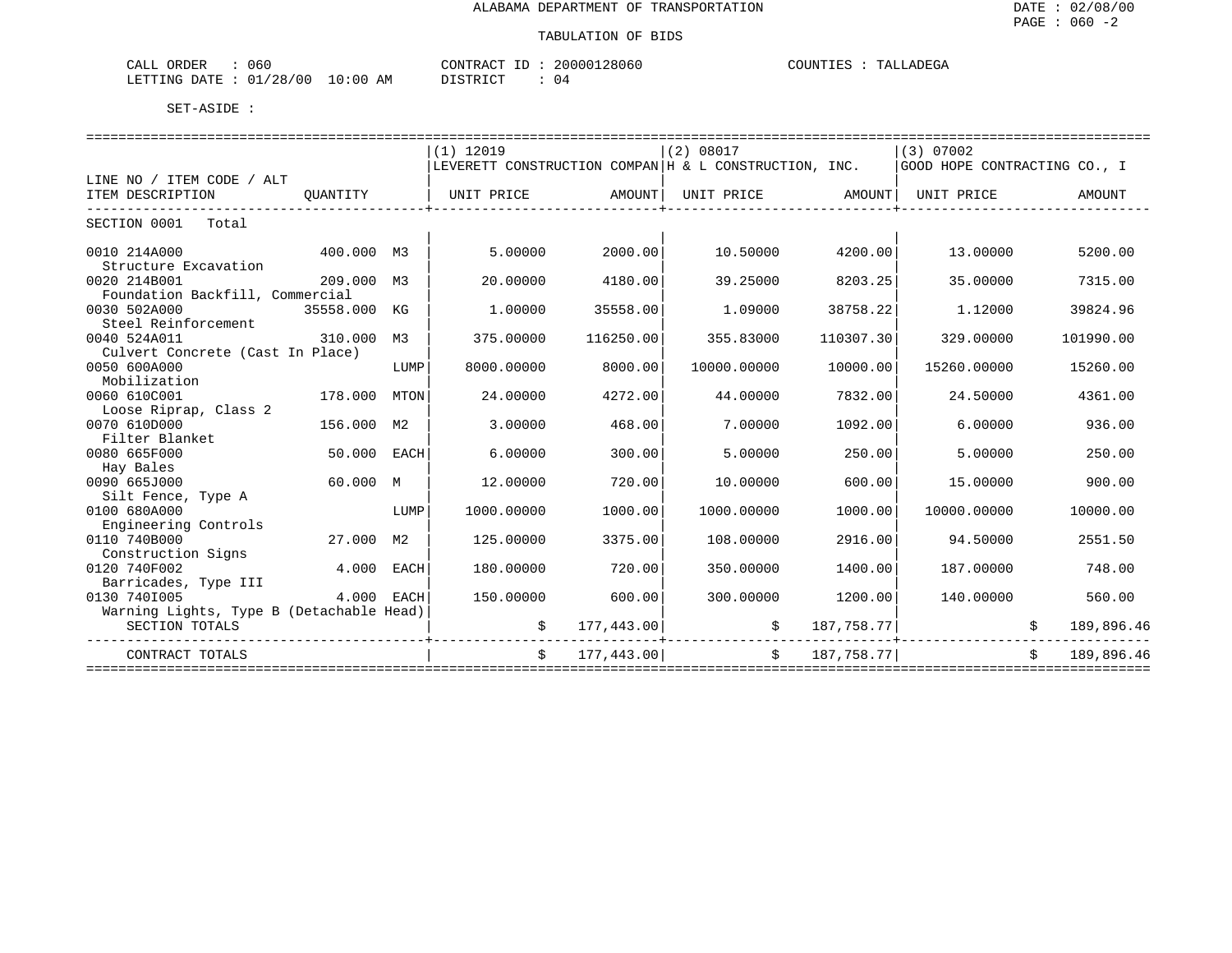| י שו<br>CALL | $\cdots$<br>UNDEN | 060                                   |                 | $ -$<br>א שי<br>- 1 N F | 28060<br>200001 | LLADEGA<br>"OUNTIEN<br>m <sub>n</sub> |
|--------------|-------------------|---------------------------------------|-----------------|-------------------------|-----------------|---------------------------------------|
| LETTING      | ״ידי∆ו            | 0 <sup>0</sup><br>$\sim$ $\sim$<br>28 | AΜ<br>ມະບບ<br>. |                         | 24              |                                       |

|                                          |            |      | (4) 08077                                       |            | $(5)$ 01018    |             | $(6)$ 23044                 |  |              |
|------------------------------------------|------------|------|-------------------------------------------------|------------|----------------|-------------|-----------------------------|--|--------------|
|                                          |            |      | HASTINGS GENERAL CONTRACTING APAC-ALABAMA, INC. |            |                |             | WARE CONSTRUCTION CO., INC. |  |              |
| LINE NO / ITEM CODE / ALT                |            |      |                                                 |            |                |             |                             |  |              |
| ITEM DESCRIPTION                         | OUANTITY   |      | UNIT PRICE                                      | AMOUNT     | UNIT PRICE     | AMOUNT      | UNIT PRICE                  |  | AMOUNT       |
| SECTION 0001<br>Total                    |            |      |                                                 |            |                |             |                             |  |              |
|                                          |            |      |                                                 |            |                |             |                             |  |              |
| 0010 214A000                             | 400.000    | M3   | 8,00000                                         | 3200.00    | 19.87000       | 7948.00     | 13,09000                    |  | 5236.00      |
| Structure Excavation                     |            |      |                                                 |            |                |             |                             |  |              |
| 0020 214B001                             | 209.000    | M3   | 16.50000                                        | 3448.50    | 35.49000       | 7417.41     | 26.17000                    |  | 5469.53      |
| Foundation Backfill, Commercial          |            |      |                                                 |            |                |             |                             |  |              |
| 0030 502A000                             | 35558.000  | КG   | 1.22000                                         | 43380.76   | 1.17000        | 41602.86    | 1,08000                     |  | 38402.64     |
| Steel Reinforcement                      |            |      |                                                 |            |                |             |                             |  |              |
| 0040 524A011                             | 310.000    | М3   | 365.00000                                       | 113150.00  | 411.73000      | 127636.30   | 366.45000                   |  | 113599.50    |
| Culvert Concrete (Cast In Place)         |            |      |                                                 |            |                |             |                             |  |              |
| 0050 600A000                             |            | LUMP | 15000.00000                                     | 15000.00   | 2889.00000     | 2889.00     | 25000.00000                 |  | 25000.00     |
| Mobilization                             |            |      |                                                 |            |                |             |                             |  |              |
| 0060 610C001                             | 178.000    | MTON | 20,00000                                        | 3560.00    | 30.85000       | 5491.30     | 24.26000                    |  | 4318.28      |
| Loose Riprap, Class 2                    |            |      |                                                 |            |                |             |                             |  |              |
| 0070 610D000                             | 156.000    | M2   | 4.50000                                         | 702.00     | 7.01000        | 1093.56     | 3.89000                     |  | 606.84       |
| Filter Blanket                           |            |      |                                                 |            |                |             |                             |  |              |
| 0080 665F000                             | 50.000     | EACH | 5.00000                                         | 250.00     | 6.83000        | 341.50      | 6.00000                     |  | 300.00       |
| Hay Bales                                |            |      |                                                 |            |                |             |                             |  |              |
| 0090 665J000                             | 60.000 M   |      | 6.50000                                         | 390.00     | 16.54000       | 992.40      | 20.51000                    |  | 1230.60      |
| Silt Fence, Type A                       |            |      |                                                 |            |                |             |                             |  |              |
| 0100 680A000                             |            | LUMP | 5000.00000                                      | 5000.00    | 1890.00000     | 1890.00     | 4000.00000                  |  | 4000.00      |
| Engineering Controls<br>0110 740B000     |            |      |                                                 |            |                |             |                             |  |              |
|                                          | 27.000 M2  |      | 12.50000                                        | 337.50     | 97.65000       | 2636.55     | 150.70000                   |  | 4068.90      |
| Construction Signs<br>0120 740F002       | 4.000      | EACH | 300,00000                                       | 1200.00    | 257.25000      | 1029.00     | 265.00000                   |  | 1060.00      |
| Barricades, Type III                     |            |      |                                                 |            |                |             |                             |  |              |
| 0130 7401005                             | 4.000 EACH |      | 250.00000                                       | 1000.00    | 323.40000      | 1293.60     | 205,00000                   |  | 820.00       |
| Warning Lights, Type B (Detachable Head) |            |      |                                                 |            |                |             |                             |  |              |
| SECTION TOTALS                           |            |      |                                                 | 190,618.76 |                | 202, 261.48 |                             |  | 204, 112.29  |
|                                          |            |      |                                                 |            |                |             |                             |  |              |
| CONTRACT TOTALS                          |            |      |                                                 | 190,618.76 | $\mathsf{S}^-$ | 202, 261.48 |                             |  | 204, 112. 29 |
|                                          |            |      |                                                 |            |                |             |                             |  |              |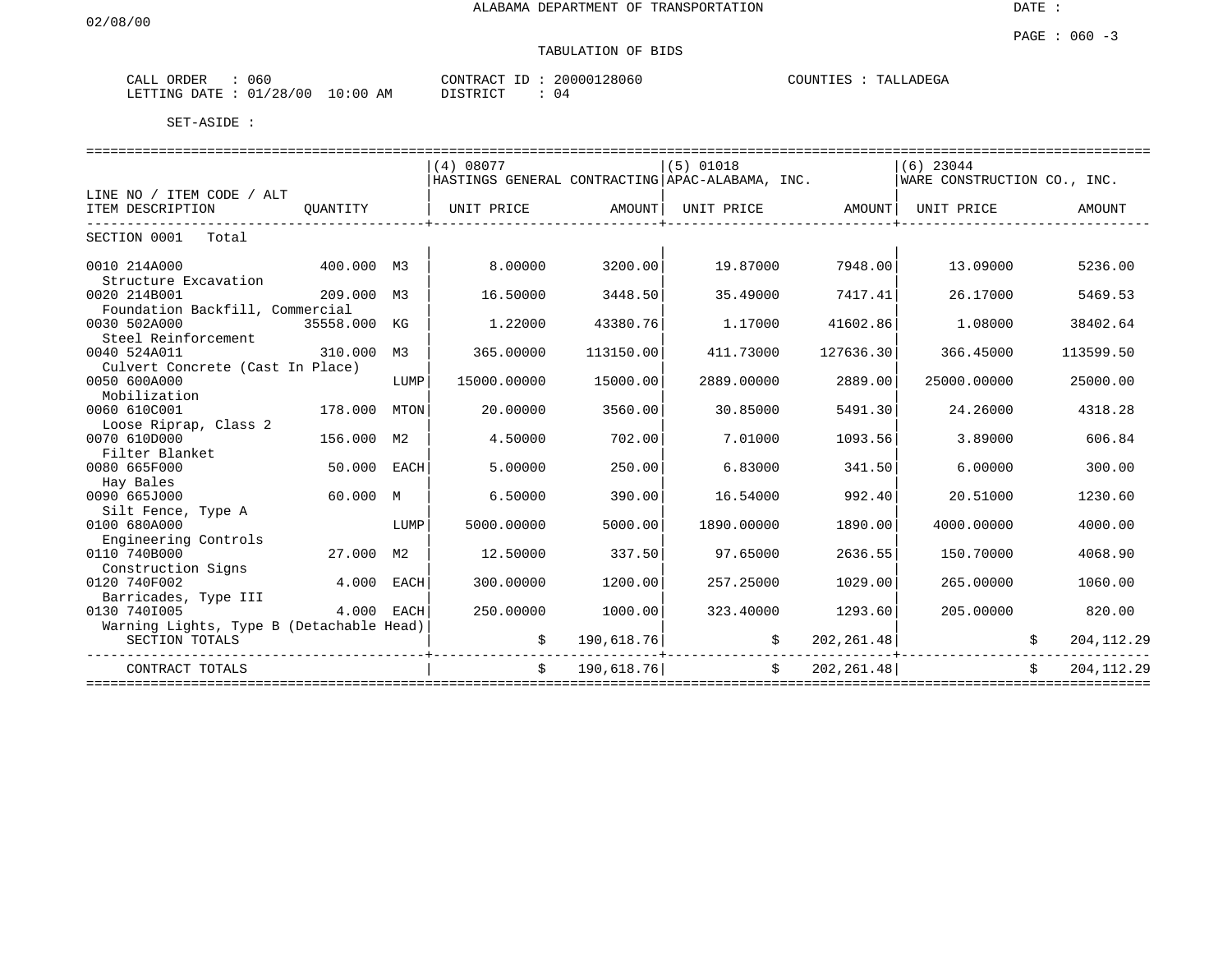DATE :

| 060<br><b>lDER</b><br>CALL                  |            | $\sim$<br>סידיזו∩י<br>'R ∆≀<br>. | 28060<br>20000 | COUNT<br>TA1<br>JADEGA<br>L P.C |
|---------------------------------------------|------------|----------------------------------|----------------|---------------------------------|
| 00 /<br>LETTING<br>DATE<br>/28<br>$\bigcap$ | 0:00<br>AΜ | TAT<br>$\cap$ mm                 | (14)           |                                 |

|                                                  |              |      | $(7)$ 04009             |            |                                                    |  |        |
|--------------------------------------------------|--------------|------|-------------------------|------------|----------------------------------------------------|--|--------|
|                                                  |              |      | W. W. DYAR & SONS, INC. |            |                                                    |  |        |
| LINE NO / ITEM CODE / ALT                        |              |      |                         |            |                                                    |  |        |
| ITEM DESCRIPTION QUANTITY                        |              |      |                         |            | UNIT PRICE AMOUNT   UNIT PRICE AMOUNT   UNIT PRICE |  | AMOUNT |
| SECTION 0001 Total                               |              |      |                         |            |                                                    |  |        |
| 0010 214A000<br>Structure Excavation             | 400.000 M3   |      | 13.50000                | 5400.00    |                                                    |  |        |
| 0020 214B001<br>Foundation Backfill, Commercial  | 209.000 M3   |      | 26.00000                | 5434.00    |                                                    |  |        |
| 0030 502A000                                     | 35558.000 KG |      | 0.97000                 | 34491.26   |                                                    |  |        |
| Steel Reinforcement<br>0040 524A011              | 310.000 M3   |      | 400.00000               | 124000.00  |                                                    |  |        |
| Culvert Concrete (Cast In Place)<br>0050 600A000 |              | LUMP | 20000.00000             | 20000.00   |                                                    |  |        |
| Mobilization<br>0060 610C001                     | 178.000 MTON |      | 30,00000                | 5340.00    |                                                    |  |        |
| Loose Riprap, Class 2<br>0070 610D000            | 156.000 M2   |      | 5.75000                 | 897.00     |                                                    |  |        |
| Filter Blanket                                   |              |      |                         |            |                                                    |  |        |
| 0080 665F000                                     | 50.000 EACH  |      | 6.00000                 | 300.00     |                                                    |  |        |
| Hay Bales                                        |              |      |                         |            |                                                    |  |        |
| 0090 665J000                                     | 60.000 M     |      | 19.75000                | 1185.00    |                                                    |  |        |
| Silt Fence, Type A                               |              |      |                         |            |                                                    |  |        |
| 0100 680A000                                     |              | LUMP | 10000.00000             | 10000.00   |                                                    |  |        |
| Engineering Controls<br>0110 740B000             | 27.000 M2    |      | 90.00000                | 2430.00    |                                                    |  |        |
| Construction Signs                               |              |      |                         |            |                                                    |  |        |
| 0120 740F002                                     | $4.000$ EACH |      | 325,00000               | 1300.00    |                                                    |  |        |
| Barricades, Type III                             |              |      |                         |            |                                                    |  |        |
| 0130 7401005                                     | 4.000 EACH   |      | 250.00000               | 1000.00    |                                                    |  |        |
| Warning Lights, Type B (Detachable Head)         |              |      |                         |            |                                                    |  |        |
| SECTION TOTALS                                   |              |      | \$                      | 211,777.26 |                                                    |  |        |
| CONTRACT TOTALS                                  |              |      | \$                      | 211,777.26 |                                                    |  |        |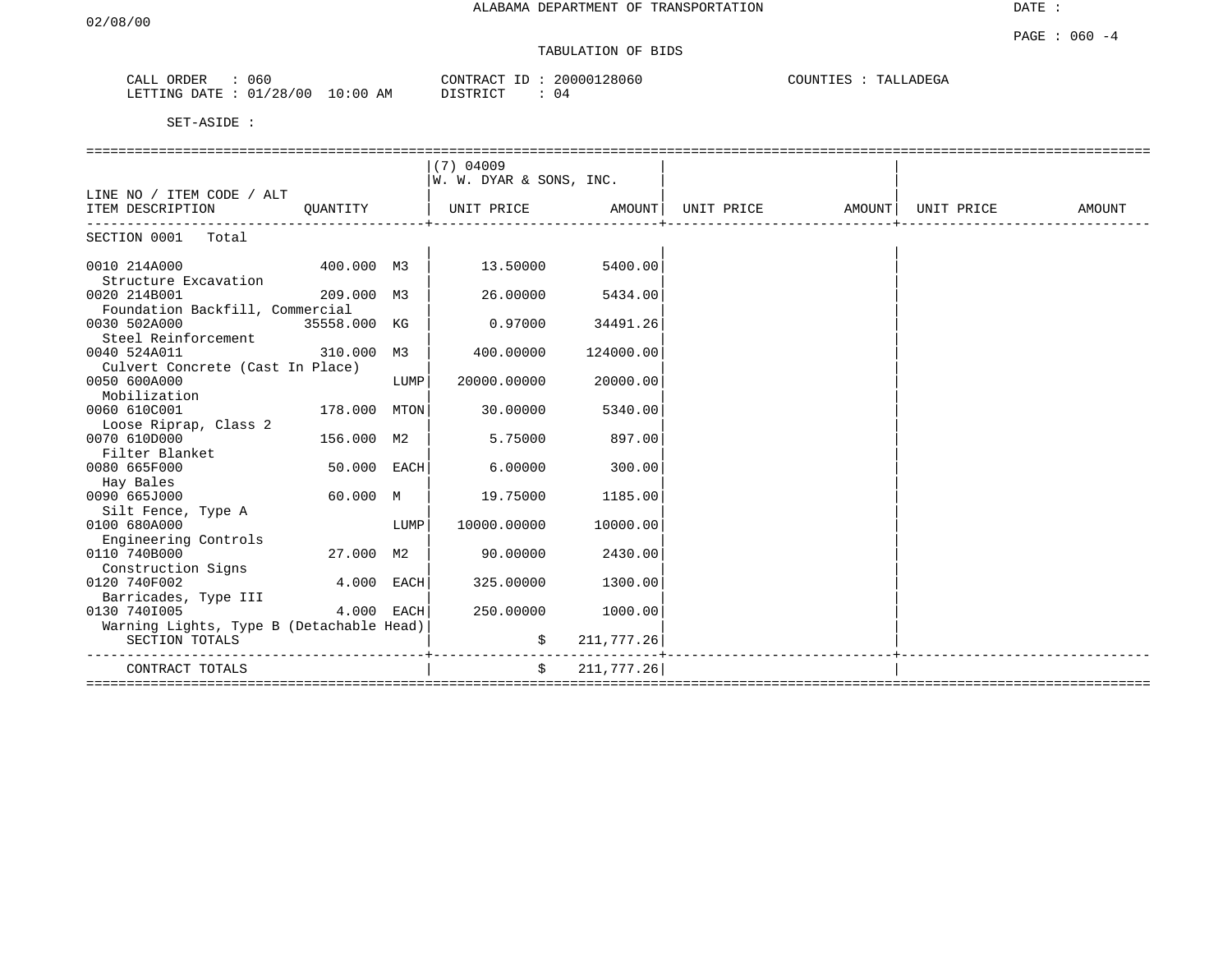#### $PAGE$  : 062 -1 VENDOR RANKING

| CALL ORDER : 062<br>LETTING DATE : 01/28/00 10:00 AM                                                          | CONTRACT ID: 20000128062<br>$\therefore$ 07<br>DISTRICT | COUNTIES : COFFEE                               |
|---------------------------------------------------------------------------------------------------------------|---------------------------------------------------------|-------------------------------------------------|
| CONTRACT DESCRIPTION :                                                                                        | Working Days<br>CONTRACT TIME : 30                      | (available days)<br>$PROJECT(S)$ : $ER-7216(3)$ |
| for constructing the River Bank Stabilization on C.R.#474 at<br>the Pea River east of Kinston. Length 0.110km |                                                         |                                                 |

| RANK            |       | VENDOR NO./NAME                    | TOTAL<br>BID | % OVER<br>LOW BID |
|-----------------|-------|------------------------------------|--------------|-------------------|
|                 | 03047 | CARTER'S CONTRACTING SERVICE, INC. | 114,833.00   | 100.0000%         |
| 2               | 03083 | CURRY BROTHERS CONSTRUCTION, INC.  | 115,509.00   | 100.5886%         |
|                 | 18005 | GRADY RALLS & SONS, INC.           | 120,113.25   | 104.5981%         |
| 4               | 06005 | FLOYD CONSTRUCTION COMPANY, INC.   | 130,415.90   | 113.5700%         |
| 5.              | 12019 | LEVERETT CONSTRUCTION COMPANY      | 131,006.30   | 114.0841%         |
| 6               | 14003 | W. S. NEWELL, INC.                 | 131,498.41   | 114.5127%         |
| 7               | 03041 | HILTON COOPER CONTRACTING, INC.    | 134,081.85   | 116.7624%         |
| 8               | 02032 | BULLARD EXCAVATING, INC.           | 135,014.36   | 117.5745%         |
| 9               | 18046 | REESE & HOWELL, INC.               | 140,024.75   | 121.9377%         |
| 10              | 13092 | MCCLAIN CONTRACTING COMPANY, INC.  | 148,550.88   | 129.3625%         |
| 11              | 03081 | CARDWELL CORPORATION               | 150,268.05   | 130.8578%         |
| 12 <sup>°</sup> | 19015 | S & C MATERIALS & PAVING, INC.     | 165,000.00   | 143.6869%         |
| 13              | 03053 | COASTAL MATERIALS OF ALABAMA, INC. | 198,294.25   | 172.6805%         |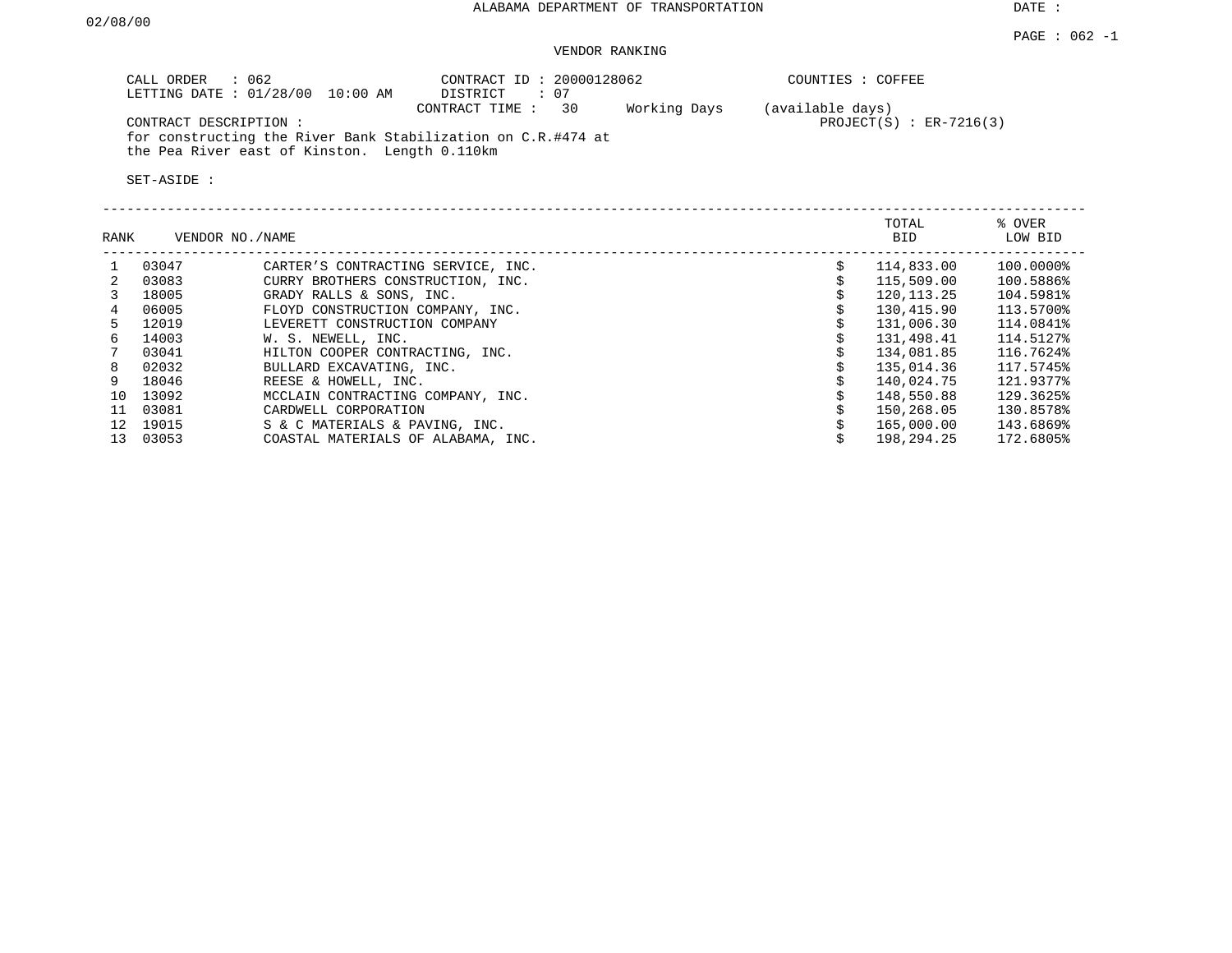| 062<br>CALL ORDER               |          | CONTRACT ID: 20000128062 | COFFEE<br>COUNTIES : C |
|---------------------------------|----------|--------------------------|------------------------|
| LETTING DATE: 01/28/00 10:00 AM | DISTRICT |                          |                        |

|                                                           |      | (1) 03047                                                                          |            | (2) 03083  |               | $(3)$ 18005 |               |
|-----------------------------------------------------------|------|------------------------------------------------------------------------------------|------------|------------|---------------|-------------|---------------|
|                                                           |      | CARTER'S CONTRACTING SERVICE CURRY BROTHERS CONSTRUCTION, GRADY RALLS & SONS, INC. |            |            |               |             |               |
| LINE NO / ITEM CODE / ALT<br>ITEM DESCRIPTION<br>OUANTITY |      | UNIT PRICE                                                                         | AMOUNT     | UNIT PRICE | AMOUNT        | UNIT PRICE  | <b>AMOUNT</b> |
|                                                           |      |                                                                                    |            |            |               |             |               |
| SECTION 0001 Total                                        |      |                                                                                    |            |            |               |             |               |
|                                                           |      |                                                                                    |            |            |               |             |               |
| 0010 201A000                                              | LUMP | 800.00000                                                                          | 800.00     | 2000.00000 | 2000.00       | 2500.00000  | 2500.00       |
| Clearing & Grubbing (Approximately                        |      |                                                                                    |            |            |               |             |               |
| $0.128$ Hectares)                                         |      |                                                                                    |            |            |               |             |               |
| 0020 210D021<br>549.000 M3                                |      | 5.50000                                                                            | 3019.50    | 10.42755   | 5724.72       | 8.25000     | 4529.25       |
| Borrow Excavation (Loose Truckbed                         |      |                                                                                    |            |            |               |             |               |
| Measurement) (A4 or Better)                               |      |                                                                                    |            |            |               |             |               |
| 0030 219A000<br>1849.000 MTON                             |      | 26.50000                                                                           | 48998.50   | 23.69971   | 43820.76      | 25.50000    | 47149.50      |
| Rock Buttress For Landslide Correction                    |      |                                                                                    |            |            |               |             |               |
| 0040 219C002<br>1319.000 M2                               |      | 2.50000                                                                            | 3297.50    | 4.50000    | 5935.50       | 3.00000     | 3957.00       |
| Special Filter Blanket, Fabric Non-Woven                  |      |                                                                                    |            |            |               |             |               |
| 0050 600A000                                              | LUMP | 2000.00000                                                                         | 2000.00    | 3000.00000 | 3000.00       | 6000.00000  | 6000.00       |
| Mobilization                                              |      |                                                                                    |            |            |               |             |               |
| 0060 610C001<br>1693.000                                  | MTON | 26.50000                                                                           | 44864.50   | 24.25087   | 41056.72      | 25.50000    | 43171.50      |
| Loose Riprap, Class 2                                     |      |                                                                                    |            |            |               |             |               |
| 0070 610D003<br>1852.000 M2                               |      | 1.75000                                                                            | 3241.00    | 4.50000    | 8334.00       | 3,00000     | 5556.00       |
| Filter Blanket, Geotextile                                |      |                                                                                    |            |            |               |             |               |
| 0080 650A000<br>136.000 M3                                |      | 12.00000                                                                           | 1632.00    | 8.50000    | 1156.00       | 10.00000    | 1360.00       |
| Topsoil                                                   |      |                                                                                    |            |            |               |             |               |
| 0090 652A061<br>1.000 HA                                  |      | 1100.00000                                                                         | 1100.00    | 600.00000  | 600.00        | 1000.00000  | 1000.00       |
| Seeding (Mix 3E)                                          |      |                                                                                    |            |            |               |             |               |
| 0100 656A001<br>1.000 HA                                  |      | 1100.00000                                                                         | 1100.00    | 650.00000  | 650.00        | 1000.00000  | 1000.00       |
| Mulching, Class A, Type 2                                 |      |                                                                                    |            |            |               |             |               |
| 0110 680A000                                              | LUMP | 1500.00000                                                                         | 1500.00    | 500.00000  | 500.00        | 800.00000   | 800.00        |
| Engineering Controls                                      |      |                                                                                    |            |            |               |             |               |
| 0120 740B000<br>16.000 M2                                 |      | 130.00000                                                                          | 2080.00    | 108.20637  | 1731.30       | 115.00000   | 1840.00       |
| Construction Signs                                        |      |                                                                                    |            |            |               |             |               |
| 0130 740D000<br>25.000 EACH                               |      | 48.00000                                                                           | 1200.00    | 40.00000   | 1000.00       | 50.00000    | 1250.00       |
| Channelizing Drums                                        |      |                                                                                    |            |            |               |             |               |
| SECTION TOTALS                                            |      | \$                                                                                 | 114,833.00 |            | 115,509.00    |             | 120, 113. 25  |
|                                                           |      |                                                                                    |            |            |               |             |               |
| CONTRACT TOTALS                                           |      | \$                                                                                 | 114,833.00 |            | \$115,509.00] |             | 120, 113. 25  |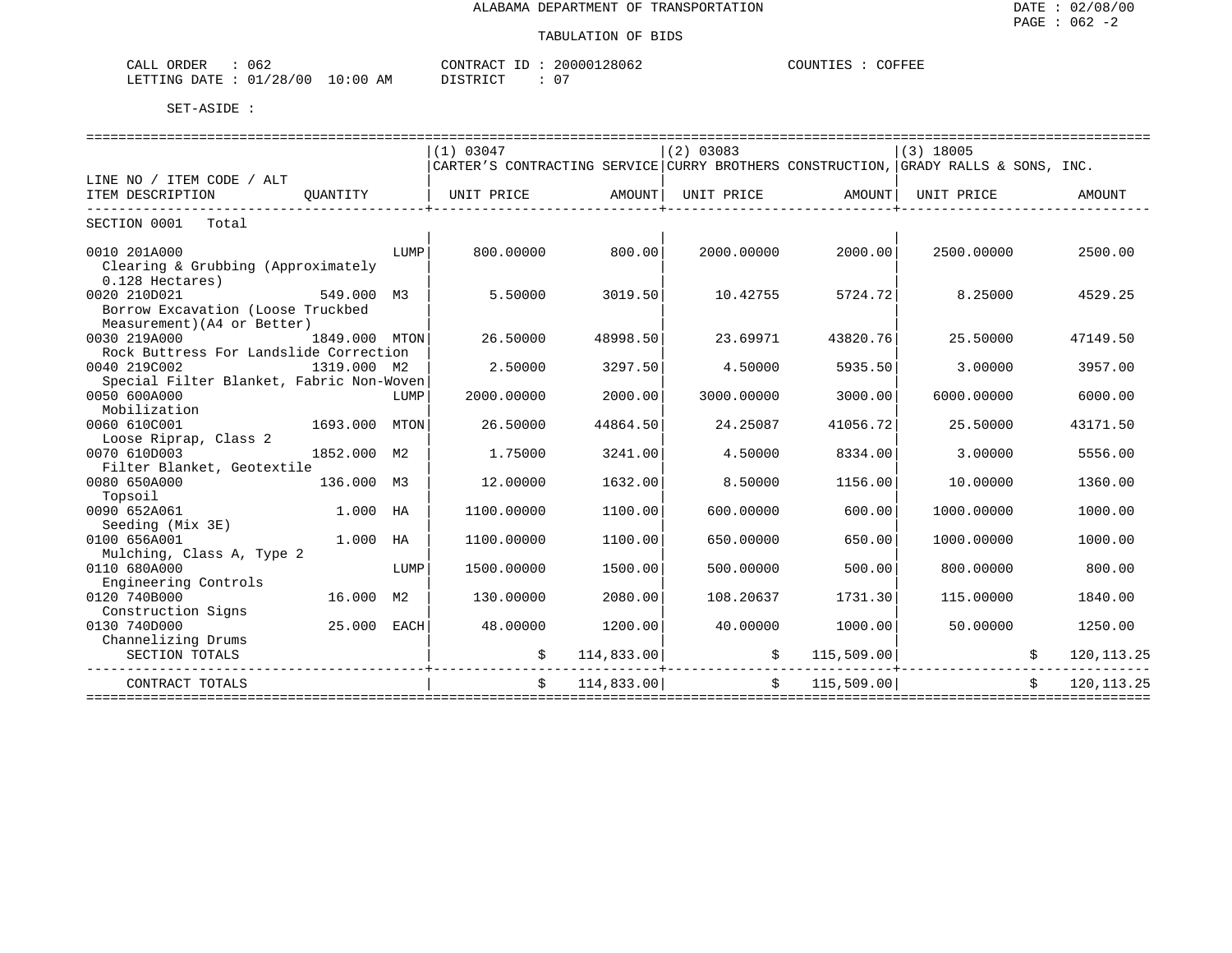| ORDER<br>CALL | 062                              | $\sim$<br>CONTR<br>L'RAU<br>ىك. | 28062<br>200001 | COUNTIES<br>COFFEL |
|---------------|----------------------------------|---------------------------------|-----------------|--------------------|
| LETTING DATE  | 10:00<br>'28,<br>'00<br>01<br>AΜ | $T \cap T$<br><b>DICTED</b>     | n'<br>U         |                    |

|                                          |               |      | (4) 06005                                                                   |            | $(5)$ 12019 |               | $(6)$ 14003 |              |
|------------------------------------------|---------------|------|-----------------------------------------------------------------------------|------------|-------------|---------------|-------------|--------------|
|                                          |               |      | FLOYD CONSTRUCTION COMPANY, LEVERETT CONSTRUCTION COMPAN W. S. NEWELL, INC. |            |             |               |             |              |
| LINE NO / ITEM CODE / ALT                |               |      |                                                                             |            |             |               |             |              |
| ITEM DESCRIPTION                         | OUANTITY      |      | UNIT PRICE                                                                  | AMOUNT     | UNIT PRICE  | AMOUNT        | UNIT PRICE  | AMOUNT       |
| SECTION 0001 Total                       |               |      |                                                                             |            |             |               |             |              |
|                                          |               |      |                                                                             |            |             |               |             |              |
| 0010 201A000                             |               | LUMP | 2000.00000                                                                  | 2000.00    | 1000.00000  | 1000.00       | 2000.00000  | 2000.00      |
| Clearing & Grubbing (Approximately       |               |      |                                                                             |            |             |               |             |              |
| $0.128$ Hectares)                        |               |      |                                                                             |            |             |               |             |              |
| 0020 210D021                             | 549.000 M3    |      | 8.50000                                                                     | 4666.50    | 10.50000    | 5764.50       | 8.50000     | 4666.50      |
| Borrow Excavation (Loose Truckbed        |               |      |                                                                             |            |             |               |             |              |
| Measurement) (A4 or Better)              |               |      |                                                                             |            |             |               |             |              |
| 0030 219A000                             | 1849.000 MTON |      | 29.10000                                                                    | 53805.90   | 31,00000    | 57319.00      | 25.50000    | 47149.50     |
| Rock Buttress For Landslide Correction   |               |      |                                                                             |            |             |               |             |              |
| 0040 219C002                             | 1319.000 M2   |      | 2.20000                                                                     | 2901.80    | 1,80000     | 2374.20       | 3.15000     | 4154.85      |
| Special Filter Blanket, Fabric Non-Woven |               |      |                                                                             |            |             |               |             |              |
| 0050 600A000                             |               | LUMP | 9250.00000                                                                  | 9250.00    | 3000.00000  | 3000.00       | 12505.00000 | 12505.00     |
| Mobilization                             |               |      |                                                                             |            |             |               |             |              |
| 0060 610C001                             | 1693.000      | MTON | 28.10000                                                                    | 47573.30   | 31,00000    | 52483.00      | 26.60000    | 45033.80     |
| Loose Riprap, Class 2                    |               |      |                                                                             |            |             |               |             |              |
| 0070 610D003                             | 1852.000 M2   |      | 2.20000                                                                     | 4074.40    | 1,80000     | 3333.60       | 3.23000     | 5981.96      |
| Filter Blanket, Geotextile               |               |      |                                                                             |            |             |               |             |              |
| 0080 650A000                             | 136.000 M3    |      | 10.50000                                                                    | 1428.00    | 13,00000    | 1768.00       | 13.10000    | 1781.60      |
| Topsoil                                  |               |      |                                                                             |            |             |               |             |              |
| 0090 652A061                             | 1.000 HA      |      | 50.00000                                                                    | 50.00      | 1,00000     | 1.00          | 1482.60000  | 1482.60      |
| Seeding (Mix 3E)                         |               |      |                                                                             |            |             |               |             |              |
| 0100 656A001                             | 1.000 HA      |      | 50.00000                                                                    | 50.00      | 1,00000     | 1.00          | 1482.60000  | 1482.60      |
| Mulching, Class A, Type 2                |               |      |                                                                             |            |             |               |             |              |
| 0110 680A000                             |               | LUMP | 1200.00000                                                                  | 1200.00    | 1000.00000  | 1000.00       | 2000.00000  | 2000.00      |
| Engineering Controls                     |               |      |                                                                             |            |             |               |             |              |
| 0120 740B000                             | 16.000 M2     |      | 151.00000                                                                   | 2416.00    | 107.00000   | 1712.00       | 110,00000   | 1760.00      |
| Construction Signs                       |               |      |                                                                             |            |             |               |             |              |
| 0130 740D000                             | 25.000 EACH   |      | 40.00000                                                                    | 1000.00    | 50.00000    | 1250.00       | 60.00000    | 1500.00      |
| Channelizing Drums                       |               |      |                                                                             |            |             |               |             |              |
| SECTION TOTALS                           |               |      |                                                                             | 130,415.90 |             | 131,006.30    |             | 131,498.41   |
| CONTRACT TOTALS                          |               |      | \$                                                                          | 130,415.90 |             | \$131,006.30] |             | \$131,498.41 |
| ===================                      |               |      |                                                                             |            |             |               |             |              |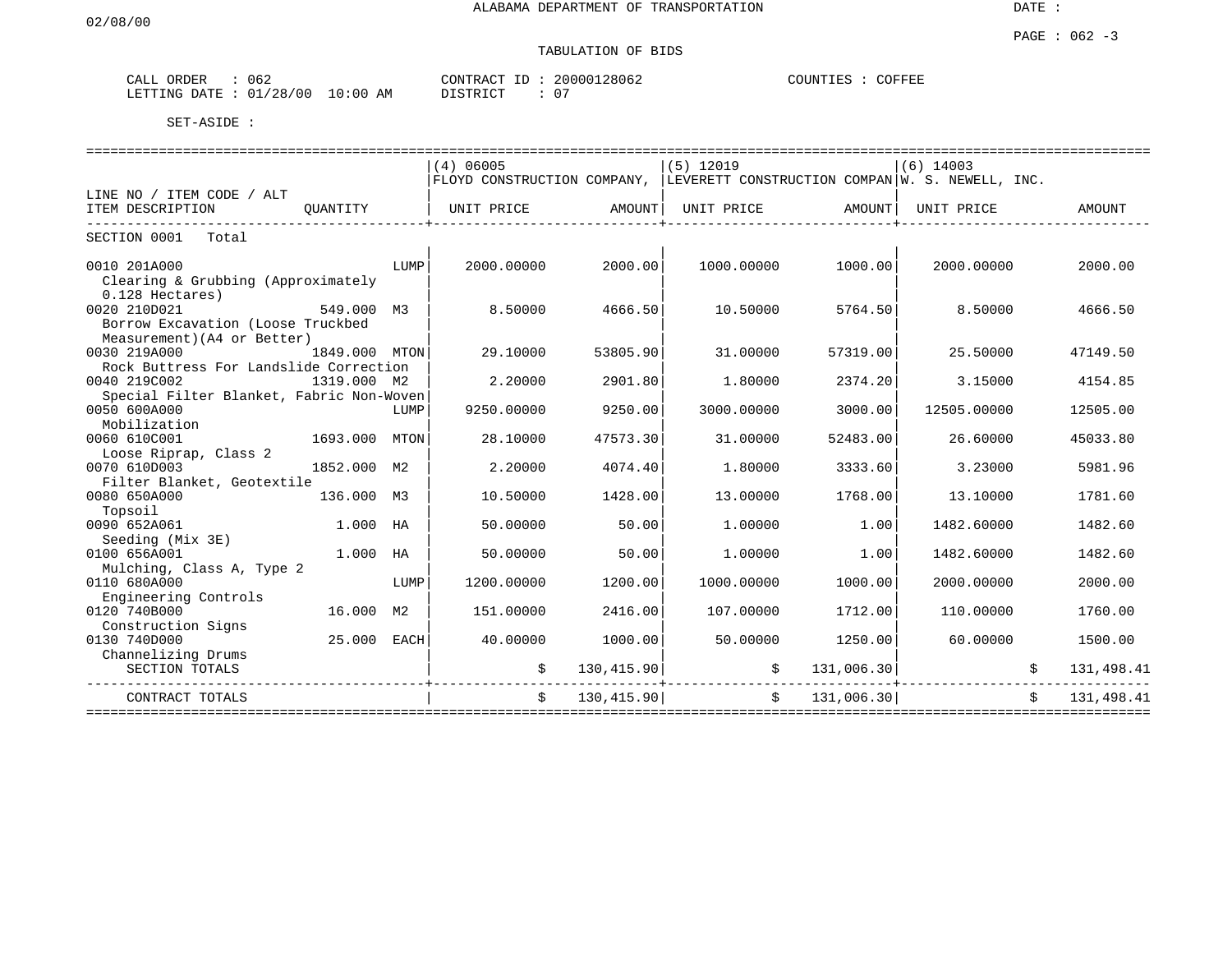| CALL ORDER             | 062 |            |          | CONTRACT ID: 20000128062 | COFFEE<br>COUNTIES : |
|------------------------|-----|------------|----------|--------------------------|----------------------|
| LETTING DATE: 01/28/00 |     | $10:00$ AM | DISTRICT |                          |                      |

|                                          |               |      | (7) 03041  |               | $(8)$ 02032                                                                |               | $(9)$ 18046          |              |
|------------------------------------------|---------------|------|------------|---------------|----------------------------------------------------------------------------|---------------|----------------------|--------------|
|                                          |               |      |            |               | $\mid$ HILTON COOPER CONTRACTING, I $\mid$ BULLARD EXCAVATING, INC. $\mid$ |               | REESE & HOWELL, INC. |              |
| LINE NO / ITEM CODE / ALT                |               |      |            |               |                                                                            |               |                      |              |
| ITEM DESCRIPTION                         | OUANTITY      |      | UNIT PRICE | AMOUNT        | UNIT PRICE AMOUNT                                                          |               | UNIT PRICE           | AMOUNT       |
|                                          |               |      |            |               |                                                                            |               |                      |              |
| SECTION 0001 Total                       |               |      |            |               |                                                                            |               |                      |              |
|                                          |               |      |            |               |                                                                            |               |                      |              |
| 0010 201A000                             |               | LUMP | 1500.00000 | 1500.00       | 1500.00000                                                                 | 1500.00       | 5500.00000           | 5500.00      |
| Clearing & Grubbing (Approximately       |               |      |            |               |                                                                            |               |                      |              |
| 0.128 Hectares)                          |               |      |            |               |                                                                            |               |                      |              |
| 0020 210D021                             | 549.000 M3    |      | 11.85000   | 6505.65       | 10,00000                                                                   | 5490.00       | 9.25000              | 5078.25      |
| Borrow Excavation (Loose Truckbed        |               |      |            |               |                                                                            |               |                      |              |
| Measurement) (A4 or Better)              |               |      |            |               |                                                                            |               |                      |              |
| 0030 219A000                             | 1849.000 MTON |      | 30.00000   | 55470.00      | 28.93000                                                                   | 53491.57      | 27.85000             | 51494.65     |
| Rock Buttress For Landslide Correction   |               |      |            |               |                                                                            |               |                      |              |
| 0040 219C002                             | 1319.000 M2   |      | 1.84000    | 2426.96       | 1.45000                                                                    | 1912.55       | 4.00000              | 5276.00      |
| Special Filter Blanket, Fabric Non-Woven |               |      |            |               |                                                                            |               |                      |              |
| 0050 600A000                             |               | LUMP | 3000.00000 | 3000.00       | 12416.67000                                                                | 12416.67      | 6500.00000           | 6500.00      |
| Mobilization                             |               |      |            |               |                                                                            |               |                      |              |
| 0060 610C001                             | 1693.000 MTON |      | 28,00000   | 47404.00      | 28.93000                                                                   | 48978.49      | 27.85000             | 47150.05     |
| Loose Riprap, Class 2                    |               |      |            |               |                                                                            |               |                      |              |
| 0070 610D003                             | 1852.000 M2   |      | 1.62000    | 3000.24       | 1.35000                                                                    | 2500.20       | 3.65000              | 6759.80      |
| Filter Blanket, Geotextile               |               |      |            |               |                                                                            |               |                      |              |
| 0080 650A000<br>136.000 M3               |               |      | 30.00000   | 4080.00       | 6.58000                                                                    | 894.88        | 13.00000             | 1768.00      |
| Topsoil                                  |               |      |            |               |                                                                            |               |                      |              |
| 0090 652A061                             | 1.000 HA      |      | 2000.00000 | 2000.00       | 1500.00000                                                                 | 1500.00       | 1450.00000           | 1450.00      |
| Seeding (Mix 3E)                         |               |      |            |               |                                                                            |               |                      |              |
| 0100 656A001                             | 1.000 HA      |      | 2000.00000 | 2000.00       | 1500.00000                                                                 | 1500.00       | 1450.00000           | 1450.00      |
| Mulching, Class A, Type 2                |               |      |            |               |                                                                            |               |                      |              |
| 0110 680A000                             |               | LUMP | 2400.00000 | 2400.00       | 1500.00000                                                                 | 1500.00       | 2500.00000           | 2500.00      |
| Engineering Controls                     |               |      |            |               |                                                                            |               |                      |              |
| 0120 740B000                             | 16.000 M2     |      | 170.00000  | 2720.00       | 130.00000                                                                  | 2080.00       | 178.00000            | 2848.00      |
| Construction Signs                       |               |      |            |               |                                                                            |               |                      |              |
| 0130 740D000                             | 25.000 EACH   |      | 63.00000   | 1575.00       | 50.00000                                                                   | 1250.00       | 90.00000             | 2250.00      |
| Channelizing Drums                       |               |      |            |               |                                                                            |               |                      |              |
| SECTION TOTALS                           |               |      |            | 134,081.85    |                                                                            | 135,014.36    |                      | 140,024.75   |
|                                          |               |      |            |               |                                                                            |               |                      |              |
| CONTRACT TOTALS                          |               |      |            | \$134,081.85] |                                                                            | \$ 135,014.36 |                      | \$140,024.75 |
|                                          |               |      |            |               |                                                                            |               |                      |              |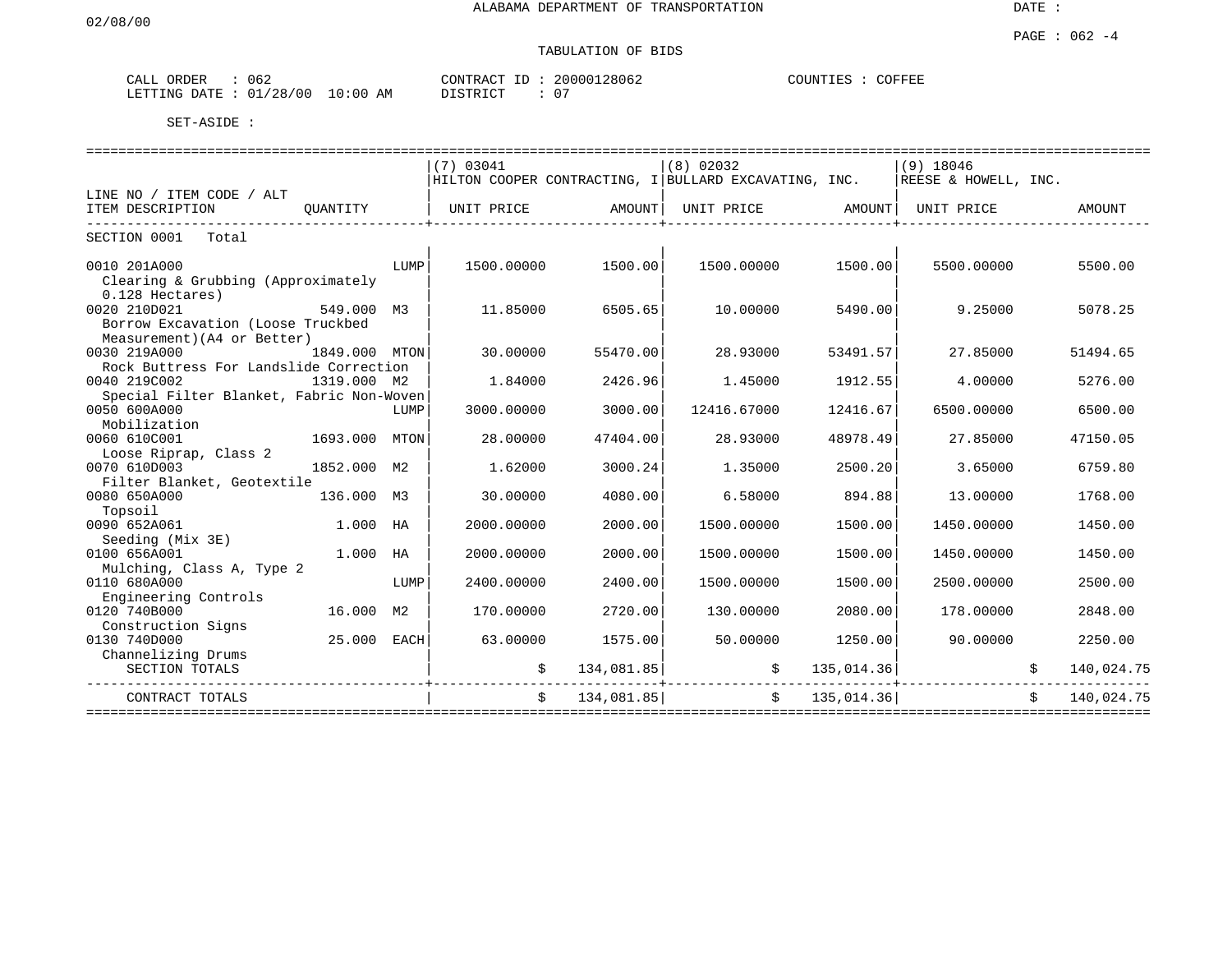| ORDER<br>062<br>ـىلىمى       |             | 20000128062<br>CONTRACT<br>$- -$ | COUNTIES<br>COFFEE |
|------------------------------|-------------|----------------------------------|--------------------|
| : 01/28/00<br>LETTING DATE : | 10:00<br>ΆM | דים דמידי פידים<br>ີ             |                    |

|                                          |               |      | $(10)$ 13092                                      |            | (11) 03081  |                | $(12)$ 19015                 |              |            |
|------------------------------------------|---------------|------|---------------------------------------------------|------------|-------------|----------------|------------------------------|--------------|------------|
|                                          |               |      | MCCLAIN CONTRACTING COMPANY, CARDWELL CORPORATION |            |             |                | S & C MATERIALS & PAVING, IN |              |            |
| LINE NO / ITEM CODE / ALT                |               |      |                                                   |            |             |                |                              |              |            |
| ITEM DESCRIPTION                         | OUANTITY      |      | UNIT PRICE                                        | AMOUNT     | UNIT PRICE  | AMOUNT         | UNIT PRICE                   |              | AMOUNT     |
|                                          |               |      |                                                   |            |             |                |                              |              |            |
| SECTION 0001 Total                       |               |      |                                                   |            |             |                |                              |              |            |
| 0010 201A000                             |               | LUMP | 700.00000                                         | 700.00     | 10000.00000 | 10000.00       | 2000.00000                   |              | 2000.00    |
| Clearing & Grubbing (Approximately       |               |      |                                                   |            |             |                |                              |              |            |
| $0.128$ Hectares)                        |               |      |                                                   |            |             |                |                              |              |            |
| 0020 210D021                             | 549.000 M3    |      | 15.00000                                          | 8235.00    | 7.85000     | 4309.65        | 12.00000                     |              | 6588.00    |
| Borrow Excavation (Loose Truckbed        |               |      |                                                   |            |             |                |                              |              |            |
| Measurement) (A4 or Better)              |               |      |                                                   |            |             |                |                              |              |            |
| 0030 219A000                             | 1849.000 MTON |      | 29.50000                                          | 54545.50   | 30,00000    | 55470.00       | 37.00000                     |              | 68413.00   |
| Rock Buttress For Landslide Correction   |               |      |                                                   |            |             |                |                              |              |            |
| 0040 219C002                             | 1319.000 M2   |      | 2.90000                                           | 3825.10    | 3.50000     | 4616.50        | 5.00000                      |              | 6595.00    |
| Special Filter Blanket, Fabric Non-Woven |               |      |                                                   |            |             |                |                              |              |            |
| 0050 600A000                             |               | LUMP | 13500.00000                                       | 13500.00   | 12000.00000 | 12000.00       | 5000.00000                   |              | 5000.00    |
| Mobilization                             |               |      |                                                   |            |             |                |                              |              |            |
| 0060 610C001                             | 1693.000 MTON |      | 33.00000                                          | 55869.00   | 28.30000    | 47911.90       | 34.00000                     |              | 57562.00   |
|                                          |               |      |                                                   |            |             |                |                              |              |            |
| Loose Riprap, Class 2<br>0070 610D003    | 1852.000 M2   |      | 2.90000                                           | 5370.80    | 3.50000     | 6482.00        | 5,00000                      |              | 9260.00    |
| Filter Blanket, Geotextile               |               |      |                                                   |            |             |                |                              |              |            |
| 0080 650A000<br>136.000 M3               |               |      | 8.58000                                           | 1166.88    | 8,00000     | 1088.00        | 10.00000                     |              | 1360.00    |
| Topsoil                                  |               |      |                                                   |            |             |                |                              |              |            |
| 0090 652A061                             | 1.000 HA      |      | 1000.00000                                        | 1000.00    | 1700.00000  | 1700.00        | 1600.00000                   |              | 1600.00    |
| Seeding (Mix 3E)                         |               |      |                                                   |            |             |                |                              |              |            |
| 0100 656A001                             | 1.000 HA      |      | 1000.00000                                        | 1000.00    | 1700.00000  | 1700.00        | 1600.00000                   |              | 1600.00    |
| Mulching, Class A, Type 2                |               |      |                                                   |            |             |                |                              |              |            |
| 0110 680A000                             |               | LUMP | 500.00000                                         | 500.00     | 1500.00000  | 1500.00        | 1500.00000                   |              | 1500.00    |
| Engineering Controls                     |               |      |                                                   |            |             |                |                              |              |            |
| 0120 740B000                             | 16.000 M2     |      | 107.10000                                         | 1713.60    | 140.00000   | 2240.00        | 165.00000                    |              | 2640.00    |
|                                          |               |      |                                                   |            |             |                |                              |              |            |
| Construction Signs<br>0130 740D000       | 25.000 EACH   |      | 45.00000                                          | 1125.00    | 50.00000    | 1250.00        | 35.28000                     |              | 882.00     |
|                                          |               |      |                                                   |            |             |                |                              |              |            |
| Channelizing Drums                       |               |      |                                                   |            |             |                |                              |              |            |
| SECTION TOTALS                           |               |      |                                                   | 148,550.88 |             | 150, 268.05    |                              |              | 165,000.00 |
| CONTRACT TOTALS                          |               |      | Ŝ.                                                | 148,550.88 |             | \$ 150, 268.05 |                              | $\mathsf{S}$ | 165,000.00 |
|                                          |               |      |                                                   |            |             |                |                              |              |            |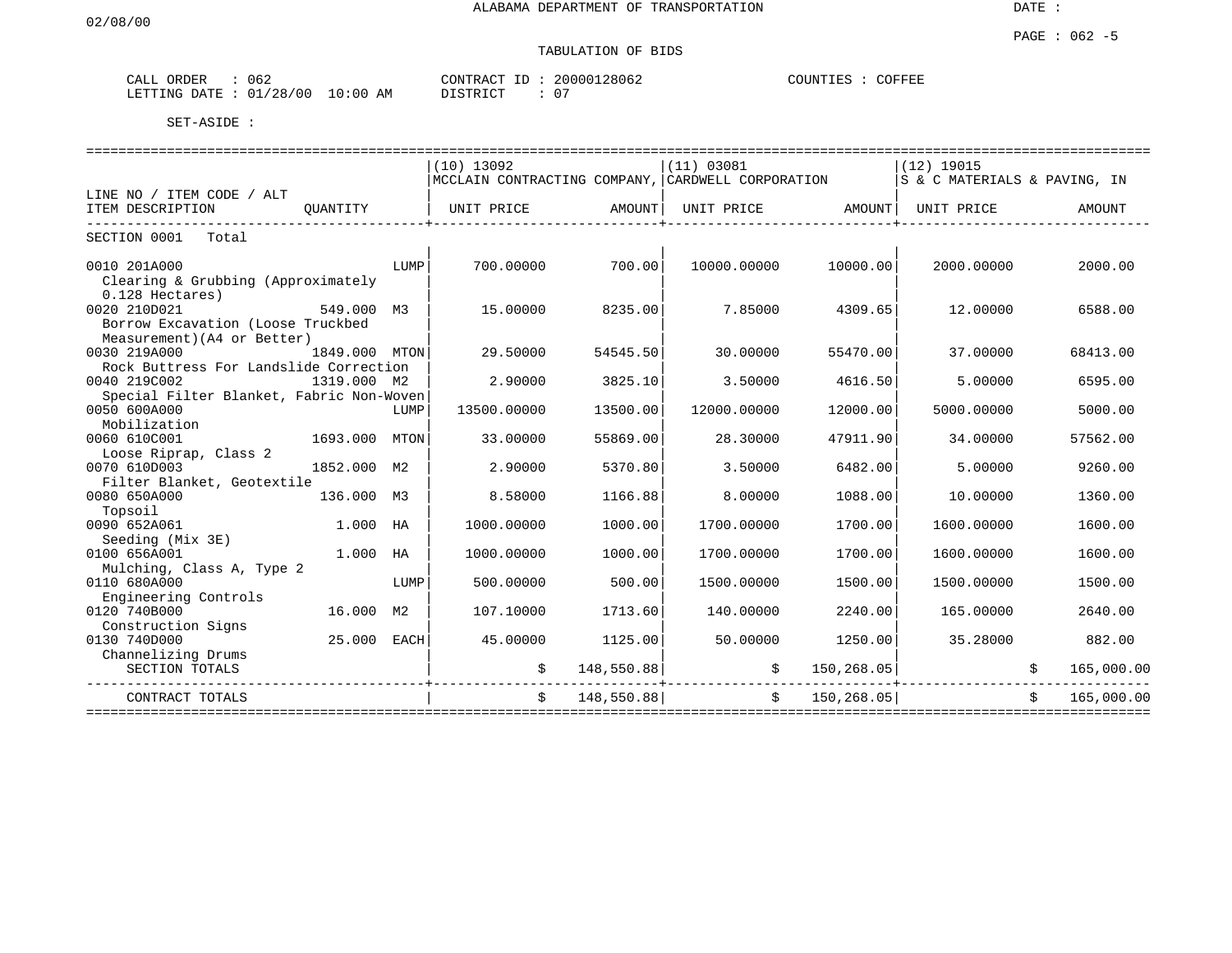# TABULATION OF BIDS

| ORDER<br>CALL  | 062        |          | CONTRACT ID: | 20000128062 | COUNTIES :<br>COFFEE |
|----------------|------------|----------|--------------|-------------|----------------------|
| LETTING DATE : | : 01/28/00 | 10:00 AM | DISTRICT     |             |                      |

|                                          |               |      | (13) 03053                                                                           |                |  |        |
|------------------------------------------|---------------|------|--------------------------------------------------------------------------------------|----------------|--|--------|
|                                          |               |      | COASTAL MATERIALS OF ALABAMA                                                         |                |  |        |
| LINE NO / ITEM CODE / ALT                |               |      |                                                                                      |                |  |        |
| ITEM DESCRIPTION                         | OUANTITY      |      | UNIT PRICE                AMOUNT    UNIT PRICE                  AMOUNT    UNIT PRICE |                |  | AMOUNT |
|                                          |               |      |                                                                                      |                |  |        |
| SECTION 0001 Total                       |               |      |                                                                                      |                |  |        |
|                                          |               |      |                                                                                      |                |  |        |
| 0010 201A000                             |               | LUMP | 1500.00000                                                                           | 1500.00        |  |        |
| Clearing & Grubbing (Approximately       |               |      |                                                                                      |                |  |        |
| $0.128$ Hectares)                        |               |      |                                                                                      |                |  |        |
| 0020 210D021                             | 549.000 M3    |      | 10.00000                                                                             | 5490.00        |  |        |
| Borrow Excavation (Loose Truckbed        |               |      |                                                                                      |                |  |        |
| Measurement) (A4 or Better)              |               |      |                                                                                      |                |  |        |
| 0030 219A000                             | 1849.000 MTON |      | 44.00000                                                                             | 81356.00       |  |        |
| Rock Buttress For Landslide Correction   |               |      |                                                                                      |                |  |        |
| 0040 219C002                             | 1319.000 M2   |      | 3.75000                                                                              | 4946.25        |  |        |
| Special Filter Blanket, Fabric Non-Woven |               |      |                                                                                      |                |  |        |
| 0050 600A000                             |               | LUMP | 14000.00000                                                                          | 14000.00       |  |        |
| Mobilization                             |               |      |                                                                                      |                |  |        |
| 0060 610C001                             | 1693.000 MTON |      | 44.00000                                                                             | 74492.00       |  |        |
| Loose Riprap, Class 2                    |               |      |                                                                                      |                |  |        |
| 0070 610D003                             | 1852.000 M2   |      | 3.75000                                                                              | 6945.00        |  |        |
| Filter Blanket, Geotextile               |               |      |                                                                                      |                |  |        |
| 0080 650A000                             | 136.000 M3    |      | 15.00000                                                                             | 2040.00        |  |        |
| Topsoil                                  |               |      |                                                                                      |                |  |        |
| 0090 652A061                             | 1.000 HA      |      | 1875.00000                                                                           | 1875.00        |  |        |
| Seeding (Mix 3E)                         |               |      |                                                                                      |                |  |        |
| 0100 656A001                             | 1.000 HA      |      | 1875.00000                                                                           | 1875.00        |  |        |
| Mulching, Class A, Type 2                |               |      |                                                                                      |                |  |        |
| 0110 680A000                             |               | LUMP | 1000.00000                                                                           | 1000.00        |  |        |
| Engineering Controls                     |               |      |                                                                                      |                |  |        |
| 0120 740B000                             | 16.000 M2     |      | 150.00000                                                                            | 2400.00        |  |        |
| Construction Signs                       |               |      |                                                                                      |                |  |        |
| 0130 740D000                             | 25.000 EACH   |      | 15.00000                                                                             | 375.00         |  |        |
| Channelizing Drums                       |               |      |                                                                                      |                |  |        |
| SECTION TOTALS                           |               |      | \$                                                                                   | 198,294.25     |  |        |
|                                          |               |      |                                                                                      |                |  |        |
| CONTRACT TOTALS                          |               |      |                                                                                      | \$198, 294.25] |  |        |
|                                          |               |      |                                                                                      |                |  |        |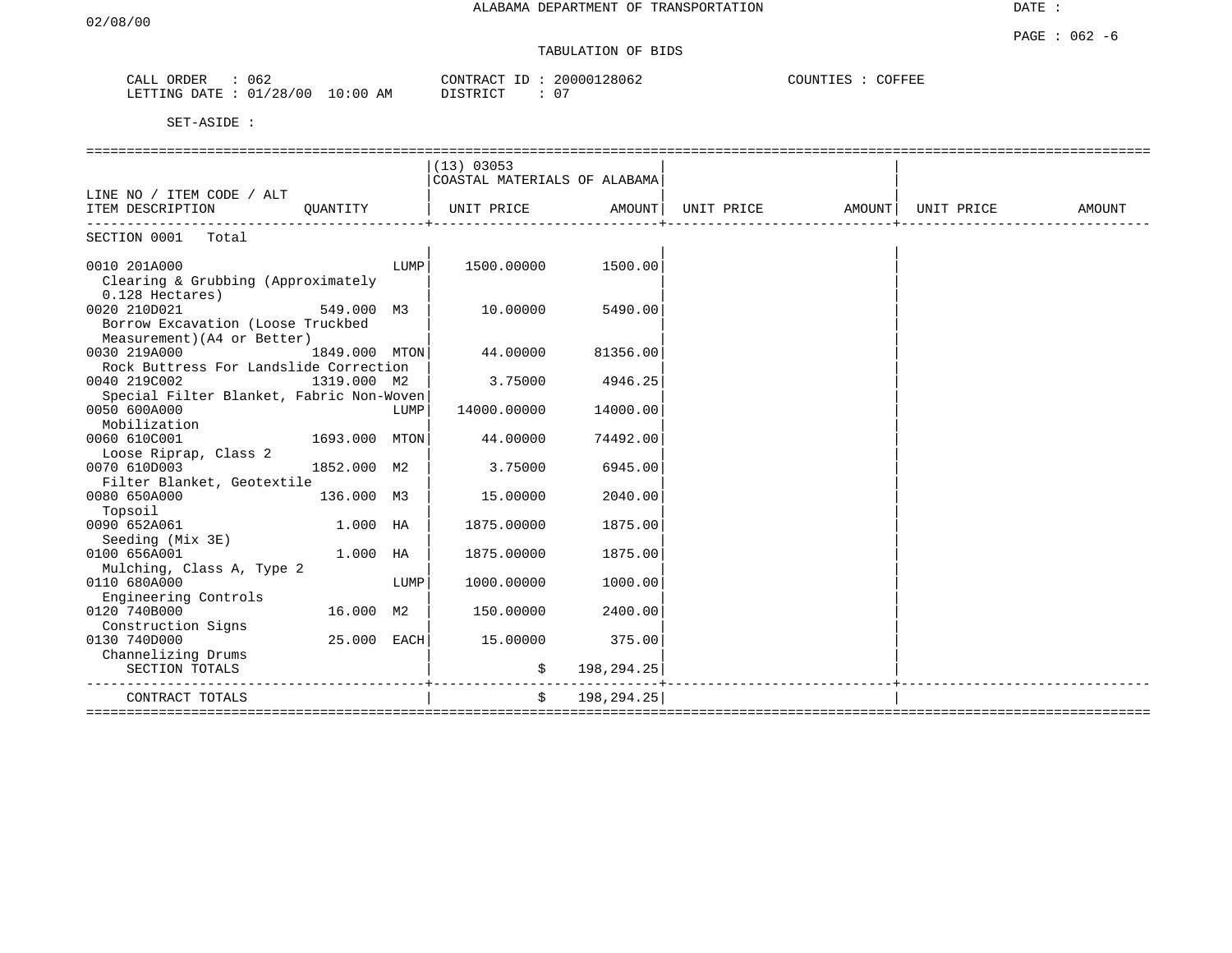#### VENDOR RANKING

|      | CALL ORDER<br>$\therefore$ 063                         | LETTING DATE : 01/28/00 10:00 AM                                              | CONTRACT ID: 20000128063<br>: 07<br>DISTRICT                                                                                                 |              | COUNTIES : GENEVA |                                     |                                     |
|------|--------------------------------------------------------|-------------------------------------------------------------------------------|----------------------------------------------------------------------------------------------------------------------------------------------|--------------|-------------------|-------------------------------------|-------------------------------------|
|      | CONTRACT DESCRIPTION:<br>Length 0.041km<br>SET-ASIDE : |                                                                               | CONTRACT TIME: 75<br>for constructing the R.C. Culvert and Approaches on C.R.#19<br>over a tributary of Double Bridges Creek east of Samson. | Working Days | (available days)  | PROJECT $(S)$ : ER-7231(3)          |                                     |
| RANK | VENDOR NO./NAME                                        |                                                                               |                                                                                                                                              |              |                   | TOTAL<br><b>BID</b>                 | % OVER<br>LOW BID                   |
|      | 02032<br>08017<br>20048                                | BULLARD EXCAVATING, INC.<br>H & L CONSTRUCTION, INC.<br>TRIPLE C CONSTRUCTION |                                                                                                                                              |              | \$                | 72,496.38<br>77,713.50<br>79,866.25 | 100.0000%<br>107.1963%<br>110.1658% |

4 04009 W. W. DYAR & SONS, INC. \$ 89,040.50 122.8206%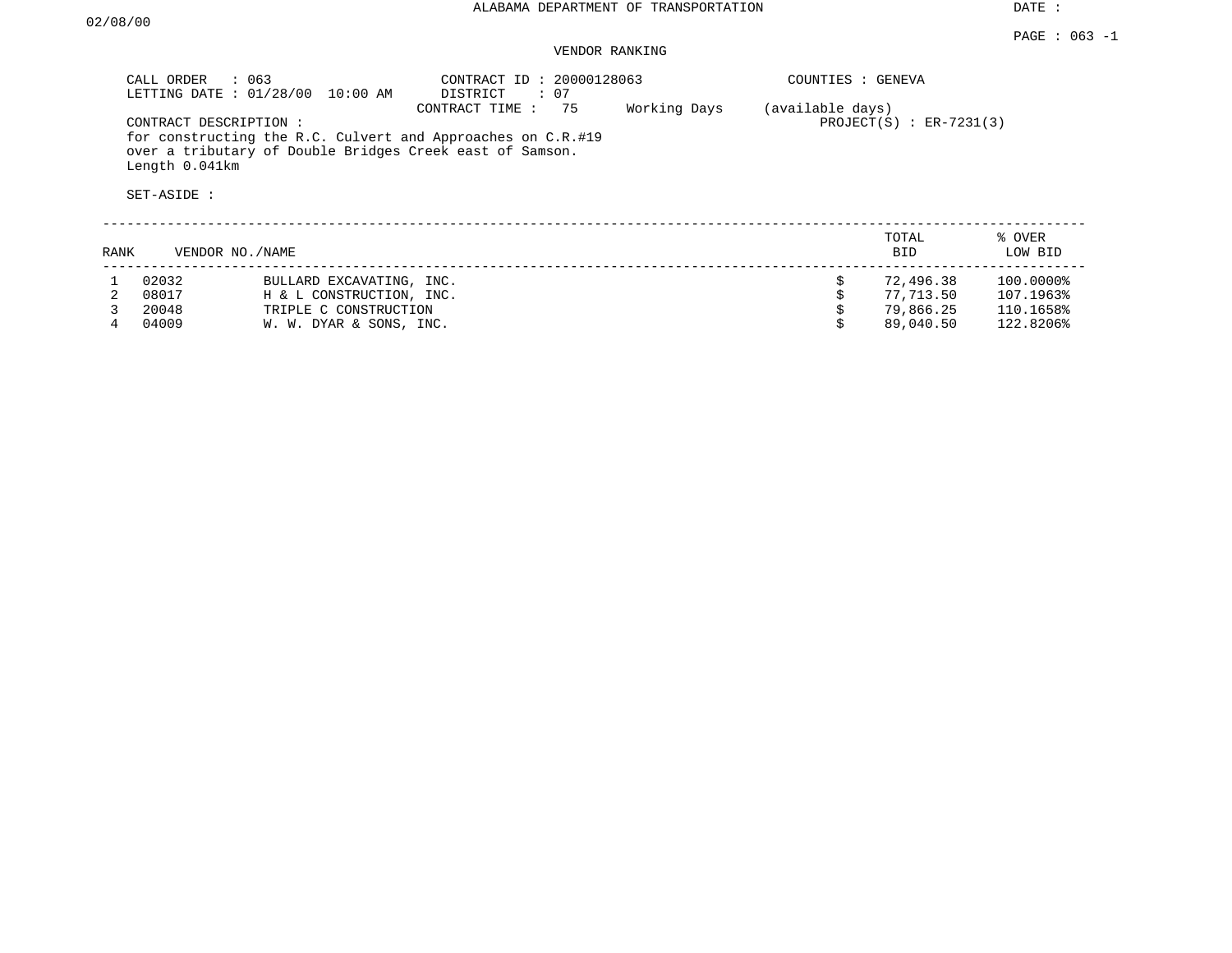| CALL ORDER                      | 063 | CONTRACT ID: | 20000128063 | COUNTIES | GENEVA |
|---------------------------------|-----|--------------|-------------|----------|--------|
| LETTING DATE: 01/28/00 10:00 AM |     | DISTRICT     | 07          |          |        |

|                                         |             |            | (1) 02032                |                          | (2) 08017                                                                           |                         | $(3)$ 20048               |          |
|-----------------------------------------|-------------|------------|--------------------------|--------------------------|-------------------------------------------------------------------------------------|-------------------------|---------------------------|----------|
|                                         |             |            | BULLARD EXCAVATING, INC. |                          | H & L CONSTRUCTION, INC.                                                            |                         | TRIPLE C CONSTRUCTION     |          |
| LINE NO / ITEM CODE / ALT               |             |            |                          |                          |                                                                                     |                         |                           |          |
| ITEM DESCRIPTION                        | OUANTITY    |            |                          |                          | UNIT PRICE                AMOUNT    UNIT PRICE                 AMOUNT    UNIT PRICE |                         |                           | AMOUNT   |
|                                         |             |            | -----------------        | -----------------+------ |                                                                                     | -------------------+--- | . _ _ _ _ _ _ _ _ _ _ _ _ |          |
| SECTION 0001<br>Total                   |             |            |                          |                          |                                                                                     |                         |                           |          |
| 0010 206D000                            | 15.000 M    |            | 40.00000                 | 600.00                   | 250.00000                                                                           | 3750.00                 | 100.00000                 | 1500.00  |
| Removing Pipe                           |             |            |                          |                          |                                                                                     |                         |                           |          |
| 0020 210D020                            | 500.000 M3  |            | 5.90000                  | 2950.00                  | 5,00000                                                                             | 2500.00                 | 10.00000                  | 5000.00  |
| Borrow Excavation (Loose Truckbed       |             |            |                          |                          |                                                                                     |                         |                           |          |
| Measurement) (A2 or Better)             |             |            |                          |                          |                                                                                     |                         |                           |          |
| 0030 214A000                            | 283.000 M3  |            | 5.20000                  | 1471.60                  | 10.00000                                                                            | 2830.00                 | 8,00000                   | 2264.00  |
| Structure Excavation                    |             |            |                          |                          |                                                                                     |                         |                           |          |
| 0040 214B001                            | 60.000 M3   |            | 35.40000                 | 2124.00                  | 45.00000                                                                            | 2700.00                 | 40.00000                  | 2400.00  |
| Foundation Backfill, Commercial         |             |            |                          |                          |                                                                                     |                         |                           |          |
| 0050 230A000                            |             | 1.000 MRBS | 500.00000                | 500.00                   | 700.00000                                                                           | 700.00                  | 1000.00000                | 1000.00  |
| Roadbed Processing                      |             |            |                          |                          |                                                                                     |                         |                           |          |
| 0060 301A072                            | 241.000 M2  |            | 4.15000                  | 1000.15                  | 18,00000                                                                            | 4338.00                 | 5.00000                   | 1205.00  |
| Granular Soil Base Course, Type B, Road |             |            |                          |                          |                                                                                     |                         |                           |          |
| Mixed, 150 mm Compacted Thickness       |             |            |                          |                          |                                                                                     |                         |                           |          |
| 0070 401A000                            | 265.000 M2  |            | 1,00000                  | 265.00                   | 2.00000                                                                             | 530.00                  | 2.00000                   | 530.00   |
| Bituminous Treatment A                  |             |            |                          |                          |                                                                                     |                         |                           |          |
| 0080 429A201                            | 20.000 MTON |            | 110.25000                | 2205.00                  | 175.00000                                                                           | 3500.00                 | 100.00000                 | 2000.00  |
| Improved Bituminous Concrete Wearing    |             |            |                          |                          |                                                                                     |                         |                           |          |
| Surface Layer, 19.0 mm Maximum          |             |            |                          |                          |                                                                                     |                         |                           |          |
| Aggregate Size Mix, ESAL Range A        |             |            |                          |                          |                                                                                     |                         |                           |          |
| 0090 502A000                            | 5865.000 KG |            | 1,10000                  | 6451.50                  | 1,30000                                                                             | 7624.50                 | 1.25000                   | 7331.25  |
| Steel Reinforcement                     |             |            |                          |                          |                                                                                     |                         |                           |          |
| 0100 524A011                            | 57.000      | M3         | 500.00000                | 28500.00                 | 530.00000                                                                           | 30210.00                |                           | 37335.00 |
|                                         |             |            |                          |                          |                                                                                     |                         | 655.00000                 |          |
| Culvert Concrete (Cast In Place)        |             |            |                          |                          |                                                                                     |                         |                           |          |
| 0110 600A000                            |             | LUMP       | 9952.58000               | 9952.58                  | 6800.00000                                                                          | 6800.00                 | 5000.00000                | 5000.00  |
| Mobilization                            |             |            |                          |                          |                                                                                     |                         |                           |          |
| 0120 610C001                            | 110.000     | MTON       | 38.58000                 | 4243.80                  | 40.00000                                                                            | 4400.00                 | 35.00000                  | 3850.00  |
| Loose Riprap, Class 2                   |             |            |                          |                          |                                                                                     |                         |                           |          |
| 0130 610D003                            | 70.000 M2   |            | 1.55000                  | 108.50                   | 7.50000                                                                             | 525.00                  | 4.00000                   | 280.00   |
| Filter Blanket, Geotextile              |             |            |                          |                          |                                                                                     |                         |                           |          |
| 0140 652A061                            | 1.000 HA    |            | 1500.00000               | 1500.00                  | 450.00000                                                                           | 450.00                  | 1300.00000                | 1300.00  |
| Seeding (Mix 3E)                        |             |            |                          |                          |                                                                                     |                         |                           |          |
| 0150 656A000                            | 1.000 HA    |            | 1500.00000               | 1500.00                  | 450.00000                                                                           | 450.00                  | 1300.00000                | 1300.00  |
| Mulching, Class A, Type 1               |             |            |                          |                          |                                                                                     |                         |                           |          |
| 0160 665F000                            | 16.000 EACH |            | 5.00000                  | 80.00                    | 3.50000                                                                             | 56.00                   | 6.00000                   | 96.00    |
| Hay Bales                               |             |            |                          |                          |                                                                                     |                         |                           |          |
| 0170 665J000                            | 30.000 M    |            | 18.05000                 | 541.50                   | 10,00000                                                                            | 300.00                  | 15.00000                  | 450.00   |
| Silt Fence, Type A                      |             |            |                          |                          |                                                                                     |                         |                           |          |
| 0180 680A000                            |             | LUMP       | 2500.00000               | 2500.00                  | 1000.00000                                                                          | 1000.00                 | 200.00000                 | 200.00   |
| Engineering Controls                    |             |            |                          |                          |                                                                                     |                         |                           |          |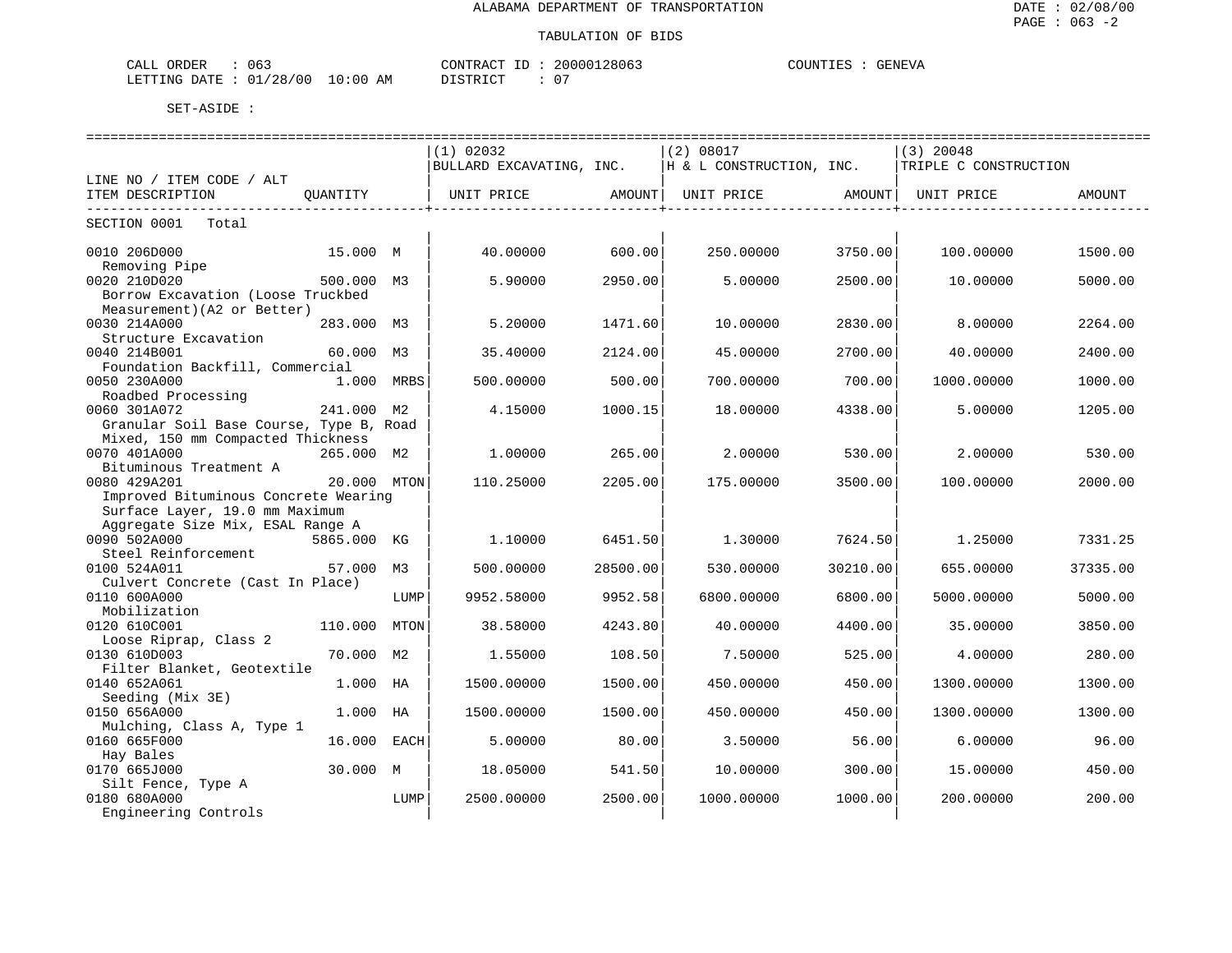| ORDER<br>063<br>ىلىلى            |             | <b>CONTRACT</b><br>$- -$             | 28063<br>200001 | OUNTIES<br>A איתותי<br>N L'VA |
|----------------------------------|-------------|--------------------------------------|-----------------|-------------------------------|
| /28/00<br>01,<br>DATE<br>LETTING | 10:00<br>ΑM | חים סידים דרו<br>້ີ່ ⊥ ∪ ⊥ ⊥ ∖ ⊥ ∪ ⊥ | $\mathbf{u}$    |                               |

|                                                                  |                             | $(1)$ 02032              |           | (2) 08017                |           | $(3)$ 20048           |    |           |
|------------------------------------------------------------------|-----------------------------|--------------------------|-----------|--------------------------|-----------|-----------------------|----|-----------|
|                                                                  |                             | BULLARD EXCAVATING, INC. |           | H & L CONSTRUCTION, INC. |           | TRIPLE C CONSTRUCTION |    |           |
| LINE NO / ITEM CODE / ALT                                        |                             |                          |           |                          |           |                       |    |           |
| ITEM DESCRIPTION                                                 | QUANTITY                    | UNIT PRICE               | AMOUNT    | UNIT PRICE               | AMOUNT    | UNIT PRICE            |    | AMOUNT    |
| 0190 701A004<br>Solid White, Class 1, Type A Traffic<br>Stripe   | 1.000 KM                    | 326.55000                | 326.55    | 50.00000                 | 50.00     | 250.00000             |    | 250.00    |
| 0200 701A008<br>Broken Yellow, Class 1, Type A Traffic<br>Stripe |                             | 326.55000                | 326.55    | 50.00000                 | 50.00     | 250.00000             |    | 250.00    |
| 0210 701A012<br>Solid Yellow, Class 1, Type A Traffic<br>Stripe  | личного процесса в 1.000 км | 326.55000                | 326.55    | 50.00000                 | 50.00     | 250,00000             |    | 250.00    |
| 0220 701C000<br>1.000 KM                                         |                             | 326.55000                | 326.55    | 50.00000                 | 50.00     | 250.00000             |    | 250.00    |
| Broken Temporary Traffic Stripe                                  |                             |                          |           |                          |           |                       |    |           |
| 0230 701C001                                                     | 1.000 KM                    | 326.55000                | 326.55    | 50.00000                 | 50.00     | 250.00000             |    | 250.00    |
| Solid Temporary Traffic Stripe                                   |                             |                          |           |                          |           |                       |    |           |
| 0240 740B000                                                     | 19.000 M2                   | 130.00000                | 2470.00   | 100.00000                | 1900.00   | 125,00000             |    | 2375.00   |
| Construction Signs<br>0250 740F002                               | 8.000<br>EACH               | 200,00000                | 1600.00   | 300.00000                | 2400.00   | 350.00000             |    | 2800.00   |
| Barricades, Type III                                             |                             |                          |           |                          |           |                       |    |           |
| 0260 7401005                                                     | 2.000 EACH                  | 150.00000                | 300.00    | 250.00000                | 500.00    | 200.00000             |    | 400.00    |
| Warning Lights, Type B (Detachable Head)<br>SECTION TOTALS       |                             | \$                       | 72,496.38 | \$                       | 77,713.50 |                       |    | 79,866.25 |
| CONTRACT TOTALS                                                  |                             | \$                       | 72,496.38 | \$                       | 77,713.50 |                       | Ŝ. | 79,866.25 |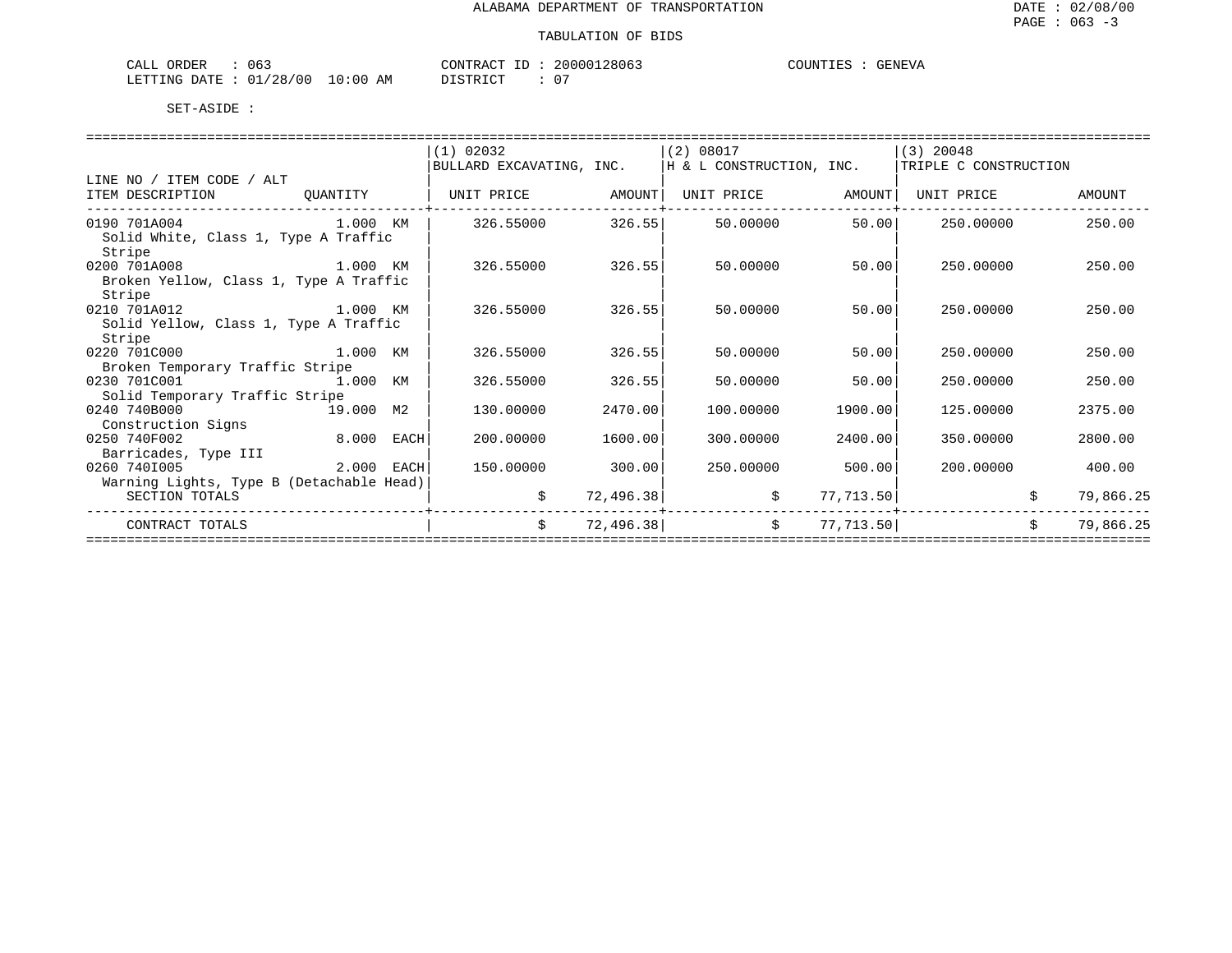#### TABULATION OF BIDS

| CALL<br>ORDER   | 063                     | 20000128063<br>CONTRACT<br>T <sub>D</sub><br>⊥ப | COUNTIES<br><b>GENEVA</b> |
|-----------------|-------------------------|-------------------------------------------------|---------------------------|
| DATE<br>LETTING | 01/28/00<br>10:00<br>AΜ | _0 ገ<br>DISTRICT                                |                           |

|                                         |              |            | $(4)$ 04009             |          |            |                    |        |
|-----------------------------------------|--------------|------------|-------------------------|----------|------------|--------------------|--------|
| LINE NO / ITEM CODE / ALT               |              |            | W. W. DYAR & SONS, INC. |          |            |                    |        |
| ITEM DESCRIPTION                        | QUANTITY     |            | UNIT PRICE              | AMOUNT   | UNIT PRICE | AMOUNT  UNIT PRICE | AMOUNT |
|                                         |              |            |                         |          |            |                    |        |
| SECTION 0001<br>Total                   |              |            |                         |          |            |                    |        |
| 0010 206D000                            | 15.000 M     |            | 15.00000                | 225.00   |            |                    |        |
| Removing Pipe<br>0020 210D020           |              |            |                         |          |            |                    |        |
| Borrow Excavation (Loose Truckbed       | 500.000 M3   |            | 15.00000                | 7500.00  |            |                    |        |
| Measurement) (A2 or Better)             |              |            |                         |          |            |                    |        |
| 0030 214A000                            | 283.000 M3   |            | 8.00000                 | 2264.00  |            |                    |        |
| Structure Excavation                    |              |            |                         |          |            |                    |        |
| 0040 214B001                            | 60.000 M3    |            | 27.00000                | 1620.00  |            |                    |        |
| Foundation Backfill, Commercial         |              |            |                         |          |            |                    |        |
| 0050 230A000                            |              | 1.000 MRBS | 5000.00000              | 5000.00  |            |                    |        |
| Roadbed Processing                      |              |            |                         |          |            |                    |        |
| 0060 301A072                            | 241.000 M2   |            | 10.00000                | 2410.00  |            |                    |        |
| Granular Soil Base Course, Type B, Road |              |            |                         |          |            |                    |        |
| Mixed, 150 mm Compacted Thickness       |              |            |                         |          |            |                    |        |
| 0070 401A000                            | 265.000 M2   |            | 2.00000                 | 530.00   |            |                    |        |
| Bituminous Treatment A                  |              |            |                         |          |            |                    |        |
| 0080 429A201                            | 20.000 MTON  |            | 100.00000               | 2000.00  |            |                    |        |
| Improved Bituminous Concrete Wearing    |              |            |                         |          |            |                    |        |
| Surface Layer, 19.0 mm Maximum          |              |            |                         |          |            |                    |        |
| Aggregate Size Mix, ESAL Range A        |              |            |                         |          |            |                    |        |
| 0090 502A000                            | 5865.000 KG  |            | 1.10000                 | 6451.50  |            |                    |        |
| Steel Reinforcement                     |              |            |                         |          |            |                    |        |
| 0100 524A011                            | 57.000 M3    |            | 700.00000               | 39900.00 |            |                    |        |
| Culvert Concrete (Cast In Place)        |              |            |                         |          |            |                    |        |
| 0110 600A000                            |              | LUMP       | 5000.00000              | 5000.00  |            |                    |        |
| Mobilization                            |              |            |                         |          |            |                    |        |
| 0120 610C001                            | 110.000 MTON |            | 33.00000                | 3630.00  |            |                    |        |
| Loose Riprap, Class 2                   |              |            |                         |          |            |                    |        |
| 0130 610D003                            | 70.000 M2    |            | 6.00000                 | 420.00   |            |                    |        |
| Filter Blanket, Geotextile              |              |            |                         |          |            |                    |        |
| 0140 652A061                            | 1.000 HA     |            | 2000.00000              | 2000.00  |            |                    |        |
| Seeding (Mix 3E)                        |              |            |                         |          |            |                    |        |
| 0150 656A000                            | $1.000$ HA   |            | 1500.00000              | 1500.00  |            |                    |        |
| Mulching, Class A, Type 1               |              |            |                         |          |            |                    |        |
| 0160 665F000                            | 16.000 EACH  |            | 5.00000                 | 80.00    |            |                    |        |
| Hay Bales                               |              |            |                         |          |            |                    |        |
| 0170 665J000                            | 30.000 M     |            | 20,00000                | 600.00   |            |                    |        |
| Silt Fence, Type A                      |              |            |                         |          |            |                    |        |
| 0180 680A000                            |              | LUMP       | 1000.00000              | 1000.00  |            |                    |        |
| Engineering Controls                    |              |            |                         |          |            |                    |        |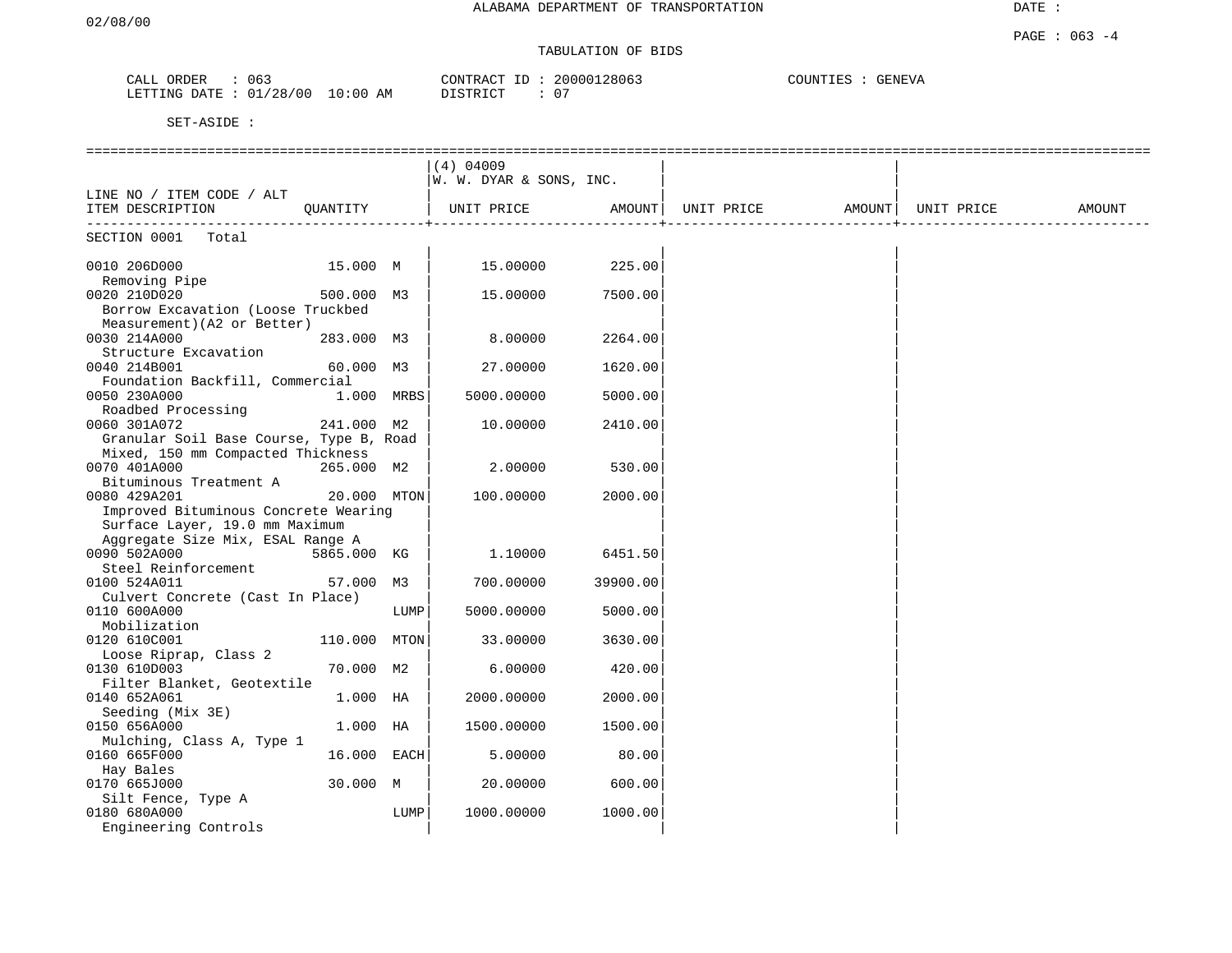| : 063<br>CALL ORDER             | CONTRACT ID: 20000128063 | COUNTIES : GENEVA |
|---------------------------------|--------------------------|-------------------|
| LETTING DATE: 01/28/00 10:00 AM | DISTRICT                 |                   |

|                                          |            | (4) 04009                             |           |  |            |        |
|------------------------------------------|------------|---------------------------------------|-----------|--|------------|--------|
|                                          |            | W. W. DYAR & SONS, INC.               |           |  |            |        |
| LINE NO / ITEM CODE / ALT                |            |                                       |           |  |            |        |
| ITEM DESCRIPTION                         | OUANTITY   | UNIT PRICE AMOUNT   UNIT PRICE AMOUNT |           |  | UNIT PRICE | AMOUNT |
| 0190 701A004 1.000 KM                    |            | 500.00000                             | 500.00    |  |            |        |
| Solid White, Class 1, Type A Traffic     |            |                                       |           |  |            |        |
| Stripe                                   |            |                                       |           |  |            |        |
| 0200 701A008 1.000 KM                    |            | 400.00000                             | 400.001   |  |            |        |
| Broken Yellow, Class 1, Type A Traffic   |            |                                       |           |  |            |        |
| Stripe                                   |            |                                       |           |  |            |        |
| 0210 701A012 1.000 KM                    |            | 500,00000                             | 500.00    |  |            |        |
| Solid Yellow, Class 1, Type A Traffic    |            |                                       |           |  |            |        |
| Stripe                                   |            |                                       |           |  |            |        |
| 0220 701C000 1.000 KM                    |            | 300,00000                             | 300.00    |  |            |        |
| Broken Temporary Traffic Stripe          |            |                                       |           |  |            |        |
| 0230 701C001                             |            | 400.00000                             | 400.001   |  |            |        |
| Solid Temporary Traffic Stripe           |            |                                       |           |  |            |        |
| 0240 740B000                             | 19.000 M2  | 90.00000                              | 1710.001  |  |            |        |
| Construction Signs                       |            |                                       |           |  |            |        |
| 0250 740F002                             | 8.000 EACH | 325.00000                             | 2600.00   |  |            |        |
| Barricades, Type III                     |            |                                       |           |  |            |        |
| 0260 7401005                             |            | 250.00000                             | 500.00    |  |            |        |
| Warning Lights, Type B (Detachable Head) |            |                                       |           |  |            |        |
| SECTION TOTALS                           |            | \$                                    | 89,040.50 |  |            |        |
| CONTRACT TOTALS                          |            | \$                                    | 89,040.50 |  |            |        |
|                                          |            |                                       |           |  |            |        |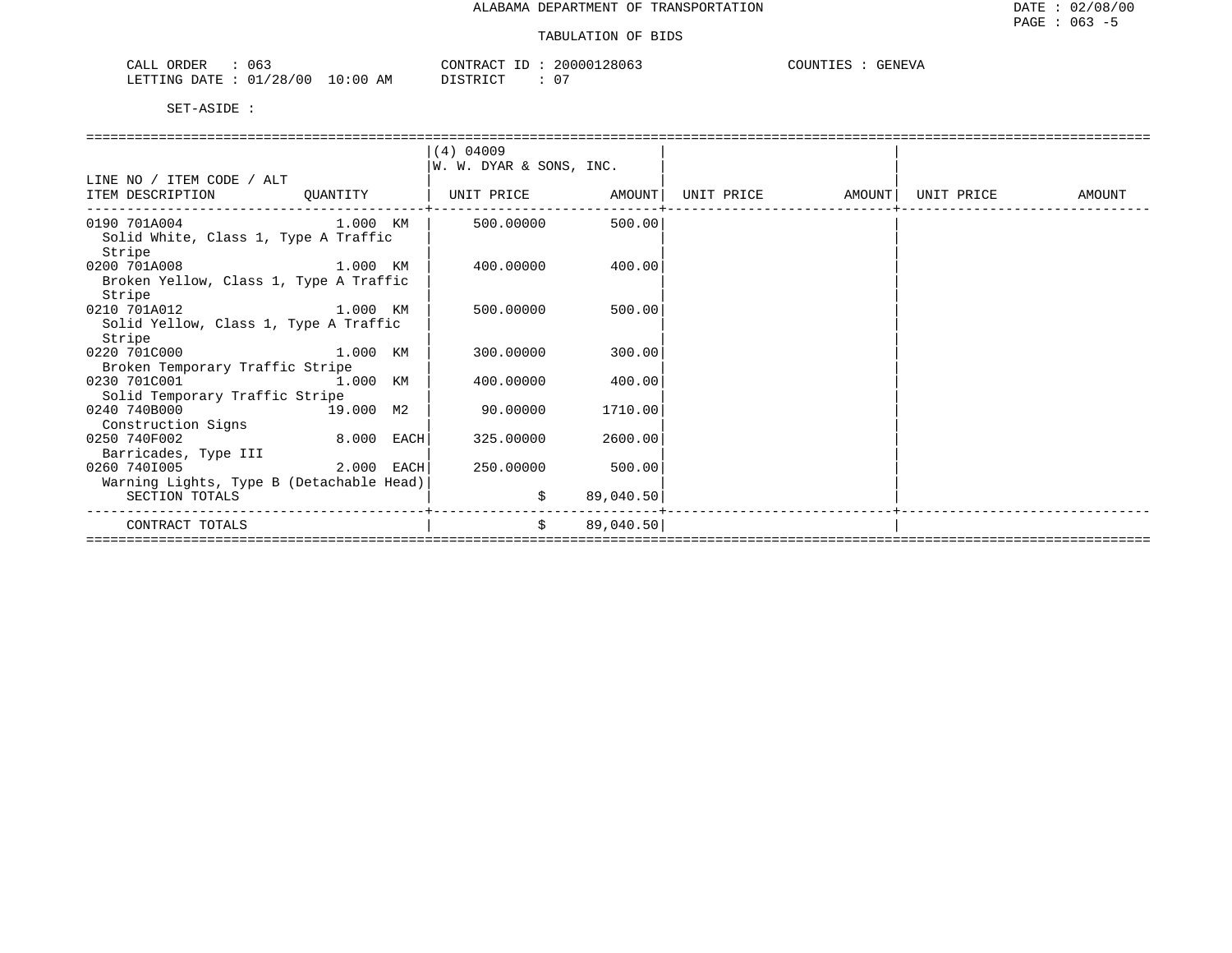#### VENDOR RANKING

| CALL ORDER<br>$\therefore$ 064<br>LETTING DATE : 01/28/00 10:00 AM                                                                                     | CONTRACT ID: 20000128064<br>DISTRICT : 03 |              | COUNTIES : ETOWAH                                |
|--------------------------------------------------------------------------------------------------------------------------------------------------------|-------------------------------------------|--------------|--------------------------------------------------|
| CONTRACT DESCRIPTION :                                                                                                                                 | CONTRACT TIME : 150<br>GADSDEN            | Working Days | (available days)<br>$PROJECT(S) : STPOA-8151(1)$ |
| for constructing the Grade, Drain and Pavement on Kyle<br>Avenue from S.R.#211 (North 12th Street) to Tuscaloosa<br>Avenue in Gadsden. Length 0.079mi. |                                           |              |                                                  |

| RANK |       | VENDOR NO./NAME                         | TOTAL<br><b>BID</b> | % OVER<br>LOW BID |
|------|-------|-----------------------------------------|---------------------|-------------------|
|      | 16048 | WALKER PATTON COMPANY, INC.             | 131,676.44          | 100.0000%         |
|      | 13022 | MCCARTNEY CONSTRUCTION CO., INC.        | 132,969.33          | 100.9818%         |
|      | 23019 | JAMES E. WATTS & SONS CONTRACTORS, INC. | 156,061.55          | 118.5189%         |
|      | 04009 | W. W. DYAR & SONS, INC.                 | 160,561.50          | 121.9363%         |
|      | 20011 | TRI COUNTY CONCRETE CONSTRUCTION        | 166,485.50          | 126.4352%         |
| б.   | 07003 | R. E. GRILLS CONSTRUCTION CO., INC.     | 209,910.50          | 159.4138%         |
|      |       |                                         |                     |                   |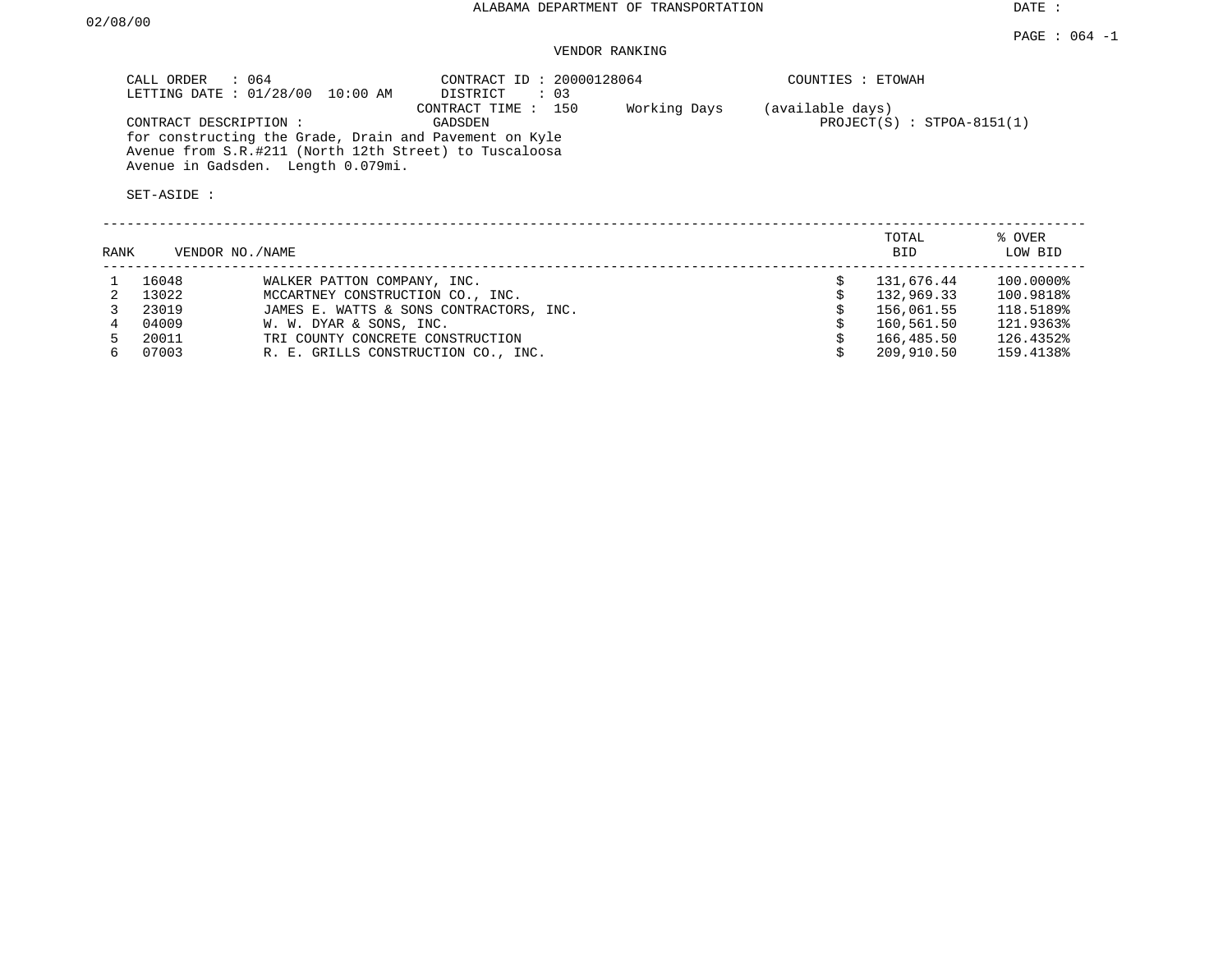| 064<br>$\sim$ $\sim$ $\sim$ $\sim$<br>ORDER<br>∪CA⊔ | TONTRAC 1                                                                                       | 20000128064<br>ш. | COUNTIES<br>ETOWAH |
|-----------------------------------------------------|-------------------------------------------------------------------------------------------------|-------------------|--------------------|
| '28/00<br>LETTING<br>∩ 1<br>ገA T F.<br>ັບ⊥          | 10:00<br>$\Gamma$ $\Gamma$ $\Gamma$ $\Gamma$ $\Gamma$ $\Gamma$ $\Gamma$ $\Gamma$<br>AΜ<br>11111 | $\sim$            |                    |

|                                                                                                                |              |      | . ============================                                                         |         | ============================== |          |                    |          |  |
|----------------------------------------------------------------------------------------------------------------|--------------|------|----------------------------------------------------------------------------------------|---------|--------------------------------|----------|--------------------|----------|--|
|                                                                                                                |              |      | $(1)$ 16048                                                                            |         | $(2)$ 13022                    |          | $(3)$ 23019        |          |  |
|                                                                                                                |              |      | WALKER PATTON COMPANY, INC.  MCCARTNEY CONSTRUCTION CO.,  JAMES E. WATTS & SONS CONTRA |         |                                |          |                    |          |  |
| LINE NO / ITEM CODE / ALT                                                                                      |              |      |                                                                                        |         |                                |          |                    |          |  |
| ITEM DESCRIPTION                                                                                               |              |      | QUANTITY   UNIT PRICE AMOUNT                                                           |         | UNIT PRICE                     |          | AMOUNT  UNIT PRICE | AMOUNT   |  |
| SECTION 0001 Total                                                                                             |              |      |                                                                                        |         |                                |          |                    |          |  |
| 0010 201A000<br>Clearing & Grubbing (Approximately 1<br>Acre)                                                  |              | LUMP | 6500,00000                                                                             | 6500.00 | 14000.00000                    | 14000.00 | 10000.00000        | 10000.00 |  |
| 0020 206C000<br>Removing Concrete Sidewalk                                                                     | 111.000 SQYD |      | 9.00000                                                                                | 999.00  | 7.00000                        | 777.00   | 9.00000            | 999.00   |  |
| 0030 206C002<br>Removing Concrete Slope Paving                                                                 | 211.000      | SOYD | 9,00000                                                                                | 1899.00 | 5.00000                        | 1055.00  | 9,00000            | 1899.00  |  |
| 0040 206C010<br>Removing Concrete Driveway                                                                     | 42.000 SQYD  |      | 9,00000                                                                                | 378.00  | 24.00000                       | 1008.00  | 9,00000            | 378.00   |  |
| 0050 206D002<br>Removing Curb                                                                                  | 297.000 LF   |      | 5.00000                                                                                | 1485.00 | 4.50000                        | 1336.50  | 6.25000            | 1856.25  |  |
| 0060 206D003<br>Removing Curb And Gutter                                                                       | 357.000 LF   |      | 5.00000                                                                                | 1785.00 | 4.50000                        | 1606.50  | 6.25000            | 2231.25  |  |
| 0070 206E046<br>Removing Light Standard Base                                                                   | 5.000 EACH   |      | 250.00000                                                                              | 1250.00 | 350.00000                      | 1750.00  | 400.00000          | 2000.00  |  |
| 0080 210A000<br>Unclassified Excavation                                                                        | 490.000 CYIP |      | 7.75000                                                                                | 3797.50 | 12.50000                       | 6125.00  | 13.50000           | 6615.00  |  |
| 0090 214A000<br>Structure Excavation                                                                           | 113.000      | CUYD | 4.00000                                                                                | 452.00  | 12.50000                       | 1412.50  | 11.75000           | 1327.75  |  |
| 0100 214B001<br>Foundation Backfill, Commercial                                                                | 52.000 CUYD  |      | 30.00000                                                                               | 1560.00 | 28,00000                       | 1456.00  | 27,00000           | 1404.00  |  |
| 0110 405A000<br>Tack Coat                                                                                      | 87.000 GAL   |      | 1.50000                                                                                | 130.50  | 1,00000                        | 87.00    | 3.25000            | 282.75   |  |
| 0120 429A200<br>Improved Bituminous Concrete Wearing                                                           | 62.000 TON   |      | 80.00000                                                                               | 4960.00 | 75.00000                       | 4650.00  | 65.00000           | 4030.00  |  |
| Surface Layer, 1/2" Maximum Aggregate<br>Size Mix, ESAL Range A                                                |              |      |                                                                                        |         |                                |          |                    |          |  |
| 0130 429B201<br>Improved Bituminous Concrete Binder<br>Layer, 1" Maximum Aggregate Size Mix,                   | 216.000 TON  |      | 45.00000                                                                               | 9720.00 | 40.00000                       | 8640.00  | 52,00000           | 11232.00 |  |
| ESAL Range A<br>0140 429C201<br>Improved Bituminous Concrete Base Layer,<br>1 1/2" Maximum Aggregate Size Mix, | 216.000 TON  |      | 45.00000                                                                               | 9720.00 | 40.00000                       | 8640.00  | 48.00000           | 10368.00 |  |
| ESAL Range A<br>0150 429C211                                                                                   | 56.000 TON   |      | 82.00000                                                                               | 4592.00 | 70.00000                       | 3920.00  | 50.00000           | 2800.00  |  |
| Improved Bituminous Concrete Base Layer,<br>Widening, 1 1/2" Maximum Aggregate<br>Size Mix, ESAL Range A       |              |      |                                                                                        |         |                                |          |                    |          |  |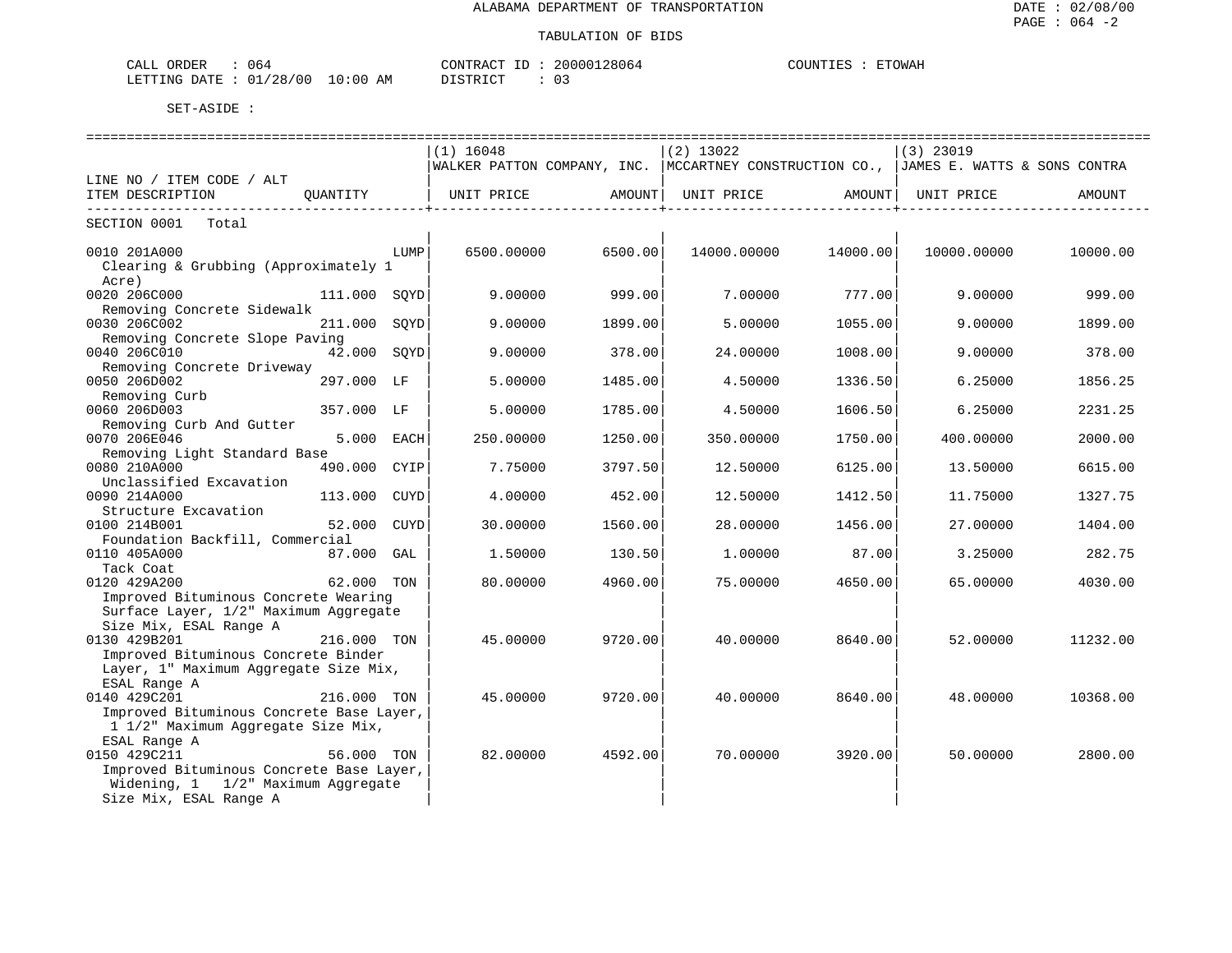| CALL ORDER                       | 064 | CONTRACT ID: |  | 20000128064 | COUNTIES | ETOWAH |
|----------------------------------|-----|--------------|--|-------------|----------|--------|
| LETTING DATE : 01/28/00 10:00 AM |     | DISTRICT     |  | 03          |          |        |

|                                                  |              |      | $(1)$ 16048                 |          | $(2)$ 13022                 |          | $(3)$ 23019                  |          |  |
|--------------------------------------------------|--------------|------|-----------------------------|----------|-----------------------------|----------|------------------------------|----------|--|
|                                                  |              |      | WALKER PATTON COMPANY, INC. |          | MCCARTNEY CONSTRUCTION CO., |          | JAMES E. WATTS & SONS CONTRA |          |  |
| LINE NO / ITEM CODE / ALT                        |              |      |                             |          |                             |          |                              |          |  |
| ITEM DESCRIPTION                                 | QUANTITY     |      | UNIT PRICE                  | AMOUNT   | UNIT PRICE                  | AMOUNT   | UNIT PRICE                   | AMOUNT   |  |
| 0160 530A000                                     | 220.000 LF   |      | 26.96000                    | 5931.20  | 20,00000                    | 4400.00  | 26,00000                     | 5720.00  |  |
| 15" Roadway Pipe (Class 3 R.C.)                  |              |      |                             |          |                             |          |                              |          |  |
| 0170 600A000                                     |              | LUMP | 20001.00000                 | 20001.00 | 13300.00000                 | 13300.00 | 15000.00000                  | 15000.00 |  |
| Mobilization                                     |              |      |                             |          |                             |          |                              |          |  |
| 0180 602A000                                     | 8,000        | EACH | 30,00000                    | 240.00   | 200.00000                   | 1600.00  | 150.00000                    | 1200.00  |  |
| Right Of Way Markers                             |              |      |                             |          |                             |          |                              |          |  |
| 0190 606A000                                     | 50.000       | LF   | 9.12000                     | 456.00   | 15.00000                    | 750.00   | 16.50000                     | 825.00   |  |
| 6" Underdrain Pipe                               |              |      |                             |          |                             |          |                              |          |  |
| 0200 618A000<br>Concrete Sidewalk, 4" Thick      | 230.000      | SOYD | 25,00000                    | 5750.00  | 26.22000                    | 6030.60  | 27.50000                     | 6325.00  |  |
| 0210 618B003                                     | 46.000 SOYD  |      | 27.50000                    | 1265.00  | 34.78000                    | 1599.88  | 35.00000                     | 1610.00  |  |
| Concrete Driveway, 6" Thick (Includes            |              |      |                             |          |                             |          |                              |          |  |
| Wire Mesh)                                       |              |      |                             |          |                             |          |                              |          |  |
| 0220 619A001                                     | 4.000 EACH   |      | 275.00000                   | 1100.00  | 475.00000                   | 1900.00  | 500.00000                    | 2000.00  |  |
| 15" Roadway Pipe End Treatment, Class 1          |              |      |                             |          |                             |          |                              |          |  |
| 0230 621C015                                     | 3.000 EACH   |      | 1700.00000                  | 5100.00  | 1800.00000                  | 5400.00  | 2200.00000                   | 6600.00  |  |
| Inlets, Type S1 Or S3 (1 Wing)                   |              |      |                             |          |                             |          |                              |          |  |
| 0240 622A000                                     | $1.000$ EACH |      | 175.00000                   | 175.00   | 300.00000                   | 300.00   | 350.00000                    | 350.00   |  |
| Manhole Covers Reset                             |              |      |                             |          |                             |          |                              |          |  |
| 0250 623A000                                     | 90.000 LF    |      | 14.19000                    | 1277.10  | 19.80000                    | 1782.00  | 18.50000                     | 1665.00  |  |
| Concrete Gutter<br>0260 623C000                  | 836.000 LF   |      |                             | 11862.84 | 9.10000                     | 7607.60  | 18,00000                     | 15048.00 |  |
| Combination Curb & Gutter, Type C                |              |      | 14.19000                    |          |                             |          |                              |          |  |
| 0270 650A000                                     | 140.000      | CYIP | 9,00000                     | 1260.00  | 25.00000                    | 3500.00  | 20.00000                     | 2800.00  |  |
| Topsoil                                          |              |      |                             |          |                             |          |                              |          |  |
| 0280 652A053                                     | 1,000        | ACRE | 600.00000                   | 600.00   | 800,00000                   | 800.00   | 1000.00000                   | 1000.00  |  |
| Seeding (Mix 1E)                                 |              |      |                             |          |                             |          |                              |          |  |
| 0290 654A001                                     | 164.000      | SOYD | 4.85000                     | 795.40   | 5.00000                     | 820.00   | 5.00000                      | 820.00   |  |
| Solid Sodding (Bermuda)                          |              |      |                             |          |                             |          |                              |          |  |
| 0300 656A001                                     | 1.000        | ACRE | 500.00000                   | 500.00   | 800,00000                   | 800.00   | 800,00000                    | 800.00   |  |
| Mulching, Class A, Type 2                        |              |      |                             |          |                             |          |                              |          |  |
| 0310 659A000                                     | 100.000      | SOYD | 6.00000                     | 600.00   | 2.00000                     | 200.00   | 3.00000                      | 300.00   |  |
| Erosion Control Netting, Class A<br>0320 665F000 | 84.000       | EACH | 5.00000                     | 420.00   | 13.00000                    | 1092.00  | 8,00000                      | 672.00   |  |
| Hay Bales                                        |              |      |                             |          |                             |          |                              |          |  |
| 0330 665J000                                     | 1059.000     | LF   | 2.55000                     | 2700.45  | 3.25000                     | 3441.75  | 3.50000                      | 3706.50  |  |
| Silt Fence, Type A                               |              |      |                             |          |                             |          |                              |          |  |
| 0340 666A001                                     | 1.000 ACRE   |      | 600.00000                   | 600.00   | 50.00000                    | 50.00    | 50.00000                     | 50.00    |  |
| Pest Control Treatment                           |              |      |                             |          |                             |          |                              |          |  |
| 0350 680A000                                     |              | LUMP | 2000.00000                  | 2000.00  | 9000.00000                  | 9000.00  | 4500.00000                   | 4500.00  |  |
| Engineering Controls                             |              |      |                             |          |                             |          |                              |          |  |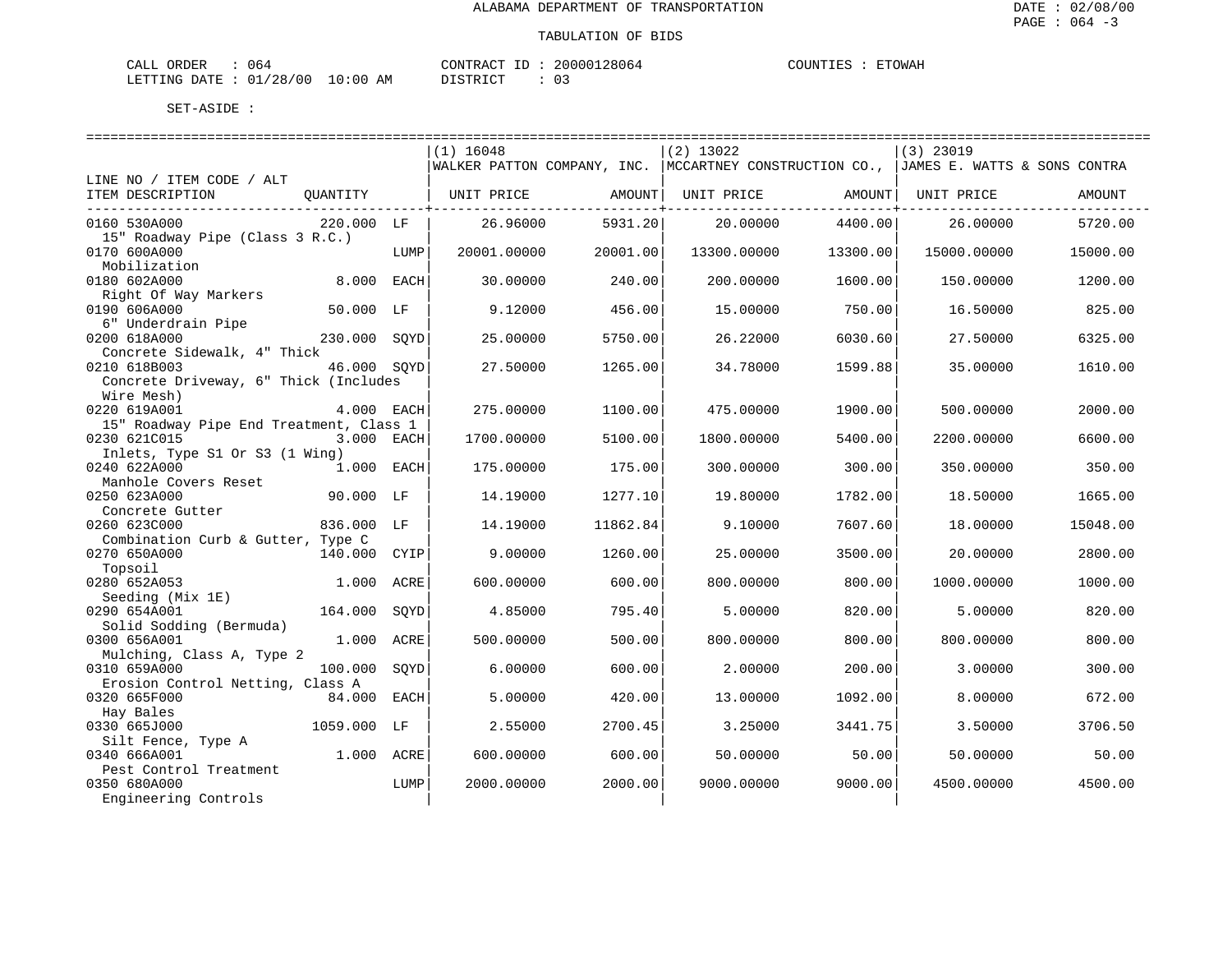| NR DER<br>CATJ | J64                           |                                                                                                                                | TONTR ACT<br>$ -$ | 28064<br>20000 | <b>COLINT</b> | <b>ETOWAF</b> |
|----------------|-------------------------------|--------------------------------------------------------------------------------------------------------------------------------|-------------------|----------------|---------------|---------------|
| LETTING DATE   | '28/<br>01 <sub>l</sub><br>UU | 10:00<br>ΑM<br>the contract of the contract of the contract of the contract of the contract of the contract of the contract of |                   |                |               |               |

|                                          |              |      |                                                                                          | ======================== |                                               |               |             |            |            |
|------------------------------------------|--------------|------|------------------------------------------------------------------------------------------|--------------------------|-----------------------------------------------|---------------|-------------|------------|------------|
|                                          |              |      | $(1)$ 16048                                                                              |                          | $(2)$ 13022                                   |               | $(3)$ 23019 |            |            |
|                                          |              |      | WALKER PATTON COMPANY, INC.   MCCARTNEY CONSTRUCTION CO.,   JAMES E. WATTS & SONS CONTRA |                          |                                               |               |             |            |            |
| LINE NO / ITEM CODE / ALT                |              |      |                                                                                          |                          |                                               |               |             |            |            |
| ITEM DESCRIPTION                         |              |      | QUANTITY   UNIT PRICE AMOUNT  UNIT PRICE                                                 |                          |                                               | AMOUNT        | UNIT PRICE  |            | AMOUNT     |
| _______________________________          |              |      |                                                                                          |                          |                                               |               |             |            |            |
| 0360 701A035                             | 1.000 MILE   |      | 1150.00000                                                                               | 1150.00                  | 950.00000                                     | 950.00        | 2650.00000  |            | 2650.00    |
| Solid Yellow, Class 2, Type A Traffic    |              |      |                                                                                          |                          |                                               |               |             |            |            |
| Stripe (0.09" Thick)                     |              |      |                                                                                          |                          |                                               |               |             |            |            |
| 0370 701C001<br>1.000 MILE               |              |      | 400.00000                                                                                | 400.00                   | 350.00000                                     | 350.00        | 530.00000   |            | 530.00     |
| Solid Temporary Traffic Stripe           |              |      |                                                                                          |                          |                                               |               |             |            |            |
| 0380 703A002 352.000 SOFT                |              |      | 2.30000                                                                                  | 809.60                   | 2.00000                                       | 704.00        | 5.25000     |            | 1848.00    |
| Traffic Control Markings, Class 2, Type  |              |      |                                                                                          |                          |                                               |               |             |            |            |
| A                                        |              |      |                                                                                          |                          |                                               |               |             |            |            |
| 0390 703B002                             | 205.000 SOFT |      | 2.30000                                                                                  | 471.50                   | 2,00000                                       | 410.00        | 5.25000     |            | 1076.25    |
| Traffic Control Legends, Class 2, Type A |              |      |                                                                                          |                          |                                               |               |             |            |            |
| 0400 703C001                             | 88.000 SOFT  |      | 1,70000                                                                                  | 149.60                   | 1.50000                                       | 132.00        | 5.25000     |            | 462.00     |
| Removal Of Existing Traffic Control      |              |      |                                                                                          |                          |                                               |               |             |            |            |
| Markings Or Legends (Plastic)            |              |      |                                                                                          |                          |                                               |               |             |            |            |
| 0410 703D001                             | 352.000      | SOFT | 1.25000                                                                                  | 440.00                   | 1,00000                                       | 352.00        | 1,40000     |            | 492.80     |
| Temporary Traffic Control Markings       |              |      |                                                                                          |                          |                                               |               |             |            |            |
| 0420 703E001                             | 205.000      | SOFT | 1.25000                                                                                  | 256.25                   | 1,00000                                       | 205.00        | 1,40000     |            | 287.00     |
| Temporary Traffic Control Legends        |              |      |                                                                                          |                          |                                               |               |             |            |            |
| 0430 713A000                             | 12.000 LF    |      | 250.00000                                                                                | 3000.00                  | 105.00000                                     | 1260.00       | 100.00000   |            | 1200.00    |
| Permanent Barricades                     |              |      |                                                                                          |                          |                                               |               |             |            |            |
| 0440 740B000                             | 351.000      | SOFT | 10.50000                                                                                 | 3685.50                  | 9,00000                                       | 3159.00       | 16.00000    |            | 5616.00    |
| Construction Signs<br>0450 740D000       | 18.000       |      |                                                                                          | 720.00                   |                                               |               |             |            | 1260.00    |
| Channelizing Drums                       |              | EACH | 40.00000                                                                                 |                          | 35,00000                                      | 630.00        | 70.00000    |            |            |
| 0460 740E000                             | 50.000       | EACH | 12.50000                                                                                 | 625.00                   | 5.00000                                       | 250.00        | 13.50000    |            | 675.00     |
| Cones (36 Inches High)                   |              |      |                                                                                          |                          |                                               |               |             |            |            |
| 0470 740F002                             | 10.000       | EACH | 200.00000                                                                                | 2000.00                  | 100.00000                                     | 1000.00       | 325.00000   |            | 3250.00    |
| Barricades, Type III                     |              |      |                                                                                          |                          |                                               |               |             |            |            |
| 0480 7401005                             | 6.000 EACH   |      | 72,00000                                                                                 | 432.00                   | 260.00000                                     | 1560.00       | 300,00000   |            | 1800.00    |
| Warning Lights, Type B (Detachable Head) |              |      |                                                                                          |                          |                                               |               |             |            |            |
| 0490 740M000                             | 50.000 EACH  |      | 7.50000                                                                                  | 375.00                   | 3.50000                                       | 175.00        | 10.00000    |            | 500.00     |
| Weight For Cone                          |              |      |                                                                                          |                          |                                               |               |             |            |            |
| 0500 741C010                             | 1.000 EACH   |      | 5300.00000                                                                               | 5300.00                  | 995.00000                                     | 995.00        | 6000.00000  |            | 6000.00    |
| Portable Sequential Arrow And Chevron    |              |      |                                                                                          |                          |                                               |               |             |            |            |
| Sign Unit                                |              |      |                                                                                          |                          |                                               |               |             |            |            |
| SECTION TOTALS                           |              |      |                                                                                          |                          | $131,676.44$ $\uparrow$ $\qquad$ $132,969.33$ |               |             | $\ddot{s}$ | 156,061.55 |
|                                          |              |      | ----------------------+----------                                                        |                          |                                               |               |             |            |            |
| CONTRACT TOTALS                          |              |      | \$                                                                                       | 131,676.44               |                                               | \$132,969.33] |             | Ŝ.         | 156,061.55 |
|                                          |              |      |                                                                                          |                          |                                               |               |             |            |            |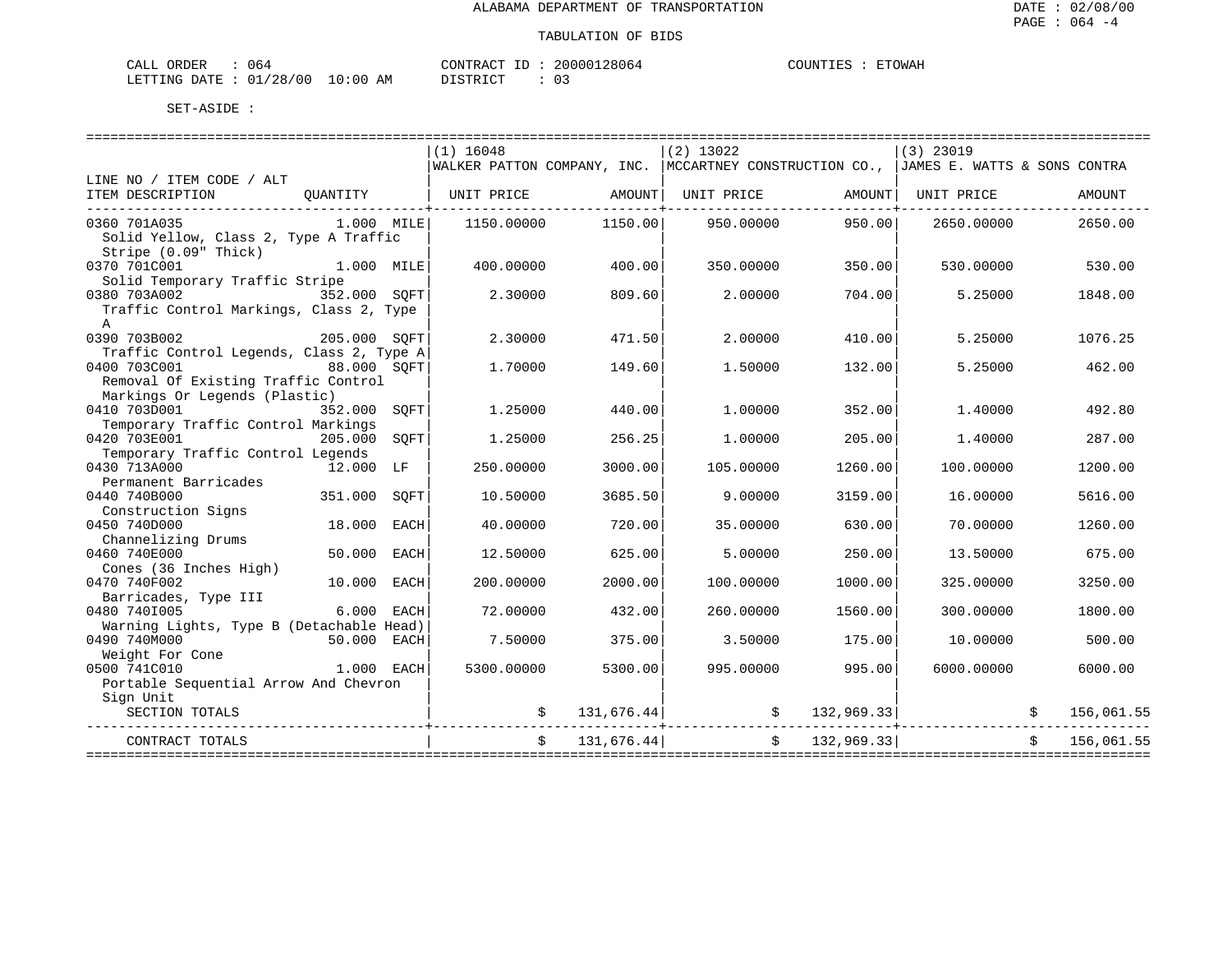| ORDER<br>ىلىلەر  | 064                                     | CONTPACT          | 28064<br>200001 | COUNTIES<br>ETOWAH |
|------------------|-----------------------------------------|-------------------|-----------------|--------------------|
| LETTING<br>DATE. | ה הי<br>0:00<br>01<br>AΜ<br>00 /<br>-48 | $T \cap T$<br>STR |                 |                    |

|                                                                                                                                                                 |                | $(4)$ 04009                                                                              |         | (5) 20011   |          | $(6)$ 07003 |          |
|-----------------------------------------------------------------------------------------------------------------------------------------------------------------|----------------|------------------------------------------------------------------------------------------|---------|-------------|----------|-------------|----------|
|                                                                                                                                                                 |                | W. W. DYAR & SONS, INC. $ $ TRI COUNTY CONCRETE CONSTRUC $ R.E.$ GRILLS CONSTRUCTION CO. |         |             |          |             |          |
| LINE NO / ITEM CODE / ALT<br>ITEM DESCRIPTION                                                                                                                   |                |                                                                                          |         |             |          |             | AMOUNT   |
| SECTION 0001 Total                                                                                                                                              |                |                                                                                          |         |             |          |             |          |
| 0010 201A000<br>Clearing & Grubbing (Approximately 1<br>Acre)                                                                                                   |                | LUMP<br>5000.00000                                                                       | 5000.00 | 23000.00000 | 23000.00 | 16000.00000 | 16000.00 |
| 0020 206C000<br>Removing Concrete Sidewalk                                                                                                                      | 111.000 SOYD   | 30.00000                                                                                 | 3330.00 | 2.50000     | 277.50   | 7.00000     | 777.00   |
| 0030 206C002<br>Removing Concrete Slope Paving                                                                                                                  | 211.000        | SOYD<br>30.00000                                                                         | 6330.00 | 2.50000     | 527.50   | 7.00000     | 1477.00  |
| 0040 206C010<br>Removing Concrete Driveway                                                                                                                      | 42.000 SOYD    | 30.00000                                                                                 | 1260.00 | 5.00000     | 210.00   | 7.00000     | 294.00   |
| 0050 206D002<br>Removing Curb                                                                                                                                   | 297.000 LF     | 10.00000                                                                                 | 2970.00 | 4.00000     | 1188.00  | 5.00000     | 1485.00  |
| 0060 206D003<br>Removing Curb And Gutter                                                                                                                        | 357.000 LF     | 15,00000                                                                                 | 5355.00 | 7.50000     | 2677.50  | 5.00000     | 1785.00  |
| 0070 206E046                                                                                                                                                    | 5.000 EACH     | 600.00000                                                                                | 3000.00 | 200.00000   | 1000.00  | 150.00000   | 750.00   |
| Removing Light Standard Base<br>0080 210A000                                                                                                                    | 490.000 CYIP   | 15.00000                                                                                 | 7350.00 | 8.00000     | 3920.00  | 14.00000    | 6860.00  |
| Unclassified Excavation<br>0090 214A000                                                                                                                         | 113.000 CUYD   | 15,00000                                                                                 | 1695.00 | 5.00000     | 565.00   | 9.00000     | 1017.00  |
| Structure Excavation<br>0100 214B001                                                                                                                            | 52.000<br>CUYD | 36.00000                                                                                 | 1872.00 | 25,00000    | 1300.00  | 21,00000    | 1092.00  |
| Foundation Backfill, Commercial<br>0110 405A000                                                                                                                 | 87.000 GAL     | 1.50000                                                                                  | 130.50  | 2.00000     | 174.001  | 2.00000     | 174.00   |
| Tack Coat<br>0120 429A200<br>Improved Bituminous Concrete Wearing                                                                                               | 62.000 TON     | 80.00000                                                                                 | 4960.00 | 88.00000    | 5456.00  | 50.00000    | 3100.00  |
| Surface Layer, 1/2" Maximum Aggregate<br>Size Mix, ESAL Range A<br>0130 429B201<br>Improved Bituminous Concrete Binder<br>Layer, 1" Maximum Aggregate Size Mix, | 216.000 TON    | 45.00000                                                                                 | 9720.00 | 50.00000    | 10800.00 | 44.00000    | 9504.00  |
| ESAL Range A<br>0140 429C201<br>Improved Bituminous Concrete Base Layer,<br>1 1/2" Maximum Aggregate Size Mix,                                                  | 216.000 TON    | 45.00000                                                                                 | 9720.00 | 50.00000    | 10800.00 | 44.00000    | 9504.00  |
| ESAL Range A<br>0150 429C211<br>Improved Bituminous Concrete Base Layer,<br>Widening, 1 1/2" Maximum Aggregate<br>Size Mix, ESAL Range A                        | 56.000 TON     | 75,00000                                                                                 | 4200.00 | 82.50000    | 4620.00  | 65.00000    | 3640.00  |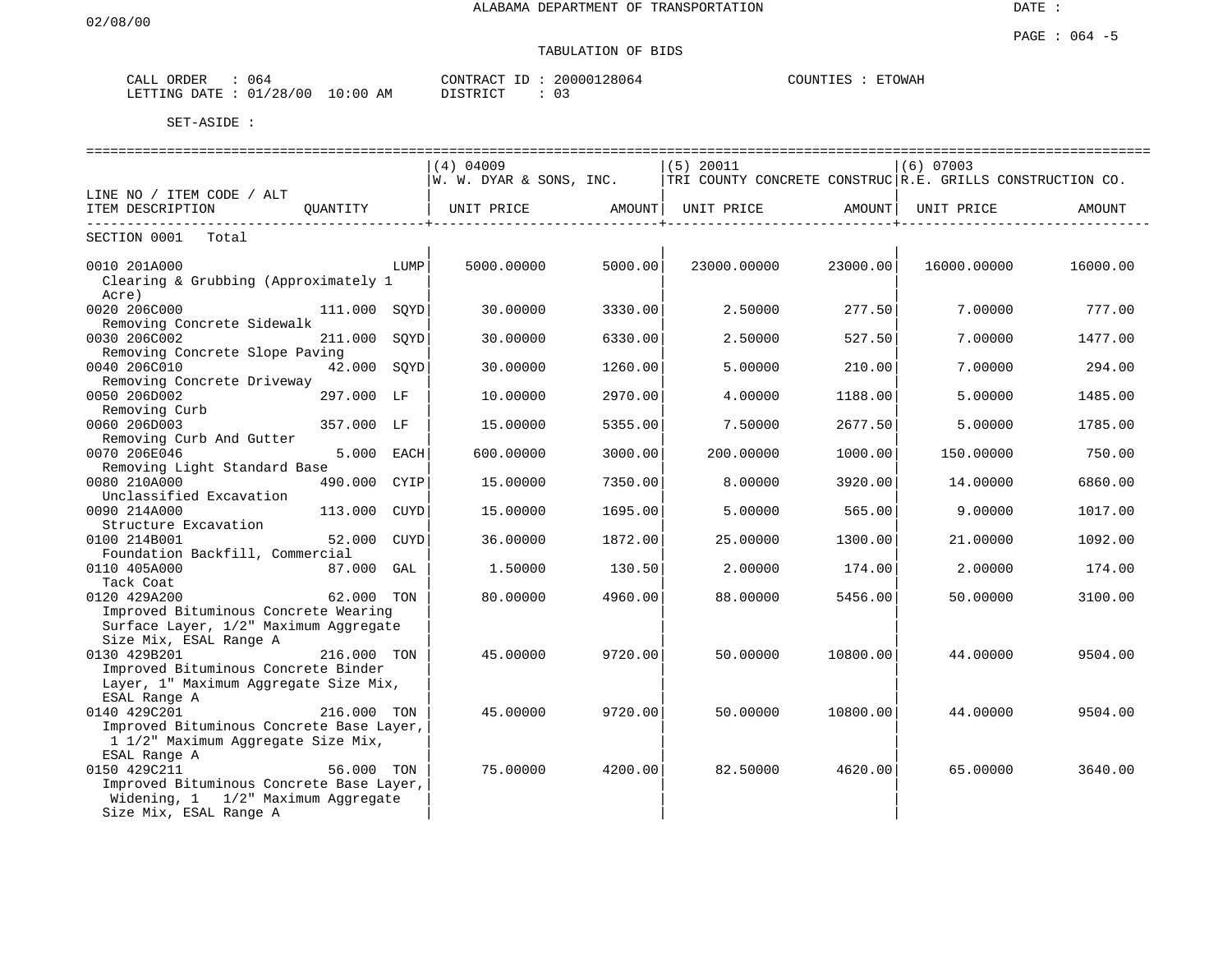| ORDER<br>CALL (        | 54 ل |             | CONTRACT ID | 20000128064 | COUNTIES | ETOWAH |
|------------------------|------|-------------|-------------|-------------|----------|--------|
| LETTING DATE: 01/28/00 |      | 10:00<br>AΜ | T STR T CT. | ∩ −         |          |        |

|                                                           |                 | $(4)$ 04009             |          | $(5)$ 20011                                               |          | $(6)$ 07003 |          |
|-----------------------------------------------------------|-----------------|-------------------------|----------|-----------------------------------------------------------|----------|-------------|----------|
|                                                           |                 | W. W. DYAR & SONS, INC. |          | TRI COUNTY CONCRETE CONSTRUC R.E. GRILLS CONSTRUCTION CO. |          |             |          |
| LINE NO / ITEM CODE / ALT<br>ITEM DESCRIPTION<br>OUANTITY |                 | UNIT PRICE              | AMOUNT   | UNIT PRICE                                                | AMOUNT   | UNIT PRICE  | AMOUNT   |
|                                                           |                 |                         |          |                                                           |          |             |          |
| 0160 530A000                                              | 220.000 LF      | 30.00000                | 6600.00  | 18,00000                                                  | 3960.00  | 30,00000    | 6600.00  |
| 15" Roadway Pipe (Class 3 R.C.)                           |                 |                         |          |                                                           |          |             |          |
| 0170 600A000<br>Mobilization                              | LUMP            | 17000.00000             | 17000.00 | 8000.00000                                                | 8000.00  | 65000.00000 | 65000.00 |
| 0180 602A000                                              | 8.000 EACH      | 200.00000               | 1600.00  | 100.00000                                                 | 800.00   | 110.00000   | 880.00   |
| Right Of Way Markers                                      |                 |                         |          |                                                           |          |             |          |
| 0190 606A000                                              | 50.000 LF       | 15.00000                | 750.00   | 15.00000                                                  | 750.00   | 10.00000    | 500.00   |
| 6" Underdrain Pipe                                        |                 |                         |          |                                                           |          |             |          |
| 0200 618A000<br>Concrete Sidewalk, 4" Thick               | 230.000 SOYD    | 38.00000                | 8740.00  | 42.00000                                                  | 9660.00  | 20.00000    | 4600.00  |
| 0210 618B003                                              | 46.000 SOYD     | 40.00000                | 1840.00  | 60.00000                                                  | 2760.00  | 34.00000    | 1564.00  |
| Concrete Driveway, 6" Thick (Includes                     |                 |                         |          |                                                           |          |             |          |
| Wire Mesh)                                                |                 |                         |          |                                                           |          |             |          |
| 0220 619A001                                              | 4.000 EACH      | 400.00000               | 1600.00  | 600.00000                                                 | 2400.00  | 650.00000   | 2600.00  |
| 15" Roadway Pipe End Treatment, Class 1                   |                 |                         |          |                                                           |          |             |          |
| 0230 621C015<br>Inlets, Type S1 Or S3 (1 Wing)            | 3.000 EACH      | 2000.00000              | 6000.00  | 2200.00000                                                | 6600.00  | 2000.00000  | 6000.00  |
| 0240 622A000                                              | 1.000 EACH      | 300.00000               | 300.00   | 500.00000                                                 | 500.00   | 350.00000   | 350.00   |
| Manhole Covers Reset                                      |                 |                         |          |                                                           |          |             |          |
| 0250 623A000                                              | 90.000 LF       | 18,00000                | 1620.00  | 12.00000                                                  | 1080.00  | 13,00000    | 1170.00  |
| Concrete Gutter                                           |                 |                         |          |                                                           |          |             |          |
| 0260 623C000                                              | 836.000 LF      | 14.00000                | 11704.00 | 12.00000                                                  | 10032.00 | 11,00000    | 9196.00  |
| Combination Curb & Gutter, Type C<br>0270 650A000         | 140.000 CYIP    | 14.00000                | 1960.00  | 10.00000                                                  | 1400.00  | 16.00000    | 2240.00  |
| Topsoil                                                   |                 |                         |          |                                                           |          |             |          |
| 0280 652A053                                              | 1.000<br>ACRE   | 1000.00000              | 1000.00  | 1500.00000                                                | 1500.00  | 800.00000   | 800.00   |
| Seeding (Mix 1E)                                          |                 |                         |          |                                                           |          |             |          |
| 0290 654A001                                              | 164.000<br>SOYD | 5.00000                 | 820.00   | 6.00000                                                   | 984.00   | 5.00000     | 820.00   |
| Solid Sodding (Bermuda)<br>0300 656A001                   | 1.000 ACRE      | 600.00000               | 600.00   | 1200.00000                                                | 1200.00  | 800.00000   | 800.00   |
| Mulching, Class A, Type 2                                 |                 |                         |          |                                                           |          |             |          |
| 0310 659A000                                              | 100.000<br>SOYD | 6.00000                 | 600.00   | 5.00000                                                   | 500.00   | 2.00000     | 200.00   |
| Erosion Control Netting, Class A                          |                 |                         |          |                                                           |          |             |          |
| 0320 665F000                                              | 84.000<br>EACH  | 5.00000                 | 420.00   | 6.00000                                                   | 504.00   | 4,00000     | 336.00   |
| Hay Bales<br>0330 665J000                                 | 1059.000 LF     | 5.00000                 | 5295.00  | 5.00000                                                   | 5295.00  | 3.50000     | 3706.50  |
| Silt Fence, Type A                                        |                 |                         |          |                                                           |          |             |          |
| 0340 666A001                                              | 1.000 ACRE      | 50.00000                | 50.00    | 250.00000                                                 | 250.00   | 50.00000    | 50.00    |
| Pest Control Treatment                                    |                 |                         |          |                                                           |          |             |          |
| 0350 680A000                                              | LUMP            | 2500.00000              | 2500.00  | 15000.00000                                               | 15000.00 | 20000.00000 | 20000.00 |
| Engineering Controls                                      |                 |                         |          |                                                           |          |             |          |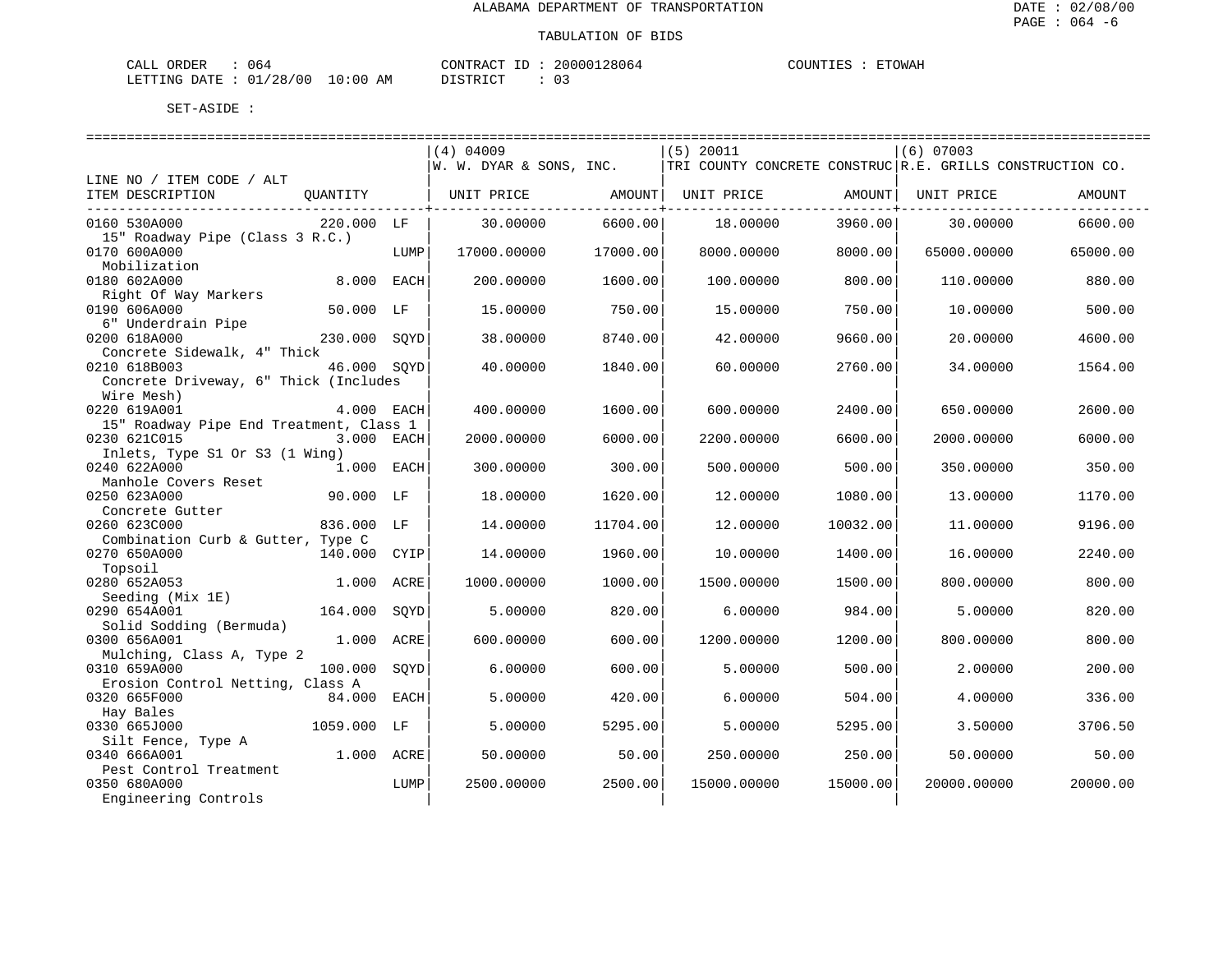| NR DER<br>CATJ | J64                           |                                                                                                                                | TONTR ACT<br>$ -$ | 28064<br>20000 | <b>COLINT</b> | <b>ETOWAF</b> |
|----------------|-------------------------------|--------------------------------------------------------------------------------------------------------------------------------|-------------------|----------------|---------------|---------------|
| LETTING DATE   | '28/<br>01 <sub>l</sub><br>UU | 10:00<br>ΑM<br>the contract of the contract of the contract of the contract of the contract of the contract of the contract of |                   |                |               |               |

|                                                                                                                                                               |      | $(4)$ 04009                                                                              |            | (5) 20011  |              | $(6)$ 07003 |    |            |
|---------------------------------------------------------------------------------------------------------------------------------------------------------------|------|------------------------------------------------------------------------------------------|------------|------------|--------------|-------------|----|------------|
|                                                                                                                                                               |      | $ W. W. DYAR & SONS, INC.$   TRI COUNTY CONCRETE CONSTRUC   R.E. GRILLS CONSTRUCTION CO. |            |            |              |             |    |            |
| LINE NO / ITEM CODE / ALT<br>OUANTITY   UNIT PRICE       AMOUNT  UNIT PRICE       AMOUNT  UNIT PRICE<br>ITEM DESCRIPTION<br>--------------------------------- |      |                                                                                          |            |            |              |             |    | AMOUNT     |
| $1.000$ $MILE$<br>0360 701A035<br>Solid Yellow, Class 2, Type A Traffic<br>Stripe (0.09" Thick)                                                               |      | 2500.00000                                                                               | 2500.00    | 2750.00000 | 2750.00      | 950.00000   |    | 950.00     |
| 1.000 MILE<br>0370 701C001<br>Solid Temporary Traffic Stripe                                                                                                  |      | 500.00000                                                                                | 500.00     | 550.00000  | 550.00       | 350.00000   |    | 350.00     |
| 0380 703A002<br>352.000 SOFT<br>Traffic Control Markings, Class 2, Type<br>A                                                                                  |      | 5.00000                                                                                  | 1760.00    | 5.50000    | 1936.00      | 2,00000     |    | 704.00     |
| 205.000 SQFT<br>0390 703B002<br>Traffic Control Legends, Class 2, Type A                                                                                      |      | 5.00000                                                                                  | 1025.00    | 5.50000    | 1127.50      | 2,00000     |    | 410.00     |
| 0400 703C001<br>88.000 SQFT<br>Removal Of Existing Traffic Control<br>Markings Or Legends (Plastic)                                                           |      | 5.00000                                                                                  | 440.00     | 5.50000    | 484.00       | 1,50000     |    | 132.00     |
| 0410 703D001<br>352.000 SOFT                                                                                                                                  |      | 3.00000                                                                                  | 1056.00    | 1.50000    | 528.00       | 1,00000     |    | 352.00     |
| Temporary Traffic Control Markings<br>0420 703E001<br>205.000                                                                                                 | SOFT | 3.00000                                                                                  | 615.00     | 1.50000    | 307.50       | 1,00000     |    | 205.00     |
| Temporary Traffic Control Legends<br>0430 713A000<br>12.000 LF                                                                                                |      | 170.00000                                                                                | 2040.00    | 100.00000  | 1200.00      | 100.00000   |    | 1200.00    |
| Permanent Barricades                                                                                                                                          |      |                                                                                          |            |            |              |             |    |            |
| 0440 740B000<br>351.000<br>Construction Signs                                                                                                                 | SOFT | 14.00000                                                                                 | 4914.00    | 12.00000   | 4212.00      | 16.00000    |    | 5616.00    |
| 0450 740D000<br>18.000                                                                                                                                        | EACH | 40.00000                                                                                 | 720.00     | 75.00000   | 1350.00      | 90.00000    |    | 1620.00    |
| Channelizing Drums<br>0460 740E000<br>50.000                                                                                                                  | EACH | 15.00000                                                                                 | 750.00     | 20.00000   | 1000.00      | 16.00000    |    | 800.00     |
| Cones (36 Inches High)<br>0470 740F002<br>10.000                                                                                                              | EACH | 265.00000                                                                                | 2650.00    | 300.00000  | 3000.00      | 400.00000   |    | 4000.00    |
| Barricades, Type III                                                                                                                                          |      |                                                                                          |            |            |              |             |    |            |
| 0480 7401005<br>6.000 EACH<br>Warning Lights, Type B (Detachable Head)                                                                                        |      | 200.00000                                                                                | 1200.00    | 350.00000  | 2100.00      | 600.00000   |    | 3600.00    |
| 0490 740M000<br>50.000 EACH                                                                                                                                   |      | 10.00000                                                                                 | 500.00     | 5,00000    | 250.00       | 12.00000    |    | 600.00     |
| Weight For Cone<br>0500 741C010<br>$1.000$ EACH<br>Portable Sequential Arrow And Chevron                                                                      |      | 2000.00000                                                                               | 2000.00    | 6000,00000 | 6000.00      | 4500.00000  |    | 4500.00    |
| Sign Unit<br>SECTION TOTALS                                                                                                                                   |      |                                                                                          |            |            |              |             |    | 209,910.50 |
| CONTRACT TOTALS                                                                                                                                               |      | Ŝ.                                                                                       | 160,561.50 |            | \$166,485.50 |             | S. | 209,910.50 |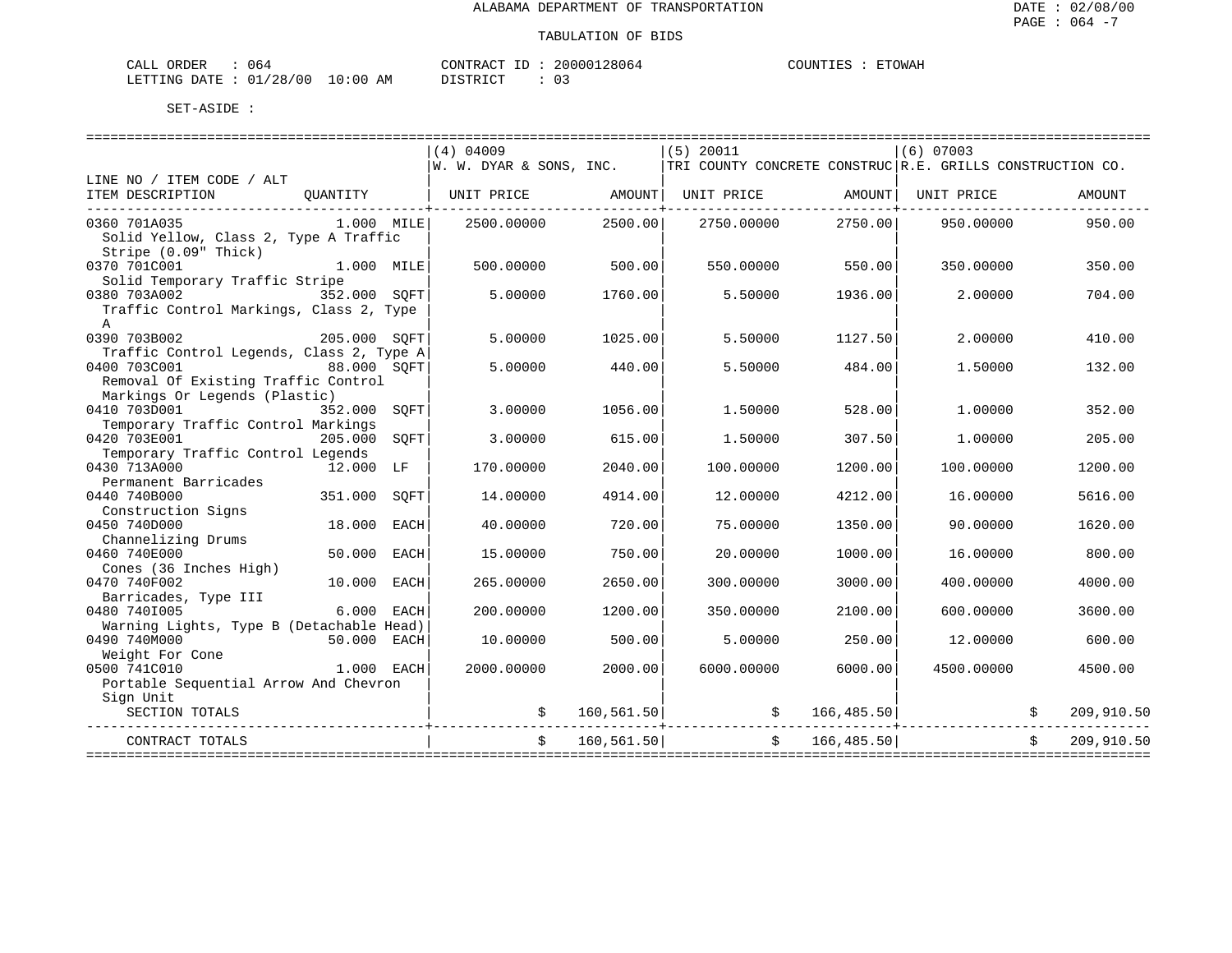#### VENDOR RANKING

| CALL ORDER<br>LETTING DATE: 01/28/00 | : 065<br>$10:00$ AM          | CONTRACT ID: 20000128065<br>$\therefore$ 02<br>DISTRICT                                        |              | COUNTIES : LAUDERDALE |                              |                   |
|--------------------------------------|------------------------------|------------------------------------------------------------------------------------------------|--------------|-----------------------|------------------------------|-------------------|
| CONTRACT DESCRIPTION:<br>SET-ASIDE : | Huntsville Road in Florence. | 30<br>CONTRACT TIME:<br>FLORENCE<br>for constructing the Traffic Signal Upgrade on S.R.#133 at | Working Days | (available days)      | $PROJECT(S) : STPHS-8830(3)$ |                   |
| RANK                                 | VENDOR NO./NAME              |                                                                                                |              |                       | TOTAL<br>BID.                | % OVER<br>LOW BID |
| 19055                                | SHOALS ELECTRIC CO., INC.    |                                                                                                |              |                       | 21,873.00                    | 100.0000%         |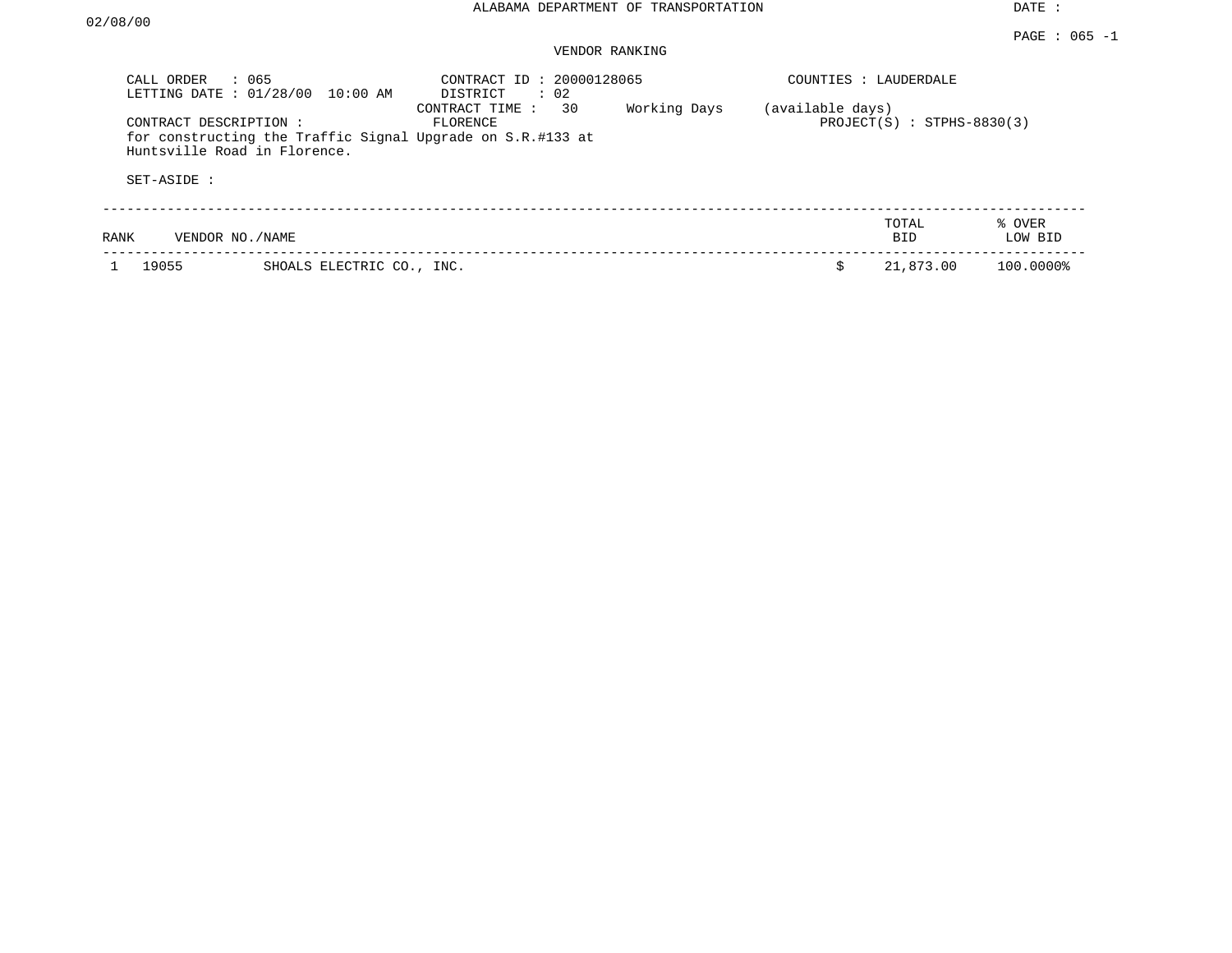| $\sim$<br>71 T<br>ORDER<br>- 06-<br>∪A⊔⊥                                                                                                                                                   | ി വ<br>$\sim$<br>וחזרר<br>≀ו∧ ש<br>7806. | TUTIO <sup>r</sup><br>.KI)A'<br>د، . |  |
|--------------------------------------------------------------------------------------------------------------------------------------------------------------------------------------------|------------------------------------------|--------------------------------------|--|
| າຂ<br>AΜ<br>TTING<br>⊤י⊤ בר<br>0C<br><b>T.U</b><br>.<br><u>UU</u><br>20<br>the contract of the contract of the contract of the contract of the contract of the contract of the contract of | CMDT                                     |                                      |  |

|                                         |               |      | $(1)$ 19055               |           |                   |                     |        |
|-----------------------------------------|---------------|------|---------------------------|-----------|-------------------|---------------------|--------|
|                                         |               |      | SHOALS ELECTRIC CO., INC. |           |                   |                     |        |
| LINE NO / ITEM CODE / ALT               |               |      |                           |           |                   |                     |        |
| ITEM DESCRIPTION                        | OUANTITY      |      | UNIT PRICE                |           | AMOUNT UNIT PRICE | AMOUNT   UNIT PRICE | AMOUNT |
| ---------------<br>SECTION 0001 Total   |               |      |                           |           |                   |                     |        |
|                                         |               |      |                           |           |                   |                     |        |
| 0010 600A000                            |               | LUMP | 2500.00000                | 2500.00   |                   |                     |        |
| Mobilization                            |               |      |                           |           |                   |                     |        |
| 0020 730A012                            |               | LUMP | 600,00000                 | 600.00    |                   |                     |        |
| Removal Of Existing Traffic Control     |               |      |                           |           |                   |                     |        |
| Unit (Partial) (SR-133 At Huntsville    |               |      |                           |           |                   |                     |        |
| Road)                                   |               |      |                           |           |                   |                     |        |
| 0030 730C016                            |               | LUMP | 3300.00000                | 3300.00   |                   |                     |        |
| Furnishing And Installing Traffic       |               |      |                           |           |                   |                     |        |
| Control Unit (Partial) (SR-133 At       |               |      |                           |           |                   |                     |        |
| Huntsville Road)                        |               |      |                           |           |                   |                     |        |
| 0040 730J000                            | 8.000 EACH    |      | 120.00000                 | 960.00    |                   |                     |        |
| Loop Detector Amplifier                 |               |      |                           |           |                   |                     |        |
| 0050 730P001                            | 8.000 EACH    |      | 400.00000                 | 3200.00   |                   |                     |        |
| Vehicular Signal Head, 300 mm 3 Section |               |      |                           |           |                   |                     |        |
| 0060 730P002                            | 2.000 EACH    |      | 600,00000                 | 1200.00   |                   |                     |        |
| Vehicular Signal Head, 300 mm 5 Section |               |      |                           |           |                   |                     |        |
| 0070 730R003                            | $1.000$ EACH  |      | 7500.00000                | 7500.00   |                   |                     |        |
| Traffic Controller, Type III, 8 Phase   |               |      |                           |           |                   |                     |        |
| 0080 740B000                            | 11.000 M2     |      | 40.00000                  | 440.00    |                   |                     |        |
| Construction Signs                      |               |      |                           |           |                   |                     |        |
| 0090 740E000                            | $50.000$ EACH |      | 7.00000                   | 350.00    |                   |                     |        |
| Cones (900 mm High)                     |               |      |                           |           |                   |                     |        |
| 0100 740M000                            | 50.000 EACH   |      | 3.50000                   | 175.00    |                   |                     |        |
| Ballast For Cone                        |               |      |                           |           |                   |                     |        |
| 0110 741C010                            | $1.000$ EACH  |      | 1200.00000                | 1200.00   |                   |                     |        |
| Portable Sequential Arrow And Chevron   |               |      |                           |           |                   |                     |        |
| Sign Unit                               |               |      |                           |           |                   |                     |        |
| 0120 745A000                            | 16.000 HOUR   |      | 28.00000                  | 448.00    |                   |                     |        |
| Uniformed Police Officer                |               |      |                           |           |                   |                     |        |
| SECTION TOTALS                          |               |      | \$                        | 21,873.00 |                   |                     |        |
|                                         |               |      |                           |           |                   |                     |        |
| CONTRACT TOTALS                         |               |      | $\ddot{s}$                | 21,873.00 |                   |                     |        |
|                                         |               |      |                           |           |                   |                     |        |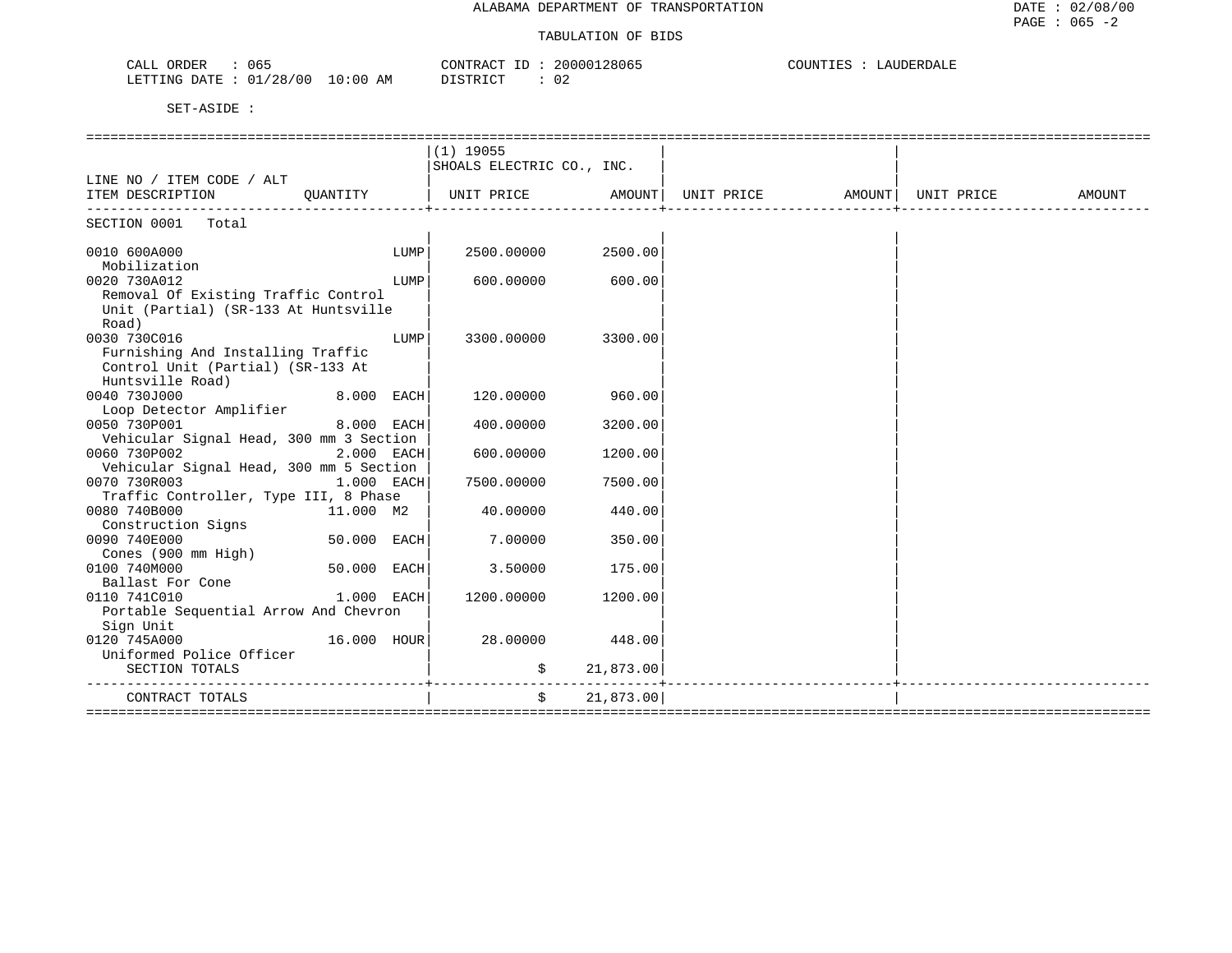#### VENDOR RANKING

|      | CALL ORDER : 068                                        | LETTING DATE : 01/28/00 10:00 AM                                                                                              | CONTRACT ID: 20000128068<br>DISTRICT<br>: 03 |              | COUNTIES : JEFFERSON |                                                      |                                                  |  |  |  |
|------|---------------------------------------------------------|-------------------------------------------------------------------------------------------------------------------------------|----------------------------------------------|--------------|----------------------|------------------------------------------------------|--------------------------------------------------|--|--|--|
|      | CONTRACT DESCRIPTION:<br>Mountain Brook.<br>SET-ASIDE : | for constructing the Walkway System on Lane Park Road,<br>Montevallo Road, Greenbriar Lane and Euclid Avenue in               | CONTRACT TIME : 120                          | Working Days | (available days)     | $PROJECT(S)$ : CMAO-9802(118)                        |                                                  |  |  |  |
| RANK | VENDOR NO./NAME                                         |                                                                                                                               |                                              |              |                      | TOTAL<br><b>BID</b>                                  | % OVER<br>LOW BID                                |  |  |  |
|      | 16048<br>07003<br>04009<br>16039                        | WALKER PATTON COMPANY, INC.<br>R. E. GRILLS CONSTRUCTION CO., INC.<br>W. W. DYAR & SONS, INC.<br>PINKERTON CONSTRUCTION, INC. |                                              |              | Ŝ.                   | 317,214.92<br>397,440.00<br>423,319.00<br>479,918.60 | 100.0000%<br>125.2904%<br>133.4486%<br>151.2913% |  |  |  |

4 16039 PINKERTON CONSTRUCTION, INC.<br>1999/918.60 151.2913% ALABAMA BRIDGE BUILDERS, INC.

ALABAMA BRIDGE BUILDERS, INC.  $$540,964.50$  170.5356%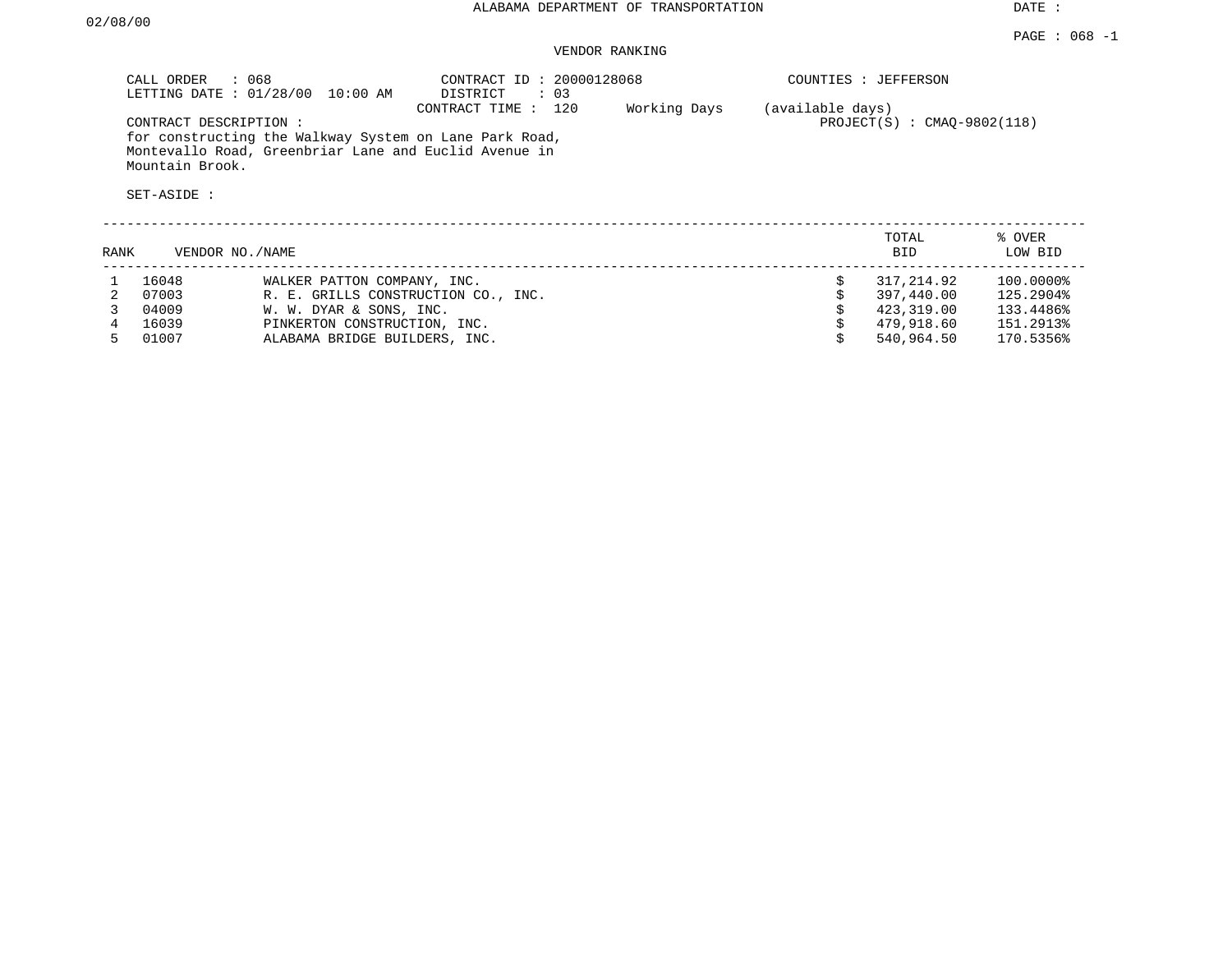| 068<br>ORDER<br>CALL             |            | CONTRACT ID | 28068<br>200001 | COUNTIES | <b>JEFFERSON</b> |
|----------------------------------|------------|-------------|-----------------|----------|------------------|
| $\pm$ : 01/28/00<br>LETTING DATE | $10:00$ AM | DISTRICT    | . U . J         |          |                  |

|                                         |                |      | ============================= |                     | ============================= |                    | =============================                                                     |           |  |
|-----------------------------------------|----------------|------|-------------------------------|---------------------|-------------------------------|--------------------|-----------------------------------------------------------------------------------|-----------|--|
|                                         |                |      | $(1)$ 16048                   |                     | $(2)$ 07003                   |                    | $(3)$ 04009                                                                       |           |  |
|                                         |                |      |                               |                     |                               |                    | WALKER PATTON COMPANY, INC.  R.E. GRILLS CONSTRUCTION CO. W. W. DYAR & SONS, INC. |           |  |
| LINE NO / ITEM CODE / ALT               |                |      |                               |                     |                               |                    |                                                                                   |           |  |
| ITEM DESCRIPTION                        | QUANTITY       |      | UNIT PRICE AMOUNT             |                     | UNIT PRICE AMOUNT             |                    | UNIT PRICE                                                                        | AMOUNT    |  |
| ----------------------------            |                |      |                               | ___________________ |                               | -----------------+ |                                                                                   |           |  |
| SECTION 0001 Total                      |                |      |                               |                     |                               |                    |                                                                                   |           |  |
| 0010 201A000                            |                | LUMP | 11000.00000                   | 11000.00            | 27000.00000                   | 27000.00           | 25000.00000                                                                       | 25000.00  |  |
| Clearing & Grubbing (Approximately 2.2  |                |      |                               |                     |                               |                    |                                                                                   |           |  |
| ACRES)                                  |                |      |                               |                     |                               |                    |                                                                                   |           |  |
| 0020 210A000                            | 1003.000 CYIP  |      | 11.75000                      | 11785.25            | 15.00000                      | 15045.00           | 15.00000                                                                          | 15045.00  |  |
|                                         |                |      |                               |                     |                               |                    |                                                                                   |           |  |
| Unclassified Excavation                 |                |      |                               |                     |                               |                    |                                                                                   |           |  |
| 0030 210D001                            | 295.000 CYIP   |      | 15.50000                      | 4572.50             | 18,00000                      | 5310.00            | 18,00000                                                                          | 5310.00   |  |
| Borrow Excavation (Loose Truckbed       |                |      |                               |                     |                               |                    |                                                                                   |           |  |
| Measurement)                            |                |      |                               |                     |                               |                    |                                                                                   |           |  |
| 0040 301A000                            | 504.000 SYCP   |      | 2.50000                       | 1260.00             | 8,00000                       | 4032.00            | 24.00000                                                                          | 12096.00  |  |
| Crushed Aggregate Base Course, Type B,  |                |      |                               |                     |                               |                    |                                                                                   |           |  |
| Plant Mixed, 3" Compacted Thickness     |                |      |                               |                     |                               |                    |                                                                                   |           |  |
| 0050 305B060                            | 65.000 TCIP    |      | 25.00000                      | 1625.00             | 35.00000                      | 2275.00            | 35.00000                                                                          | 2275.00   |  |
| Crushed Aggregate, Section 825, Crusher |                |      |                               |                     |                               |                    |                                                                                   |           |  |
| Run, 3/4" Down, For Miscellaneous Use   |                |      |                               |                     |                               |                    |                                                                                   |           |  |
| 0060 600A000                            |                | LUMP | 25500.00000                   | 25500.00            | 50000.00000                   | 50000.00           | 30000.00000                                                                       | 30000.00  |  |
| Mobilization                            |                |      |                               |                     |                               |                    |                                                                                   |           |  |
| 0070 613D000                            | 210.000 LF     |      | 20.00000                      | 4200.00             | 17.00000                      | 3570.00            | 40.00000                                                                          | 8400.00   |  |
| Brick Curb                              |                |      |                               |                     |                               |                    |                                                                                   |           |  |
| 0080 613E000                            |                | LUMP | 13680.00000                   | 13680.00            | 18000.00000                   | 18000.00           | 10000.00000                                                                       | 10000.00  |  |
| Stone Masonry/Concrete Block Masonry    |                |      |                               |                     |                               |                    |                                                                                   |           |  |
| 0090 618A000                            | 5832.000 SOYD  |      | 26.16000                      | 152565.12           | 30.00000                      | 174960.00          | 39.00000                                                                          | 227448.00 |  |
| Concrete Sidewalk, 4" Thick             |                |      |                               |                     |                               |                    |                                                                                   |           |  |
| 0100 623C000                            | 1812.000 LF    |      | 16.00000                      | 28992.00            | 11,00000                      | 19932.00           | 12.00000                                                                          | 21744.00  |  |
| Combination Curb & Gutter, Type C       |                |      |                               |                     |                               |                    |                                                                                   |           |  |
| 0110 643A000                            | 12.000 EACH    |      | 250.00000                     | 3000.00             | 360.00000                     | 4320.00            | 200.00000                                                                         | 2400.00   |  |
|                                         |                |      |                               |                     |                               |                    |                                                                                   |           |  |
| Water Meters Reset                      |                |      |                               |                     |                               |                    |                                                                                   |           |  |
| 0120 654A003                            | 1045.000       | SOYD | 5.90000                       | 6165.50             | 6.00000                       | 6270.00            | 6.00000                                                                           | 6270.00   |  |
| Solid Sodding (Centipede)               |                |      |                               |                     |                               |                    |                                                                                   |           |  |
| 0130 654A005                            | 332.000        | SOYD | 7.50000                       | 2490.00             | 11,00000                      | 3652.00            | 7.00000                                                                           | 2324.00   |  |
| Solid Sodding (Emerald Zoysia)          |                |      |                               |                     |                               |                    |                                                                                   |           |  |
| 0140 654A007                            | 7610.000       | SOYD | 4.38000                       | 33331.80            | 4.50000                       | 34245.00           | 4.00000                                                                           | 30440.00  |  |
| Solid Sodding (Tifway 419 Hybrid        |                |      |                               |                     |                               |                    |                                                                                   |           |  |
| Bermuda, Cynadon Hybrid 'Tifway 419')   |                |      |                               |                     |                               |                    |                                                                                   |           |  |
| 0150 660B002                            |                |      | 7.50000                       | 262.50              | 12,00000                      | 420.00             | 12.00000                                                                          | 420.00    |  |
| Vines, Euonymus Fortuni Var. Coloratus  |                |      |                               |                     |                               |                    |                                                                                   |           |  |
| (Wintercreeper)                         |                |      |                               |                     |                               |                    |                                                                                   |           |  |
| 0160 660C060                            | $110.000$ EACH |      | 23.75000                      | 2612.50             | 50.00000                      | 5500.00            | 32,00000                                                                          | 3520.00   |  |
| Shrubs, Juniperus Chinensis             |                |      |                               |                     |                               |                    |                                                                                   |           |  |
| 'Pfitzeriana Compacta' (Nick's Compact  |                |      |                               |                     |                               |                    |                                                                                   |           |  |
| Juniper)                                |                |      |                               |                     |                               |                    |                                                                                   |           |  |
|                                         |                |      |                               |                     |                               |                    |                                                                                   |           |  |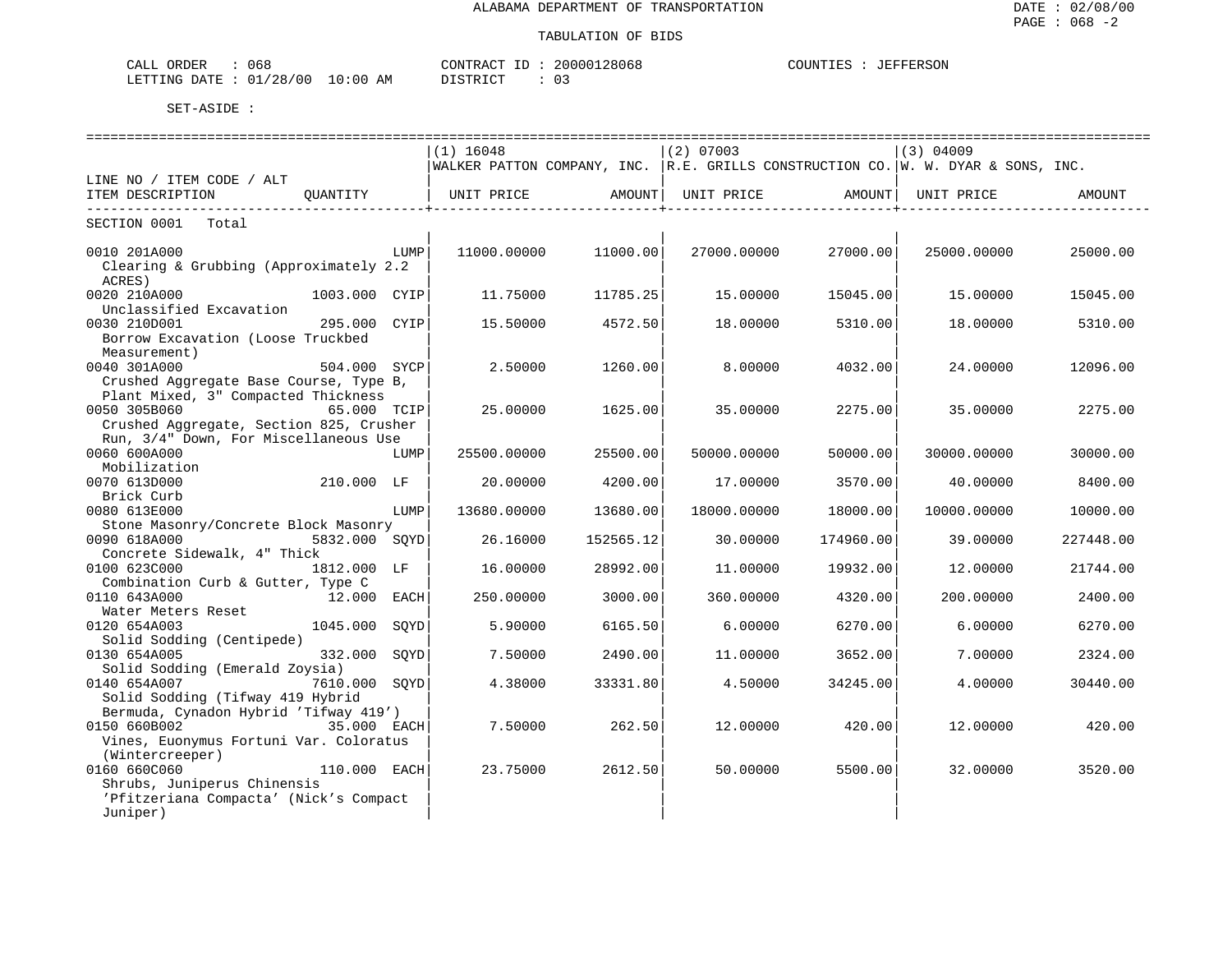| 068<br>ORDER<br>CALL       | CONTRACT                | 20000128068<br>$ -$ | COUNTIES<br>JEFFERSON |
|----------------------------|-------------------------|---------------------|-----------------------|
| : 01/28/00<br>LETTING DATE | 10:00<br>AΜ<br>DISTRICT |                     |                       |

|                                         |            |      | $(1)$ 16048                                                                      |            | $(2)$ 07003 |               | $(3)$ 04009       |                              |
|-----------------------------------------|------------|------|----------------------------------------------------------------------------------|------------|-------------|---------------|-------------------|------------------------------|
|                                         |            |      | WALKER PATTON COMPANY, INC. R.E. GRILLS CONSTRUCTION CO. W. W. DYAR & SONS, INC. |            |             |               |                   |                              |
| LINE NO / ITEM CODE / ALT               |            |      |                                                                                  |            |             |               |                   |                              |
| ITEM DESCRIPTION                        | OUANTITY   |      | UNIT PRICE       AMOUNT   UNIT PRICE     AMOUNT                                  |            |             |               | UNIT PRICE        | AMOUNT                       |
| 0170 660C070 300.000 EACH               |            |      | $7.50000$ 2250.00 7.00000                                                        |            |             |               | 2100.00  12.00000 | 3600.00                      |
| Shrubs, Liriope Muscari (Hybrid Green   |            |      |                                                                                  |            |             |               |                   |                              |
| Liriope)                                |            |      |                                                                                  |            |             |               |                   |                              |
| 0180 665F000<br>230.000 EACH            |            |      | 5,00000                                                                          | 1150.00    | 3.50000     | 805.00        | 8,00000           | 1840.00                      |
| Hay Bales                               |            |      |                                                                                  |            |             |               |                   |                              |
| 0190 665J000                            | 765.000 LF |      | 2.25000                                                                          | 1721.25    | 5.00000     | 3825.00       | 5.00000           | 3825.00                      |
| Silt Fence, Type A                      |            |      |                                                                                  |            |             |               |                   |                              |
| 0200 680A000                            |            | LUMP | 4500.00000                                                                       | 4500.00    | 12000.00000 | 12000.00      | 3000.00000        | 3000.00                      |
| Engineering Controls                    |            |      |                                                                                  |            |             |               |                   |                              |
| 1000.000 SOFT<br>0210 703A002           |            |      | 2.49000                                                                          | 2490.00    | 2,00000     | 2000.00       | 5.00000           | 5000.00                      |
| Traffic Control Markings, Class 2, Type |            |      |                                                                                  |            |             |               |                   |                              |
| $\mathsf{A}$                            |            |      |                                                                                  |            |             |               |                   |                              |
| 54.000 SQFT<br>0220 710A115             |            |      | 22.00000                                                                         | 1188.00    | 16.00000    | 864.00        | 25.00000          | 1350.00                      |
| Class 4, Aluminum Flat Sign Panels      |            |      |                                                                                  |            |             |               |                   |                              |
| 0.08" Thick Or Steel Flat Sign Panels   |            |      |                                                                                  |            |             |               |                   |                              |
| 14 Gauge (Type III Or Type IV           |            |      |                                                                                  |            |             |               |                   |                              |
| Background)                             |            |      |                                                                                  |            |             |               |                   |                              |
| 0230 710B001<br>60.000 LF               |            |      | 5.00000                                                                          | 300.00     | 6.00000     | 360.00        | 15,00000          | 900.00                       |
| Roadway Sign Post (#3 "U" Channel       |            |      |                                                                                  |            |             |               |                   |                              |
| Galvanized Steel)                       |            |      |                                                                                  |            |             |               |                   |                              |
| 0240 740B000                            | 8.000 SOFT |      | 17.00000                                                                         | 136.00     | 35.00000    | 280.00        | 14.00000          | 112.00                       |
| Construction Signs                      |            |      |                                                                                  |            |             |               |                   |                              |
| 0250 740E000                            | 25.000     | EACH | 10.00000                                                                         | 250.00     | 16,00000    | 400.00        | 25.00000          | 625.00                       |
| Cones (36 Inches High)                  |            |      |                                                                                  |            |             |               |                   |                              |
| 0260 740M000                            | 25.000     | EACH | 7.50000                                                                          | 187.50     | 11,00000    | 275.00        | 15.00000          | 375.00                       |
| Weight For Cone                         |            |      |                                                                                  |            |             |               |                   |                              |
| SECTION TOTALS                          |            |      | \$                                                                               | 317,214.92 | \$          | 397,440.00    |                   | 423, 319.00                  |
| CONTRACT TOTALS                         |            |      | Ŝ.                                                                               | 317,214.92 |             | \$397,440.00] |                   | $\mathsf{S}$<br>423, 319, 00 |
|                                         |            |      |                                                                                  |            |             |               |                   |                              |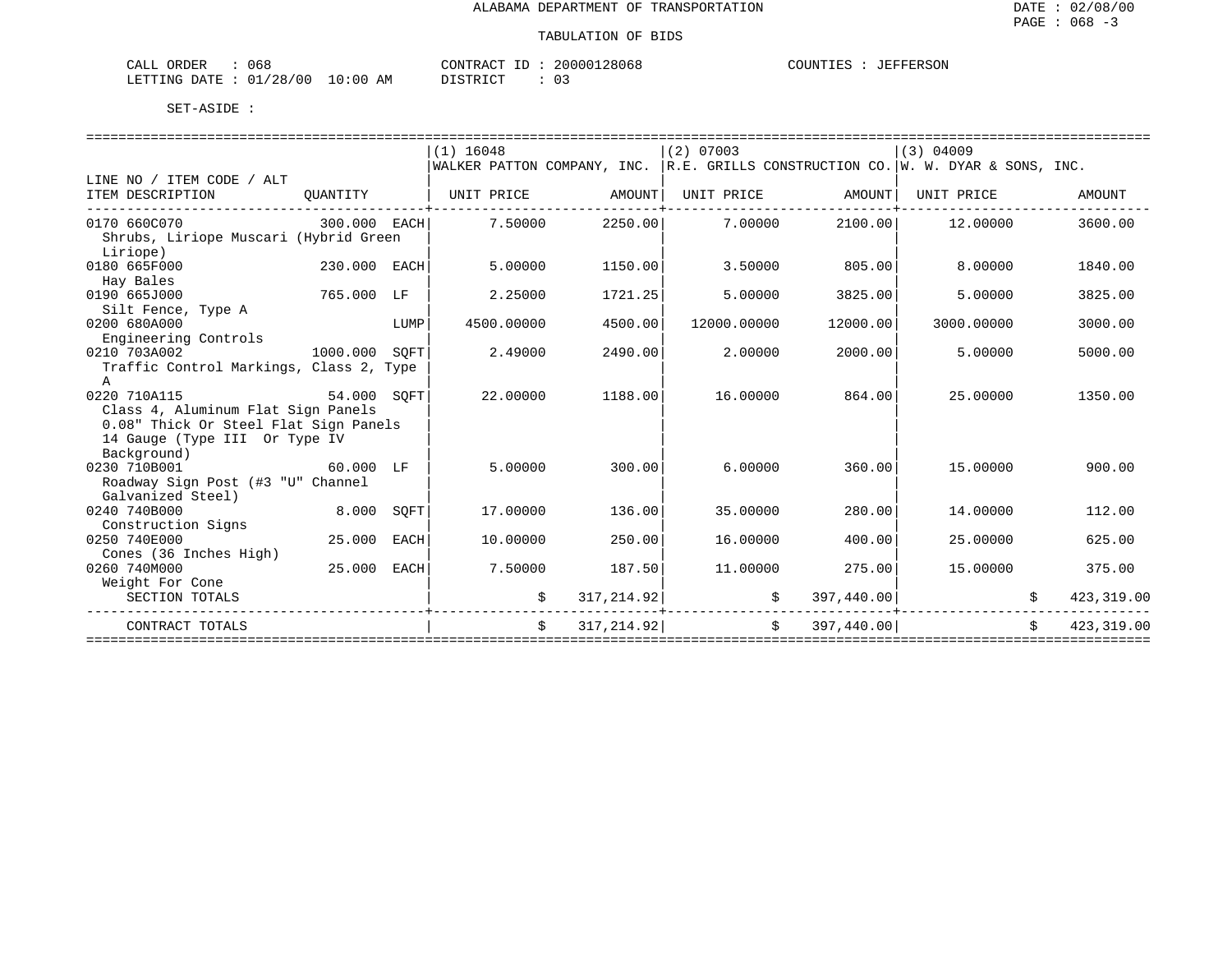# TABULATION OF BIDS

| ORDER<br>CALL  | 068        |          | CONTRACT<br>ID | 20000128068   | COUNTIES :<br>JEFFERSON |
|----------------|------------|----------|----------------|---------------|-------------------------|
| LETTING DATE : | : 01/28/00 | 10:00 AM | DISTRICT       | $\cap$<br>. U |                         |

|                                                   |               |      | ===============================                           |           |             |           |            |        |
|---------------------------------------------------|---------------|------|-----------------------------------------------------------|-----------|-------------|-----------|------------|--------|
|                                                   |               |      | $(4)$ 16039                                               |           | $(5)$ 01007 |           |            |        |
|                                                   |               |      | PINKERTON CONSTRUCTION, INC. ALABAMA BRIDGE BUILDERS, INC |           |             |           |            |        |
| LINE NO / ITEM CODE / ALT                         |               |      |                                                           |           |             |           |            |        |
| ITEM DESCRIPTION QUANTITY                         |               |      | UNIT PRICE                                                | AMOUNT    | UNIT PRICE  | AMOUNT    | UNIT PRICE | AMOUNT |
|                                                   |               |      |                                                           |           |             |           |            |        |
| SECTION 0001 Total                                |               |      |                                                           |           |             |           |            |        |
| 0010 201A000                                      |               | LUMP | 50000.00000                                               | 50000.00  | 45000.00000 | 45000.00  |            |        |
| Clearing & Grubbing (Approximately 2.2            |               |      |                                                           |           |             |           |            |        |
| ACRES)                                            |               |      |                                                           |           |             |           |            |        |
| 0020 210A000                                      | 1003.000 CYIP |      | 20.00000                                                  | 20060.00  | 33.00000    | 33099.00  |            |        |
| Unclassified Excavation                           |               |      |                                                           |           |             |           |            |        |
| 0030 210D001                                      | 295.000 CYIP  |      | 30.00000                                                  | 8850.00   | 35,00000    | 10325.00  |            |        |
| Borrow Excavation (Loose Truckbed                 |               |      |                                                           |           |             |           |            |        |
| Measurement)                                      |               |      |                                                           |           |             |           |            |        |
| 0040 301A000                                      | 504.000 SYCP  |      | 5.00000                                                   | 2520.00   | 14.00000    | 7056.00   |            |        |
| Crushed Aggregate Base Course, Type B,            |               |      |                                                           |           |             |           |            |        |
| Plant Mixed, 3" Compacted Thickness               |               |      |                                                           |           |             |           |            |        |
| 0050 305B060                                      | 65.000 TCIP   |      | 40.00000                                                  | 2600.00   | 11.00000    | 715.00    |            |        |
| Crushed Aggregate, Section 825, Crusher           |               |      |                                                           |           |             |           |            |        |
| Run, 3/4" Down, For Miscellaneous Use             |               |      |                                                           |           |             |           |            |        |
| 0060 600A000                                      |               | LUMP | 30000.00000                                               | 30000.00  | 45500.00000 | 45500.00  |            |        |
| Mobilization                                      |               |      |                                                           |           |             |           |            |        |
| 0070 613D000                                      | 210.000 LF    |      | 50.00000                                                  | 10500.00  | 100.00000   | 21000.00  |            |        |
| Brick Curb                                        |               |      |                                                           |           |             |           |            |        |
| 0080 613E000                                      |               | LUMP | 52000.00000                                               | 52000.00  | 28000.00000 | 28000.00  |            |        |
| Stone Masonry/Concrete Block Masonry              |               |      |                                                           |           |             |           |            |        |
| 0090 618A000                                      | 5832.000 SOYD |      | 32.00000                                                  | 186624.00 | 37.00000    | 215784.00 |            |        |
| Concrete Sidewalk, 4" Thick                       |               |      |                                                           |           |             |           |            |        |
|                                                   |               |      |                                                           |           |             |           |            |        |
| 0100 623C000<br>Combination Curb & Gutter, Type C | 1812.000 LF   |      | 15.00000                                                  | 27180.00  | 26.00000    | 47112.00  |            |        |
|                                                   |               |      |                                                           |           |             |           |            |        |
| 0110 643A000                                      | $12.000$ EACH |      | 300.00000                                                 | 3600.00   | 900.00000   | 10800.00  |            |        |
| Water Meters Reset                                |               |      |                                                           |           |             |           |            |        |
| 0120 654A003                                      | 1045.000 SOYD |      | 6.40000                                                   | 6688.00   | 5.00000     | 5225.00   |            |        |
| Solid Sodding (Centipede)                         |               |      |                                                           |           |             |           |            |        |
| 0130 654A005                                      | 332.000 SOYD  |      | 7.55000                                                   | 2506.60   | 6.50000     | 2158.00   |            |        |
| Solid Sodding (Emerald Zoysia)                    |               |      |                                                           |           |             |           |            |        |
| 7610.000 SQYD<br>0140 654A007                     |               |      | 5.25000                                                   | 39952.50  | 6.00000     | 45660.00  |            |        |
| Solid Sodding (Tifway 419 Hybrid                  |               |      |                                                           |           |             |           |            |        |
| Bermuda, Cynadon Hybrid 'Tifway 419')             |               |      |                                                           |           |             |           |            |        |
| 0150 660B002                                      | $35.000$ EACH |      | 3.50000                                                   | 122.50    | 20.00000    | 700.00    |            |        |
| Vines, Euonymus Fortuni Var. Coloratus            |               |      |                                                           |           |             |           |            |        |
| (Wintercreeper)                                   |               |      |                                                           |           |             |           |            |        |
| 0160 660C060                                      | 110.000 EACH  |      | 23.00000                                                  | 2530.00   | 30.00000    | 3300.00   |            |        |
| Shrubs, Juniperus Chinensis                       |               |      |                                                           |           |             |           |            |        |
| 'Pfitzeriana Compacta' (Nick's Compact            |               |      |                                                           |           |             |           |            |        |
| Juniper)                                          |               |      |                                                           |           |             |           |            |        |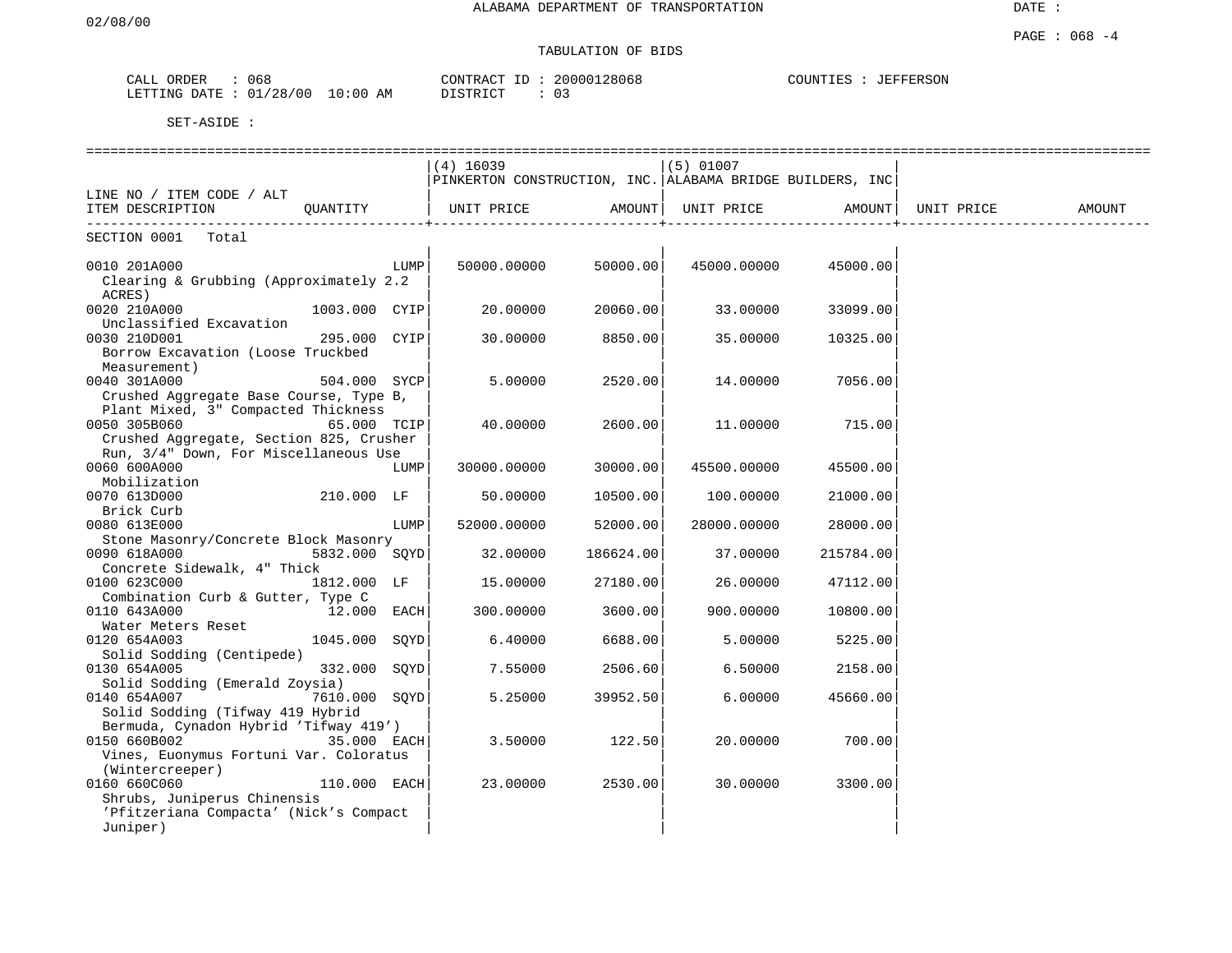| 068<br>ORDER<br>CALL       | CONTRACT                | 20000128068<br>$ -$ | COUNTIES<br>JEFFERSON |
|----------------------------|-------------------------|---------------------|-----------------------|
| : 01/28/00<br>LETTING DATE | 10:00<br>AΜ<br>DISTRICT |                     |                       |

|                                              |              |      | $(4)$ 16039                                                          |                            | $(5)$ 01007         |                                       |  |        |  |  |
|----------------------------------------------|--------------|------|----------------------------------------------------------------------|----------------------------|---------------------|---------------------------------------|--|--------|--|--|
|                                              |              |      | PINKERTON CONSTRUCTION, INC. ALABAMA BRIDGE BUILDERS, INC            |                            |                     |                                       |  |        |  |  |
| LINE NO / ITEM CODE / ALT                    |              |      |                                                                      |                            |                     |                                       |  |        |  |  |
| ITEM DESCRIPTION                             | QUANTITY     |      | UNIT PRICE           AMOUNT  UNIT PRICE           AMOUNT  UNIT PRICE |                            |                     |                                       |  | AMOUNT |  |  |
|                                              |              |      |                                                                      |                            |                     |                                       |  |        |  |  |
| $0170\,660C070$ 300.000 EACH 3.50000 1050.00 |              |      |                                                                      |                            | 20.00000            | 6000.00                               |  |        |  |  |
| Shrubs, Liriope Muscari (Hybrid Green        |              |      |                                                                      |                            |                     |                                       |  |        |  |  |
| Liriope)                                     |              |      |                                                                      |                            |                     |                                       |  |        |  |  |
| 0180 665F000                                 | 230.000 EACH |      | 6.00000                                                              | 1380.00                    | 5.50000             | 1265.00                               |  |        |  |  |
| Hay Bales                                    |              |      |                                                                      |                            |                     |                                       |  |        |  |  |
| 0190 665J000<br>765.000 LF                   |              |      | 5.00000                                                              | 3825.00                    | 4.50000             | 3442.50                               |  |        |  |  |
| Silt Fence, Type A                           |              |      |                                                                      |                            |                     |                                       |  |        |  |  |
| 0200 680A000                                 |              | LUMP | 20000.00000                                                          | 20000.00                   | 1500.00000          | 1500.00                               |  |        |  |  |
| Engineering Controls                         |              |      |                                                                      |                            |                     |                                       |  |        |  |  |
| 1000.000 SOFT<br>0210 703A002                |              |      | 4.00000                                                              | 4000.00                    | 4.00000             | 4000.00                               |  |        |  |  |
| Traffic Control Markings, Class 2, Type      |              |      |                                                                      |                            |                     |                                       |  |        |  |  |
| $\mathbf{A}$                                 |              |      |                                                                      |                            |                     |                                       |  |        |  |  |
| 54.000 SQFT<br>0220 710A115                  |              |      |                                                                      | 35.00000 1890.00           | 35.00000            | 1890.00                               |  |        |  |  |
| Class 4, Aluminum Flat Sign Panels           |              |      |                                                                      |                            |                     |                                       |  |        |  |  |
| 0.08" Thick Or Steel Flat Sign Panels        |              |      |                                                                      |                            |                     |                                       |  |        |  |  |
| 14 Gauge (Type III Or Type IV                |              |      |                                                                      |                            |                     |                                       |  |        |  |  |
| Background)                                  |              |      |                                                                      |                            |                     |                                       |  |        |  |  |
| 0230 710B001                                 | 60.000 LF    |      | 14.00000                                                             | 840.00                     | 10.00000            | 600.00                                |  |        |  |  |
| Roadway Sign Post (#3 "U" Channel            |              |      |                                                                      |                            |                     |                                       |  |        |  |  |
| Galvanized Steel)                            |              |      |                                                                      |                            |                     |                                       |  |        |  |  |
| 0240 740B000                                 | 8.000 SOFT   |      | 25.00000                                                             | 200.00                     | 26.00000            | 208.00                                |  |        |  |  |
| Construction Signs                           |              |      |                                                                      |                            |                     |                                       |  |        |  |  |
| 0250 740E000                                 | 25.000 EACH  |      | 25.00000                                                             | 625.00                     | 15.00000            | 375.00                                |  |        |  |  |
| Cones (36 Inches High)                       |              |      |                                                                      |                            |                     |                                       |  |        |  |  |
| 0260 740M000                                 | 25.000       | EACH | 15.00000                                                             | 375.00                     | 10.00000            | 250.00                                |  |        |  |  |
| Weight For Cone                              |              |      |                                                                      |                            |                     |                                       |  |        |  |  |
| SECTION TOTALS                               |              |      | \$                                                                   | 479,918.60                 | \$                  | 540,964.50                            |  |        |  |  |
| CONTRACT TOTALS                              |              |      | Ŝ.                                                                   | 479,918.60                 | $\ddot{\mathbf{S}}$ | 540,964.50                            |  |        |  |  |
|                                              |              |      |                                                                      | ========================== |                     | ===================================== |  |        |  |  |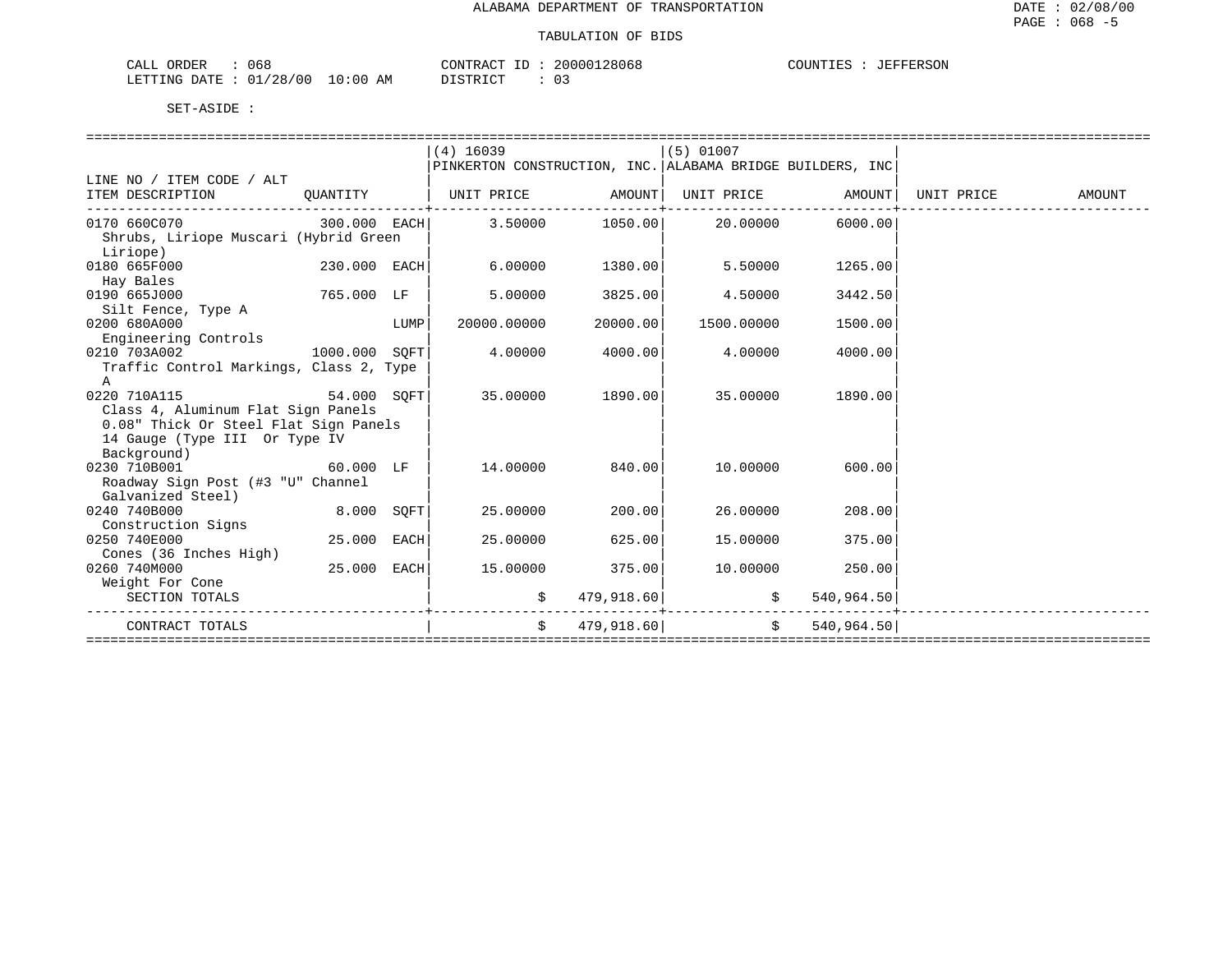| CALL ORDER : 080                      | LETTING DATE : 01/28/00 10:00 AM                                                                                                                         | CONTRACT ID: 20000128080<br>DISTRICT : 07 |              | COUNTIES : COFFEE |                                |                   |
|---------------------------------------|----------------------------------------------------------------------------------------------------------------------------------------------------------|-------------------------------------------|--------------|-------------------|--------------------------------|-------------------|
| CONTRACT DESCRIPTION :<br>SET-ASIDE : | for constructing the Planing, Resurfacing, and Traffic<br>Stripe on C.R. #636 from C.R. #625 to S.R. #27, southwest of<br>Enterprise. Length - 5.368 mi. | 50<br>CONTRACT TIME :<br>RURAL            | Working Days | (available days)  | $PROJECT(S) : IAR-016-000-012$ |                   |
| RANK                                  | VENDOR NO./NAME                                                                                                                                          |                                           |              |                   | TOTAL<br><b>BID</b>            | % OVER<br>LOW BID |
| 01018                                 | APAC-ALABAMA, INC.                                                                                                                                       |                                           |              | Ŝ.                | 835,272.89                     | $100.0000\%$      |

| ----  |                                      | -----------  | --------- |
|-------|--------------------------------------|--------------|-----------|
| 23024 | WIREGRASS CONSTRUCTION COMPANY, INC. | \$897,174.21 | 107.4109% |
| 01053 | ANDERSON COLUMBIA CO., INC.          | 990,062.80   | 118.5316% |
|       |                                      |              |           |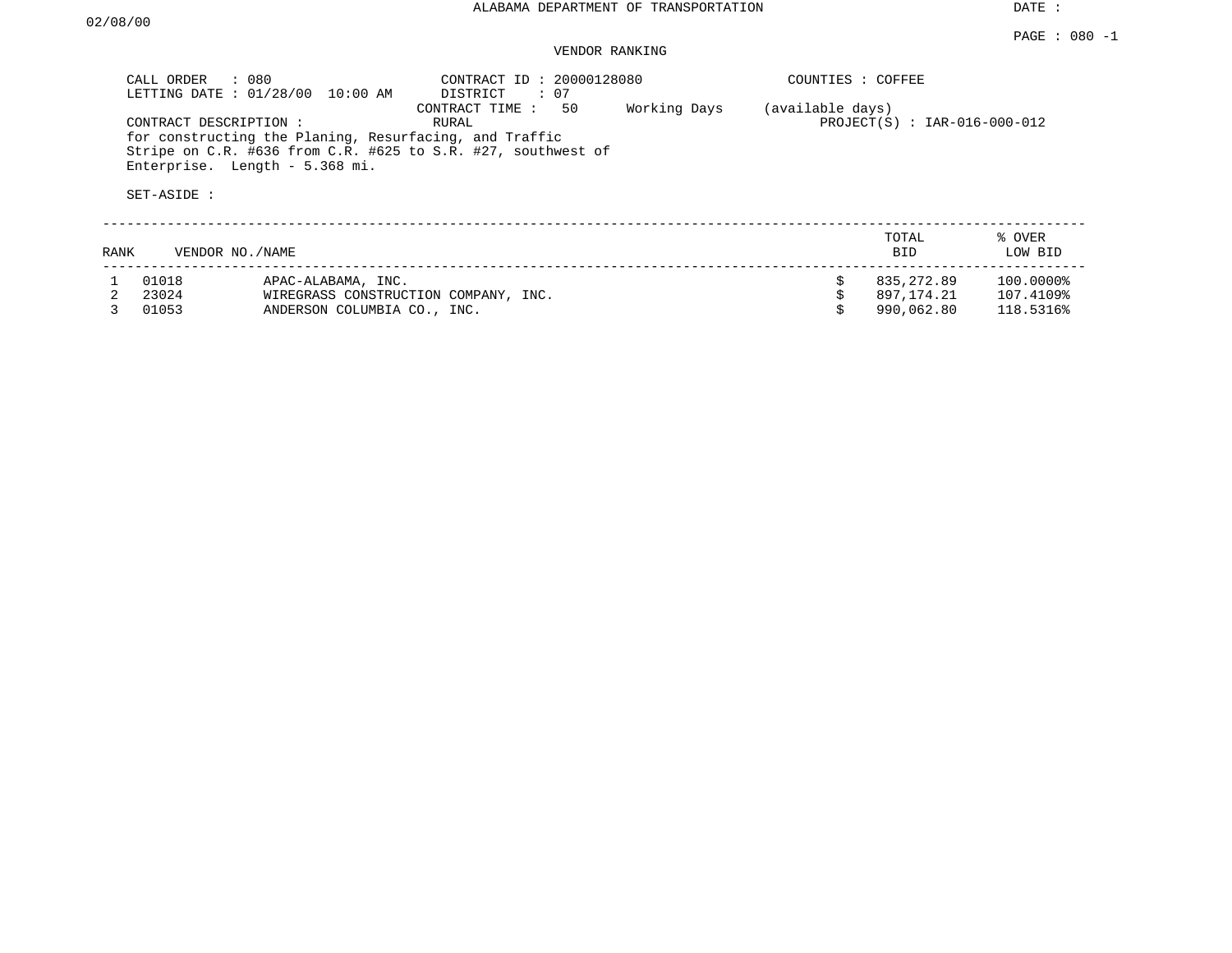| CALL ORDER                      | 080 |          |  | CONTRACT ID: 20000128080 | COUNTIES : C | COFFEE |
|---------------------------------|-----|----------|--|--------------------------|--------------|--------|
| LETTING DATE: 01/28/00 10:00 AM |     | DISTRICT |  | 07                       |              |        |

|                                                                     |               |      | $(1)$ 01018<br>APAC-ALABAMA, INC. |                        | $(2)$ 23024       |                      | $(3)$ 01053<br>WIREGRASS CONSTRUCTION COMPA ANDERSON COLUMBIA CO., INC. |           |
|---------------------------------------------------------------------|---------------|------|-----------------------------------|------------------------|-------------------|----------------------|-------------------------------------------------------------------------|-----------|
| LINE NO / ITEM CODE / ALT                                           |               |      |                                   |                        |                   |                      |                                                                         |           |
| ITEM DESCRIPTION QUANTITY                                           |               |      | UNIT PRICE AMOUNT                 | -----------------+---- | UNIT PRICE AMOUNT | ------------------+- | UNIT PRICE                                                              | AMOUNT    |
| SECTION 0001 TOTAL                                                  |               |      |                                   |                        |                   |                      |                                                                         |           |
| 0010 206C001<br>Removing Concrete Pavement                          | 66.000 SOYD   |      | 29.31000                          | 1934.46                | 25.00000          | 1650.00              | 150.00000                                                               | 9900.00   |
| 0020 206C010                                                        | 176.000 SOYD  |      | 19.17000                          | 3373.92                | 17.00000          | 2992.00              | 50.00000                                                                | 8800.00   |
| Removing Concrete Driveway                                          |               |      |                                   |                        |                   |                      |                                                                         |           |
| 0030 305A000                                                        | 2750.000 CYCP |      | 5.49000                           | 15097.50               | 8,00000           | 22000.00             | 4.50000                                                                 | 12375.00  |
| Borrow, Section 210, A-4 OR BETTER, FOR<br>MISCELLANEOUS USE        |               |      |                                   |                        |                   |                      |                                                                         |           |
| 0040 401B100<br>80768.000 SYCP                                      |               |      | 0.56000                           | 45230.08               | 0.62000           | 50076.16             | 0.69000                                                                 | 55729.92  |
| Bituminous Treatment E (With Polymer<br>Additive)                   |               |      |                                   |                        |                   |                      |                                                                         |           |
| 0050 405A000                                                        | 6431.000 GAL  |      | 0.75000                           | 4823.25                | 1,00000           | 6431.00              | 0.85000                                                                 | 5466.35   |
| Tack Coat                                                           |               |      |                                   |                        |                   |                      |                                                                         |           |
| 0060 408A052<br>74855.000 SY                                        |               |      | 0.72000                           | 53895.60               | 0.51000           | 38176.05             | 0.55000                                                                 | 41170.25  |
| Planing Existing Pavement                                           |               |      |                                   |                        |                   |                      |                                                                         |           |
| (Approximately 1.10" Thru 2.0" Thick)<br>0070 429A241               | 6460.000 TON  |      | 32.69000                          | 211177.40              | 35.64000          | 230234.40            | 34.66000                                                                | 223903.60 |
| Improved Bituminous Concrete Wearing                                |               |      |                                   |                        |                   |                      |                                                                         |           |
| Surface Layer, 3/4" Maximum Aggregate                               |               |      |                                   |                        |                   |                      |                                                                         |           |
| Size Mix, ESAL Range C                                              |               |      |                                   |                        |                   |                      |                                                                         |           |
| 0080 429A247                                                        | 200.000 TON   |      | 41.12000                          | 8224.00                | 36.00000          | 7200.001             | 55.00000                                                                | 11000.00  |
| Improved Bituminous Concrete Wearing                                |               |      |                                   |                        |                   |                      |                                                                         |           |
| Surface Layer, Leveling, 3/4" Maximum                               |               |      |                                   |                        |                   |                      |                                                                         |           |
| Aggregate Size Mix, ESAL Range C                                    |               |      |                                   |                        |                   |                      |                                                                         |           |
| 0090 429B242<br>12320.000 TON                                       |               |      | 30.21000                          | 372187.20              | 32.10000          | 395472.00            | 34.39000                                                                | 423684.80 |
| Improved Bituminous Concrete Binder                                 |               |      |                                   |                        |                   |                      |                                                                         |           |
| Layer, 1 1/2" Maximum Aggregate Size                                |               |      |                                   |                        |                   |                      |                                                                         |           |
| Mix, ESAL Range C                                                   |               |      |                                   |                        |                   |                      |                                                                         |           |
| 57.000 TON<br>0100 429B246                                          |               |      | 66.20000                          | 3773.40                | 150.00000         | 8550.00              | 100.00000                                                               | 5700.00   |
| Improved Bituminous Concrete Binder                                 |               |      |                                   |                        |                   |                      |                                                                         |           |
| Layer, Patching, 1 1/2" Maximum<br>Aggregate Size Mix, ESAL Range C |               |      |                                   |                        |                   |                      |                                                                         |           |
| 0110 429B253                                                        | 1179.000 TON  |      | 32.02000                          | 37751.58               | 36.90000          | 43505.10             | 43.90000                                                                | 51758.10  |
| Improved Bituminous Concrete Binder                                 |               |      |                                   |                        |                   |                      |                                                                         |           |
| Layer, Widening, 1 1/2" Maximum                                     |               |      |                                   |                        |                   |                      |                                                                         |           |
| Aggregate Size Mix, ESAL Range C                                    |               |      |                                   |                        |                   |                      |                                                                         |           |
| 0120 600A000                                                        |               | LUMP | 19840.00000                       | 19840.00               | 32500.00000       | 32500.00             | 72370.00000                                                             | 72370.00  |
| Mobilization                                                        |               |      |                                   |                        |                   |                      |                                                                         |           |
| 0130 652A061                                                        | 5.000 ACRE    |      | 398.00000                         | 1990.00                | 398.00000         | 1990.00              | 450.00000                                                               | 2250.00   |
| Seeding (Mix 3E)                                                    |               |      |                                   |                        |                   |                      |                                                                         |           |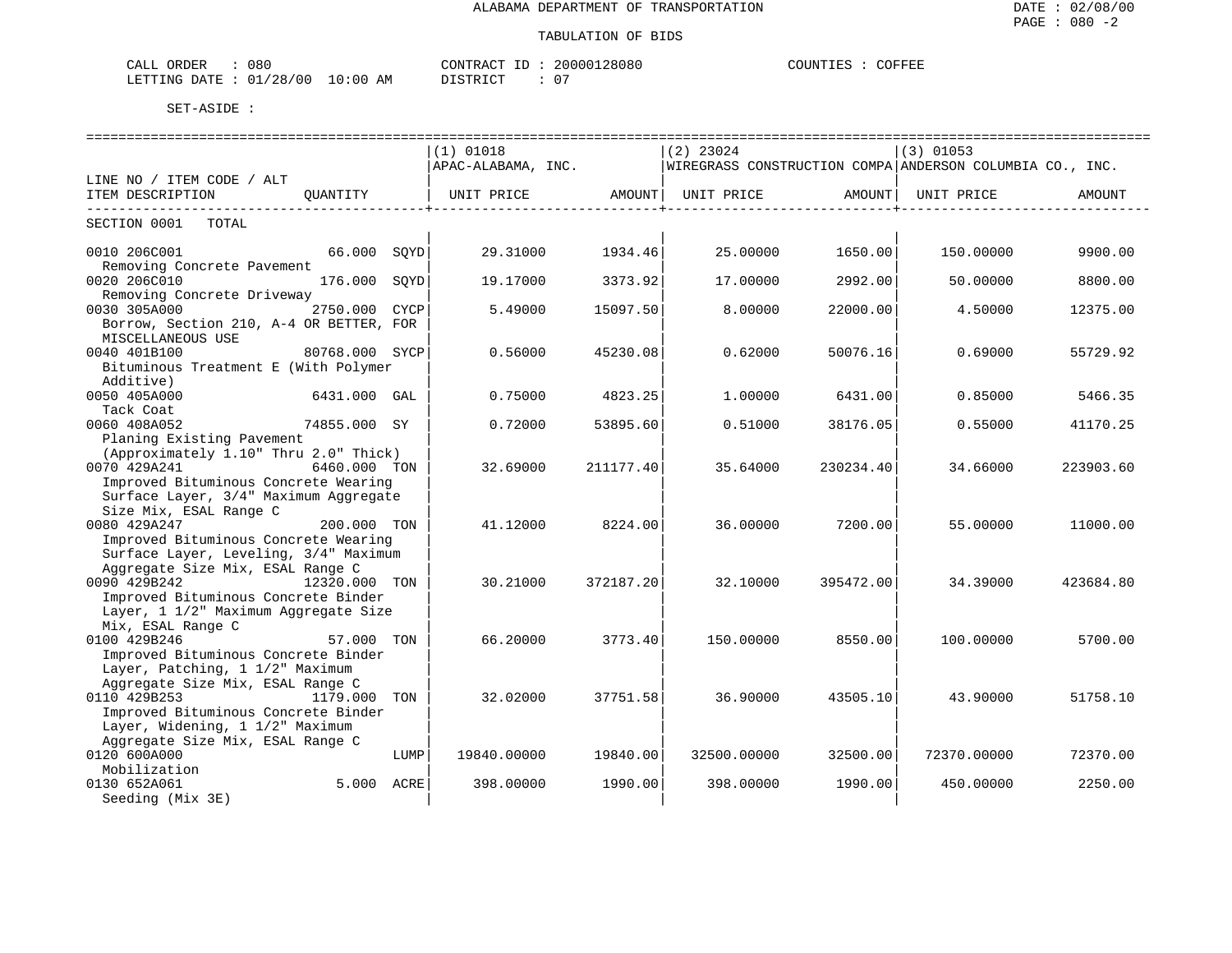| CALL ORDER | 080                              |  |          | CONTRACT ID: 20000128080 |  | COUNTIES | COFFEE |
|------------|----------------------------------|--|----------|--------------------------|--|----------|--------|
|            | LETTING DATE : 01/28/00 10:00 AM |  | DISTRICT | $\sim$ $\sim$            |  |          |        |

|                                                                                             | $(1)$ 01018<br>APAC-ALABAMA, INC. |             | $(2)$ 23024<br>WIREGRASS CONSTRUCTION COMPA ANDERSON COLUMBIA CO., INC. |              | $(3)$ 01053 |            |
|---------------------------------------------------------------------------------------------|-----------------------------------|-------------|-------------------------------------------------------------------------|--------------|-------------|------------|
| LINE NO / ITEM CODE / ALT                                                                   |                                   |             |                                                                         |              |             |            |
| ITEM DESCRIPTION<br>OUANTITY                                                                | UNIT PRICE                        | AMOUNT      | UNIT PRICE                                                              | AMOUNT       | UNIT PRICE  | AMOUNT     |
| 0140 656A000<br>5.000 ACRE<br>Mulching, Class A, Type 1                                     | 395,00000                         | 1975.00     | 395,00000                                                               | 1975.00      | 500.00000   | 2500.00    |
| 0150 701A031<br>11.000 MILE<br>Solid White, Class 2, Type A Traffic                         | 900,00000                         | 9900.00     | 900,00000                                                               | 9900.00      | 945.00000   | 10395.00   |
| Stripe (0.06" Thick)<br>0160 701A035<br>8.000 MILE<br>Solid Yellow, Class 2, Type A Traffic | 1050.00000                        | 8400.00     | 1050.00000                                                              | 8400.00      | 1102.50000  | 8820.00    |
| Stripe (0.09" Thick)<br>0170 701A045<br>3.000 MILE                                          | 560.00000                         | 1680.00     | 560.00000                                                               | 1680.00      | 588.00000   | 1764.00    |
| Broken Yellow, Class 2, Type A Traffic<br>Stripe (0.09" Thick)                              |                                   |             |                                                                         |              |             |            |
| 0180 701B005<br>1455.000 LF<br>Dotted Class 2, Type A Traffic Stripe<br>(0.09" Thick)       | 0.48000                           | 698.40      | 0.48000                                                                 | 698.40       | 0.50000     | 727.50     |
| 0190 701C000<br>11.000 MILE<br>Broken Temporary Traffic Stripe                              | 300.00000                         | 3300.00     | 300.00000                                                               | 3300.00      | 315.00000   | 3465.00    |
| 0200 701C001<br>32.000 MILE<br>Solid Temporary Traffic Stripe                               | 320.00000                         | 10240.00    | 320.00000                                                               | 10240.00     | 336.00000   | 10752.00   |
| 0210 703A002<br>3743.000 SOFT<br>Traffic Control Markings, Class 2, Type<br>$\mathbb{A}$    | 1.60000                           | 5988.80     | 1,60000                                                                 | 5988.80      | 1.68000     | 6288.24    |
| 0220 703B002<br>426.000 SOFT<br>Traffic Control Legends, Class 2, Type A                    | 2.60000                           | 1107.60     | 2.60000                                                                 | 1107.60      | 2.73000     | 1162.98    |
| 0230 703D002<br>3743.000 SOFT<br>Temporary Traffic Control Markings<br>(Paint)              | 1.30000                           | 4865.90     | 1.30000                                                                 | 4865.90      | 1.37000     | 5127.91    |
| 0240 705A030<br>14.000 EACH<br>Pavement Markers, Class A-H, Type 2-C                        | 4.90000                           | 68.60       | 4.90000                                                                 | 68.60        | 5.15000     | 72.10      |
| 0250 705A031<br>110.000 EACH<br>Pavement Markers, Class A-H, Type 1-A                       | 4.70000                           | 517.00      | 4.70000                                                                 | 517.00       | 4.94000     | 543.40     |
| 0260 705A032<br>155.000 EACH<br>Pavement Markers, Class A-H, Type 1-B                       | 4.70000                           | 728.50      | 4.70000                                                                 | 728.50       | 4.94000     | 765.70     |
| 0270 705A037<br>533.000 EACH<br>Pavement Markers, Class A-H, Type 2-D                       | 4.90000                           | 2611.70     | 4.90000                                                                 | 2611.70      | 5.15000     | 2744.95    |
| 0280 705A038<br>40.000 EACH<br>Pavement Markers, Class A-H, Type 2-E                        | 4.90000                           | 196.00      | 4.90000                                                                 | 196.00       | 5.15000     | 206.00     |
| 0290 740B000<br>260.000 SOFT<br>Construction Signs                                          | 8.45000                           | 2197.00     | 12.00000                                                                | 3120.00      | 12.00000    | 3120.00    |
| $1.000$ EACH<br>0300 7400000<br>Pilot Car                                                   | 1500.00000                        | 1500.00     | 1000.00000                                                              | 1000.00      | 7500.00000  | 7500.00    |
| SECTION TOTALS                                                                              | \$                                | 835, 272.89 | $\mathsf{S}$                                                            | 897, 174.21  |             | 990,062.80 |
| CONTRACT TOTALS                                                                             |                                   | 835, 272.89 |                                                                         | 897, 174. 21 |             | 990,062.80 |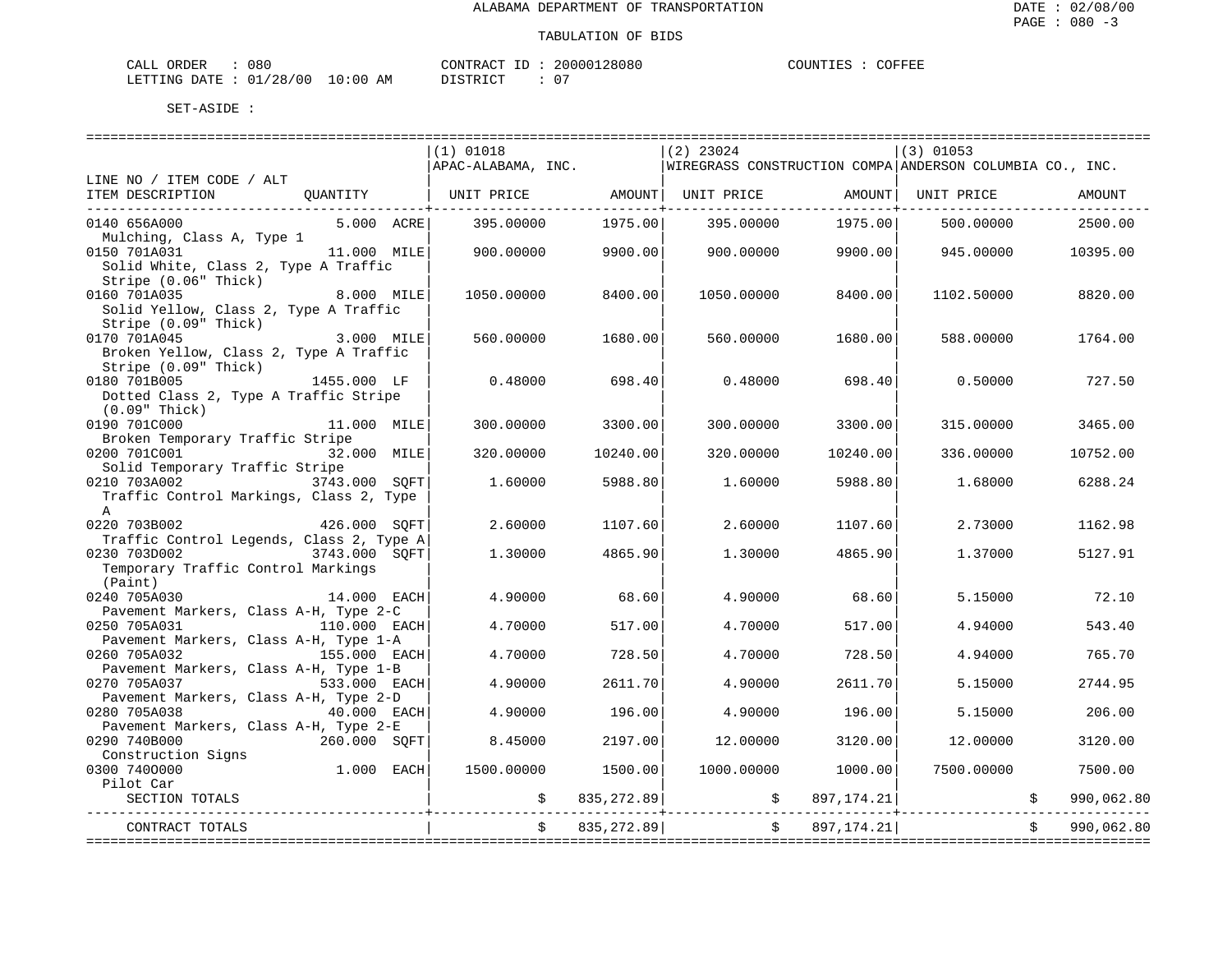|      | CALL ORDER<br>: 081                  | LETTING DATE : 01/28/00 10:00 AM                  | CONTRACT ID: 20000128081<br>$\colon$ 04<br>DISTRICT                                        |              | COUNTIES : CALHOUN |                               |                   |
|------|--------------------------------------|---------------------------------------------------|--------------------------------------------------------------------------------------------|--------------|--------------------|-------------------------------|-------------------|
|      | CONTRACT DESCRIPTION:<br>SET-ASIDE : | White's Gap Road in Jacksonville. Length 0.359mi. | CONTRACT TIME : 35<br>RURAL<br>for constructing the Widening and Resurfacing on S.R.#21 at | Working Days | (available days)   | $PROJECT(S) : ST-008-021-002$ |                   |
| RANK | VENDOR NO./NAME                      |                                                   |                                                                                            |              |                    | TOTAL<br><b>BID</b>           | % OVER<br>LOW BID |
|      | 01018                                | APAC-ALABAMA, INC.                                |                                                                                            |              |                    | 289,574.44                    | 100.0000%         |
|      | 04009                                | W. W. DYAR & SONS, INC.                           |                                                                                            |              |                    | 312,137.00                    | 107.7916%         |
|      | 07003                                | R. E. GRILLS CONSTRUCTION CO., INC.               |                                                                                            |              |                    | 335,723.00                    | 115.9366%         |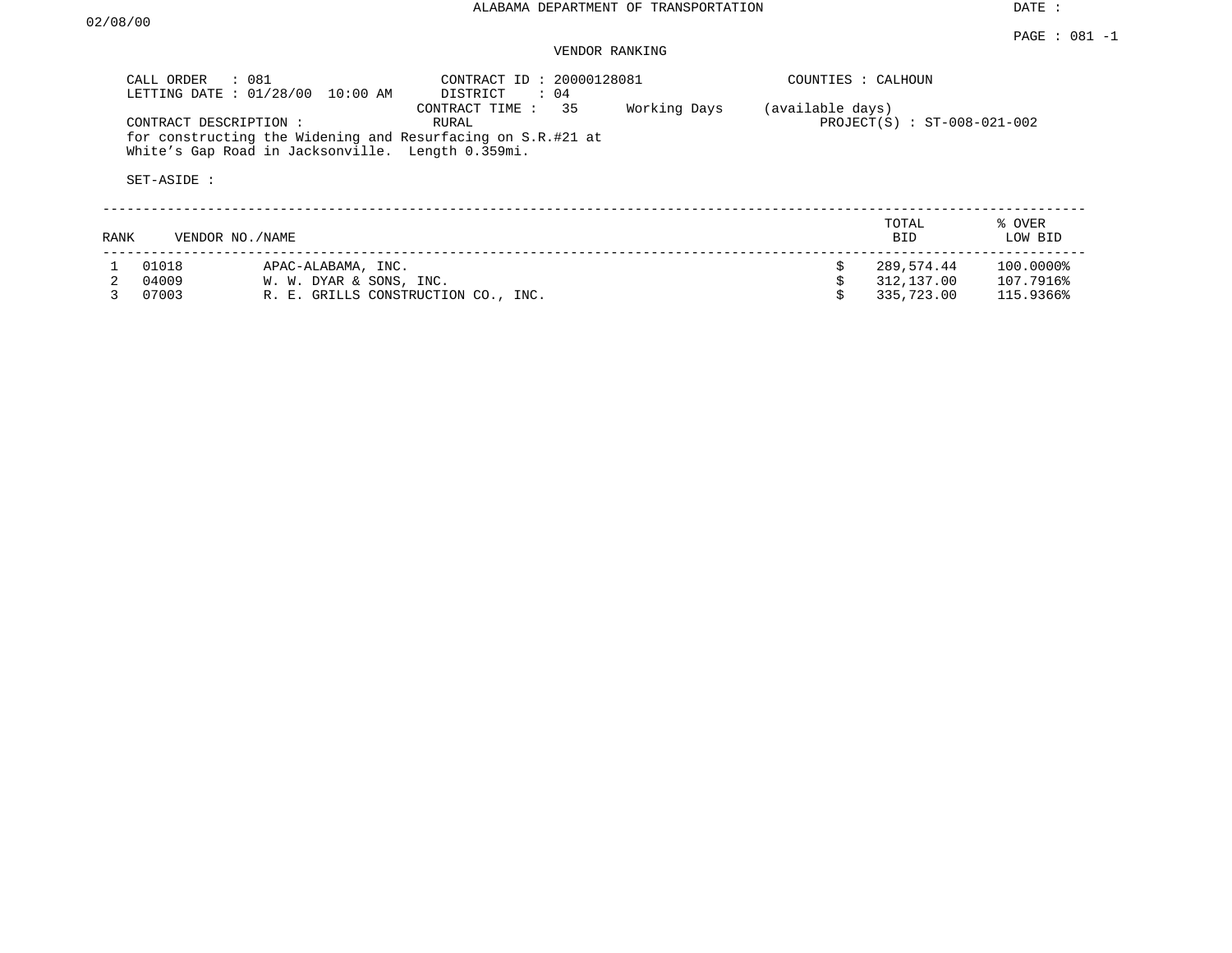#### TABULATION OF BIDS

| CALL ORDER                      | 081 | CONTRACT ID : | 20000128081 | COUNTIES : 0 | CALHOUN |
|---------------------------------|-----|---------------|-------------|--------------|---------|
| LETTING DATE: 01/28/00 10:00 AM |     | DISTRICT      | 04          |              |         |

|                                        |      | $(1)$ 01018        |          | $(2)$ 04009                                                                        |          | (3) 07003                    |          |
|----------------------------------------|------|--------------------|----------|------------------------------------------------------------------------------------|----------|------------------------------|----------|
|                                        |      | APAC-ALABAMA, INC. |          | W. W. DYAR & SONS, INC.                                                            |          | R.E. GRILLS CONSTRUCTION CO. |          |
| LINE NO / ITEM CODE / ALT              |      |                    |          |                                                                                    |          |                              |          |
| ITEM DESCRIPTION<br>OUANTITY           |      |                    |          | UNIT PRICE                AMOUNT    UNIT PRICE                AMOUNT    UNIT PRICE |          |                              | AMOUNT   |
|                                        |      |                    |          |                                                                                    |          |                              |          |
| SECTION 0001<br>Total                  |      |                    |          |                                                                                    |          |                              |          |
|                                        |      |                    |          |                                                                                    |          |                              |          |
| 0010 206C008<br>2550.000 SOYD          |      | 0.00000            | 0.00     | 7.00000                                                                            | 17850.00 | 3.00000                      | 7650.00  |
| Removing Concrete Median               |      |                    |          |                                                                                    |          |                              |          |
| 0020 206D002<br>912.000 LF             |      | 9.50000            | 8664.00  | 3.00000                                                                            | 2736.00  | 3,00000                      | 2736.00  |
| Removing Curb                          |      |                    |          |                                                                                    |          |                              |          |
| 0030 206E000<br>$1.000$ EACH           |      | 1465.00000         | 1465.00  | 300.00000                                                                          | 300.00   | 500.00000                    | 500.00   |
| Removing Headwalls                     |      |                    |          |                                                                                    |          |                              |          |
| 0040 210A000<br>200.000                | CYIP | 30.20000           | 6040.00  | 12.00000                                                                           | 2400.00  | 20.00000                     | 4000.00  |
| Unclassified Excavation                |      |                    |          |                                                                                    |          |                              |          |
| 0050 210D000<br>345.000                | CYIP | 43.40000           | 14973.00 | 15.00000                                                                           | 5175.00  | 20.00000                     | 6900.00  |
| Borrow Excavation                      |      |                    |          |                                                                                    |          |                              |          |
| 0060 214A000<br>15.000                 | CUYD | 114.00000          | 1710.00  | 12.00000                                                                           | 180.00   | 20.00000                     | 300.00   |
| Structure Excavation                   |      |                    |          |                                                                                    |          |                              |          |
| 0070 214B000<br>7.000                  | CUYD | 142.55000          | 997.85   | 18.00000                                                                           | 126.00   | 50.00000                     | 350.00   |
| Foundation Backfill, Local             |      |                    |          |                                                                                    |          |                              |          |
| 0080 301A012<br>5530.000 SYCP          |      | 7.57000            | 41862.10 | 8,00000                                                                            | 44240.00 | 6.00000                      | 33180.00 |
| Crushed Aggregate Base Course, Type B, |      |                    |          |                                                                                    |          |                              |          |
| Plant Mixed, 6" Compacted Thickness    |      |                    |          |                                                                                    |          |                              |          |
| 0090 401B108<br>1299.000 SYCP          |      | 7.87000            | 10223.13 | 8,00000                                                                            | 10392.00 | 8,00000                      | 10392.00 |
| Bituminous Treatment G (With Polymer   |      |                    |          |                                                                                    |          |                              |          |
| Additive)                              |      |                    |          |                                                                                    |          |                              |          |
| 0100 405A000<br>60.000 GAL             |      | 0.00000            | 0.00     | 3.00000                                                                            | 180.00   | 2.00000                      | 120.00   |
| Tack Coat                              |      |                    |          |                                                                                    |          |                              |          |
| 0110 429A261<br>1073.000 TON           |      | 39.70000           | 42598.10 | 50.00000                                                                           | 53650.00 | 35.00000                     | 37555.00 |
| Improved Bituminous Concrete Wearing   |      |                    |          |                                                                                    |          |                              |          |
| Surface Layer, 3/4" Maximum Aggregate  |      |                    |          |                                                                                    |          |                              |          |
| Size Mix, ESAL Range D                 |      |                    |          |                                                                                    |          |                              |          |
| 0120 429A267<br>50.000 TON             |      | 87.00000           | 4350.00  | 95,00000                                                                           | 4750.00  | 45.00000                     | 2250.00  |
| Improved Bituminous Concrete Wearing   |      |                    |          |                                                                                    |          |                              |          |
| Surface Layer, Leveling, 3/4" Maximum  |      |                    |          |                                                                                    |          |                              |          |
| Aggregate Size Mix, ESAL Range D       |      |                    |          |                                                                                    |          |                              |          |
| 0130 429B262<br>916.000 TON            |      | 68,00000           | 62288.00 | 75.00000                                                                           | 68700.00 | 35.00000                     | 32060.00 |
| Improved Bituminous Concrete Binder    |      |                    |          |                                                                                    |          |                              |          |
| Layer, 1 1/2" Maximum Aggregate Size   |      |                    |          |                                                                                    |          |                              |          |
| Mix, ESAL Range D                      |      |                    |          |                                                                                    |          |                              |          |
| 0140 429B266<br>50.000 TON             |      | 80.95000           | 4047.50  | 90.00000                                                                           | 4500.00  | 75.00000                     | 3750.00  |
| Improved Bituminous Concrete Binder    |      |                    |          |                                                                                    |          |                              |          |
| Layer, Patching, 1 1/2" Maximum        |      |                    |          |                                                                                    |          |                              |          |
| Aggregate Size Mix, ESAL Range D       |      |                    |          |                                                                                    |          |                              |          |
| 0150 430B012<br>250.000 TNCP           |      | 28.61000           | 7152.50  | 35.00000                                                                           | 8750.00  | 15,00000                     | 3750.00  |
| Aggregate Surfacing (AHD #410 Or #467) |      |                    |          |                                                                                    |          |                              |          |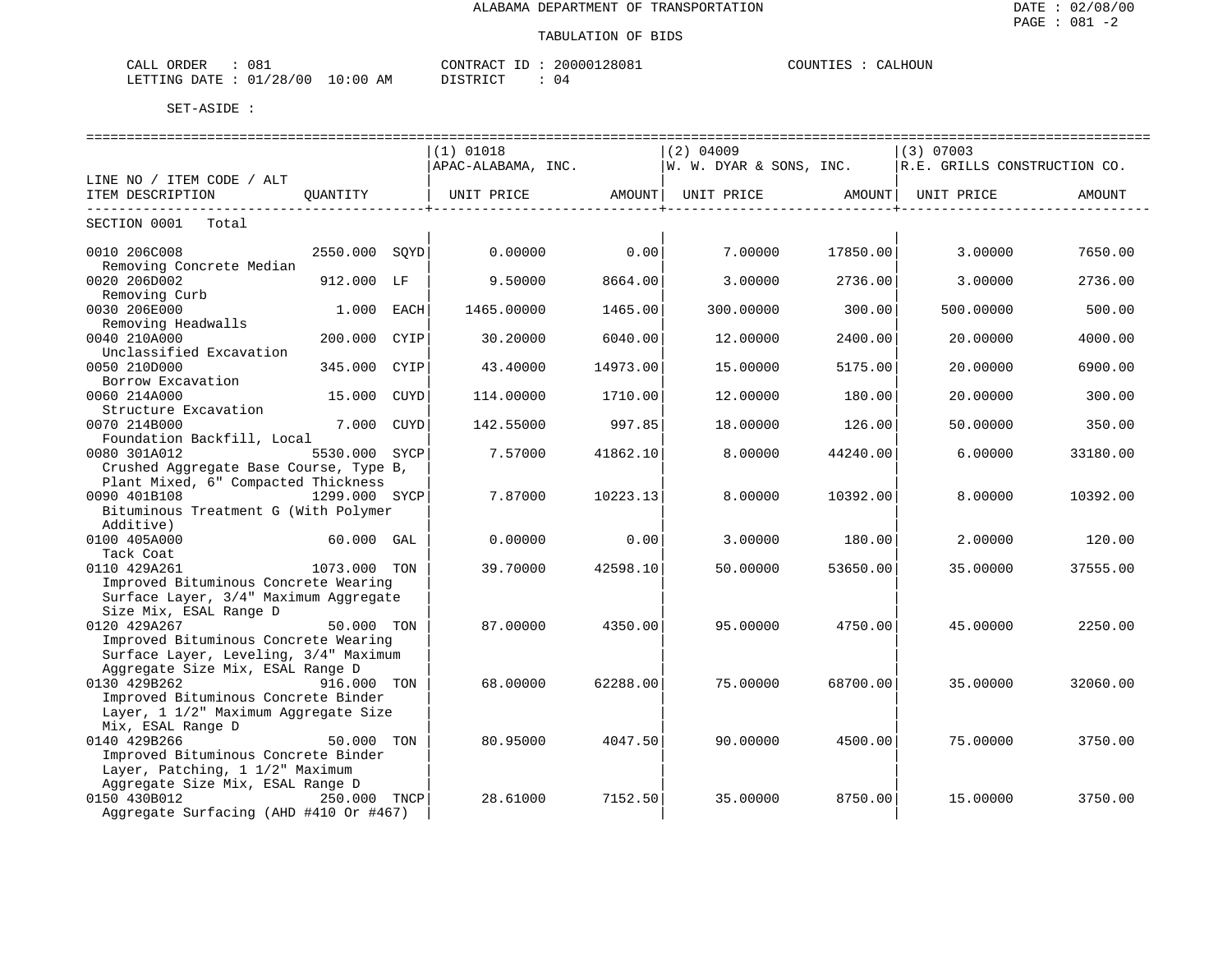| ORDER<br>CALI | $\sim$<br>Uŏ. |               | CONTRACT<br>TГ | 128081<br>200001 | <b>COUNTIES</b><br>.IES | LHOUN<br>'Δι |
|---------------|---------------|---------------|----------------|------------------|-------------------------|--------------|
| LETTING DATE  | : 01/28/00    | LO : 00<br>ΆM | דת לידי את ה   | <u>າ 4</u>       |                         |              |

|                                                                                |                    |      | $(1)$ 01018                                                                          |          | $(2)$ 04009              |          | (3) 07003   |          |
|--------------------------------------------------------------------------------|--------------------|------|--------------------------------------------------------------------------------------|----------|--------------------------|----------|-------------|----------|
|                                                                                |                    |      | $ $ APAC-ALABAMA, INC. $ w. w. v$ In $\&$ SONS, INC. $ R.E.$ GRILLS CONSTRUCTION CO. |          |                          |          |             |          |
| LINE NO / ITEM CODE / ALT                                                      |                    |      |                                                                                      |          |                          |          |             |          |
| ITEM DESCRIPTION QUANTITY   UNIT PRICE AMOUNT   UNIT PRICE AMOUNT   UNIT PRICE |                    |      |                                                                                      |          |                          |          |             | AMOUNT   |
|                                                                                |                    |      |                                                                                      |          | ------------+----------- |          |             |          |
| 0160 530A101                                                                   | $10.000$ LF        |      | 84.67000 846.70                                                                      |          | 50.00000                 | 500.00   | 55.00000    | 550.00   |
| 18" Roadway Pipe (Class 3 R.C.)                                                |                    |      |                                                                                      |          |                          |          |             |          |
| (Extension)                                                                    |                    |      |                                                                                      |          |                          |          |             |          |
| 0170 535A301                                                                   | 120.000 LF         |      | 42.78000                                                                             | 5133.60  | 40.00000                 | 4800.00  | 26.00000    | 3120.00  |
| 18" Side Drain Pipe (Extension)                                                |                    |      |                                                                                      |          |                          |          |             |          |
| 0180 600A000                                                                   |                    |      | 20500.00000                                                                          | 20500.00 | 18000.00000              | 18000.00 | 75000.00000 | 75000.00 |
|                                                                                |                    | LUMP |                                                                                      |          |                          |          |             |          |
| Mobilization                                                                   |                    |      |                                                                                      |          |                          |          |             |          |
| 0190 619A002                                                                   | 1.000 EACH         |      | 1260.00000                                                                           | 1260.00  | 500.00000                | 500.00   | 650.00000   | 650.00   |
| 18" Roadway Pipe End Treatment, Class 1                                        |                    |      |                                                                                      |          |                          |          |             |          |
| 4.000 EACH<br>0200 619A101                                                     |                    |      | 1260.00000                                                                           | 5040.00  | 500.00000                | 2000.00  | 700.00000   | 2800.00  |
| 18" Side Drain Pipe End Treatment,                                             |                    |      |                                                                                      |          |                          |          |             |          |
| Class 1                                                                        |                    |      |                                                                                      |          |                          |          |             |          |
| 0210 620A000                                                                   | 7.000 CUYD         |      | 210.00000                                                                            | 1470.00  | 600.00000                | 4200.00  | 400.00000   | 2800.00  |
| Minor Structure Concrete                                                       |                    |      |                                                                                      |          |                          |          |             |          |
| 0220 630C050                                                                   | 2.000 EACH         |      | 2625.00000                                                                           | 5250.00  | 2500.00000               | 5000.00  | 3900.00000  | 7800.00  |
| Guardrail End Anchor, Type 20 Series                                           |                    |      |                                                                                      |          |                          |          |             |          |
| 0230 650B000                                                                   | 100.000 CYIP       |      | 26.88000                                                                             | 2688.00  | 5.00000                  | 500.00   | 10.00000    | 1000.00  |
| Topsoil From Stockpiles                                                        |                    |      |                                                                                      |          |                          |          |             |          |
| 0240 680A000                                                                   |                    | LUMP | 6300.00000                                                                           | 6300.00  | 3000.00000               | 3000.00  | 30000.00000 | 30000.00 |
| Engineering Controls                                                           |                    |      |                                                                                      |          |                          |          |             |          |
| 0250 701A000                                                                   | ----<br>2.000 MILE |      | 525.00000                                                                            | 1050.00  | 600.00000                | 1200.00  | 300.00000   | 600.00   |
| Broken White, Class 1, Type A Traffic                                          |                    |      |                                                                                      |          |                          |          |             |          |
|                                                                                |                    |      |                                                                                      |          |                          |          |             |          |
| Stripe                                                                         |                    |      |                                                                                      |          |                          |          |             |          |
| 2.000 MILE<br>0260 701A004                                                     |                    |      | 525.00000                                                                            | 1050.00  | 600.00000                | 1200.00  | 350.00000   | 700.00   |
| Solid White, Class 1, Type A Traffic                                           |                    |      |                                                                                      |          |                          |          |             |          |
| Stripe                                                                         |                    |      |                                                                                      |          |                          |          |             |          |
| 1.000 MILE<br>0270 701A008                                                     |                    |      | 525.00000                                                                            | 525.00   | 500.00000                | 500.00   | 300.00000   | 300.00   |
| Broken Yellow, Class 1, Type A Traffic                                         |                    |      |                                                                                      |          |                          |          |             |          |
| Stripe                                                                         |                    |      |                                                                                      |          |                          |          |             |          |
| 0280 701A012                                                                   | 1.000 MILE         |      | 525.00000                                                                            | 525.00   | 600.00000                | 600.00   | 350.00000   | 350.00   |
| Solid Yellow, Class 1, Type A Traffic                                          |                    |      |                                                                                      |          |                          |          |             |          |
| Stripe                                                                         |                    |      |                                                                                      |          |                          |          |             |          |
| 0290 703A000                                                                   | 16.000 SQFT        |      | 1.36000                                                                              | 21.76    | 2,00000                  | 32.00    | 1,00000     | 16.00    |
| Traffic Control Markings, Class 1, Type                                        |                    |      |                                                                                      |          |                          |          |             |          |
| $\mathbb{A}$                                                                   |                    |      |                                                                                      |          |                          |          |             |          |
| 0300 740B000                                                                   | 984.000 SOFT       |      | 11.05000                                                                             | 10873.20 | 14.00000                 | 13776.00 | 16.00000    | 15744.00 |
| Construction Signs                                                             |                    |      |                                                                                      |          |                          |          |             |          |
| 0310 740D000                                                                   | 120.000 EACH       |      | 47.25000                                                                             | 5670.00  | 45.00000                 | 5400.00  | 65.00000    | 7800.00  |
| Channelizing Drums                                                             |                    |      |                                                                                      |          |                          |          |             |          |
| 0320 741C010                                                                   | 2.000 EACH         |      | 3000.00000                                                                           | 6000.00  | 3500.00000               | 7000.00  | 4500.00000  | 9000.00  |
|                                                                                |                    |      |                                                                                      |          |                          |          |             |          |
| Portable Sequential Arrow And Chevron                                          |                    |      |                                                                                      |          |                          |          |             |          |
| Sign Unit                                                                      |                    |      |                                                                                      |          |                          |          |             |          |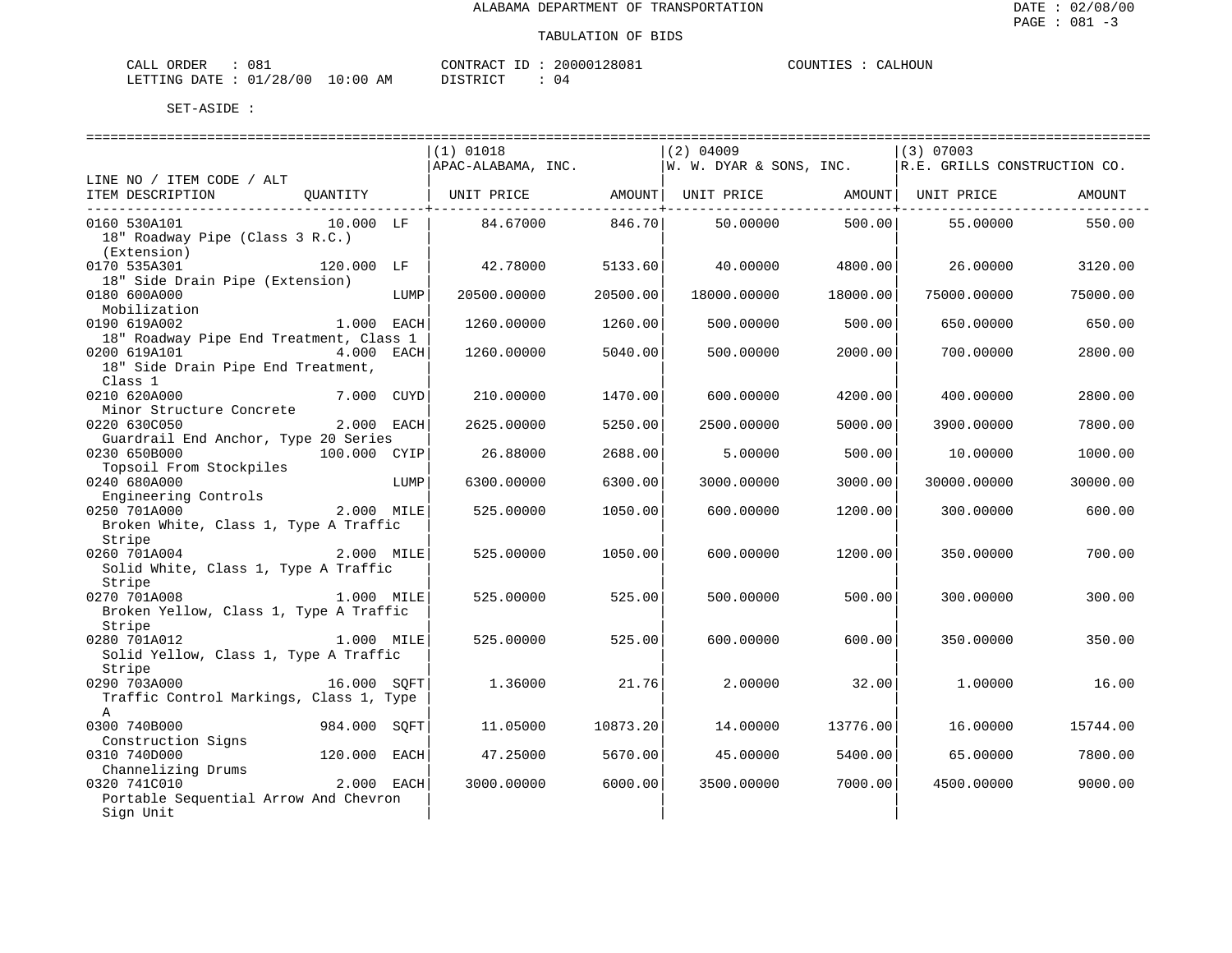| <u>` ה</u><br>ORDER<br>00 T<br>للتنعب  |               | ז בי קו                | 128081<br>200001 | COUNT<br>''∆ I.⊨ |
|----------------------------------------|---------------|------------------------|------------------|------------------|
| 100<br>/00<br>ETTING DATE<br>-48<br>ັັ | LO : 00<br>AM | ידים דרי היים דרי<br>. | U 4              |                  |

| ITEM CODE<br>LINE NO<br>ITEM DESCRIPTION                                  | ALT<br>OUANTITY | $(1)$ 01018<br>APAC-ALABAMA, INC.<br>UNIT PRICE | AMOUNT                | (2) 04009<br>W. W. DYAR & SONS, INC.<br>UNIT PRICE | AMOUNT                  | $(3)$ 07003<br>R.E. GRILLS CONSTRUCTION CO.<br>UNIT PRICE | AMOUNT                 |
|---------------------------------------------------------------------------|-----------------|-------------------------------------------------|-----------------------|----------------------------------------------------|-------------------------|-----------------------------------------------------------|------------------------|
| 0330 742A001<br>Portable Changeable Message Signs, Type<br>SECTION TOTALS | EACH<br>2.000   | 4500.00000                                      | 9000.00<br>289,574.44 | 10000.00000                                        | 20000.00<br>312, 137.00 | 16000.00000                                               | 32000.00<br>335,723.00 |
|                                                                           |                 |                                                 |                       |                                                    | S                       |                                                           |                        |
| CONTRACT TOTALS                                                           |                 |                                                 | 289,574.44            |                                                    | 312, 137.00             |                                                           | 335,723.00             |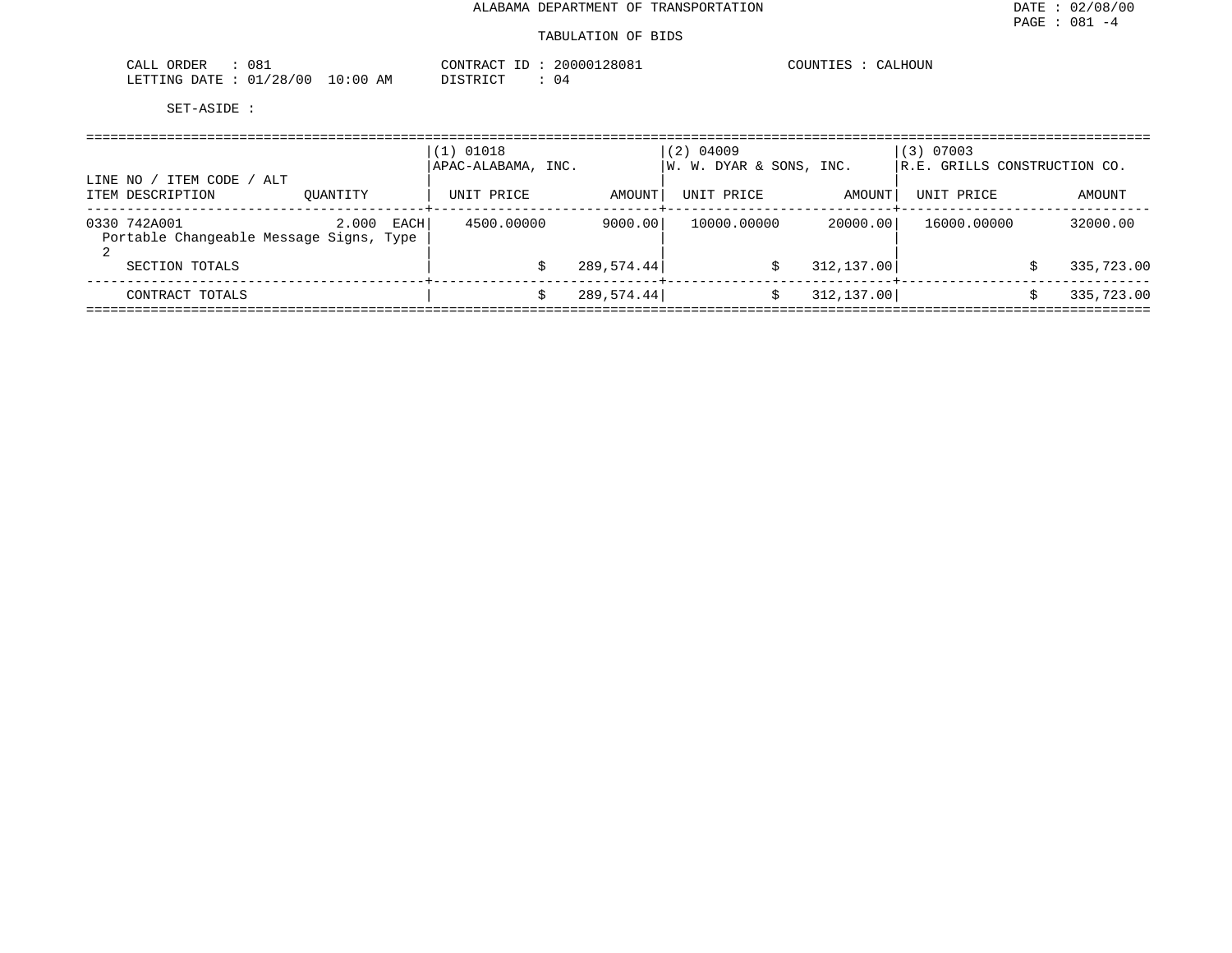|             | CALL ORDER<br>LETTING DATE: 01/28/00 | : 082<br>10:00 AM                                     | CONTRACT ID: 20000128082<br>$\therefore$ 02<br>DISTRICT                              |              | COUNTIES : LAUDERDALE |                               |                   |
|-------------|--------------------------------------|-------------------------------------------------------|--------------------------------------------------------------------------------------|--------------|-----------------------|-------------------------------|-------------------|
|             | CONTRACT DESCRIPTION:<br>SET-ASIDE : | Signals at various school zones in Lauderdale County. | 40<br>CONTRACT TIME:<br>for constructing the School Crossing Advance Warning Signs & | Working Days | (available days)      | $PROJECT(S) : ST-039-888-008$ |                   |
| <b>RANK</b> | VENDOR NO./NAME                      |                                                       |                                                                                      |              |                       | TOTAL<br><b>BID</b>           | % OVER<br>LOW BID |
|             | 03078                                | CRIMSON ELECTRIC COMPANY, INC.                        |                                                                                      |              |                       | 36,165.10                     | 100.0000%         |
|             | 19055                                | SHOALS ELECTRIC CO., INC.                             |                                                                                      |              |                       | 51,228.00                     | 141.6503%         |
|             | 12033                                | LOUANA CONSTRUCTION CORPORATION                       |                                                                                      |              |                       | 61,048.06                     | 168.8037%         |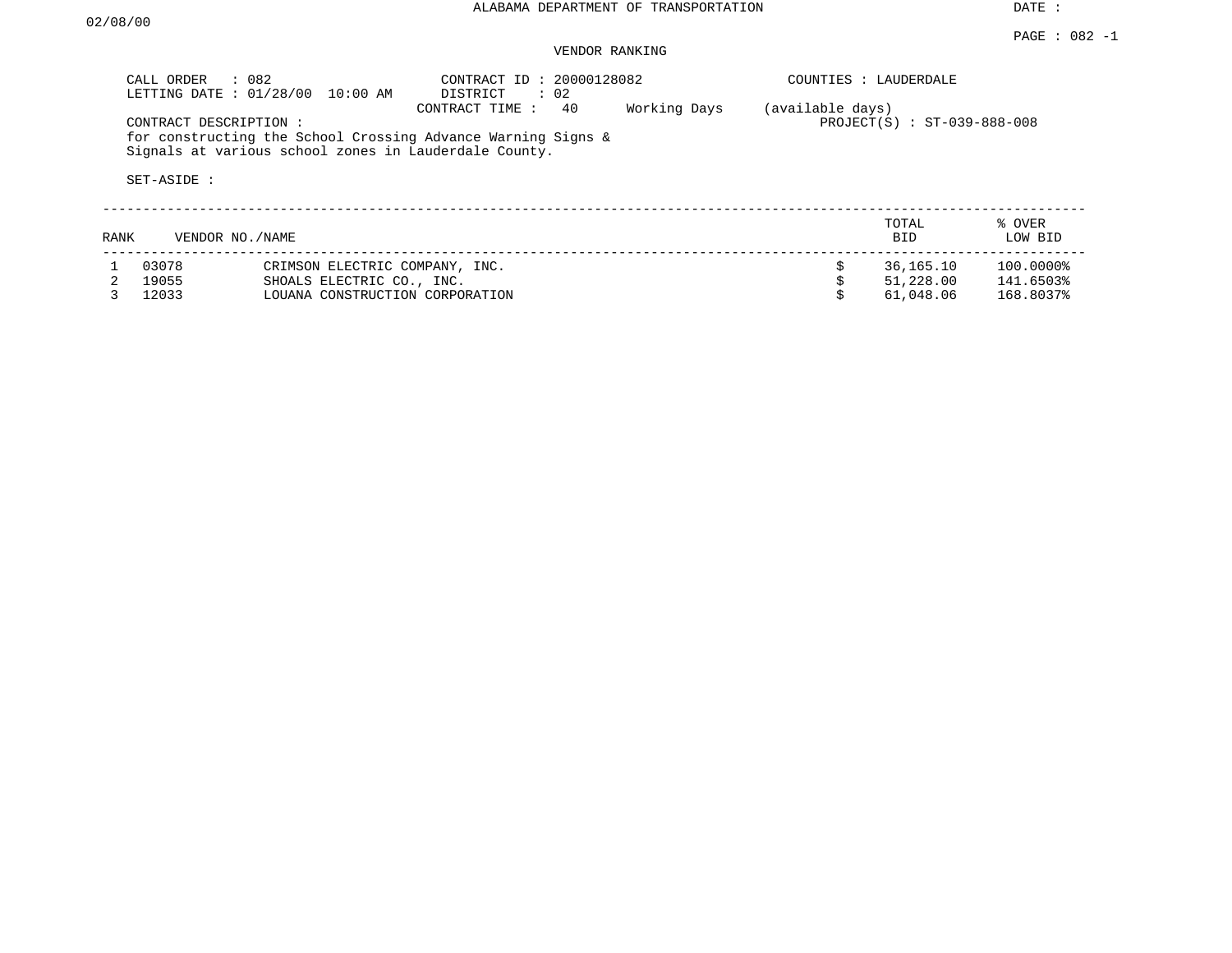| CALL ORDER : 082 |                                 | CONTRACT ID: 20000128082 | COUNTIES : LAUDERDALE |
|------------------|---------------------------------|--------------------------|-----------------------|
|                  | LETTING DATE: 01/28/00 10:00 AM | DISTRICT : 02            |                       |

|                                   |      | (1) 03078          |                           | $(2)$ 19055                                                              |         | $(3)$ 12033                  |         |
|-----------------------------------|------|--------------------|---------------------------|--------------------------------------------------------------------------|---------|------------------------------|---------|
|                                   |      |                    |                           | $ {\tt CRIMSON}$ ELECTRIC COMPANY, IN $ {\tt ShOALS}$ ELECTRIC CO., INC. |         | LOUANA CONSTRUCTION CORPORAT |         |
| LINE NO / ITEM CODE / ALT         |      |                    |                           |                                                                          |         |                              |         |
| OUANTITY<br>ITEM DESCRIPTION      |      | UNIT PRICE         | AMOUNT                    | UNIT PRICE                                                               | AMOUNT  | UNIT PRICE                   | AMOUNT  |
| -------------------------         |      | ----------+------- | ------------------+------ | ------------------+--                                                    |         |                              |         |
| SECTION 0001<br>TOTAL             |      |                    |                           |                                                                          |         |                              |         |
|                                   |      |                    |                           |                                                                          |         |                              |         |
| 0010 600A000                      | LUMP | 2350.00000         | 2350.00                   | 6000.00000                                                               | 6000.00 | 1185.00000                   | 1185.00 |
| Mobilization                      |      |                    |                           |                                                                          |         |                              |         |
| 0020 730C000                      | LUMP | 2343.50000         | 2343.50                   | 3370.00000                                                               | 3370.00 | 4622.82000                   | 4622.82 |
| Furnishing And Installing Traffic |      |                    |                           |                                                                          |         |                              |         |
| Control Unit (Site #1-EB)         |      |                    |                           |                                                                          |         |                              |         |
| 0030 730C001                      | LUMP | 2343.50000         | 2343.50                   | 3370.00000                                                               | 3370.00 | 4622.82000                   | 4622.82 |
| Furnishing And Installing Traffic |      |                    |                           |                                                                          |         |                              |         |
| Control Unit (Site #1-WB)         |      |                    |                           |                                                                          |         |                              |         |
| 0040 730C002                      | LUMP | 2343.50000         | 2343.50                   | 3370.00000                                                               | 3370.00 | 4622.82000                   | 4622.82 |
| Furnishing And Installing Traffic |      |                    |                           |                                                                          |         |                              |         |
| Control Unit (Site #2-SB)         |      |                    |                           |                                                                          |         |                              |         |
| 0050 730C003                      | LUMP | 2343.50000         | 2343.50                   | 3370.00000                                                               | 3370.00 | 4622.82000                   | 4622.82 |
| Furnishing And Installing Traffic |      |                    |                           |                                                                          |         |                              |         |
| Control Unit (Site #2-NB)         |      |                    |                           |                                                                          |         |                              |         |
| 0060 730C004                      | LUMP | 2343.50000         | 2343.50                   | 3370.00000                                                               | 3370.00 | 4622.82000                   | 4622.82 |
| Furnishing And Installing Traffic |      |                    |                           |                                                                          |         |                              |         |
| Control Unit (Site #3-WB)         |      |                    |                           |                                                                          |         |                              |         |
| 0070 730C005                      | LUMP | 2343.50000         | 2343.50                   | 3370.00000                                                               | 3370.00 | 4622.82000                   | 4622.82 |
| Furnishing And Installing Traffic |      |                    |                           |                                                                          |         |                              |         |
| Control Unit (Site #3-EB)         |      |                    |                           |                                                                          |         |                              |         |
| 0080 730C006                      | LUMP | 2343.50000         | 2343.50                   | 3370.00000                                                               | 3370.00 | 4622.82000                   | 4622.82 |
| Furnishing And Installing Traffic |      |                    |                           |                                                                          |         |                              |         |
| Control Unit (Site #4-SB)         |      |                    |                           |                                                                          |         |                              |         |
| 0090 730C007                      | LUMP | 2343.50000         | 2343.50                   | 3370.00000                                                               | 3370.00 | 4622.82000                   | 4622.82 |
| Furnishing And Installing Traffic |      |                    |                           |                                                                          |         |                              |         |
| Control Unit ( Site #4-NB)        |      |                    |                           |                                                                          |         |                              |         |
| 0100 730C008                      | LUMP | 2343.50000         | 2343.50                   | 3370.00000                                                               | 3370.00 | 4622.82000                   | 4622.82 |
| Furnishing And Installing Traffic |      |                    |                           |                                                                          |         |                              |         |
| Control Unit (Site #5-WB)         |      |                    |                           |                                                                          |         |                              |         |
| 0110 730C009                      | LUMP | 2343.50000         | 2343.50                   | 3370.00000                                                               | 3370.00 | 4622.82000                   | 4622.82 |
| Furnishing And Installing Traffic |      |                    |                           |                                                                          |         |                              |         |
| Control Unit ( Site #5-EB)        |      |                    |                           |                                                                          |         |                              |         |
| 0120 730C010                      | LUMP | 2343.50000         | 2343.50                   | 3370.00000                                                               | 3370.00 | 4622.82000                   | 4622.82 |
| Furnishing And Installing Traffic |      |                    |                           |                                                                          |         |                              |         |
| Control Unit (Site #6-WB)         |      |                    |                           |                                                                          |         |                              |         |
| 0130 730C011                      | LUMP | 2343.50000         | 2343.50                   | 3370.00000                                                               | 3370.00 | 4622.82000                   | 4622.82 |
| Furnishing And Installing Traffic |      |                    |                           |                                                                          |         |                              |         |
| Control Unit (Site #6-EB)         |      |                    |                           |                                                                          |         |                              |         |
| 0140 730L002<br>240.000 LF        |      | 4.70000            | 1128.00                   | 4.00000                                                                  | 960.00  | 6.79000                      | 1629.60 |
| 1", Metallic, Conduit             |      |                    |                           |                                                                          |         |                              |         |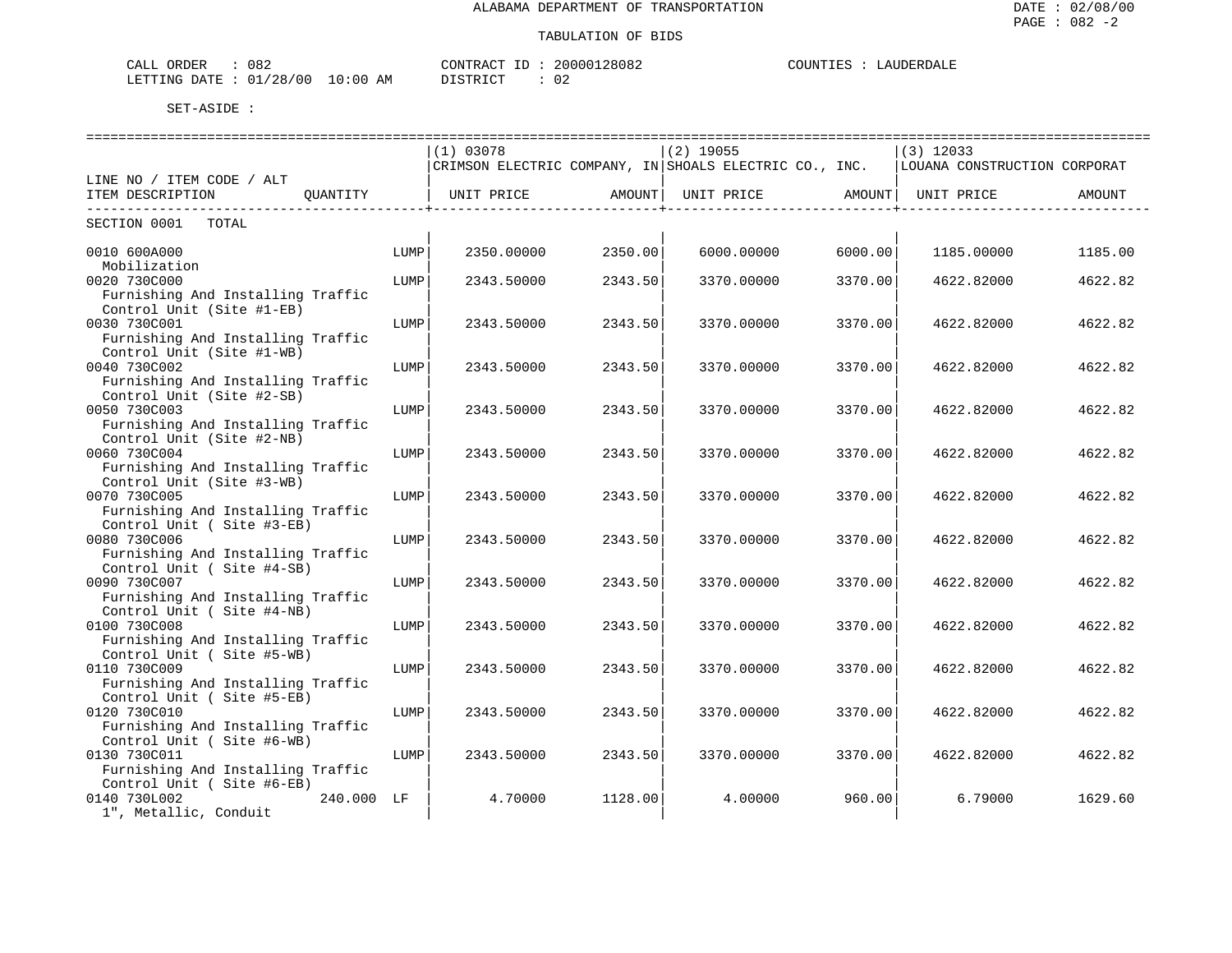| 082<br>ORDER<br>CALL                             | CONTRAC         | ___ | .28082<br>200001 | COUNTIES | . דחידת<br>$\overline{A}$ |
|--------------------------------------------------|-----------------|-----|------------------|----------|---------------------------|
| /28/00<br>LETTING<br><b>DATE</b><br>$\mathbf{v}$ | . n : n c<br>AM |     | $\cap$<br>∪∠     |          |                           |

| ITEM CODE / ALT<br>LINE NO<br>ITEM DESCRIPTION | OUANTITY         |              | (1) 03078<br>CRIMSON ELECTRIC COMPANY, IN SHOALS ELECTRIC CO., INC.<br>UNIT PRICE | AMOUNT             | 19055<br>(2)<br>UNIT PRICE | AMOUNT            | $(3)$ 12033<br>LOUANA CONSTRUCTION CORPORAT<br>UNIT PRICE | AMOUNT            |
|------------------------------------------------|------------------|--------------|-----------------------------------------------------------------------------------|--------------------|----------------------------|-------------------|-----------------------------------------------------------|-------------------|
|                                                |                  |              |                                                                                   |                    |                            |                   |                                                           |                   |
| 0150 730T000<br>Wood Pole<br>0160 740B000      | 12.000<br>38.000 | EACH<br>SOFT | 284.00000<br>30.45000                                                             | 3408.00<br>1157.10 | 300.00000<br>6,00000       | 3600.00<br>228.00 | 192.00000<br>11,99000                                     | 2304.00<br>455.62 |
| Construction Signs<br>SECTION TOTALS           |                  |              |                                                                                   | 36, 165.10         | \$                         | 51, 228.00        |                                                           | 61,048.06         |
| CONTRACT TOTALS                                |                  |              |                                                                                   | 36, 165.10         |                            | 51, 228.00        |                                                           | 61,048.06         |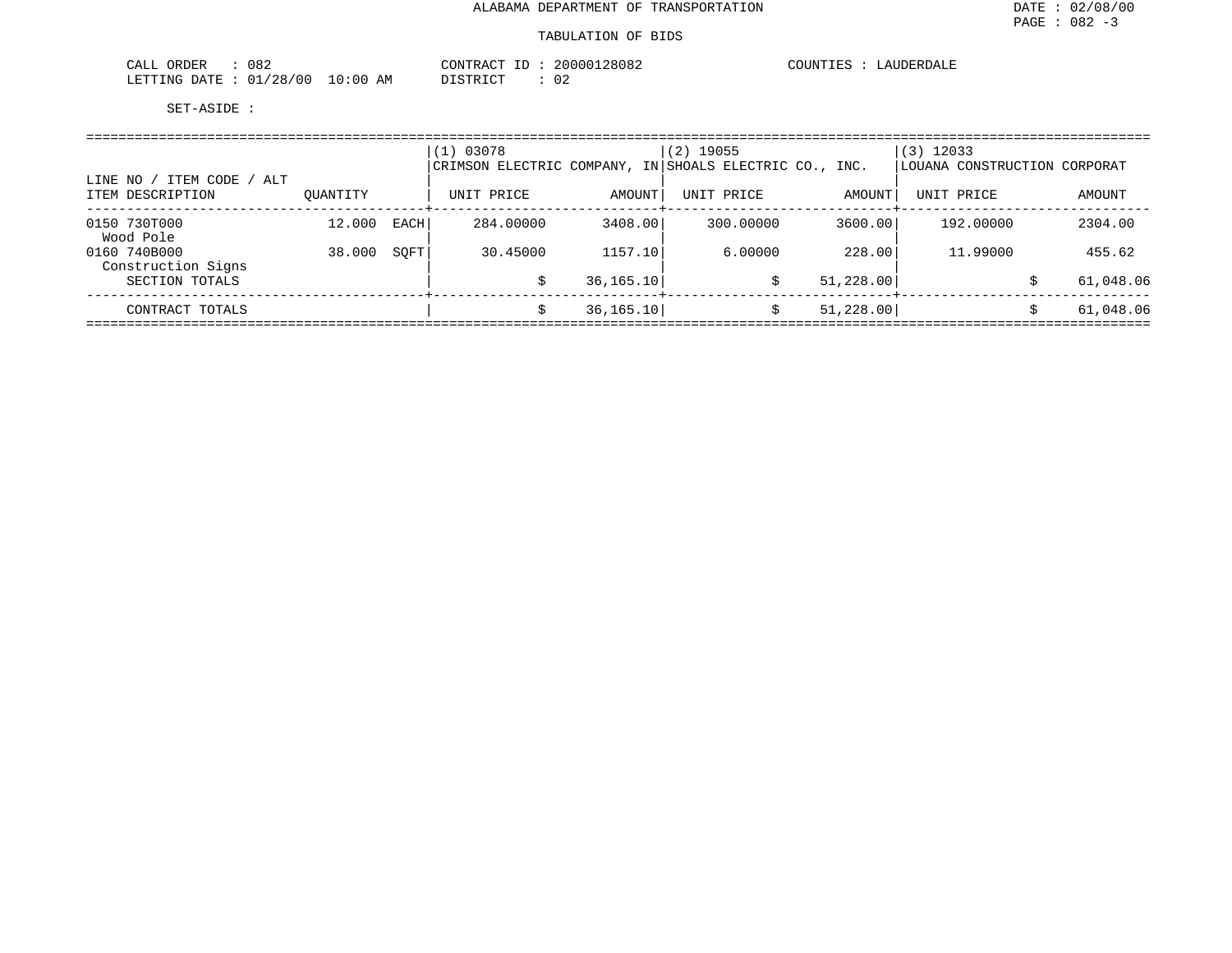|      | CALL ORDER<br>LETTING DATE: 01/28/00                              | $\therefore$ 083<br>10:00 AM | CONTRACT ID: 20000128083<br>DISTRICT<br>: 08                                                                                                                 |              |                  | COUNTIES : MONROE             |                   |
|------|-------------------------------------------------------------------|------------------------------|--------------------------------------------------------------------------------------------------------------------------------------------------------------|--------------|------------------|-------------------------------|-------------------|
|      | CONTRACT DESCRIPTION:<br>Fountain. Length 12.948km<br>SET-ASIDE : |                              | CONTRACT TIME : 110<br>RURAL<br>for constructing the Planing, Resurfacing and Traffic Stripe<br>on C.R.#39 from S.R.#12 (U.S.#84) at Claiborne to S.R.#41 at | Working Days | (available days) | $PROJECT(S) : ST-050-888-001$ |                   |
| RANK | VENDOR NO./NAME                                                   |                              |                                                                                                                                                              |              |                  | TOTAL<br>BID                  | % OVER<br>LOW BID |
|      | 13008                                                             | MOBILE ASPHALT COMPANY, LLC  |                                                                                                                                                              |              |                  | 845,482.84                    | 100.0000%         |
|      | 23011                                                             | HOSEA O. WEAVER & SONS, INC. |                                                                                                                                                              |              |                  | 995,476.09                    | 117.7405%         |
|      | 01018                                                             | APAC-ALABAMA, INC.           |                                                                                                                                                              |              |                  | 1,225,565.40                  | 144.9544%         |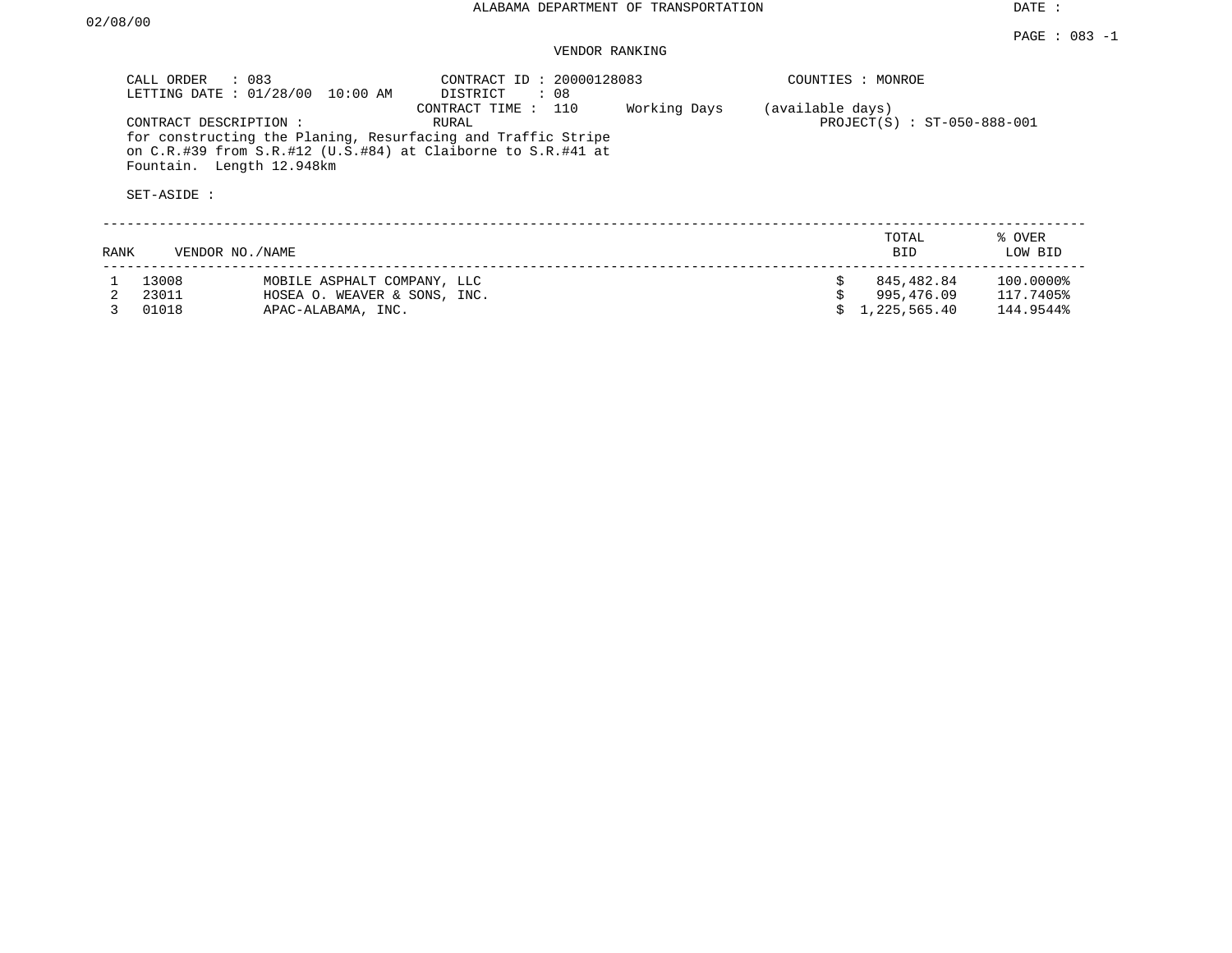| CALL ORDER                      | 083 | CONTRACT ID: | 20000128083 | COUNTIES | MONROE |
|---------------------------------|-----|--------------|-------------|----------|--------|
| LETTING DATE: 01/28/00 10:00 AM |     | DISTRICT     | 08          |          |        |

| =============================<br>============================<br>================================= |                |                                                                               |                  |                   |                  |             |                  |  |  |  |
|----------------------------------------------------------------------------------------------------|----------------|-------------------------------------------------------------------------------|------------------|-------------------|------------------|-------------|------------------|--|--|--|
|                                                                                                    |                | $(1)$ 13008                                                                   |                  | $(2)$ 23011       |                  | $(3)$ 01018 |                  |  |  |  |
|                                                                                                    |                | MOBILE ASPHALT COMPANY, LLC  HOSEA O. WEAVER & SONS, INC.  APAC-ALABAMA, INC. |                  |                   |                  |             |                  |  |  |  |
| LINE NO / ITEM CODE / ALT                                                                          |                |                                                                               |                  |                   |                  |             |                  |  |  |  |
| ITEM DESCRIPTION QUANTITY                                                                          |                | UNIT PRICE AMOUNT                                                             |                  | UNIT PRICE AMOUNT |                  | UNIT PRICE  | AMOUNT           |  |  |  |
| SECTION 0001 Total                                                                                 |                |                                                                               |                  |                   |                  |             |                  |  |  |  |
| 200.000 M3<br>0010 305A000                                                                         |                |                                                                               | 14.00000 2800.00 |                   | 13.75000 2750.00 |             | 19.00000 3800.00 |  |  |  |
| Borrow, Section 210, FOR MISCELLANEOUS                                                             |                |                                                                               |                  |                   |                  |             |                  |  |  |  |
| USE                                                                                                |                |                                                                               |                  |                   |                  |             |                  |  |  |  |
| 0020 401B100                                                                                       | 109047.000 M2  | 1.19000                                                                       | 129765.93        | 1.17000           | 127584.99        | 1.05000     | 114499.35        |  |  |  |
| Bituminous Treatment E (With Polymer                                                               |                |                                                                               |                  |                   |                  |             |                  |  |  |  |
| Additive)                                                                                          |                |                                                                               |                  |                   |                  |             |                  |  |  |  |
| 0030 405A000                                                                                       | 14830.000 L    | 0.22000                                                                       | 3262.60          | 0.18000           | 2669.40          | 0.70000     | 10381.00         |  |  |  |
| Tack Coat                                                                                          |                |                                                                               |                  |                   |                  |             |                  |  |  |  |
| 0040 408A053                                                                                       | 99065.000 M2   | 0.67000                                                                       | 66373.55         | 0.80000           | 79252.00         | 0.92000     | 91139.80         |  |  |  |
| Planing Existing Pavement                                                                          |                |                                                                               |                  |                   |                  |             |                  |  |  |  |
| (Approximately 51 mm Thru 75 mm Thick)                                                             |                |                                                                               |                  |                   |                  |             |                  |  |  |  |
| 0050 408A054                                                                                       | 3712.000 M2    | 1.60000                                                                       | 5939.20          | 1,01000           | 3749.12          | 1,08000     | 4008.96          |  |  |  |
| Planing Existing Pavement                                                                          |                |                                                                               |                  |                   |                  |             |                  |  |  |  |
| (Approximately 76 mm Thru 100 mm Thick)                                                            |                |                                                                               |                  |                   |                  |             |                  |  |  |  |
| 0060 408A056 6271.000 M2                                                                           |                | 1.75000                                                                       | 10974.25         | 1.33000           | 8340.43          | 1.67000     | 10472.57         |  |  |  |
| Planing Existing Pavement                                                                          |                |                                                                               |                  |                   |                  |             |                  |  |  |  |
| (Approximately 126 mm Thru 150 mm Thick)                                                           |                |                                                                               |                  |                   |                  |             |                  |  |  |  |
| 6573.000 MTON<br>0070 429A260                                                                      |                | 24.97000                                                                      | 164127.81        | 32.92000          | 216383.16        | 47.50000    | 312217.50        |  |  |  |
| Improved Bituminous Concrete Wearing                                                               |                |                                                                               |                  |                   |                  |             |                  |  |  |  |
| Surface Layer, 12.5 mm Maximum                                                                     |                |                                                                               |                  |                   |                  |             |                  |  |  |  |
| Aggregate Size Mix, ESAL Range D<br>0080 429A266<br>1775.000 MTON                                  |                |                                                                               |                  |                   |                  |             |                  |  |  |  |
| Improved Bituminous Concrete Wearing                                                               |                | 21.00000                                                                      | 37275.00         | 37.02000          | 65710.50         | 50.00000    | 88750.00         |  |  |  |
| Surface Layer, Leveling, 12.5 mm                                                                   |                |                                                                               |                  |                   |                  |             |                  |  |  |  |
| Maximum Aggregate Size Mix, ESAL Range D                                                           |                |                                                                               |                  |                   |                  |             |                  |  |  |  |
| 0090 429B261                                                                                       | 11995.000 MTON | 26.61000                                                                      | 319186.95        | 31.75000          | 380841.25        | 42.00000    | 503790.00        |  |  |  |
| Improved Bituminous Concrete Binder                                                                |                |                                                                               |                  |                   |                  |             |                  |  |  |  |
| Layer, 25.0 mm Maximum Aggregate Size                                                              |                |                                                                               |                  |                   |                  |             |                  |  |  |  |
| Mix, ESAL Range D                                                                                  |                |                                                                               |                  |                   |                  |             |                  |  |  |  |
| 0100 429B265                                                                                       | 100.000 MTON   | 58.00000                                                                      | 5800.00          | 49.71000          | 4971.00          | 57.00000    | 5700.00          |  |  |  |
| Improved Bituminous Concrete Binder                                                                |                |                                                                               |                  |                   |                  |             |                  |  |  |  |
| Layer, Patching, 25.0 mm Maximum                                                                   |                |                                                                               |                  |                   |                  |             |                  |  |  |  |
| Aggregate Size Mix, ESAL Range D                                                                   |                |                                                                               |                  |                   |                  |             |                  |  |  |  |
| 0110 600A000                                                                                       | LUMP           | 16700.00000                                                                   | 16700.00         | 21777.39000       | 21777.39         | 6500.00000  | 6500.00          |  |  |  |
| Mobilization                                                                                       |                |                                                                               |                  |                   |                  |             |                  |  |  |  |
| 16.000 KM<br>0120 701A031                                                                          |                | 590.00000                                                                     | 9440.00          | 586.66000         | 9386.56          | 572.00000   | 9152.00          |  |  |  |
| Solid White, Class 2, Type A Traffic                                                               |                |                                                                               |                  |                   |                  |             |                  |  |  |  |
| Stripe (1.5 mm Thick)                                                                              |                |                                                                               |                  |                   |                  |             |                  |  |  |  |
| 0130 701A035                                                                                       | 11.000 KM      | 672.00000                                                                     | 7392.00          | 811,10000         | 8922.10          | 652.00000   | 7172.00          |  |  |  |
| Solid Yellow, Class 2, Type A Traffic                                                              |                |                                                                               |                  |                   |                  |             |                  |  |  |  |
| Stripe (2.3 mm Thick)                                                                              |                |                                                                               |                  |                   |                  |             |                  |  |  |  |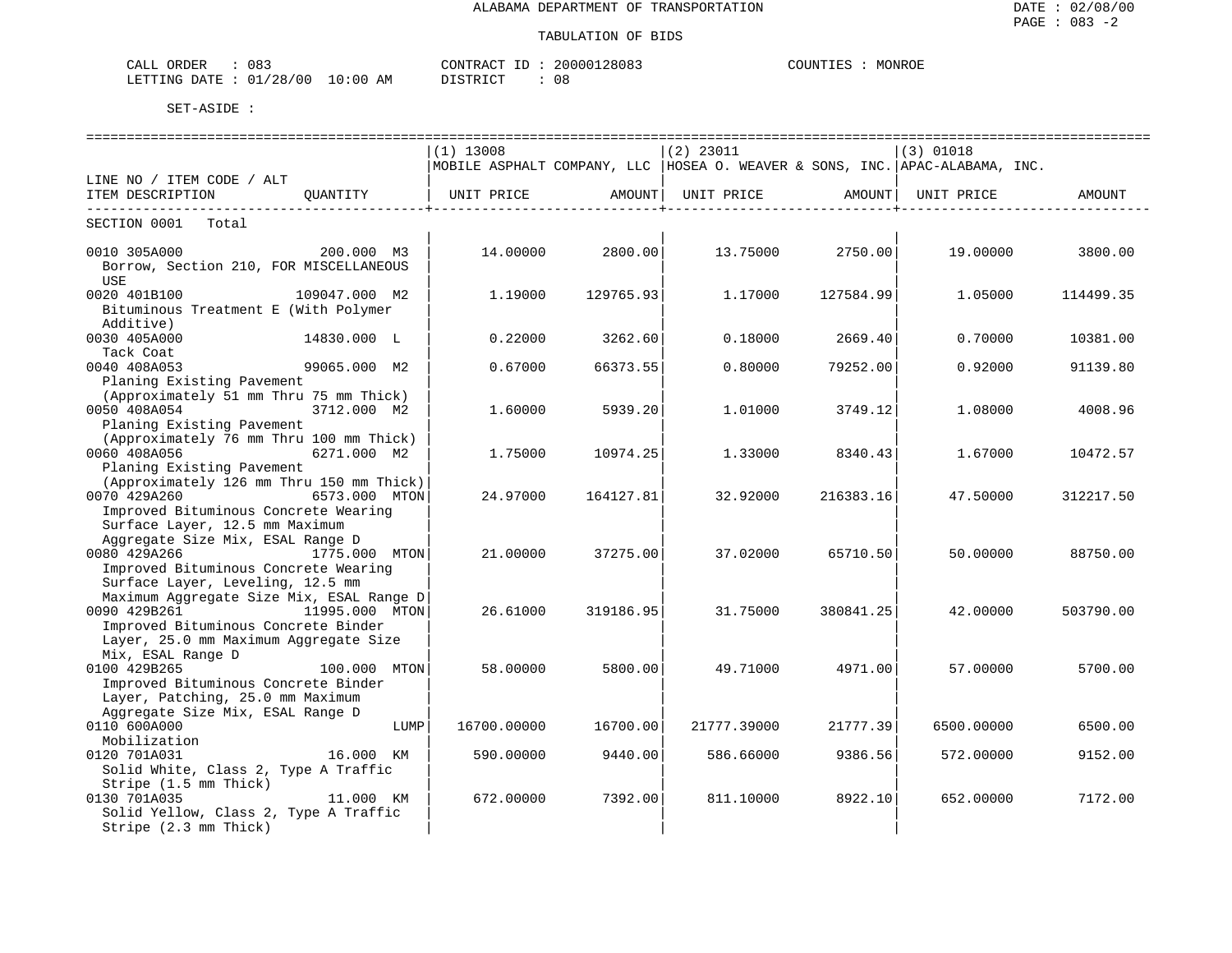| ORDER<br>CALL          | 083 |             | CONTRACT ID: | 20000128083 | COUNTIES | MONROE |
|------------------------|-----|-------------|--------------|-------------|----------|--------|
| LETTING DATE: 01/28/00 |     | 10:00<br>ΆM | חי חים דרו   | U C         |          |        |

|                                          |               | $(1)$ 13008                             |          | $(2)$ 23011 |                               | $(3)$ 01018                                                                  |          |
|------------------------------------------|---------------|-----------------------------------------|----------|-------------|-------------------------------|------------------------------------------------------------------------------|----------|
|                                          |               |                                         |          |             |                               | MOBILE ASPHALT COMPANY, LLC  HOSEA O. WEAVER & SONS, INC. APAC-ALABAMA, INC. |          |
| LINE NO / ITEM CODE / ALT                |               |                                         |          |             |                               |                                                                              |          |
| ITEM DESCRIPTION                         | OUANTITY      | UNIT PRICE           AMOUNT  UNIT PRICE |          |             |                               | AMOUNT   UNIT PRICE                                                          | AMOUNT   |
|                                          |               |                                         |          |             | . _ _ _ _ _ _ _ _ _ _ _ + _ . |                                                                              |          |
| 0140 701A040                             | 2.000 KM      | 385.00000                               | 770.00   | 352.22000   | 704.44                        | 373.00000                                                                    | 746.00   |
| Broken White, Class 2, Type A Traffic    |               |                                         |          |             |                               |                                                                              |          |
| Stripe (2.3 mm Thick)                    |               |                                         |          |             |                               |                                                                              |          |
| 0150 701A045                             | 10.000 KM     | 371.00000                               | 3710.00  | 350.00000   | 3500.00                       | 360.00000                                                                    | 3600.00  |
| Broken Yellow, Class 2, Type A Traffic   |               |                                         |          |             |                               |                                                                              |          |
| Stripe (2.3 mm Thick)                    |               |                                         |          |             |                               |                                                                              |          |
| 0160 701B005                             | 846.000 M     | 1.60000                                 | 1353.60  | 1,46000     | 1235.16                       | 1.57000                                                                      | 1328.22  |
| Dotted Class 2, Type A Traffic Stripe    |               |                                         |          |             |                               |                                                                              |          |
| $(2.3 \, \text{mm} \, \text{Thick})$     |               |                                         |          |             |                               |                                                                              |          |
| 0170 701C000                             | 48.000 KM     | 191.00000                               | 9168.00  | 145.00000   | 6960.00                       | 186.00000                                                                    | 8928.00  |
| Broken Temporary Traffic Stripe          |               |                                         |          |             |                               |                                                                              |          |
| 0180 701C001                             | 44.000 KM     | 205.00000                               | 9020.00  | 213.89000   | 9411.16                       | 199.00000                                                                    | 8756.00  |
| Solid Temporary Traffic Stripe           |               |                                         |          |             |                               |                                                                              |          |
| 0190 701C008                             | 4.000 KM      | 191.00000                               | 764.00   | 150.00000   | 600.00                        | 186.00000                                                                    | 744.00   |
| Broken Temporary Traffic Stripe (Dotted  |               |                                         |          |             |                               |                                                                              |          |
| Paint)                                   |               |                                         |          |             |                               |                                                                              |          |
| 0200 703A002                             | 637.000 M2    | 19.60000                                | 12485.20 | 16.61000    | 10580.57                      | 19.00000                                                                     | 12103.00 |
| Traffic Control Markings, Class 2, Type  |               |                                         |          |             |                               |                                                                              |          |
| $\mathsf{A}$                             |               |                                         |          |             |                               |                                                                              |          |
| 0210 703B002                             | 41.000 M2     | 28,90000                                | 1184.90  | 23.11000    | 947.51                        | 28,00000                                                                     | 1148.00  |
| Traffic Control Legends, Class 2, Type A |               |                                         |          |             |                               |                                                                              |          |
| 0220 703D002                             | $637.000$ M2  | 10.90000                                | 6943.30  | 10.67000    | 6796.79                       | 10.00000                                                                     | 6370.00  |
| Temporary Traffic Control Markings       |               |                                         |          |             |                               |                                                                              |          |
| (Paint)                                  |               |                                         |          |             |                               |                                                                              |          |
| 0230 705A030                             | 8.000 EACH    | 5.15000                                 | 41.20    | 4.56000     | 36.48                         | 5.00000                                                                      | 40.00    |
| Pavement Markers, Class A-H, Type 2-C    |               |                                         |          |             |                               |                                                                              |          |
| 0240 705A031                             | 290.000 EACH  | 4.95000                                 | 1435.50  | 4.56000     | 1322.40                       | 4.80000                                                                      | 1392.00  |
| Pavement Markers, Class A-H, Type 1-A    |               |                                         |          |             |                               |                                                                              |          |
| 0250 705A032                             | 465.000 EACH  | 4.95000                                 | 2301.75  | 4.56000     | 2120.40                       | 4.80000                                                                      | 2232.00  |
| Pavement Markers, Class A-H, Type 1-B    |               |                                         |          |             |                               |                                                                              |          |
| 0260 705A037                             | 583.000 EACH  | 5.15000                                 | 3002.45  | 4.56000     | 2658.48                       | 5.00000                                                                      | 2915.00  |
| Pavement Markers, Class A-H, Type 2-D    |               |                                         |          |             |                               |                                                                              |          |
| 0270 705A038                             | 216.000 EACH  | 5.15000                                 | 1112.40  | 4.56000     | 984.96                        | 5.00000                                                                      | 1080.00  |
| Pavement Markers, Class A-H, Type 2-E    |               |                                         |          |             |                               |                                                                              |          |
| 0280 740B000                             | $39.000$ M2   | 96.75000                                | 3773.25  | 127.49000   | 4972.11                       | 100.00000                                                                    | 3900.00  |
| Construction Signs                       |               |                                         |          |             |                               |                                                                              |          |
| 0290 740E000                             | 200.000 EACH  | 15.00000                                | 3000.00  | 11.88000    | 2376.00                       | 6.00000                                                                      | 1200.00  |
| Cones (900 mm High)                      |               |                                         |          |             |                               |                                                                              |          |
| 0300 7400000                             | 1.000<br>EACH | 4630.00000                              | 4630.00  | 6203.87000  | 6203.87                       | 1000.00000                                                                   | 1000.00  |
| Pilot Car                                |               |                                         |          |             |                               |                                                                              |          |
| 0310 741C010                             | $1.000$ EACH  | 1750.00000                              | 1750.00  | 1727.86000  | 1727.86                       | 500.00000                                                                    | 500.00   |
| Portable Sequential Arrow And Chevron    |               |                                         |          |             |                               |                                                                              |          |
| Sign Unit                                |               |                                         |          |             |                               |                                                                              |          |
|                                          |               |                                         |          |             |                               |                                                                              |          |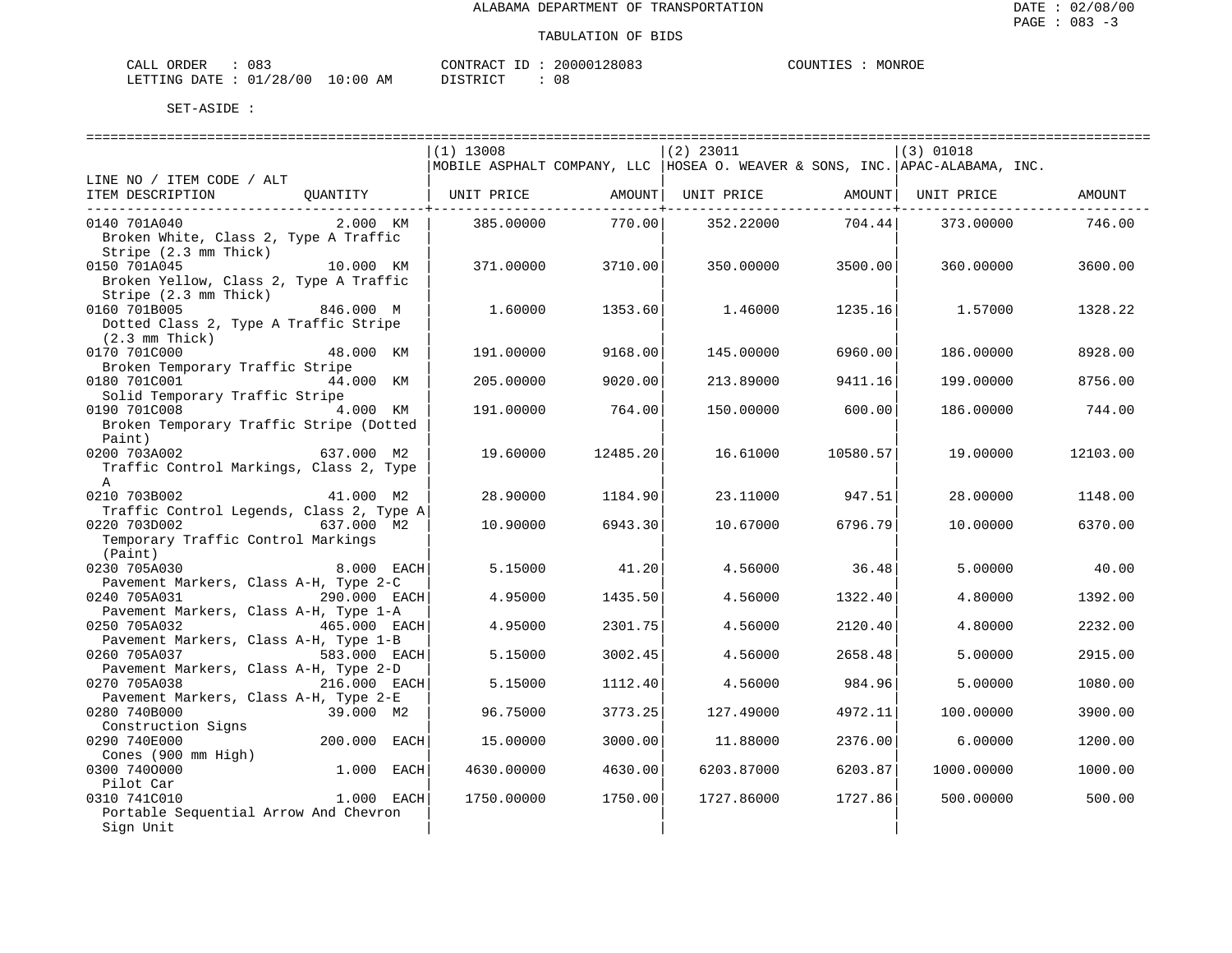| 083<br><b>ORDER</b><br>- LAL                            |             | $ -$<br>זידיד אר<br>$\sim$<br>Δ0        | 28083 | COUNTIL<br>MONROE |
|---------------------------------------------------------|-------------|-----------------------------------------|-------|-------------------|
| '00<br><b>DATE</b><br>LETTING<br>128<br>20<br>. U . L . | 10:00<br>AM | $T \cap T$<br>n <del>r</del> amr<br>--- | U O   |                   |

| ITEM CODE<br>LINE NO<br>' ALT |          | $(1)$ 13008<br>MOBILE ASPHALT COMPANY, LLC |            | $(2)$ 23011<br> HOSEA O. WEAVER & SONS, INC. APAC-ALABAMA, INC. |            | $(3)$ 01018 |                |
|-------------------------------|----------|--------------------------------------------|------------|-----------------------------------------------------------------|------------|-------------|----------------|
| ITEM DESCRIPTION              | OUANTITY | UNIT PRICE                                 | AMOUNT     | UNIT PRICE                                                      | AMOUNT     | UNIT PRICE  | AMOUNT         |
| SECTION TOTALS                |          |                                            | 845,482.84 |                                                                 | 995,476.09 |             | \$1,225,565.40 |
| CONTRACT TOTALS               |          |                                            | 845,482.84 |                                                                 | 995,476.09 |             | \$1,225,565.40 |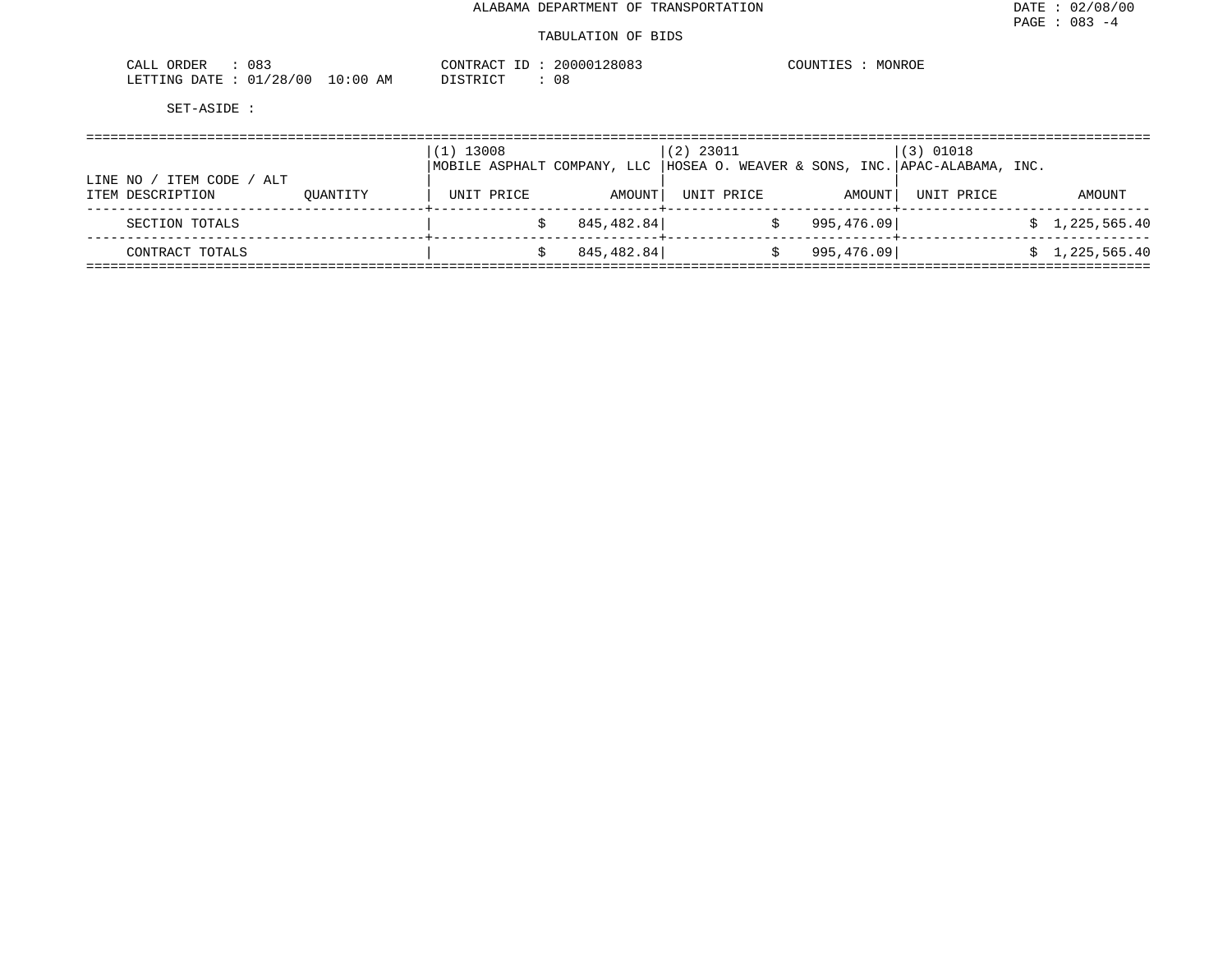| : 085<br>CALL ORDER<br>LETTING DATE: 01/28/00<br>10:00 AM                                                                                                                                               | CONTRACT ID: 20000128085<br>$\colon$ 01<br>DISTRICT |              | COUNTIES : DEKALB                                   |
|---------------------------------------------------------------------------------------------------------------------------------------------------------------------------------------------------------|-----------------------------------------------------|--------------|-----------------------------------------------------|
| CONTRACT DESCRIPTION:<br>for constructing the Resurfacing and Traffic Stripe on S.R.<br>#68 from the north City Limits of Collinsville to the<br>Cherokee County Line. Length - 5.55 mi.<br>SET-ASIDE : | 50<br>CONTRACT TIME:<br>RURAL                       | Working Days | (available days)<br>PROJECT(S) : 99-301-253-068-003 |
|                                                                                                                                                                                                         |                                                     |              | TOTAL<br>% OVER                                     |

| RANK |       | VENDOR NO./NAME                     | <b>BID</b> | LOW BID   |
|------|-------|-------------------------------------|------------|-----------|
|      | 23009 | WHITAKER CONTRACTING CORPORATION    | 706,033.50 | 100.0000% |
|      | 10011 | JACKSON PAVING & CONSTRUCTION, INC. | 776,927.15 | 110.0411% |
|      | 07002 | GOOD HOPE CONTRACTING CO., INC.     | 785,617.72 | 111.2720% |
|      | 13022 | MCCARTNEY CONSTRUCTION CO., INC.    | 791,949.05 | 112.1687% |
|      | 01018 | APAC-ALABAMA, INC.                  | 883,636.16 | 125.1549% |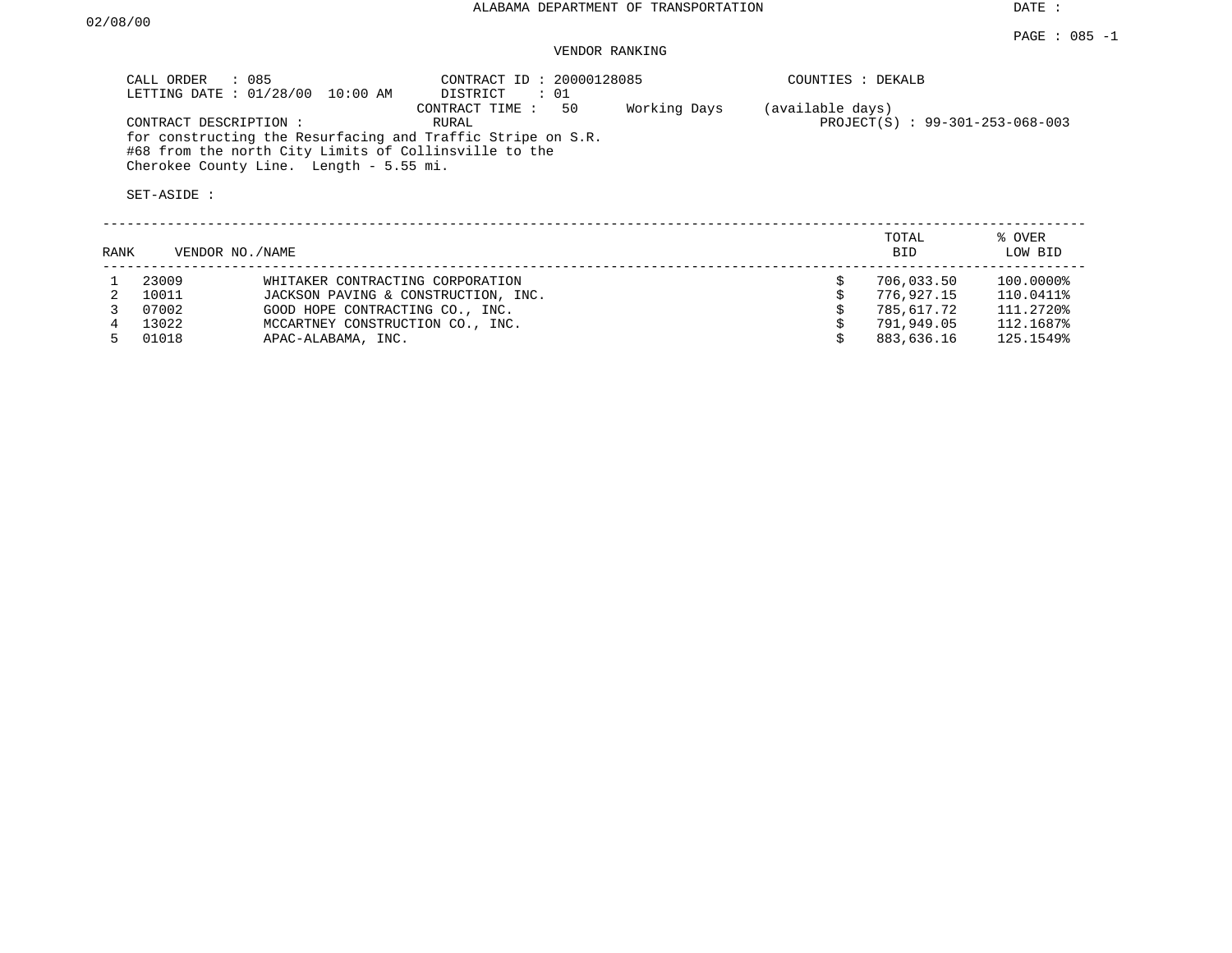| 10 <sup>r</sup><br>ORDER<br>ו ב<br>UO-      |                      | זרחד הי<br>'R A ( | n r<br>2808 | $\sim$ $\sim$<br>心配区<br>,,,,,, |
|---------------------------------------------|----------------------|-------------------|-------------|--------------------------------|
| $\cap$<br>N FELTIN<br>$\sqrt{2}$<br>w<br>__ | -06<br>AМ<br>$\cdot$ | . חידי            | ∪⊥          |                                |

|                                                                                 |                |     | $(1)$ 23009                                                                            |                                     | (2) 10011         |                    | (3) 07002  |           |
|---------------------------------------------------------------------------------|----------------|-----|----------------------------------------------------------------------------------------|-------------------------------------|-------------------|--------------------|------------|-----------|
|                                                                                 |                |     | WHITAKER CONTRACTING CORPORA JACKSON PAVING & CONSTRUCTIO GOOD HOPE CONTRACTING CO., I |                                     |                   |                    |            |           |
| LINE NO / ITEM CODE / ALT                                                       |                |     |                                                                                        |                                     |                   |                    |            |           |
| ITEM DESCRIPTION<br>----------------------------                                | OUANTITY       |     | UNIT PRICE AMOUNT                                                                      | . _ _ _ _ _ _ _ _ _ _ _ _ _ _ _ _ _ | UNIT PRICE AMOUNT | ----------------+- | UNIT PRICE | AMOUNT    |
| SECTION 0001 TOTAL                                                              |                |     |                                                                                        |                                     |                   |                    |            |           |
| 0010 206C010<br>Removing Concrete Driveway                                      | 41.000 SOYD    |     | 8.80000                                                                                | 360.80                              | 45.00000          | 1845.00            | 25,00000   | 1025.00   |
| 0020 209A000                                                                    | 7.000 EACH     |     | 4.00000                                                                                | 28.00                               | 62.00000          | 434.00             | 100.00000  | 700.00    |
| Mailbox Reset, Single<br>0030 212A000                                           | 528.000        | STA | 12.00000                                                                               | 6336.00                             | 8.75000           | 4620.00            | 7.00000    | 3696.00   |
| Machine Grading Shoulders<br>0040 405A000                                       | 2875.000 GAL   |     | 0.80000                                                                                | 2300.00                             | 0.85000           | 2443.75            | 2.00000    | 5750.00   |
| Tack Coat<br>0050 408A051                                                       | 36310.000 SOYD |     | 0.36000                                                                                | 13071.60                            | 0.44150           | 16030.87           | 0.71000    | 25780.10  |
| Planing Existing Pavement<br>(Approximately 0.00" Thru 1.0" Thick)              |                |     |                                                                                        |                                     |                   |                    |            |           |
| 0060 408A052                                                                    | 56085.000 SY   |     | 0.36000                                                                                | 20190.60                            | 0.56500           | 31688.03           | 0.71000    | 39820.35  |
| Planing Existing Pavement<br>(Approximately 1.10" Thru 2.0" Thick)              |                |     |                                                                                        |                                     |                   |                    |            |           |
| 0070 408A053<br>Planing Existing Pavement                                       | 1500.000 SOYD  |     | 0.36000                                                                                | 540.00                              | 2.05000           | 3075.00            | 0.71000    | 1065.00   |
| (Approximately 2.10" Thru 3.0" Thick)<br>0080 429A260<br>5100.000 TON           |                |     | 31.61000                                                                               | 161211.00                           | 32.82000          | 167382.00          | 30.95000   | 157845.00 |
| Improved Bituminous Concrete Wearing<br>Surface Layer, 1/2" Maximum Aggregate   |                |     |                                                                                        |                                     |                   |                    |            |           |
| Size Mix, ESAL Range D<br>0090 429B261                                          | 10400.000 TON  |     | 25.36000                                                                               | 263744.00                           | 28.80000          | 299520.00          | 25.83000   | 268632.00 |
| Improved Bituminous Concrete Binder<br>Layer, 1" Maximum Aggregate Size Mix,    |                |     |                                                                                        |                                     |                   |                    |            |           |
| ESAL Range D                                                                    |                |     |                                                                                        |                                     |                   |                    |            |           |
| 0100 429B265<br>Improved Bituminous Concrete Binder                             | 50.000 TON     |     | 30.36000                                                                               | 1518.00                             | 45.00000          | 2250.00            | 70.00000   | 3500.00   |
| Layer, Patching, 1" Maximum Aggregate<br>Size Mix, ESAL Range D                 |                |     |                                                                                        |                                     |                   |                    |            |           |
| 0110 429B269<br>Improved Bituminous Concrete Binder                             | 500.000 TON    |     | 30.36000                                                                               | 15180.00                            | 34,00000          | 17000.00           | 25.83000   | 12915.00  |
| Layer, Leveling, 1" Maximum Aggregate<br>Size Mix, ESAL Range D                 |                |     |                                                                                        |                                     |                   |                    |            |           |
| 0120 429C270                                                                    | 1900.000 TON   |     | 26.36000                                                                               | 50084.00                            | 29.76000          | 56544.00           | 28.33000   | 53827.00  |
| Improved Bituminous Concrete Base Layer,<br>Widening, 1" Maximum Aggregate Size |                |     |                                                                                        |                                     |                   |                    |            |           |
| Mix, ESAL Range D                                                               |                |     |                                                                                        |                                     |                   |                    |            |           |
| 0130 430B004                                                                    | 2000.000 TNCP  |     | 12.34000                                                                               | 24680.00                            | 14.00000          | 28000.00           | 13.50000   | 27000.00  |
| Aggregate Surfacing (AHD #810)                                                  |                |     |                                                                                        |                                     |                   |                    |            |           |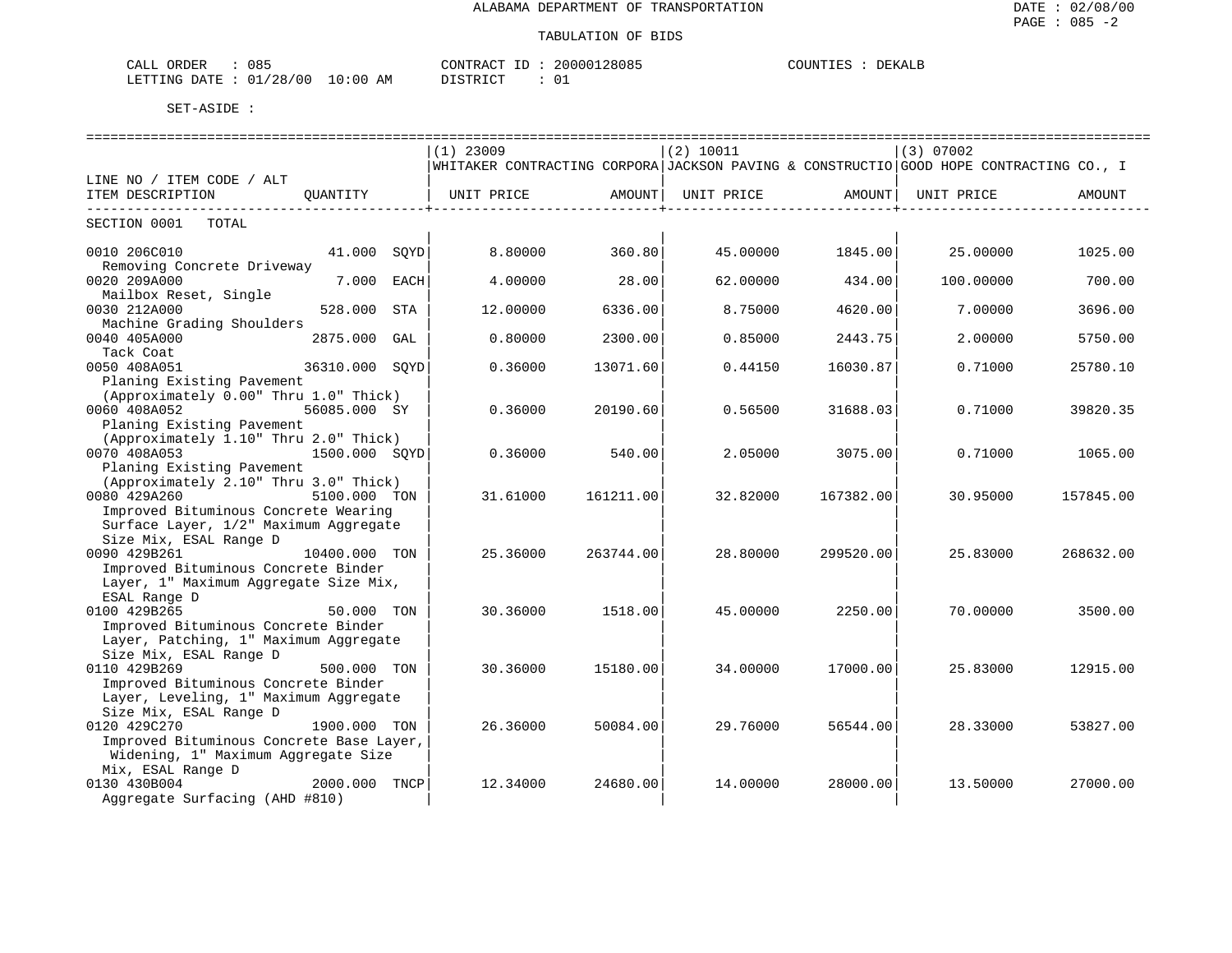| 085<br>CALL ORDER               |          | CONTRACT ID: 20000128085 | COUNTIES :<br>DEKALB |
|---------------------------------|----------|--------------------------|----------------------|
| LETTING DATE: 01/28/00 10:00 AM | DISTRICT |                          |                      |

|                                                         |               |      | ==============================                                                         |                    | ============================= |                                         | ============================= |            |
|---------------------------------------------------------|---------------|------|----------------------------------------------------------------------------------------|--------------------|-------------------------------|-----------------------------------------|-------------------------------|------------|
|                                                         |               |      | $(1)$ 23009                                                                            |                    | (2) 10011                     |                                         | (3) 07002                     |            |
|                                                         |               |      | WHITAKER CONTRACTING CORPORA JACKSON PAVING & CONSTRUCTIO GOOD HOPE CONTRACTING CO., I |                    |                               |                                         |                               |            |
| LINE NO / ITEM CODE / ALT                               |               |      |                                                                                        |                    |                               |                                         |                               |            |
| ITEM DESCRIPTION<br>-------------------------------     | OUANTITY      |      | UNIT PRICE AMOUNT                                                                      | -----------------+ |                               | UNIT PRICE AMOUNT<br>-----------------+ | UNIT PRICE                    | AMOUNT     |
| 0140 600A000                                            |               | LUMP | 17012.00000                                                                            | 17012.00           | 18812.00000                   | 18812.00                                | 53203.77000                   | 53203.77   |
| Mobilization                                            |               |      |                                                                                        |                    |                               |                                         |                               |            |
| 0150 701C000                                            | 9.000 MILE    |      | 320.00000                                                                              | 2880.00            | 320.00000                     | 2880.00                                 | 320.00000                     | 2880.00    |
| Broken Temporary Traffic Stripe                         |               |      |                                                                                        |                    |                               |                                         |                               |            |
| 0160 701C001                                            | 63.000 MILE   |      | 360,00000                                                                              | 22680.00           | 360.00000                     | 22680.00                                | 360.00000                     | 22680.00   |
| Solid Temporary Traffic Stripe                          |               |      |                                                                                        |                    |                               |                                         |                               |            |
| 0170 702A007<br>Broken Yellow, Inverted Profile Traffic | 3.000 MILE    |      | 1850.00000                                                                             | 5550.00            | 1850.00000                    | 5550.00                                 | 1850.00000                    | 5550.00    |
| Stripe (6" Wide)                                        |               |      |                                                                                        |                    |                               |                                         |                               |            |
| 0180 702A008                                            | 12.000 MILE   |      | 3700.00000                                                                             | 44400.00           | 3700.00000                    | 44400.00                                | 3700.00000                    | 44400.00   |
| Solid White, Inverted Profile Traffic                   |               |      |                                                                                        |                    |                               |                                         |                               |            |
| Stripe (6" Wide)                                        |               |      |                                                                                        |                    |                               |                                         |                               |            |
| 0190 702A009                                            | $9.000$ MILE  |      | 3700.00000                                                                             | 33300.00           | 3700.00000                    | 33300.00                                | 3700.00000                    | 33300.00   |
| Solid Yellow, Inverted Profile Traffic                  |               |      |                                                                                        |                    |                               |                                         |                               |            |
| Stripe (6" Wide)                                        |               |      |                                                                                        |                    |                               |                                         |                               |            |
| 0200 702B001                                            | 60.000 LF     |      | 1.50000                                                                                | 90.00              | 1.50000                       | 90.00                                   | 1.50000                       | 90.00      |
| Dotted Inverted Profile Traffic Stripe<br>$(6"$ Wide)   |               |      |                                                                                        |                    |                               |                                         |                               |            |
| 0210 703A002                                            | 1780.000 SOFT |      | 2.50000                                                                                | 4450.00            | 2.50000                       | 4450.00                                 | 2.50000                       | 4450.00    |
| Traffic Control Markings, Class 2, Type                 |               |      |                                                                                        |                    |                               |                                         |                               |            |
| $\mathbb{A}$                                            |               |      |                                                                                        |                    |                               |                                         |                               |            |
| 0220 703B002                                            | 300.000 SOFT  |      | 3.00000                                                                                | 900.00             | 3.00000                       | 900.00                                  | 3.00000                       | 900.00     |
| Traffic Control Legends, Class 2, Type A                |               |      |                                                                                        |                    |                               |                                         |                               |            |
| 0230 705A032                                            | 105.000 EACH  |      | 5.00000                                                                                | 525.00             | 5.00000                       | 525.00                                  | 5.00000                       | 525.00     |
| Pavement Markers, Class A-H, Type 1-B                   |               |      |                                                                                        |                    |                               |                                         |                               |            |
| 0240 705A037<br>Pavement Markers, Class A-H, Type 2-D   | 700.000 EACH  |      | 5.25000                                                                                | 3675.00            | 5.25000                       | 3675.00                                 | 5.25000                       | 3675.00    |
| 0250 730H000                                            | 2850.000 LF   |      | 1.75000                                                                                | 4987.50            | 1.75000                       | 4987.50                                 | 1.75000                       | 4987.50    |
| Loop Detector                                           |               |      |                                                                                        |                    |                               |                                         |                               |            |
| 0260 7301000                                            | 1600.000 LF   |      | 0.50000                                                                                | 800.00             | 0.50000                       | 800.00                                  | 0.50000                       | 800.00     |
| Shielded Loop Detector Home-Run Cable                   |               |      |                                                                                        |                    |                               |                                         |                               |            |
| 0270 730K000                                            | 1.000 EACH    |      | 150.00000                                                                              | 150.00             | 150.00000                     | 150.00                                  | 150.00000                     | 150.00     |
| Traffic Signal Junction Box                             |               |      |                                                                                        |                    |                               |                                         |                               |            |
| 0280 740B000<br>Construction Signs                      | 519.000       | SOFT | 10.00000                                                                               | 5190.00            | 5.00000                       | 2595.00                                 | 9,00000                       | 4671.00    |
| 0290 740E000                                            | 100.000       | EACH | 1,00000                                                                                | 100.00             | 2.00000                       | 200.00                                  | 12.00000                      | 1200.00    |
| Cones (36 Inches High)                                  |               |      |                                                                                        |                    |                               |                                         |                               |            |
| 0300 740M000                                            | 100.000 EACH  |      | 1,00000                                                                                | 100.00             | 1,00000                       | 100.00                                  | 6.00000                       | 600.00     |
| Weight For Cone                                         |               |      |                                                                                        |                    |                               |                                         |                               |            |
| SECTION TOTALS                                          |               |      | \$                                                                                     | 706,033.50         |                               | \$776,927.15]                           |                               | 785,617.72 |
| CONTRACT TOTALS                                         |               |      | \$                                                                                     | 706,033.50         |                               | \$776,927.15]                           |                               | 785,617.72 |
|                                                         |               |      |                                                                                        |                    |                               |                                         |                               |            |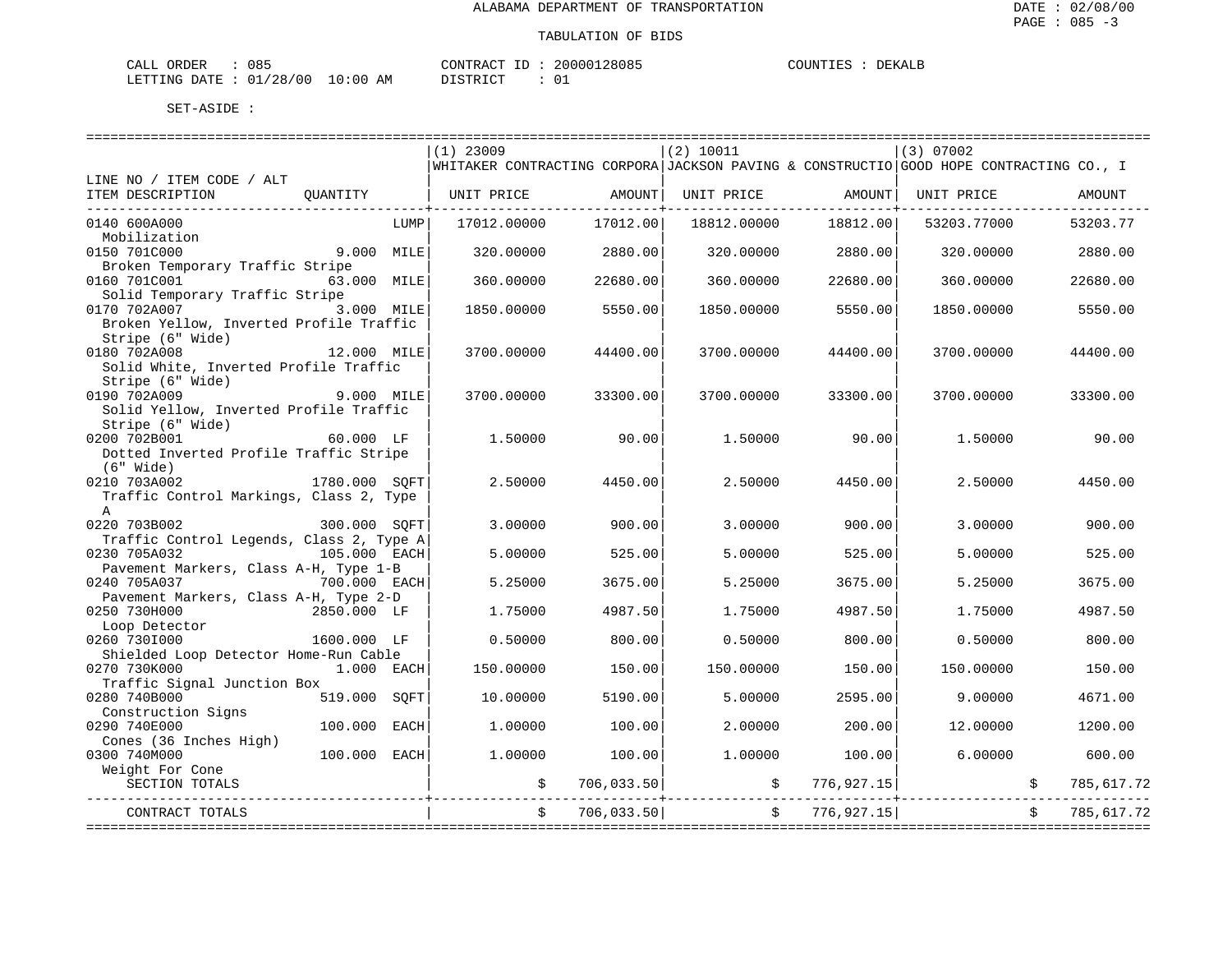# TABULATION OF BIDS

| ORDER<br>ىلىما | 085                       | 20000128085<br>CONTRACT<br>___ | COUNTIES<br>DEKALB |
|----------------|---------------------------|--------------------------------|--------------------|
| LETTING DATE   | '28/00<br>AΜ<br>l 0 : 0 0 | <b>TOTO TOT</b>                |                    |

|                                                                                 |                | (4) 13022  |           | $(5)$ 01018                                    |           |            |        |
|---------------------------------------------------------------------------------|----------------|------------|-----------|------------------------------------------------|-----------|------------|--------|
|                                                                                 |                |            |           | MCCARTNEY CONSTRUCTION CO., APAC-ALABAMA, INC. |           |            |        |
| LINE NO / ITEM CODE / ALT                                                       |                |            |           |                                                |           |            |        |
| ITEM DESCRIPTION                                                                | QUANTITY       | UNIT PRICE | AMOUNT    | UNIT PRICE                                     | AMOUNT    | UNIT PRICE | AMOUNT |
| SECTION 0001<br>TOTAL                                                           |                |            |           |                                                |           |            |        |
| 0010 206C010                                                                    | 41.000 SQYD    | 13.00000   | 533.00    | 42.99000                                       | 1762.59   |            |        |
| Removing Concrete Driveway<br>0020 209A000                                      | 7.000 EACH     | 76.50000   | 535.50    | 132.89000                                      | 930.23    |            |        |
| Mailbox Reset, Single<br>0030 212A000                                           | 528.000 STA    | 12.00000   | 6336.00   | 25.91000                                       | 13680.48  |            |        |
| Machine Grading Shoulders<br>0040 405A000                                       | 2875.000 GAL   | 1,50000    | 4312.50   | 1.38000                                        | 3967.50   |            |        |
| Tack Coat<br>0050 408A051                                                       | 36310.000 SOYD | 0.56000    | 20333.60  | 0.56000                                        | 20333.60  |            |        |
| Planing Existing Pavement<br>(Approximately 0.00" Thru 1.0" Thick)              |                |            |           |                                                |           |            |        |
| 0060 408A052                                                                    | 56085.000 SY   | 0.72000    | 40381.20  | 0.59000                                        | 33090.15  |            |        |
| Planing Existing Pavement<br>(Approximately 1.10" Thru 2.0" Thick)              |                |            |           |                                                |           |            |        |
| 0070 408A053<br>Planing Existing Pavement                                       | 1500.000 SQYD  | 2.40000    | 3600.00   | 3.76000                                        | 5640.00   |            |        |
| (Approximately 2.10" Thru 3.0" Thick)<br>0080 429A260                           | 5100.000 TON   | 31.50000   | 160650.00 | 38.21000                                       | 194871.00 |            |        |
| Improved Bituminous Concrete Wearing<br>Surface Layer, 1/2" Maximum Aggregate   |                |            |           |                                                |           |            |        |
| Size Mix, ESAL Range D                                                          |                |            |           |                                                |           |            |        |
| 0090 429B261                                                                    | 10400.000 TON  | 26.00000   | 270400.00 | 32.02000                                       | 333008.00 |            |        |
| Improved Bituminous Concrete Binder<br>Layer, 1" Maximum Aggregate Size Mix,    |                |            |           |                                                |           |            |        |
| ESAL Range D<br>0100 429B265                                                    | 50.000 TON     | 64.00000   | 3200.00   | 57.88000                                       | 2894.00   |            |        |
| Improved Bituminous Concrete Binder<br>Layer, Patching, 1" Maximum Aggregate    |                |            |           |                                                |           |            |        |
| Size Mix, ESAL Range D<br>0110 429B269                                          | 500.000 TON    | 28.50000   | 14250.00  | 35.90000                                       | 17950.00  |            |        |
| Improved Bituminous Concrete Binder<br>Layer, Leveling, 1" Maximum Aggregate    |                |            |           |                                                |           |            |        |
| Size Mix, ESAL Range D<br>0120 429C270                                          | 1900.000 TON   | 27.00000   | 51300.00  | 37.84000                                       | 71896.00  |            |        |
| Improved Bituminous Concrete Base Layer,<br>Widening, 1" Maximum Aggregate Size |                |            |           |                                                |           |            |        |
| Mix, ESAL Range D                                                               |                |            |           |                                                |           |            |        |
| 0130 430B004<br>Aggregate Surfacing (AHD #810)                                  | 2000.000 TNCP  | 13.50000   | 27000.00  | 17.22000                                       | 34440.00  |            |        |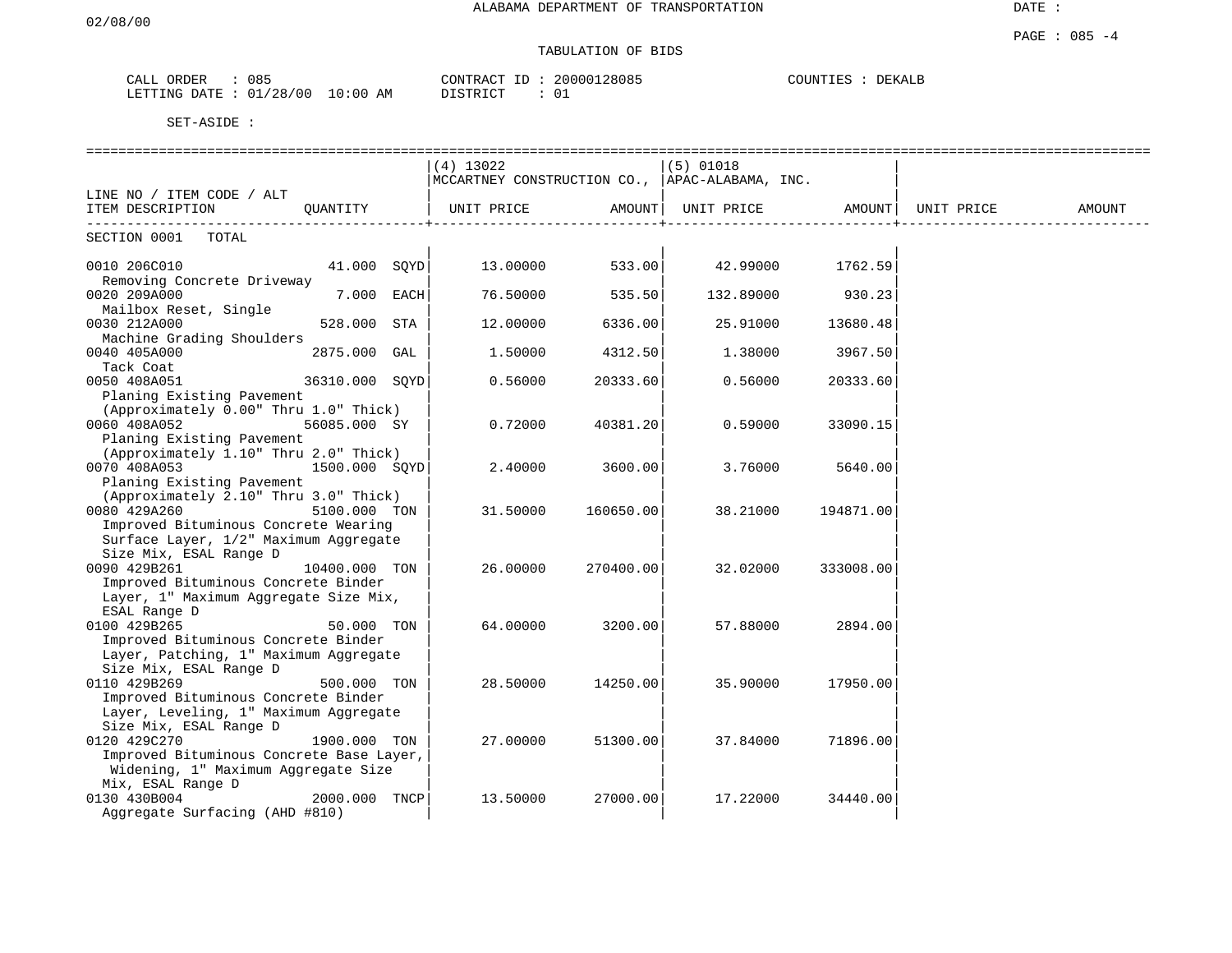| CALL ORDER                      | 085 | CONTRACT |  | 20000128085 | COUNTIES | DEKALB |
|---------------------------------|-----|----------|--|-------------|----------|--------|
| LETTING DATE: 01/28/00 10:00 AM |     | DISTRICT |  |             |          |        |

|                                          |                |      | (4) 13022   |                          | $(5)$ 01018<br> MCCARTNEY CONSTRUCTION CO.,  APAC-ALABAMA, INC. |                       |            |        |
|------------------------------------------|----------------|------|-------------|--------------------------|-----------------------------------------------------------------|-----------------------|------------|--------|
| LINE NO / ITEM CODE / ALT                |                |      |             |                          |                                                                 |                       |            |        |
| ITEM DESCRIPTION                         | OUANTITY       |      | UNIT PRICE  |                          | AMOUNT   UNIT PRICE   AMOUNT                                    |                       | UNIT PRICE | AMOUNT |
| 0140 600A000                             |                | LUMP | 52000.00000 | . <u>.</u> .<br>52000.00 | 7571.88000                                                      | ---------+<br>7571.88 |            |        |
| Mobilization                             |                |      |             |                          |                                                                 |                       |            |        |
| 0150 701C000                             | 9.000 MILE     |      | 320.00000   | 2880.00                  |                                                                 | 357.14000 3214.26     |            |        |
| Broken Temporary Traffic Stripe          |                |      |             |                          |                                                                 |                       |            |        |
| 0160 701C001                             | 63.000 MILE    |      | 360.00000   | 22680.00                 | 408.16000                                                       | 25714.08              |            |        |
| Solid Temporary Traffic Stripe           |                |      |             |                          |                                                                 |                       |            |        |
| 0170 702A007                             | 3.000 MILE     |      | 1850.00000  | 5550.00                  | 1836.74000                                                      | 5510.22               |            |        |
| Broken Yellow, Inverted Profile Traffic  |                |      |             |                          |                                                                 |                       |            |        |
| Stripe (6" Wide)                         |                |      |             |                          |                                                                 |                       |            |        |
| 0180 702A008                             | 12.000 MILE    |      | 3700.00000  | 44400.00                 | 3877.55000                                                      | 46530.60              |            |        |
| Solid White, Inverted Profile Traffic    |                |      |             |                          |                                                                 |                       |            |        |
| Stripe (6" Wide)                         |                |      |             |                          |                                                                 |                       |            |        |
| 0190 702A009                             | 9.000 MILE     |      | 3700.00000  | 33300.00                 | 3877.55000                                                      | 34897.95              |            |        |
| Solid Yellow, Inverted Profile Traffic   |                |      |             |                          |                                                                 |                       |            |        |
| Stripe (6" Wide)                         |                |      |             |                          |                                                                 |                       |            |        |
| 0200 702B001                             | 60.000 LF      |      | 1,50000     | 90.00                    | 1.02000                                                         | 61.20                 |            |        |
| Dotted Inverted Profile Traffic Stripe   |                |      |             |                          |                                                                 |                       |            |        |
| (6" Wide)<br>0210 703A002                | 1780.000 SQFT  |      | 2.50000     | 4450.00                  | 2.04000                                                         | 3631.20               |            |        |
| Traffic Control Markings, Class 2, Type  |                |      |             |                          |                                                                 |                       |            |        |
| A                                        |                |      |             |                          |                                                                 |                       |            |        |
| 0220 703B002                             | 300.000 SOFT   |      | 3,00000     | 900.00                   | 2.55000                                                         | 765.00                |            |        |
| Traffic Control Legends, Class 2, Type A |                |      |             |                          |                                                                 |                       |            |        |
| 0230 705A032                             | 105.000 EACH   |      | 5.00000     | 525.00                   | 4.34000                                                         | 455.70                |            |        |
| Pavement Markers, Class A-H, Type 1-B    |                |      |             |                          |                                                                 |                       |            |        |
| 0240 705A037                             | 700.000 EACH   |      | 5.25000     | 3675.00                  | 4.34000                                                         | 3038.00               |            |        |
| Pavement Markers, Class A-H, Type 2-D    |                |      |             |                          |                                                                 |                       |            |        |
| 0250 730H000                             | 2850.000 LF    |      | 3.50000     | 9975.00                  | 2.40000                                                         | 6840.00               |            |        |
| Loop Detector                            |                |      |             |                          |                                                                 |                       |            |        |
| 0260 7301000                             | 1600.000 LF    |      | 1,00000     | 1600.00                  | 1.84000                                                         | 2944.00               |            |        |
| Shielded Loop Detector Home-Run Cable    |                |      |             |                          |                                                                 |                       |            |        |
| 0270 730K000                             | $1.000$ EACH   |      | 275.00000   | 275.00                   | 178.57000                                                       | 178.57                |            |        |
| Traffic Signal Junction Box              |                |      |             |                          |                                                                 |                       |            |        |
| 0280 740B000                             | 519.000 SQFT   |      | 12.75000    | 6617.25                  | 15.05000                                                        | 7810.95               |            |        |
| Construction Signs                       |                |      |             |                          |                                                                 |                       |            |        |
| 0290 740E000                             | $100.000$ EACH |      | 1.00000     | 100.00                   | 0.05000                                                         | 5.00                  |            |        |
| Cones (36 Inches High)                   |                |      |             |                          |                                                                 |                       |            |        |
| 0300 740M000                             | $100.000$ EACH |      | 1,00000     | 100.00                   | 0.04000                                                         | 4.00                  |            |        |
| Weight For Cone                          |                |      |             |                          |                                                                 |                       |            |        |
| SECTION TOTALS                           |                |      |             | \$791,949.05             |                                                                 | \$883,636.16          |            |        |
| CONTRACT TOTALS                          |                |      | $\ddot{s}$  | 791,949.05               |                                                                 | \$883,636.16]         |            |        |
|                                          |                |      |             |                          |                                                                 |                       |            |        |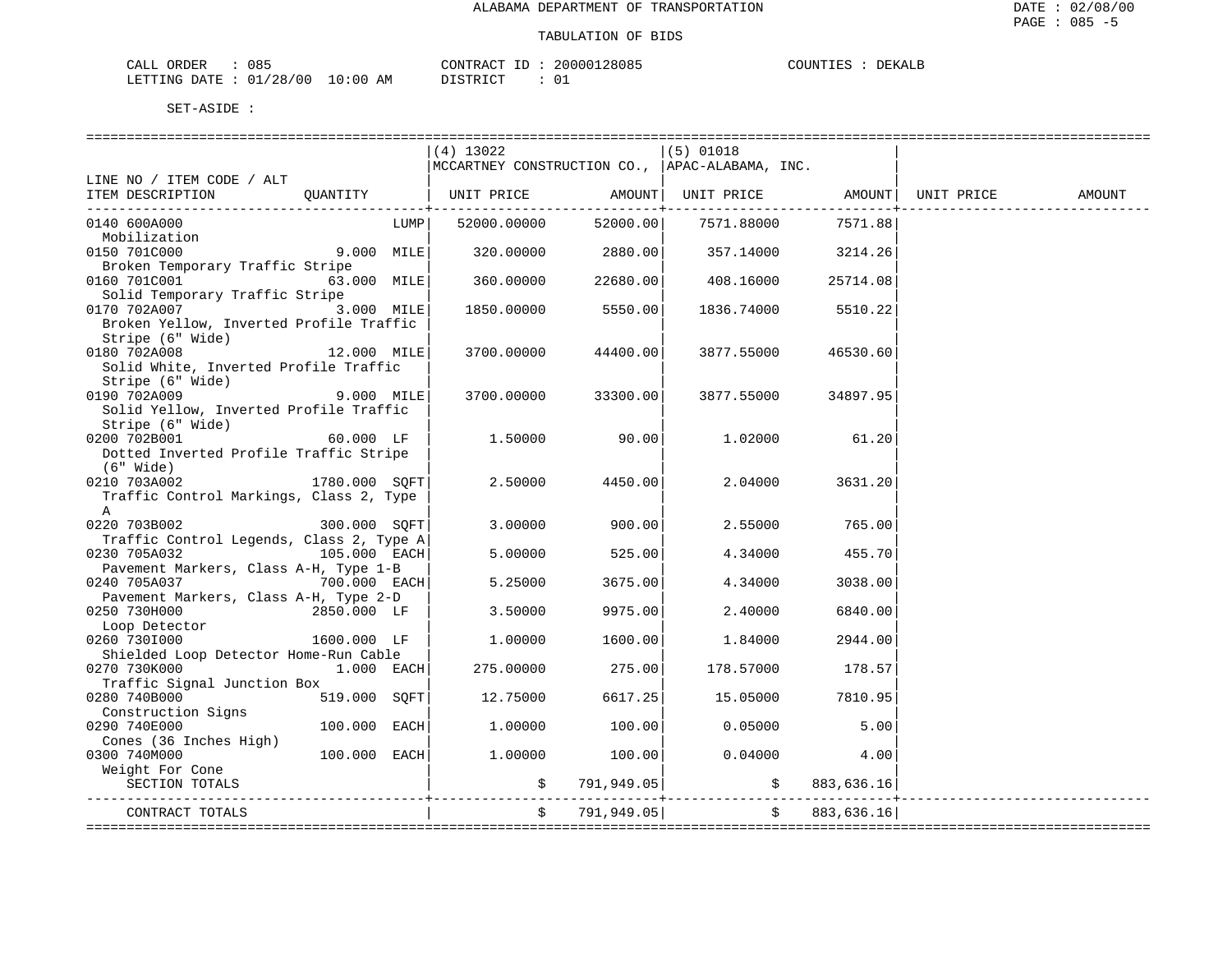|      | : 086<br>CALL ORDER<br>LETTING DATE : 01/28/00<br>10:00 AM                                                                                                                                                                                       | CONTRACT ID: 20000128086<br>DISTRICT<br>$\colon$ 03                 |              | COUNTIES : BLOUNT |                                 |                        |
|------|--------------------------------------------------------------------------------------------------------------------------------------------------------------------------------------------------------------------------------------------------|---------------------------------------------------------------------|--------------|-------------------|---------------------------------|------------------------|
|      | CONTRACT DESCRIPTION:<br>for constructing the Resurfacing, Traffic Stripe, and<br>Traffic Counting Unit on S.R. #74 (U.S. #278) from east of<br>Brooksville to west of Snead (M.P. 82.140 to M.P. 86.860).<br>Length $-4.720$ mi.<br>SET-ASIDE : | 30<br>CONTRACT TIME:                                                | Working Days | (available days)  | PROJECT(S) : 99-303-052-074-004 |                        |
| RANK | VENDOR NO. / NAME                                                                                                                                                                                                                                |                                                                     |              |                   | TOTAL<br><b>BID</b>             | % OVER<br>LOW BID      |
|      | 23009<br>07002                                                                                                                                                                                                                                   | WHITAKER CONTRACTING CORPORATION<br>GOOD HOPE CONTRACTING CO., INC. |              |                   | 538,682.83<br>601,847.59        | 100.0000%<br>111.7257% |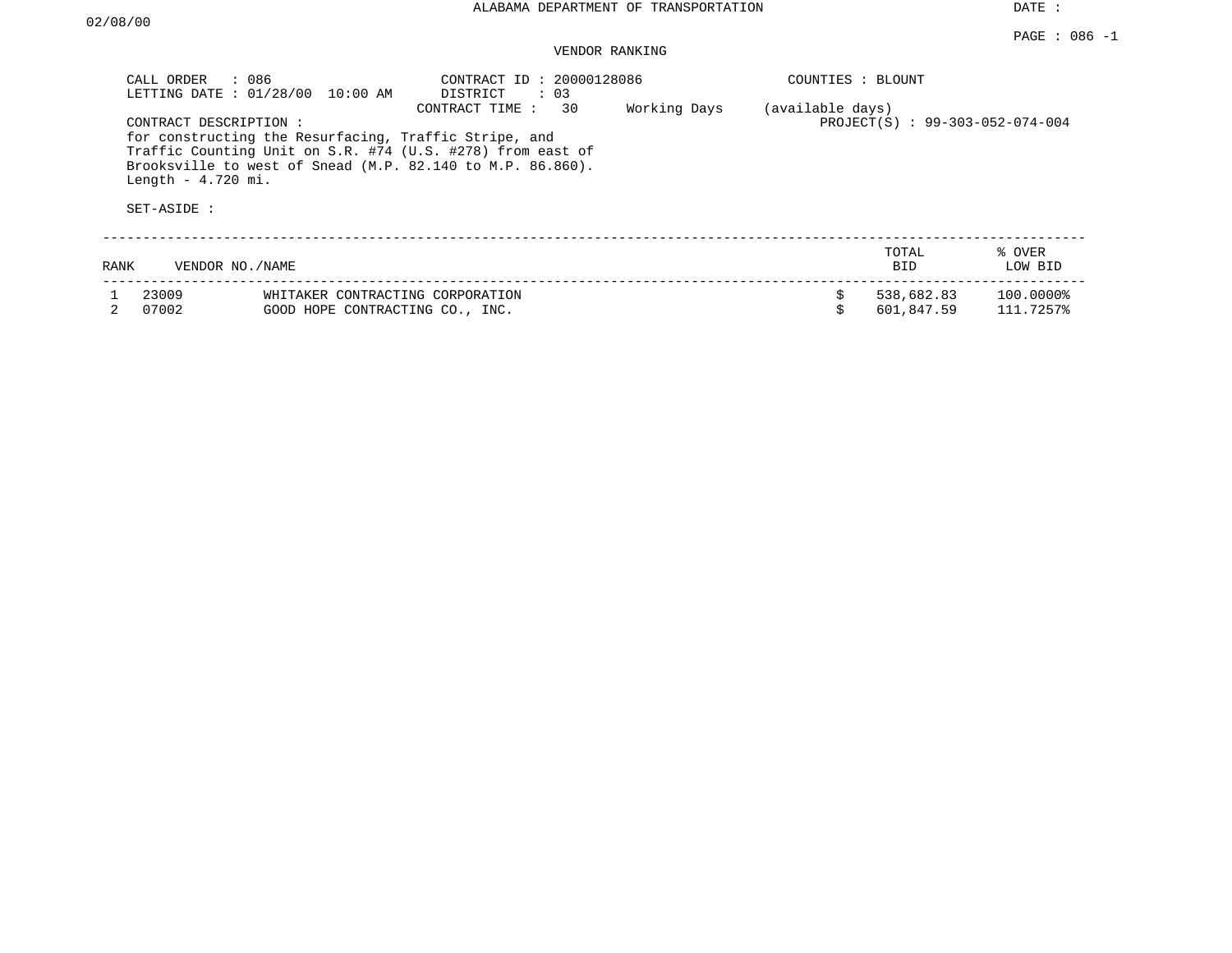| CALL ORDER<br>086               | CONTRACT ID: 20000128086 | COUNTIES : BLOUNT |  |
|---------------------------------|--------------------------|-------------------|--|
| LETTING DATE: 01/28/00 10:00 AM | 03<br>DISTRICT           |                   |  |

|                                                                                                          |              |      | $(1)$ 23009                                               |           | (2) 07002   |           |                    |        |
|----------------------------------------------------------------------------------------------------------|--------------|------|-----------------------------------------------------------|-----------|-------------|-----------|--------------------|--------|
|                                                                                                          |              |      | WHITAKER CONTRACTING CORPORA GOOD HOPE CONTRACTING CO., I |           |             |           |                    |        |
| LINE NO / ITEM CODE / ALT                                                                                |              |      |                                                           |           |             |           |                    |        |
| ITEM DESCRIPTION                                                                                         | OUANTITY     |      | UNIT PRICE AMOUNT                                         |           | UNIT PRICE  |           | AMOUNT  UNIT PRICE | AMOUNT |
| SECTION 0001 Roadway                                                                                     |              |      |                                                           |           |             |           |                    |        |
| 0010 206C009<br>Removing Bituminous Pavement                                                             | 840.000 SOYD |      | 1.56000                                                   | 1310.40   | 2.50000     | 2100.00   |                    |        |
| 0020 209A000<br>Mailbox Reset, Single                                                                    | 6.000 EACH   |      | 25.00000                                                  | 150.00    | 40.00000    | 240.00    |                    |        |
| 0030 209A002<br>Mailbox Reset, Multiple                                                                  | $1.000$ EACH |      | 50.00000                                                  | 50.00     | 60.00000    | 60.00     |                    |        |
| 0040 305A040<br>Soil Aggregate, Section 823, Chert or                                                    | 911.000 CYCP |      | 5.75000                                                   | 5238.25   | 10.00000    | 9110.00   |                    |        |
| Red Dog, For Miscellaneous Use                                                                           |              |      |                                                           |           |             |           |                    |        |
| 0050 405A000<br>Tack Coat                                                                                | 2560.000 GAL |      | 0.78000                                                   | 1996.80   | 0.85000     | 2176.00   |                    |        |
| 0060 424A260                                                                                             | 4693.000 TON |      | 29.30000                                                  | 137504.90 | 29.15000    | 136800.95 |                    |        |
| Superpave Bituminous Concrete Wearing<br>Surface Layer, 1/2" Maximum Aggregate<br>Size Mix, ESAL Range D |              |      |                                                           |           |             |           |                    |        |
| 0070 424B461                                                                                             | 9596.000 TON |      | 22.68000                                                  | 217637.28 | 25.52000    | 244889.92 |                    |        |
| Superpave Bituminous Concrete Upper<br>Binder Layer, 1" Maximum Aggregate Size<br>Mix, ESAL Range D      |              |      |                                                           |           |             |           |                    |        |
| 0080 424B467                                                                                             | 500.000 TON  |      | 24.65000                                                  | 12325.00  | 25.52000    | 12760.00  |                    |        |
| Superpave Bituminous Concrete Upper<br>Binder Layer, Leveling, 1/2" Maximum                              |              |      |                                                           |           |             |           |                    |        |
| Aggregate Size Mix, ESAL Range D<br>0090 424B469<br>Superpave Bituminous Concrete Upper                  | 750.000 TON  |      | 25.63000                                                  | 19222.50  | 25.52000    | 19140.00  |                    |        |
| Binder Layer, Leveling, 1" Maximum<br>Aggregate Size Mix, ESAL Range D                                   |              |      |                                                           |           |             |           |                    |        |
| 0100 424B565<br>Superpave Bituminous Concrete Lower                                                      | 1000.000 TON |      | 30.63000                                                  | 30630.00  | 35.00000    | 35000.00  |                    |        |
| Binder Layer, Patching, 1" Maximum<br>Aggregate Size Mix, ESAL Range D                                   |              |      |                                                           |           |             |           |                    |        |
| 0110 600A000<br>Mobilization                                                                             |              | LUMP | 8652.00000                                                | 8652.00   | 36443.02000 | 36443.02  |                    |        |
| 0120 665F000                                                                                             | 50.000 EACH  |      | 4.00000                                                   | 200.00    | 1,00000     | 50.00     |                    |        |
| Hay Bales                                                                                                |              |      |                                                           |           |             |           |                    |        |
| 0130 665J000                                                                                             | 150.000 LF   |      | 1,80000                                                   | 270.00    | 2,00000     | 300.00    |                    |        |
| Silt Fence, Type A                                                                                       |              |      |                                                           |           |             |           |                    |        |
| 0140 701C000                                                                                             | 8.000 MILE   |      | 320.00000                                                 | 2560.00   | 320.00000   | 2560.00   |                    |        |
| Broken Temporary Traffic Stripe                                                                          |              |      |                                                           |           |             |           |                    |        |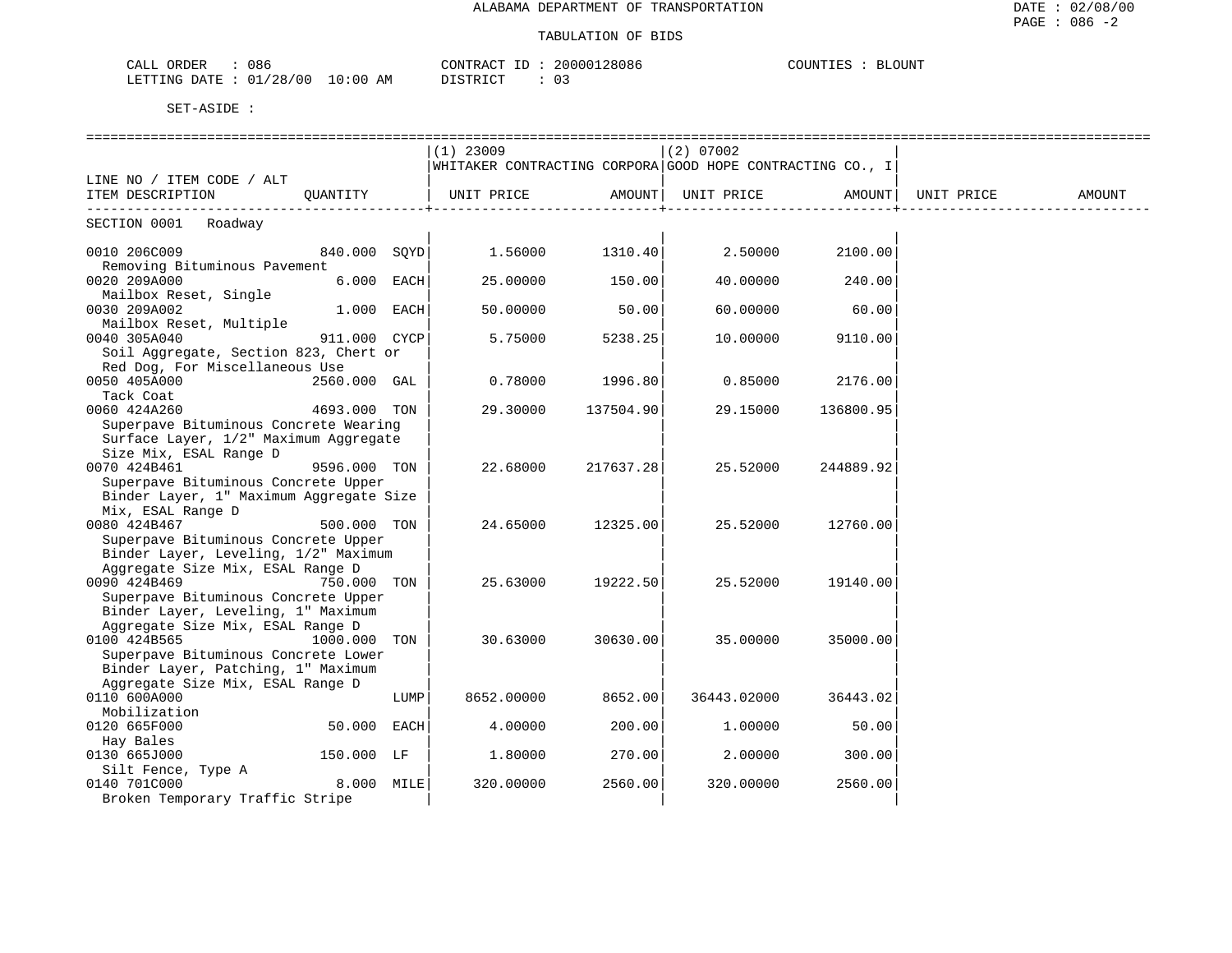| CALL ORDER             | 086 |          | CONTRACT<br>ID | $\sim$ | 20000128086 | COUNTIES | <b>BLOUNT</b> |
|------------------------|-----|----------|----------------|--------|-------------|----------|---------------|
| LETTING DATE: 01/28/00 |     | 10:00 AM | DISTRICT       |        |             |          |               |

| $(1)$ 23009<br>$(2)$ 07002<br>WHITAKER CONTRACTING CORPORA GOOD HOPE CONTRACTING CO., I<br>LINE NO / ITEM CODE / ALT<br>  UNIT PRICE AMOUNT  UNIT PRICE AMOUNT <br>QUANTITY<br>UNIT PRICE<br>ITEM DESCRIPTION<br>AMOUNT<br>10800.00 360.00000<br>0150 701C001<br>30.000 MILE 360.00000<br>10800.00<br>Solid Temporary Traffic Stripe<br>0160 702A007<br>3.000 MILE<br>1850.00000<br>5550.00  1850.00000<br>5550.00<br>Broken Yellow, Inverted Profile Traffic<br>Stripe (6" Wide)<br>10.000 MILE<br>0170 702A008<br>3700.00000 37000.00<br>3700.00000<br>37000.00<br>Solid White, Inverted Profile Traffic<br>Stripe (6" Wide)<br>0180 702A009<br>6.000 MILE<br>22200.00<br>3700.00000<br>3700.00000<br>22200.00<br>Solid Yellow, Inverted Profile Traffic<br>Stripe (6" Wide)<br>0190 702A010<br>1.000 MILE<br>1850.00000<br>1850.00<br>1850.00<br>1850.00000<br>Broken White, Inverted Profile Traffic<br>Stripe (6" Wide)<br>634.000 LF<br>0200 702B001<br>951.00<br>1.50000<br>1.50000<br>951.00<br>Dotted Inverted Profile Traffic Stripe<br>(6" Wide)<br>0210 703A002<br>192.000 SOFT<br>2.50000<br>480.00<br>2.50000<br>480.00<br>Traffic Control Markings, Class 2, Type<br>$\mathbb{A}$<br>0220 703B002<br>5.00000<br>280.00<br>56.000 SOFT<br>5.00000<br>280.00<br>Traffic Control Legends, Class 2, Type A<br>0230 703D001<br>384.000 SOFT<br>499.20<br>499.20<br>1,30000<br>1.30000<br>Temporary Traffic Control Markings<br>0240 705A031<br>$57.000$ EACH<br>5,00000<br>285.00<br>5.00000<br>285.00<br>Pavement Markers, Class A-H, Type 1-A<br>$90.000$ EACH<br>5.00000<br>450.00<br>0250 705A032<br>5.00000<br>450.00<br>Pavement Markers, Class A-H, Type 1-B<br>0260 705A037<br>442.000 EACH<br>5.25000<br>2320.50<br>5.25000<br>2320.50<br>Pavement Markers, Class A-H, Type 2-D<br>$1.000$ EACH<br>0270 731A000<br>8500.00000<br>8500.00<br>5000.00000<br>5000.00<br>Traffic Counting Units, Type A<br>0280 740B000<br>908.000 SOFT<br>10.00000<br>9080.00<br>9.00000<br>8172.00<br>Construction Signs<br>0290 740E000<br>140.000 EACH<br>3.00000<br>420.00<br>12.00000<br>1680.00<br>Cones (36 Inches High)<br>70.00<br>140.000 EACH<br>0300 740M000<br>0.50000<br>5.00000<br>700.00<br>Weight For Cone<br>$1.000$ EACH<br>0310 741C010<br>200.00000<br>200.00<br>2000.00000<br>2000.00<br>Portable Sequential Arrow And Chevron<br>Sign Unit |  |  |  |  |
|-------------------------------------------------------------------------------------------------------------------------------------------------------------------------------------------------------------------------------------------------------------------------------------------------------------------------------------------------------------------------------------------------------------------------------------------------------------------------------------------------------------------------------------------------------------------------------------------------------------------------------------------------------------------------------------------------------------------------------------------------------------------------------------------------------------------------------------------------------------------------------------------------------------------------------------------------------------------------------------------------------------------------------------------------------------------------------------------------------------------------------------------------------------------------------------------------------------------------------------------------------------------------------------------------------------------------------------------------------------------------------------------------------------------------------------------------------------------------------------------------------------------------------------------------------------------------------------------------------------------------------------------------------------------------------------------------------------------------------------------------------------------------------------------------------------------------------------------------------------------------------------------------------------------------------------------------------------------------------------------------------------------------------------------------------------------------------------------------------------------------------------------------------------------------------------------------------------------------------------------------------------------------------------------------------------------------------------------------------------------|--|--|--|--|
|                                                                                                                                                                                                                                                                                                                                                                                                                                                                                                                                                                                                                                                                                                                                                                                                                                                                                                                                                                                                                                                                                                                                                                                                                                                                                                                                                                                                                                                                                                                                                                                                                                                                                                                                                                                                                                                                                                                                                                                                                                                                                                                                                                                                                                                                                                                                                                   |  |  |  |  |
|                                                                                                                                                                                                                                                                                                                                                                                                                                                                                                                                                                                                                                                                                                                                                                                                                                                                                                                                                                                                                                                                                                                                                                                                                                                                                                                                                                                                                                                                                                                                                                                                                                                                                                                                                                                                                                                                                                                                                                                                                                                                                                                                                                                                                                                                                                                                                                   |  |  |  |  |
|                                                                                                                                                                                                                                                                                                                                                                                                                                                                                                                                                                                                                                                                                                                                                                                                                                                                                                                                                                                                                                                                                                                                                                                                                                                                                                                                                                                                                                                                                                                                                                                                                                                                                                                                                                                                                                                                                                                                                                                                                                                                                                                                                                                                                                                                                                                                                                   |  |  |  |  |
|                                                                                                                                                                                                                                                                                                                                                                                                                                                                                                                                                                                                                                                                                                                                                                                                                                                                                                                                                                                                                                                                                                                                                                                                                                                                                                                                                                                                                                                                                                                                                                                                                                                                                                                                                                                                                                                                                                                                                                                                                                                                                                                                                                                                                                                                                                                                                                   |  |  |  |  |
|                                                                                                                                                                                                                                                                                                                                                                                                                                                                                                                                                                                                                                                                                                                                                                                                                                                                                                                                                                                                                                                                                                                                                                                                                                                                                                                                                                                                                                                                                                                                                                                                                                                                                                                                                                                                                                                                                                                                                                                                                                                                                                                                                                                                                                                                                                                                                                   |  |  |  |  |
|                                                                                                                                                                                                                                                                                                                                                                                                                                                                                                                                                                                                                                                                                                                                                                                                                                                                                                                                                                                                                                                                                                                                                                                                                                                                                                                                                                                                                                                                                                                                                                                                                                                                                                                                                                                                                                                                                                                                                                                                                                                                                                                                                                                                                                                                                                                                                                   |  |  |  |  |
|                                                                                                                                                                                                                                                                                                                                                                                                                                                                                                                                                                                                                                                                                                                                                                                                                                                                                                                                                                                                                                                                                                                                                                                                                                                                                                                                                                                                                                                                                                                                                                                                                                                                                                                                                                                                                                                                                                                                                                                                                                                                                                                                                                                                                                                                                                                                                                   |  |  |  |  |
|                                                                                                                                                                                                                                                                                                                                                                                                                                                                                                                                                                                                                                                                                                                                                                                                                                                                                                                                                                                                                                                                                                                                                                                                                                                                                                                                                                                                                                                                                                                                                                                                                                                                                                                                                                                                                                                                                                                                                                                                                                                                                                                                                                                                                                                                                                                                                                   |  |  |  |  |
|                                                                                                                                                                                                                                                                                                                                                                                                                                                                                                                                                                                                                                                                                                                                                                                                                                                                                                                                                                                                                                                                                                                                                                                                                                                                                                                                                                                                                                                                                                                                                                                                                                                                                                                                                                                                                                                                                                                                                                                                                                                                                                                                                                                                                                                                                                                                                                   |  |  |  |  |
|                                                                                                                                                                                                                                                                                                                                                                                                                                                                                                                                                                                                                                                                                                                                                                                                                                                                                                                                                                                                                                                                                                                                                                                                                                                                                                                                                                                                                                                                                                                                                                                                                                                                                                                                                                                                                                                                                                                                                                                                                                                                                                                                                                                                                                                                                                                                                                   |  |  |  |  |
|                                                                                                                                                                                                                                                                                                                                                                                                                                                                                                                                                                                                                                                                                                                                                                                                                                                                                                                                                                                                                                                                                                                                                                                                                                                                                                                                                                                                                                                                                                                                                                                                                                                                                                                                                                                                                                                                                                                                                                                                                                                                                                                                                                                                                                                                                                                                                                   |  |  |  |  |
|                                                                                                                                                                                                                                                                                                                                                                                                                                                                                                                                                                                                                                                                                                                                                                                                                                                                                                                                                                                                                                                                                                                                                                                                                                                                                                                                                                                                                                                                                                                                                                                                                                                                                                                                                                                                                                                                                                                                                                                                                                                                                                                                                                                                                                                                                                                                                                   |  |  |  |  |
|                                                                                                                                                                                                                                                                                                                                                                                                                                                                                                                                                                                                                                                                                                                                                                                                                                                                                                                                                                                                                                                                                                                                                                                                                                                                                                                                                                                                                                                                                                                                                                                                                                                                                                                                                                                                                                                                                                                                                                                                                                                                                                                                                                                                                                                                                                                                                                   |  |  |  |  |
|                                                                                                                                                                                                                                                                                                                                                                                                                                                                                                                                                                                                                                                                                                                                                                                                                                                                                                                                                                                                                                                                                                                                                                                                                                                                                                                                                                                                                                                                                                                                                                                                                                                                                                                                                                                                                                                                                                                                                                                                                                                                                                                                                                                                                                                                                                                                                                   |  |  |  |  |
|                                                                                                                                                                                                                                                                                                                                                                                                                                                                                                                                                                                                                                                                                                                                                                                                                                                                                                                                                                                                                                                                                                                                                                                                                                                                                                                                                                                                                                                                                                                                                                                                                                                                                                                                                                                                                                                                                                                                                                                                                                                                                                                                                                                                                                                                                                                                                                   |  |  |  |  |
|                                                                                                                                                                                                                                                                                                                                                                                                                                                                                                                                                                                                                                                                                                                                                                                                                                                                                                                                                                                                                                                                                                                                                                                                                                                                                                                                                                                                                                                                                                                                                                                                                                                                                                                                                                                                                                                                                                                                                                                                                                                                                                                                                                                                                                                                                                                                                                   |  |  |  |  |
|                                                                                                                                                                                                                                                                                                                                                                                                                                                                                                                                                                                                                                                                                                                                                                                                                                                                                                                                                                                                                                                                                                                                                                                                                                                                                                                                                                                                                                                                                                                                                                                                                                                                                                                                                                                                                                                                                                                                                                                                                                                                                                                                                                                                                                                                                                                                                                   |  |  |  |  |
|                                                                                                                                                                                                                                                                                                                                                                                                                                                                                                                                                                                                                                                                                                                                                                                                                                                                                                                                                                                                                                                                                                                                                                                                                                                                                                                                                                                                                                                                                                                                                                                                                                                                                                                                                                                                                                                                                                                                                                                                                                                                                                                                                                                                                                                                                                                                                                   |  |  |  |  |
|                                                                                                                                                                                                                                                                                                                                                                                                                                                                                                                                                                                                                                                                                                                                                                                                                                                                                                                                                                                                                                                                                                                                                                                                                                                                                                                                                                                                                                                                                                                                                                                                                                                                                                                                                                                                                                                                                                                                                                                                                                                                                                                                                                                                                                                                                                                                                                   |  |  |  |  |
|                                                                                                                                                                                                                                                                                                                                                                                                                                                                                                                                                                                                                                                                                                                                                                                                                                                                                                                                                                                                                                                                                                                                                                                                                                                                                                                                                                                                                                                                                                                                                                                                                                                                                                                                                                                                                                                                                                                                                                                                                                                                                                                                                                                                                                                                                                                                                                   |  |  |  |  |
|                                                                                                                                                                                                                                                                                                                                                                                                                                                                                                                                                                                                                                                                                                                                                                                                                                                                                                                                                                                                                                                                                                                                                                                                                                                                                                                                                                                                                                                                                                                                                                                                                                                                                                                                                                                                                                                                                                                                                                                                                                                                                                                                                                                                                                                                                                                                                                   |  |  |  |  |
|                                                                                                                                                                                                                                                                                                                                                                                                                                                                                                                                                                                                                                                                                                                                                                                                                                                                                                                                                                                                                                                                                                                                                                                                                                                                                                                                                                                                                                                                                                                                                                                                                                                                                                                                                                                                                                                                                                                                                                                                                                                                                                                                                                                                                                                                                                                                                                   |  |  |  |  |
|                                                                                                                                                                                                                                                                                                                                                                                                                                                                                                                                                                                                                                                                                                                                                                                                                                                                                                                                                                                                                                                                                                                                                                                                                                                                                                                                                                                                                                                                                                                                                                                                                                                                                                                                                                                                                                                                                                                                                                                                                                                                                                                                                                                                                                                                                                                                                                   |  |  |  |  |
|                                                                                                                                                                                                                                                                                                                                                                                                                                                                                                                                                                                                                                                                                                                                                                                                                                                                                                                                                                                                                                                                                                                                                                                                                                                                                                                                                                                                                                                                                                                                                                                                                                                                                                                                                                                                                                                                                                                                                                                                                                                                                                                                                                                                                                                                                                                                                                   |  |  |  |  |
|                                                                                                                                                                                                                                                                                                                                                                                                                                                                                                                                                                                                                                                                                                                                                                                                                                                                                                                                                                                                                                                                                                                                                                                                                                                                                                                                                                                                                                                                                                                                                                                                                                                                                                                                                                                                                                                                                                                                                                                                                                                                                                                                                                                                                                                                                                                                                                   |  |  |  |  |
|                                                                                                                                                                                                                                                                                                                                                                                                                                                                                                                                                                                                                                                                                                                                                                                                                                                                                                                                                                                                                                                                                                                                                                                                                                                                                                                                                                                                                                                                                                                                                                                                                                                                                                                                                                                                                                                                                                                                                                                                                                                                                                                                                                                                                                                                                                                                                                   |  |  |  |  |
|                                                                                                                                                                                                                                                                                                                                                                                                                                                                                                                                                                                                                                                                                                                                                                                                                                                                                                                                                                                                                                                                                                                                                                                                                                                                                                                                                                                                                                                                                                                                                                                                                                                                                                                                                                                                                                                                                                                                                                                                                                                                                                                                                                                                                                                                                                                                                                   |  |  |  |  |
|                                                                                                                                                                                                                                                                                                                                                                                                                                                                                                                                                                                                                                                                                                                                                                                                                                                                                                                                                                                                                                                                                                                                                                                                                                                                                                                                                                                                                                                                                                                                                                                                                                                                                                                                                                                                                                                                                                                                                                                                                                                                                                                                                                                                                                                                                                                                                                   |  |  |  |  |
|                                                                                                                                                                                                                                                                                                                                                                                                                                                                                                                                                                                                                                                                                                                                                                                                                                                                                                                                                                                                                                                                                                                                                                                                                                                                                                                                                                                                                                                                                                                                                                                                                                                                                                                                                                                                                                                                                                                                                                                                                                                                                                                                                                                                                                                                                                                                                                   |  |  |  |  |
|                                                                                                                                                                                                                                                                                                                                                                                                                                                                                                                                                                                                                                                                                                                                                                                                                                                                                                                                                                                                                                                                                                                                                                                                                                                                                                                                                                                                                                                                                                                                                                                                                                                                                                                                                                                                                                                                                                                                                                                                                                                                                                                                                                                                                                                                                                                                                                   |  |  |  |  |
|                                                                                                                                                                                                                                                                                                                                                                                                                                                                                                                                                                                                                                                                                                                                                                                                                                                                                                                                                                                                                                                                                                                                                                                                                                                                                                                                                                                                                                                                                                                                                                                                                                                                                                                                                                                                                                                                                                                                                                                                                                                                                                                                                                                                                                                                                                                                                                   |  |  |  |  |
|                                                                                                                                                                                                                                                                                                                                                                                                                                                                                                                                                                                                                                                                                                                                                                                                                                                                                                                                                                                                                                                                                                                                                                                                                                                                                                                                                                                                                                                                                                                                                                                                                                                                                                                                                                                                                                                                                                                                                                                                                                                                                                                                                                                                                                                                                                                                                                   |  |  |  |  |
|                                                                                                                                                                                                                                                                                                                                                                                                                                                                                                                                                                                                                                                                                                                                                                                                                                                                                                                                                                                                                                                                                                                                                                                                                                                                                                                                                                                                                                                                                                                                                                                                                                                                                                                                                                                                                                                                                                                                                                                                                                                                                                                                                                                                                                                                                                                                                                   |  |  |  |  |
|                                                                                                                                                                                                                                                                                                                                                                                                                                                                                                                                                                                                                                                                                                                                                                                                                                                                                                                                                                                                                                                                                                                                                                                                                                                                                                                                                                                                                                                                                                                                                                                                                                                                                                                                                                                                                                                                                                                                                                                                                                                                                                                                                                                                                                                                                                                                                                   |  |  |  |  |
|                                                                                                                                                                                                                                                                                                                                                                                                                                                                                                                                                                                                                                                                                                                                                                                                                                                                                                                                                                                                                                                                                                                                                                                                                                                                                                                                                                                                                                                                                                                                                                                                                                                                                                                                                                                                                                                                                                                                                                                                                                                                                                                                                                                                                                                                                                                                                                   |  |  |  |  |
|                                                                                                                                                                                                                                                                                                                                                                                                                                                                                                                                                                                                                                                                                                                                                                                                                                                                                                                                                                                                                                                                                                                                                                                                                                                                                                                                                                                                                                                                                                                                                                                                                                                                                                                                                                                                                                                                                                                                                                                                                                                                                                                                                                                                                                                                                                                                                                   |  |  |  |  |
|                                                                                                                                                                                                                                                                                                                                                                                                                                                                                                                                                                                                                                                                                                                                                                                                                                                                                                                                                                                                                                                                                                                                                                                                                                                                                                                                                                                                                                                                                                                                                                                                                                                                                                                                                                                                                                                                                                                                                                                                                                                                                                                                                                                                                                                                                                                                                                   |  |  |  |  |
|                                                                                                                                                                                                                                                                                                                                                                                                                                                                                                                                                                                                                                                                                                                                                                                                                                                                                                                                                                                                                                                                                                                                                                                                                                                                                                                                                                                                                                                                                                                                                                                                                                                                                                                                                                                                                                                                                                                                                                                                                                                                                                                                                                                                                                                                                                                                                                   |  |  |  |  |
|                                                                                                                                                                                                                                                                                                                                                                                                                                                                                                                                                                                                                                                                                                                                                                                                                                                                                                                                                                                                                                                                                                                                                                                                                                                                                                                                                                                                                                                                                                                                                                                                                                                                                                                                                                                                                                                                                                                                                                                                                                                                                                                                                                                                                                                                                                                                                                   |  |  |  |  |
|                                                                                                                                                                                                                                                                                                                                                                                                                                                                                                                                                                                                                                                                                                                                                                                                                                                                                                                                                                                                                                                                                                                                                                                                                                                                                                                                                                                                                                                                                                                                                                                                                                                                                                                                                                                                                                                                                                                                                                                                                                                                                                                                                                                                                                                                                                                                                                   |  |  |  |  |
|                                                                                                                                                                                                                                                                                                                                                                                                                                                                                                                                                                                                                                                                                                                                                                                                                                                                                                                                                                                                                                                                                                                                                                                                                                                                                                                                                                                                                                                                                                                                                                                                                                                                                                                                                                                                                                                                                                                                                                                                                                                                                                                                                                                                                                                                                                                                                                   |  |  |  |  |
|                                                                                                                                                                                                                                                                                                                                                                                                                                                                                                                                                                                                                                                                                                                                                                                                                                                                                                                                                                                                                                                                                                                                                                                                                                                                                                                                                                                                                                                                                                                                                                                                                                                                                                                                                                                                                                                                                                                                                                                                                                                                                                                                                                                                                                                                                                                                                                   |  |  |  |  |
|                                                                                                                                                                                                                                                                                                                                                                                                                                                                                                                                                                                                                                                                                                                                                                                                                                                                                                                                                                                                                                                                                                                                                                                                                                                                                                                                                                                                                                                                                                                                                                                                                                                                                                                                                                                                                                                                                                                                                                                                                                                                                                                                                                                                                                                                                                                                                                   |  |  |  |  |
|                                                                                                                                                                                                                                                                                                                                                                                                                                                                                                                                                                                                                                                                                                                                                                                                                                                                                                                                                                                                                                                                                                                                                                                                                                                                                                                                                                                                                                                                                                                                                                                                                                                                                                                                                                                                                                                                                                                                                                                                                                                                                                                                                                                                                                                                                                                                                                   |  |  |  |  |
|                                                                                                                                                                                                                                                                                                                                                                                                                                                                                                                                                                                                                                                                                                                                                                                                                                                                                                                                                                                                                                                                                                                                                                                                                                                                                                                                                                                                                                                                                                                                                                                                                                                                                                                                                                                                                                                                                                                                                                                                                                                                                                                                                                                                                                                                                                                                                                   |  |  |  |  |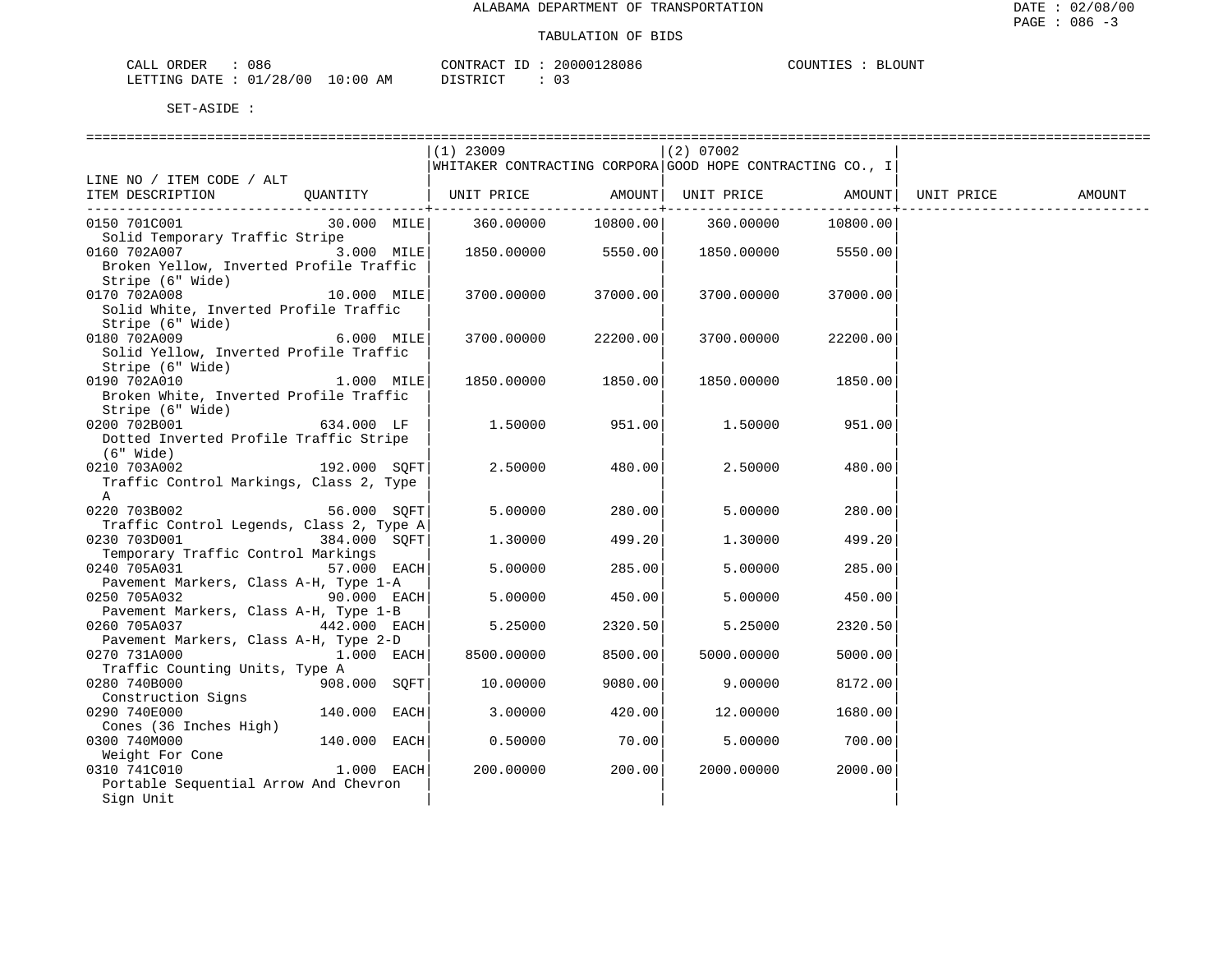#### TABULATION OF BIDS

| ORDER<br>۱ο.<br>υσς<br>◡▴▴        | <b>AONTED</b>               | 28086<br>ח ח חי | LOUNT<br>C<br>تطلب<br>∍ ⊥ |
|-----------------------------------|-----------------------------|-----------------|---------------------------|
| $' \cap$<br>mmm<br>1 IN C<br>20 O | פרה ל<br>AM<br>(1:00<br>. . | ◡ ◡             |                           |

|                                                |          | $(1)$ 23009 |            | $(2)$ 07002                                                              |            |            |        |
|------------------------------------------------|----------|-------------|------------|--------------------------------------------------------------------------|------------|------------|--------|
| ITEM CODE / ALT<br>LINE NO<br>ITEM DESCRIPTION | OUANTITY | UNIT PRICE  | AMOUNT     | WHITAKER CONTRACTING CORPORA GOOD HOPE CONTRACTING CO., I <br>UNIT PRICE | AMOUNT     | UNIT PRICE | AMOUNT |
| SECTION TOTALS                                 |          |             | 538,682.83 |                                                                          | 601,847.59 |            |        |
| CONTRACT TOTALS                                |          |             | 538,682.83 |                                                                          | 601,847.59 |            |        |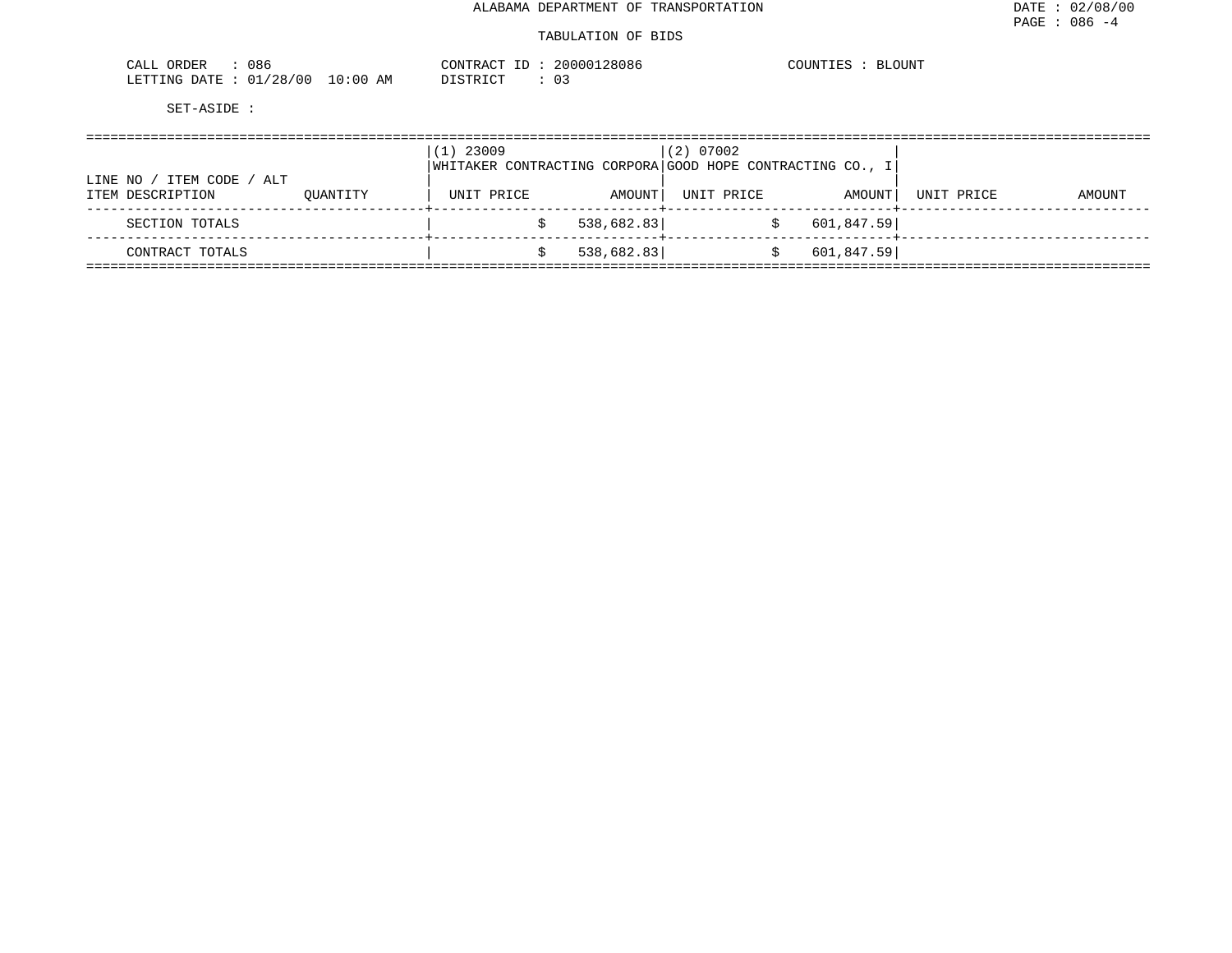|      | CALL ORDER<br>: 088<br>CONTRACT DESCRIPTION: | LETTING DATE : 01/28/00 10:00 AM<br>for constructing the Planing, Resurfacing, Loop Detectors,<br>and Traffic Stripe on S.R. #53 (U.S. #231) from Pell City to | CONTRACT ID: 20000128088<br>DISTRICT : 03<br>CONTRACT TIME : 45 | Working Days | (available days) | COUNTIES : ST. CLAIR<br>PROJECT(S) : 99-303-582-053-002 |                   |
|------|----------------------------------------------|----------------------------------------------------------------------------------------------------------------------------------------------------------------|-----------------------------------------------------------------|--------------|------------------|---------------------------------------------------------|-------------------|
|      | $-8.500$ mi.                                 | north of Wattsville (M.P. 219.5000 to M.P. 228.000). Length                                                                                                    |                                                                 |              |                  |                                                         |                   |
|      |                                              |                                                                                                                                                                |                                                                 |              |                  |                                                         |                   |
|      | SET-ASIDE :                                  |                                                                                                                                                                |                                                                 |              |                  |                                                         |                   |
|      |                                              |                                                                                                                                                                |                                                                 |              |                  |                                                         |                   |
| RANK | VENDOR NO./NAME                              |                                                                                                                                                                |                                                                 |              |                  | TOTAL<br><b>BID</b>                                     | % OVER<br>LOW BID |
|      |                                              |                                                                                                                                                                |                                                                 |              |                  |                                                         |                   |
|      | 13022                                        | MCCARTNEY CONSTRUCTION CO., INC.                                                                                                                               |                                                                 |              |                  | \$1,022,950.10                                          | 100.0000%         |
|      | 07002                                        | GOOD HOPE CONTRACTING CO., INC.                                                                                                                                |                                                                 |              |                  | \$1,026,663.72                                          | 100.3630%         |
|      | 01018                                        | APAC-ALABAMA, INC.                                                                                                                                             |                                                                 |              |                  | 1,051,800.55                                            | 102.8203%         |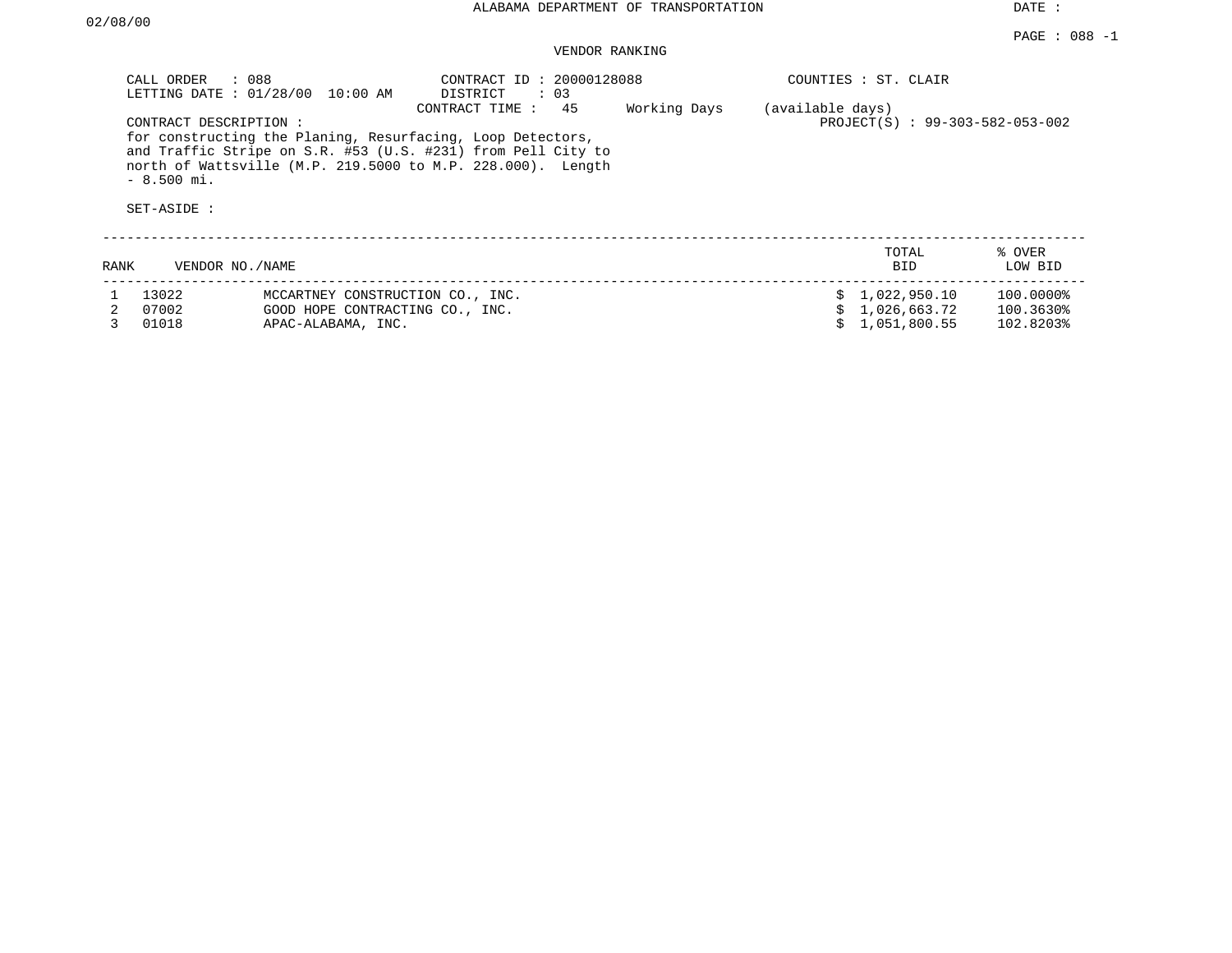#### TABULATION OF BIDS

| CALI<br>ORDER   | 088               |             | CONTRACT      | 20000128088 | COUNTIES | CLAIR<br>cт |
|-----------------|-------------------|-------------|---------------|-------------|----------|-------------|
| LETTING<br>DATE | /00<br>01<br>'28' | 10:00<br>AM | DISTRICT<br>. | ັ           |          |             |

|                                         |                |             | $(1)$ 13022                                                                 |                       | (2) 07002   |                    | (3) 01018   |           |
|-----------------------------------------|----------------|-------------|-----------------------------------------------------------------------------|-----------------------|-------------|--------------------|-------------|-----------|
|                                         |                |             | MCCARTNEY CONSTRUCTION CO., GOOD HOPE CONTRACTING CO., I APAC-ALABAMA, INC. |                       |             |                    |             |           |
| LINE NO / ITEM CODE / ALT               |                |             |                                                                             |                       |             |                    |             |           |
| ITEM DESCRIPTION                        | OUANTITY       |             | UNIT PRICE                                                                  | AMOUNT                | UNIT PRICE  | AMOUNT             | UNIT PRICE  | AMOUNT    |
|                                         |                |             |                                                                             | ----------------+---- |             | -----------------+ |             |           |
| SECTION 0001<br>TOTAL                   |                |             |                                                                             |                       |             |                    |             |           |
| 0010 209A000                            | 8.000 EACH     |             | 80.00000                                                                    | 640.00                | 50.00000    | 400.00             | 315.00000   | 2520.00   |
| Mailbox Reset, Single                   |                |             |                                                                             |                       |             |                    |             |           |
| 0020 209A001                            | 2.000          | EACH        | 155.00000                                                                   | 310.00                | 75.00000    | 150.00             | 525.00000   | 1050.00   |
| Mailbox Reset, Double                   |                |             |                                                                             |                       |             |                    |             |           |
| 0030 209A002                            | 1.000 EACH     |             | 265.00000                                                                   | 265.00                | 150.00000   | 150.00             | 840.00000   | 840.00    |
| Mailbox Reset, Multiple                 |                |             |                                                                             |                       |             |                    |             |           |
| 0040 305A040                            | 1562.000       | <b>CYCP</b> | 10.00000                                                                    | 15620.00              | 6,00000     | 9372.00            | 11.35000    | 17728.70  |
| Soil Aggregate, Section 823, Chert or   |                |             |                                                                             |                       |             |                    |             |           |
| Red Dog, For Miscellaneous Use          |                |             |                                                                             |                       |             |                    |             |           |
| 0050 405A000                            | 5121.000 GAL   |             | 1,50000                                                                     | 7681.50               | 1,25000     | 6401.25            | 0.00000     | 0.00      |
| Tack Coat                               |                |             |                                                                             |                       |             |                    |             |           |
| 0060 408A053                            | 16073.000 SOYD |             | 1.30000                                                                     | 20894.90              | 0.75000     | 12054.75           | 2.70000     | 43397.10  |
| Planing Existing Pavement               |                |             |                                                                             |                       |             |                    |             |           |
| (Approximately 2.10" Thru 3.0" Thick)   |                |             |                                                                             |                       |             |                    |             |           |
| 0070 424A260                            | 9385.000 TON   |             | 30.50000                                                                    | 286242.50             | 28.95000    | 271695.75          | 32.48000    | 304824.80 |
| Superpave Bituminous Concrete Wearing   |                |             |                                                                             |                       |             |                    |             |           |
| Surface Layer, 1/2" Maximum Aggregate   |                |             |                                                                             |                       |             |                    |             |           |
| Size Mix, ESAL Range D                  |                |             |                                                                             |                       |             |                    |             |           |
| 0080 424A266                            | 500.000 TON    |             | 25.00000                                                                    | 12500.00              | 28.95000    | 14475.00           | 36.62000    | 18310.00  |
| Superpave Bituminous Concrete Wearing   |                |             |                                                                             |                       |             |                    |             |           |
| Surface Layer, Leveling, 1/2" Maximum   |                |             |                                                                             |                       |             |                    |             |           |
| Aggregate Size Mix, ESAL Range D        |                |             |                                                                             |                       |             |                    |             |           |
| 0090 424A268                            | 500.000 TON    |             | 25.00000                                                                    | 12500.00              | 28.95000    | 14475.00           | 36.62000    | 18310.00  |
| Superpave Bituminous Concrete Wearing   |                |             |                                                                             |                       |             |                    |             |           |
| Surface Layer, Leveling, 1" Maximum     |                |             |                                                                             |                       |             |                    |             |           |
| Aggregate Size Mix, ESAL Range D        |                |             |                                                                             |                       |             |                    |             |           |
| 0100 424B461                            | 17161.000 TON  |             | 25.00000                                                                    | 429025.00             | 26.24000    | 450304.64          | 24.17000    | 414781.37 |
| Superpave Bituminous Concrete Upper     |                |             |                                                                             |                       |             |                    |             |           |
| Binder Layer, 1" Maximum Aggregate Size |                |             |                                                                             |                       |             |                    |             |           |
| Mix, ESAL Range D                       |                |             |                                                                             |                       |             |                    |             |           |
| 0110 424B465                            | 500.000        | TON         | 58.00000                                                                    | 29000.00              | 38.31000    | 19155.00           | 40.28000    | 20140.00  |
| Superpave Bituminous Concrete Upper     |                |             |                                                                             |                       |             |                    |             |           |
| Binder Layer, Patching, 1" Maximum      |                |             |                                                                             |                       |             |                    |             |           |
| Aggregate Size Mix, ESAL Range D        |                |             |                                                                             |                       |             |                    |             |           |
| 0120 600A000                            |                | LUMP        | 20000.00000                                                                 | 20000.00              | 44903.38000 | 44903.38           | 16800.00000 | 16800.00  |
| Mobilization                            |                |             |                                                                             |                       |             |                    |             |           |
| 0130 665F000                            | 50.000         | EACH        | 3.00000                                                                     | 150.00                | 1,00000     | 50.00              | 0.00000     | 0.00      |
| Hay Bales                               |                |             |                                                                             |                       |             |                    |             |           |
| 0140 665J000                            | 150.000 LF     |             | 1.50000                                                                     | 225.00                | 2,00000     | 300.00             | 0.00000     | 0.00      |
| Silt Fence, Type A                      |                |             |                                                                             |                       |             |                    |             |           |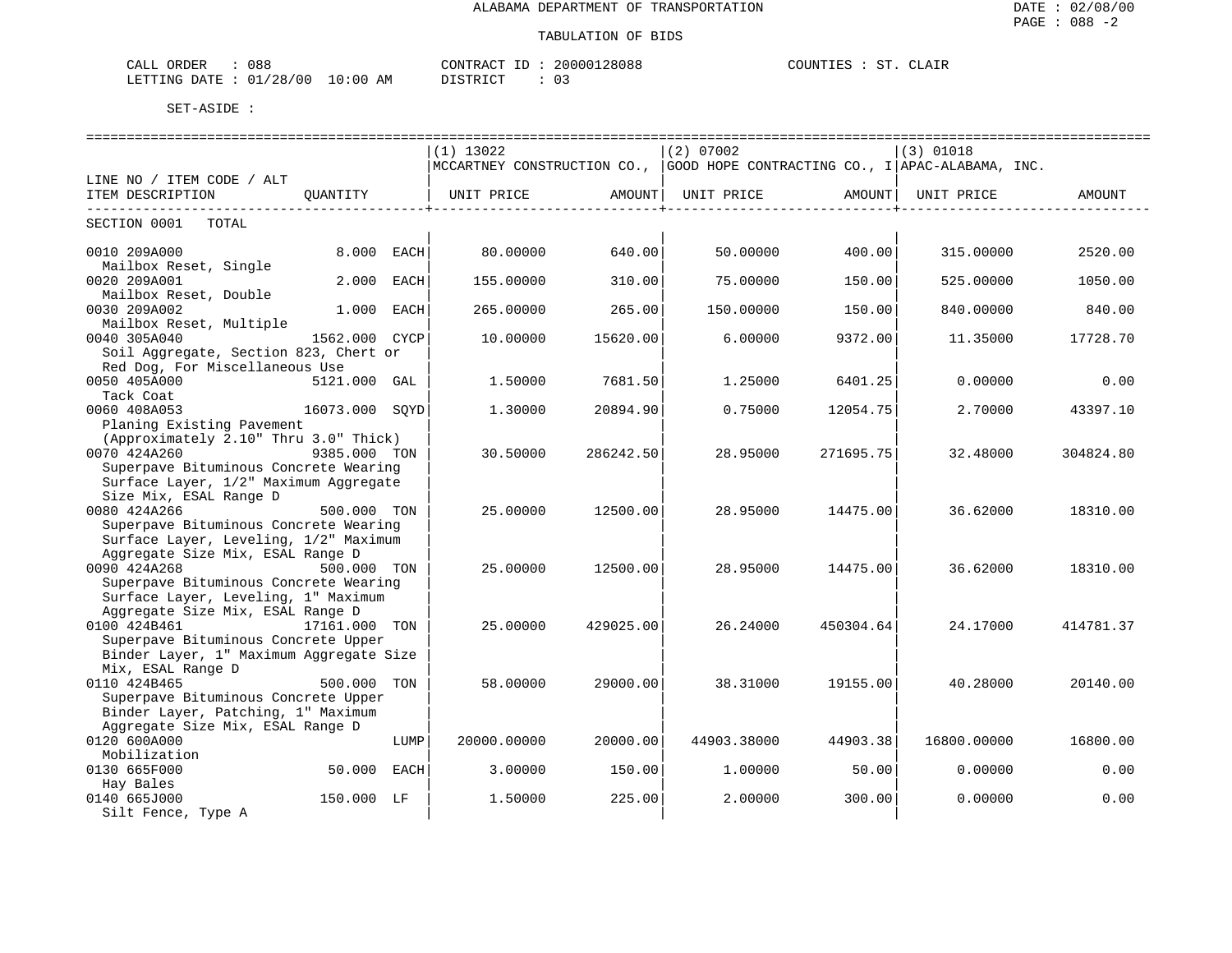| CALL ORDER                       | 088 |          | CONTRACT ID: 20000128088 | COUNTIES : ST. CLAIR |  |  |
|----------------------------------|-----|----------|--------------------------|----------------------|--|--|
| LETTING DATE : 01/28/00 10:00 AM |     | DISTRICT |                          |                      |  |  |

|                                          |               | $(1)$ 13022                                                                    |          | $(2)$ 07002        |          | (3) 01018  |          |
|------------------------------------------|---------------|--------------------------------------------------------------------------------|----------|--------------------|----------|------------|----------|
|                                          |               | MCCARTNEY CONSTRUCTION CO.,  GOOD HOPE CONTRACTING CO., I   APAC-ALABAMA, INC. |          |                    |          |            |          |
| LINE NO / ITEM CODE / ALT                |               |                                                                                |          |                    |          |            |          |
| ITEM DESCRIPTION                         |               | QUANTITY   UNIT PRICE                                                          |          | AMOUNT  UNIT PRICE | AMOUNT   | UNIT PRICE | AMOUNT   |
|                                          |               |                                                                                |          |                    |          |            |          |
| 0150 701C000                             | 15.000 MILE   | 320.00000                                                                      | 4800.00  | 320.00000          | 4800.00  | 336.00000  | 5040.00  |
| Broken Temporary Traffic Stripe          |               |                                                                                |          |                    |          |            |          |
| 0160 701C001                             | 52.000 MILE   | 360.00000                                                                      | 18720.00 | 360.00000          | 18720.00 | 378.00000  | 19656.00 |
| Solid Temporary Traffic Stripe           |               |                                                                                |          |                    |          |            |          |
| 0170 702A007                             | 5.000 MILE    | 1850.00000                                                                     | 9250.00  | 1850.00000         | 9250.00  | 1942.50000 | 9712.50  |
| Broken Yellow, Inverted Profile Traffic  |               |                                                                                |          |                    |          |            |          |
| Stripe (6" Wide)                         |               |                                                                                |          |                    |          |            |          |
| 0180 702A008                             | 16.000 MILE   | 3700.00000                                                                     | 59200.00 | 3700.00000         | 59200.00 | 3885,00000 | 62160.00 |
| Solid White, Inverted Profile Traffic    |               |                                                                                |          |                    |          |            |          |
| Stripe (6" Wide)                         |               |                                                                                |          |                    |          |            |          |
| 0190 702A009                             | 10.000 MILE   | 3700.00000                                                                     | 37000.00 | 3700.00000         | 37000.00 | 3885.00000 | 38850.00 |
| Solid Yellow, Inverted Profile Traffic   |               |                                                                                |          |                    |          |            |          |
| Stripe (6" Wide)                         |               |                                                                                |          |                    |          |            |          |
| 0200 702A010                             | 3.000 MILE    |                                                                                |          |                    |          |            |          |
|                                          |               | 1850.00000                                                                     | 5550.00  | 1850.00000         | 5550.00  | 1942.50000 | 5827.50  |
| Broken White, Inverted Profile Traffic   |               |                                                                                |          |                    |          |            |          |
| Stripe (6" Wide)                         |               |                                                                                |          |                    |          |            |          |
| 0210 702B001                             | 1872.000 LF   | 1.50000                                                                        | 2808.00  | 1.50000            | 2808.00  | 1.58000    | 2957.76  |
| Dotted Inverted Profile Traffic Stripe   |               |                                                                                |          |                    |          |            |          |
| $(6"$ Wide)                              |               |                                                                                |          |                    |          |            |          |
| 0220 703A002                             | 5551.000 SOFT | 2.50000                                                                        | 13877.50 | 2.50000            | 13877.50 | 2.63000    | 14599.13 |
| Traffic Control Markings, Class 2, Type  |               |                                                                                |          |                    |          |            |          |
| $\mathbb{A}$                             |               |                                                                                |          |                    |          |            |          |
| 0230 703B002                             | 520.000 SOFT  | 2.80000                                                                        | 1456.00  | 2.80000            | 1456.00  | 2.94000    | 1528.80  |
| Traffic Control Legends, Class 2, Type A |               |                                                                                |          |                    |          |            |          |
| 0240 703D001                             | 1228.000 SOFT | 1.30000                                                                        | 1596.40  | 1,30000            | 1596.40  | 1,37000    | 1682.36  |
| Temporary Traffic Control Markings       |               |                                                                                |          |                    |          |            |          |
| 0250 705A030                             | 62.000 EACH   | 5.20000                                                                        | 322.40   | 5.20000            | 322.40   | 5.46000    | 338.52   |
| Pavement Markers, Class A-H, Type 2-C    |               |                                                                                |          |                    |          |            |          |
| 0260 705A031                             | 169.000 EACH  | 5.00000                                                                        | 845.00   | 5.00000            | 845.00   | 5.25000    | 887.25   |
| Pavement Markers, Class A-H, Type 1-A    |               |                                                                                |          |                    |          |            |          |
| 0270 705A032                             | 218.000 EACH  | 5.00000                                                                        | 1090.00  | 5.00000            | 1090.00  | 5.25000    | 1144.50  |
| Pavement Markers, Class A-H, Type 1-B    |               |                                                                                |          |                    |          |            |          |
| 0280 705A037<br>737.000 EACH             |               | 5.20000                                                                        | 3832.40  | 5.20000            | 3832.40  | 5.46000    | 4024.02  |
| Pavement Markers, Class A-H, Type 2-D    |               |                                                                                |          |                    |          |            |          |
| 0290 730H000                             | 2221.000 LF   | 3.50000                                                                        | 7773.50  | 1.75000            | 3886.75  | 1.84000    | 4086.64  |
| Loop Detector                            |               |                                                                                |          |                    |          |            |          |
| 0300 7301000                             | 175.000 LF    | 1,00000                                                                        | 175.00   | 0.50000            | 87.50    | 0.53000    | 92.75    |
| Shielded Loop Detector Home-Run Cable    |               |                                                                                |          |                    |          |            |          |
| 0310 740B000                             | 1595.000 SOFT | 10.00000                                                                       | 15950.00 | 9,00000            | 14355.00 | 8.95000    | 14275.25 |
| Construction Signs                       |               |                                                                                |          |                    |          |            |          |
| 0320 740E000                             | 140.000 EACH  | 5.00000                                                                        | 700.00   | 10.00000           | 1400.00  | 11.02000   | 1542.80  |
| Cones (36 Inches High)                   |               |                                                                                |          |                    |          |            |          |
|                                          |               |                                                                                |          |                    |          |            |          |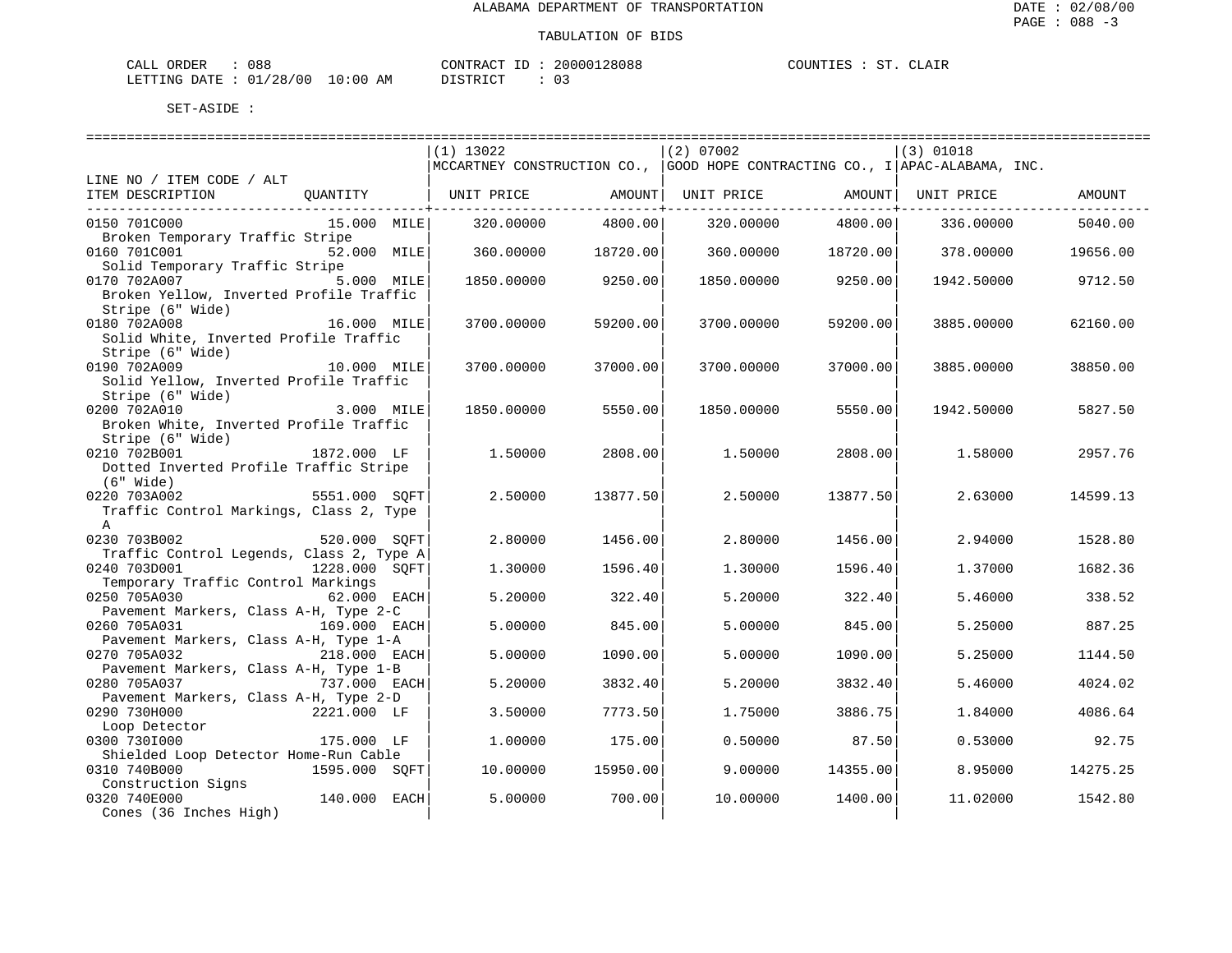| 088<br>ORDER<br>$\sim$ $ -$<br>-'ALI        |                     | $\lambda$ $\sim$<br>CONTRA:<br>' א ש                | 28088         | $\sim$<br>ATAT<br>JUN'<br>. |
|---------------------------------------------|---------------------|-----------------------------------------------------|---------------|-----------------------------|
| א כ′<br>700<br>LETTING<br><b>DATE</b><br>__ | ΑM<br>' : UU<br>. . | $\sim$ $\tau$ $\sim$ $\sim$<br>$\sim$ $\sim$<br>. . | $\sim$<br>∪ – |                             |

| ITEM CODE / ALT<br>LINE NO                                         |          |      | $(1)$ 13022<br>MCCARTNEY | CONSTRUCTION CO., | (2) 07002  |                 | $(3)$ 01018<br>GOOD HOPE CONTRACTING CO., I APAC-ALABAMA, INC. |   |                |
|--------------------------------------------------------------------|----------|------|--------------------------|-------------------|------------|-----------------|----------------------------------------------------------------|---|----------------|
| ITEM DESCRIPTION                                                   | OUANTITY |      | UNIT PRICE               | AMOUNT            | UNIT PRICE | AMOUNT          | UNIT PRICE                                                     |   | AMOUNT         |
| 0330 740M000<br>Weight For Cone                                    | 140.000  | EACH | 3.00000                  | 420.00            | 5.00000    | 700.00          | 11,02000                                                       |   | 1542.80        |
| 0340 741C010<br>Portable Sequential Arrow And Chevron<br>Sign Unit | 2.000    | EACH | 1265,00000               | 2530.00           | 1000,00000 | 2000.00         | 1575.00000                                                     |   | 3150.00        |
| SECTION TOTALS                                                     |          |      | S.                       | 1,022,950.10      |            | \$1,026,663.72] |                                                                |   | \$1,051,800.55 |
| CONTRACT TOTALS                                                    |          |      | S                        | 1,022,950.10      |            | \$1,026,663.72] |                                                                | S | 1,051,800.55   |
|                                                                    |          |      |                          |                   |            |                 |                                                                |   |                |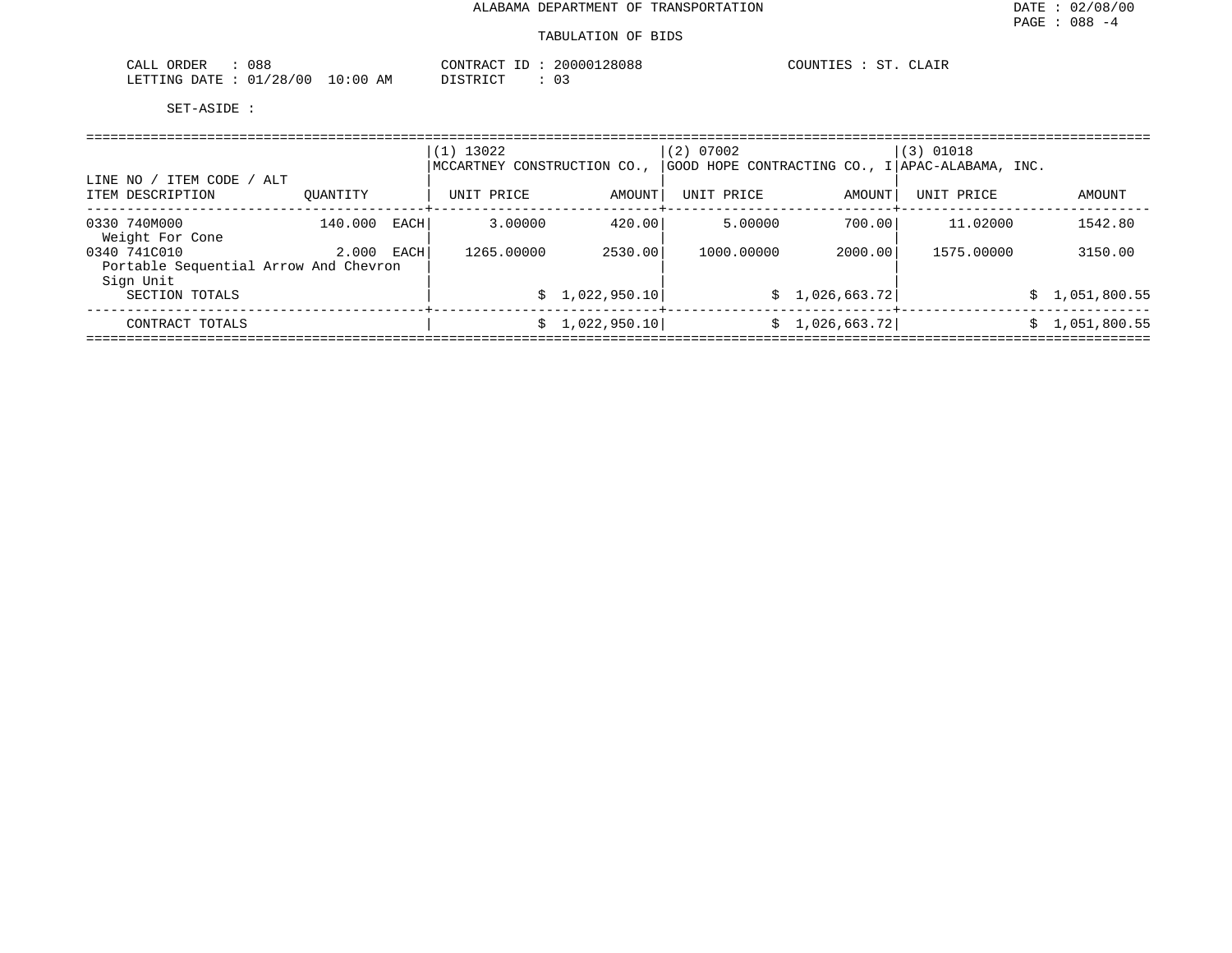| CALL ORDER              | : 089                                           | : 20000128089<br>CONTRACT ID                                |              | COUNTIES : COOSA    |                                 |                   |
|-------------------------|-------------------------------------------------|-------------------------------------------------------------|--------------|---------------------|---------------------------------|-------------------|
| LETTING DATE : 01/28/00 | $10:00$ AM                                      | DISTRICT<br>$\therefore$ 04<br>50<br>CONTRACT TIME :        | Working Days | (available days)    | <b>TALLAPOOSA</b>               |                   |
| CONTRACT DESCRIPTION:   |                                                 | RURAL                                                       |              |                     | PROJECT(S) : 99-304-191-259-001 |                   |
|                         |                                                 | for constructing the Resurfacing and Traffic Stripe on S.R. |              |                     | $99 - 304 - 621 - 259 - 002$    |                   |
| SET-ASIDE:              | southwest of Alexander City. Length - 12.84 mi. | #259 from M.P. 0.00 at S.R. #9 to M.P. 12.84 at S.R. #22,   |              |                     |                                 |                   |
| RANK                    | VENDOR NO. / NAME                               |                                                             |              | TOTAL<br><b>BID</b> |                                 | % OVER<br>LOW BID |
| 04013                   | DUNN CONSTRUCTION CO., INC.                     |                                                             |              | 1,348,200.00        |                                 | 100.0000%         |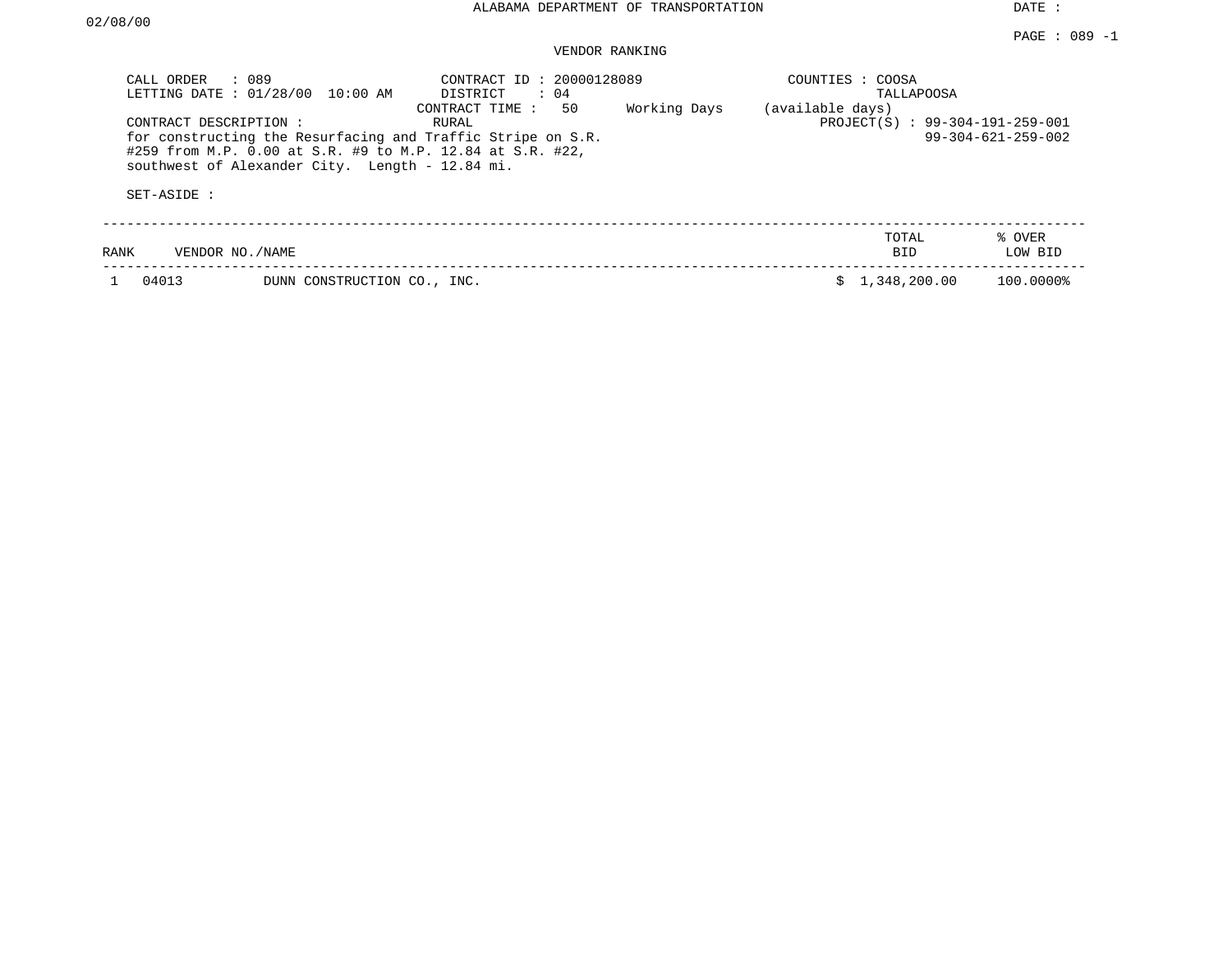#### TABULATION OF BIDS

| 089<br>)RDER<br>$\cap$ $\Delta$ T.T.<br>. <i>. .</i> |                | חידור∩ר<br>$R^2$ RACT | 38089<br>200001 | COOSA<br>TNT T |
|------------------------------------------------------|----------------|-----------------------|-----------------|----------------|
| /28/00<br>01<br>LETTING<br><b>DAMP</b><br>. IA T     | :00<br>AM<br>. | DICTO ICT             | 04              | $\sim$         |

|                                          |                 |  | ______________________________ |           |                   |  |            |        |
|------------------------------------------|-----------------|--|--------------------------------|-----------|-------------------|--|------------|--------|
|                                          |                 |  | (1) 04013                      |           |                   |  |            |        |
|                                          |                 |  | DUNN CONSTRUCTION CO., INC.    |           |                   |  |            |        |
| LINE NO / ITEM CODE / ALT                |                 |  |                                |           |                   |  |            |        |
| ITEM DESCRIPTION QUANTITY                |                 |  | UNIT PRICE                     | AMOUNT    | UNIT PRICE AMOUNT |  | UNIT PRICE | AMOUNT |
| ---------------                          |                 |  |                                |           |                   |  |            |        |
| SECTION 0001 Roadway                     |                 |  |                                |           |                   |  |            |        |
|                                          |                 |  |                                |           |                   |  |            |        |
| 0010 209A000                             | 15.000 EACH     |  | 95.12000                       | 1426.80   |                   |  |            |        |
| Mailbox Reset, Single                    |                 |  |                                |           |                   |  |            |        |
| 0020 209A001                             | $1.000$ EACH    |  | 95.12000                       | 95.12     |                   |  |            |        |
| Mailbox Reset, Double                    |                 |  |                                |           |                   |  |            |        |
| 0030 401B100                             | 171438.000 SYCP |  | 0.59000                        | 101148.42 |                   |  |            |        |
| Bituminous Treatment E (With Polymer     |                 |  |                                |           |                   |  |            |        |
| Additive)                                |                 |  |                                |           |                   |  |            |        |
| 0040 405A000                             | 5850.000 GAL    |  | 0.95000                        | 5557.50   |                   |  |            |        |
| Tack Coat                                |                 |  |                                |           |                   |  |            |        |
| 0050 408A051                             | 1493.000 SOYD   |  | 2.61000                        | 3896.73   |                   |  |            |        |
| Planing Existing Pavement                |                 |  |                                |           |                   |  |            |        |
| (Approximately 0.00" Thru 1.0" Thick)    |                 |  |                                |           |                   |  |            |        |
| 0060 408A052                             | 1466.000 SY     |  | 5.15000                        | 7549.90   |                   |  |            |        |
| Planing Existing Pavement                |                 |  |                                |           |                   |  |            |        |
| (Approximately 1.10" Thru 2.0" Thick)    |                 |  |                                |           |                   |  |            |        |
| 0070 408A053                             | 1467.000 SQYD   |  | 3.12000                        | 4577.04   |                   |  |            |        |
| Planing Existing Pavement                |                 |  |                                |           |                   |  |            |        |
| (Approximately 2.10" Thru 3.0" Thick)    |                 |  |                                |           |                   |  |            |        |
| 0080 408A056                             | 160.000 SQYD    |  | 23.16000                       | 3705.60   |                   |  |            |        |
| Planing Existing Pavement                |                 |  |                                |           |                   |  |            |        |
| (Approximately 5.10" Thru 6.0" Thick)    |                 |  |                                |           |                   |  |            |        |
| 0090 424A220                             | 10125.000 TON   |  | 35.64000                       | 360855.00 |                   |  |            |        |
| Superpave Bituminous Concrete Wearing    |                 |  |                                |           |                   |  |            |        |
| Surface Layer, 1/2" Maximum Aggregate    |                 |  |                                |           |                   |  |            |        |
| Size Mix, ESAL Range B                   |                 |  |                                |           |                   |  |            |        |
| 0100 424A226                             | 175.000 TON     |  | 48.22000                       | 8438.50   |                   |  |            |        |
| Superpave Bituminous Concrete Wearing    |                 |  |                                |           |                   |  |            |        |
| Surface Layer, Leveling, 1/2" Maximum    |                 |  |                                |           |                   |  |            |        |
| Aggregate Size Mix, ESAL Range B         |                 |  |                                |           |                   |  |            |        |
| 0110 424A229                             | 100.000 TON     |  | 99.62000                       | 9962.00   |                   |  |            |        |
| Superpave Bituminous Concrete Wearing    |                 |  |                                |           |                   |  |            |        |
| Surface Layer, Widening, 1/2" Maximum    |                 |  |                                |           |                   |  |            |        |
| Aggregate Size Mix, ESAL Range B         |                 |  |                                |           |                   |  |            |        |
| 0120 424B421                             | 17625.000 TON   |  | 31.14000                       | 548842.50 |                   |  |            |        |
| Superpave Bituminous Concrete Upper      |                 |  |                                |           |                   |  |            |        |
| Binder Layer, 1" Max Aggregate Size Mix, |                 |  |                                |           |                   |  |            |        |
| ESAL Range B                             |                 |  |                                |           |                   |  |            |        |
| 0130 424B425                             | 675.000 TON     |  | 70.70000                       | 47722.50  |                   |  |            |        |
| Superpave Bituminous Concrete Upper      |                 |  |                                |           |                   |  |            |        |
| Binder Layer, Patching, 1" Maximum       |                 |  |                                |           |                   |  |            |        |
| Aggregate Size Mix, ESAL Range B         |                 |  |                                |           |                   |  |            |        |
|                                          |                 |  |                                |           |                   |  |            |        |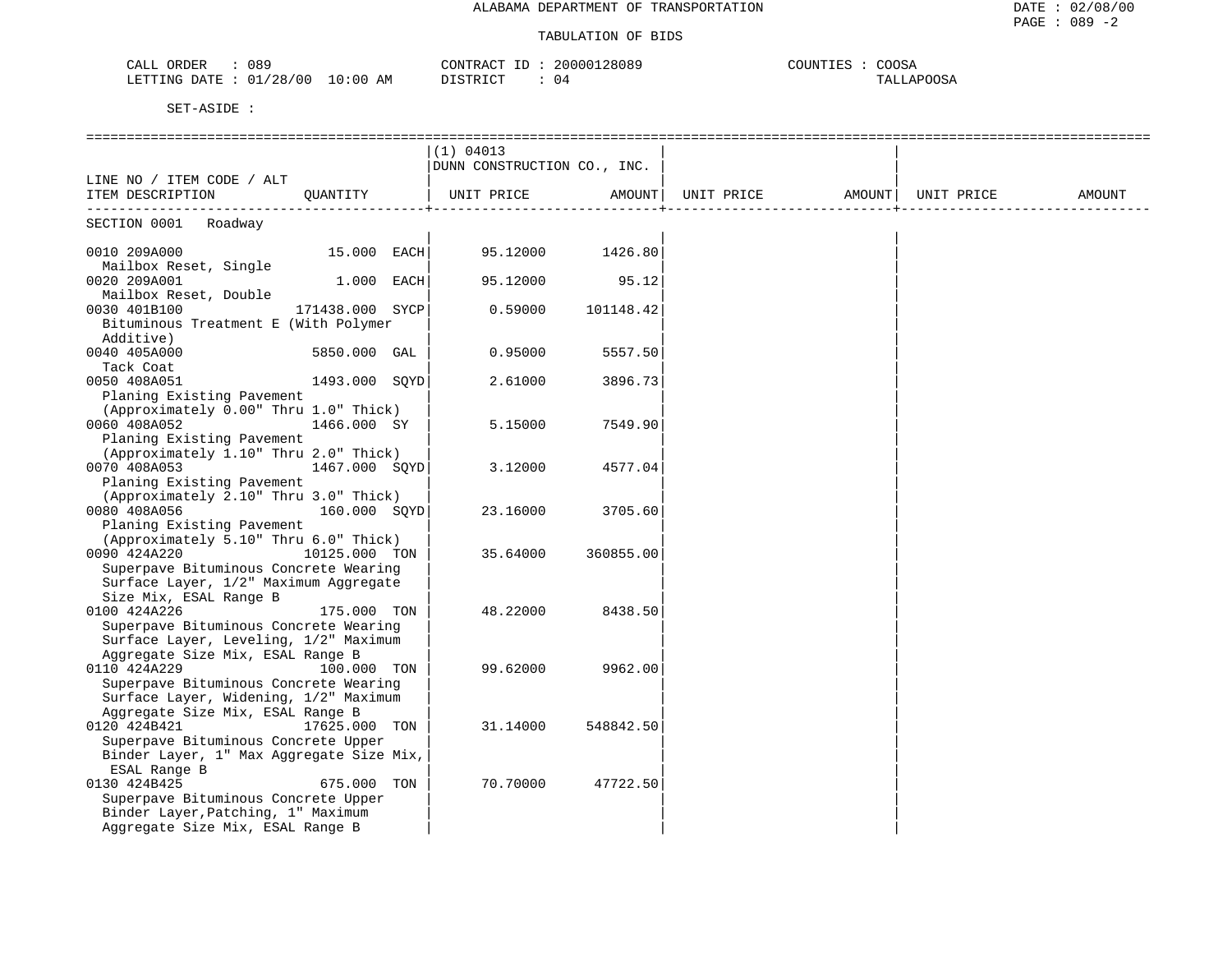| 089<br>ORDER<br>CALL       |          | CONTRACT | 20000128089 | COUNTIES | <b>COOSA</b>       |
|----------------------------|----------|----------|-------------|----------|--------------------|
| 01/28/00<br>LETTING DATE : | 10:00 AM | DISTRICT | 04          |          | LAPOOSA:<br>· ጥAT… |

|                                         |               |      | (1) 04013                    |                    |                      |  |        |
|-----------------------------------------|---------------|------|------------------------------|--------------------|----------------------|--|--------|
|                                         |               |      | DUNN CONSTRUCTION CO., INC.  |                    |                      |  |        |
| LINE NO / ITEM CODE / ALT               |               |      |                              |                    |                      |  |        |
| ITEM DESCRIPTION                        |               |      | QUANTITY   UNIT PRICE AMOUNT |                    |                      |  | AMOUNT |
|                                         |               |      |                              |                    |                      |  |        |
| 0140 424B429                            | 1000.000 TON  |      |                              | 47.64000 47640.00  |                      |  |        |
| Superpave Bituminous Concrete Upper     |               |      |                              |                    |                      |  |        |
| Binder Layer, Leveling, 1" Max          |               |      |                              |                    |                      |  |        |
| Aggregate Size Mix, ESAL Range B        |               |      |                              |                    |                      |  |        |
| 0150 430B043                            | 5000.000 TCIP |      | 14.37000                     | 71850.00           |                      |  |        |
| Aggerate Surfacing (1" Down, Crusher    |               |      |                              |                    |                      |  |        |
| Run)                                    |               |      |                              |                    |                      |  |        |
| 0160 600A000                            |               | LUMP | 36262.87000                  | 36262.87           |                      |  |        |
| Mobilization                            |               |      |                              |                    |                      |  |        |
| 0170 701A006                            | 26.000 MILE   |      | 550.38000                    | 14309.88           |                      |  |        |
| Solid White, Class 1, Type A Traffic    |               |      |                              |                    |                      |  |        |
| Stripe (6" Wide)                        |               |      |                              |                    |                      |  |        |
| 112, 3.000 MILE<br>0180 701A010         |               |      | 382.88000                    | 1148.64            |                      |  |        |
| Broken Yellow, Class 1, Type A Traffic  |               |      |                              |                    |                      |  |        |
| Stripe (6" Wide)                        |               |      |                              |                    |                      |  |        |
| 0190 701A014                            | 23.000 MILE   |      | 574.31000                    | 13209.13           |                      |  |        |
| Solid Yellow, Class 1, Type A Traffic   |               |      |                              |                    |                      |  |        |
| Stripe (6" Wide)                        |               |      |                              |                    |                      |  |        |
| 0200 701C000                            | 9.000 MILE    |      | 335.01000                    | 3015.09            |                      |  |        |
| Broken Temporary Traffic Stripe         |               |      |                              |                    |                      |  |        |
| 0210 701C001                            | 68.000 MILE   |      | 406.80000                    | 27662.40           |                      |  |        |
| Solid Temporary Traffic Stripe          |               |      |                              |                    |                      |  |        |
| 0220 703A000 270.000 SOFT               |               |      | 1.80000                      | 486.00             |                      |  |        |
| Traffic Control Markings, Class 1, Type |               |      |                              |                    |                      |  |        |
| $\mathbf{A}$                            |               |      |                              |                    |                      |  |        |
| 244.000 SQFT<br>0230 703D001            |               |      | 1.56000                      | 380.64             |                      |  |        |
| Temporary Traffic Control Markings      |               |      |                              |                    |                      |  |        |
| 0240 705A000<br>$364.000$ EACH          |               |      | 4.54000                      | 1652.56            |                      |  |        |
| Pavement Markers, Class A, Type 1-A     |               |      |                              |                    |                      |  |        |
| 0250 705A005                            | 1435.000 EACH |      | 4.78000                      | 6859.30            |                      |  |        |
| Pavement Markers, Class A, Type 2-D     |               |      |                              |                    |                      |  |        |
| 0260 740B000                            | 1033.000 SQFT |      | 10.78000                     | 11135.74           |                      |  |        |
| Construction Signs                      |               |      |                              |                    |                      |  |        |
| 0270 7400000                            | 1.000 EACH    |      |                              | 8810.14000 8810.14 |                      |  |        |
| Pilot Car                               |               |      |                              |                    |                      |  |        |
| SECTION TOTALS                          |               |      |                              | \$1,348,200.00]    |                      |  |        |
|                                         |               |      |                              |                    | ____________________ |  |        |
| CONTRACT TOTALS                         |               |      |                              | \$1,348,200.00     |                      |  |        |
|                                         |               |      |                              |                    |                      |  |        |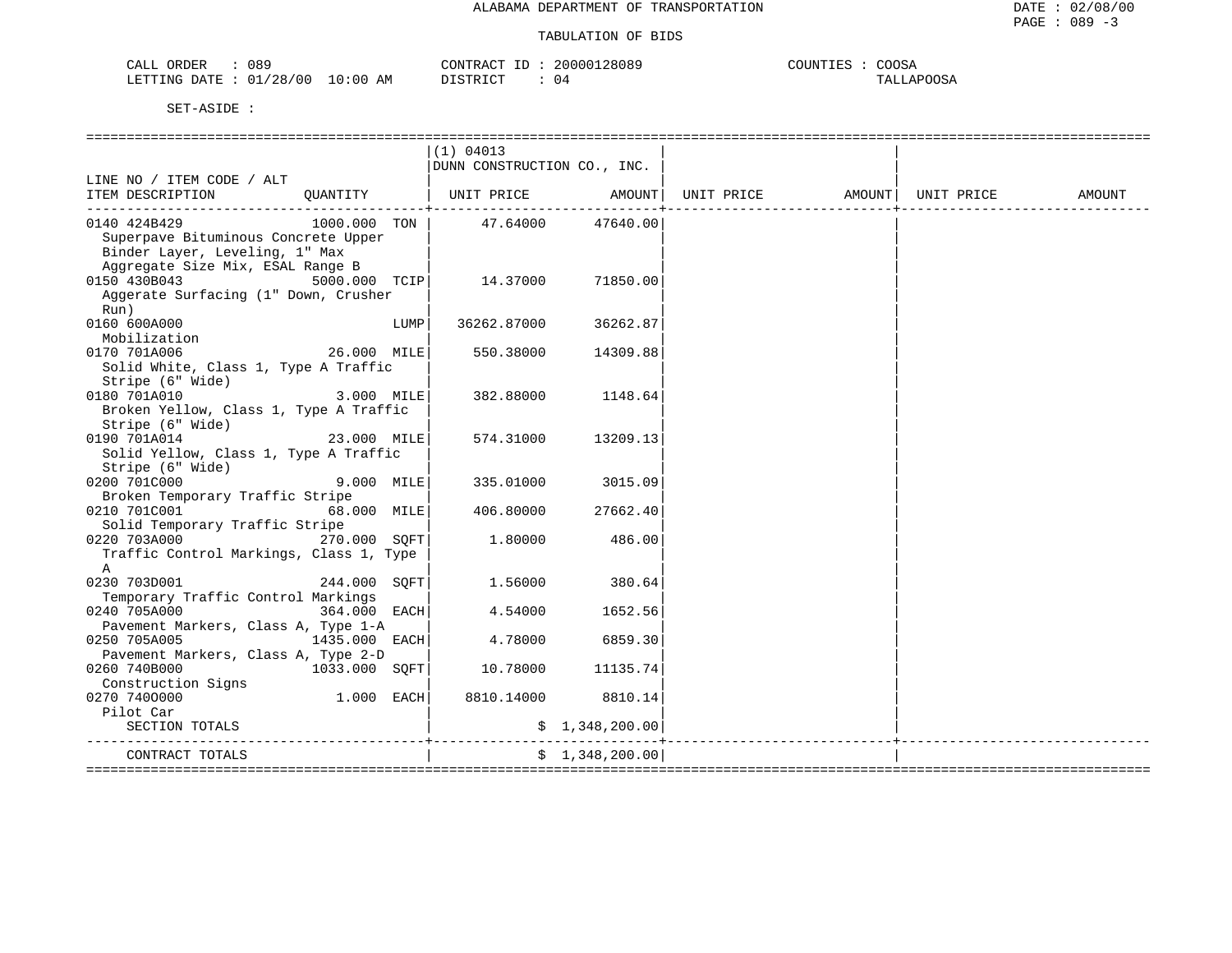| CALL ORDER     | $\therefore$ 091<br>LETTING DATE: 01/28/00<br>10:00 AM                                                                             | CONTRACT ID: 20000128091<br>DISTRICT<br>: 06                                          |                                  | COUNTIES : LOWNDES             |                        |
|----------------|------------------------------------------------------------------------------------------------------------------------------------|---------------------------------------------------------------------------------------|----------------------------------|--------------------------------|------------------------|
| SET-ASIDE :    | CONTRACT DESCRIPTION:<br>on S.R.#8 (U.S.#80) from near C.R.#23 (MP 106.964) to<br>S.R.#97 (MP 113.113) (WBR only). Length 6.149mi. | -25<br>CONTRACT TIME:<br>for constructing the Planing, Resurfacing and Traffic Stripe | Working Days<br>(available days) | PROJECT(S): 99-306-434-008-001 |                        |
| <b>RANK</b>    | VENDOR NO./NAME                                                                                                                    |                                                                                       |                                  | TOTAL<br><b>BID</b>            | % OVER<br>LOW BID      |
| 01023<br>01018 | ASPHALT CONTRACTORS, INC.<br>APAC-ALABAMA, INC.                                                                                    |                                                                                       | Ŝ.                               | 917,970.50<br>1,020,012.11     | 100.0000%<br>111.1160% |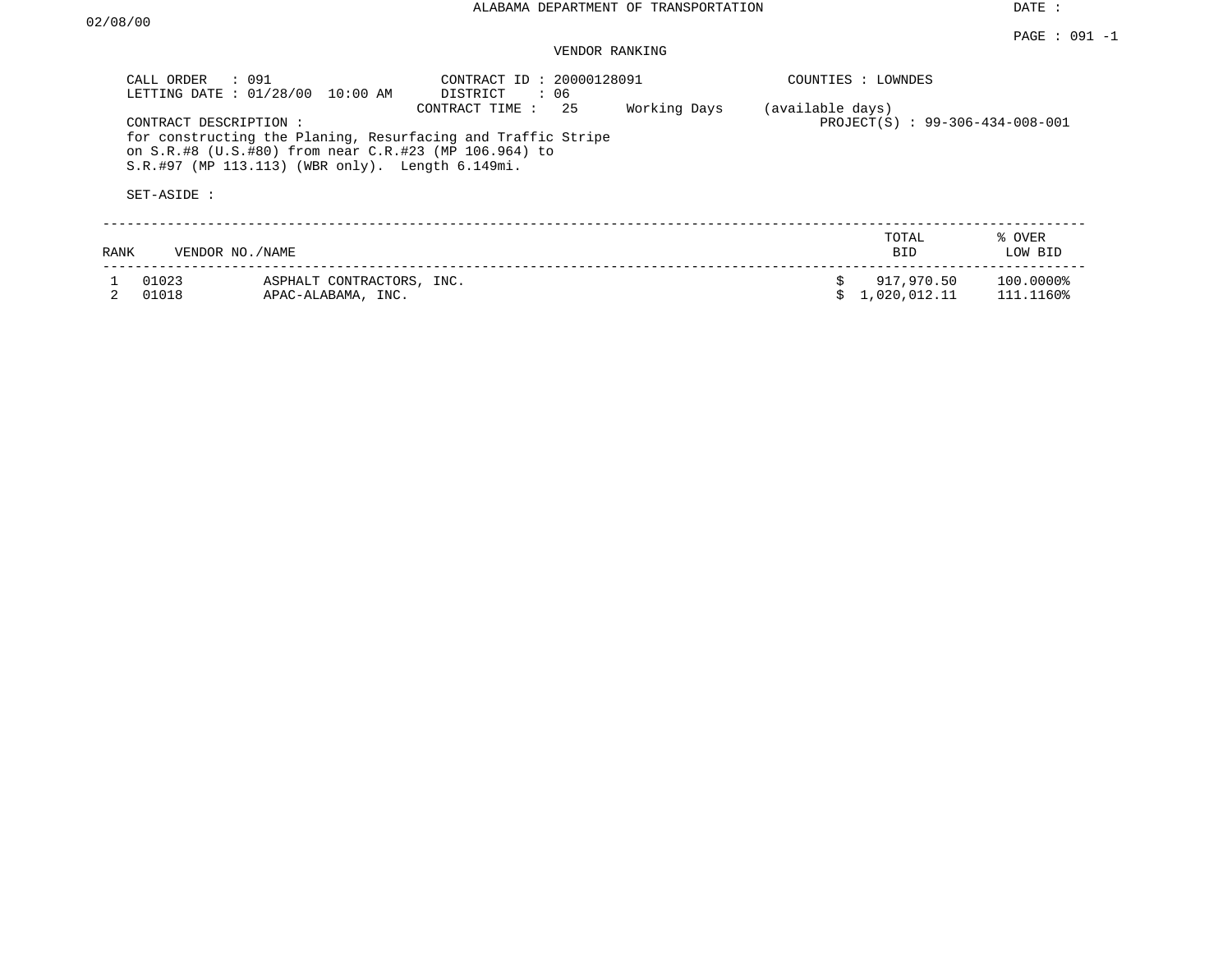| ח ר<br>ORDER<br>$\sim$ $\sim$ $\sim$<br>$\mathsf{A}$ $\mathsf{H}$ | 128091<br>CONTRACT<br>200001 | OWNDES.<br>COUNTIES |
|-------------------------------------------------------------------|------------------------------|---------------------|
| LETTING DATE : 01/28/00<br>$10:00$ AM                             | DISTRICT<br>06               |                     |

|                                                   |               |      | =============<br>$(1)$ 01023 |           | ==============<br>(2) 01018 |           |            |        |
|---------------------------------------------------|---------------|------|------------------------------|-----------|-----------------------------|-----------|------------|--------|
|                                                   |               |      | ASPHALT CONTRACTORS, INC.    |           | APAC-ALABAMA, INC.          |           |            |        |
| LINE NO / ITEM CODE / ALT                         |               |      |                              |           |                             |           |            |        |
| ITEM DESCRIPTION                                  | OUANTITY      |      | UNIT PRICE AMOUNT            |           | UNIT PRICE                  | AMOUNT    | UNIT PRICE | AMOUNT |
| SECTION 0001 Total                                |               |      |                              |           |                             |           |            |        |
| 0010 210D001                                      | 750.000 CYIP  |      | 7.00000                      | 5250.00   | 10.00000                    | 7500.00   |            |        |
| Borrow Excavation (Loose Truckbed<br>Measurement) |               |      |                              |           |                             |           |            |        |
| 0020 405A000<br>Tack Coat                         | 7900.000 GAL  |      | 0.75000                      | 5925.00   | 1,00000                     | 7900.00   |            |        |
| 0030 408A052                                      | 86600.000 SY  |      | 0.72000                      | 62352.00  | 1,08000                     | 93528.00  |            |        |
| Planing Existing Pavement                         |               |      |                              |           |                             |           |            |        |
| (Approximately 1.10" Thru 2.0" Thick)             |               |      |                              |           |                             |           |            |        |
| 0040 410C000                                      | $1.000$ EACH  |      | 4500.00000                   | 4500.00   | 650.00000                   | 650.00    |            |        |
| Contractor Retained Profilograph                  |               |      |                              |           |                             |           |            |        |
| 0050 424A281                                      | 11350.000 TON |      | 31.00000                     | 351850.00 | 36.05000                    | 409167.50 |            |        |
| Superpave Bituminous Concrete Wearing             |               |      |                              |           |                             |           |            |        |
| Surface Layer, 3/4" Maximum Aggregate             |               |      |                              |           |                             |           |            |        |
| Size Mix, ESAL Range E<br>0060 424B281            | 10250.000 TON |      | 27.75000                     | 284437.50 | 30.50000                    | 312625.00 |            |        |
| Superpave Bituminous Concrete Upper               |               |      |                              |           |                             |           |            |        |
| Binder Layer, 1" Maximum Aggregate Size           |               |      |                              |           |                             |           |            |        |
| Mix, ESAL Range E                                 |               |      |                              |           |                             |           |            |        |
| 0070 424B285                                      | 900.000 TON   |      | 55.00000                     | 49500.00  | 60.00000                    | 54000.00  |            |        |
| Superpave Bituminous Concrete Upper               |               |      |                              |           |                             |           |            |        |
| Binder Layer, Patching, 1" Maximum                |               |      |                              |           |                             |           |            |        |
| Aggregate Size Mix, ESAL Range E                  |               |      |                              |           |                             |           |            |        |
| 0080 424B289                                      | 450.000 TON   |      | 34.75000                     | 15637.50  | 32.15000                    | 14467.50  |            |        |
| Superpave Bituminous Concrete Upper               |               |      |                              |           |                             |           |            |        |
| Binder Layer, Leveling, 1" Maximum                |               |      |                              |           |                             |           |            |        |
| Aggregate Size Mix, ESAL Range E                  |               |      |                              |           |                             |           |            |        |
| 0090 428C000                                      | 65000.000 LF  |      | 0.18000                      | 11700.00  | 0.18000                     | 11700.00  |            |        |
| Scoring Bituminous Pavement Surface By            |               |      |                              |           |                             |           |            |        |
| Cutting<br>0100 600A000                           |               |      |                              |           |                             |           |            |        |
| Mobilization                                      |               | LUMP | 29600.00000                  | 29600.00  | 6550.00000                  | 6550.00   |            |        |
| 0110 652A056                                      | 3.000 ACRE    |      | 500.00000                    | 1500.00   | 500.00000                   | 1500.00   |            |        |
| Seeding (Mix 2E)                                  |               |      |                              |           |                             |           |            |        |
| 0120 656A000                                      | 3.000 ACRE    |      | 500.00000                    | 1500.00   | 500.00000                   | 1500.00   |            |        |
| Mulching, Class A, Type 1                         |               |      |                              |           |                             |           |            |        |
| 0130 665F000                                      | 50.000 EACH   |      | 9.00000                      | 450.00    | 8.00000                     | 400.00    |            |        |
| Hay Bales                                         |               |      |                              |           |                             |           |            |        |
| 0140 665J000                                      | 250.000 LF    |      | 4.30000                      | 1075.00   | 4.60000                     | 1150.00   |            |        |
| Silt Fence, Type A                                |               |      |                              |           |                             |           |            |        |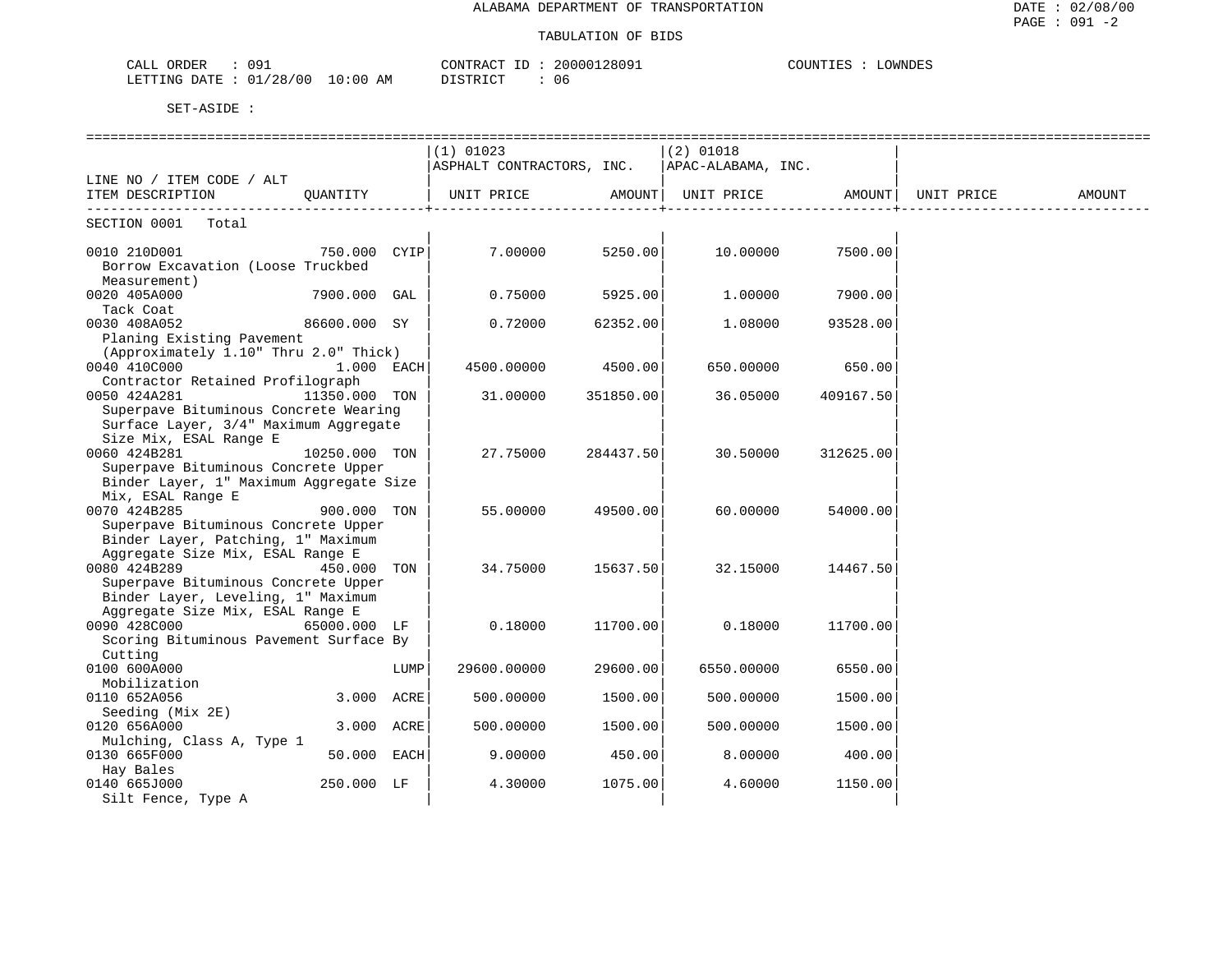| ORDER<br>CALI | $\sim$<br> |                         | CONTRACT<br>TD.         | 00128091<br>200001 | COUNTIES | OWNDES |
|---------------|------------|-------------------------|-------------------------|--------------------|----------|--------|
| LETTING DATE  | : 01/28/00 | LO : 00<br>AΜ<br>$\sim$ | ירי ד סידף "<br>- - - - | 06                 |          |        |

|                                         |               | $(1)$ 01023                                                                 |               | $(2)$ 01018                               |                  |        |
|-----------------------------------------|---------------|-----------------------------------------------------------------------------|---------------|-------------------------------------------|------------------|--------|
|                                         |               | ASPHALT CONTRACTORS, INC.   APAC-ALABAMA, INC.                              |               |                                           |                  |        |
| LINE NO / ITEM CODE / ALT               |               |                                                                             |               |                                           |                  |        |
| ITEM DESCRIPTION                        |               | OUANTITY   UNIT PRICE         AMOUNT  UNIT PRICE         AMOUNT  UNIT PRICE |               |                                           |                  | AMOUNT |
| 0150 701C000                            | 14.000 MILE   | 300.00000                                                                   | 4200.00       | 316.00000                                 | 4424.00          |        |
| Broken Temporary Traffic Stripe         |               |                                                                             |               |                                           |                  |        |
| 0160 701C001                            | 28.000 MILE   | $340.00000$ 9520.00 358.00000                                               |               |                                           | 10024.00         |        |
| Solid Temporary Traffic Stripe          |               |                                                                             |               |                                           |                  |        |
| 0170 702A008                            | $7.000$ MILE  | 3700.00000  25900.00  3895.00000                                            |               |                                           | 27265.00         |        |
| Solid White, Inverted Profile Traffic   |               |                                                                             |               |                                           |                  |        |
| Stripe (6" Wide)                        |               |                                                                             |               |                                           |                  |        |
| 0180 702A009<br>7.000 MILE              |               | 3700.00000 25900.00                                                         |               | 3895.00000                                | 27265.00         |        |
| Solid Yellow, Inverted Profile Traffic  |               |                                                                             |               |                                           |                  |        |
| Stripe (6" Wide)                        |               |                                                                             |               |                                           |                  |        |
| 0190 702A010                            | $7.000$ MILE  | 1850.00000 12950.00                                                         |               | 1947.50000                                | 13632.50         |        |
| Broken White, Inverted Profile Traffic  |               |                                                                             |               |                                           |                  |        |
| Stripe (6" Wide)                        |               |                                                                             |               |                                           |                  |        |
| 0200 702B001                            | 1450.000 LF   | 1.50000                                                                     |               | 2175.00 1.58000                           | 2291.00          |        |
| Dotted Inverted Profile Traffic Stripe  |               |                                                                             |               |                                           |                  |        |
| (6" Wide)                               |               |                                                                             |               |                                           |                  |        |
| $170.000$ SQFT<br>0210 703A002          |               | 2.50000                                                                     | 425.00        | 2.63000                                   | 447.10           |        |
| Traffic Control Markings, Class 2, Type |               |                                                                             |               |                                           |                  |        |
| $\mathsf{A}$                            |               |                                                                             |               |                                           |                  |        |
| 0220 703D001                            | 340.000 SOFT  | 1,30000                                                                     | 442.00        | 1.37000                                   | 465.80           |        |
| Temporary Traffic Control Markings      |               |                                                                             |               |                                           |                  |        |
| 0230 705A030                            | $30.000$ EACH | 5.25000                                                                     | 157.50        |                                           | 5.53000 165.90   |        |
| Pavement Markers, Class A-H, Type 2-C   |               |                                                                             |               |                                           |                  |        |
| 406.000 EACH<br>0240 705A031            |               | 5.00000                                                                     | 2030.00       | 5.26000                                   | 2135.56          |        |
| Pavement Markers, Class A-H, Type 1-A   |               |                                                                             |               |                                           |                  |        |
| 0250 740B000<br>$328.000$ SQFT          |               | 10.50000                                                                    | 3444.00       | 16.50000                                  | 5412.00          |        |
| Construction Signs                      |               |                                                                             |               |                                           |                  |        |
| 0260 740D000                            | 125.000 EACH  | 38.00000                                                                    | 4750.00       | 25.65000                                  | 3206.25          |        |
| Channelizing Drums                      |               |                                                                             |               |                                           |                  |        |
| $1.000$ EACH<br>0270 741C010            |               | 800.00000                                                                   | 800.00        |                                           | 640.00000 640.00 |        |
| Portable Sequential Arrow And Chevron   |               |                                                                             |               |                                           |                  |        |
| Sign Unit                               |               |                                                                             |               |                                           |                  |        |
| SECTION TOTALS                          |               |                                                                             |               | $\sharp$ 917,970.50 $\sharp$ 1,020,012.11 |                  |        |
|                                         |               |                                                                             |               |                                           |                  |        |
| CONTRACT TOTALS                         |               |                                                                             | \$917,970.50] |                                           | \$1,020,012.11   |        |
|                                         |               |                                                                             |               |                                           |                  |        |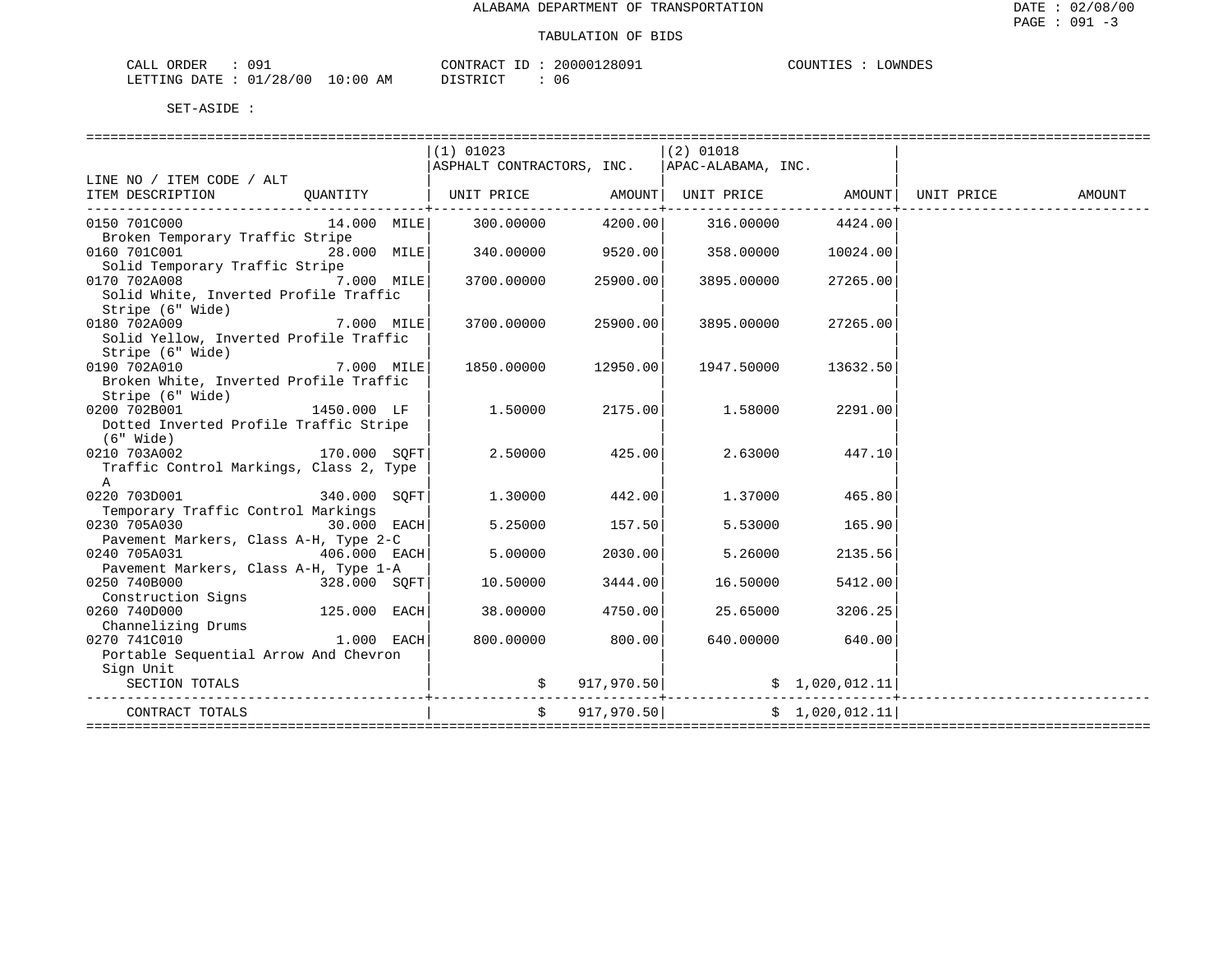DATE :

# VENDOR RANKING

|      | $\therefore$ 092<br>CALL ORDER<br>LETTING DATE: 01/28/00<br>10:00 AM                                                                                                                         | CONTRACT ID: 20000128092<br>DISTRICT<br>: 08 |              | COUNTIES : CHOCTAW |                                   |                        |
|------|----------------------------------------------------------------------------------------------------------------------------------------------------------------------------------------------|----------------------------------------------|--------------|--------------------|-----------------------------------|------------------------|
|      | CONTRACT DESCRIPTION :<br>for constructing the Resurfacing and Traffic Stripe on S.R.<br>#17 from M.P. 84.209 in Bolinger to M.P. 91.374 in<br>Gilbertown. Length - 7.165 mi.<br>SET-ASIDE : | 50<br>CONTRACT TIME :<br>RURAL               | Working Days | (available days)   | $PROJECT(S)$ : 99-308-124-017-002 |                        |
| RANK | VENDOR NO./NAME                                                                                                                                                                              |                                              |              |                    | TOTAL<br><b>BID</b>               | % OVER<br>LOW BID      |
|      | 13008<br>MOBILE ASPHALT COMPANY, LLC<br>23011<br>HOSEA O. WEAVER & SONS, INC.                                                                                                                |                                              |              |                    | \$1,105,537.11<br>1,245,798.08    | 100.0000%<br>112.6871% |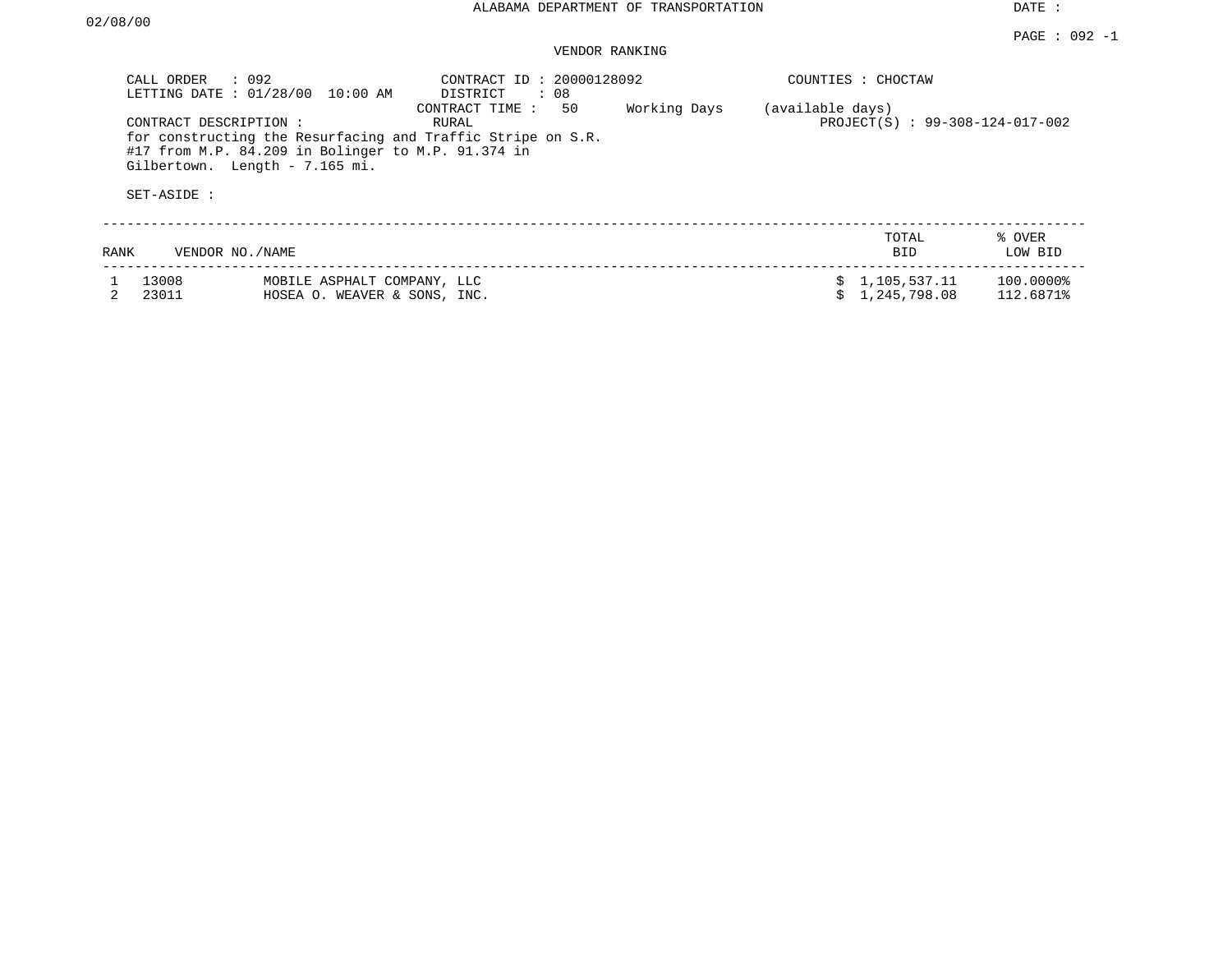| 092<br>ORDER<br>CALI<br>◡◡                     | 28092<br>חים אידוארי  | CHOCTAW<br>COUNT |
|------------------------------------------------|-----------------------|------------------|
| /28/00<br>LETTING<br>AΜ<br>DATE<br>.0:00<br>◡⊥ | <b>TOMDIOM</b><br>-08 |                  |

|                                                     |                 |      | $(1)$ 13008                                                |           | $(2)$ 23011 |           |            |        |
|-----------------------------------------------------|-----------------|------|------------------------------------------------------------|-----------|-------------|-----------|------------|--------|
|                                                     |                 |      | MOBILE ASPHALT COMPANY, LLC   HOSEA O. WEAVER & SONS, INC. |           |             |           |            |        |
| LINE NO / ITEM CODE / ALT                           |                 |      |                                                            |           |             |           |            |        |
| ITEM DESCRIPTION                                    | OUANTITY        |      | UNIT PRICE                                                 | AMOUNT    | UNIT PRICE  | AMOUNT    | UNIT PRICE | AMOUNT |
| SECTION 0001 Roadway                                |                 |      |                                                            |           |             |           |            |        |
|                                                     |                 |      |                                                            |           |             |           |            |        |
| 0010 209A000                                        | 8.000 EACH      |      | 111,00000                                                  | 888.00    | 121.83000   | 974.64    |            |        |
| Mailbox Reset, Single<br>0020 305A000               | 5000.000 CYCP   |      | 8.10000                                                    | 40500.00  | 11.48000    | 57400.00  |            |        |
| Borrow, Section 210, for Miscellaneous              |                 |      |                                                            |           |             |           |            |        |
| Use                                                 |                 |      |                                                            |           |             |           |            |        |
| 0030 401B100                                        | 102631.000 SYCP |      | 0.60000                                                    | 61578.60  | 0.72000     | 73894.32  |            |        |
| Bituminous Treatment E (With Polymer                |                 |      |                                                            |           |             |           |            |        |
| Additive)                                           |                 |      |                                                            |           |             |           |            |        |
| 0040 405A000                                        | 6185.000 GAL    |      | 0.85000                                                    | 5257.25   | 0.70000     | 4329.50   |            |        |
| Tack Coat                                           |                 |      |                                                            |           |             |           |            |        |
| 0050 424A240                                        | 6200.000 TON    |      | 34.80000                                                   | 215760.00 | 37.54000    | 232748.00 |            |        |
| Superpave Bituminous Concrete Wearing               |                 |      |                                                            |           |             |           |            |        |
| Surface Layer, 1/2" Maximum Aggregate               |                 |      |                                                            |           |             |           |            |        |
| Size Mix, ESAL Range C                              |                 |      |                                                            |           |             |           |            |        |
| 0060 424A246                                        | 3100.000 TON    |      | 33.80000                                                   | 104780.00 | 39.04000    | 121024.00 |            |        |
| Superpave Bituminous Concrete Wearing               |                 |      |                                                            |           |             |           |            |        |
| Surface Layer, Leveling, 1/2" Maximum               |                 |      |                                                            |           |             |           |            |        |
| Aggregate Size Mix, ESAL Range C                    |                 |      |                                                            |           |             |           |            |        |
| 0070 424B441                                        | 14100.000 TON   |      | 32.50000                                                   | 458250.00 | 35.83000    | 505203.00 |            |        |
| Superpave Bituminous Concrete Upper                 |                 |      |                                                            |           |             |           |            |        |
| Binder Layer, 1" Maximum Aggregate Size             |                 |      |                                                            |           |             |           |            |        |
| Mix, ESAL Range C                                   |                 |      |                                                            |           |             |           |            |        |
| 0080 424B545<br>Superpave Bituminous Concrete Lower | 300.000 TON     |      | 54.70000                                                   | 16410.00  | 50.76000    | 15228.00  |            |        |
| Binder Layer, Patching, 1" Maximum                  |                 |      |                                                            |           |             |           |            |        |
| Aggregate Size Mix, ESAL Range C                    |                 |      |                                                            |           |             |           |            |        |
| 0090 424B549                                        | 350.000         | TON  | 33.50000                                                   | 11725.00  | 48.15000    | 16852.50  |            |        |
| Superpave Bituminous Concrete Lower                 |                 |      |                                                            |           |             |           |            |        |
| Binder Layer, Leveling, 1" Maximum                  |                 |      |                                                            |           |             |           |            |        |
| Aggregate Size Mix, ESAL Range C                    |                 |      |                                                            |           |             |           |            |        |
| 0100 428B000                                        | 1035.000 LF     |      | 0.74000                                                    | 765.90    | 0.09000     | 93.15     |            |        |
| Scoring Bituminous Pavement Surface By              |                 |      |                                                            |           |             |           |            |        |
| Rolling                                             |                 |      |                                                            |           |             |           |            |        |
| 0110 430B000                                        | 250.000 TNCP    |      | 31.00000                                                   | 7750.00   | 23.20000    | 5800.00   |            |        |
| Aggregate Surfacing (AHD #467 Or #57)               |                 |      |                                                            |           |             |           |            |        |
| 0120 600A000                                        |                 | LUMP | 11500.00000                                                | 11500.00  | 25639.38000 | 25639.38  |            |        |
| Mobilization                                        |                 |      |                                                            |           |             |           |            |        |
| 0130 652A054                                        | 9.000 ACRE      |      | 515.40000                                                  | 4638.60   | 527.77000   | 4749.93   |            |        |
| Seeding (Mix 2A)                                    |                 |      |                                                            |           |             |           |            |        |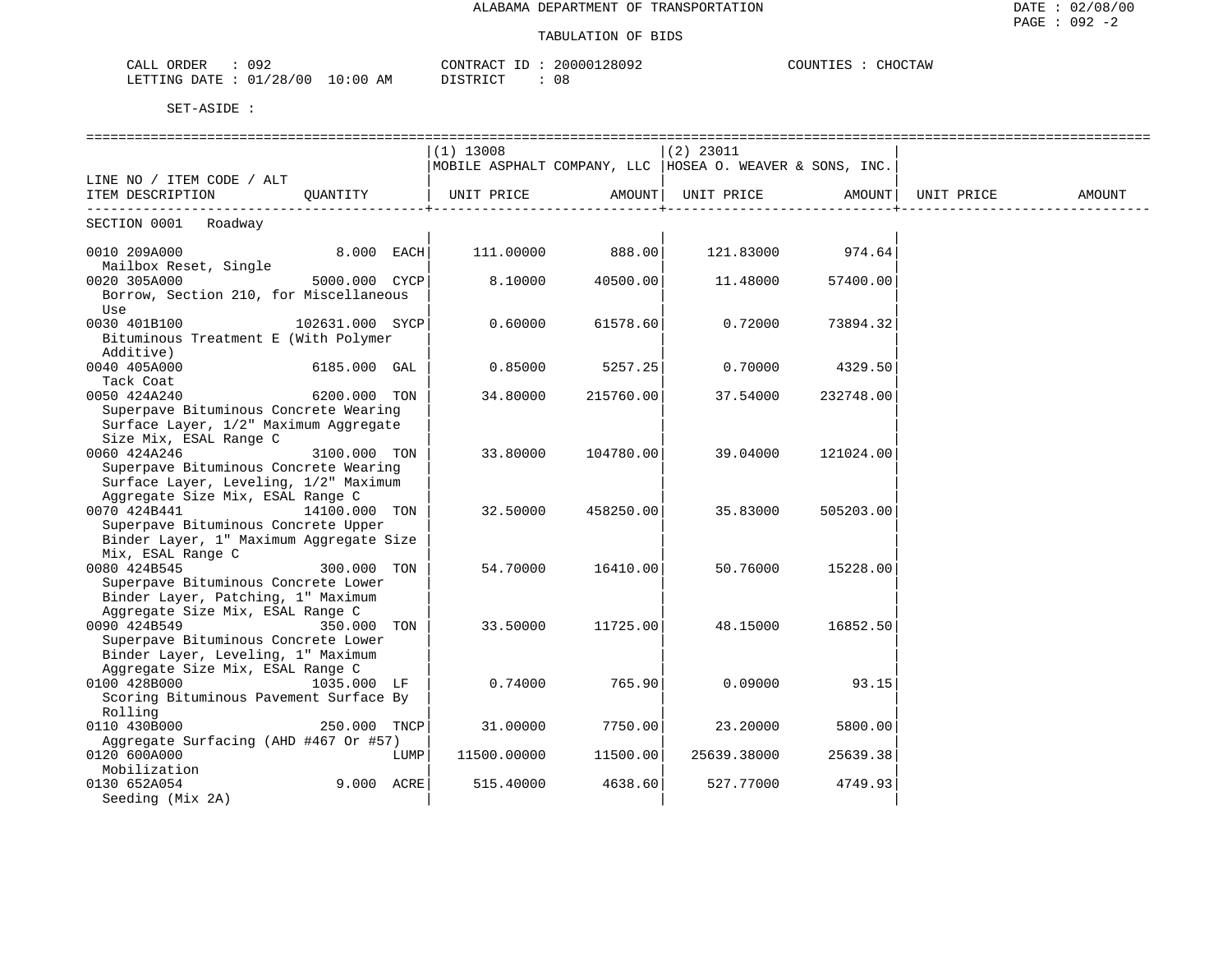| CALL ORDER                      | 092 | CONTRACT ID : . |  | 20000128092 | COUNTIES : | CHOCTAW |
|---------------------------------|-----|-----------------|--|-------------|------------|---------|
| LETTING DATE: 01/28/00 10:00 AM |     | DISTRICT        |  | 08          |            |         |

| $(1)$ 13008<br>$(2)$ 23011<br>  MOBILE ASPHALT COMPANY, LLC   HOSEA O. WEAVER & SONS, INC.<br>LINE NO / ITEM CODE / ALT<br>AMOUNT UNIT PRICE AMOUNT<br>UNIT PRICE<br>ITEM DESCRIPTION<br>OUANTITY<br>UNIT PRICE<br>AMOUNT<br>. _ _ _ _ _ _ _ _ _ + _ _ _ _ _ _ _ _ _<br>-----------+<br>9.000 ACRE<br>4174.20 500.00000<br>0140 656A000<br>463.80000<br>4500.00<br>Mulching, Class A, Type 1<br>340.00<br>$6.55000$ 327.50<br>6.80000<br>50.000 EACH<br>0150 665F000<br>Hay Bales<br>0160 665J000<br>500.000 LF<br>4.60000<br>2300.00<br>4.50000<br>2250.00<br>Silt Fence, Type A<br>2143.70<br>0170 701C002<br>13.000 MILE<br>164.90000<br>177.78000<br>2311.14<br>Broken Temporary Traffic Stripe (Paint)<br>0180 701C003<br>37.000 MILE<br>231.90000<br>8580.30<br>250.00000<br>9250.00<br>Solid Temporary Traffic Stripe (Paint)<br>0190 702A007<br>3.000 MILE<br>5720.70<br>1906.90000<br>2055.54000<br>6166.62<br>Broken Yellow, Inverted Profile Traffic<br>Stripe (6" Wide)<br>0200 702A008<br>15.000 MILE<br>58753.50<br>3916.90000<br>4222.18000<br>63332.70<br>Solid White, Inverted Profile Traffic<br>Stripe (6" Wide)<br>0210 702A009<br>12.000 MILE<br>3916.90000<br>47002.80<br>4222.18000<br>50666.16<br>Solid Yellow, Inverted Profile Traffic<br>Stripe (6" Wide)<br>2061.50<br>0220 702A010<br>$1.000$ MILE<br>2222.20000<br>2222.20<br>2061.50000<br>Broken White, Inverted Profile Traffic<br>Stripe (6" Wide)<br>507.000 LF<br>0230 702B001<br>1.70000<br>861.90<br>1.78000<br>902.46<br>Dotted Inverted Profile Traffic Stripe<br>(6" Wide)<br>1941.000 SQFT<br>0240 703A002<br>1,70000<br>3299.70<br>1.78000<br>3454.98<br>Traffic Control Markings, Class 2, Type<br>$\mathsf{A}$<br>555.90<br>0250 703B002<br>327.000 SOFT<br>1,70000<br>1.78000<br>582.06<br>Traffic Control Legends, Class 2, Type A<br>0260 703D002<br>1068.000 SOFT<br>0.72000<br>768.96<br>0.78000<br>833.04<br>Temporary Traffic Control Markings<br>(Paint)<br>0270 703E002<br>639.000 SOFT<br>1,00000<br>639.00<br>709.29<br>1,11000<br>Temporary Traffic Control Legends |  |  |  |  |  |
|------------------------------------------------------------------------------------------------------------------------------------------------------------------------------------------------------------------------------------------------------------------------------------------------------------------------------------------------------------------------------------------------------------------------------------------------------------------------------------------------------------------------------------------------------------------------------------------------------------------------------------------------------------------------------------------------------------------------------------------------------------------------------------------------------------------------------------------------------------------------------------------------------------------------------------------------------------------------------------------------------------------------------------------------------------------------------------------------------------------------------------------------------------------------------------------------------------------------------------------------------------------------------------------------------------------------------------------------------------------------------------------------------------------------------------------------------------------------------------------------------------------------------------------------------------------------------------------------------------------------------------------------------------------------------------------------------------------------------------------------------------------------------------------------------------------------------------------------------------------------------------------------------------------------------------------------------------------------------------------------------------------------------------------------------------------------------|--|--|--|--|--|
|                                                                                                                                                                                                                                                                                                                                                                                                                                                                                                                                                                                                                                                                                                                                                                                                                                                                                                                                                                                                                                                                                                                                                                                                                                                                                                                                                                                                                                                                                                                                                                                                                                                                                                                                                                                                                                                                                                                                                                                                                                                                              |  |  |  |  |  |
|                                                                                                                                                                                                                                                                                                                                                                                                                                                                                                                                                                                                                                                                                                                                                                                                                                                                                                                                                                                                                                                                                                                                                                                                                                                                                                                                                                                                                                                                                                                                                                                                                                                                                                                                                                                                                                                                                                                                                                                                                                                                              |  |  |  |  |  |
|                                                                                                                                                                                                                                                                                                                                                                                                                                                                                                                                                                                                                                                                                                                                                                                                                                                                                                                                                                                                                                                                                                                                                                                                                                                                                                                                                                                                                                                                                                                                                                                                                                                                                                                                                                                                                                                                                                                                                                                                                                                                              |  |  |  |  |  |
|                                                                                                                                                                                                                                                                                                                                                                                                                                                                                                                                                                                                                                                                                                                                                                                                                                                                                                                                                                                                                                                                                                                                                                                                                                                                                                                                                                                                                                                                                                                                                                                                                                                                                                                                                                                                                                                                                                                                                                                                                                                                              |  |  |  |  |  |
|                                                                                                                                                                                                                                                                                                                                                                                                                                                                                                                                                                                                                                                                                                                                                                                                                                                                                                                                                                                                                                                                                                                                                                                                                                                                                                                                                                                                                                                                                                                                                                                                                                                                                                                                                                                                                                                                                                                                                                                                                                                                              |  |  |  |  |  |
|                                                                                                                                                                                                                                                                                                                                                                                                                                                                                                                                                                                                                                                                                                                                                                                                                                                                                                                                                                                                                                                                                                                                                                                                                                                                                                                                                                                                                                                                                                                                                                                                                                                                                                                                                                                                                                                                                                                                                                                                                                                                              |  |  |  |  |  |
|                                                                                                                                                                                                                                                                                                                                                                                                                                                                                                                                                                                                                                                                                                                                                                                                                                                                                                                                                                                                                                                                                                                                                                                                                                                                                                                                                                                                                                                                                                                                                                                                                                                                                                                                                                                                                                                                                                                                                                                                                                                                              |  |  |  |  |  |
|                                                                                                                                                                                                                                                                                                                                                                                                                                                                                                                                                                                                                                                                                                                                                                                                                                                                                                                                                                                                                                                                                                                                                                                                                                                                                                                                                                                                                                                                                                                                                                                                                                                                                                                                                                                                                                                                                                                                                                                                                                                                              |  |  |  |  |  |
|                                                                                                                                                                                                                                                                                                                                                                                                                                                                                                                                                                                                                                                                                                                                                                                                                                                                                                                                                                                                                                                                                                                                                                                                                                                                                                                                                                                                                                                                                                                                                                                                                                                                                                                                                                                                                                                                                                                                                                                                                                                                              |  |  |  |  |  |
|                                                                                                                                                                                                                                                                                                                                                                                                                                                                                                                                                                                                                                                                                                                                                                                                                                                                                                                                                                                                                                                                                                                                                                                                                                                                                                                                                                                                                                                                                                                                                                                                                                                                                                                                                                                                                                                                                                                                                                                                                                                                              |  |  |  |  |  |
|                                                                                                                                                                                                                                                                                                                                                                                                                                                                                                                                                                                                                                                                                                                                                                                                                                                                                                                                                                                                                                                                                                                                                                                                                                                                                                                                                                                                                                                                                                                                                                                                                                                                                                                                                                                                                                                                                                                                                                                                                                                                              |  |  |  |  |  |
|                                                                                                                                                                                                                                                                                                                                                                                                                                                                                                                                                                                                                                                                                                                                                                                                                                                                                                                                                                                                                                                                                                                                                                                                                                                                                                                                                                                                                                                                                                                                                                                                                                                                                                                                                                                                                                                                                                                                                                                                                                                                              |  |  |  |  |  |
|                                                                                                                                                                                                                                                                                                                                                                                                                                                                                                                                                                                                                                                                                                                                                                                                                                                                                                                                                                                                                                                                                                                                                                                                                                                                                                                                                                                                                                                                                                                                                                                                                                                                                                                                                                                                                                                                                                                                                                                                                                                                              |  |  |  |  |  |
|                                                                                                                                                                                                                                                                                                                                                                                                                                                                                                                                                                                                                                                                                                                                                                                                                                                                                                                                                                                                                                                                                                                                                                                                                                                                                                                                                                                                                                                                                                                                                                                                                                                                                                                                                                                                                                                                                                                                                                                                                                                                              |  |  |  |  |  |
|                                                                                                                                                                                                                                                                                                                                                                                                                                                                                                                                                                                                                                                                                                                                                                                                                                                                                                                                                                                                                                                                                                                                                                                                                                                                                                                                                                                                                                                                                                                                                                                                                                                                                                                                                                                                                                                                                                                                                                                                                                                                              |  |  |  |  |  |
|                                                                                                                                                                                                                                                                                                                                                                                                                                                                                                                                                                                                                                                                                                                                                                                                                                                                                                                                                                                                                                                                                                                                                                                                                                                                                                                                                                                                                                                                                                                                                                                                                                                                                                                                                                                                                                                                                                                                                                                                                                                                              |  |  |  |  |  |
|                                                                                                                                                                                                                                                                                                                                                                                                                                                                                                                                                                                                                                                                                                                                                                                                                                                                                                                                                                                                                                                                                                                                                                                                                                                                                                                                                                                                                                                                                                                                                                                                                                                                                                                                                                                                                                                                                                                                                                                                                                                                              |  |  |  |  |  |
|                                                                                                                                                                                                                                                                                                                                                                                                                                                                                                                                                                                                                                                                                                                                                                                                                                                                                                                                                                                                                                                                                                                                                                                                                                                                                                                                                                                                                                                                                                                                                                                                                                                                                                                                                                                                                                                                                                                                                                                                                                                                              |  |  |  |  |  |
|                                                                                                                                                                                                                                                                                                                                                                                                                                                                                                                                                                                                                                                                                                                                                                                                                                                                                                                                                                                                                                                                                                                                                                                                                                                                                                                                                                                                                                                                                                                                                                                                                                                                                                                                                                                                                                                                                                                                                                                                                                                                              |  |  |  |  |  |
|                                                                                                                                                                                                                                                                                                                                                                                                                                                                                                                                                                                                                                                                                                                                                                                                                                                                                                                                                                                                                                                                                                                                                                                                                                                                                                                                                                                                                                                                                                                                                                                                                                                                                                                                                                                                                                                                                                                                                                                                                                                                              |  |  |  |  |  |
|                                                                                                                                                                                                                                                                                                                                                                                                                                                                                                                                                                                                                                                                                                                                                                                                                                                                                                                                                                                                                                                                                                                                                                                                                                                                                                                                                                                                                                                                                                                                                                                                                                                                                                                                                                                                                                                                                                                                                                                                                                                                              |  |  |  |  |  |
|                                                                                                                                                                                                                                                                                                                                                                                                                                                                                                                                                                                                                                                                                                                                                                                                                                                                                                                                                                                                                                                                                                                                                                                                                                                                                                                                                                                                                                                                                                                                                                                                                                                                                                                                                                                                                                                                                                                                                                                                                                                                              |  |  |  |  |  |
|                                                                                                                                                                                                                                                                                                                                                                                                                                                                                                                                                                                                                                                                                                                                                                                                                                                                                                                                                                                                                                                                                                                                                                                                                                                                                                                                                                                                                                                                                                                                                                                                                                                                                                                                                                                                                                                                                                                                                                                                                                                                              |  |  |  |  |  |
|                                                                                                                                                                                                                                                                                                                                                                                                                                                                                                                                                                                                                                                                                                                                                                                                                                                                                                                                                                                                                                                                                                                                                                                                                                                                                                                                                                                                                                                                                                                                                                                                                                                                                                                                                                                                                                                                                                                                                                                                                                                                              |  |  |  |  |  |
|                                                                                                                                                                                                                                                                                                                                                                                                                                                                                                                                                                                                                                                                                                                                                                                                                                                                                                                                                                                                                                                                                                                                                                                                                                                                                                                                                                                                                                                                                                                                                                                                                                                                                                                                                                                                                                                                                                                                                                                                                                                                              |  |  |  |  |  |
|                                                                                                                                                                                                                                                                                                                                                                                                                                                                                                                                                                                                                                                                                                                                                                                                                                                                                                                                                                                                                                                                                                                                                                                                                                                                                                                                                                                                                                                                                                                                                                                                                                                                                                                                                                                                                                                                                                                                                                                                                                                                              |  |  |  |  |  |
|                                                                                                                                                                                                                                                                                                                                                                                                                                                                                                                                                                                                                                                                                                                                                                                                                                                                                                                                                                                                                                                                                                                                                                                                                                                                                                                                                                                                                                                                                                                                                                                                                                                                                                                                                                                                                                                                                                                                                                                                                                                                              |  |  |  |  |  |
|                                                                                                                                                                                                                                                                                                                                                                                                                                                                                                                                                                                                                                                                                                                                                                                                                                                                                                                                                                                                                                                                                                                                                                                                                                                                                                                                                                                                                                                                                                                                                                                                                                                                                                                                                                                                                                                                                                                                                                                                                                                                              |  |  |  |  |  |
|                                                                                                                                                                                                                                                                                                                                                                                                                                                                                                                                                                                                                                                                                                                                                                                                                                                                                                                                                                                                                                                                                                                                                                                                                                                                                                                                                                                                                                                                                                                                                                                                                                                                                                                                                                                                                                                                                                                                                                                                                                                                              |  |  |  |  |  |
|                                                                                                                                                                                                                                                                                                                                                                                                                                                                                                                                                                                                                                                                                                                                                                                                                                                                                                                                                                                                                                                                                                                                                                                                                                                                                                                                                                                                                                                                                                                                                                                                                                                                                                                                                                                                                                                                                                                                                                                                                                                                              |  |  |  |  |  |
|                                                                                                                                                                                                                                                                                                                                                                                                                                                                                                                                                                                                                                                                                                                                                                                                                                                                                                                                                                                                                                                                                                                                                                                                                                                                                                                                                                                                                                                                                                                                                                                                                                                                                                                                                                                                                                                                                                                                                                                                                                                                              |  |  |  |  |  |
|                                                                                                                                                                                                                                                                                                                                                                                                                                                                                                                                                                                                                                                                                                                                                                                                                                                                                                                                                                                                                                                                                                                                                                                                                                                                                                                                                                                                                                                                                                                                                                                                                                                                                                                                                                                                                                                                                                                                                                                                                                                                              |  |  |  |  |  |
|                                                                                                                                                                                                                                                                                                                                                                                                                                                                                                                                                                                                                                                                                                                                                                                                                                                                                                                                                                                                                                                                                                                                                                                                                                                                                                                                                                                                                                                                                                                                                                                                                                                                                                                                                                                                                                                                                                                                                                                                                                                                              |  |  |  |  |  |
|                                                                                                                                                                                                                                                                                                                                                                                                                                                                                                                                                                                                                                                                                                                                                                                                                                                                                                                                                                                                                                                                                                                                                                                                                                                                                                                                                                                                                                                                                                                                                                                                                                                                                                                                                                                                                                                                                                                                                                                                                                                                              |  |  |  |  |  |
|                                                                                                                                                                                                                                                                                                                                                                                                                                                                                                                                                                                                                                                                                                                                                                                                                                                                                                                                                                                                                                                                                                                                                                                                                                                                                                                                                                                                                                                                                                                                                                                                                                                                                                                                                                                                                                                                                                                                                                                                                                                                              |  |  |  |  |  |
|                                                                                                                                                                                                                                                                                                                                                                                                                                                                                                                                                                                                                                                                                                                                                                                                                                                                                                                                                                                                                                                                                                                                                                                                                                                                                                                                                                                                                                                                                                                                                                                                                                                                                                                                                                                                                                                                                                                                                                                                                                                                              |  |  |  |  |  |
|                                                                                                                                                                                                                                                                                                                                                                                                                                                                                                                                                                                                                                                                                                                                                                                                                                                                                                                                                                                                                                                                                                                                                                                                                                                                                                                                                                                                                                                                                                                                                                                                                                                                                                                                                                                                                                                                                                                                                                                                                                                                              |  |  |  |  |  |
|                                                                                                                                                                                                                                                                                                                                                                                                                                                                                                                                                                                                                                                                                                                                                                                                                                                                                                                                                                                                                                                                                                                                                                                                                                                                                                                                                                                                                                                                                                                                                                                                                                                                                                                                                                                                                                                                                                                                                                                                                                                                              |  |  |  |  |  |
|                                                                                                                                                                                                                                                                                                                                                                                                                                                                                                                                                                                                                                                                                                                                                                                                                                                                                                                                                                                                                                                                                                                                                                                                                                                                                                                                                                                                                                                                                                                                                                                                                                                                                                                                                                                                                                                                                                                                                                                                                                                                              |  |  |  |  |  |
| (Paint)                                                                                                                                                                                                                                                                                                                                                                                                                                                                                                                                                                                                                                                                                                                                                                                                                                                                                                                                                                                                                                                                                                                                                                                                                                                                                                                                                                                                                                                                                                                                                                                                                                                                                                                                                                                                                                                                                                                                                                                                                                                                      |  |  |  |  |  |
| 0280 705A030<br>241.000 EACH<br>5.10000<br>1229.10<br>5.44000<br>1311.04                                                                                                                                                                                                                                                                                                                                                                                                                                                                                                                                                                                                                                                                                                                                                                                                                                                                                                                                                                                                                                                                                                                                                                                                                                                                                                                                                                                                                                                                                                                                                                                                                                                                                                                                                                                                                                                                                                                                                                                                     |  |  |  |  |  |
| Pavement Markers, Class A-H, Type 2-C                                                                                                                                                                                                                                                                                                                                                                                                                                                                                                                                                                                                                                                                                                                                                                                                                                                                                                                                                                                                                                                                                                                                                                                                                                                                                                                                                                                                                                                                                                                                                                                                                                                                                                                                                                                                                                                                                                                                                                                                                                        |  |  |  |  |  |
| 5.10000<br>1259.70<br>0290 705A031<br>247.000 EACH<br>5.44000<br>1343.68                                                                                                                                                                                                                                                                                                                                                                                                                                                                                                                                                                                                                                                                                                                                                                                                                                                                                                                                                                                                                                                                                                                                                                                                                                                                                                                                                                                                                                                                                                                                                                                                                                                                                                                                                                                                                                                                                                                                                                                                     |  |  |  |  |  |
| Pavement Markers, Class A-H, Type 1-A                                                                                                                                                                                                                                                                                                                                                                                                                                                                                                                                                                                                                                                                                                                                                                                                                                                                                                                                                                                                                                                                                                                                                                                                                                                                                                                                                                                                                                                                                                                                                                                                                                                                                                                                                                                                                                                                                                                                                                                                                                        |  |  |  |  |  |
| 490.000 EACH<br>5.10000<br>2499.00<br>5.44000<br>2665.60<br>0300 705A032                                                                                                                                                                                                                                                                                                                                                                                                                                                                                                                                                                                                                                                                                                                                                                                                                                                                                                                                                                                                                                                                                                                                                                                                                                                                                                                                                                                                                                                                                                                                                                                                                                                                                                                                                                                                                                                                                                                                                                                                     |  |  |  |  |  |
| Pavement Markers, Class A-H, Type 1-B                                                                                                                                                                                                                                                                                                                                                                                                                                                                                                                                                                                                                                                                                                                                                                                                                                                                                                                                                                                                                                                                                                                                                                                                                                                                                                                                                                                                                                                                                                                                                                                                                                                                                                                                                                                                                                                                                                                                                                                                                                        |  |  |  |  |  |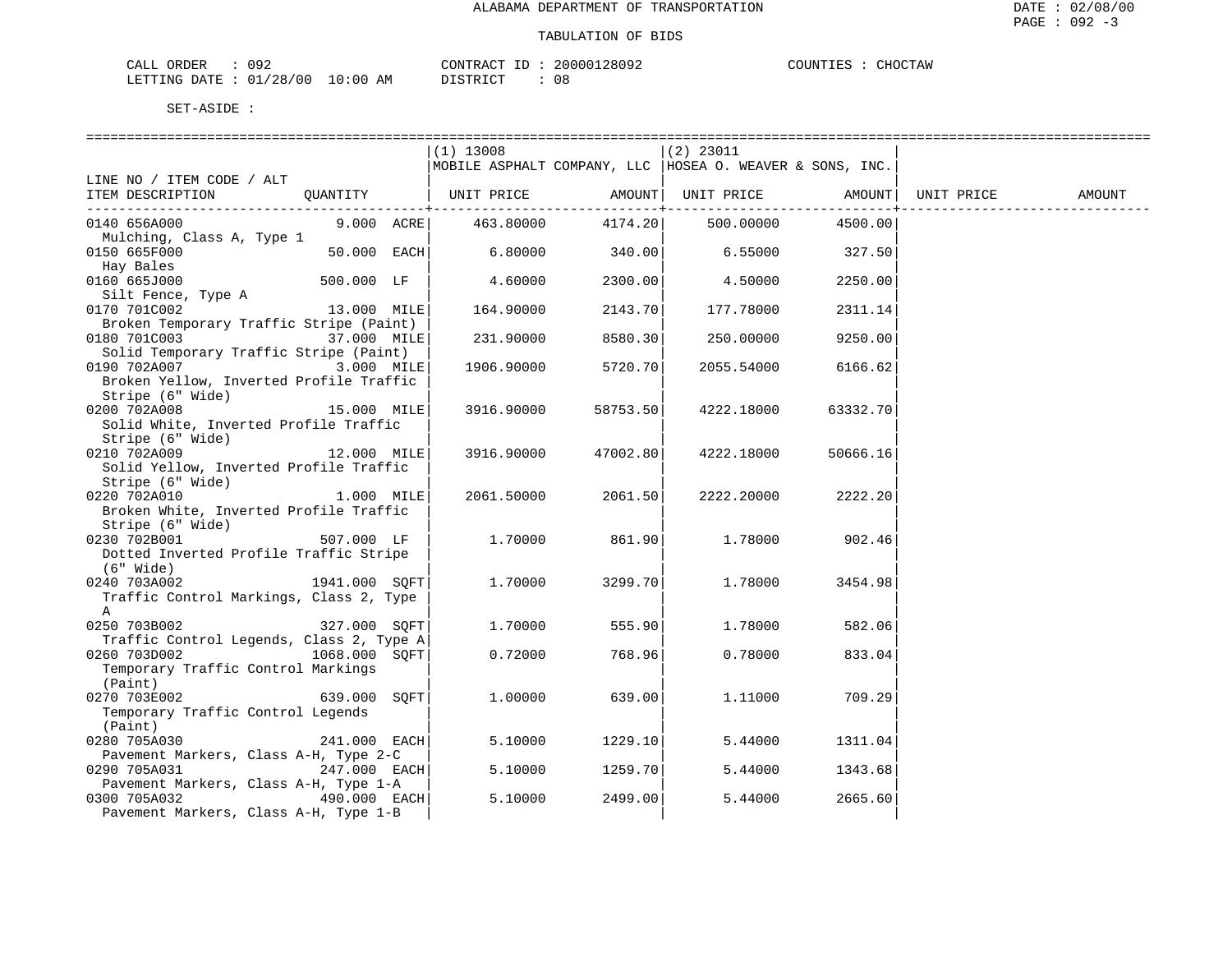| 092<br>CALL ORDER       |          | CONTRACT ID | 20000128092 | COUNTIES | CHOCTAW |
|-------------------------|----------|-------------|-------------|----------|---------|
| LETTING DATE : 01/28/00 | 10:00 AM | DISTRICT    | ററ<br>U 8   |          |         |

|                                       |               | $(1)$ 13008 |                    | (2) 23011                                                  |                   |            |               |
|---------------------------------------|---------------|-------------|--------------------|------------------------------------------------------------|-------------------|------------|---------------|
|                                       |               |             |                    | MOBILE ASPHALT COMPANY, LLC   HOSEA O. WEAVER & SONS, INC. |                   |            |               |
| LINE NO / ITEM CODE / ALT             |               |             |                    |                                                            |                   |            |               |
| ITEM DESCRIPTION QUANTITY             |               | UNIT PRICE  | AMOUNT             |                                                            | UNIT PRICE AMOUNT | UNIT PRICE | <b>AMOUNT</b> |
|                                       |               |             |                    |                                                            |                   |            |               |
| 0310 705A037<br>790.000 EACH          |               | 5.10000     | 4029.001           | 5.44000                                                    | 4297.60           |            |               |
| Pavement Markers, Class A-H, Type 2-D |               |             |                    |                                                            |                   |            |               |
| 0320 705A038<br>165.000 EACH          |               | 5.10000     | 841.50             | 5.44000                                                    | 897.60            |            |               |
| Pavement Markers, Class A-H, Type 2-E |               |             |                    |                                                            |                   |            |               |
| 0330 740B000<br>1312.000 SOFT         |               | 9.70000     | 12726.40           | 12.44000                                                   | 16321.28          |            |               |
| Construction Signs                    |               |             |                    |                                                            |                   |            |               |
| 0340 740E000                          | 50.000 EACH   | 1.00000     | 50.00              | 12.48000                                                   | 624.00            |            |               |
| Cones (36 Inches High)                |               |             |                    |                                                            |                   |            |               |
| 0350 740M000                          | $50.000$ EACH | 1.00000     | 50.00              | 7.50000                                                    | 375.00            |            |               |
| Weight For Cone                       |               |             |                    |                                                            |                   |            |               |
| 0360 7400000                          | 1.000 EACH    |             | 5846.90000 5846.90 | 6517.71000                                                 | 6517.71           |            |               |
| Pilot Car                             |               |             |                    |                                                            |                   |            |               |
| SECTION TOTALS                        |               |             | \$1,105,537.11     |                                                            | \$1,245,798.08    |            |               |
|                                       |               |             |                    |                                                            |                   |            |               |
| CONTRACT TOTALS                       |               |             | \$1,105,537.11     |                                                            | \$1,245,798.08    |            |               |
|                                       |               |             |                    |                                                            |                   |            |               |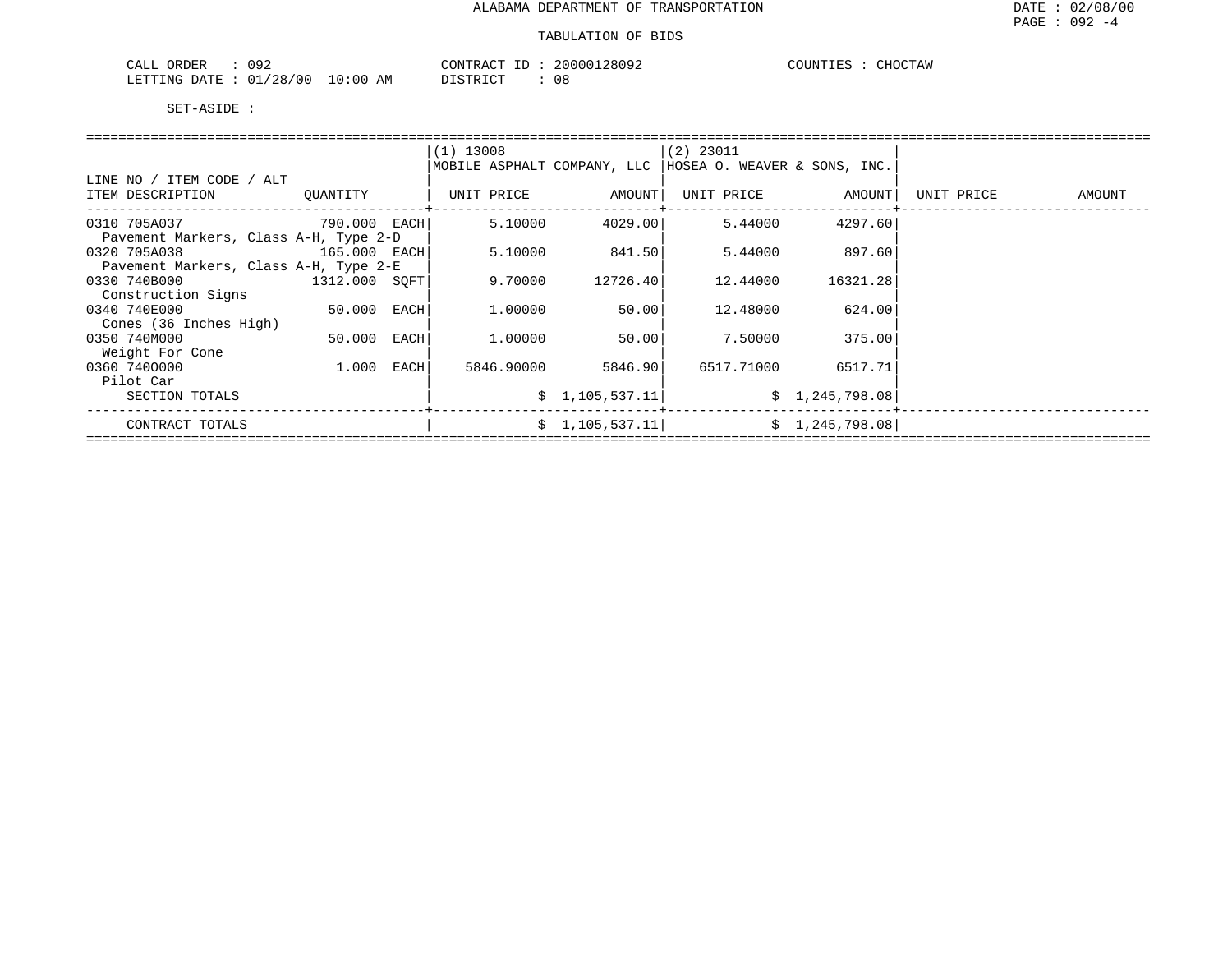DATE :

# VENDOR RANKING

|      | $\therefore$ 093<br>CALL ORDER<br>LETTING DATE: 01/28/00 | 10:00 AM                                                    | CONTRACT ID: 20000128093<br>DISTRICT<br>: 09                                                                                                              |              | COUNTIES : BALDWIN |                                |                        |
|------|----------------------------------------------------------|-------------------------------------------------------------|-----------------------------------------------------------------------------------------------------------------------------------------------------------|--------------|--------------------|--------------------------------|------------------------|
|      | CONTRACT DESCRIPTION:<br>SET-ASIDE :                     | (MP 0.800) in Gulf Shores. Length 0.800mi.                  | CONTRACT TIME: 30<br>MOBILE<br>for constructing the Planing, Resurfacing and Traffic Stripe<br>on S.R.#59 from S.R.#182 (MP 0.00) to south of 12th Avenue | Working Days | (available days)   | PROJECT(S): 99-309-022-059-005 |                        |
| RANK | VENDOR NO./NAME                                          |                                                             |                                                                                                                                                           |              |                    | TOTAL<br><b>BID</b>            | % OVER<br>LOW BID      |
|      | 23011<br>13008                                           | HOSEA O. WEAVER & SONS, INC.<br>MOBILE ASPHALT COMPANY, LLC |                                                                                                                                                           |              |                    | 210,484.76<br>222,443.91       | 100.0000%<br>105.6817% |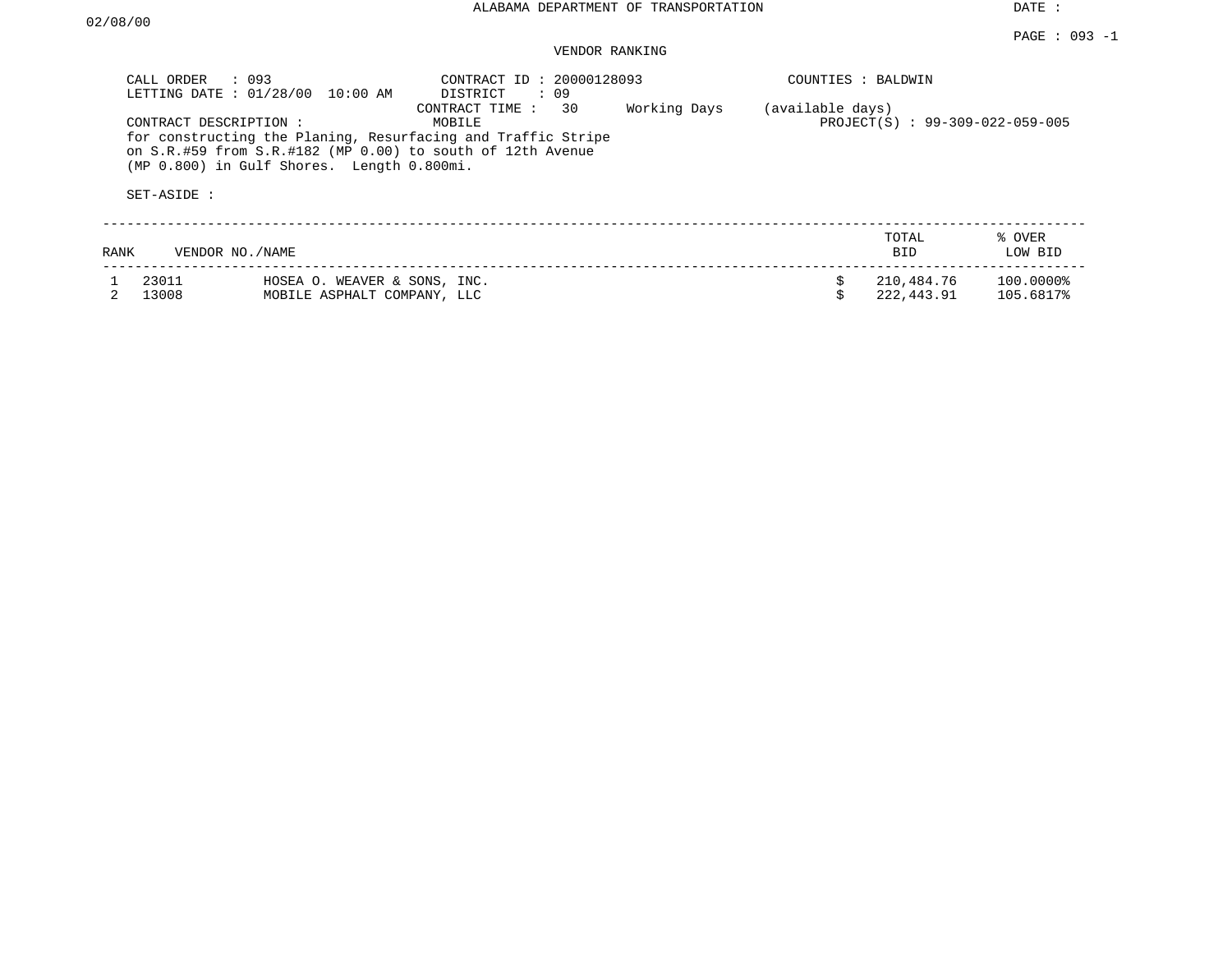| CALL ORDER<br>093               |          | CONTRACT ID: 20000128093 | COUNTIES : BALDWIN |
|---------------------------------|----------|--------------------------|--------------------|
| LETTING DATE: 01/28/00 10:00 AM | DISTRICT | 09                       |                    |

|                                          |                |      | $(1)$ 23011                                              |          | $(2)$ 13008        |          |            |        |
|------------------------------------------|----------------|------|----------------------------------------------------------|----------|--------------------|----------|------------|--------|
|                                          |                |      | HOSEA O. WEAVER & SONS, INC. MOBILE ASPHALT COMPANY, LLC |          |                    |          |            |        |
| LINE NO / ITEM CODE / ALT                |                |      |                                                          |          |                    |          |            |        |
| ITEM DESCRIPTION                         | OUANTITY       |      | UNIT PRICE                                               |          | AMOUNT  UNIT PRICE | AMOUNT   | UNIT PRICE | AMOUNT |
|                                          |                |      |                                                          |          |                    |          |            |        |
| SECTION 0001<br>Total                    |                |      |                                                          |          |                    |          |            |        |
|                                          |                |      |                                                          |          |                    |          |            |        |
| 0010 405A000                             | 2649.000 GAL   |      | 0.69000                                                  | 1827.81  | 0.99000            | 2622.51  |            |        |
| Tack Coat                                |                |      |                                                          |          |                    |          |            |        |
| 0020 408A053                             | 10811.000 SOYD |      | 0.62000                                                  | 6702.82  | 1,00000            | 10811.00 |            |        |
| Planing Existing Pavement                |                |      |                                                          |          |                    |          |            |        |
| (Approximately 2.10" Thru 3.0" Thick)    |                |      |                                                          |          |                    |          |            |        |
| 0030 424A260                             | 1487.000 TON   |      | 44.68000                                                 | 66439.16 | 41.90000           | 62305.30 |            |        |
| Superpave Bituminous Concrete Wearing    |                |      |                                                          |          |                    |          |            |        |
| Surface Layer, 1/2" Maximum Aggregate    |                |      |                                                          |          |                    |          |            |        |
| Size Mix, ESAL Range D                   |                |      |                                                          |          |                    |          |            |        |
| 0040 424B461                             | 1190.000 TON   |      | 40.04000                                                 | 47647.60 | 40.50000           | 48195.00 |            |        |
| Superpave Bituminous Concrete Upper      |                |      |                                                          |          |                    |          |            |        |
| Binder Layer, 1" Maximum Aggregate Size  |                |      |                                                          |          |                    |          |            |        |
| Mix, ESAL Range D                        |                |      |                                                          |          |                    |          |            |        |
| 0050 424B465                             | 25.000 TON     |      | 75.67000                                                 | 1891.75  | 63.80000           | 1595.00  |            |        |
| Superpave Bituminous Concrete Upper      |                |      |                                                          |          |                    |          |            |        |
| Binder Layer, Patching, 1" Maximum       |                |      |                                                          |          |                    |          |            |        |
| Aggregate Size Mix, ESAL Range D         |                |      |                                                          |          |                    |          |            |        |
| 0060 600A000                             |                | LUMP | 8684.40000                                               | 8684.40  | 18000.00000        | 18000.00 |            |        |
| Mobilization                             |                |      |                                                          |          |                    |          |            |        |
| 0070 701C000                             | 4.000 MILE     |      | 275.00000                                                | 1100.00  | 223,00000          | 892.00   |            |        |
| Broken Temporary Traffic Stripe          |                |      |                                                          |          |                    |          |            |        |
| 0080 701C001                             | 4.000 MILE     |      | 312.50000                                                | 1250.00  | 278.70000          | 1114.80  |            |        |
| Solid Temporary Traffic Stripe           |                |      |                                                          |          |                    |          |            |        |
| 0090 702A007                             | 2.000 MILE     |      | 2847.50000                                               | 5695.00  | 2229.60000         | 4459.20  |            |        |
| Broken Yellow, Inverted Profile Traffic  |                |      |                                                          |          |                    |          |            |        |
| Stripe (6" Wide)                         |                |      |                                                          |          |                    |          |            |        |
| 0100 702A009                             | 2.000 MILE     |      | 5622.50000                                               | 11245.00 | 4459.20000         | 8918.40  |            |        |
| Solid Yellow, Inverted Profile Traffic   |                |      |                                                          |          |                    |          |            |        |
| Stripe (6" Wide)                         |                |      |                                                          |          |                    |          |            |        |
| 0110 702A010                             | 2.000 MILE     |      | 2847.50000                                               | 5695.00  | 2229.60000         | 4459.20  |            |        |
| Broken White, Inverted Profile Traffic   |                |      |                                                          |          |                    |          |            |        |
| Stripe (6" Wide)                         |                |      |                                                          |          |                    |          |            |        |
|                                          | 800.000 SOFT   |      | 2,00000                                                  | 1600.00  | 1,80000            | 1440.00  |            |        |
| 0120 703A002                             |                |      |                                                          |          |                    |          |            |        |
| Traffic Control Markings, Class 2, Type  |                |      |                                                          |          |                    |          |            |        |
| A                                        |                |      |                                                          |          |                    |          |            |        |
| 0130 703B002                             | 180.000 SOFT   |      | 2.63000                                                  | 473.40   | 1,80000            | 324.00   |            |        |
| Traffic Control Legends, Class 2, Type A |                |      |                                                          |          |                    |          |            |        |
| 0140 703D001                             | 800.000 SOFT   |      | 1.13000                                                  | 904.00   | 1.10000            | 880.00   |            |        |
| Temporary Traffic Control Markings       |                |      |                                                          |          |                    |          |            |        |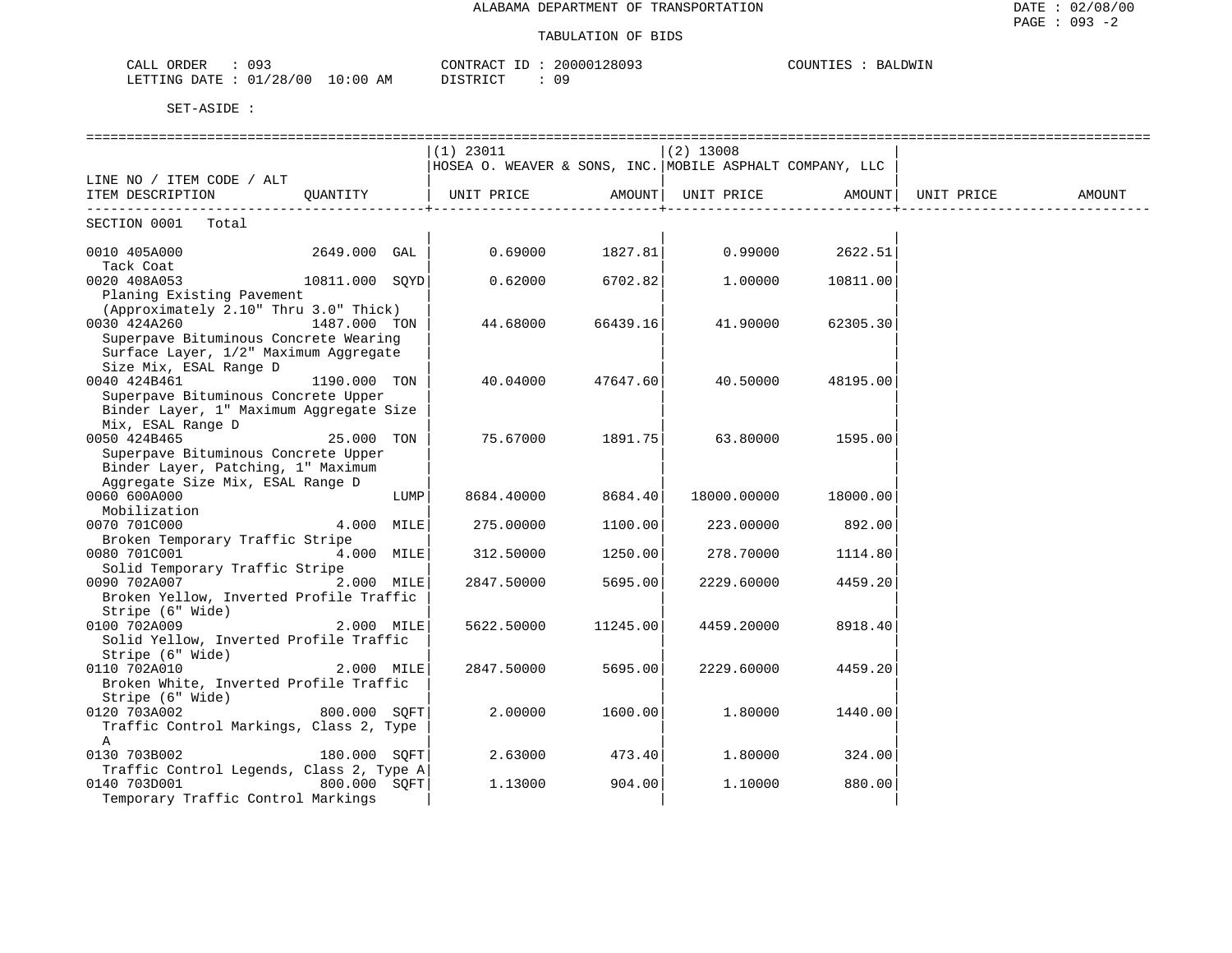| 093<br>ORDER<br>′ ىلىلAت |             | CONTRACT | 20000128093 | COUNTIES<br><b>BALDWIN</b> |
|--------------------------|-------------|----------|-------------|----------------------------|
| 01/28/00<br>LETTING DATE | 10:00<br>AΜ | DISTRICT | ΩC          |                            |

| $(1)$ 23011<br>$(2)$ 13008                                                                  |        |
|---------------------------------------------------------------------------------------------|--------|
|                                                                                             |        |
| HOSEA O. WEAVER & SONS, INC. MOBILE ASPHALT COMPANY, LLC                                    |        |
| LINE NO / ITEM CODE / ALT                                                                   |        |
| QUANTITY   UNIT PRICE AMOUNT <br>ITEM DESCRIPTION<br>UNIT PRICE AMOUNT<br>UNIT PRICE        | AMOUNT |
| $180.000 \quad \text{SQFT}$ $1.75000$ $315.00$ $0.84000$ $151.20$<br>0150 703E001           |        |
| Temporary Traffic Control Legends                                                           |        |
| 5.44000<br>0160 705A030<br>204.000 EACH<br>1109.76<br>5.50000<br>1122.00                    |        |
| Pavement Markers, Class A-H, Type 2-C                                                       |        |
| 0170 705A032<br>102.000 EACH<br>5.44000<br>554.88<br>5.50000<br>561.00                      |        |
| Pavement Markers, Class A-H, Type 1-B                                                       |        |
| 5.44000<br>554.88<br>0180 705A037 102.000 EACH<br>5.50000<br>561.00                         |        |
| Pavement Markers, Class A-H, Type 2-D                                                       |        |
| 0190 730H000 10390.000 LF<br>3.13000<br>32520.70<br>3.25000<br>33767.50                     |        |
| Loop Detector                                                                               |        |
| $562.000$ SQFT<br>0200 740B000<br>12.80000<br>7193.60<br>15.50000<br>8711.00                |        |
| Construction Signs                                                                          |        |
| 300.000 EACH<br>18.50000<br>0210 740E000<br>13.49000<br>4047.00<br>5550.00                  |        |
| Cones (36 Inches High)                                                                      |        |
| 300.000 EACH<br>0220 740M000<br>8.11000<br>6.10000<br>2433.00<br>1830.00<br>Weight For Cone |        |
| 2.000 EACH<br>300.00000<br>600.00<br>0230 741C010<br>2086.90000<br>4173.80                  |        |
| Portable Sequential Arrow And Chevron                                                       |        |
| Sign Unit                                                                                   |        |
| 210, 484.76<br>222,443.91<br>SECTION TOTALS                                                 |        |
|                                                                                             |        |
| \$222, 443.91]<br>210, 484.76<br>$\dot{\mathsf{S}}$<br>CONTRACT TOTALS                      |        |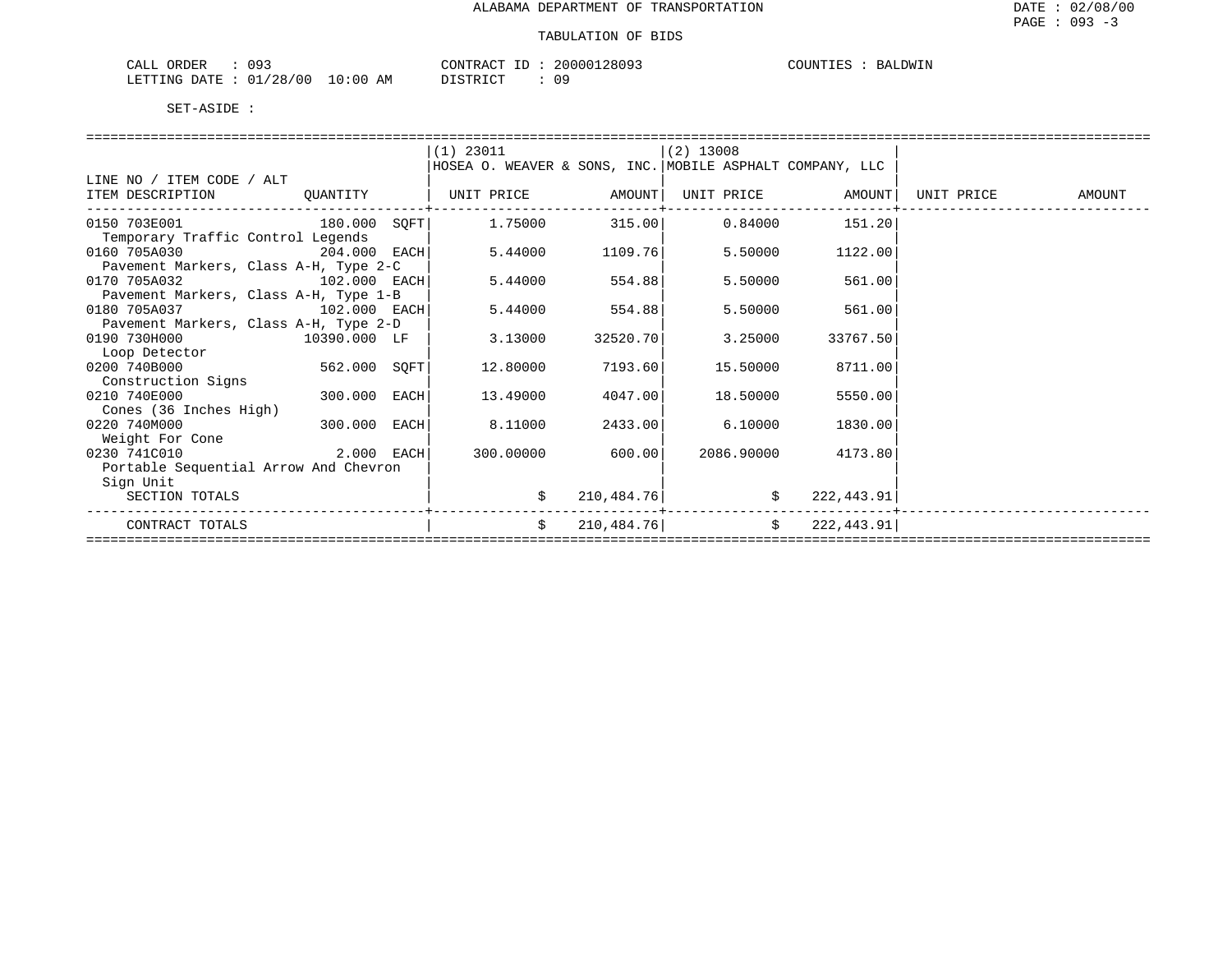DATE :

# VENDOR RANKING

|      | CALL ORDER : 094<br>LETTING DATE: 01/28/00               | 10:00 AM                                                    | CONTRACT ID: 20000128094<br>DISTRICT<br>: 09                                                                                                                                                                            |              |                  | COUNTIES : MOBILE                |                           |
|------|----------------------------------------------------------|-------------------------------------------------------------|-------------------------------------------------------------------------------------------------------------------------------------------------------------------------------------------------------------------------|--------------|------------------|----------------------------------|---------------------------|
|      | CONTRACT DESCRIPTION:<br>Length 16.771mi.<br>SET-ASIDE : |                                                             | CONTRACT TIME: 75<br>MOBILE<br>for constructing the Planing, Resurfacing and Traffic Stripe<br>on S.R.#17 (U.S.#45) from Eight Mile School (MP 7.20) to<br>Gulf Crest Road $(C.R. #92)$ (MP 24.75) south of Citronelle. | Working Days | (available days) | PROJECT(S): 99-309-491-017-011   |                           |
| RANK | VENDOR NO./NAME                                          |                                                             |                                                                                                                                                                                                                         |              |                  | TOTAL<br><b>BID</b>              | % OVER<br>LOW BID         |
|      | 23011<br>13008                                           | HOSEA O. WEAVER & SONS, INC.<br>MOBILE ASPHALT COMPANY, LLC |                                                                                                                                                                                                                         |              |                  | \$1,932,113.62<br>\$2.047.119.50 | $100.0000\%$<br>105.9523% |

3 08072 GEORGE B. HARDEE CONSTRUCTION CO., INC. \$ 2,334,081.64 120.8045%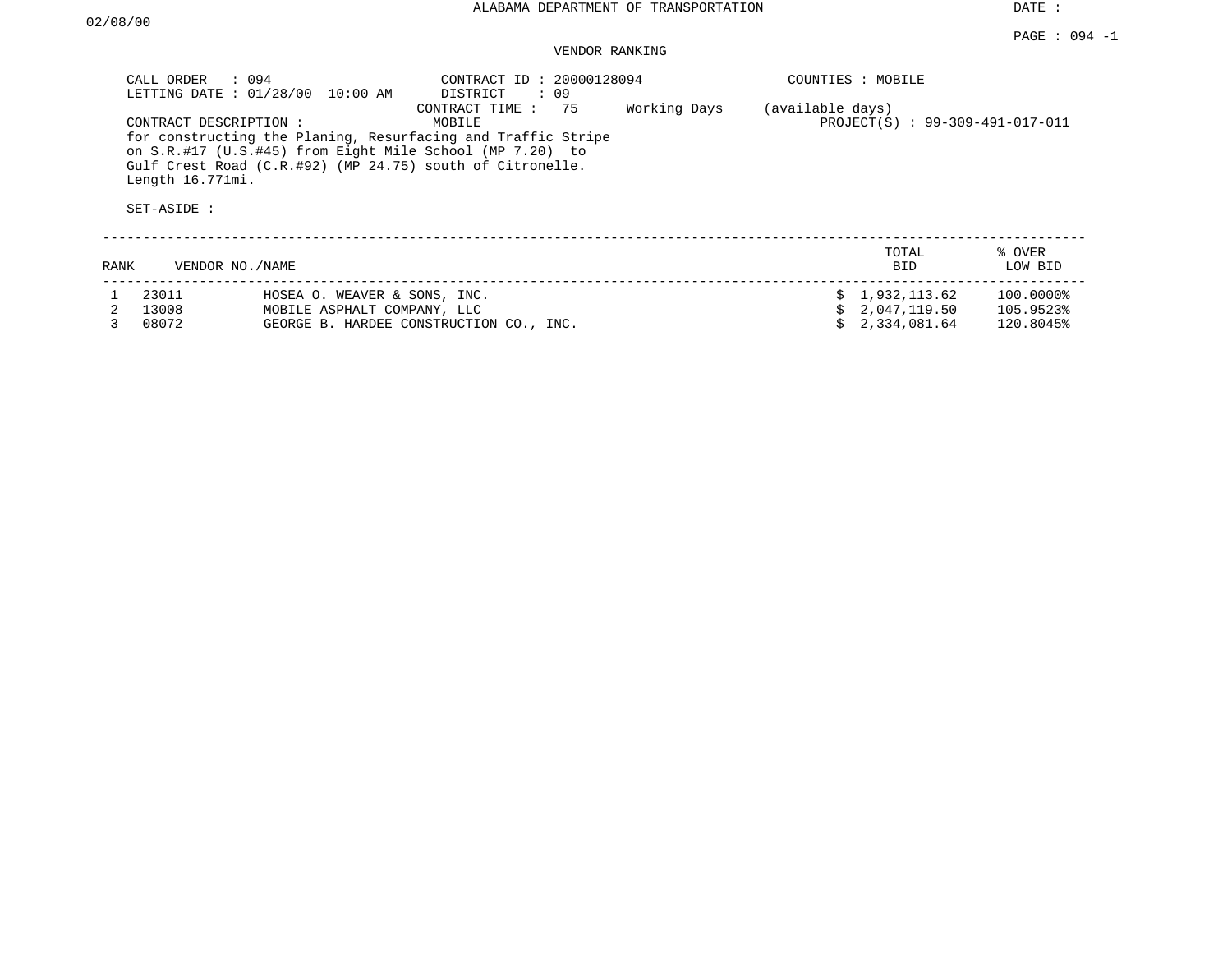| CALL ORDER             |          | CONTRACT<br>ID | 20000128094 | MOBILE<br>COUNTIES |
|------------------------|----------|----------------|-------------|--------------------|
| LETTING DATE: 01/28/00 | 10:00 AM | DISTRICT       |             |                    |

|                                                      |                                                                                |      | ============================== |           | ================================<br>$(2)$ 13008 |           | =============================<br>(3) 08072                                             |            |  |  |
|------------------------------------------------------|--------------------------------------------------------------------------------|------|--------------------------------|-----------|-------------------------------------------------|-----------|----------------------------------------------------------------------------------------|------------|--|--|
|                                                      |                                                                                |      | (1) 23011                      |           |                                                 |           | HOSEA O. WEAVER & SONS, INC. MOBILE ASPHALT COMPANY, LLC  GEORGE B. HARDEE CONSTRUCTIO |            |  |  |
| LINE NO / ITEM CODE / ALT                            |                                                                                |      |                                |           |                                                 |           |                                                                                        |            |  |  |
| ITEM DESCRIPTION                                     | OUANTITY                                                                       |      | UNIT PRICE                     | AMOUNT    | UNIT PRICE                                      | AMOUNT    | UNIT PRICE                                                                             | AMOUNT     |  |  |
| ---------------------------<br>SECTION 0001<br>Total |                                                                                |      |                                |           |                                                 |           |                                                                                        |            |  |  |
|                                                      |                                                                                |      |                                |           |                                                 |           |                                                                                        |            |  |  |
| 0010 209A000<br>Mailbox Reset, Single                | 15.000 EACH                                                                    |      | 114.86000                      | 1722.90   | 120.00000                                       | 1800.00   | 50.00000                                                                               | 750.00     |  |  |
| 0020 209A001                                         | 4.000                                                                          | EACH | 154.99000                      | 619.96    | 190.00000                                       | 760.00    | 75.00000                                                                               | 300.00     |  |  |
| Mailbox Reset, Double                                |                                                                                |      |                                |           |                                                 |           |                                                                                        |            |  |  |
| 0030 209A002                                         | 5.000                                                                          | EACH | 167.84000                      | 839.20    | 260.00000                                       | 1300.00   | 300.00000                                                                              | 1500.00    |  |  |
| Mailbox Reset, Multiple<br>0040 405A000              |                                                                                |      |                                |           |                                                 |           |                                                                                        |            |  |  |
| Tack Coat                                            | 16550.000                                                                      | GAL  | 0.66000                        | 10923.00  | 0.85000                                         | 14067.50  | 1.25000                                                                                | 20687.50   |  |  |
| 0050 408A053                                         | 13100.000 SOYD                                                                 |      | 0.72000                        | 9432.00   | 1.05000                                         | 13755.00  | 1.50000                                                                                | 19650.00   |  |  |
| Planing Existing Pavement                            |                                                                                |      |                                |           |                                                 |           |                                                                                        |            |  |  |
| (Approximately 2.10" Thru 3.0" Thick)                |                                                                                |      |                                |           |                                                 |           |                                                                                        |            |  |  |
| 0060 424A260                                         | 15500.000 TON                                                                  |      | 31.71000                       | 491505.00 | 33.30000                                        | 516150.00 | 37.32000                                                                               | 578460.00  |  |  |
|                                                      | Superpave Bituminous Concrete Wearing<br>Surface Layer, 1/2" Maximum Aggregate |      |                                |           |                                                 |           |                                                                                        |            |  |  |
| Size Mix, ESAL Range D                               |                                                                                |      |                                |           |                                                 |           |                                                                                        |            |  |  |
| 0070 424B461                                         | 31000.000 TON                                                                  |      | 28.08000                       | 870480.00 | 27.20000                                        | 843200.00 | 32.63000                                                                               | 1011530.00 |  |  |
| Superpave Bituminous Concrete Upper                  |                                                                                |      |                                |           |                                                 |           |                                                                                        |            |  |  |
| Binder Layer, 1" Maximum Aggregate Size              |                                                                                |      |                                |           |                                                 |           |                                                                                        |            |  |  |
| Mix, ESAL Range D                                    |                                                                                |      |                                |           |                                                 |           |                                                                                        |            |  |  |
| 0080 424B465<br>Superpave Bituminous Concrete Upper  | 200.000 TON                                                                    |      | 113.23000                      | 22646.00  | 40.00000                                        | 8000.00   | 50.00000                                                                               | 10000.00   |  |  |
| Binder Layer, Patching, 1" Maximum                   |                                                                                |      |                                |           |                                                 |           |                                                                                        |            |  |  |
| Aggregate Size Mix, ESAL Range D                     |                                                                                |      |                                |           |                                                 |           |                                                                                        |            |  |  |
| 0090 424B469                                         | 500.000 TON                                                                    |      | 43.42000                       | 21710.00  | 28.60000                                        | 14300.00  | 50.00000                                                                               | 25000.00   |  |  |
| Superpave Bituminous Concrete Upper                  |                                                                                |      |                                |           |                                                 |           |                                                                                        |            |  |  |
| Binder Layer, Leveling, 1" Maximum                   |                                                                                |      |                                |           |                                                 |           |                                                                                        |            |  |  |
| Aggregate Size Mix, ESAL Range D<br>0100 600A000     |                                                                                | LUMP | 34500.00000                    | 34500.00  | 113000.00000                                    | 113000.00 | 176656.00000                                                                           | 176656.00  |  |  |
| Mobilization                                         |                                                                                |      |                                |           |                                                 |           |                                                                                        |            |  |  |
| 0110 650A000                                         | 13500.000                                                                      | CYIP | 5.78000                        | 78030.00  | 10.75000                                        | 145125.00 | 8,00000                                                                                | 108000.00  |  |  |
| Topsoil                                              |                                                                                |      |                                |           |                                                 |           |                                                                                        |            |  |  |
| 0120 652A061                                         | 24.000 ACRE                                                                    |      | 500.00000                      | 12000.00  | 515.00000                                       | 12360.00  | 700.00000                                                                              | 16800.00   |  |  |
| Seeding (Mix 3E)<br>0130 656A000                     | 24.000                                                                         |      |                                |           |                                                 |           |                                                                                        |            |  |  |
| Mulching, Class A, Type 1                            |                                                                                | ACRE | 500.00000                      | 12000.00  | 460.00000                                       | 11040.00  | 700.00000                                                                              | 16800.00   |  |  |
| 0140 665F000                                         | 2800.000 EACH                                                                  |      | 5.69000                        | 15932.00  | 6.85000                                         | 19180.00  | 5.00000                                                                                | 14000.00   |  |  |
| Hay Bales                                            |                                                                                |      |                                |           |                                                 |           |                                                                                        |            |  |  |
| 0150 665G000                                         | 2800.000 EACH                                                                  |      | 3.03000                        | 8484.00   | 2.50000                                         | 7000.00   | 2.50000                                                                                | 7000.00    |  |  |
| Sand Bags                                            |                                                                                |      |                                |           |                                                 |           |                                                                                        |            |  |  |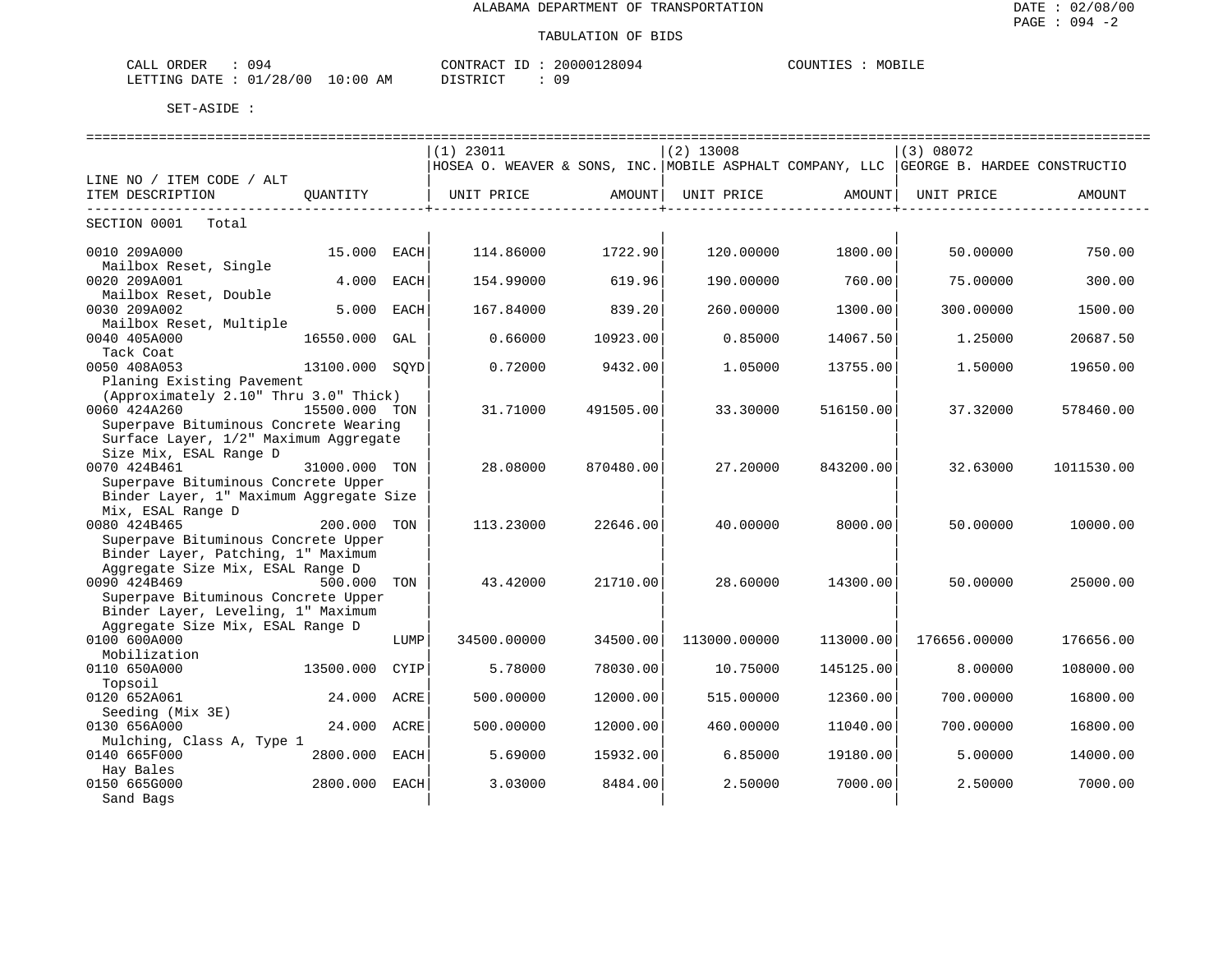| CALL ORDER                    | 94 ٢ |    | CONTRACT ID: | 20000128094 | COUNTIES |  | MOBILE |
|-------------------------------|------|----|--------------|-------------|----------|--|--------|
| LETTING DATE : 01/28/00 10:00 |      | AM | PISTRICT     |             |          |  |        |

|                                                   |                                        |      | $(1)$ 23011                           |                 | $(2)$ 13008 |                   | (3) 08072                                                                               |                |  |  |
|---------------------------------------------------|----------------------------------------|------|---------------------------------------|-----------------|-------------|-------------------|-----------------------------------------------------------------------------------------|----------------|--|--|
|                                                   |                                        |      |                                       |                 |             |                   | HOSEA O. WEAVER & SONS, INC. MOBILE ASPHALT COMPANY, LLC   GEORGE B. HARDEE CONSTRUCTIO |                |  |  |
| LINE NO / ITEM CODE / ALT<br>ITEM DESCRIPTION     | QUANTITY                               |      | UNIT PRICE AMOUNT                     |                 |             | UNIT PRICE AMOUNT | UNIT PRICE                                                                              | AMOUNT         |  |  |
|                                                   |                                        |      |                                       |                 |             |                   |                                                                                         |                |  |  |
| 0160 665J000                                      | 200.000 LF                             |      | 4.13000                               | 826.00          | 6.00000     | 1200.00           | 5,00000                                                                                 | 1000.00        |  |  |
| Silt Fence, Type A                                |                                        |      |                                       |                 |             |                   |                                                                                         |                |  |  |
| 0170 701C000                                      | 33.000 MILE                            |      | 205.55000                             | 6783.15         | 196.00000   | 6468.00           | 194.25000                                                                               | 6410.25        |  |  |
| Broken Temporary Traffic Stripe<br>0180 701C001   | 80.000 MILE                            |      | 250.00000                             | 20000.00        | 238,00000   | 19040.00          | 236.25000                                                                               | 18900.00       |  |  |
| Solid Temporary Traffic Stripe                    |                                        |      |                                       |                 |             |                   |                                                                                         |                |  |  |
| 0190 702A007                                      | 11.000 MILE                            |      | 2055.54000                            | 22610.94        | 1958.00000  | 21538.00          | 1942.50000                                                                              | 21367.50       |  |  |
| Broken Yellow, Inverted Profile Traffic           |                                        |      |                                       |                 |             |                   |                                                                                         |                |  |  |
| Stripe (6" Wide)                                  |                                        |      |                                       |                 |             |                   |                                                                                         |                |  |  |
| 0200 702A008                                      | 36.000 MILE                            |      | 4222.18000                            | 151998.48       | 4025.00000  | 144900.00         | 3990.00000                                                                              | 143640.00      |  |  |
| Solid White, Inverted Profile Traffic             |                                        |      |                                       |                 |             |                   |                                                                                         |                |  |  |
| Stripe (6" Wide)                                  |                                        |      |                                       |                 |             |                   |                                                                                         |                |  |  |
| 0210 702A009                                      | 25.000 MILE                            |      | 4222.18000                            | 105554.50       | 4025.00000  | 100625.00         | 3990.00000                                                                              | 99750.00       |  |  |
|                                                   | Solid Yellow, Inverted Profile Traffic |      |                                       |                 |             |                   |                                                                                         |                |  |  |
| Stripe (6" Wide)<br>0220 702B001                  | 177.000 LF                             |      | 2.22000                               | 392.94          | 2.10000     | 371.70            | 2,10000                                                                                 | 371.70         |  |  |
| Dotted Inverted Profile Traffic Stripe            |                                        |      |                                       |                 |             |                   |                                                                                         |                |  |  |
| $(6"$ Wide)                                       |                                        |      |                                       |                 |             |                   |                                                                                         |                |  |  |
| 0230 703A002                                      | 57.000 SOFT                            |      | 11.11000                              | 633.27          | 10.60000    | 604.20            | 10.50000                                                                                | 598.50         |  |  |
| Traffic Control Markings, Class 2, Type           |                                        |      |                                       |                 |             |                   |                                                                                         |                |  |  |
| $\mathbb{A}$                                      |                                        |      |                                       |                 |             |                   |                                                                                         |                |  |  |
| 0240 703B002                                      | 45.000 SOFT                            |      | 11,11000                              | 499.95          | 10.60000    | 477.00            | 10.50000                                                                                | 472.50         |  |  |
| Traffic Control Legends, Class 2, Type A          |                                        |      |                                       |                 |             |                   |                                                                                         |                |  |  |
| 0250 703D001                                      | 114.000 SOFT                           |      | 1,11000                               | 126.54          | 1.05000     | 119.70            | 1.05000                                                                                 | 119.70         |  |  |
| Temporary Traffic Control Markings                |                                        |      |                                       |                 |             |                   |                                                                                         |                |  |  |
| 0260 703E001<br>Temporary Traffic Control Legends | 90.000                                 | SOFT | 1,11000                               | 99.90           | 1.05000     | 94.50             | 1.05000                                                                                 | 94.50          |  |  |
| 0270 705A032                                      | 926.000 EACH                           |      | 5.44000                               | 5037.44         | 5.20000     | 4815.20           | 5.15000                                                                                 | 4768.90        |  |  |
| Pavement Markers, Class A-H, Type 1-B             |                                        |      |                                       |                 |             |                   |                                                                                         |                |  |  |
| 0280 705A037                                      | 1841.000 EACH                          |      | 5.33000                               | 9812.53         | 5.10000     | 9389.10           | 5.04000                                                                                 | 9278.64        |  |  |
| Pavement Markers, Class A-H, Type 2-D             |                                        |      |                                       |                 |             |                   |                                                                                         |                |  |  |
| 0290 705A038                                      | 73.000 EACH                            |      | 5.44000                               | 397.12          | 5.20000     | 379.60            | 5.15000                                                                                 | 375.95         |  |  |
| Pavement Markers, Class A-H, Type 2-E             |                                        |      |                                       |                 |             |                   |                                                                                         |                |  |  |
| 0300 740B000                                      | 880.000 SOFT                           |      | 12.36000                              | 10876.80        | 10.75000    | 9460.00           | 15,00000                                                                                | 13200.00       |  |  |
| Construction Signs<br>0310 740E000                | 300.000                                | EACH | 11.74000                              | 3522.00         | 16.50000    | 4950.00           | 13.00000                                                                                | 3900.00        |  |  |
| Cones (36 Inches High)                            |                                        |      |                                       |                 |             |                   |                                                                                         |                |  |  |
| 0320 740M000                                      | 300.000 EACH                           |      | 7.06000                               | 2118.00         | 5.50000     | 1650.00           | 9.00000                                                                                 | 2700.00        |  |  |
| Weight For Cone                                   |                                        |      |                                       |                 |             |                   |                                                                                         |                |  |  |
| SECTION TOTALS                                    |                                        |      |                                       | \$1,932,113.62] |             | \$2,047,119.50]   |                                                                                         | \$2,334,081.64 |  |  |
| CONTRACT TOTALS                                   |                                        |      | ------------------------------------- | \$1,932,113.62  |             | \$2,047,119.50    |                                                                                         | \$2,334,081.64 |  |  |
|                                                   |                                        |      |                                       |                 |             |                   |                                                                                         |                |  |  |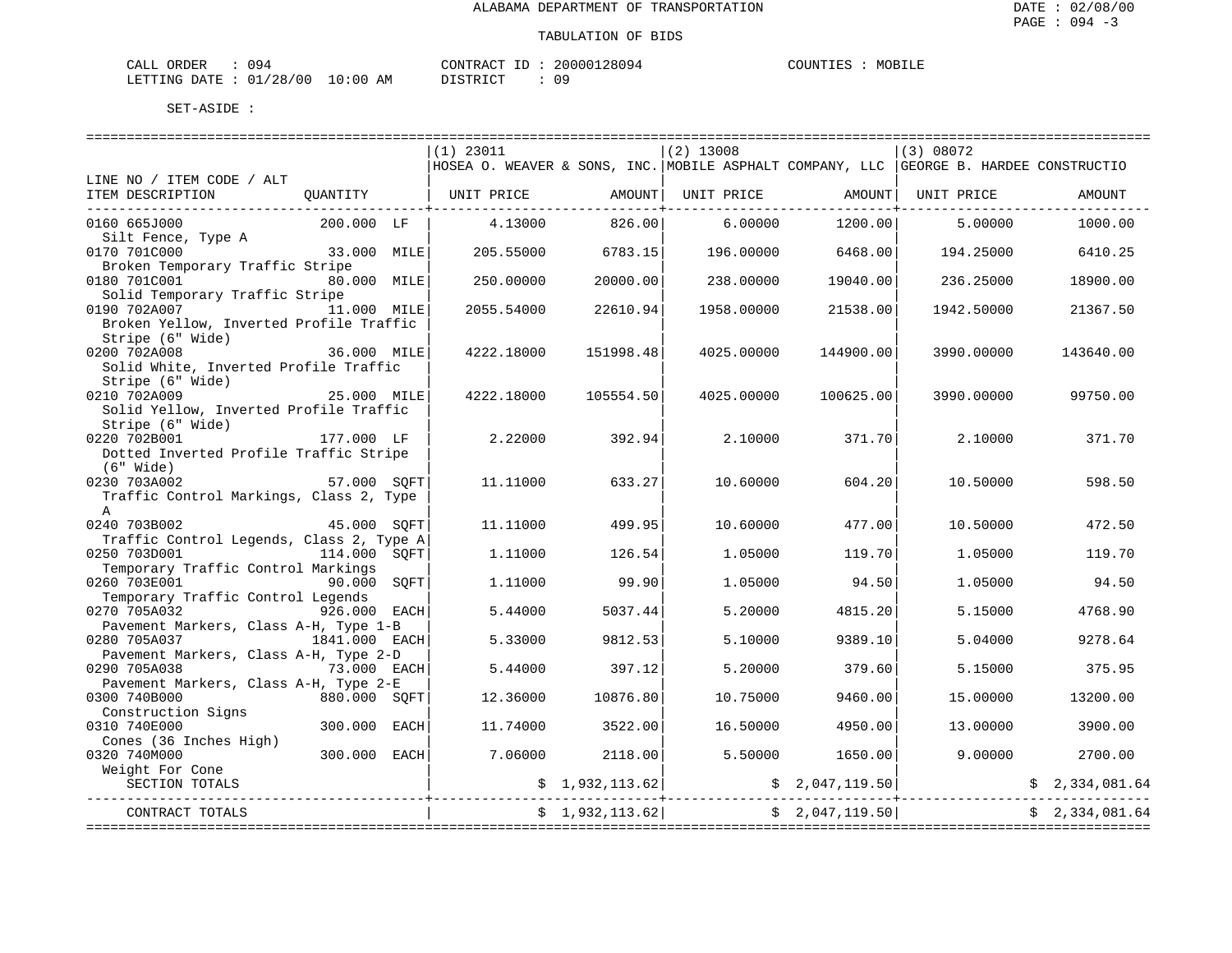DATE :

# VENDOR RANKING

|      | CALL ORDER<br>CONTRACT DESCRIPTION:<br>SET-ASIDE : | $\therefore$ 096<br>LETTING DATE : 01/28/00 10:00 AM<br>Prattville, S.R. #3 (U.S. #31) at C.R. #40 north of<br>of Millbrook in Elmore County. Length - 1.004 km. | CONTRACT ID: 20000128096<br>: 06<br>DISTRICT<br>CONTRACT TIME:<br>75<br>for constructing the Turning Lanes, Resurfacing, and Traffic<br>Stripe on S.R. #3 (U.S. #31) at Doster Road (C.R. #18) in<br>Prattville in Autauga County, and S.R. #14 at C.R. #3 north | Working Days | COUNTIES : AUTAUGA<br>(available days) | ELMORE<br>PROJECT(S) : 99-606-691-000-901 |                   |
|------|----------------------------------------------------|------------------------------------------------------------------------------------------------------------------------------------------------------------------|------------------------------------------------------------------------------------------------------------------------------------------------------------------------------------------------------------------------------------------------------------------|--------------|----------------------------------------|-------------------------------------------|-------------------|
| RANK | VENDOR NO./NAME                                    |                                                                                                                                                                  |                                                                                                                                                                                                                                                                  |              |                                        | TOTAL<br><b>BID</b>                       | % OVER<br>LOW BID |
|      | 13091                                              | MCD CONSTRUCTION COMPANY                                                                                                                                         |                                                                                                                                                                                                                                                                  |              | \$                                     | 420,999.98                                | 100.0000%         |
| 2    | 19047                                              |                                                                                                                                                                  | SOUTHEAST CHEROKEE CONSTRUCTION, INC.                                                                                                                                                                                                                            |              |                                        | 434,403.08                                | 103.1836%         |
|      | 16048                                              | WALKER PATTON COMPANY, INC.                                                                                                                                      |                                                                                                                                                                                                                                                                  |              |                                        | 439,756.31                                | 104.4551%         |
| 4    | 03083                                              | CURRY BROTHERS CONSTRUCTION, INC.                                                                                                                                |                                                                                                                                                                                                                                                                  |              |                                        | 447,306.66                                | 106.2486%         |
| 5.   | 01018                                              | APAC-ALABAMA, INC.                                                                                                                                               |                                                                                                                                                                                                                                                                  |              |                                        | 498,605.65                                | 118.4336%         |
| 6    | 01023                                              | ASPHALT CONTRACTORS, INC.                                                                                                                                        |                                                                                                                                                                                                                                                                  |              |                                        | 514,112.68                                | 122.1170%         |
|      | 04009                                              | W. W. DYAR & SONS, INC.                                                                                                                                          |                                                                                                                                                                                                                                                                  |              |                                        | 527,790.00                                | 125.3658%         |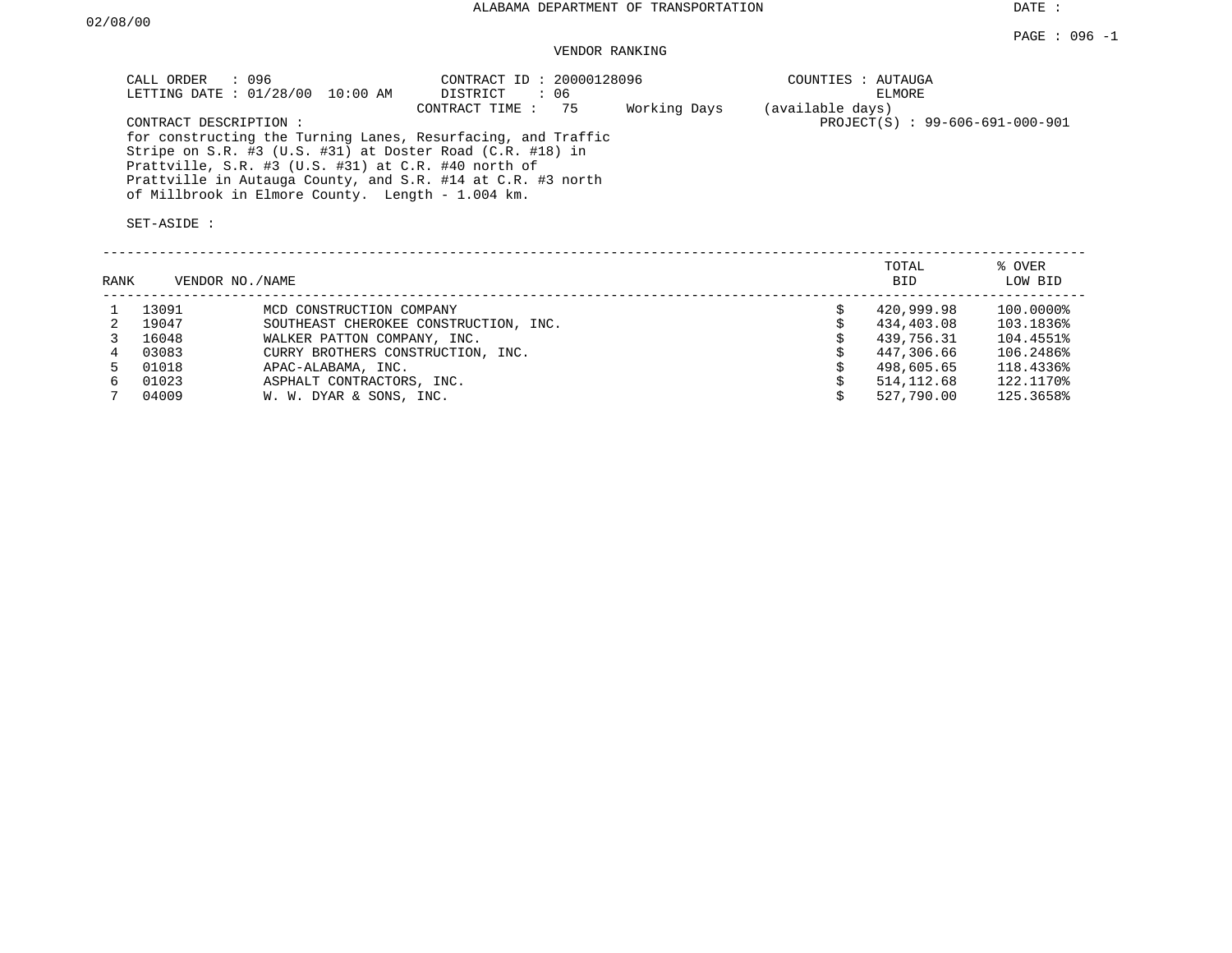| 096<br>ORDER<br>CALL     |             | 20000128096<br>CONTRACT<br>$- -$ | UTAUGA<br>COUNTIES<br>$\Delta$ I |
|--------------------------|-------------|----------------------------------|----------------------------------|
| 01/28/00<br>LETTING DATE | 10:00<br>AΜ | דים דמידי פרות<br>U6<br>.        | ELMORE                           |

|                                                                              |               |      | $(1)$ 13091<br>MCD CONSTRUCTION COMPANY |                                | $(2)$ 19047<br>SOUTHEAST CHEROKEE CONSTRUCT WALKER PATTON COMPANY, INC. |                              | $(3)$ 16048 |           |
|------------------------------------------------------------------------------|---------------|------|-----------------------------------------|--------------------------------|-------------------------------------------------------------------------|------------------------------|-------------|-----------|
| LINE NO / ITEM CODE / ALT                                                    |               |      |                                         |                                |                                                                         |                              |             |           |
| ITEM DESCRIPTION                                                             | OUANTITY      |      | UNIT PRICE                              | AMOUNT  <br>------------------ | UNIT PRICE                                                              | AMOUNT<br>------------------ | UNIT PRICE  | AMOUNT    |
| SECTION 0001 TOTAL                                                           |               |      |                                         |                                |                                                                         |                              |             |           |
| 0010 201A000                                                                 |               | LUMP | 14000.00000                             | 14000.00                       | 15200.00000                                                             | 15200.00                     | 21104.00000 | 21104.00  |
| Clearing & Grubbing (Approximately 2<br>Hectare)                             |               |      |                                         |                                |                                                                         |                              |             |           |
| 0020 210A000                                                                 | 1314.000 M3   |      | 3.75000                                 | 4927.50                        | 9.15000                                                                 | 12023.10                     | 5.57000     | 7318.98   |
| Unclassified Excavation<br>0030 210D021                                      | 2047.000 M3   |      | 8.95000                                 | 18320.65                       | 7.13000                                                                 | 14595.11                     | 7.12000     | 14574.64  |
| Borrow Excavation (Loose Truckbed                                            |               |      |                                         |                                |                                                                         |                              |             |           |
| Measurement) (A4 or Better)                                                  |               |      |                                         |                                |                                                                         |                              |             |           |
| 0040 214A000                                                                 | 272.000 M3    |      | 8.50000                                 | 2312.00                        | 9.14000                                                                 | 2486.08                      | 4.00000     | 1088.00   |
| Structure Excavation                                                         |               |      |                                         |                                |                                                                         |                              |             |           |
| 0050 214B000<br>Foundation Backfill, Local                                   | 223.000 M3    |      | 8.50000                                 | 1895.50                        | 13.09000                                                                | 2919.07                      | 7.12000     | 1587.76   |
| 0060 401A000                                                                 | 5446.000 M2   |      | 0.48000                                 | 2614.08                        | 0.48000                                                                 | 2614.08                      | 0.49000     | 2668.54   |
| Bituminous Treatment A                                                       |               |      |                                         |                                |                                                                         |                              |             |           |
| 0070 405A000                                                                 | 2450.000 L    |      | 0.55000                                 | 1347.50                        | 0.55000                                                                 | 1347.50                      | 0.56000     | 1372.00   |
| Tack Coat                                                                    |               |      |                                         |                                |                                                                         |                              |             |           |
| 0080 429A261                                                                 | 1145.000 MTON |      | 39.25000                                | 44941.25                       | 39.25000                                                                | 44941.25                     | 39.25000    | 44941.25  |
| Improved Bituminous Concrete Wearing                                         |               |      |                                         |                                |                                                                         |                              |             |           |
| Surface Layer, 19.0 mm Maximum                                               |               |      |                                         |                                |                                                                         |                              |             |           |
| Aggregate Size Mix, ESAL Range D                                             |               |      |                                         |                                |                                                                         |                              |             |           |
| 0090 429B261 4007.000 MTON                                                   |               |      | 36.50000                                | 146255.50                      | 36.50000                                                                | 146255.50                    | 36.50000    | 146255.50 |
| Improved Bituminous Concrete Binder<br>Layer, 25.0 mm Maximum Aggregate Size |               |      |                                         |                                |                                                                         |                              |             |           |
| Mix, ESAL Range D                                                            |               |      |                                         |                                |                                                                         |                              |             |           |
| 0100 429B265                                                                 | 25.000 MTON   |      | 85.00000                                | 2125.00                        | 85,00000                                                                | 2125.00                      | 85.00000    | 2125.00   |
| Improved Bituminous Concrete Binder                                          |               |      |                                         |                                |                                                                         |                              |             |           |
| Layer, Patching, 25.0 mm Maximum                                             |               |      |                                         |                                |                                                                         |                              |             |           |
| Aggregate Size Mix, ESAL Range D                                             |               |      |                                         |                                |                                                                         |                              |             |           |
| 0110 429B268                                                                 | 50.000 MTON   |      | 45.00000                                | 2250.00                        | 45.00000                                                                | 2250.00                      | 45.00000    | 2250.00   |
| Improved Bituminous Concrete Binder                                          |               |      |                                         |                                |                                                                         |                              |             |           |
| Layer, Leveling, 19.0 mm Maximum                                             |               |      |                                         |                                |                                                                         |                              |             |           |
| Aggregate Size Mix, ESAL Range D<br>0120 530A000                             | 3.000 M       |      | 100.00000                               | 300.00                         | 120.00000                                                               | 360.00                       | 87.43000    | 262.29    |
| 375 mm Roadway Pipe (Class 3 R.C.)                                           |               |      |                                         |                                |                                                                         |                              |             |           |
| 0130 530A001 64.000 M                                                        |               |      | 85.00000                                | 5440.00                        | 124.00000                                                               | 7936.00                      | 104.83000   | 6709.12   |
| 450 mm Roadway Pipe (Class 3 R.C.)                                           |               |      |                                         |                                |                                                                         |                              |             |           |
| 0140 530A002                                                                 | 10.000 M      |      | 140.00000                               | 1400.00                        | 138.02000                                                               | 1380.20                      | 146.36000   | 1463.60   |
| 600 mm Roadway Pipe (Class 3 R.C.)                                           |               |      |                                         |                                |                                                                         |                              |             |           |
| 0150 530A008                                                                 | 19.000 M      |      | 600.00000                               | 11400.00                       | 482.95000                                                               | 9176.05                      | 535.91000   | 10182.29  |
| 1500 mm Roadway Pipe (Class 3 R.C.)                                          |               |      |                                         |                                |                                                                         |                              |             |           |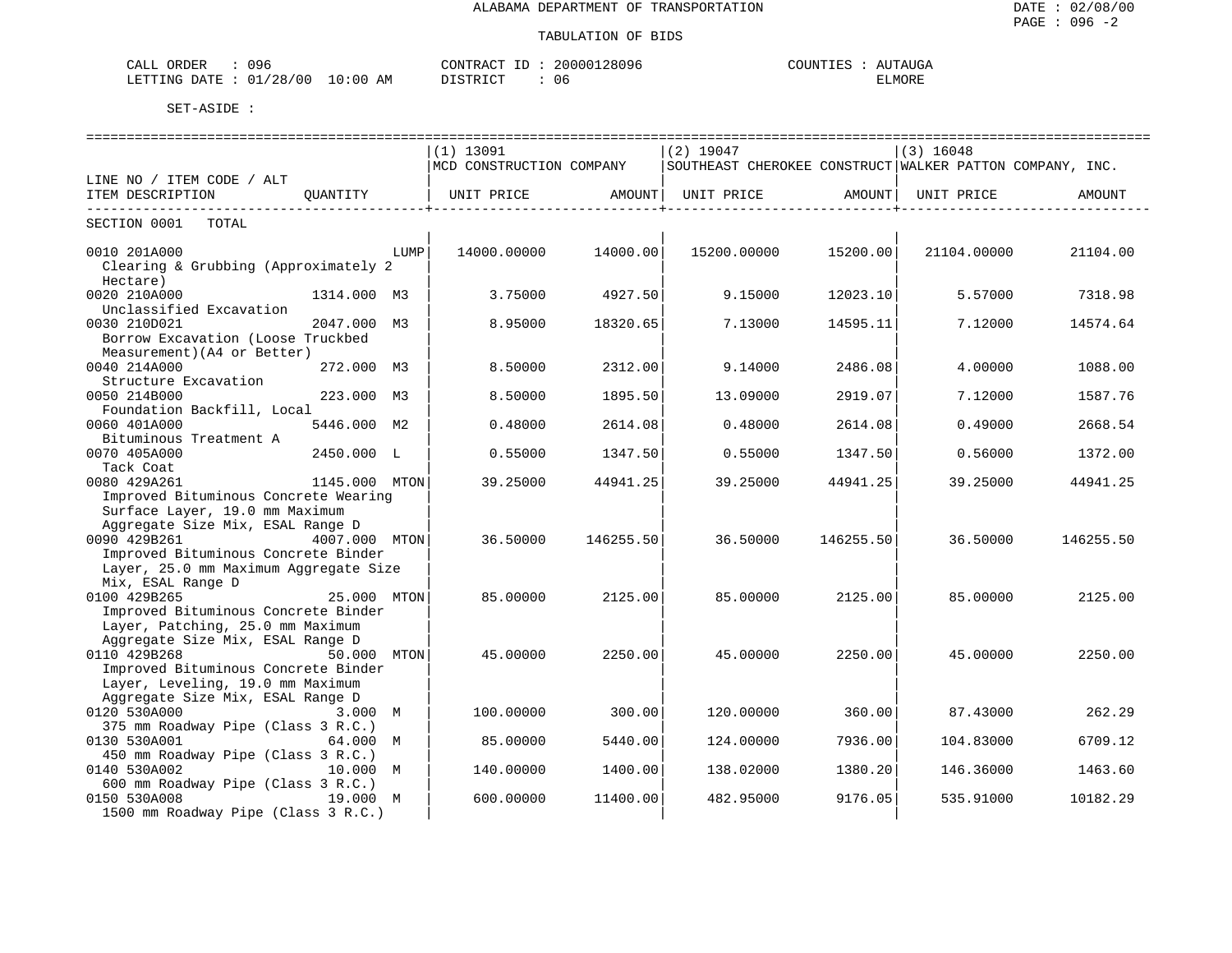| 096<br>ORDER<br>$\mathbf{A}$<br>لمستدر<br>ぃノぃ |            | חידור<br>≺ ⊖∖∖ | 096<br>nr<br>. 28 L | UGA    |
|-----------------------------------------------|------------|----------------|---------------------|--------|
| 00<br>28<br>חדי ∆ר.<br>מות דידים.             | AΜ<br>-300 | יחמ            | υc                  | ELMOKE |

|                                                                  |              |      | $(1)$ 13091              |          | $(2)$ 19047                                              |          | $(3)$ 16048 |          |  |  |  |  |
|------------------------------------------------------------------|--------------|------|--------------------------|----------|----------------------------------------------------------|----------|-------------|----------|--|--|--|--|
|                                                                  |              |      | MCD CONSTRUCTION COMPANY |          | SOUTHEAST CHEROKEE CONSTRUCT WALKER PATTON COMPANY, INC. |          |             |          |  |  |  |  |
| LINE NO / ITEM CODE / ALT                                        |              |      |                          |          |                                                          |          |             |          |  |  |  |  |
| ITEM DESCRIPTION                                                 |              |      | QUANTITY   UNIT PRICE    |          | AMOUNT   UNIT PRICE<br>------- <del>----------</del>     | AMOUNT   | UNIT PRICE  | AMOUNT   |  |  |  |  |
| 0160 530B003                                                     | 34.000 M     |      | 95.00000                 | 3230.00  | 102.00000                                                | 3468.00  | 103.98000   | 3535.32  |  |  |  |  |
| 920 mm Span X 570 mm Rise Roadway Pipe                           |              |      |                          |          |                                                          |          |             |          |  |  |  |  |
| (Class 3 R.C.)                                                   |              |      |                          |          |                                                          |          |             |          |  |  |  |  |
| 0170 530B004                                                     | 6.000 M      |      | 180.00000                | 1080.00  | 120.40000                                                | 722.40   | 131.23000   | 787.38   |  |  |  |  |
| 1110 mm Span X 675 mm Rise Roadway Pipe                          |              |      |                          |          |                                                          |          |             |          |  |  |  |  |
| (Class 3 R.C.)                                                   |              |      |                          |          |                                                          |          |             |          |  |  |  |  |
| 0180 533A098                                                     | 27.000 M     |      | 95.00000                 | 2565.00  | 118.67000                                                | 3204.09  | 104.83000   | 2830.41  |  |  |  |  |
| 450 mm Storm Sewer Pipe (Class 3 R.C.)                           |              |      |                          |          |                                                          |          |             |          |  |  |  |  |
| 0190 533B101                                                     | 31.000 M     |      | 90.00000                 | 2790.00  | 115.00000                                                | 3565.00  | 131.23000   | 4068.13  |  |  |  |  |
| 1110 mm Span, 675 mm Rise Storm Sewer                            |              |      |                          |          |                                                          |          |             |          |  |  |  |  |
| Pipe (Class 3 R.C.)                                              |              |      |                          |          |                                                          |          |             |          |  |  |  |  |
| 0200 535A000<br>375 mm Side Drain Pipe                           | 18.000 M     |      | 65.00000                 | 1170.00  | 33.00000                                                 | 594.00   | 39.05000    | 702.90   |  |  |  |  |
| 0210 535A001                                                     | 23.000 M     |      | 75.00000                 | 1725.00  | 42.25000                                                 | 971.75   | 47.20000    | 1085.60  |  |  |  |  |
| 450 mm Side Drain Pipe                                           |              |      |                          |          |                                                          |          |             |          |  |  |  |  |
| 0220 600A000                                                     |              | LUMP | 25300.00000              | 25300.00 | 21300.00000                                              | 21300.00 | 31046.00000 | 31046.00 |  |  |  |  |
| Mobilization                                                     |              |      |                          |          |                                                          |          |             |          |  |  |  |  |
| 0230 610C001                                                     | 10.000 MTON  |      | 60.00000                 | 600.00   | 92.00000                                                 | 920.00   | 29.00000    | 290.00   |  |  |  |  |
| Loose Riprap, Class 2                                            |              |      |                          |          |                                                          |          |             |          |  |  |  |  |
| 0240 610D000                                                     | 10.000 M2    |      | 26.00000                 | 260.00   | 3.60000                                                  | 36.00    | 6.25000     | 62.50    |  |  |  |  |
| Filter Blanket                                                   |              |      |                          |          |                                                          |          |             |          |  |  |  |  |
| 0250 614A000                                                     | 4.000 M3     |      | 270.00000                | 1080.00  | 540.00000                                                | 2160.00  | 390.00000   | 1560.00  |  |  |  |  |
| Slope Paving                                                     |              |      |                          |          |                                                          |          |             |          |  |  |  |  |
| 0260 619A003                                                     | 1.000 EACH   |      | 500.00000                | 500.00   | 416.00000                                                | 416.00   | 375.00000   | 375.00   |  |  |  |  |
| 600 mm Roadway Pipe End Treatment,                               |              |      |                          |          |                                                          |          |             |          |  |  |  |  |
| Class 1<br>0270 619A009                                          | 1.000 EACH   |      | 2000.00000               | 2000.00  | 1250.00000                                               | 1250.00  | 500,00000   | 500.00   |  |  |  |  |
| 1500 mm Roadway Pipe End Treatment,                              |              |      |                          |          |                                                          |          |             |          |  |  |  |  |
| Class 1                                                          |              |      |                          |          |                                                          |          |             |          |  |  |  |  |
| 5.000 EACH<br>0280 619A100                                       |              |      | 425.00000                | 2125.00  | 416.00000                                                | 2080.00  | 200.00000   | 1000.00  |  |  |  |  |
| 375 mm Side Drain Pipe End Treatment,                            |              |      |                          |          |                                                          |          |             |          |  |  |  |  |
| Class 1                                                          |              |      |                          |          |                                                          |          |             |          |  |  |  |  |
| 0290 619A101                                                     | 1.000 EACH   |      | 475.00000                | 475.00   | 450.00000                                                | 450.00   | 295.00000   | 295.00   |  |  |  |  |
| 450 mm Side Drain Pipe End Treatment,                            |              |      |                          |          |                                                          |          |             |          |  |  |  |  |
| Class 1                                                          |              |      |                          |          |                                                          |          |             |          |  |  |  |  |
| 0300 619B068                                                     | 1.000 EACH   |      | 800,00000                | 800.00   | 850.00000                                                | 850.00   | 1000.00000  | 1000.00  |  |  |  |  |
| 920 mm Span, 570 mm Rise Roadway Pipe                            |              |      |                          |          |                                                          |          |             |          |  |  |  |  |
| End Treatment, Class 2                                           |              |      |                          |          |                                                          |          |             |          |  |  |  |  |
| 0310 619B069                                                     | $1.000$ EACH |      | 1000.00000               | 1000.00  | 950.00000                                                | 950.00   | 1125,00000  | 1125.00  |  |  |  |  |
| 1110 mm Span, 675 mm Rise Roadway Pipe<br>End Treatment, Class 2 |              |      |                          |          |                                                          |          |             |          |  |  |  |  |
|                                                                  |              |      |                          |          |                                                          |          |             |          |  |  |  |  |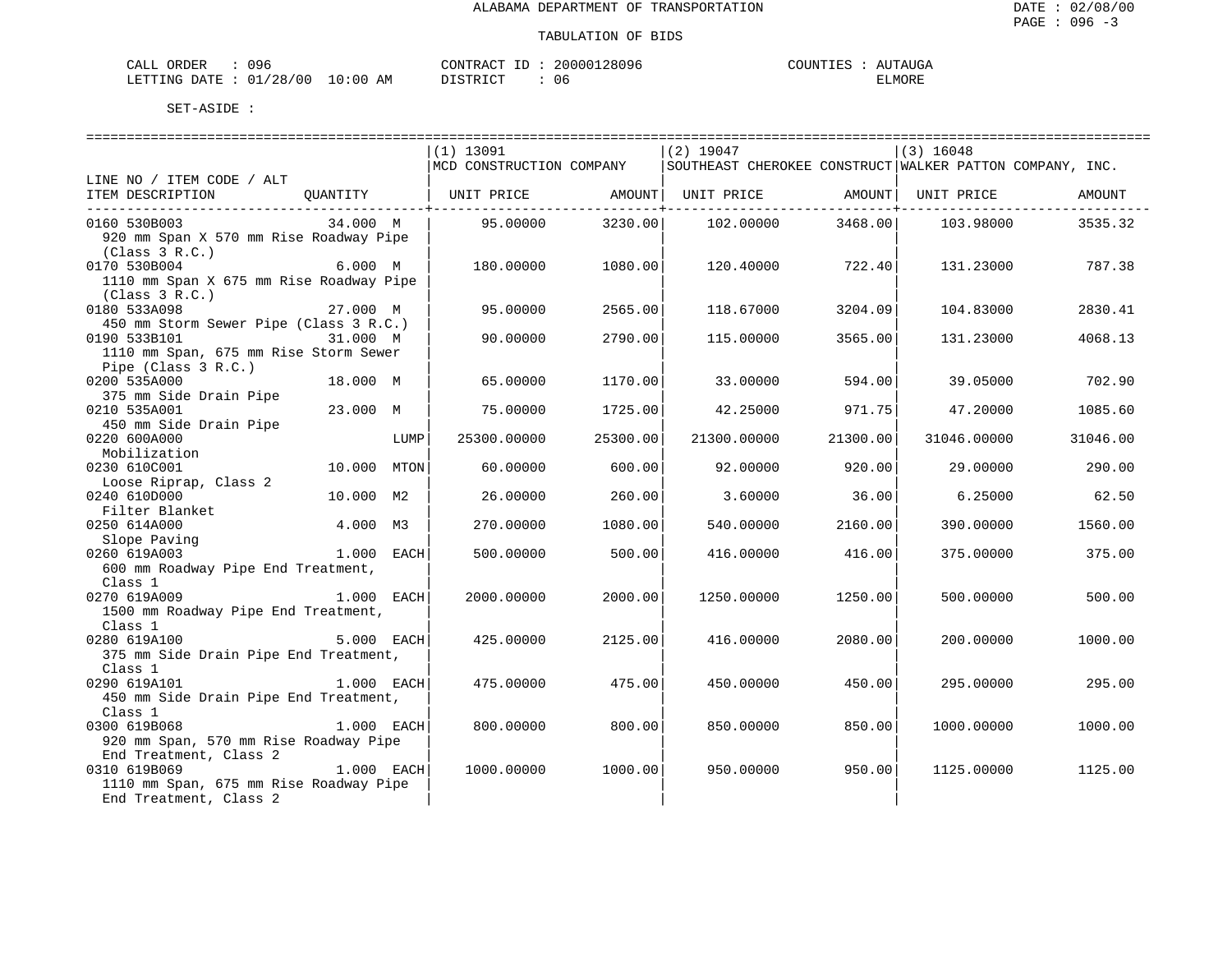| ORDER<br>7 Q 6<br>---                                                                                                                                    |               | $\sim$ | $\bigcap$ | <b>OTINT'</b>              |
|----------------------------------------------------------------------------------------------------------------------------------------------------------|---------------|--------|-----------|----------------------------|
| LETTING<br>12T<br>2 C<br>$\mathbf{u}$<br>the contract of the contract of the contract of the contract of the contract of the contract of the contract of | AΜ<br>$\cdot$ |        | Uб        | . ^ <del>.</del><br>TTMOKE |

|                                     |              |      | $(1)$ 13091              |          | $(2)$ 19047                                                |          | $(3)$ 16048 |          |
|-------------------------------------|--------------|------|--------------------------|----------|------------------------------------------------------------|----------|-------------|----------|
|                                     |              |      | MCD CONSTRUCTION COMPANY |          | SOUTHEAST CHEROKEE CONSTRUCT   WALKER PATTON COMPANY, INC. |          |             |          |
| LINE NO / ITEM CODE / ALT           |              |      |                          |          |                                                            |          |             |          |
| ITEM DESCRIPTION                    | QUANTITY     |      | UNIT PRICE               | AMOUNT   | UNIT PRICE                                                 | AMOUNT   | UNIT PRICE  | AMOUNT   |
| 0320 620A000                        | 1.000 M3     |      | 700,00000                | 700.00   | 1307.00000                                                 | 1307.00  | 700,00000   | 700.00   |
| Minor Structure Concrete            |              |      |                          |          |                                                            |          |             |          |
| 0330 621A000                        | 4.000 EACH   |      | 1850.00000               | 7400.00  | 1500.00000                                                 | 6000.00  | 2400.00000  | 9600.00  |
| Junction Boxes, Type 1, 1P Or 5     |              |      |                          |          |                                                            |          |             |          |
| 0340 621A013                        | 1.000 EACH   |      | 2800.00000               | 2800.00  | 7000.00000                                                 | 7000.00  | 2312.00000  | 2312.00  |
| Junction Boxes, Type Special        |              |      |                          |          |                                                            |          |             |          |
| 0350 621C015                        | 1.000 EACH   |      | 1800.00000               | 1800.00  | 1950.00000                                                 | 1950.00  | 1675.00000  | 1675.00  |
| Inlets, Type S1 Or S3 (1 Wing)      |              |      |                          |          |                                                            |          |             |          |
| 0360 621C017                        | 2.000 EACH   |      | 1900.00000               | 3800.00  | 2050.00000                                                 | 4100.00  | 2012.00000  | 4024.00  |
| Inlets, Type S1 Or S3 (2 Wing)      |              |      |                          |          |                                                            |          |             |          |
| 0370 621C018                        | 1.000 EACH   |      | 2000.00000               | 2000.00  | 2200.00000                                                 | 2200.00  | 2100.00000  | 2100.00  |
| Inlets, Type S2 Or S4 (2 Wing)      |              |      |                          |          |                                                            |          |             |          |
| 0380 621C020                        | 3.000 EACH   |      | 1300.00000               | 3900.00  | 1640.00000                                                 | 4920.00  | 2250.00000  | 6750.00  |
| Inlets, Type Y                      |              |      |                          |          |                                                            |          |             |          |
| 0390 621D015                        | 1.000 EACH   |      | 400.00000                | 400.00   | 450.00000                                                  | 450.00   | 350.00000   | 350.00   |
| Inlet Units, Type S1 Or S3          |              |      |                          |          |                                                            |          |             |          |
| 0400 621D019                        | 3.000 EACH   |      | 400.00000                | 1200.00  | 320.00000                                                  | 960.00   | 350.00000   | 1050.00  |
| Inlet Units, Type Y<br>0410 623A000 | 66.000 M     |      | 75.00000                 | 4950.00  | 49.20000                                                   | 3247.20  | 38.41000    | 2535.06  |
| Concrete Gutter                     |              |      |                          |          |                                                            |          |             |          |
| 0420 623B001                        | 22.000 M     |      | 92.00000                 | 2024.00  | 103.00000                                                  | 2266.00  | 140.25000   | 3085.50  |
| Concrete Curb, Type N Special       |              |      |                          |          |                                                            |          |             |          |
| 0430 623C000                        | 694.000 M    |      | 28,00000                 | 19432.00 | 39.50000                                                   | 27413.00 | 38.91000    | 27003.54 |
| Combination Curb & Gutter, Type C   |              |      |                          |          |                                                            |          |             |          |
| 0440 650A000                        | 1500.000 M3  |      | 12.50000                 | 18750.00 | 11.77000                                                   | 17655.00 | 7.50000     | 11250.00 |
| Topsoil                             |              |      |                          |          |                                                            |          |             |          |
| 0450 652A054                        | 1.000 HA     |      | 2100.00000               | 2100.00  | 812,50000                                                  | 812.50   | 1125.00000  | 1125.00  |
| Seeding (Mix 2A)                    |              |      |                          |          |                                                            |          |             |          |
| 0460 652B053                        | 1.000 HA     |      | 1500.00000               | 1500.00  | 812.50000                                                  | 812.50   | 375.00000   | 375.00   |
| Temporary Seeding (Mix 2AT)         |              |      |                          |          |                                                            |          |             |          |
| 0470 652D054                        | 1.000 HA     |      | 2100.00000               | 2100.00  | 1250.00000                                                 | 1250.00  | 625.00000   | 625.00   |
| Seeding In Stubble (Mix 2A)         |              |      |                          |          |                                                            |          |             |          |
| 0480 654A000                        | 50.000 M2    |      | 5.00000                  | 250.00   | 2.50000                                                    | 125.00   | 6.00000     | 300.00   |
| Solid Sodding                       |              |      |                          |          |                                                            |          |             |          |
| 0490 656A000                        | 1.000 HA     |      | 1525.00000               | 1525.00  | 812.50000                                                  | 812.50   | 750.00000   | 750.00   |
| Mulching, Class A, Type 1           |              |      |                          |          |                                                            |          |             |          |
| 0500 665F000                        | 300.000 EACH |      | 3.50000                  | 1050.00  | 5.00000                                                    | 1500.00  | 4.00000     | 1200.00  |
| Hay Bales                           |              |      |                          |          |                                                            |          |             |          |
| 0510 665J000                        | 300.000 M    |      | 11,00000                 | 3300.00  | 13.15000                                                   | 3945.00  | 7.70000     | 2310.00  |
| Silt Fence, Type A                  |              |      |                          |          |                                                            |          |             |          |
| 0520 680A000                        |              | LUMP | 1500.00000               | 1500.00  | 4000.00000                                                 | 4000.00  | 13215.00000 | 13215.00 |
| Engineering Controls                |              |      |                          |          |                                                            |          |             |          |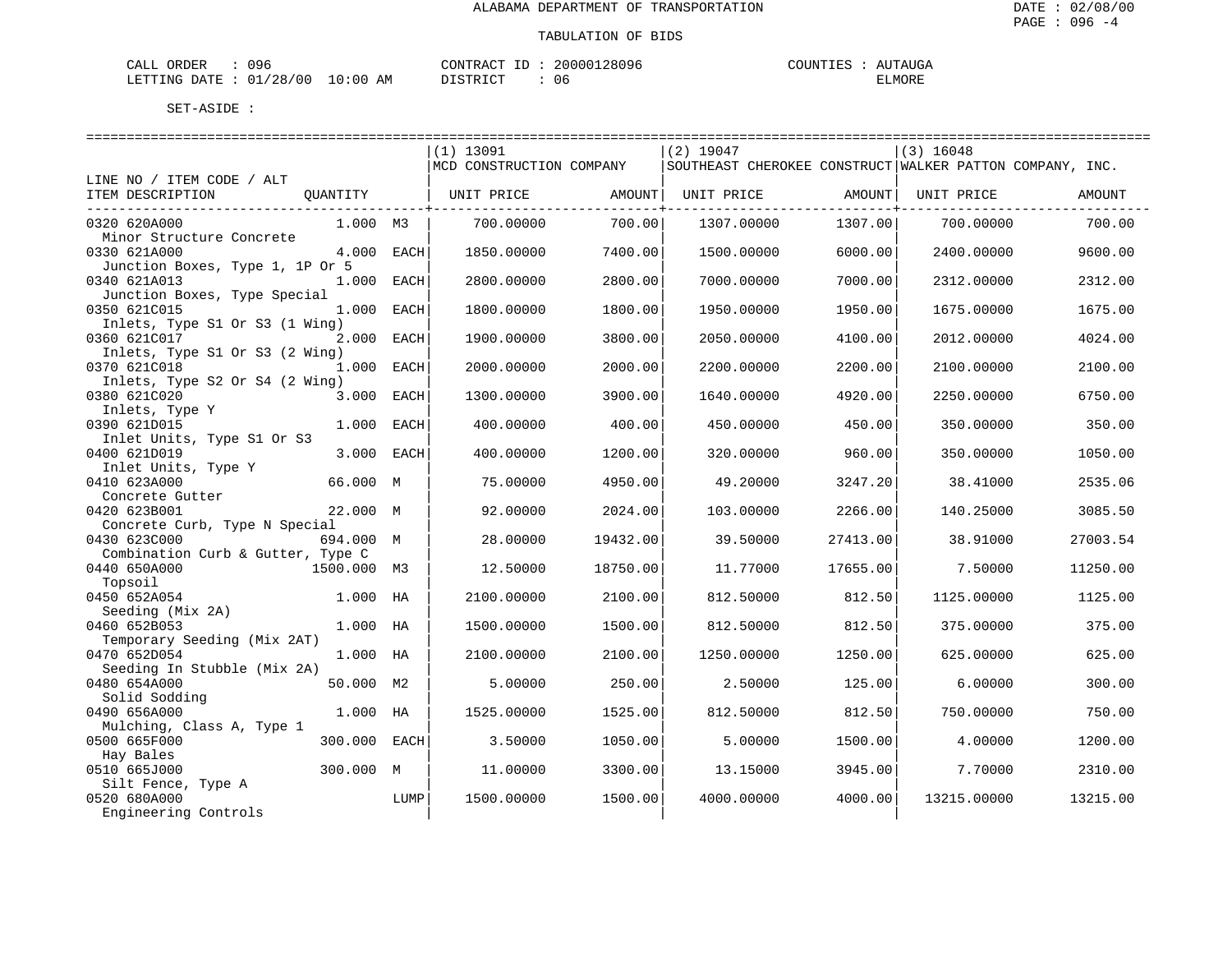| ORDER<br>7 Q 6<br>---                                                                                                                                    |               | $\sim$ | $\bigcap$ | <b>OTINT'</b>              |
|----------------------------------------------------------------------------------------------------------------------------------------------------------|---------------|--------|-----------|----------------------------|
| LETTING<br>12T<br>2 C<br>$\mathbf{u}$<br>the contract of the contract of the contract of the contract of the contract of the contract of the contract of | AΜ<br>$\cdot$ |        | Uб        | . ^ <del>.</del><br>TTMOKE |

|                                                         |              |      | :============================= |            | -----------------------------                            |                | ================================ |         |
|---------------------------------------------------------|--------------|------|--------------------------------|------------|----------------------------------------------------------|----------------|----------------------------------|---------|
|                                                         |              |      | $(1)$ 13091                    |            | $(2)$ 19047                                              |                | $(3)$ 16048                      |         |
| LINE NO / ITEM CODE / ALT                               |              |      | MCD CONSTRUCTION COMPANY       |            | SOUTHEAST CHEROKEE CONSTRUCT WALKER PATTON COMPANY, INC. |                |                                  |         |
| ITEM DESCRIPTION                                        | OUANTITY     |      | UNIT PRICE                     | AMOUNT     | UNIT PRICE                                               | AMOUNT         | UNIT PRICE                       | AMOUNT  |
|                                                         |              |      |                                | . <u>.</u> |                                                          | ------------+- |                                  |         |
| 0530 701C000                                            | 2.000 KM     |      | 311,00000                      | 622.00     | 311,00000                                                | 622.00         | 327.00000                        | 654.00  |
| Broken Temporary Traffic Stripe                         |              |      |                                |            |                                                          |                |                                  |         |
| 0540 701C001<br>Solid Temporary Traffic Stripe          | 2.000 KM     |      | 311,00000                      | 622.00     | 311,00000                                                | 622.00         | 327.00000                        | 654.00  |
| 0550 702A007                                            | 1.000 KM     |      | 1554.00000                     | 1554.00    | 1554.00000                                               | 1554.00        | 1632.00000                       | 1632.00 |
| Broken Yellow, Inverted Profile Traffic                 |              |      |                                |            |                                                          |                |                                  |         |
| Stripe (150mm Wide)                                     |              |      |                                |            |                                                          |                |                                  |         |
| 0560 702A008                                            | 2.000 KM     |      | 3108.00000                     | 6216.00    | 3108.00000                                               | 6216.00        | 3264.00000                       | 6528.00 |
| Solid White, Inverted Profile Traffic                   |              |      |                                |            |                                                          |                |                                  |         |
| Stripe (150 mm Wide)                                    |              |      |                                |            |                                                          |                |                                  |         |
| 0570 702A009<br>Solid Yellow, Inverted Profile Traffic  | 1.000 KM     |      | 3108.00000                     | 3108.00    | 3108.00000                                               | 3108.00        | 3264.00000                       | 3264.00 |
| Stripe (150 mm Wide)                                    |              |      |                                |            |                                                          |                |                                  |         |
| 0580 702A010                                            | 2.000 KM     |      | 1554.00000                     | 3108.00    | 1554.00000                                               | 3108.00        | 1632.00000                       | 3264.00 |
| Broken White, Inverted Profile Traffic                  |              |      |                                |            |                                                          |                |                                  |         |
| Stripe (150 mm Wide)                                    |              |      |                                |            |                                                          |                |                                  |         |
| 0590 702B001                                            | 1000.000 M   |      | 6.56000                        | 6560.00    | 6.56000                                                  | 6560.00        | 6.89000                          | 6890.00 |
| Dotted Inverted Profile Traffic Stripe                  |              |      |                                |            |                                                          |                |                                  |         |
| (150 mm Wide)                                           |              |      |                                |            |                                                          |                |                                  |         |
| 0600 703A002<br>Traffic Control Markings, Class 2, Type | 100.000 M2   |      | 27.00000                       | 2700.00    | 27.00000                                                 | 2700.00        | 28.35000                         | 2835.00 |
| $\mathbb A$                                             |              |      |                                |            |                                                          |                |                                  |         |
| 0610 703B002                                            | 10.000 M2    |      | 54.00000                       | 540.00     | 54.00000                                                 | 540.00         | 56.70000                         | 567.00  |
| Traffic Control Legends, Class 2, Type A                |              |      |                                |            |                                                          |                |                                  |         |
| 0620 703D001                                            | 100.000 M2   |      | 14.00000                       | 1400.00    | 14.00000                                                 | 1400.00        | 15,00000                         | 1500.00 |
| Temporary Traffic Control Markings                      |              |      |                                |            |                                                          |                |                                  |         |
| 0630 705A031                                            | 114.000 EACH |      | 5.00000                        | 570.00     | 5.00000                                                  | 570.00         | 5.25000                          | 598.50  |
| Pavement Markers, Class A-H, Type 1-A<br>0640 705A032   | 114.000 EACH |      | 5.00000                        | 570.00     | 5.00000                                                  | 570.00         | 5.25000                          | 598.50  |
| Pavement Markers, Class A-H, Type 1-B                   |              |      |                                |            |                                                          |                |                                  |         |
| 0650 740B000                                            | 18.000 M2    |      | 94.00000                       | 1692.00    | 155.90000                                                | 2806.20        | 97.00000                         | 1746.00 |
| Construction Signs                                      |              |      |                                |            |                                                          |                |                                  |         |
| 0660 740D000                                            | 10.000 EACH  |      | 44.12000                       | 441.20     | 50.00000                                                 | 500.00         | 40.00000                         | 400.00  |
| Channelizing Drums                                      |              |      |                                |            |                                                          |                |                                  |         |
| 0670 740E000                                            | 100.000      | EACH | 13.30000                       | 1330.00    | 10.25000                                                 | 1025.00        | 11.00000                         | 1100.00 |
| Cones (900 mm High)                                     |              |      |                                |            |                                                          |                |                                  |         |
| 0680 740G000<br>Barricades, Type I, (Portable, 600 mm   | 8.000        | EACH | 38.35000                       | 306.80     | 60.00000                                                 | 480.00         | 28.00000                         | 224.00  |
| Wide)                                                   |              |      |                                |            |                                                          |                |                                  |         |
| 0690 740M000                                            | 100.000 EACH |      | 9.50000                        | 950.00     | 7.50000                                                  | 750.00         | 8.00000                          | 800.00  |
| Ballast For Cone                                        |              |      |                                |            |                                                          |                |                                  |         |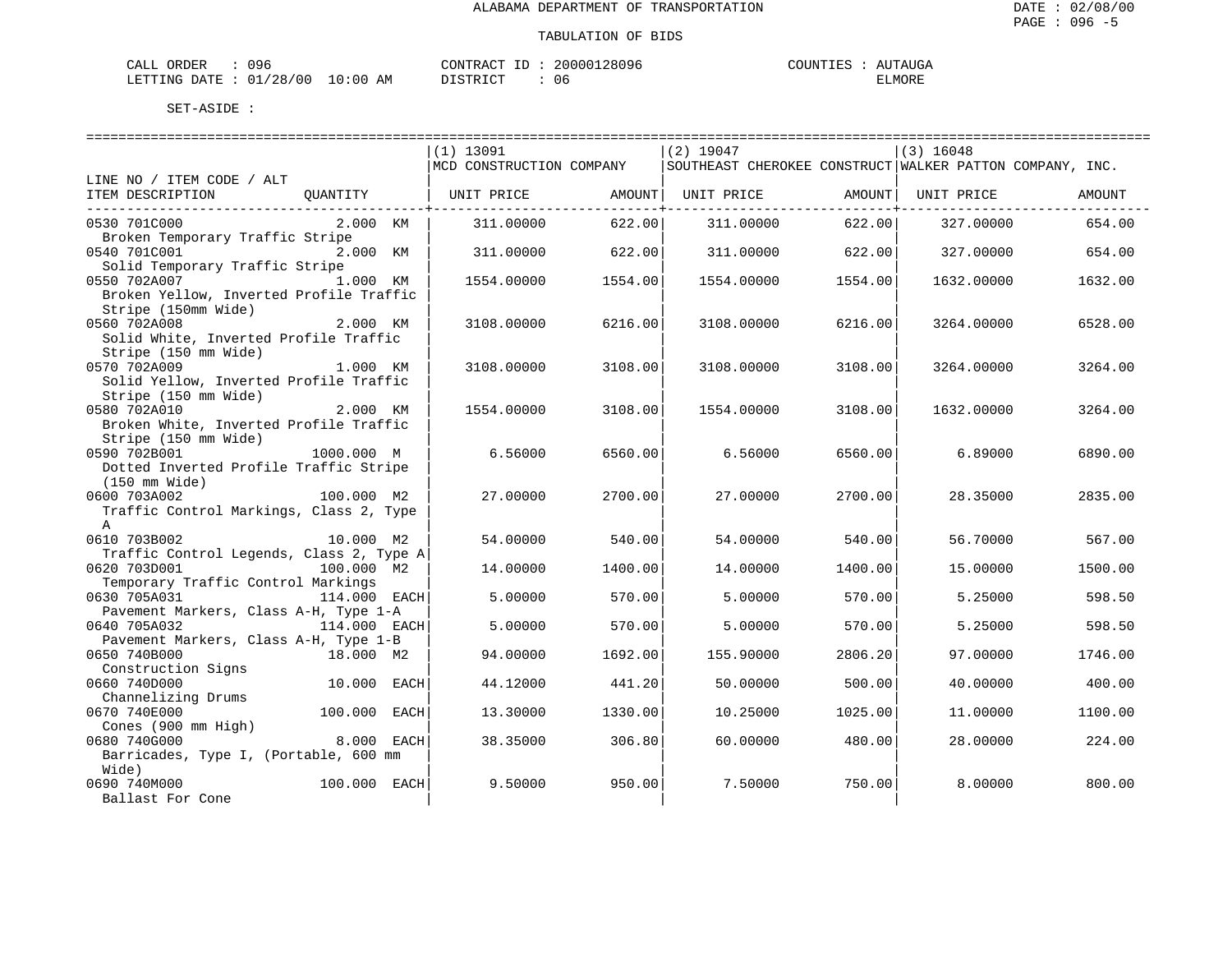| 096<br>ORDER<br>CALL                         |             | CONTRACT<br>$- -$ | 20000128096 | COUNTIES<br>AUTAUGA |
|----------------------------------------------|-------------|-------------------|-------------|---------------------|
| /28/00<br>DATE<br>01 <sub>l</sub><br>LETTING | 10:00<br>AΜ | חיי∩ דפידי פידר.  | Jb.         | <b>ELMORE</b>       |

|         |                                        | $(1)$ 13091<br>MCD CONSTRUCTION COMPANY |            | $(2)$ 19047<br>SOUTHEAST CHEROKEE CONSTRUCT WALKER PATTON COMPANY, INC. |            | $(3)$ 16048 |  |            |            |
|---------|----------------------------------------|-----------------------------------------|------------|-------------------------------------------------------------------------|------------|-------------|--|------------|------------|
| LINE NO | ITEM CODE /<br>ALT<br>ITEM DESCRIPTION | OUANTITY                                | UNIT PRICE | AMOUNT                                                                  | UNIT PRICE | AMOUNT      |  | UNIT PRICE | AMOUNT     |
|         | SECTION TOTALS                         |                                         |            | 420,999.98                                                              |            | 434,403.08  |  |            | 439,756.31 |
|         | CONTRACT TOTALS                        |                                         |            | 420,999.98                                                              |            | 434,403.08  |  |            | 439,756.31 |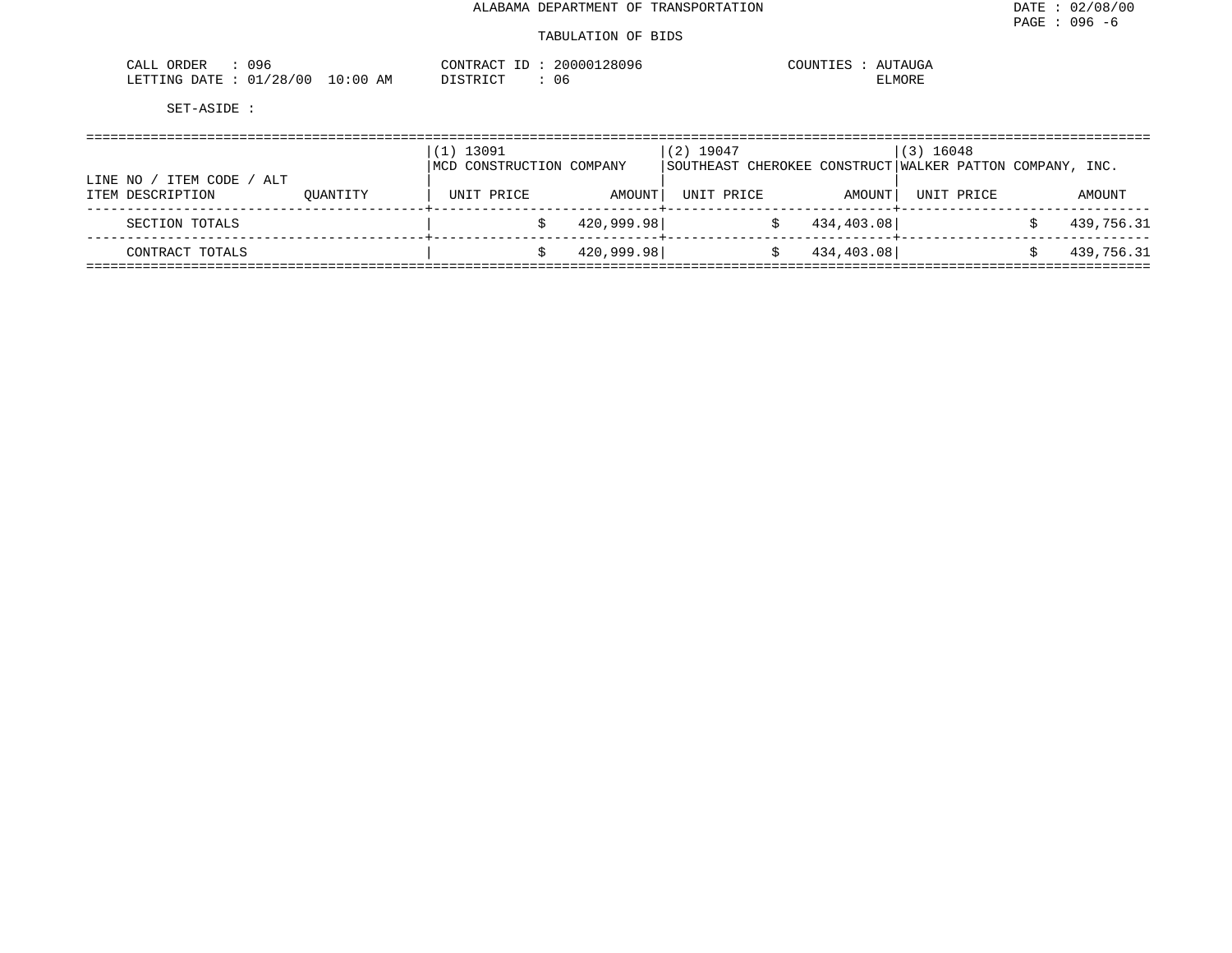DATE :

### PAGE : 096 -7 TABULATION OF BIDS

| <b>CRDER</b>                                    | 00<                                                      | TTTT<br>$\Lambda$ | . .<br>, y 1 | $- - - -$<br>T<br>$\cdots$<br>- <b>11</b> M<br>ユリしュト<br>. |
|-------------------------------------------------|----------------------------------------------------------|-------------------|--------------|-----------------------------------------------------------|
| <b>COL</b><br><b>mmm-</b><br>NG-<br>י בו<br>٠н. | AΜ<br>n r<br>$\sim$ $\sim$ $\sim$<br>.: N C<br>$\sim$ C. | $T \cap I$<br>amr | $\cup$       | MORT.                                                     |

|                                       |               |      | $(4)$ 03083                                     |           | $(5)$ 01018 |                                | $(6)$ 01023               |           |  |  |
|---------------------------------------|---------------|------|-------------------------------------------------|-----------|-------------|--------------------------------|---------------------------|-----------|--|--|
|                                       |               |      | CURRY BROTHERS CONSTRUCTION, APAC-ALABAMA, INC. |           |             |                                | ASPHALT CONTRACTORS, INC. |           |  |  |
| LINE NO / ITEM CODE / ALT             |               |      |                                                 |           |             |                                |                           |           |  |  |
| ITEM DESCRIPTION                      | QUANTITY      |      | UNIT PRICE AMOUNT                               |           |             | UNIT PRICE AMOUNT   UNIT PRICE |                           | AMOUNT    |  |  |
| -------------------------------       |               |      |                                                 |           |             | ----------------+-             |                           |           |  |  |
| SECTION 0001<br>TOTAL                 |               |      |                                                 |           |             |                                |                           |           |  |  |
|                                       |               |      |                                                 |           |             |                                |                           |           |  |  |
| 0010 201A000                          |               | LUMP | 7500.00000                                      | 7500.00   | 4500.00000  | 4500.00                        | 12950.00000               | 12950.00  |  |  |
| Clearing & Grubbing (Approximately 2  |               |      |                                                 |           |             |                                |                           |           |  |  |
| Hectare)                              |               |      |                                                 |           |             |                                |                           |           |  |  |
| 0020 210A000                          | 1314.000 M3   |      | 6.59152                                         | 8661.26   | 22,00000    | 28908.00                       | 6.25000                   | 8212.50   |  |  |
| Unclassified Excavation               |               |      |                                                 |           |             |                                |                           |           |  |  |
| 0030 210D021                          | 2047.000 M3   |      | 9.22813                                         | 18889.98  | 20.85000    | 42679.95                       | 7.15000                   | 14636.05  |  |  |
| Borrow Excavation (Loose Truckbed     |               |      |                                                 |           |             |                                |                           |           |  |  |
| Measurement) (A4 or Better)           |               |      |                                                 |           |             |                                |                           |           |  |  |
| 0040 214A000                          | 272.000 M3    |      | 7.90982                                         | 2151.47   | 11.40000    | 3100.80                        | 11,00000                  | 2992.00   |  |  |
| Structure Excavation                  |               |      |                                                 |           |             |                                |                           |           |  |  |
| 0050 214B000                          | 223.000 M3    |      | 25.04777                                        | 5585.65   | 10.85000    | 2419.55                        | 9.50000                   | 2118.50   |  |  |
| Foundation Backfill, Local            |               |      |                                                 |           |             |                                |                           |           |  |  |
| 0060 401A000                          | 5446.000 M2   |      | 0.52000                                         | 2831.92   | 0.32000     | 1742.72                        | 0.48000                   | 2614.08   |  |  |
| Bituminous Treatment A                |               |      |                                                 |           |             |                                |                           |           |  |  |
| 0070 405A000                          | 2450.000 L    |      | 0.60000                                         | 1470.00   | 0.30000     | 735.00                         | 0.55000                   | 1347.50   |  |  |
| Tack Coat                             |               |      |                                                 |           |             |                                |                           |           |  |  |
| 0080 429A261                          | 1145.000 MTON |      | 40.00000                                        | 45800.00  | 52.40000    | 59998.00                       | 39.25000                  | 44941.25  |  |  |
| Improved Bituminous Concrete Wearing  |               |      |                                                 |           |             |                                |                           |           |  |  |
| Surface Layer, 19.0 mm Maximum        |               |      |                                                 |           |             |                                |                           |           |  |  |
| Aggregate Size Mix, ESAL Range D      |               |      |                                                 |           |             |                                |                           |           |  |  |
| 0090 429B261                          | 4007.000 MTON |      | 36.75000                                        | 147257.25 | 18.05000    | 72326.35                       | 36.50000                  | 146255.50 |  |  |
| Improved Bituminous Concrete Binder   |               |      |                                                 |           |             |                                |                           |           |  |  |
| Layer, 25.0 mm Maximum Aggregate Size |               |      |                                                 |           |             |                                |                           |           |  |  |
| Mix, ESAL Range D                     |               |      |                                                 |           |             |                                |                           |           |  |  |
| 0100 429B265                          | 25.000 MTON   |      | 85.00000                                        | 2125.00   | 115,00000   | 2875.00                        | 85.00000                  | 2125.00   |  |  |
| Improved Bituminous Concrete Binder   |               |      |                                                 |           |             |                                |                           |           |  |  |
| Layer, Patching, 25.0 mm Maximum      |               |      |                                                 |           |             |                                |                           |           |  |  |
| Aggregate Size Mix, ESAL Range D      |               |      |                                                 |           |             |                                |                           |           |  |  |
| 0110 429B268                          | 50.000 MTON   |      | 45.00000                                        | 2250.00   | 76.00000    | 3800.00                        | 45.00000                  | 2250.00   |  |  |
| Improved Bituminous Concrete Binder   |               |      |                                                 |           |             |                                |                           |           |  |  |
| Layer, Leveling, 19.0 mm Maximum      |               |      |                                                 |           |             |                                |                           |           |  |  |
| Aggregate Size Mix, ESAL Range D      |               |      |                                                 |           |             |                                |                           |           |  |  |
| 0120 530A000                          | 3.000 M       |      | 73.00000                                        | 219.00    | 355.00000   | 1065.00                        | 125.75000                 | 377.25    |  |  |
| 375 mm Roadway Pipe (Class 3 R.C.)    |               |      |                                                 |           |             |                                |                           |           |  |  |
| 0130 530A001                          | 64.000 M      |      | 72.00000                                        | 4608.00   | 145.00000   | 9280.00                        | 136.50000                 | 8736.00   |  |  |
| 450 mm Roadway Pipe (Class 3 R.C.)    |               |      |                                                 |           |             |                                |                           |           |  |  |
| 0140 530A002                          | 10.000 M      |      | 115.00000                                       | 1150.00   | 235.00000   | 2350.00                        | 142.50000                 | 1425.00   |  |  |
| 600 mm Roadway Pipe (Class 3 R.C.)    |               |      |                                                 |           |             |                                |                           |           |  |  |
| 0150 530A008                          | 19.000 M      |      | 300,00000                                       | 5700.00   | 650.00000   | 12350.00                       | 535.00000                 | 10165.00  |  |  |
| 1500 mm Roadway Pipe (Class 3 R.C.)   |               |      |                                                 |           |             |                                |                           |           |  |  |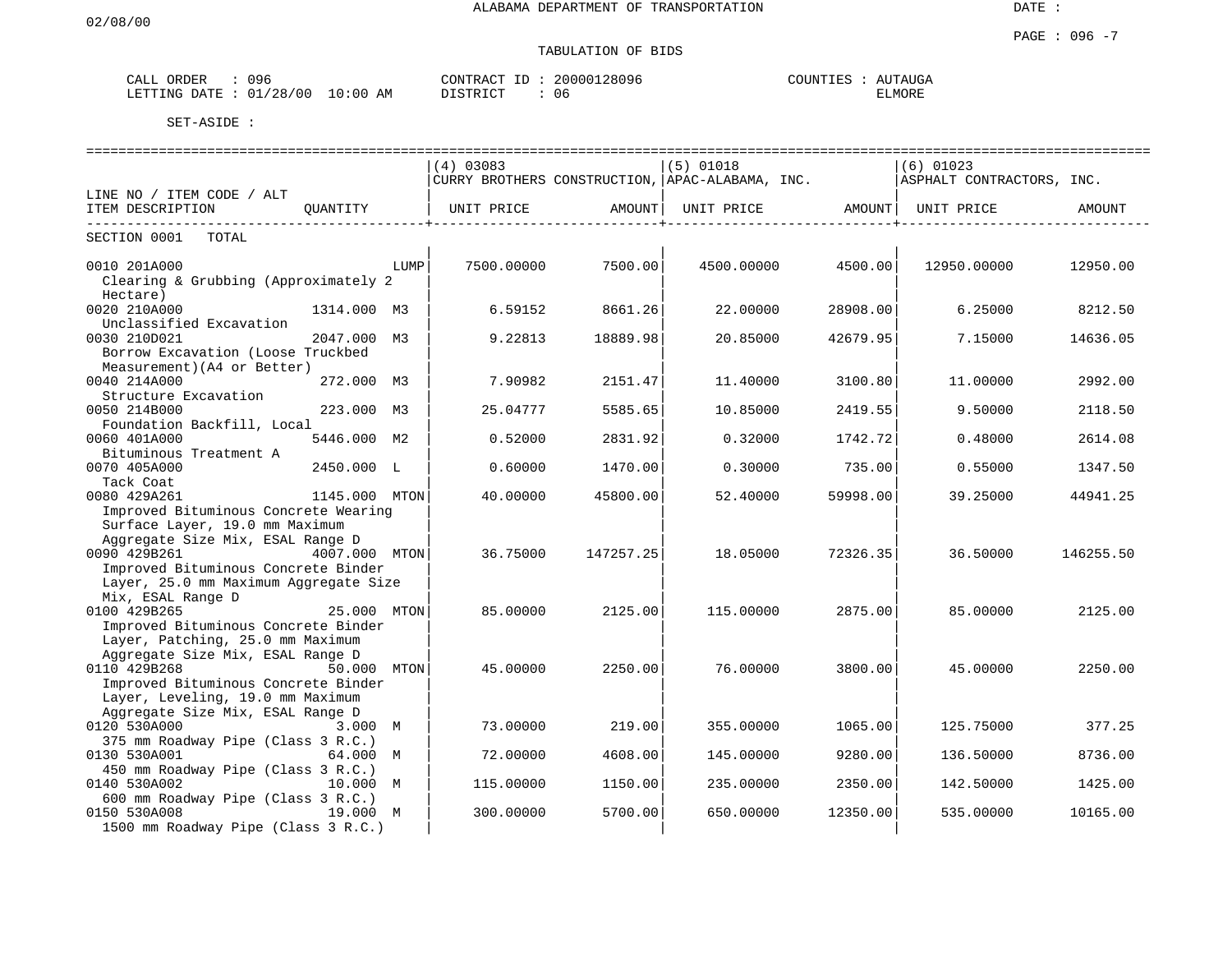| 096<br>ORDER<br>$\cdots$<br>. د سده ب                                |                | ≀ו∧ ש | $38096$<br>$\sim$ $\sim$ | $- - - - -$<br><b>TTM:</b><br>، NP<br>UGA<br>$\cdots$ |
|----------------------------------------------------------------------|----------------|-------|--------------------------|-------------------------------------------------------|
| ה הי<br>' ດ ເ<br><b>RTTTNC</b><br>12.7<br>$\lambda$ $\sim$<br>$\sim$ | AΜ<br>$\cdots$ | ₩     | U t                      | . ت ب<br>TUNT                                         |

|                                         |              |      | $(4)$ 03083                                     |          | $(5)$ 01018 |          | $(6)$ 01023                               |          |
|-----------------------------------------|--------------|------|-------------------------------------------------|----------|-------------|----------|-------------------------------------------|----------|
|                                         |              |      | CURRY BROTHERS CONSTRUCTION, APAC-ALABAMA, INC. |          |             |          | ASPHALT CONTRACTORS, INC.                 |          |
| LINE NO / ITEM CODE / ALT               |              |      |                                                 |          |             |          |                                           |          |
| ITEM DESCRIPTION                        | OUANTITY     |      | UNIT PRICE                                      |          |             |          | AMOUNT   UNIT PRICE   AMOUNT   UNIT PRICE | AMOUNT   |
|                                         |              |      |                                                 |          |             |          |                                           |          |
| 0160 530B003                            | 34.000 M     |      | 300.00000                                       | 10200.00 | 135.00000   | 4590.00  | 136.50000                                 | 4641.00  |
| 920 mm Span X 570 mm Rise Roadway Pipe  |              |      |                                                 |          |             |          |                                           |          |
| (Class 3 R.C.)                          |              |      |                                                 |          |             |          |                                           |          |
| 0170 530B004                            | 6.000 M      |      | 300,00000                                       | 1800.00  | 315,00000   | 1890.00  | 145.25000                                 | 871.50   |
| 1110 mm Span X 675 mm Rise Roadway Pipe |              |      |                                                 |          |             |          |                                           |          |
| (Class 3 R.C.)                          |              |      |                                                 |          |             |          |                                           |          |
| 0180 533A098                            | 27.000 M     |      | 75.00000                                        | 2025.00  | 160.00000   | 4320.00  | 135.50000                                 | 3658.50  |
| 450 mm Storm Sewer Pipe (Class 3 R.C.)  |              |      |                                                 |          |             |          |                                           |          |
| 0190 533B101                            | 31.000 M     |      | 250.00000                                       | 7750.00  | 200.00000   | 6200.00  | 160.00000                                 | 4960.00  |
| 1110 mm Span, 675 mm Rise Storm Sewer   |              |      |                                                 |          |             |          |                                           |          |
| Pipe (Class 3 R.C.)                     |              |      |                                                 |          |             |          |                                           |          |
| 0200 535A000                            | 18.000 M     |      | 85.00000                                        | 1530.00  | 240.00000   | 4320.00  | 48.25000                                  | 868.50   |
| 375 mm Side Drain Pipe                  |              |      |                                                 |          |             |          |                                           |          |
| 0210 535A001                            | 23.000 M     |      | 80,00000                                        | 1840.00  | 120.00000   | 2760.00  | 52.10000                                  | 1198.30  |
| 450 mm Side Drain Pipe                  |              |      |                                                 |          |             |          |                                           |          |
| 0220 600A000                            |              | LUMP | 31500.00000                                     | 31500.00 | 65000.00000 | 65000.00 | 93500.00000                               | 93500.00 |
| Mobilization                            |              |      |                                                 |          |             |          |                                           |          |
| 0230 610C001                            | 10.000 MTON  |      | 28.66012                                        | 286.60   | 137.00000   | 1370.00  | 57.50000                                  | 575.00   |
| Loose Riprap, Class 2                   |              |      |                                                 |          |             |          |                                           |          |
| 0240 610D000                            | 10.000 M2    |      | 4.50000                                         | 45.00    | 28.15000    | 281.50   | 5.25000                                   | 52.50    |
| Filter Blanket                          |              |      |                                                 |          |             |          |                                           |          |
| 0250 614A000                            | 4.000 M3     |      | 263.66075                                       | 1054.64  | 322.00000   | 1288.00  | 495.00000                                 | 1980.00  |
| Slope Paving                            |              |      |                                                 |          |             |          |                                           |          |
| 0260 619A003                            | 1.000 EACH   |      | 650.00000                                       | 650.00   | 660.00000   | 660.00   | 475.00000                                 | 475.00   |
| 600 mm Roadway Pipe End Treatment,      |              |      |                                                 |          |             |          |                                           |          |
| Class 1                                 |              |      |                                                 |          |             |          |                                           |          |
| 0270 619A009                            | 1.000 EACH   |      | 1500.00000                                      | 1500.00  | 2125.00000  | 2125.00  | 1275.50000                                | 1275.50  |
| 1500 mm Roadway Pipe End Treatment,     |              |      |                                                 |          |             |          |                                           |          |
| Class 1                                 |              |      |                                                 |          |             |          |                                           |          |
| 0280 619A100                            | 5.000 EACH   |      | 400.00000                                       | 2000.00  | 475.00000   | 2375.00  | 460.25000                                 | 2301.25  |
| 375 mm Side Drain Pipe End Treatment,   |              |      |                                                 |          |             |          |                                           |          |
| Class 1                                 |              |      |                                                 |          |             |          |                                           |          |
| 0290 619A101                            | 1.000 EACH   |      | 600,00000                                       | 600.00   | 510.00000   | 510.00   | 525.00000                                 | 525.00   |
| 450 mm Side Drain Pipe End Treatment,   |              |      |                                                 |          |             |          |                                           |          |
| Class 1                                 |              |      |                                                 |          |             |          |                                           |          |
| 0300 619B068                            | 1.000 EACH   |      | 1800.00000                                      | 1800.00  | 1800.00000  | 1800.00  | 1050.00000                                | 1050.00  |
| 920 mm Span, 570 mm Rise Roadway Pipe   |              |      |                                                 |          |             |          |                                           |          |
| End Treatment, Class 2                  |              |      |                                                 |          |             |          |                                           |          |
| 0310 619B069                            | $1.000$ EACH |      | 1500.00000                                      | 1500.00  | 1900.00000  | 1900.00  | 1425.00000                                | 1425.00  |
| 1110 mm Span, 675 mm Rise Roadway Pipe  |              |      |                                                 |          |             |          |                                           |          |
| End Treatment, Class 2                  |              |      |                                                 |          |             |          |                                           |          |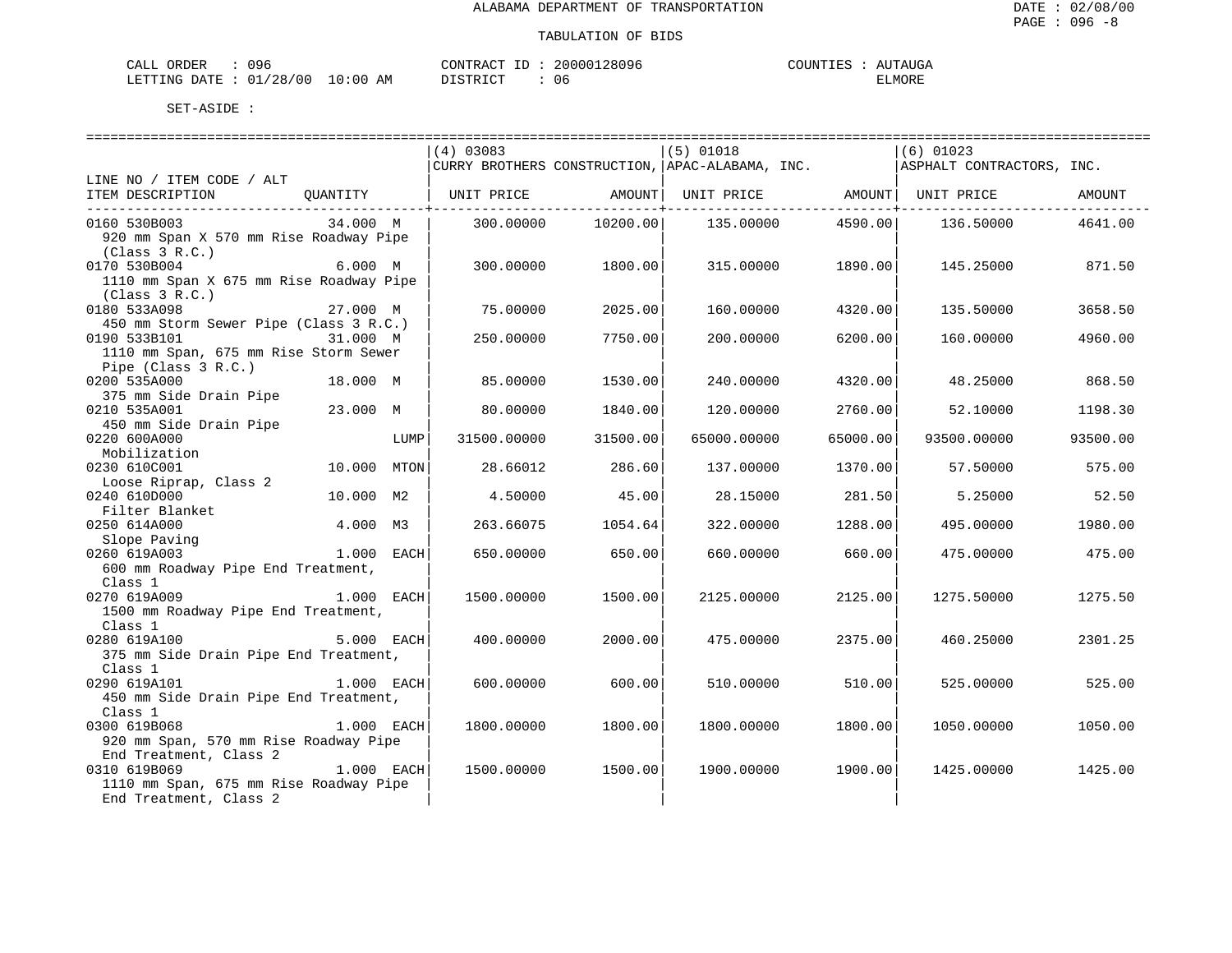| 00<<br><b>PRDER</b>                     |                            | $\wedge \wedge \neg \neg$<br>$\sim$ | 2809.<br>∠nnr | $   -$<br>ידוחדורי<br>$11 - 4$<br>. <del>.</del> |
|-----------------------------------------|----------------------------|-------------------------------------|---------------|--------------------------------------------------|
| ነ∆ ጥፔ<br>∴ETT"<br><b>LETTING</b><br>2 C | 7.74<br>АM<br>.<br>$\cdot$ | $\sim$ $\sim$<br>. m<br>.           | v v           | IUNE                                             |

|                                   |              |      | $(4)$ 03083 |          | $(5)$ 01018                                     |          | $(6)$ 01023               |          |
|-----------------------------------|--------------|------|-------------|----------|-------------------------------------------------|----------|---------------------------|----------|
|                                   |              |      |             |          | CURRY BROTHERS CONSTRUCTION, APAC-ALABAMA, INC. |          | ASPHALT CONTRACTORS, INC. |          |
| LINE NO / ITEM CODE / ALT         |              |      |             |          |                                                 |          |                           |          |
| ITEM DESCRIPTION                  | OUANTITY     |      | UNIT PRICE  | AMOUNT   | UNIT PRICE AMOUNT                               |          | UNIT PRICE                | AMOUNT   |
|                                   |              |      |             |          |                                                 |          |                           |          |
| 0320 620A000                      | 1.000 M3     |      | 725.06706   | 725.07   | 895.00000                                       | 895.00   | 975.75000                 | 975.75   |
| Minor Structure Concrete          |              |      |             |          |                                                 |          |                           |          |
| 0330 621A000                      | 4.000 EACH   |      | 1650.00000  | 6600.00  | 1700.00000                                      | 6800.00  | 2950.25000                | 11801.00 |
| Junction Boxes, Type 1, 1P Or 5   |              |      |             |          |                                                 |          |                           |          |
| 0340 621A013                      | 1.000 EACH   |      | 3000.00000  | 3000.00  | 1600.00000                                      | 1600.00  | 6150.00000                | 6150.00  |
| Junction Boxes, Type Special      |              |      |             |          |                                                 |          |                           |          |
| 0350 621C015                      | 1.000 EACH   |      | 2000.00000  | 2000.00  | 1800.00000                                      | 1800.00  | 1950.00000                | 1950.00  |
| Inlets, Type S1 Or S3 (1 Wing)    |              |      |             |          |                                                 |          |                           |          |
| 0360 621C017                      | 2.000 EACH   |      | 1700.00000  | 3400.00  | 2000.00000                                      | 4000.00  | 2120.00000                | 4240.00  |
| Inlets, Type S1 Or S3 (2 Wing)    |              |      |             |          |                                                 |          |                           |          |
|                                   | 1.000 EACH   |      |             |          |                                                 |          |                           |          |
| 0370 621C018                      |              |      | 2000.00000  | 2000.00  | 2100.00000                                      | 2100.00  | 2120.00000                | 2120.00  |
| Inlets, Type S2 Or S4 (2 Wing)    |              |      |             |          |                                                 |          |                           |          |
| 0380 621C020                      | 3.000 EACH   |      | 1750.00000  | 5250.00  | 2000.00000                                      | 6000.00  | 1825.25000                | 5475.75  |
| Inlets, Type Y                    |              |      |             |          |                                                 |          |                           |          |
| 0390 621D015                      | 1.000        | EACH | 1750.00000  | 1750.00  | 550.00000                                       | 550.00   | 450.00000                 | 450.00   |
| Inlet Units, Type S1 Or S3        |              |      |             |          |                                                 |          |                           |          |
| 0400 621D019                      | 3.000 EACH   |      | 1750.00000  | 5250.00  | 550.00000                                       | 1650.00  | 450.00000                 | 1350.00  |
| Inlet Units, Type Y               |              |      |             |          |                                                 |          |                           |          |
| 0410 623A000                      | 66.000 M     |      | 30.42763    | 2008.22  | 37.75000                                        | 2491.50  | 46.50000                  | 3069.00  |
| Concrete Gutter                   |              |      |             |          |                                                 |          |                           |          |
| 0420 623B001                      | 22.000 M     |      | 41.11842    | 904.61   | 122.00000                                       | 2684.00  | 145.00000                 | 3190.00  |
| Concrete Curb, Type N Special     |              |      |             |          |                                                 |          |                           |          |
| 0430 623C000                      | 694.000 M    |      | 32.07237    | 22258.22 | 37.00000                                        | 25678.00 | 42.75000                  | 29668.50 |
| Combination Curb & Gutter, Type C |              |      |             |          |                                                 |          |                           |          |
| 0440 650A000                      | 1500.000 M3  |      | 9.55770     | 14336.55 | 18.50000                                        | 27750.00 | 8.25000                   | 12375.00 |
| Topsoil                           |              |      |             |          |                                                 |          |                           |          |
| 0450 652A054                      | 1.000 HA     |      | 950.00000   | 950.00   | 1600.00000                                      | 1600.00  | 900.00000                 | 900.00   |
| Seeding (Mix 2A)                  |              |      |             |          |                                                 |          |                           |          |
| 0460 652B053                      | 1.000 HA     |      | 750.00000   | 750.00   | 850.00000                                       | 850.00   | 1300.00000                | 1300.00  |
| Temporary Seeding (Mix 2AT)       |              |      |             |          |                                                 |          |                           |          |
| 0470 652D054                      | 1.000 HA     |      | 750.00000   | 750.00   | 1300.00000                                      | 1300.00  | 1300.00000                | 1300.00  |
| Seeding In Stubble (Mix 2A)       |              |      |             |          |                                                 |          |                           |          |
| 0480 654A000                      | 50.000 M2    |      | 35.16707    | 1758.35  | 6.30000                                         | 315.00   | 3.50000                   | 175.00   |
| Solid Sodding                     |              |      |             |          |                                                 |          |                           |          |
| 0490 656A000                      | 1.000 HA     |      | 750.00000   | 750.00   | 1560.00000                                      | 1560.00  | 1000.00000                | 1000.00  |
| Mulching, Class A, Type 1         |              |      |             |          |                                                 |          |                           |          |
| 0500 665F000                      | 300.000 EACH |      | 5,00000     | 1500.00  | 10.25000                                        | 3075.00  | 5.50000                   | 1650.00  |
| Hay Bales                         |              |      |             |          |                                                 |          |                           |          |
| 0510 665J000                      | 300.000 M    |      | 14.80263    | 4440.79  | 18.50000                                        | 5550.00  | 16.50000                  | 4950.00  |
| Silt Fence, Type A                |              |      |             |          |                                                 |          |                           |          |
| 0520 680A000                      |              | LUMP | 5000.00000  | 5000.00  | 5500.00000                                      | 5500.00  | 3850.00000                | 3850.00  |
|                                   |              |      |             |          |                                                 |          |                           |          |
| Engineering Controls              |              |      |             |          |                                                 |          |                           |          |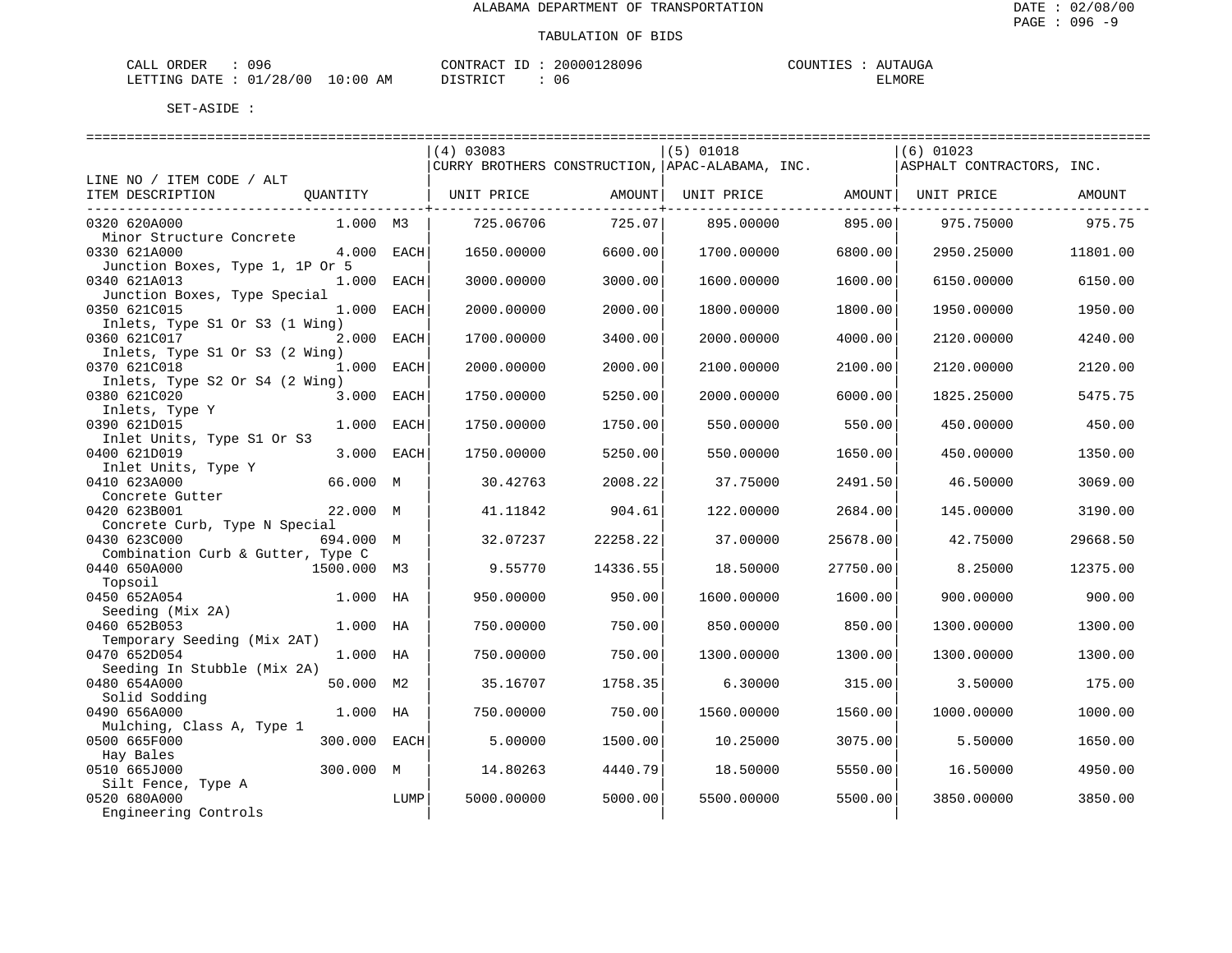| 096<br>ORDER<br>CALI                     | חידות∩י                                                                  | 28096<br>nnr | TTA<br>$'$ A i<br>LU GA |
|------------------------------------------|--------------------------------------------------------------------------|--------------|-------------------------|
| 00'<br>'28<br>.ETTTIMG<br>ገ∆ጥ∏<br>$\sim$ | $\sim$<br>AΜ<br>$\sim$ $\sim$ $\sim$ $\sim$ $\sim$ $\sim$ $\sim$<br>`:06 | υe           | <b>ELMORE</b>           |

|                                          |              |      | $(4)$ 03083 |         | $(5)$ 01018                                     |         | $(6)$ 01023               |         |
|------------------------------------------|--------------|------|-------------|---------|-------------------------------------------------|---------|---------------------------|---------|
|                                          |              |      |             |         | CURRY BROTHERS CONSTRUCTION, APAC-ALABAMA, INC. |         | ASPHALT CONTRACTORS, INC. |         |
| LINE NO / ITEM CODE / ALT                |              |      |             |         |                                                 |         |                           |         |
| ITEM DESCRIPTION                         | OUANTITY     |      | UNIT PRICE  | AMOUNT  | UNIT PRICE                                      |         | AMOUNT  UNIT PRICE        | AMOUNT  |
| 0530 701C000                             | 2.000 KM     |      | 340.00000   | 680.00  | 327.00000                                       | 654.00  | 311.00000                 | 622.00  |
| Broken Temporary Traffic Stripe          |              |      |             |         |                                                 |         |                           |         |
| 0540 701C001                             | 2.000 KM     |      | 380.00000   | 760.00  | 327.00000                                       | 654.00  | 311.00000                 | 622.00  |
| Solid Temporary Traffic Stripe           |              |      |             |         |                                                 |         |                           |         |
| 0550 702A007                             | 1.000 KM     |      | 1215.00000  | 1215.00 | 1635.00000                                      | 1635.00 | 1554.00000                | 1554.00 |
| Broken Yellow, Inverted Profile Traffic  |              |      |             |         |                                                 |         |                           |         |
| Stripe (150mm Wide)                      |              |      |             |         |                                                 |         |                           |         |
| 0560 702A008                             | 2.000 KM     |      | 1656.00000  | 3312.00 | 3275.00000                                      | 6550.00 | 3108.00000                | 6216.00 |
| Solid White, Inverted Profile Traffic    |              |      |             |         |                                                 |         |                           |         |
| Stripe (150 mm Wide)                     |              |      |             |         |                                                 |         |                           |         |
| 0570 702A009                             | 1.000 KM     |      | 1500.00000  | 1500.00 | 3275.00000                                      | 3275.00 | 3108.00000                | 3108.00 |
| Solid Yellow, Inverted Profile Traffic   |              |      |             |         |                                                 |         |                           |         |
| Stripe (150 mm Wide)<br>0580 702A010     | 2.000 KM     |      |             |         |                                                 |         |                           |         |
| Broken White, Inverted Profile Traffic   |              |      | 1500.00000  | 3000.00 | 1635.00000                                      | 3270.00 | 1554.00000                | 3108.00 |
| Stripe (150 mm Wide)                     |              |      |             |         |                                                 |         |                           |         |
| 0590 702B001                             | 1000.000 M   |      | 3.00000     | 3000.00 | 7.00000                                         | 7000.00 | 6.56000                   | 6560.00 |
| Dotted Inverted Profile Traffic Stripe   |              |      |             |         |                                                 |         |                           |         |
| $(150 \text{ mm Wide})$                  |              |      |             |         |                                                 |         |                           |         |
| 0600 703A002                             | 100.000 M2   |      | 32.46191    | 3246.19 | 28.45000                                        | 2845.00 | 27,00000                  | 2700.00 |
| Traffic Control Markings, Class 2, Type  |              |      |             |         |                                                 |         |                           |         |
| Α                                        |              |      |             |         |                                                 |         |                           |         |
| 0610 703B002                             | 10.000 M2    |      | 108.20637   | 1082.06 | 57.00000                                        | 570.00  | 54.00000                  | 540.00  |
| Traffic Control Legends, Class 2, Type A |              |      |             |         |                                                 |         |                           |         |
| 0620 703D001                             | 100.000 M2   |      | 32.46191    | 3246.19 | 14.75000                                        | 1475.00 | 14.00000                  | 1400.00 |
| Temporary Traffic Control Markings       |              |      |             |         |                                                 |         |                           |         |
| 0630 705A031                             | 114.000 EACH |      | 6.00000     | 684.00  | 5.26000                                         | 599.64  | 5.00000                   | 570.00  |
| Pavement Markers, Class A-H, Type 1-A    |              |      |             |         |                                                 |         |                           |         |
| 0640 705A032                             | 114.000 EACH |      | 6.00000     | 684.00  | 5.26000                                         | 599.64  | 5.00000                   | 570.00  |
| Pavement Markers, Class A-H, Type 1-B    |              |      |             |         |                                                 |         |                           |         |
| 0650 740B000                             | 18.000 M2    |      | 135.25796   | 2434.64 | 395.00000                                       | 7110.00 | 175,00000                 | 3150.00 |
| Construction Signs<br>0660 740D000       | 10.000 EACH  |      |             |         |                                                 |         |                           | 850.00  |
| Channelizing Drums                       |              |      | 150.00000   | 1500.00 | 70.00000                                        | 700.00  | 85.00000                  |         |
| 0670 740E000                             | 100.000 EACH |      | 75.00000    | 7500.00 | 27.00000                                        | 2700.00 | 18.50000                  | 1850.00 |
| Cones (900 mm High)                      |              |      |             |         |                                                 |         |                           |         |
| 0680 740G000                             | 8.000        | EACH | 600.00000   | 4800.00 | 600,00000                                       | 4800.00 | 175,00000                 | 1400.00 |
| Barricades, Type I, (Portable, 600 mm    |              |      |             |         |                                                 |         |                           |         |
| Wide)                                    |              |      |             |         |                                                 |         |                           |         |
| 0690 740M000                             | 100.000 EACH |      | 10.00000    | 1000.00 | 9.00000                                         | 900.00  | 8.50000                   | 850.00  |
| Ballast For Cone                         |              |      |             |         |                                                 |         |                           |         |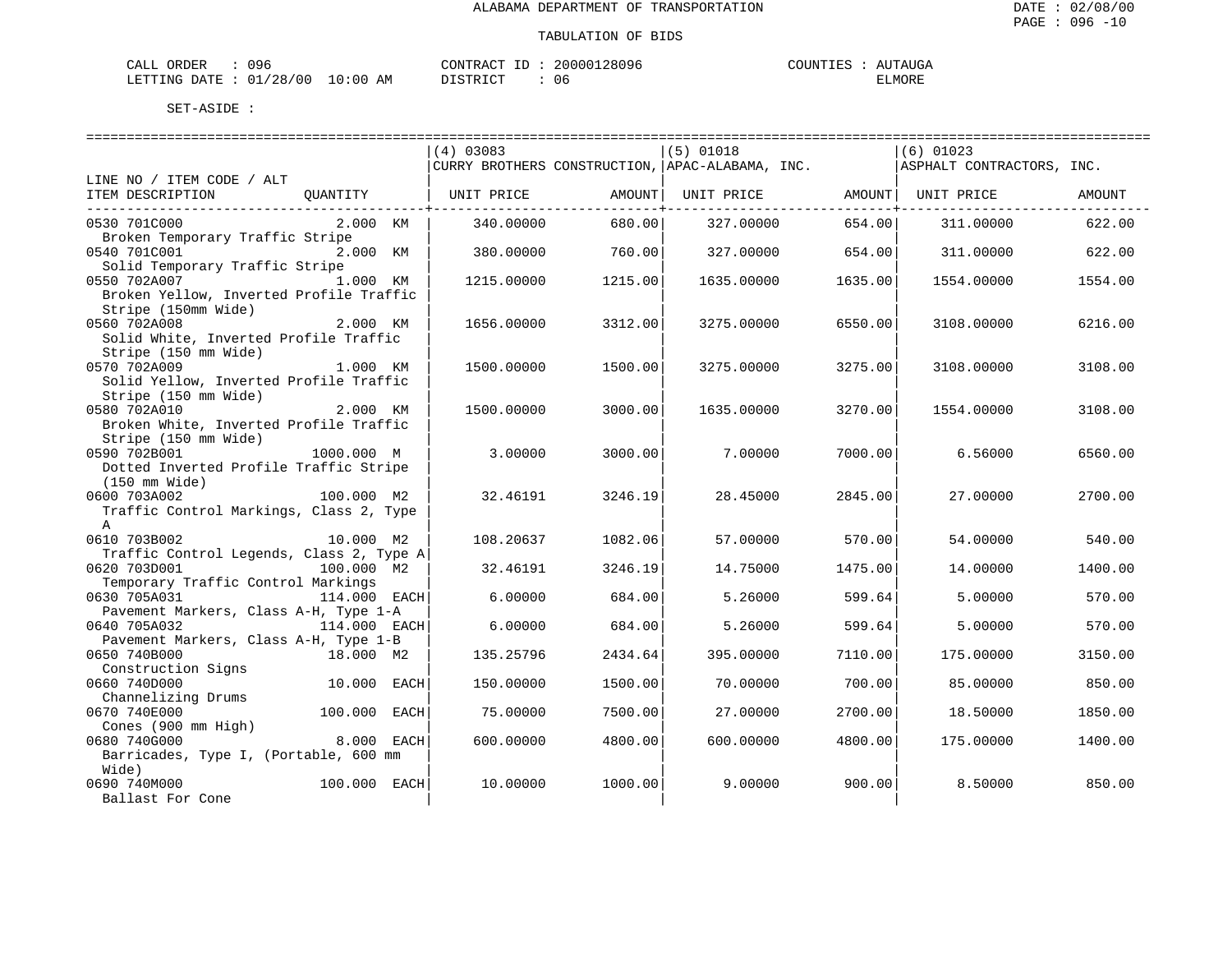| 096<br>ORDER<br>$\cdot$ $\wedge$ .<br>لللطم         |           | המאי<br>▵<br>ורו | 28096<br>٬∩∩ | <b>UTAUGA</b><br>11 I N<br>. |
|-----------------------------------------------------|-----------|------------------|--------------|------------------------------|
| ຳດ<br>⊤יד∆ו<br>TNG.<br>' በ በ<br><b>DUTCH</b><br>J.P | AΜ<br>:06 | $\sim$           | -06          | TTMOKF.                      |

|                                                   |          | 03083<br>(4)<br>  CURRY BROTHERS CONSTRUCTION,   APAC-ALABAMA, INC. |            | $(5)$ 01018 |            | $(6)$ 01023<br>ASPHALT CONTRACTORS, INC. |             |
|---------------------------------------------------|----------|---------------------------------------------------------------------|------------|-------------|------------|------------------------------------------|-------------|
| ITEM CODE<br>LINE NO<br>/ ALT<br>ITEM DESCRIPTION | OUANTITY | UNIT PRICE                                                          | AMOUNT     | UNIT PRICE  | AMOUNT     | UNIT PRICE                               | AMOUNT      |
| SECTION TOTALS                                    |          |                                                                     | 447,306.66 |             | 498,605.65 |                                          | 514, 112.68 |
| CONTRACT TOTALS                                   |          |                                                                     | 447,306.66 |             | 498,605.65 |                                          | 514, 112.68 |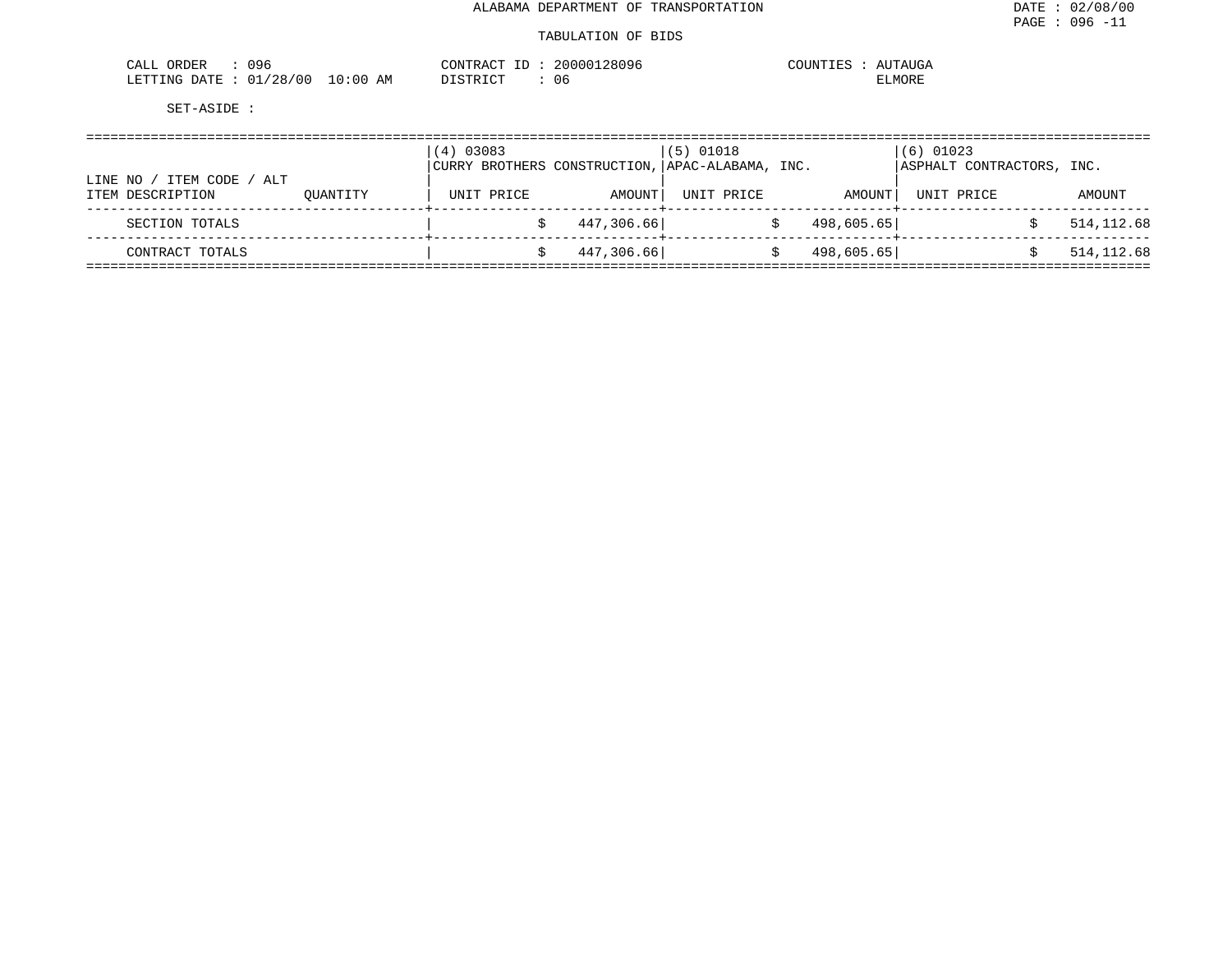| ORDER<br>$\cdot$<br>لللحم      | 096<br><u>. J U</u> |                       | תרחד גר<br>, Al | $\sim$ | TN | "AUGA<br>$\sim$ 7700 $\mu$ |
|--------------------------------|---------------------|-----------------------|-----------------|--------|----|----------------------------|
| ገ∆ጥ∏<br><b>DOMTATO</b><br>NIC. | ' N C<br>ി റ        | АM<br>$\cdot$ $\cdot$ | $ -$<br>$\sim$  | U 6    |    | י או<br>. IVI              |

|                                                    |               |      | $(7)$ 04009             |           |                   |            |        |
|----------------------------------------------------|---------------|------|-------------------------|-----------|-------------------|------------|--------|
|                                                    |               |      | W. W. DYAR & SONS, INC. |           |                   |            |        |
| LINE NO / ITEM CODE / ALT                          |               |      |                         |           |                   |            |        |
| ITEM DESCRIPTION                                   | OUANTITY      |      | UNIT PRICE              | AMOUNT    | UNIT PRICE AMOUNT | UNIT PRICE | AMOUNT |
|                                                    |               |      |                         |           |                   |            |        |
| TOTAL<br>SECTION 0001                              |               |      |                         |           |                   |            |        |
| 0010 201A000                                       |               | LUMP | 5000.00000              | 5000.00   |                   |            |        |
| Clearing & Grubbing (Approximately 2               |               |      |                         |           |                   |            |        |
| Hectare)                                           |               |      |                         |           |                   |            |        |
| 0020 210A000                                       | 1314.000 M3   |      | 8.00000                 | 10512.00  |                   |            |        |
| Unclassified Excavation                            |               |      |                         |           |                   |            |        |
| 0030 210D021                                       | 2047.000 M3   |      | 12.00000                | 24564.00  |                   |            |        |
| Borrow Excavation (Loose Truckbed                  |               |      |                         |           |                   |            |        |
| Measurement) (A4 or Better)                        |               |      |                         |           |                   |            |        |
| 0040 214A000                                       | 272.000 M3    |      | 12.00000                | 3264.00   |                   |            |        |
| Structure Excavation                               |               |      |                         |           |                   |            |        |
| 0050 214B000                                       | 223.000 M3    |      | 18.00000                | 4014.00   |                   |            |        |
| Foundation Backfill, Local                         |               |      |                         |           |                   |            |        |
| 0060 401A000                                       | 5446.000 M2   |      | 0.50000                 | 2723.00   |                   |            |        |
| Bituminous Treatment A                             |               |      |                         |           |                   |            |        |
| 0070 405A000                                       | 2450.000 L    |      | 1.50000                 | 3675.00   |                   |            |        |
| Tack Coat<br>0080 429A261                          | 1145.000 MTON |      | 45.00000                | 51525.00  |                   |            |        |
| Improved Bituminous Concrete Wearing               |               |      |                         |           |                   |            |        |
| Surface Layer, 19.0 mm Maximum                     |               |      |                         |           |                   |            |        |
| Aggregate Size Mix, ESAL Range D                   |               |      |                         |           |                   |            |        |
| 0090 429B261<br>4007.000 MTON                      |               |      | 45.00000                | 180315.00 |                   |            |        |
| Improved Bituminous Concrete Binder                |               |      |                         |           |                   |            |        |
| Layer, 25.0 mm Maximum Aggregate Size              |               |      |                         |           |                   |            |        |
| Mix, ESAL Range D                                  |               |      |                         |           |                   |            |        |
| 0100 429B265                                       | 25.000 MTON   |      | 85.00000                | 2125.00   |                   |            |        |
| Improved Bituminous Concrete Binder                |               |      |                         |           |                   |            |        |
| Layer, Patching, 25.0 mm Maximum                   |               |      |                         |           |                   |            |        |
| Aggregate Size Mix, ESAL Range D                   |               |      |                         |           |                   |            |        |
| 0110 429B268                                       | 50.000 MTON   |      | 85.00000                | 4250.00   |                   |            |        |
| Improved Bituminous Concrete Binder                |               |      |                         |           |                   |            |        |
| Layer, Leveling, 19.0 mm Maximum                   |               |      |                         |           |                   |            |        |
| Aggregate Size Mix, ESAL Range D                   |               |      |                         |           |                   |            |        |
| 0120 530A000                                       | 3.000 M       |      | 400.00000               | 1200.00   |                   |            |        |
| 375 mm Roadway Pipe (Class 3 R.C.)<br>0130 530A001 | 64.000 M      |      | 120.00000               | 7680.00   |                   |            |        |
| 450 mm Roadway Pipe (Class 3 R.C.)                 |               |      |                         |           |                   |            |        |
| 0140 530A002                                       | 10.000 M      |      | 200.00000               | 2000.00   |                   |            |        |
| 600 mm Roadway Pipe (Class 3 R.C.)                 |               |      |                         |           |                   |            |        |
| 0150 530A008                                       | 19.000 M      |      | 600.00000               | 11400.00  |                   |            |        |
| 1500 mm Roadway Pipe (Class 3 R.C.)                |               |      |                         |           |                   |            |        |
|                                                    |               |      |                         |           |                   |            |        |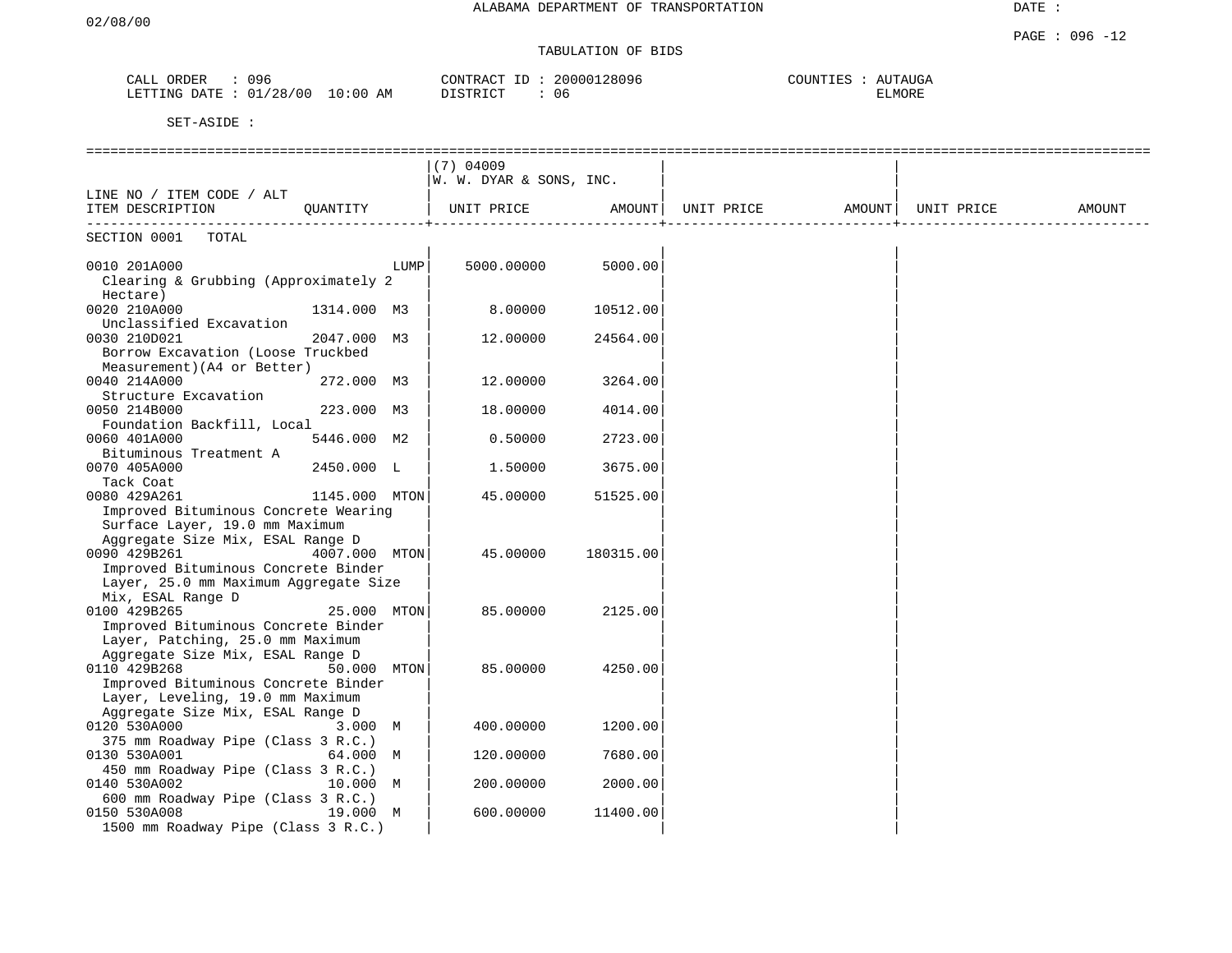| ORDER<br>CALL<br>096               |                   | CONTR<br>TRACT  | 28096<br>20000 | COUNTIES | UTAUGA<br>$\Delta$ I |
|------------------------------------|-------------------|-----------------|----------------|----------|----------------------|
| 01/28/00<br>LETTING<br><b>DATE</b> | 10:00<br>ΆM<br>∸∪ | ד פידי דרי<br>. | U6             |          | ELMORE               |

|                                         |              |      | $(7)$ 04009             |          |                   |            |        |
|-----------------------------------------|--------------|------|-------------------------|----------|-------------------|------------|--------|
|                                         |              |      | W. W. DYAR & SONS, INC. |          |                   |            |        |
| LINE NO / ITEM CODE / ALT               |              |      |                         |          |                   |            |        |
| ITEM DESCRIPTION                        | OUANTITY     |      | UNIT PRICE              | AMOUNT   | UNIT PRICE AMOUNT | UNIT PRICE | AMOUNT |
| 0160 530B003                            | 34.000 M     |      | 300.00000               | 10200.00 |                   |            |        |
| 920 mm Span X 570 mm Rise Roadway Pipe  |              |      |                         |          |                   |            |        |
| (Class 3 R.C.)                          |              |      |                         |          |                   |            |        |
| 0170 530B004                            | 6.000 M      |      | 450.00000               | 2700.00  |                   |            |        |
| 1110 mm Span X 675 mm Rise Roadway Pipe |              |      |                         |          |                   |            |        |
| (Class 3 R.C.)                          |              |      |                         |          |                   |            |        |
| 0180 533A098                            | 27.000 M     |      | 120.00000               | 3240.00  |                   |            |        |
| 450 mm Storm Sewer Pipe (Class 3 R.C.)  |              |      |                         |          |                   |            |        |
| 0190 533B101                            | 31.000 M     |      | 400.00000               | 12400.00 |                   |            |        |
| 1110 mm Span, 675 mm Rise Storm Sewer   |              |      |                         |          |                   |            |        |
| Pipe (Class 3 R.C.)                     |              |      |                         |          |                   |            |        |
| 0200 535A000                            | 18.000 M     |      | 120.00000               | 2160.00  |                   |            |        |
| 375 mm Side Drain Pipe                  |              |      |                         |          |                   |            |        |
| 0210 535A001                            | 23.000 M     |      | 165.00000               | 3795.00  |                   |            |        |
| 450 mm Side Drain Pipe                  |              |      |                         |          |                   |            |        |
| 0220 600A000                            |              | LUMP | 30000.00000             | 30000.00 |                   |            |        |
| Mobilization                            |              |      |                         |          |                   |            |        |
| 0230 610C001                            | 10.000 MTON  |      | 40.00000                | 400.00   |                   |            |        |
| Loose Riprap, Class 2                   |              |      |                         |          |                   |            |        |
| 0240 610D000                            | 10.000 M2    |      | 6.00000                 | 60.00    |                   |            |        |
| Filter Blanket                          |              |      |                         |          |                   |            |        |
|                                         | 4.000 M3     |      | 600.00000               | 2400.00  |                   |            |        |
| 0250 614A000                            |              |      |                         |          |                   |            |        |
| Slope Paving<br>0260 619A003            | 1.000 EACH   |      | 700.00000               | 700.00   |                   |            |        |
| 600 mm Roadway Pipe End Treatment,      |              |      |                         |          |                   |            |        |
| Class 1                                 |              |      |                         |          |                   |            |        |
| 0270 619A009                            | 1.000 EACH   |      | 1500.00000              | 1500.00  |                   |            |        |
| 1500 mm Roadway Pipe End Treatment,     |              |      |                         |          |                   |            |        |
| Class 1                                 |              |      |                         |          |                   |            |        |
| 0280 619A100                            | 5.000 EACH   |      | 400.00000               | 2000.00  |                   |            |        |
| 375 mm Side Drain Pipe End Treatment,   |              |      |                         |          |                   |            |        |
| Class 1                                 |              |      |                         |          |                   |            |        |
| 0290 619A101                            | $1.000$ EACH |      | 500.00000               | 500.00   |                   |            |        |
| 450 mm Side Drain Pipe End Treatment,   |              |      |                         |          |                   |            |        |
| Class 1                                 |              |      |                         |          |                   |            |        |
| 0300 619B068                            | 1.000 EACH   |      | 1800.00000              | 1800.00  |                   |            |        |
|                                         |              |      |                         |          |                   |            |        |
| 920 mm Span, 570 mm Rise Roadway Pipe   |              |      |                         |          |                   |            |        |
| End Treatment, Class 2                  |              |      |                         |          |                   |            |        |
| 0310 619B069                            | 1.000 EACH   |      | 2200.00000              | 2200.00  |                   |            |        |
| 1110 mm Span, 675 mm Rise Roadway Pipe  |              |      |                         |          |                   |            |        |
| End Treatment, Class 2                  |              |      |                         |          |                   |            |        |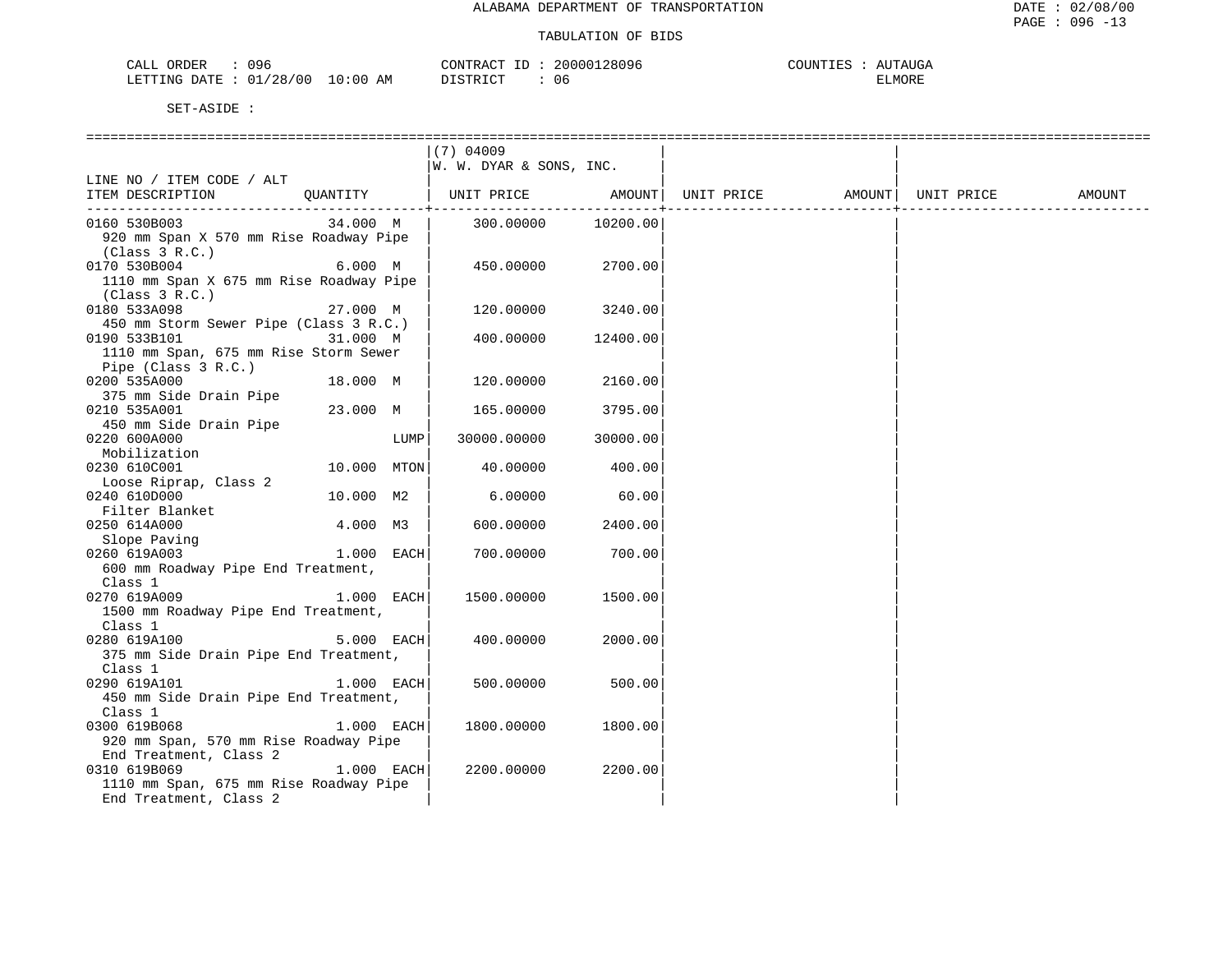| 096<br>ORDER<br>CALL            |                     | .28096<br>،000 م<br>$\cap$ $\cap$ $\cap$<br>∆ ש<br>N.AV. | TAUGA<br>$\bigcap \bigcap \tau^{\tau}$<br>$\cdot$ )TNT $\mathbb{T}$<br>$\mathbf{v}$ |
|---------------------------------|---------------------|----------------------------------------------------------|-------------------------------------------------------------------------------------|
| /28/00<br>מת דידים.־<br>R מיד∆ת | $\cdot$ : 0 C<br>AM | $\cap$ m<br>06<br>. ש                                    | ELMORE                                                                              |

|                                              |              |      | $(7)$ 04009                  |          |                   |            |        |
|----------------------------------------------|--------------|------|------------------------------|----------|-------------------|------------|--------|
|                                              |              |      | W. W. DYAR & SONS, INC.      |          |                   |            |        |
| LINE NO / ITEM CODE / ALT                    |              |      |                              |          |                   |            |        |
| ITEM DESCRIPTION                             |              |      | QUANTITY   UNIT PRICE AMOUNT |          | UNIT PRICE AMOUNT | UNIT PRICE | AMOUNT |
|                                              |              |      |                              |          |                   |            |        |
| 0320 620A000                                 | 1.000 M3     |      | 1000.00000                   | 1000.00  |                   |            |        |
| Minor Structure Concrete                     |              |      |                              |          |                   |            |        |
| 0330 621A000                                 | 4.000 EACH   |      | 2000.00000                   | 8000.00  |                   |            |        |
| Junction Boxes, Type 1, 1P Or 5              |              |      |                              | 2000.00  |                   |            |        |
| 0340 621A013<br>Junction Boxes, Type Special | 1.000 EACH   |      | 2000.00000                   |          |                   |            |        |
| 0350 621C015                                 | 1.000 EACH   |      | 2000.00000                   | 2000.00  |                   |            |        |
| Inlets, Type S1 Or S3 (1 Wing)               |              |      |                              |          |                   |            |        |
| 0360 621C017                                 | 2.000 EACH   |      | 2400.00000                   | 4800.00  |                   |            |        |
| Inlets, Type S1 Or S3 (2 Wing)               |              |      |                              |          |                   |            |        |
| 0370 621C018                                 | 1.000 EACH   |      | 3000.00000                   | 3000.00  |                   |            |        |
| Inlets, Type S2 Or S4 (2 Wing)               |              |      |                              |          |                   |            |        |
| 0380 621C020                                 | 3.000 EACH   |      | 2700.00000                   | 8100.00  |                   |            |        |
| Inlets, Type Y                               |              |      |                              |          |                   |            |        |
| 0390 621D015                                 | 1.000 EACH   |      | 400.00000                    | 400.00   |                   |            |        |
| Inlet Units, Type S1 Or S3                   |              |      |                              |          |                   |            |        |
| 0400 621D019                                 | 3.000 EACH   |      | 400.00000                    | 1200.00  |                   |            |        |
| Inlet Units, Type Y                          |              |      |                              |          |                   |            |        |
| 0410 623A000                                 | 66.000 M     |      | 44.00000                     | 2904.00  |                   |            |        |
| Concrete Gutter                              |              |      |                              |          |                   |            |        |
| 0420 623B001                                 | 22.000 M     |      | 175.00000                    | 3850.00  |                   |            |        |
| Concrete Curb, Type N Special                |              |      |                              |          |                   |            |        |
| 0430 623C000                                 | 694.000 M    |      | 34.00000                     | 23596.00 |                   |            |        |
| Combination Curb & Gutter, Type C            |              |      |                              |          |                   |            |        |
| 0440 650A000                                 | 1500.000 M3  |      | 12.00000                     | 18000.00 |                   |            |        |
| Topsoil                                      |              |      |                              |          |                   |            |        |
| 0450 652A054                                 | 1.000 HA     |      | 1900.00000                   | 1900.00  |                   |            |        |
| Seeding (Mix 2A)                             |              |      |                              |          |                   |            |        |
| 0460 652B053                                 | 1.000 HA     |      | 1300.00000                   | 1300.00  |                   |            |        |
| Temporary Seeding (Mix 2AT)                  |              |      |                              |          |                   |            |        |
| 0470 652D054                                 | 1.000 HA     |      | 2500.00000                   | 2500.00  |                   |            |        |
| Seeding In Stubble (Mix 2A)                  |              |      |                              |          |                   |            |        |
| 0480 654A000                                 | 50.000 M2    |      | 6.00000                      | 300.00   |                   |            |        |
| Solid Sodding                                |              |      |                              |          |                   |            |        |
| 0490 656A000                                 | 1.000 HA     |      | 1500.00000                   | 1500.00  |                   |            |        |
| Mulching, Class A, Type 1<br>0500 665F000    | 300.000 EACH |      | 5.00000                      | 1500.00  |                   |            |        |
| Hay Bales                                    |              |      |                              |          |                   |            |        |
| 0510 665J000                                 | 300.000 M    |      | 18.00000                     | 5400.00  |                   |            |        |
| Silt Fence, Type A                           |              |      |                              |          |                   |            |        |
| 0520 680A000                                 |              | LUMP | 7000.00000                   | 7000.00  |                   |            |        |
| Engineering Controls                         |              |      |                              |          |                   |            |        |
|                                              |              |      |                              |          |                   |            |        |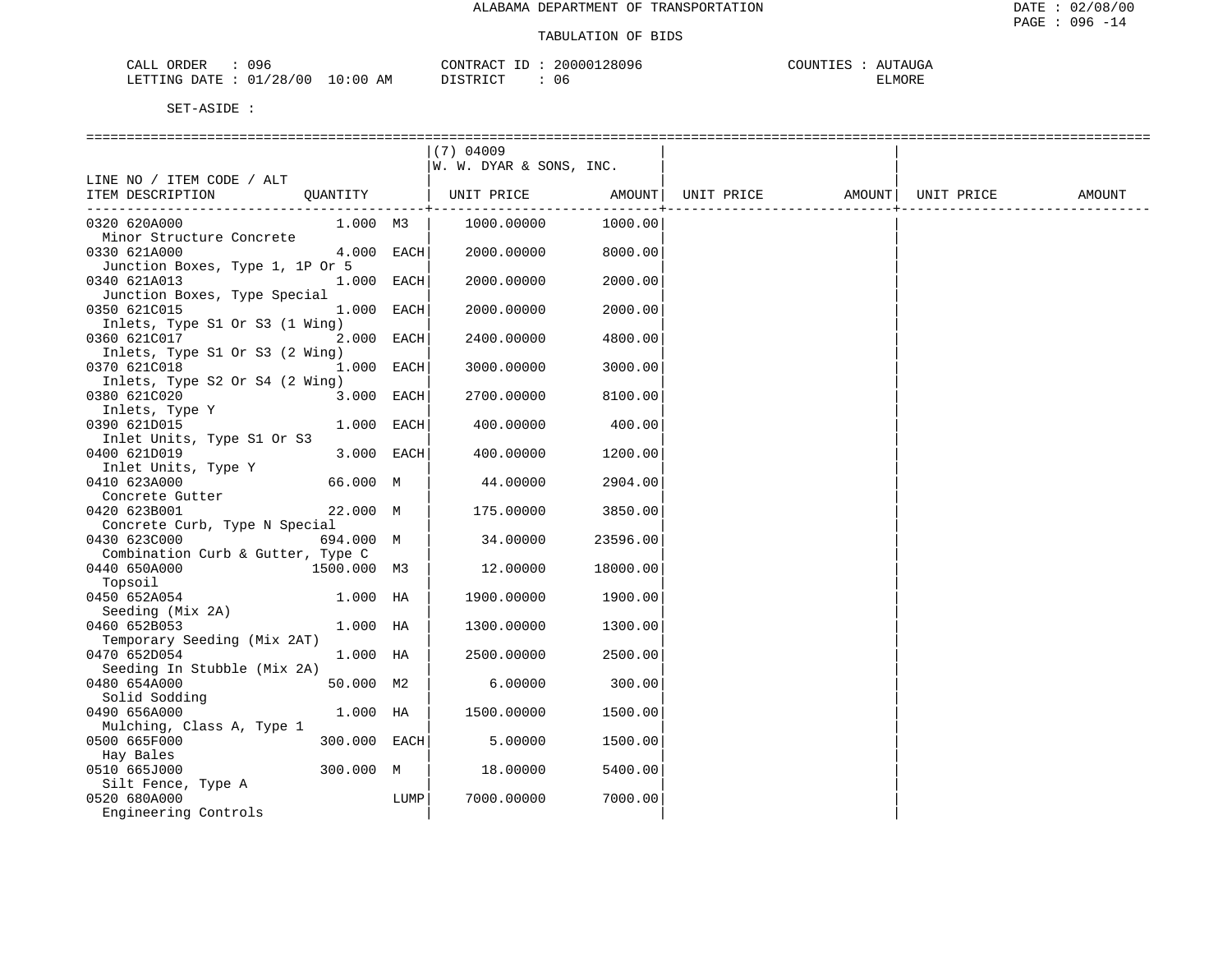| 096<br>ORDER<br>CALL     |             | CONTRACT<br>$\overline{ }$<br>∸∸ | 28096<br>200001 | COUNTIES | `UTAUGA<br>▵ |
|--------------------------|-------------|----------------------------------|-----------------|----------|--------------|
| 01/28/00<br>LETTING DATE | 10:00<br>ΑM | T STR TOT                        | U 6             |          | ELMORE       |

|                                                                |              | $(7)$ 04009             |                        |                   |            |        |
|----------------------------------------------------------------|--------------|-------------------------|------------------------|-------------------|------------|--------|
|                                                                |              | W. W. DYAR & SONS, INC. |                        |                   |            |        |
| LINE NO / ITEM CODE / ALT                                      |              |                         |                        |                   |            |        |
| ITEM DESCRIPTION                                               | QUANTITY     | UNIT PRICE              | AMOUNT                 | UNIT PRICE AMOUNT | UNIT PRICE | AMOUNT |
| 0530 701C000                                                   | 2.000 KM     | 400.00000               | ------------<br>800.00 |                   |            |        |
| Broken Temporary Traffic Stripe                                |              |                         |                        |                   |            |        |
| 0540 701C001                                                   | 2.000 KM     | 400.00000               | 800.00                 |                   |            |        |
| Solid Temporary Traffic Stripe                                 |              |                         |                        |                   |            |        |
| 0550 702A007                                                   | 1.000 KM     | 1600.00000              | 1600.00                |                   |            |        |
| Broken Yellow, Inverted Profile Traffic                        |              |                         |                        |                   |            |        |
| Stripe (150mm Wide)                                            |              |                         |                        |                   |            |        |
| 0560 702A008                                                   | 2.000 KM     | 3200.00000              | 6400.00                |                   |            |        |
| Solid White, Inverted Profile Traffic                          |              |                         |                        |                   |            |        |
| Stripe (150 mm Wide)                                           |              |                         |                        |                   |            |        |
| 0570 702A009                                                   | 1.000 KM     | 3200.00000              | 3200.00                |                   |            |        |
| Solid Yellow, Inverted Profile Traffic<br>Stripe (150 mm Wide) |              |                         |                        |                   |            |        |
| 0580 702A010                                                   | 2.000 KM     | 1600.00000              | 3200.00                |                   |            |        |
| Broken White, Inverted Profile Traffic                         |              |                         |                        |                   |            |        |
| Stripe (150 mm Wide)                                           |              |                         |                        |                   |            |        |
| 0590 702B001                                                   | 1000.000 M   | 7.00000                 | 7000.00                |                   |            |        |
| Dotted Inverted Profile Traffic Stripe                         |              |                         |                        |                   |            |        |
| $(150 \text{ mm Wide})$                                        |              |                         |                        |                   |            |        |
| 0600 703A002                                                   | 100.000 M2   | 30.00000                | 3000.00                |                   |            |        |
| Traffic Control Markings, Class 2, Type                        |              |                         |                        |                   |            |        |
| Α                                                              |              |                         |                        |                   |            |        |
| 0610 703B002                                                   | 10.000 M2    | 55.00000                | 550.00                 |                   |            |        |
| Traffic Control Legends, Class 2, Type A                       |              |                         |                        |                   |            |        |
| 0620 703D001                                                   | 100.000 M2   | 15.00000                | 1500.00                |                   |            |        |
| Temporary Traffic Control Markings<br>0630 705A031             | 114.000 EACH | 6.00000                 | 684.00                 |                   |            |        |
| Pavement Markers, Class A-H, Type 1-A                          |              |                         |                        |                   |            |        |
| 0640 705A032                                                   | 114.000 EACH | 6.00000                 | 684.00                 |                   |            |        |
| Pavement Markers, Class A-H, Type 1-B                          |              |                         |                        |                   |            |        |
| 0650 740B000                                                   | 18.000 M2    | 140.00000               | 2520.00                |                   |            |        |
| Construction Signs                                             |              |                         |                        |                   |            |        |
| 0660 740D000                                                   | 10.000 EACH  | 40.00000                | 400.00                 |                   |            |        |
| Channelizing Drums                                             |              |                         |                        |                   |            |        |
| 0670 740E000                                                   | 100.000 EACH | 15.00000                | 1500.00                |                   |            |        |
| Cones $(900 \text{ mm High})$                                  |              |                         |                        |                   |            |        |
| 0680 740G000                                                   | 8.000 EACH   | 300.00000               | 2400.00                |                   |            |        |
| Barricades, Type I, (Portable, 600 mm                          |              |                         |                        |                   |            |        |
| Wide)                                                          |              |                         |                        |                   |            |        |
| 0690 740M000                                                   | 100.000 EACH | 10,00000                | 1000.00                |                   |            |        |
| Ballast For Cone                                               |              |                         |                        |                   |            |        |